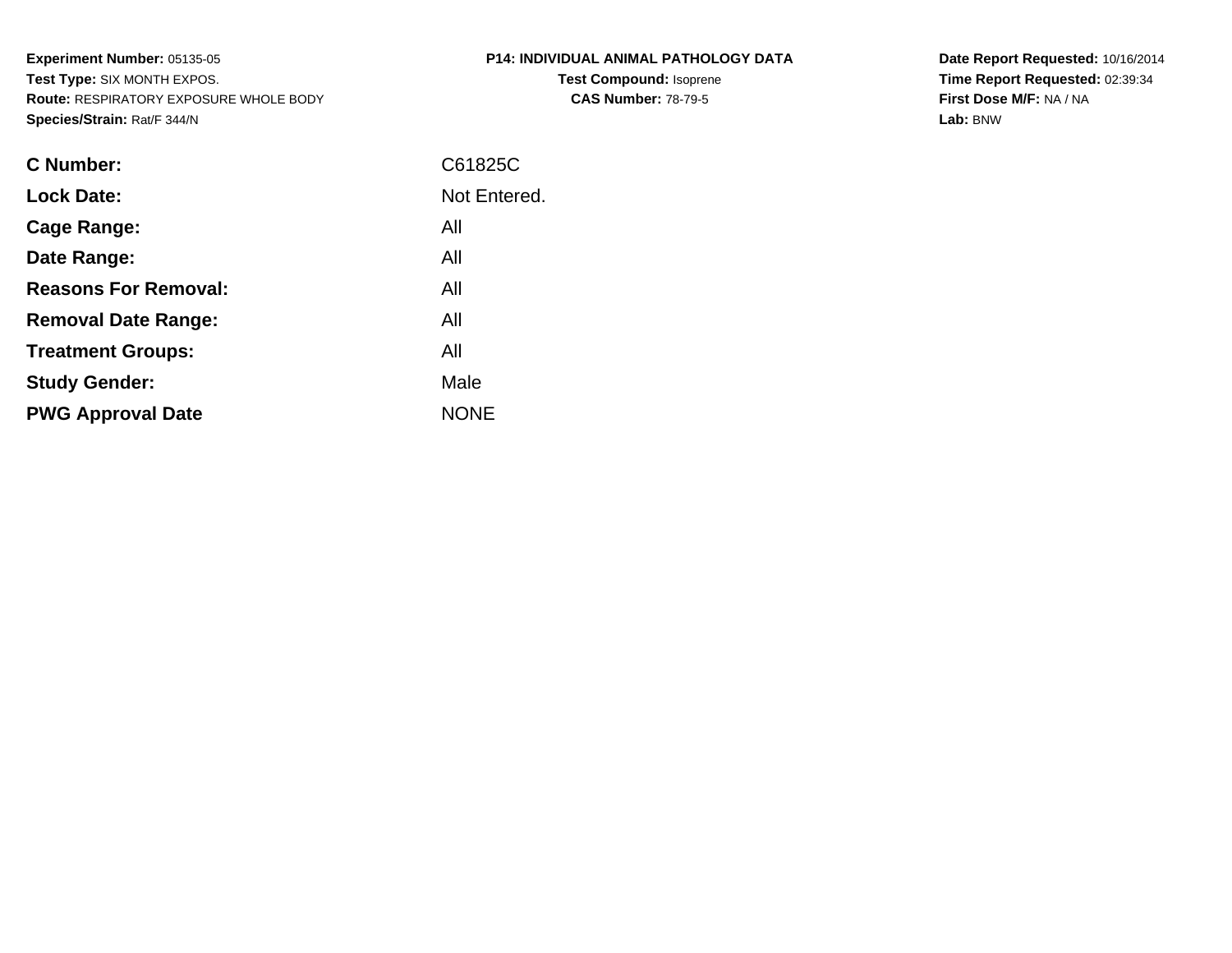**Experiment Number:** 05135-05**Test Type:** SIX MONTH EXPOS.**Route:** RESPIRATORY EXPOSURE WHOLE BODY**Species/Strain:** Rat/F 344/N**P14: INDIVIDUAL ANIMAL PATHOLOGY DATATest Compound:** Isoprene**CAS Number:** 78-79-5**Date Report Requested:** 10/16/2014**Time Report Requested:** 02:39:34**First Dose M/F:** NA / NA**Lab:** BNW**ANIMAL ID:** 11**TRT#:** 1 **SEX:** Male **DAY ON TEST:** 368 **DOSE:** CONTROL**DISP:** Terminal Sacrifice **HISTO:** 19181 **ORGAN AND ACCOUNTABLE SITE STATUSNORMAL**\* Adrenal Cortex \* Adrenal Cortex \* \* Adrenal Medulla \* \* Adrenal Medulla \* \* Blood Vessel \* \* Brood Vessel \* \* Bone \* Esophagus \* Bone Marrow \* Brain \* Epididymis \* Esophagus \* Intestine Large, Colon \* Eye \* The matrice of the test of the test of the test of the test of the test of the test of the test of the test of the test of the test of the test of the test of the test of the test of the test of the test of the tes \* Intestine Small, Jejunum \* Intestine Large, Rectum \* Intestine Small, Duodenum \* Intestine Small, Duodenum \* 1ntestine Small, Ileum \* Lymph Node, Mesenteric \* Islets, Pancreatic **\* Larynx \* Larynx \*** Larynx \* Lymph Node, Mandibular \* Lymph Node, Mandibular \* Nose \* \* Pancreas \* \* Pancreas \* \* Pancreas \* \* Parathyroid Gland \* \* Peripheral Nerve \* Peripheral Nerve \* \* Salivary Glands \* Pharynx \* That was the second to the second that the second term in the second term in the second term in the second term in the second term in the second term in the second term in the second term in the second term in \* Seminal Vesicle \* Skin \* Spinal Cord \* Spleen \* Thyroid Gland \* Stomach, Forestomach \* Thymus \* Stomach, Glandular \* Thymus \* Thymus \* Thymus \* Thymus \* Thymus \* Thymus \* Thymus \* Thymus \* Thymus \* Thymus \* Thymus \* Thymus \* Thymus \* Thymus \* Thymus \* Thymus \* Thymus \* Thymus \* Thymu \* Trachea**MISSING** \* Lymph Node, Bronchial \* Mammary Gland**OBSERVATIONS** \* Blood VesselNote: Aorta is normal. \* Kidney Bilateral Nephropathy Chronic, Mild \* Liver Fatty Changee Minimal Fibrosis Multifocal, Minimal Inflammation Multifocal, Mild Note: Fibrosis is cholangiofibrosis.[ Fatty Change TGLS = 1-13 ] \* Lungg was a statement of the monotonic memorrhage the monotonic memorrhage  $\sim$  Multifocal, Moderate  $\sim$  Multifocal, Moderate Note: Hemorrhage is subpleural.[ Hemorrhage TGLS = 2-3 ] \* Lym Node Bron Note: Tracheobronchial Lymph node is missing. \* Lymph Node, Mediastinal Congestion Pigmentation Hemosiderin Note: Red Blood Cells present in cortical and/or medullary sinuses.\* Perph Nerve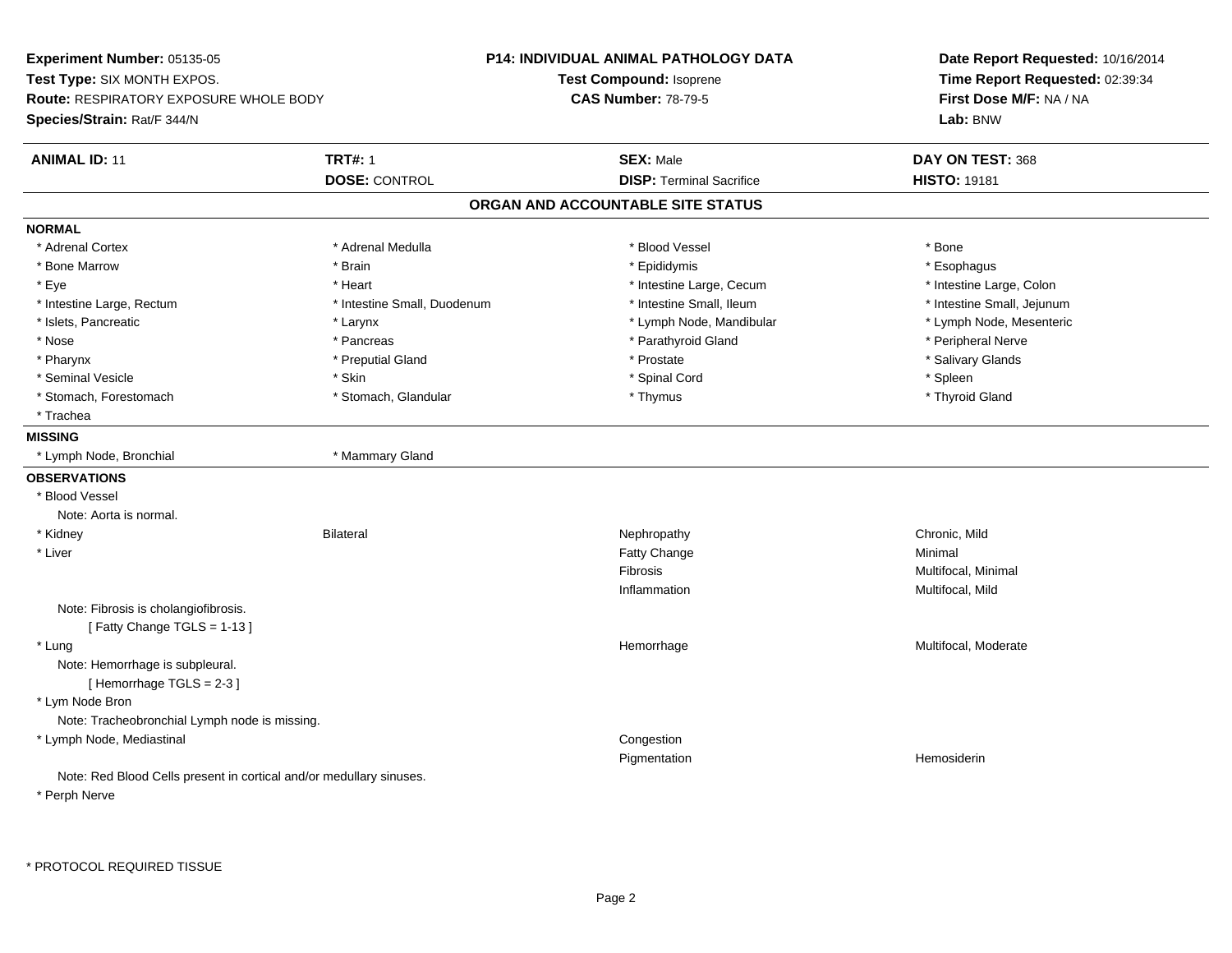| Experiment Number: 05135-05<br>Test Type: SIX MONTH EXPOS. |                       | <b>P14: INDIVIDUAL ANIMAL PATHOLOGY DATA</b><br><b>Test Compound: Isoprene</b> | Date Report Requested: 10/16/2014<br>Time Report Requested: 02:39:34 |
|------------------------------------------------------------|-----------------------|--------------------------------------------------------------------------------|----------------------------------------------------------------------|
| <b>Route: RESPIRATORY EXPOSURE WHOLE BODY</b>              |                       | <b>CAS Number: 78-79-5</b>                                                     | First Dose M/F: NA / NA                                              |
| Species/Strain: Rat/F 344/N                                |                       |                                                                                | Lab: BNW                                                             |
| <b>ANIMAL ID: 11</b>                                       | <b>TRT#: 1</b>        | <b>SEX: Male</b>                                                               | DAY ON TEST: 368                                                     |
|                                                            | <b>DOSE: CONTROL</b>  | <b>DISP: Terminal Sacrifice</b>                                                | <b>HISTO: 19181</b>                                                  |
|                                                            |                       | ORGAN AND ACCOUNTABLE SITE STATUS                                              |                                                                      |
| Note: Sciatic nerve is normal.                             |                       |                                                                                |                                                                      |
| * Pituitary Gland                                          |                       | Hyperplasia                                                                    | Minimal                                                              |
| * Testes                                                   | Interstit Cell        | Adenoma                                                                        |                                                                      |
|                                                            | <b>Interstit Cell</b> | Hyperplasia                                                                    | Marked                                                               |
| * Urinary Bladder                                          |                       | <b>Calculus Micro Observation Only</b>                                         |                                                                      |
| PRIMARY CAUSE OF DEATH                                     |                       |                                                                                |                                                                      |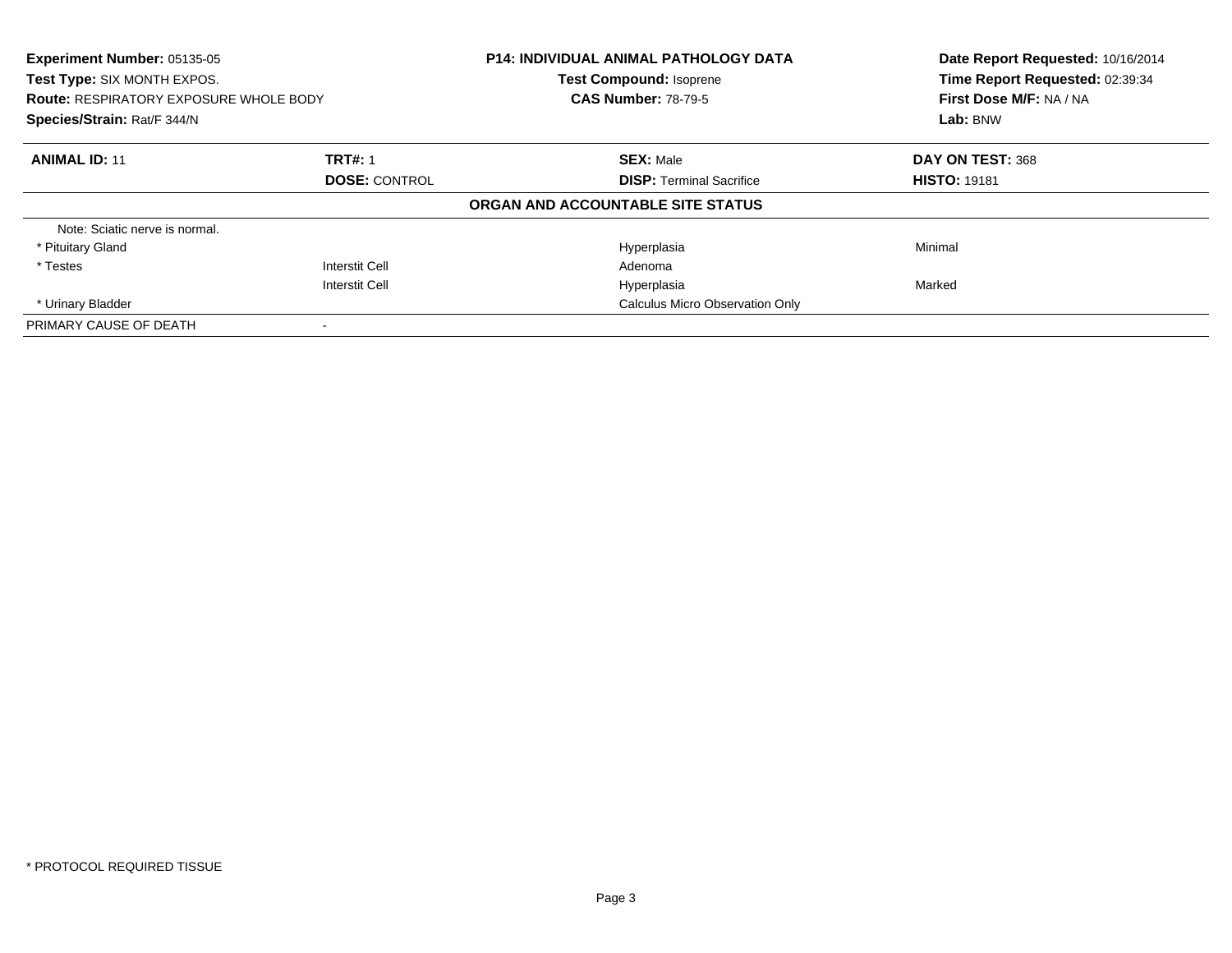**Experiment Number:** 05135-05**Test Type:** SIX MONTH EXPOS.**Route:** RESPIRATORY EXPOSURE WHOLE BODY**Species/Strain:** Rat/F 344/N**P14: INDIVIDUAL ANIMAL PATHOLOGY DATATest Compound:** Isoprene**CAS Number:** 78-79-5**Date Report Requested:** 10/16/2014**Time Report Requested:** 02:39:34**First Dose M/F:** NA / NA**Lab:** BNW**ANIMAL ID:** 12 **TRT#:** <sup>1</sup> **SEX:** Male **DAY ON TEST:** <sup>368</sup> **DOSE:** CONTROL**DISP:** Terminal Sacrifice **HISTO:** 19182 **ORGAN AND ACCOUNTABLE SITE STATUSNORMAL**\* Adrenal Cortex \* Adrenal Cortex \* \* Adrenal Medulla \* \* Adrenal Medulla \* \* Blood Vessel \* \* Brood Vessel \* \* Bone \* Eve \* Bone Marrow \* Brain \* Esophagus \* Eye \* Intestine Small, Duodenum \* Intestine Large, Cecum \* Intestine Large, Colon \* Intestine Sarge, Rectum \* Intestine Large, Rectum \* Intestine Small, Ileum \* Intestine Small, Jejunum \* Islets, Pancreatic \* Larynx\* Nose \* Liver \* Lymph Node, Mandibular \* Note and \* Lymph Node, Mesenteric \* November \* Nose and \* Nose and \* Nose and \* Nose and \* Nose and \* Nose and \* Nose and \* Nose and \* Nose and \* Nose and \* Nose and \* Nose and \* Nose and \* Pharvnx \* Pancreas \* Pancreas \* Parathyroid Gland \* Peripheral Nerve \* Peripheral Nerve \* Salivary Glands \* Pituitary Gland \* \* Then the state \* Preputial Gland \* Prosection \* Prostate \* \* Salivary Glands \* Salivary Glands \* Salivary Glands \* Salivary Glands \* Salivary Glands \* Salivary Glands \* Salivary Glands \* Salivary Glan \* Seminal Vesicle \* Skin \* Spinal Cord \* Spleen \* Thyroid Gland \* Stomach, Forestomach \* Thomach \* Stomach, Glandular \* Thomach, Glandular \* Thymus \* Thomach, Glandular \* Thomach, Glandular \* Thomach, Glandular \* Thomach, Glandular \* Thomach, Glandular \* Thomach, Glandular \* Thomach, G \* Trachea \* Urinary Bladder**MISSING** \* Mammary Gland**OBSERVATIONS** \* Blood VesselNote: Aorta is normal. \* Epididymiss and the control of the control of the control of the control of the control of the control of the control of the control of the control of the control of the control of the control of the control of the control of the co e Minimal Inflammation Chronic, Minimal Note: Hemorrhage and inflammation in epididymal fat pad.[ Hemorrhage TGLS = 1-13 ][ Inflammation TGLS = 1-13 ] \* Heart Cardiomyopathy Focal, Minimal \* Kidneyy the controller of the Bilateral Chronic, Minimal and the Chronic, Minimal of the Chronic, Minimal of the Chronic, Minimal of the Chronic, Minimal of the Chronic, Minimal of the Chronic, Minimal of the Chronic, Minimal of \* Lungg was a statement of the monotonic memorrhage the monotonic memorrhage  $\sim$  Multifocal, Moderate  $\sim$  Multifocal, Moderate Note: Hemorrhage is subpleural. $[$  Hemorrhage TGLS = 2-3  $]$  \* Lymph Node, Bronchial CongestionNote: Tracheobronchial lymph node has red blood cells present in subcapsular and/or medullary sinuses. \* Lymph Node, Mediastinal Congestion Pigmentation Hemosiderin Note: Red blood cells are present in cortical and/or medullary sinuses.

\* PROTOCOL REQUIRED TISSUE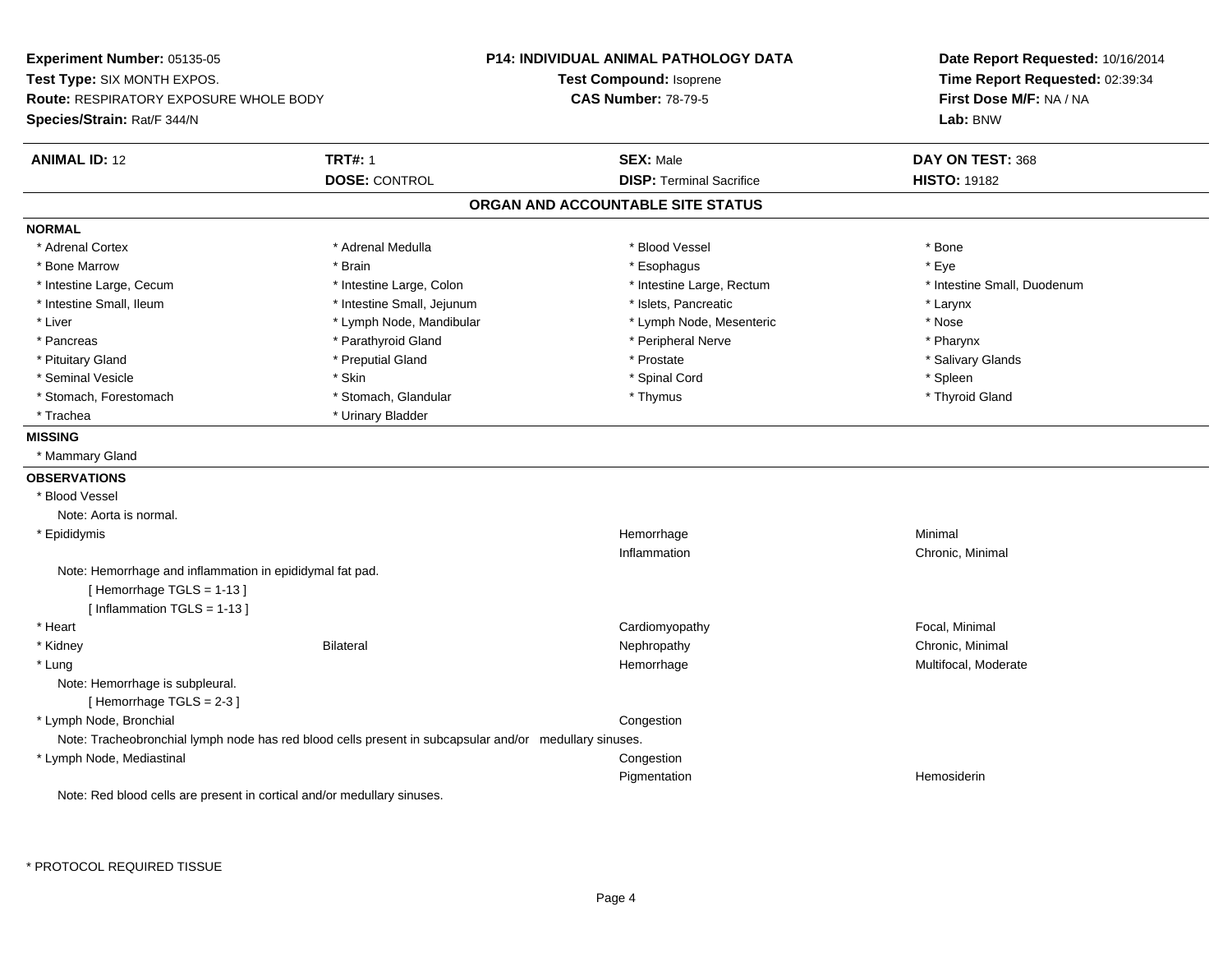| Experiment Number: 05135-05<br>Test Type: SIX MONTH EXPOS.<br><b>Route: RESPIRATORY EXPOSURE WHOLE BODY</b><br>Species/Strain: Rat/F 344/N |                       | <b>P14: INDIVIDUAL ANIMAL PATHOLOGY DATA</b><br><b>Test Compound: Isoprene</b> | Date Report Requested: 10/16/2014<br>Time Report Requested: 02:39:34<br>First Dose M/F: NA / NA<br>Lab: BNW |
|--------------------------------------------------------------------------------------------------------------------------------------------|-----------------------|--------------------------------------------------------------------------------|-------------------------------------------------------------------------------------------------------------|
|                                                                                                                                            |                       | <b>CAS Number: 78-79-5</b>                                                     |                                                                                                             |
|                                                                                                                                            |                       |                                                                                |                                                                                                             |
| <b>ANIMAL ID: 12</b>                                                                                                                       | <b>TRT#: 1</b>        | <b>SEX: Male</b>                                                               | DAY ON TEST: 368                                                                                            |
|                                                                                                                                            | <b>DOSE: CONTROL</b>  | <b>DISP:</b> Terminal Sacrifice                                                | <b>HISTO: 19182</b>                                                                                         |
|                                                                                                                                            |                       | ORGAN AND ACCOUNTABLE SITE STATUS                                              |                                                                                                             |
| * Perph Nerve                                                                                                                              |                       |                                                                                |                                                                                                             |
| Note: Sciatic nerve is normal.                                                                                                             |                       |                                                                                |                                                                                                             |
| * Testes                                                                                                                                   |                       | Degeneration                                                                   | Minimal                                                                                                     |
|                                                                                                                                            | <b>Interstit Cell</b> | Hyperplasia                                                                    | Marked                                                                                                      |
| PRIMARY CAUSE OF DEATH                                                                                                                     |                       |                                                                                |                                                                                                             |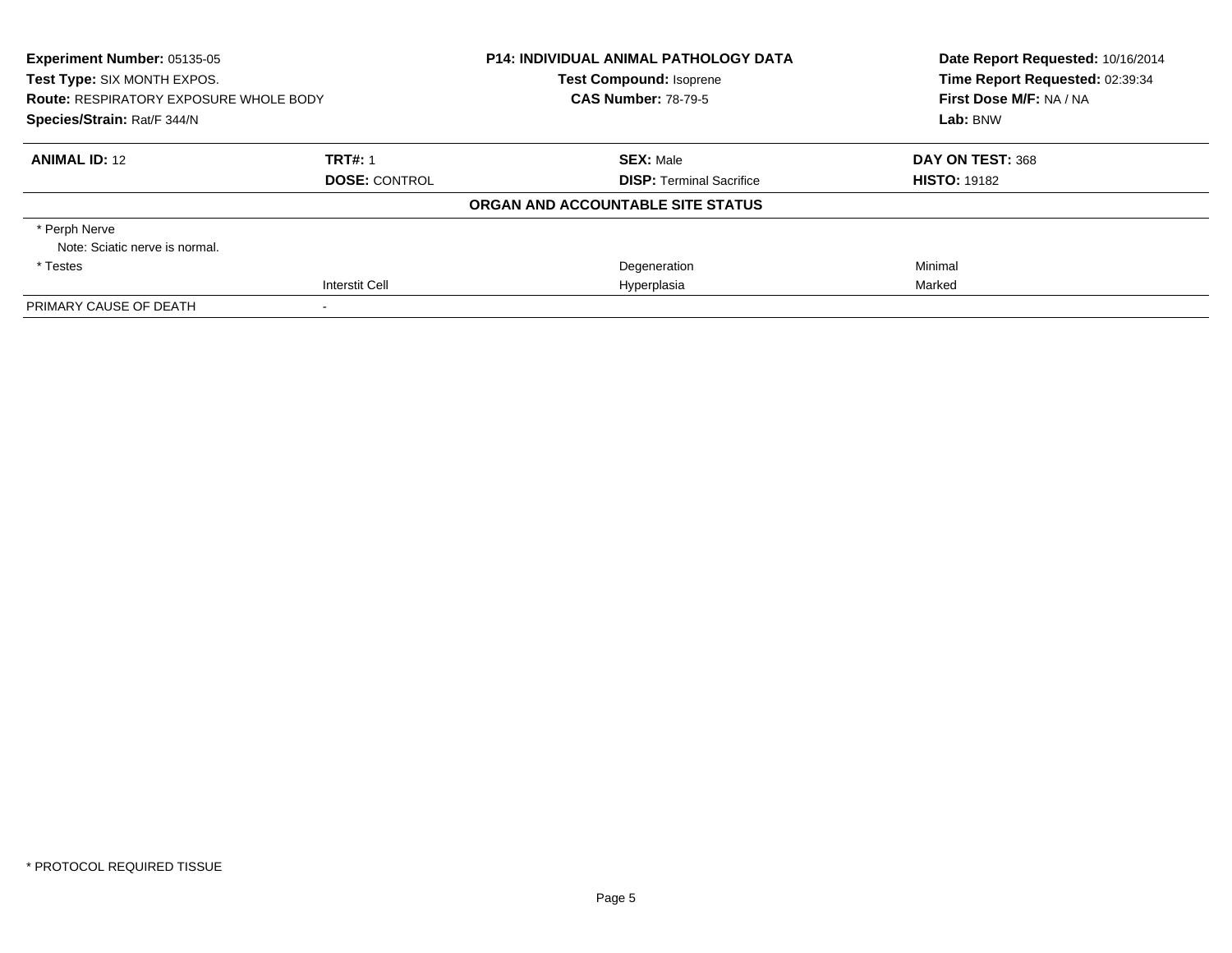**Experiment Number:** 05135-05**Test Type:** SIX MONTH EXPOS.**Route:** RESPIRATORY EXPOSURE WHOLE BODY**Species/Strain:** Rat/F 344/N**P14: INDIVIDUAL ANIMAL PATHOLOGY DATATest Compound:** Isoprene**CAS Number:** 78-79-5**Date Report Requested:** 10/16/2014**Time Report Requested:** 02:39:34**First Dose M/F:** NA / NA**Lab:** BNW**ANIMAL ID:** 13**TRT#:** 1 **SEX:** Male **DAY ON TEST:** 368 **DOSE:** CONTROL**DISP:** Terminal Sacrifice **HISTO:** 19183 **ORGAN AND ACCOUNTABLE SITE STATUSNORMAL**\* Adrenal Cortex \* Adrenal Cortex \* \* Adrenal Medulla \* \* Adrenal Medulla \* \* Blood Vessel \* \* Brood Vessel \* \* Bone \* Esophagus \* Bone Marrow \* Brain \* Epididymis \* Esophagus \* Intestine Large, Colon \* Eye \* The state \* Intestine Large, Cecum \* Heart \* **Intestine Large, Cecum** \* Intestine Large, Cecum \* Intestine Small, Jejunum \* Intestine Large, Rectum \* 1992 \* Intestine Small, Duodenum \* Intestine Small, Ileum \* Intestine Small, Ileum \* Islets, Pancreatic \* \* \* Andrew \* Kidney \* \* Kidney \* \* Larynx \* Larynx \* \* Larynx \* \* Liver \* Liver \* Liver \* Lymph Node, Bronchial \* Lymph Node, Mandibular \* Lymph Node, Mediastinal \* Lymph Node, Mesenteric\* Nose \* Parathyroid Gland \* Parathyroid Gland \* Peripheral Nerve \* Poster \* Pharynx \* Salivary Glands \* Pituitary Gland \* \* Then the state \* Preputial Gland \* Prosection \* Prostate \* \* Salivary Glands \* Salivary Glands \* Salivary Glands \* Salivary Glands \* Salivary Glands \* Salivary Glands \* Salivary Glands \* Salivary Glan \* Seminal Vesicle \* Skin \* Spinal Cord \* Spleen \* Thyroid Gland \* Stomach, Forestomach \* Thymus \* Stomach, Glandular \* Thymus \* Thymus \* Thymus \* Thymus \* Thymus \* Thymus \* Thymus \* Thymus \* Thymus \* Thymus \* Thymus \* Thymus \* Thymus \* Thymus \* Thymus \* Thymus \* Thymus \* Thymus \* Thymu \* Trachea **\*** Urinary Bladder **MISSING** \* Mammary Gland**OBSERVATIONS** \* Blood VesselNote: Aorta is normal. \* Lung Alveolus Hemorrhage Minimal Hemorrhagee Mild Alveolar Epith Hyperplasia Multifocal, Minimal Note: Hemorrhage, mild is subpleural.Note: Hyperplasia is type 2 cell.[ Hemorrhage TGLS = 1-3 ] \* Lym Node Bron Note: Tracheobronchial lymph node is normal. \* Pancreass and the contract of the contract of the contract of the contract of the contract of the contract of the contract of  $\lambda$  and  $\lambda$  and  $\lambda$  and  $\lambda$  and  $\lambda$  and  $\lambda$  and  $\lambda$  and  $\lambda$  and  $\lambda$  and  $\lambda$  and  $\lambda$  and  $\lambda$  Note: Atrophy is exocrine. \* Perph Nerve Note: Sciatic nerve is normal. \* Testess and the contraction of the contraction of the contraction of the contraction of the contraction of the contraction of the contraction of the contraction of the contraction of the contraction of the contraction of the con Hyperplasia Moderate PRIMARY CAUSE OF DEATH-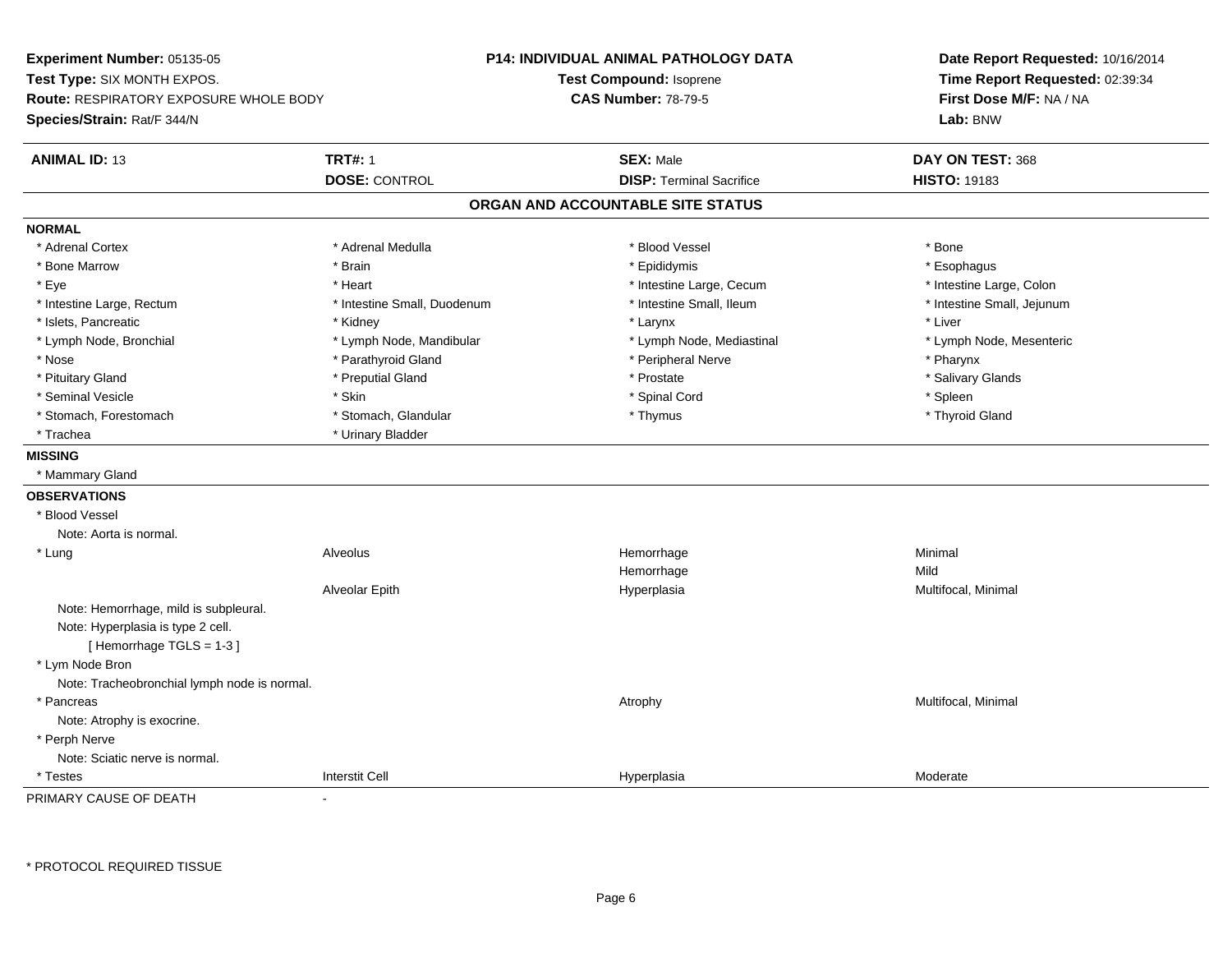| <b>Experiment Number: 05135-05</b><br>Test Type: SIX MONTH EXPOS.<br><b>Route: RESPIRATORY EXPOSURE WHOLE BODY</b><br>Species/Strain: Rat/F 344/N |                      | <b>P14: INDIVIDUAL ANIMAL PATHOLOGY DATA</b> | Date Report Requested: 10/16/2014<br>Time Report Requested: 02:39:34<br>First Dose M/F: NA / NA |
|---------------------------------------------------------------------------------------------------------------------------------------------------|----------------------|----------------------------------------------|-------------------------------------------------------------------------------------------------|
|                                                                                                                                                   |                      | <b>Test Compound: Isoprene</b>               |                                                                                                 |
|                                                                                                                                                   |                      | <b>CAS Number: 78-79-5</b>                   |                                                                                                 |
|                                                                                                                                                   |                      |                                              | Lab: BNW                                                                                        |
| <b>ANIMAL ID: 13</b>                                                                                                                              | <b>TRT#: 1</b>       | <b>SEX: Male</b>                             | DAY ON TEST: 368                                                                                |
|                                                                                                                                                   | <b>DOSE: CONTROL</b> | <b>DISP:</b> Terminal Sacrifice              | <b>HISTO: 19183</b>                                                                             |
|                                                                                                                                                   |                      | <b>ORGAN AND ACCOUNTABLE SITE STATUS</b>     |                                                                                                 |
|                                                                                                                                                   |                      |                                              |                                                                                                 |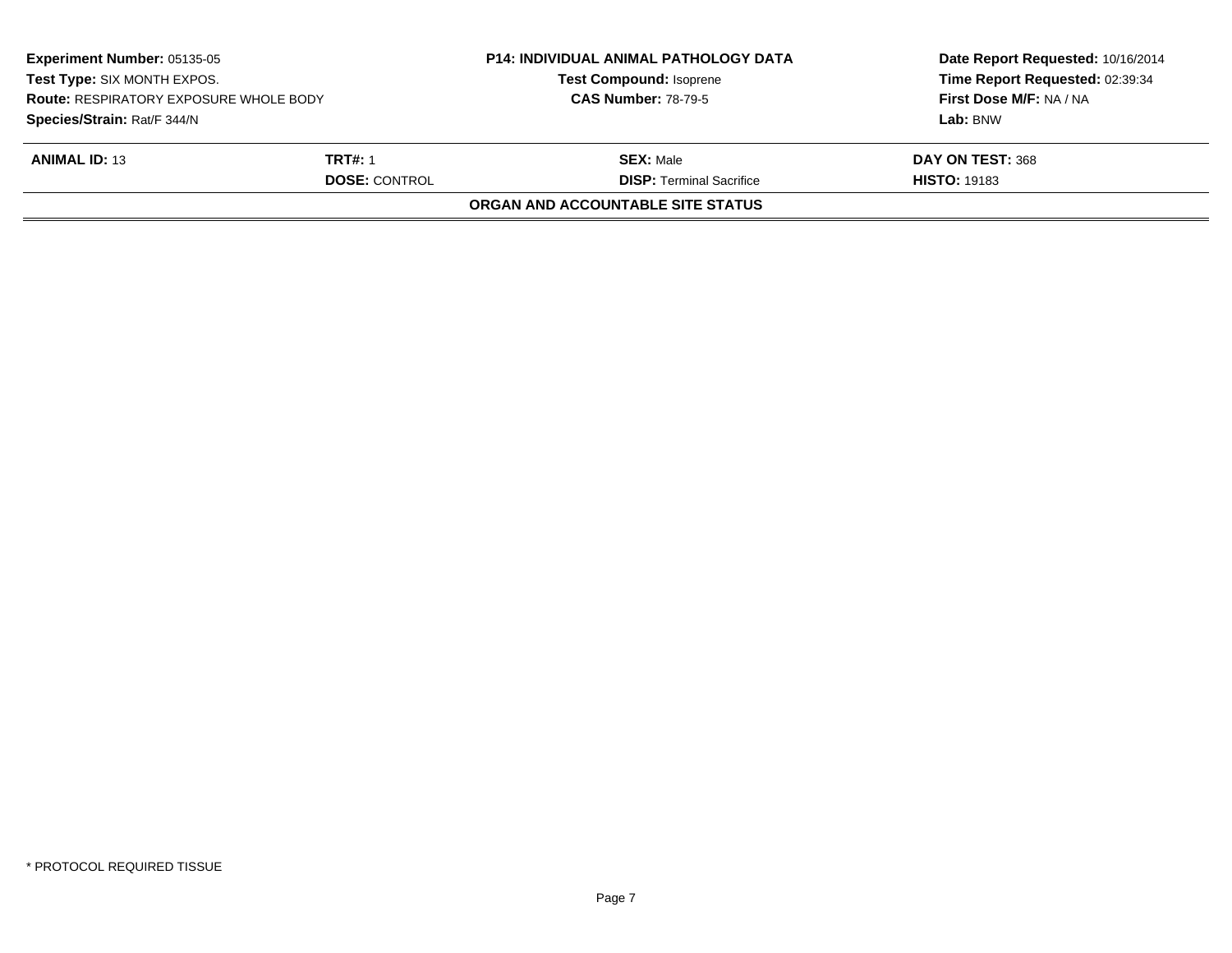**Experiment Number:** 05135-05**Test Type:** SIX MONTH EXPOS.**Route:** RESPIRATORY EXPOSURE WHOLE BODY**Species/Strain:** Rat/F 344/N**P14: INDIVIDUAL ANIMAL PATHOLOGY DATATest Compound:** Isoprene**CAS Number:** 78-79-5**Date Report Requested:** 10/16/2014**Time Report Requested:** 02:39:34**First Dose M/F:** NA / NA**Lab:** BNW**ANIMAL ID:** 14 **TRT#:** <sup>1</sup> **SEX:** Male **DAY ON TEST:** <sup>186</sup> **DOSE:** CONTROL**DISP:** Scheduled Sacrifice **HISTO:** 19184 **ORGAN AND ACCOUNTABLE SITE STATUSNORMAL**\* Adrenal Cortex \* Adrenal Cortex \* \* Adrenal Medulla \* \* Adrenal Medulla \* \* Blood Vessel \* \* Brood Vessel \* \* Bone \* Esophagus \* Bone Marrow \* Brain \* Epididymis \* Esophagus \* Eye \* Thestine Large, Cecum \* Intestine Large, Cecum \* Intestine Large, Colon \* Intestine Large, Rectum \* Intestine Large, Rectum \* Intestine Small, Duodenum \* Intestine Small, Ileum \* Intestine Small, Intestine Small, Jejunum \* Islets, Pancreatic \* Kidney \* The mode, Mandibular \* Larynx \* Larynx \* Larynx \* Liver \* Liver \* Number \* Liver \* Lymph Node, Mandibular \* Lymph Node, Mesenteric \* The state of the state of the state of the state of the state of the state of the state of the state of the state of the state of the state of the state of the state of the state of the state of \* Peripheral Nerve \* \* \* Pharynx \* Pharynx \* \* Pharynx \* \* Preputial Gland \* \* Preputial Gland \* \* Prostate \* Spinal Cord \* Salivary Glands \* \* Seminal Vesicle \* \* Seminal Vesicle \* \* Skin \* \* Skin \* \* Stember \* Spinal Cord \* Spinal Cord \* Spinal Cord \* Spinal Cord \* Spinal Cord \* Spinal Cord \* Spinal Cord \* Spinal Cord \* Spinal Cord \* Spinal \* Spleen \* Stomach, Forestomach \* Stomach \* Stomach, Slandular \* Testes \* Testes \* Urinary Bladder \* Thymus \* Thyroid Gland \* Trachea \* Urinary Bladder \* **MISSING** \* Mammary Gland**OBSERVATIONS** \* Blood VesselNote: Aorta is normal. \* Heart Cardiomyopathy Multifocal, MildMultifocal, Mild \* Lungg and the morrhage of the morrhage of the morrhage of the Multifocal, Mild and the Multifocal, Mild and the morrhage  $\mu$ Peribronchial Hyperplasia Lymphoid, Multifocal, Minimal Perivascular Hyperplasia Lymphoid, Multifocal, Minimal Note: Hemorrhage is subpleural.[ Hemorrhage TGLS = 1-3 ] \* Lymph Node, Bronchial CongestionNote: Tracheobronchial lymph node has red blood cells present in subcapsular and/or medullary sinuses. \* Lymph Node, Mediastinal Congestion HyperplasiaNote: Hyperplasia is reactive.Note: Red blood cells are present in cortical and/or medullary sinuses. \* Perph Nerve Note: Sciatic nerve is normal. \* Pituitary Glandd and the control of the control of the control of the control of the control of the control of the control of the control of the control of the control of the control of the control of the control of the control of the co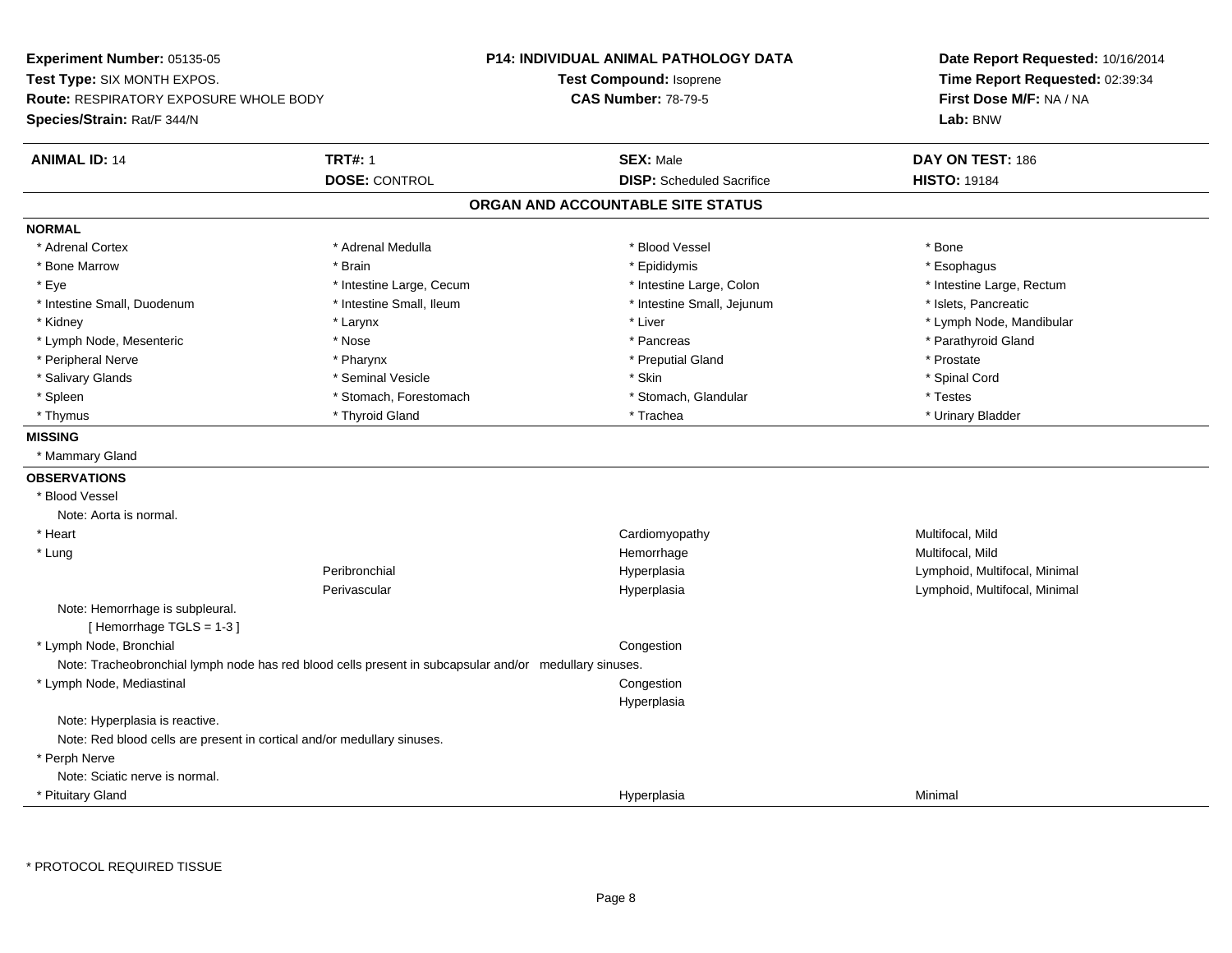| <b>Experiment Number: 05135-05</b><br>Test Type: SIX MONTH EXPOS.<br><b>Route: RESPIRATORY EXPOSURE WHOLE BODY</b><br>Species/Strain: Rat/F 344/N |         | <b>P14: INDIVIDUAL ANIMAL PATHOLOGY DATA</b><br><b>Test Compound: Isoprene</b> | Date Report Requested: 10/16/2014<br>Time Report Requested: 02:39:34 |
|---------------------------------------------------------------------------------------------------------------------------------------------------|---------|--------------------------------------------------------------------------------|----------------------------------------------------------------------|
|                                                                                                                                                   |         | <b>CAS Number: 78-79-5</b>                                                     | First Dose M/F: NA / NA                                              |
|                                                                                                                                                   |         |                                                                                | Lab: BNW                                                             |
| <b>ANIMAL ID: 14</b>                                                                                                                              | TRT#: 1 | <b>SEX: Male</b>                                                               | DAY ON TEST: 186                                                     |
| <b>DOSE: CONTROL</b>                                                                                                                              |         | <b>DISP:</b> Scheduled Sacrifice                                               | <b>HISTO: 19184</b>                                                  |
|                                                                                                                                                   |         | <b>ORGAN AND ACCOUNTABLE SITE STATUS</b>                                       |                                                                      |
| PRIMARY CAUSE OF DEATH                                                                                                                            |         |                                                                                |                                                                      |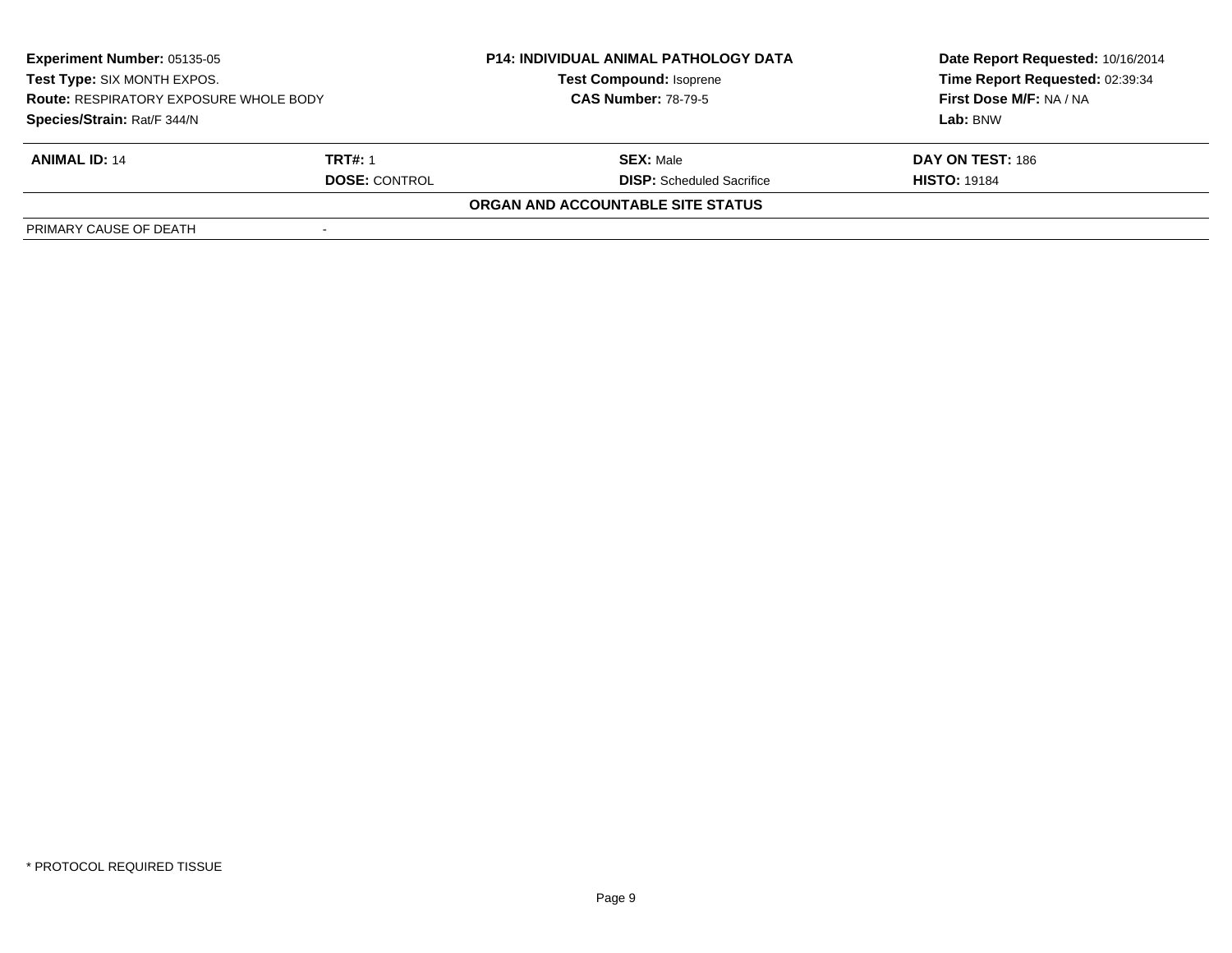**Experiment Number:** 05135-05**Test Type:** SIX MONTH EXPOS.**Route:** RESPIRATORY EXPOSURE WHOLE BODY**Species/Strain:** Rat/F 344/N**P14: INDIVIDUAL ANIMAL PATHOLOGY DATATest Compound:** Isoprene**CAS Number:** 78-79-5**Date Report Requested:** 10/16/2014**Time Report Requested:** 02:39:34**First Dose M/F:** NA / NA**Lab:** BNW**ANIMAL ID:** 15 **TRT#:** <sup>1</sup> **SEX:** Male **DAY ON TEST:** <sup>368</sup> **DOSE:** CONTROL**DISP:** Terminal Sacrifice **HISTO:** 19185 **ORGAN AND ACCOUNTABLE SITE STATUSNORMAL**\* Adrenal Cortex \* Adrenal Cortex \* \* Adrenal Medulla \* \* Adrenal Medulla \* \* Blood Vessel \* \* Brood Vessel \* \* Bone \* Esophagus \* Bone Marrow \* Brain \* Epididymis \* Esophagus \* Intestine Large, Colon \* Eye \* The matrice of the test of the test of the test of the test of the test of the test of the test of the test of the test of the test of the test of the test of the test of the test of the test of the test of the tes \* Intestine Small, Jejunum \* Intestine Large, Rectum \* Intestine Small, Duodenum \* Intestine Small, Ileum \* Intestine Small, Ileum \* Islets, Pancreatic \* Larynx \* Liver \* Lymph Node, Mesenteric \* Nose \* \* Pancreas \* \* Pancreas \* \* Pancreas \* \* Parathyroid Gland \* \* Peripheral Nerve \* Peripheral Nerve \* \* Pharynx \* Pituitary Gland \* Preputial Gland \* Prostate \* Spinal Cord \* Salivary Glands \* \* Seminal Vesicle \* \* Seminal Vesicle \* \* Skin \* \* Skin \* \* Stember \* Spinal Cord \* Spinal Cord \* Spinal Cord \* Spinal Cord \* Spinal Cord \* Spinal Cord \* Spinal Cord \* Spinal Cord \* Spinal Cord \* Spinal \* Spleen \* Stomach, Forestomach \* Stomach \* Stomach, Glandular \* Stomach, Glandular \* Thymus \* Thyroid Gland \* Trachea \* Trachea \* Trachea \* Urinary Bladder **MISSING**\* Lymph Node, Bronchial \* Lymph Node, Mediastinal \* Mammary Gland **OBSERVATIONS** \* Blood VesselNote: Aorta is normal. \* Kidneyy the controller of the Bilateral Chronic, Minimal and the Chronic, Minimal of the Chronic, Minimal of the Chronic, Minimal of the Chronic, Minimal of the Chronic, Minimal of the Chronic, Minimal of the Chronic, Minimal of \* Lungg and the morrhage of the morrhage of the morrhage of the Multifocal, Mild and the Multifocal, Mild and the morrhage  $\mu$ Note: Hemorrhage is subpleural.[ Hemorrhage TGLS = 1-3 ] \* Lym Node Bron Note: Tracheobronchial lymph node is missing. \* Lymph Node, Mandibular**Example 2** is a state of the congression of the congression of the congression of the congression of the congression Note: Red blood cells are present in cortical and/or medullary sinuses. \* Perph Nerve Note: Sciatic nerve is normal. \* Testess and the contraction of the contraction of the contraction of the contraction of the contraction of the contraction of the contraction of the contraction of the contraction of the contraction of the contraction of the con a Minimal PRIMARY CAUSE OF DEATH-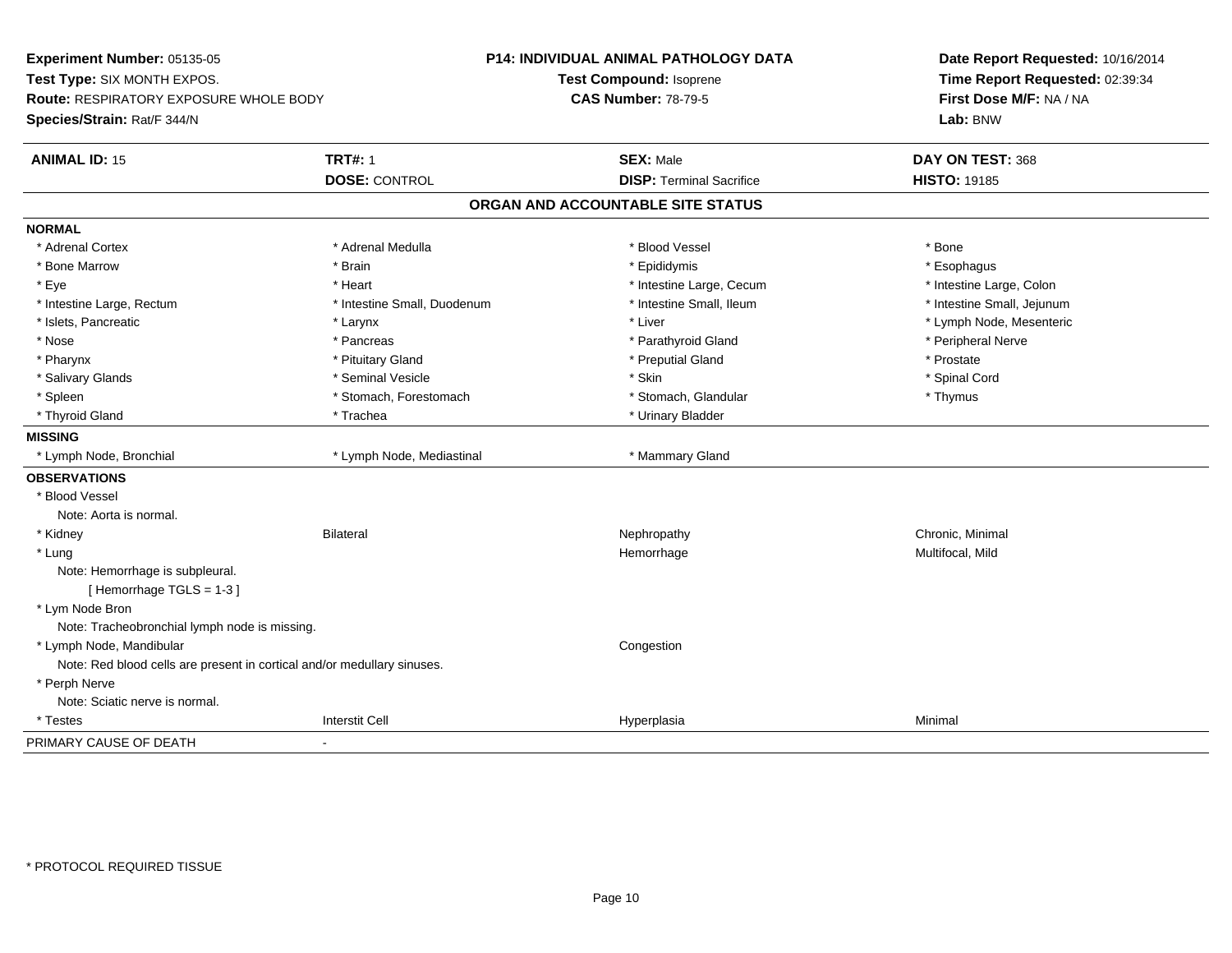**Experiment Number:** 05135-05**Test Type:** SIX MONTH EXPOS.**Route:** RESPIRATORY EXPOSURE WHOLE BODY**Species/Strain:** Rat/F 344/N**P14: INDIVIDUAL ANIMAL PATHOLOGY DATATest Compound:** Isoprene**CAS Number:** 78-79-5**Date Report Requested:** 10/16/2014**Time Report Requested:** 02:39:34**First Dose M/F:** NA / NA**Lab:** BNW**ANIMAL ID:** 16**TRT#:** 1 **SEX:** Male **DAY ON TEST:** 186 **DOSE:** CONTROL**DISP:** Scheduled Sacrifice **HISTO:** 19186 **ORGAN AND ACCOUNTABLE SITE STATUSNORMAL**\* Adrenal Cortex \* Adrenal Cortex \* \* Adrenal Medulla \* \* Adrenal Medulla \* \* Blood Vessel \* \* Brood Vessel \* \* Bone \* Esophagus \* Bone Marrow \* Brain \* Epididymis \* Esophagus \* Eye \* Thestine Large, Cecum \* Intestine Large, Cecum \* Intestine Large, Colon \* Intestine Large, Rectum \* Intestine Large, Rectum \* Intestine Small, Duodenum \* Intestine Small, Ileum \* Intestine Small, Intestine Small, Jejunum \* Islets, Pancreatic \* Kidney \* The mode, Mesenteric \* Larynx \* Larynx \* Larynx \* Liver \* Liver \* Liver \* Liver \* Liver \* Lymph Node, Mesenteric \* Nose \* \* Pancreas \* \* Pancreas \* \* Pancreas \* \* Parathyroid Gland \* \* Peripheral Nerve \* Peripheral Nerve \* \* Salivary Glands \* Pharynx \* That was also to the set of the set of the set of the set of the set of the set of the set of the set of the set of the set of the set of the set of the set of the set of the set of the set of the set of the se \* Seminal Vesicle \* Skin \* Spinal Cord \* Spleen \* Thymus \* Stomach, Forestomach \* Testes \* Stomach, Glandular \* Testes \* Testes \* Testes \* Testes \* Testes \* Testes \* T \* Thyroid Gland \* Trachea \* Trachea \* Trachea \* Urinary Bladder **MISSING** \* Lymph Node, Mandibular \* Mammary Gland**OBSERVATIONS** \* Blood VesselNote: Aorta is normal. \* Heart Cardiomyopathy Multifocal, MildMultifocal, Moderate \* Lungg was a statement of the monotonic memorrhage the monotonic memorrhage  $\sim$  Multifocal, Moderate  $\sim$  Multifocal, Moderate Perivascular Hyperplasia Lymphoid, Focal, Mild Note: Hemorrhage is subpleural.[ Hemorrhage TGLS = 1-3 ] \* Lymph Node, Bronchial CongestionNote: Tracheobronchial lymph node has red blood cells present in subcapsular and/or medullary sinuses. \* Lymph Node, Mediastinal Congestion HyperplasiaNote: Red blood cells are present in cortical and/or medullary sinuses.Note: Hyperplasia is reactive.[ Congestion TGLS = 2-2 ] \* Perph Nerve Note: Sciatic nerve is normal. \* Preputial GlandInflammation Suppurative, Mild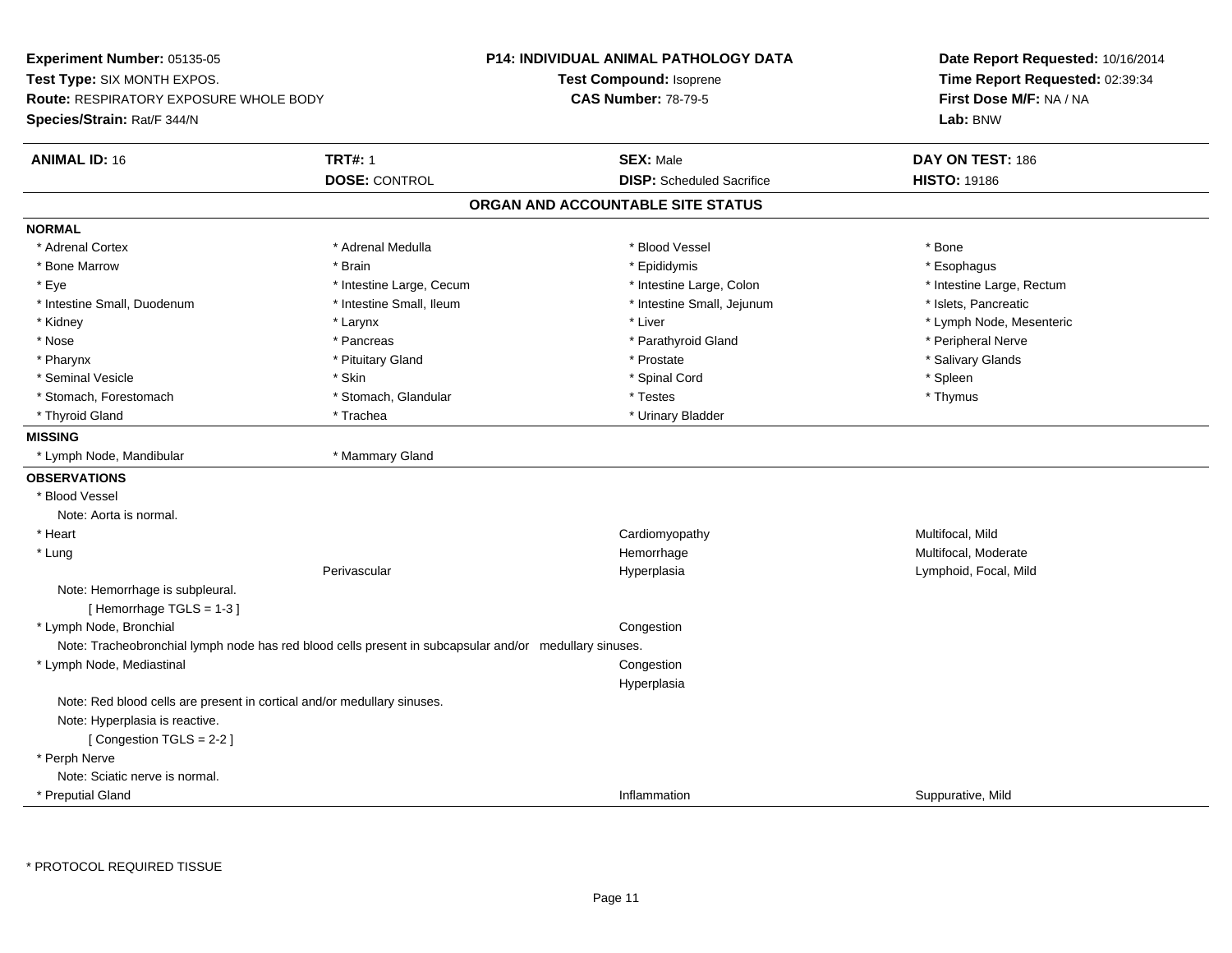| <b>Experiment Number: 05135-05</b><br>Test Type: SIX MONTH EXPOS.            |         | <b>P14: INDIVIDUAL ANIMAL PATHOLOGY DATA</b><br><b>Test Compound: Isoprene</b> | Date Report Requested: 10/16/2014<br>Time Report Requested: 02:39:34 |
|------------------------------------------------------------------------------|---------|--------------------------------------------------------------------------------|----------------------------------------------------------------------|
| <b>Route: RESPIRATORY EXPOSURE WHOLE BODY</b><br>Species/Strain: Rat/F 344/N |         | <b>CAS Number: 78-79-5</b>                                                     | First Dose M/F: NA / NA                                              |
|                                                                              |         |                                                                                | Lab: BNW                                                             |
| <b>ANIMAL ID: 16</b>                                                         | TRT#: 1 | <b>SEX: Male</b>                                                               | DAY ON TEST: 186                                                     |
| <b>DOSE: CONTROL</b>                                                         |         | <b>DISP:</b> Scheduled Sacrifice                                               | <b>HISTO: 19186</b>                                                  |
|                                                                              |         | ORGAN AND ACCOUNTABLE SITE STATUS                                              |                                                                      |
| PRIMARY CAUSE OF DEATH                                                       |         |                                                                                |                                                                      |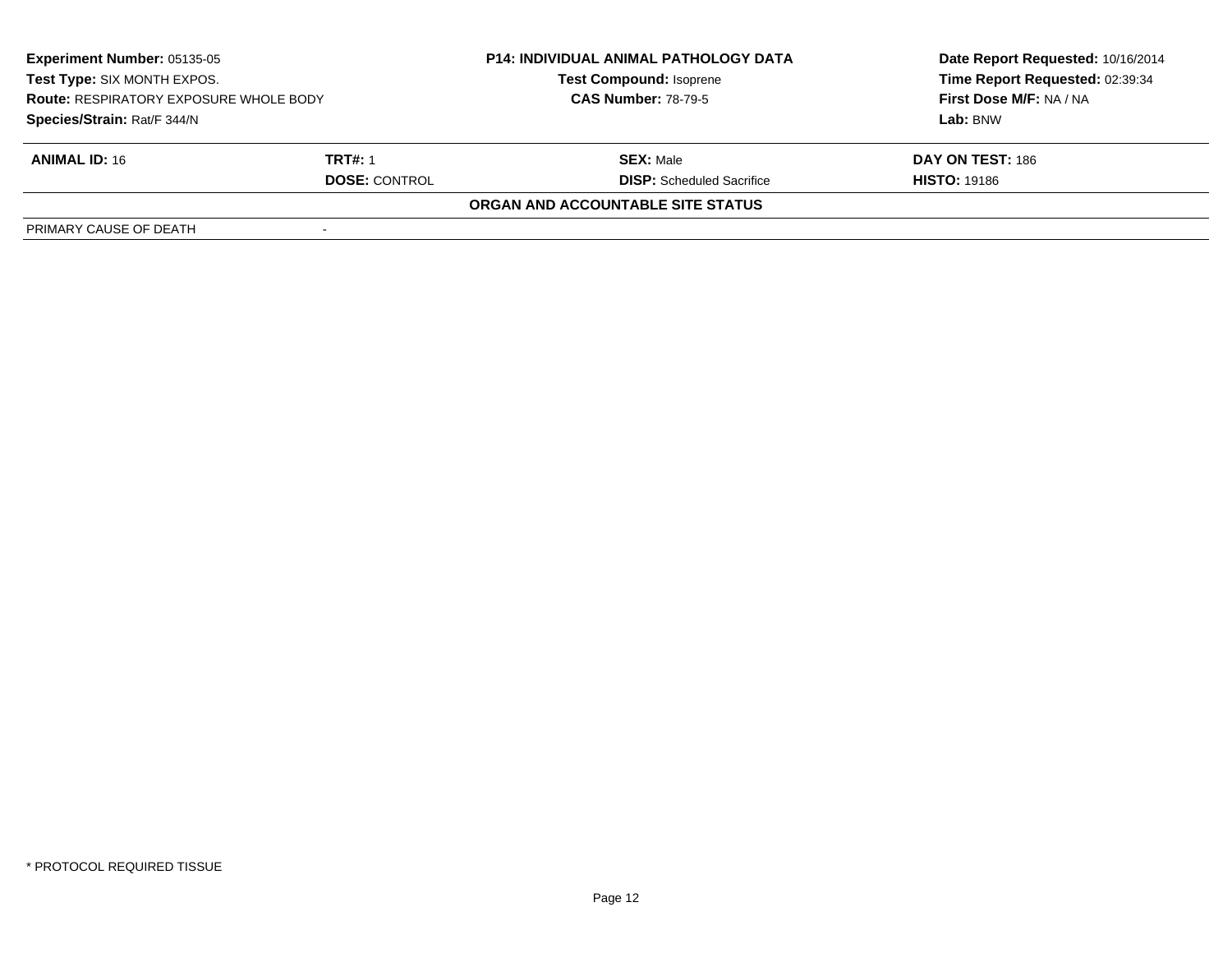**Experiment Number:** 05135-05**Test Type:** SIX MONTH EXPOS.**Route:** RESPIRATORY EXPOSURE WHOLE BODY**Species/Strain:** Rat/F 344/N**P14: INDIVIDUAL ANIMAL PATHOLOGY DATATest Compound:** Isoprene**CAS Number:** 78-79-5**Date Report Requested:** 10/16/2014**Time Report Requested:** 02:39:34**First Dose M/F:** NA / NA**Lab:** BNW**ANIMAL ID:** 17**TRT#:** 1 **SEX:** Male **DAY ON TEST:** 368 **DOSE:** CONTROL**DISP:** Terminal Sacrifice **HISTO:** 19187 **ORGAN AND ACCOUNTABLE SITE STATUSNORMAL**\* Adrenal Medulla \* \* \* Blood Vessel \* \* \* Bone Marrow \* \* Bone Marrow \* \* Bone Marrow \* Brain \* \* Expediance \* Epididymis \* \* Expediance \* \* Esophagus \* Expediance \* \* Expediance \* Eye \* Eye \* Intestine Small, Duodenum \* Intestine Large, Cecum \* Intestine Large, Colon \* Intestine Sarge, Rectum \* Intestine Large, Rectum \* Intestine Small, Ileum \* Intestine Small, Jejunum \* Islets, Pancreatic \* Larynx\* Pancreas \* Liver \* Lymph Node, Mesenteric \* Nose \* Nose \* Pituitary Gland \* Parathyroid Gland \* **Example 20** \* Peripheral Nerve \* Pharynx \* Pharynx \* Pharynx \* Seminal Vesicle \* Preputial Gland \* \* Annual vesicle \* \* Prostate \* \* Salivary Glands \* \* Salivary Glands \* \* Seminal Vesicle \* \* Skin \* Spinal Cord \* Spinal Cord \* Spinal Cord \* Spinal \* Spinal \* Stomach, Forestomach \* Stomach, Forestomach \* Stomach, Glandular \* Thymus \* Thymus \* Thymus \* Thyroid Gland \* Thyroid Gland \* Trachea \* Urinary Bladder**MISSING**\* Lymph Node, Mandibular \* Lymph Node, Mediastinal \* Mammary Gland **OBSERVATIONS** \* Adrenal CortexVacuolization Cytoplasmic **Focal**, Minimal \* Blood VesselNote: Aorta is normal. Harderian Gland Hyperplasia Lymphoid, Minimal Note: Hyperplasia is reactive. \* Heart Cardiomyopathy Multifocal, Minimal \* Kidneyy the controller of the Bilateral Chronic, Minimal and the Chronic, Minimal of the Chronic, Minimal of the Chronic, Minimal of the Chronic, Minimal of the Chronic, Minimal of the Chronic, Minimal of the Chronic, Minimal of \* Lungg and the state of the state of the state of the Hemorrhage and the Multifocal, Marked and the State of the St Note: Hemorrhage is subpleural.[ Hemorrhage TGLS = 2-3 ] \* Lymph Node, Bronchial CongestionNote: Tracheobronchial lymph node has red blood cells present in subcapsular and/or medullary sinuses. \* Perph Nerve Note: Sciatic nerve is normal. \* Testess and the contraction of the contraction of the contraction of the contraction of the contraction of the contraction of the contraction of the contraction of the contraction of the contraction of the contraction of the con a Marked PRIMARY CAUSE OF DEATH-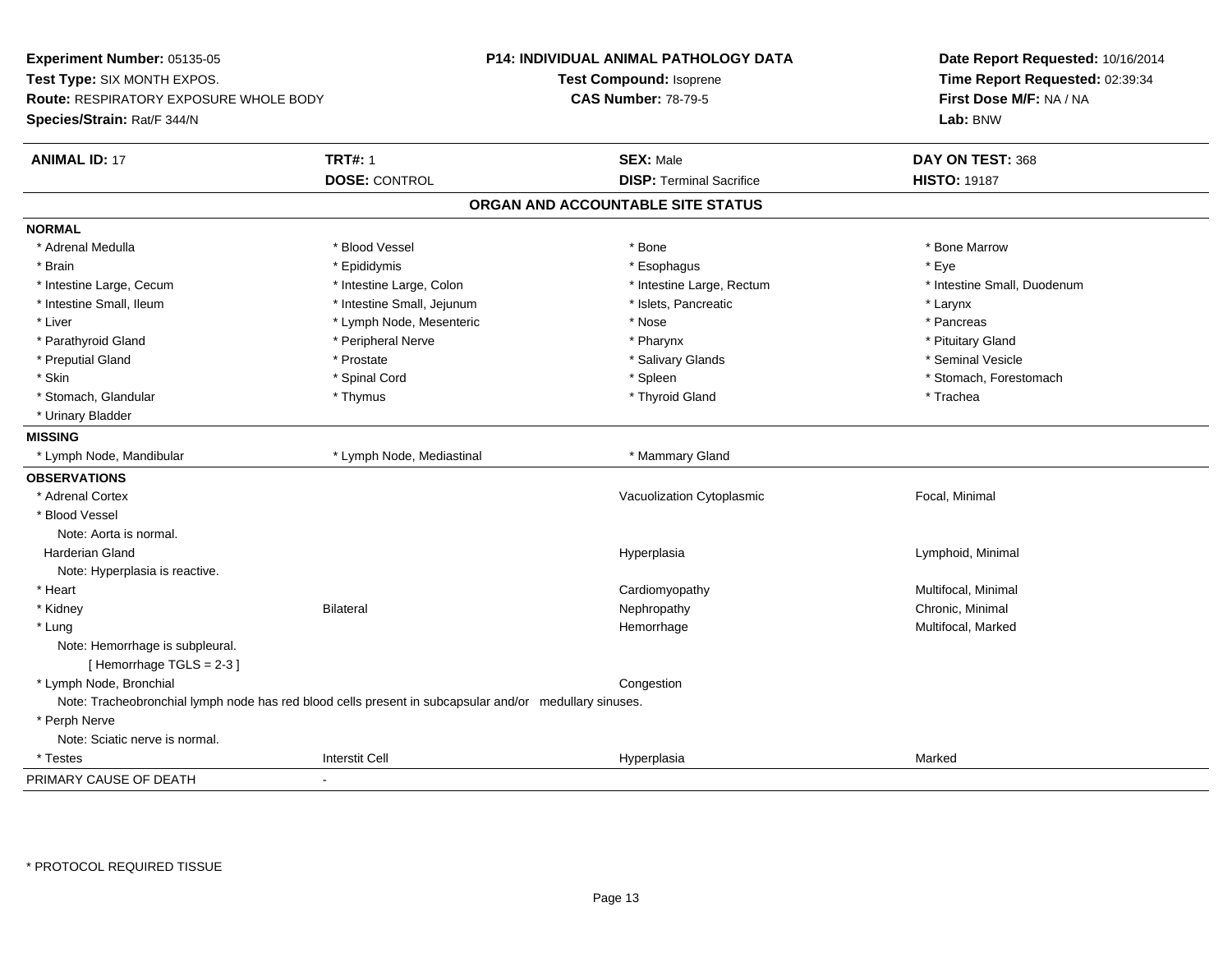**Experiment Number:** 05135-05**Test Type:** SIX MONTH EXPOS.**Route:** RESPIRATORY EXPOSURE WHOLE BODY**Species/Strain:** Rat/F 344/N**P14: INDIVIDUAL ANIMAL PATHOLOGY DATATest Compound:** Isoprene**CAS Number:** 78-79-5**Date Report Requested:** 10/16/2014**Time Report Requested:** 02:39:34**First Dose M/F:** NA / NA**Lab:** BNW**ANIMAL ID:** 18**TRT#:** 1 **SEX:** Male **DAY ON TEST:** 368 **DOSE:** CONTROL**DISP:** Terminal Sacrifice **HISTO:** 19188 **ORGAN AND ACCOUNTABLE SITE STATUSNORMAL**\* Adrenal Cortex \* Adrenal Cortex \* \* Adrenal Medulla \* \* Adrenal Medulla \* \* Blood Vessel \* \* Brood Vessel \* \* Bone \* Esophagus \* Bone Marrow \* Brain \* Epididymis \* Esophagus \* Eye \* Thestine Large, Cecum \* Intestine Large, Cecum \* Intestine Large, Colon \* Intestine Large, Rectum \* Intestine Large, Rectum \* Intestine Small, Duodenum \* Intestine Small, Ileum \* Intestine Small, Intestine Small, Jejunum \* Islets, Pancreatic \* Lymph Node, Mesenteric \* Larynx \* Liver \* Liver \* Liver \* Liver \* Lymph Node, Mandibular \* Lymph Node, Mandibular \* Pancreas \* Parathyroid Gland \* Parathyroid Gland \* Peripheral Nerve \* Pancreas \* Pharynx \* Salivary Glands \* Pituitary Gland \* \* Then the state \* Preputial Gland \* Prosection \* Prostate \* \* Salivary Glands \* Salivary Glands \* Salivary Glands \* Salivary Glands \* Salivary Glands \* Salivary Glands \* Salivary Glands \* Salivary Glan \* Seminal Vesicle \* Skin \* Spinal Cord \* Spleen \* Thyroid Gland \* Stomach, Forestomach \* Thymus \* Stomach, Glandular \* Thymus \* Thymus \* Thymus \* Thymus \* Thymus \* Thymus \* Thymus \* Thymus \* Thymus \* Thymus \* Thymus \* Thymus \* Thymus \* Thymus \* Thymus \* Thymus \* Thymus \* Thymus \* Thymu \* Trachea \* Urinary Bladder**MISSING** \* Lymph Node, Bronchial \* Mammary Gland**OBSERVATIONS** \* Blood VesselNote: Aorta is normal. \* Heart CardiomyopathyMultifocal, Minimal<br>Chronic, Minimal \* Kidneyy the controller of the Bilateral Chronic, Minimal and the Chronic, Minimal of the Chronic, Minimal of the Chronic, Minimal of the Chronic, Minimal of the Chronic, Minimal of the Chronic, Minimal of the Chronic, Minimal of \* Lungg and the state of the state of the state of the Hemorrhage and the Multifocal, Marked and the State of the St Note: Hemorrhage is subpleural.[ Hemorrhage TGLS = 1-3 ] \* Lym Node Bron Note: Tracheobronchial lymph node is missing. Lymph Nodee **Example 2018** Pancreatic **Congestion Congestion** Note: Red blood cells are present in subcapsular and/or medullary sinuses. \* Lymph Node, Mediastinal**Congestion** Note: Red blood cells are present in cortical and/or medullary sinuses. \* Nose Turbinate Inflammation Suppurative, Minimal \* Perph Nerve Note: Sciatic nerve is normal. \* Testess and the contraction of the contraction of the contraction of the contraction of the contraction of the contraction of the contraction of the contraction of the contraction of the contraction of the contraction of the con a Marked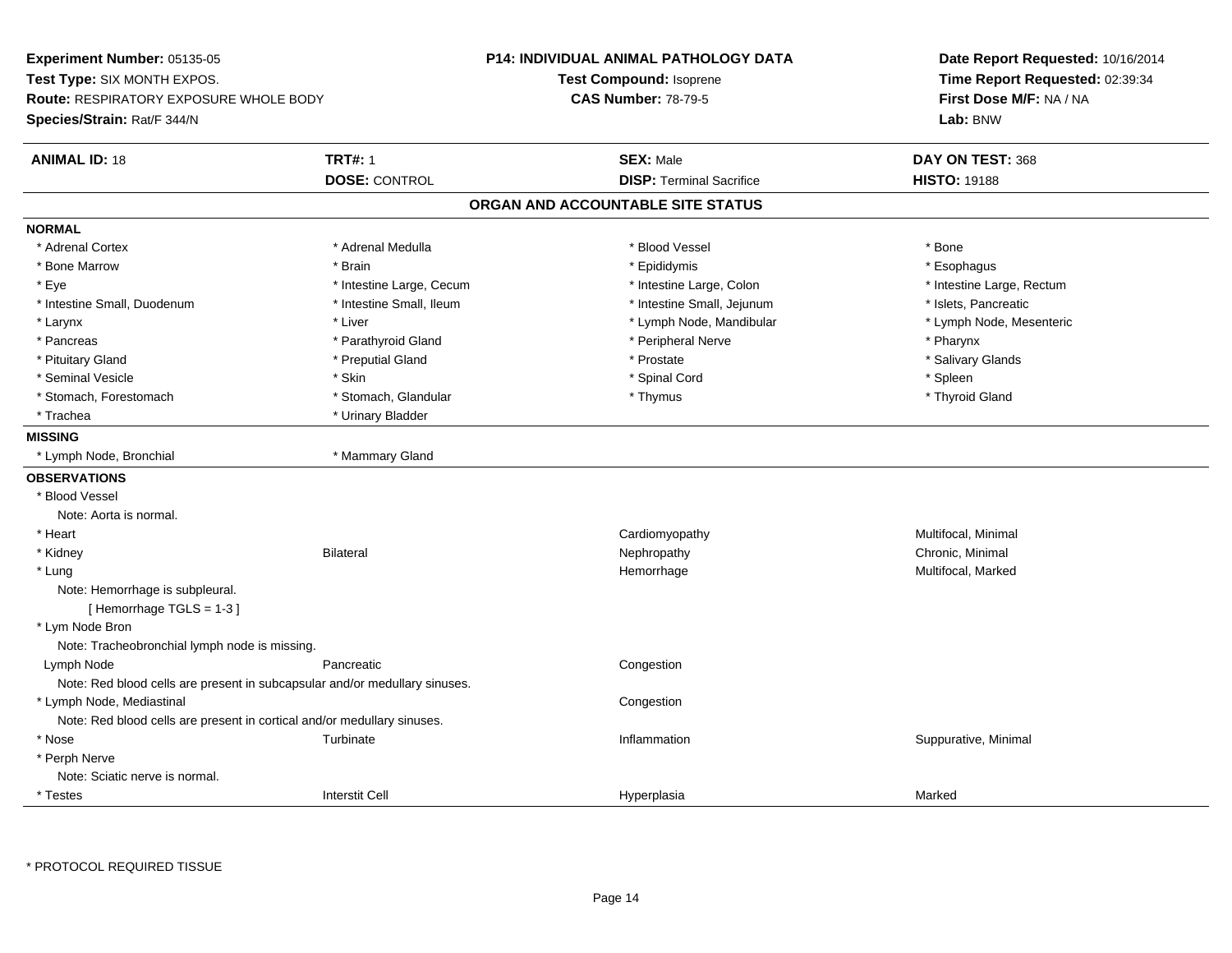| <b>Experiment Number: 05135-05</b><br>Test Type: SIX MONTH EXPOS.<br><b>Route: RESPIRATORY EXPOSURE WHOLE BODY</b><br>Species/Strain: Rat/F 344/N |                | <b>P14: INDIVIDUAL ANIMAL PATHOLOGY DATA</b><br><b>Test Compound: Isoprene</b> | Date Report Requested: 10/16/2014 |
|---------------------------------------------------------------------------------------------------------------------------------------------------|----------------|--------------------------------------------------------------------------------|-----------------------------------|
|                                                                                                                                                   |                |                                                                                | Time Report Requested: 02:39:34   |
|                                                                                                                                                   |                | <b>CAS Number: 78-79-5</b>                                                     | First Dose M/F: NA / NA           |
|                                                                                                                                                   |                |                                                                                | Lab: BNW                          |
| <b>ANIMAL ID: 18</b>                                                                                                                              | <b>TRT#: 1</b> | <b>SEX: Male</b>                                                               | DAY ON TEST: 368                  |
| <b>DOSE: CONTROL</b>                                                                                                                              |                | <b>DISP:</b> Terminal Sacrifice                                                | <b>HISTO: 19188</b>               |
|                                                                                                                                                   |                | ORGAN AND ACCOUNTABLE SITE STATUS                                              |                                   |
| PRIMARY CAUSE OF DEATH                                                                                                                            |                |                                                                                |                                   |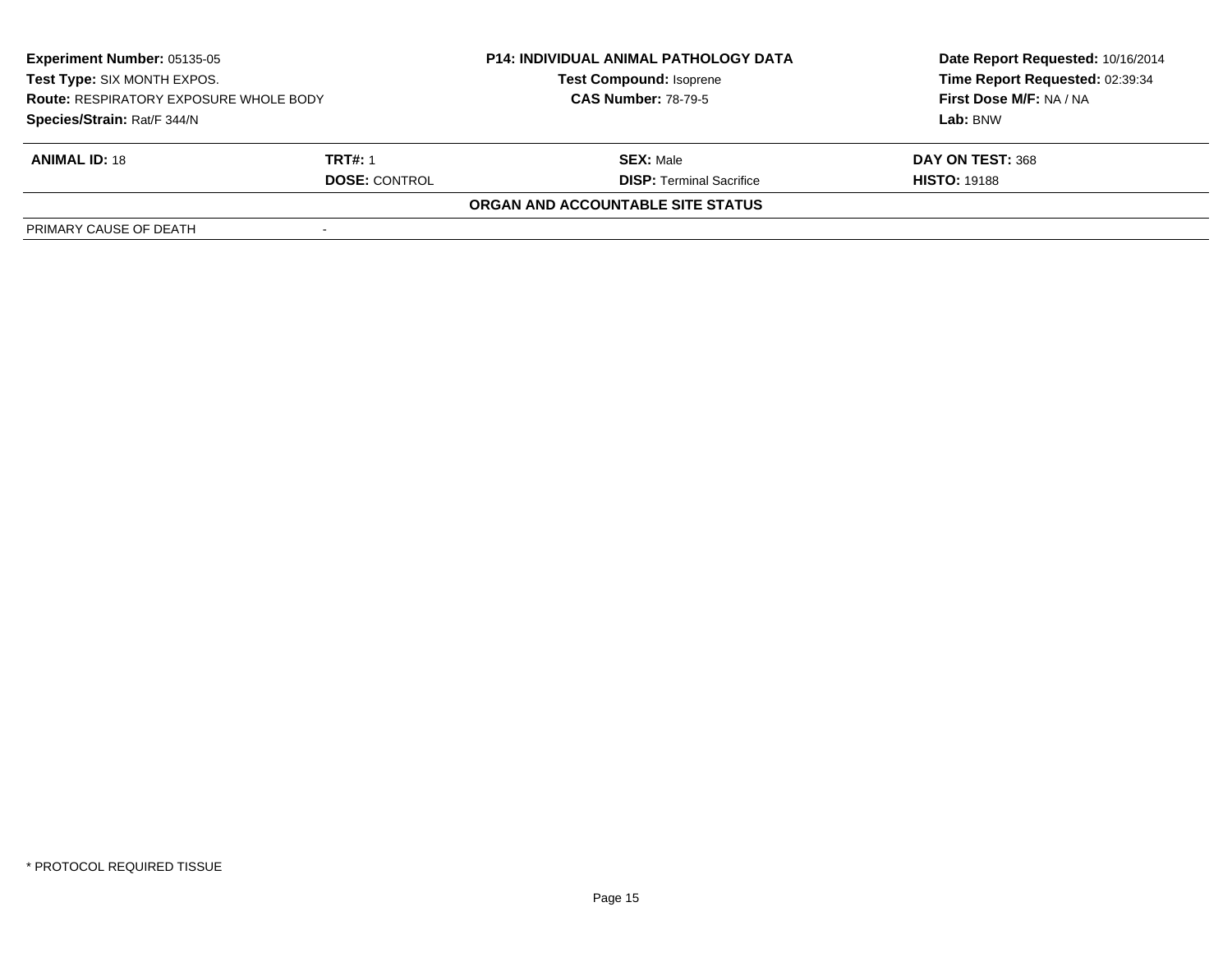**Experiment Number:** 05135-05**Test Type:** SIX MONTH EXPOS.**Route:** RESPIRATORY EXPOSURE WHOLE BODY**Species/Strain:** Rat/F 344/N**P14: INDIVIDUAL ANIMAL PATHOLOGY DATATest Compound:** Isoprene**CAS Number:** 78-79-5**Date Report Requested:** 10/16/2014**Time Report Requested:** 02:39:34**First Dose M/F:** NA / NA**Lab:** BNW**ANIMAL ID:** 19 **TRT#:** <sup>1</sup> **SEX:** Male **DAY ON TEST:** <sup>368</sup> **DOSE:** CONTROL**DISP:** Terminal Sacrifice **HISTO:** 19189 **ORGAN AND ACCOUNTABLE SITE STATUSNORMAL**\* Adrenal Cortex \* Adrenal Cortex \* \* Adrenal Medulla \* \* Adrenal Medulla \* \* Blood Vessel \* \* Brood Vessel \* \* Bone \* Esophagus \* Bone Marrow \* Brain \* Epididymis \* Esophagus \* Intestine Large, Colon \* Eye \* Heart \* Intestine Large, Cecum \* Intestine Large, Colon\* Intestine Small, Jejunum \* Intestine Large, Rectum \* Intestine Small, Duodenum \* Intestine Small, Ileum \* Intestine Small, Ileum \* Islets, Pancreatic \* Larynx \* Liver \* Lymph Node, Mesenteric \* Nose \* Parathyroid Gland \* Parathyroid Gland \* Peripheral Nerve \* Poster \* Pharynx \* Seminal Vesicle \* Preputial Gland \* \* Annual vesicle \* \* Prostate \* \* Salivary Glands \* \* Salivary Glands \* \* Seminal Vesicle \* \* Skin \* Spinal Cord \* Spinal Cord \* Spinal Cord \* Spinal \* Spinal \* Stomach, Forestomach \* Stomach, Forestomach \* Stomach, Glandular \* Thymus \* Thymus \* Thymus \* Thyroid Gland \* Thyroid Gland \* Trachea \* Urinary Bladder**MISSING** \* Lymph Node, Bronchial \* Mammary Gland**OBSERVATIONS** \* Blood VesselNote: Aorta is normal Harderian Glandd **Hemorrhage** Note: Hemorrhage is probably due to blood collection from the orbital sinus prior to necropsy.[ Hemorrhage TGLS = 2-10 ] \* Kidneyy the controller of the Bilateral Chronic, Minimal and the Chronic, Minimal of the Chronic, Minimal of the Chronic, Minimal of the Chronic, Minimal of the Chronic, Minimal of the Chronic, Minimal of the Chronic, Minimal of \* Lungg was a statement of the monotonic memorrhage the monotonic memorrhage  $\sim$  Multifocal, Moderate  $\sim$  Multifocal, Moderate Note: Hemorrhage is subpleural.[ Hemorrhage TGLS = 1-3 ] \* Lym Node Bron Note: Tracheobronchial lymph node is missing. \* Lymph Node, Mandibularr and the contract of the contract of the contract of the contract of the contract of the contract of the contract of the contract of the contract of the contract of the contract of the contract of the contract of the cont Note: Hyperplasia is reactive. \* Lymph Node, Mediastinal**Congestion** Note: Red blood cells are present in cortical and/or medullary sinuses. \* Pancreass the control of the control of the control of the control of the control of the control of the control of the control of the control of the control of the control of the control of the control of the control of the contro Note: Atrophy is exocrine.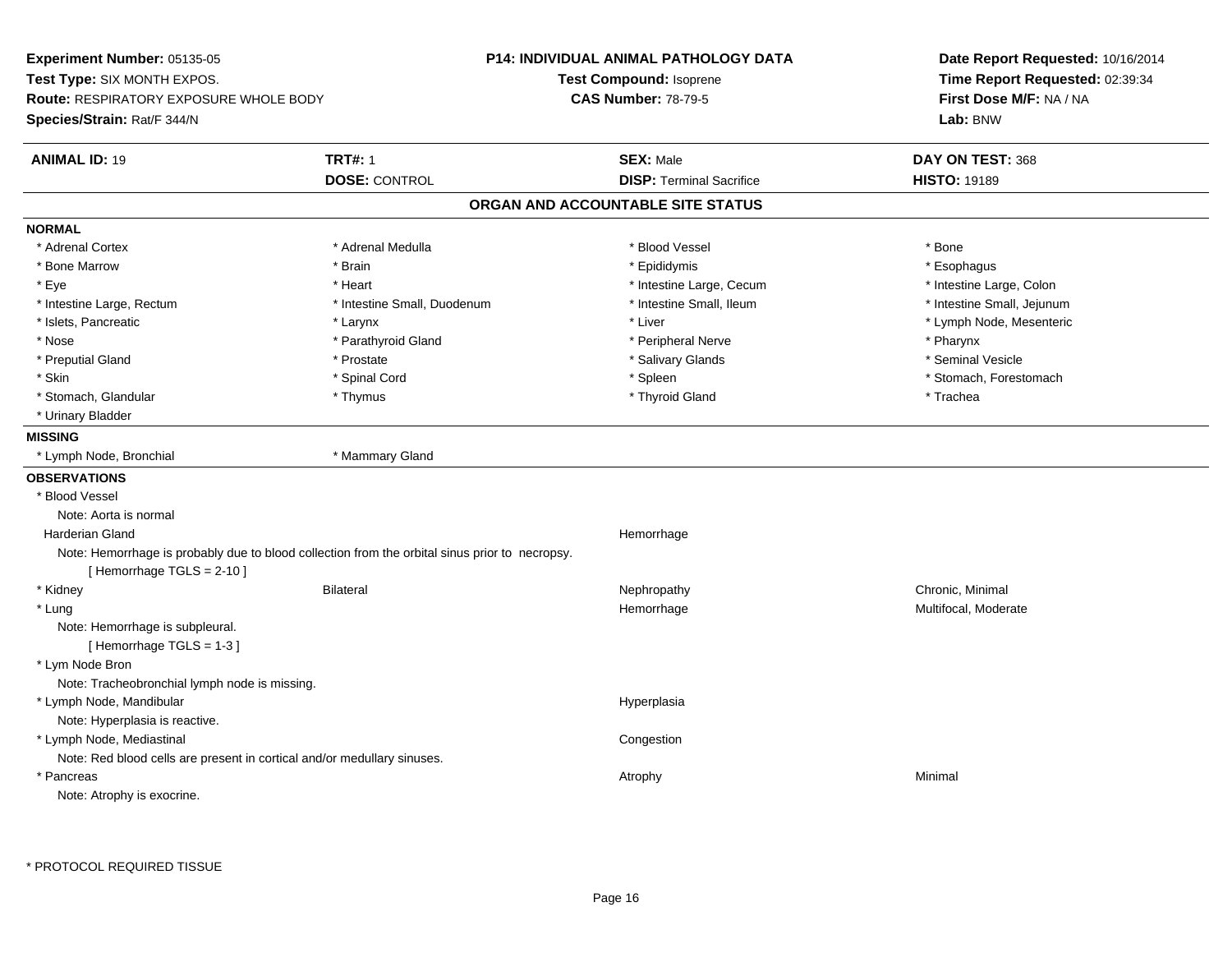| Experiment Number: 05135-05<br>Test Type: SIX MONTH EXPOS. |                      | <b>P14: INDIVIDUAL ANIMAL PATHOLOGY DATA</b><br><b>Test Compound: Isoprene</b> | Date Report Requested: 10/16/2014<br>Time Report Requested: 02:39:34 |
|------------------------------------------------------------|----------------------|--------------------------------------------------------------------------------|----------------------------------------------------------------------|
| <b>Route: RESPIRATORY EXPOSURE WHOLE BODY</b>              |                      | <b>CAS Number: 78-79-5</b>                                                     | First Dose M/F: NA / NA                                              |
| Species/Strain: Rat/F 344/N                                |                      |                                                                                | Lab: BNW                                                             |
| <b>ANIMAL ID: 19</b>                                       | <b>TRT#: 1</b>       | <b>SEX: Male</b>                                                               | DAY ON TEST: 368                                                     |
|                                                            | <b>DOSE: CONTROL</b> | <b>DISP:</b> Terminal Sacrifice                                                | <b>HISTO: 19189</b>                                                  |
|                                                            |                      | ORGAN AND ACCOUNTABLE SITE STATUS                                              |                                                                      |
| * Perph Nerve                                              |                      |                                                                                |                                                                      |
| Note: Sciatic nerve is normal.                             |                      |                                                                                |                                                                      |
| * Pituitary Gland                                          |                      | Hyperplasia                                                                    | Minimal                                                              |
| * Testes                                                   | Interstit Cell       | Hyperplasia                                                                    | Moderate                                                             |
| PRIMARY CAUSE OF DEATH                                     |                      |                                                                                |                                                                      |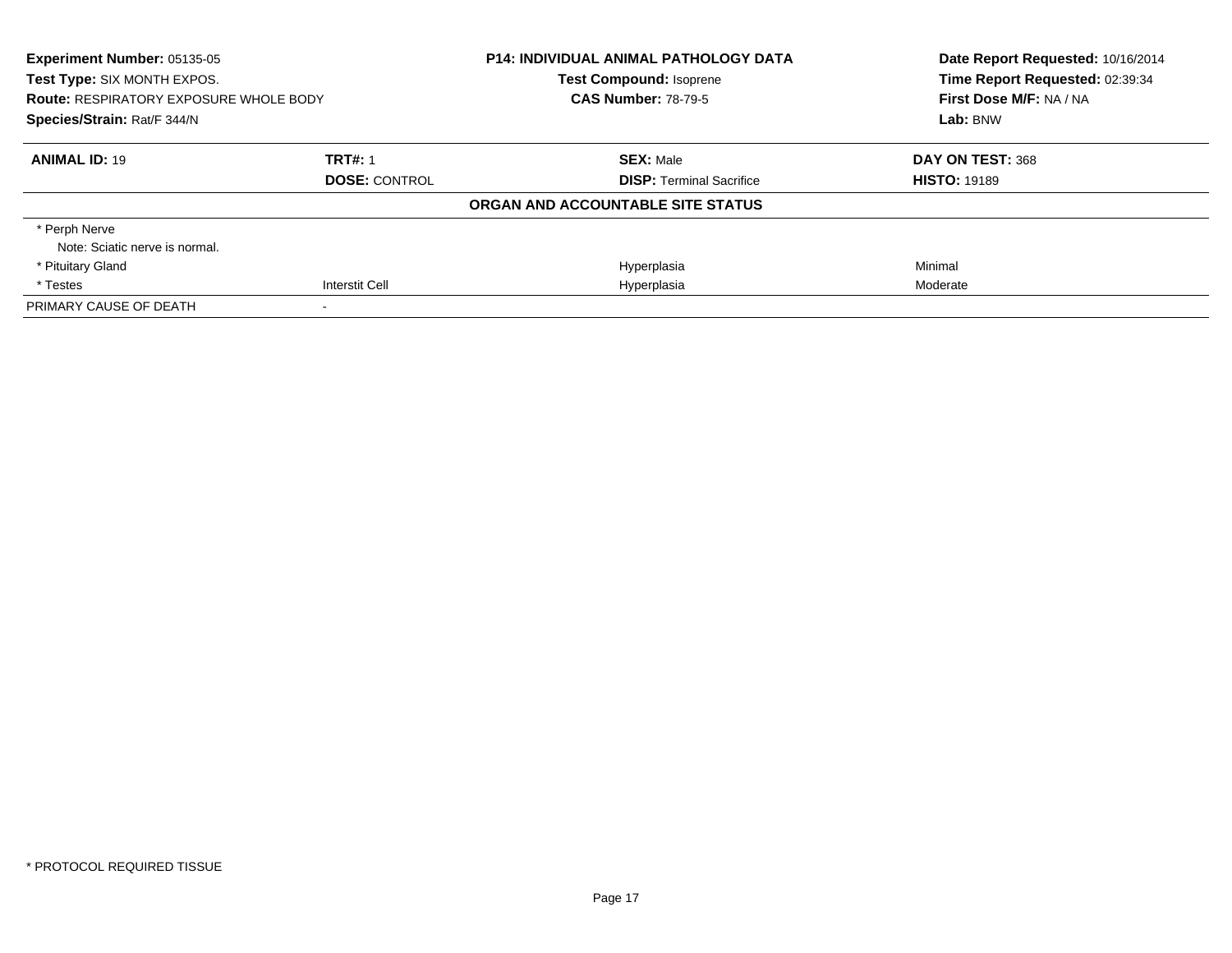**Experiment Number:** 05135-05**Test Type:** SIX MONTH EXPOS.**Route:** RESPIRATORY EXPOSURE WHOLE BODY**Species/Strain:** Rat/F 344/N**P14: INDIVIDUAL ANIMAL PATHOLOGY DATATest Compound:** Isoprene**CAS Number:** 78-79-5**Date Report Requested:** 10/16/2014**Time Report Requested:** 02:39:34**First Dose M/F:** NA / NA**Lab:** BNW**ANIMAL ID:** 20**TRT#:** 1 **SEX:** Male **DAY ON TEST:** 186 **DOSE:** CONTROL**DISP:** Scheduled Sacrifice **HISTO:** 19190 **ORGAN AND ACCOUNTABLE SITE STATUSNORMAL**\* Adrenal Cortex \* Adrenal Cortex \* \* Adrenal Medulla \* \* Adrenal Medulla \* \* Blood Vessel \* \* Brood Vessel \* \* Bone \* Esophagus \* Bone Marrow \* Brain \* Epididymis \* Esophagus \* Eye \* Thestine Large, Cecum \* Intestine Large, Cecum \* Intestine Large, Colon \* Intestine Large, Rectum \* Intestine Large, Rectum \* Intestine Small, Duodenum \* Intestine Small, Ileum \* Intestine Small, Intestine Small, Jejunum \* Islets, Pancreatic \* Kidney \* Larynx \* Lymph Node, Mesenteric \* Nose\* Pharynx \* Pancreas \* Pancreas \* Parathyroid Gland \* Peripheral Nerve \* Peripheral Nerve \* Salivary Glands \* Pituitary Gland \* \* Then the state \* Preputial Gland \* Prosection \* Prostate \* \* Salivary Glands \* Salivary Glands \* Salivary Glands \* Salivary Glands \* Salivary Glands \* Salivary Glands \* Salivary Glands \* Salivary Glan \* Seminal Vesicle \* Skin \* Spinal Cord \* Spleen \* Thymus \* Stomach, Forestomach \* Testes \* Stomach, Glandular \* Testes \* Testes \* Testes \* Testes \* Testes \* Testes \* T \* Trachea \* Urinary Bladder**MISSING** \* Mammary Gland**OBSERVATIONS** \* Blood VesselNote: Aorta is normal. \* Heart Cardiomyopathy Multifocal, Minimal \* Liver Hepatodiaphragmatic Nodule[ Hepatodiaphragmatic Nodule TGLS = 2-4 ] \* Lung Congestion Hemorrhage Multifocal, Mild Peribronchial Hyperplasia Lymphoid, Multifocal, Minimal Perivascular HyperplasiaHyperplasia and the control of the control of the Lymphoid, Multifocal, Minimal Infiltration Cellular and the control of Histiocyte. Focal, Minimal Infiltration Cellular AlveolusHistiocyte, Focal, Minimal Note: Hemorrhage is subpleural.Note: Red blood cells are present in subcapsular and/or medullary sinuses.[ Congestion TGLS = 3-3 ] \* Lymph Node, Bronchial CongestionNote: Tracheobronchial lymph node has red blood cells present in subcapsular and/or medullary sinuses. \* Lymph Node, Mandibularr and the contract of the contract of the contract of the contract of the contract of the contract of the contract of the contract of the contract of the contract of the contract of the contract of the contract of the cont Note: Hyperplasia is reactive.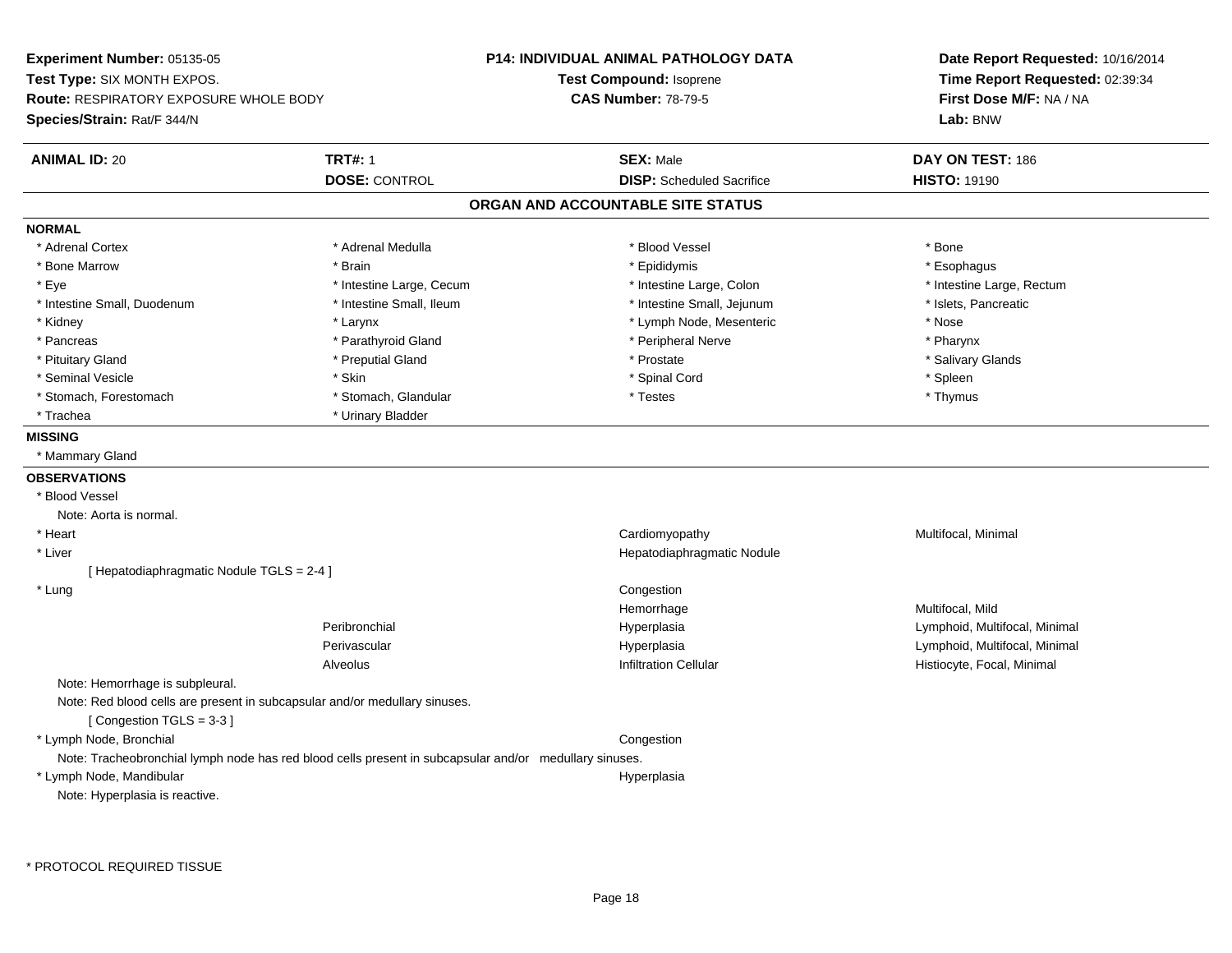| <b>Experiment Number: 05135-05</b>                                      |                      | <b>P14: INDIVIDUAL ANIMAL PATHOLOGY DATA</b> | Date Report Requested: 10/16/2014 |
|-------------------------------------------------------------------------|----------------------|----------------------------------------------|-----------------------------------|
| Test Type: SIX MONTH EXPOS.                                             |                      | Test Compound: Isoprene                      | Time Report Requested: 02:39:34   |
| <b>Route: RESPIRATORY EXPOSURE WHOLE BODY</b>                           |                      | <b>CAS Number: 78-79-5</b>                   | First Dose M/F: NA / NA           |
| Species/Strain: Rat/F 344/N                                             |                      |                                              | Lab: BNW                          |
| <b>ANIMAL ID: 20</b>                                                    | <b>TRT#: 1</b>       | <b>SEX: Male</b>                             | DAY ON TEST: 186                  |
|                                                                         | <b>DOSE: CONTROL</b> | <b>DISP:</b> Scheduled Sacrifice             | <b>HISTO: 19190</b>               |
|                                                                         |                      | ORGAN AND ACCOUNTABLE SITE STATUS            |                                   |
| * Lymph Node, Mediastinal                                               |                      | Congestion                                   |                                   |
|                                                                         |                      | Pigmentation                                 | Hemosiderin                       |
| Note: Red blood cells are present in cortical and/or medullary sinuses. |                      |                                              |                                   |
| [Congestion TGLS = $1-2$ ]                                              |                      |                                              |                                   |
| [ Pigmentation TGLS = $1-2$ ]                                           |                      |                                              |                                   |
| * Perph Nerve                                                           |                      |                                              |                                   |
| Note: Sciatic nerve is normal.                                          |                      |                                              |                                   |
| * Thyroid Gland                                                         |                      | Cyst                                         |                                   |
| PRIMARY CAUSE OF DEATH                                                  |                      |                                              |                                   |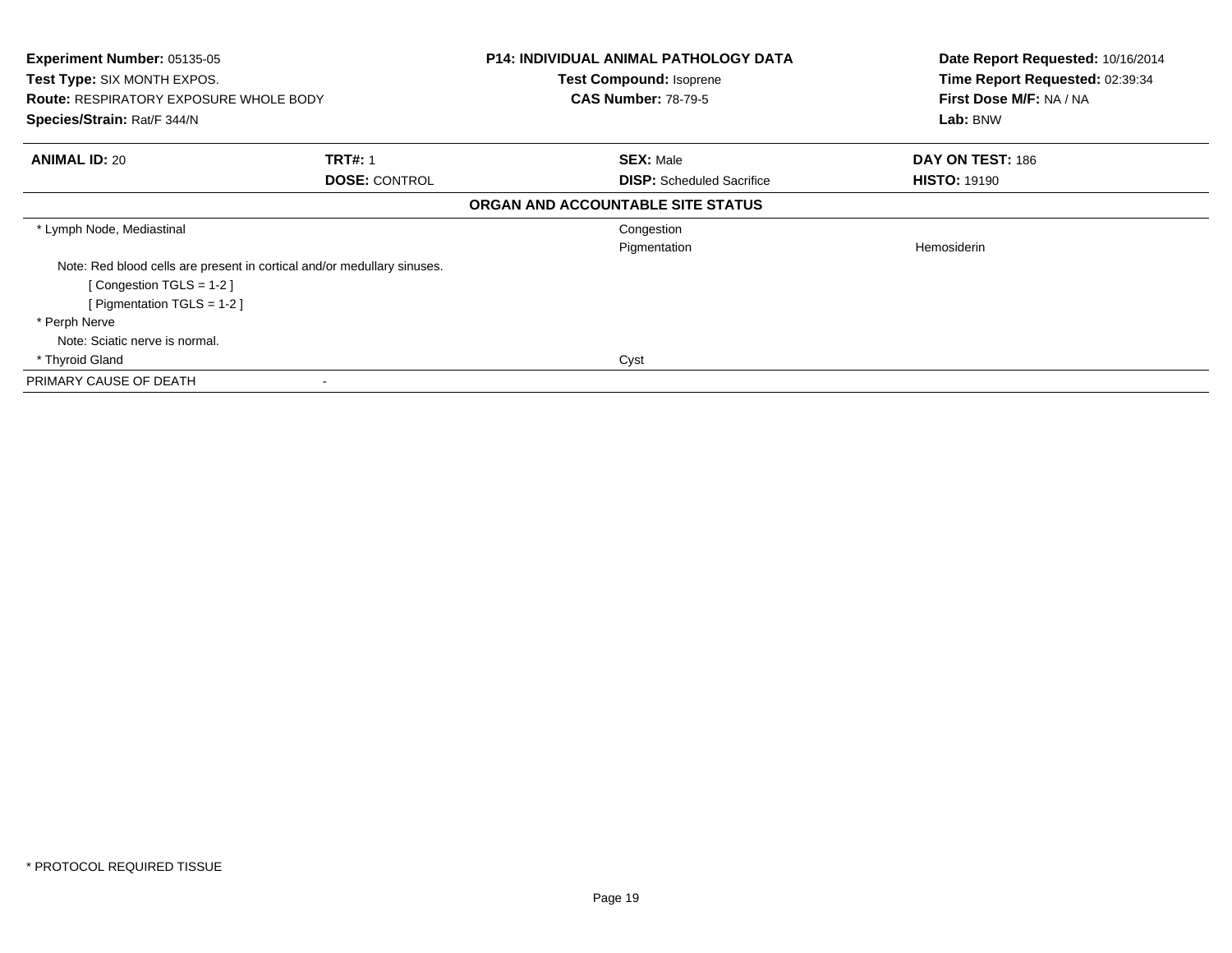**Experiment Number:** 05135-05**Test Type:** SIX MONTH EXPOS.**Route:** RESPIRATORY EXPOSURE WHOLE BODY**Species/Strain:** Rat/F 344/N**P14: INDIVIDUAL ANIMAL PATHOLOGY DATATest Compound:** Isoprene**CAS Number:** 78-79-5**Date Report Requested:** 10/16/2014**Time Report Requested:** 02:39:34**First Dose M/F:** NA / NA**Lab:** BNW**ANIMAL ID:** 21**TRT#:** 1 **SEX:** Male **DAY ON TEST:** 368 **DOSE:** CONTROL**DISP:** Terminal Sacrifice **HISTO:** 19191 **ORGAN AND ACCOUNTABLE SITE STATUSNORMAL**\* Adrenal Cortex \* Adrenal Cortex \* \* Adrenal Medulla \* \* Adrenal Medulla \* \* Blood Vessel \* \* Brood Vessel \* \* Bone \* Esophagus \* Bone Marrow \* Brain \* Epididymis \* Esophagus \* Intestine Large, Colon \* Eye \* The state \* Intestine Large, Cecum \* Heart \* **Intestine Large, Cecum** \* Intestine Large, Cecum \* Intestine Small, Jejunum \* Intestine Large, Rectum \* Intestine Small, Duodenum \* Intestine Small, Ileum \* Intestine Small, Ileum \* Islets, Pancreatic \* Larynx \* Liver \* Lymph Node, Mandibular \* Lymph Node, Mediastinal \* The state of the second text of the second text of the second text of the second text of the second text of the second text of the second text of the second text of the second text of text of te \* Preputial Gland \* Parathyroid Gland \* **Archarging \* Peripheral Nerve** \* Pharynx \* Pharynx \* Pharynx \* Pharynx \* Pharynx \* Pharynx \* Prostate \* \* Salivary Glands \* \* Salivary Glands \* \* Seminal Vesicle \* \* \* Seminal Yestrich \* \* Skin \* \* Skin \* Stomach, Glandular \* Spinal Cord \* Spinal Cord \* Spinal Cord \* Stomach, Forestomach \* Stomach, Forestomach \* Stomach, Forestomach \* Testes \* Thymus \* Thyroid Gland \* Trachea \* Urinary Bladder**MISSING** \* Mammary Gland**OBSERVATIONS** \* Blood VesselNote: Aorta is normal \* Kidneyy the controller of the Bilateral Chronic, Minimal and the Chronic, Minimal of the Chronic, Minimal of the Chronic, Minimal of the Chronic, Minimal of the Chronic, Minimal of the Chronic, Minimal of the Chronic, Minimal of \* Lungg was a statement of the monotonic memorrhage the monotonic memorrhage  $\sim$  Multifocal, Moderate  $\sim$  Multifocal, Moderate Alveolar Epith Hyperplasia Multifocal, Mild Note: Hyperplasia is Type 2 Cell.Note: Hemorrhage is subpleural.[ Hemorrhage TGLS = 1-3 ] \* Lymph Node, Bronchial CongestionNote: Tracheobronchial lymph node has red blood cells present in subcapsular and/or medullary sinuses.[ Congestion TGLS = 2-8 ] \* Perph Nerve Note: Sciatic nerve is normal. \* Pituitary Glandd and a state of the control of the control of the control of the control of the control of the control of the control of the control of the control of the control of the control of the control of the control of the contro Note: -B-Adenoma[ Adenoma  $TGLS = 2-8$  ]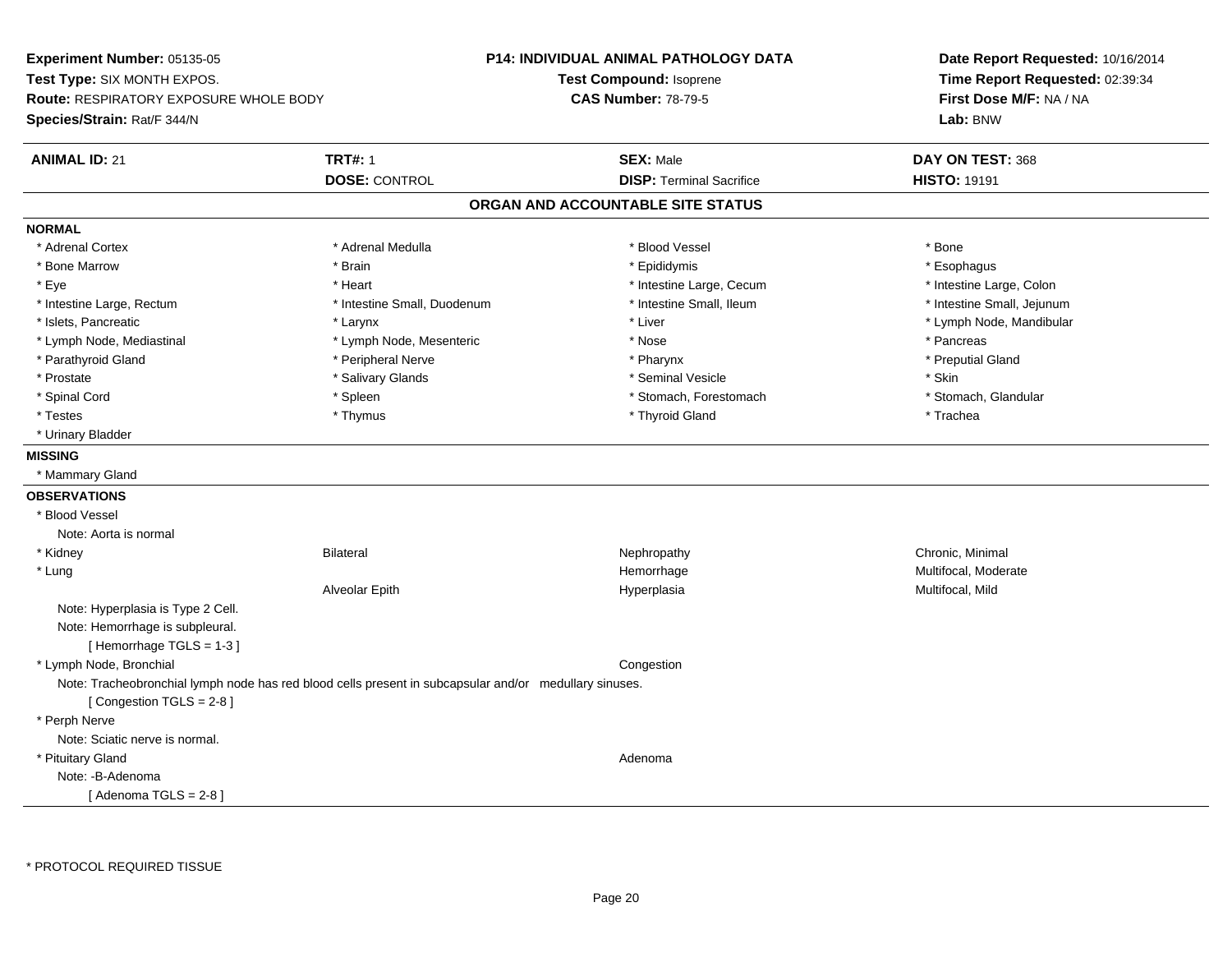| <b>Experiment Number: 05135-05</b><br>Test Type: SIX MONTH EXPOS.<br><b>Route: RESPIRATORY EXPOSURE WHOLE BODY</b><br>Species/Strain: Rat/F 344/N |                | <b>P14: INDIVIDUAL ANIMAL PATHOLOGY DATA</b> | Date Report Requested: 10/16/2014 |
|---------------------------------------------------------------------------------------------------------------------------------------------------|----------------|----------------------------------------------|-----------------------------------|
|                                                                                                                                                   |                | <b>Test Compound: Isoprene</b>               | Time Report Requested: 02:39:34   |
|                                                                                                                                                   |                | <b>CAS Number: 78-79-5</b>                   | First Dose M/F: NA / NA           |
|                                                                                                                                                   |                |                                              | Lab: BNW                          |
| <b>ANIMAL ID: 21</b>                                                                                                                              | <b>TRT#: 1</b> | <b>SEX: Male</b>                             | DAY ON TEST: 368                  |
| <b>DOSE: CONTROL</b>                                                                                                                              |                | <b>DISP:</b> Terminal Sacrifice              | <b>HISTO: 19191</b>               |
|                                                                                                                                                   |                | ORGAN AND ACCOUNTABLE SITE STATUS            |                                   |
| PRIMARY CAUSE OF DEATH                                                                                                                            |                |                                              |                                   |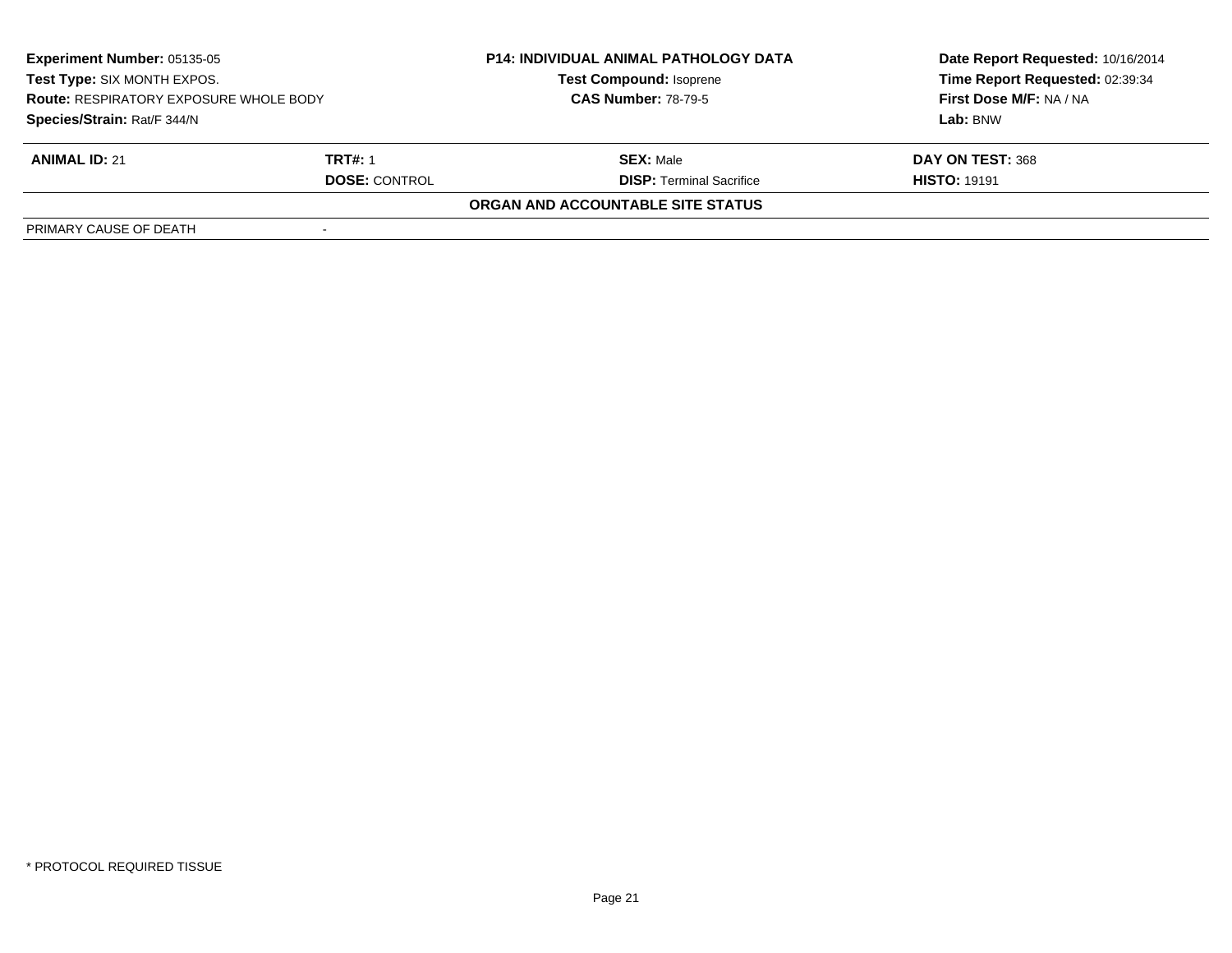**Experiment Number:** 05135-05**Test Type:** SIX MONTH EXPOS.**Route:** RESPIRATORY EXPOSURE WHOLE BODY**Species/Strain:** Rat/F 344/N**P14: INDIVIDUAL ANIMAL PATHOLOGY DATATest Compound:** Isoprene**CAS Number:** 78-79-5**Date Report Requested:** 10/16/2014**Time Report Requested:** 02:39:34**First Dose M/F:** NA / NA**Lab:** BNW**ANIMAL ID:** 22 **TRT#:** <sup>1</sup> **SEX:** Male **DAY ON TEST:** <sup>368</sup> **DOSE:** CONTROL**DISP:** Terminal Sacrifice **HISTO:** 19192 **ORGAN AND ACCOUNTABLE SITE STATUSNORMAL**\* Adrenal Cortex \* Adrenal Cortex \* \* Attachers \* Blood Vessel \* \* Bone \* \* \* Bone \* \* Bone \* \* Bone \* Bone Marrow \* Bone Marrow \* Brain \* \* Expediance \* Epididymis \* \* Expediance \* \* Esophagus \* Expediance \* \* Expediance \* Eye \* Eye \* Heart Thestine Large, Cecum Thestine Large, Cecum And Alternative Large, Colon Thestine Large, Rectum \* Intestine Large, Rectum \* Intestine Large, Rectum \* Intestine Small, Duodenum \* Intestine Small, Ileum \* Intestine Small, Jejunum \* Islets, Pancreatic\* Lymph Node, Mesenteric \* Larynx **\* Lymph Node, Mandibular \*** Lymph Node, Mediastinal \* Lymph Node, Mediastinal \* \* Nose \* Parathyroid Gland \* Parathyroid Gland \* Peripheral Nerve \* Poster \* Pharynx \* Salivary Glands \* Pituitary Gland \* \* Then the state \* Preputial Gland \* Prosection \* Prostate \* \* Salivary Glands \* Salivary Glands \* Salivary Glands \* Salivary Glands \* Salivary Glands \* Salivary Glands \* Salivary Glands \* Salivary Glan \* Seminal Vesicle \* Skin \* Spinal Cord \* Spleen \* Trachea \* Stomach, Forestomach \* The stormach \* Stomach, Glandular \* The \* Thyroid Gland \* Thyroid Gland \* \* Urinary Bladder**MISSING**\* Adrenal Medulla \* Mammary Gland \* Thymus **OBSERVATIONS** \* Adren Medulla Note: The medulla is not included in the plane of section of either adrenal gland. Cortex of both glands is normal. \* Blood VesselNote: Aorta is normal. \* Kidneyy the controller of the Bilateral Chronic, Minimal and the Chronic, Minimal of the Chronic, Minimal of the Chronic, Minimal of the Chronic, Minimal of the Chronic, Minimal of the Chronic, Minimal of the Chronic, Minimal of \* Liver**Inflammation Inflammation** Inflammation **Multifocal, Minimal**<br>
Hemorrhage **Multifocal, Moderate**  \* Lungg was a statement of the monotonic memorrhage the monotonic memorrhage  $\sim$  Multifocal, Moderate  $\sim$  Multifocal, Moderate Perivascular Hyperplasia Lymphoid, Multifocal, Minimal Note: Hemorrhage is subpleural.[ Hemorrhage TGLS = 2-3 ] \* Lymph Node, Bronchial CongestionNote: Tracheobronchial lymph node has red blood cells present in subcapsular and/or medullary sinuses.**Mesentery** y which is a set of the set of the set of the set of the set of the set of the set of the set of the set of the set of the set of the set of the set of the set of the set of the set of the set of the set of the set of the Note: Fat Necrosis. $[$  Necrosis TGLS = 1-13  $]$  \* Pancreass the control of the control of the control of the control of the control of the control of the control of the control of the control of the control of the control of the control of the control of the control of the contro Note: Atrophy is exocrine.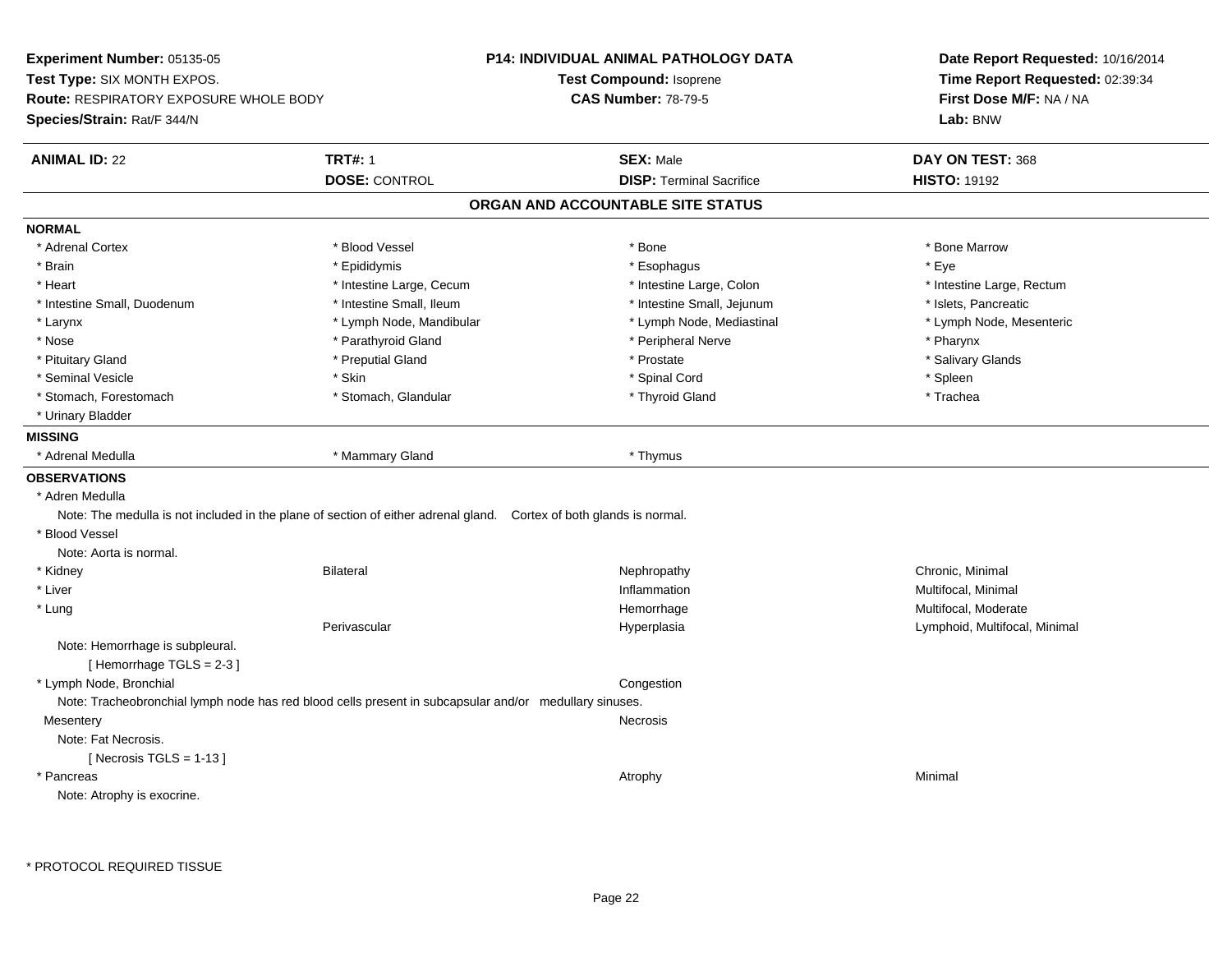| Experiment Number: 05135-05<br>Test Type: SIX MONTH EXPOS. |                      | <b>P14: INDIVIDUAL ANIMAL PATHOLOGY DATA</b><br><b>Test Compound: Isoprene</b> | Date Report Requested: 10/16/2014<br>Time Report Requested: 02:39:34 |
|------------------------------------------------------------|----------------------|--------------------------------------------------------------------------------|----------------------------------------------------------------------|
|                                                            |                      |                                                                                |                                                                      |
| Species/Strain: Rat/F 344/N                                |                      |                                                                                | Lab: BNW                                                             |
| <b>ANIMAL ID: 22</b>                                       | <b>TRT#: 1</b>       | <b>SEX: Male</b>                                                               | DAY ON TEST: 368                                                     |
|                                                            | <b>DOSE: CONTROL</b> | <b>DISP: Terminal Sacrifice</b>                                                | <b>HISTO: 19192</b>                                                  |
|                                                            |                      | ORGAN AND ACCOUNTABLE SITE STATUS                                              |                                                                      |
| * Perph Nerve                                              |                      |                                                                                |                                                                      |
| Note: Sciatic nerve is normal.                             |                      |                                                                                |                                                                      |
| * Testes                                                   | Interstit Cell       | Adenoma                                                                        |                                                                      |
|                                                            | Interstit Cell       | Hyperplasia                                                                    | Mild                                                                 |
| Note: -B-Adenoma                                           |                      |                                                                                |                                                                      |
| PRIMARY CAUSE OF DEATH                                     |                      |                                                                                |                                                                      |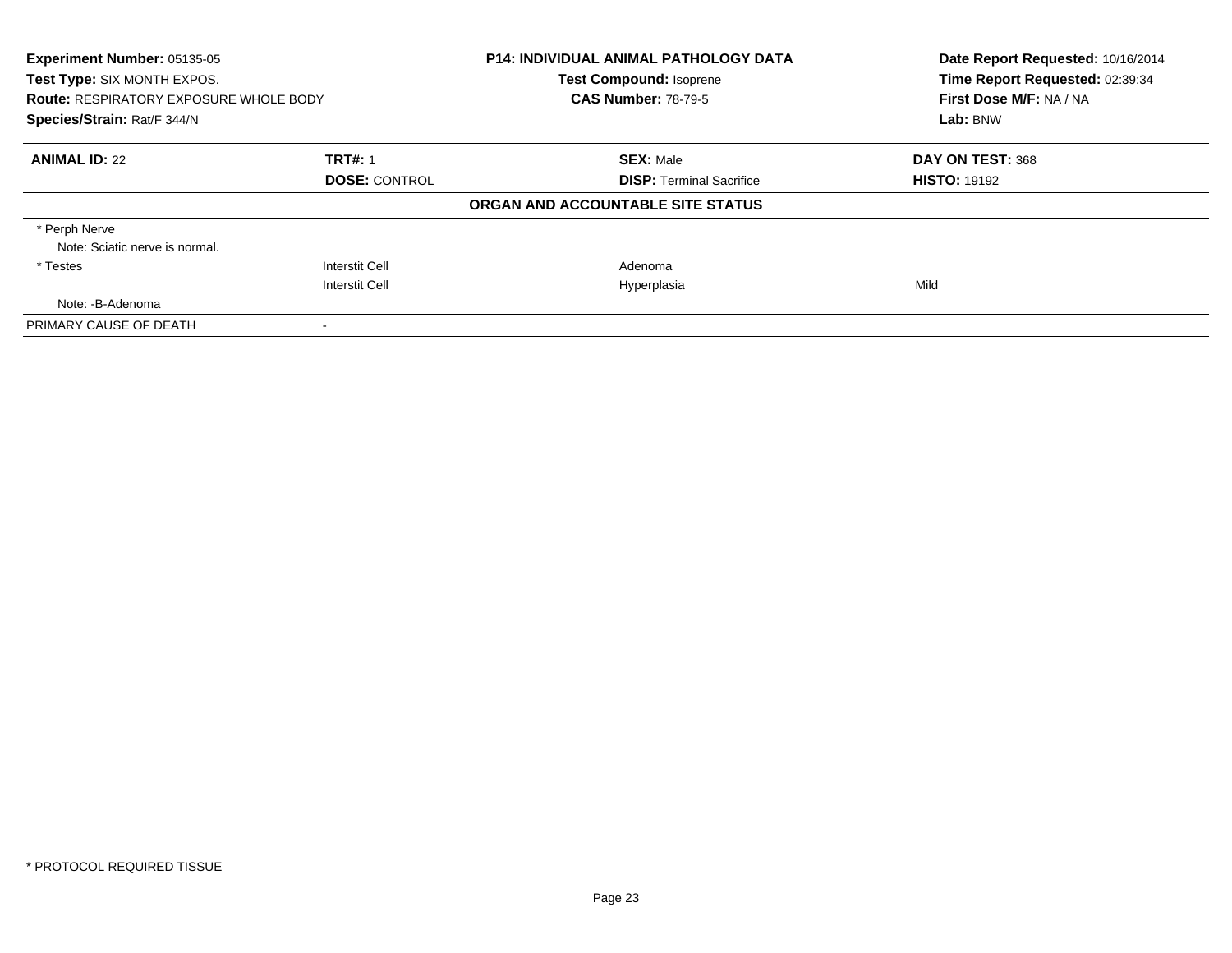**Experiment Number:** 05135-05**Test Type:** SIX MONTH EXPOS.**Route:** RESPIRATORY EXPOSURE WHOLE BODY**Species/Strain:** Rat/F 344/N**P14: INDIVIDUAL ANIMAL PATHOLOGY DATATest Compound:** Isoprene**CAS Number:** 78-79-5**Date Report Requested:** 10/16/2014**Time Report Requested:** 02:39:34**First Dose M/F:** NA / NA**Lab:** BNW**ANIMAL ID:** 23**TRT#:** 1 **SEX:** Male **DAY ON TEST:** 368 **DOSE:** CONTROL**DISP:** Terminal Sacrifice **HISTO:** 19193 **ORGAN AND ACCOUNTABLE SITE STATUSNORMAL**\* Adrenal Cortex \* Adrenal Cortex \* \* Adrenal Medulla \* \* Adrenal Medulla \* \* Blood Vessel \* \* Brood Vessel \* \* Bone \* Esophagus \* Bone Marrow \* Brain \* Epididymis \* Esophagus \* Intestine Large, Colon \* Eye \* The state \* Intestine Large, Cecum \* Heart \* **Intestine Large, Cecum** \* Intestine Large, Cecum \* Intestine Small, Jejunum \* Intestine Large, Rectum \* 10 **\*** Intestine Small, Duodenum \* Intestine Small, Ileum \* Intestine Small, Ileum \* Islets, Pancreatic \* \* \* Andrew \* Kidney \* \* Kidney \* \* Larynx \* Larynx \* \* Larynx \* \* Liver \* Liver \* Liver \* Lymph Node, Bronchial \* Lymph Nome, Nose \* Nose \* Nose \* Nose \* Nose \* Parathyroid Gland \* Peripheral Nerve \* \* \* \* Pharynx \* \* Pharynx \* \* \* Preputial Gland \* \* Preputial Gland \* \* Preputial Gland \* Prostate \* \* Salivary Glands \* \* Salivary Glands \* \* Seminal Vesicle \* \* \* Seminal Yestrich \* \* Skin \* \* Skin \* Stomach. Glandular \* Spinal Cord \* Spinal Cord \* Spinal Cord \* Stomach, Forestomach \* Stomach, Forestomach \* Stomach, Forestomach \* Thyrnus \* Thyroid Gland \* Thursday \* Thursday \* Thursday \* Thursday \* Trachea **MISSING** \* Mammary Gland**OBSERVATIONS** \* Blood VesselNote: Aorta is normal. \* Lungg and the morrhage of the morrhage of the morrhage of the morrhage  $\mathsf{M}$ ultifocal, Minimal and the morrhage of the morrhage of the morrhage of the morrhage of the morrhage of the morrhage of the morrhage of the morrhage Note: Hemorrhage is subpleural. \* Lym Node Bron Note: Tracheobronchial lymph node is normal. \* Lymph Node, Mandibular HyperplasiaNote: Hyperplasia is reactive.[ Hyperplasia TGLS = 1-8 ] \* Lymph Node, Mediastinal CongestionNote: Red blood cells are present in cortical and/or medullary sinuses.[ Congestion TGLS = 1-8 ] \* Pancreass the control of the control of the control of the control of the control of the control of the control of the control of the control of the control of the control of the control of the control of the control of the contro Infiltration Cellular Mixed Cell, Minimal Note: Atrophy is exocrine. \* Perph NerveNote: Sciatic nerve is normal.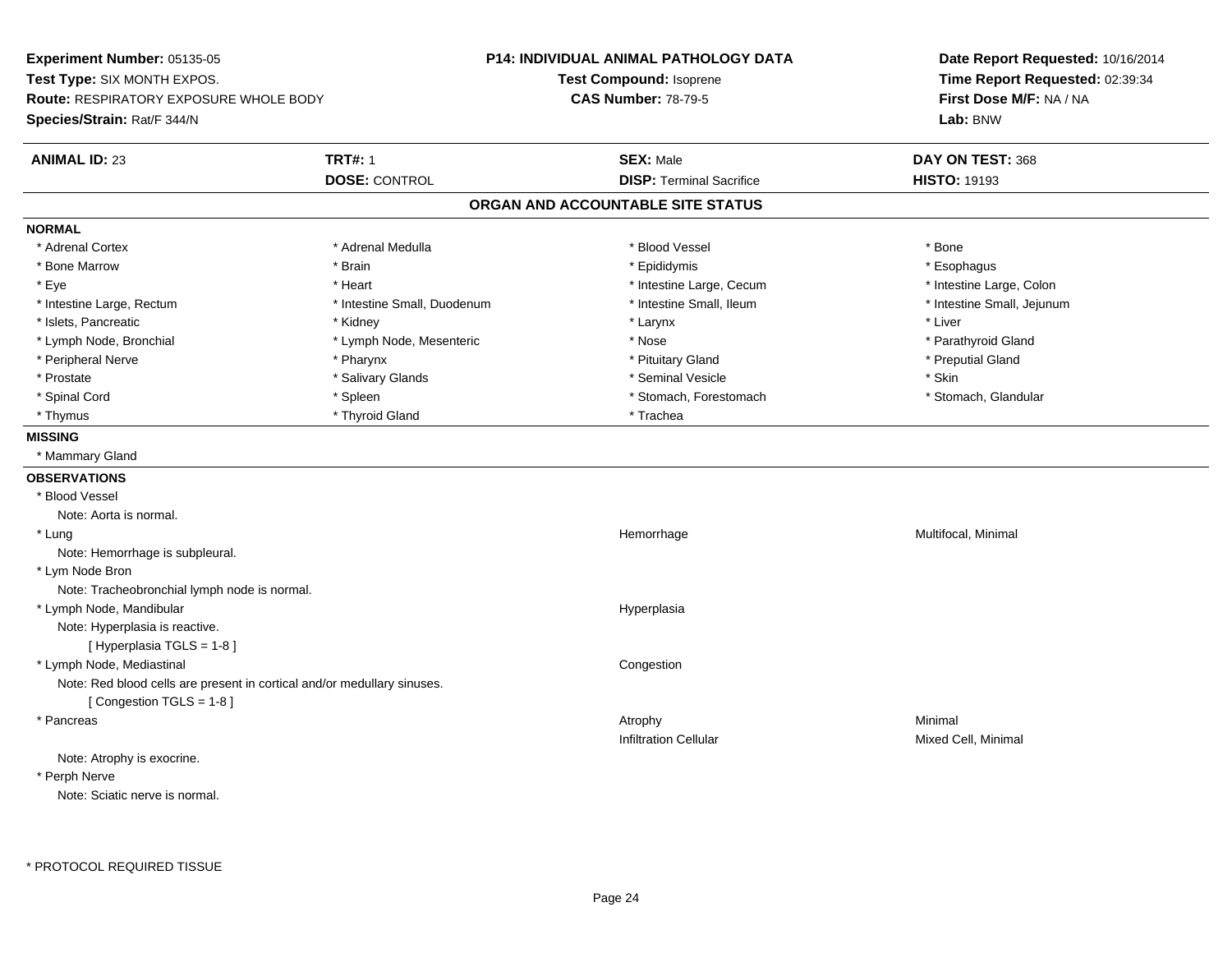| <b>Experiment Number: 05135-05</b><br>Test Type: SIX MONTH EXPOS.<br><b>Route: RESPIRATORY EXPOSURE WHOLE BODY</b><br>Species/Strain: Rat/F 344/N |                | <b>P14: INDIVIDUAL ANIMAL PATHOLOGY DATA</b><br><b>Test Compound: Isoprene</b><br><b>CAS Number: 78-79-5</b> | Date Report Requested: 10/16/2014<br>Time Report Requested: 02:39:34<br>First Dose M/F: NA / NA<br>Lab: BNW |                      |                                 |                     |
|---------------------------------------------------------------------------------------------------------------------------------------------------|----------------|--------------------------------------------------------------------------------------------------------------|-------------------------------------------------------------------------------------------------------------|----------------------|---------------------------------|---------------------|
|                                                                                                                                                   |                |                                                                                                              |                                                                                                             |                      |                                 |                     |
|                                                                                                                                                   |                |                                                                                                              |                                                                                                             | <b>ANIMAL ID: 23</b> | <b>TRT#: 1</b>                  | <b>SEX: Male</b>    |
|                                                                                                                                                   |                |                                                                                                              |                                                                                                             | <b>DOSE: CONTROL</b> | <b>DISP:</b> Terminal Sacrifice | <b>HISTO: 19193</b> |
|                                                                                                                                                   |                | ORGAN AND ACCOUNTABLE SITE STATUS                                                                            |                                                                                                             |                      |                                 |                     |
| * Testes                                                                                                                                          | Interstit Cell | Hyperplasia                                                                                                  | Mild                                                                                                        |                      |                                 |                     |
| * Urinary Bladder                                                                                                                                 |                | <b>Calculus Micro Observation Only</b>                                                                       |                                                                                                             |                      |                                 |                     |
| [ Calculus Micro Observation Only TGLS = 1-8 ]                                                                                                    |                |                                                                                                              |                                                                                                             |                      |                                 |                     |
| PRIMARY CAUSE OF DEATH                                                                                                                            |                |                                                                                                              |                                                                                                             |                      |                                 |                     |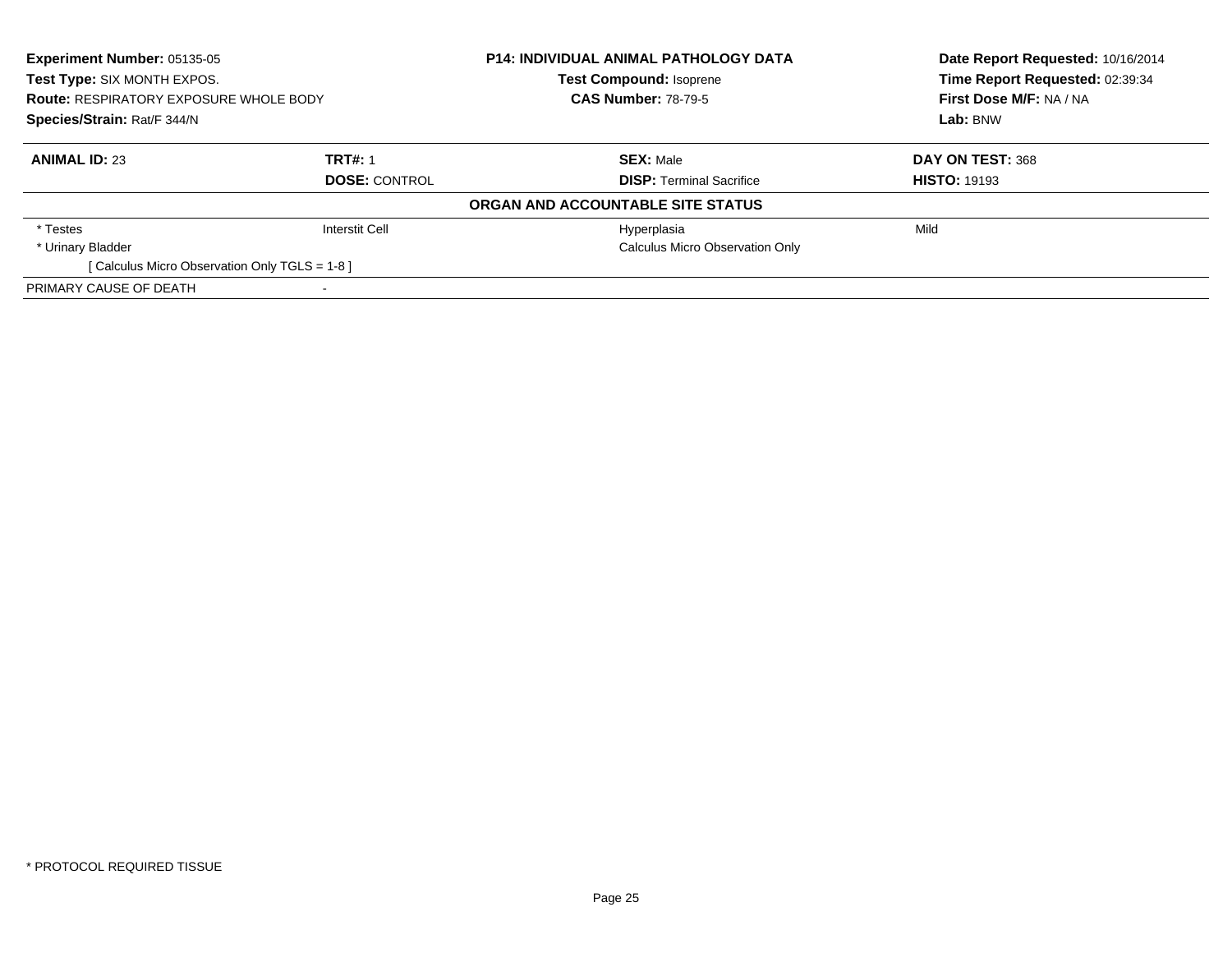**Experiment Number:** 05135-05**Test Type:** SIX MONTH EXPOS.**Route:** RESPIRATORY EXPOSURE WHOLE BODY**Species/Strain:** Rat/F 344/N**P14: INDIVIDUAL ANIMAL PATHOLOGY DATATest Compound:** Isoprene**CAS Number:** 78-79-5**Date Report Requested:** 10/16/2014**Time Report Requested:** 02:39:34**First Dose M/F:** NA / NA**Lab:** BNW**ANIMAL ID:** 24 **TRT#:** <sup>1</sup> **SEX:** Male **DAY ON TEST:** <sup>368</sup> **DOSE:** CONTROL**DISP:** Terminal Sacrifice **HISTO:** 19194 **ORGAN AND ACCOUNTABLE SITE STATUSNORMAL**\* Adrenal Cortex \* Adrenal Cortex \* \* Adrenal Medulla \* \* Adrenal Medulla \* \* Blood Vessel \* \* Brood Vessel \* \* Bone \* Esophagus \* Bone Marrow \* Brain \* Epididymis \* Esophagus \* Eye \* Thestine Large, Cecum \* Intestine Large, Cecum \* Intestine Large, Colon \* Intestine Large, Rectum \* Intestine Large, Rectum \* Intestine Small, Duodenum \* Intestine Small, Ileum \* Intestine Small, Intestine Small, Jejunum \* Islets, Pancreatic \* Larynx \* Lymph Node, Bronchial \* Lymph Node, Bronchial \* Lymph Node, Mandibular \* Lymph Node, Mandibular \* Lymph Node, Mandibular \* Lymph Node, Mediastinal \* Lymph Node, Mesenteric \* Nose \* Nose \* Nose \* Parathyroid Gland \* Peripheral Nerve \* \* \* Pharynx \* Pharynx \* \* Pharynx \* \* Preputial Gland \* \* Preputial Gland \* \* Prostate \* Spinal Cord \* Salivary Glands \* \* Seminal Vesicle \* \* Seminal Vesicle \* \* Skin \* \* Skin \* \* Stember \* Spinal Cord \* Spinal Cord \* Spinal Cord \* Spinal Cord \* Spinal Cord \* Spinal Cord \* Spinal Cord \* Spinal Cord \* Spinal Cord \* Spinal \* Spleen \* Stomach, Forestomach \* Stomach \* Stomach, Glandular \* Stomach, Glandular \* Thymus \* Thyroid Gland \* Trachea \* Trachea \* Trachea \* Urinary Bladder **MISSING** \* Mammary Gland**OBSERVATIONS** \* Blood VesselNote: Aorta is normal. \* Heart Cardiomyopathy Focal, Minimal \* Kidneyy the controller of the Bilateral Chronic, Minimal and the Chronic, Minimal of the Chronic, Minimal of the Chronic, Minimal of the Chronic, Minimal of the Chronic, Minimal of the Chronic, Minimal of the Chronic, Minimal of \* Lung Alveolar/Bronchiolar Adenoma Hemorrhage Multifocal, Minimal Note: -B-Alveolar/Bronchiolar AdenomaNote: Hemorrhage is subpleural. \* Lym Node Bron Note: Tracheobronchial lymph node is normal. \* Pancreass the control of the control of the control of the control of the control of the control of the control of the control of the control of the control of the control of the control of the control of the control of the contro Infiltration Cellular Mixed Cell, Focal, Minimal Note: Atrophy is exocrine. \* Perph Nerve Note: Sciatic nerve is normal. \* Pituitary Glandd and a state of the control of the control of the control of the control of the control of the control of the control of the control of the control of the control of the control of the control of the control of the contro Note: -B-Adenoma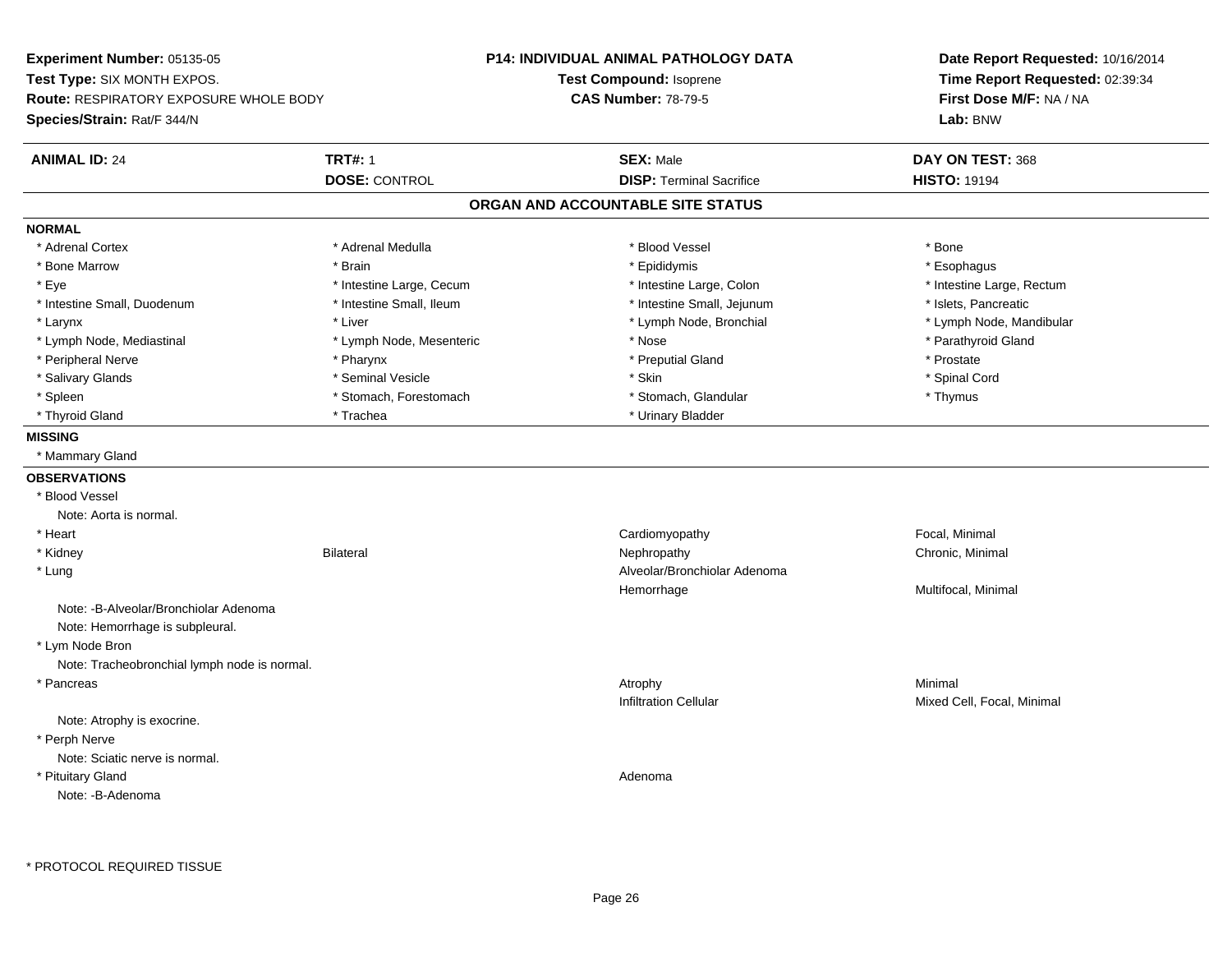| <b>Experiment Number: 05135-05</b><br>Test Type: SIX MONTH EXPOS.<br><b>Route: RESPIRATORY EXPOSURE WHOLE BODY</b><br>Species/Strain: Rat/F 344/N |                       | <b>P14: INDIVIDUAL ANIMAL PATHOLOGY DATA</b><br><b>Test Compound: Isoprene</b><br><b>CAS Number: 78-79-5</b> | Date Report Requested: 10/16/2014<br>Time Report Requested: 02:39:34<br>First Dose M/F: NA / NA<br>Lab: BNW |                      |                                 |                     |
|---------------------------------------------------------------------------------------------------------------------------------------------------|-----------------------|--------------------------------------------------------------------------------------------------------------|-------------------------------------------------------------------------------------------------------------|----------------------|---------------------------------|---------------------|
|                                                                                                                                                   |                       |                                                                                                              |                                                                                                             |                      |                                 |                     |
|                                                                                                                                                   |                       |                                                                                                              |                                                                                                             | <b>ANIMAL ID: 24</b> | <b>TRT#: 1</b>                  | <b>SEX: Male</b>    |
|                                                                                                                                                   |                       |                                                                                                              |                                                                                                             | <b>DOSE: CONTROL</b> | <b>DISP: Terminal Sacrifice</b> | <b>HISTO: 19194</b> |
|                                                                                                                                                   |                       | ORGAN AND ACCOUNTABLE SITE STATUS                                                                            |                                                                                                             |                      |                                 |                     |
| * Testes                                                                                                                                          | <b>Interstit Cell</b> | Hyperplasia                                                                                                  | Moderate                                                                                                    |                      |                                 |                     |
| PRIMARY CAUSE OF DEATH                                                                                                                            |                       |                                                                                                              |                                                                                                             |                      |                                 |                     |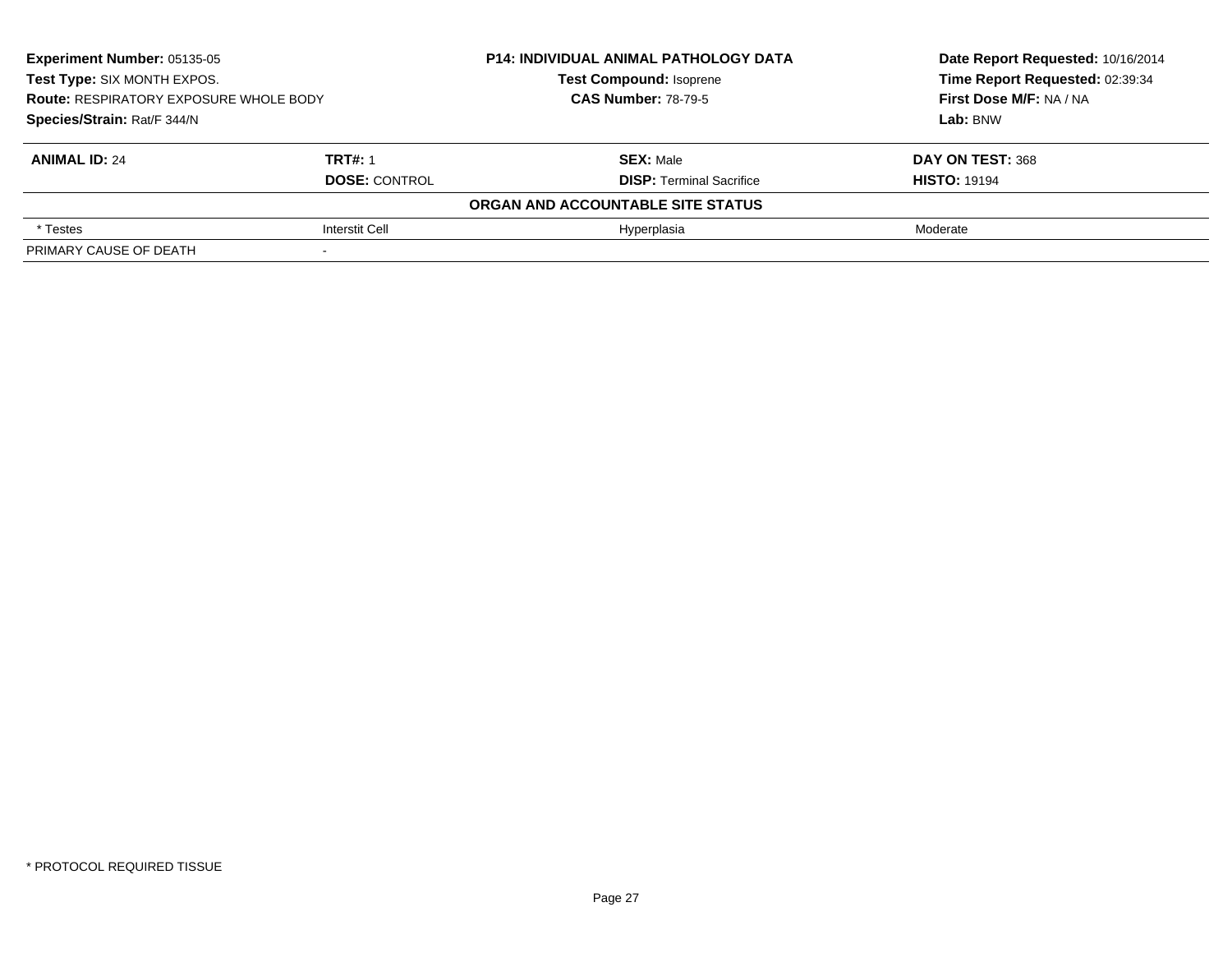**Experiment Number:** 05135-05**Test Type:** SIX MONTH EXPOS.**Route:** RESPIRATORY EXPOSURE WHOLE BODY**Species/Strain:** Rat/F 344/N**P14: INDIVIDUAL ANIMAL PATHOLOGY DATATest Compound:** Isoprene**CAS Number:** 78-79-5**Date Report Requested:** 10/16/2014**Time Report Requested:** 02:39:34**First Dose M/F:** NA / NA**Lab:** BNW**ANIMAL ID:** 25 **TRT#:** <sup>1</sup> **SEX:** Male **DAY ON TEST:** <sup>186</sup> **DOSE:** CONTROL**DISP:** Scheduled Sacrifice **HISTO:** 19195 **ORGAN AND ACCOUNTABLE SITE STATUSNORMAL**\* Adrenal Cortex \* Adrenal Cortex \* \* Adrenal Medulla \* \* Adrenal Medulla \* \* Blood Vessel \* \* Brood Vessel \* \* Bone \* Esophagus \* Bone Marrow \* Brain \* Epididymis \* Esophagus \* Eye \* Thestine Large, Cecum \* Intestine Large, Cecum \* Intestine Large, Colon \* Intestine Large, Rectum \* Intestine Large, Rectum \* Intestine Small, Duodenum \* Intestine Small, Ileum \* Intestine Small, Intestine Small, Jejunum \* Islets, Pancreatic \* Kidney \* The mode, Mandibular \* Larynx \* Larynx \* Larynx \* Liver \* Liver \* Number \* Liver \* Lymph Node, Mandibular \* Lymph Node, Mesenteric \* The state of the state of the state of the state of the state of the state of the state of the state of the state of the state of the state of the state of the state of the state of the state of \* Peripheral Nerve \* \* \* \* Pharynx \* \* Pharynx \* \* \* Preputial Gland \* \* Preputial Gland \* \* Preputial Gland \* Prostate \* \* Salivary Glands \* \* Salivary Glands \* \* Seminal Vesicle \* \* \* Seminal Yestrich \* \* Skin \* \* Skin \* Stomach, Glandular \* Spinal Cord \* Spinal Cord \* Spinal Cord \* Stomach, Forestomach \* Stomach, Forestomach \* Stomach, Forestomach \* Testes \* Thymus \* Thyroid Gland \* Trachea \* Urinary Bladder**MISSING** \* Mammary Gland**OBSERVATIONS** \* Blood VesselNote: Aorta is normal. \* Heart Cardiomyopathy Multifocal, MildMultifocal, Mild \* Lungg and the morrhage of the morrhage of the morrhage of the Multifocal, Mild and the Multifocal, Mild and the morrhage  $\mu$ Note: Hemorrhage is subpleural.[ Hemorrhage TGLS = 1-3 ] \* Lymph Node, Bronchial CongestionNote: Tracheobronchial lymph node has red blood cells present in subcapsular and/or medullary sinuses.[ Congestion TGLS = 1-3 ] \* Lymph Node, Mediastinal CongestionNote: Red blood cells are present in cortical and/or medullary sinuses.[ Congestion TGLS = 1-3 ] \* Perph Nerve Note: Sciatic nerve is normal.PRIMARY CAUSE OF DEATH-

\* PROTOCOL REQUIRED TISSUE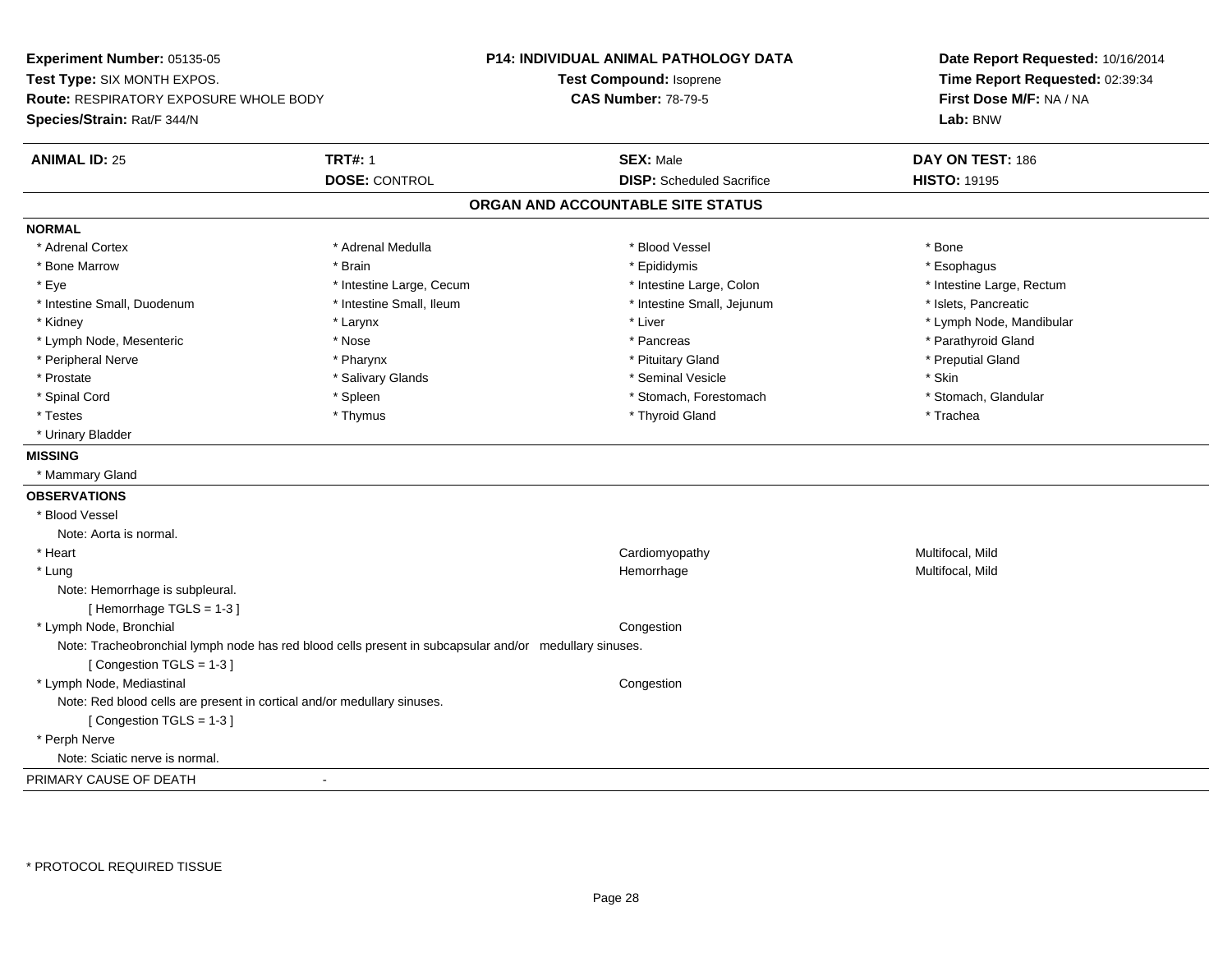**Experiment Number:** 05135-05**Test Type:** SIX MONTH EXPOS.**Route:** RESPIRATORY EXPOSURE WHOLE BODY**Species/Strain:** Rat/F 344/N**P14: INDIVIDUAL ANIMAL PATHOLOGY DATATest Compound:** Isoprene**CAS Number:** 78-79-5**Date Report Requested:** 10/16/2014**Time Report Requested:** 02:39:34**First Dose M/F:** NA / NA**Lab:** BNW**ANIMAL ID:** 26**TRT#:** 1 **SEX:** Male **DAY ON TEST:** 186 **DOSE:** CONTROL**DISP:** Scheduled Sacrifice **HISTO:** 19196 **ORGAN AND ACCOUNTABLE SITE STATUSNORMAL**\* Adrenal Cortex \* Adrenal Cortex \* \* Adrenal Medulla \* \* Adrenal Medulla \* \* Blood Vessel \* \* Brood Vessel \* \* Bone \* Esophagus \* Bone Marrow \* Brain \* Epididymis \* Esophagus \* Eye \* Thestine Large, Cecum \* Intestine Large, Cecum \* Intestine Large, Colon \* Intestine Large, Rectum \* Intestine Large, Rectum \* Intestine Small, Duodenum \* Intestine Small, Ileum \* Intestine Small, Intestine Small, Jejunum \* Islets, Pancreatic \* Kidney \* The mode, Mandibular \* Larynx \* Larynx \* Larynx \* Liver \* Liver \* Number \* Liver \* Lymph Node, Mandibular \* Lymph Node, Mesenteric \* The state of the state of the state of the state of the state of the state of the state of the state of the state of the state of the state of the state of the state of the state of the state of \* Peripheral Nerve \* \* \* \* Pharynx \* \* Pharynx \* \* \* Preputial Gland \* \* Preputial Gland \* \* Preputial Gland \* Prostate \* \* Salivary Glands \* \* Salivary Glands \* \* Seminal Vesicle \* \* \* Seminal Yestrich \* \* Skin \* \* Skin \* Stomach, Glandular \* Spinal Cord \* Spinal Cord \* Spinal Cord \* Stomach, Forestomach \* Stomach, Forestomach \* Stomach, Forestomach \* Testes \* Thymus \* Trachea \* Urinary Bladder **MISSING** \* Lymph Node, Bronchial \* Mammary Gland**OBSERVATIONS** \* Blood VesselNote: Aorta is normal. \* Heart Cardiomyopathy Multifocal, Minimal \* Lungg and the morrhage of the morrhage of the morrhage of the Multifocal, Mild and the Multifocal, Mild and the morrhage  $\mu$ Note: Hemorrhage and subpleural.[ Hemorrhage TGLS = 1-3 ] \* Lym Node Bron Note: Tracheobronchial lymph node is missing. \* Lymph Node, Mediastinal Congestion Pigmentation Hemosiderin Note: Red blood cells are present in cortical and/or medullary sinuses.[ Congestion TGLS = 1-3 ] \* Perph Nerve Note: Sciatic nerve is normal. \* Thyroid Glandd and the contract of the contract of the contract of the contract of the contract of the contract of the contract of the contract of the contract of the contract of the contract of the contract of the contract of the cont  $[$  Cyst TGLS = 1-3  $]$ 

PRIMARY CAUSE OF DEATH-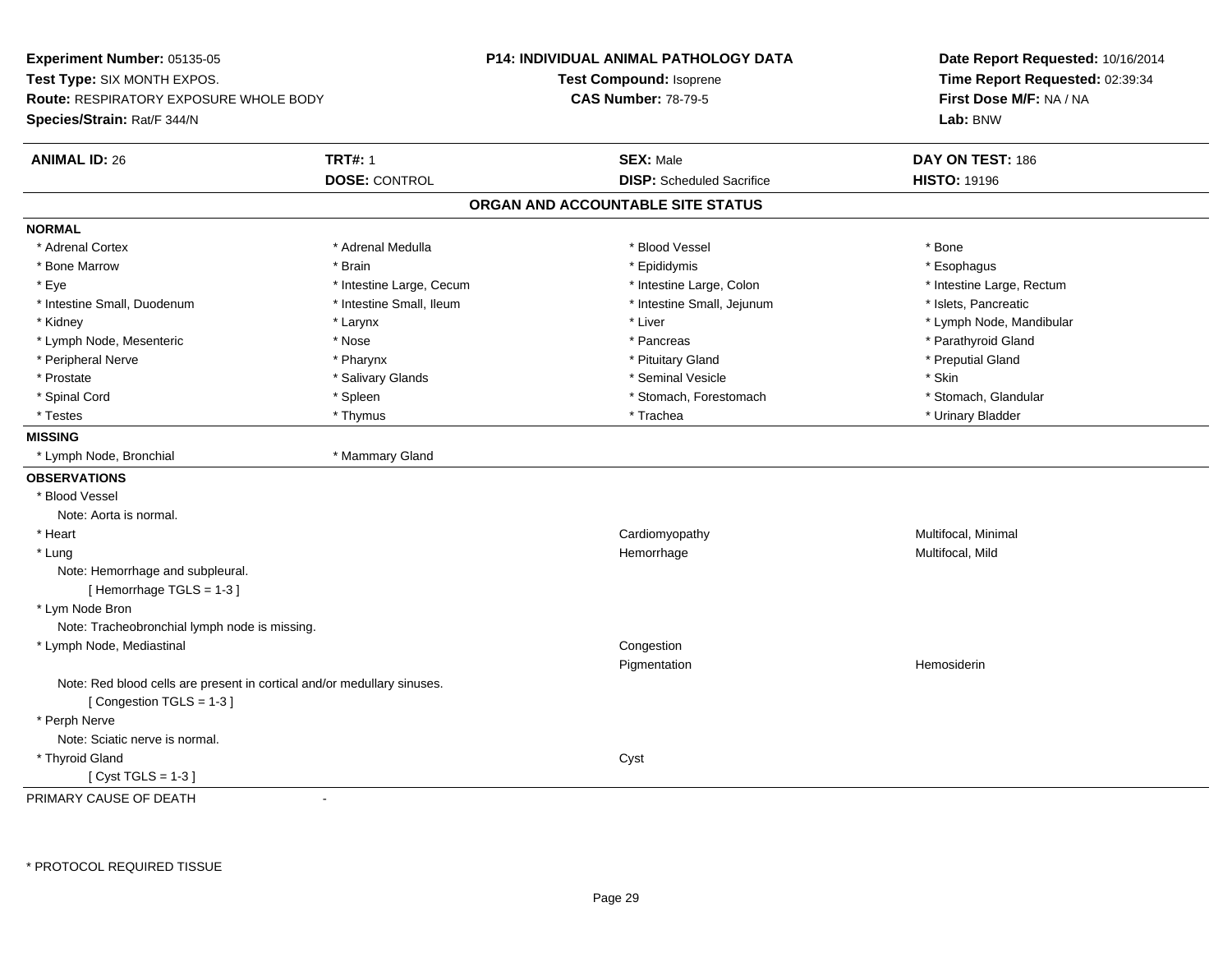| <b>Experiment Number: 05135-05</b><br>Test Type: SIX MONTH EXPOS.<br><b>Route: RESPIRATORY EXPOSURE WHOLE BODY</b><br>Species/Strain: Rat/F 344/N |                      | <b>P14: INDIVIDUAL ANIMAL PATHOLOGY DATA</b><br><b>Test Compound: Isoprene</b><br><b>CAS Number: 78-79-5</b> | Date Report Requested: 10/16/2014<br>Time Report Requested: 02:39:34<br>First Dose M/F: NA / NA<br>Lab: BNW |
|---------------------------------------------------------------------------------------------------------------------------------------------------|----------------------|--------------------------------------------------------------------------------------------------------------|-------------------------------------------------------------------------------------------------------------|
|                                                                                                                                                   |                      |                                                                                                              |                                                                                                             |
|                                                                                                                                                   | <b>DOSE: CONTROL</b> | <b>DISP:</b> Scheduled Sacrifice                                                                             | <b>HISTO: 19196</b>                                                                                         |
|                                                                                                                                                   |                      | ORGAN AND ACCOUNTABLE SITE STATUS                                                                            |                                                                                                             |
|                                                                                                                                                   |                      |                                                                                                              |                                                                                                             |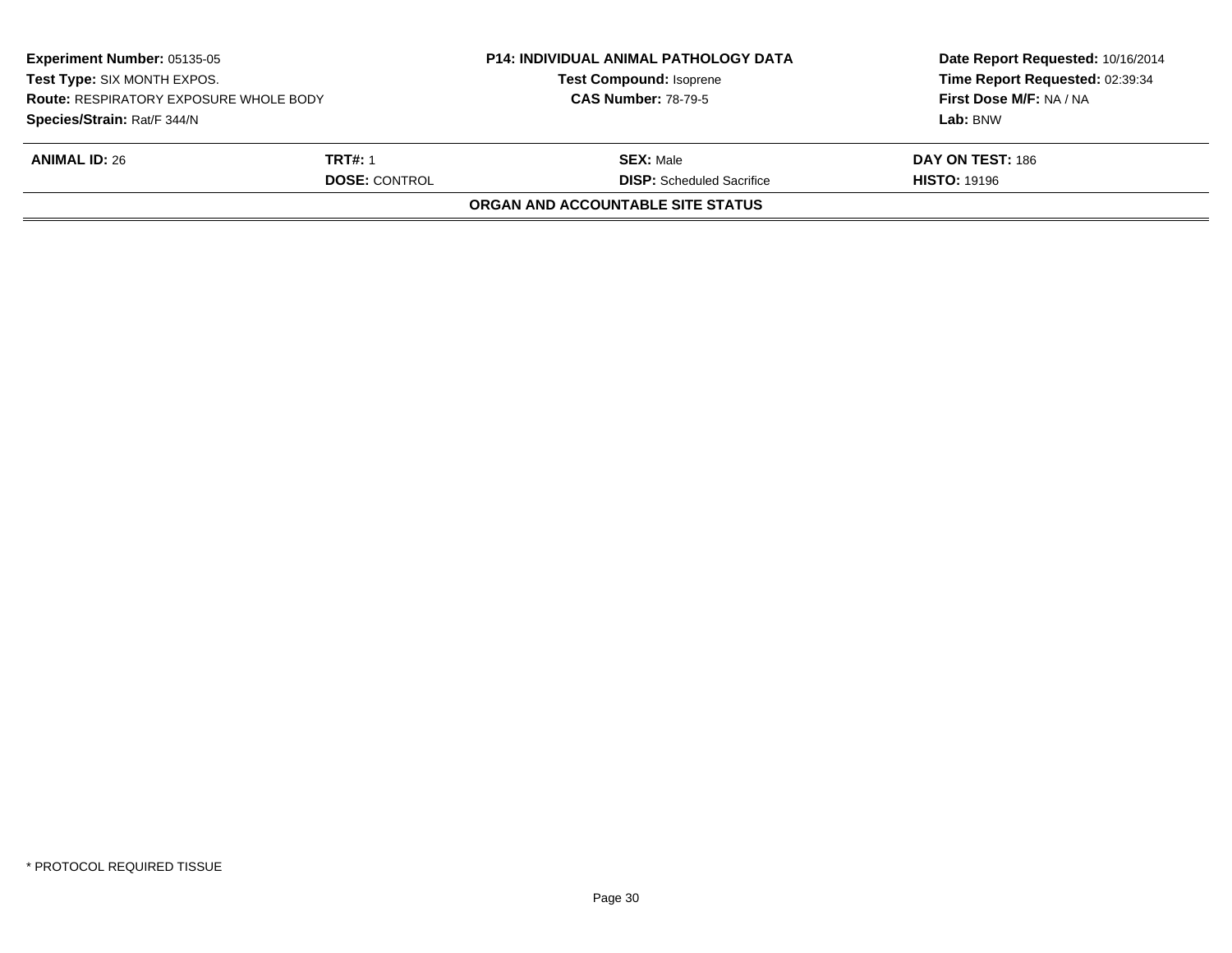**Experiment Number:** 05135-05**Test Type:** SIX MONTH EXPOS.**Route:** RESPIRATORY EXPOSURE WHOLE BODY**Species/Strain:** Rat/F 344/N**P14: INDIVIDUAL ANIMAL PATHOLOGY DATATest Compound:** Isoprene**CAS Number:** 78-79-5**Date Report Requested:** 10/16/2014**Time Report Requested:** 02:39:34**First Dose M/F:** NA / NA**Lab:** BNW**ANIMAL ID:** 27**TRT#:** 1 **SEX:** Male **DAY ON TEST:** 368 **DOSE:** CONTROL**DISP:** Terminal Sacrifice **HISTO:** 19197 **ORGAN AND ACCOUNTABLE SITE STATUSNORMAL**\* Adrenal Cortex \* Adrenal Cortex \* \* Adrenal Medulla \* \* Adrenal Medulla \* \* Blood Vessel \* \* Brood Vessel \* \* Bone \* Esophagus \* Bone Marrow \* Brain \* Epididymis \* Esophagus \* Eye \* Thestine Large, Cecum \* Intestine Large, Cecum \* Intestine Large, Colon \* Intestine Large, Rectum \* Intestine Large, Rectum \* Intestine Small, Duodenum \* Intestine Small, Ileum \* Intestine Small, Intestine Small, Jejunum \* Islets, Pancreatic \* Larynx \* Lymph Node, Bronchial \* Lymph Node, Bronchial \* Lymph Node, et al. \* Lymph Node, Mediastinal \* \* Lymph Node, Mediastinal \* \* Lymph Node, Mediastinal \* November 2008, Nediastinal \* Lymph Node, Mediastinal \* Lymph \* Lymph Node, Mesenteric \* The state of the state of the Nose \* Nose \* Parathyroid Gland \* Parathyroid Gland \* Peripheral Nerve \* Salivary Glands \* Pharynx \* That was the second to the second that the second term in the second term in the second term in the second term in the second term in the second term in the second term in the second term in the second term in \* Seminal Vesicle \* Skin \* Spinal Cord \* Spleen \* Trachea \* Stomach, Forestomach \* The stormach \* Stomach, Glandular \* The \* Thyroid Gland \* Thyroid Gland \* \* Urinary Bladder**MISSING** \* Mammary Gland \* Thymus**OBSERVATIONS** \* Blood VesselNote: Aorta is normal. \* Heart CardiomyopathyMultifocal, Minimal<br>Chronic, Minimal \* Kidneyy the controller of the Bilateral Chronic, Minimal and the Chronic, Minimal of the Chronic, Minimal of the Chronic, Minimal of the Chronic, Minimal of the Chronic, Minimal of the Chronic, Minimal of the Chronic, Minimal of \* Lungg and the morrhage of the morrhage of the morrhage of the morrhage  $\mathsf{M}$ ultifocal, Minimal and the morrhage of the morrhage of the morrhage of the morrhage of the morrhage of the morrhage of the morrhage of the morrhage Perivascular Hyperplasia Lymphoid, Multifocal, Minimal Note: Hemorrhage is subpleural. \* Lym Node Bron Note: Tracheobronchial lymph node is normal. \* Lymph Node, Mandibularr and the contract of the contract of the contract of the contract of the contract of the contract of the contract of the contract of the contract of the contract of the contract of the contract of the contract of the cont Note: Hyperplasia is reactive. \* Pancreass the control of the control of the control of the control of the control of the control of the control of the control of the control of the control of the control of the control of the control of the control of the contro Note: Atrophy is exocrine. \* Perph Nerve Note: Sciatic nerve is normal. \* Pituitary Glandd and the control of the control of the control of the control of the control of the control of the control of the control of the control of the control of the control of the control of the control of the control of the co \* Testess and the contraction of the contraction of the contraction of the contraction of the contraction of the contraction of the contraction of the contraction of the contraction of the contraction of the contraction of the con a Mild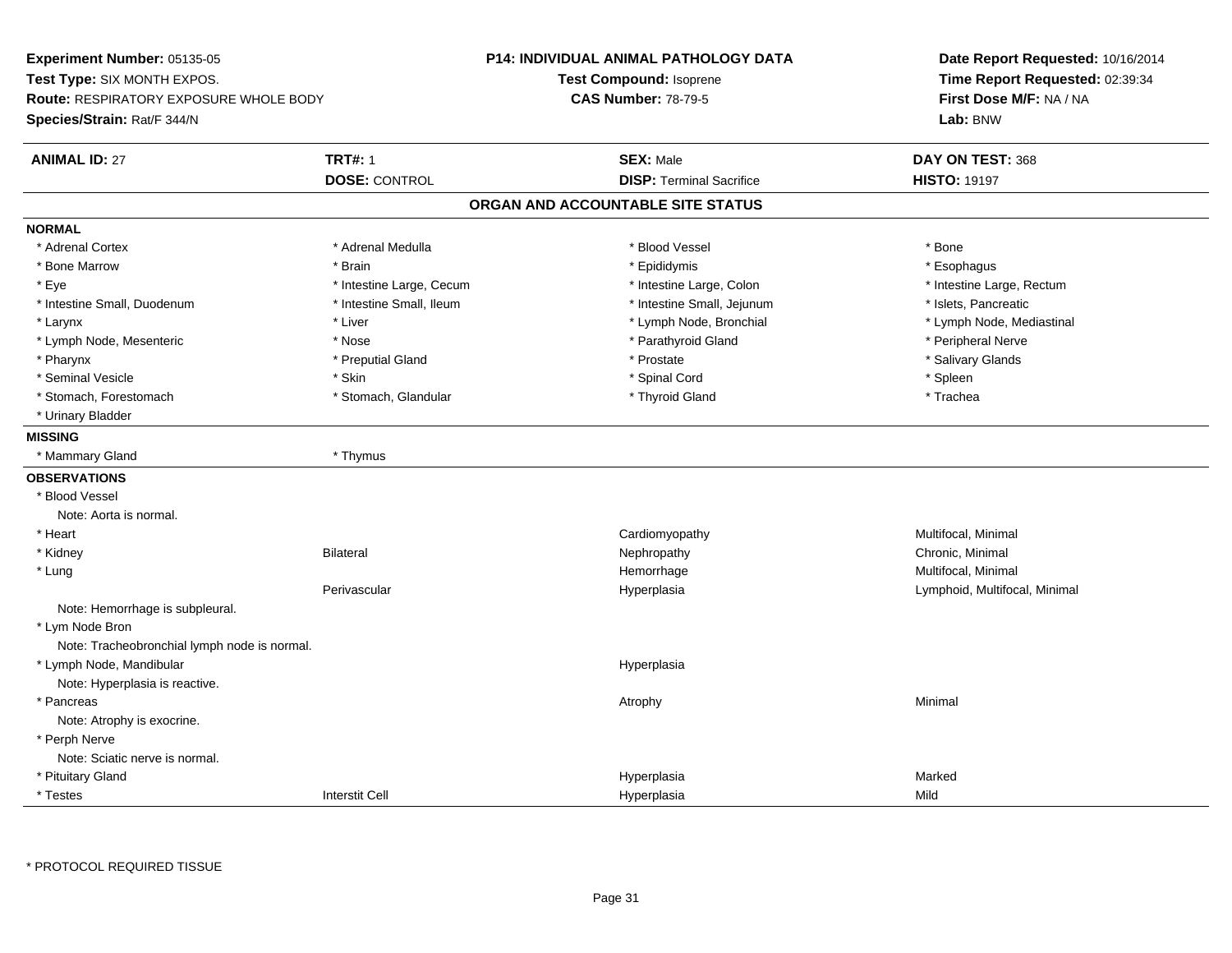| <b>Experiment Number: 05135-05</b><br>Test Type: SIX MONTH EXPOS.<br><b>Route: RESPIRATORY EXPOSURE WHOLE BODY</b><br>Species/Strain: Rat/F 344/N |  | <b>P14: INDIVIDUAL ANIMAL PATHOLOGY DATA</b><br><b>Test Compound: Isoprene</b><br><b>CAS Number: 78-79-5</b> | Date Report Requested: 10/16/2014<br>Time Report Requested: 02:39:34<br>First Dose M/F: NA / NA<br>Lab: BNW |                      |                                 |                     |
|---------------------------------------------------------------------------------------------------------------------------------------------------|--|--------------------------------------------------------------------------------------------------------------|-------------------------------------------------------------------------------------------------------------|----------------------|---------------------------------|---------------------|
|                                                                                                                                                   |  |                                                                                                              |                                                                                                             |                      |                                 |                     |
|                                                                                                                                                   |  |                                                                                                              |                                                                                                             | <b>ANIMAL ID: 27</b> | <b>TRT#: 1</b>                  | <b>SEX: Male</b>    |
|                                                                                                                                                   |  |                                                                                                              |                                                                                                             | <b>DOSE: CONTROL</b> | <b>DISP:</b> Terminal Sacrifice | <b>HISTO: 19197</b> |
|                                                                                                                                                   |  | ORGAN AND ACCOUNTABLE SITE STATUS                                                                            |                                                                                                             |                      |                                 |                     |
| PRIMARY CAUSE OF DEATH                                                                                                                            |  |                                                                                                              |                                                                                                             |                      |                                 |                     |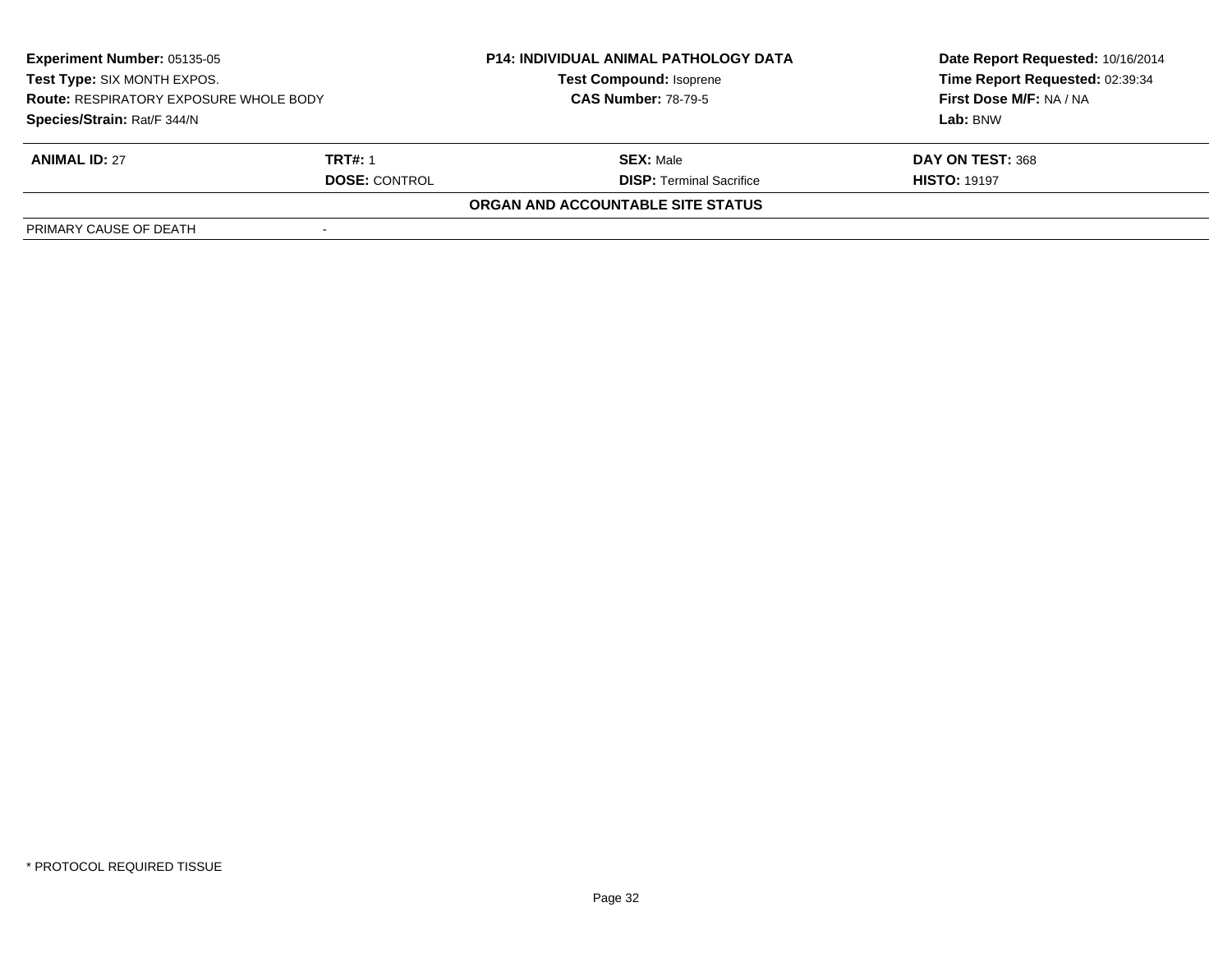**Experiment Number:** 05135-05**Test Type:** SIX MONTH EXPOS.**Route:** RESPIRATORY EXPOSURE WHOLE BODY**Species/Strain:** Rat/F 344/N**P14: INDIVIDUAL ANIMAL PATHOLOGY DATATest Compound:** Isoprene**CAS Number:** 78-79-5**Date Report Requested:** 10/16/2014**Time Report Requested:** 02:39:34**First Dose M/F:** NA / NA**Lab:** BNW**ANIMAL ID:** 28**TRT#:** 1 **SEX:** Male **DAY ON TEST:** 368 **DOSE:** CONTROL**DISP:** Terminal Sacrifice **HISTO:** 19198 **ORGAN AND ACCOUNTABLE SITE STATUSNORMAL**\* Adrenal Cortex \* Adrenal Cortex \* \* Adrenal Medulla \* \* Adrenal Medulla \* \* Blood Vessel \* \* Brood Vessel \* \* Bone \* Esophagus \* Bone Marrow \* Brain \* Epididymis \* Esophagus \* Intestine Large, Colon \* Eye \* The state \* Intestine Large, Cecum \* Heart \* **Intestine Large, Cecum** \* Intestine Large, Cecum \* Intestine Small, Jejunum \* Intestine Large, Rectum \* 1992 \* Intestine Small, Duodenum \* Intestine Small, Ileum \* Intestine Small, Ileum \* Islets, Pancreatic \* Larynx \* Liver \* Lymph Node, Mesenteric \* Nose \* Parathyroid Gland \* Parathyroid Gland \* Peripheral Nerve \* Poster \* Pharynx \* Salivary Glands \* Pituitary Gland \* \* Then the state \* Preputial Gland \* Prosection \* Prostate \* \* Salivary Glands \* Salivary Glands \* Salivary Glands \* Salivary Glands \* Salivary Glands \* Salivary Glands \* Salivary Glands \* Salivary Glan \* Seminal Vesicle \* Skin \* Spinal Cord \* Spleen \* Thyroid Gland \* Stomach, Forestomach \* Thomach \* Stomach, Glandular \* Thomach, Glandular \* Thymus \* Thomach, Glandular \* Thomach, Glandular \* Thomach, Glandular \* Thomach, Glandular \* Thomach, Glandular \* Thomach, Glandular \* Thomach, G \* Trachea \* Urinary Bladder**MISSING** \* Lymph Node, Bronchial \* Mammary Gland**OBSERVATIONS** \* Blood VesselNote: Aorta is normal. \* Kidneyy the controller of the Bilateral Chronic, Minimal and the Chronic, Minimal of the Chronic, Minimal of the Chronic, Minimal of the Chronic, Minimal of the Chronic, Minimal of the Chronic, Minimal of the Chronic, Minimal of \* Lungg and the morrhage of the morrhage of the morrhage of the morrhage  $\mathsf{M}$ ultifocal, Minimal and the morrhage of the morrhage of the morrhage of the morrhage of the morrhage of the morrhage of the morrhage of the morrhage Perivascular Hyperplasia Lymphoid, Multifocal, Minimal AlveolusHistiocyte, Multifocal, Minimal Note: Hemorrhage is subpleural. \* Lym Node Bron Note: Tracheobronchial lymph node is missing. \* Lymph Node, Mandibularr and the contract of the contract of the contract of the contract of the contract of the contract of the contract of the contract of the contract of the contract of the contract of the contract of the contract of the cont Note: Hyperplasia is reactive. \* Lymph Node, Mediastinal**Congestion** Note: Red blood cells are present in cortical and/or medullary sinuses. \* Pancreass and the contraction Cellular Minimal of the Mixed Cell, Minimal of the contraction Cellular Mixed Cell, Minimal of the contraction  $\mathbf{C}$  and  $\mathbf{C}$  and  $\mathbf{C}$  and  $\mathbf{C}$  and  $\mathbf{C}$  and  $\mathbf{C}$  and  $\mathbf{C}$  an \* Perph Nerve Note: Sciatic nerve is normal. \* Testess and the contraction of the contraction of the contraction of the contraction of the contraction of the contraction of the contraction of the contraction of the contraction of the contraction of the contraction of the con a Mild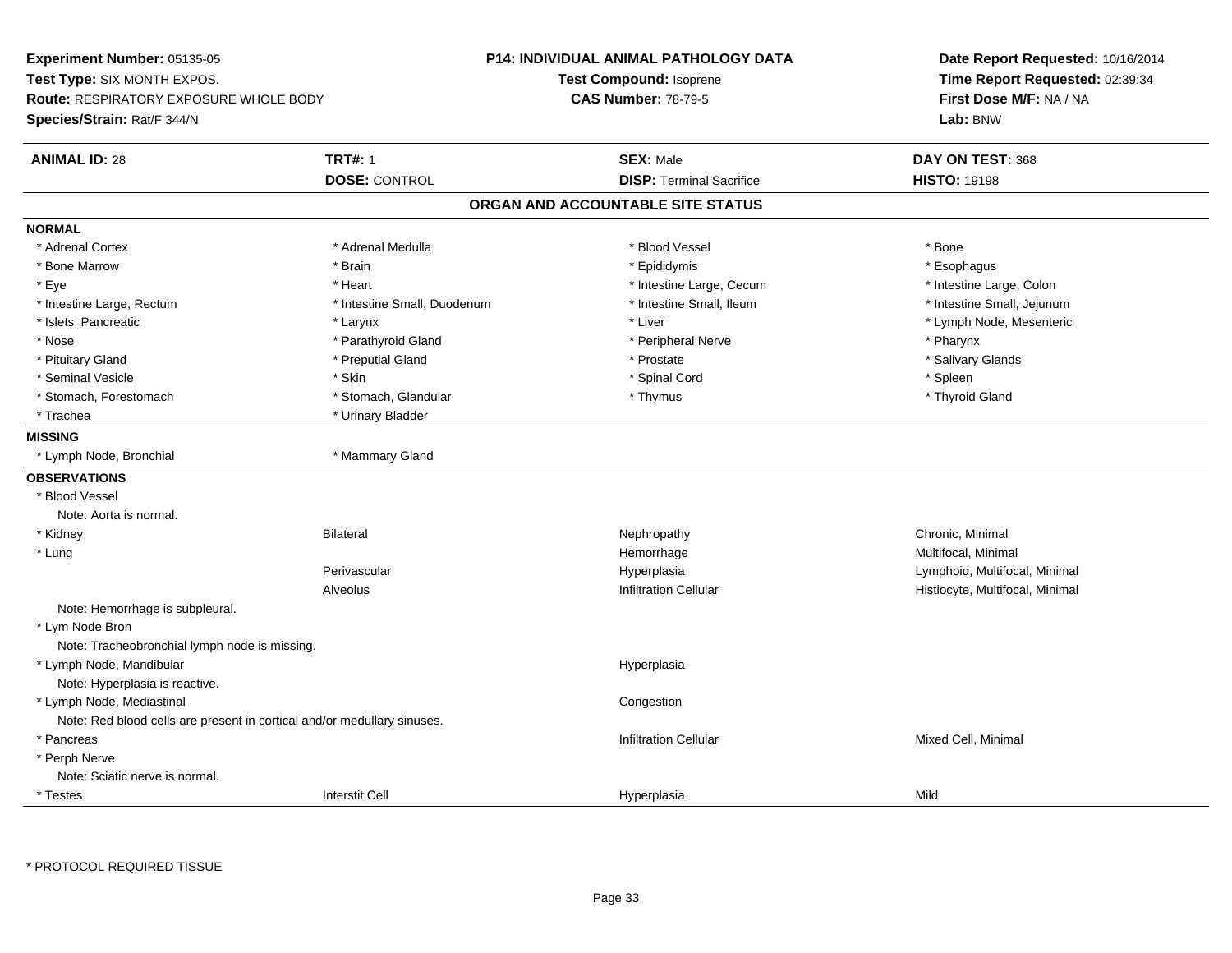| <b>Experiment Number: 05135-05</b><br>Test Type: SIX MONTH EXPOS.<br><b>Route: RESPIRATORY EXPOSURE WHOLE BODY</b><br>Species/Strain: Rat/F 344/N |  | <b>P14: INDIVIDUAL ANIMAL PATHOLOGY DATA</b><br><b>Test Compound: Isoprene</b><br><b>CAS Number: 78-79-5</b> | Date Report Requested: 10/16/2014<br>Time Report Requested: 02:39:34<br>First Dose M/F: NA / NA<br>Lab: BNW |                      |                                 |                     |
|---------------------------------------------------------------------------------------------------------------------------------------------------|--|--------------------------------------------------------------------------------------------------------------|-------------------------------------------------------------------------------------------------------------|----------------------|---------------------------------|---------------------|
|                                                                                                                                                   |  |                                                                                                              |                                                                                                             |                      |                                 |                     |
|                                                                                                                                                   |  |                                                                                                              |                                                                                                             | <b>ANIMAL ID: 28</b> | <b>TRT#: 1</b>                  | <b>SEX: Male</b>    |
|                                                                                                                                                   |  |                                                                                                              |                                                                                                             | <b>DOSE: CONTROL</b> | <b>DISP:</b> Terminal Sacrifice | <b>HISTO: 19198</b> |
|                                                                                                                                                   |  | ORGAN AND ACCOUNTABLE SITE STATUS                                                                            |                                                                                                             |                      |                                 |                     |
| PRIMARY CAUSE OF DEATH                                                                                                                            |  |                                                                                                              |                                                                                                             |                      |                                 |                     |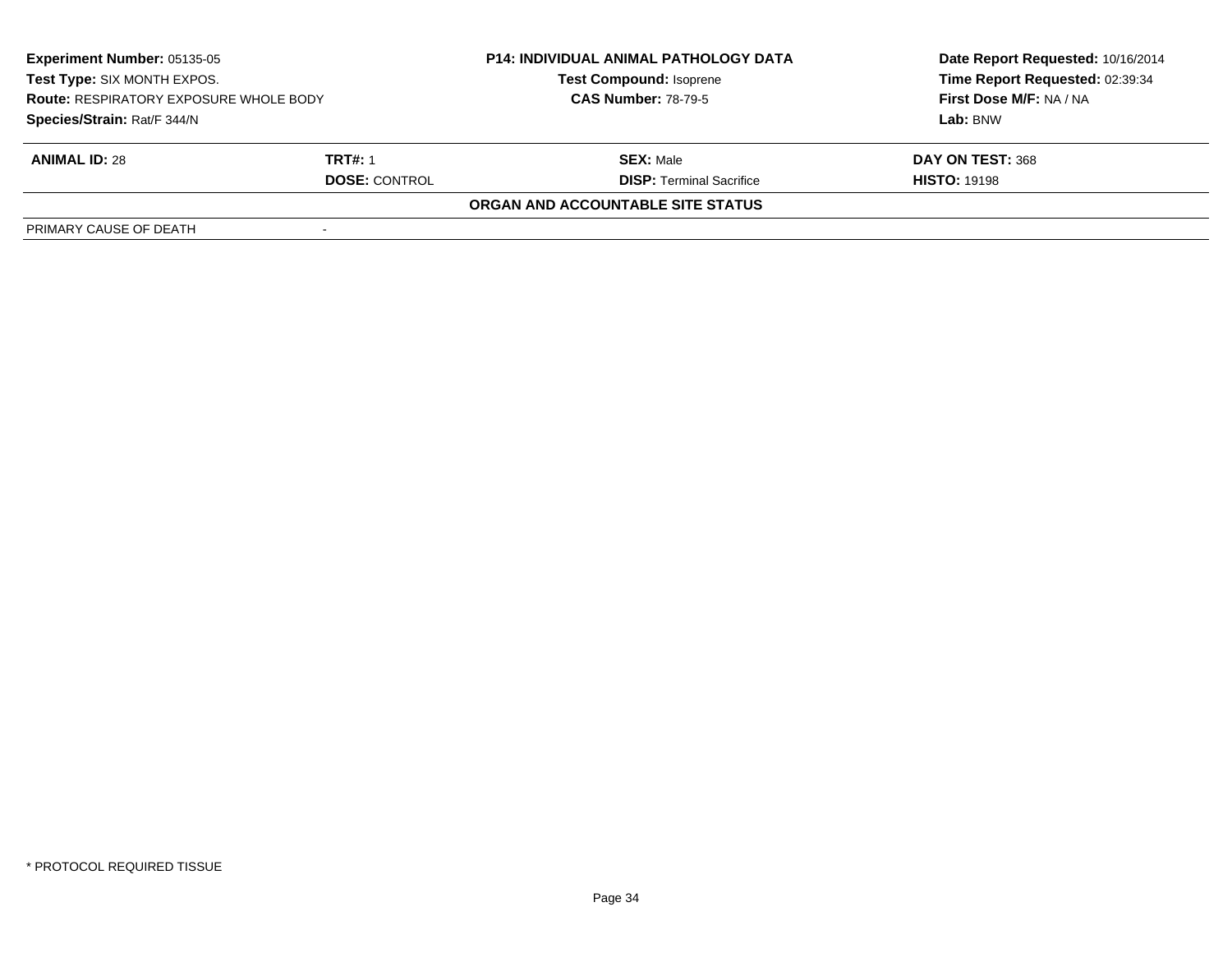**Experiment Number:** 05135-05**Test Type:** SIX MONTH EXPOS.**Route:** RESPIRATORY EXPOSURE WHOLE BODY**Species/Strain:** Rat/F 344/N**P14: INDIVIDUAL ANIMAL PATHOLOGY DATATest Compound:** Isoprene**CAS Number:** 78-79-5**Date Report Requested:** 10/16/2014**Time Report Requested:** 02:39:34**First Dose M/F:** NA / NA**Lab:** BNW**ANIMAL ID:** 29 **TRT#:** <sup>1</sup> **SEX:** Male **DAY ON TEST:** <sup>186</sup> **DOSE:** CONTROL**DISP:** Scheduled Sacrifice **HISTO:** 19199 **ORGAN AND ACCOUNTABLE SITE STATUSNORMAL**\* Adrenal Cortex \* Adrenal Cortex \* \* Adrenal Medulla \* \* Adrenal Medulla \* \* Blood Vessel \* \* Brood Vessel \* \* Bone \* Esophagus \* Bone Marrow \* Brain \* Epididymis \* Esophagus \* Intestine Large, Colon \* Eye \* The state \* Intestine Large, Cecum \* Heart \* **Intestine Large, Cecum** \* Intestine Large, Cecum \* Intestine Small, Jejunum \* Intestine Large, Rectum \* 10 **\*** Intestine Small, Duodenum \* Intestine Small, Ileum \* Intestine Small, Ileum \* Islets, Pancreatic \* \* Widney \* Kidney \* Kidney \* Kerynx \* Larynx \* Larynx \* Letters \* Lymph Node, Mandibular \* Lymph Node, Mesenteric \* The state of the state of the state of the state of the state of the state of the state of the state of the state of the state of the state of the state of the state of the state of the state of \* Peripheral Nerve \* \* \* Pharynx \* Pharynx \* \* Pharynx \* \* Preputial Gland \* \* Preputial Gland \* \* Prostate \* Spinal Cord \* Salivary Glands \* \* Seminal Vesicle \* \* Seminal Vesicle \* \* Skin \* \* Skin \* \* Stember \* Spinal Cord \* Spinal Cord \* Spinal Cord \* Spinal Cord \* Spinal Cord \* Spinal Cord \* Spinal Cord \* Spinal Cord \* Spinal Cord \* Spinal \* Spleen \* Stomach, Forestomach \* Stomach \* Stomach, Slandular \* Testes \* Testes \* Urinary Bladder \* Thymus \* Thyroid Gland \* Trachea \* Urinary Bladder \* **MISSING** \* Mammary Gland**OBSERVATIONS** \* Blood VesselNote: Aorta is normal. \* Liver Hepatodiaphragmatic Nodule[ Hepatodiaphragmatic Nodule TGLS = 1-13 ] \* Lungg and the state of the state of the state of the Hemorrhage and the Multifocal, Marked and the State of the St Peribronchial Hyperplasia Lymphoid, Multifocal, Minimal Note: Hemorrhage is subpleural. $[$  Hemorrhage TGLS = 2-3  $]$  \* Lymph Node, Bronchial CongestionNote: Tracheobronchial lymph node has red blood cells present in subcapsular and/or medullary sinuses. \* Lymph Node, Mediastinal Congestion HyperplasiaNote: Hyperplasia is reactive.Note: Red blood cells are present in cortical and/or medullary sinuses.[ Congestion TGLS = 3-2 ][ Hyperplasia TGLS = 3-2 ]

\* Perph Nerve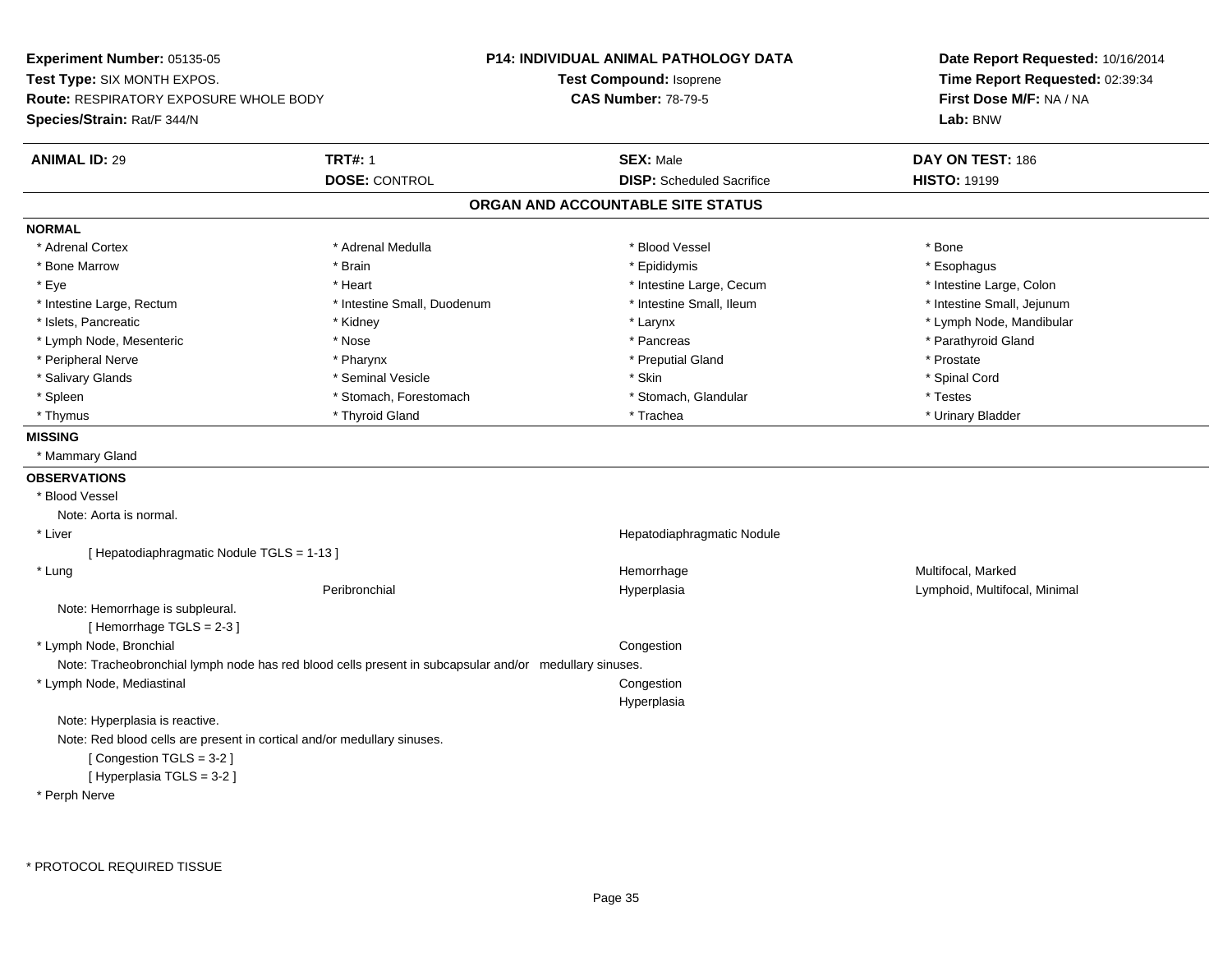| <b>Experiment Number: 05135-05</b><br>Test Type: SIX MONTH EXPOS.<br><b>Route: RESPIRATORY EXPOSURE WHOLE BODY</b><br>Species/Strain: Rat/F 344/N |               | <b>P14: INDIVIDUAL ANIMAL PATHOLOGY DATA</b><br><b>Test Compound: Isoprene</b><br><b>CAS Number: 78-79-5</b> | Date Report Requested: 10/16/2014<br>Time Report Requested: 02:39:34<br>First Dose M/F: NA / NA<br>Lab: BNW |                      |                                  |                     |
|---------------------------------------------------------------------------------------------------------------------------------------------------|---------------|--------------------------------------------------------------------------------------------------------------|-------------------------------------------------------------------------------------------------------------|----------------------|----------------------------------|---------------------|
|                                                                                                                                                   |               |                                                                                                              |                                                                                                             |                      |                                  |                     |
|                                                                                                                                                   |               |                                                                                                              |                                                                                                             | <b>ANIMAL ID: 29</b> | <b>TRT#: 1</b>                   | <b>SEX: Male</b>    |
|                                                                                                                                                   |               |                                                                                                              |                                                                                                             | <b>DOSE: CONTROL</b> | <b>DISP:</b> Scheduled Sacrifice | <b>HISTO: 19199</b> |
|                                                                                                                                                   |               | ORGAN AND ACCOUNTABLE SITE STATUS                                                                            |                                                                                                             |                      |                                  |                     |
| Note: Sciatic nerve is normal.                                                                                                                    |               |                                                                                                              |                                                                                                             |                      |                                  |                     |
| * Pituitary Gland                                                                                                                                 | Pars Distalis | Cyst                                                                                                         |                                                                                                             |                      |                                  |                     |
| PRIMARY CAUSE OF DEATH                                                                                                                            |               |                                                                                                              |                                                                                                             |                      |                                  |                     |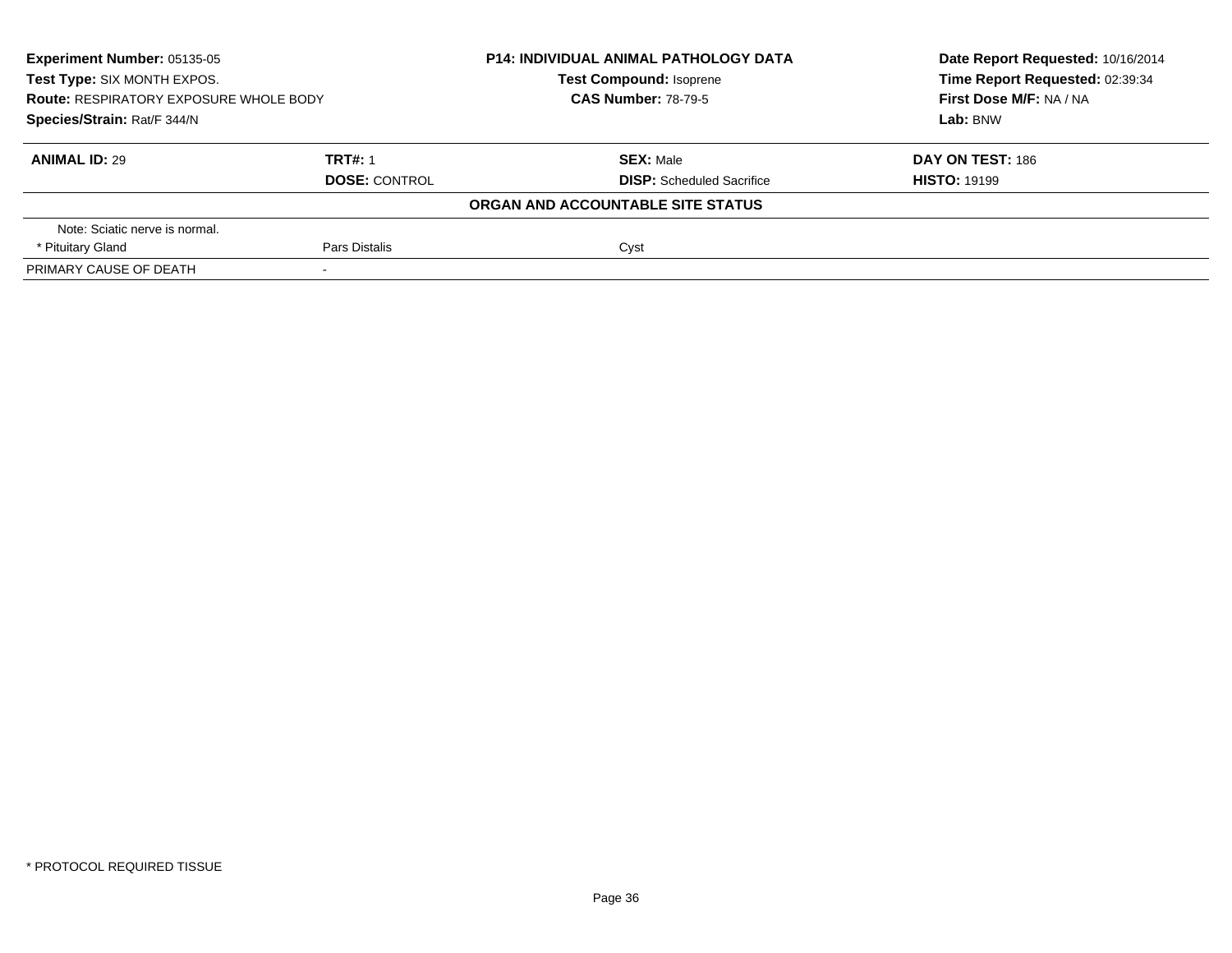**Experiment Number:** 05135-05**Test Type:** SIX MONTH EXPOS.**Route:** RESPIRATORY EXPOSURE WHOLE BODY**Species/Strain:** Rat/F 344/N**P14: INDIVIDUAL ANIMAL PATHOLOGY DATATest Compound:** Isoprene**CAS Number:** 78-79-5**Date Report Requested:** 10/16/2014**Time Report Requested:** 02:39:34**First Dose M/F:** NA / NA**Lab:** BNW**ANIMAL ID:** 30**TRT#:** 1 **SEX:** Male **DAY ON TEST:** 186 **DOSE:** CONTROL**DISP:** Scheduled Sacrifice **HISTO:** 19200 **ORGAN AND ACCOUNTABLE SITE STATUSNORMAL**\* Adrenal Cortex \* Adrenal Cortex \* \* Adrenal Medulla \* \* Adrenal Medulla \* \* Blood Vessel \* \* Brood Vessel \* \* Bone \* Esophagus \* Bone Marrow \* Brain \* Epididymis \* Esophagus \* Intestine Large, Colon \* Eye \* Intestine Large, Cecum \*  $*$  Heart \*  $*$  Intestine Large, Cecum \* Intestine Large, Cecum \* \* Intestine Small, Jejunum \* Intestine Large, Rectum \* 10 **\*** Intestine Small, Duodenum \* Intestine Small, Ileum \* Intestine Small, Ileum \* Islets, Pancreatic \* \* \* Andrew \* Kidney \* \* Kidney \* \* Larynx \* Larynx \* \* Larynx \* \* Liver \* Liver \* Liver \* Lymph Node, Mandibular \* The state of the second text of the second text of the second text of the second text of the second text of the second text of the second text of the second text of the second text of text of tex \* Pituitary Gland \* Parathyroid Gland \* **Arror and \* Peripheral Nerve \* Pharynx \* Pharynx \* Pharynx** \* Pharynx \* Seminal Vesicle \* Preputial Gland \* \* Annual vesicle \* \* Prostate \* \* Salivary Glands \* \* Salivary Glands \* \* Seminal Vesicle \* \* Skin \* Spinal Cord \* Spinal Cord \* Spinal Cord \* Spinal \* Spinal \* Stomach, Forestomach \* Stomach, Forestomach \* Stomach, Glandular \* Thestes \* Testes \* Thymus \* Thymus \* Thymus \* Thymus \* Thymus \* Thyroid Gland \* Trachea **\*** Urinary Bladder **MISSING** \* Mammary Gland**OBSERVATIONS** \* Blood VesselNote: Aorta is normal. \* Lungg was a statement of the monotonic memorrhage the monotonic memorrhage  $\sim$  Multifocal, Moderate  $\sim$  Multifocal, Moderate Perivascular Hyperplasia Lymphoid, Multifocal, Minimal AlveolusHistiocyte, Multifocal, Minimal Note: Hemorrhage is subpleural.[ Hemorrhage TGLS = 1-3 ] \* Lymph Node, Bronchial Congestion HyperplasiaNote: Tracheobronchial lymph node Hyperplasia is reactive.Note: Tracheobronchial lymph node has red blood cells present in subcapsular and/or medullary sinuses. \* Lymph Node, Mediastinal Congestion HyperplasiaNote: Hyperplasia is reactive.Note: Red blood cells are present in cortical and/or medullary sinuses.[ Congestion TGLS = 2-2 ]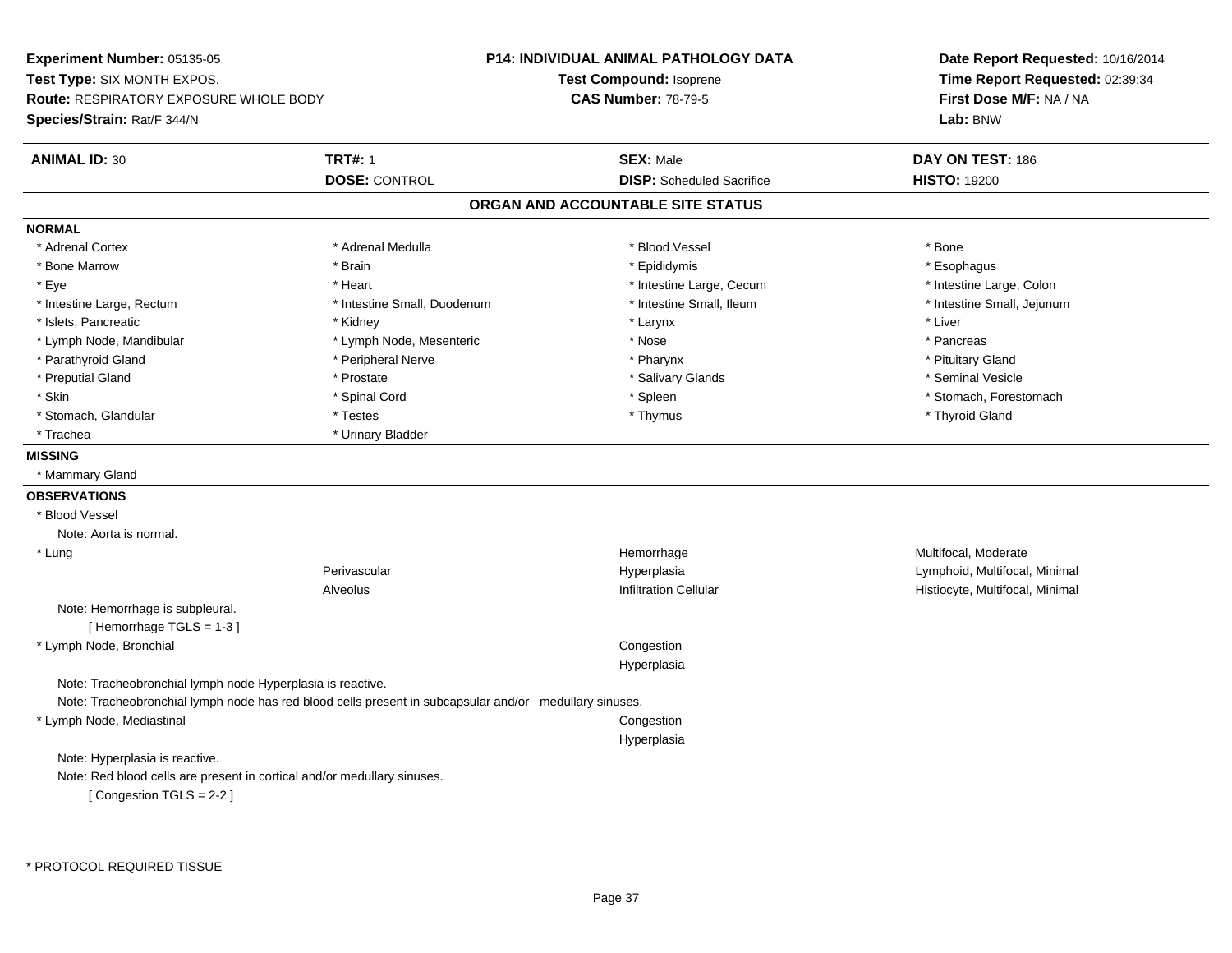| <b>Experiment Number: 05135-05</b><br>Test Type: SIX MONTH EXPOS.<br><b>Route: RESPIRATORY EXPOSURE WHOLE BODY</b><br>Species/Strain: Rat/F 344/N |                      | <b>P14: INDIVIDUAL ANIMAL PATHOLOGY DATA</b><br><b>Test Compound: Isoprene</b><br><b>CAS Number: 78-79-5</b> | Date Report Requested: 10/16/2014<br>Time Report Requested: 02:39:34<br>First Dose M/F: NA / NA<br>Lab: BNW |
|---------------------------------------------------------------------------------------------------------------------------------------------------|----------------------|--------------------------------------------------------------------------------------------------------------|-------------------------------------------------------------------------------------------------------------|
|                                                                                                                                                   |                      |                                                                                                              |                                                                                                             |
| <b>ANIMAL ID: 30</b>                                                                                                                              | <b>TRT#: 1</b>       | <b>SEX: Male</b>                                                                                             | <b>DAY ON TEST: 186</b>                                                                                     |
|                                                                                                                                                   | <b>DOSE: CONTROL</b> | <b>DISP:</b> Scheduled Sacrifice                                                                             | <b>HISTO: 19200</b>                                                                                         |
|                                                                                                                                                   |                      | ORGAN AND ACCOUNTABLE SITE STATUS                                                                            |                                                                                                             |
| * Perph Nerve                                                                                                                                     |                      |                                                                                                              |                                                                                                             |
| Note: Sciatic nerve is normal.                                                                                                                    |                      |                                                                                                              |                                                                                                             |
| PRIMARY CAUSE OF DEATH                                                                                                                            |                      |                                                                                                              |                                                                                                             |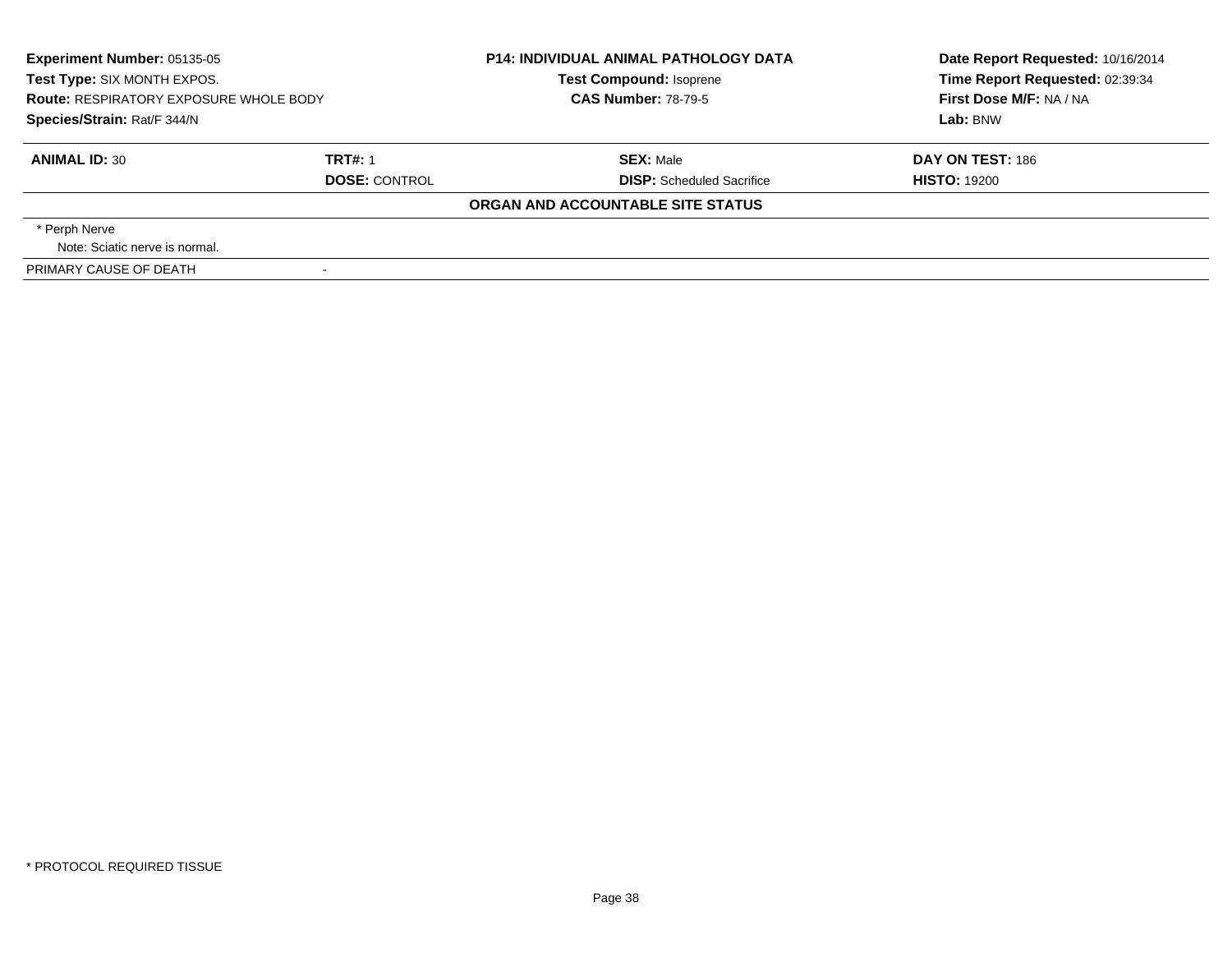**Experiment Number:** 05135-05**Test Type:** SIX MONTH EXPOS.**Route:** RESPIRATORY EXPOSURE WHOLE BODY**Species/Strain:** Rat/F 344/N**P14: INDIVIDUAL ANIMAL PATHOLOGY DATATest Compound:** Isoprene**CAS Number:** 78-79-5**Date Report Requested:** 10/16/2014**Time Report Requested:** 02:39:34**First Dose M/F:** NA / NA**Lab:** BNW**ANIMAL ID:** 31**TRT#:** 1 **SEX:** Male **DAY ON TEST:** 368 **DOSE:** CONTROL**DISP:** Terminal Sacrifice **HISTO:** 19201 **ORGAN AND ACCOUNTABLE SITE STATUSNORMAL**\* Adrenal Cortex \* Adrenal Cortex \* \* Adrenal Medulla \* \* Adrenal Medulla \* \* Blood Vessel \* \* Brood Vessel \* \* Bone \* Esophagus \* Bone Marrow \* Brain \* Epididymis \* Esophagus \* Eye \* Thestine Large, Cecum \* Intestine Large, Cecum \* Intestine Large, Colon \* Intestine Large, Rectum \* Intestine Large, Rectum \* Intestine Small, Duodenum \* Intestine Small, Ileum \* Intestine Small, Intestine Small, Jejunum \* Islets, Pancreatic \* Larynx \* Lymph Node, Bronchial \* Lymph Node, Bronchial \* Lymph Node, et al. \* Lymph Node, Mediastinal \* \* Lymph Node, Mediastinal \* \* Lymph Node, Mediastinal \* November 2008, Nediastinal \* Lymph Node, Mediastinal \* Lymph \* Lymph Node, Mesenteric \* \* The matter of the Mammary Gland \* The matter \* Nose \* The matter of the matter \* Pancreas \* Pancreas \* Preputial Gland \* Parathyroid Gland \* **Archarging \* Peripheral Nerve** \* Pharynx \* Pharynx \* Pharynx \* Pharynx \* Pharynx \* Pharynx \* Prostate \* \* Salivary Glands \* \* Salivary Glands \* \* Seminal Vesicle \* \* \* Seminal Yestrich \* \* Skin \* \* Skin \* Thyroid Gland \* Spinal Cord \* Stomach, Forestomach \* Stomach \* Stomach, Glandular \* Stomach, Glandular \* Trachea \* Urinary Bladder**MISSING** \* Thymus**OBSERVATIONS** \* Blood VesselNote: Aorta is normal. \* Heart CardiomyopathyMultifocal, Minimal<br>Chronic, Minimal \* Kidneyy the controller of the Bilateral Chronic, Minimal and the Chronic, Minimal of the Chronic, Minimal of the Chronic, Minimal of the Chronic, Minimal of the Chronic, Minimal of the Chronic, Minimal of the Chronic, Minimal of \* Lungg and the morrhage of the morrhage of the morrhage of the morrhage  $\mathsf{M}$ ultifocal, Minimal and the morrhage of the morrhage of the morrhage of the morrhage of the morrhage of the morrhage of the morrhage of the morrhage Note: Hemorrhage is subpleural. \* Lym Node Bron Note: Tracheobronchial lymph node is normal. \* Lymph Node, Mandibular HyperplasiaNote: Hyperplasia is reactive. \* Perph Nerve Note: Sciatic nerve is normal. \* Pituitary Glandd and the control of the control of the control of the control of the control of the control of the control of the control of the control of the control of the control of the control of the control of the control of the co \* Spleenn and the control of the control of the control of the control of the control of the control of the control of the control of the control of the control of the control of the control of the control of the control of the co Note: Developmental Anomaly (Ectopic Spleen)[ Accessory Spleen TGLS = 1-13 ] \* Testess and the contraction of the contraction of the contraction of the contraction of the contraction of the contraction of the contraction of the contraction of the contraction of the contraction of the contraction of the con a Moderate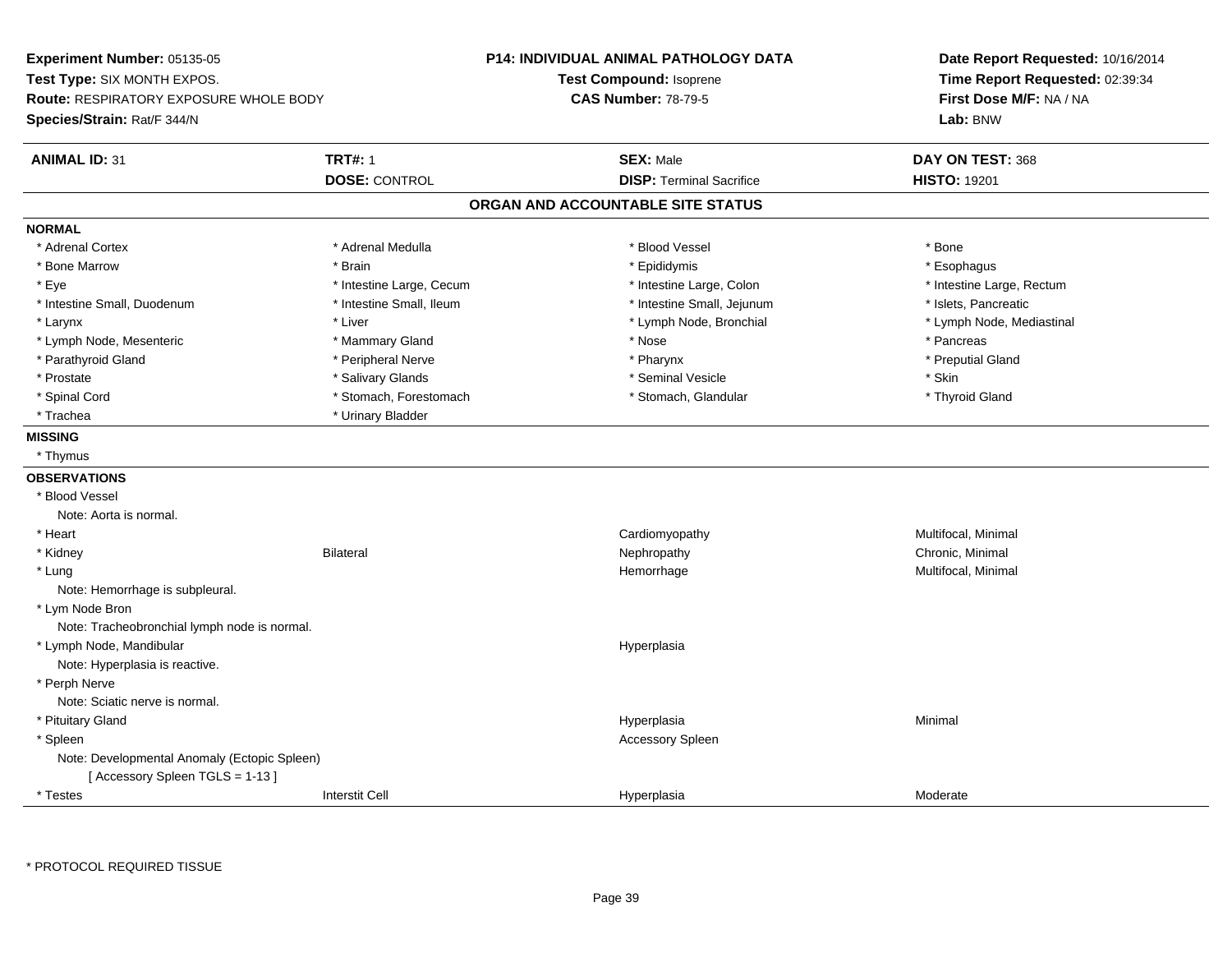| <b>Experiment Number: 05135-05</b><br>Test Type: SIX MONTH EXPOS.<br><b>Route: RESPIRATORY EXPOSURE WHOLE BODY</b><br>Species/Strain: Rat/F 344/N |                      | <b>P14: INDIVIDUAL ANIMAL PATHOLOGY DATA</b> | Date Report Requested: 10/16/2014 |
|---------------------------------------------------------------------------------------------------------------------------------------------------|----------------------|----------------------------------------------|-----------------------------------|
|                                                                                                                                                   |                      | <b>Test Compound: Isoprene</b>               | Time Report Requested: 02:39:34   |
|                                                                                                                                                   |                      | <b>CAS Number: 78-79-5</b>                   | First Dose M/F: NA / NA           |
|                                                                                                                                                   |                      |                                              | Lab: BNW                          |
| <b>ANIMAL ID: 31</b>                                                                                                                              | <b>TRT#: 1</b>       | <b>SEX: Male</b>                             | DAY ON TEST: 368                  |
|                                                                                                                                                   | <b>DOSE: CONTROL</b> | <b>DISP:</b> Terminal Sacrifice              | <b>HISTO: 19201</b>               |
|                                                                                                                                                   |                      | ORGAN AND ACCOUNTABLE SITE STATUS            |                                   |
| PRIMARY CAUSE OF DEATH                                                                                                                            |                      |                                              |                                   |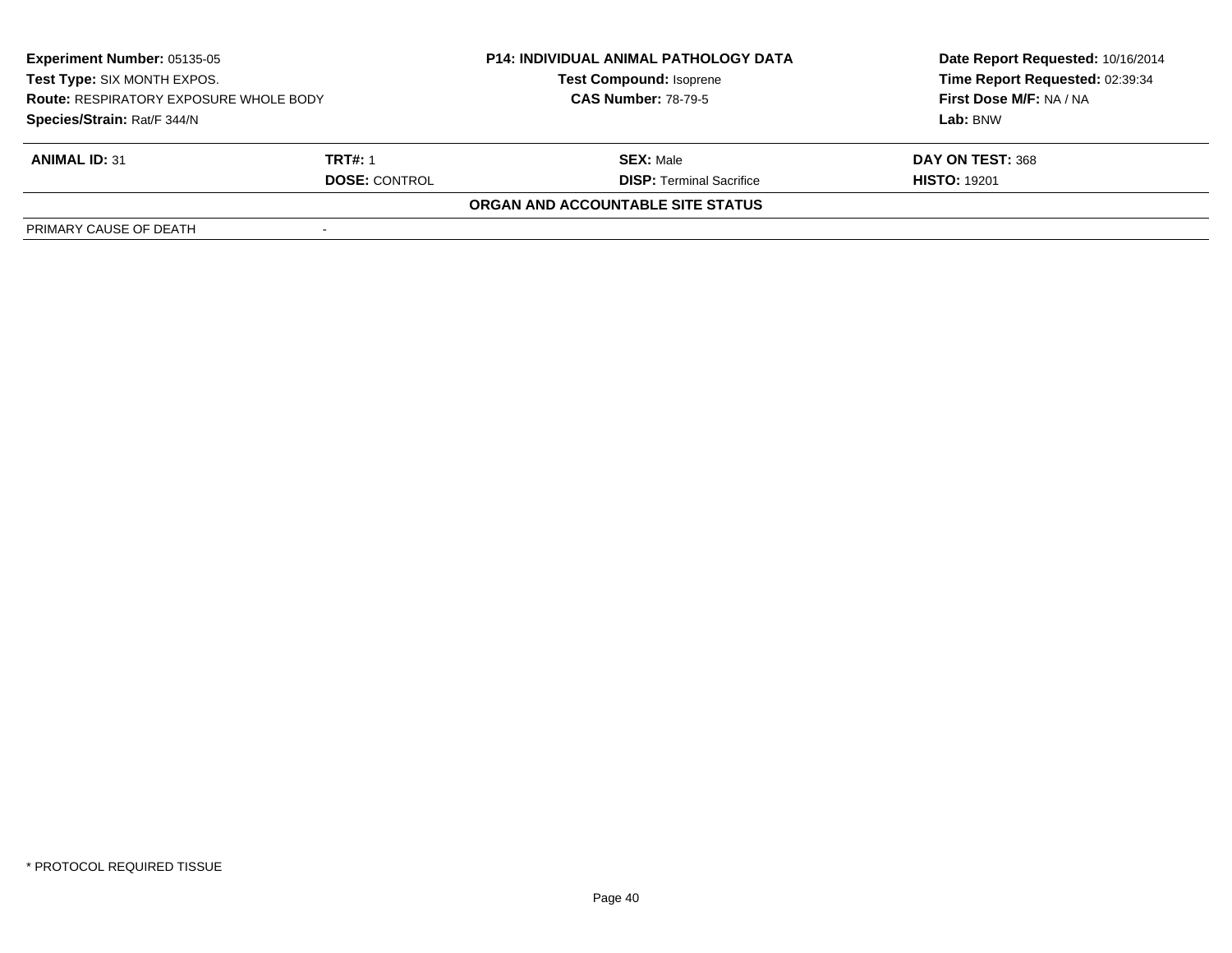**Experiment Number:** 05135-05**Test Type:** SIX MONTH EXPOS.**Route:** RESPIRATORY EXPOSURE WHOLE BODY**Species/Strain:** Rat/F 344/N**P14: INDIVIDUAL ANIMAL PATHOLOGY DATATest Compound:** Isoprene**CAS Number:** 78-79-5**Date Report Requested:** 10/16/2014**Time Report Requested:** 02:39:34**First Dose M/F:** NA / NA**Lab:** BNW**ANIMAL ID:** 32 **TRT#:** <sup>1</sup> **SEX:** Male **DAY ON TEST:** <sup>186</sup> **DOSE:** CONTROL**DISP:** Scheduled Sacrifice **HISTO:** 19202 **ORGAN AND ACCOUNTABLE SITE STATUSNORMAL**\* Adrenal Cortex \* Adrenal Cortex \* \* Adrenal Medulla \* \* Adrenal Medulla \* \* Blood Vessel \* \* Brood Vessel \* \* Bone \* Esophagus \* Bone Marrow \* Brain \* Epididymis \* Esophagus \* Eye \* Thestine Large, Cecum \* Intestine Large, Cecum \* Intestine Large, Colon \* Intestine Large, Rectum \* Intestine Large, Rectum \* Intestine Small, Duodenum \* Intestine Small, Ileum \* Intestine Small, Intestine Small, Jejunum \* Islets, Pancreatic \* Kidney \* The mode, Mandibular \* Larynx \* Larynx \* Larynx \* Liver \* Liver \* Number \* Liver \* Lymph Node, Mandibular \* Lymph Node, Mesenteric \* The state of the state of the Nose \* Nose \* Parathyroid Gland \* Parathyroid Gland \* Peripheral Nerve \* Salivary Glands \* Pharynx \* Pituitary Gland \* Preputial Gland \* Salivary Glands \* Seminal Vesicle \* Skin \* Spinal Cord \* Spleen \* Thymus \* Stomach, Forestomach \* Testes \* Stomach, Glandular \* Testes \* Testes \* Testes \* Testes \* Testes \* Testes \* T \* Thyroid Gland \* Trachea \* Trachea \* Trachea \* Urinary Bladder **MISSING** \* Lymph Node, Mediastinal**OBSERVATIONS** \* Blood VesselNote: Aorta is normal. Harderian Gland Hyperplasia Lymphoid, Minimal Note: Hyperplasia is reactive. \* Heart Cardiomyopathy Multifocal, Minimal \* Lungg and the morrhage of the morrhage of the morrhage of the morrhage  $\mathsf{M}$ ultifocal, Minimal and the morrhage of the morrhage of the morrhage of the morrhage of the morrhage of the morrhage of the morrhage of the morrhage Perivascular Hyperplasia Lymphoid, Multifocal, Minimal Note: Hemorrhage is subpleural.[ Hemorrhage TGLS = 1-3 ] \* Lymph Node, Bronchial CongestionNote: Tracheobronchial lymph node has red blood cells present in subcapsular and/or medullary sinuses. \* Mammary Glandd and the control of the control of the control of the Hyperplasia and the control of the control of the control of the control of the control of the control of the control of the control of the control of the control of t Note: Hyperplasia is glandular. \* Pancreass the control of the control of the control of the control of the control of the control of the control of the control of the control of the control of the control of the control of the control of the control of the contro Note: Atrophy is exocrine \* Perph NerveNote: Sciatic nerve is normal.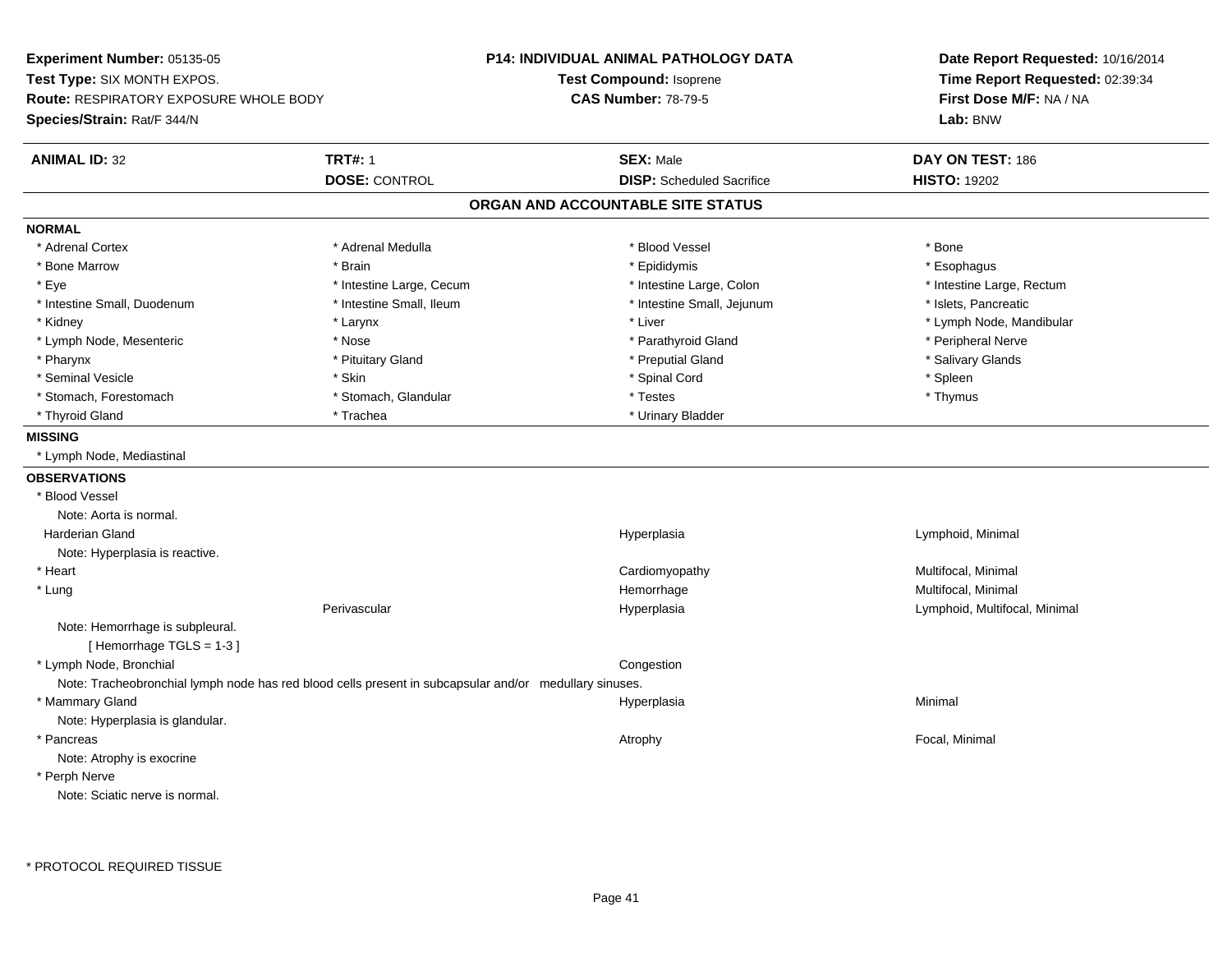| <b>Experiment Number: 05135-05</b><br>Test Type: SIX MONTH EXPOS.<br><b>Route: RESPIRATORY EXPOSURE WHOLE BODY</b><br>Species/Strain: Rat/F 344/N |                                        | <b>P14: INDIVIDUAL ANIMAL PATHOLOGY DATA</b><br><b>Test Compound: Isoprene</b><br><b>CAS Number: 78-79-5</b> | Date Report Requested: 10/16/2014<br>Time Report Requested: 02:39:34<br>First Dose M/F: NA / NA<br>Lab: BNW |
|---------------------------------------------------------------------------------------------------------------------------------------------------|----------------------------------------|--------------------------------------------------------------------------------------------------------------|-------------------------------------------------------------------------------------------------------------|
| <b>ANIMAL ID: 32</b>                                                                                                                              | <b>TRT#: 1</b><br><b>DOSE: CONTROL</b> | <b>SEX: Male</b><br><b>DISP:</b> Scheduled Sacrifice                                                         | <b>DAY ON TEST: 186</b><br><b>HISTO: 19202</b>                                                              |
|                                                                                                                                                   |                                        | ORGAN AND ACCOUNTABLE SITE STATUS                                                                            |                                                                                                             |
| * Prostate                                                                                                                                        |                                        | Corpora Amylacea                                                                                             |                                                                                                             |
| PRIMARY CAUSE OF DEATH                                                                                                                            |                                        |                                                                                                              |                                                                                                             |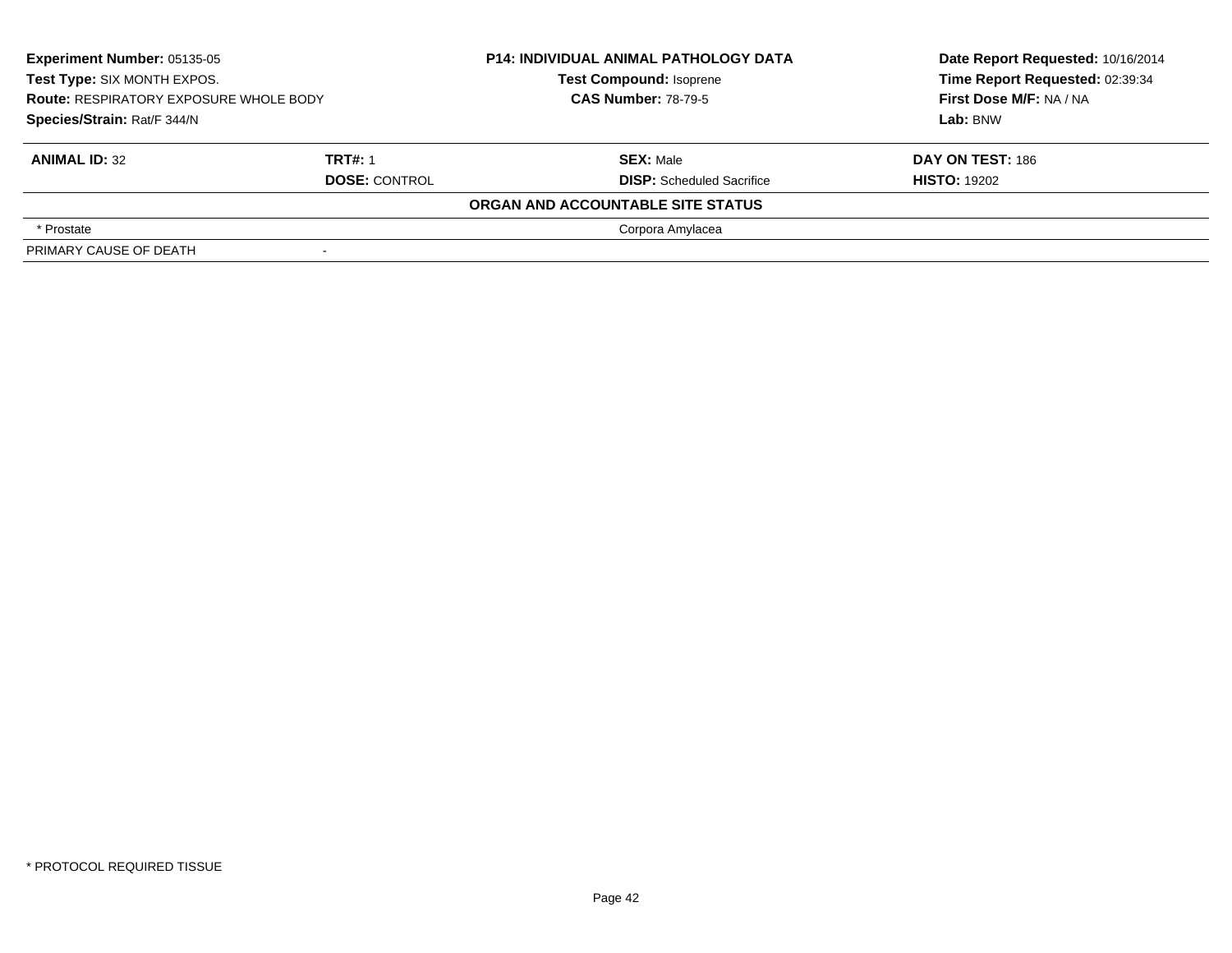**Experiment Number:** 05135-05**Test Type:** SIX MONTH EXPOS.**Route:** RESPIRATORY EXPOSURE WHOLE BODY**Species/Strain:** Rat/F 344/N**P14: INDIVIDUAL ANIMAL PATHOLOGY DATATest Compound:** Isoprene**CAS Number:** 78-79-5**Date Report Requested:** 10/16/2014**Time Report Requested:** 02:39:34**First Dose M/F:** NA / NA**Lab:** BNW**ANIMAL ID:** 33**TRT#:** 1 **SEX:** Male **DAY ON TEST:** 368 **DOSE:** CONTROL**DISP:** Terminal Sacrifice **HISTO:** 19203 **ORGAN AND ACCOUNTABLE SITE STATUSNORMAL**\* Adrenal Cortex \* Adrenal Cortex \* \* Adrenal Medulla \* \* Adrenal Medulla \* \* Blood Vessel \* \* Brood Vessel \* \* Bone \* Esophagus \* Bone Marrow \* Brain \* Epididymis \* Esophagus \* Intestine Large, Colon \* Eye \* Heart \* Heart \* Intestine Large, Cecum \* 1. The state Large, Cecum \* Intestine Large, Cecum \* \* Intestine Small, Jejunum \* Intestine Large, Rectum \* Intestine Small, Duodenum \* Intestine Small, Ileum \* Intestine Small, Ileum \* Islets, Pancreatic \* \* \* Andrew \* Kidney \* \* Kidney \* \* Larynx \* Larynx \* \* Larynx \* \* Liver \* Liver \* Liver \* Lymph Node, Bronchial \* Nose \* Lymph Node, Mediastinal \* Nose \* Lymph Node, Mesenteric \* Nose \* Nose \* Preputial Gland \* Parathyroid Gland \* \* \* Peripheral Nerve \* \* Peripheral Nerve \* \* Pharynx \* \* Pharynx \* \* Preputial Gland \* Prostate \* \* Salivary Glands \* \* Salivary Glands \* \* Seminal Vesicle \* \* \* Seminal Yestrich \* \* Skin \* \* Skin \* Stomach, Glandular \* Spinal Cord \* Spinal Cord \* Spinal Cord \* Stomach, Forestomach \* Stomach, Forestomach \* Stomach, Forestomach \* Testes \* Thymus \* Thyroid Gland \* Trachea \* Urinary Bladder**MISSING** \* Mammary Gland**OBSERVATIONS** \* Blood VesselNote: Aorta is normal. \* Lungg and the morrhage of the morrhage of the morrhage of the Multifocal, Mild and the Multifocal, Mild and the morrhage  $\sim$  Multifocal, Mild and the morrhage of the morrhage of the morrhage of the morrhage of the morrhage of Note: Hemorrhage is subpleural. \* Lym Node Bron Note: Tracheobronchial lymph node is normal. \* Lymph Node, Mandibularr and the contract of the contract of the contract of the contract of the contract of the contract of the contract of the contract of the contract of the contract of the contract of the contract of the contract of the cont Note: Hyperplasia is reactive. \* Pancreass the control of the control of the control of the control of the control of the control of the control of the control of the control of the control of the control of the control of the control of the control of the contro Note: Atrophy is exocrine. \* Perph Nerve Note: Sciatic nerve is normal. \* Pituitary Glandd and a state of the control of the control of the control of the control of the control of the control of the control of the control of the control of the control of the control of the control of the control of the contro Note: -B-AdenomaPRIMARY CAUSE OF DEATH-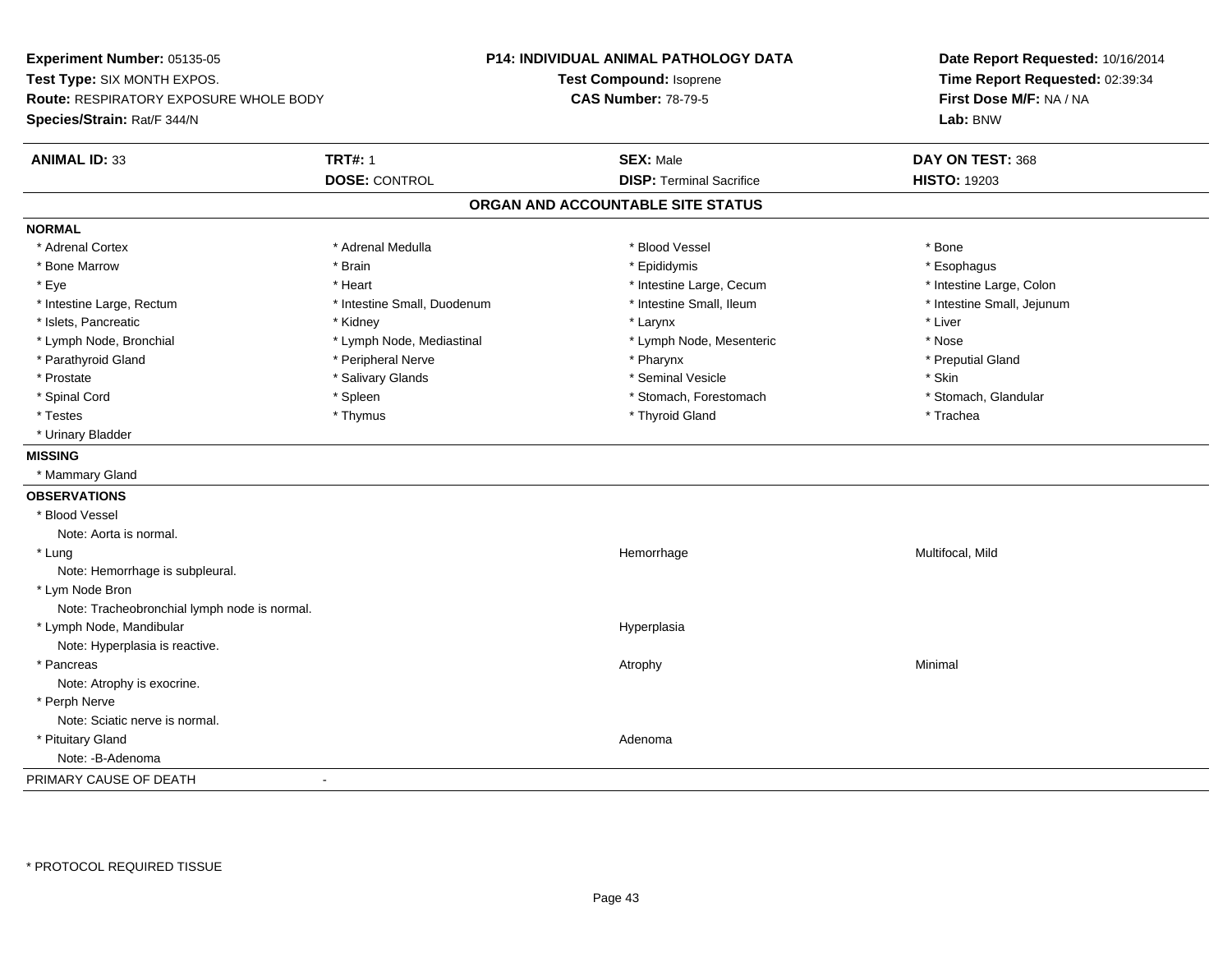**Experiment Number:** 05135-05**Test Type:** SIX MONTH EXPOS.**Route:** RESPIRATORY EXPOSURE WHOLE BODY**Species/Strain:** Rat/F 344/N**P14: INDIVIDUAL ANIMAL PATHOLOGY DATATest Compound:** Isoprene**CAS Number:** 78-79-5**Date Report Requested:** 10/16/2014**Time Report Requested:** 02:39:34**First Dose M/F:** NA / NA**Lab:** BNW**ANIMAL ID:** 34 **TRT#:** <sup>1</sup> **SEX:** Male **DAY ON TEST:** <sup>368</sup> **DOSE:** CONTROL**DISP:** Terminal Sacrifice **HISTO:** 19204 **ORGAN AND ACCOUNTABLE SITE STATUSNORMAL**\* Adrenal Cortex \* Adrenal Cortex \* \* Adrenal Medulla \* \* Adrenal Medulla \* \* Blood Vessel \* \* Brood Vessel \* \* Bone \* Esophagus \* Bone Marrow \* Brain \* Epididymis \* Esophagus \* Intestine Large, Colon \* Eye \* Intestine Large, Cecum \*  $*$  Heart \*  $*$  Intestine Large, Cecum \* Intestine Large, Cecum \* \* Intestine Small, Jejunum \* Intestine Large, Rectum \* 10 **\*** Intestine Small, Duodenum \* Intestine Small, Ileum \* Intestine Small, Ileum \* Islets, Pancreatic \* Larynx \* Liver \* Lymph Node, Bronchial \* Lymph Node, Mesenteric \* \* The mannery Gland \* Mammary Gland \* Nose \* Nose \* \* Pancreas \* Pancreas \* Pancreas \* Preputial Gland \* Parathyroid Gland \* **Archarging \* Peripheral Nerve** \* Pharynx \* Pharynx \* Pharynx \* Pharynx \* Pharynx \* Pharynx \* Prostate \* \* Salivary Glands \* \* Salivary Glands \* \* Seminal Vesicle \* \* \* Seminal Yestrich \* \* Skin \* \* Skin \* Thyroid Gland \* Stomach, Forestomach \* Thymus \* Stomach, Glandular \* Thymus \* Thymus \* Thymus \* Thymus \* Thymus \* Thymus \* Thymus \* Thymus \* Thymus \* Thymus \* Thymus \* Thymus \* Thymus \* Thymus \* Thymus \* Thymus \* Thymus \* Thymus \* Thymu \* Trachea \* Urinary Bladder**MISSING** \* Lymph Node, Mandibular \* Spinal Cord**OBSERVATIONS** \* Blood VesselNote: Aorta is normal. \* Kidneyy the controller of the Bilateral Chronic, Minimal and the Chronic, Minimal of the Chronic, Minimal of the Chronic, Minimal of the Chronic, Minimal of the Chronic, Minimal of the Chronic, Minimal of the Chronic, Minimal of \* Lungg and the morrhage of the morrhage of the morrhage of the Multifocal, Mild and the Multifocal, Mild and the morrhage  $\sim$  Multifocal, Mild and the morrhage of the morrhage of the morrhage of the morrhage of the morrhage of Perivascular Hyperplasia Lymphoid, Multifocal, Minimal Note: Hemorrhage is subpleural.[ Hemorrhage TGLS = 2-3 ] \* Lym Node Bron Note: Tracheobronchial lymph node is normal. \* Lymph Node, Mediastinal HyperplasiaNote: Hyperplasia is reactive. \* Perph Nerve Note: Sciatic nerve is normal. \* Pituitary Glandd and the control of the control of the control of the control of the control of the control of the control of the control of the control of the control of the control of the control of the control of the control of the co \* Spleenn and the control of the control of the control of the control of the control of the control of the control of the control of the control of the control of the control of the control of the control of the control of the co Note: Developmental Anomaly (Ectopic Spleen)[ Accessory Spleen TGLS = 1-13 ]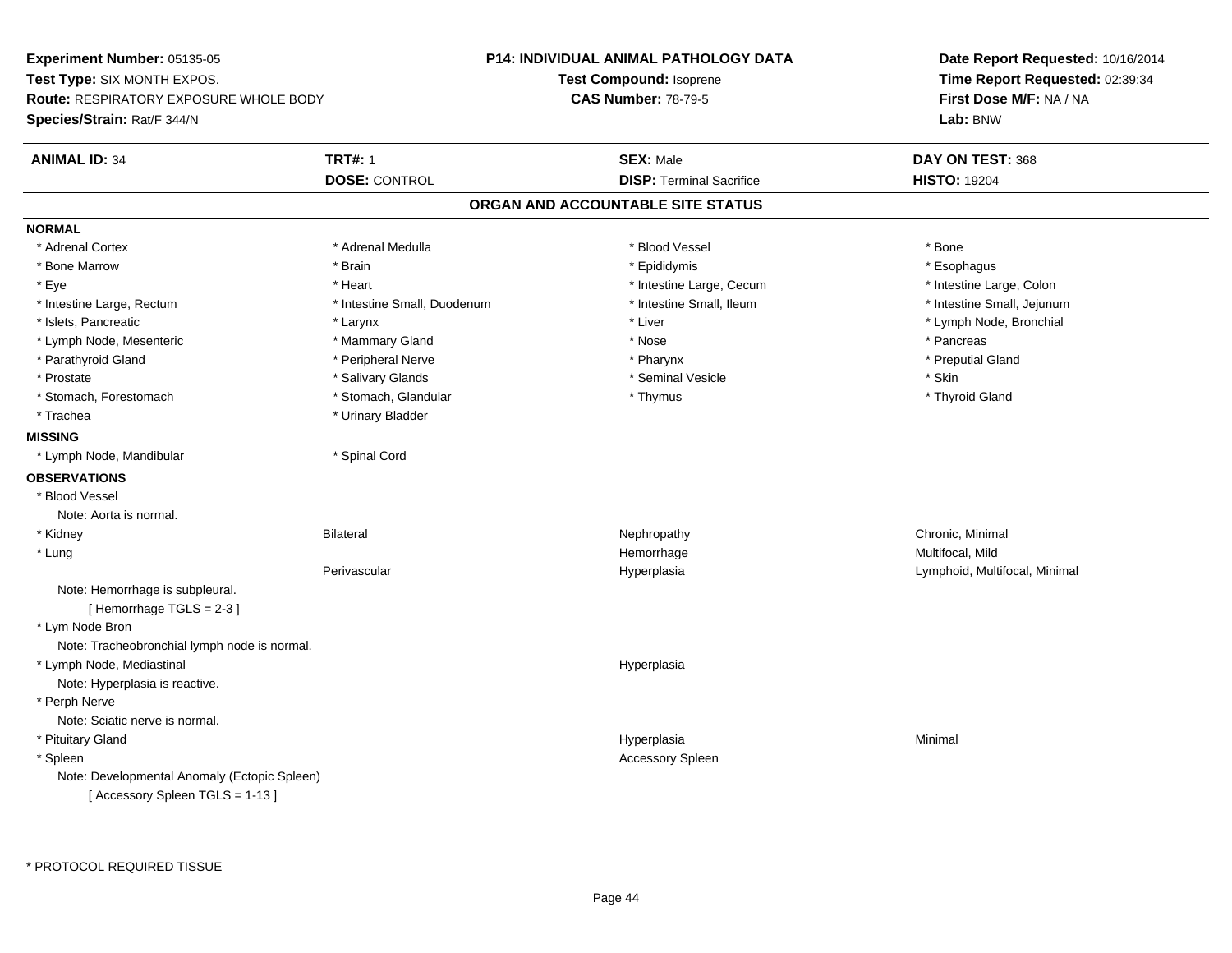| Experiment Number: 05135-05<br>Test Type: SIX MONTH EXPOS.<br><b>Route: RESPIRATORY EXPOSURE WHOLE BODY</b><br>Species/Strain: Rat/F 344/N |                       | <b>P14: INDIVIDUAL ANIMAL PATHOLOGY DATA</b> | Date Report Requested: 10/16/2014 |
|--------------------------------------------------------------------------------------------------------------------------------------------|-----------------------|----------------------------------------------|-----------------------------------|
|                                                                                                                                            |                       | <b>Test Compound: Isoprene</b>               | Time Report Requested: 02:39:34   |
|                                                                                                                                            |                       | <b>CAS Number: 78-79-5</b>                   | First Dose M/F: NA / NA           |
|                                                                                                                                            |                       |                                              | Lab: BNW                          |
| <b>ANIMAL ID: 34</b>                                                                                                                       | <b>TRT#: 1</b>        | <b>SEX: Male</b>                             | DAY ON TEST: 368                  |
|                                                                                                                                            | <b>DOSE: CONTROL</b>  | <b>DISP: Terminal Sacrifice</b>              | <b>HISTO: 19204</b>               |
|                                                                                                                                            |                       | ORGAN AND ACCOUNTABLE SITE STATUS            |                                   |
| * Testes                                                                                                                                   | <b>Interstit Cell</b> | Hyperplasia                                  | Minimal                           |
| PRIMARY CAUSE OF DEATH                                                                                                                     |                       |                                              |                                   |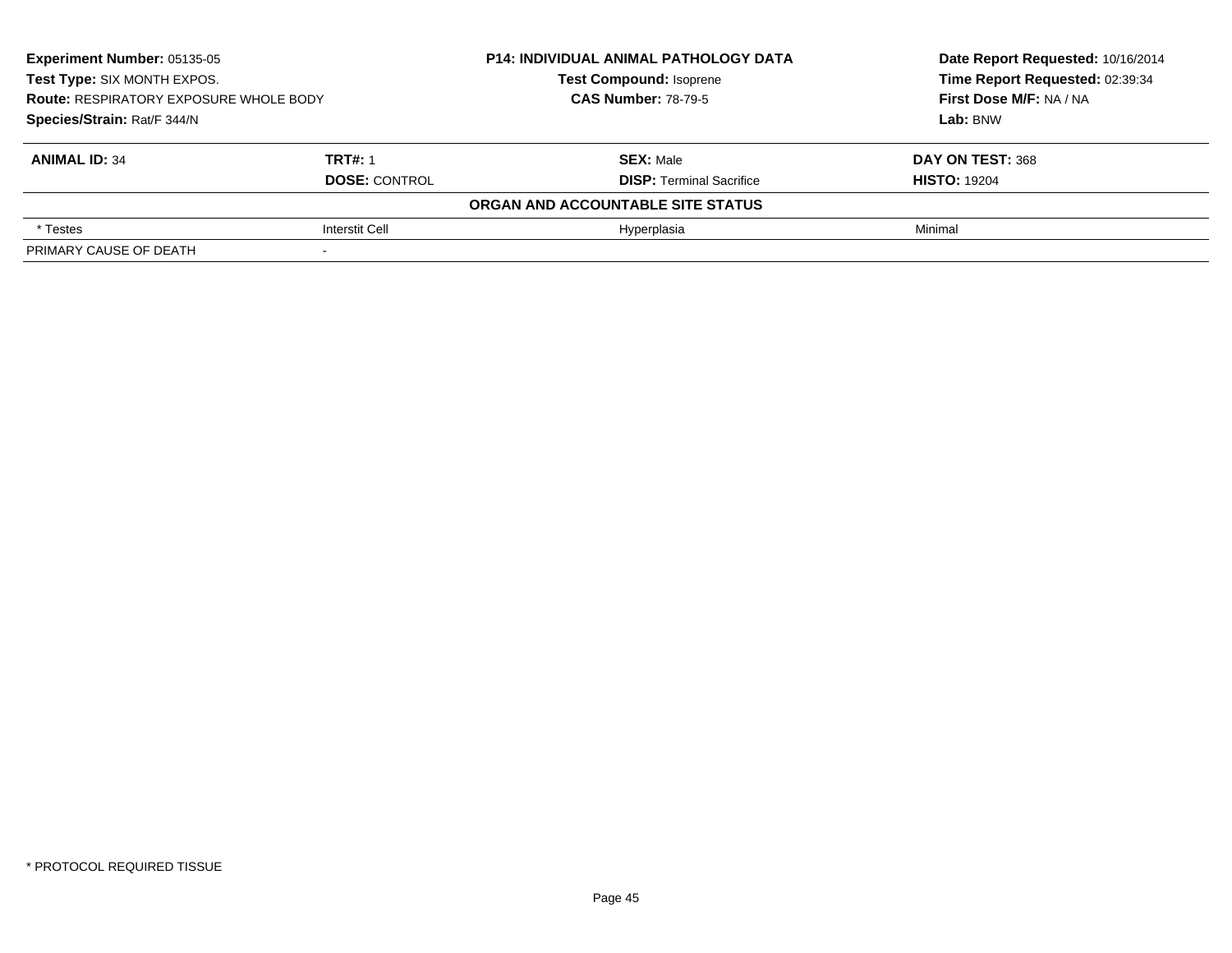**Experiment Number:** 05135-05**Test Type:** SIX MONTH EXPOS.**Route:** RESPIRATORY EXPOSURE WHOLE BODY**Species/Strain:** Rat/F 344/N**P14: INDIVIDUAL ANIMAL PATHOLOGY DATATest Compound:** Isoprene**CAS Number:** 78-79-5**Date Report Requested:** 10/16/2014**Time Report Requested:** 02:39:34**First Dose M/F:** NA / NA**Lab:** BNW**ANIMAL ID:** 35 **TRT#:** <sup>1</sup> **SEX:** Male **DAY ON TEST:** <sup>368</sup> **DOSE:** CONTROL**DISP:** Terminal Sacrifice **HISTO:** 19205 **ORGAN AND ACCOUNTABLE SITE STATUSNORMAL**\* Adrenal Cortex \* Adrenal Cortex \* \* Adrenal Medulla \* \* Adrenal Medulla \* \* Blood Vessel \* \* Brood Vessel \* \* Bone \* Esophagus \* Bone Marrow \* Brain \* Epididymis \* Esophagus \* Intestine Large, Colon \* Eye \* Intestine Large, Cecum \*  $*$  Heart \*  $*$  Intestine Large, Cecum \* Intestine Large, Cecum \* \* Intestine Small, Jejunum \* Intestine Large, Rectum \* Intestine Small, Duodenum \* Intestine Small, Ileum \* Intestine Small, Ileum \* Islets, Pancreatic \* Larynx \* Liver \* Lymph Node, Mandibular \* Lymph Node, Mesenteric \* The state of the state of the Nose \* Nose \* Nose \* Parathyroid Gland \* Peripheral Nerve \* Pharynx \* Pituitary Gland \* Preputial Gland \* Prostate \* Spinal Cord \* Salivary Glands \* \* Seminal Vesicle \* \* Seminal Vesicle \* \* Skin \* \* Skin \* \* Stember \* Spinal Cord \* Spinal Cord \* Spinal Cord \* Spinal Cord \* Spinal Cord \* Spinal Cord \* Spinal Cord \* Spinal Cord \* Spinal Cord \* Spinal \* Spleen \* Stomach, Forestomach \* Stomach \* Stomach, Slandular \* Testes \* Testes \* Urinary Bladder \* Thymus \* Thyroid Gland \* Trachea \* Urinary Bladder \* **MISSING** \* Mammary Gland**OBSERVATIONS** \* Blood VesselNote: Aorta is normal. \* Kidneyy the controller of the Bilateral Chronic, Minimal and the Chronic, Minimal of the Chronic, Minimal of the Chronic, Minimal of the Chronic, Minimal of the Chronic, Minimal of the Chronic, Minimal of the Chronic, Minimal of \* Lungg and the morrhage of the morrhage of the morrhage of the morrhage  $\mathsf{M}$ ultifocal, Minimal and the morrhage of the morrhage of the morrhage of the morrhage of the morrhage of the morrhage of the morrhage of the morrhage Perivascular Hyperplasia Lymphoid, Multifocal, Minimal Note: Hemorrhage is subpleural. \* Lymph Node, Bronchial CongestionNote: Tracheobronchial lymph node has red blood cells present in subcapsular and/or medullary sinuses. \* Lymph Node, Mediastinal Congestion Pigmentation Hemosiderin Note: Red blood cells are present in cortical and/or medullary sinuses. \* Pancreass the control of the control of the control of the control of the control of the control of the control of the control of the control of the control of the control of the control of the control of the control of the contro Note: Atrophy is exocrine. \* Perph Nerve Note: Sciatic nerve is normal.PRIMARY CAUSE OF DEATH

\* PROTOCOL REQUIRED TISSUE

-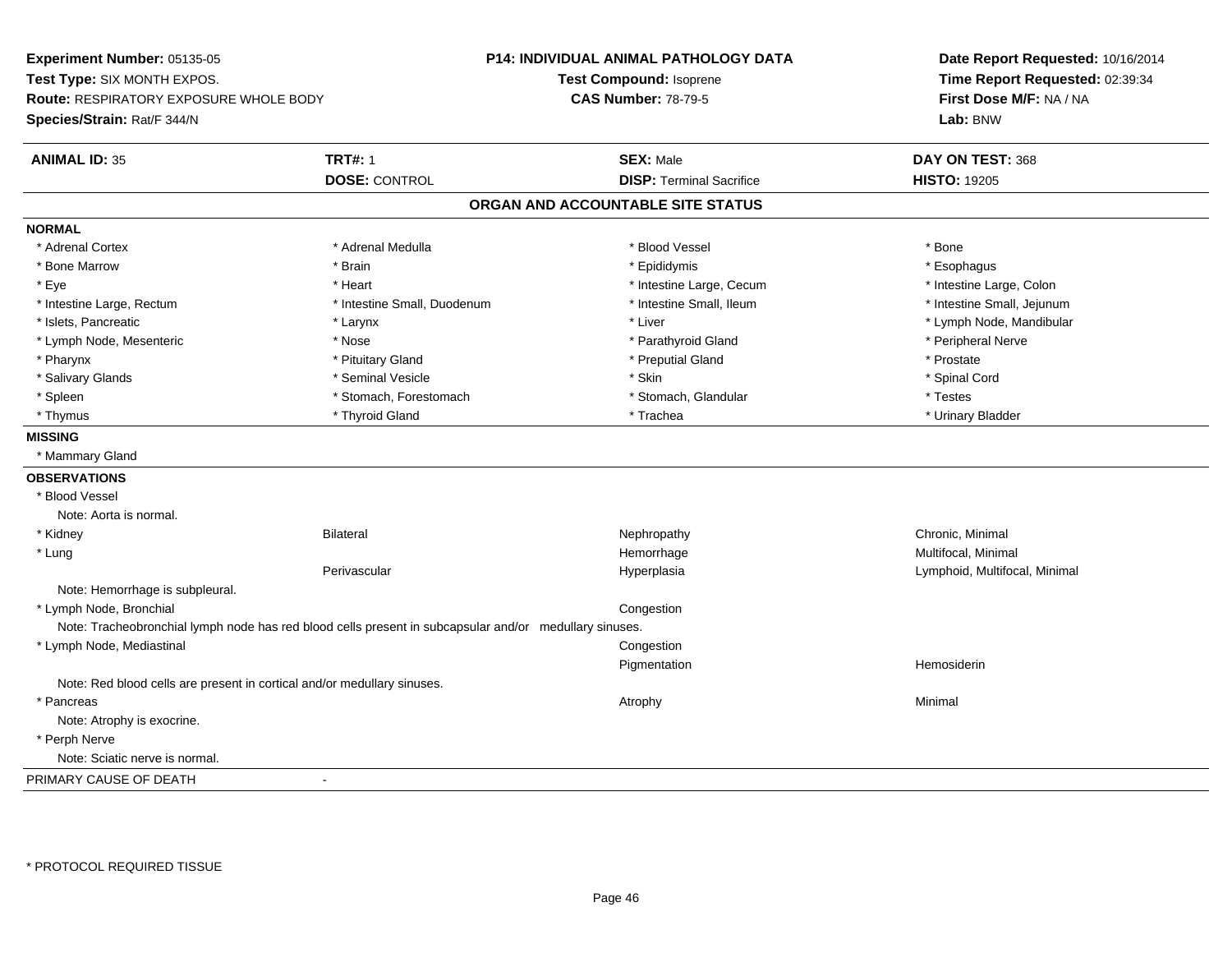**Experiment Number:** 05135-05**Test Type:** SIX MONTH EXPOS.**Route:** RESPIRATORY EXPOSURE WHOLE BODY**Species/Strain:** Rat/F 344/N**P14: INDIVIDUAL ANIMAL PATHOLOGY DATATest Compound:** Isoprene**CAS Number:** 78-79-5**Date Report Requested:** 10/16/2014**Time Report Requested:** 02:39:34**First Dose M/F:** NA / NA**Lab:** BNW**ANIMAL ID:** 36**TRT#:** 1 **SEX:** Male **DAY ON TEST:** 368 **DOSE:** CONTROL**DISP:** Terminal Sacrifice **HISTO:** 19206 **ORGAN AND ACCOUNTABLE SITE STATUSNORMAL**\* Adrenal Cortex \* Adrenal Cortex \* \* Adrenal Medulla \* \* Adrenal Medulla \* \* Blood Vessel \* \* Brood Vessel \* \* Bone \* Esophagus \* Bone Marrow \* Brain \* Epididymis \* Esophagus \* Intestine Large, Colon \* Eye \* Intestine Large, Cecum \*  $*$  Heart \*  $*$  Intestine Large, Cecum \* Intestine Large, Cecum \* \* Intestine Small, Jejunum \* Intestine Large, Rectum \* Intestine Small, Duodenum \* Intestine Small, Ileum \* Intestine Small, Ileum \* Islets, Pancreatic \* \* \* Andrew \* Kidney \* \* Kidney \* \* Larynx \* Larynx \* \* Larynx \* \* Liver \* Liver \* Liver \* Lymph Node, Bronchial \* Nose \* Lymph Node, Mediastinal \* Nose \* Lymph Node, Mesenteric \* Nose \* Nose \* Pharynx \* Pancreas \* Parathyroid Gland \* Parathyroid Gland \* Peripheral Nerve \* Salivary Glands \* Pituitary Gland \* \* Then the state \* Preputial Gland \* Prosection \* Prostate \* \* Salivary Glands \* Salivary Glands \* Salivary Glands \* Salivary Glands \* Salivary Glands \* Salivary Glands \* Salivary Glands \* Salivary Glan \* Seminal Vesicle \* Skin \* Spinal Cord \* Spleen \* Thyroid Gland \* Stomach, Forestomach \* Thymus \* Stomach, Glandular \* Thymus \* Thymus \* Thymus \* Thymus \* Thymus \* Thymus \* Thymus \* Thymus \* Thymus \* Thymus \* Thymus \* Thymus \* Thymus \* Thymus \* Thymus \* Thymus \* Thymus \* Thymus \* Thymu \* Trachea **\*** Urinary Bladder **MISSING** \* Mammary Gland**OBSERVATIONS** \* Blood VesselNote: Aorta is normal. \* Lungg and the state of the state of the state of the state of the Minimal Section 1, and the state of the state of the state of the state of the state of the state of the state of the state of the state of the state of the sta Perivascular Hyperplasia Lymphoid, Multifocal, Minimal Note: Hemorrhage is subpleural. \* Lym Node Bron Note: Tracheobronchial lymph node is normal. \* Lymph Node, Mandibular HyperplasiaNote: Hyperplasia is reactive. \* Perph Nerve Note: Sciatic nerve is normal. \* Testess and the contraction of the contraction of the contraction of the contraction of the contraction of the contraction of the contraction of the contraction of the contraction of the contraction of the contraction of the con a Minimal PRIMARY CAUSE OF DEATH-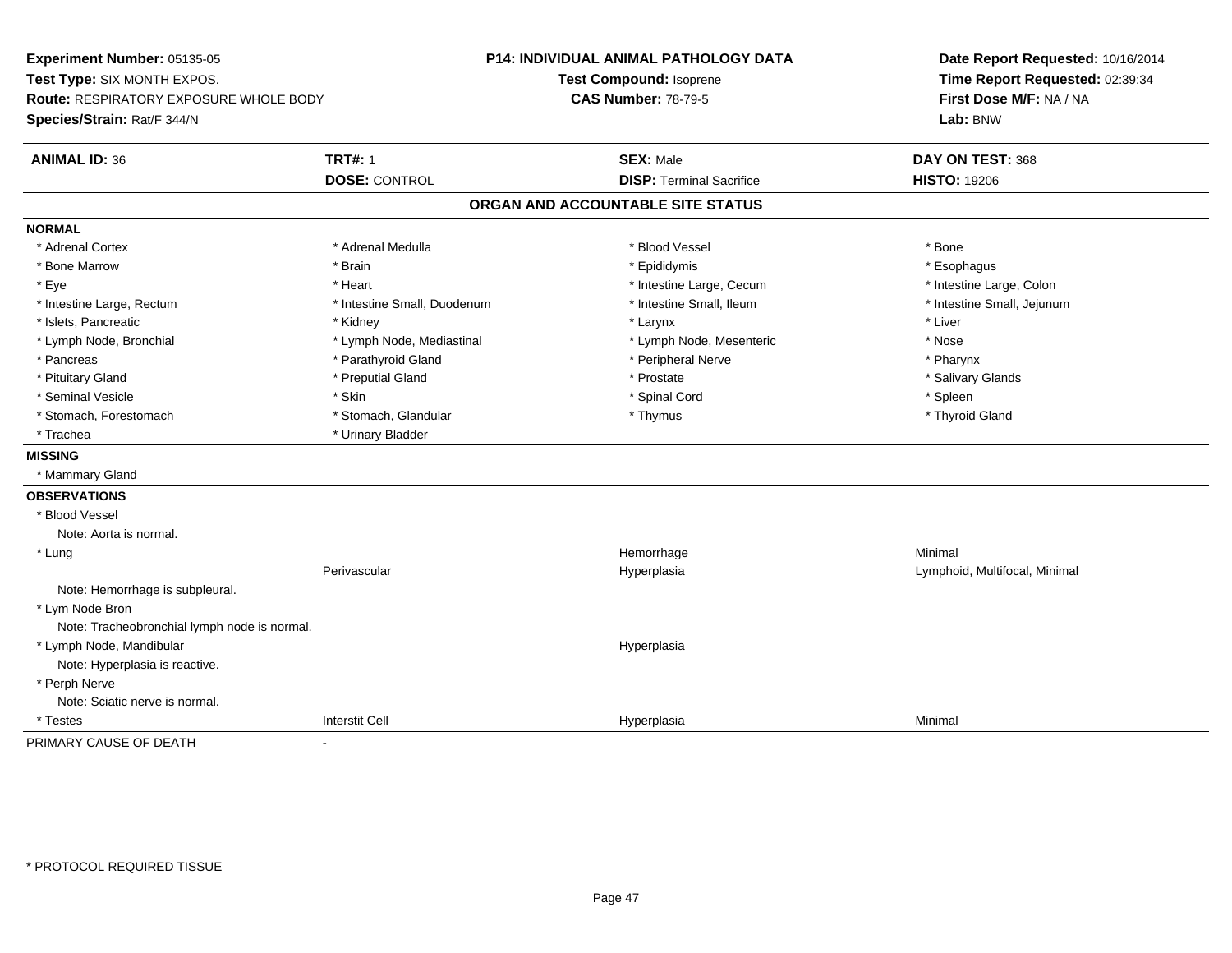**Experiment Number:** 05135-05**Test Type:** SIX MONTH EXPOS.**Route:** RESPIRATORY EXPOSURE WHOLE BODY**Species/Strain:** Rat/F 344/N**P14: INDIVIDUAL ANIMAL PATHOLOGY DATATest Compound:** Isoprene**CAS Number:** 78-79-5**Date Report Requested:** 10/16/2014**Time Report Requested:** 02:39:34**First Dose M/F:** NA / NA**Lab:** BNW**ANIMAL ID:** 37**TRT#:** 1 **SEX:** Male **DAY ON TEST:** 368 **DOSE:** CONTROL**DISP:** Terminal Sacrifice **HISTO:** 19207 **ORGAN AND ACCOUNTABLE SITE STATUSNORMAL**\* Adrenal Cortex \* Adrenal Cortex \* \* Adrenal Medulla \* \* Adrenal Medulla \* \* Blood Vessel \* \* Brood Vessel \* \* Bone \* Esophagus \* Bone Marrow \* Brain \* Epididymis \* Esophagus \* Intestine Large, Colon \* Eye \* Heart \* Heart \* Intestine Large, Cecum \* 1. The state Large, Cecum \* Intestine Large, Cecum \* \* Intestine Small, Jejunum \* Intestine Large, Rectum \* Intestine Small, Duodenum \* Intestine Small, Duodenum \* 1ntestine Small, Ileum \* Lymph Node, Mediastinal \* Larynx \* Liver \* Liver \* Liver \* Liver \* Larynx \* Lymph Node, Mandibular \* Lymph Node, Mandibular \* Lymph Node, Mesenteric \* The state of the state of the state of the state of the state of the state of the state of the state of the state of the state of the state of the state of the state of the state of the state of \* Peripheral Nerve \* \* \* Pharynx \* Pharynx \* \* Pharynx \* \* Preputial Gland \* \* Preputial Gland \* \* Prostate \* Spinal Cord \* Salivary Glands \* \* Seminal Vesicle \* \* Seminal Vesicle \* \* Skin \* \* Skin \* \* Stember \* Spinal Cord \* Spinal Cord \* Spinal Cord \* Spinal Cord \* Spinal Cord \* Spinal Cord \* Spinal Cord \* Spinal Cord \* Spinal Cord \* Spinal \* Spleen \* Stomach, Forestomach \* Stomach \* Stomach, Glandular \* Testes \* Testes \* Urinary Bladder \* Thymus \* Thyroid Gland \* Trachea \* Urinary Bladder \* **MISSING** \* Lymph Node, Bronchial \* Mammary Gland**OBSERVATIONS** \* Blood VesselNote: Aorta is normal. Harderian GlNote:  $TGL 2 = NCL$ . \* Islets, Pancreaticc and the control of the control of the control of the control of the control of the control of the control of the control of the control of the control of the control of the control of the control of the control of the co a **Minimal**  \* Kidneyy the controller of the Bilateral Chronic, Minimal and the Chronic, Minimal of the Chronic, Minimal of the Chronic, Minimal of the Chronic, Minimal of the Chronic, Minimal of the Chronic, Minimal of the Chronic, Minimal of \* Lungg and the state of the state of the state of the state of the Minimal Section 1, and the state of the state of the state of the state of the state of the state of the state of the state of the state of the state of the sta Perivascular Hyperplasia Lymphoid, Multifocal, Minimal Note: Hemorrhage is subpleural.[ Hemorrhage TGLS = 1-3 ] \* Lym Node Bron Note: Tracheobronchial lymph node is missing. \* Perph Nerve Note: Sciatic nerve is normal. \* Pituitary Glandd and the control of the control of the control of the control of the control of the control of the control of the control of the control of the control of the control of the control of the control of the control of the co PRIMARY CAUSE OF DEATH-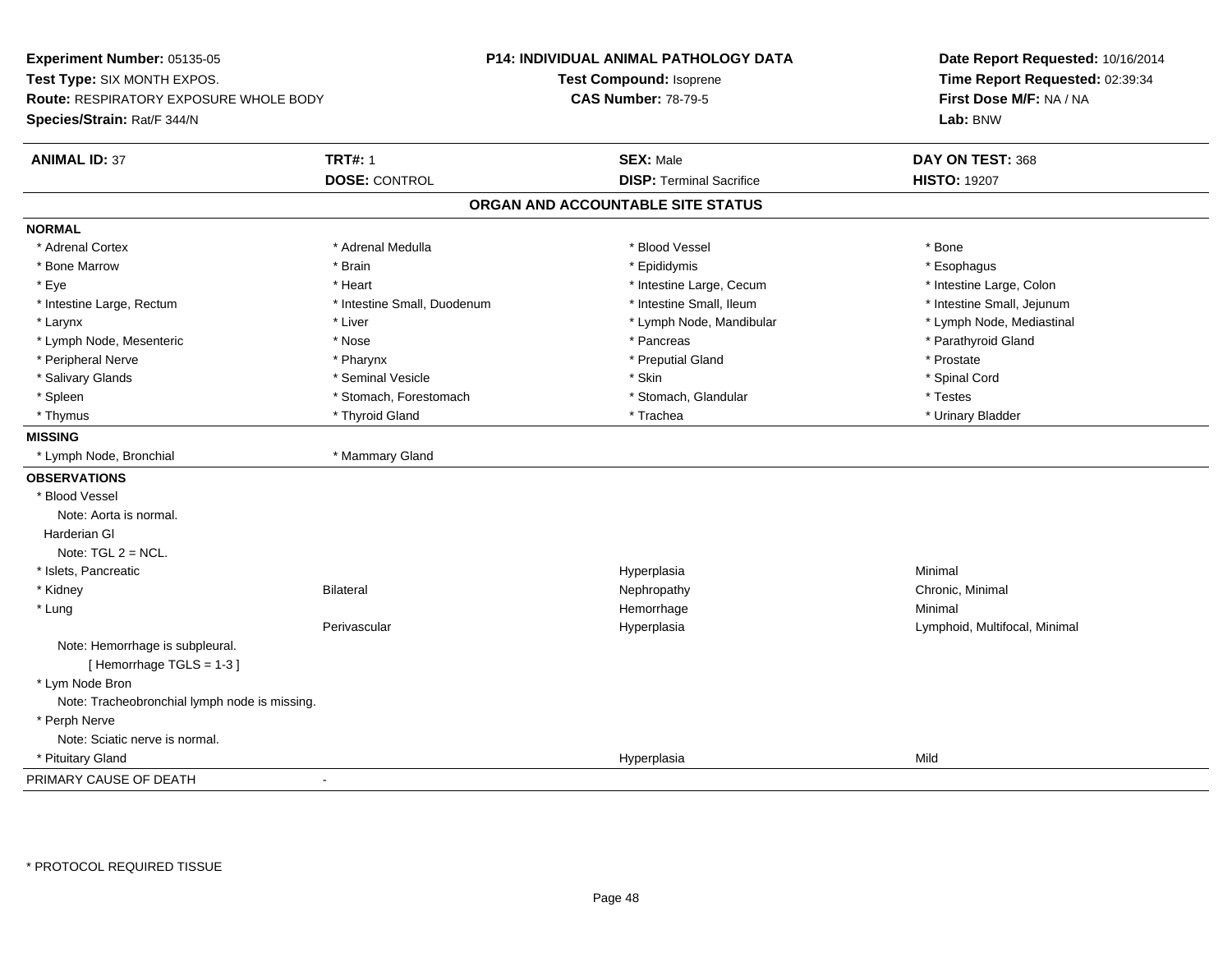| Experiment Number: 05135-05<br>Test Type: SIX MONTH EXPOS.<br>Route: RESPIRATORY EXPOSURE WHOLE BODY<br>Species/Strain: Rat/F 344/N |                            | P14: INDIVIDUAL ANIMAL PATHOLOGY DATA<br>Test Compound: Isoprene<br><b>CAS Number: 78-79-5</b> | Date Report Requested: 10/16/2014<br>Time Report Requested: 02:39:34<br>First Dose M/F: NA / NA<br>Lab: BNW |
|-------------------------------------------------------------------------------------------------------------------------------------|----------------------------|------------------------------------------------------------------------------------------------|-------------------------------------------------------------------------------------------------------------|
| <b>ANIMAL ID: 38</b>                                                                                                                | <b>TRT#: 1</b>             | <b>SEX: Male</b>                                                                               | DAY ON TEST: 368                                                                                            |
|                                                                                                                                     | <b>DOSE: CONTROL</b>       | <b>DISP: Terminal Sacrifice</b>                                                                | <b>HISTO: 19208</b>                                                                                         |
|                                                                                                                                     |                            | ORGAN AND ACCOUNTABLE SITE STATUS                                                              |                                                                                                             |
| <b>NORMAL</b>                                                                                                                       |                            |                                                                                                |                                                                                                             |
| * Adrenal Cortex                                                                                                                    | * Blood Vessel             | * Bone                                                                                         | * Bone Marrow                                                                                               |
| * Brain                                                                                                                             | * Epididymis               | * Esophagus                                                                                    | * Eye                                                                                                       |
| * Intestine Large, Cecum                                                                                                            | * Intestine Large, Colon   | * Intestine Large, Rectum                                                                      | * Intestine Small, Duodenum                                                                                 |
| * Intestine Small, Ileum                                                                                                            | * Intestine Small, Jejunum | * Islets, Pancreatic                                                                           | * Larynx                                                                                                    |
| * Lymph Node, Bronchial                                                                                                             | * Lymph Node, Mandibular   | * Lymph Node, Mediastinal                                                                      | * Lymph Node, Mesenteric                                                                                    |
| * Nose                                                                                                                              | * Pancreas                 | * Parathyroid Gland                                                                            | * Peripheral Nerve                                                                                          |
| * Pharynx                                                                                                                           | * Preputial Gland          | * Prostate                                                                                     | * Salivary Glands                                                                                           |
| * Seminal Vesicle                                                                                                                   | * Skin                     | * Spinal Cord                                                                                  | * Spleen                                                                                                    |
| * Stomach, Forestomach                                                                                                              | * Stomach, Glandular       | * Thymus                                                                                       | * Thyroid Gland                                                                                             |
| * Trachea                                                                                                                           | * Urinary Bladder          |                                                                                                |                                                                                                             |
| <b>MISSING</b>                                                                                                                      |                            |                                                                                                |                                                                                                             |
| * Adrenal Medulla                                                                                                                   | * Mammary Gland            |                                                                                                |                                                                                                             |
| <b>OBSERVATIONS</b>                                                                                                                 |                            |                                                                                                |                                                                                                             |
| * Adren Medulla                                                                                                                     |                            |                                                                                                |                                                                                                             |
| Note: Adrenal Medulla is not present in the plane of section of either gland.                                                       |                            |                                                                                                |                                                                                                             |
| * Blood Vessel                                                                                                                      |                            |                                                                                                |                                                                                                             |
| Note: Aorta is normal.                                                                                                              |                            |                                                                                                |                                                                                                             |
| * Heart                                                                                                                             |                            | Cardiomyopathy                                                                                 | Multifocal, Minimal                                                                                         |
| * Kidney                                                                                                                            | <b>Bilateral</b>           | Nephropathy                                                                                    | Chronic, Minimal                                                                                            |
| * Liver                                                                                                                             |                            | Hepatodiaphragmatic Nodule                                                                     |                                                                                                             |
| [ Hepatodiaphragmatic Nodule TGLS = 1-13 ]                                                                                          |                            |                                                                                                |                                                                                                             |
| * Lung                                                                                                                              |                            | Hemorrhage                                                                                     | Multifocal, Minimal                                                                                         |
| Note: Hemorrhage is subpleural.                                                                                                     |                            |                                                                                                |                                                                                                             |
| [Hemorrhage TGLS = 2-3]                                                                                                             |                            |                                                                                                |                                                                                                             |
| * Lym Node Bron                                                                                                                     |                            |                                                                                                |                                                                                                             |
| Note: Tracheobronchial lymph node is normal.                                                                                        |                            |                                                                                                |                                                                                                             |
| * Perph Nerve                                                                                                                       |                            |                                                                                                |                                                                                                             |
| Note: Sciatic nerve is normal.                                                                                                      |                            |                                                                                                |                                                                                                             |
| * Pituitary Gland                                                                                                                   |                            | Hyperplasia                                                                                    | Minimal                                                                                                     |
| * Testes                                                                                                                            | <b>Interstit Cell</b>      | Hyperplasia                                                                                    | Marked                                                                                                      |

\* PROTOCOL REQUIRED TISSUE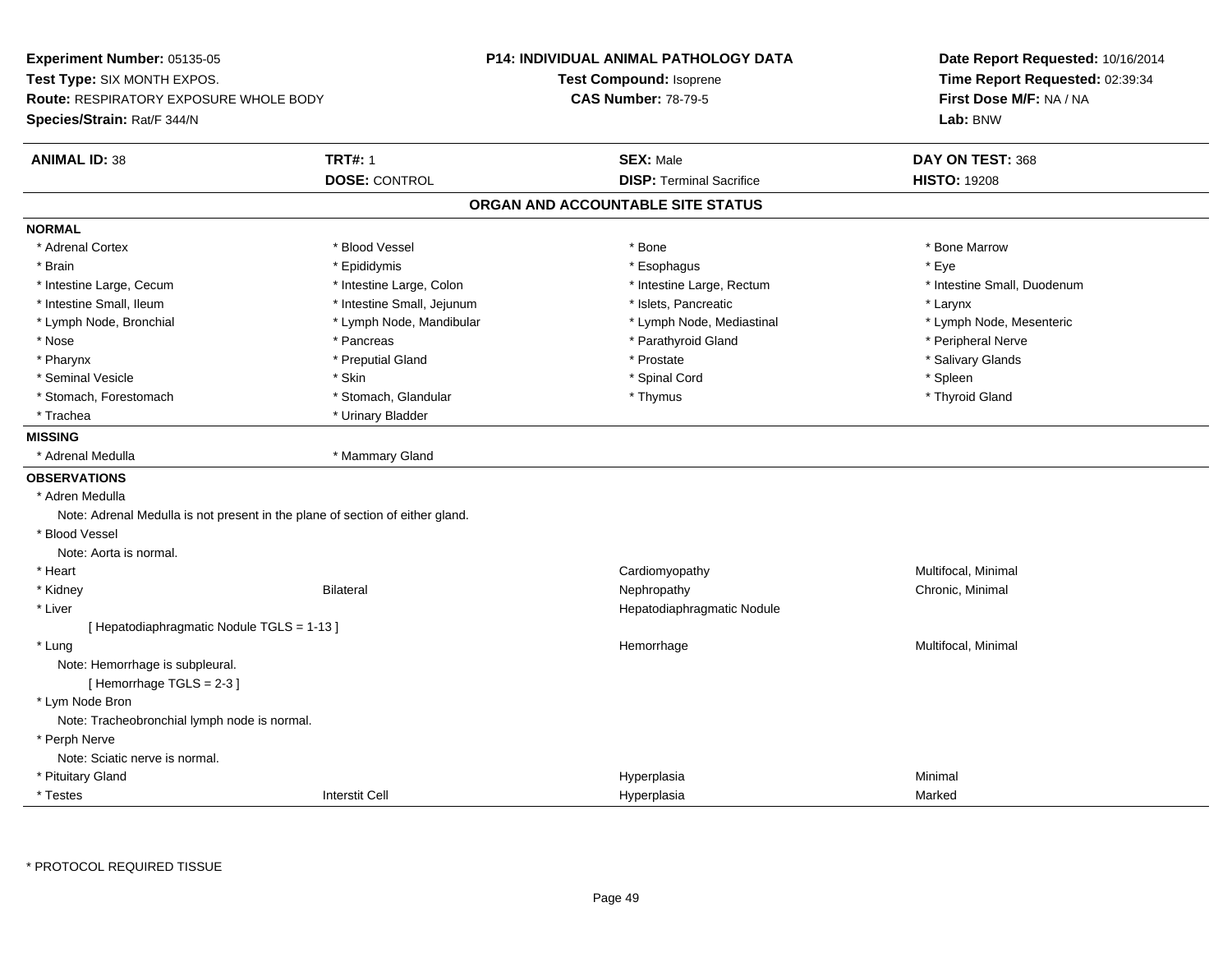| <b>Experiment Number: 05135-05</b><br>Test Type: SIX MONTH EXPOS.<br><b>Route: RESPIRATORY EXPOSURE WHOLE BODY</b><br>Species/Strain: Rat/F 344/N |                      | <b>P14: INDIVIDUAL ANIMAL PATHOLOGY DATA</b> | Date Report Requested: 10/16/2014 |
|---------------------------------------------------------------------------------------------------------------------------------------------------|----------------------|----------------------------------------------|-----------------------------------|
|                                                                                                                                                   |                      | <b>Test Compound: Isoprene</b>               | Time Report Requested: 02:39:34   |
|                                                                                                                                                   |                      | <b>CAS Number: 78-79-5</b>                   | First Dose M/F: NA / NA           |
|                                                                                                                                                   |                      |                                              | Lab: BNW                          |
| <b>ANIMAL ID: 38</b>                                                                                                                              | <b>TRT#: 1</b>       | <b>SEX: Male</b>                             | DAY ON TEST: 368                  |
|                                                                                                                                                   | <b>DOSE: CONTROL</b> | <b>DISP:</b> Terminal Sacrifice              | <b>HISTO: 19208</b>               |
|                                                                                                                                                   |                      | ORGAN AND ACCOUNTABLE SITE STATUS            |                                   |
| PRIMARY CAUSE OF DEATH                                                                                                                            |                      |                                              |                                   |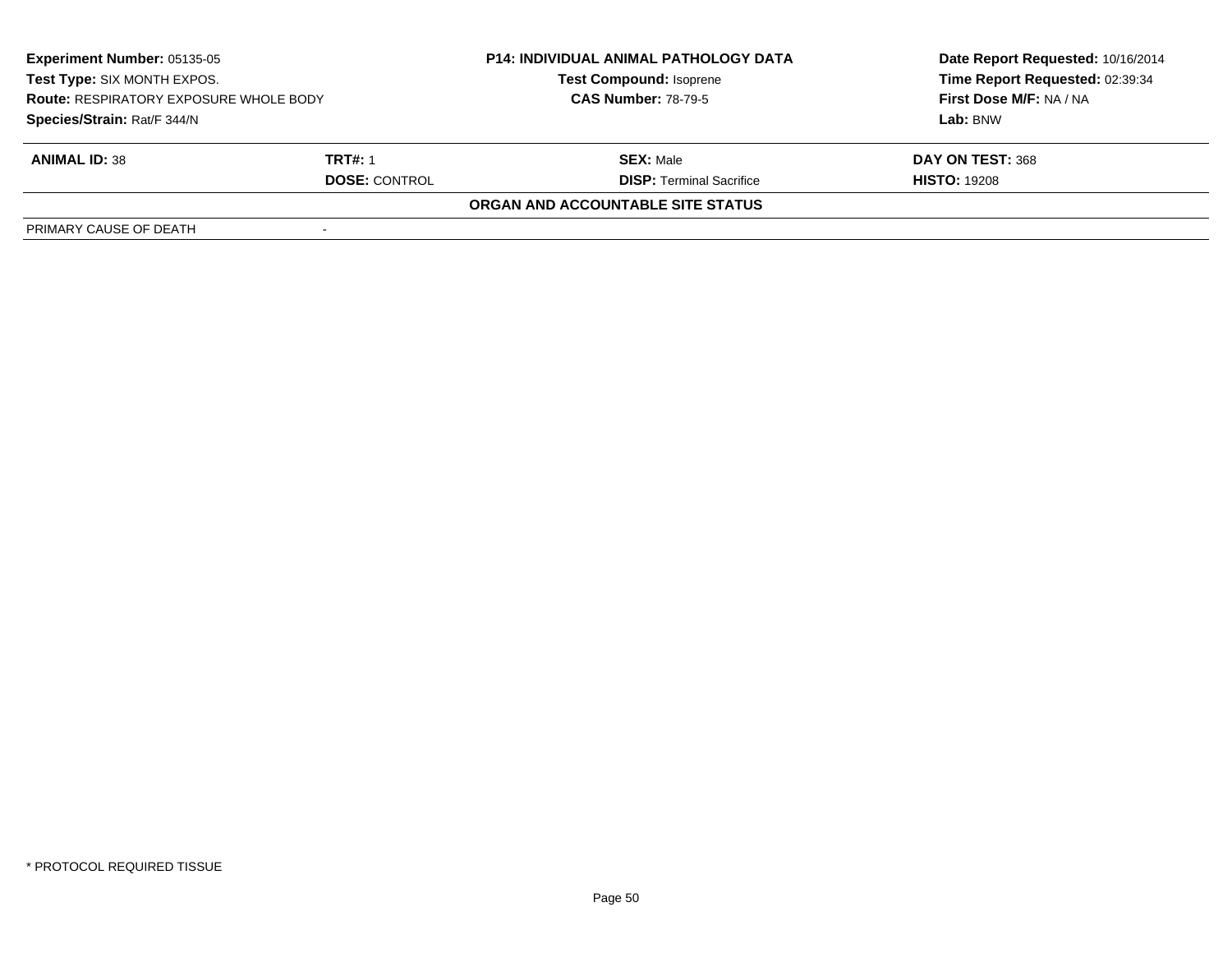**Experiment Number:** 05135-05**Test Type:** SIX MONTH EXPOS.**Route:** RESPIRATORY EXPOSURE WHOLE BODY**Species/Strain:** Rat/F 344/N**P14: INDIVIDUAL ANIMAL PATHOLOGY DATATest Compound:** Isoprene**CAS Number:** 78-79-5**Date Report Requested:** 10/16/2014**Time Report Requested:** 02:39:34**First Dose M/F:** NA / NA**Lab:** BNW**ANIMAL ID:** 39 **TRT#:** <sup>1</sup> **SEX:** Male **DAY ON TEST:** <sup>368</sup> **DOSE:** CONTROL**DISP:** Terminal Sacrifice **HISTO:** 19209 **ORGAN AND ACCOUNTABLE SITE STATUSNORMAL**\* Adrenal Cortex \* Adrenal Cortex \* \* Adrenal Medulla \* \* Adrenal Medulla \* \* Blood Vessel \* \* Brood Vessel \* \* Bone \* Esophagus \* Bone Marrow \* Brain \* Epididymis \* Esophagus \* Intestine Large, Colon \* Eye \* The matrice of the test of the test of the test of the test of the test of the test of the test of the test of the test of the test of the test of the test of the test of the test of the test of the test of the tes \* Intestine Small, Jejunum \* Intestine Large, Rectum \* Intestine Small, Duodenum \* Intestine Small, Duodenum \* 1ntestine Small, Ileum \* Islets, Pancreatic \* Larynx \* Lymph Node, Bronchial \* Lymph Node, Mandibular \* Lymph Node, Mesenteric \* Pancreas \* Parathyroid Gland \* Peripheral Nerve\* Salivary Glands \* Pharynx \* That was the second to the second that the second term in the second term in the second term in the second term in the second term in the second term in the second term in the second term in the second term in \* Seminal Vesicle \* Skin \* Spinal Cord \* Spleen \* Trachea \* Stomach, Forestomach \* The stormach \* Stomach, Glandular \* Thyroid Gland \* Thyroid Gland \* Thyroid Gland \* \* Urinary Bladder**MISSING** \* Lymph Node, Mediastinal \* Mammary Gland \* Thymus**OBSERVATIONS** \* Blood VesselNote: Aorta is normal. \* Kidneyy the controller of the Bilateral Chronic, Minimal and the Chronic, Minimal of the Chronic, Minimal of the Chronic, Minimal of the Chronic, Minimal of the Chronic, Minimal of the Chronic, Minimal of the Chronic, Minimal of \* Liver**Inflammation Inflammation** n and a basic control of the Minimal \* Lungg and the morrhage of the morrhage of the morrhage of the Multifocal, Mild and the Multifocal, Mild and the morrhage  $\sim$  Multifocal, Mild and the morrhage of the morrhage of the morrhage of the morrhage of the morrhage of Note: Hemorrhage is subpleural.[ Hemorrhage TGLS = 1-3 ] \* Lym Node Bron Note: Tracheobronchial lymph node is normal. \* Nose Turbinate Infiltration Cellular Mixed Cell, Mild Note: Infiltrate cell is found in Lamina Propria. \* Perph Nerve Note: Sciatic nerve is normal. \* Pituitary Glandd and the settlement of the settlement of the settlement of the Hyperplasia  $\blacksquare$  Marked  $\blacksquare$  Marked  $\blacksquare$  \* Testess and the contraction of the contraction of the contraction of the contraction of the contraction of the contraction of the contraction of the contraction of the contraction of the contraction of the contraction of the con a Minimal PRIMARY CAUSE OF DEATH-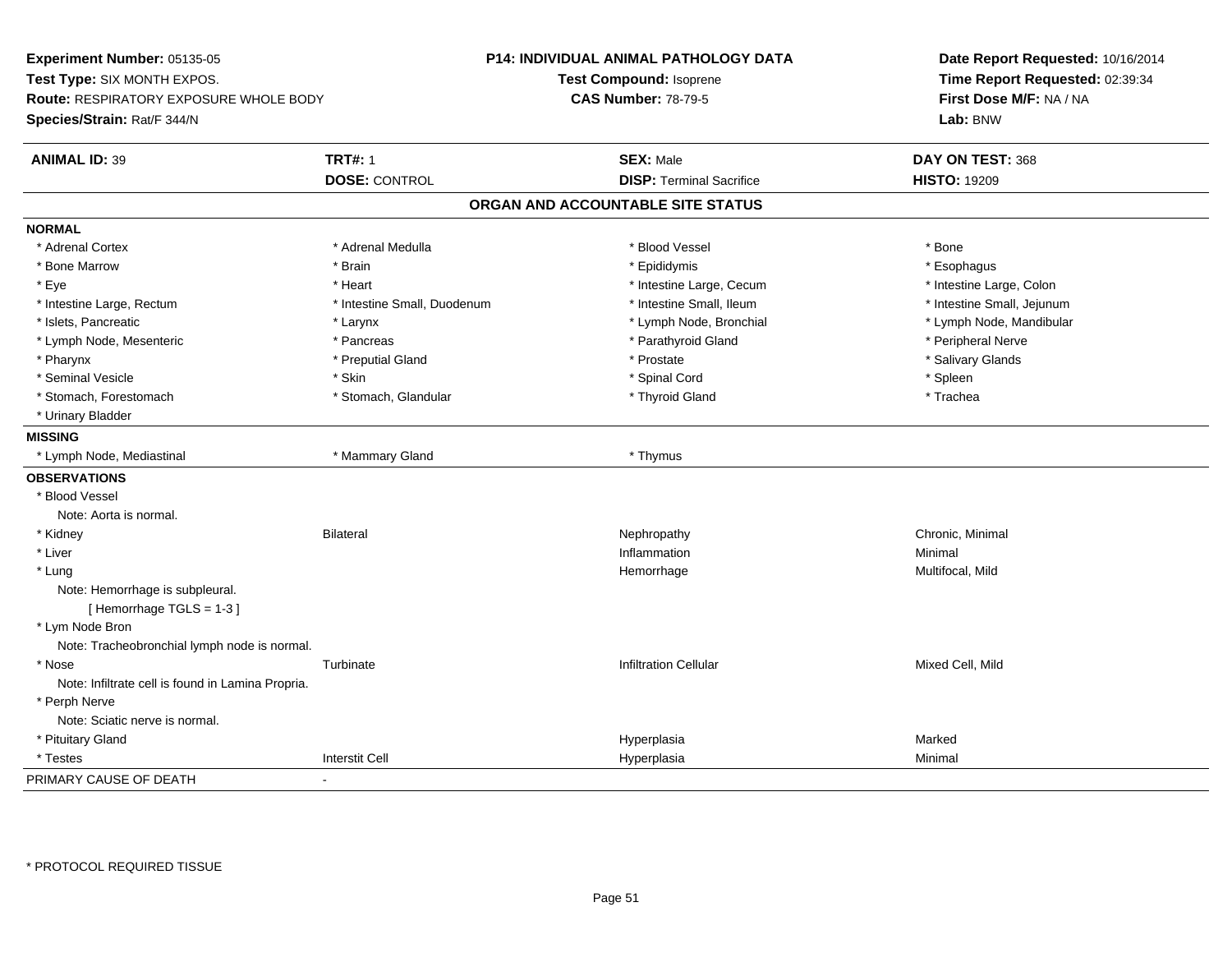**Experiment Number:** 05135-05**Test Type:** SIX MONTH EXPOS.**Route:** RESPIRATORY EXPOSURE WHOLE BODY**Species/Strain:** Rat/F 344/N**P14: INDIVIDUAL ANIMAL PATHOLOGY DATATest Compound:** Isoprene**CAS Number:** 78-79-5**Date Report Requested:** 10/16/2014**Time Report Requested:** 02:39:34**First Dose M/F:** NA / NA**Lab:** BNW**ANIMAL ID:** 40**TRT#:** 1 **SEX:** Male **DAY ON TEST:** 368 **DOSE:** CONTROL**DISP:** Terminal Sacrifice **HISTO:** 19210 **ORGAN AND ACCOUNTABLE SITE STATUSNORMAL**\* Adrenal Cortex \* Adrenal Cortex \* \* Adrenal Medulla \* \* Adrenal Medulla \* \* Blood Vessel \* \* Brood Vessel \* \* Bone \* Esophagus \* Bone Marrow \* Brain \* Epididymis \* Esophagus \* Eye \* Thestine Large, Cecum \* Intestine Large, Cecum \* Intestine Large, Colon \* Intestine Large, Rectum \* Intestine Large, Rectum \* Intestine Small, Duodenum \* Thestine Small, Ileum \* Intestine Small, Ileum \* Intestine Small, Jejunum \* \* Kidney \* Lymph Node, Mesenteric \* Larynx \* Liver \* Liver \* Liver \* Liver \* Lymph Node, Mandibular \* Lymph Node, Mandibular \* Nose \* \* Pancreas \* \* Pancreas \* \* Pancreas \* \* Parathyroid Gland \* \* Peripheral Nerve \* Peripheral Nerve \* \* Salivary Glands \* Pharynx \* That was the second to the second that the second term in the second term in the second term in the second term in the second term in the second term in the second term in the second term in the second term in \* Seminal Vesicle \* Skin \* Spinal Cord \* Spleen \* Thyroid Gland \* Stomach, Forestomach \* Thymus \* Stomach, Glandular \* Thymus \* Thymus \* Thymus \* Thymus \* Thymus \* Thymus \* Thymus \* Thymus \* Thymus \* Thymus \* Thymus \* Thymus \* Thymus \* Thymus \* Thymus \* Thymus \* Thymus \* Thymus \* Thymu \* Trachea \* Urinary Bladder**MISSING** \* Lymph Node, Bronchial \* Mammary Gland**OBSERVATIONS** \* Blood VesselNote: Aorta is normal. \* Heart Cardiomyopathy Multifocal, Minimal \* Islets, Pancreaticc and the control of the control of the control of the control of the control of the control of the control of the control of the control of the control of the control of the control of the control of the control of the co a **Minimal**  \* Lungg and the morrhage of the morrhage of the morrhage of the morrhage  $\mathsf{M}$ ultifocal, Minimal and the morrhage of the morrhage of the morrhage of the morrhage of the morrhage of the morrhage of the morrhage of the morrhage Perivascular Hyperplasia Lymphoid, Multifocal, Minimal Note: Hemorrhage is subpleural. \* Lym Node Bron Note: Tracheobronchial lymph node is missing. \* Lymph Node, Mediastinal CongestionNote: Red blood cells are present in cortical and/or medullary sinuses. \* Perph Nerve Note: Sciatic nerve is normal. \* Pituitary Glandd and the state of the state of the state of the Hyperplasia Moderate of the Moderate of the Moderate of the Moderate of the Moderate of the Moderate of the Moderate of the Moderate of the Moderate of the Moderate of the M \* Testess and the contraction of the contraction of the contraction of the contraction of the contraction of the contraction of the contraction of the contraction of the contraction of the contraction of the contraction of the con a Mild PRIMARY CAUSE OF DEATH-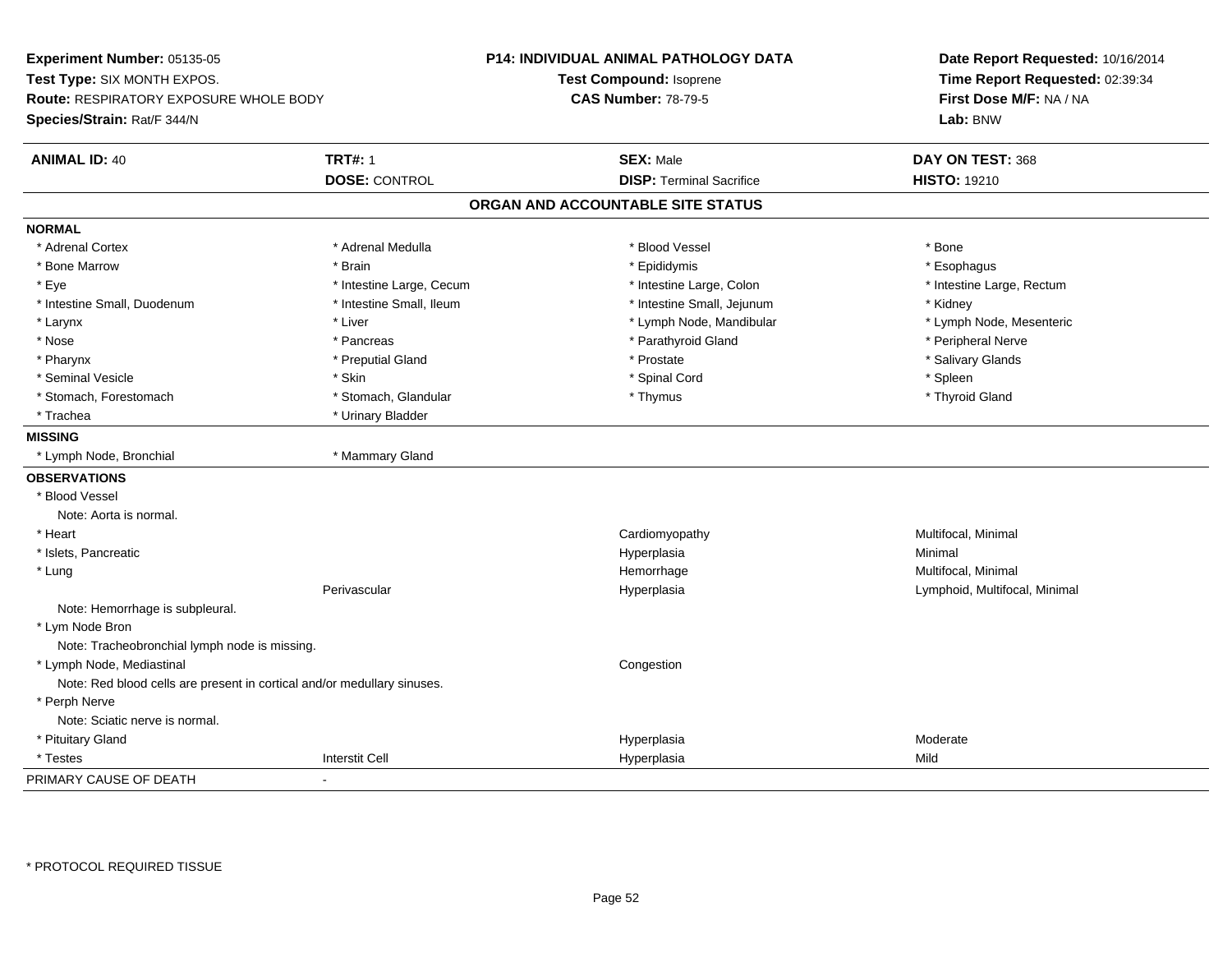**Experiment Number:** 05135-05**Test Type:** SIX MONTH EXPOS.**Route:** RESPIRATORY EXPOSURE WHOLE BODY**Species/Strain:** Rat/F 344/N**P14: INDIVIDUAL ANIMAL PATHOLOGY DATATest Compound:** Isoprene**CAS Number:** 78-79-5**Date Report Requested:** 10/16/2014**Time Report Requested:** 02:39:34**First Dose M/F:** NA / NA**Lab:** BNW**ANIMAL ID:** 41**TRT#:** 1 **SEX:** Male **DAY ON TEST:** 186 **DOSE:** CONTROL**DISP:** Scheduled Sacrifice **HISTO:** 19211 **ORGAN AND ACCOUNTABLE SITE STATUSNORMAL**\* Adrenal Cortex \* Adrenal Cortex \* \* Adrenal Medulla \* \* Adrenal Medulla \* \* Blood Vessel \* \* Brood Vessel \* \* Bone \* Esophagus \* Bone Marrow \* Brain \* Epididymis \* Esophagus \* Intestine Large, Colon \* Eye \* Heart \* Heart \* Intestine Large, Cecum \* 1. The state Large, Cecum \* Intestine Large, Cecum \* \* Intestine Small, Duodenum \* Intestine Small, Ileum \* Intestine Small, Intestine Small, Jejunum \* Islets, Pancreatic \* Lymph Node, Mesenteric \* Kidney \* Larynx \* Larynx \* Larynx \* Larynx \* Lymph Node, Mandibular \* Lymph Node, Mandibular \* Nose \* \* Pancreas \* \* Pancreas \* \* Pancreas \* \* Parathyroid Gland \* \* Peripheral Nerve \* Peripheral Nerve \* \* Pharynx \* Pituitary Gland \* Preputial Gland \* Prostate \* Spinal Cord \* Salivary Glands \* \* Seminal Vesicle \* \* Seminal Vesicle \* \* Skin \* \* Skin \* \* Stember \* Spinal Cord \* Spinal Cord \* Spinal Cord \* Spinal Cord \* Spinal Cord \* Spinal Cord \* Spinal Cord \* Spinal Cord \* Spinal Cord \* Spinal \* Spleen \* Stomach, Forestomach \* Stomach \* Stomach, Slandular \* Testes \* Testes \* Thyroid Gland \* Trachea \* Trachea \* Trachea \* Thyroid Gland **MISSING**\* Intestine Large, Rectum **\* All and \* Mammary Gland** \* Thymus \* Thymus \* Thymus **OBSERVATIONS** \* Blood VesselNote: Aorta is normal. Harderian Gland Hyperplasia Lymphoid, Minimal Note: Hyperplasia is reactive. \* Liver Hepatodiaphragmatic Nodule[ Hepatodiaphragmatic Nodule TGLS = 1-13 ] \* Lungg and the morrhage of the morrhage of the morrhage of the morrhage  $\mathsf{M}$ ultifocal, Minimal and the morrhage of the morrhage of the morrhage of the morrhage of the morrhage of the morrhage of the morrhage of the morrhage Peribronchial Hyperplasia Lymphoid, Multifocal, Minimal Perivascular Hyperplasia Lymphoid, Multifocal, Minimal Note: Hemorrhage is subpleural. $[$  Hemorrhage TGLS = 2-3  $]$  \* Lymph Node, Bronchiallate the composition of the composition of the composition of the composition of the composition of the composition Note: Tracheobronchial lymph node has red blood cells present in subcapsular and/or medullary sinuses. \* Lymph Node, Mediastinal**Congestion** Note: Red blood cells are present in cortical and/or medullary sinuses. \* Perph NerveNote: Sciatic nerve is normal.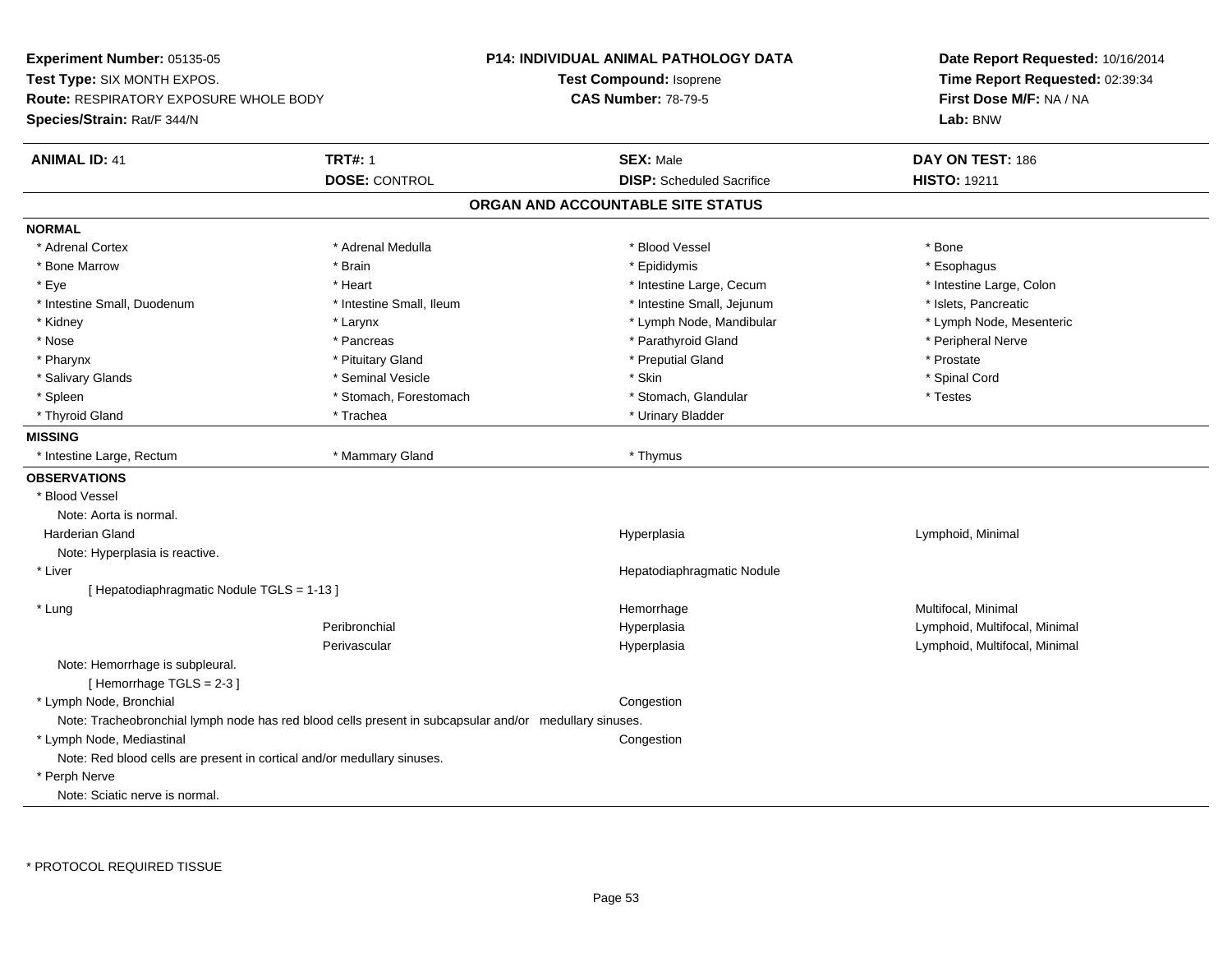| <b>Experiment Number: 05135-05</b><br>Test Type: SIX MONTH EXPOS.<br><b>Route: RESPIRATORY EXPOSURE WHOLE BODY</b> |                      | <b>P14: INDIVIDUAL ANIMAL PATHOLOGY DATA</b><br><b>Test Compound: Isoprene</b> | Date Report Requested: 10/16/2014<br>Time Report Requested: 02:39:34 |
|--------------------------------------------------------------------------------------------------------------------|----------------------|--------------------------------------------------------------------------------|----------------------------------------------------------------------|
|                                                                                                                    |                      | <b>CAS Number: 78-79-5</b>                                                     | First Dose M/F: NA / NA                                              |
| Species/Strain: Rat/F 344/N                                                                                        |                      |                                                                                | Lab: BNW                                                             |
| <b>ANIMAL ID: 41</b>                                                                                               | TRT#: 1              | <b>SEX: Male</b>                                                               | DAY ON TEST: 186                                                     |
|                                                                                                                    | <b>DOSE: CONTROL</b> | <b>DISP:</b> Scheduled Sacrifice                                               | <b>HISTO: 19211</b>                                                  |
|                                                                                                                    |                      | <b>ORGAN AND ACCOUNTABLE SITE STATUS</b>                                       |                                                                      |
| PRIMARY CAUSE OF DEATH                                                                                             |                      |                                                                                |                                                                      |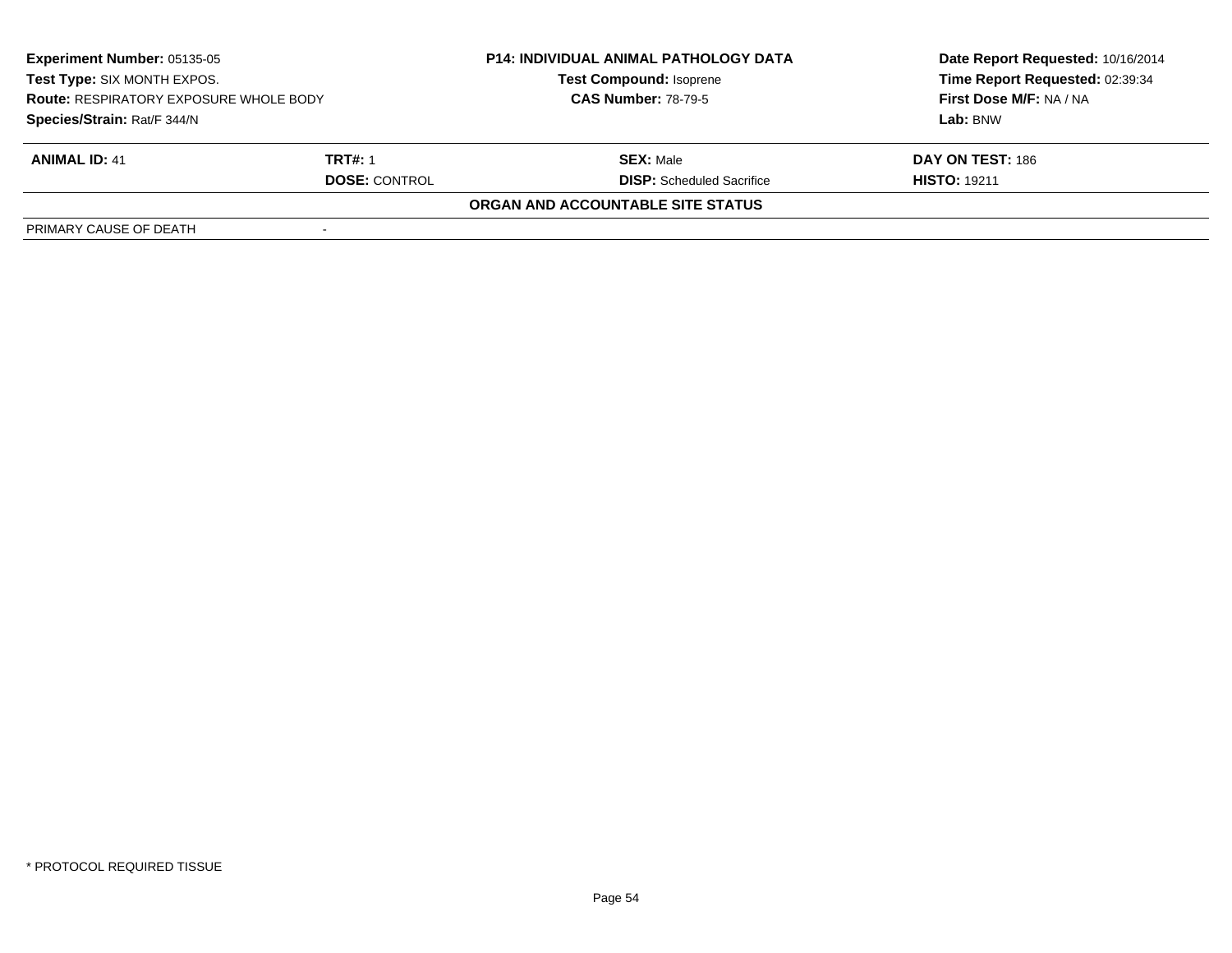**Experiment Number:** 05135-05**Test Type:** SIX MONTH EXPOS.**Route:** RESPIRATORY EXPOSURE WHOLE BODY**Species/Strain:** Rat/F 344/N**P14: INDIVIDUAL ANIMAL PATHOLOGY DATATest Compound:** Isoprene**CAS Number:** 78-79-5**Date Report Requested:** 10/16/2014**Time Report Requested:** 02:39:34**First Dose M/F:** NA / NA**Lab:** BNW**ANIMAL ID:** 42 **TRT#:** <sup>1</sup> **SEX:** Male **DAY ON TEST:** <sup>368</sup> **DOSE:** CONTROL**DISP:** Terminal Sacrifice **HISTO:** 19212 **ORGAN AND ACCOUNTABLE SITE STATUSNORMAL**\* Adrenal Cortex \* Adrenal Cortex \* \* Adrenal Medulla \* \* Adrenal Medulla \* \* Blood Vessel \* \* Brood Vessel \* \* Bone \* Esophagus \* Bone Marrow \* Brain \* Epididymis \* Esophagus \* Intestine Large, Colon \* Eye \* The matter and the state of the test of the test of the test of the test of the test of the test of the test of the test of the test of the test of the test of the test of the test of the test of the test of test o \* Intestine Small, Jejunum \* Intestine Large, Rectum \* Intestine Small, Duodenum \* Intestine Small, Ileum \* Intestine Small, Ileum \* Islets, Pancreatic \* Kidney \* Liver \* Lymph Node, Bronchial \* Lymph Node, Mandibular \* The state of the state of the Mediastinal \* Lymph Node, Mesenteric \* Nose \* Pharynx \* Pancreas \* Parathyroid Gland \* Peripheral Nerve \* Peripheral Nerve \* Peripheral Nerve \* Prostate \* \* Salivary Glands \* \* Salivary Glands \* \* Seminal Vesicle \* \* \* Seminal Yestrich \* \* Skin \* \* Skin \* Stomach, Glandular \* Spinal Cord \* Spinal Cord \* Spinal Cord \* Stomach, Forestomach \* Stomach, Forestomach \* Stomach, Forestomach \* Testes \* Thymus \* Thyroid Gland \* Trachea \* Urinary Bladder**MISSING** \* Mammary Gland**OBSERVATIONS** \* Blood VesselNote: Aorta is normal. \* Larynxx and the state of the control of the control of the control of the control of the control of the control of the control of the control of the control of the control of the control of the control of the control of the cont Note: Mixed cell infiltrates present in the Lamina Propria. \* Lungg and the morrhage of the morrhage of the morrhage of the morrhage  $\mathsf{M}$ ultifocal, Minimal and the morrhage of the morrhage of the morrhage of the morrhage of the morrhage of the morrhage of the morrhage of the morrhage Note: Hemorrhage is subpleural. \* Lym Node Bron Note: Tracheobronchial lymph node is normal. \* Perph Nerve Note: Sciatic nerve is normal. \* Pituitary Glandd and a state of the control of the control of the control of the control of the control of the control of the control of the control of the control of the control of the control of the control of the control of the contro Note: -B-Adenoma[ Adenoma  $TGLS = 1-8$  ] \* Preputial Gland Infiltration Cellular Mixed Cell, Minimal PRIMARY CAUSE OF DEATH-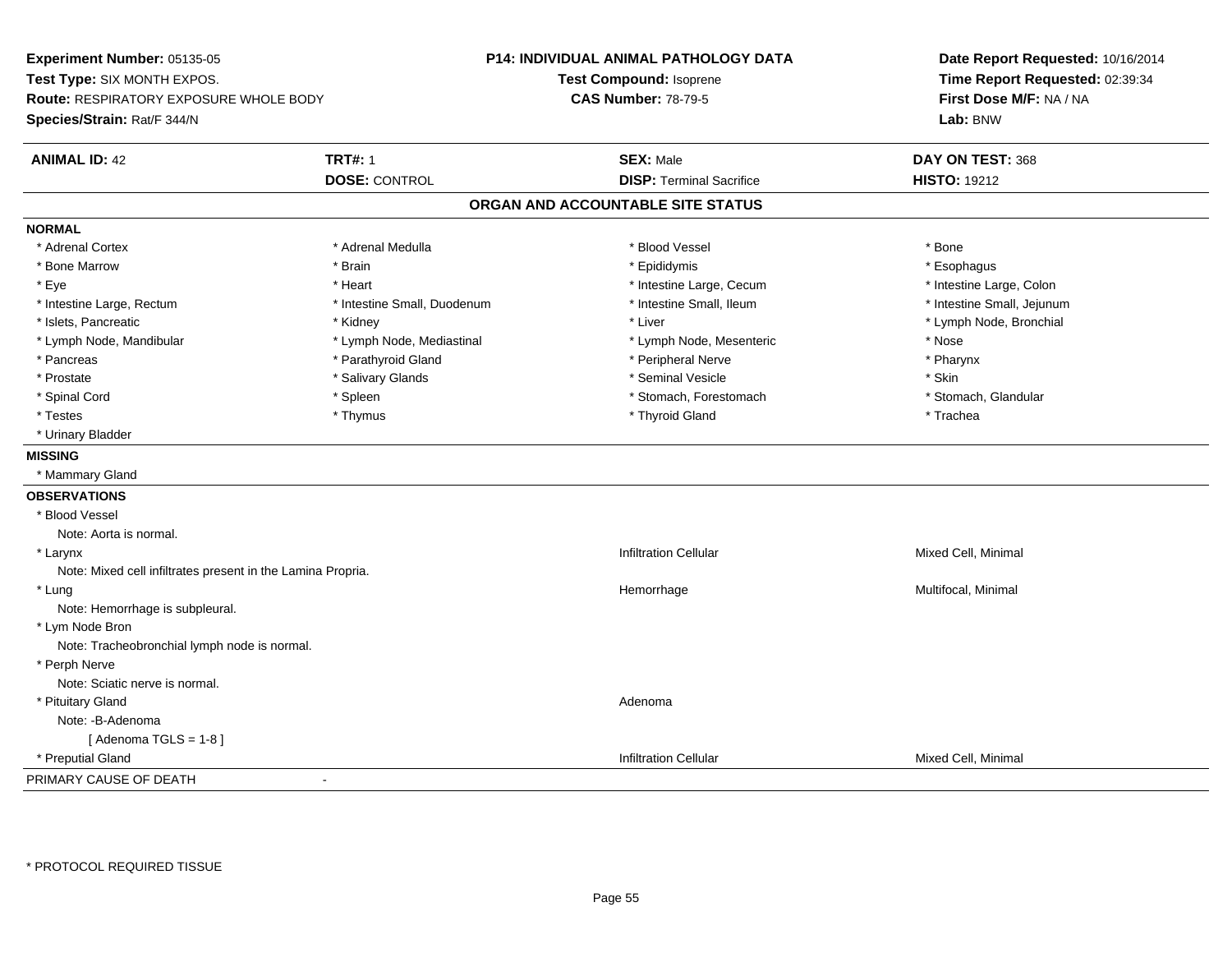**Experiment Number:** 05135-05**Test Type:** SIX MONTH EXPOS.**Route:** RESPIRATORY EXPOSURE WHOLE BODY**Species/Strain:** Rat/F 344/N**P14: INDIVIDUAL ANIMAL PATHOLOGY DATATest Compound:** Isoprene**CAS Number:** 78-79-5**Date Report Requested:** 10/16/2014**Time Report Requested:** 02:39:34**First Dose M/F:** NA / NA**Lab:** BNW**ANIMAL ID:** 43**TRT#:** 1 **SEX:** Male **DAY ON TEST:** 368 **DOSE:** CONTROL**DISP:** Terminal Sacrifice **HISTO:** 19213 **ORGAN AND ACCOUNTABLE SITE STATUSNORMAL**\* Adrenal Cortex \* Adrenal Cortex \* \* Adrenal Medulla \* \* Adrenal Medulla \* \* Blood Vessel \* \* Brood Vessel \* \* Bone \* Esophagus \* Bone Marrow \* Brain \* Epididymis \* Esophagus \* Intestine Large, Colon \* Eye \* Heart \* Heart \* Intestine Large, Cecum \* 1. The state Large, Cecum \* Intestine Large, Cecum \* \* Intestine Small, Jejunum \* Intestine Large, Rectum \* Intestine Small, Duodenum \* Intestine Small, Duodenum \* 1ntestine Small, Ileum \* Lymph Node, Mesenteric \* Islets, Pancreatic \* Larynx \* Larynx \* Larynx \* Larynx \* Lymph Node, Mediastinal \* Lymph Node, Mediastinal \* \* Nose \* \* Pancreas \* \* Pancreas \* \* Pancreas \* \* Parathyroid Gland \* \* Peripheral Nerve \* Peripheral Nerve \* \* Seminal Vesicle \* Pharynx \* Prostate \* Salivary Glands \* Seminal Vesicle \* Skin \* Spinal Cord \* Spinal Cord \* Spinal Cord \* Spinal \* Spinal \* Stomach, Forestomach \* Stomach, Forestomach \* Stomach, Glandular \* Thymus \* Thyroid Gland \* Trachea \* Urinary Bladder**MISSING** \* Lymph Node, Mandibular \* Mammary Gland \* Preputial Gland**OBSERVATIONS** \* Blood VesselNote: Aorta is normal. \* Kidneyy the controller of the Bilateral Chronic, Minimal and the Chronic, Minimal of the Chronic, Minimal of the Chronic, Minimal of the Chronic, Minimal of the Chronic, Minimal of the Chronic, Minimal of the Chronic, Minimal of \* Liver Hepatodiaphragmatic Nodule[ Hepatodiaphragmatic Nodule TGLS = 1-13 ] \* Lungg and the morrhage of the morrhage of the morrhage of the Multifocal, Mild and the Multifocal, Mild and the morrhage  $\sim$  Multifocal, Mild and the morrhage of the morrhage of the morrhage of the morrhage of the morrhage of Note: Hemorrhage is subpleural.[ Hemorrhage TGLS = 2-3 ] \* Lymph Node, Bronchial CongestionNote: Tracheobronchial lymph node has red blood cells present in subcapsular and/or medullary sinuses. \* Perph Nerve Note: Sciatic nerve is normal. \* Pituitary Glandd and the control of the control of the control of the control of the control of the control of the control of the control of the control of the control of the control of the control of the control of the control of the co \* Testess and the contraction of the contraction of the contraction of the contraction of the contraction of the contraction of the contraction of the contraction of the contraction of the contraction of the contraction of the con a Mild PRIMARY CAUSE OF DEATH-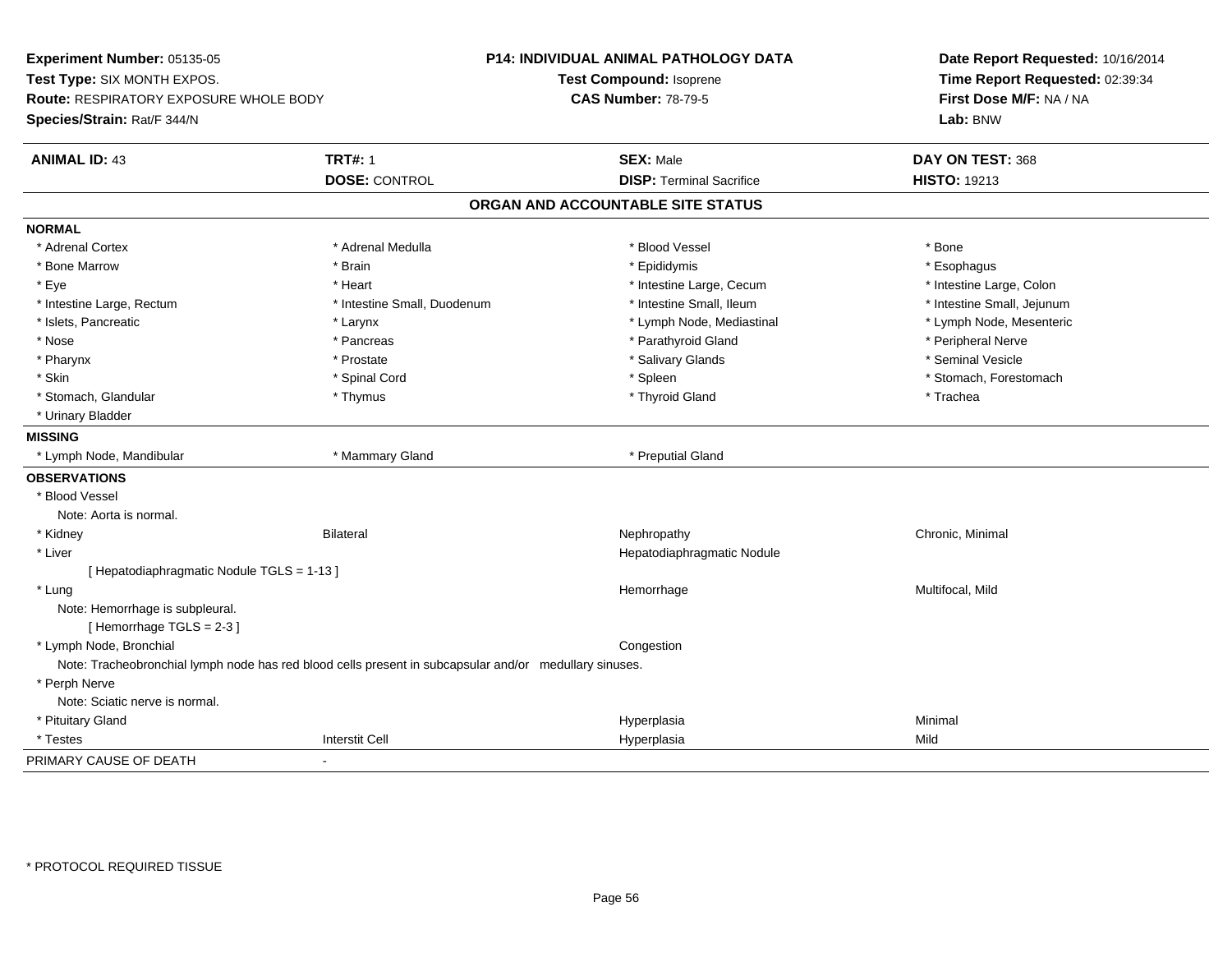**Experiment Number:** 05135-05**Test Type:** SIX MONTH EXPOS.**Route:** RESPIRATORY EXPOSURE WHOLE BODY**Species/Strain:** Rat/F 344/N**P14: INDIVIDUAL ANIMAL PATHOLOGY DATATest Compound:** Isoprene**CAS Number:** 78-79-5**Date Report Requested:** 10/16/2014**Time Report Requested:** 02:39:34**First Dose M/F:** NA / NA**Lab:** BNW**ANIMAL ID:** 44 **TRT#:** <sup>1</sup> **SEX:** Male **DAY ON TEST:** <sup>368</sup> **DOSE:** CONTROL**DISP:** Terminal Sacrifice **HISTO:** 19214 **ORGAN AND ACCOUNTABLE SITE STATUSNORMAL**\* Adrenal Cortex \* Adrenal Cortex \* \* Adrenal Medulla \* \* Adrenal Medulla \* \* Blood Vessel \* \* Brood Vessel \* \* Bone \* Esophagus \* Bone Marrow \* Brain \* Epididymis \* Esophagus \* Eye \* Thestine Large, Cecum \* Intestine Large, Cecum \* Intestine Large, Colon \* Intestine Large, Rectum \* Intestine Large, Rectum \* Intestine Small, Duodenum \* Intestine Small, Ileum \* Intestine Small, Intestine Small, Jejunum \* Islets, Pancreatic \* Lymph Node, Mesenteric \* Larynx **\*** Lymph Node, Mandibular \* Lymph Node, Mediastinal \* Lymph Node, Mediastinal \* \* Nose \* \* Pancreas \* \* Pancreas \* \* Pancreas \* \* Parathyroid Gland \* \* Peripheral Nerve \* Peripheral Nerve \* \* Salivary Glands \* Pharynx \* That was also to the set of the set of the set of the set of the set of the set of the set of the set of the set of the set of the set of the set of the set of the set of the set of the set of the set of the se \* Seminal Vesicle \* Skin \* Spinal Cord \* Spleen \* Thyroid Gland \* Stomach, Forestomach \* Thomach \* Stomach, Glandular \* Thomach, Glandular \* Thymus \* Thomach, Glandular \* Thomach, Glandular \* Thomach, Glandular \* Thomach, Glandular \* Thomach, Glandular \* Thomach, Glandular \* Thomach, G \* Trachea \* Urinary Bladder**MISSING** \* Mammary Gland**OBSERVATIONS** \* Blood VesselNote: Aorta is normal. \* Heart Cardiomyopathy Multifocal, Minimal \* Kidneyy the controller of the Bilateral Chronic, Minimal and the Chronic, Minimal of the Chronic, Minimal of the Chronic, Minimal of the Chronic, Minimal of the Chronic, Minimal of the Chronic, Minimal of the Chronic, Minimal of \* Liverr and the contract of the contract of the contract of the contract of the contract of the contract of the contract of the contract of the contract of the contract of the contract of the contract of the contract of the cont Minimal Necrosis Multifocal, Minimal Note: Fibrosis is cholangiofibrosis.Note: Fibrin, erythrocytes and neutrophils are present in necrotic foci. The cause of this lesion is inapparent. $[$  Necrosis TGLS = 1-4  $]$  \* Lungg and the morrhage of the morrhage of the morrhage of the morrhage  $\mathsf{M}$ ultifocal, Minimal and the morrhage of the morrhage of the morrhage of the morrhage of the morrhage of the morrhage of the morrhage of the morrhage Alveolar Epithh anns an t-Imperplasia anns an t-Imperplasia anns an t-Imperplasia anns an t-Imperplasia anns an t-Imperplasi<br>Iomraidhean Note: Hyperplasia is Type 2 Cell.Note: Hemorrhage is subpleural. \* Lymph Node, Bronchial**Congestion** Note: Tracheobronchial lymph node has red blood cells present in subcapsular and/or medullary sinuses. \* Perph NerveNote: Sciatic nerve is normal.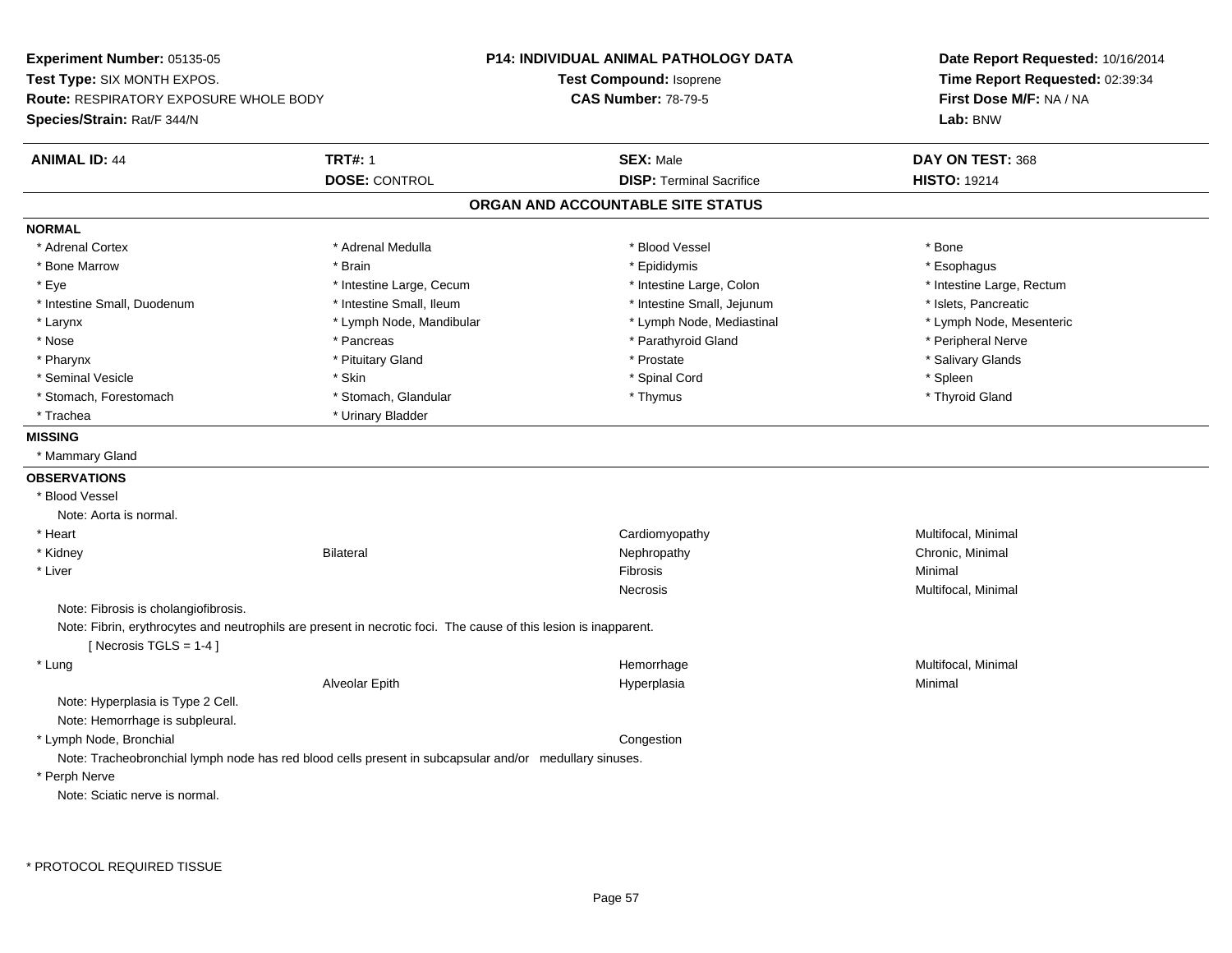| Experiment Number: 05135-05<br>Test Type: SIX MONTH EXPOS. |                      | P14: INDIVIDUAL ANIMAL PATHOLOGY DATA | Date Report Requested: 10/16/2014<br>Time Report Requested: 02:39:34 |
|------------------------------------------------------------|----------------------|---------------------------------------|----------------------------------------------------------------------|
|                                                            |                      | <b>Test Compound: Isoprene</b>        |                                                                      |
| <b>Route: RESPIRATORY EXPOSURE WHOLE BODY</b>              |                      | <b>CAS Number: 78-79-5</b>            | First Dose M/F: NA / NA                                              |
| Species/Strain: Rat/F 344/N                                |                      |                                       | Lab: BNW                                                             |
| <b>ANIMAL ID: 44</b>                                       | <b>TRT#: 1</b>       | <b>SEX: Male</b>                      | DAY ON TEST: 368                                                     |
|                                                            | <b>DOSE: CONTROL</b> | <b>DISP: Terminal Sacrifice</b>       | <b>HISTO: 19214</b>                                                  |
|                                                            |                      | ORGAN AND ACCOUNTABLE SITE STATUS     |                                                                      |
| * Preputial Gland                                          |                      | Hyperplasia                           | Marked                                                               |
| * Testes                                                   | Interstit Cell       | Hyperplasia                           | Minimal                                                              |
| PRIMARY CAUSE OF DEATH                                     |                      |                                       |                                                                      |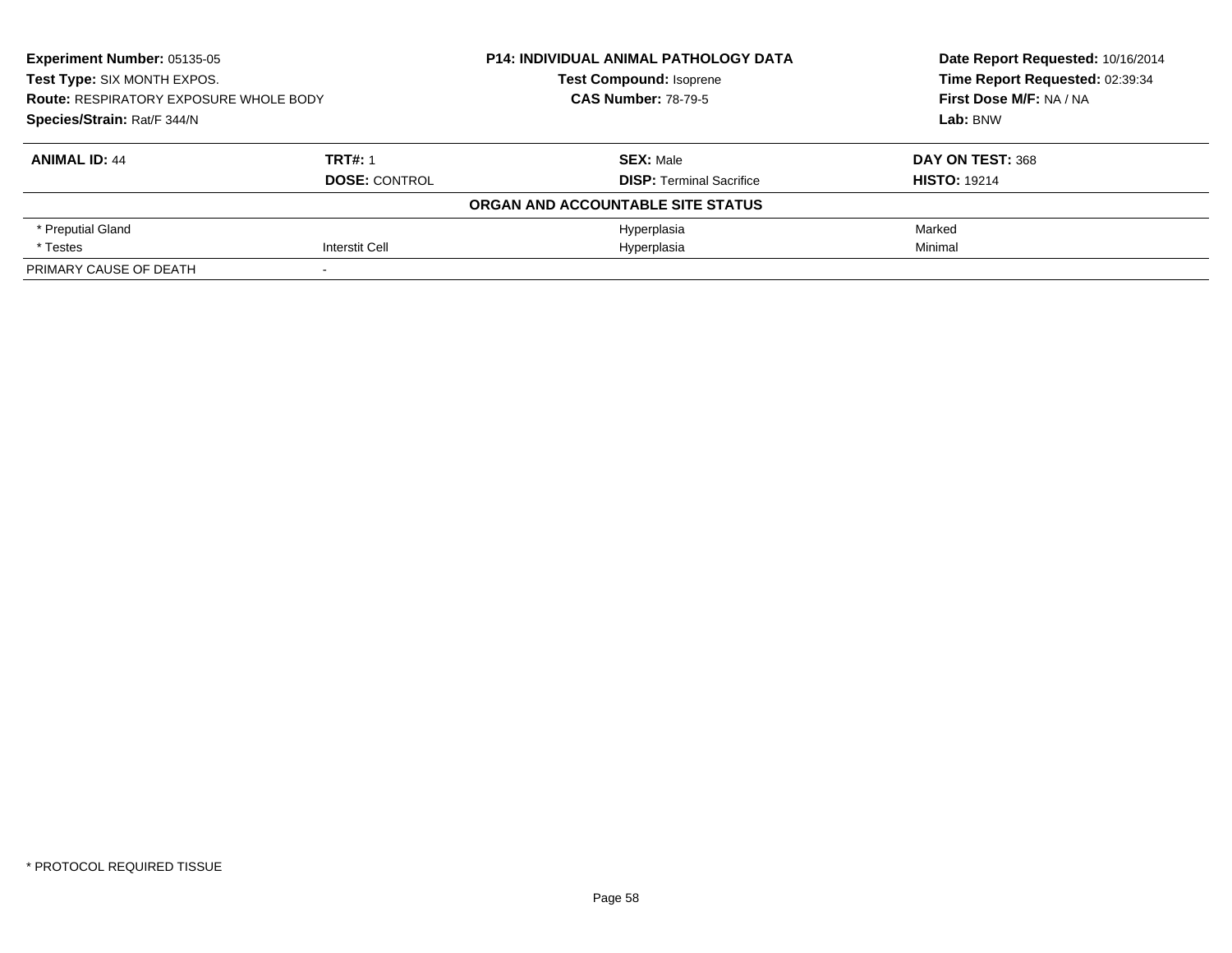| Experiment Number: 05135-05                   |                                                                                                        | P14: INDIVIDUAL ANIMAL PATHOLOGY DATA | Date Report Requested: 10/16/2014 |
|-----------------------------------------------|--------------------------------------------------------------------------------------------------------|---------------------------------------|-----------------------------------|
| Test Type: SIX MONTH EXPOS.                   |                                                                                                        | Test Compound: Isoprene               | Time Report Requested: 02:39:34   |
| <b>Route: RESPIRATORY EXPOSURE WHOLE BODY</b> |                                                                                                        | <b>CAS Number: 78-79-5</b>            | First Dose M/F: NA / NA           |
| Species/Strain: Rat/F 344/N                   |                                                                                                        |                                       | Lab: BNW                          |
| <b>ANIMAL ID: 45</b>                          | <b>TRT#: 1</b>                                                                                         | <b>SEX: Male</b>                      | DAY ON TEST: 186                  |
|                                               | <b>DOSE: CONTROL</b>                                                                                   | <b>DISP:</b> Scheduled Sacrifice      | <b>HISTO: 19215</b>               |
|                                               |                                                                                                        | ORGAN AND ACCOUNTABLE SITE STATUS     |                                   |
| <b>NORMAL</b>                                 |                                                                                                        |                                       |                                   |
| * Adrenal Cortex                              | * Adrenal Medulla                                                                                      | * Blood Vessel                        | * Bone                            |
| * Bone Marrow                                 | * Brain                                                                                                | * Epididymis                          | * Esophagus                       |
| * Eye                                         | * Intestine Large, Cecum                                                                               | * Intestine Large, Colon              | * Intestine Large, Rectum         |
| * Intestine Small, Duodenum                   | * Intestine Small, Ileum                                                                               | * Intestine Small, Jejunum            | * Islets, Pancreatic              |
| * Kidney                                      | * Larynx                                                                                               | * Liver                               | * Lymph Node, Mandibular          |
| * Lymph Node, Mesenteric                      | * Nose                                                                                                 | * Pancreas                            | * Parathyroid Gland               |
| * Peripheral Nerve                            | * Pharynx                                                                                              | * Pituitary Gland                     | * Preputial Gland                 |
| * Prostate                                    | * Salivary Glands                                                                                      | * Seminal Vesicle                     | * Skin                            |
| * Spinal Cord                                 | * Spleen                                                                                               | * Stomach, Forestomach                | * Stomach, Glandular              |
| * Thymus                                      | * Thyroid Gland                                                                                        | * Trachea                             | * Urinary Bladder                 |
| <b>MISSING</b>                                |                                                                                                        |                                       |                                   |
| * Lymph Node, Mediastinal                     | * Mammary Gland                                                                                        |                                       |                                   |
| <b>OBSERVATIONS</b>                           |                                                                                                        |                                       |                                   |
| * Blood Vessel                                |                                                                                                        |                                       |                                   |
| Note: Aorta is normal.                        |                                                                                                        |                                       |                                   |
| * Heart                                       |                                                                                                        | Cardiomyopathy                        | Multifocal, Minimal               |
| * Lung                                        |                                                                                                        | Hemorrhage                            | Multifocal, Moderate              |
|                                               | Peribronchial                                                                                          | Hyperplasia                           | Lymphoid, Multifocal, Minimal     |
| Note: Hemorrhage is subpleural.               |                                                                                                        |                                       |                                   |
| [Hemorrhage TGLS = 1-3]                       |                                                                                                        |                                       |                                   |
| * Lymph Node, Bronchial                       |                                                                                                        | Congestion                            |                                   |
|                                               | Note: Tracheobronchial lymph node has red blood cells present in subcapsular and/or medullary sinuses. |                                       |                                   |
| * Perph Nerve                                 |                                                                                                        |                                       |                                   |
| Note: Sciatic nerve is normal.                |                                                                                                        |                                       |                                   |
| * Testes                                      | Interstit Cell                                                                                         | Hyperplasia                           | Minimal                           |
| PRIMARY CAUSE OF DEATH                        |                                                                                                        |                                       |                                   |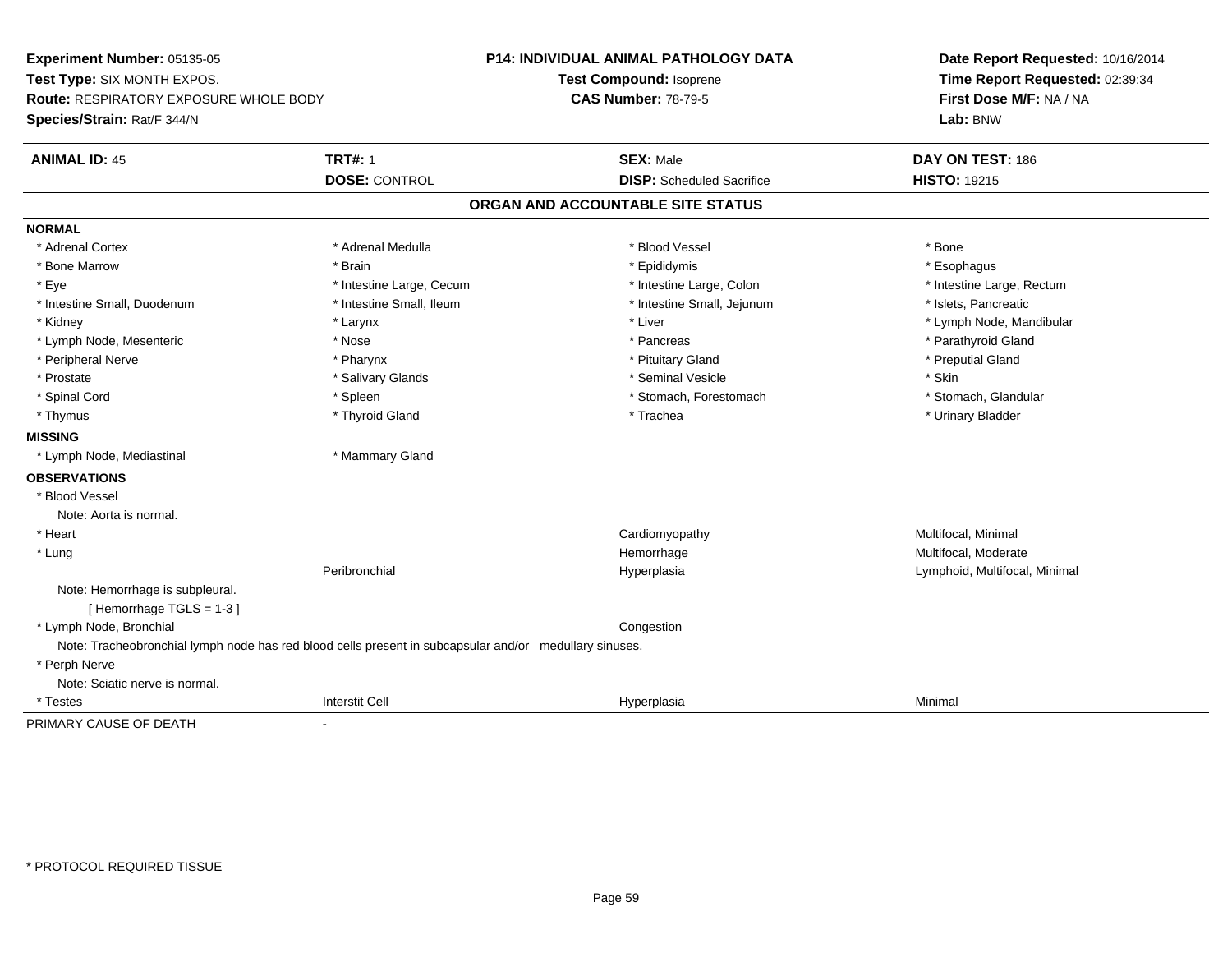**Experiment Number:** 05135-05**Test Type:** SIX MONTH EXPOS.**Route:** RESPIRATORY EXPOSURE WHOLE BODY**Species/Strain:** Rat/F 344/N**P14: INDIVIDUAL ANIMAL PATHOLOGY DATATest Compound:** Isoprene**CAS Number:** 78-79-5**Date Report Requested:** 10/16/2014**Time Report Requested:** 02:39:34**First Dose M/F:** NA / NA**Lab:** BNW**ANIMAL ID:** 46**TRT#:** 1 **SEX:** Male **DAY ON TEST:** 368 **DOSE:** CONTROL**DISP:** Terminal Sacrifice **HISTO:** 19216 **ORGAN AND ACCOUNTABLE SITE STATUSNORMAL**\* Adrenal Cortex \* Adrenal Cortex \* \* Adrenal Medulla \* \* Adrenal Medulla \* \* Blood Vessel \* \* Brood Vessel \* \* Bone \* Esophagus \* Bone Marrow \* Brain \* Epididymis \* Esophagus \* Intestine Large, Colon \* Eye \* The state \* Intestine Large, Cecum \* Heart \* **Intestine Large, Cecum** \* Intestine Large, Cecum \* Intestine Small, Jejunum \* Intestine Large, Rectum \* 10 **\*** Intestine Small, Duodenum \* Intestine Small, Ileum \* Intestine Small, Ileum \* Islets, Pancreatic \* \* \* Andrew \* Kidney \* \* Kidney \* \* Larynx \* Larynx \* \* Larynx \* \* Liver \* Liver \* Liver \* Lymph Node, Mandibular \* The state of the second text of the second text of the second text of the second text of the second of the second text of the second text of the second text of the second text of the second text \* Preputial Gland \* Parathyroid Gland \* \* \* Peripheral Nerve \* \* Peripheral Nerve \* \* Pharynx \* \* Pharynx \* \* Preputial Gland \* Prostate \* \* Salivary Glands \* \* Salivary Glands \* \* Seminal Vesicle \* \* \* Seminal Yestrich \* \* Skin \* \* Skin \* Stomach. Glandular \* Spinal Cord \* Spinal Cord \* Spinal Cord \* Stomach, Forestomach \* Stomach, Forestomach \* Stomach, Forestomach \* Thymus \* Thyroid Gland \* Trachea \* Urinary Bladder \* **MISSING** \* Mammary Gland**OBSERVATIONS** \* Blood VesselNote: Aorta is normal. Harderian Gland Hyperplasia Lymphoid, Minimal Note: Hyperplasia is reactive. \* Lung Alveolus Hemorrhage Minimal HemorrhageHemorrhage **Multifocal, Mild**<br>
Hyperplasia **Multifocal, Mild**<br>
Minimal Alveolar Epithh anns an t-Imperplasia anns an t-Imperplasia anns an t-Imperplasia anns an t-Imperplasia anns an t-Imperplasi<br>Iomraidhean Note: TGL 3 = NCL Note: Hemorrhage, mild is subpleural.Note: Hyperplasia is Type 2 Cell. $[$  Hemorrhage TGLS = 2-3  $]$  \* Lymph Node, Bronchial CongestionNote: Tracheobronchial lymph node has red blood cells present in subcapsular and/or medullary sinuses. \* Lymph Node, Mediastinal Congestion Pigmentation Hemosiderin Note: Red blood cells present in cortical and/or medullary sinuses.\* Perph Nerve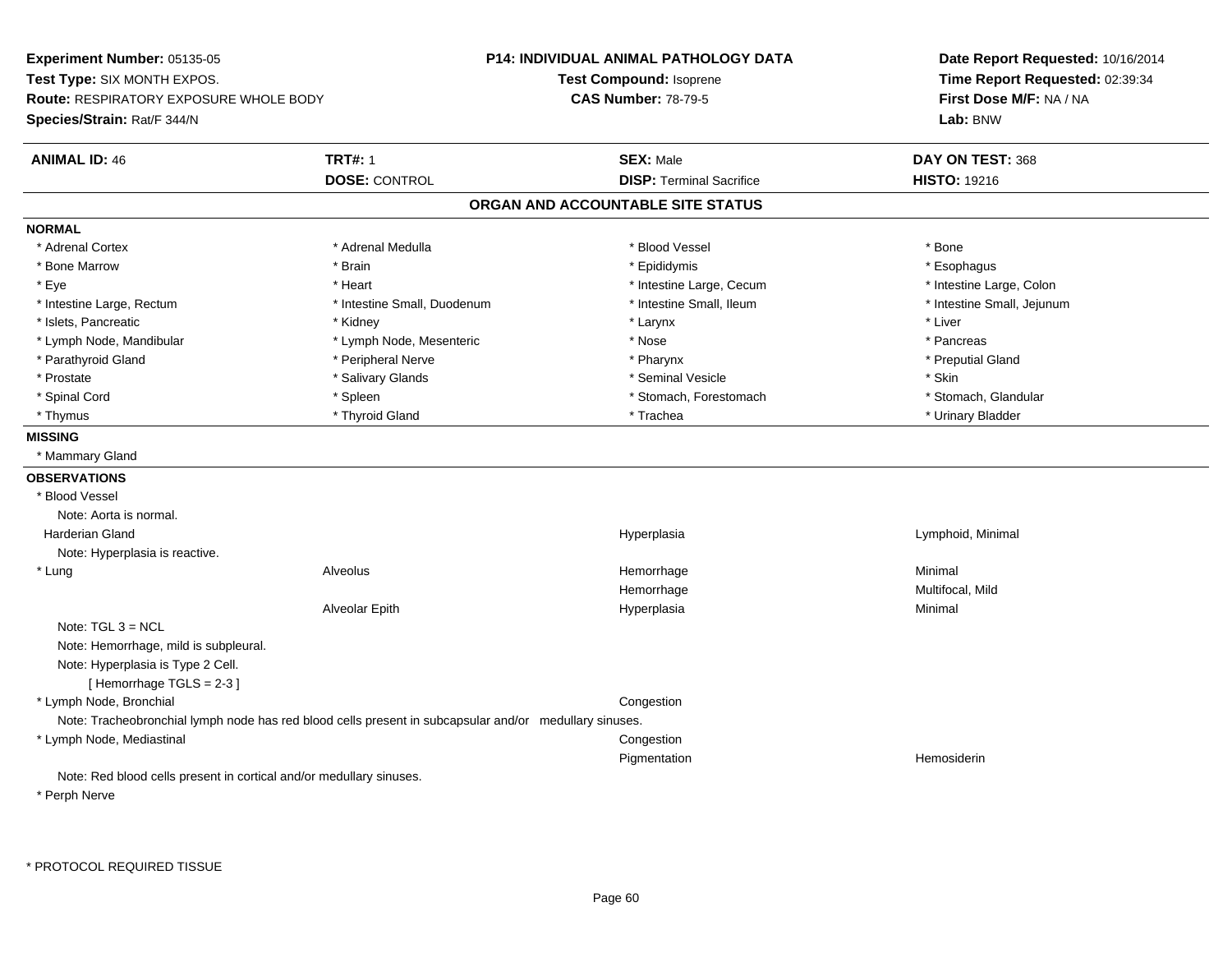| Experiment Number: 05135-05<br>Test Type: SIX MONTH EXPOS.<br><b>Route: RESPIRATORY EXPOSURE WHOLE BODY</b> |                       | <b>P14: INDIVIDUAL ANIMAL PATHOLOGY DATA</b><br><b>Test Compound: Isoprene</b><br><b>CAS Number: 78-79-5</b> | Date Report Requested: 10/16/2014<br>Time Report Requested: 02:39:34<br>First Dose M/F: NA / NA |
|-------------------------------------------------------------------------------------------------------------|-----------------------|--------------------------------------------------------------------------------------------------------------|-------------------------------------------------------------------------------------------------|
| Species/Strain: Rat/F 344/N                                                                                 |                       |                                                                                                              | Lab: BNW                                                                                        |
| <b>ANIMAL ID: 46</b>                                                                                        | <b>TRT#: 1</b>        | <b>SEX: Male</b>                                                                                             | DAY ON TEST: 368                                                                                |
|                                                                                                             | <b>DOSE: CONTROL</b>  | <b>DISP:</b> Terminal Sacrifice                                                                              | <b>HISTO: 19216</b>                                                                             |
|                                                                                                             |                       | ORGAN AND ACCOUNTABLE SITE STATUS                                                                            |                                                                                                 |
| Note: Sciatic nerve is normal.                                                                              |                       |                                                                                                              |                                                                                                 |
| * Pituitary Gland                                                                                           |                       | Adenoma                                                                                                      |                                                                                                 |
| Note: -B-Adenoma                                                                                            |                       |                                                                                                              |                                                                                                 |
| [Adenoma TGLS = 1, 4-8]                                                                                     |                       |                                                                                                              |                                                                                                 |
| * Testes                                                                                                    | <b>Interstit Cell</b> | Hyperplasia                                                                                                  | Mild                                                                                            |
| PRIMARY CAUSE OF DEATH                                                                                      |                       |                                                                                                              |                                                                                                 |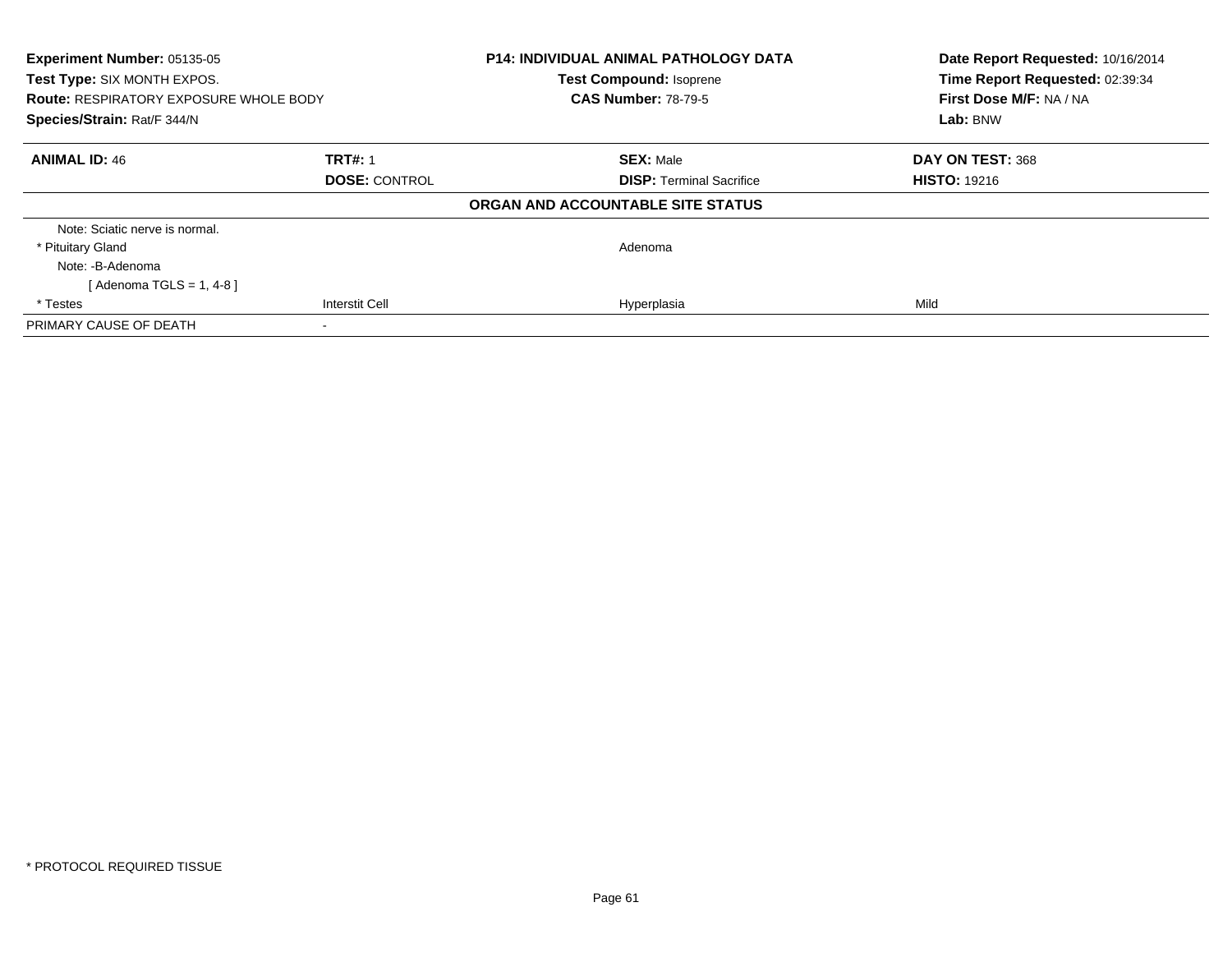**Experiment Number:** 05135-05**Test Type:** SIX MONTH EXPOS.**Route:** RESPIRATORY EXPOSURE WHOLE BODY**Species/Strain:** Rat/F 344/N**P14: INDIVIDUAL ANIMAL PATHOLOGY DATATest Compound:** Isoprene**CAS Number:** 78-79-5**Date Report Requested:** 10/16/2014**Time Report Requested:** 02:39:35**First Dose M/F:** NA / NA**Lab:** BNW**ANIMAL ID:** 47**TRT#:** 1 **SEX:** Male **DAY ON TEST:** 368 **DOSE:** CONTROL**DISP:** Terminal Sacrifice **HISTO:** 19217 **ORGAN AND ACCOUNTABLE SITE STATUSNORMAL**\* Adrenal Cortex \* Adrenal Cortex \* \* Adrenal Medulla \* \* Adrenal Medulla \* \* Blood Vessel \* \* Brood Vessel \* \* Bone \* Esophagus \* Bone Marrow \* Brain \* Epididymis \* Esophagus \* Intestine Large, Colon \* Eye \* The state \* Intestine Large, Cecum \* Heart \* **Intestine Large, Cecum** \* Intestine Large, Cecum \* Intestine Small, Jejunum \* Intestine Large, Rectum \* 10 **\*** Intestine Small, Duodenum \* Intestine Small, Ileum \* Intestine Small, Ileum \* Islets, Pancreatic \* Larynx \* Liver \* Lymph Node, Bronchial \* Lymph Node, Mandibular \* The state of the second text of the second text of the second text of the second text of the second text of the second text of the second text of the second text of the second text of text of tex \* Pituitary Gland \* Parathyroid Gland \* **Arror and \* Peripheral Nerve \* Pharynx \* Pharynx \* Pharynx** \* Pharynx \* Prostate \* \* Salivary Glands \* \* Salivary Glands \* \* Seminal Vesicle \* \* \* Seminal Yestrich \* \* Skin \* \* Skin \* Stomach. Glandular \* Spinal Cord \* Spinal Cord \* Spinal Cord \* Stomach, Forestomach \* Stomach, Forestomach \* Stomach, Forestomach \* Thymus \* Thyroid Gland \* Trachea \* Urinary Bladder \* **MISSING** \* Mammary Gland**OBSERVATIONS** \* Blood VesselNote: Aorta is normal. \* Kidneyy the controller of the Bilateral Chronic, Minimal and the Chronic, Minimal of the Chronic, Minimal of the Chronic, Minimal of the Chronic, Minimal of the Chronic, Minimal of the Chronic, Minimal of the Chronic, Minimal of \* LiverNote: TGL 1 = NCL \* Lungg and the morrhage of the morrhage of the morrhage of the morrhage  $\mathsf{M}$ ultifocal, Minimal and the morrhage of the morrhage of the morrhage of the morrhage of the morrhage of the morrhage of the morrhage of the morrhage Alveolar Epithh anns an t-Imperplasia anns an t-Imperplasia anns an t-Imperplasia anns an t-Imperplasia anns an t-Imperplasi<br>Iomraidhean Note: Hyperplasia is Type 2 Cell.Note: Hemorrhage is subpleural.[ Hemorrhage TGLS = 2-3 ] \* Lym Node Bron Note: Tracheobronchial lymph node is normal. \* Lymph Node, Mediastinal CongestionNote: Red blood cells present in cortical and/or medullary sinuses. \* Perph Nerve Note: Sciatic nerve is normal. \* Preputial Glandd the contract of the contract of the contract of the contract of the contract of the contract of the contract of the contract of the contract of the contract of the contract of the contract of the contract of the contract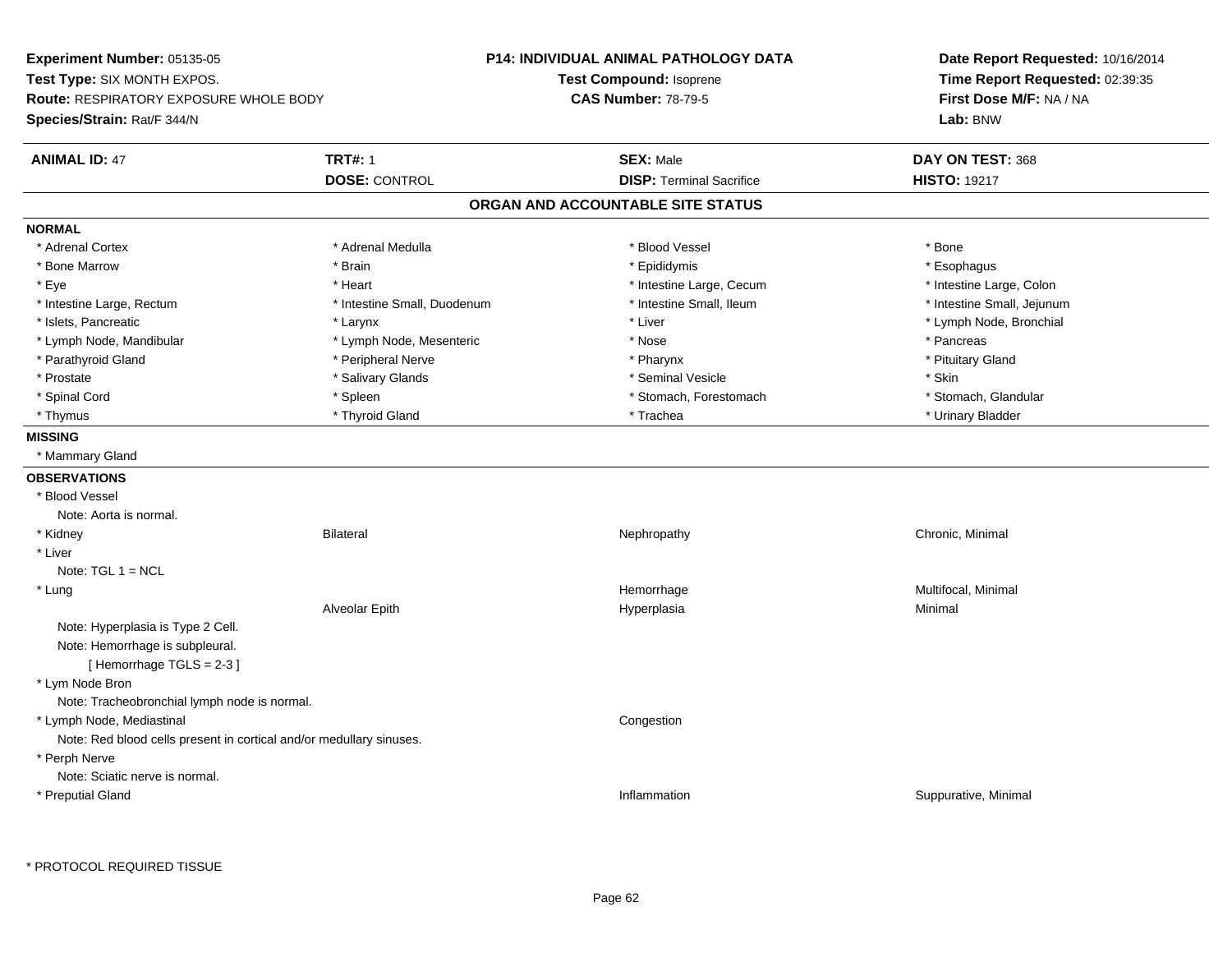| Experiment Number: 05135-05<br>Test Type: SIX MONTH EXPOS.<br><b>Route: RESPIRATORY EXPOSURE WHOLE BODY</b><br>Species/Strain: Rat/F 344/N |                      | <b>P14: INDIVIDUAL ANIMAL PATHOLOGY DATA</b> | Date Report Requested: 10/16/2014 |
|--------------------------------------------------------------------------------------------------------------------------------------------|----------------------|----------------------------------------------|-----------------------------------|
|                                                                                                                                            |                      | <b>Test Compound: Isoprene</b>               | Time Report Requested: 02:39:35   |
|                                                                                                                                            |                      | <b>CAS Number: 78-79-5</b>                   | First Dose M/F: NA / NA           |
|                                                                                                                                            |                      |                                              | Lab: BNW                          |
| <b>ANIMAL ID: 47</b>                                                                                                                       | <b>TRT#: 1</b>       | <b>SEX: Male</b>                             | DAY ON TEST: 368                  |
|                                                                                                                                            | <b>DOSE: CONTROL</b> | <b>DISP:</b> Terminal Sacrifice              | <b>HISTO: 19217</b>               |
|                                                                                                                                            |                      | ORGAN AND ACCOUNTABLE SITE STATUS            |                                   |
| * Testes                                                                                                                                   | Interstit Cell       | Hyperplasia                                  | Mild                              |
| PRIMARY CAUSE OF DEATH                                                                                                                     |                      |                                              |                                   |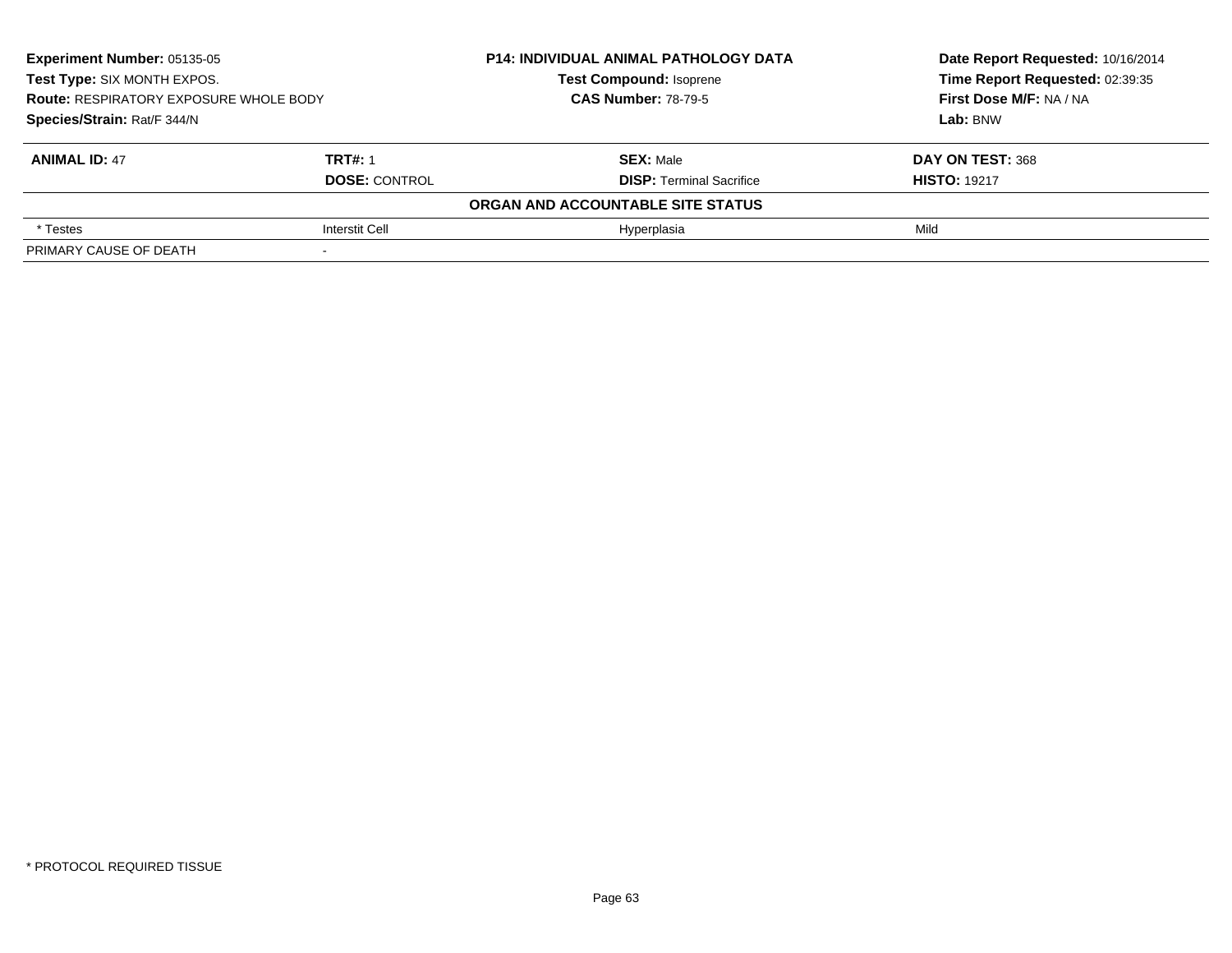**Experiment Number:** 05135-05**Test Type:** SIX MONTH EXPOS.**Route:** RESPIRATORY EXPOSURE WHOLE BODY**Species/Strain:** Rat/F 344/N**P14: INDIVIDUAL ANIMAL PATHOLOGY DATATest Compound:** Isoprene**CAS Number:** 78-79-5**Date Report Requested:** 10/16/2014**Time Report Requested:** 02:39:35**First Dose M/F:** NA / NA**Lab:** BNW**ANIMAL ID:** 48**TRT#:** 1 **SEX:** Male **DAY ON TEST:** 368 **DOSE:** CONTROL**DISP:** Terminal Sacrifice **HISTO:** 19218 **ORGAN AND ACCOUNTABLE SITE STATUSNORMAL**\* Adrenal Cortex \* Adrenal Cortex \* \* Adrenal Medulla \* \* Adrenal Medulla \* \* Blood Vessel \* \* Brood Vessel \* \* Bone \* Esophagus \* Bone Marrow \* Brain \* Epididymis \* Esophagus \* Intestine Large, Colon \* Eye \* The state \* Intestine Large, Cecum \* Heart \* **Intestine Large, Cecum** \* Intestine Large, Cecum \* Intestine Small, Jejunum \* Intestine Large, Rectum \* Intestine Small, Duodenum \* Intestine Small, Ileum \* Intestine Small, Ileum \* Larynx \* Liver \* Lymph Node, Bronchial \* Lymph Node, Mandibular \* Lymph Node, Mediastinal \* The state of the second text of the second text of the second text of the second text of the second text of the second text of the second text of the second text of the second text of text of te \* Preputial Gland \* Parathyroid Gland \* **Archarging \* Peripheral Nerve** \* Pharynx \* Pharynx \* Pharynx \* Pharynx \* Pharynx \* Pharynx \* Prostate \* The state \* Salivary Glands \* Seninal Vesicle \* Seminal Vesicle \* Skin \* Skin \* Skin \* Skin \* Skin \* Stomach, Glandular \* Spinal Cord \* Spinal Cord \* Spinal Cord \* Stomach, Forestomach \* Stomach, Forestomach \* Stomach, Forestomach \* Thymus \* Thyroid Gland \* Trachea \* Urinary Bladder \* **MISSING** \* Mammary Gland**OBSERVATIONS** \* Blood VesselNote: Aorta is normal. \* Islets, Pancreaticc and the control of the control of the control of the control of the control of the control of the control of the control of the control of the control of the control of the control of the control of the control of the co a **Minimal**  \* Kidneyy Bilateral Nephropathy Chronic, Mild Multifocal, Mild \* Lungg and the morrhage of the morrhage of the morrhage of the Multifocal, Mild and the Multifocal, Mild and the morrhage  $\sim$  Multifocal, Mild and the morrhage of the morrhage of the morrhage of the morrhage of the morrhage of Perivascular Hyperplasia Lymphoid, Multifocal, Minimal AlveolusHistiocyte, Focal, Minimal Note: Hemorrhage is subpleural.[ Hemorrhage TGLS = 1-3 ] \* Lym Node Bron Note: Tracheobronchial lymph node is normal. \* Perph Nerve Note: Sciatic nerve is normal. \* Pituitary Glandd and a state of the control of the control of the control of the control of the control of the control of the control of the control of the control of the control of the control of the control of the control of the contro Note: -B-Adenoma \* Testess and the contraction of the contraction of the contraction of the contraction of the contraction of the contraction of the contraction of the contraction of the contraction of the contraction of the contraction of the con a Marked PRIMARY CAUSE OF DEATH-

\* PROTOCOL REQUIRED TISSUE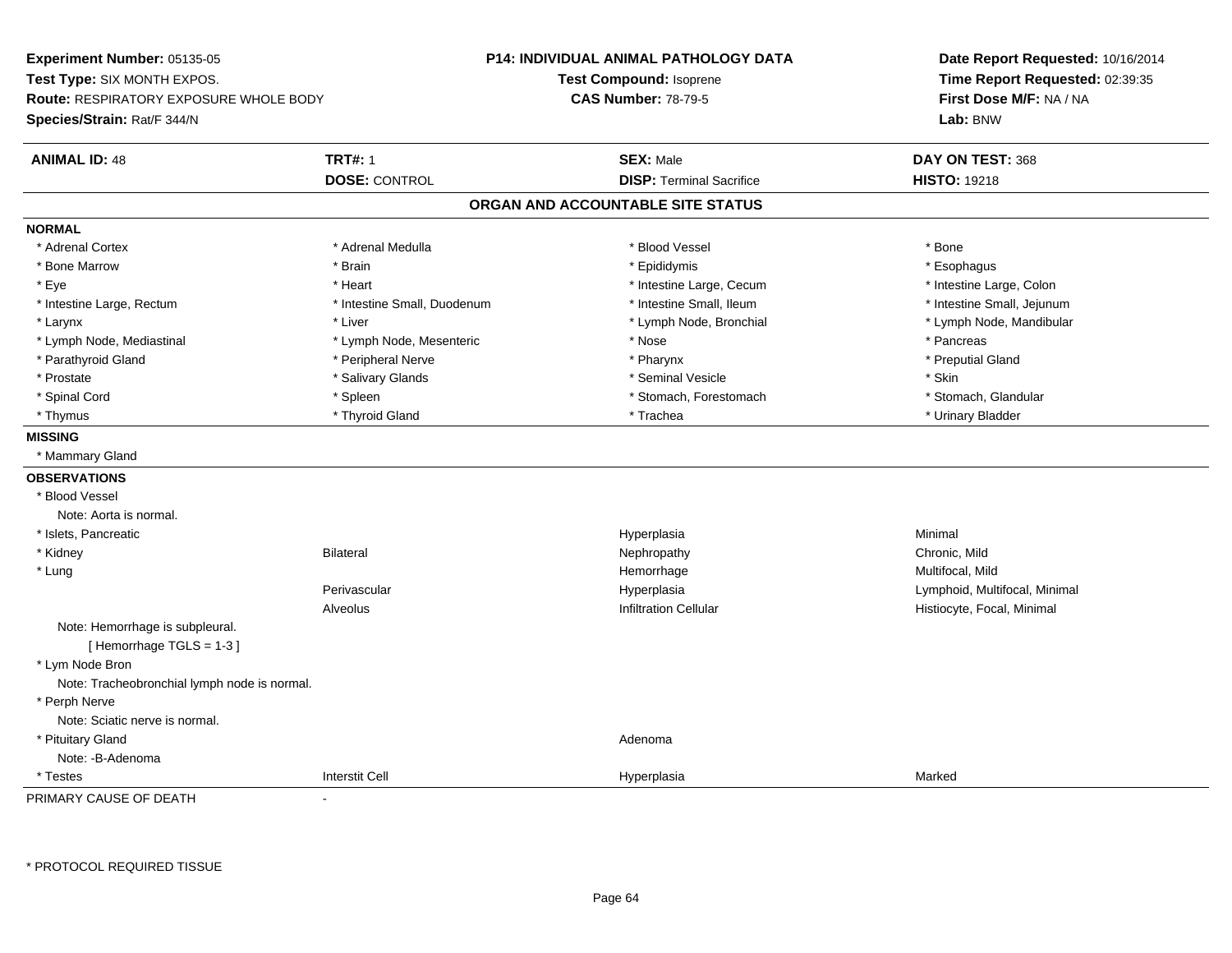| <b>Experiment Number: 05135-05</b><br>Test Type: SIX MONTH EXPOS.<br><b>Route: RESPIRATORY EXPOSURE WHOLE BODY</b><br>Species/Strain: Rat/F 344/N |                      | <b>P14: INDIVIDUAL ANIMAL PATHOLOGY DATA</b> | Date Report Requested: 10/16/2014<br>Time Report Requested: 02:39:35<br>First Dose M/F: NA / NA |
|---------------------------------------------------------------------------------------------------------------------------------------------------|----------------------|----------------------------------------------|-------------------------------------------------------------------------------------------------|
|                                                                                                                                                   |                      | <b>Test Compound: Isoprene</b>               |                                                                                                 |
|                                                                                                                                                   |                      | <b>CAS Number: 78-79-5</b>                   |                                                                                                 |
|                                                                                                                                                   |                      |                                              | Lab: BNW                                                                                        |
| <b>ANIMAL ID: 48</b>                                                                                                                              | <b>TRT#: 1</b>       | <b>SEX: Male</b>                             | DAY ON TEST: 368                                                                                |
|                                                                                                                                                   | <b>DOSE: CONTROL</b> | <b>DISP:</b> Terminal Sacrifice              | <b>HISTO: 19218</b>                                                                             |
|                                                                                                                                                   |                      | <b>ORGAN AND ACCOUNTABLE SITE STATUS</b>     |                                                                                                 |
|                                                                                                                                                   |                      |                                              |                                                                                                 |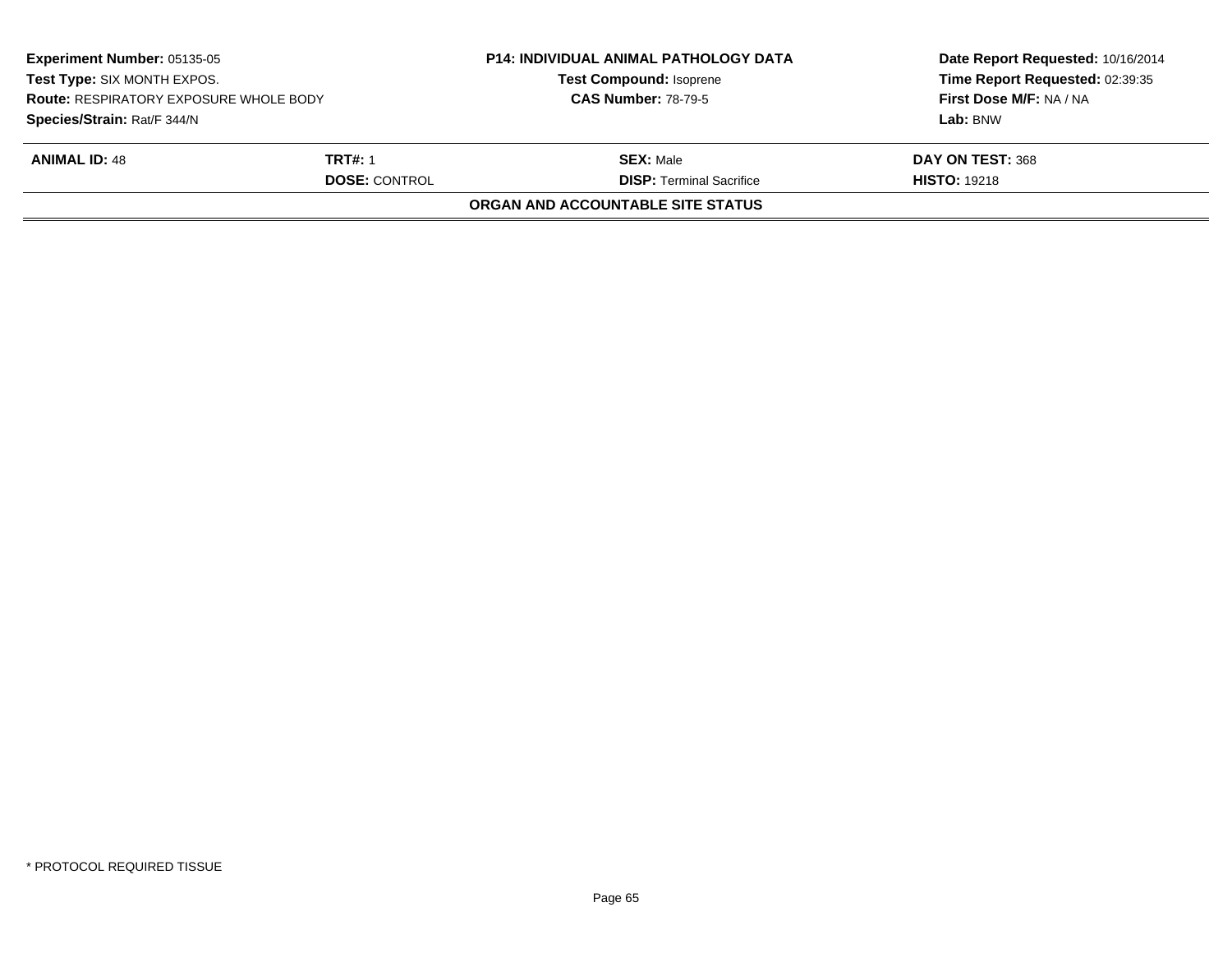**Experiment Number:** 05135-05**Test Type:** SIX MONTH EXPOS.**Route:** RESPIRATORY EXPOSURE WHOLE BODY**Species/Strain:** Rat/F 344/N**P14: INDIVIDUAL ANIMAL PATHOLOGY DATATest Compound:** Isoprene**CAS Number:** 78-79-5**Date Report Requested:** 10/16/2014**Time Report Requested:** 02:39:35**First Dose M/F:** NA / NA**Lab:** BNW**ANIMAL ID:** 49 **TRT#:** <sup>1</sup> **SEX:** Male **DAY ON TEST:** <sup>368</sup> **DOSE:** CONTROL**DISP:** Terminal Sacrifice **HISTO:** 19219 **ORGAN AND ACCOUNTABLE SITE STATUSNORMAL**\* Adrenal Cortex \* Adrenal Cortex \* \* Adrenal Medulla \* \* Adrenal Medulla \* \* Blood Vessel \* \* Brood Vessel \* \* Bone \* Esophagus \* Bone Marrow \* Brain \* Epididymis \* Esophagus \* Eye \* Thestine Large, Cecum \* Intestine Large, Cecum \* Intestine Large, Colon \* Intestine Large, Rectum \* Intestine Large, Rectum \* Intestine Small, Duodenum \* Intestine Small, Ileum \* Intestine Small, Intestine Small, Jejunum \* Islets, Pancreatic \* Larynx \* Liver \* Lymph Node, Bronchial \* Lymph Node, Mesenteric\* Nose \* \* Pancreas \* \* Pancreas \* \* Pancreas \* \* Parathyroid Gland \* \* Peripheral Nerve \* Peripheral Nerve \* \* Pharynx \* Pituitary Gland \* Preputial Gland \* Prostate \* Spinal Cord \* Salivary Glands \* \* Seminal Vesicle \* \* Seminal Vesicle \* \* Skin \* \* Skin \* \* Stember \* Spinal Cord \* Spinal Cord \* Spinal Cord \* Spinal Cord \* Spinal Cord \* Spinal Cord \* Spinal Cord \* Spinal Cord \* Spinal Cord \* Spinal \* Spleen \* Stomach, Forestomach \* Stomach \* Stomach, Glandular \* Stomach, Glandular \* Thymus \* Thyroid Gland \* Trachea \* Trachea \* Trachea \* Urinary Bladder **MISSING** \* Lymph Node, Mandibular \* Mammary Gland**OBSERVATIONS** \* Blood VesselNote: Aorta is normal. \* Heart Cardiomyopathy Minimal \* Kidneyy Bilateral Nephropathy Chronic, Mild \* Lungg and the state of the state of the state of the state of the Minimal Section 1, and the state of the state of the state of the state of the state of the state of the state of the state of the state of the state of the sta Perivascular Hyperplasia Lymphoid, Multifocal, Minimal Note: Hemorrhage is subpleural \* Lym Node Bron Note: Tracheobronchial lymph node is normal. \* Lymph Node, Mediastinal CongestionNote: Red blood cells present in cortical and/or medullary sinuses. \* Perph Nerve Note: Sciatic nerve is normal. \* Testess and the contraction of the contraction of the contraction of the contraction of the contraction of the contraction of the contraction of the contraction of the contraction of the contraction of the contraction of the con a Minimal PRIMARY CAUSE OF DEATH-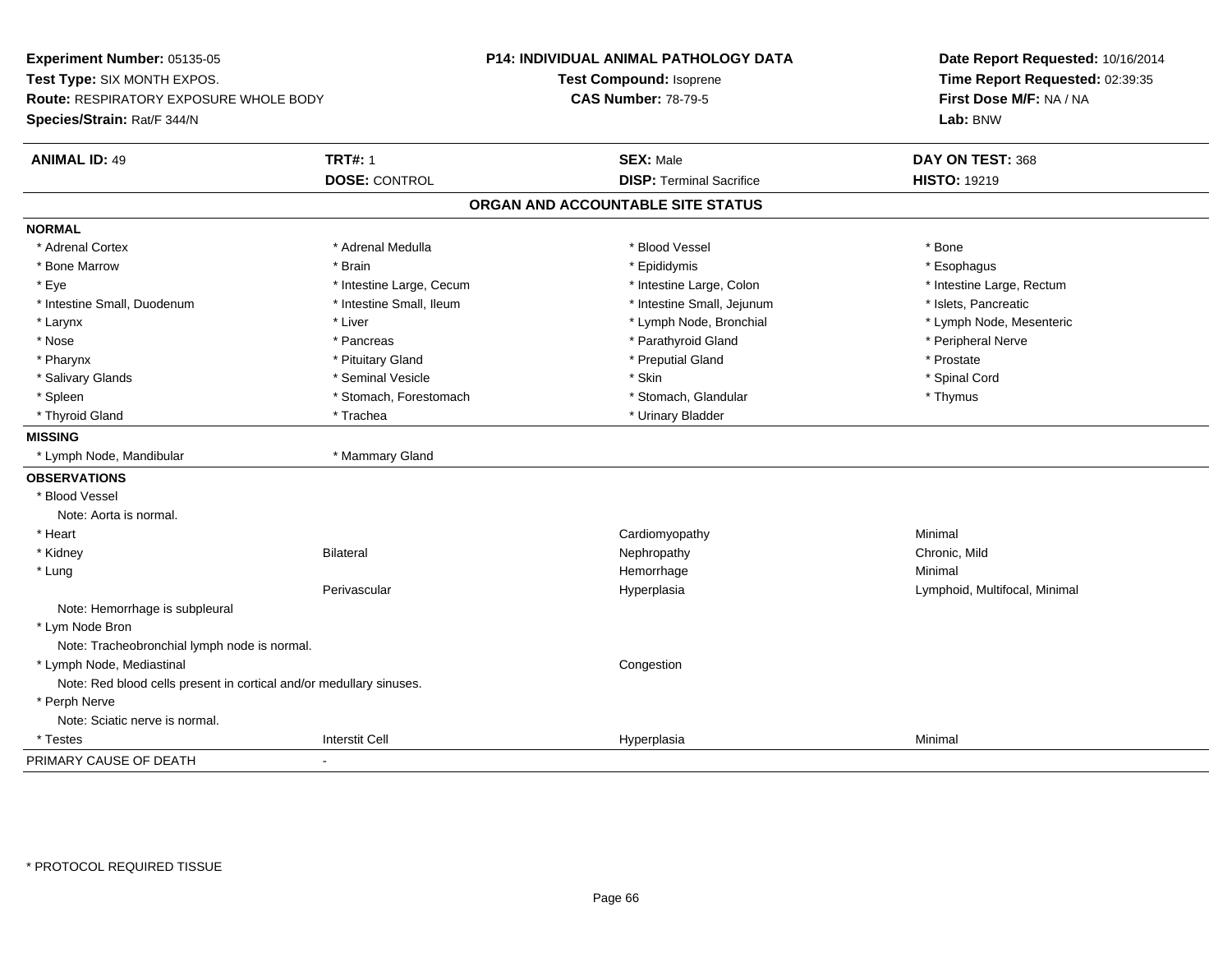**Experiment Number:** 05135-05**Test Type:** SIX MONTH EXPOS.**Route:** RESPIRATORY EXPOSURE WHOLE BODY**Species/Strain:** Rat/F 344/N**P14: INDIVIDUAL ANIMAL PATHOLOGY DATATest Compound:** Isoprene**CAS Number:** 78-79-5**Date Report Requested:** 10/16/2014**Time Report Requested:** 02:39:35**First Dose M/F:** NA / NA**Lab:** BNW**ANIMAL ID:** 50**TRT#:** 1 **SEX:** Male **DAY ON TEST:** 368 **DOSE:** CONTROL**DISP:** Terminal Sacrifice **HISTO:** 19220 **ORGAN AND ACCOUNTABLE SITE STATUSNORMAL**\* Adrenal Cortex \* Adrenal Cortex \* \* Adrenal Medulla \* \* Adrenal Medulla \* \* Blood Vessel \* \* Brood Vessel \* \* Bone \* Eve \* Bone Marrow \* Brain \* Esophagus \* Eye \* Intestine Large, Rectum \* Heart **\*** Intestine Large, Cecum \* Intestine Large, Cecum \* Intestine Large, Colon \* Intestine Small, Duodenum \* Intestine Small, Ileum \* Intestine Small, Jejunum \* Larynx\* Lymph Node, Mesenteric \* Liver \* Lymph Node, Bronchial \* Lymph Node, Mandibular \* Lymph Node, Mandibular \* Nose \* Parathyroid Gland \* Parathyroid Gland \* Peripheral Nerve \* Poster \* Pharynx \* Seminal Vesicle \* Pituitary Gland \* \* \* \* Prostate \* \* Prostate \* \* Salivary Glands \* \* Salivary Glands \* \* Seminal Vesicle \* Skin \* Spinal Cord \* Spinal Cord \* Spinal Cord \* Spinal \* Spinal \* Stomach, Forestomach \* Stomach, Forestomach \* Stomach, Glandular \* Thymus \* Thymus \* Thymus \* Thyroid Gland \* Thyroid Gland \* Trachea \* Urinary Bladder**MISSING** \* Mammary Gland**OBSERVATIONS** \* Blood VesselNote: Aorta is normal. \* Epididymis Hypospermiaa **Marked**  \* Islets, Pancreaticc and the control of the control of the control of the control of the control of the control of the control of the control of the control of the control of the control of the control of the control of the control of the co a **Minimal**  \* Kidneyy Bilateral Nephropathy Chronic, Mild \* Lungg and the state of the state of the state of the state of the Hemorrhage state of the Mild state of the Mild state of the State of the State of the State of the State of the State of the State of the State of the State of Note: Hemorrhage is subpleural.[ Hemorrhage TGLS = 3-3 ] \* Lym Node Bron Note: Tracheobronchial lymph node is normal. \* Lymph Node, Mediastinal CongestionNote: Red blood cells present in cortical and/or medullary sinuses. \* Pancreass the control of the control of the control of the control of the control of the control of the control of the control of the control of the control of the control of the control of the control of the control of the contro Note: Atrophy is exocrine. \* Perph Nerve Note: Sciatic nerve is normal. \* Preputial Glandd العربية العربية والتاريخ المستخدم المستخدم المستخدم المستخدم المستخدم المستخدم المستخدم المستخدم المستخدم ال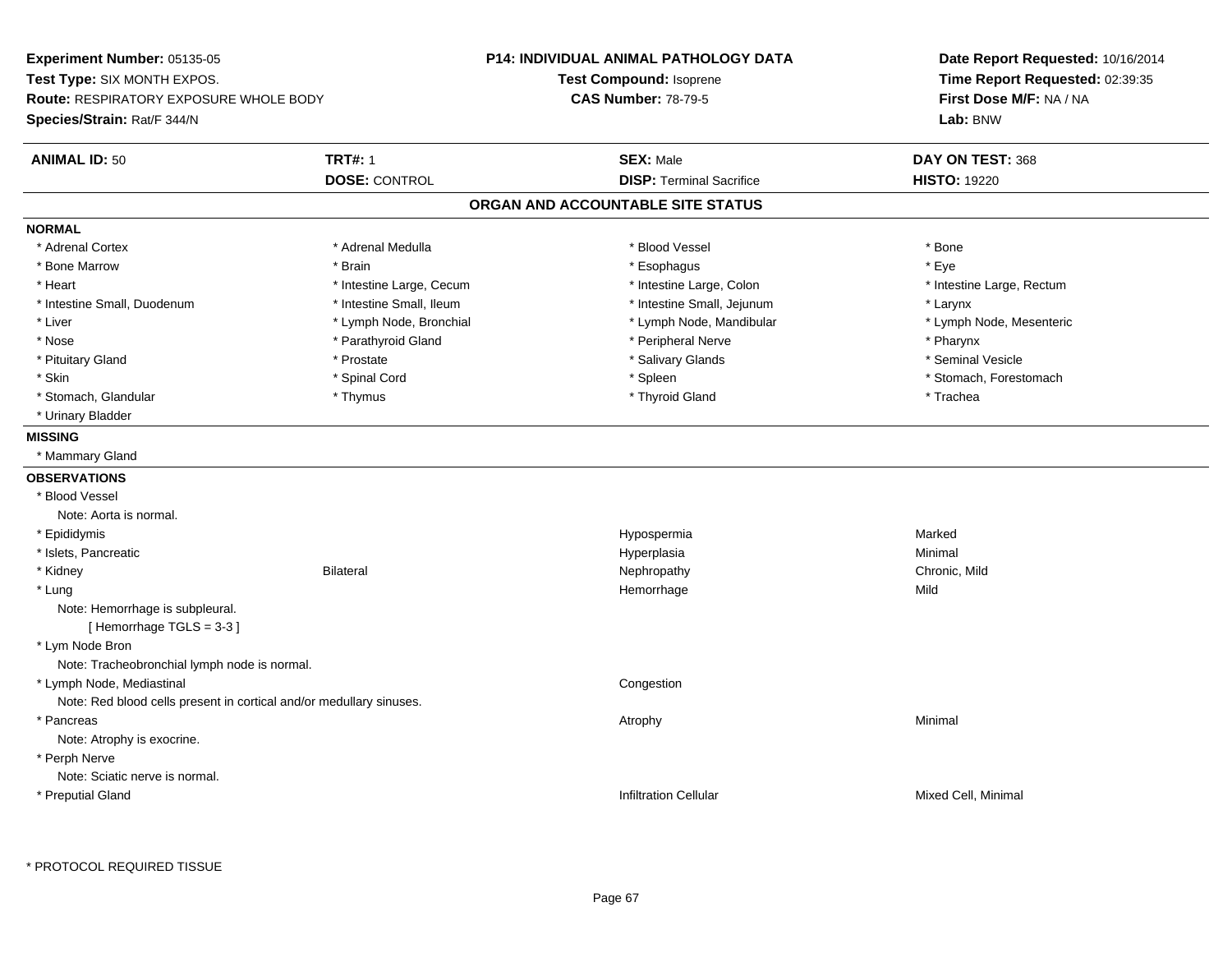| Experiment Number: 05135-05<br>Test Type: SIX MONTH EXPOS.<br><b>Route: RESPIRATORY EXPOSURE WHOLE BODY</b><br>Species/Strain: Rat/F 344/N |                       | <b>P14: INDIVIDUAL ANIMAL PATHOLOGY DATA</b> | Date Report Requested: 10/16/2014<br>Time Report Requested: 02:39:35<br>First Dose M/F: NA / NA<br>Lab: BNW |
|--------------------------------------------------------------------------------------------------------------------------------------------|-----------------------|----------------------------------------------|-------------------------------------------------------------------------------------------------------------|
|                                                                                                                                            |                       | <b>Test Compound: Isoprene</b>               |                                                                                                             |
|                                                                                                                                            |                       | <b>CAS Number: 78-79-5</b>                   |                                                                                                             |
|                                                                                                                                            |                       |                                              |                                                                                                             |
| <b>ANIMAL ID: 50</b>                                                                                                                       | <b>TRT#: 1</b>        | <b>SEX: Male</b>                             | DAY ON TEST: 368                                                                                            |
|                                                                                                                                            | <b>DOSE: CONTROL</b>  | <b>DISP:</b> Terminal Sacrifice              | <b>HISTO: 19220</b>                                                                                         |
|                                                                                                                                            |                       | ORGAN AND ACCOUNTABLE SITE STATUS            |                                                                                                             |
|                                                                                                                                            |                       | Inflammation                                 | Suppurative, Minimal                                                                                        |
| * Testes                                                                                                                                   | <b>Interstit Cell</b> | Adenoma                                      |                                                                                                             |
|                                                                                                                                            | Interstit Cell        | Hyperplasia                                  | Moderate                                                                                                    |
| Note: $TGL 2 = NCL$ .                                                                                                                      |                       |                                              |                                                                                                             |
| [Adenoma TGLS = $1-7$ ]                                                                                                                    |                       |                                              |                                                                                                             |
| PRIMARY CAUSE OF DEATH                                                                                                                     |                       |                                              |                                                                                                             |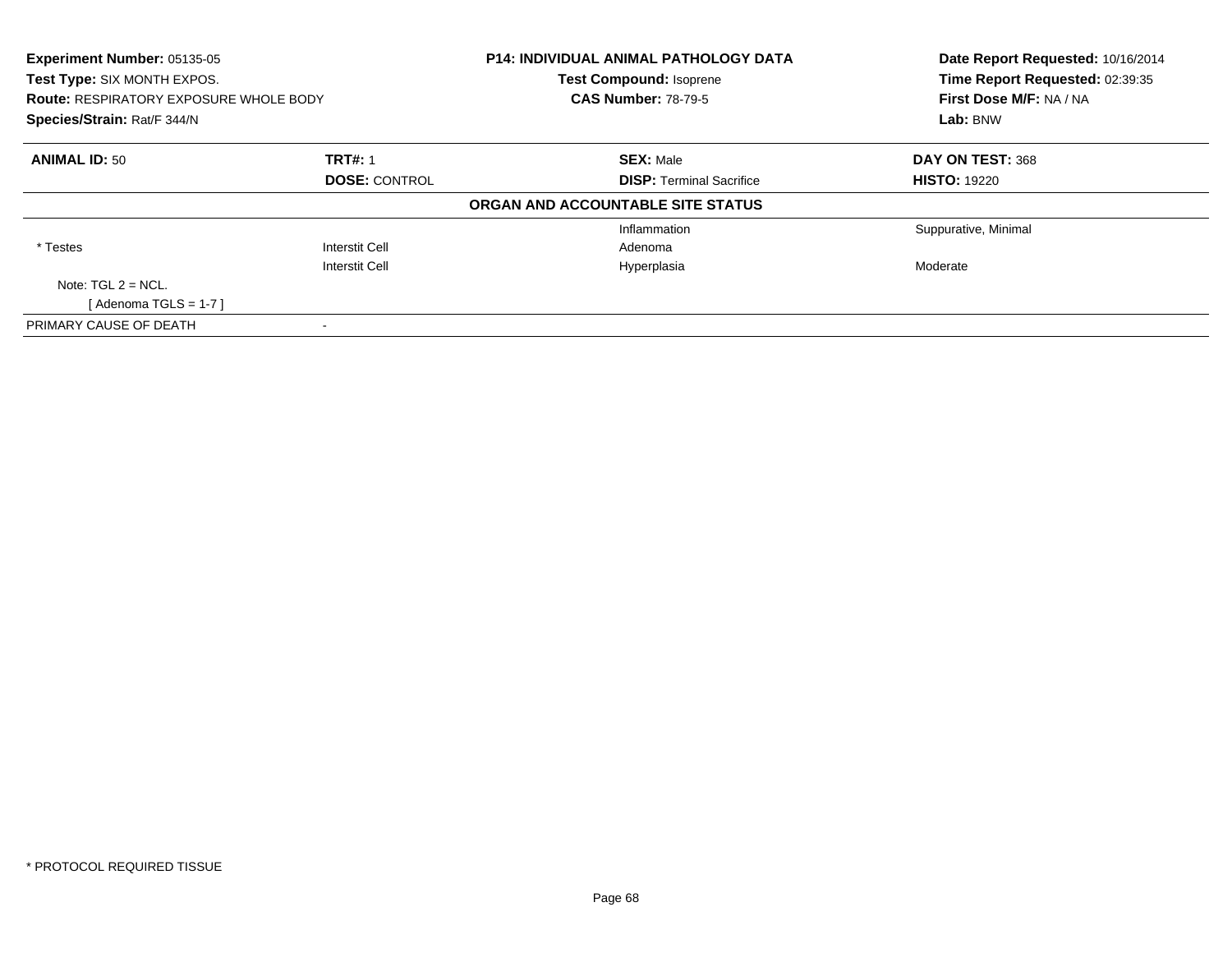| <b>Experiment Number: 05135-05</b><br>Test Type: SIX MONTH EXPOS.<br><b>Route: RESPIRATORY EXPOSURE WHOLE BODY</b><br>Species/Strain: Rat/F 344/N |                                | <b>P14: INDIVIDUAL ANIMAL PATHOLOGY DATA</b><br><b>Test Compound: Isoprene</b><br><b>CAS Number: 78-79-5</b> | Date Report Requested: 10/16/2014<br>Time Report Requested: 02:39:35<br>First Dose M/F: NA / NA<br>Lab: BNW |
|---------------------------------------------------------------------------------------------------------------------------------------------------|--------------------------------|--------------------------------------------------------------------------------------------------------------|-------------------------------------------------------------------------------------------------------------|
| <b>ANIMAL ID: 211</b>                                                                                                                             | <b>TRT#: 2</b><br>DOSE: 70 PPM | <b>SEX: Male</b><br><b>DISP:</b> Terminal Sacrifice                                                          | DAY ON TEST: 368<br><b>HISTO: 19481</b>                                                                     |
| <b>OBSERVATIONS</b>                                                                                                                               |                                |                                                                                                              |                                                                                                             |
| * Lung                                                                                                                                            |                                | Hemorrhage                                                                                                   | Multifocal, Minimal                                                                                         |
| Note: Hemorrhage is subpleural.                                                                                                                   |                                |                                                                                                              |                                                                                                             |
| [Hemorrhage TGLS = 1-3]                                                                                                                           |                                |                                                                                                              |                                                                                                             |
| * Testes                                                                                                                                          | <b>Interstit Cell</b>          | Hyperplasia                                                                                                  | Minimal                                                                                                     |
| PRIMARY CAUSE OF DEATH                                                                                                                            |                                |                                                                                                              |                                                                                                             |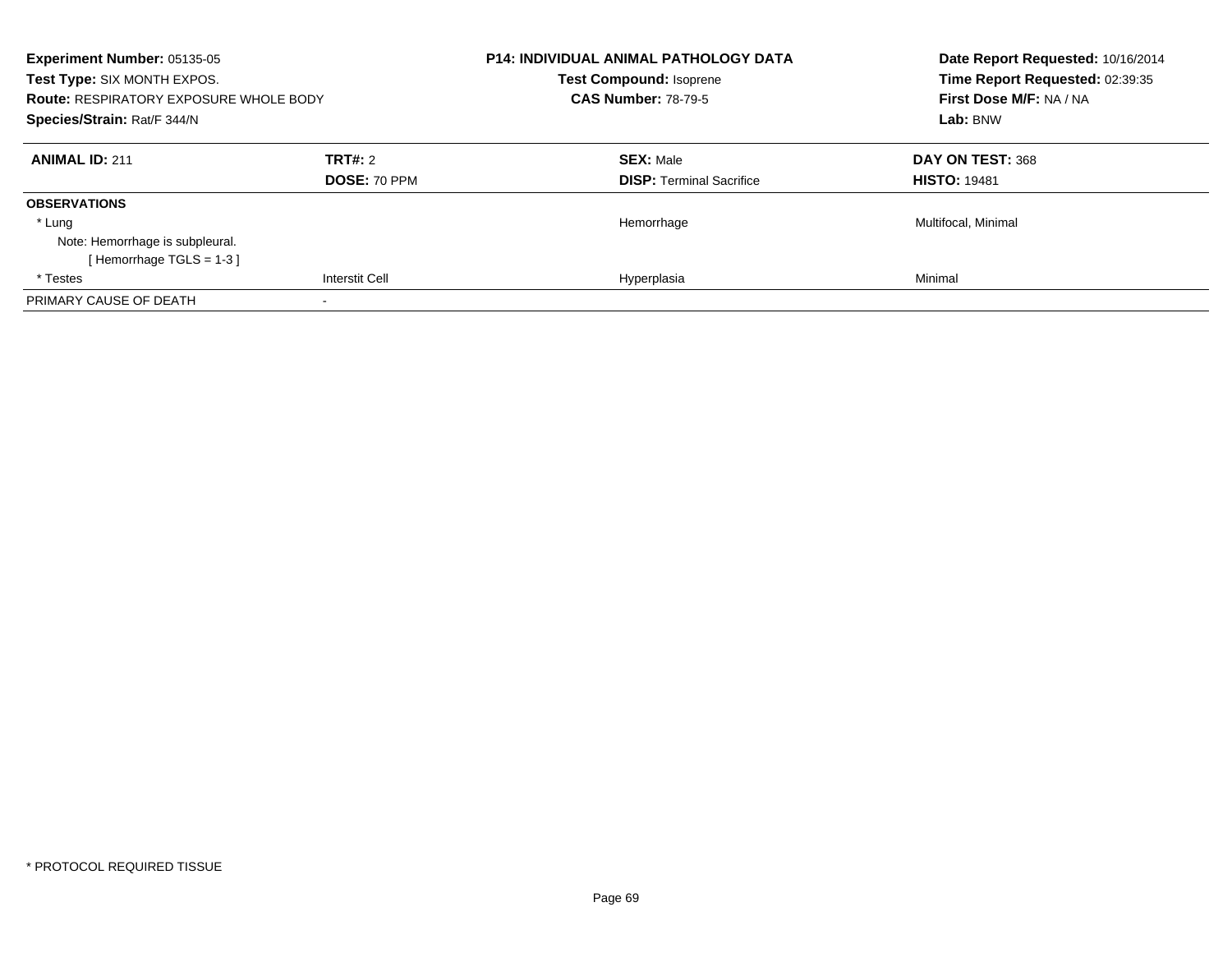| <b>Experiment Number: 05135-05</b><br>Test Type: SIX MONTH EXPOS.<br><b>Route: RESPIRATORY EXPOSURE WHOLE BODY</b><br>Species/Strain: Rat/F 344/N |                       | <b>P14: INDIVIDUAL ANIMAL PATHOLOGY DATA</b><br><b>Test Compound: Isoprene</b><br><b>CAS Number: 78-79-5</b> | Date Report Requested: 10/16/2014<br>Time Report Requested: 02:39:35<br>First Dose M/F: NA / NA<br>Lab: BNW |
|---------------------------------------------------------------------------------------------------------------------------------------------------|-----------------------|--------------------------------------------------------------------------------------------------------------|-------------------------------------------------------------------------------------------------------------|
|                                                                                                                                                   |                       |                                                                                                              |                                                                                                             |
|                                                                                                                                                   |                       | <b>ANIMAL ID: 212</b>                                                                                        |                                                                                                             |
|                                                                                                                                                   | DOSE: 70 PPM          | <b>DISP:</b> Terminal Sacrifice                                                                              | <b>HISTO: 19482</b>                                                                                         |
| <b>OBSERVATIONS</b>                                                                                                                               |                       |                                                                                                              |                                                                                                             |
| * Lung                                                                                                                                            |                       | Hemorrhage                                                                                                   | Multifocal, Minimal                                                                                         |
| Note: Hemorrhage is subpleural.                                                                                                                   |                       |                                                                                                              |                                                                                                             |
| * Testes                                                                                                                                          | <b>Interstit Cell</b> | Hyperplasia                                                                                                  | Marked                                                                                                      |
| PRIMARY CAUSE OF DEATH                                                                                                                            |                       |                                                                                                              |                                                                                                             |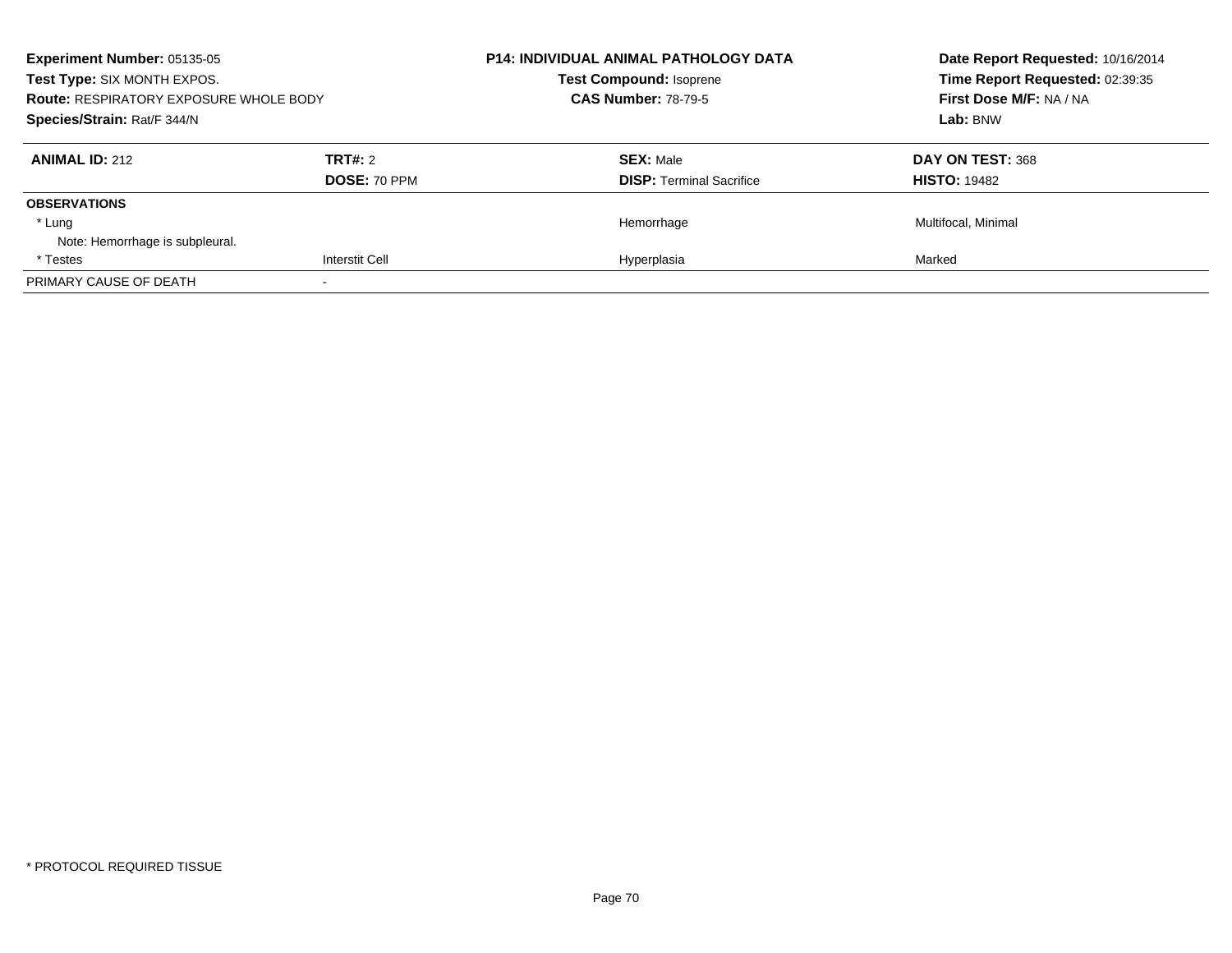**Experiment Number:** 05135-05**Test Type:** SIX MONTH EXPOS.**Route:** RESPIRATORY EXPOSURE WHOLE BODY**Species/Strain:** Rat/F 344/N**P14: INDIVIDUAL ANIMAL PATHOLOGY DATATest Compound:** Isoprene**CAS Number:** 78-79-5**Date Report Requested:** 10/16/2014**Time Report Requested:** 02:39:35**First Dose M/F:** NA / NA**Lab:** BNW**ANIMAL ID:** 213**TRT#:** 2 **SEX:** Male **DAY ON TEST:** 186 **DOSE:** 70 PPM**DISP:** Scheduled Sacrifice **HISTO:** 19483 **ORGAN AND ACCOUNTABLE SITE STATUSNORMAL**\* Adrenal Cortex \* Adrenal Cortex \* \* Adrenal Medulla \* \* Adrenal Medulla \* \* Blood Vessel \* \* Brood Vessel \* \* Bone \* Esophagus \* Bone Marrow \* Brain \* Epididymis \* Esophagus \* Intestine Large, Colon \* Eye \* The matter and the state of the test of the test of the test of the test of the test of the test of the test of the test of the test of the test of the test of the test of the test of the test of the test of test o \* Intestine Small, Jejunum \* Intestine Large, Rectum \* 1992 \* Intestine Small, Duodenum \* Intestine Small, Ileum \* Intestine Small, Ileum \* Islets, Pancreatic \* Kidney \* Larynx \* Lymph Node, Bronchial \* Lymph Node, Mandibular \* Lymph Node, Mediastinal \* Lymph Node, Mesenteric \* Mammary Gland \* Peripheral Nerve \* Nose \* \* Pancreas \* \* Pancreas \* \* Pancreas \* \* Parathyroid Gland \* \* Peripheral Nerve \* Peripheral Nerve \* \* Pharynx \* Pituitary Gland \* Preputial Gland \* Prostate \* Spinal Cord \* Salivary Glands \* \* Seminal Vesicle \* \* Seminal Vesicle \* \* Skin \* \* Skin \* \* Stember \* Spinal Cord \* Spinal Cord \* Spinal Cord \* Spinal Cord \* Spinal Cord \* Spinal Cord \* Spinal Cord \* Spinal Cord \* Spinal Cord \* Spinal \* Spleen \* Stomach, Forestomach \* Stomach \* Stomach, Slandular \* Testes \* Testes \* Urinary Bladder \* Thymus \* Thyroid Gland \* Trachea \* Urinary Bladder \* **OBSERVATIONS** \* Blood VesselNote: Aorta is normal. \* Liver Hepatodiaphragmatic Nodule[ Hepatodiaphragmatic Nodule TGLS = 1-13 ] \* Lungg and the state of the state of the state of the state of the Hemorrhage state of the Mild state of the Mild state of the State of the State of the State of the State of the State of the State of the State of the State of Perivascular Hyperplasia Lymphoid, Focal, Minimal Note: Hemorrhage is subpleural.[ Hemorrhage TGLS = 2-3 ] \* Lym Node Bron Note: Tracheobronchial lymph node is normal. \* Perph Nerve Note: Sciatic nerve is normal.PRIMARY CAUSE OF DEATH-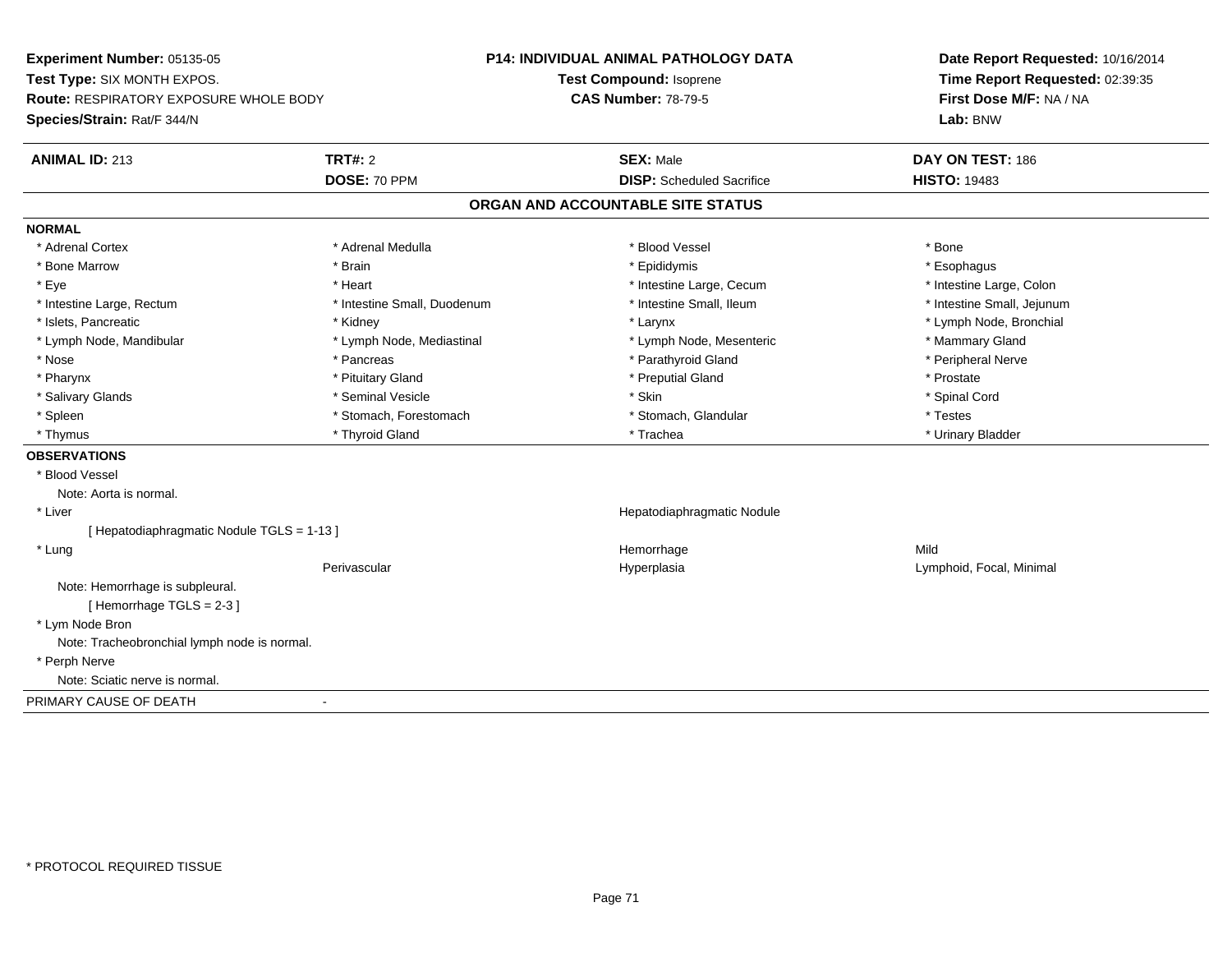| <b>Experiment Number: 05135-05</b><br>Test Type: SIX MONTH EXPOS.<br><b>Route: RESPIRATORY EXPOSURE WHOLE BODY</b><br>Species/Strain: Rat/F 344/N |                       | <b>P14: INDIVIDUAL ANIMAL PATHOLOGY DATA</b><br><b>Test Compound: Isoprene</b><br><b>CAS Number: 78-79-5</b> | Date Report Requested: 10/16/2014<br>Time Report Requested: 02:39:35<br>First Dose M/F: NA / NA<br>Lab: BNW |
|---------------------------------------------------------------------------------------------------------------------------------------------------|-----------------------|--------------------------------------------------------------------------------------------------------------|-------------------------------------------------------------------------------------------------------------|
| <b>ANIMAL ID: 214</b>                                                                                                                             | TRT#: 2               | <b>SEX: Male</b>                                                                                             | DAY ON TEST: 368                                                                                            |
|                                                                                                                                                   | <b>DOSE: 70 PPM</b>   | <b>DISP:</b> Terminal Sacrifice                                                                              | <b>HISTO: 19484</b>                                                                                         |
| <b>OBSERVATIONS</b>                                                                                                                               |                       |                                                                                                              |                                                                                                             |
| * Lung                                                                                                                                            |                       | Hemorrhage                                                                                                   | Multifocal, Minimal                                                                                         |
|                                                                                                                                                   | Peribronchial         | Hyperplasia                                                                                                  | Lymphoid, Multifocal, Minimal                                                                               |
|                                                                                                                                                   | Perivascular          | Hyperplasia                                                                                                  | Lymphoid, Multifocal, Minimal                                                                               |
|                                                                                                                                                   | Alveolus              | <b>Infiltration Cellular</b>                                                                                 | Histiocyte, Multifocal, Minimal                                                                             |
| Note: Hemorrhage is subpleural.                                                                                                                   |                       |                                                                                                              |                                                                                                             |
| * Testes                                                                                                                                          | <b>Interstit Cell</b> | Hyperplasia                                                                                                  | Minimal                                                                                                     |
| PRIMARY CAUSE OF DEATH                                                                                                                            |                       |                                                                                                              |                                                                                                             |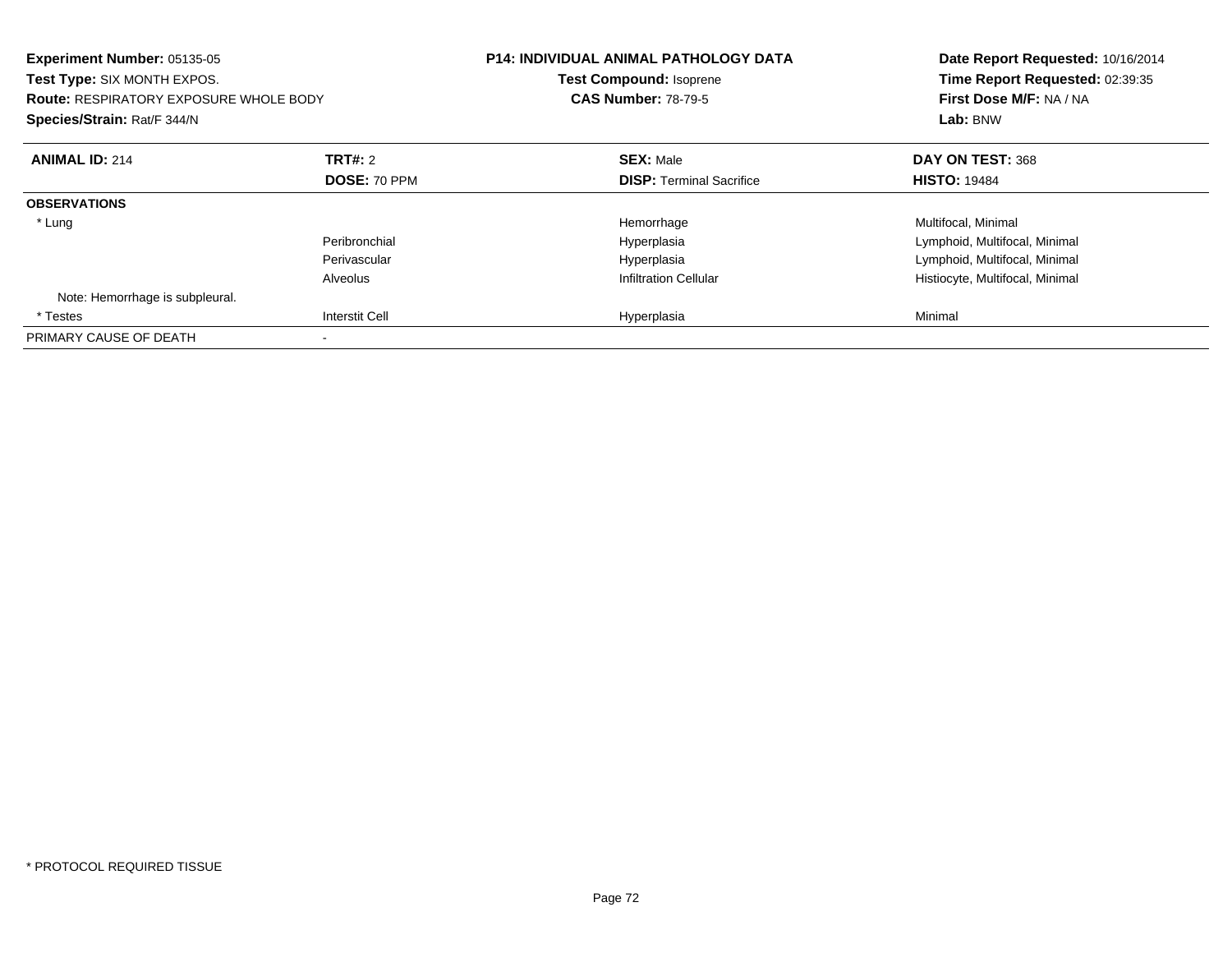**Experiment Number:** 05135-05**Test Type:** SIX MONTH EXPOS.**Route:** RESPIRATORY EXPOSURE WHOLE BODY**Species/Strain:** Rat/F 344/N**P14: INDIVIDUAL ANIMAL PATHOLOGY DATATest Compound:** Isoprene**CAS Number:** 78-79-5**Date Report Requested:** 10/16/2014**Time Report Requested:** 02:39:35**First Dose M/F:** NA / NA**Lab:** BNW**ANIMAL ID:** 215**TRT#:** 2 **SEX:** Male **DAY ON TEST:** 186 **DOSE:** 70 PPM**DISP:** Scheduled Sacrifice **HISTO:** 19485 **ORGAN AND ACCOUNTABLE SITE STATUSNORMAL**\* Adrenal Cortex \* Adrenal Cortex \* \* Adrenal Medulla \* \* Adrenal Medulla \* \* Blood Vessel \* \* Brood Vessel \* \* Bone \* Esophagus \* Bone Marrow \* Brain \* Epididymis \* Esophagus \* Intestine Large, Colon \* Eye \* The matrice of the test of the test of the test of the test of the test of the test of the test of the test of the test of the test of the test of the test of the test of the test of the test of the test of the tes \* Intestine Small, Jejunum \* Intestine Large, Rectum \* Intestine Small, Duodenum \* Intestine Small, Ileum \* Intestine Small, Ileum \* Islets, Pancreatic \* \* \* Andrew \* Kidney \* \* Kidney \* \* Larynx \* Larynx \* \* Larynx \* \* Liver \* Liver \* Liver \* Lymph Node, Bronchial \* Lymph Node, Mandibular \* Lymph Node, Mediastinal \* Lymph Node, Mesenteric\* Mammary Gland \* The strain of the strain of the strain of the strain of the strain of the strain of the strain of the strain of the strain of the strain of the strain of the strain of the strain of the strain of the stra \* Peripheral Nerve \* \* \* \* Pharynx \* \* Pharynx \* \* \* Preputial Gland \* \* Preputial Gland \* \* Preputial Gland \* Prostate \* \* Salivary Glands \* \* Salivary Glands \* \* Seminal Vesicle \* \* \* Seminal Yestrich \* \* Skin \* \* Skin \* Stomach, Glandular \* Spinal Cord \* Spinal Cord \* Spinal Cord \* Stomach, Forestomach \* Spinal Cord \* Stomach, Forestomach \* Testes \* Thymus \* Thyroid Gland \* Trachea \* Urinary Bladder**OBSERVATIONS** \* Blood VesselNote: Aorta is normal. \* Lungg and the state of the state of the state of the state of the Minimal Section 1, the state of the state of the Minimal Section 1, the state of the state of the state of the state of the state of the state of the state of t Note: Hemorrhage is subpleural.[ Hemorrhage TGLS = 1-3 ] \* Lym Node Bron Note: Tracheobronchial lymph node is normal. \* Perph Nerve Note: Sciatic nerve is normal.PRIMARY CAUSE OF DEATH-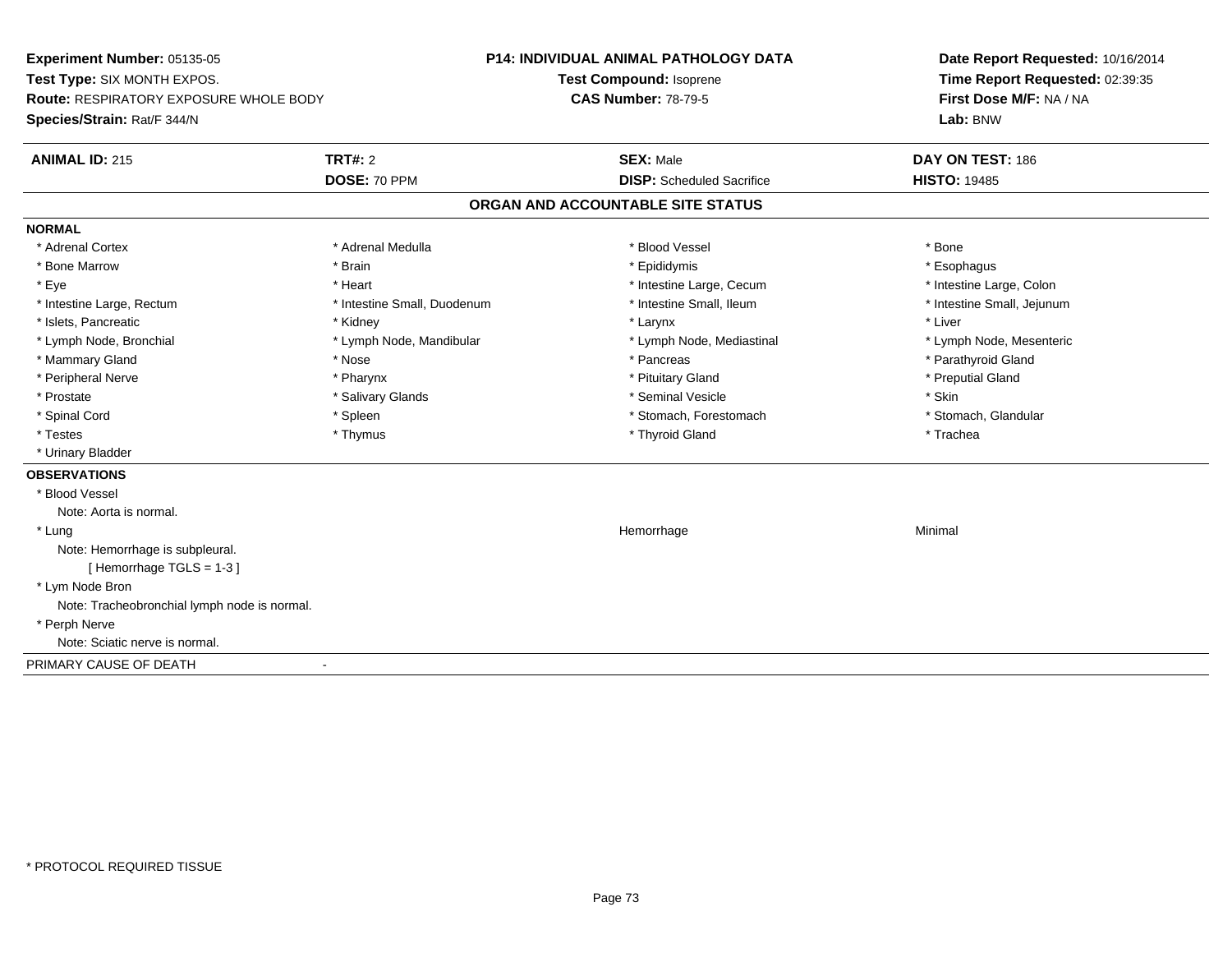| Experiment Number: 05135-05<br>Test Type: SIX MONTH EXPOS.<br><b>Route: RESPIRATORY EXPOSURE WHOLE BODY</b><br>Species/Strain: Rat/F 344/N |                         | <b>P14: INDIVIDUAL ANIMAL PATHOLOGY DATA</b><br>Test Compound: Isoprene<br><b>CAS Number: 78-79-5</b> | Date Report Requested: 10/16/2014<br>Time Report Requested: 02:39:35<br>First Dose M/F: NA / NA<br>Lab: BNW |
|--------------------------------------------------------------------------------------------------------------------------------------------|-------------------------|-------------------------------------------------------------------------------------------------------|-------------------------------------------------------------------------------------------------------------|
| <b>ANIMAL ID: 216</b>                                                                                                                      | TRT#: 2<br>DOSE: 70 PPM | <b>SEX: Male</b><br><b>DISP:</b> Terminal Sacrifice                                                   | DAY ON TEST: 368<br><b>HISTO: 19486</b>                                                                     |
| <b>OBSERVATIONS</b>                                                                                                                        |                         |                                                                                                       |                                                                                                             |
| * Liver<br>[Hepatodiaphragmatic Nodule TGLS = 1-13]                                                                                        |                         | Hepatodiaphragmatic Nodule                                                                            |                                                                                                             |
| * Lung<br>Note: Hemorrhage is subpleural.<br>[Hemorrhage TGLS = $2-3$ ]                                                                    |                         | Hemorrhage                                                                                            | Multifocal, Minimal                                                                                         |
| * Testes                                                                                                                                   | <b>Interstit Cell</b>   | Hyperplasia                                                                                           | Minimal                                                                                                     |
| PRIMARY CAUSE OF DEATH                                                                                                                     |                         |                                                                                                       |                                                                                                             |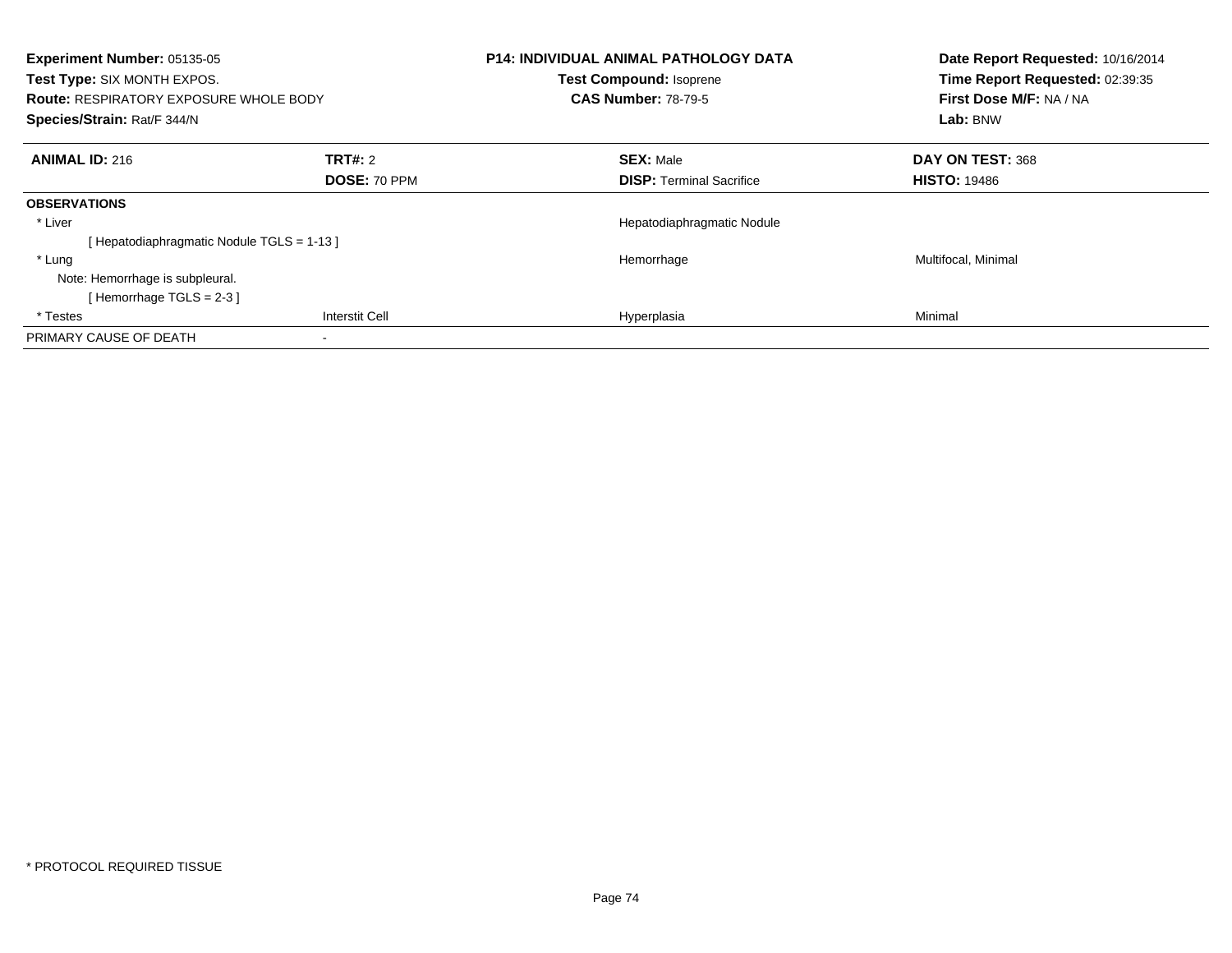| <b>Experiment Number: 05135-05</b><br>Test Type: SIX MONTH EXPOS.<br><b>Route: RESPIRATORY EXPOSURE WHOLE BODY</b><br>Species/Strain: Rat/F 344/N |                | <b>P14: INDIVIDUAL ANIMAL PATHOLOGY DATA</b><br><b>Test Compound: Isoprene</b><br><b>CAS Number: 78-79-5</b> | Date Report Requested: 10/16/2014<br>Time Report Requested: 02:39:35<br>First Dose M/F: NA / NA<br>Lab: BNW |
|---------------------------------------------------------------------------------------------------------------------------------------------------|----------------|--------------------------------------------------------------------------------------------------------------|-------------------------------------------------------------------------------------------------------------|
| <b>ANIMAL ID: 217</b>                                                                                                                             | TRT#: 2        | <b>SEX: Male</b>                                                                                             | DAY ON TEST: 368                                                                                            |
|                                                                                                                                                   | DOSE: 70 PPM   | <b>DISP:</b> Terminal Sacrifice                                                                              | <b>HISTO: 19487</b>                                                                                         |
| <b>OBSERVATIONS</b>                                                                                                                               |                |                                                                                                              |                                                                                                             |
| * Lung                                                                                                                                            |                | Hemorrhage                                                                                                   | Multifocal, Minimal                                                                                         |
| Note: Hemorrhage is subpleural.                                                                                                                   |                |                                                                                                              |                                                                                                             |
| * Spleen                                                                                                                                          |                |                                                                                                              |                                                                                                             |
| Note: $TGL 2 = NCL$                                                                                                                               |                |                                                                                                              |                                                                                                             |
| * Testes                                                                                                                                          | Interstit Cell | Hyperplasia                                                                                                  | Marked                                                                                                      |
| PRIMARY CAUSE OF DEATH                                                                                                                            | $\,$           |                                                                                                              |                                                                                                             |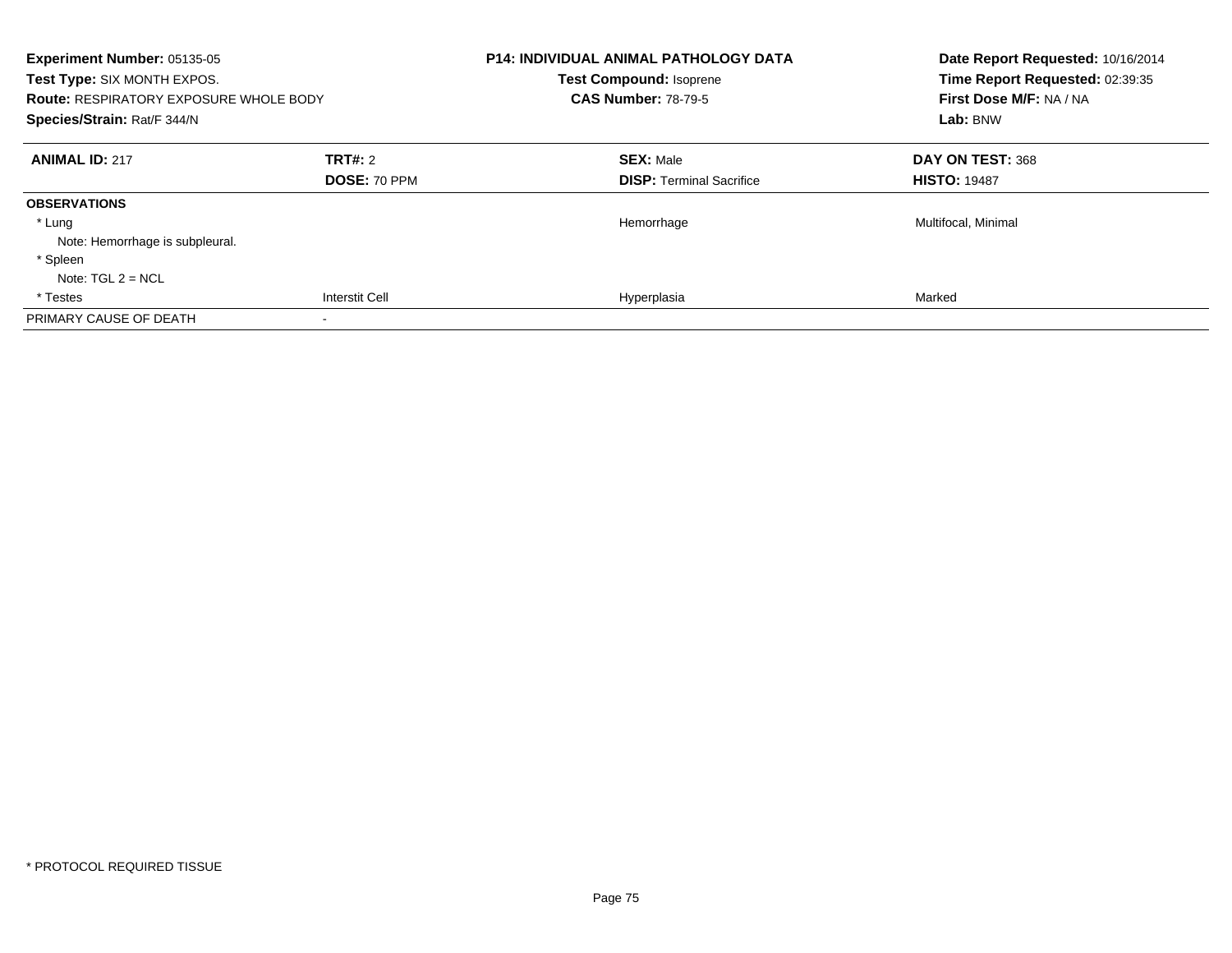**Experiment Number:** 05135-05 **Test Type:** SIX MONTH EXPOS.**Route:** RESPIRATORY EXPOSURE WHOLE BODY**Species/Strain:** Rat/F 344/N**P14: INDIVIDUAL ANIMAL PATHOLOGY DATATest Compound:** Isoprene**CAS Number:** 78-79-5**Date Report Requested:** 10/16/2014**Time Report Requested:** 02:39:35**First Dose M/F:** NA / NA**Lab:** BNW**ANIMAL ID:** 218**TRT#:** 2 **SEX:** Male **DAY ON TEST:** 368 **DOSE:** 70 PPM**DISP:** Terminal Sacrifice **HISTO:** 19488 **OBSERVATIONS** \* Lungg and the morrhage of the morrhage of the morrhage  $\theta$  and  $\theta$  and  $\theta$  and  $\theta$  and  $\theta$  and  $\theta$  and  $\theta$  and  $\theta$  and  $\theta$  and  $\theta$  and  $\theta$  and  $\theta$  and  $\theta$  and  $\theta$  and  $\theta$  and  $\theta$  and  $\theta$  and  $\theta$  and  $\theta$  and Alveolar EpithHyperplasia **Multifocal**, Minimal Perivascular Hyperplasia Lymphoid, Multifocal, Minimal AlveolusHistiocyte, Multifocal, Minimal Note: Hyperplasia, alveolar epithelium is a type 2 cell.Note: Hemorrhage is subpleural.[ Hemorrhage TGLS = 1-3 ] \* Lymph Node, Mediastinal Congestion HyperplasiaNote: Hyperplasia is reactive.Note: Red blood cells present in cortical and/or medullary sinuses.[ Hyperplasia TGLS = 2-2 ] \* Testess and the contract of the contract of the contract of the contract of the contract of the contract of the contract of the contract of the contract of the contract of the contract of the contract of the contract of the cont a Mild PRIMARY CAUSE OF DEATH-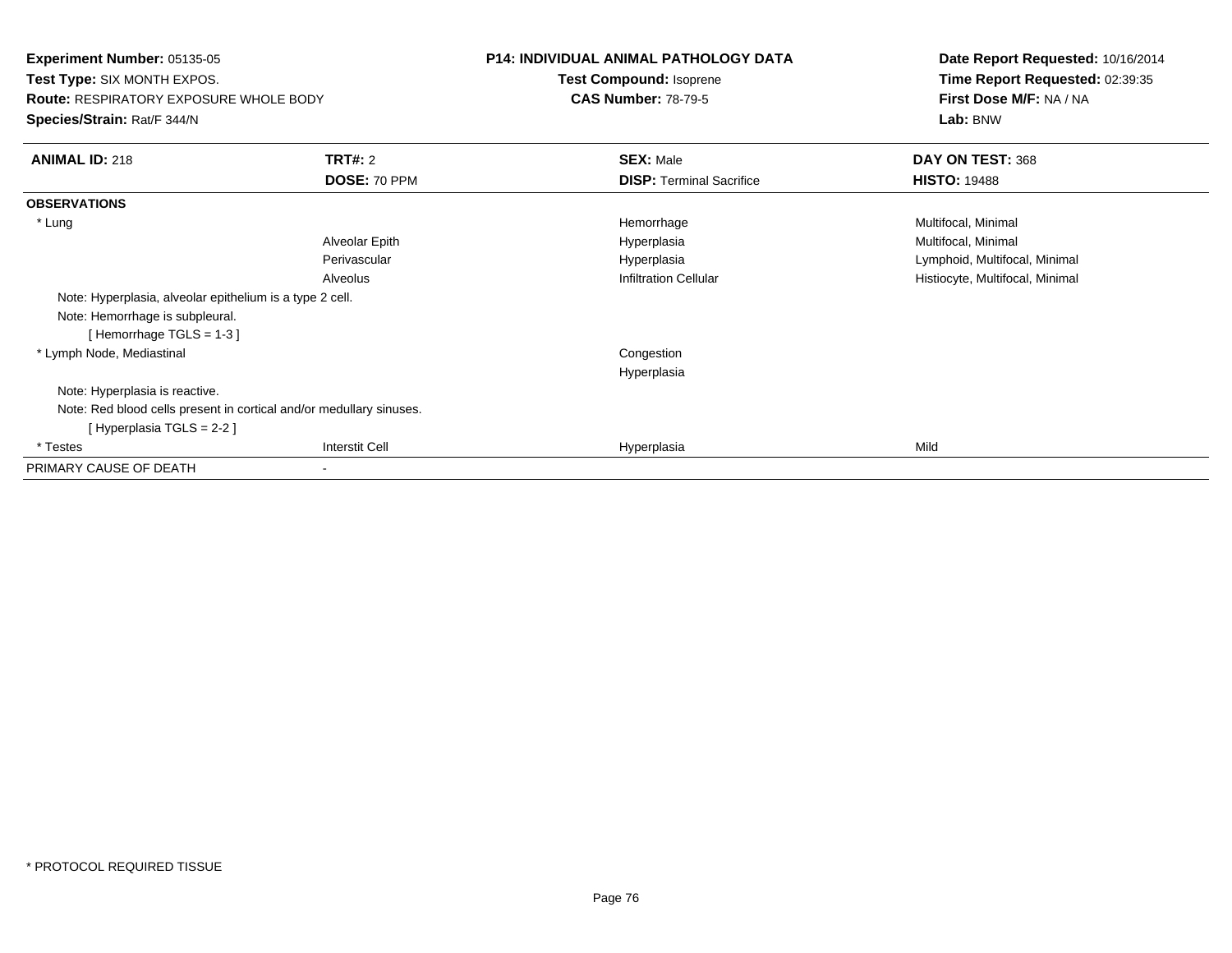| Experiment Number: 05135-05<br>Test Type: SIX MONTH EXPOS.<br><b>Route: RESPIRATORY EXPOSURE WHOLE BODY</b> |                       | P14: INDIVIDUAL ANIMAL PATHOLOGY DATA<br>Test Compound: Isoprene | Date Report Requested: 10/16/2014<br>Time Report Requested: 02:39:35<br>First Dose M/F: NA / NA |
|-------------------------------------------------------------------------------------------------------------|-----------------------|------------------------------------------------------------------|-------------------------------------------------------------------------------------------------|
|                                                                                                             |                       | <b>CAS Number: 78-79-5</b>                                       |                                                                                                 |
| Species/Strain: Rat/F 344/N                                                                                 |                       |                                                                  | Lab: BNW                                                                                        |
|                                                                                                             |                       |                                                                  |                                                                                                 |
| <b>ANIMAL ID: 219</b>                                                                                       | TRT#: 2               | <b>SEX: Male</b>                                                 | DAY ON TEST: 368                                                                                |
|                                                                                                             | DOSE: 70 PPM          | <b>DISP: Terminal Sacrifice</b>                                  | <b>HISTO: 19489</b>                                                                             |
|                                                                                                             |                       | ORGAN AND ACCOUNTABLE SITE STATUS                                |                                                                                                 |
| <b>NORMAL</b>                                                                                               |                       |                                                                  |                                                                                                 |
| * Pituitary Gland                                                                                           |                       |                                                                  |                                                                                                 |
| <b>OBSERVATIONS</b>                                                                                         |                       |                                                                  |                                                                                                 |
| * Brain                                                                                                     |                       | Hemorrhage                                                       | Mild                                                                                            |
| [Hemorrhage TGLS = $4-1$ ]                                                                                  |                       |                                                                  |                                                                                                 |
| * Lung                                                                                                      |                       | Hemorrhage                                                       | Multifocal, Minimal                                                                             |
|                                                                                                             | Alveolar Epith        | Hyperplasia                                                      | Multifocal, Mild                                                                                |
|                                                                                                             | Perivascular          | Hyperplasia                                                      | Lymphoid, Multifocal, Mild                                                                      |
|                                                                                                             | Alveolus              | <b>Infiltration Cellular</b>                                     | Histiocyte, Multifocal, Minimal                                                                 |
| Note: Hyperplasia, alveolar epithelium is a type 2 cell.                                                    |                       |                                                                  |                                                                                                 |
| Note: Hemorrhage is subplueral.                                                                             |                       |                                                                  |                                                                                                 |
| [Hemorrhage TGLS = 2-3]                                                                                     |                       |                                                                  |                                                                                                 |
| * Lymph Node, Mediastinal                                                                                   |                       | Hyperplasia                                                      |                                                                                                 |
| Note: Hyperplasia is reactive.                                                                              |                       |                                                                  |                                                                                                 |
| [Hyperplasia TGLS = 3-2]                                                                                    |                       |                                                                  |                                                                                                 |
| * Pituitary GI                                                                                              |                       |                                                                  |                                                                                                 |
| Note: $TGL 5 = NCL$                                                                                         |                       |                                                                  |                                                                                                 |
| * Spleen                                                                                                    |                       | Accessory Spleen                                                 |                                                                                                 |
| Note: Developmental Anomaly (Ectopic Splenic Tissue)                                                        |                       |                                                                  |                                                                                                 |
| [Accessory Spleen TGLS = 1-13]                                                                              |                       |                                                                  |                                                                                                 |
| * Testes                                                                                                    | <b>Interstit Cell</b> | Adenoma                                                          |                                                                                                 |
|                                                                                                             | <b>Interstit Cell</b> | Hyperplasia                                                      | Marked                                                                                          |
| PRIMARY CAUSE OF DEATH                                                                                      | $\blacksquare$        |                                                                  |                                                                                                 |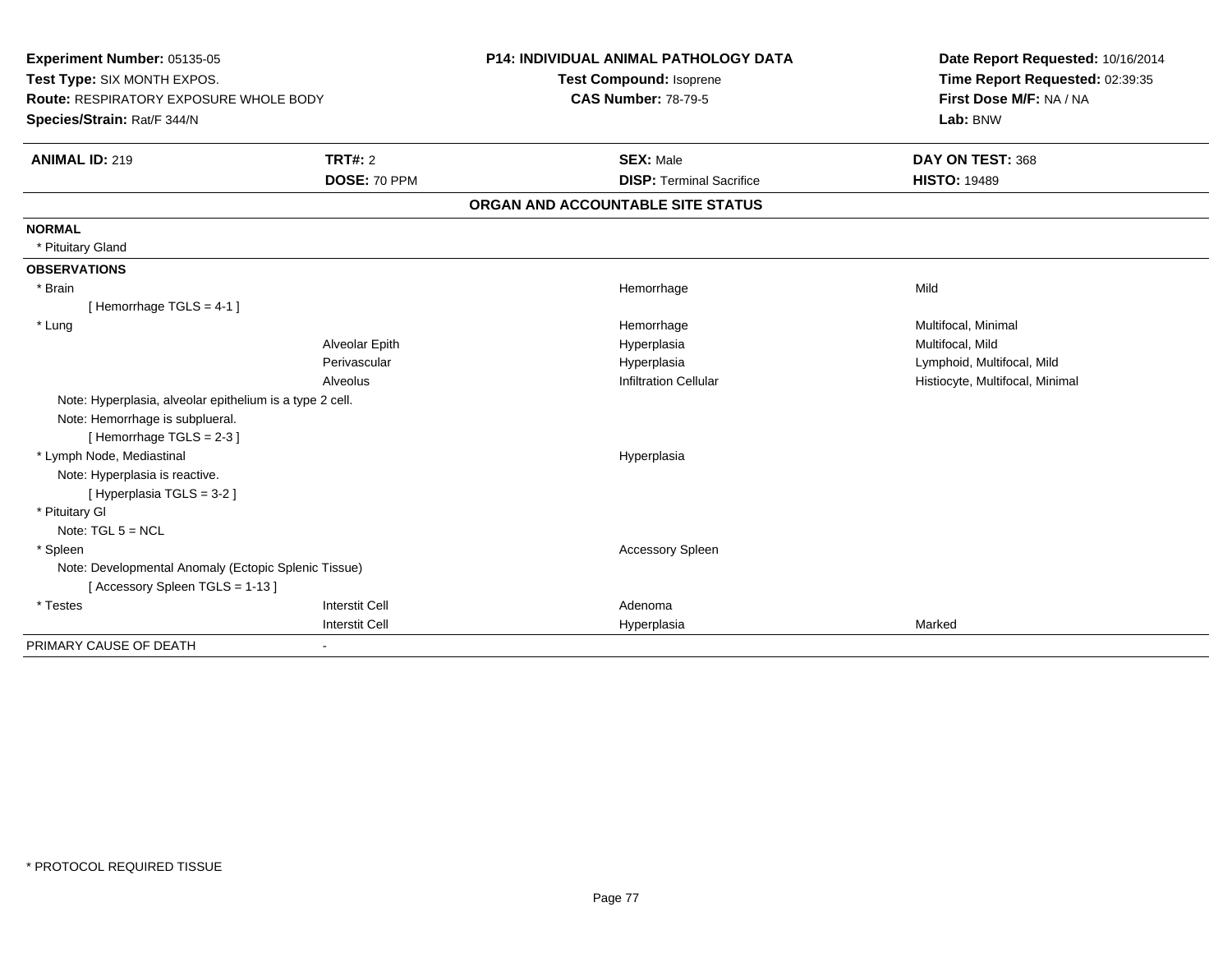| Experiment Number: 05135-05<br>Test Type: SIX MONTH EXPOS.<br><b>Route: RESPIRATORY EXPOSURE WHOLE BODY</b><br>Species/Strain: Rat/F 344/N |                                | <b>P14: INDIVIDUAL ANIMAL PATHOLOGY DATA</b><br>Test Compound: Isoprene<br><b>CAS Number: 78-79-5</b> | Date Report Requested: 10/16/2014<br>Time Report Requested: 02:39:35<br>First Dose M/F: NA / NA<br>Lab: BNW |
|--------------------------------------------------------------------------------------------------------------------------------------------|--------------------------------|-------------------------------------------------------------------------------------------------------|-------------------------------------------------------------------------------------------------------------|
| <b>ANIMAL ID: 220</b>                                                                                                                      | <b>TRT#: 2</b><br>DOSE: 70 PPM | <b>SEX: Male</b><br><b>DISP:</b> Terminal Sacrifice                                                   | DAY ON TEST: 368<br><b>HISTO: 19490</b>                                                                     |
| <b>OBSERVATIONS</b>                                                                                                                        |                                |                                                                                                       |                                                                                                             |
| * Lung<br>Note: Hemorrhage is subpleural.<br>[Hemorrhage TGLS = $2-3$ ]                                                                    |                                | Hemorrhage                                                                                            | Multifocal, Minimal                                                                                         |
| * Pituitary Gland<br>Note: -B-Adenoma<br>[ Adenoma TGLS = 1-8 ]                                                                            |                                | Adenoma                                                                                               |                                                                                                             |
| * Testes                                                                                                                                   | Interstit Cell                 | Hyperplasia                                                                                           | Minimal                                                                                                     |
| PRIMARY CAUSE OF DEATH                                                                                                                     |                                |                                                                                                       |                                                                                                             |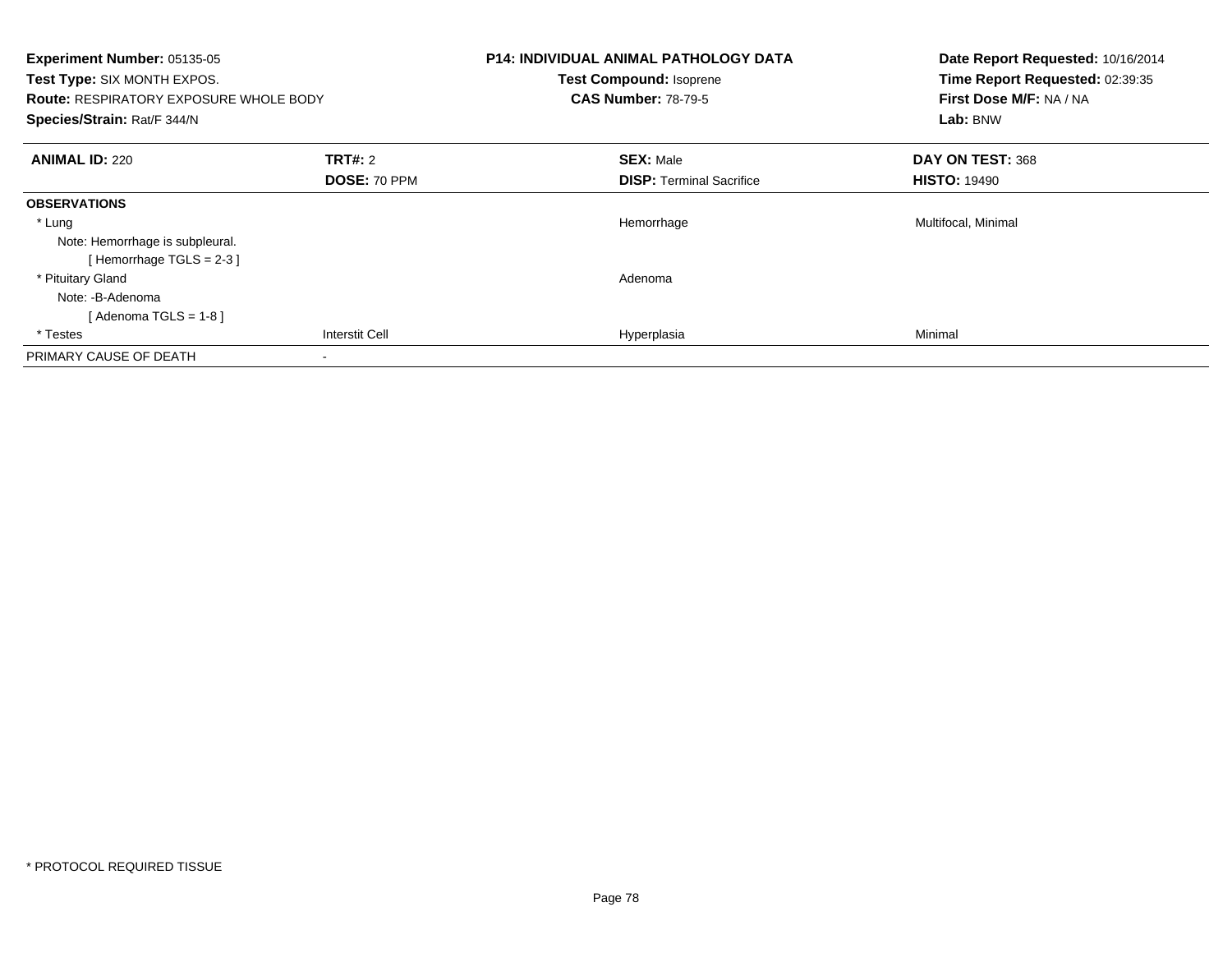| <b>Experiment Number: 05135-05</b><br><b>Test Type: SIX MONTH EXPOS.</b><br><b>Route: RESPIRATORY EXPOSURE WHOLE BODY</b><br>Species/Strain: Rat/F 344/N |                       | <b>P14: INDIVIDUAL ANIMAL PATHOLOGY DATA</b><br>Test Compound: Isoprene<br><b>CAS Number: 78-79-5</b>                                                                 | Date Report Requested: 10/16/2014<br>Time Report Requested: 02:39:35<br>First Dose M/F: NA / NA<br>Lab: BNW |
|----------------------------------------------------------------------------------------------------------------------------------------------------------|-----------------------|-----------------------------------------------------------------------------------------------------------------------------------------------------------------------|-------------------------------------------------------------------------------------------------------------|
| <b>ANIMAL ID: 221</b>                                                                                                                                    | <b>TRT#: 2</b>        | <b>SEX: Male</b>                                                                                                                                                      | DAY ON TEST: 368                                                                                            |
|                                                                                                                                                          | DOSE: 70 PPM          | <b>DISP:</b> Terminal Sacrifice                                                                                                                                       | <b>HISTO: 19491</b>                                                                                         |
| <b>OBSERVATIONS</b>                                                                                                                                      |                       |                                                                                                                                                                       |                                                                                                             |
| * Lung                                                                                                                                                   |                       | Hemorrhage                                                                                                                                                            | Multifocal, Mild                                                                                            |
| Note: Hemorrhage is subpleural.                                                                                                                          |                       |                                                                                                                                                                       |                                                                                                             |
| [Hemorrhage TGLS = $1-3$ ]                                                                                                                               |                       |                                                                                                                                                                       |                                                                                                             |
| * Spleen                                                                                                                                                 |                       | Leukemia Mononuclear                                                                                                                                                  |                                                                                                             |
|                                                                                                                                                          |                       | Note: Diagnosis is based on presence of monotonous population of mononuclear cells in splenic red pulp and slight increase of mononuclear cells in Hepatic sinusoids. |                                                                                                             |
| Note: -M-Leukemia, mononuclear                                                                                                                           |                       |                                                                                                                                                                       |                                                                                                             |
| [Leukemia Mononuclear TGLS = 2-4 ]                                                                                                                       |                       |                                                                                                                                                                       |                                                                                                             |
| * Testes                                                                                                                                                 | <b>Interstit Cell</b> | Hyperplasia                                                                                                                                                           | Minimal                                                                                                     |
|                                                                                                                                                          |                       | Leukemia Mononuclear                                                                                                                                                  |                                                                                                             |
| [Leukemia Mononuclear TGLS = 2-4 ]                                                                                                                       |                       |                                                                                                                                                                       |                                                                                                             |
| PRIMARY CAUSE OF DEATH                                                                                                                                   |                       |                                                                                                                                                                       |                                                                                                             |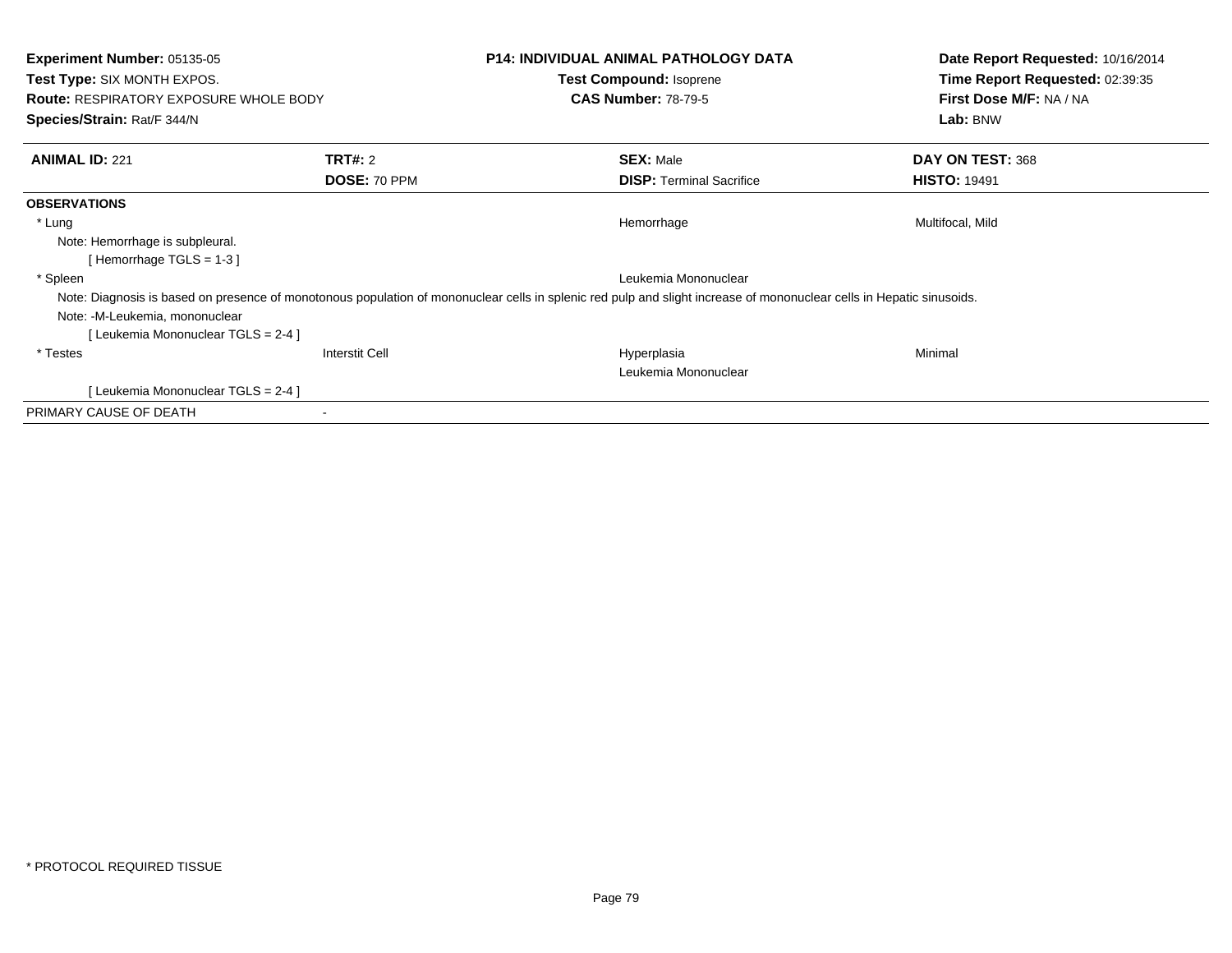| Experiment Number: 05135-05<br>Test Type: SIX MONTH EXPOS.<br><b>Route: RESPIRATORY EXPOSURE WHOLE BODY</b><br>Species/Strain: Rat/F 344/N |                                | <b>P14: INDIVIDUAL ANIMAL PATHOLOGY DATA</b><br>Test Compound: Isoprene<br><b>CAS Number: 78-79-5</b> | Date Report Requested: 10/16/2014<br>Time Report Requested: 02:39:35<br>First Dose M/F: NA / NA<br>Lab: BNW |
|--------------------------------------------------------------------------------------------------------------------------------------------|--------------------------------|-------------------------------------------------------------------------------------------------------|-------------------------------------------------------------------------------------------------------------|
| <b>ANIMAL ID: 222</b>                                                                                                                      | <b>TRT#: 2</b><br>DOSE: 70 PPM | <b>SEX: Male</b><br><b>DISP:</b> Terminal Sacrifice                                                   | DAY ON TEST: 368<br><b>HISTO: 19492</b>                                                                     |
| <b>OBSERVATIONS</b>                                                                                                                        |                                |                                                                                                       |                                                                                                             |
| * Lung<br>Note: Hemorrhage is subpleural.<br>[Hemorrhage TGLS = $2-3$ ]                                                                    |                                | Hemorrhage                                                                                            | Multifocal, Minimal                                                                                         |
| * Pituitary Gland<br>Note: -B-Adenoma<br>[ Adenoma TGLS = 1-8 ]                                                                            |                                | Adenoma                                                                                               |                                                                                                             |
| * Testes                                                                                                                                   | <b>Interstit Cell</b>          | Hyperplasia                                                                                           | Mild                                                                                                        |
| PRIMARY CAUSE OF DEATH                                                                                                                     |                                |                                                                                                       |                                                                                                             |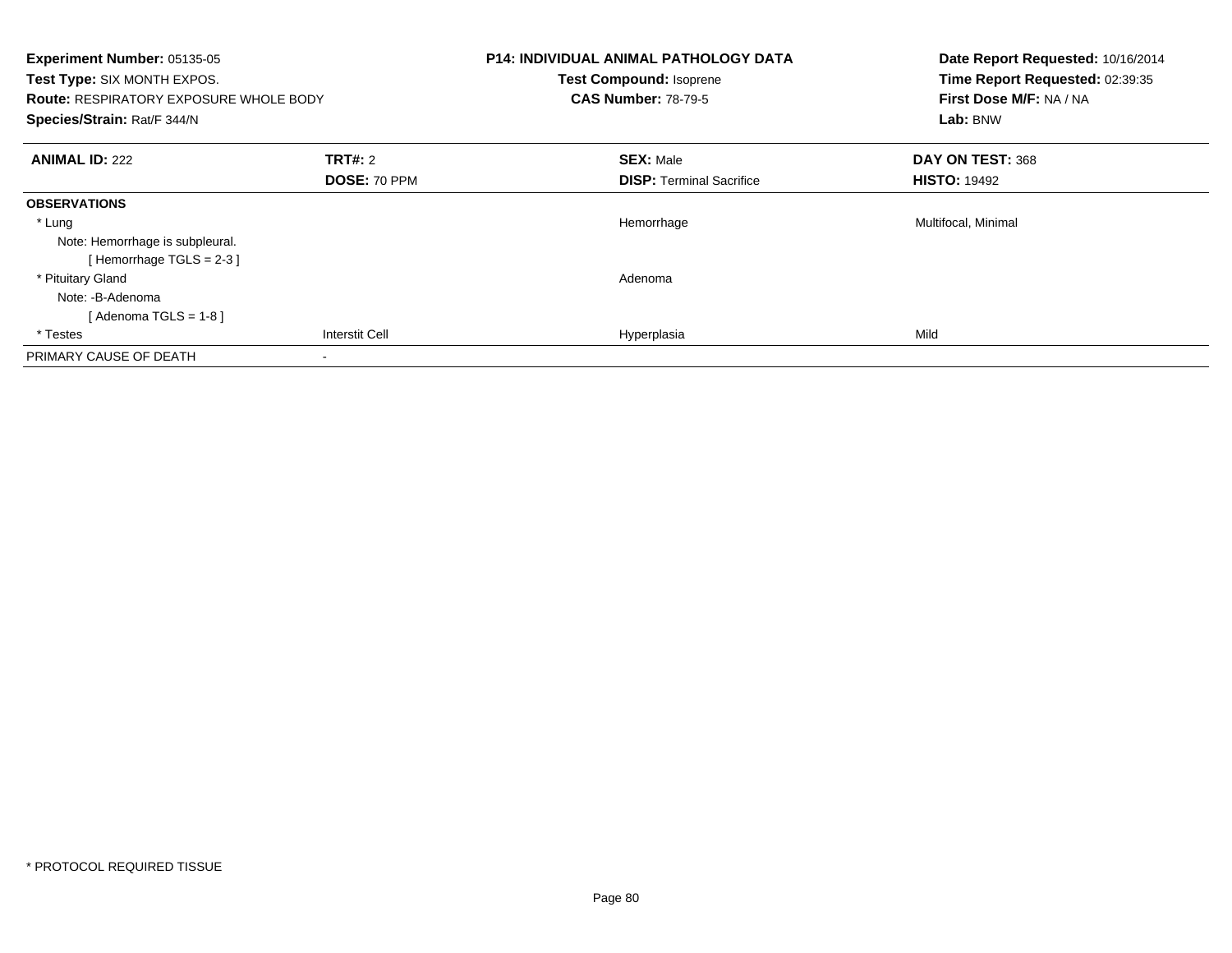**Experiment Number:** 05135-05**Test Type:** SIX MONTH EXPOS.**Route:** RESPIRATORY EXPOSURE WHOLE BODY**Species/Strain:** Rat/F 344/N**P14: INDIVIDUAL ANIMAL PATHOLOGY DATATest Compound:** Isoprene**CAS Number:** 78-79-5**Date Report Requested:** 10/16/2014**Time Report Requested:** 02:39:35**First Dose M/F:** NA / NA**Lab:** BNW**ANIMAL ID:** 223**TRT#:** 2 **SEX:** Male **DAY ON TEST:** 186 **DOSE:** 70 PPM**DISP:** Scheduled Sacrifice **HISTO:** 19493 **ORGAN AND ACCOUNTABLE SITE STATUSNORMAL**\* Adrenal Cortex \* Adrenal Cortex \* \* Adrenal Medulla \* \* Adrenal Medulla \* \* Blood Vessel \* \* Brood Vessel \* \* Bone \* Esophagus \* Bone Marrow \* Brain \* Epididymis \* Esophagus \* Intestine Large, Colon \* Eye \* The matrice of the test of the test of the test of the test of the test of the test of the test of the test of the test of the test of the test of the test of the test of the test of the test of the test of the tes \* Intestine Small, Jejunum \* Intestine Large, Rectum \* Intestine Small, Duodenum \* Intestine Small, Ileum \* Intestine Small, Ileum \* Islets, Pancreatic \* \* \* Andrew \* Kidney \* \* Kidney \* \* Larynx \* Larynx \* \* Larynx \* \* Liver \* Liver \* Liver \* Lymph Node, Bronchial \* Lymph Node, Mandibular \* Lymph Node, Mediastinal \* Lymph Node, Mesenteric\* Mammary Gland \* The strain of the strain of the strain of the strain of the strain of the strain of the strain of the strain of the strain of the strain of the strain of the strain of the strain of the strain of the stra \* Peripheral Nerve \* \* \* \* Pharynx \* \* Pharynx \* \* \* Preputial Gland \* \* Preputial Gland \* \* Preputial Gland \* Prostate \* \* Salivary Glands \* \* Salivary Glands \* \* Seminal Vesicle \* \* \* Seminal Yestrich \* \* Skin \* \* Skin \* Stomach, Glandular \* Spinal Cord \* Spinal Cord \* Spinal Cord \* Stomach, Forestomach \* Spinal Cord \* Stomach, Forestomach \* Testes \* Thymus \* Thyroid Gland \* Trachea \* Urinary Bladder**OBSERVATIONS** \* Blood VesselNote: Aorta is normal. \* Lungg and the state of the state of the state of the state of the Hemorrhage state of the Mild of the Mild of the S Note: Hemorrhage is subpleural.[ Hemorrhage TGLS = 1-3 ] \* Lym Node Bron Note: Tracheobronchial lymph node is normal. \* Perph Nerve Note: Sciatic nerve is normal.PRIMARY CAUSE OF DEATH-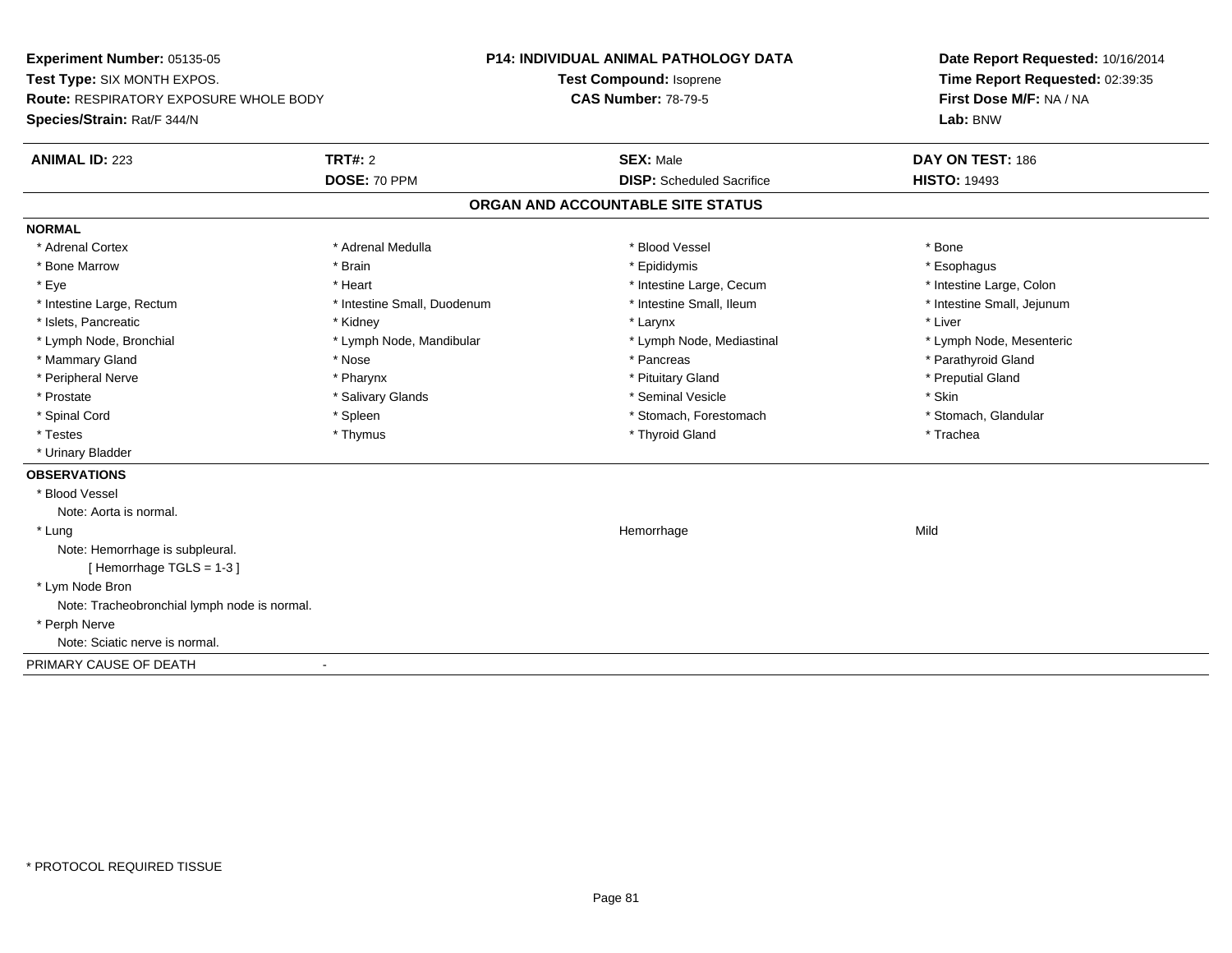| <b>Experiment Number: 05135-05</b><br><b>Test Type: SIX MONTH EXPOS.</b><br><b>Route: RESPIRATORY EXPOSURE WHOLE BODY</b><br>Species/Strain: Rat/F 344/N |                       | <b>P14: INDIVIDUAL ANIMAL PATHOLOGY DATA</b><br>Test Compound: Isoprene<br><b>CAS Number: 78-79-5</b> | Date Report Requested: 10/16/2014<br>Time Report Requested: 02:39:35<br>First Dose M/F: NA / NA<br>Lab: BNW |
|----------------------------------------------------------------------------------------------------------------------------------------------------------|-----------------------|-------------------------------------------------------------------------------------------------------|-------------------------------------------------------------------------------------------------------------|
| <b>ANIMAL ID: 224</b>                                                                                                                                    | <b>TRT#: 2</b>        | <b>SEX: Male</b>                                                                                      | DAY ON TEST: 368                                                                                            |
|                                                                                                                                                          | DOSE: 70 PPM          | <b>DISP: Terminal Sacrifice</b>                                                                       | <b>HISTO: 19494</b>                                                                                         |
| <b>OBSERVATIONS</b>                                                                                                                                      |                       |                                                                                                       |                                                                                                             |
| * Liver                                                                                                                                                  |                       | Hepatodiaphragmatic Nodule                                                                            |                                                                                                             |
| [Hepatodiaphragmatic Nodule TGLS = 2-12]                                                                                                                 |                       |                                                                                                       |                                                                                                             |
| * Lung                                                                                                                                                   |                       | Hemorrhage                                                                                            | Multifocal, Minimal                                                                                         |
|                                                                                                                                                          | Peribronchial         | Hyperplasia                                                                                           | Lymphoid, Focal, Minimal                                                                                    |
|                                                                                                                                                          | Perivascular          | Hyperplasia                                                                                           | Lymphoid, Multifocal, Minimal                                                                               |
| Note: Hemorrhage is subpleural.                                                                                                                          |                       |                                                                                                       |                                                                                                             |
| [Hemorrhage TGLS = $3-3$ ]                                                                                                                               |                       |                                                                                                       |                                                                                                             |
| * Testes                                                                                                                                                 | <b>Interstit Cell</b> | Hyperplasia                                                                                           | Mild                                                                                                        |
| PRIMARY CAUSE OF DEATH                                                                                                                                   |                       |                                                                                                       |                                                                                                             |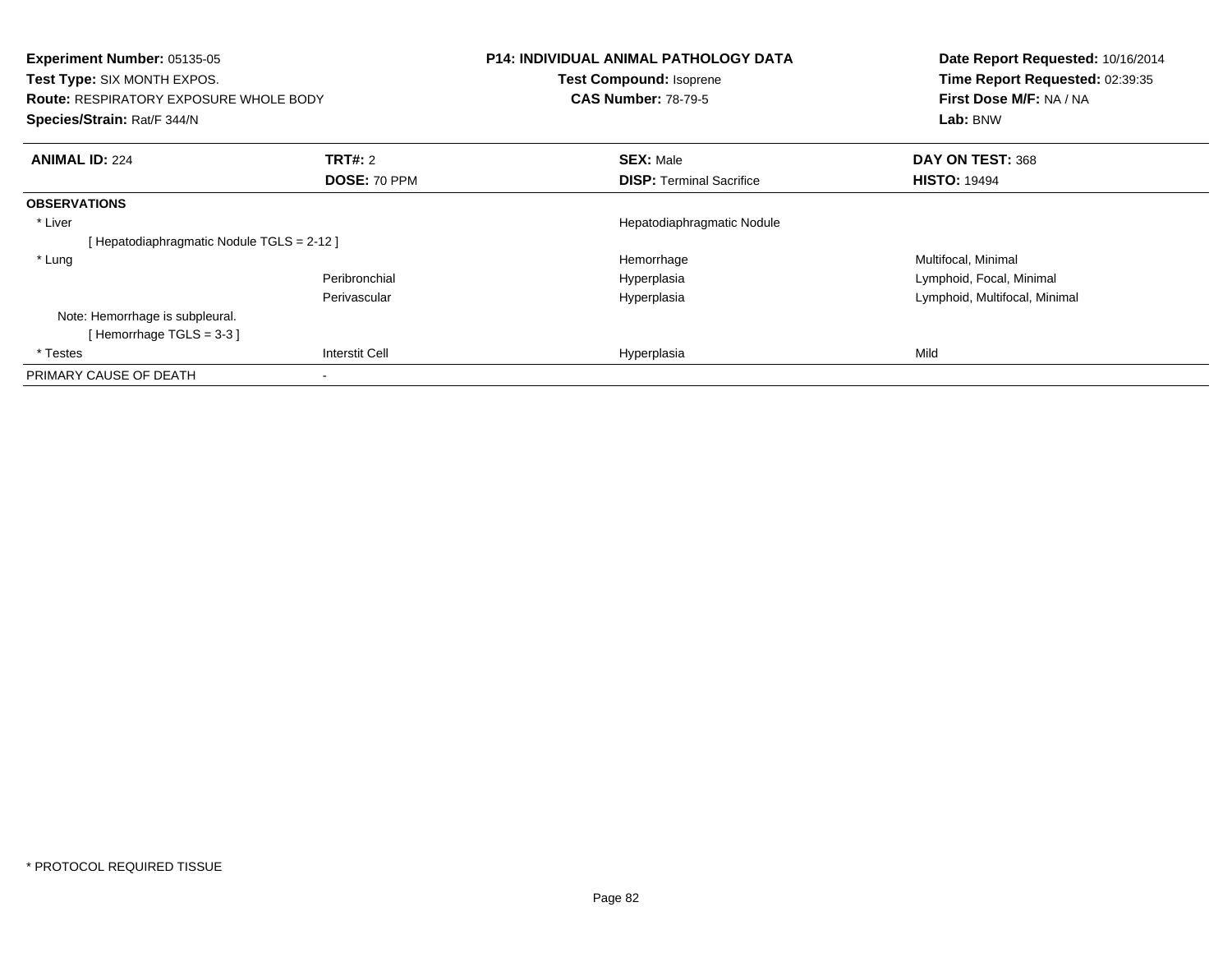**Experiment Number:** 05135-05**Test Type:** SIX MONTH EXPOS.**Route:** RESPIRATORY EXPOSURE WHOLE BODY**Species/Strain:** Rat/F 344/N**P14: INDIVIDUAL ANIMAL PATHOLOGY DATATest Compound:** Isoprene**CAS Number:** 78-79-5**Date Report Requested:** 10/16/2014**Time Report Requested:** 02:39:35**First Dose M/F:** NA / NA**Lab:** BNW**ANIMAL ID:** 225**TRT#:** 2 **SEX:** Male **DAY ON TEST:** 186 **DOSE:** 70 PPM**DISP:** Scheduled Sacrifice **HISTO:** 19495 **ORGAN AND ACCOUNTABLE SITE STATUSNORMAL**\* Adrenal Cortex \* Adrenal Cortex \* \* Adrenal Medulla \* \* Adrenal Medulla \* \* Blood Vessel \* \* Brood Vessel \* \* Bone \* Esophagus \* Bone Marrow \* Brain \* Epididymis \* Esophagus \* Intestine Large, Colon \* Eye \* The matrice of the test of the test of the test of the test of the test of the test of the test of the test of the test of the test of the test of the test of the test of the test of the test of the test of the tes \* Intestine Small, Jejunum \* Intestine Large, Rectum \* Intestine Small, Duodenum \* Intestine Small, Ileum \* Intestine Small, Ileum \* Islets, Pancreatic \* \* \* Andrew \* Kidney \* \* Kidney \* \* Larynx \* Larynx \* \* Larynx \* \* Liver \* Liver \* Liver \* Lymph Node, Bronchial \* Lymph Node, Mandibular \* Lymph Node, Mediastinal \* Lymph Node, Mesenteric\* Mammary Gland \* The strain of the strain of the strain of the strain of the strain of the strain of the strain of the strain of the strain of the strain of the strain of the strain of the strain of the strain of the stra \* Peripheral Nerve \* \* \* \* Pharynx \* \* Pharynx \* \* \* Preputial Gland \* \* Preputial Gland \* \* Preputial Gland \* Prostate \* \* Salivary Glands \* \* Salivary Glands \* \* Seminal Vesicle \* \* \* Seminal Yestrich \* \* Skin \* \* Skin \* Stomach, Glandular \* Spinal Cord \* Spinal Cord \* Spinal Cord \* Stomach, Forestomach \* Spinal Cord \* Stomach, Forestomach \* Testes \* Thymus \* Thyroid Gland \* Trachea \* Urinary Bladder**OBSERVATIONS** \* Blood VesselNote: Aorta is normal. \* Lungg and the state of the state of the state of the state of the Minimal Section 1, the state of the state of the Minimal Section 1, the state of the state of the state of the state of the state of the state of the state of t Note: Hemorrhage is subpleural.[ Hemorrhage TGLS = 1-3 ] \* Lym Node Bron Note: Tracheobronchial lymph node is normal. \* Perph Nerve Note: Sciatic nerve is normal.PRIMARY CAUSE OF DEATH-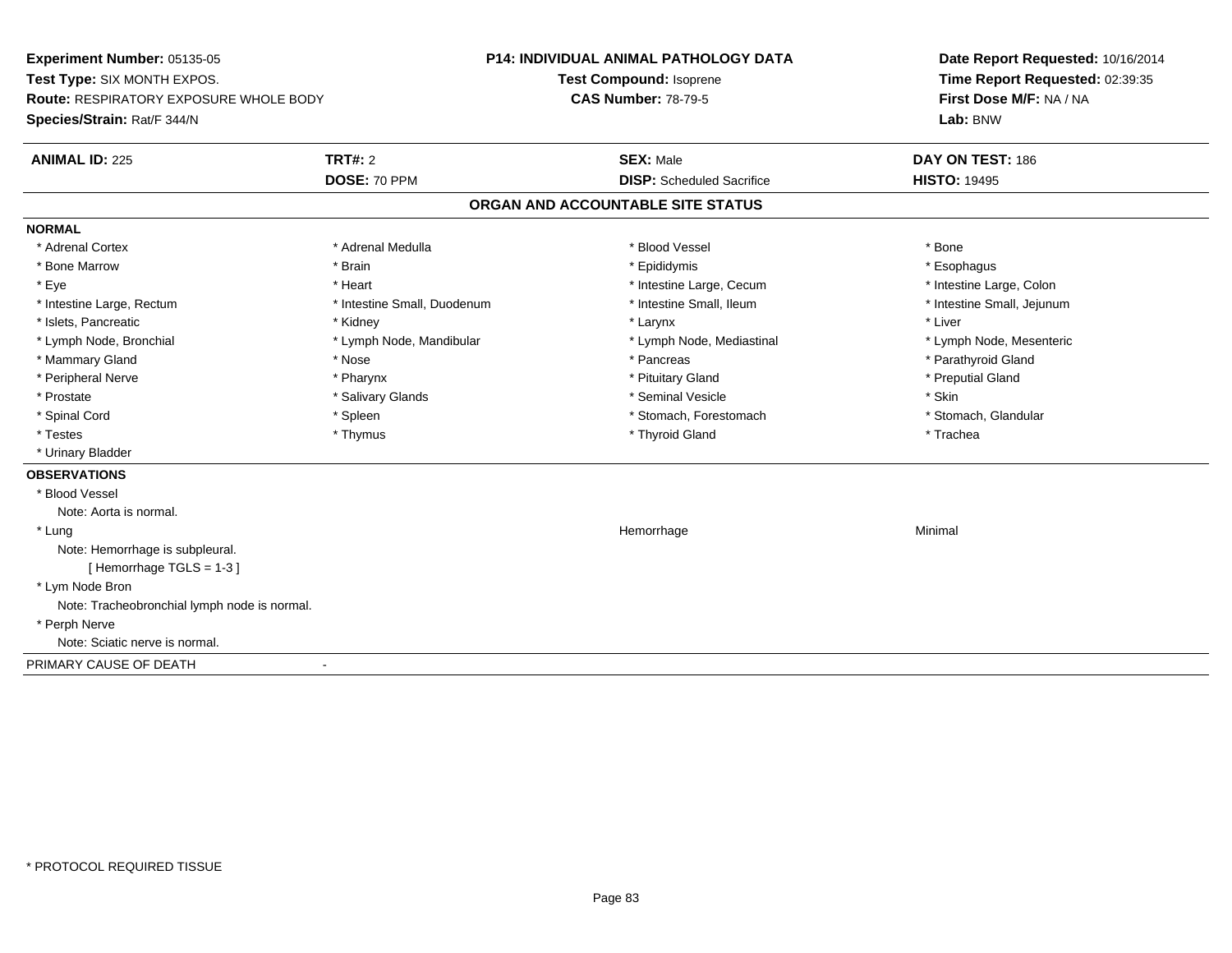| <b>Experiment Number: 05135-05</b><br><b>Test Type: SIX MONTH EXPOS.</b><br>Route: RESPIRATORY EXPOSURE WHOLE BODY<br>Species/Strain: Rat/F 344/N |                | <b>P14: INDIVIDUAL ANIMAL PATHOLOGY DATA</b><br>Test Compound: Isoprene<br><b>CAS Number: 78-79-5</b> | Date Report Requested: 10/16/2014<br>Time Report Requested: 02:39:35<br>First Dose M/F: NA / NA<br>Lab: BNW |
|---------------------------------------------------------------------------------------------------------------------------------------------------|----------------|-------------------------------------------------------------------------------------------------------|-------------------------------------------------------------------------------------------------------------|
| <b>ANIMAL ID: 226</b>                                                                                                                             | <b>TRT#: 2</b> | <b>SEX: Male</b>                                                                                      | DAY ON TEST: 368                                                                                            |
|                                                                                                                                                   | DOSE: 70 PPM   | <b>DISP:</b> Terminal Sacrifice                                                                       | <b>HISTO: 19496</b>                                                                                         |
| <b>OBSERVATIONS</b>                                                                                                                               |                |                                                                                                       |                                                                                                             |
| * Lung                                                                                                                                            |                | Hemorrhage                                                                                            | Multifocal, Minimal                                                                                         |
|                                                                                                                                                   | Alveolar Epith | Hyperplasia                                                                                           | Multifocal, Mild                                                                                            |
|                                                                                                                                                   | Peribronchial  | Hyperplasia                                                                                           | Lymphoid, Focal, Minimal                                                                                    |
|                                                                                                                                                   | Perivascular   | Hyperplasia                                                                                           | Lymphoid, Multifocal, Moderate                                                                              |
|                                                                                                                                                   | Alveolus       | <b>Infiltration Cellular</b>                                                                          | Histiocyte, Multifocal, Mild                                                                                |
| Note: Hemorrhage is subpleural.                                                                                                                   |                |                                                                                                       |                                                                                                             |
| Note: Hyperplasia, alveolar epithelium is a type 2 cell.                                                                                          |                |                                                                                                       |                                                                                                             |
| [Hemorrhage TGLS = 1-3]                                                                                                                           |                |                                                                                                       |                                                                                                             |
| * Testes                                                                                                                                          | Interstit Cell | Adenoma                                                                                               |                                                                                                             |
|                                                                                                                                                   | Interstit Cell | Hyperplasia                                                                                           | Mild                                                                                                        |
| PRIMARY CAUSE OF DEATH                                                                                                                            |                |                                                                                                       |                                                                                                             |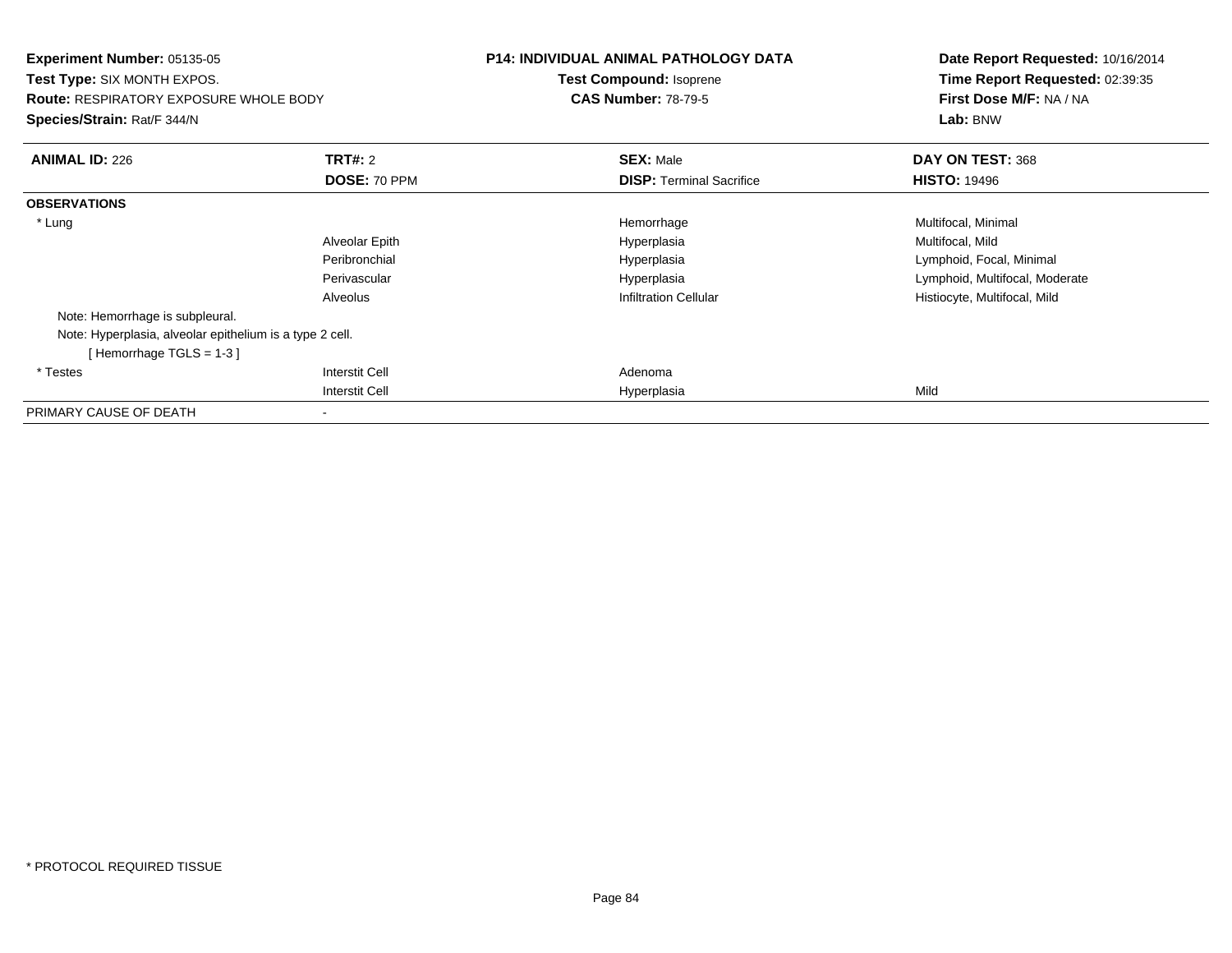**Experiment Number:** 05135-05**Test Type:** SIX MONTH EXPOS.**Route:** RESPIRATORY EXPOSURE WHOLE BODY**Species/Strain:** Rat/F 344/N**P14: INDIVIDUAL ANIMAL PATHOLOGY DATATest Compound:** Isoprene**CAS Number:** 78-79-5**Date Report Requested:** 10/16/2014**Time Report Requested:** 02:39:35**First Dose M/F:** NA / NA**Lab:** BNW**ANIMAL ID:** 227**TRT#:** 2 **SEX:** Male **DAY ON TEST:** 368 **DOSE:** 70 PPM**DISP:** Terminal Sacrifice **HISTO:** 19497 **OBSERVATIONS** \* Lungg and the morrhage of the morrhage of the morrhage  $\theta$  and  $\theta$  and  $\theta$  and  $\theta$  and  $\theta$  and  $\theta$  and  $\theta$  and  $\theta$  and  $\theta$  and  $\theta$  and  $\theta$  and  $\theta$  and  $\theta$  and  $\theta$  and  $\theta$  and  $\theta$  and  $\theta$  and  $\theta$  and  $\theta$  and Alveolar Epith Hyperplasia Multifocal, Mild Peribronchial Hyperplasia Lymphoid, Multifocal, Minimal Perivascular Hyperplasia Lymphoid, Multifocal, Moderate AlveolusInfiltration Cellular **Histiocyte**, Multifocal, Mild Note: Hemorrhage is subpleural.Note: Hyperplasia, alveolar epithelium is a type 2 cell.[ Hemorrhage TGLS = 2-3 ] \* Spleen Leukemia Mononuclear Note: Diagnosis based on the presence of a monotonous population mononuclear cells in the splenic red pulp and small number of mononuclear cells in hepatic sinusoids. Note: Changes in this spleen are interpreted as an early stage of mononuclear leukemiaNote: -M-Leukemia, Mononuclear[ Leukemia Mononuclear TGLS = 1-4 ] \* Testes Interstit Cell Hyperplasiaa Mild Leukemia MononuclearPRIMARY CAUSE OF DEATH-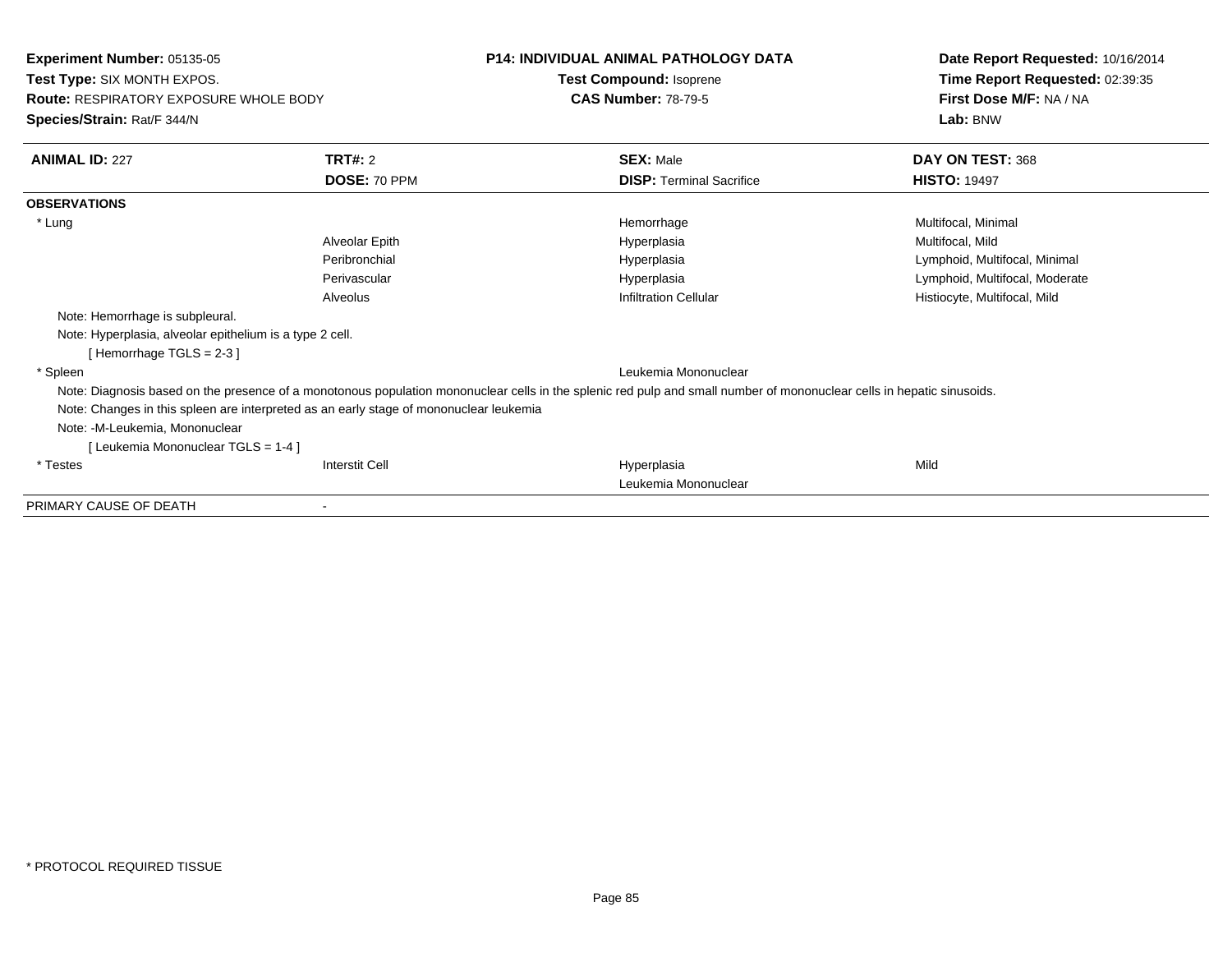**Experiment Number:** 05135-05**Test Type:** SIX MONTH EXPOS.**Route:** RESPIRATORY EXPOSURE WHOLE BODY**Species/Strain:** Rat/F 344/N**P14: INDIVIDUAL ANIMAL PATHOLOGY DATATest Compound:** Isoprene**CAS Number:** 78-79-5**Date Report Requested:** 10/16/2014**Time Report Requested:** 02:39:35**First Dose M/F:** NA / NA**Lab:** BNW**ANIMAL ID:** 228**TRT#:** 2 **SEX:** Male **DAY ON TEST:** 186 **DOSE:** 70 PPM**DISP:** Scheduled Sacrifice **HISTO:** 19498 **ORGAN AND ACCOUNTABLE SITE STATUSNORMAL**\* Adrenal Cortex \* Adrenal Cortex \* \* Adrenal Medulla \* \* Adrenal Medulla \* \* Blood Vessel \* \* Brood Vessel \* \* Bone \* Esophagus \* Bone Marrow \* Brain \* Epididymis \* Esophagus \* Intestine Large, Colon \* Eye \* The matrice of the test of the test of the test of the test of the test of the test of the test of the test of the test of the test of the test of the test of the test of the test of the test of the test of the tes \* Intestine Small, Jejunum \* Intestine Large, Rectum \* Intestine Small, Duodenum \* Intestine Small, Ileum \* Intestine Small, Ileum \* Islets, Pancreatic \* \* \* Andrew \* Kidney \* \* Kidney \* \* Larynx \* Larynx \* \* Larynx \* \* Liver \* Liver \* Liver \* Lymph Node, Bronchial \* Lymph Node, Mandibular \* Lymph Node, Mediastinal \* Lymph Node, Mesenteric\* Mammary Gland \* The strain of the strain of the strain of the strain of the strain of the strain of the strain of the strain of the strain of the strain of the strain of the strain of the strain of the strain of the stra \* Peripheral Nerve \* \* \* \* Pharynx \* \* Pharynx \* \* \* Preputial Gland \* \* Preputial Gland \* \* Preputial Gland \* Prostate \* \* Salivary Glands \* \* Salivary Glands \* \* Seminal Vesicle \* \* \* Seminal Yestrich \* \* Skin \* \* Skin \* Stomach, Glandular \* Spinal Cord \* Spinal Cord \* Spinal Cord \* Stomach, Forestomach \* Spinal Cord \* Stomach, Forestomach \* Testes \* Thymus \* Thyroid Gland \* Trachea \* Urinary Bladder**OBSERVATIONS** \* Blood VesselNote: Aorta is normal. \* Lungg and the state of the state of the state of the state of the Minimal Section 1, the state of the state of the Minimal Section 1, the state of the state of the state of the state of the state of the state of the state of t Note: Hemorrhage is subpleural.[ Hemorrhage TGLS = 1-3 ] \* Lym Node Bron Note: Tracheobronchial lymph node is normal. \* Perph Nerve Note: Sciatic nerve is normal.PRIMARY CAUSE OF DEATH-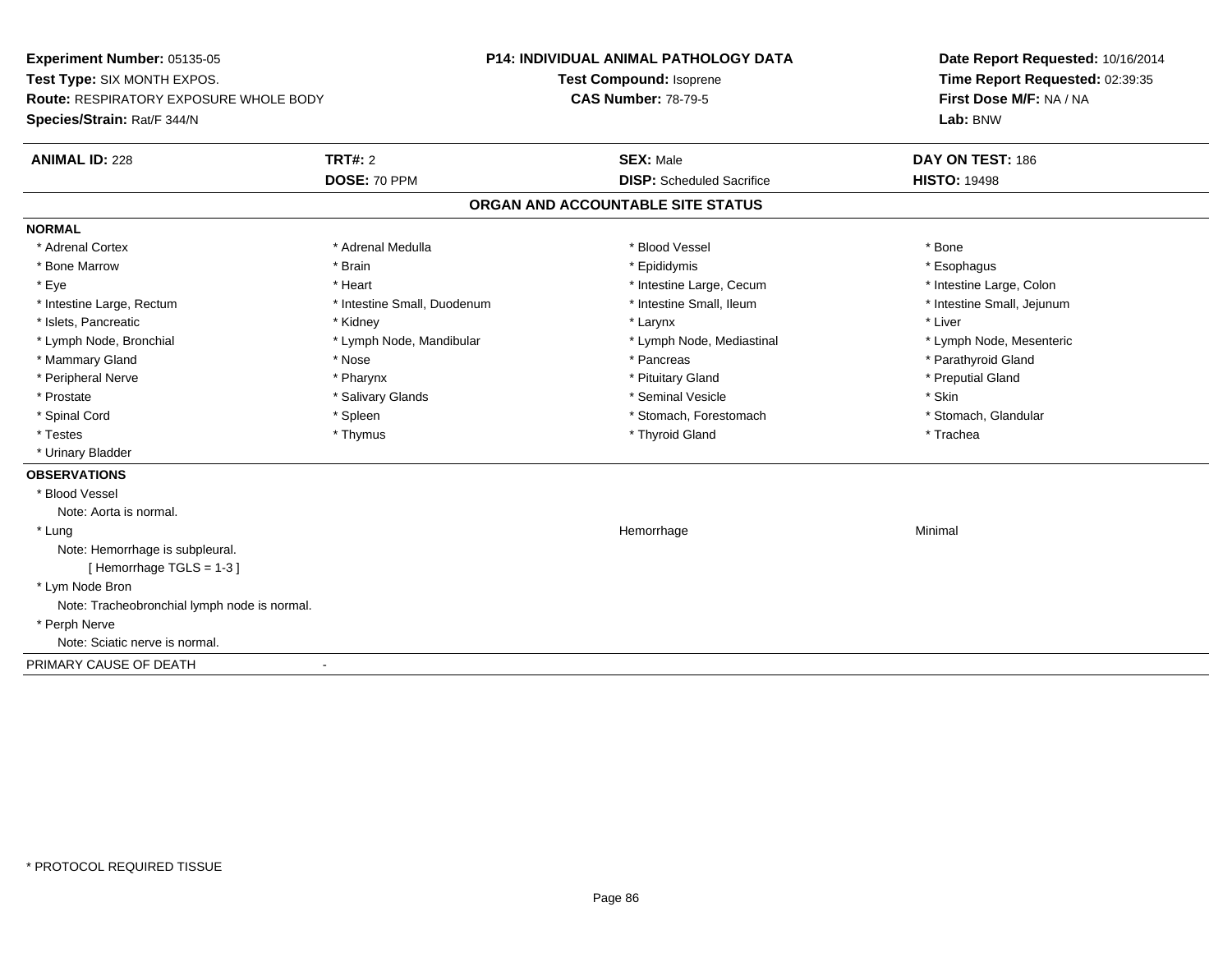| <b>Experiment Number: 05135-05</b><br><b>Test Type: SIX MONTH EXPOS.</b><br><b>Route: RESPIRATORY EXPOSURE WHOLE BODY</b><br>Species/Strain: Rat/F 344/N |                | <b>P14: INDIVIDUAL ANIMAL PATHOLOGY DATA</b><br>Test Compound: Isoprene<br><b>CAS Number: 78-79-5</b> | Date Report Requested: 10/16/2014<br>Time Report Requested: 02:39:35<br>First Dose M/F: NA / NA<br>Lab: BNW |
|----------------------------------------------------------------------------------------------------------------------------------------------------------|----------------|-------------------------------------------------------------------------------------------------------|-------------------------------------------------------------------------------------------------------------|
| <b>ANIMAL ID: 229</b>                                                                                                                                    | <b>TRT#: 2</b> | <b>SEX: Male</b>                                                                                      | DAY ON TEST: 368                                                                                            |
|                                                                                                                                                          | DOSE: 70 PPM   | <b>DISP: Terminal Sacrifice</b>                                                                       | <b>HISTO: 19499</b>                                                                                         |
| <b>OBSERVATIONS</b>                                                                                                                                      |                |                                                                                                       |                                                                                                             |
| * Liver                                                                                                                                                  |                | Hepatodiaphragmatic Nodule                                                                            |                                                                                                             |
| [Hepatodiaphragmatic Nodule TGLS = 1-13]                                                                                                                 |                |                                                                                                       |                                                                                                             |
| * Lung                                                                                                                                                   |                | Hemorrhage                                                                                            | Multifocal, Minimal                                                                                         |
|                                                                                                                                                          | Alveolar Epith | Hyperplasia                                                                                           | Multifocal, Minimal                                                                                         |
|                                                                                                                                                          | Perivascular   | Hyperplasia                                                                                           | Lymphoid, Multifocal, Mild                                                                                  |
|                                                                                                                                                          | Alveolus       | <b>Infiltration Cellular</b>                                                                          | Histiocyte, Multifocal, Mild                                                                                |
| Note: Hyperplasia, alveolar epithelium is a type 2 cell.                                                                                                 |                |                                                                                                       |                                                                                                             |
| Note: Hemorrhage is subpleural.                                                                                                                          |                |                                                                                                       |                                                                                                             |
| [Hemorrhage TGLS = $2-3$ ]                                                                                                                               |                |                                                                                                       |                                                                                                             |
| * Testes                                                                                                                                                 | Interstit Cell | Hyperplasia                                                                                           | Marked                                                                                                      |
| PRIMARY CAUSE OF DEATH                                                                                                                                   |                |                                                                                                       |                                                                                                             |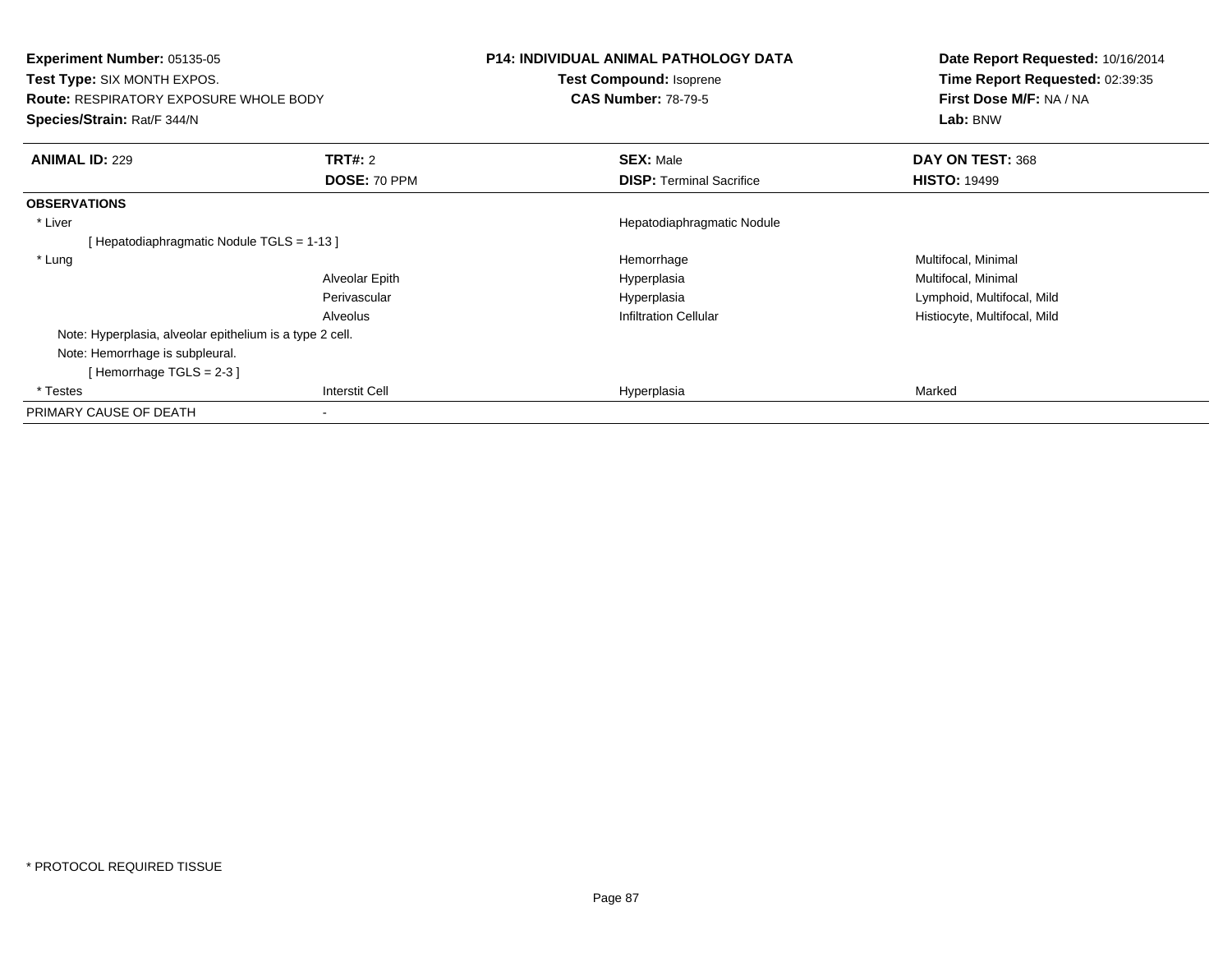**Experiment Number:** 05135-05**Test Type:** SIX MONTH EXPOS.**Route:** RESPIRATORY EXPOSURE WHOLE BODY**Species/Strain:** Rat/F 344/N**P14: INDIVIDUAL ANIMAL PATHOLOGY DATATest Compound:** Isoprene**CAS Number:** 78-79-5**Date Report Requested:** 10/16/2014**Time Report Requested:** 02:39:35**First Dose M/F:** NA / NA**Lab:** BNW**ANIMAL ID:** 230**TRT#:** 2 **SEX:** Male **DAY ON TEST:** 186 **DOSE:** 70 PPM**DISP:** Scheduled Sacrifice **HISTO:** 19500 **ORGAN AND ACCOUNTABLE SITE STATUSNORMAL**\* Adrenal Cortex \* Adrenal Cortex \* \* Adrenal Medulla \* \* Adrenal Medulla \* \* Blood Vessel \* \* Brood Vessel \* \* Bone \* Esophagus \* Bone Marrow \* Brain \* Epididymis \* Esophagus \* Intestine Large, Colon \* Eye \* The matrice of the test of the test of the test of the test of the test of the test of the test of the test of the test of the test of the test of the test of the test of the test of the test of the test of the tes \* Intestine Small, Jejunum \* Intestine Large, Rectum \* Intestine Small, Duodenum \* Intestine Small, Ileum \* Intestine Small, Ileum \* Islets, Pancreatic \* \* \* Andrew \* Kidney \* \* Kidney \* \* Larynx \* Larynx \* \* Larynx \* \* Liver \* Liver \* Liver \* Lymph Node, Bronchial \* Lymph Node, Mandibular \* Lymph Node, Mediastinal \* Lymph Node, Mesenteric\* Mammary Gland \* The strain of the strain of the strain of the strain of the strain of the strain of the strain of the strain of the strain of the strain of the strain of the strain of the strain of the strain of the stra \* Peripheral Nerve \* \* \* \* Pharynx \* \* Pharynx \* \* \* Preputial Gland \* \* Preputial Gland \* \* Preputial Gland \* Prostate \* \* Salivary Glands \* \* Salivary Glands \* \* Seminal Vesicle \* \* \* Seminal Yestrich \* \* Skin \* \* Skin \* Stomach, Glandular \* Spinal Cord \* Spinal Cord \* Spinal Cord \* Stomach, Forestomach \* Spinal Cord \* Stomach, Forestomach \* Testes \* Thymus \* Thyroid Gland \* Trachea \* Urinary Bladder**OBSERVATIONS** \* Blood VesselNote: Aorta is normal. \* Lungg and the state of the state of the state of the state of the Minimal Section 1, the state of the state of the Minimal Section 1, the state of the state of the state of the state of the state of the state of the state of t Note: Hemorrhage is subpleural.[ Hemorrhage TGLS = 1-3 ] \* Lym Node Bron Note: Tracheobronchial lymph node is normal. \* Perph Nerve Note: Sciatic nerve is normal.PRIMARY CAUSE OF DEATH-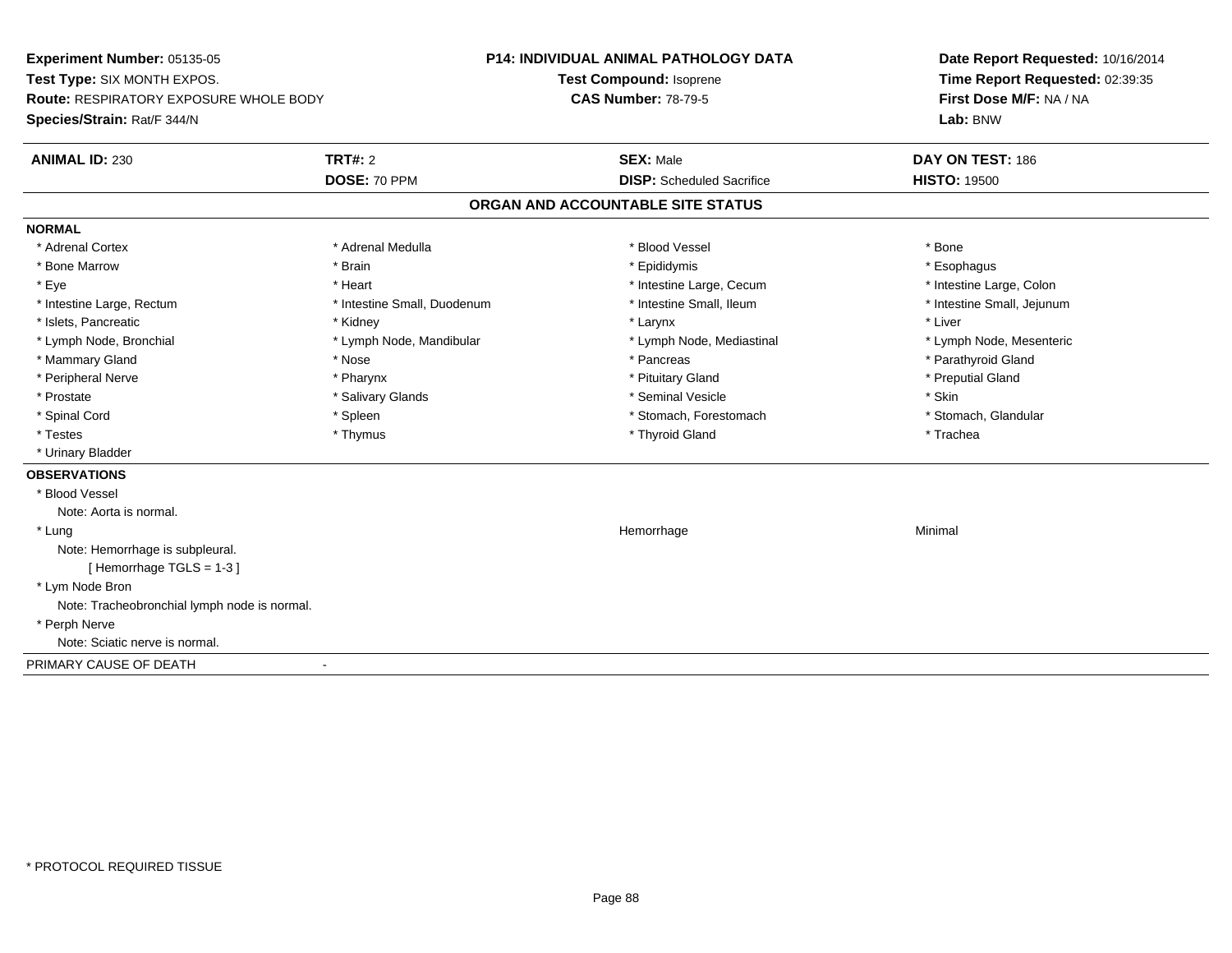**Experiment Number:** 05135-05 **Test Type:** SIX MONTH EXPOS. **Route:** RESPIRATORY EXPOSURE WHOLE BODY**Species/Strain:** Rat/F 344/N

## **P14: INDIVIDUAL ANIMAL PATHOLOGY DATA**

**Test Compound:** Isoprene**CAS Number:** 78-79-5

**Date Report Requested:** 10/16/2014**Time Report Requested:** 02:39:35**First Dose M/F:** NA / NA**Lab:** BNW

| <b>ANIMAL ID: 231</b>                                               | <b>TRT#: 2</b>        | <b>SEX: Male</b>                | DAY ON TEST: 368                 |
|---------------------------------------------------------------------|-----------------------|---------------------------------|----------------------------------|
|                                                                     | DOSE: 70 PPM          | <b>DISP: Terminal Sacrifice</b> | <b>HISTO: 19501</b>              |
| <b>OBSERVATIONS</b>                                                 |                       |                                 |                                  |
| * Liver                                                             |                       |                                 |                                  |
| Note: $TGL 2 = NCL$                                                 |                       |                                 |                                  |
| * Lung                                                              |                       | Hemorrhage                      | Multifocal, Minimal              |
|                                                                     | Alveolar Epith        | Hyperplasia                     | Multifocal, Moderate             |
|                                                                     | Peribronchial         | Hyperplasia                     | Lymphoid, Multifocal, Minimal    |
|                                                                     | Perivascular          | Hyperplasia                     | Lymphoid, Multifocal, Moderate   |
|                                                                     | Alveolus              | <b>Infiltration Cellular</b>    | Histiocyte, Multifocal, Moderate |
| Note: Hyperplasia, alveolar epithelium is a type 2 cell.            |                       |                                 |                                  |
| Note: Hemorrhage is subpleural.                                     |                       |                                 |                                  |
| [Hemorrhage TGLS = 3-3]                                             |                       |                                 |                                  |
| * Lymph Node, Mediastinal                                           |                       | Congestion                      |                                  |
|                                                                     |                       | Hyperplasia                     |                                  |
| Note: Red blood cells present in cortical and/or medullary sinuses. |                       |                                 |                                  |
| Note: Hyperplasia is reactive.                                      |                       |                                 |                                  |
| [Congestion TGLS = 4-2]                                             |                       |                                 |                                  |
| [ Hyperplasia TGLS = 4-2 ]                                          |                       |                                 |                                  |
| Mesentery                                                           |                       | Necrosis                        |                                  |
| Note: Fat Necrosis.                                                 |                       |                                 |                                  |
| [ Necrosis TGLS = $1-14$ ]                                          |                       |                                 |                                  |
| * Pituitary Gland                                                   |                       | Adenoma                         |                                  |
|                                                                     |                       | Hyperplasia                     | Mild                             |
| Note: -B-Adenoma                                                    |                       |                                 |                                  |
| [Adenoma TGLS = $5-8$ ]                                             |                       |                                 |                                  |
| * Testes                                                            | <b>Interstit Cell</b> | Hyperplasia                     | Minimal                          |
| PRIMARY CAUSE OF DEATH                                              | $\blacksquare$        |                                 |                                  |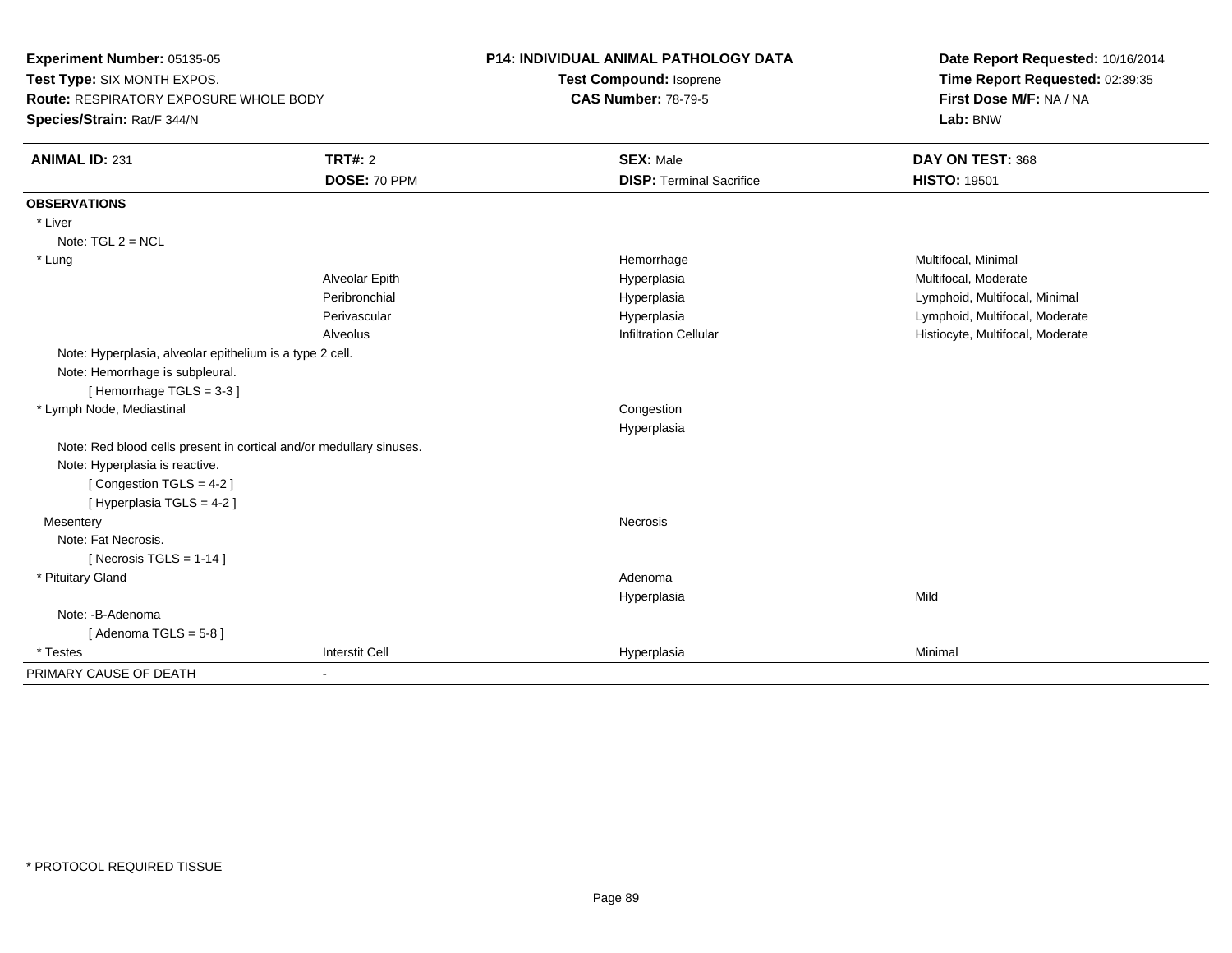**Experiment Number:** 05135-05**Test Type:** SIX MONTH EXPOS.**Route:** RESPIRATORY EXPOSURE WHOLE BODY**Species/Strain:** Rat/F 344/N**P14: INDIVIDUAL ANIMAL PATHOLOGY DATATest Compound:** Isoprene**CAS Number:** 78-79-5**Date Report Requested:** 10/16/2014**Time Report Requested:** 02:39:35**First Dose M/F:** NA / NA**Lab:** BNW**ANIMAL ID:** 232**TRT#:** 2 **SEX:** Male **DAY ON TEST:** 186 **DOSE:** 70 PPM**DISP:** Scheduled Sacrifice **HISTO:** 19502 **ORGAN AND ACCOUNTABLE SITE STATUSNORMAL**\* Adrenal Cortex \* Adrenal Cortex \* \* Adrenal Medulla \* \* Adrenal Medulla \* \* Blood Vessel \* \* Brood Vessel \* \* Bone \* Esophagus \* Bone Marrow \* Brain \* Epididymis \* Esophagus \* Intestine Large, Colon \* Eye \* The matter and the state of the test of the test of the test of the test of the test of the test of the test of the test of the test of the test of the test of the test of the test of the test of the test of test o \* Intestine Small, Jejunum \* Intestine Large, Rectum \* 1992 \* Intestine Small, Duodenum \* Intestine Small, Ileum \* Intestine Small, Ileum \* Islets, Pancreatic \* \* \* Andrew \* Kidney \* \* Kidney \* \* Larynx \* Larynx \* \* Larynx \* \* Liver \* Liver \* Liver Lymph Node \* Lymph Node, Bronchial \* Lymph Node, Mandibular \* Lymph Node, Mesenteric \* Mammary Gland \* The strain of the strain of the strain of the strain of the strain of the strain of the strain of the strain of the strain of the strain of the strain of the strain of the strain of the strain of the stra \* Peripheral Nerve \* \* \* \* Pharynx \* \* Pharynx \* \* \* Preputial Gland \* \* Preputial Gland \* \* Preputial Gland \* Prostate \* \* Salivary Glands \* \* Salivary Glands \* \* Seminal Vesicle \* \* \* Seminal Yestrich \* \* Skin \* \* Skin \* Stomach, Glandular \* Spinal Cord **\* Stomach, Forestomach \* Spinal Cord \*** Stomach, Forestomach \* Stomach, Forestomach \* Thymus \* Thyroid Gland \* Trachea \* Urinary Bladder \* **OBSERVATIONS** \* Blood VesselNote: Aorta is normal. \* Lungg and the state of the state of the state of the state of the Hemorrhage state of the Mild of the Mild of the S Note: Hemorrhage is subpleural.[ Hemorrhage TGLS = 3-3 ] \* Lym Node Bron Note: Tracheobronchial lymph node is normal. Lymph Node Note: Pancreatic lymph node has TGL 2-4 = NCL \* Lymph Node, Mediastinal CongestionNote: Red blood cells present in cortical and/or medullary sinuses.[ Congestion TGLS = 1-2 ] \* Perph Nerve Note: Sciatic nerve is normal. \* Testess and the contract of the contract of the contract of the contract of the contract of the contract of the contract of the contract of the contract of the contract of the contract of the contract of the contract of the cont a Minimal PRIMARY CAUSE OF DEATH-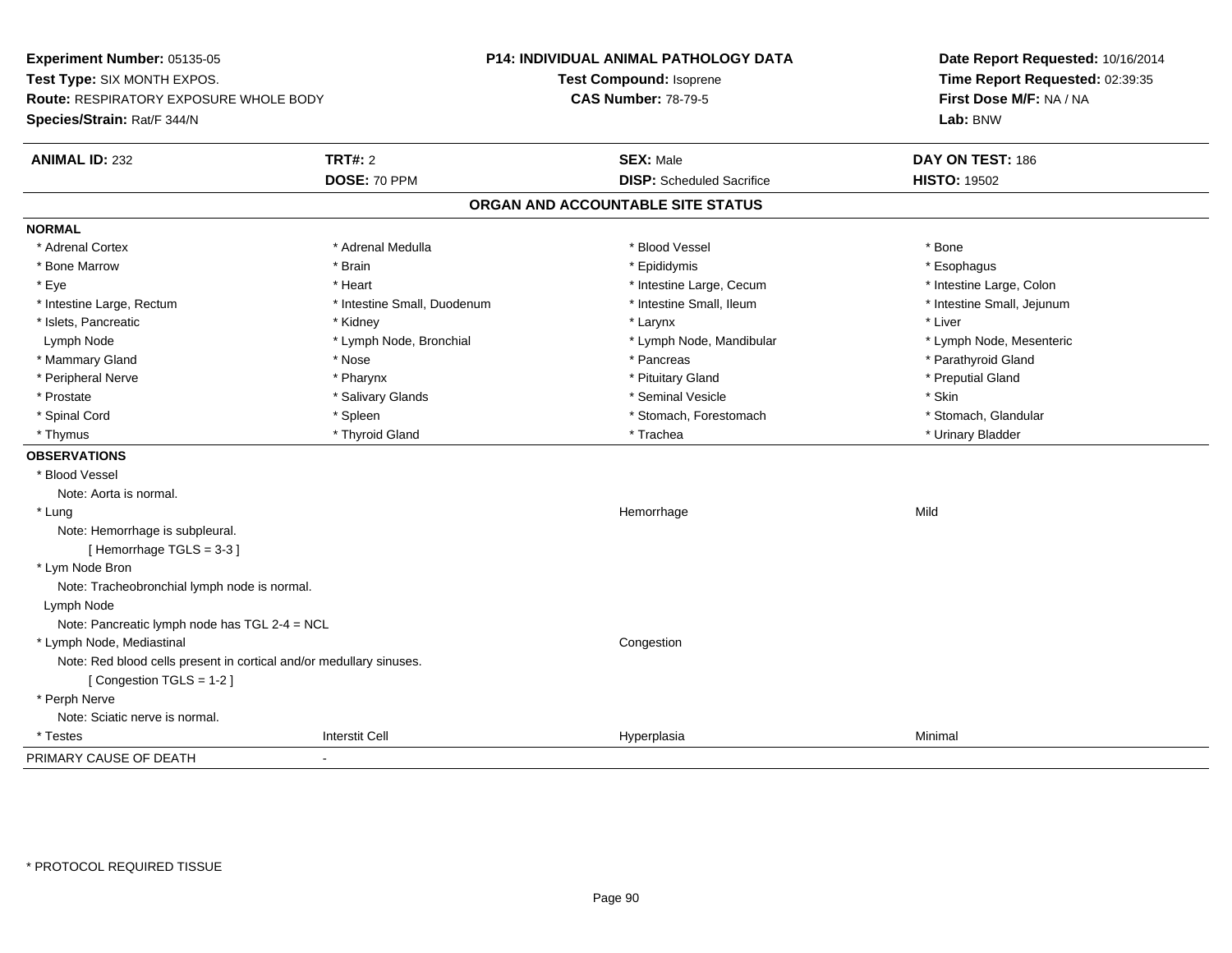**Experiment Number:** 05135-05**Test Type:** SIX MONTH EXPOS.**Route:** RESPIRATORY EXPOSURE WHOLE BODY**Species/Strain:** Rat/F 344/N**P14: INDIVIDUAL ANIMAL PATHOLOGY DATATest Compound:** Isoprene**CAS Number:** 78-79-5**Date Report Requested:** 10/16/2014**Time Report Requested:** 02:39:35**First Dose M/F:** NA / NA**Lab:** BNW**ANIMAL ID:** 233**TRT#:** 2 **SEX:** Male **DAY ON TEST:** 186 **DOSE:** 70 PPM**DISP:** Scheduled Sacrifice **HISTO:** 19503 **ORGAN AND ACCOUNTABLE SITE STATUSNORMAL**\* Adrenal Cortex \* Adrenal Cortex \* \* Adrenal Medulla \* \* Adrenal Medulla \* \* Blood Vessel \* \* Brood Vessel \* \* Bone \* Esophagus \* Bone Marrow \* Brain \* Epididymis \* Esophagus \* Intestine Large, Colon \* Eye \* The matrice of the test of the test of the test of the test of the test of the test of the test of the test of the test of the test of the test of the test of the test of the test of the test of the test of the tes \* Intestine Small, Jejunum \* Intestine Large, Rectum \* Intestine Small, Duodenum \* Intestine Small, Ileum \* Intestine Small, Ileum \* Islets, Pancreatic \* Kidney \* Larynx \* Lymph Node, Bronchial \* Lymph Node, Mandibular \* Lymph Node, Mediastinal \* Lymph Node, Mesenteric \* Mammary Gland \* Peripheral Nerve \* Nose \* \* Pancreas \* \* Pancreas \* \* Pancreas \* \* Parathyroid Gland \* \* Peripheral Nerve \* Peripheral Nerve \* \* Pharynx \* Pituitary Gland \* Preputial Gland \* Prostate \* Spinal Cord \* Salivary Glands \* \* Seminal Vesicle \* \* Seminal Vesicle \* \* Skin \* \* Skin \* \* Stember \* Spinal Cord \* Spinal Cord \* Spinal Cord \* Spinal Cord \* Spinal Cord \* Spinal Cord \* Spinal Cord \* Spinal Cord \* Spinal Cord \* Spinal \* Spleen \* Stomach, Forestomach \* Stomach \* Stomach, Slandular \* Testes \* Testes \* Urinary Bladder \* Thymus \* Thyroid Gland \* Trachea \* Urinary Bladder \* **OBSERVATIONS** \* Blood VesselNote: Aorta is normal. \* Liver Hepatodiaphragmatic Nodule[ Hepatodiaphragmatic Nodule TGLS = 2-13 ] \* Lungg and the state of the state of the state of the state of the Minimal Section 1, the state of the state of the Minimal Section 1, the state of the state of the state of the state of the state of the state of the state of t Note: Hemorrhage is subpleural.[ Hemorrhage TGLS = 1-3 ] \* Lym Node Bron Note: Tracheobronchial lymph node is normal. \* Perph Nerve Note: Sciatic nerve is normal.PRIMARY CAUSE OF DEATH-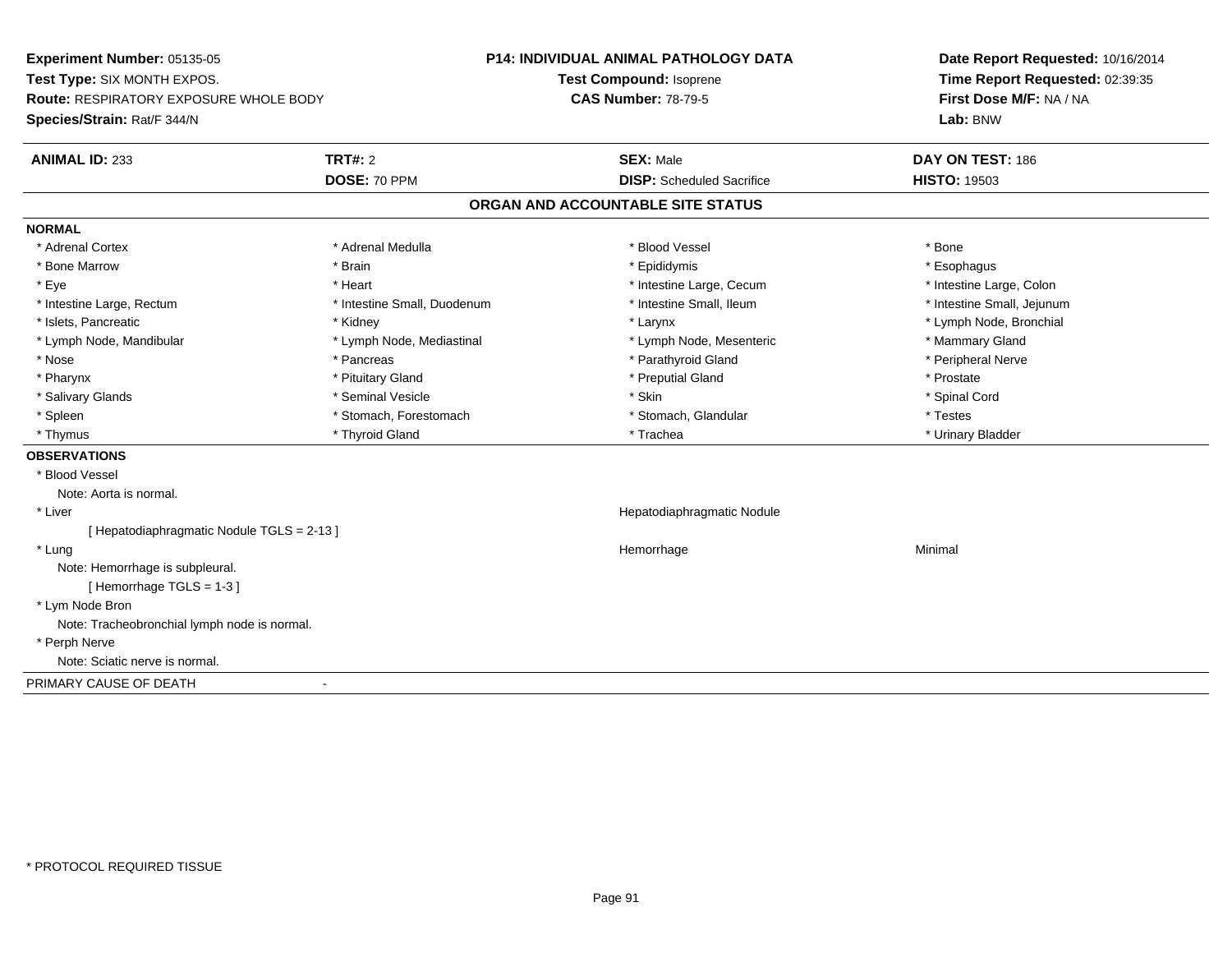| <b>Experiment Number: 05135-05</b><br>Test Type: SIX MONTH EXPOS.<br><b>Route: RESPIRATORY EXPOSURE WHOLE BODY</b><br>Species/Strain: Rat/F 344/N |                                | P14: INDIVIDUAL ANIMAL PATHOLOGY DATA<br>Test Compound: Isoprene<br><b>CAS Number: 78-79-5</b> | Date Report Requested: 10/16/2014<br>Time Report Requested: 02:39:35<br>First Dose M/F: NA / NA<br>Lab: BNW |
|---------------------------------------------------------------------------------------------------------------------------------------------------|--------------------------------|------------------------------------------------------------------------------------------------|-------------------------------------------------------------------------------------------------------------|
| <b>ANIMAL ID: 234</b>                                                                                                                             | <b>TRT#: 2</b><br>DOSE: 70 PPM | <b>SEX: Male</b><br><b>DISP: Terminal Sacrifice</b>                                            | DAY ON TEST: 368<br><b>HISTO: 19504</b>                                                                     |
| <b>OBSERVATIONS</b>                                                                                                                               |                                |                                                                                                |                                                                                                             |
| * Liver                                                                                                                                           |                                | Hepatodiaphragmatic Nodule                                                                     |                                                                                                             |
| [Hepatodiaphragmatic Nodule TGLS = 2-13]                                                                                                          |                                |                                                                                                |                                                                                                             |
| * Lung                                                                                                                                            |                                | Hemorrhage                                                                                     | Multifocal, Minimal                                                                                         |
| Note: Hemorrhage is subpleural.                                                                                                                   |                                |                                                                                                |                                                                                                             |
| [Hemorrhage TGLS = $4-3$ ]                                                                                                                        |                                |                                                                                                |                                                                                                             |
| Mesentery                                                                                                                                         |                                | Necrosis                                                                                       |                                                                                                             |
| Note: Fat Necrosis.                                                                                                                               |                                |                                                                                                |                                                                                                             |
| [ Necrosis TGLS = $1-14$ ]                                                                                                                        |                                |                                                                                                |                                                                                                             |
| * Pituitary Gland                                                                                                                                 |                                | Adenoma                                                                                        |                                                                                                             |
| Note: -B-Adenoma                                                                                                                                  |                                |                                                                                                |                                                                                                             |
| [Adenoma TGLS = $3-8$ ]                                                                                                                           |                                |                                                                                                |                                                                                                             |
| * Testes                                                                                                                                          | Interstit Cell                 | Hyperplasia                                                                                    | Minimal                                                                                                     |
| PRIMARY CAUSE OF DEATH                                                                                                                            |                                |                                                                                                |                                                                                                             |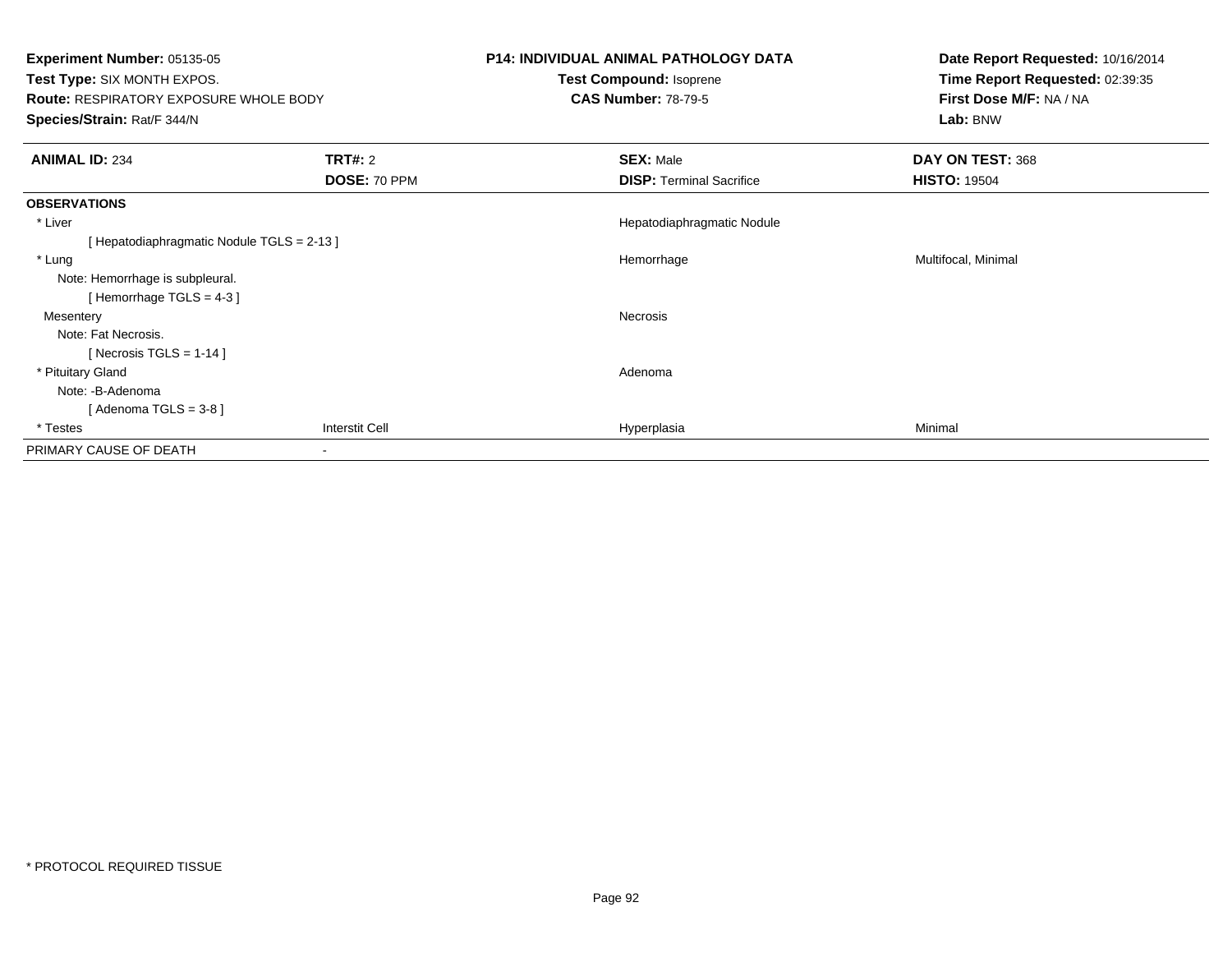| <b>Experiment Number: 05135-05</b><br>Test Type: SIX MONTH EXPOS.<br><b>Route: RESPIRATORY EXPOSURE WHOLE BODY</b><br>Species/Strain: Rat/F 344/N |                | <b>P14: INDIVIDUAL ANIMAL PATHOLOGY DATA</b><br><b>Test Compound: Isoprene</b><br><b>CAS Number: 78-79-5</b> | Date Report Requested: 10/16/2014<br>Time Report Requested: 02:39:35<br>First Dose M/F: NA / NA<br>Lab: BNW |
|---------------------------------------------------------------------------------------------------------------------------------------------------|----------------|--------------------------------------------------------------------------------------------------------------|-------------------------------------------------------------------------------------------------------------|
| <b>ANIMAL ID: 235</b>                                                                                                                             | <b>TRT#: 2</b> | <b>SEX: Male</b>                                                                                             | DAY ON TEST: 368                                                                                            |
|                                                                                                                                                   | DOSE: 70 PPM   | <b>DISP:</b> Terminal Sacrifice                                                                              | <b>HISTO: 19505</b>                                                                                         |
| <b>OBSERVATIONS</b>                                                                                                                               |                |                                                                                                              |                                                                                                             |
| * Lung                                                                                                                                            |                | Hemorrhage                                                                                                   | Multifocal, Minimal                                                                                         |
|                                                                                                                                                   | Perivascular   | Hyperplasia                                                                                                  | Lymphoid, Multifocal, Minimal                                                                               |
| Note: Hemorrhage is subpleural.                                                                                                                   |                |                                                                                                              |                                                                                                             |
| * Pituitary Gland                                                                                                                                 |                | Adenoma                                                                                                      |                                                                                                             |
| Note: -B-Adenoma                                                                                                                                  |                |                                                                                                              |                                                                                                             |
| [Adenoma TGLS = $1-8$ ]                                                                                                                           |                |                                                                                                              |                                                                                                             |
| * Spleen                                                                                                                                          |                |                                                                                                              |                                                                                                             |
| Note: $TGL 2 = NCL$ .                                                                                                                             |                |                                                                                                              |                                                                                                             |
| * Testes                                                                                                                                          | Interstit Cell | Hyperplasia                                                                                                  | Minimal                                                                                                     |
| PRIMARY CAUSE OF DEATH                                                                                                                            |                |                                                                                                              |                                                                                                             |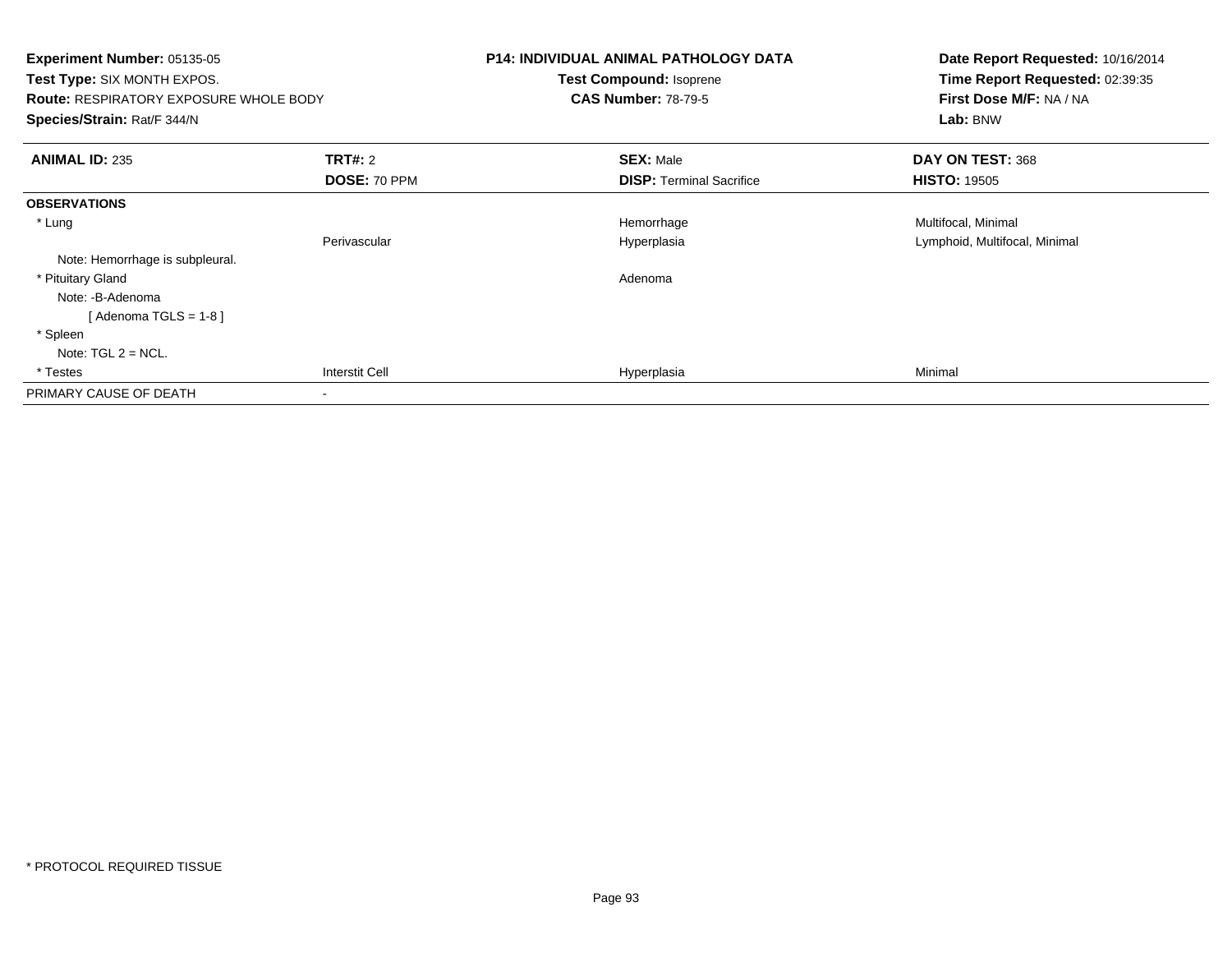**Experiment Number:** 05135-05**Test Type:** SIX MONTH EXPOS.**Route:** RESPIRATORY EXPOSURE WHOLE BODY**Species/Strain:** Rat/F 344/N**P14: INDIVIDUAL ANIMAL PATHOLOGY DATATest Compound:** Isoprene**CAS Number:** 78-79-5**Date Report Requested:** 10/16/2014**Time Report Requested:** 02:39:35**First Dose M/F:** NA / NA**Lab:** BNW**ANIMAL ID:** 236**TRT#:** 2 **SEX:** Male **DAY ON TEST:** 186 **DOSE:** 70 PPM**DISP:** Scheduled Sacrifice **HISTO:** 19506 **ORGAN AND ACCOUNTABLE SITE STATUSNORMAL**\* Adrenal Cortex \* Adrenal Cortex \* \* Adrenal Medulla \* \* Adrenal Medulla \* \* Blood Vessel \* \* Brood Vessel \* \* Bone \* Esophagus \* Bone Marrow \* Brain \* Epididymis \* Esophagus \* Intestine Large, Colon \* Eye \* The matter and the state of the test of the test of the test of the test of the test of the test of the test of the test of the test of the test of the test of the test of the test of the test of the test of test o \* Intestine Small, Jejunum \* Intestine Large, Rectum \* Intestine Small, Duodenum \* Intestine Small, Ileum \* Intestine Small, Ileum \* Islets, Pancreatic \* Kidney \* Larynx \* Lymph Node, Bronchial \* Lymph Node, Mandibular \* Lymph Node, Mediastinal \* Lymph Node, Mesenteric \* Mammary Gland \* Peripheral Nerve \* Nose \* \* Pancreas \* \* Pancreas \* \* Pancreas \* \* Parathyroid Gland \* \* Peripheral Nerve \* Peripheral Nerve \* \* Pharynx \* Pituitary Gland \* Preputial Gland \* Prostate \* Spinal Cord \* Salivary Glands \* \* Seminal Vesicle \* \* Seminal Vesicle \* \* Skin \* \* Skin \* \* Stember \* Spinal Cord \* Spinal Cord \* Spinal Cord \* Spinal Cord \* Spinal Cord \* Spinal Cord \* Spinal Cord \* Spinal Cord \* Spinal Cord \* Spinal \* Spleen \* Stomach, Forestomach \* Stomach \* Stomach, Slandular \* Testes \* Testes \* Urinary Bladder \* Thymus \* Thyroid Gland \* Trachea \* Urinary Bladder \* **OBSERVATIONS** \* Blood VesselNote: Aorta is normal. \* Liver Hepatodiaphragmatic Nodule[ Hepatodiaphragmatic Nodule TGLS = 2-13 ] \* Lungg and the state of the state of the state of the state of the Minimal Section 1, the state of the state of the Minimal Section 1, the state of the state of the state of the state of the state of the state of the state of t Perivascular Hyperplasia Lymphoid, Multifocal, Minimal Note: Hemorrhage is subpleural.[ Hemorrhage TGLS = 1-3 ] \* Lym Node Bron Note: Tracheobronchial lymph node is normal. \* Perph Nerve Note: Sciatic nerve is normal.PRIMARY CAUSE OF DEATH-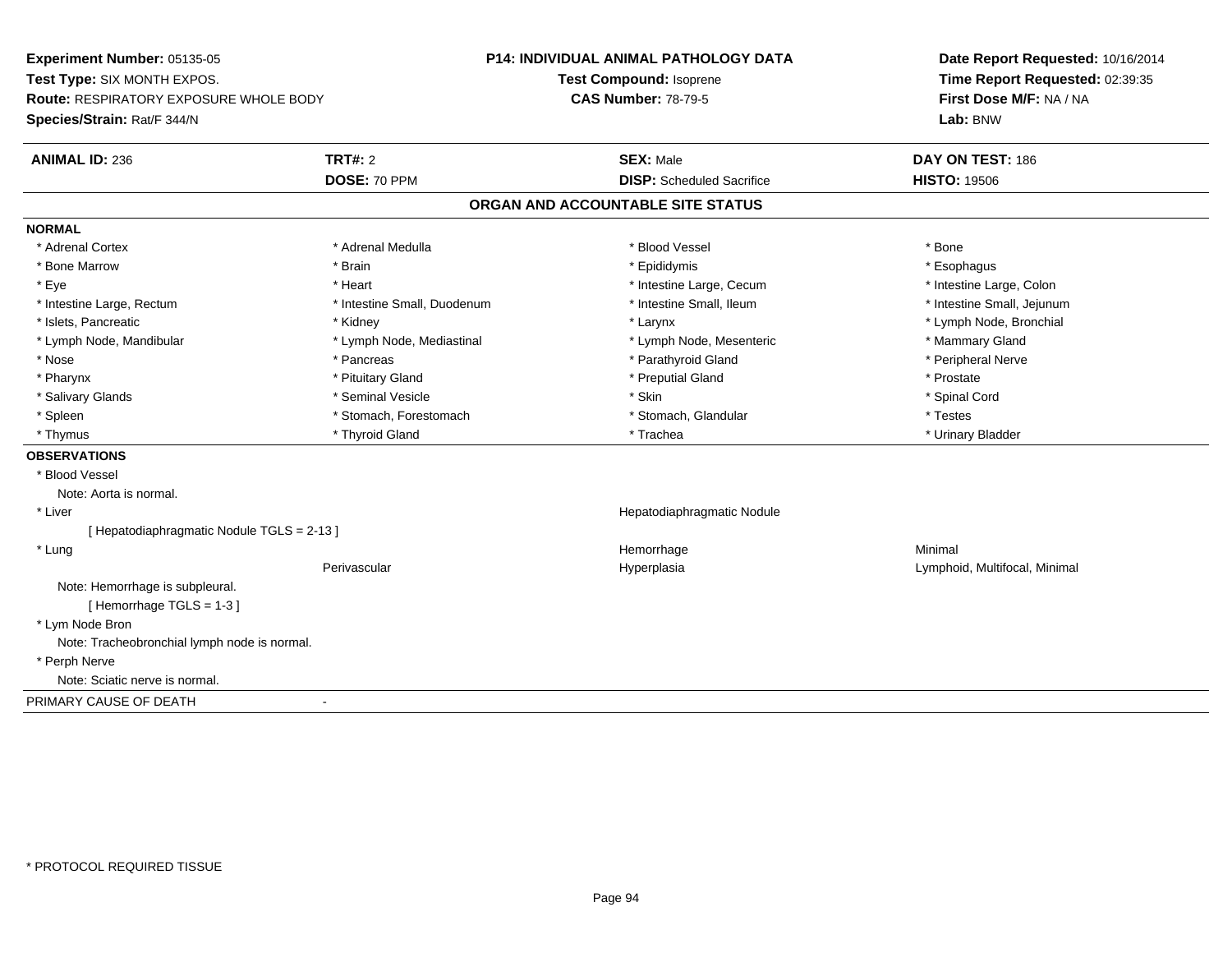**Experiment Number:** 05135-05**Test Type:** SIX MONTH EXPOS.**Route:** RESPIRATORY EXPOSURE WHOLE BODY**Species/Strain:** Rat/F 344/N**P14: INDIVIDUAL ANIMAL PATHOLOGY DATATest Compound:** Isoprene**CAS Number:** 78-79-5**Date Report Requested:** 10/16/2014**Time Report Requested:** 02:39:35**First Dose M/F:** NA / NA**Lab:** BNW**ANIMAL ID:** 237**TRT#:** 2 **SEX:** Male **DAY ON TEST:** 368 **DOSE:** 70 PPM**DISP:** Terminal Sacrifice **HISTO:** 19507 **OBSERVATIONS** \* Lungg and the morrhage of the morrhage of the morrhage  $\theta$  and  $\theta$  and  $\theta$  and  $\theta$  and  $\theta$  and  $\theta$  and  $\theta$  and  $\theta$  and  $\theta$  and  $\theta$  and  $\theta$  and  $\theta$  and  $\theta$  and  $\theta$  and  $\theta$  and  $\theta$  and  $\theta$  and  $\theta$  and  $\theta$  and Alveolar EpithHyperplasia **Multifocal, Moderate** Multifocal, Moderate Peribronchial Hyperplasia Lymphoid, Multifocal, Minimal Perivascular HyperplasiaHyperplasia<br>
Lymphoid, Multifocal, Moderate<br>
Infiltration Cellular<br>
Instituted Multifocal, Moderate AlveolusHistiocyte, Multifocal, Moderate Note: Hyperplasia, alveolar epithelium is a type 2 cell.Note: Hemorrhage is subpleural.[ Hemorrhage TGLS = 2-3 ] \* Pituitary Glandd and a state of the control of the control of the control of the control of the control of the control of the control of the control of the control of the control of the control of the control of the control of the contro Note: -B-Adenoma [ Adenoma TGLS = 1-8 ] \* Testess and the contract of the contract of the contract of the contract of the contract of the contract of the contract of the contract of the contract of the contract of the contract of the contract of the contract of the cont a Minimal PRIMARY CAUSE OF DEATH-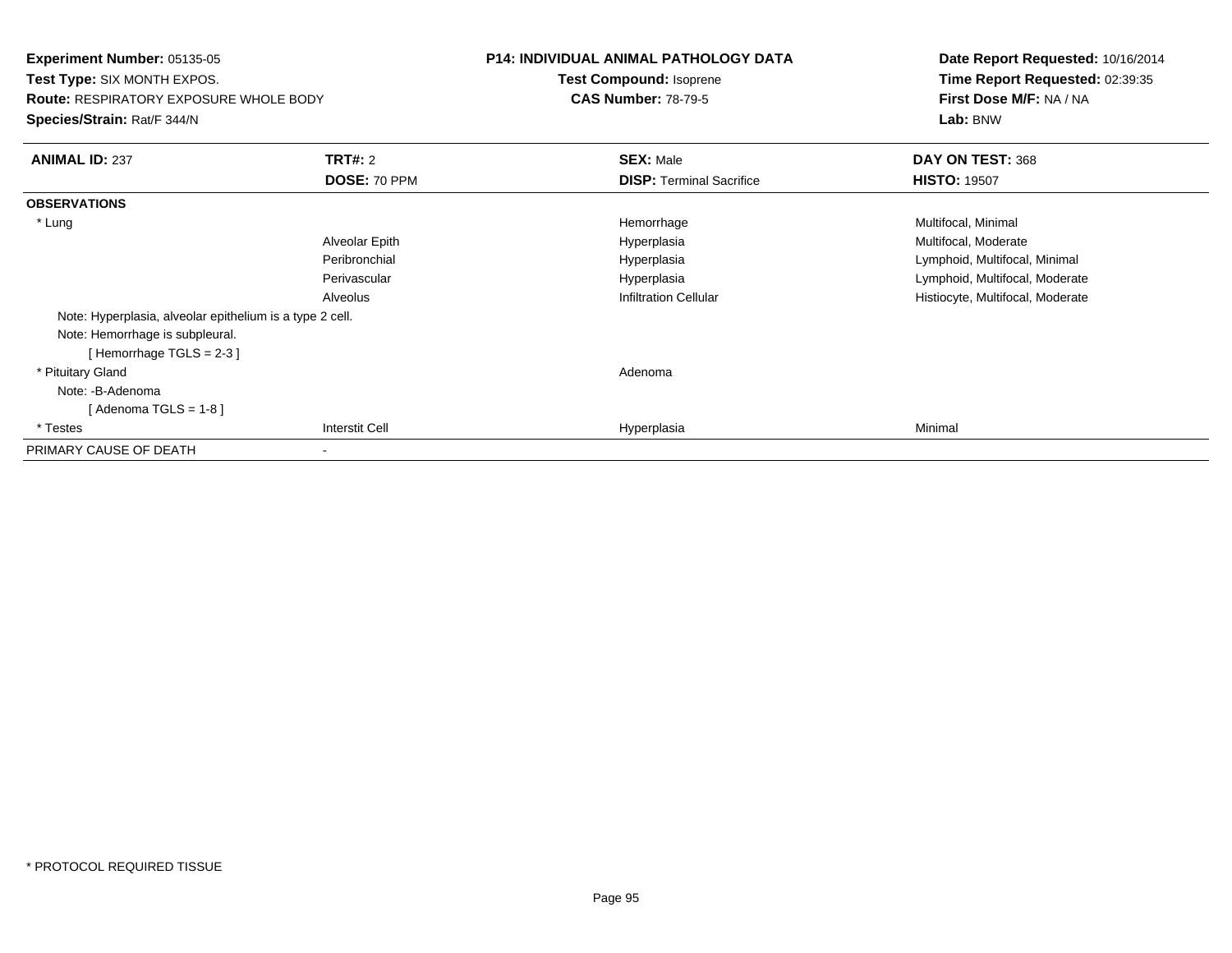| <b>Experiment Number: 05135-05</b><br><b>Test Type: SIX MONTH EXPOS.</b><br><b>Route: RESPIRATORY EXPOSURE WHOLE BODY</b><br>Species/Strain: Rat/F 344/N |                | <b>P14: INDIVIDUAL ANIMAL PATHOLOGY DATA</b><br>Test Compound: Isoprene<br><b>CAS Number: 78-79-5</b> | Date Report Requested: 10/16/2014<br>Time Report Requested: 02:39:35<br>First Dose M/F: NA / NA<br>Lab: BNW |
|----------------------------------------------------------------------------------------------------------------------------------------------------------|----------------|-------------------------------------------------------------------------------------------------------|-------------------------------------------------------------------------------------------------------------|
|                                                                                                                                                          |                |                                                                                                       |                                                                                                             |
| <b>ANIMAL ID: 238</b>                                                                                                                                    | <b>TRT#: 2</b> | <b>SEX: Male</b>                                                                                      | DAY ON TEST: 368                                                                                            |
|                                                                                                                                                          | DOSE: 70 PPM   | <b>DISP: Terminal Sacrifice</b>                                                                       | <b>HISTO: 19508</b>                                                                                         |
| <b>OBSERVATIONS</b>                                                                                                                                      |                |                                                                                                       |                                                                                                             |
| * Lung                                                                                                                                                   |                | Hemorrhage                                                                                            | Multifocal, Minimal                                                                                         |
|                                                                                                                                                          | Alveolar Epith | Hyperplasia                                                                                           | Multifocal, Moderate                                                                                        |
|                                                                                                                                                          | Peribronchial  | Hyperplasia                                                                                           | Lymphoid, Multifocal, Minimal                                                                               |
|                                                                                                                                                          | Perivascular   | Hyperplasia                                                                                           | Lymphoid, Multifocal, Moderate                                                                              |
|                                                                                                                                                          | Alveolus       | <b>Infiltration Cellular</b>                                                                          | Histiocyte, Multifocal, Moderate                                                                            |
| Note: Hemorrhage is subpleural.                                                                                                                          |                |                                                                                                       |                                                                                                             |
| Note: Hyperplasia, alveolar epithelium is a type 2 cell.                                                                                                 |                |                                                                                                       |                                                                                                             |
| [Hemorrhage TGLS = $1-3$ ]                                                                                                                               |                |                                                                                                       |                                                                                                             |
| * Testes                                                                                                                                                 | Interstit Cell | Adenoma                                                                                               |                                                                                                             |
|                                                                                                                                                          | Interstit Cell | Hyperplasia                                                                                           | Moderate                                                                                                    |
| PRIMARY CAUSE OF DEATH                                                                                                                                   |                |                                                                                                       |                                                                                                             |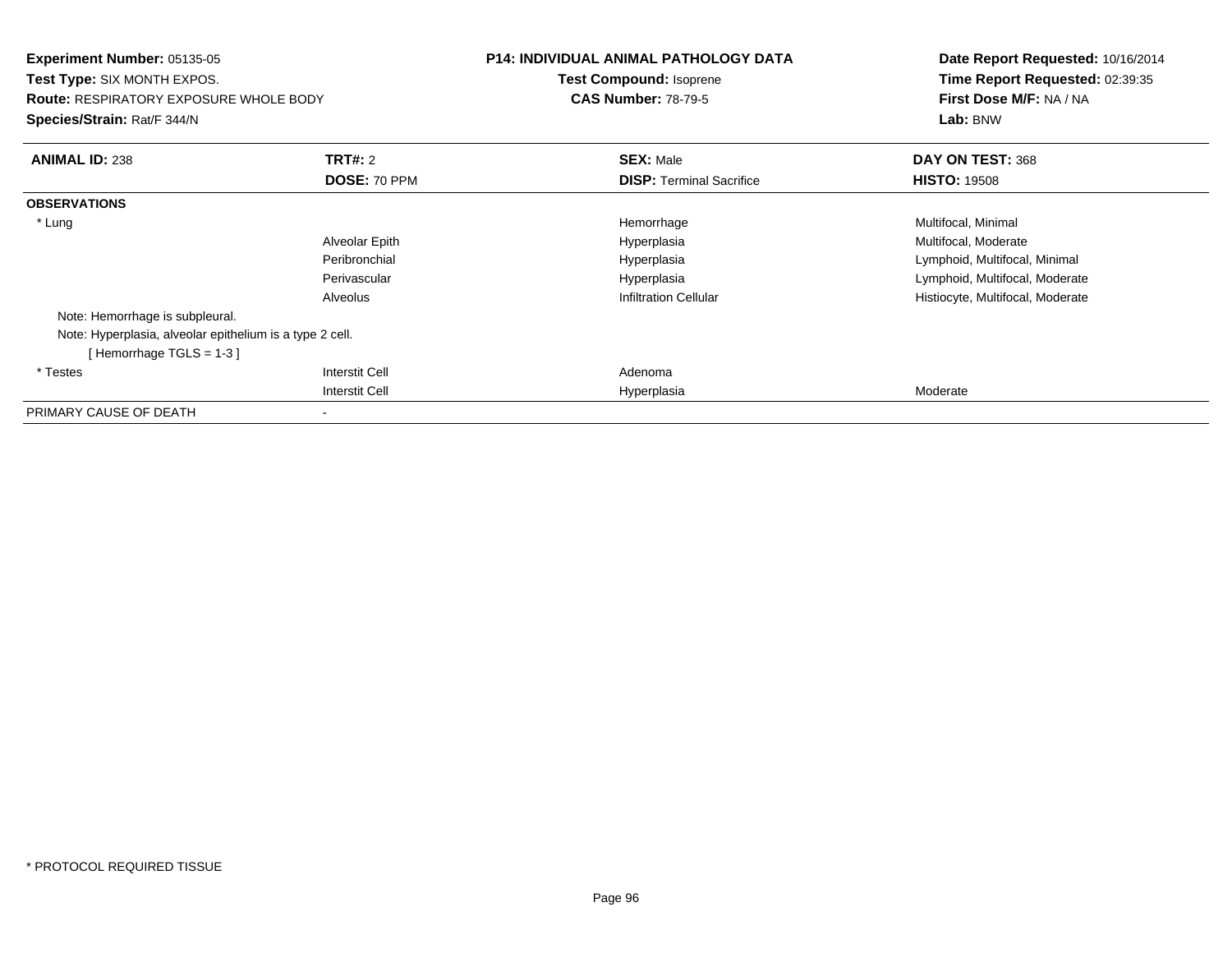| <b>Experiment Number: 05135-05</b><br><b>Test Type: SIX MONTH EXPOS.</b><br><b>Route: RESPIRATORY EXPOSURE WHOLE BODY</b><br>Species/Strain: Rat/F 344/N |                       | <b>P14: INDIVIDUAL ANIMAL PATHOLOGY DATA</b><br><b>Test Compound: Isoprene</b><br><b>CAS Number: 78-79-5</b> | Date Report Requested: 10/16/2014<br>Time Report Requested: 02:39:35<br>First Dose M/F: NA / NA<br>Lab: BNW |
|----------------------------------------------------------------------------------------------------------------------------------------------------------|-----------------------|--------------------------------------------------------------------------------------------------------------|-------------------------------------------------------------------------------------------------------------|
| <b>ANIMAL ID: 239</b>                                                                                                                                    | <b>TRT#: 2</b>        | <b>SEX: Male</b>                                                                                             | DAY ON TEST: 368                                                                                            |
|                                                                                                                                                          | DOSE: 70 PPM          | <b>DISP:</b> Terminal Sacrifice                                                                              | <b>HISTO: 19509</b>                                                                                         |
| <b>OBSERVATIONS</b>                                                                                                                                      |                       |                                                                                                              |                                                                                                             |
| * Lung                                                                                                                                                   |                       | Hemorrhage                                                                                                   | Multifocal, Minimal                                                                                         |
|                                                                                                                                                          | Alveolar Epith        | Hyperplasia                                                                                                  | Multifocal, Mild                                                                                            |
|                                                                                                                                                          | Perivascular          | Hyperplasia                                                                                                  | Lymphoid, Multifocal, Moderate                                                                              |
|                                                                                                                                                          | Alveolus              | <b>Infiltration Cellular</b>                                                                                 | Histiocyte, Multifocal, Moderate                                                                            |
| Note: Hemorrhage is subpleural.                                                                                                                          |                       |                                                                                                              |                                                                                                             |
| Note: Hyperplasia, alveolar epithelium is a type 2 cell.                                                                                                 |                       |                                                                                                              |                                                                                                             |
| [Hemorrhage TGLS = $1-3$ ]                                                                                                                               |                       |                                                                                                              |                                                                                                             |
| * Testes                                                                                                                                                 | <b>Interstit Cell</b> | Hyperplasia                                                                                                  | Mild                                                                                                        |
| PRIMARY CAUSE OF DEATH                                                                                                                                   |                       |                                                                                                              |                                                                                                             |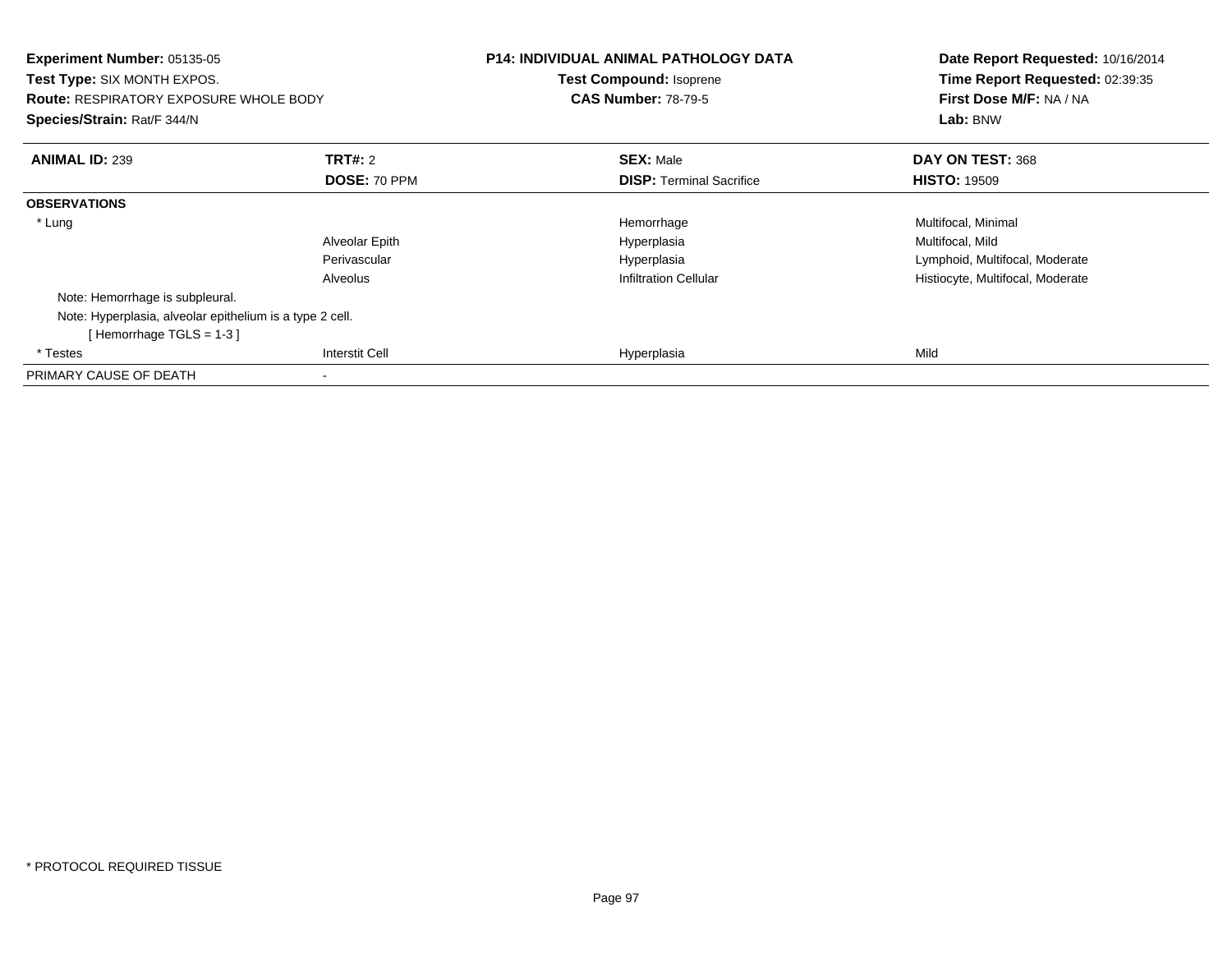| Experiment Number: 05135-05<br><b>Test Type: SIX MONTH EXPOS.</b><br><b>Route: RESPIRATORY EXPOSURE WHOLE BODY</b><br>Species/Strain: Rat/F 344/N |                       | <b>P14: INDIVIDUAL ANIMAL PATHOLOGY DATA</b><br>Test Compound: Isoprene<br><b>CAS Number: 78-79-5</b> | Date Report Requested: 10/16/2014<br>Time Report Requested: 02:39:35<br>First Dose M/F: NA / NA<br>Lab: BNW |
|---------------------------------------------------------------------------------------------------------------------------------------------------|-----------------------|-------------------------------------------------------------------------------------------------------|-------------------------------------------------------------------------------------------------------------|
| <b>ANIMAL ID: 240</b>                                                                                                                             | <b>TRT#: 2</b>        | <b>SEX: Male</b>                                                                                      | DAY ON TEST: 368                                                                                            |
|                                                                                                                                                   | DOSE: 70 PPM          | <b>DISP:</b> Terminal Sacrifice                                                                       | <b>HISTO: 19510</b>                                                                                         |
| <b>OBSERVATIONS</b>                                                                                                                               |                       |                                                                                                       |                                                                                                             |
| * Lung                                                                                                                                            |                       | Hemorrhage                                                                                            | Multifocal, Minimal                                                                                         |
|                                                                                                                                                   | Alveolar Epith        | Hyperplasia                                                                                           | Multifocal, Moderate                                                                                        |
|                                                                                                                                                   | Perivascular          | Hyperplasia                                                                                           | Lymphoid, Multifocal, Moderate                                                                              |
|                                                                                                                                                   | Alveolus              | <b>Infiltration Cellular</b>                                                                          | Histiocyte, Multifocal, Moderate                                                                            |
| Note: Hyperplasia, alveolar epithelium is a type 2 cell.                                                                                          |                       |                                                                                                       |                                                                                                             |
| Note: Hemorrhage is subpleural.                                                                                                                   |                       |                                                                                                       |                                                                                                             |
| [Hemorrhage TGLS = $1-3$ ]                                                                                                                        |                       |                                                                                                       |                                                                                                             |
| * Testes                                                                                                                                          | <b>Interstit Cell</b> | Hyperplasia                                                                                           | Minimal                                                                                                     |
| PRIMARY CAUSE OF DEATH                                                                                                                            |                       |                                                                                                       |                                                                                                             |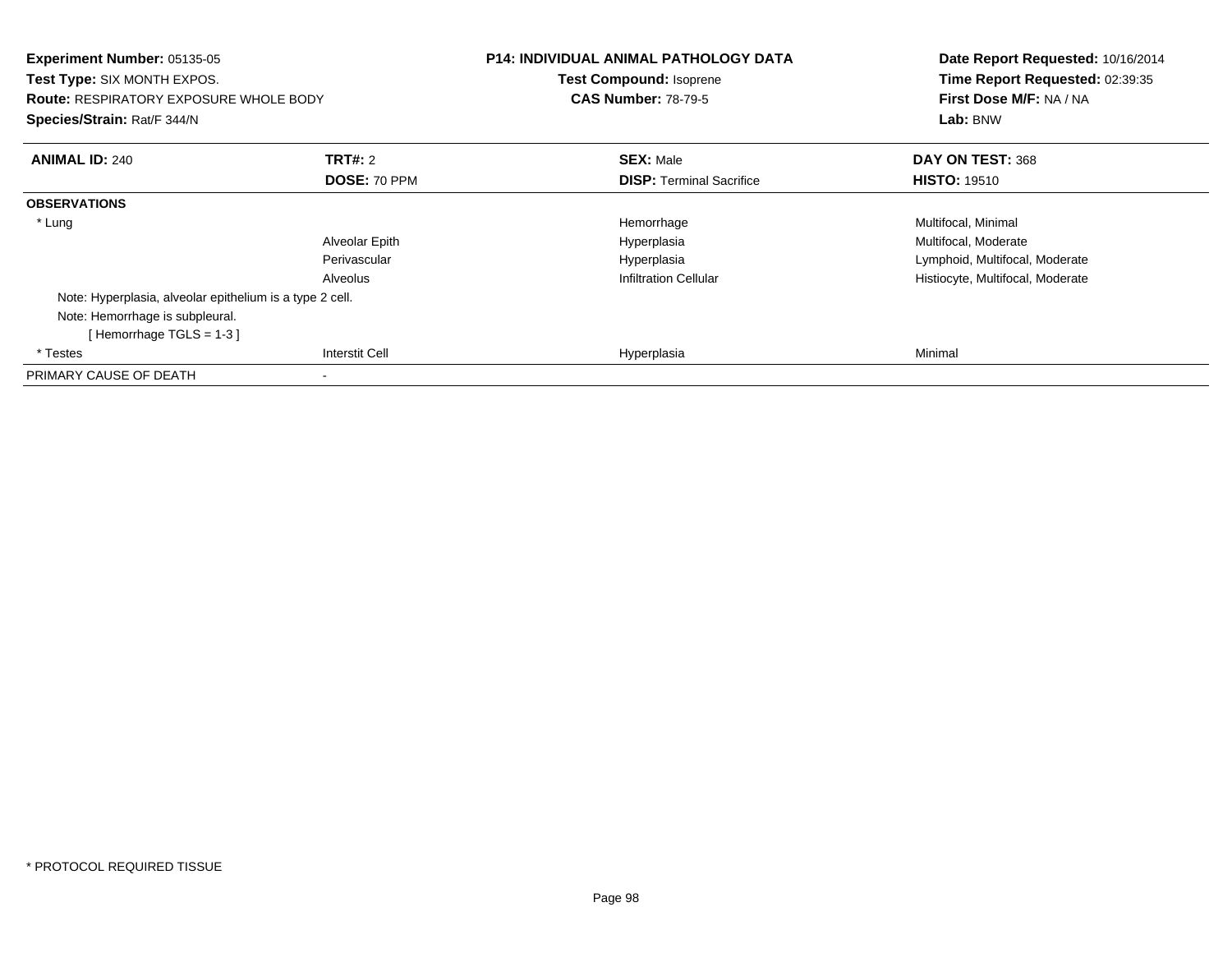| Experiment Number: 05135-05<br>Test Type: SIX MONTH EXPOS.<br><b>Route: RESPIRATORY EXPOSURE WHOLE BODY</b><br>Species/Strain: Rat/F 344/N |                       | <b>P14: INDIVIDUAL ANIMAL PATHOLOGY DATA</b><br><b>Test Compound: Isoprene</b><br><b>CAS Number: 78-79-5</b> | Date Report Requested: 10/16/2014<br>Time Report Requested: 02:39:35<br>First Dose M/F: NA / NA<br>Lab: BNW |
|--------------------------------------------------------------------------------------------------------------------------------------------|-----------------------|--------------------------------------------------------------------------------------------------------------|-------------------------------------------------------------------------------------------------------------|
| <b>ANIMAL ID: 241</b>                                                                                                                      | TRT#: 2               | <b>SEX: Male</b>                                                                                             | DAY ON TEST: 368                                                                                            |
|                                                                                                                                            | DOSE: 70 PPM          | <b>DISP:</b> Terminal Sacrifice                                                                              | <b>HISTO: 19511</b>                                                                                         |
| <b>OBSERVATIONS</b>                                                                                                                        |                       |                                                                                                              |                                                                                                             |
| * Lung                                                                                                                                     |                       | Hemorrhage                                                                                                   | Multifocal, Minimal                                                                                         |
|                                                                                                                                            | Perivascular          | Hyperplasia                                                                                                  | Lymphoid, Multifocal, Minimal                                                                               |
| Note: Hemorrhage is subpleural.                                                                                                            |                       |                                                                                                              |                                                                                                             |
| [Hemorrhage TGLS = $1-3$ ]                                                                                                                 |                       |                                                                                                              |                                                                                                             |
| * Testes                                                                                                                                   | <b>Interstit Cell</b> | Hyperplasia                                                                                                  | Marked                                                                                                      |
| PRIMARY CAUSE OF DEATH                                                                                                                     |                       |                                                                                                              |                                                                                                             |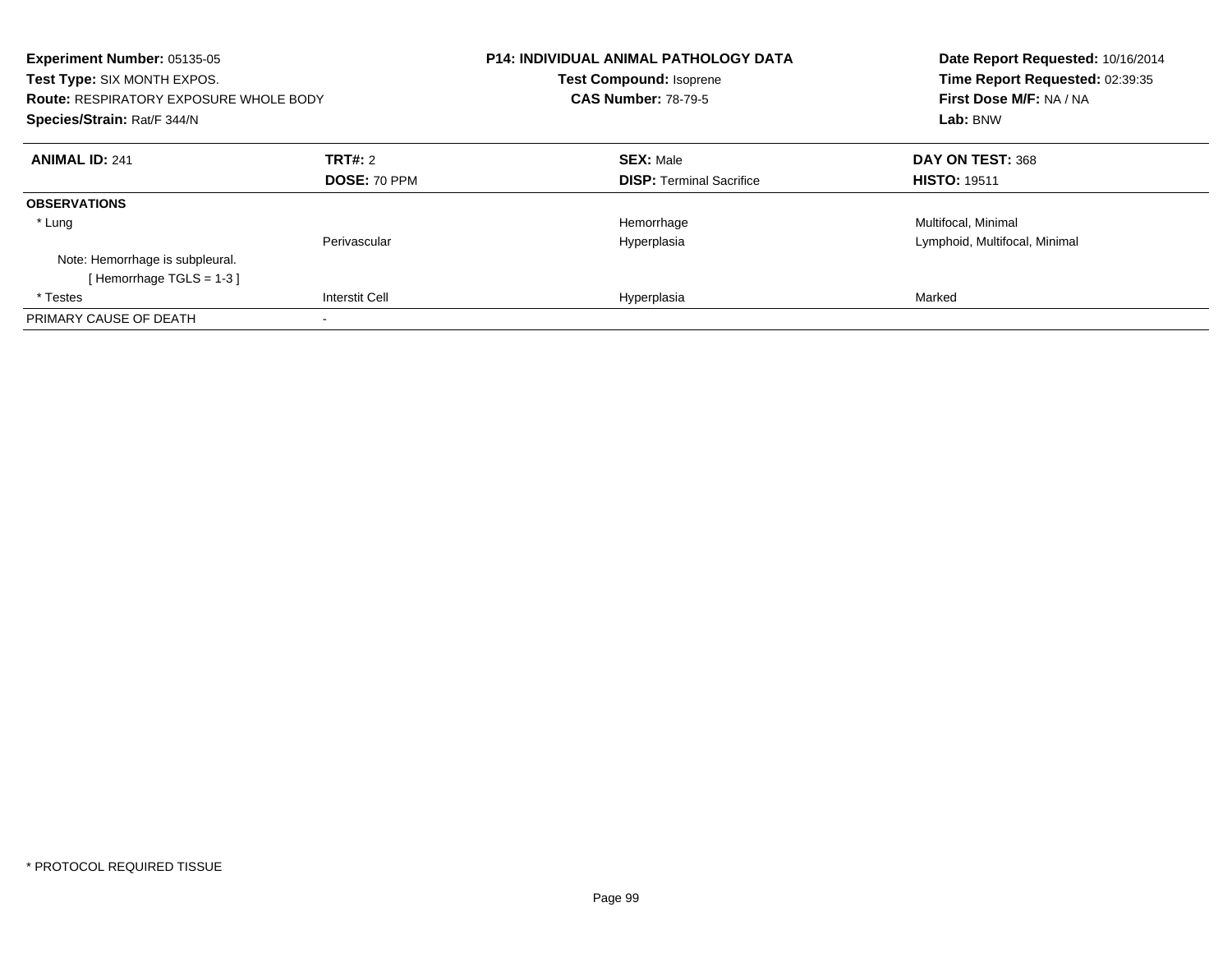**Experiment Number:** 05135-05**Test Type:** SIX MONTH EXPOS.**Route:** RESPIRATORY EXPOSURE WHOLE BODY**Species/Strain:** Rat/F 344/N**P14: INDIVIDUAL ANIMAL PATHOLOGY DATATest Compound:** Isoprene**CAS Number:** 78-79-5**Date Report Requested:** 10/16/2014**Time Report Requested:** 02:39:35**First Dose M/F:** NA / NA**Lab:** BNW**ANIMAL ID:** 242**TRT#:** 2 **SEX:** Male **DAY ON TEST:** 186 **DOSE:** 70 PPM**DISP:** Scheduled Sacrifice **HISTO:** 19512 **ORGAN AND ACCOUNTABLE SITE STATUSNORMAL**\* Adrenal Cortex \* Adrenal Cortex \* \* Adrenal Medulla \* \* Adrenal Medulla \* \* Blood Vessel \* \* Brood Vessel \* \* Bone \* Esophagus \* Bone Marrow \* Brain \* Epididymis \* Esophagus \* Intestine Large, Colon \* Eye \* The state of the state of the state of the state of the state of the state of the state of the state of the state of the state of the state of the state of the state of the state of the state of the state of the st \* Intestine Small, Jejunum \* Intestine Large, Rectum \* 1992 \* Intestine Small, Duodenum \* Intestine Small, Ileum \* Intestine Small, Ileum \* Islets, Pancreatic \* Kidney \* Larynx \* Lymph Node, Bronchial \* Lymph Node, Mandibular \* Lymph Node, Mediastinal \* Lymph Node, Mesenteric \* Mammary Gland \* Peripheral Nerve \* Nose \* \* Pancreas \* \* Pancreas \* \* Pancreas \* \* Parathyroid Gland \* \* Peripheral Nerve \* Peripheral Nerve \* \* Pharynx \* Pituitary Gland \* Preputial Gland \* Prostate \* Spinal Cord \* Salivary Glands \* \* Seminal Vesicle \* \* Seminal Vesicle \* \* Skin \* \* Skin \* \* Stember \* Spinal Cord \* Spinal Cord \* Spinal Cord \* Spinal Cord \* Spinal Cord \* Spinal Cord \* Spinal Cord \* Spinal Cord \* Spinal Cord \* Spinal \* Spleen \* Stomach, Forestomach \* Stomach \* Stomach, Slandular \* Testes \* Testes \* Urinary Bladder \* Thymus \* Thyroid Gland \* Trachea \* Urinary Bladder \* **OBSERVATIONS** \* Blood VesselNote: Aorta is normal. \* Liver Hepatodiaphragmatic Nodule[ Hepatodiaphragmatic Nodule TGLS = 3-13 ] \* Lungg and the state of the state of the state of the state of the Hemorrhage state of the Mild of the Mild of the S Note: Hemorrhage is subpleural.[ Hemorrhage TGLS = 2-3 ] \* Lym Node Bron Note: Tracheobronchial lymph node is normal. Lymph Nodee congestion contractive properties of the Pancreatic Congestion congestion Note: Red blood cells present in subcapsular and/or medullary sinuses.[ Congestion TGLS = 1-4 ] \* Perph Nerve Note: Sciatic nerve is normal.PRIMARY CAUSE OF DEATH-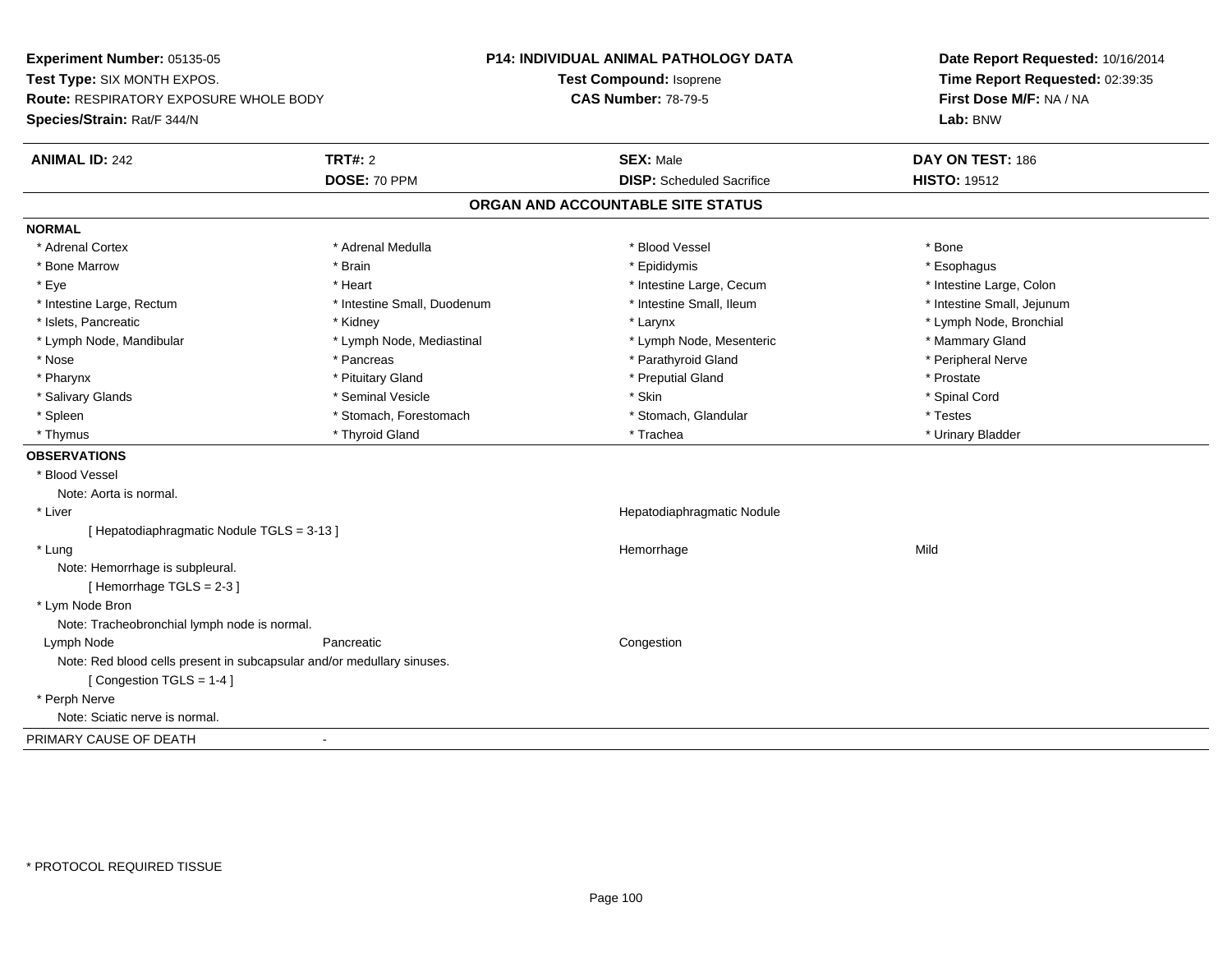| Experiment Number: 05135-05<br>Test Type: SIX MONTH EXPOS.<br><b>Route: RESPIRATORY EXPOSURE WHOLE BODY</b><br>Species/Strain: Rat/F 344/N |                       | <b>P14: INDIVIDUAL ANIMAL PATHOLOGY DATA</b><br><b>Test Compound: Isoprene</b><br><b>CAS Number: 78-79-5</b> | Date Report Requested: 10/16/2014<br>Time Report Requested: 02:39:35<br>First Dose M/F: NA / NA<br>Lab: BNW |
|--------------------------------------------------------------------------------------------------------------------------------------------|-----------------------|--------------------------------------------------------------------------------------------------------------|-------------------------------------------------------------------------------------------------------------|
| <b>ANIMAL ID: 243</b>                                                                                                                      | TRT#: 2               | <b>SEX: Male</b>                                                                                             | DAY ON TEST: 368                                                                                            |
|                                                                                                                                            | DOSE: 70 PPM          | <b>DISP:</b> Terminal Sacrifice                                                                              | <b>HISTO: 19513</b>                                                                                         |
| <b>OBSERVATIONS</b>                                                                                                                        |                       |                                                                                                              |                                                                                                             |
| * Lung                                                                                                                                     |                       | Hemorrhage                                                                                                   | Multifocal, Minimal                                                                                         |
|                                                                                                                                            | Perivascular          | Hyperplasia                                                                                                  | Lymphoid, Multifocal, Minimal                                                                               |
| Note: Hemorrhage is subpleural.                                                                                                            |                       |                                                                                                              |                                                                                                             |
| [Hemorrhage TGLS = $1-3$ ]                                                                                                                 |                       |                                                                                                              |                                                                                                             |
| * Testes                                                                                                                                   | <b>Interstit Cell</b> | Hyperplasia                                                                                                  | Minimal                                                                                                     |
| PRIMARY CAUSE OF DEATH                                                                                                                     |                       |                                                                                                              |                                                                                                             |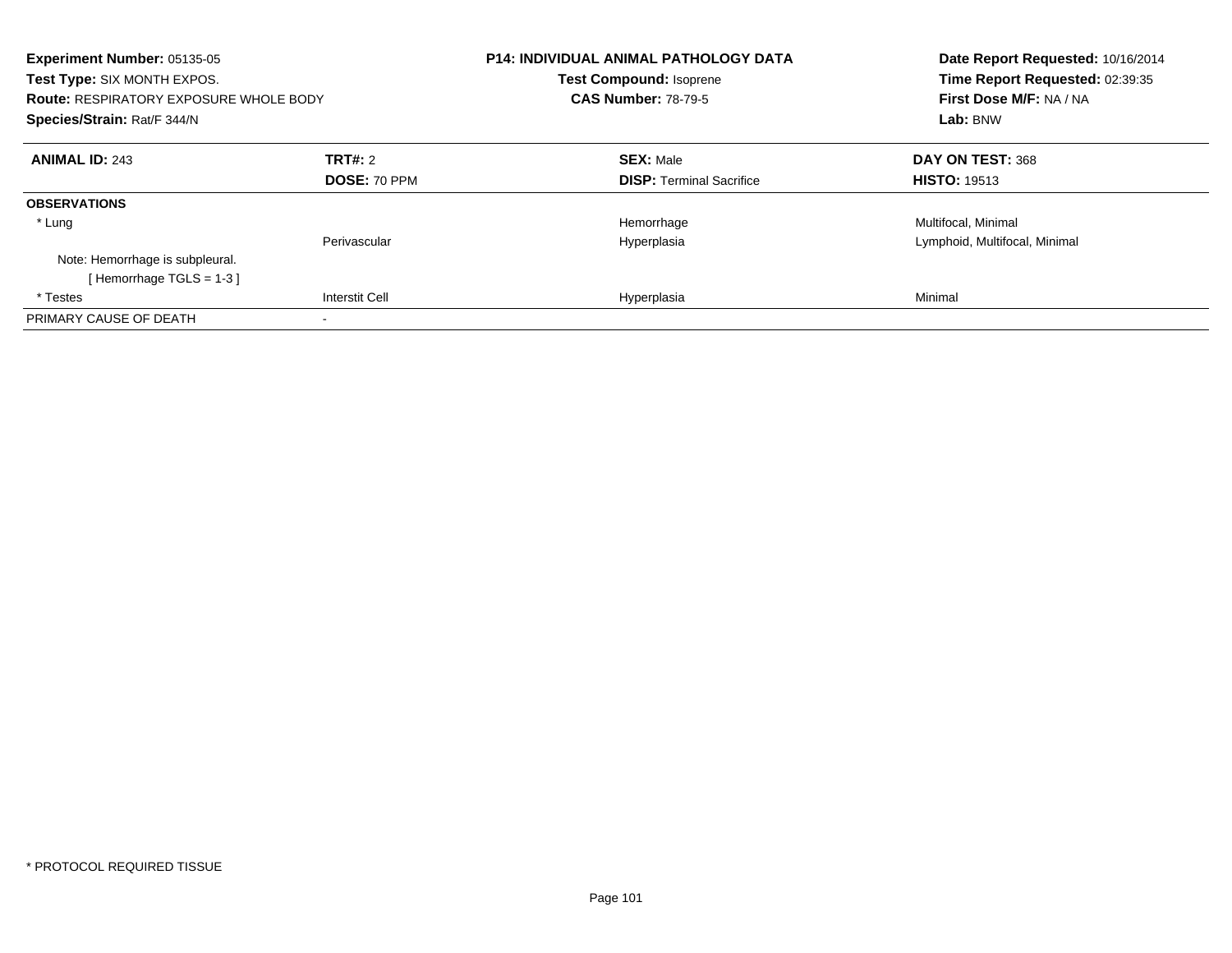| <b>Experiment Number: 05135-05</b><br><b>Test Type: SIX MONTH EXPOS.</b> |                | <b>P14: INDIVIDUAL ANIMAL PATHOLOGY DATA</b><br>Test Compound: Isoprene |                                 | Date Report Requested: 10/16/2014<br>Time Report Requested: 02:39:35 |                                               |
|--------------------------------------------------------------------------|----------------|-------------------------------------------------------------------------|---------------------------------|----------------------------------------------------------------------|-----------------------------------------------|
|                                                                          |                |                                                                         |                                 |                                                                      | <b>Route: RESPIRATORY EXPOSURE WHOLE BODY</b> |
| Species/Strain: Rat/F 344/N                                              |                |                                                                         |                                 | Lab: BNW                                                             |                                               |
| <b>ANIMAL ID: 244</b>                                                    | <b>TRT#: 2</b> |                                                                         | <b>SEX: Male</b>                | DAY ON TEST: 368                                                     |                                               |
|                                                                          | DOSE: 70 PPM   |                                                                         | <b>DISP: Terminal Sacrifice</b> | <b>HISTO: 19514</b>                                                  |                                               |
| <b>OBSERVATIONS</b>                                                      |                |                                                                         |                                 |                                                                      |                                               |
| * Lung                                                                   |                |                                                                         | Alveolar/Bronchiolar Adenoma    |                                                                      |                                               |
|                                                                          |                |                                                                         | Hemorrhage                      | Multifocal, Minimal                                                  |                                               |
|                                                                          | Alveolar Epith |                                                                         | Hyperplasia                     | Multifocal, Minimal                                                  |                                               |
|                                                                          | Perivascular   |                                                                         | Hyperplasia                     | Lymphoid, Multifocal, Minimal                                        |                                               |
|                                                                          | Alveolus       |                                                                         | <b>Infiltration Cellular</b>    | Histiocyte, Multifocal, Minimal                                      |                                               |
| Note: Hemorrhage is subpleural.                                          |                |                                                                         |                                 |                                                                      |                                               |
| Note: -B-Alveolar/Bronchiolar Adenoma                                    |                |                                                                         |                                 |                                                                      |                                               |
| Note: Hyperplasia, alveolar epithelium is a type 2 cell.                 |                |                                                                         |                                 |                                                                      |                                               |
| [ Alveolar/Bronchiolar Adenoma TGLS = 2-3 ]                              |                |                                                                         |                                 |                                                                      |                                               |
| [Hemorrhage TGLS = $1-3$ ]                                               |                |                                                                         |                                 |                                                                      |                                               |
| * Testes                                                                 | Interstit Cell |                                                                         | Hyperplasia                     | Mild                                                                 |                                               |
| PRIMARY CAUSE OF DEATH                                                   |                |                                                                         |                                 |                                                                      |                                               |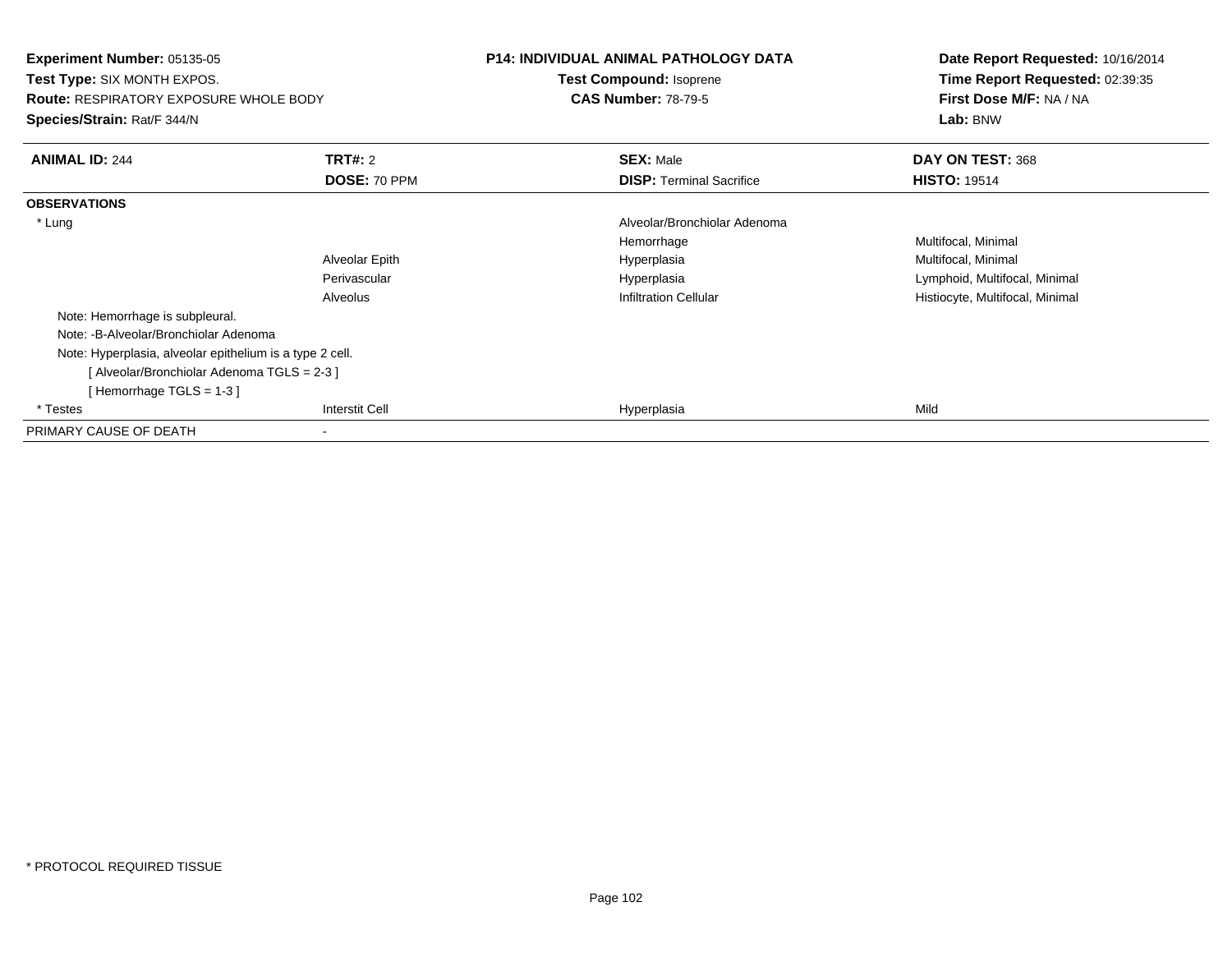| <b>Experiment Number: 05135-05</b><br>Test Type: SIX MONTH EXPOS.<br><b>Route: RESPIRATORY EXPOSURE WHOLE BODY</b><br>Species/Strain: Rat/F 344/N |                     | <b>P14: INDIVIDUAL ANIMAL PATHOLOGY DATA</b><br><b>Test Compound: Isoprene</b><br><b>CAS Number: 78-79-5</b> | Date Report Requested: 10/16/2014<br>Time Report Requested: 02:39:35<br>First Dose M/F: NA / NA<br>Lab: BNW |
|---------------------------------------------------------------------------------------------------------------------------------------------------|---------------------|--------------------------------------------------------------------------------------------------------------|-------------------------------------------------------------------------------------------------------------|
| <b>ANIMAL ID: 245</b>                                                                                                                             | <b>TRT#: 2</b>      | <b>SEX: Male</b>                                                                                             | DAY ON TEST: 368                                                                                            |
|                                                                                                                                                   | <b>DOSE: 70 PPM</b> | <b>DISP:</b> Terminal Sacrifice                                                                              | <b>HISTO: 19515</b>                                                                                         |
| <b>OBSERVATIONS</b>                                                                                                                               |                     |                                                                                                              |                                                                                                             |
| * Lung                                                                                                                                            |                     | Hemorrhage                                                                                                   | Multifocal, Mild                                                                                            |
|                                                                                                                                                   | Perivascular        | Hyperplasia                                                                                                  | Lymphoid, Multifocal, Minimal                                                                               |
|                                                                                                                                                   | Alveolus            | <b>Infiltration Cellular</b>                                                                                 | Histiocyte, Multifocal, Minimal                                                                             |
| Note: Hemorrhage is subpleural.                                                                                                                   |                     |                                                                                                              |                                                                                                             |
| [Hemorrhage TGLS = $1-3$ ]                                                                                                                        |                     |                                                                                                              |                                                                                                             |
| * Testes                                                                                                                                          | Interstit Cell      | Hyperplasia                                                                                                  | Mild                                                                                                        |
| PRIMARY CAUSE OF DEATH                                                                                                                            |                     |                                                                                                              |                                                                                                             |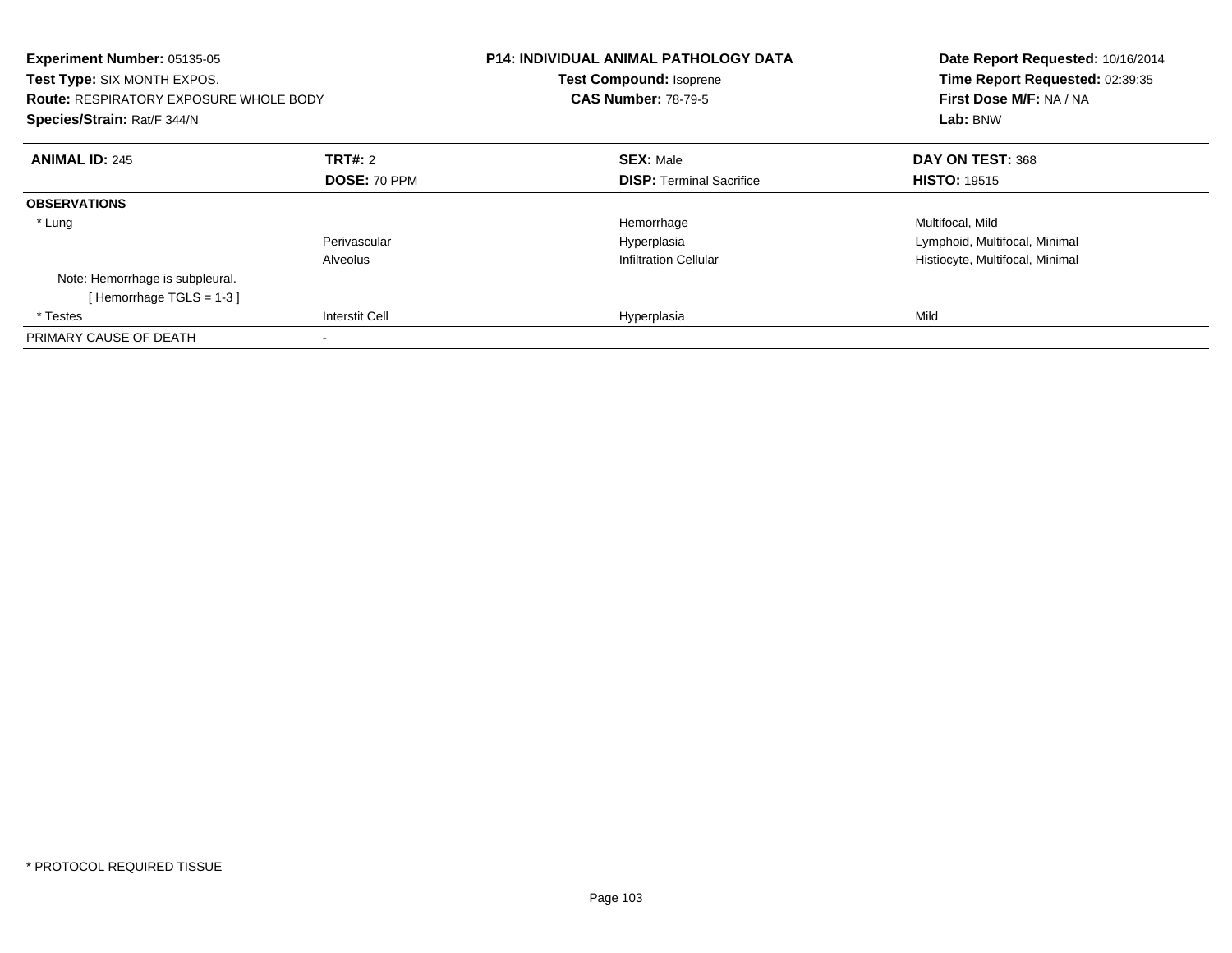| <b>Experiment Number: 05135-05</b>                     |                                                                                 | <b>P14: INDIVIDUAL ANIMAL PATHOLOGY DATA</b>                              | Date Report Requested: 10/16/2014 |
|--------------------------------------------------------|---------------------------------------------------------------------------------|---------------------------------------------------------------------------|-----------------------------------|
| Test Type: SIX MONTH EXPOS.                            |                                                                                 | Test Compound: Isoprene                                                   | Time Report Requested: 02:39:35   |
| <b>Route: RESPIRATORY EXPOSURE WHOLE BODY</b>          |                                                                                 | <b>CAS Number: 78-79-5</b>                                                | First Dose M/F: NA / NA           |
| Species/Strain: Rat/F 344/N                            |                                                                                 |                                                                           | Lab: BNW                          |
| <b>ANIMAL ID: 246</b>                                  | TRT#: 2                                                                         | <b>SEX: Male</b>                                                          | DAY ON TEST: 368                  |
|                                                        | DOSE: 70 PPM                                                                    | <b>DISP: Terminal Sacrifice</b>                                           | <b>HISTO: 19516</b>               |
|                                                        |                                                                                 | ORGAN AND ACCOUNTABLE SITE STATUS                                         |                                   |
| <b>NORMAL</b>                                          |                                                                                 |                                                                           |                                   |
| * Lymph Node, Mediastinal                              |                                                                                 |                                                                           |                                   |
| <b>OBSERVATIONS</b>                                    |                                                                                 |                                                                           |                                   |
| * Lung                                                 |                                                                                 | Hemorrhage                                                                | Multifocal, Minimal               |
|                                                        | Alveolar Epith                                                                  | Hyperplasia                                                               | Multifocal, Moderate              |
|                                                        | Peribronchial                                                                   | Hyperplasia                                                               | Lymphoid, Multifocal, Minimal     |
|                                                        | Perivascular                                                                    | Hyperplasia                                                               | Lymphoid, Multifocal, Moderate    |
|                                                        | Alveolus                                                                        | <b>Infiltration Cellular</b>                                              | Histiocyte, Multifocal, Moderate  |
| Note: Hyperplasia, Alveolar Epithelium is Type 2 Cell. |                                                                                 |                                                                           |                                   |
| Note: Hemorrhage is subpleural.                        |                                                                                 |                                                                           |                                   |
| [Hyperplasia TGLS = 2-3]                               |                                                                                 |                                                                           |                                   |
| [ Infiltration Cellular TGLS = 2-3 ]                   |                                                                                 |                                                                           |                                   |
| * Lym Node Media                                       |                                                                                 |                                                                           |                                   |
| Note: There is no lymph node present in section 2.     |                                                                                 |                                                                           |                                   |
| Note: $TGL 1 = NCL$                                    |                                                                                 |                                                                           |                                   |
|                                                        | Note: There is more Thymic tissue present than usual, suggesting that the gross | observation might be related to Thymic tissue rather than the lymph node. |                                   |
| * Pituitary Gland                                      |                                                                                 | Adenoma                                                                   |                                   |
| Note: -B-Adenoma                                       |                                                                                 |                                                                           |                                   |
| [Adenoma TGLS = $3-8$ ]                                |                                                                                 |                                                                           |                                   |
| * Testes                                               | <b>Interstit Cell</b>                                                           | Hyperplasia                                                               | Minimal                           |
| PRIMARY CAUSE OF DEATH                                 |                                                                                 |                                                                           |                                   |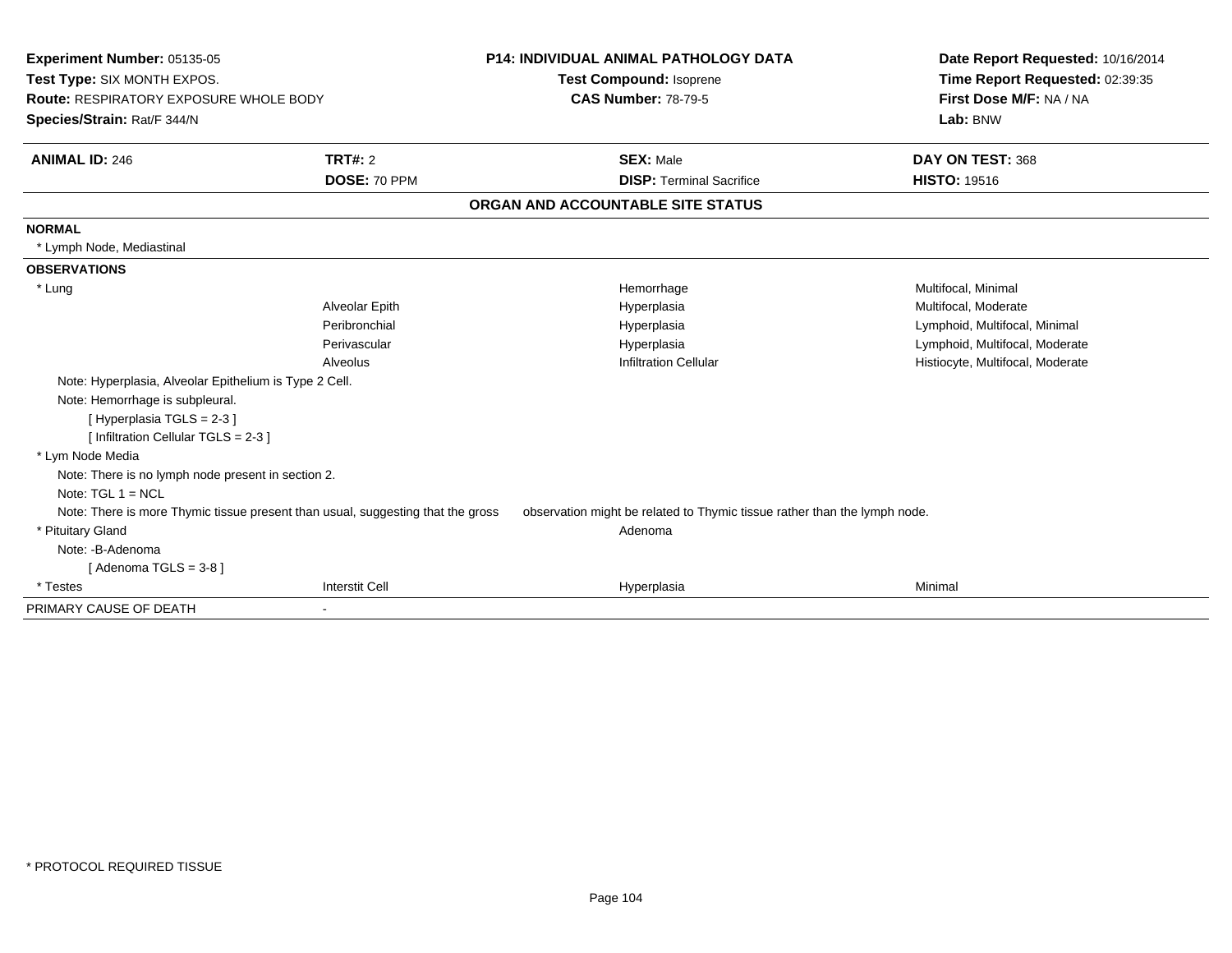| <b>Experiment Number: 05135-05</b><br>Test Type: SIX MONTH EXPOS.<br><b>Route: RESPIRATORY EXPOSURE WHOLE BODY</b><br>Species/Strain: Rat/F 344/N |                | <b>P14: INDIVIDUAL ANIMAL PATHOLOGY DATA</b><br><b>Test Compound: Isoprene</b><br><b>CAS Number: 78-79-5</b> | Date Report Requested: 10/16/2014<br>Time Report Requested: 02:39:35<br>First Dose M/F: NA / NA<br>Lab: BNW |
|---------------------------------------------------------------------------------------------------------------------------------------------------|----------------|--------------------------------------------------------------------------------------------------------------|-------------------------------------------------------------------------------------------------------------|
| <b>ANIMAL ID: 247</b>                                                                                                                             | <b>TRT#:</b> 2 | <b>SEX: Male</b>                                                                                             | DAY ON TEST: 368                                                                                            |
|                                                                                                                                                   | DOSE: 70 PPM   | <b>DISP:</b> Terminal Sacrifice                                                                              | <b>HISTO: 19517</b>                                                                                         |
| <b>OBSERVATIONS</b>                                                                                                                               |                |                                                                                                              |                                                                                                             |
| * Lung                                                                                                                                            |                | Hemorrhage                                                                                                   | Multifocal, Minimal                                                                                         |
|                                                                                                                                                   | Alveolar Epith | Hyperplasia                                                                                                  | Multifocal, Moderate                                                                                        |
|                                                                                                                                                   | Peribronchial  | Hyperplasia                                                                                                  | Lymphoid, Multifocal, Minimal                                                                               |
|                                                                                                                                                   | Perivascular   | Hyperplasia                                                                                                  | Lymphoid, Multifocal, Moderate                                                                              |
|                                                                                                                                                   | Alveolus       | <b>Infiltration Cellular</b>                                                                                 | Histiocyte, Multifocal, Moderate                                                                            |
| Note: Hyperplasia, alveolar epithelium is a type 2 cell.                                                                                          |                |                                                                                                              |                                                                                                             |
| Note: Hemorrhage is subpleural.                                                                                                                   |                |                                                                                                              |                                                                                                             |
| [Hemorrhage TGLS = $1-3$ ]                                                                                                                        |                |                                                                                                              |                                                                                                             |
| * Testes                                                                                                                                          | Interstit Cell | Hyperplasia                                                                                                  | Minimal                                                                                                     |
| PRIMARY CAUSE OF DEATH                                                                                                                            |                |                                                                                                              |                                                                                                             |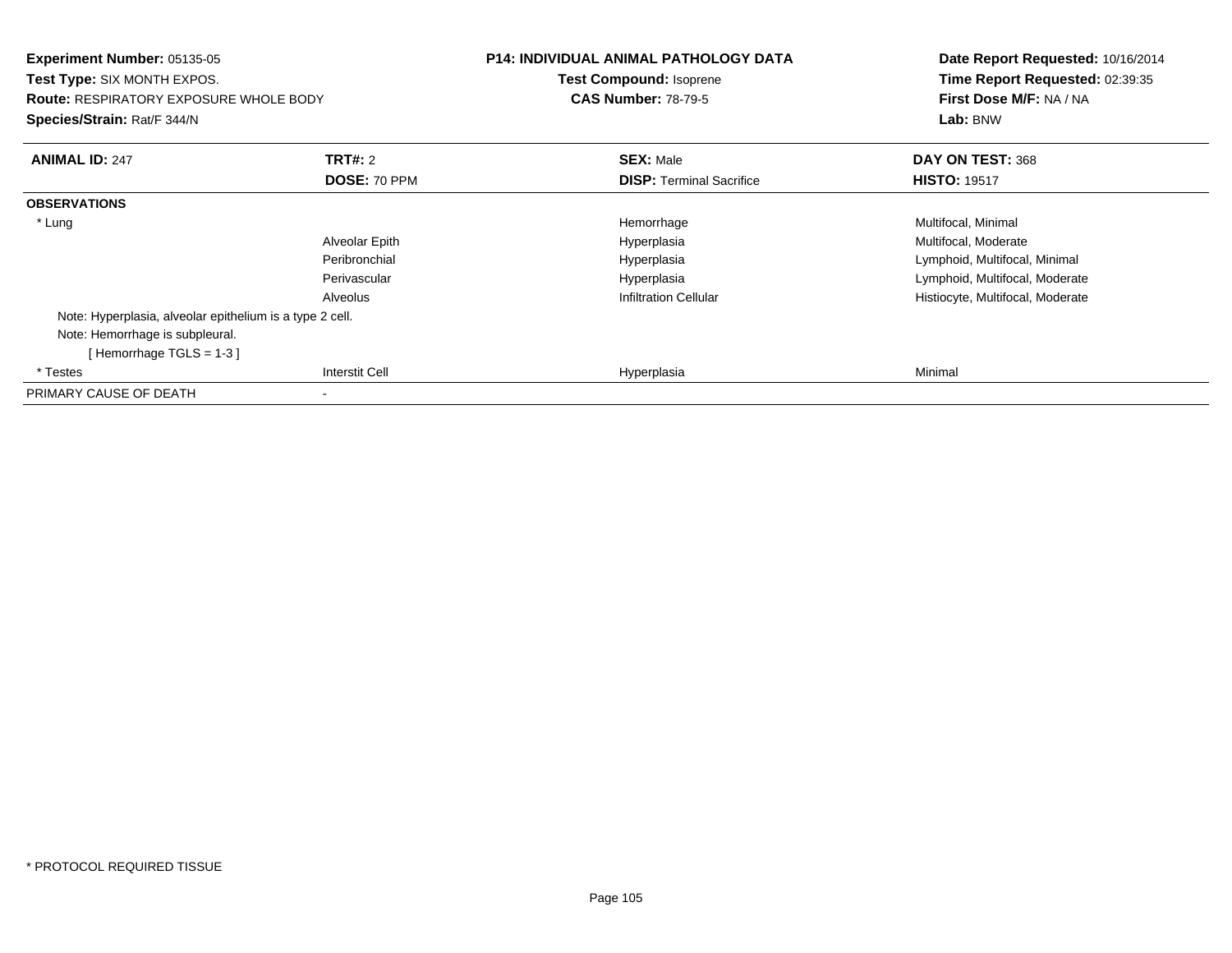| Experiment Number: 05135-05<br>Test Type: SIX MONTH EXPOS.<br><b>Route: RESPIRATORY EXPOSURE WHOLE BODY</b><br>Species/Strain: Rat/F 344/N |                         | <b>P14: INDIVIDUAL ANIMAL PATHOLOGY DATA</b><br><b>Test Compound: Isoprene</b><br><b>CAS Number: 78-79-5</b> | Date Report Requested: 10/16/2014<br>Time Report Requested: 02:39:35<br>First Dose M/F: NA / NA<br>Lab: BNW |
|--------------------------------------------------------------------------------------------------------------------------------------------|-------------------------|--------------------------------------------------------------------------------------------------------------|-------------------------------------------------------------------------------------------------------------|
| <b>ANIMAL ID: 248</b>                                                                                                                      | TRT#: 2<br>DOSE: 70 PPM | <b>SEX: Male</b><br><b>DISP:</b> Terminal Sacrifice                                                          | DAY ON TEST: 368<br><b>HISTO: 19518</b>                                                                     |
| <b>OBSERVATIONS</b>                                                                                                                        |                         |                                                                                                              |                                                                                                             |
| * Lung                                                                                                                                     |                         | Hemorrhage                                                                                                   | Multifocal, Minimal                                                                                         |
| Note: Hemorrhage is subpleural.                                                                                                            | Perivascular            | Hyperplasia                                                                                                  | Lymphoid, Multifocal, Minimal                                                                               |
| * Testes                                                                                                                                   | <b>Interstit Cell</b>   | Hyperplasia                                                                                                  | Marked                                                                                                      |
| PRIMARY CAUSE OF DEATH                                                                                                                     |                         |                                                                                                              |                                                                                                             |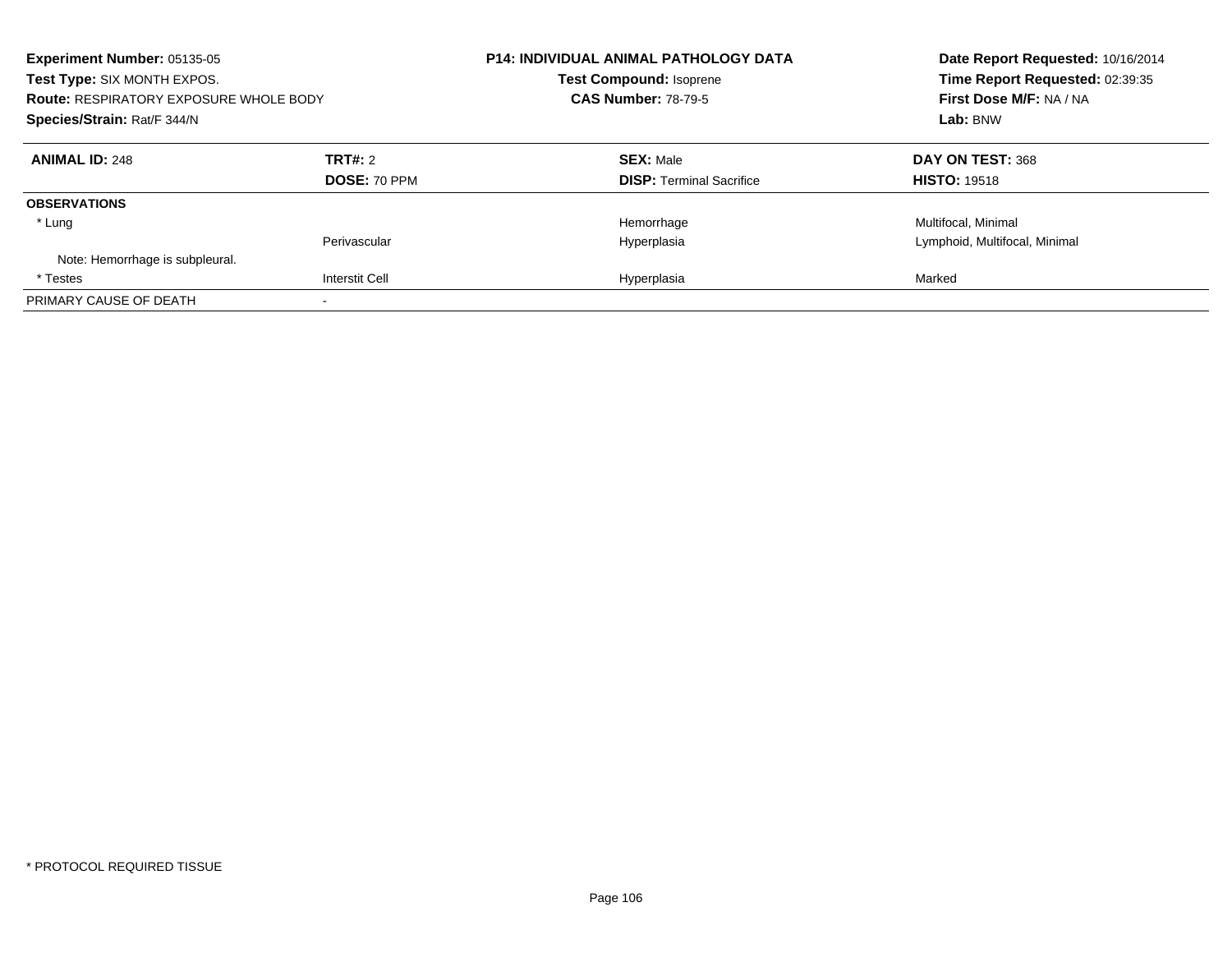| Experiment Number: 05135-05<br><b>Test Type: SIX MONTH EXPOS.</b><br><b>Route: RESPIRATORY EXPOSURE WHOLE BODY</b><br>Species/Strain: Rat/F 344/N |                       | <b>P14: INDIVIDUAL ANIMAL PATHOLOGY DATA</b><br>Test Compound: Isoprene<br><b>CAS Number: 78-79-5</b> | Date Report Requested: 10/16/2014<br>Time Report Requested: 02:39:35<br>First Dose M/F: NA / NA<br>Lab: BNW |
|---------------------------------------------------------------------------------------------------------------------------------------------------|-----------------------|-------------------------------------------------------------------------------------------------------|-------------------------------------------------------------------------------------------------------------|
| <b>ANIMAL ID: 249</b>                                                                                                                             | <b>TRT#: 2</b>        | <b>SEX: Male</b>                                                                                      | DAY ON TEST: 368                                                                                            |
|                                                                                                                                                   | DOSE: 70 PPM          | <b>DISP:</b> Terminal Sacrifice                                                                       | <b>HISTO: 19519</b>                                                                                         |
| <b>OBSERVATIONS</b>                                                                                                                               |                       |                                                                                                       |                                                                                                             |
| * Lung                                                                                                                                            |                       | Hemorrhage                                                                                            | Multifocal, Minimal                                                                                         |
|                                                                                                                                                   | Alveolar Epith        | Hyperplasia                                                                                           | Multifocal, Minimal                                                                                         |
|                                                                                                                                                   | Perivascular          | Hyperplasia                                                                                           | Lymphoid, Multifocal, Minimal                                                                               |
|                                                                                                                                                   | Alveolus              | <b>Infiltration Cellular</b>                                                                          | Histiocyte, Multifocal, Minimal                                                                             |
| Note: Hyperplasia, alveolar epithelium is a type 2 cell.                                                                                          |                       |                                                                                                       |                                                                                                             |
| Note: Hemorrhage is subpleural.                                                                                                                   |                       |                                                                                                       |                                                                                                             |
| [Hemorrhage TGLS = $1-3$ ]                                                                                                                        |                       |                                                                                                       |                                                                                                             |
| * Testes                                                                                                                                          | <b>Interstit Cell</b> | Hyperplasia                                                                                           | Moderate                                                                                                    |
| PRIMARY CAUSE OF DEATH                                                                                                                            |                       |                                                                                                       |                                                                                                             |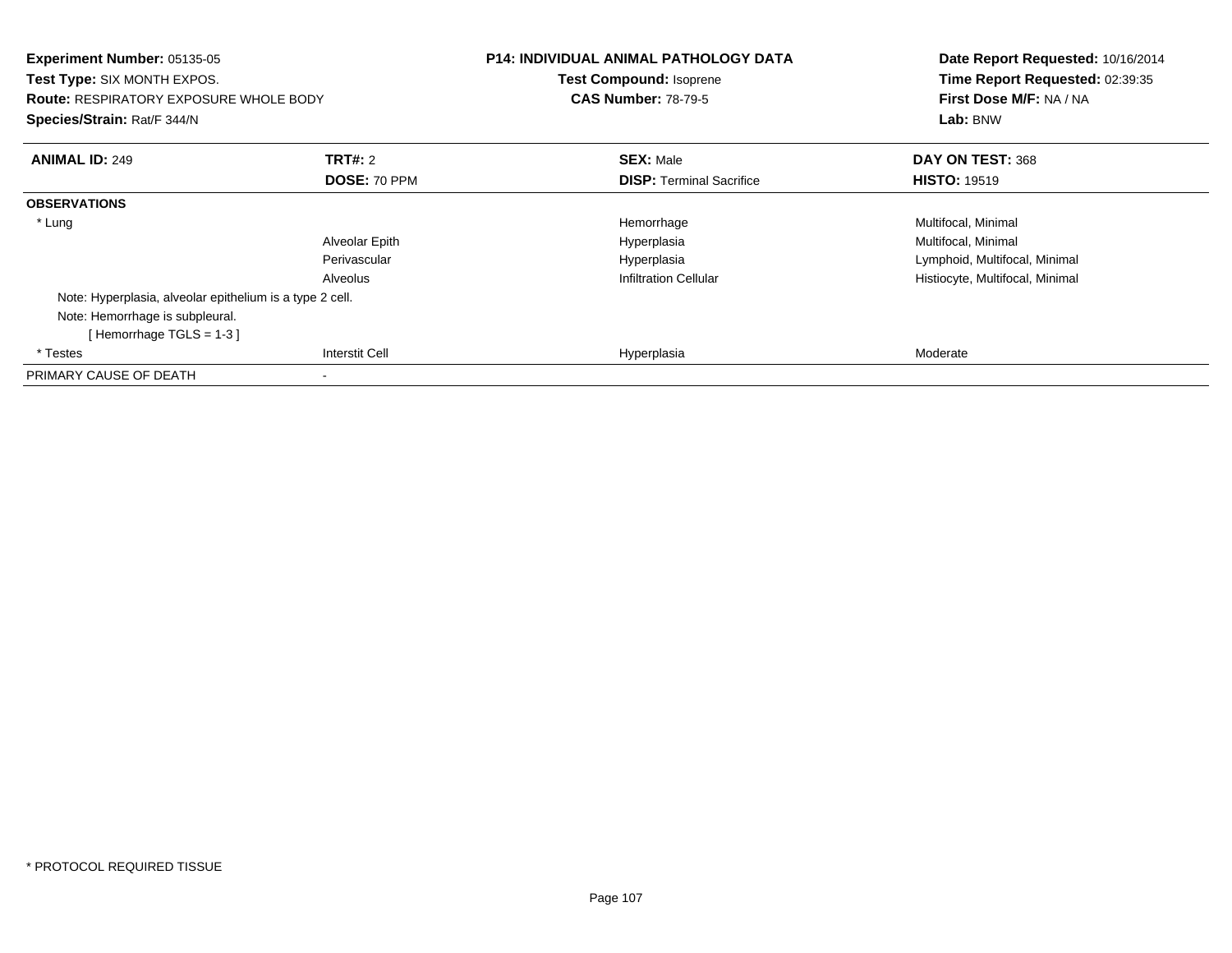| <b>Experiment Number: 05135-05</b>                       |                       | P14: INDIVIDUAL ANIMAL PATHOLOGY DATA                                                                                    | Date Report Requested: 10/16/2014 |
|----------------------------------------------------------|-----------------------|--------------------------------------------------------------------------------------------------------------------------|-----------------------------------|
| Test Type: SIX MONTH EXPOS.                              |                       | Test Compound: Isoprene                                                                                                  | Time Report Requested: 02:39:35   |
| <b>Route: RESPIRATORY EXPOSURE WHOLE BODY</b>            |                       | <b>CAS Number: 78-79-5</b>                                                                                               | First Dose M/F: NA / NA           |
| Species/Strain: Rat/F 344/N                              |                       |                                                                                                                          | Lab: BNW                          |
| <b>ANIMAL ID: 250</b>                                    | <b>TRT#: 2</b>        | <b>SEX: Male</b>                                                                                                         | DAY ON TEST: 368                  |
|                                                          | DOSE: 70 PPM          | <b>DISP: Terminal Sacrifice</b>                                                                                          | <b>HISTO: 19520</b>               |
|                                                          |                       | ORGAN AND ACCOUNTABLE SITE STATUS                                                                                        |                                   |
| <b>NORMAL</b>                                            |                       |                                                                                                                          |                                   |
| * Urinary Bladder                                        |                       |                                                                                                                          |                                   |
| <b>OBSERVATIONS</b>                                      |                       |                                                                                                                          |                                   |
| * Liver                                                  |                       | Hepatodiaphragmatic Nodule                                                                                               |                                   |
| [ Hepatodiaphragmatic Nodule TGLS = 1-13 ]               |                       |                                                                                                                          |                                   |
| * Lung                                                   |                       | Hemorrhage                                                                                                               | Multifocal, Mild                  |
|                                                          | Alveolar Epith        | Hyperplasia                                                                                                              | Multifocal, Minimal               |
|                                                          | Peribronchial         | Hyperplasia                                                                                                              | Lymphoid, Multifocal, Minimal     |
|                                                          | Perivascular          | Hyperplasia                                                                                                              | Lymphoid, Multifocal, Moderate    |
|                                                          | Alveolus              | <b>Infiltration Cellular</b>                                                                                             | Histiocyte, Multifocal, Minimal   |
| Note: Hemorrhage is subpleural.                          |                       |                                                                                                                          |                                   |
| Note: Hyperplasia, alveolar epithelium is a type 2 cell. |                       |                                                                                                                          |                                   |
| [Hemorrhage TGLS = 2-3]                                  |                       |                                                                                                                          |                                   |
| * Lymph Node, Mediastinal                                |                       | Hyperplasia                                                                                                              |                                   |
| Note: Hyperplasia is reactive.                           |                       |                                                                                                                          |                                   |
| [Hyperplasia TGLS = 3-2]                                 |                       |                                                                                                                          |                                   |
| * Testes                                                 | <b>Interstit Cell</b> | Hyperplasia                                                                                                              | Minimal                           |
| * Urin Bladder                                           |                       |                                                                                                                          |                                   |
| Note: $TGL 4 = NCL$                                      |                       |                                                                                                                          |                                   |
|                                                          |                       | Note: No calculus is present in the section. The calculus observed grossly may have fallen out during tissue processing. |                                   |
| PRIMARY CAUSE OF DEATH                                   |                       |                                                                                                                          |                                   |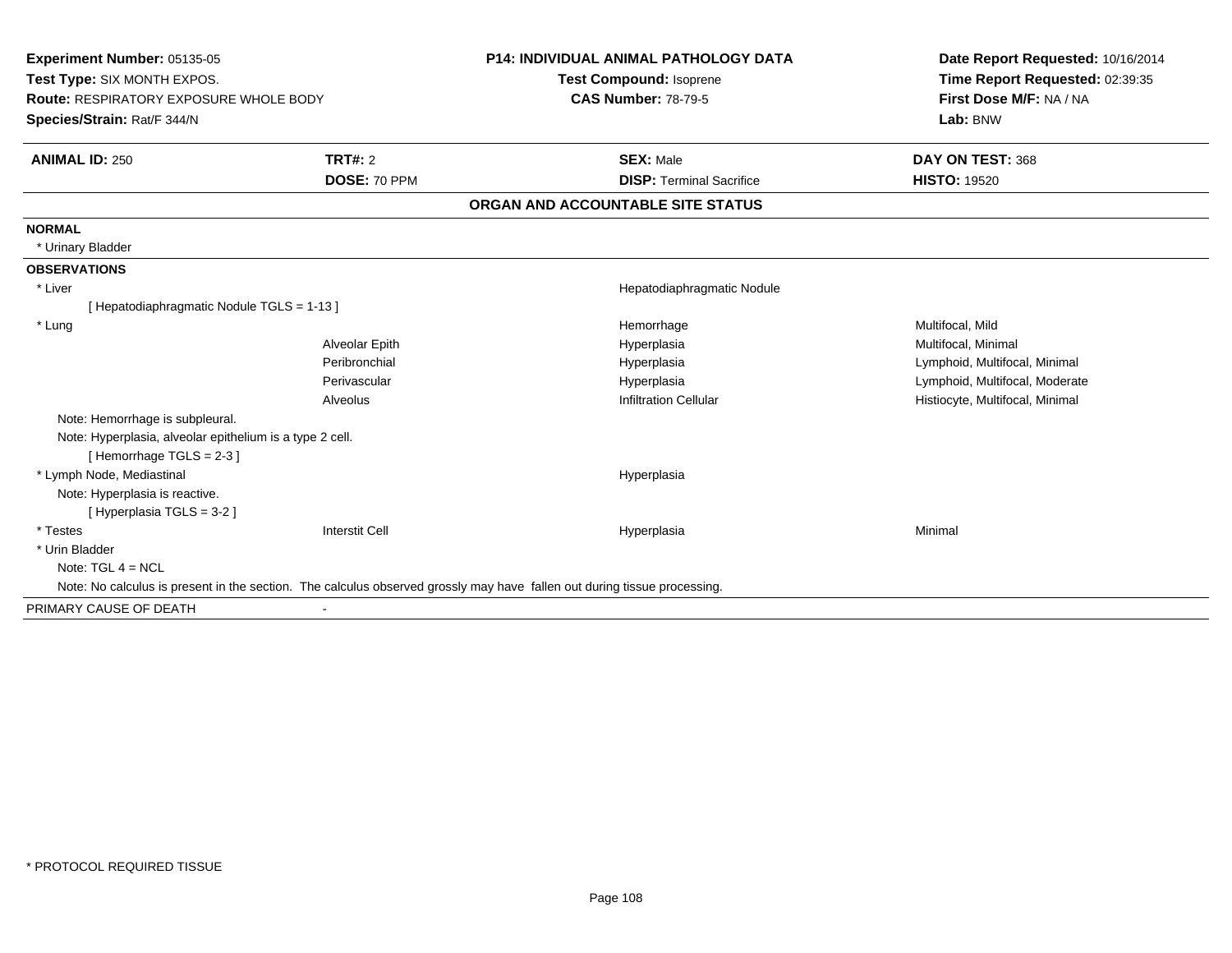| <b>Experiment Number: 05135-05</b><br>Test Type: SIX MONTH EXPOS.<br><b>Route: RESPIRATORY EXPOSURE WHOLE BODY</b><br>Species/Strain: Rat/F 344/N |                                 | <b>P14: INDIVIDUAL ANIMAL PATHOLOGY DATA</b><br><b>Test Compound: Isoprene</b><br><b>CAS Number: 78-79-5</b> |                                 | Date Report Requested: 10/16/2014<br>Time Report Requested: 02:39:35<br>First Dose M/F: NA / NA |
|---------------------------------------------------------------------------------------------------------------------------------------------------|---------------------------------|--------------------------------------------------------------------------------------------------------------|---------------------------------|-------------------------------------------------------------------------------------------------|
|                                                                                                                                                   |                                 |                                                                                                              |                                 | Lab: BNW                                                                                        |
| <b>ANIMAL ID: 411</b>                                                                                                                             | TRT#: 3<br><b>DOSE: 220 PPM</b> | <b>SEX: Male</b>                                                                                             | <b>DISP:</b> Terminal Sacrifice | DAY ON TEST: 367<br><b>HISTO: 19421</b>                                                         |
| <b>OBSERVATIONS</b>                                                                                                                               |                                 |                                                                                                              |                                 |                                                                                                 |
| * Lung<br>Note: Hemorrhage is subpleural.                                                                                                         |                                 | Hemorrhage                                                                                                   |                                 | Multifocal, Minimal                                                                             |
| * Testes                                                                                                                                          | <b>Interstit Cell</b>           | Hyperplasia                                                                                                  |                                 | Minimal                                                                                         |
| PRIMARY CAUSE OF DEATH                                                                                                                            |                                 |                                                                                                              |                                 |                                                                                                 |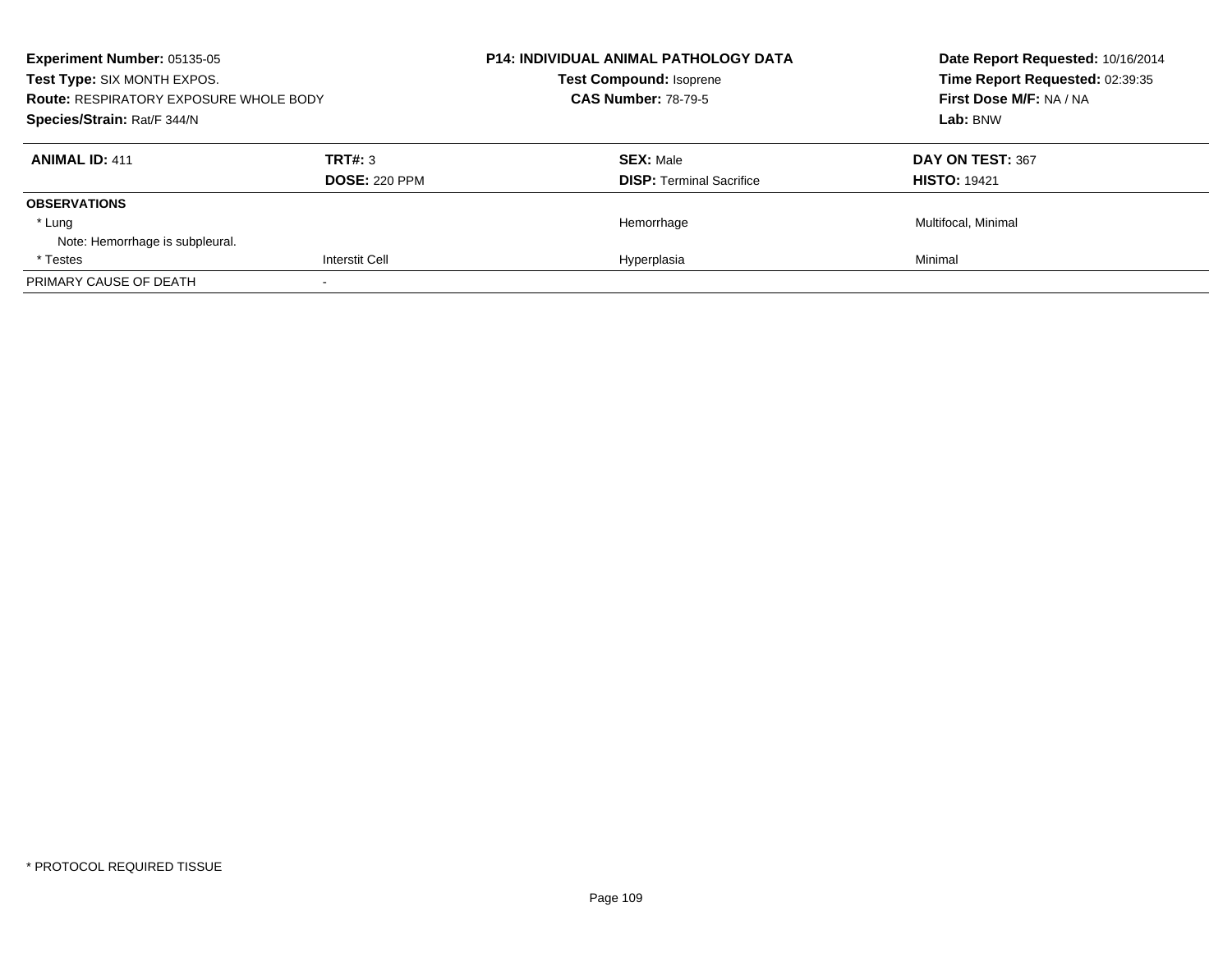| <b>Experiment Number: 05135-05</b><br><b>Test Type: SIX MONTH EXPOS.</b><br><b>Route: RESPIRATORY EXPOSURE WHOLE BODY</b><br>Species/Strain: Rat/F 344/N |                                                             | <b>P14: INDIVIDUAL ANIMAL PATHOLOGY DATA</b><br>Test Compound: Isoprene<br><b>CAS Number: 78-79-5</b> | Date Report Requested: 10/16/2014<br>Time Report Requested: 02:39:35<br>First Dose M/F: NA / NA<br>Lab: BNW                                                   |
|----------------------------------------------------------------------------------------------------------------------------------------------------------|-------------------------------------------------------------|-------------------------------------------------------------------------------------------------------|---------------------------------------------------------------------------------------------------------------------------------------------------------------|
| <b>ANIMAL ID: 412</b>                                                                                                                                    | TRT#: 3<br><b>DOSE: 220 PPM</b>                             | <b>SEX: Male</b><br><b>DISP:</b> Terminal Sacrifice                                                   | DAY ON TEST: 367<br><b>HISTO: 19422</b>                                                                                                                       |
| <b>OBSERVATIONS</b>                                                                                                                                      |                                                             |                                                                                                       |                                                                                                                                                               |
| * Lung<br>Note: Hyperplasia, Alveolar Epithelium = Type 2 Cell.<br>Note: Fibrosis is located in the alveolar septum.                                     | Alveolar Epith<br>Peribronchial<br>Perivascular<br>Alveolus | Fibrosis<br>Hemorrhage<br>Hyperplasia<br>Hyperplasia<br>Hyperplasia<br><b>Infiltration Cellular</b>   | Multifocal, Minimal<br>Multifocal, Minimal<br>Multifocal, Mild<br>Lymphoid, Multifocal, Minimal<br>Lymphoid, Multifocal, Mild<br>Histiocyte, Multifocal, Mild |
| Note: Hemorrhage is subpleural.<br>* Testes                                                                                                              | Interstit Cell                                              | Adenoma                                                                                               |                                                                                                                                                               |
|                                                                                                                                                          | <b>Interstit Cell</b>                                       | Hyperplasia                                                                                           | Minimal                                                                                                                                                       |
| PRIMARY CAUSE OF DEATH                                                                                                                                   |                                                             |                                                                                                       |                                                                                                                                                               |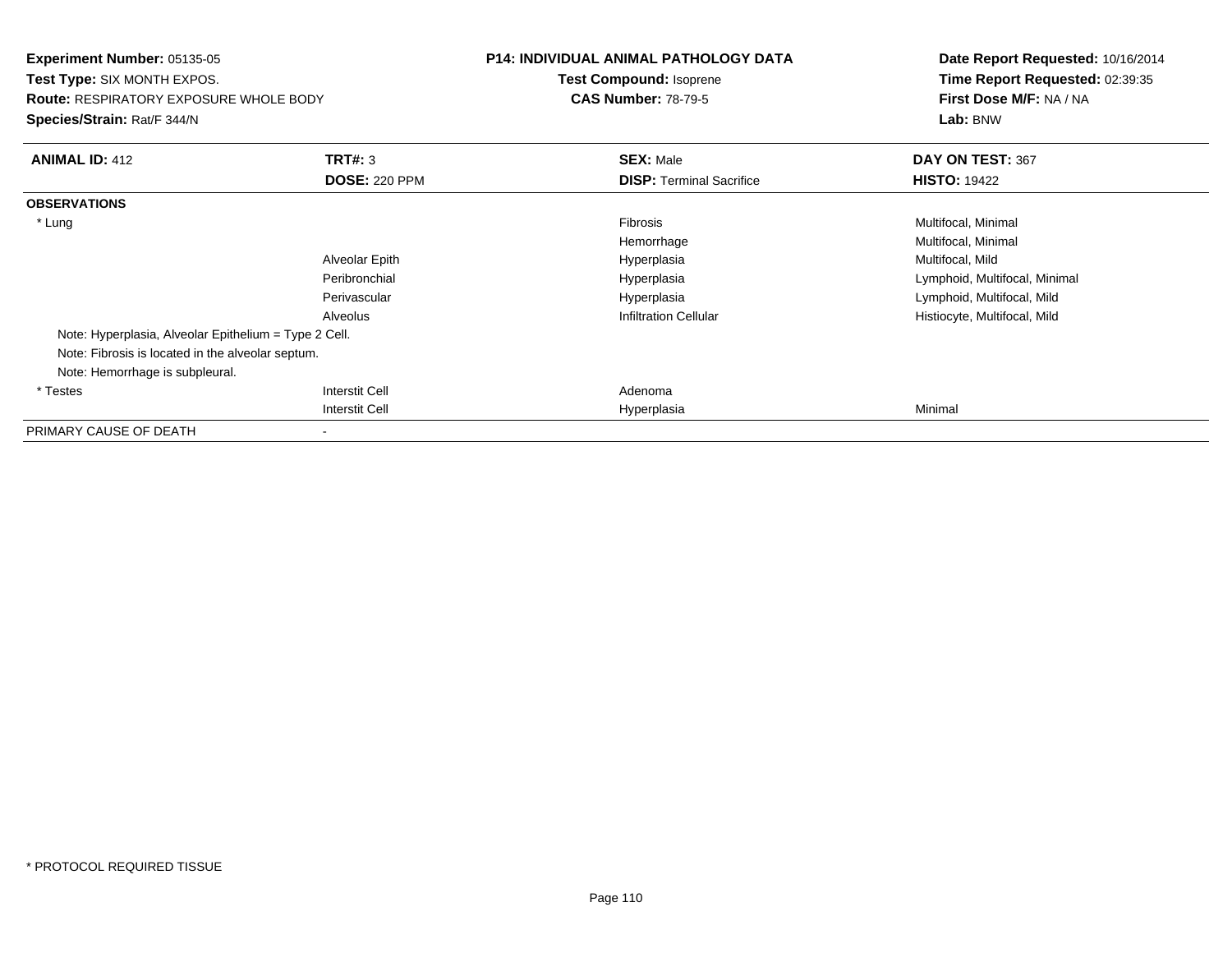**Experiment Number:** 05135-05 **Test Type:** SIX MONTH EXPOS.**Route:** RESPIRATORY EXPOSURE WHOLE BODY**Species/Strain:** Rat/F 344/N**P14: INDIVIDUAL ANIMAL PATHOLOGY DATATest Compound:** Isoprene**CAS Number:** 78-79-5**Date Report Requested:** 10/16/2014**Time Report Requested:** 02:39:35**First Dose M/F:** NA / NA**Lab:** BNW**ANIMAL ID:** 413**TRT#:** 3 **SEX:** Male **DAY ON TEST:** 367 **DOSE:** 220 PPM**DISP:** Terminal Sacrifice **HISTO:** 19423 **OBSERVATIONS** \* Adrenal Medulla Ganglioneuroma Note: -B-Ganglioneuroma[ Ganglioneuroma TGLS = 2-5 ] \* Kidneyy the controller of the Bilateral Chronic, Minimal and the Mechanic Mephropathy the Chronic, Minimal Chronic, Minimal Schronic, Minimal Schronic, Minimal Schronic, Minimal Schronic, Minimal Schronic, Minimal Schronic, Mini Note: TGL 1 = NCL \* Lungg and the morrhage of the morrhage of the morrhage  $\theta$  and  $\theta$  and  $\theta$  and  $\theta$  and  $\theta$  and  $\theta$  and  $\theta$  and  $\theta$  and  $\theta$  and  $\theta$  and  $\theta$  and  $\theta$  and  $\theta$  and  $\theta$  and  $\theta$  and  $\theta$  and  $\theta$  and  $\theta$  and  $\theta$  and Perivascular Hyperplasia Lymphoid, Multifocal, Minimal AlveolusHistiocyte, Multifocal, Minimal Note: Hemorrhage is subpleural. \* Testess Interstit Cell Hyperplasia a Mild PRIMARY CAUSE OF DEATH-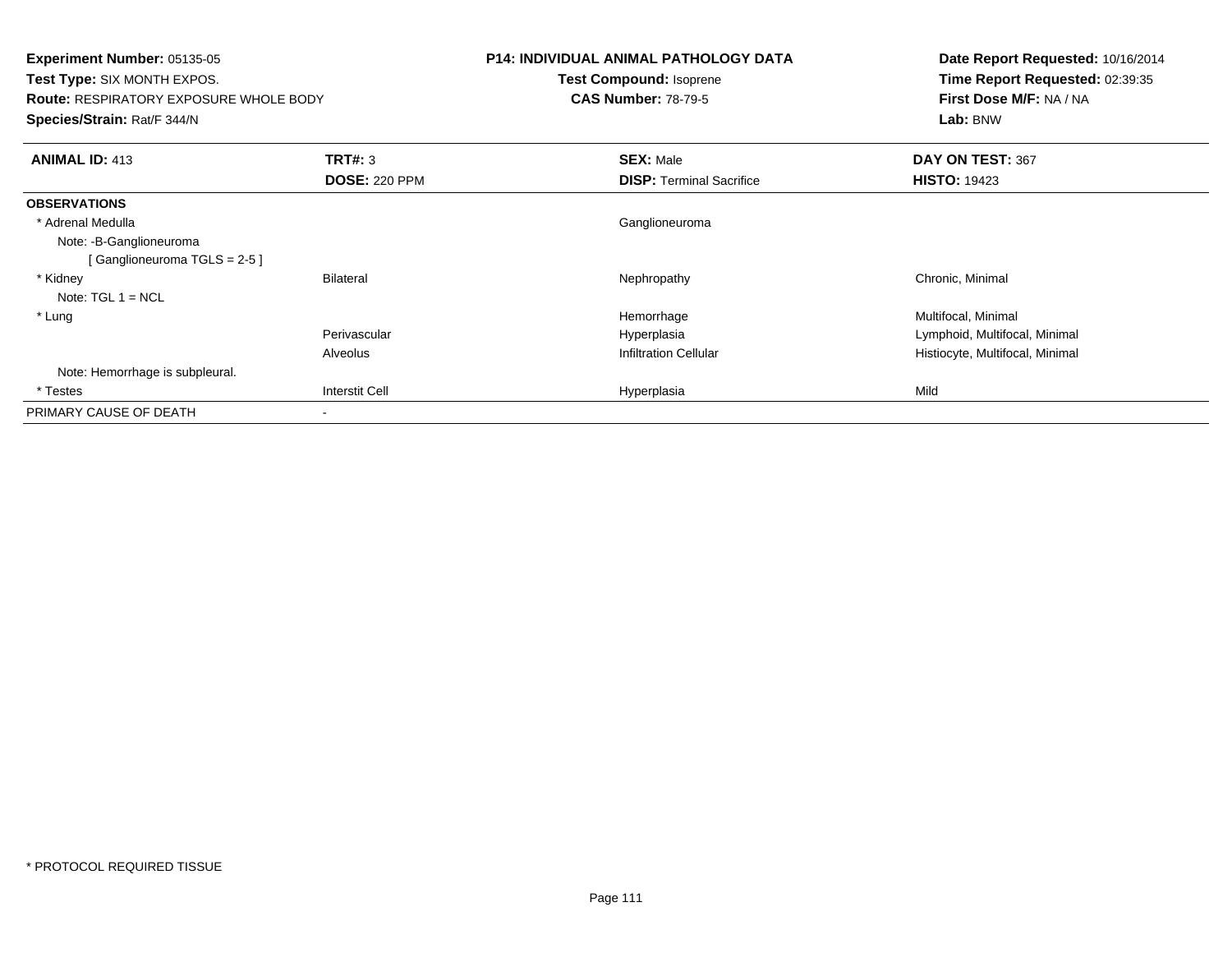**Experiment Number:** 05135-05**Test Type:** SIX MONTH EXPOS.**Route:** RESPIRATORY EXPOSURE WHOLE BODY**Species/Strain:** Rat/F 344/N**P14: INDIVIDUAL ANIMAL PATHOLOGY DATATest Compound:** Isoprene**CAS Number:** 78-79-5**Date Report Requested:** 10/16/2014**Time Report Requested:** 02:39:35**First Dose M/F:** NA / NA**Lab:** BNW**ANIMAL ID:** 414**TRT#:** 3 **SEX:** Male **DAY ON TEST:** 186 **DOSE:** 220 PPM**DISP:** Scheduled Sacrifice **HISTO:** 19424 **ORGAN AND ACCOUNTABLE SITE STATUSNORMAL**\* Adrenal Cortex \* Adrenal Cortex \* \* Adrenal Medulla \* \* Adrenal Medulla \* \* Blood Vessel \* \* Brood Vessel \* \* Bone \* Esophagus \* Bone Marrow \* Brain \* Epididymis \* Esophagus \* Intestine Large, Colon \* Eye \* The matrice of the test of the test of the test of the test of the test of the test of the test of the test of the test of the test of the test of the test of the test of the test of the test of the test of the tes \* Intestine Small, Jejunum \* Intestine Large, Rectum \* Intestine Small, Duodenum \* Intestine Small, Ileum \* Intestine Small, Ileum \* Islets, Pancreatic \* \* \* Andrew \* Kidney \* \* Kidney \* \* Larynx \* Larynx \* \* Larynx \* \* Liver \* Liver \* Liver \* Lymph Node, Bronchial \* Lymph Node, Mandibular \* Lymph Node, Mediastinal \* Lymph Node, Mesenteric\* Mammary Gland \* The strain of the strain of the strain of the strain of the strain of the strain of the strain of the strain of the strain of the strain of the strain of the strain of the strain of the strain of the stra \* Peripheral Nerve \* \* \* \* Pharynx \* \* Pharynx \* \* \* Preputial Gland \* \* Preputial Gland \* \* Preputial Gland \* Prostate \* \* Salivary Glands \* \* Salivary Glands \* \* Seminal Vesicle \* \* \* Seminal Yestrich \* \* Skin \* \* Skin \* Stomach, Glandular \* Spinal Cord \* Spinal Cord \* Spinal Cord \* Stomach, Forestomach \* Spinal Cord \* Stomach, Forestomach \* Testes \* Thymus \* Thyroid Gland \* Trachea \* Urinary Bladder**OBSERVATIONS** \* Blood VesselNote: Aorta is normal. \* Lungg and the state of the state of the state of the state of the Hemorrhage state of the Mild state of the Mild state of the State of the State of the State of the State of the State of the State of the State of the State of Note: Hemorrhage is subpleural.[ Hemorrhage TGLS = 1-3 ] \* Lym Node Bron Note: Tracheobronchial lymph node is normal. \* Perph Nerve Note: Sciatic nerve is normal.PRIMARY CAUSE OF DEATH-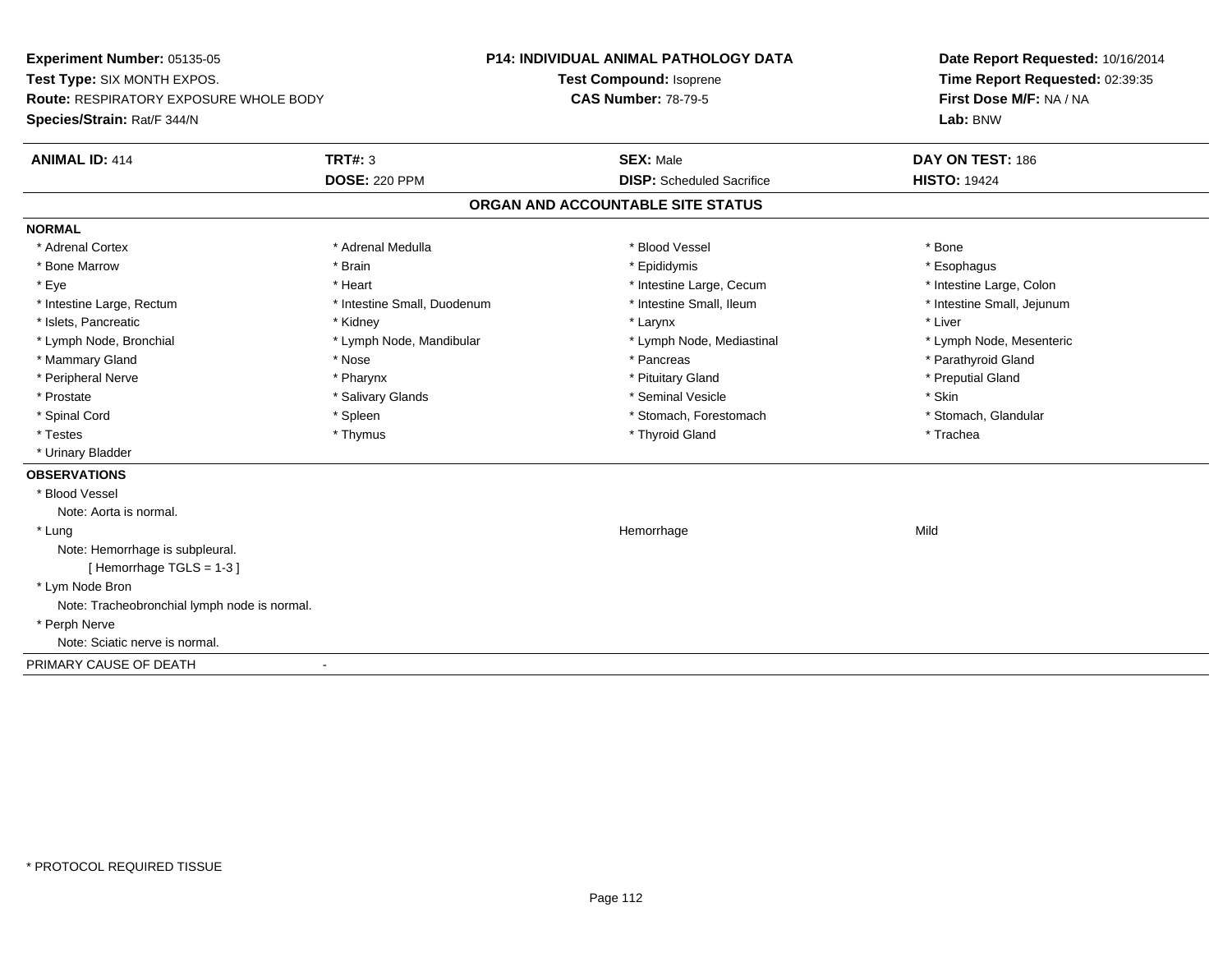| Experiment Number: 05135-05<br>Test Type: SIX MONTH EXPOS.<br>Route: RESPIRATORY EXPOSURE WHOLE BODY<br>Species/Strain: Rat/F 344/N |                      | <b>P14: INDIVIDUAL ANIMAL PATHOLOGY DATA</b><br>Test Compound: Isoprene | Date Report Requested: 10/16/2014<br>Time Report Requested: 02:39:35<br>First Dose M/F: NA / NA<br>Lab: BNW |
|-------------------------------------------------------------------------------------------------------------------------------------|----------------------|-------------------------------------------------------------------------|-------------------------------------------------------------------------------------------------------------|
|                                                                                                                                     |                      | <b>CAS Number: 78-79-5</b>                                              |                                                                                                             |
| <b>ANIMAL ID: 415</b>                                                                                                               | TRT#: 3              | <b>SEX: Male</b>                                                        | DAY ON TEST: 367                                                                                            |
|                                                                                                                                     | <b>DOSE: 220 PPM</b> | <b>DISP: Terminal Sacrifice</b>                                         | <b>HISTO: 19425</b>                                                                                         |
|                                                                                                                                     |                      | ORGAN AND ACCOUNTABLE SITE STATUS                                       |                                                                                                             |
| <b>NORMAL</b>                                                                                                                       |                      |                                                                         |                                                                                                             |
| * Bone                                                                                                                              |                      |                                                                         |                                                                                                             |
| <b>OBSERVATIONS</b>                                                                                                                 |                      |                                                                         |                                                                                                             |
| * Bone                                                                                                                              |                      |                                                                         |                                                                                                             |
| Note: (Skull) $TGL 2 = NCL$ .                                                                                                       |                      |                                                                         |                                                                                                             |
| * Lung                                                                                                                              |                      | Hemorrhage                                                              | Multifocal, Minimal                                                                                         |
|                                                                                                                                     | Alveolar Epith       | Hyperplasia                                                             | Multifocal, Minimal                                                                                         |
|                                                                                                                                     | Perivascular         | Hyperplasia                                                             | Lymphoid, Multifocal, Minimal                                                                               |
|                                                                                                                                     | Alveolus             | <b>Infiltration Cellular</b>                                            | Histiocyte, Multifocal, Minimal                                                                             |
| Note: Hyperplasia, alveolar epithelium is a type 2 cell.                                                                            |                      |                                                                         |                                                                                                             |
| Note: Hemorrhage is subpleural.                                                                                                     |                      |                                                                         |                                                                                                             |
| [Hemorrhage TGLS = 1-3]                                                                                                             |                      |                                                                         |                                                                                                             |
| * Testes                                                                                                                            | Interstit Cell       | Hyperplasia                                                             | Mild                                                                                                        |
| * Urinary Bladder                                                                                                                   |                      | <b>Calculus Micro Observation Only</b>                                  |                                                                                                             |
| [ Calculus Micro Observation Only TGLS = 3-8 ]                                                                                      |                      |                                                                         |                                                                                                             |
| PRIMARY CAUSE OF DEATH                                                                                                              |                      |                                                                         |                                                                                                             |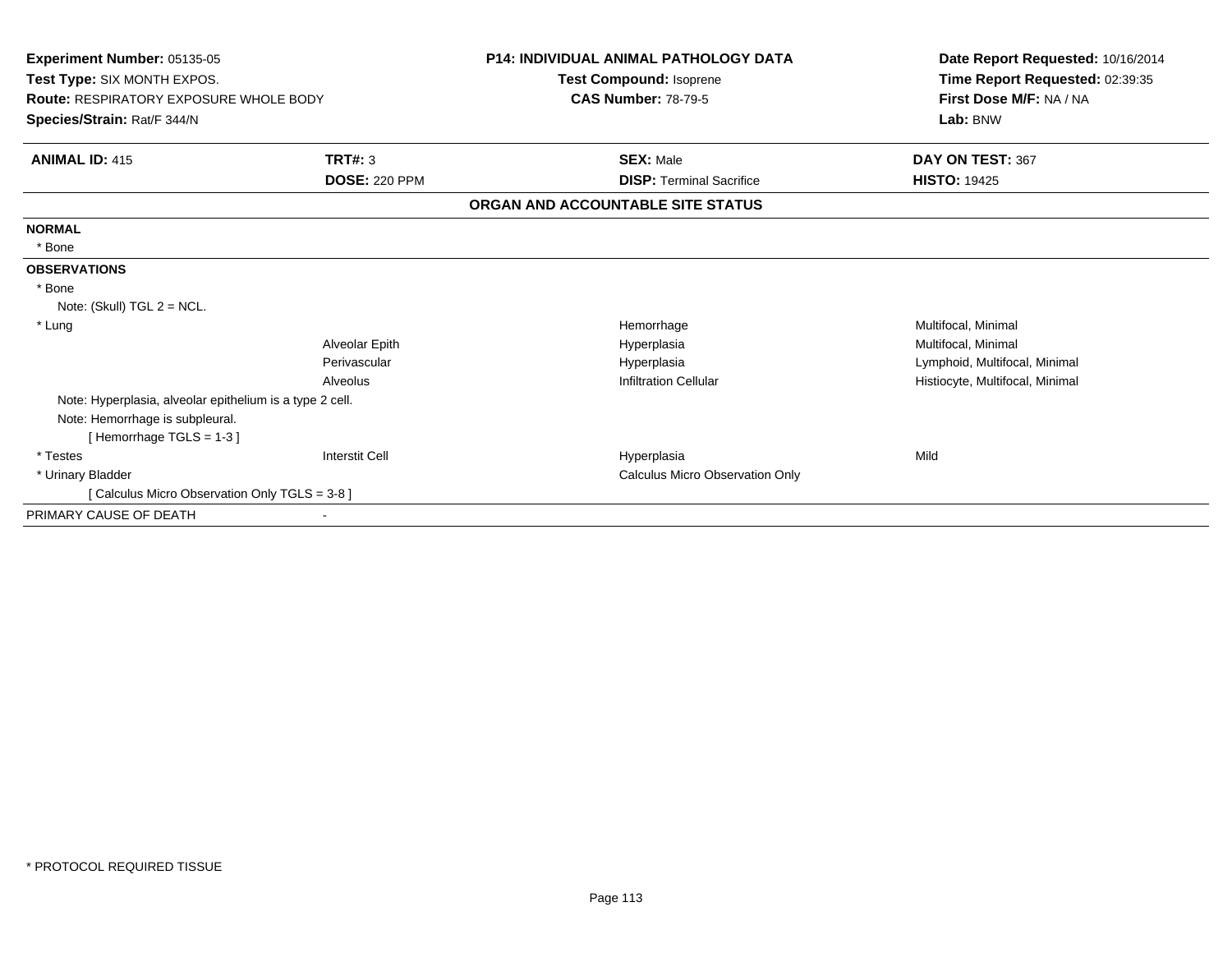| <b>Experiment Number: 05135-05</b><br>Test Type: SIX MONTH EXPOS.<br><b>Route: RESPIRATORY EXPOSURE WHOLE BODY</b><br>Species/Strain: Rat/F 344/N |                       | <b>P14: INDIVIDUAL ANIMAL PATHOLOGY DATA</b><br><b>Test Compound: Isoprene</b><br><b>CAS Number: 78-79-5</b> | Date Report Requested: 10/16/2014<br>Time Report Requested: 02:39:35<br>First Dose M/F: NA / NA<br>Lab: BNW |
|---------------------------------------------------------------------------------------------------------------------------------------------------|-----------------------|--------------------------------------------------------------------------------------------------------------|-------------------------------------------------------------------------------------------------------------|
| <b>ANIMAL ID: 416</b>                                                                                                                             | <b>TRT#: 3</b>        | <b>SEX: Male</b>                                                                                             | DAY ON TEST: 367                                                                                            |
|                                                                                                                                                   | <b>DOSE: 220 PPM</b>  | <b>DISP:</b> Terminal Sacrifice                                                                              | <b>HISTO: 19426</b>                                                                                         |
| <b>OBSERVATIONS</b>                                                                                                                               |                       |                                                                                                              |                                                                                                             |
| * Lung                                                                                                                                            |                       | Hemorrhage                                                                                                   | Multifocal, Minimal                                                                                         |
|                                                                                                                                                   | Alveolar Epith        | Hyperplasia                                                                                                  | Multifocal, Mild                                                                                            |
|                                                                                                                                                   | Peribronchial         | Hyperplasia                                                                                                  | Lymphoid, Multifocal, Mild                                                                                  |
|                                                                                                                                                   | Perivascular          | Hyperplasia                                                                                                  | Lymphoid, Multifocal, Moderate                                                                              |
|                                                                                                                                                   | Alveolus              | <b>Infiltration Cellular</b>                                                                                 | Histiocyte, Multifocal, Mild                                                                                |
| Note: Hyperplasia, alveolar epithelium is a type 2 cell.                                                                                          |                       |                                                                                                              |                                                                                                             |
| Note: Hemorrhage is subpleural.                                                                                                                   |                       |                                                                                                              |                                                                                                             |
| [Hemorrhage TGLS = $1-3$ ]                                                                                                                        |                       |                                                                                                              |                                                                                                             |
| * Testes                                                                                                                                          | <b>Interstit Cell</b> | Hyperplasia                                                                                                  | Moderate                                                                                                    |
| PRIMARY CAUSE OF DEATH                                                                                                                            |                       |                                                                                                              |                                                                                                             |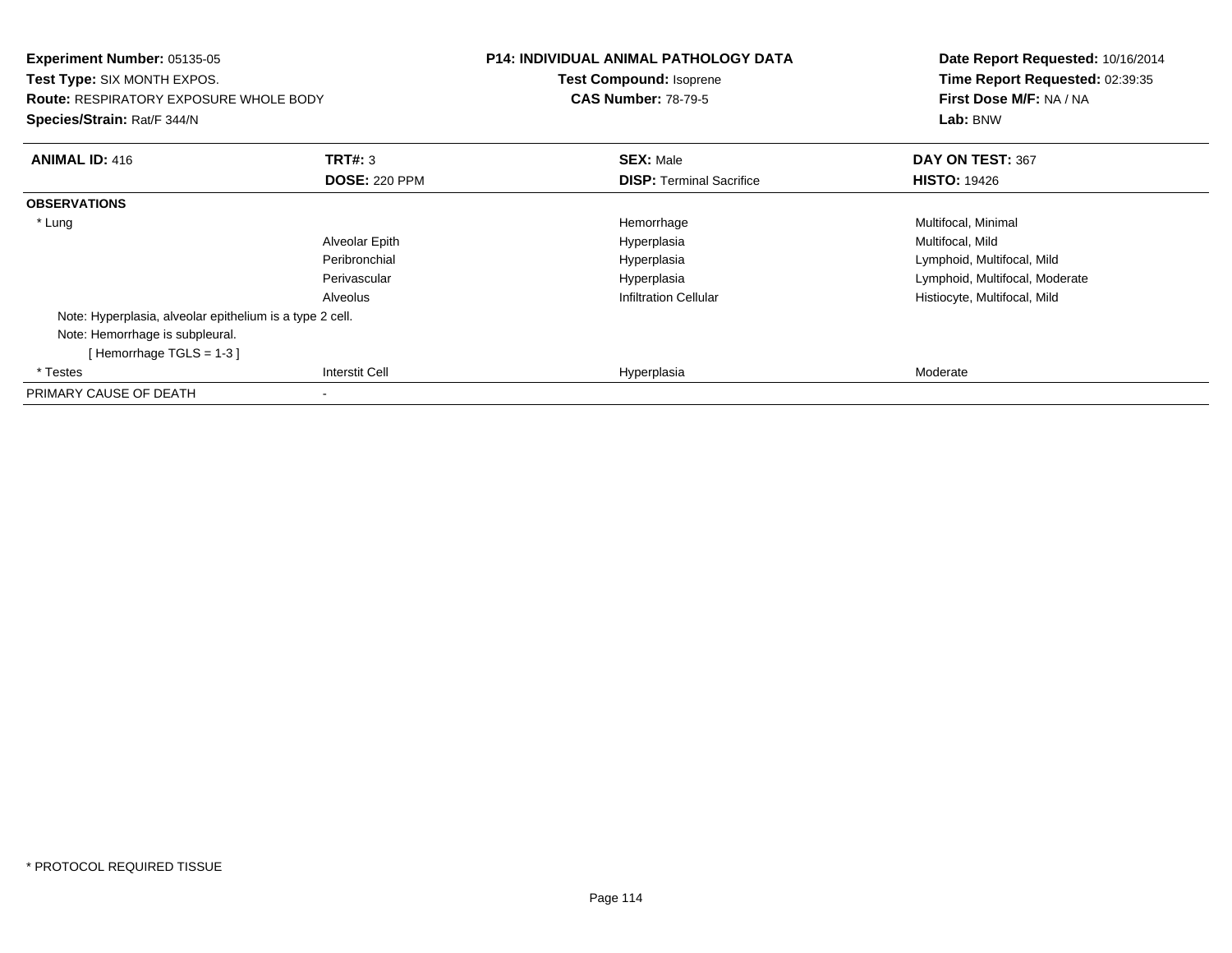| Experiment Number: 05135-05<br>Test Type: SIX MONTH EXPOS.<br><b>Route: RESPIRATORY EXPOSURE WHOLE BODY</b><br>Species/Strain: Rat/F 344/N |                       | <b>P14: INDIVIDUAL ANIMAL PATHOLOGY DATA</b><br>Test Compound: Isoprene<br><b>CAS Number: 78-79-5</b> |                                 | Date Report Requested: 10/16/2014<br>Time Report Requested: 02:39:35<br>First Dose M/F: NA / NA<br>Lab: BNW |
|--------------------------------------------------------------------------------------------------------------------------------------------|-----------------------|-------------------------------------------------------------------------------------------------------|---------------------------------|-------------------------------------------------------------------------------------------------------------|
| <b>ANIMAL ID: 417</b>                                                                                                                      | TRT#: 3               | <b>SEX: Male</b>                                                                                      |                                 | DAY ON TEST: 367                                                                                            |
|                                                                                                                                            | <b>DOSE: 220 PPM</b>  |                                                                                                       | <b>DISP:</b> Terminal Sacrifice | <b>HISTO: 19427</b>                                                                                         |
| <b>OBSERVATIONS</b>                                                                                                                        |                       |                                                                                                       |                                 |                                                                                                             |
| * Liver                                                                                                                                    |                       | <b>Fatty Change</b>                                                                                   |                                 | Minimal                                                                                                     |
| [Fatty Change TGLS = $1-13$ ]                                                                                                              |                       |                                                                                                       |                                 |                                                                                                             |
| * Lung                                                                                                                                     |                       | Hemorrhage                                                                                            |                                 | Multifocal, Minimal                                                                                         |
|                                                                                                                                            | Alveolus              | <b>Infiltration Cellular</b>                                                                          |                                 | Histiocyte, Focal, Minimal                                                                                  |
| Note: Hemorrhage is subpleural.                                                                                                            |                       |                                                                                                       |                                 |                                                                                                             |
| [Hemorrhage TGLS = $2-3$ ]                                                                                                                 |                       |                                                                                                       |                                 |                                                                                                             |
| * Testes                                                                                                                                   | <b>Interstit Cell</b> | Hyperplasia                                                                                           |                                 | Mild                                                                                                        |
| PRIMARY CAUSE OF DEATH                                                                                                                     |                       |                                                                                                       |                                 |                                                                                                             |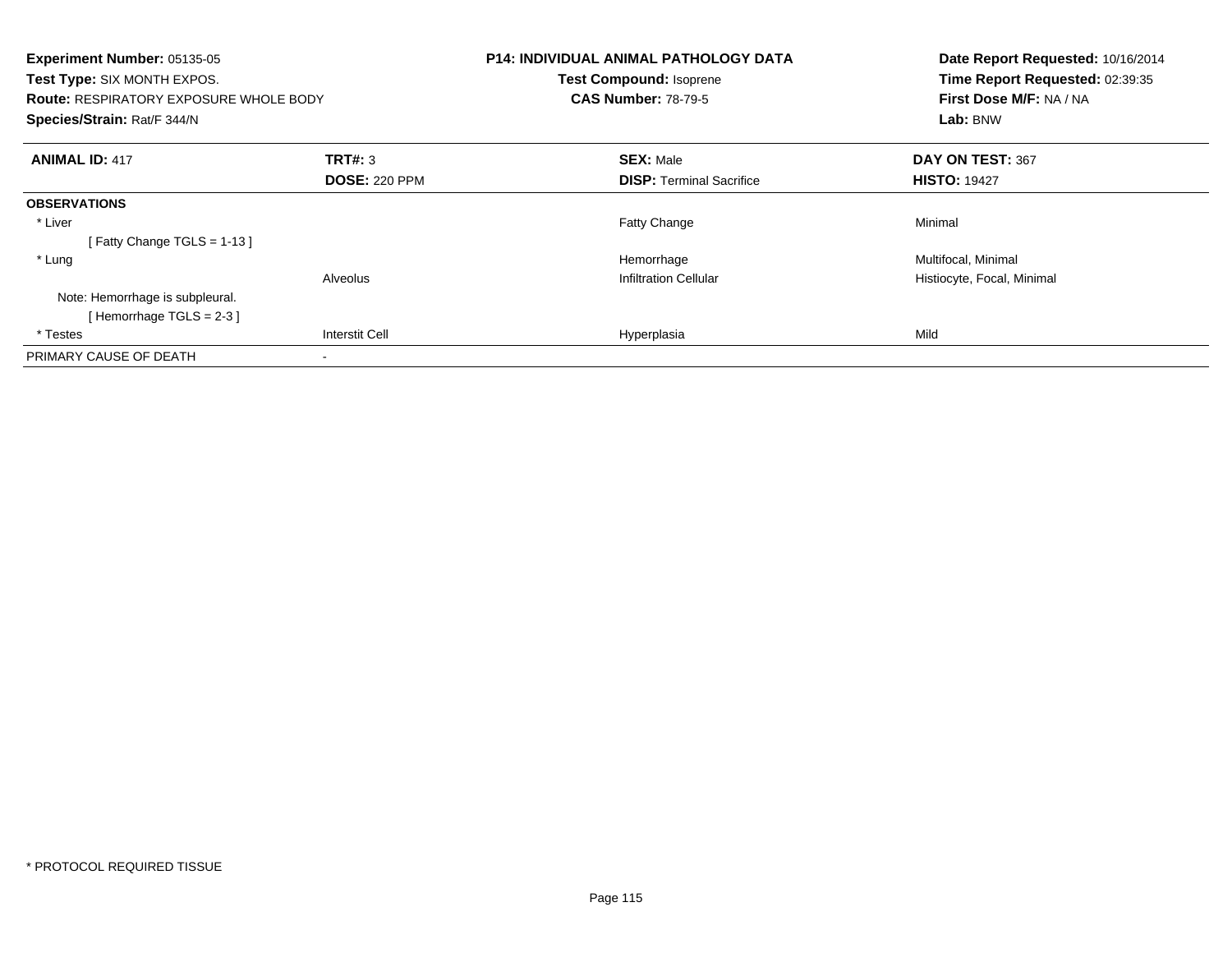**Experiment Number:** 05135-05**Test Type:** SIX MONTH EXPOS.**Route:** RESPIRATORY EXPOSURE WHOLE BODY**Species/Strain:** Rat/F 344/N**P14: INDIVIDUAL ANIMAL PATHOLOGY DATATest Compound:** Isoprene**CAS Number:** 78-79-5**Date Report Requested:** 10/16/2014**Time Report Requested:** 02:39:35**First Dose M/F:** NA / NA**Lab:** BNW**ANIMAL ID:** 418**TRT#:** 3 **SEX:** Male **DAY ON TEST:** 186 **DOSE:** 220 PPM**DISP:** Scheduled Sacrifice **HISTO:** 19428 **ORGAN AND ACCOUNTABLE SITE STATUSNORMAL**\* Adrenal Cortex \* Adrenal Cortex \* \* Adrenal Medulla \* \* Adrenal Medulla \* \* Blood Vessel \* \* Brood Vessel \* \* Bone \* Esophagus \* Bone Marrow \* Brain \* Epididymis \* Esophagus \* Intestine Large, Colon \* Eye \* The matrice of the test of the test of the test of the test of the test of the test of the test of the test of the test of the test of the test of the test of the test of the test of the test of the test of the tes \* Intestine Small, Jejunum \* Intestine Large, Rectum \* Intestine Small, Duodenum \* Intestine Small, Ileum \* Intestine Small, Ileum \* Islets, Pancreatic \* \* \* Andrew \* Kidney \* \* Kidney \* \* Larynx \* Larynx \* \* Larynx \* \* Liver \* Liver \* Liver \* Lymph Node, Bronchial \* Lymph Node, Mandibular \* Lymph Node, Mediastinal \* Lymph Node, Mesenteric\* Mammary Gland \* The strain of the strain of the strain of the strain of the strain of the strain of the strain of the strain of the strain of the strain of the strain of the strain of the strain of the strain of the stra \* Peripheral Nerve \* \* \* \* Pharynx \* \* Pharynx \* \* \* Preputial Gland \* \* Preputial Gland \* \* Preputial Gland \* Prostate \* \* Salivary Glands \* \* Salivary Glands \* \* Seminal Vesicle \* \* \* Seminal Yestrich \* \* Skin \* \* Skin \* Stomach, Glandular \* Spinal Cord \* Spinal Cord \* Spinal Cord \* Stomach, Forestomach \* Spinal Cord \* Stomach, Forestomach \* Testes \* Thymus \* Thyroid Gland \* Trachea \* Urinary Bladder**OBSERVATIONS** \* Blood VesselNote: Aorta is normal. \* Lungg and the state of the state of the state of the state of the Hemorrhage state of the Mild state of the Mild state of the State of the State of the State of the State of the State of the State of the State of the State of Perivascular Hyperplasia Lymphoid, Multifocal, Minimal Note: Hemorrhage is subpleural.[ Hemorrhage TGLS = 1-3 ] \* Lym Node Bron Note: Tracheobronchial lymph node is normal. \* Perph Nerve Note: Sciatic nerve is normal.PRIMARY CAUSE OF DEATH-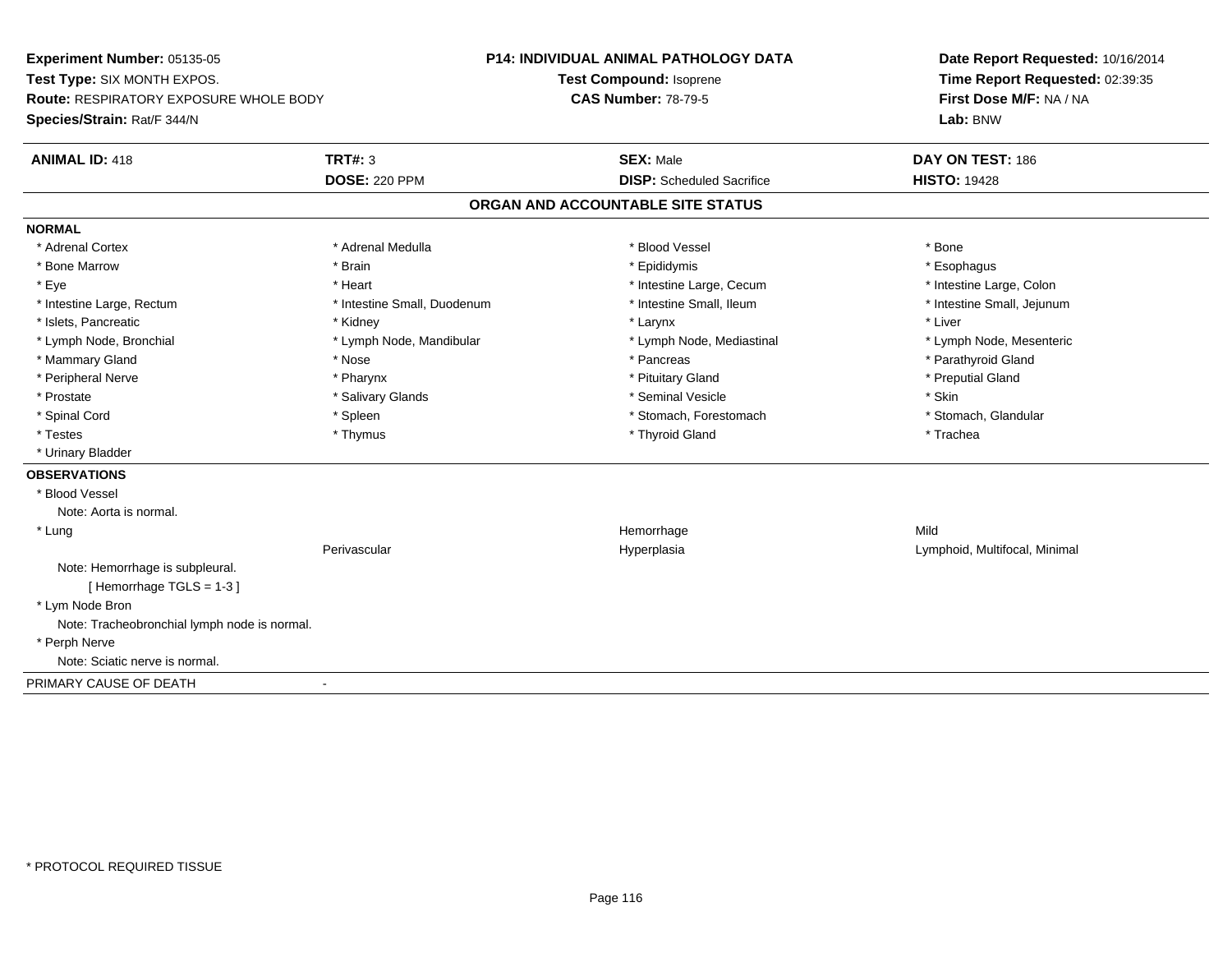**Experiment Number:** 05135-05**Test Type:** SIX MONTH EXPOS.**Route:** RESPIRATORY EXPOSURE WHOLE BODY**Species/Strain:** Rat/F 344/N**P14: INDIVIDUAL ANIMAL PATHOLOGY DATATest Compound:** Isoprene**CAS Number:** 78-79-5**Date Report Requested:** 10/16/2014**Time Report Requested:** 02:39:35**First Dose M/F:** NA / NA**Lab:** BNW**ANIMAL ID:** 419 **TRT#:** <sup>3</sup> **SEX:** Male **DAY ON TEST:** <sup>186</sup> **DOSE:** 220 PPM**DISP:** Scheduled Sacrifice **HISTO:** 19429 **ORGAN AND ACCOUNTABLE SITE STATUSNORMAL**\* Adrenal Cortex \* Adrenal Cortex \* \* Adrenal Medulla \* \* Adrenal Medulla \* \* Blood Vessel \* \* Brood Vessel \* \* Bone \* Esophagus \* Bone Marrow \* Brain \* Epididymis \* Esophagus \* Intestine Large, Colon \* Eye \* The matrice of the test of the test of the test of the test of the test of the test of the test of the test of the test of the test of the test of the test of the test of the test of the test of the test of the tes \* Intestine Small, Jejunum \* Intestine Large, Rectum \* Intestine Small, Duodenum \* Intestine Small, Ileum \* Intestine Small, Ileum \* Islets, Pancreatic \* \* \* Andrew \* Kidney \* \* Kidney \* \* Larynx \* Larynx \* \* Larynx \* \* Liver \* Liver \* Liver \* Lymph Node, Bronchial \* Lymph Node, Mandibular \* Lymph Node, Mediastinal \* Lymph Node, Mesenteric\* Mammary Gland \* The strain of the strain of the strain of the strain of the strain of the strain of the strain of the strain of the strain of the strain of the strain of the strain of the strain of the strain of the stra \* Peripheral Nerve \* \* \* \* Pharynx \* \* Pharynx \* \* \* Preputial Gland \* \* Preputial Gland \* \* Preputial Gland \* Prostate \* \* Salivary Glands \* \* Salivary Glands \* \* Seminal Vesicle \* \* \* Seminal Yestrich \* \* Skin \* \* Skin \* Stomach, Glandular \* Spinal Cord \* Spinal Cord \* Spinal Cord \* Stomach, Forestomach \* Spinal Cord \* Stomach, Forestomach \* Testes \* Thymus \* Thyroid Gland \* Trachea \* Urinary Bladder**OBSERVATIONS** \* Blood VesselNote: Aorta is normal. \* Lungg and the state of the state of the state of the state of the Hemorrhage state of the Mild state of the Mild state of the State of the State of the State of the State of the State of the State of the State of the State of Note: Hemorrhage is subpleural.[ Hemorrhage TGLS = 1-3 ] \* Lym Node Bron Note: Tracheobronchial lymph node is normal. \* Perph Nerve Note: Sciatic nerve is normal.PRIMARY CAUSE OF DEATH-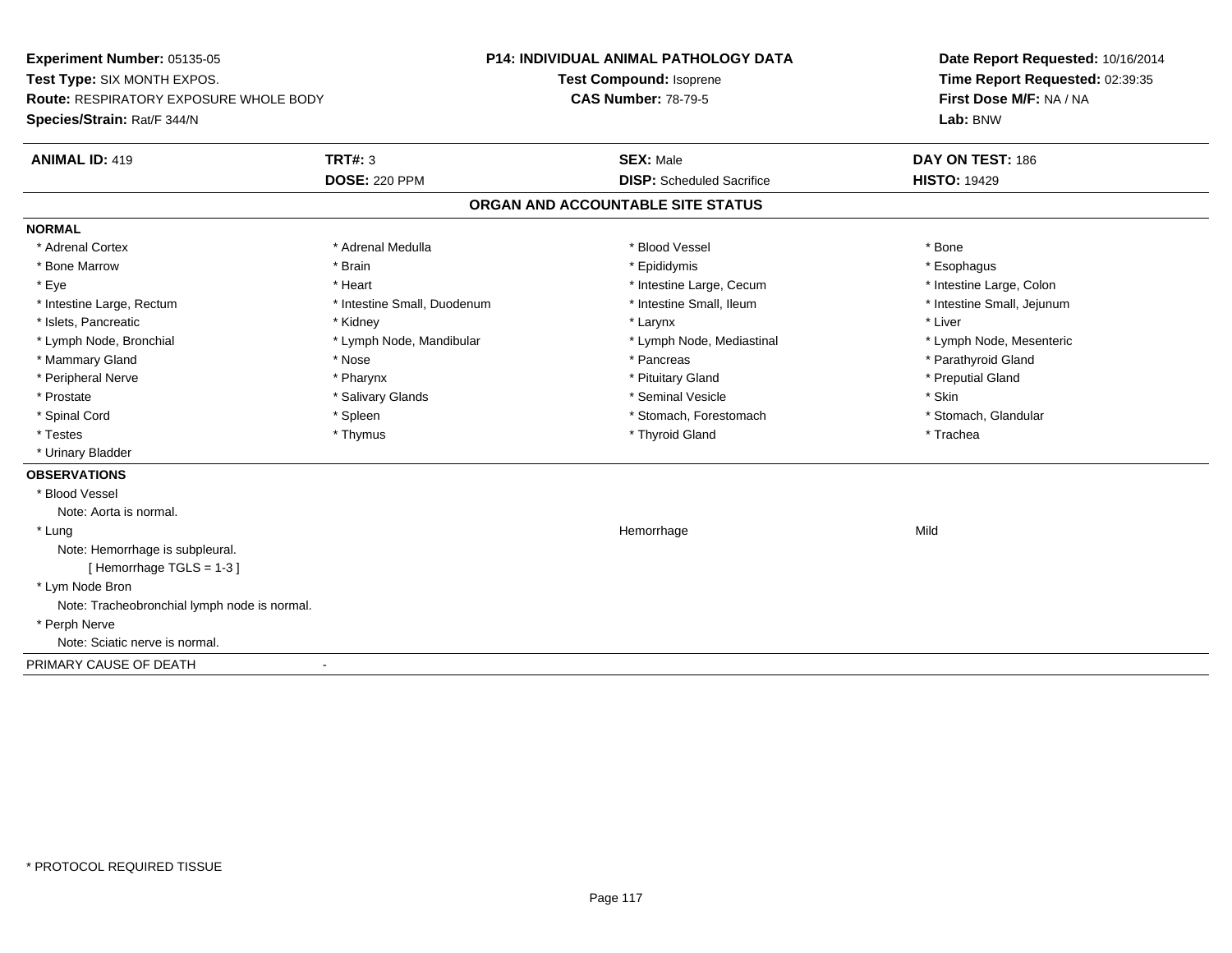| Experiment Number: 05135-05<br>Test Type: SIX MONTH EXPOS.<br><b>Route: RESPIRATORY EXPOSURE WHOLE BODY</b><br>Species/Strain: Rat/F 344/N |                      | <b>P14: INDIVIDUAL ANIMAL PATHOLOGY DATA</b><br><b>Test Compound: Isoprene</b><br><b>CAS Number: 78-79-5</b> | Date Report Requested: 10/16/2014<br>Time Report Requested: 02:39:35<br>First Dose M/F: NA / NA<br>Lab: BNW |
|--------------------------------------------------------------------------------------------------------------------------------------------|----------------------|--------------------------------------------------------------------------------------------------------------|-------------------------------------------------------------------------------------------------------------|
| <b>ANIMAL ID: 420</b>                                                                                                                      | <b>TRT#: 3</b>       | <b>SEX: Male</b>                                                                                             | DAY ON TEST: 367                                                                                            |
|                                                                                                                                            | <b>DOSE: 220 PPM</b> | <b>DISP:</b> Terminal Sacrifice                                                                              | <b>HISTO: 19430</b>                                                                                         |
| <b>OBSERVATIONS</b>                                                                                                                        |                      |                                                                                                              |                                                                                                             |
| * Lung                                                                                                                                     |                      | Hemorrhage                                                                                                   | Multifocal, Minimal                                                                                         |
|                                                                                                                                            | Alveolar Epith       | Hyperplasia                                                                                                  | Multifocal, Mild                                                                                            |
|                                                                                                                                            | Peribronchial        | Hyperplasia                                                                                                  | Lymphoid, Multifocal, Mild                                                                                  |
|                                                                                                                                            | Perivascular         | Hyperplasia                                                                                                  | Lymphoid, Multifocal, Mild                                                                                  |
|                                                                                                                                            | Alveolus             | <b>Infiltration Cellular</b>                                                                                 | Histiocyte, Multifocal, Mild                                                                                |
| Note: Hemorrhage is subpleural.                                                                                                            |                      |                                                                                                              |                                                                                                             |
| Note: Hyperplasia, Alveolar Epithelium = Type 2 Cell.                                                                                      |                      |                                                                                                              |                                                                                                             |
| * Testes                                                                                                                                   | Interstit Cell       | Hyperplasia                                                                                                  | Marked                                                                                                      |
| PRIMARY CAUSE OF DEATH                                                                                                                     |                      |                                                                                                              |                                                                                                             |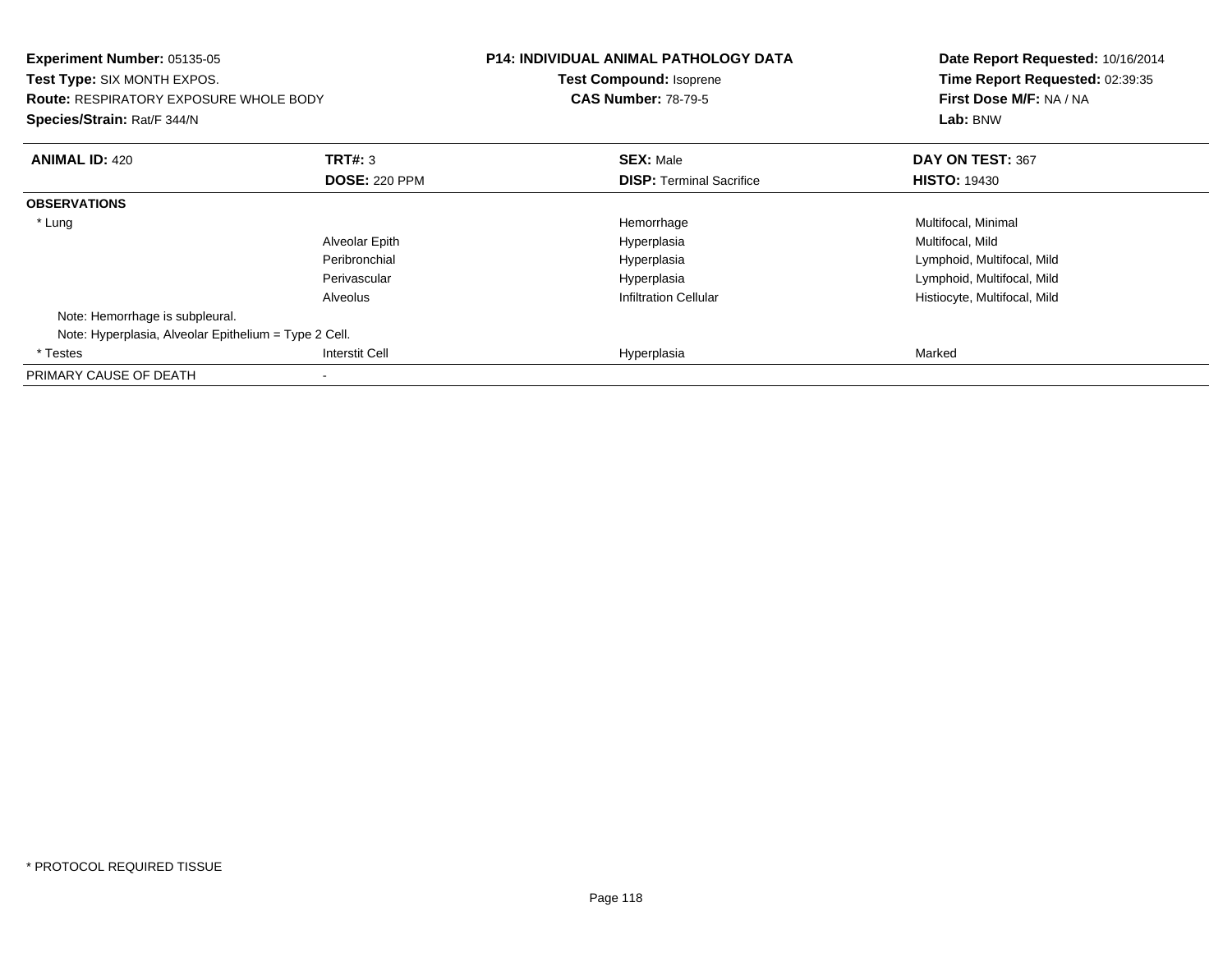**Experiment Number:** 05135-05 **Test Type:** SIX MONTH EXPOS.**Route:** RESPIRATORY EXPOSURE WHOLE BODY**Species/Strain:** Rat/F 344/N**P14: INDIVIDUAL ANIMAL PATHOLOGY DATATest Compound:** Isoprene**CAS Number:** 78-79-5**Date Report Requested:** 10/16/2014**Time Report Requested:** 02:39:35**First Dose M/F:** NA / NA**Lab:** BNW**ANIMAL ID:** 421**TRT#:** 3 **SEX:** Male **DAY ON TEST:** 367 **DOSE:** 220 PPM**DISP:** Terminal Sacrifice **HISTO:** 19431 **OBSERVATIONS** \* Lungg and the morrhage of the morrhage of the morrhage  $\theta$  and  $\theta$  and  $\theta$  and  $\theta$  and  $\theta$  and  $\theta$  and  $\theta$  and  $\theta$  and  $\theta$  and  $\theta$  and  $\theta$  and  $\theta$  and  $\theta$  and  $\theta$  and  $\theta$  and  $\theta$  and  $\theta$  and  $\theta$  and  $\theta$  and Alveolar Epith Hyperplasia Multifocal, Mild Peribronchial Hyperplasia Lymphoid, Multifocal, Mild Perivascular Hyperplasia Lymphoid, Multifocal, Mild AlveolusHistiocyte, Multifocal, Mild Note: Hemorrhage is subpleural.Note: Hyperplasia, Alveolar Epithelium = Type 2 Cell. \* Lymph Node, Mandibular HyperplasiaNote: Hyperplasia is reactive.[ Hyperplasia TGLS = 2-7 ] \* Testes Interstit Cell AdenomaI **Hyperplasia** Interstit Cella Mild Note: -B-Adenoma [ Adenoma TGLS = 1-7 ]PRIMARY CAUSE OF DEATH-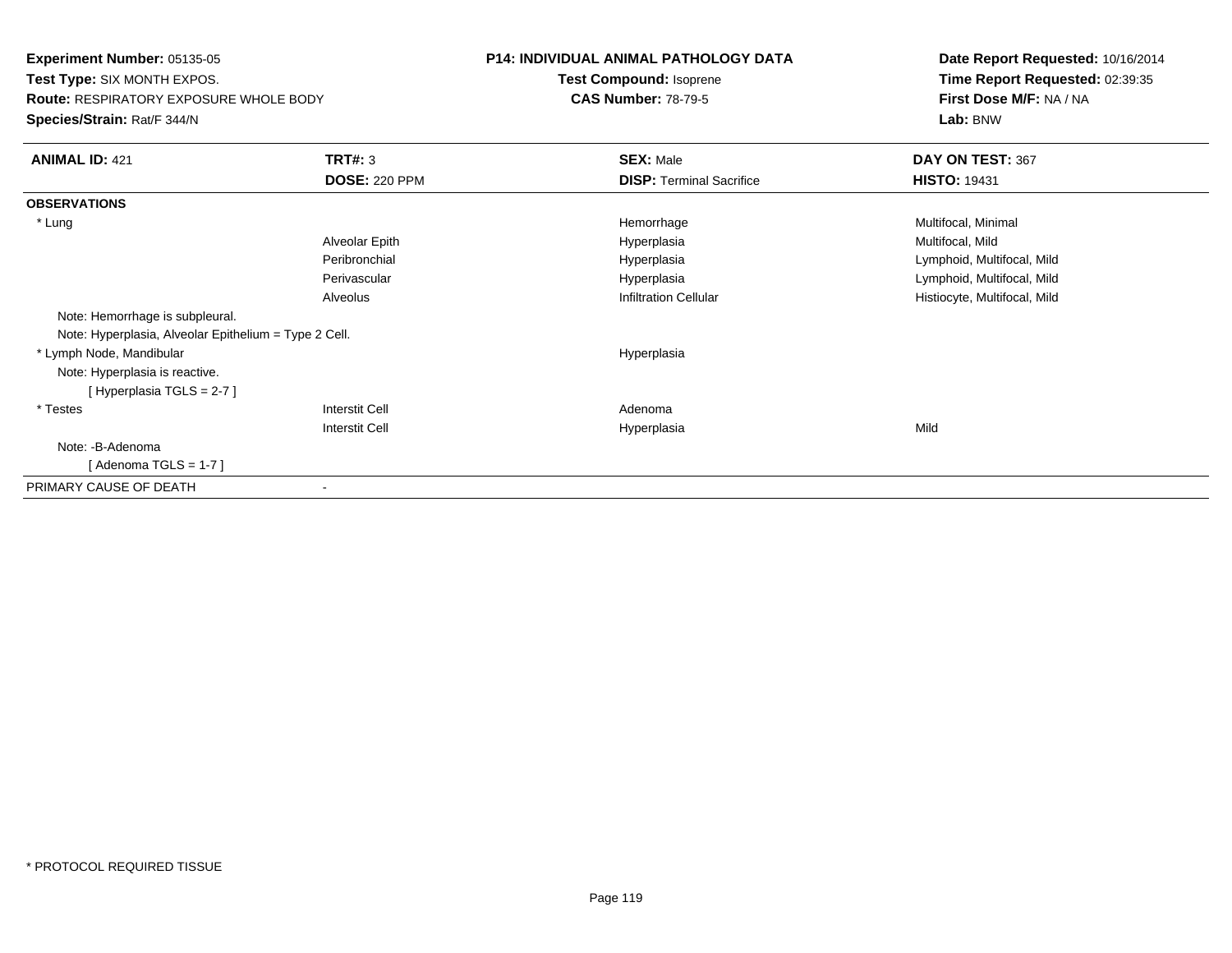**Experiment Number:** 05135-05**Test Type:** SIX MONTH EXPOS.**Route:** RESPIRATORY EXPOSURE WHOLE BODY**Species/Strain:** Rat/F 344/N**P14: INDIVIDUAL ANIMAL PATHOLOGY DATATest Compound:** Isoprene**CAS Number:** 78-79-5**Date Report Requested:** 10/16/2014**Time Report Requested:** 02:39:35**First Dose M/F:** NA / NA**Lab:** BNW**ANIMAL ID:** 422**TRT#:** 3 **SEX:** Male **DAY ON TEST:** 186 **DOSE:** 220 PPM**DISP:** Scheduled Sacrifice **HISTO:** 19432 **ORGAN AND ACCOUNTABLE SITE STATUSNORMAL**\* Adrenal Cortex \* Adrenal Cortex \* \* Adrenal Medulla \* \* Adrenal Medulla \* \* Blood Vessel \* \* Brood Vessel \* \* Bone \* Esophagus \* Bone Marrow \* Brain \* Epididymis \* Esophagus \* Intestine Large, Colon \* Eye \* The matrice of the test of the test of the test of the test of the test of the test of the test of the test of the test of the test of the test of the test of the test of the test of the test of the test of the tes \* Intestine Small, Jejunum \* Intestine Large, Rectum \* Intestine Small, Duodenum \* Intestine Small, Ileum \* Intestine Small, Ileum \* Islets, Pancreatic \* \* \* Andrew \* Kidney \* \* Kidney \* \* Larynx \* Larynx \* \* Larynx \* \* Liver \* Liver \* Liver \* Lymph Node, Bronchial \* Lymph Node, Mandibular \* Lymph Node, Mediastinal \* Lymph Node, Mesenteric\* Mammary Gland \* The straight of the straight of the straight of the straight of the straight of the straight of the straight of Parathyroid Gland \* Pancreas \* Parathyroid Gland \* Peripheral Nerve \* \* \* \* Pharynx \* \* Pharynx \* \* \* Preputial Gland \* \* Preputial Gland \* \* Preputial Gland \* Prostate \* \* Salivary Glands \* \* Salivary Glands \* \* Seminal Vesicle \* \* \* Seminal Yestrich \* \* Skin \* \* Skin \* Stomach, Glandular \* Spinal Cord **\* Stomach, Forestomach \* Spinal Cord \*** Stomach, Forestomach \* Stomach, Forestomach \* Thymus \* Thyroid Gland \* Trachea \* Urinary Bladder \* **OBSERVATIONS** \* Blood VesselNote: Aorta is normal. \* Lungg and the state of the state of the state of the state of the Hemorrhage state of the Mild state of the Mild state of the State of the State of the State of the State of the State of the State of the State of the State of AlveolusInfiltration Cellular **Histiocyte**, Minimal Note: Hemorrhage is subpleural.[ Hemorrhage TGLS = 1-3 ] \* Lym Node Bron Note: Tracheobronchial lymph node is normal. \* Perph Nerve Note: Sciatic nerve is normal. \* Testess Interstit Cell Hyperplasia a Minimal PRIMARY CAUSE OF DEATH-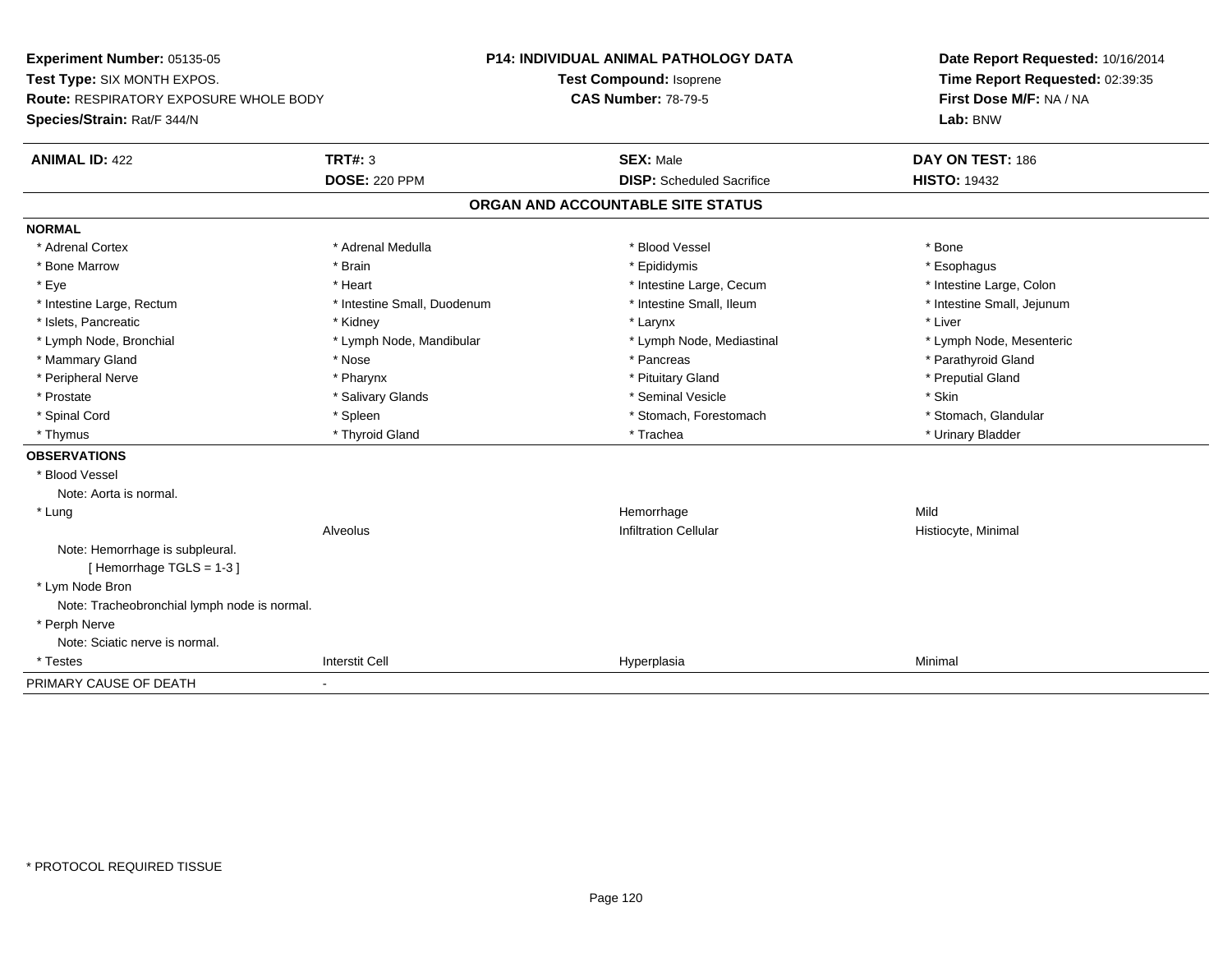**Experiment Number:** 05135-05**Test Type:** SIX MONTH EXPOS.**Route:** RESPIRATORY EXPOSURE WHOLE BODY**Species/Strain:** Rat/F 344/N**P14: INDIVIDUAL ANIMAL PATHOLOGY DATATest Compound:** Isoprene**CAS Number:** 78-79-5**Date Report Requested:** 10/16/2014**Time Report Requested:** 02:39:35**First Dose M/F:** NA / NA**Lab:** BNW**ANIMAL ID:** 423**TRT#:** 3 **SEX:** Male **DAY ON TEST:** 186 **DOSE:** 220 PPM**DISP:** Scheduled Sacrifice **HISTO:** 19433 **ORGAN AND ACCOUNTABLE SITE STATUSNORMAL**\* Adrenal Cortex \* Adrenal Cortex \* \* Adrenal Medulla \* \* Adrenal Medulla \* \* Blood Vessel \* \* Brood Vessel \* \* Bone \* Esophagus \* Bone Marrow \* Brain \* Epididymis \* Esophagus \* Intestine Large, Colon \* Eye \* Intestine Large, Cecum \*  $*$  Heart \*  $*$  Intestine Large, Cecum \* Intestine Large, Cecum \* \* Intestine Small, Jejunum \* Intestine Large, Rectum \* Intestine Small, Duodenum \* Intestine Small, Ileum \* Intestine Small, Ileum \* Islets, Pancreatic \* \* \* Andrew \* Kidney \* \* Kidney \* \* Larynx \* Larynx \* \* Larynx \* \* Liver \* Liver \* Liver \* Lymph Node, Bronchial \* Lymph Node, Mandibular \* Lymph Node, Mediastinal \* Lymph Node, Mesenteric\* Mammary Gland \* \* \* Pancreas \* Pancreas \* Mesentery \* \* Nose \* \* Pancreas \* Pancreas \* Pancreas \* Pancreas \* Pancreas \* Pancreas \* Pancreas \* Pancreas \* Pancreas \* Pancreas \* Pancreas \* Pancreas \* Pancreas \* Pancreas \* P \* Pituitary Gland \* Parathyroid Gland \* **Example 20** \* Peripheral Nerve \* Pharynx \* Pharynx \* Pharynx \* Seminal Vesicle \* Preputial Gland \* \* Annual vesicle \* \* Prostate \* \* Salivary Glands \* \* Salivary Glands \* \* Seminal Vesicle \* \* Stomach, Glandular \* Spinal Cord **\* Stomach, Forestomach \* Spinal Cord \*** Stomach, Forestomach \* Stomach, Forestomach \* Testes \* Thymus \* Thyroid Gland \* Trachea \* Urinary Bladder**OBSERVATIONS** \* Blood VesselNote: Aorta is normal. \* Lungg and the state of the state of the state of the state of the Hemorrhage state of the Mild state of the Mild state of the State of the State of the State of the State of the State of the State of the State of the State of Perivascular Hyperplasia Lymphoid, Multifocal, Minimal Note: Hemorrhage is subpleural.[ Hemorrhage TGLS = 3-3 ] \* Lym Node Bron Note: Tracheobronchial lymph node is normal.**Mesentery**  Note: TGL 2 = NCL \* Perph Nerve Note: Sciatic nerve is normal. \* Skinn and the subcut Tiss the set of the set of the set of the set of the set of the set of the set of the set of t [ Hemorrhage TGLS = 1-13 ] \* Spleen Note: TGL 2 = NCLPRIMARY CAUSE OF DEATH-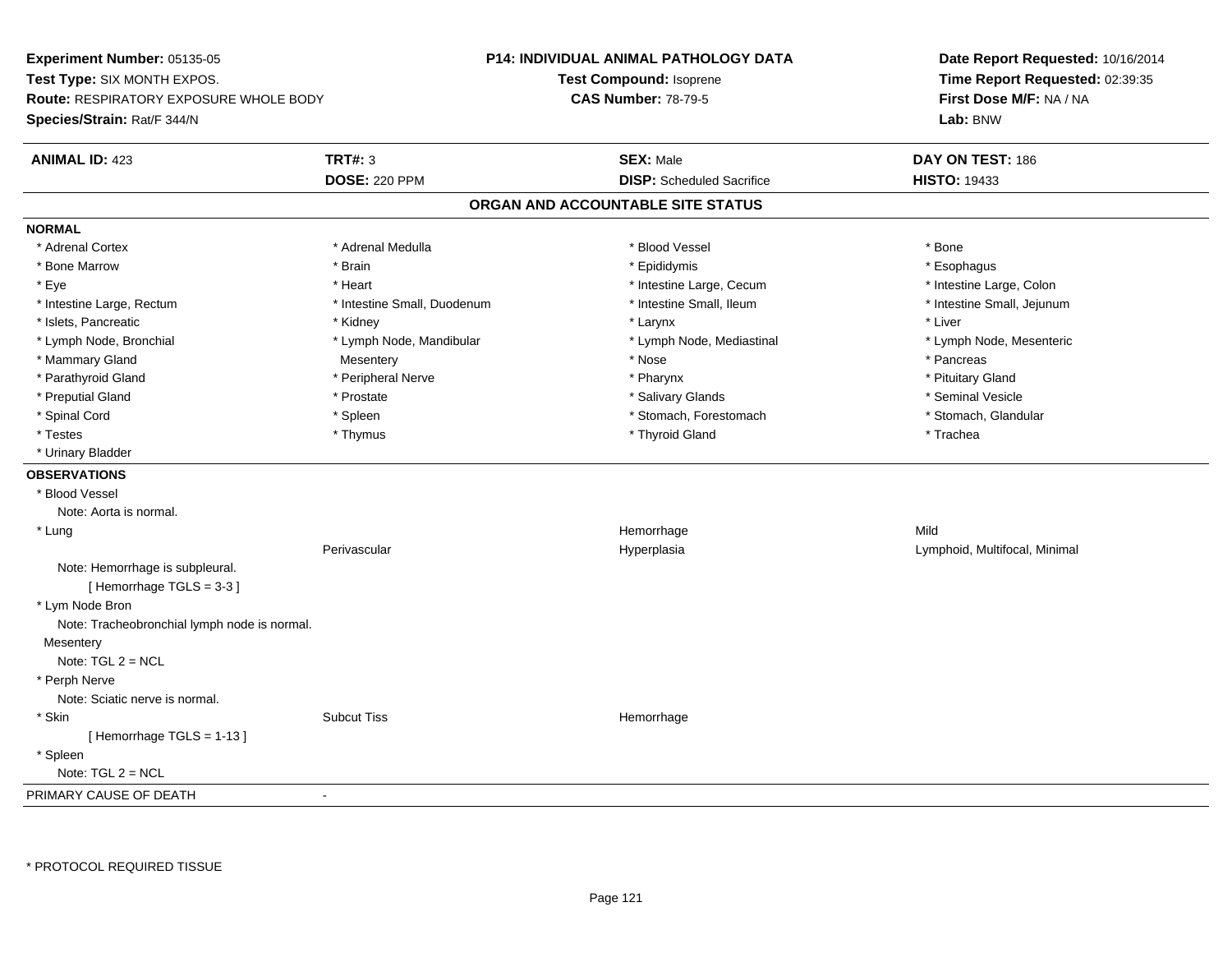| <b>Experiment Number: 05135-05</b><br><b>Test Type: SIX MONTH EXPOS.</b><br><b>Route: RESPIRATORY EXPOSURE WHOLE BODY</b><br>Species/Strain: Rat/F 344/N |                                        | <b>P14: INDIVIDUAL ANIMAL PATHOLOGY DATA</b><br>Test Compound: Isoprene<br><b>CAS Number: 78-79-5</b> | Date Report Requested: 10/16/2014<br>Time Report Requested: 02:39:35<br>First Dose M/F: NA / NA<br>Lab: BNW |
|----------------------------------------------------------------------------------------------------------------------------------------------------------|----------------------------------------|-------------------------------------------------------------------------------------------------------|-------------------------------------------------------------------------------------------------------------|
| <b>ANIMAL ID: 424</b>                                                                                                                                    | <b>TRT#: 3</b><br><b>DOSE: 220 PPM</b> | <b>SEX: Male</b><br><b>DISP: Terminal Sacrifice</b>                                                   | DAY ON TEST: 367<br><b>HISTO: 19434</b>                                                                     |
| <b>OBSERVATIONS</b>                                                                                                                                      |                                        |                                                                                                       |                                                                                                             |
| * Liver                                                                                                                                                  |                                        | Hepatodiaphragmatic Nodule                                                                            |                                                                                                             |
| Hepatodiaphragmatic Nodule TGLS = 2-4 ]                                                                                                                  |                                        |                                                                                                       |                                                                                                             |
| * Lung                                                                                                                                                   |                                        | Hemorrhage                                                                                            | Multifocal, Minimal                                                                                         |
| Note: Hemorrhage is subpleural.                                                                                                                          |                                        |                                                                                                       |                                                                                                             |
| * Pituitary Gland                                                                                                                                        |                                        | Adenoma                                                                                               |                                                                                                             |
| Note: -B-Adenoma                                                                                                                                         |                                        |                                                                                                       |                                                                                                             |
| [ Adenoma TGLS = 1-8 ]                                                                                                                                   |                                        |                                                                                                       |                                                                                                             |
| * Testes                                                                                                                                                 | <b>Interstit Cell</b>                  | Hyperplasia                                                                                           | Minimal                                                                                                     |
| * Urinary Bladder                                                                                                                                        |                                        | <b>Calculus Micro Observation Only</b>                                                                |                                                                                                             |
| Calculus Micro Observation Only TGLS = 3-8 ]                                                                                                             |                                        |                                                                                                       |                                                                                                             |
| PRIMARY CAUSE OF DEATH                                                                                                                                   |                                        |                                                                                                       |                                                                                                             |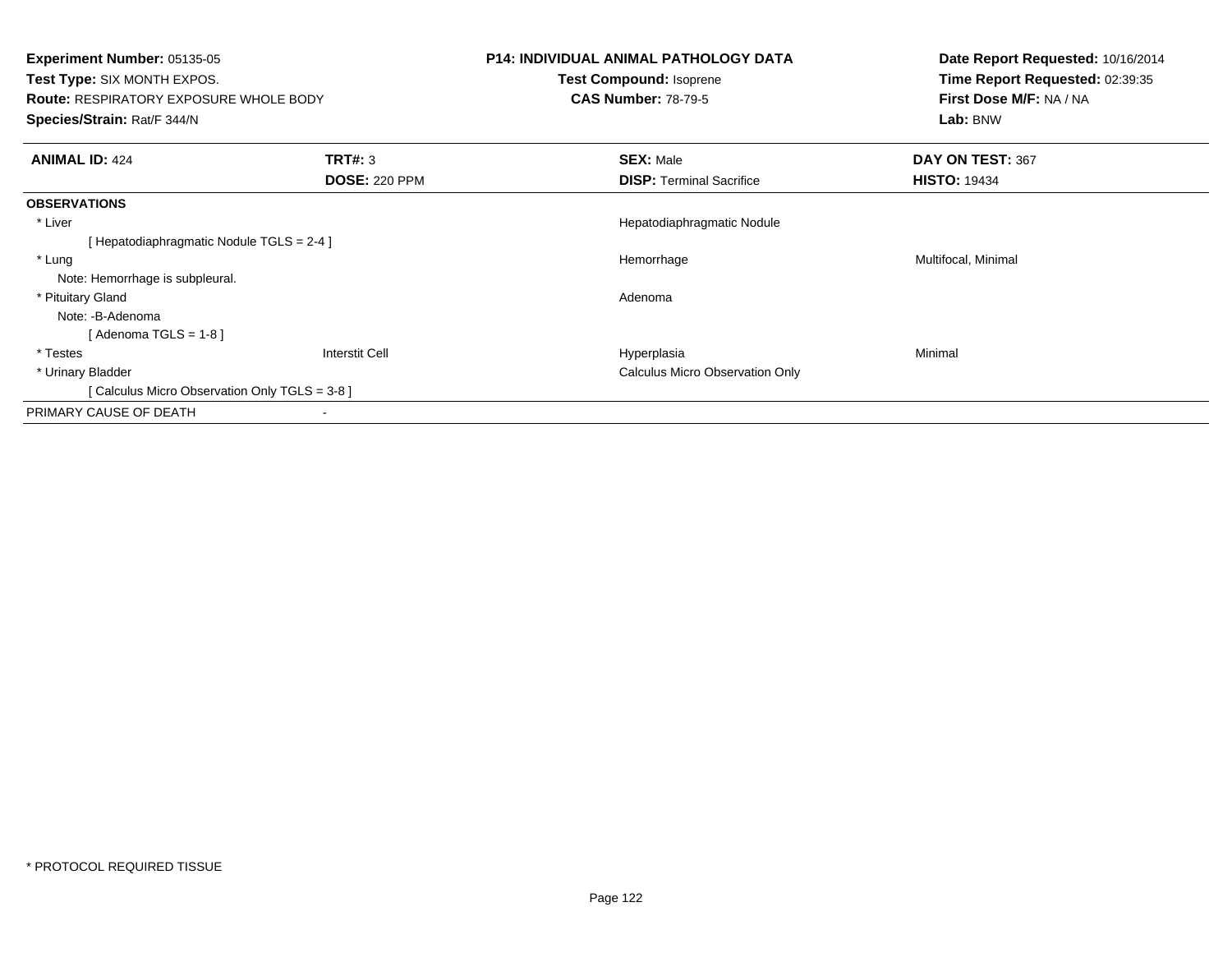**Experiment Number:** 05135-05**Test Type:** SIX MONTH EXPOS.**Route:** RESPIRATORY EXPOSURE WHOLE BODY**Species/Strain:** Rat/F 344/N**P14: INDIVIDUAL ANIMAL PATHOLOGY DATATest Compound:** Isoprene**CAS Number:** 78-79-5**Date Report Requested:** 10/16/2014**Time Report Requested:** 02:39:35**First Dose M/F:** NA / NA**Lab:** BNW**ANIMAL ID:** 425**TRT#:** 3 **SEX:** Male **DAY ON TEST:** 163 **DOSE:** 220 PPM**DISP:** Natural Death **HISTO:** 19435 **ORGAN AND ACCOUNTABLE SITE STATUSNORMAL**\* Adrenal Cortex \* Adrenal Medulla \* Adrenal Medulla \* Blood Vessel \* Brain \* Brain \* Brain \* Brain \* Brain \* Brain \* Brain \* Brain \* Brain \* Brain \* Brain \* Brain \* Brain \* Brain \* Brain \* Brain \* Brain \* Brain \* Brain \* Brain \* Brain \* B \* Heart \* Epididymis \* \* \* ethanology \* Esophagus \* \* \* \* \* \* \* ethanology \* \* Eye \* \* \* \* \* \* \* \* \* \* \* \* \* \* Heart \* Islets, Pancreatic **\* Kidney \* Kidney \* Kidney \* Liver \*** Liver \* Liver \* Lymph Node, Bronchial \* Lymph Node, Mandibular \* The same way \* Lymph Node, Mediastinal \* Lymph Node, Mesenteric \* Pancreas \* Pancreas \* Salivary Glands \* Pharynx \* That was also to the set of the set of the set of the set of the set of the set of the set of the set of the set of the set of the set of the set of the set of the set of the set of the set of the set of the se \* Seminal Vesicle \* \* \* Testes \* \* Spleen \* \* Spleen \* \* Spleen \* \* Spleen \* \* Testes \* Testes \* Testes \* Testes \* Thymus**MISSING**\* Bone \* Bone \* About the Marrow \* About the Marrow \* Mammary Gland \* Mammary Gland \* Parathyroid Gland \* \* Parathyroid Gland \* Peripheral Nerve \* \* \* \$pinal Cord \* \* Perputial Gland \* \* \* \* Skin \* \* Skin \* \* \* Spinal Cord \* Spinal Cord \* \* Spinal Cord \* \* Spinal Cord \* \* Spinal Cord \* \* Spinal Cord \* \* Spinal Cord \* \* Spinal Cord \* \* Spinal Cord **AUTO PRECLUDES DIAG.** \* Intestine Large, Cecum \* Intestine Large, Colon \* Intestine Large, Rectum \* Intestine Small, Duodenum\* Intestine Small, Ileum \* Thestine Small, Jejunum \* Larynx \* Larynx \* Stomach, Forestomach \* Stomach, Glandular \* \* Thyroid Gland \* \* Thyroid Gland \* \* Trachea \* \* Trachea \* \* Urinary Bladder **OBSERVATIONS** \* Blood VesselNote: Aorta is normal. \* Bone Note: Femur is missing. \* EsophagusNote: TGL 7 = NCL \* Int Sm Duoden Note: Autolysis TGL 1-6 \* Int Sm Ileum Note: Autolysis TGL 1-6 \* Int Sm Jejunum Note: Autolysis TGL 1-6 \* Lungg and the congression of the congression of the congression of the congression of the congression of the congression Note: Congestion is located in the alveolus septum.[ Congestion TGLS = 4-3 ]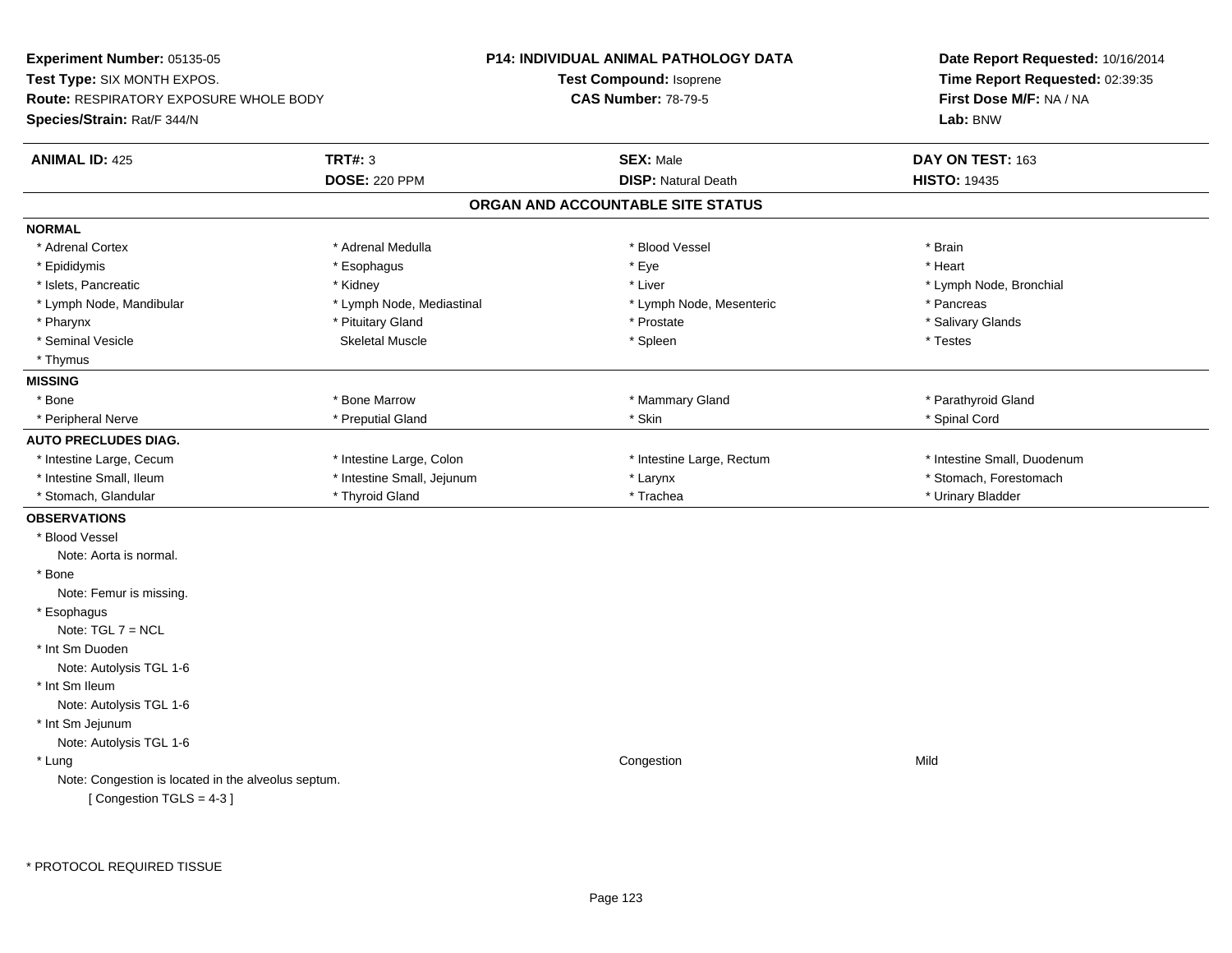| Experiment Number: 05135-05<br>Test Type: SIX MONTH EXPOS.<br><b>Route: RESPIRATORY EXPOSURE WHOLE BODY</b><br>Species/Strain: Rat/F 344/N |                      | <b>P14: INDIVIDUAL ANIMAL PATHOLOGY DATA</b><br>Test Compound: Isoprene<br><b>CAS Number: 78-79-5</b>                                                | Date Report Requested: 10/16/2014<br>Time Report Requested: 02:39:35<br>First Dose M/F: NA / NA<br>Lab: BNW |
|--------------------------------------------------------------------------------------------------------------------------------------------|----------------------|------------------------------------------------------------------------------------------------------------------------------------------------------|-------------------------------------------------------------------------------------------------------------|
| <b>ANIMAL ID: 425</b>                                                                                                                      | <b>TRT#: 3</b>       | <b>SEX: Male</b>                                                                                                                                     | DAY ON TEST: 163                                                                                            |
|                                                                                                                                            | <b>DOSE: 220 PPM</b> | <b>DISP: Natural Death</b>                                                                                                                           | <b>HISTO: 19435</b>                                                                                         |
|                                                                                                                                            |                      | ORGAN AND ACCOUNTABLE SITE STATUS                                                                                                                    |                                                                                                             |
| * Lym Node Bron<br>Note: Tracheobronchial lymph node is normal.                                                                            |                      |                                                                                                                                                      |                                                                                                             |
| Mesentery<br>Note: Post-mortem hypostatic congestion.<br>[Congestion TGLS = $5-6$ ]                                                        |                      | Congestion                                                                                                                                           |                                                                                                             |
| * Nose<br>Note: No corresponding lesion to TGL 6.                                                                                          | Turbinate            | Hemorrhage<br>Note: Marked Hemorrhage in nasal cavity at both levels I and II suggest that this animal may have had a traumatic lesion in this area. |                                                                                                             |
| * Perph Nerve<br>Note: Sciatic nerve is missing.<br><b>Skel Muscle</b>                                                                     |                      |                                                                                                                                                      |                                                                                                             |
| Note: $TGL 2 = NCL$<br>* Skin<br>Note: Skin section for TGL 3 was missing.                                                                 |                      |                                                                                                                                                      |                                                                                                             |
| PRIMARY CAUSE OF DEATH                                                                                                                     |                      |                                                                                                                                                      |                                                                                                             |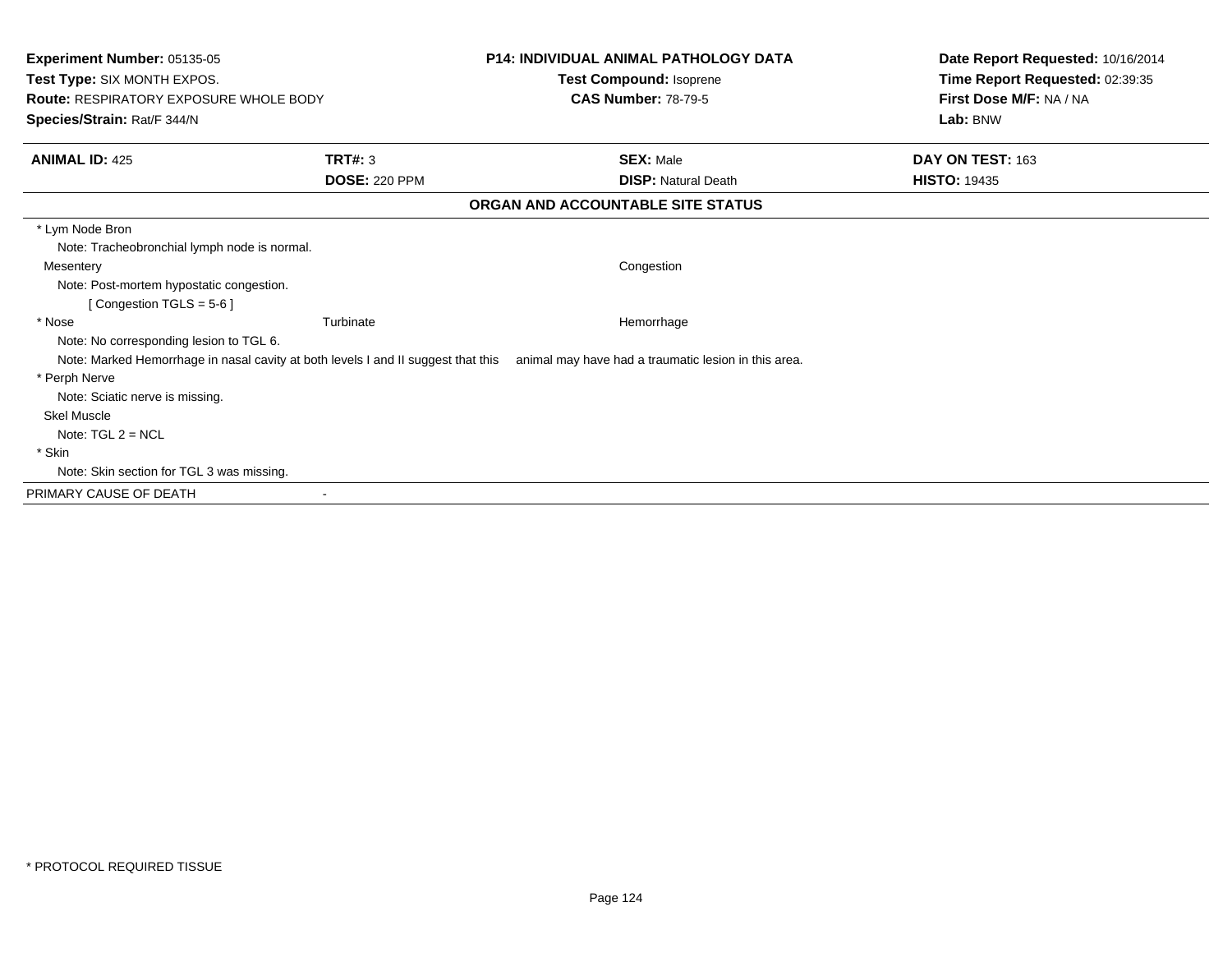**Experiment Number:** 05135-05**Test Type:** SIX MONTH EXPOS.**Route:** RESPIRATORY EXPOSURE WHOLE BODY**Species/Strain:** Rat/F 344/N**P14: INDIVIDUAL ANIMAL PATHOLOGY DATATest Compound:** Isoprene**CAS Number:** 78-79-5**Date Report Requested:** 10/16/2014**Time Report Requested:** 02:39:35**First Dose M/F:** NA / NA**Lab:** BNW**ANIMAL ID:** 426**6 DAY ON TEST:** 367 **DOSE:** 220 PPM**DISP:** Terminal Sacrifice **HISTO:** 19436 **OBSERVATIONS** \* Liver Fatty Changee Minimal Note: Several small necrotic foci are present in area of fatty change.[ Fatty Change TGLS = 1-14 ] \* Lungg and the morrhage of the morrhage of the morrhage  $\theta$  and  $\theta$  and  $\theta$  and  $\theta$  and  $\theta$  and  $\theta$  and  $\theta$  and  $\theta$  and  $\theta$  and  $\theta$  and  $\theta$  and  $\theta$  and  $\theta$  and  $\theta$  and  $\theta$  and  $\theta$  and  $\theta$  and  $\theta$  and  $\theta$  and Perivascular Hyperplasia Lymphoid, Multifocal, Minimal AlveolusHistiocyte, Multifocal, Minimal Note: Hemorrhage is subpleural.[ Hemorrhage TGLS = 2-3 ] \* Pituitary Glandd and a state of the control of the control of the control of the control of the control of the control of the control of the control of the control of the control of the control of the control of the control of the contro Note: -B-Adenoma $[$  Adenoma TGLS = 4-8  $]$  \* Spleen Accessory Spleen Note: Developmental Anomaly (Ectopic spleen tissue)[ Accessory Spleen TGLS = 3-13 ] \* Testess Interstit Cell Hyperplasia a Minimal PRIMARY CAUSE OF DEATH-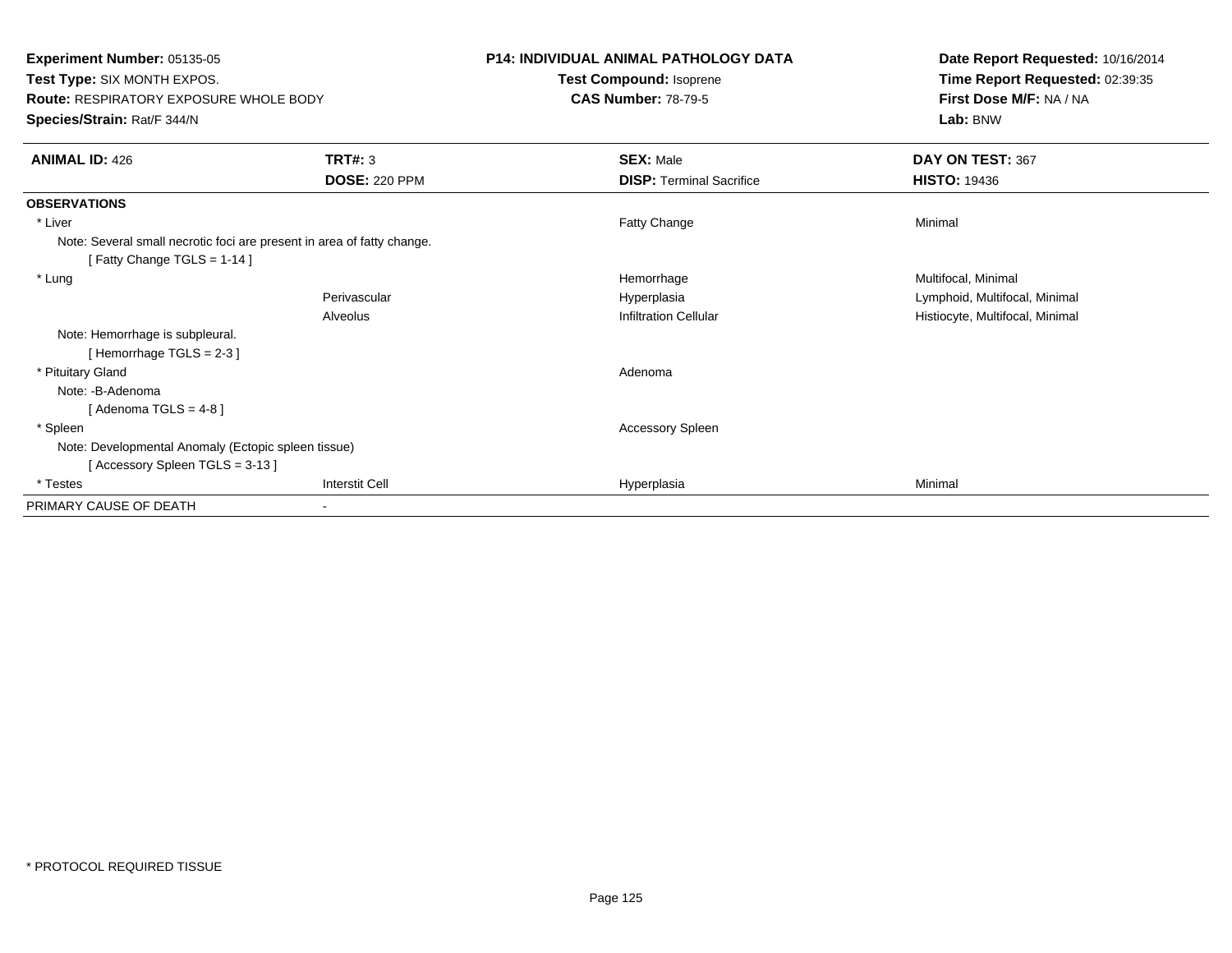| Experiment Number: 05135-05<br><b>Test Type: SIX MONTH EXPOS.</b><br><b>Route: RESPIRATORY EXPOSURE WHOLE BODY</b><br>Species/Strain: Rat/F 344/N |                      | <b>P14: INDIVIDUAL ANIMAL PATHOLOGY DATA</b><br><b>Test Compound: Isoprene</b><br><b>CAS Number: 78-79-5</b> | Date Report Requested: 10/16/2014<br>Time Report Requested: 02:39:35<br>First Dose M/F: NA / NA<br>Lab: BNW |
|---------------------------------------------------------------------------------------------------------------------------------------------------|----------------------|--------------------------------------------------------------------------------------------------------------|-------------------------------------------------------------------------------------------------------------|
| <b>ANIMAL ID: 427</b>                                                                                                                             | <b>TRT#: 3</b>       | <b>SEX: Male</b>                                                                                             | DAY ON TEST: 367                                                                                            |
|                                                                                                                                                   | <b>DOSE: 220 PPM</b> | <b>DISP:</b> Terminal Sacrifice                                                                              | <b>HISTO: 19437</b>                                                                                         |
| <b>OBSERVATIONS</b>                                                                                                                               |                      |                                                                                                              |                                                                                                             |
| * Liver                                                                                                                                           |                      | Hepatodiaphragmatic Nodule                                                                                   |                                                                                                             |
| [Hepatodiaphragmatic Nodule TGLS = 1-13 ]                                                                                                         |                      |                                                                                                              |                                                                                                             |
| * Lung                                                                                                                                            | Alveolar Epith       | Hyperplasia                                                                                                  | Multifocal, Minimal                                                                                         |
|                                                                                                                                                   | Peribronchial        | Hyperplasia                                                                                                  | Lymphoid, Multifocal, Minimal                                                                               |
|                                                                                                                                                   | Perivascular         | Hyperplasia                                                                                                  | Lymphoid, Multifocal, Mild                                                                                  |
|                                                                                                                                                   | Alveolus             | <b>Infiltration Cellular</b>                                                                                 | Histiocyte, Multifocal, Mild                                                                                |
| Note: Hyperplasia, Alveolar Epithelium = Type 2 Cell.                                                                                             |                      |                                                                                                              |                                                                                                             |
| * Testes                                                                                                                                          | Interstit Cell       | Hyperplasia                                                                                                  | Moderate                                                                                                    |
| PRIMARY CAUSE OF DEATH                                                                                                                            |                      |                                                                                                              |                                                                                                             |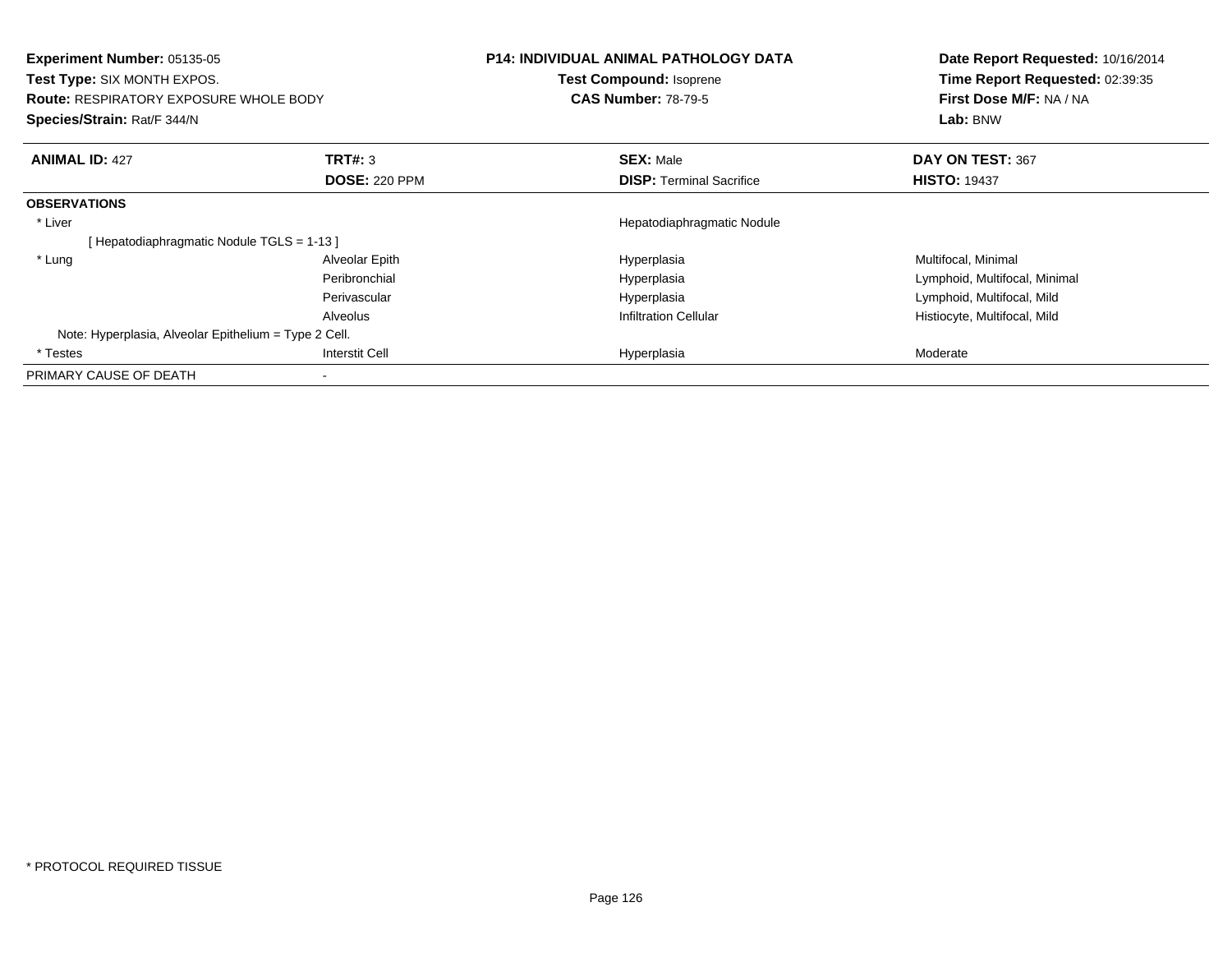**Experiment Number:** 05135-05**Test Type:** SIX MONTH EXPOS.**Route:** RESPIRATORY EXPOSURE WHOLE BODY**Species/Strain:** Rat/F 344/N**P14: INDIVIDUAL ANIMAL PATHOLOGY DATATest Compound:** Isoprene**CAS Number:** 78-79-5**Date Report Requested:** 10/16/2014**Time Report Requested:** 02:39:35**First Dose M/F:** NA / NA**Lab:** BNW**ANIMAL ID:** 428**TRT#:** 3 **SEX:** Male **DAY ON TEST:** 186 **DOSE:** 220 PPM**DISP:** Scheduled Sacrifice **HISTO:** 19438 **ORGAN AND ACCOUNTABLE SITE STATUSNORMAL**\* Adrenal Cortex \* Adrenal Cortex \* \* Adrenal Medulla \* \* Adrenal Medulla \* \* Blood Vessel \* \* Brood Vessel \* \* Bone \* Esophagus \* Bone Marrow \* Brain \* Epididymis \* Esophagus \* Intestine Large, Colon \* Eye \* The matrice of the test of the test of the test of the test of the test of the test of the test of the test of the test of the test of the test of the test of the test of the test of the test of the test of the tes \* Intestine Small, Jejunum \* Intestine Large, Rectum \* Intestine Small, Duodenum \* Intestine Small, Ileum \* Intestine Small, Ileum \* Islets, Pancreatic \* \* \* Andrew \* Kidney \* \* Kidney \* \* Larynx \* Larynx \* \* Larynx \* \* Liver \* Liver \* Liver \* Lymph Node, Bronchial \* Lymph Node, Mandibular \* Lymph Node, Mediastinal \* Lymph Node, Mesenteric\* Mammary Gland \* The strain of the strain of the strain of the strain of the strain of the strain of the strain of the strain of the strain of the strain of the strain of the strain of the strain of the strain of the stra \* Peripheral Nerve \* \* \* \* Pharynx \* \* Pharynx \* \* \* Preputial Gland \* \* Preputial Gland \* \* Preputial Gland \* Prostate \* \* Salivary Glands \* \* Salivary Glands \* \* Seminal Vesicle \* \* \* Seminal Yestrich \* \* Skin \* \* Skin \* Stomach, Glandular \* Spinal Cord \* Spinal Cord \* Spinal Cord \* Stomach, Forestomach \* Spinal Cord \* Stomach, Forestomach \* Testes \* Thymus \* Thyroid Gland \* Trachea \* Urinary Bladder**OBSERVATIONS** \* Blood VesselNote: Aorta is normal. \* Lungg and the state of the state of the state of the Moderate of the Moderate of the Moderate of the Moderate of the Moderate of the Moderate of the Moderate of the Moderate of the Moderate of the Moderate of the Moderate of t Note: Hemorrhage is subpleural.[ Hemorrhage TGLS = 1-3 ] \* Lym Node Bron Note: Tracheobronchial lymph node is normal. \* Perph Nerve Note: Sciatic nerve is normal.PRIMARY CAUSE OF DEATH-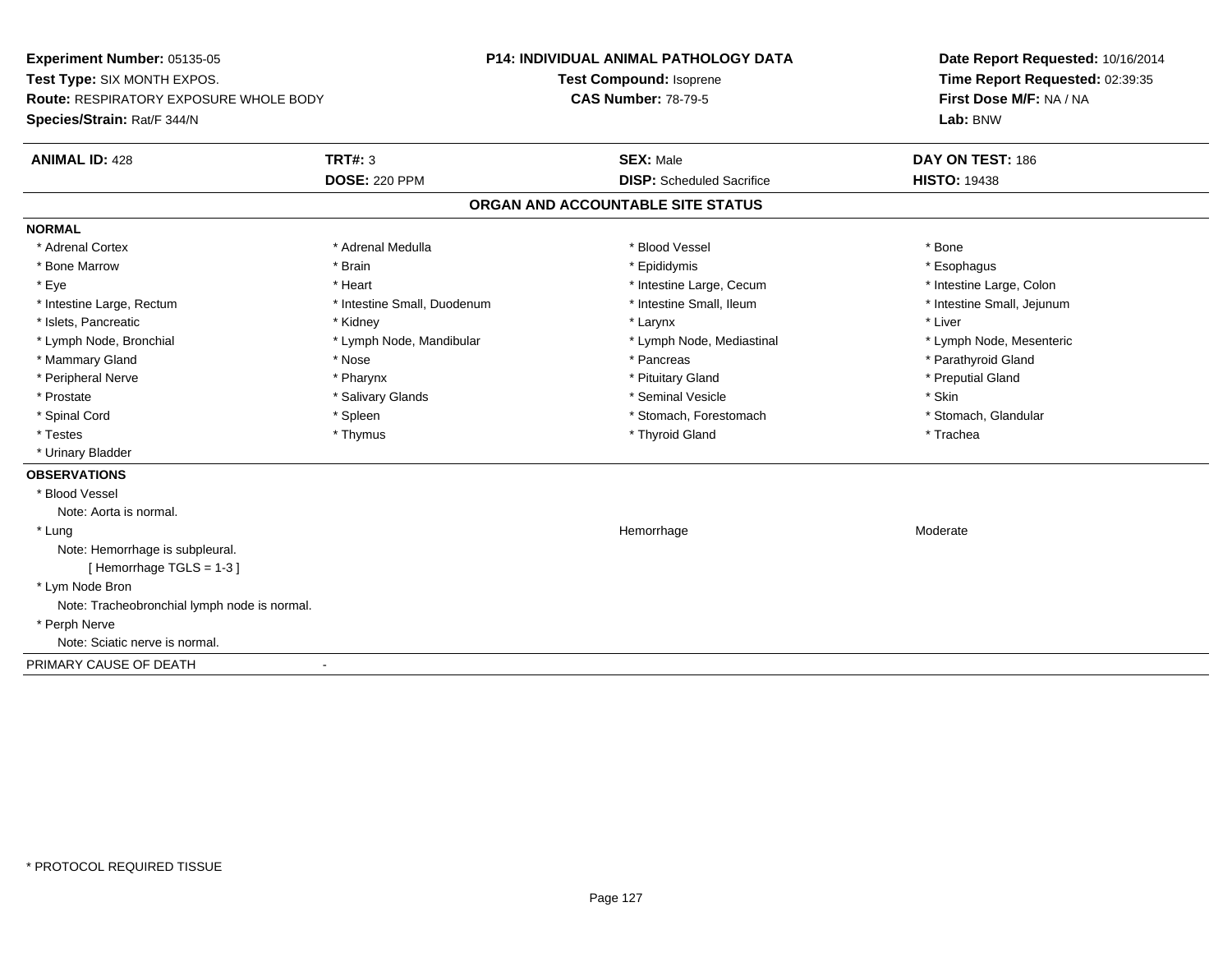| Experiment Number: 05135-05<br><b>Test Type: SIX MONTH EXPOS.</b><br><b>Route: RESPIRATORY EXPOSURE WHOLE BODY</b><br>Species/Strain: Rat/F 344/N |                       | <b>P14: INDIVIDUAL ANIMAL PATHOLOGY DATA</b><br>Test Compound: Isoprene<br><b>CAS Number: 78-79-5</b> | Date Report Requested: 10/16/2014<br>Time Report Requested: 02:39:35<br>First Dose M/F: NA / NA<br>Lab: BNW |
|---------------------------------------------------------------------------------------------------------------------------------------------------|-----------------------|-------------------------------------------------------------------------------------------------------|-------------------------------------------------------------------------------------------------------------|
| <b>ANIMAL ID: 429</b>                                                                                                                             | TRT#: 3               | <b>SEX: Male</b>                                                                                      | DAY ON TEST: 367                                                                                            |
|                                                                                                                                                   | <b>DOSE: 220 PPM</b>  | <b>DISP:</b> Terminal Sacrifice                                                                       | <b>HISTO: 19439</b>                                                                                         |
| <b>OBSERVATIONS</b>                                                                                                                               |                       |                                                                                                       |                                                                                                             |
| * Lung                                                                                                                                            |                       | Hemorrhage                                                                                            | Multifocal, Minimal                                                                                         |
|                                                                                                                                                   | Alveolar Epith        | Hyperplasia                                                                                           | Multifocal, Minimal                                                                                         |
|                                                                                                                                                   | Perivascular          | Hyperplasia                                                                                           | Lymphoid, Multifocal, Minimal                                                                               |
|                                                                                                                                                   | Alveolus              | <b>Infiltration Cellular</b>                                                                          | Histiocyte, Multifocal, Minimal                                                                             |
| Note: Hyperplasia, alveolar epithelium is a type 2 cell.                                                                                          |                       |                                                                                                       |                                                                                                             |
| Note: Hemorrhage is subpleural.                                                                                                                   |                       |                                                                                                       |                                                                                                             |
| [Hemorrhage TGLS = $1-3$ ]                                                                                                                        |                       |                                                                                                       |                                                                                                             |
| * Testes                                                                                                                                          | <b>Interstit Cell</b> | Hyperplasia                                                                                           | Minimal                                                                                                     |
| PRIMARY CAUSE OF DEATH                                                                                                                            |                       |                                                                                                       |                                                                                                             |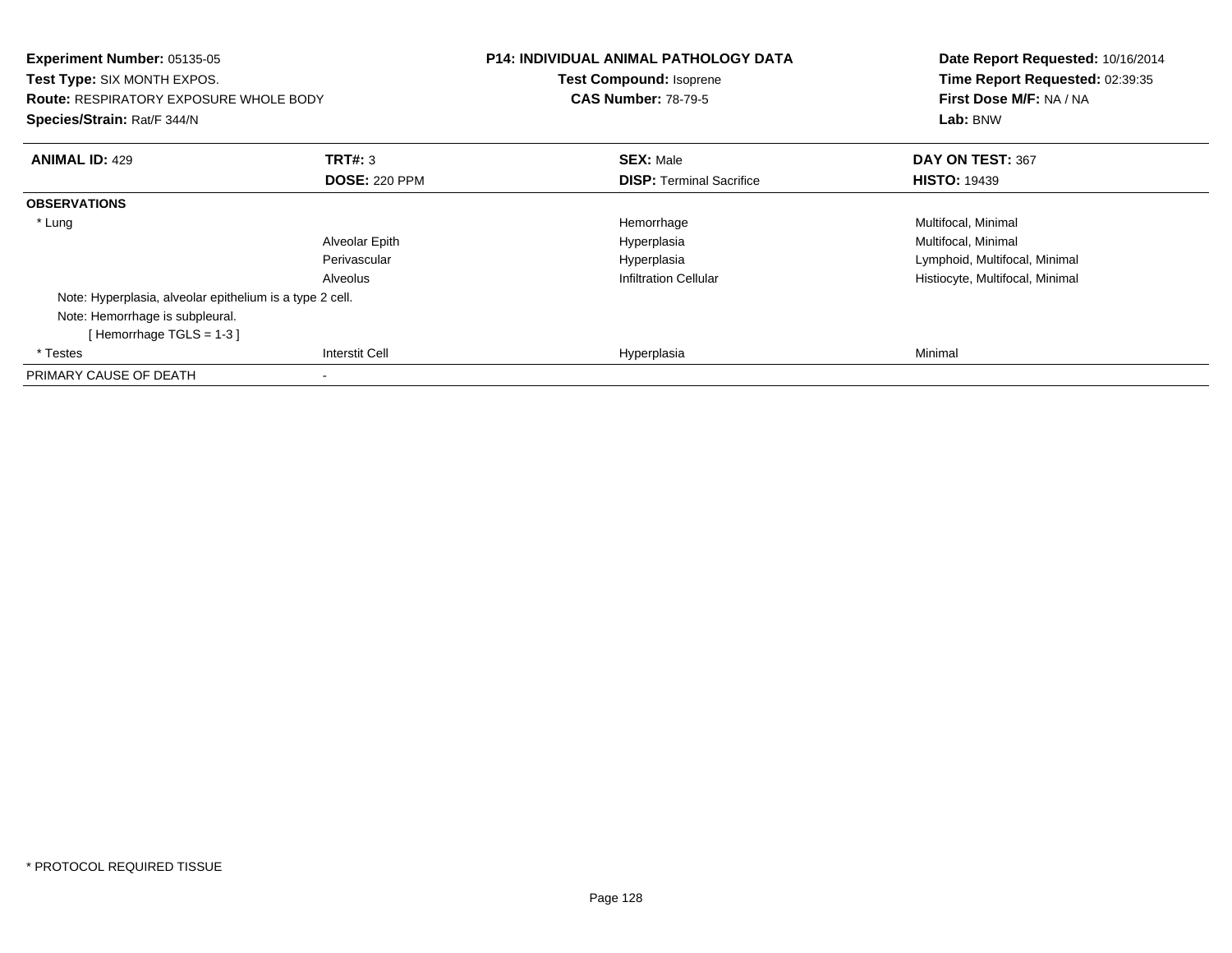**Experiment Number:** 05135-05**Test Type:** SIX MONTH EXPOS.**Route:** RESPIRATORY EXPOSURE WHOLE BODY**Species/Strain:** Rat/F 344/N**P14: INDIVIDUAL ANIMAL PATHOLOGY DATATest Compound:** Isoprene**CAS Number:** 78-79-5**Date Report Requested:** 10/16/2014**Time Report Requested:** 02:39:35**First Dose M/F:** NA / NA**Lab:** BNW**ANIMAL ID:** 430**TRT#:** 3 **SEX:** Male **DAY ON TEST:** 186 **DOSE:** 220 PPM**DISP:** Scheduled Sacrifice **HISTO:** 19440 **ORGAN AND ACCOUNTABLE SITE STATUSNORMAL**\* Adrenal Cortex \* Adrenal Cortex \* \* Adrenal Medulla \* \* Adrenal Medulla \* \* Blood Vessel \* \* Brood Vessel \* \* Bone \* Esophagus \* Bone Marrow \* Brain \* Epididymis \* Esophagus \* Intestine Large, Colon \* Eye \* The matrice of the test of the test of the test of the test of the test of the test of the test of the test of the test of the test of the test of the test of the test of the test of the test of the test of the tes \* Intestine Small, Jejunum \* Intestine Large, Rectum \* Intestine Small, Duodenum \* Intestine Small, Ileum \* Intestine Small, Ileum \* Islets, Pancreatic \* \* \* Andrew \* Kidney \* \* Kidney \* \* Larynx \* Larynx \* \* Larynx \* \* Liver \* Liver \* Liver \* Lymph Node, Bronchial \* Lymph Node, Mandibular \* Lymph Node, Mediastinal \* Lymph Node, Mesenteric\* Mammary Gland \* The strain of the strain of the strain of the strain of the strain of the strain of the strain of the strain of the strain of the strain of the strain of the strain of the strain of the strain of the stra \* Peripheral Nerve \* \* \* \* Pharynx \* \* Pharynx \* \* \* Preputial Gland \* \* Preputial Gland \* \* Preputial Gland \* Prostate \* \* Salivary Glands \* \* Salivary Glands \* \* Seminal Vesicle \* \* \* Seminal Yestrich \* \* Skin \* \* Skin \* Stomach, Glandular \* Spinal Cord \* Spinal Cord \* Spinal Cord \* Stomach, Forestomach \* Spinal Cord \* Stomach, Forestomach \* Testes \* Thymus \* Thyroid Gland \* Trachea \* Urinary Bladder**OBSERVATIONS** \* Blood VesselNote: Aorta is normal. \* Lungg and the state of the state of the state of the state of the Hemorrhage state of the Mild of the Mild of the S Note: Hemorrhage is subpleural.[ Hemorrhage TGLS = 1-3 ] \* Lym Node Bron Note: Tracheobronchial lymph node is normal. \* Perph Nerve Note: Sciatic nerve is normal.PRIMARY CAUSE OF DEATH-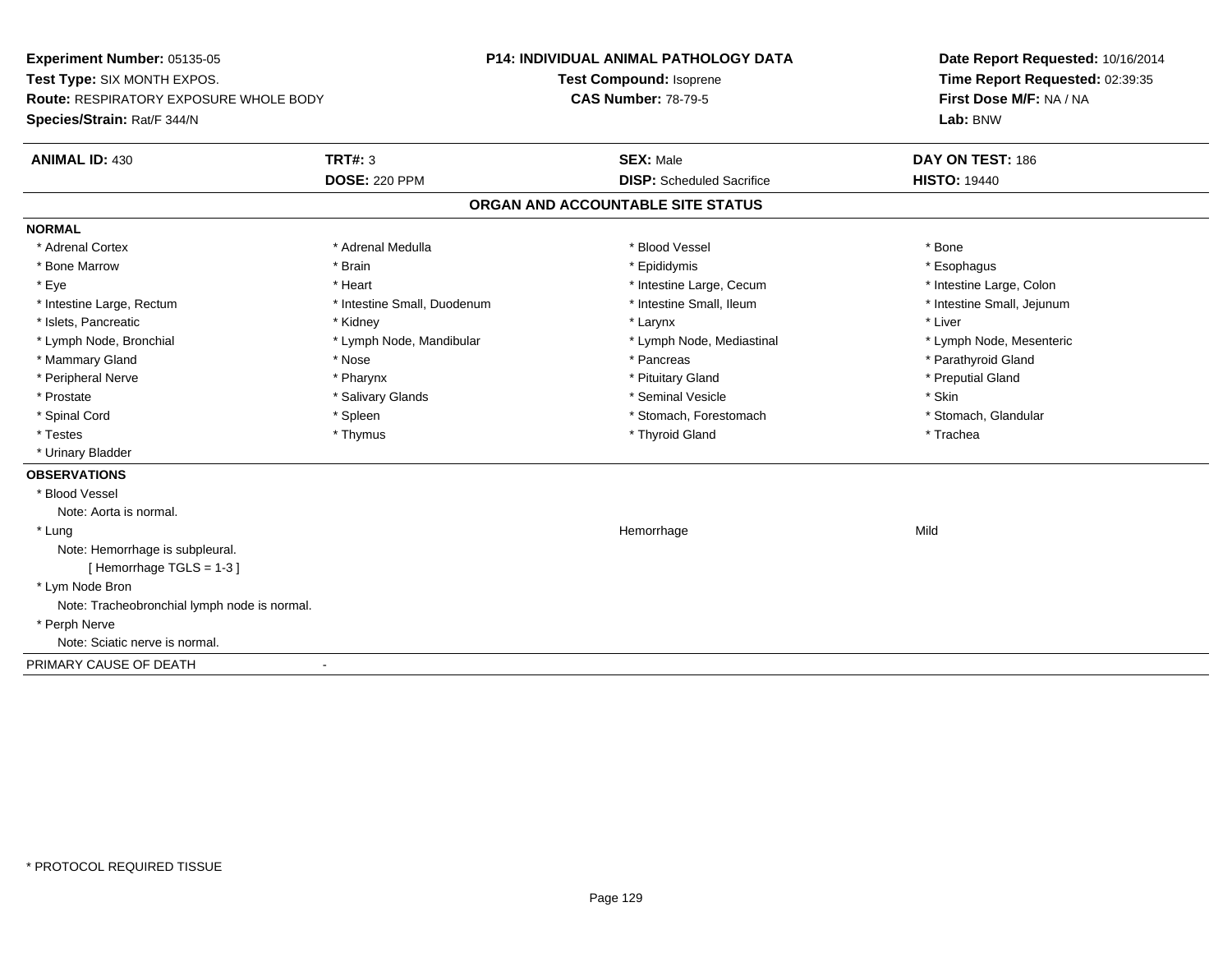| <b>Experiment Number: 05135-05</b><br>Test Type: SIX MONTH EXPOS.<br><b>Route: RESPIRATORY EXPOSURE WHOLE BODY</b><br>Species/Strain: Rat/F 344/N |                                 | P14: INDIVIDUAL ANIMAL PATHOLOGY DATA<br>Test Compound: Isoprene<br><b>CAS Number: 78-79-5</b> | Date Report Requested: 10/16/2014<br>Time Report Requested: 02:39:35<br>First Dose M/F: NA / NA<br>Lab: BNW |
|---------------------------------------------------------------------------------------------------------------------------------------------------|---------------------------------|------------------------------------------------------------------------------------------------|-------------------------------------------------------------------------------------------------------------|
| <b>ANIMAL ID: 431</b>                                                                                                                             | TRT#: 3<br><b>DOSE: 220 PPM</b> | <b>SEX: Male</b><br><b>DISP:</b> Terminal Sacrifice                                            | DAY ON TEST: 367<br><b>HISTO: 19441</b>                                                                     |
|                                                                                                                                                   |                                 |                                                                                                |                                                                                                             |
| <b>OBSERVATIONS</b>                                                                                                                               |                                 |                                                                                                |                                                                                                             |
| * Liver                                                                                                                                           |                                 | Hepatodiaphragmatic Nodule                                                                     |                                                                                                             |
| [Hepatodiaphragmatic Nodule TGLS = 1,3-13+14]                                                                                                     |                                 |                                                                                                |                                                                                                             |
| * Lung                                                                                                                                            |                                 | Hemorrhage                                                                                     | Multifocal, Minimal                                                                                         |
|                                                                                                                                                   | Peribronchial                   | Hyperplasia                                                                                    | Lymphoid, Focal, Minimal                                                                                    |
|                                                                                                                                                   | Perivascular                    | Hyperplasia                                                                                    | Lymphoid, Multifocal, Minimal                                                                               |
|                                                                                                                                                   | Alveolus                        | <b>Infiltration Cellular</b>                                                                   | Histiocyte, Multifocal, Minimal                                                                             |
| Note: Hemorrhage is subpleural.                                                                                                                   |                                 |                                                                                                |                                                                                                             |
| [Hemorrhage TGLS = $2-3$ ]                                                                                                                        |                                 |                                                                                                |                                                                                                             |
| * Testes                                                                                                                                          | <b>Interstit Cell</b>           | Hyperplasia                                                                                    | Moderate                                                                                                    |
| PRIMARY CAUSE OF DEATH                                                                                                                            |                                 |                                                                                                |                                                                                                             |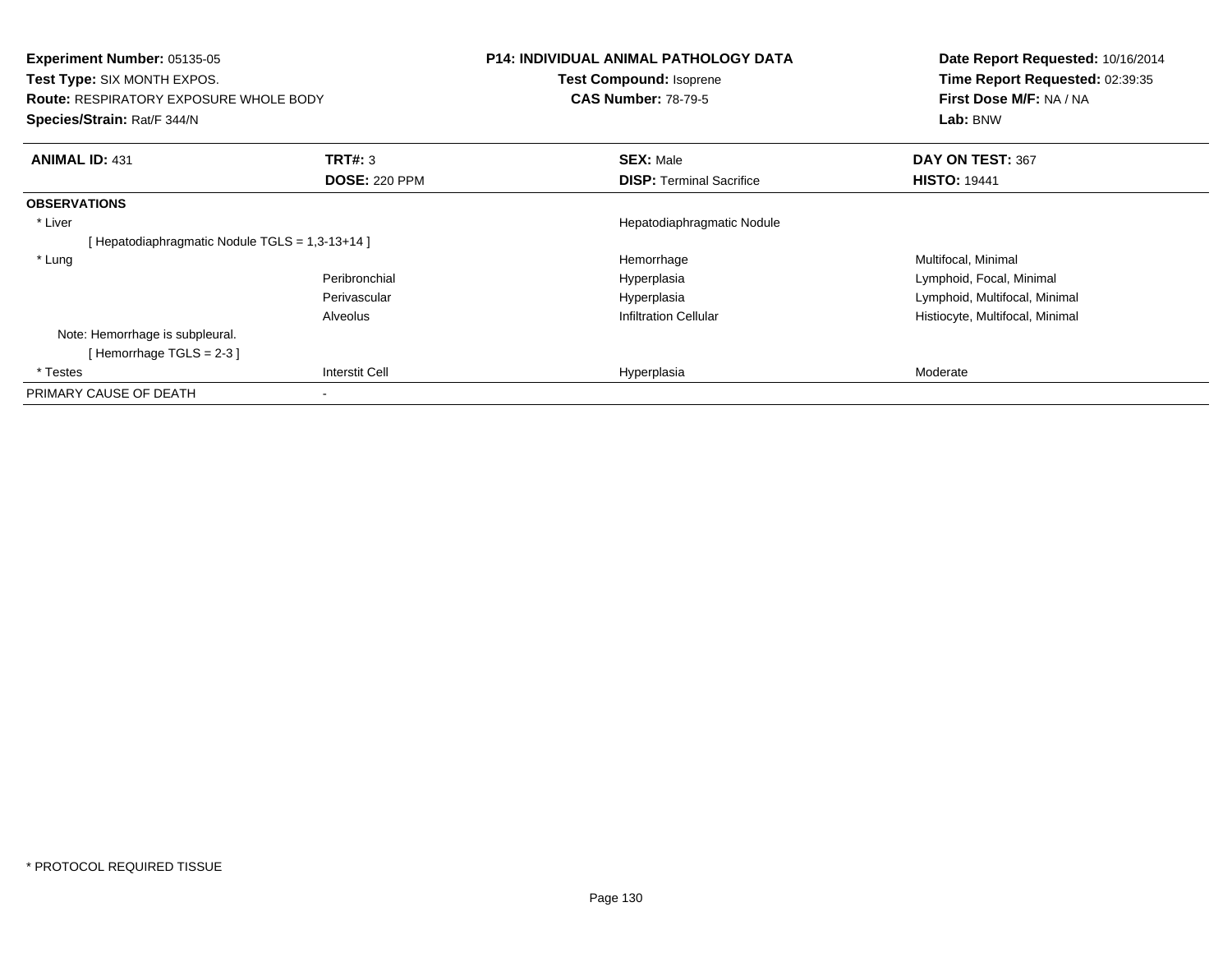| <b>Experiment Number: 05135-05</b>                       |                      | <b>P14: INDIVIDUAL ANIMAL PATHOLOGY DATA</b> | Date Report Requested: 10/16/2014 |
|----------------------------------------------------------|----------------------|----------------------------------------------|-----------------------------------|
| Test Type: SIX MONTH EXPOS.                              |                      | Test Compound: Isoprene                      | Time Report Requested: 02:39:35   |
| <b>Route: RESPIRATORY EXPOSURE WHOLE BODY</b>            |                      | <b>CAS Number: 78-79-5</b>                   | First Dose M/F: NA / NA           |
| Species/Strain: Rat/F 344/N                              |                      |                                              | Lab: BNW                          |
| <b>ANIMAL ID: 432</b>                                    | <b>TRT#: 3</b>       | <b>SEX: Male</b>                             | DAY ON TEST: 367                  |
|                                                          | <b>DOSE: 220 PPM</b> | <b>DISP:</b> Terminal Sacrifice              | <b>HISTO: 19442</b>               |
| <b>OBSERVATIONS</b>                                      |                      |                                              |                                   |
| * Liver                                                  |                      | Fatty Change                                 | Multifocal, Mild                  |
| [Fatty Change TGLS = $1-13$ ]                            |                      |                                              |                                   |
| * Lung                                                   |                      | Hemorrhage                                   | Multifocal, Minimal               |
|                                                          | Alveolar Epith       | Hyperplasia                                  | Multifocal, Mild                  |
|                                                          | Peribronchial        | Hyperplasia                                  | Lymphoid, Multifocal, Mild        |
|                                                          | Perivascular         | Hyperplasia                                  | Lymphoid, Multifocal, Moderate    |
|                                                          | Alveolus             | <b>Infiltration Cellular</b>                 | Histiocyte, Multifocal, Mild      |
| Note: Hemorrhage is subpleural.                          |                      |                                              |                                   |
| Note: Hyperplasia, alveolar epithelium is a type 2 cell. |                      |                                              |                                   |
| [Hemorrhage TGLS = $2-3$ ]                               |                      |                                              |                                   |
| * Testes                                                 | Interstit Cell       | Hyperplasia                                  | Mild                              |
| PRIMARY CAUSE OF DEATH                                   |                      |                                              |                                   |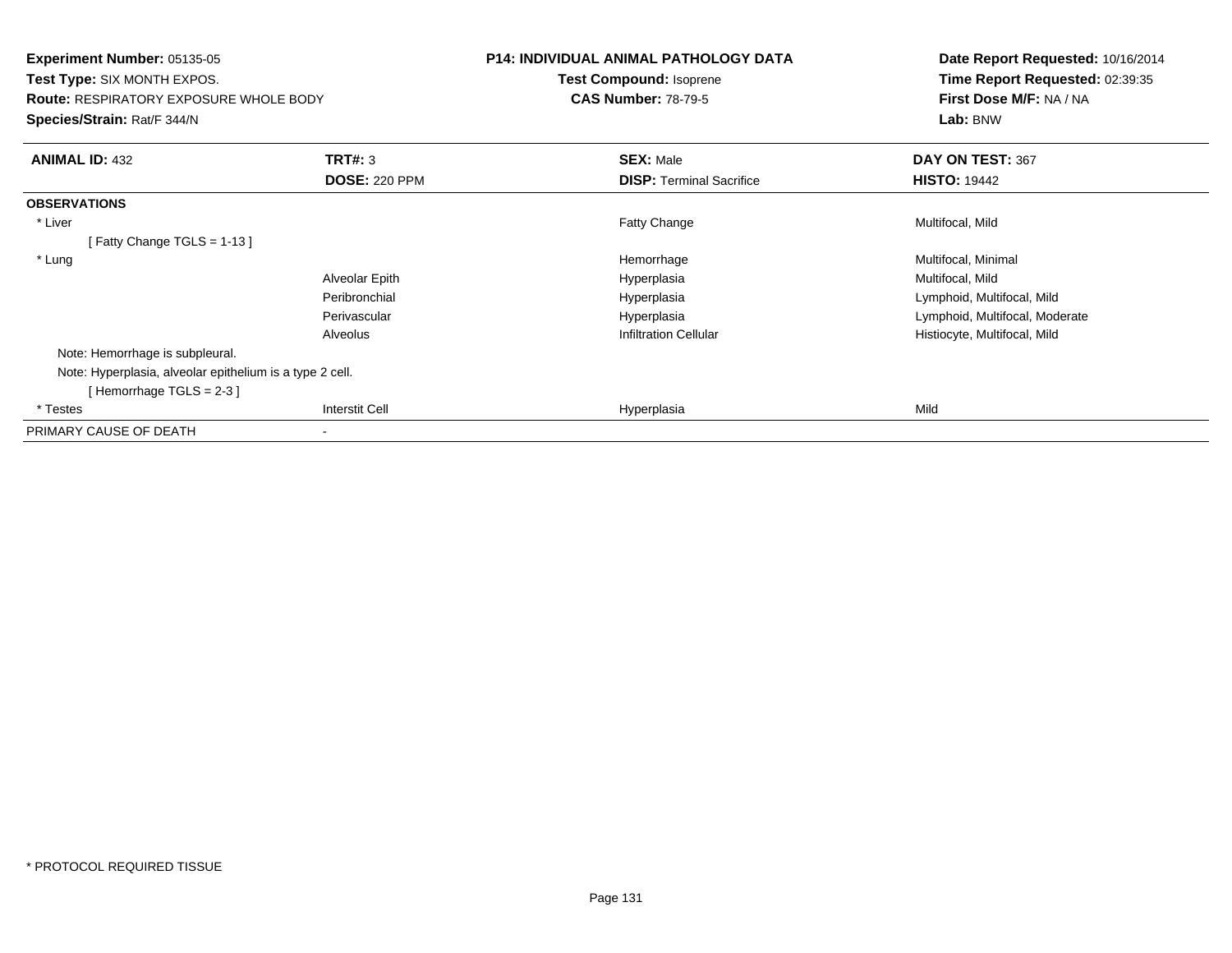**Experiment Number:** 05135-05**Test Type:** SIX MONTH EXPOS.**Route:** RESPIRATORY EXPOSURE WHOLE BODY**Species/Strain:** Rat/F 344/N**P14: INDIVIDUAL ANIMAL PATHOLOGY DATATest Compound:** Isoprene**CAS Number:** 78-79-5**Date Report Requested:** 10/16/2014**Time Report Requested:** 02:39:35**First Dose M/F:** NA / NA**Lab:** BNW**ANIMAL ID:** 433**TRT#:** 3 **SEX:** Male **DAY ON TEST:** 186 **DOSE:** 220 PPM**DISP:** Scheduled Sacrifice **HISTO:** 19443 **ORGAN AND ACCOUNTABLE SITE STATUSNORMAL**\* Adrenal Cortex \* Adrenal Cortex \* \* Adrenal Medulla \* \* Adrenal Medulla \* \* Blood Vessel \* \* Brood Vessel \* \* Bone \* Esophagus \* Bone Marrow \* Brain \* Epididymis \* Esophagus \* Intestine Large, Colon \* Eye \* Heart \* Intestine Large, Cecum \* Intestine Large, Colon\* Intestine Small, Jejunum \* Intestine Large, Rectum \* Intestine Small, Duodenum \* Intestine Small, Ileum \* Intestine Small, Ileum \* Islets, Pancreatic \* \* \* Andrew \* Kidney \* \* Kidney \* \* Larynx \* Larynx \* \* Larynx \* \* Liver \* Liver \* Liver \* Lymph Node, Bronchial \* Lymph Node, Mandibular \* Lymph Node, Mediastinal \* Lymph Node, Mesenteric\* Mammary Gland \* The strain of the strain of the strain of the strain of the strain of the strain of the strain of the strain of the strain of the strain of the strain of the strain of the strain of the strain of the stra \* Peripheral Nerve \* \* \* \* Pharynx \* \* Pharynx \* \* \* Preputial Gland \* \* Preputial Gland \* \* Preputial Gland \* Prostate \* \* Salivary Glands \* \* Salivary Glands \* \* Seminal Vesicle \* \* \* Seminal Yestrich \* \* Skin \* \* Skin \* Stomach, Glandular \* Spinal Cord **\* Stomach, Forestomach \* Spinal Cord \*** Stomach, Forestomach \* Stomach, Forestomach \* Thymus \* Thyroid Gland \* Trachea \* Urinary Bladder \* **OBSERVATIONS** \* Blood VesselNote: Aorta is normal. \* Lungg and the state of the state of the state of the state of the Hemorrhage state of the Mild of the Mild of the S Note: Hemorrhage is subpleural.[ Hemorrhage TGLS = 1-3 ] \* Lym Node Bron Note: Tracheobronchial lymph node is normal. \* Perph Nerve Note: Sciatic nerve is normal. \* Testess and the contract of the contract of the contract of the contract of the contract of the contract of the contract of the contract of the contract of the contract of the contract of the contract of the contract of the cont a Minimal PRIMARY CAUSE OF DEATH-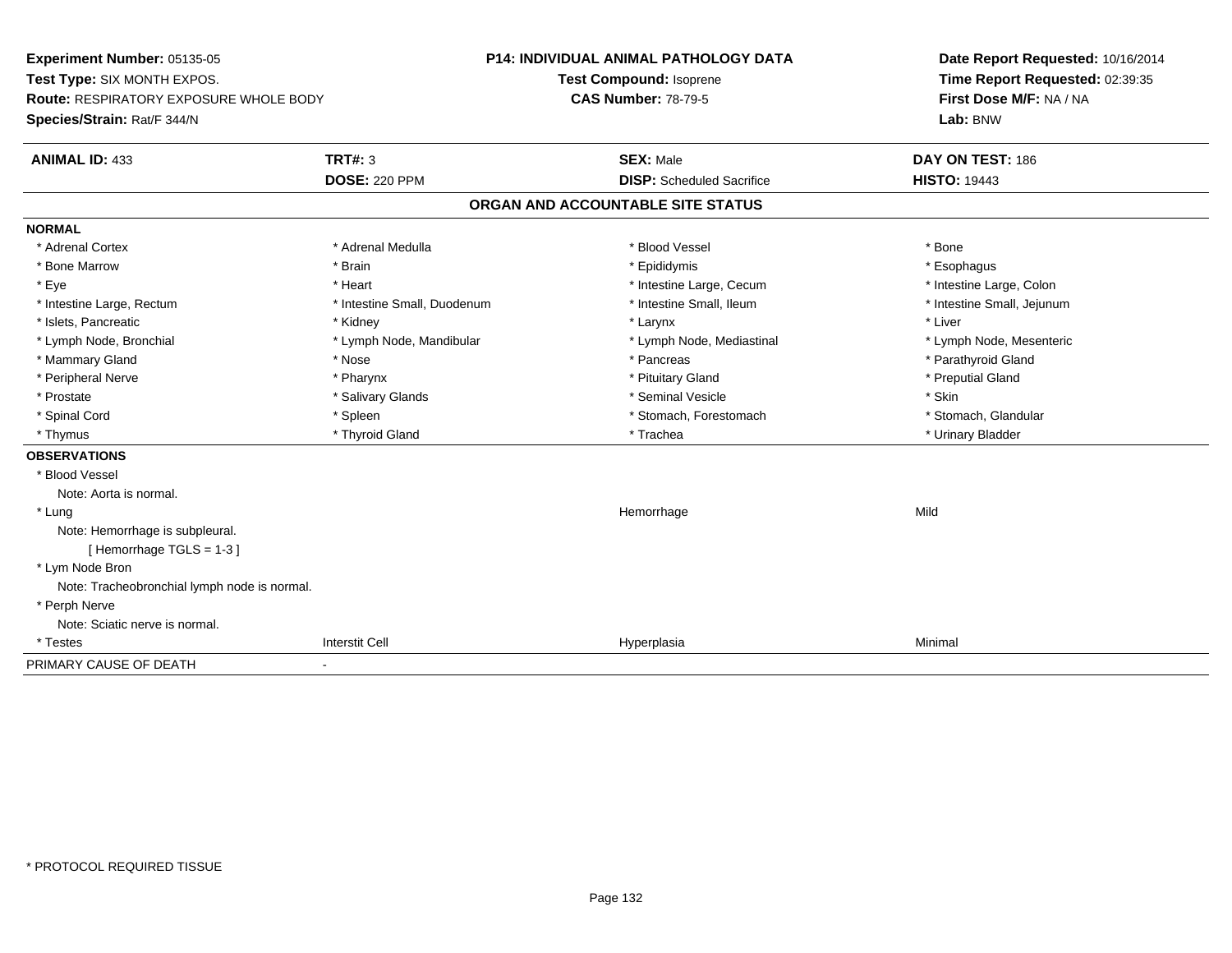| <b>Experiment Number: 05135-05</b><br><b>Test Type: SIX MONTH EXPOS.</b><br><b>Route: RESPIRATORY EXPOSURE WHOLE BODY</b><br>Species/Strain: Rat/F 344/N |                       | <b>P14: INDIVIDUAL ANIMAL PATHOLOGY DATA</b><br><b>Test Compound: Isoprene</b><br><b>CAS Number: 78-79-5</b> | Date Report Requested: 10/16/2014<br>Time Report Requested: 02:39:35<br>First Dose M/F: NA / NA<br>Lab: BNW |
|----------------------------------------------------------------------------------------------------------------------------------------------------------|-----------------------|--------------------------------------------------------------------------------------------------------------|-------------------------------------------------------------------------------------------------------------|
| <b>ANIMAL ID: 434</b>                                                                                                                                    | <b>TRT#: 3</b>        | <b>SEX: Male</b>                                                                                             | DAY ON TEST: 367                                                                                            |
|                                                                                                                                                          | <b>DOSE: 220 PPM</b>  | <b>DISP:</b> Terminal Sacrifice                                                                              | <b>HISTO: 19444</b>                                                                                         |
| <b>OBSERVATIONS</b>                                                                                                                                      |                       |                                                                                                              |                                                                                                             |
| * Lung                                                                                                                                                   |                       | Hemorrhage                                                                                                   | Multifocal, Minimal                                                                                         |
|                                                                                                                                                          | Alveolar Epith        | Hyperplasia                                                                                                  | Multifocal, Mild                                                                                            |
|                                                                                                                                                          | Peribronchial         | Hyperplasia                                                                                                  | Lymphoid, Multifocal, Minimal                                                                               |
|                                                                                                                                                          | Perivascular          | Hyperplasia                                                                                                  | Lymphoid, Multifocal, Moderate                                                                              |
|                                                                                                                                                          | Alveolus              | <b>Infiltration Cellular</b>                                                                                 | Histiocyte, Multifocal, Mild                                                                                |
| Note: Hyperplasia, alveolar epithelium is a type 2 cell.                                                                                                 |                       |                                                                                                              |                                                                                                             |
| Note: Hemorrhage is subpleural.                                                                                                                          |                       |                                                                                                              |                                                                                                             |
| [Hemorrhage $TGLS = 1-3$ ]                                                                                                                               |                       |                                                                                                              |                                                                                                             |
| * Testes                                                                                                                                                 | <b>Interstit Cell</b> | Hyperplasia                                                                                                  | Marked                                                                                                      |
| PRIMARY CAUSE OF DEATH                                                                                                                                   |                       |                                                                                                              |                                                                                                             |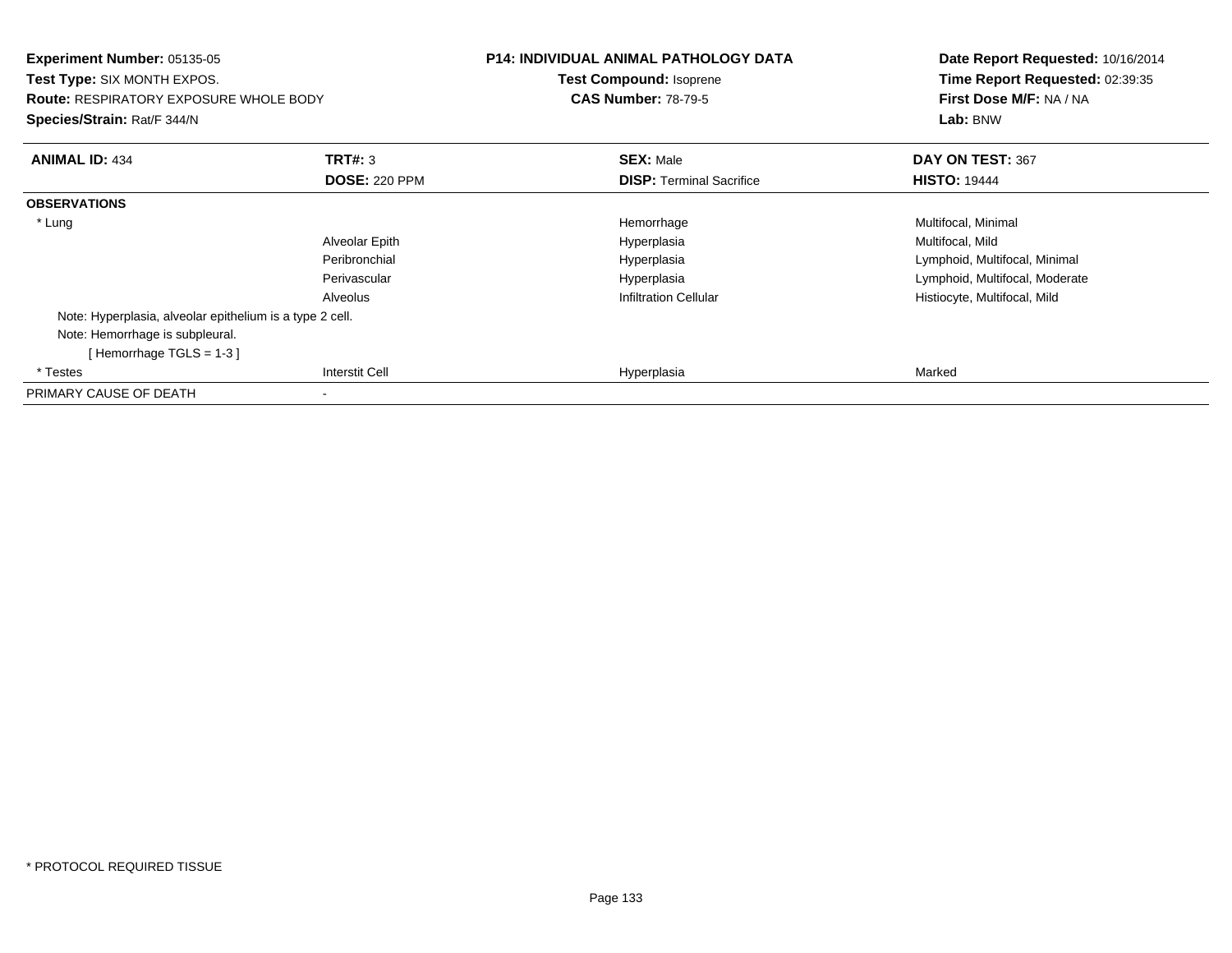| Experiment Number: 05135-05<br>Test Type: SIX MONTH EXPOS.<br><b>Route: RESPIRATORY EXPOSURE WHOLE BODY</b><br>Species/Strain: Rat/F 344/N |                      | <b>P14: INDIVIDUAL ANIMAL PATHOLOGY DATA</b><br>Test Compound: Isoprene<br><b>CAS Number: 78-79-5</b>                                                           | Date Report Requested: 10/16/2014<br>Time Report Requested: 02:39:35<br>First Dose M/F: NA / NA<br>Lab: BNW |
|--------------------------------------------------------------------------------------------------------------------------------------------|----------------------|-----------------------------------------------------------------------------------------------------------------------------------------------------------------|-------------------------------------------------------------------------------------------------------------|
| <b>ANIMAL ID: 435</b>                                                                                                                      | TRT#: 3              | <b>SEX: Male</b>                                                                                                                                                | DAY ON TEST: 367                                                                                            |
|                                                                                                                                            | <b>DOSE: 220 PPM</b> | <b>DISP: Terminal Sacrifice</b>                                                                                                                                 | <b>HISTO: 19445</b>                                                                                         |
| <b>OBSERVATIONS</b>                                                                                                                        |                      |                                                                                                                                                                 |                                                                                                             |
| * Lung                                                                                                                                     |                      | Hemorrhage                                                                                                                                                      | Multifocal, Minimal                                                                                         |
|                                                                                                                                            | Perivascular         | Hyperplasia                                                                                                                                                     | Lymphoid, Multifocal, Minimal                                                                               |
| Note: Hemorrhage is subpleural.<br>[Hemorrhage TGLS = $4-3$ ]                                                                              |                      |                                                                                                                                                                 |                                                                                                             |
| * Skin                                                                                                                                     |                      | Sarcoma                                                                                                                                                         |                                                                                                             |
| Note: -M-Sarcoma, NOS                                                                                                                      |                      |                                                                                                                                                                 |                                                                                                             |
| [Sarcoma TGLS = $1-13+14$ ]                                                                                                                |                      |                                                                                                                                                                 |                                                                                                             |
| * Testes                                                                                                                                   |                      | Degeneration                                                                                                                                                    | Marked                                                                                                      |
|                                                                                                                                            |                      | Granuloma                                                                                                                                                       |                                                                                                             |
|                                                                                                                                            |                      | Inflammation                                                                                                                                                    | Marked                                                                                                      |
|                                                                                                                                            |                      | Note: Small sperm granuloma of left testis and marked degeneration of spermatogenic cells in all tubules. Severe pyogranulomatous inflammation in right testis. |                                                                                                             |
| [Degeneration TGLS = 3-7]                                                                                                                  |                      |                                                                                                                                                                 |                                                                                                             |
| [Granuloma TGLS = $3-7$ ]                                                                                                                  |                      |                                                                                                                                                                 |                                                                                                             |
| [Inflammation TGLS = $2-7$ ]                                                                                                               |                      |                                                                                                                                                                 |                                                                                                             |
| PRIMARY CAUSE OF DEATH                                                                                                                     |                      |                                                                                                                                                                 |                                                                                                             |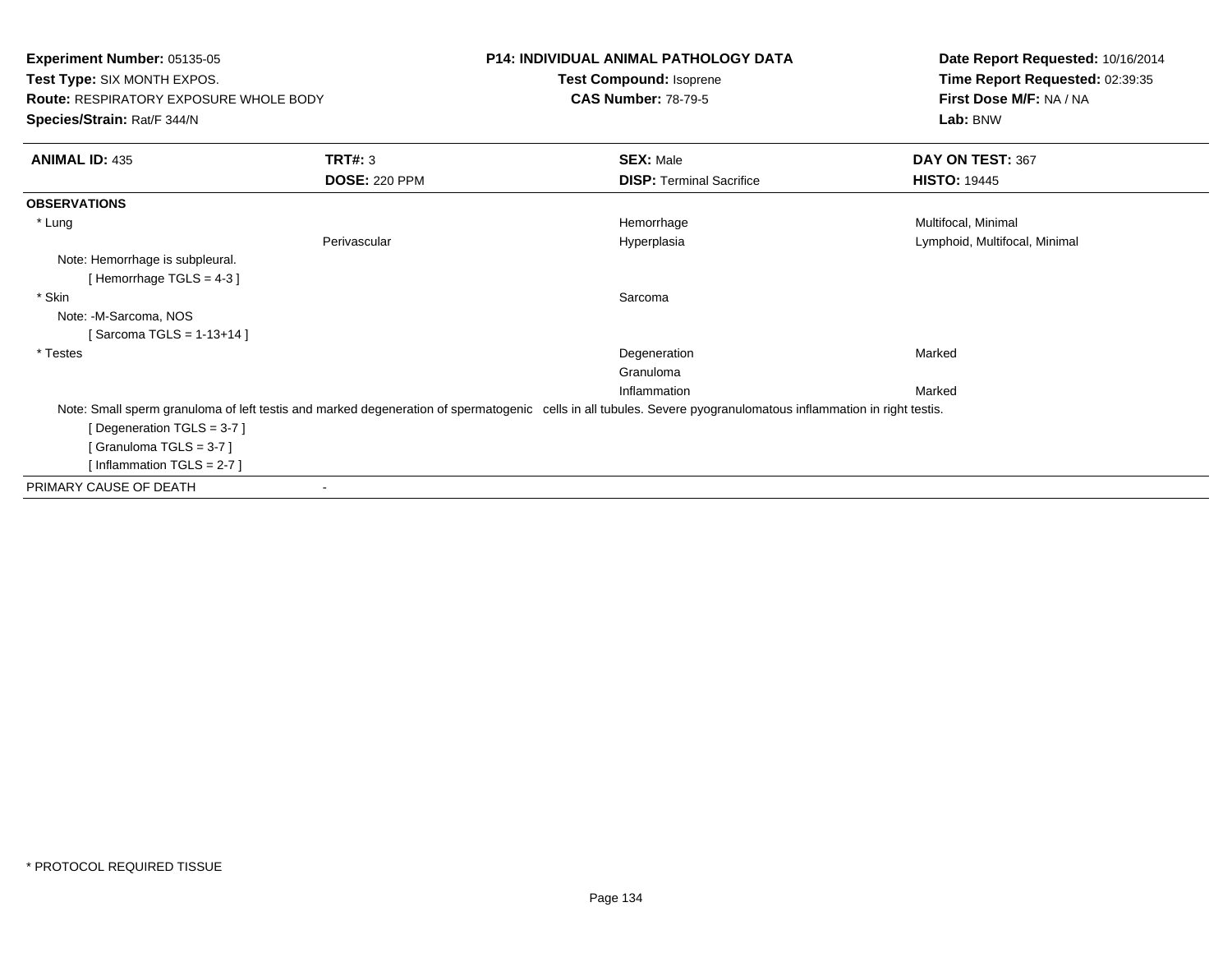| Experiment Number: 05135-05<br>Test Type: SIX MONTH EXPOS.<br><b>Route: RESPIRATORY EXPOSURE WHOLE BODY</b><br>Species/Strain: Rat/F 344/N |                                 | <b>P14: INDIVIDUAL ANIMAL PATHOLOGY DATA</b><br><b>Test Compound: Isoprene</b><br><b>CAS Number: 78-79-5</b> | Date Report Requested: 10/16/2014<br>Time Report Requested: 02:39:35<br>First Dose M/F: NA / NA<br>Lab: BNW |
|--------------------------------------------------------------------------------------------------------------------------------------------|---------------------------------|--------------------------------------------------------------------------------------------------------------|-------------------------------------------------------------------------------------------------------------|
| <b>ANIMAL ID: 436</b>                                                                                                                      | TRT#: 3<br><b>DOSE: 220 PPM</b> | <b>SEX: Male</b><br><b>DISP:</b> Terminal Sacrifice                                                          | DAY ON TEST: 367<br><b>HISTO: 19446</b>                                                                     |
| <b>OBSERVATIONS</b>                                                                                                                        |                                 |                                                                                                              |                                                                                                             |
| * Lung                                                                                                                                     |                                 | Hemorrhage                                                                                                   | Multifocal, Minimal                                                                                         |
| Note: Hemorrhage is subpleural.                                                                                                            | Perivascular                    | Hyperplasia                                                                                                  | Lymphoid, Multifocal, Minimal                                                                               |
| * Testes                                                                                                                                   | <b>Interstit Cell</b>           | Hyperplasia                                                                                                  | Minimal                                                                                                     |
| PRIMARY CAUSE OF DEATH                                                                                                                     |                                 |                                                                                                              |                                                                                                             |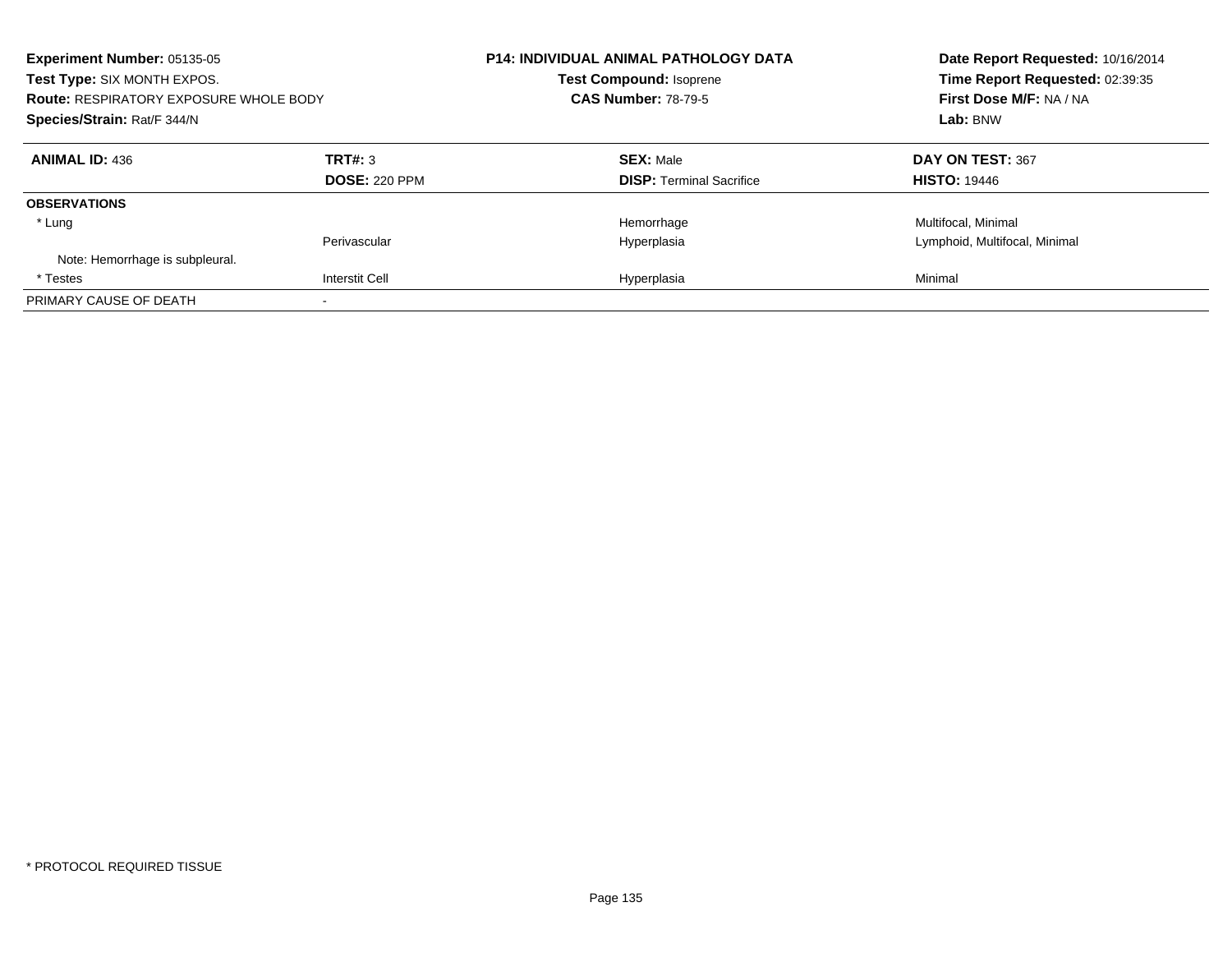| <b>Experiment Number: 05135-05</b><br><b>Test Type: SIX MONTH EXPOS.</b><br><b>Route: RESPIRATORY EXPOSURE WHOLE BODY</b><br>Species/Strain: Rat/F 344/N |                      | P14: INDIVIDUAL ANIMAL PATHOLOGY DATA<br>Test Compound: Isoprene<br><b>CAS Number: 78-79-5</b> | Date Report Requested: 10/16/2014<br>Time Report Requested: 02:39:35<br>First Dose M/F: NA / NA<br>Lab: BNW |
|----------------------------------------------------------------------------------------------------------------------------------------------------------|----------------------|------------------------------------------------------------------------------------------------|-------------------------------------------------------------------------------------------------------------|
| <b>ANIMAL ID: 437</b>                                                                                                                                    | TRT#: 3              | <b>SEX: Male</b>                                                                               | DAY ON TEST: 367                                                                                            |
|                                                                                                                                                          | <b>DOSE: 220 PPM</b> | <b>DISP:</b> Terminal Sacrifice                                                                | <b>HISTO: 19447</b>                                                                                         |
| <b>OBSERVATIONS</b>                                                                                                                                      |                      |                                                                                                |                                                                                                             |
| * Lung                                                                                                                                                   |                      | Hemorrhage                                                                                     | Multifocal, Minimal                                                                                         |
|                                                                                                                                                          | Alveolar Epith       | Hyperplasia                                                                                    | Multifocal, Minimal                                                                                         |
|                                                                                                                                                          | Perivascular         | Hyperplasia                                                                                    | Lymphoid, Multifocal, Minimal                                                                               |
|                                                                                                                                                          | Alveolus             | <b>Infiltration Cellular</b>                                                                   | Histiocyte, Multifocal, Minimal                                                                             |
| Note: Hemorrhage is subpleural.                                                                                                                          |                      |                                                                                                |                                                                                                             |
| Note: Hyperplasia, alveolar epithelium is a type 2 cell.                                                                                                 |                      |                                                                                                |                                                                                                             |
| [Hemorrhage TGLS = $1-3$ ]                                                                                                                               |                      |                                                                                                |                                                                                                             |
| * Testes                                                                                                                                                 | Interstit Cell       | Hyperplasia                                                                                    | Mild                                                                                                        |
| PRIMARY CAUSE OF DEATH                                                                                                                                   |                      |                                                                                                |                                                                                                             |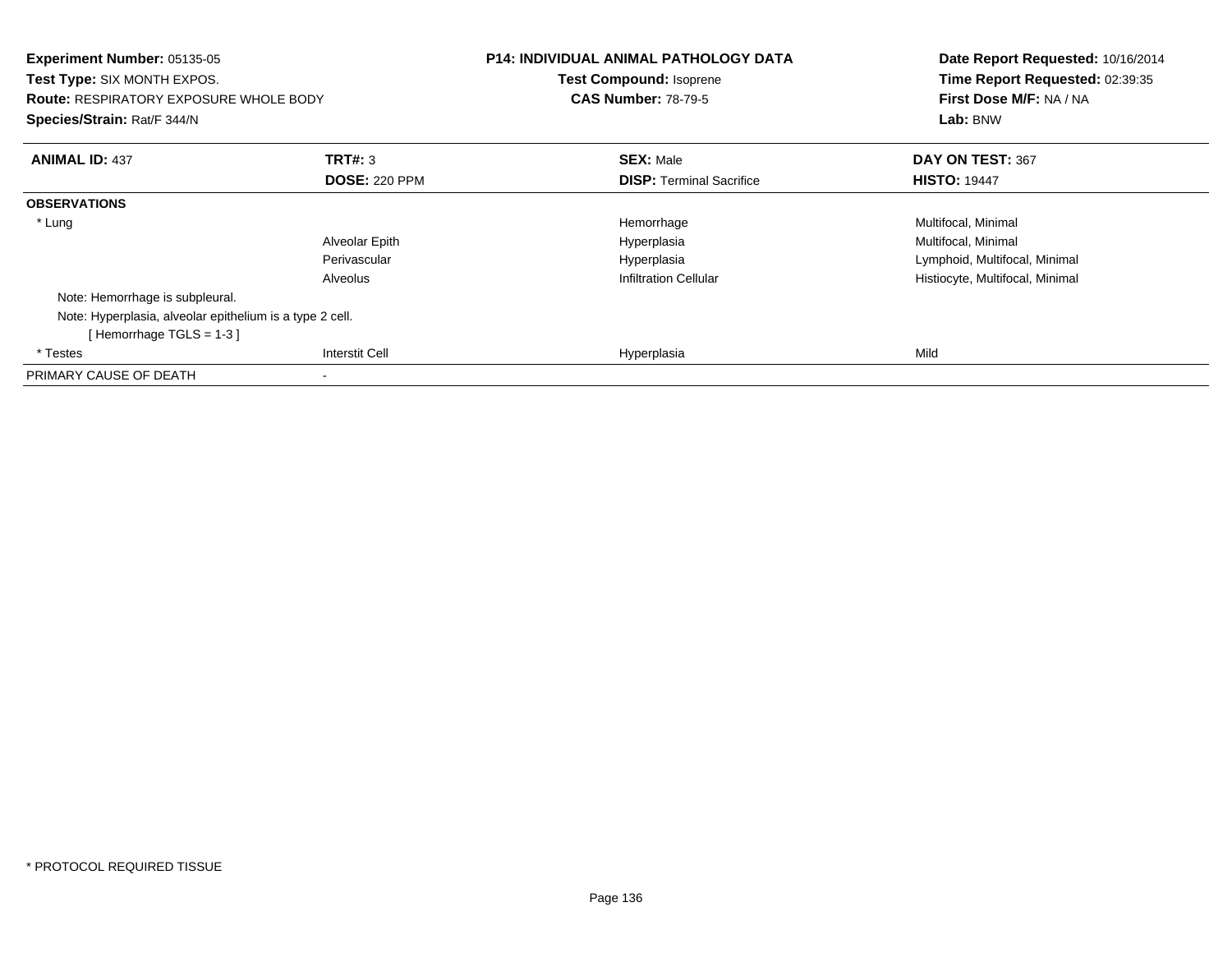| Experiment Number: 05135-05<br>Test Type: SIX MONTH EXPOS.<br><b>Route: RESPIRATORY EXPOSURE WHOLE BODY</b><br>Species/Strain: Rat/F 344/N |                       | <b>P14: INDIVIDUAL ANIMAL PATHOLOGY DATA</b><br><b>Test Compound: Isoprene</b><br><b>CAS Number: 78-79-5</b> | Date Report Requested: 10/16/2014<br>Time Report Requested: 02:39:35<br>First Dose M/F: NA / NA<br>Lab: BNW |
|--------------------------------------------------------------------------------------------------------------------------------------------|-----------------------|--------------------------------------------------------------------------------------------------------------|-------------------------------------------------------------------------------------------------------------|
| <b>ANIMAL ID: 438</b>                                                                                                                      | TRT#: 3               | <b>SEX: Male</b>                                                                                             | DAY ON TEST: 367                                                                                            |
|                                                                                                                                            | <b>DOSE: 220 PPM</b>  | <b>DISP:</b> Terminal Sacrifice                                                                              | <b>HISTO: 19448</b>                                                                                         |
| <b>OBSERVATIONS</b>                                                                                                                        |                       |                                                                                                              |                                                                                                             |
| * Lung                                                                                                                                     |                       | Hemorrhage                                                                                                   | Multifocal, Minimal                                                                                         |
|                                                                                                                                            | Perivascular          | Hyperplasia                                                                                                  | Lymphoid, Multifocal, Minimal                                                                               |
| Note: Hemorrhage is subpleural.                                                                                                            |                       |                                                                                                              |                                                                                                             |
| [Hemorrhage TGLS = $1-3$ ]                                                                                                                 |                       |                                                                                                              |                                                                                                             |
| * Testes                                                                                                                                   | <b>Interstit Cell</b> | Hyperplasia                                                                                                  | Mild                                                                                                        |
| PRIMARY CAUSE OF DEATH                                                                                                                     |                       |                                                                                                              |                                                                                                             |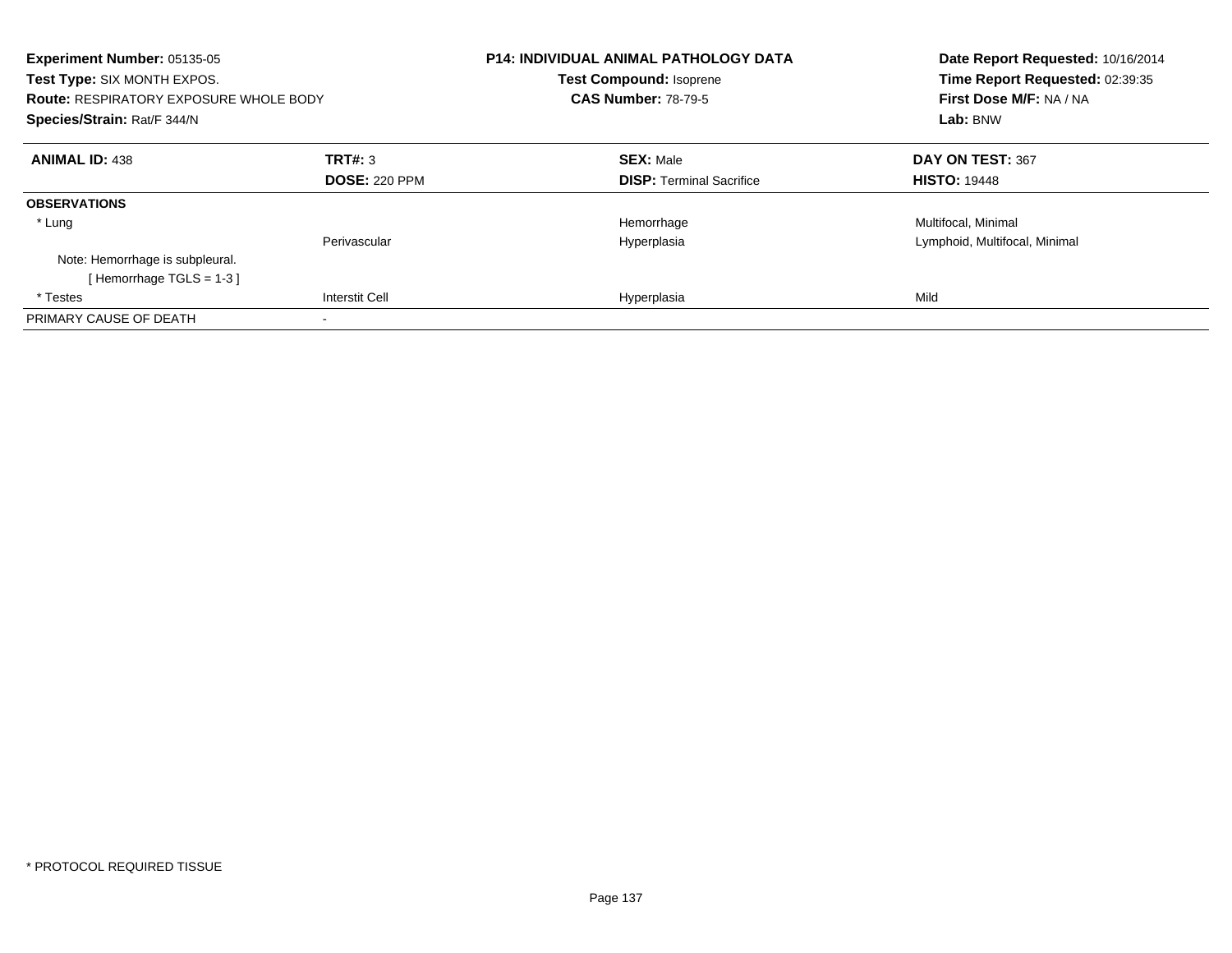**Experiment Number:** 05135-05**Test Type:** SIX MONTH EXPOS.**Route:** RESPIRATORY EXPOSURE WHOLE BODY**Species/Strain:** Rat/F 344/N**P14: INDIVIDUAL ANIMAL PATHOLOGY DATATest Compound:** Isoprene**CAS Number:** 78-79-5**Date Report Requested:** 10/16/2014**Time Report Requested:** 02:39:35**First Dose M/F:** NA / NA**Lab:** BNW**ANIMAL ID:** 439 **TRT#:** <sup>3</sup> **SEX:** Male **DAY ON TEST:** <sup>186</sup> **DOSE:** 220 PPM**DISP:** Scheduled Sacrifice **HISTO:** 19449 **ORGAN AND ACCOUNTABLE SITE STATUSNORMAL**\* Adrenal Cortex \* Adrenal Cortex \* \* Adrenal Medulla \* \* Adrenal Medulla \* \* Blood Vessel \* \* Brood Vessel \* \* Bone \* Esophagus \* Bone Marrow \* Brain \* Epididymis \* Esophagus \* Intestine Large, Colon \* Eye \* The matrice of the test of the test of the test of the test of the test of the test of the test of the test of the test of the test of the test of the test of the test of the test of the test of the test of the tes \* Intestine Small, Jejunum \* Intestine Large, Rectum \* Intestine Small, Duodenum \* Intestine Small, Ileum \* Intestine Small, Ileum \* Islets, Pancreatic \* Kidney \* Larynx \* Lymph Node, Bronchial \* Lymph Node, Mandibular \* Lymph Node, Mediastinal \* Lymph Node, Mesenteric \* Mammary Gland \* Peripheral Nerve \* Nose \* \* Pancreas \* \* Pancreas \* \* Pancreas \* \* Parathyroid Gland \* \* Peripheral Nerve \* Peripheral Nerve \* \* Pharynx \* Pituitary Gland \* Preputial Gland \* Prostate \* Spinal Cord \* Salivary Glands \* \* Seminal Vesicle \* \* Seminal Vesicle \* \* Skin \* \* Skin \* \* Stember \* Spinal Cord \* Spinal Cord \* Spinal Cord \* Spinal Cord \* Spinal Cord \* Spinal Cord \* Spinal Cord \* Spinal Cord \* Spinal Cord \* Spinal \* Spleen \* Stomach, Forestomach \* Stomach \* Stomach, Slandular \* Testes \* Testes \* Urinary Bladder \* Thymus \* Thyroid Gland \* Trachea \* Urinary Bladder \* **OBSERVATIONS** \* Blood VesselNote: Aorta is normal. \* Liver Hepatodiaphragmatic Nodule[ Hepatodiaphragmatic Nodule TGLS = 1-13 ] \* Lungg and the state of the state of the state of the state of the Hemorrhage state of the Mild of the Mild of the S Note: Hemorrhage is subpleural.[ Hemorrhage TGLS = 2-3 ] \* Lym Node Bron Note: Tracheobronchial lymph node is normal. \* Perph Nerve Note: Sciatic nerve is normal.PRIMARY CAUSE OF DEATH-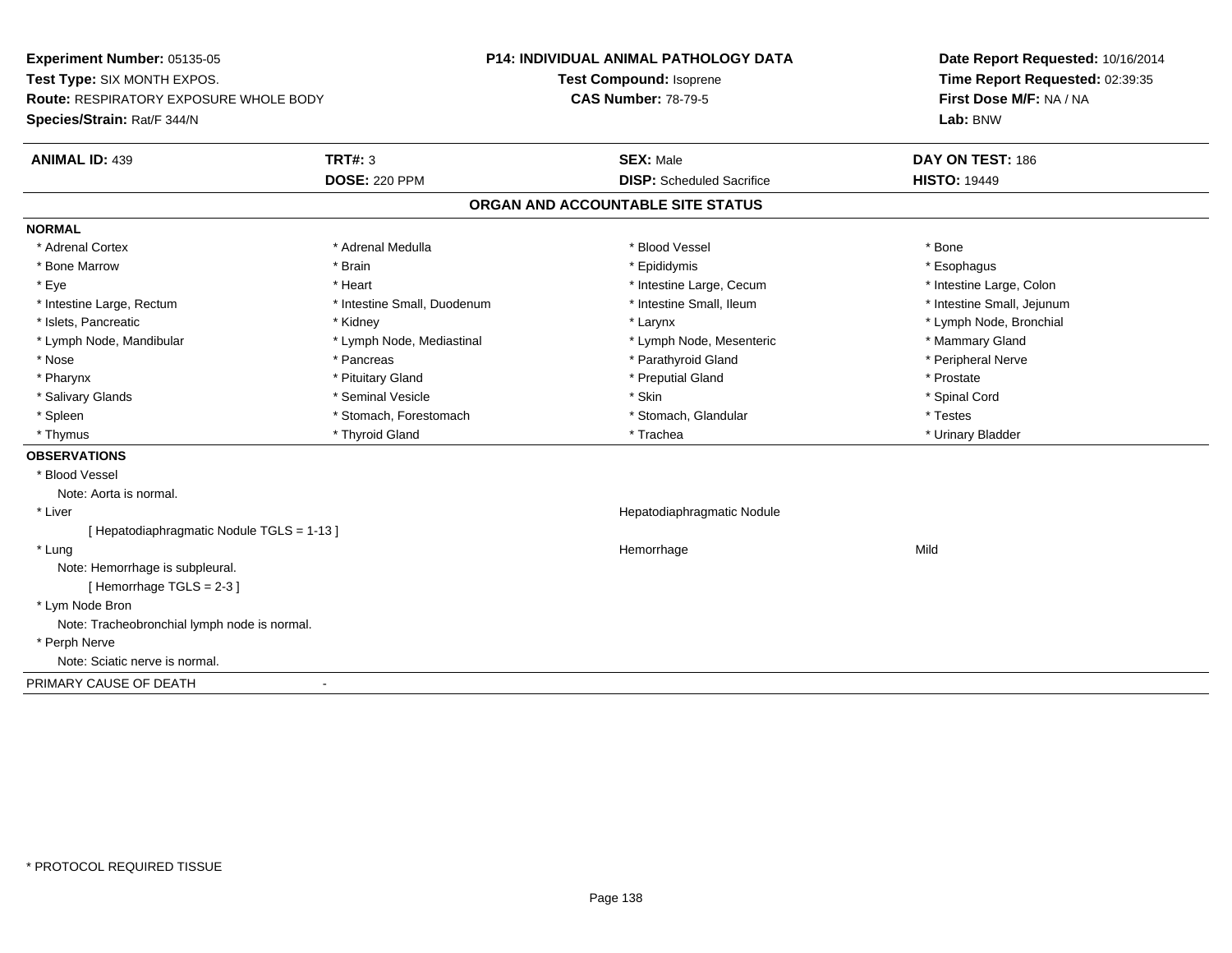| Experiment Number: 05135-05<br><b>Test Type: SIX MONTH EXPOS.</b><br><b>Route: RESPIRATORY EXPOSURE WHOLE BODY</b><br>Species/Strain: Rat/F 344/N |                       | <b>P14: INDIVIDUAL ANIMAL PATHOLOGY DATA</b><br>Test Compound: Isoprene<br><b>CAS Number: 78-79-5</b> | Date Report Requested: 10/16/2014<br>Time Report Requested: 02:39:35<br>First Dose M/F: NA / NA<br>Lab: BNW |
|---------------------------------------------------------------------------------------------------------------------------------------------------|-----------------------|-------------------------------------------------------------------------------------------------------|-------------------------------------------------------------------------------------------------------------|
| <b>ANIMAL ID: 440</b>                                                                                                                             | TRT#: 3               | <b>SEX: Male</b>                                                                                      | DAY ON TEST: 367                                                                                            |
|                                                                                                                                                   | <b>DOSE: 220 PPM</b>  | <b>DISP:</b> Terminal Sacrifice                                                                       | <b>HISTO: 19450</b>                                                                                         |
| <b>OBSERVATIONS</b>                                                                                                                               |                       |                                                                                                       |                                                                                                             |
| * Lung                                                                                                                                            |                       | Hemorrhage                                                                                            | Multifocal, Minimal                                                                                         |
|                                                                                                                                                   | Alveolar Epith        | Hyperplasia                                                                                           | Multifocal, Minimal                                                                                         |
|                                                                                                                                                   | Perivascular          | Hyperplasia                                                                                           | Lymphoid, Multifocal, Minimal                                                                               |
|                                                                                                                                                   | Alveolus              | <b>Infiltration Cellular</b>                                                                          | Histiocyte, Multifocal, Minimal                                                                             |
| Note: Hyperplasia, alveolar epithelium is a type 2 cell.                                                                                          |                       |                                                                                                       |                                                                                                             |
| Note: Hemorrhage is subpleural.                                                                                                                   |                       |                                                                                                       |                                                                                                             |
| [Hemorrhage TGLS = $1-3$ ]                                                                                                                        |                       |                                                                                                       |                                                                                                             |
| * Testes                                                                                                                                          | <b>Interstit Cell</b> | Hyperplasia                                                                                           | Minimal                                                                                                     |
| PRIMARY CAUSE OF DEATH                                                                                                                            |                       |                                                                                                       |                                                                                                             |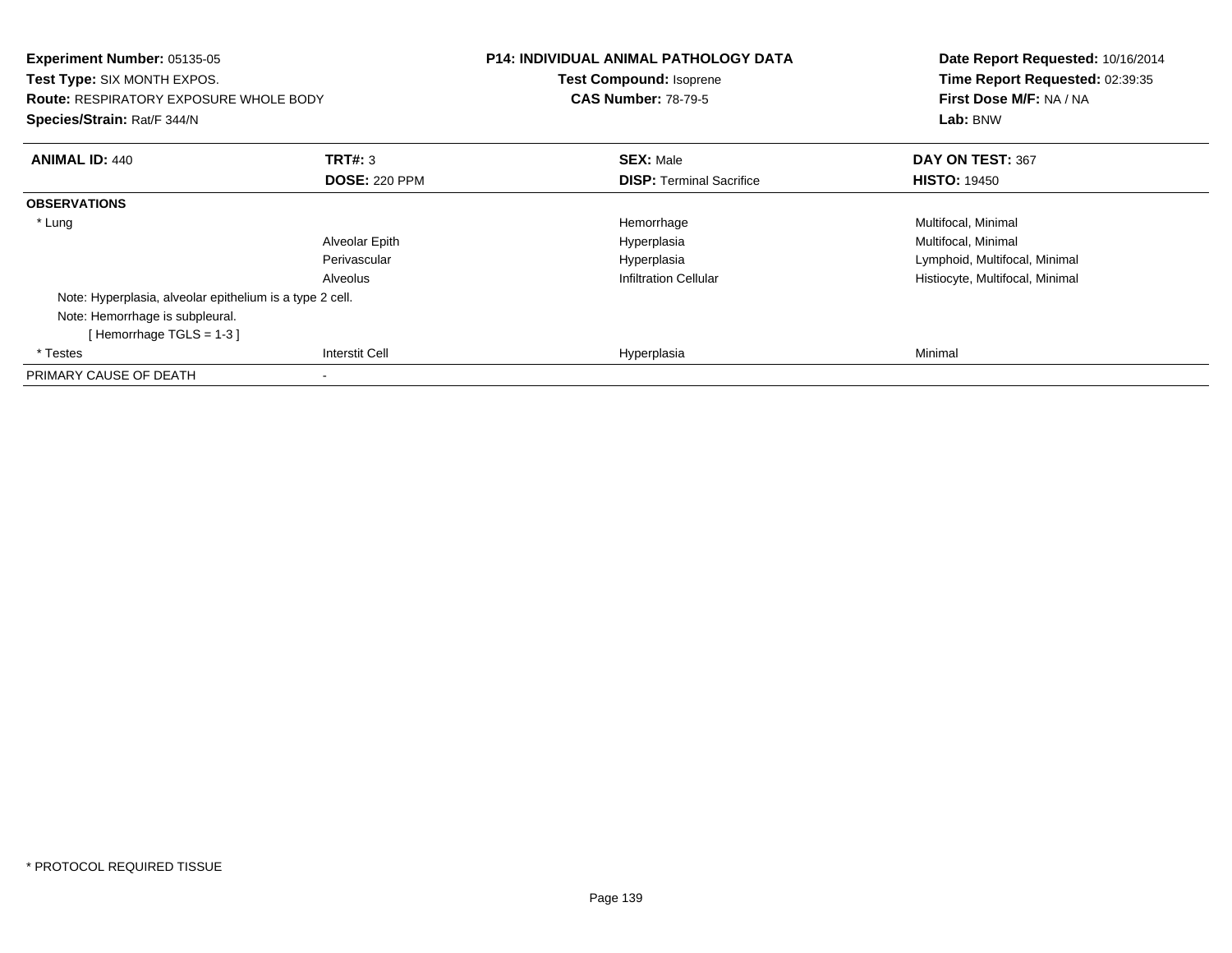| <b>Experiment Number: 05135-05</b><br>Test Type: SIX MONTH EXPOS.<br><b>Route: RESPIRATORY EXPOSURE WHOLE BODY</b><br>Species/Strain: Rat/F 344/N |                      | <b>P14: INDIVIDUAL ANIMAL PATHOLOGY DATA</b><br>Test Compound: Isoprene<br><b>CAS Number: 78-79-5</b> | Date Report Requested: 10/16/2014<br>Time Report Requested: 02:39:35<br>First Dose M/F: NA / NA<br>Lab: BNW |
|---------------------------------------------------------------------------------------------------------------------------------------------------|----------------------|-------------------------------------------------------------------------------------------------------|-------------------------------------------------------------------------------------------------------------|
| <b>ANIMAL ID: 441</b>                                                                                                                             | TRT#: 3              | <b>SEX: Male</b>                                                                                      | DAY ON TEST: 367                                                                                            |
|                                                                                                                                                   | <b>DOSE: 220 PPM</b> | <b>DISP:</b> Terminal Sacrifice                                                                       | <b>HISTO: 19451</b>                                                                                         |
| <b>OBSERVATIONS</b>                                                                                                                               |                      |                                                                                                       |                                                                                                             |
| * Lung                                                                                                                                            |                      | Hemorrhage                                                                                            | Minimal                                                                                                     |
|                                                                                                                                                   | Perivascular         | Hyperplasia                                                                                           | Lymphoid, Multifocal, Mild                                                                                  |
|                                                                                                                                                   | Alveolus             | <b>Infiltration Cellular</b>                                                                          | Histiocyte, Multifocal, Mild                                                                                |
| Note: Hemorrhage is subpleural.                                                                                                                   |                      |                                                                                                       |                                                                                                             |
| Note: These were not coded since there was no corresponding gross lesion recorded.                                                                |                      |                                                                                                       |                                                                                                             |
| [Hemorrhage TGLS = $2-13$ ]                                                                                                                       |                      |                                                                                                       |                                                                                                             |
| * Testes                                                                                                                                          | Interstit Cell       | Hyperplasia                                                                                           | Moderate                                                                                                    |
| * Urinary Bladder                                                                                                                                 |                      | Calculus Micro Observation Only                                                                       |                                                                                                             |
| [ Calculus Micro Observation Only TGLS = 1-8 ]                                                                                                    |                      |                                                                                                       |                                                                                                             |
| PRIMARY CAUSE OF DEATH                                                                                                                            |                      |                                                                                                       |                                                                                                             |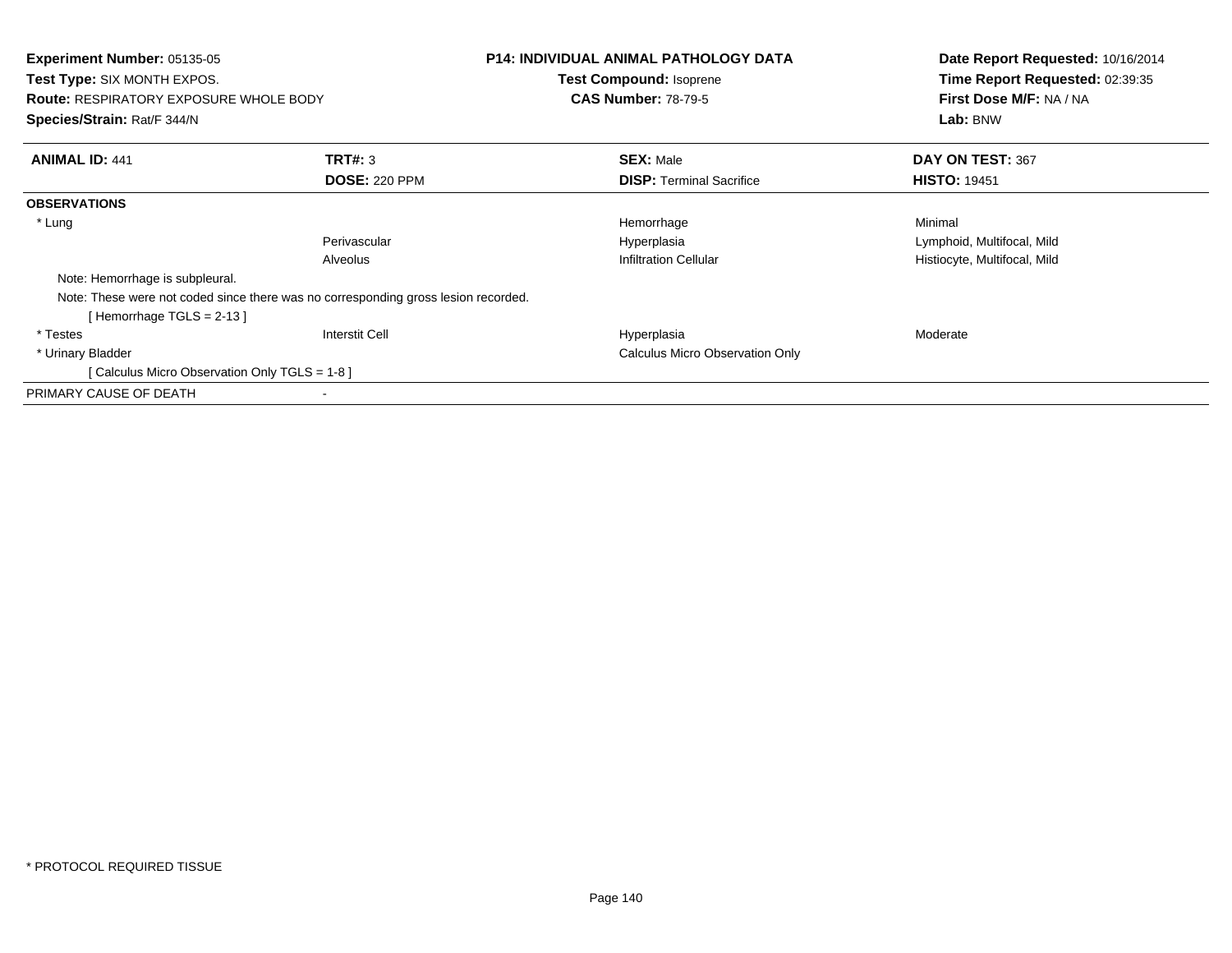| <b>Experiment Number: 05135-05</b><br>Test Type: SIX MONTH EXPOS.<br><b>Route: RESPIRATORY EXPOSURE WHOLE BODY</b><br>Species/Strain: Rat/F 344/N |                       | <b>P14: INDIVIDUAL ANIMAL PATHOLOGY DATA</b><br><b>Test Compound: Isoprene</b><br><b>CAS Number: 78-79-5</b> | Date Report Requested: 10/16/2014<br>Time Report Requested: 02:39:35<br>First Dose M/F: NA / NA<br>Lab: BNW |
|---------------------------------------------------------------------------------------------------------------------------------------------------|-----------------------|--------------------------------------------------------------------------------------------------------------|-------------------------------------------------------------------------------------------------------------|
| <b>ANIMAL ID: 442</b>                                                                                                                             | TRT#: 3               | <b>SEX: Male</b>                                                                                             | DAY ON TEST: 367                                                                                            |
|                                                                                                                                                   | <b>DOSE: 220 PPM</b>  | <b>DISP:</b> Terminal Sacrifice                                                                              | <b>HISTO: 19452</b>                                                                                         |
| <b>OBSERVATIONS</b>                                                                                                                               |                       |                                                                                                              |                                                                                                             |
| * Lung                                                                                                                                            |                       | Hemorrhage                                                                                                   | Multifocal, Minimal                                                                                         |
|                                                                                                                                                   | Perivascular          | Hyperplasia                                                                                                  | Lymphoid, Multifocal, Minimal                                                                               |
| Note: Hemorrhage is subpleural and present in all lobes. This change probably corresponds to TGL 1.<br>[Hemorrhage TGLS = $1-3$ ]                 |                       |                                                                                                              |                                                                                                             |
| * Testes                                                                                                                                          | Interstit Cell        | Adenoma                                                                                                      |                                                                                                             |
|                                                                                                                                                   | <b>Interstit Cell</b> | Hyperplasia                                                                                                  | Moderate                                                                                                    |
| PRIMARY CAUSE OF DEATH                                                                                                                            |                       |                                                                                                              |                                                                                                             |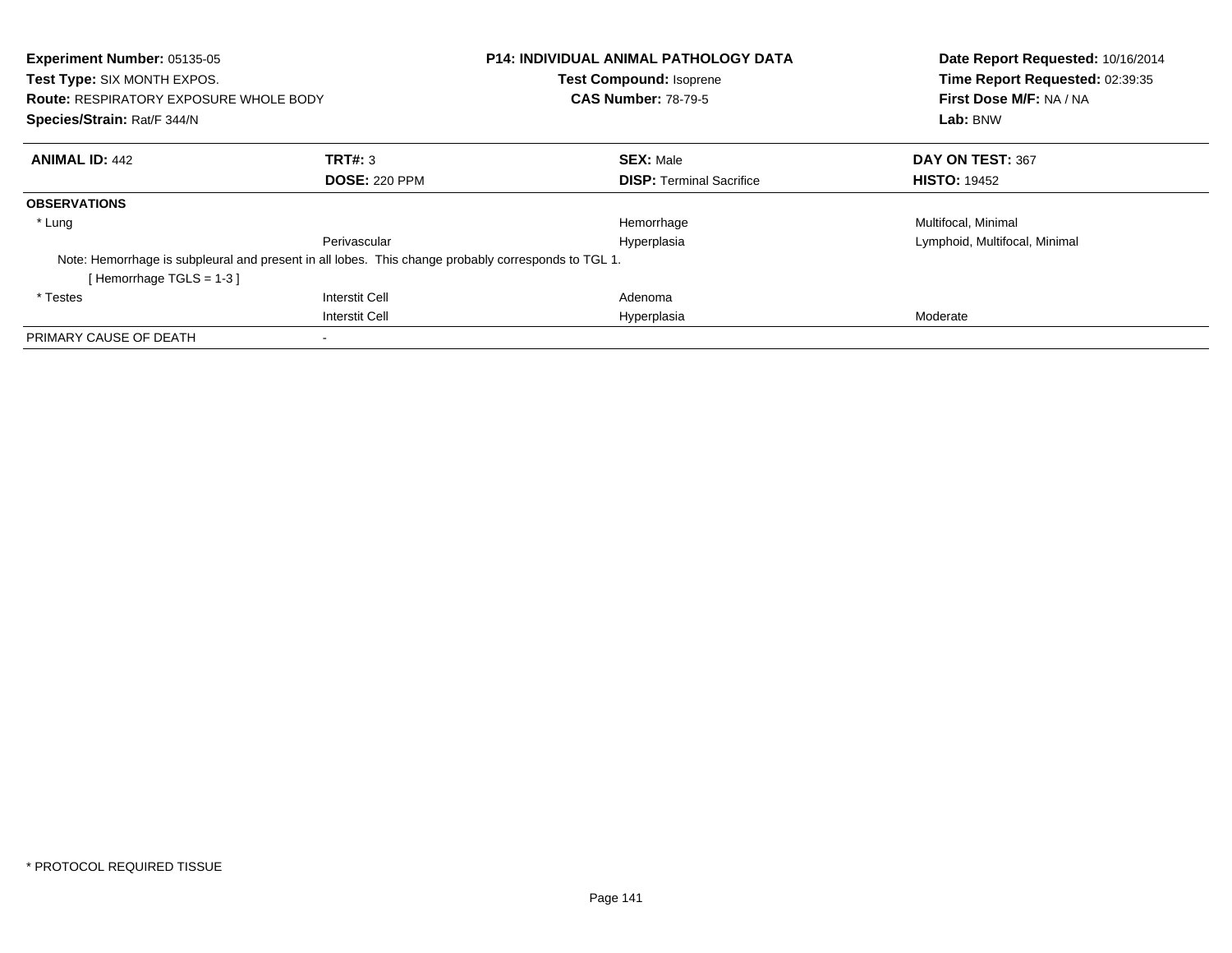| Experiment Number: 05135-05<br>Test Type: SIX MONTH EXPOS.<br><b>Route: RESPIRATORY EXPOSURE WHOLE BODY</b><br>Species/Strain: Rat/F 344/N |                       | <b>P14: INDIVIDUAL ANIMAL PATHOLOGY DATA</b><br><b>Test Compound: Isoprene</b><br><b>CAS Number: 78-79-5</b> | Date Report Requested: 10/16/2014<br>Time Report Requested: 02:39:35<br>First Dose M/F: NA / NA<br>Lab: BNW |
|--------------------------------------------------------------------------------------------------------------------------------------------|-----------------------|--------------------------------------------------------------------------------------------------------------|-------------------------------------------------------------------------------------------------------------|
|                                                                                                                                            |                       |                                                                                                              |                                                                                                             |
| <b>ANIMAL ID: 443</b>                                                                                                                      | <b>TRT#: 3</b>        | <b>SEX: Male</b>                                                                                             | DAY ON TEST: 367                                                                                            |
|                                                                                                                                            | <b>DOSE: 220 PPM</b>  | <b>DISP: Terminal Sacrifice</b>                                                                              | <b>HISTO: 19453</b>                                                                                         |
|                                                                                                                                            |                       | ORGAN AND ACCOUNTABLE SITE STATUS                                                                            |                                                                                                             |
| <b>NORMAL</b>                                                                                                                              |                       |                                                                                                              |                                                                                                             |
| * Lung                                                                                                                                     |                       |                                                                                                              |                                                                                                             |
| <b>OBSERVATIONS</b>                                                                                                                        |                       |                                                                                                              |                                                                                                             |
| * Liver                                                                                                                                    |                       | <b>Necrosis</b>                                                                                              | Focal, Minimal                                                                                              |
| Note: $TGL 1 = NCL$                                                                                                                        |                       |                                                                                                              |                                                                                                             |
| * Testes                                                                                                                                   | <b>Interstit Cell</b> | Adenoma                                                                                                      |                                                                                                             |
|                                                                                                                                            | <b>Interstit Cell</b> | Hyperplasia                                                                                                  | Marked                                                                                                      |
| PRIMARY CAUSE OF DEATH                                                                                                                     |                       |                                                                                                              |                                                                                                             |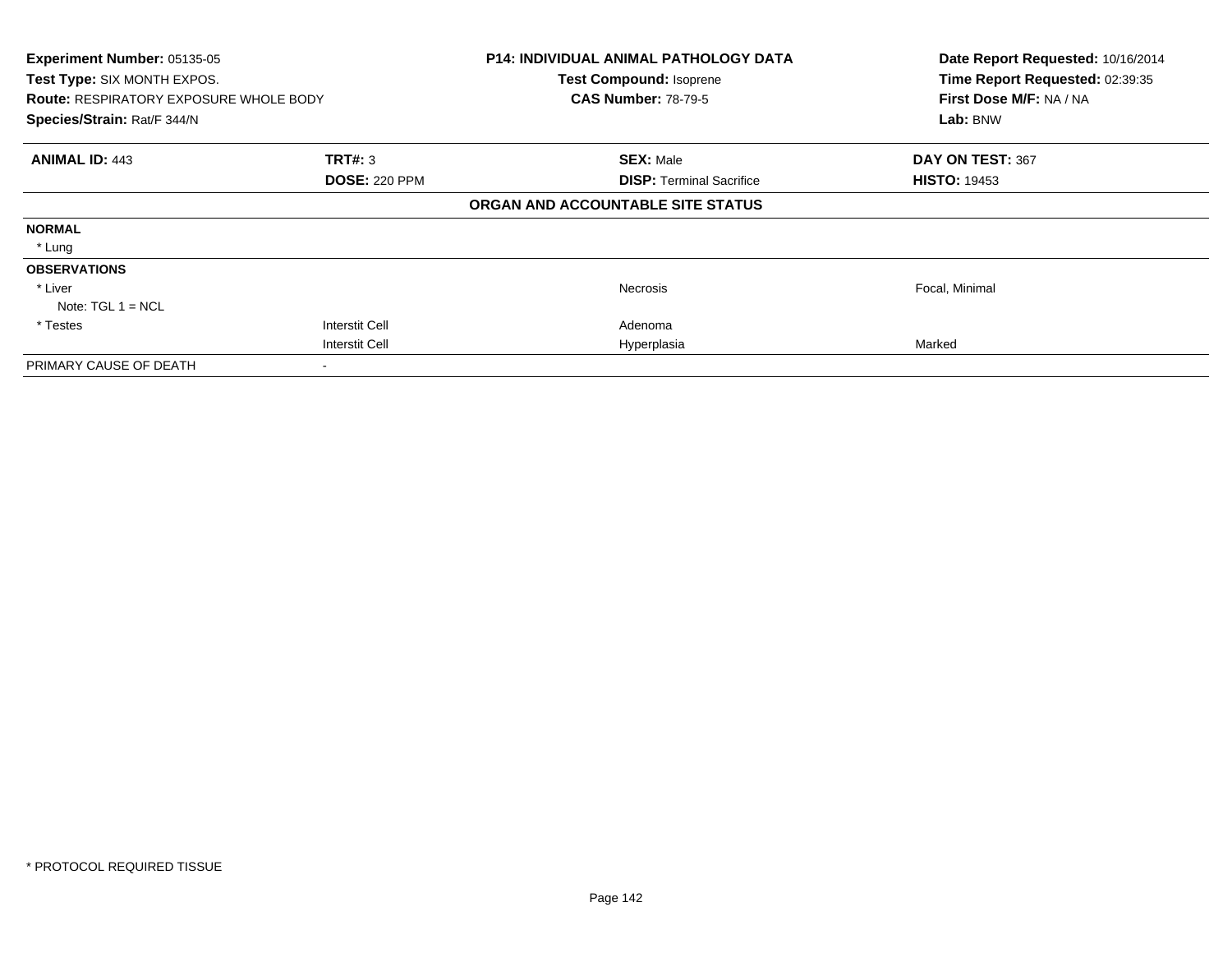**Experiment Number:** 05135-05**Test Type:** SIX MONTH EXPOS.**Route:** RESPIRATORY EXPOSURE WHOLE BODY**Species/Strain:** Rat/F 344/N**P14: INDIVIDUAL ANIMAL PATHOLOGY DATATest Compound:** Isoprene**CAS Number:** 78-79-5**Date Report Requested:** 10/16/2014**Time Report Requested:** 02:39:35**First Dose M/F:** NA / NA**Lab:** BNW**ANIMAL ID:** 444**TRT#:** 3 **SEX:** Male **DAY ON TEST:** 367 **DOSE:** 220 PPM**DISP:** Terminal Sacrifice **HISTO:** 19454 **OBSERVATIONS** \* Liver Fatty Changee Minimal Hepatodiaphragmatic NoduleNecrosis Multifocal, Minimal [ Hepatodiaphragmatic Nodule TGLS = 1-13 ] \* Lungg and the morrhage of the morrhage of the morrhage of the morrhage of the Multifocal, Mild and Multifocal, Mild and Multifocal, Mild and Multifocal, Mild and Multifocal, Mild and Multifocal, Mild and Multifocal, Mild and M Peribronchial Hyperplasia Lymphoid, Focal, Mild Perivascular Hyperplasia Lymphoid, Multifocal, Mild AlveolusHistiocyte, Multifocal, Minimal Note: Hemorrhage is subpleural.[ Hemorrhage TGLS = 2-3 ] \* Lymph Node, Mediastinal HyperplasiaNote: Hyperplasia is reactive.[ Hyperplasia TGLS = 3-2 ] \* Testess and the contract of the contract of the contract of the contract of the contract of the contract of the contract of the contract of the contract of the contract of the contract of the contract of the contract of the cont a Marked PRIMARY CAUSE OF DEATH-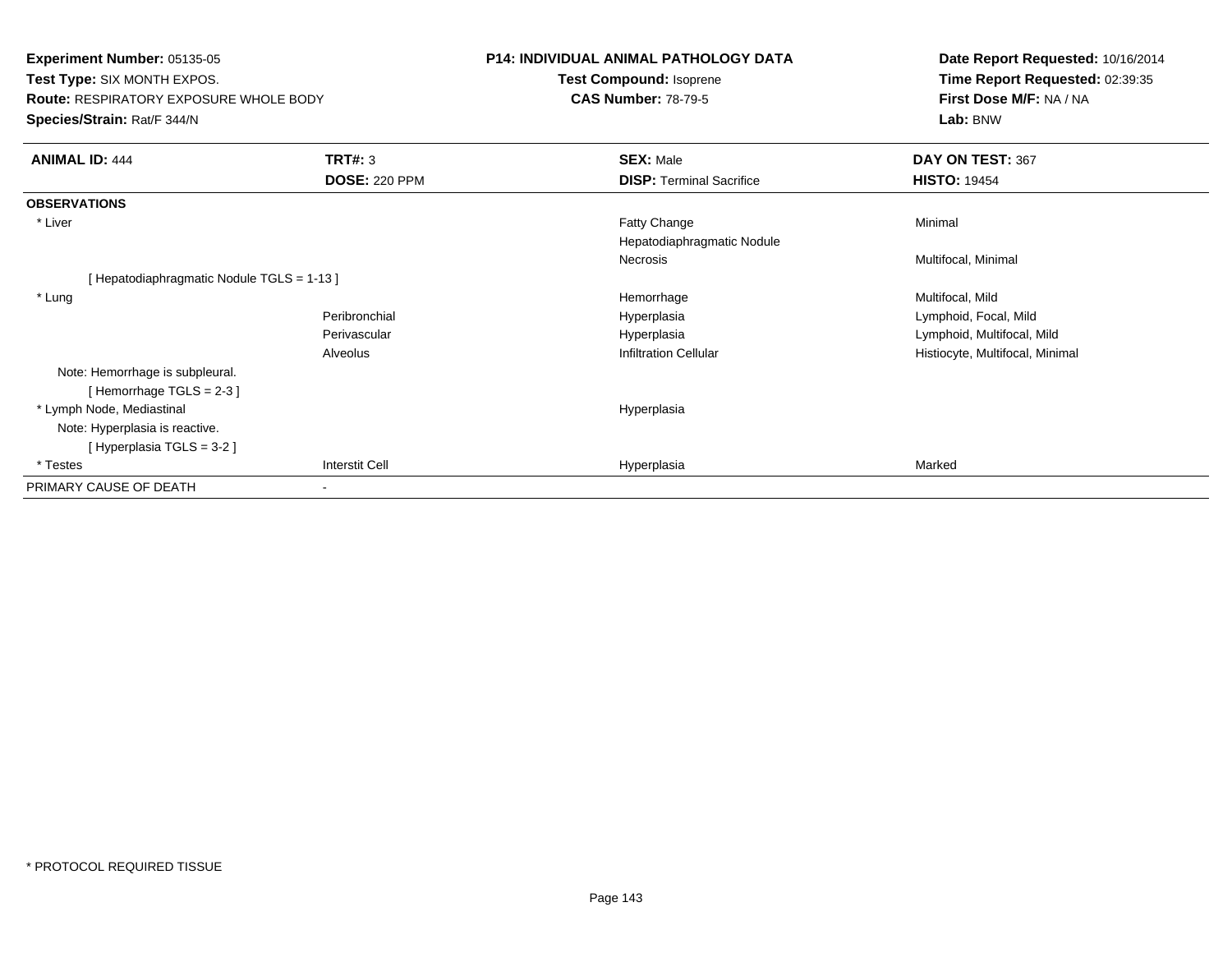| <b>Experiment Number: 05135-05</b><br><b>Test Type: SIX MONTH EXPOS.</b><br><b>Route: RESPIRATORY EXPOSURE WHOLE BODY</b> |                      | <b>P14: INDIVIDUAL ANIMAL PATHOLOGY DATA</b><br>Test Compound: Isoprene<br><b>CAS Number: 78-79-5</b> | Date Report Requested: 10/16/2014<br>Time Report Requested: 02:39:35<br>First Dose M/F: NA / NA |
|---------------------------------------------------------------------------------------------------------------------------|----------------------|-------------------------------------------------------------------------------------------------------|-------------------------------------------------------------------------------------------------|
| Species/Strain: Rat/F 344/N                                                                                               |                      |                                                                                                       | Lab: BNW                                                                                        |
| <b>ANIMAL ID: 445</b>                                                                                                     | <b>TRT#: 3</b>       | <b>SEX: Male</b>                                                                                      | DAY ON TEST: 367                                                                                |
|                                                                                                                           | <b>DOSE: 220 PPM</b> | <b>DISP: Terminal Sacrifice</b>                                                                       | <b>HISTO: 19455</b>                                                                             |
| <b>OBSERVATIONS</b>                                                                                                       |                      |                                                                                                       |                                                                                                 |
| * Liver                                                                                                                   |                      | Fatty Change                                                                                          | Multifocal, Minimal                                                                             |
|                                                                                                                           |                      | <b>Fibrosis</b>                                                                                       | Multifocal, Minimal                                                                             |
|                                                                                                                           |                      | Hepatodiaphragmatic Nodule                                                                            |                                                                                                 |
|                                                                                                                           |                      | Necrosis                                                                                              | Multifocal, Minimal                                                                             |
| Note: Fibrosis is cholangiofibrosis.                                                                                      |                      |                                                                                                       |                                                                                                 |
| [Fatty Change TGLS = 1-13]                                                                                                |                      |                                                                                                       |                                                                                                 |
| [ Hepatodiaphragmatic Nodule TGLS = 2-14 ]                                                                                |                      |                                                                                                       |                                                                                                 |
| * Lung                                                                                                                    |                      | Hemorrhage                                                                                            | Multifocal, Moderate                                                                            |
|                                                                                                                           | Perivascular         | Hyperplasia                                                                                           | Lymphoid, Multifocal, Minimal                                                                   |
| Note: Hemorrhage is subpleural.                                                                                           |                      |                                                                                                       |                                                                                                 |
| [Hemorrhage TGLS = $3-3$ ]                                                                                                |                      |                                                                                                       |                                                                                                 |
| * Testes                                                                                                                  | Interstit Cell       | Hyperplasia                                                                                           | Marked                                                                                          |
| PRIMARY CAUSE OF DEATH                                                                                                    |                      |                                                                                                       |                                                                                                 |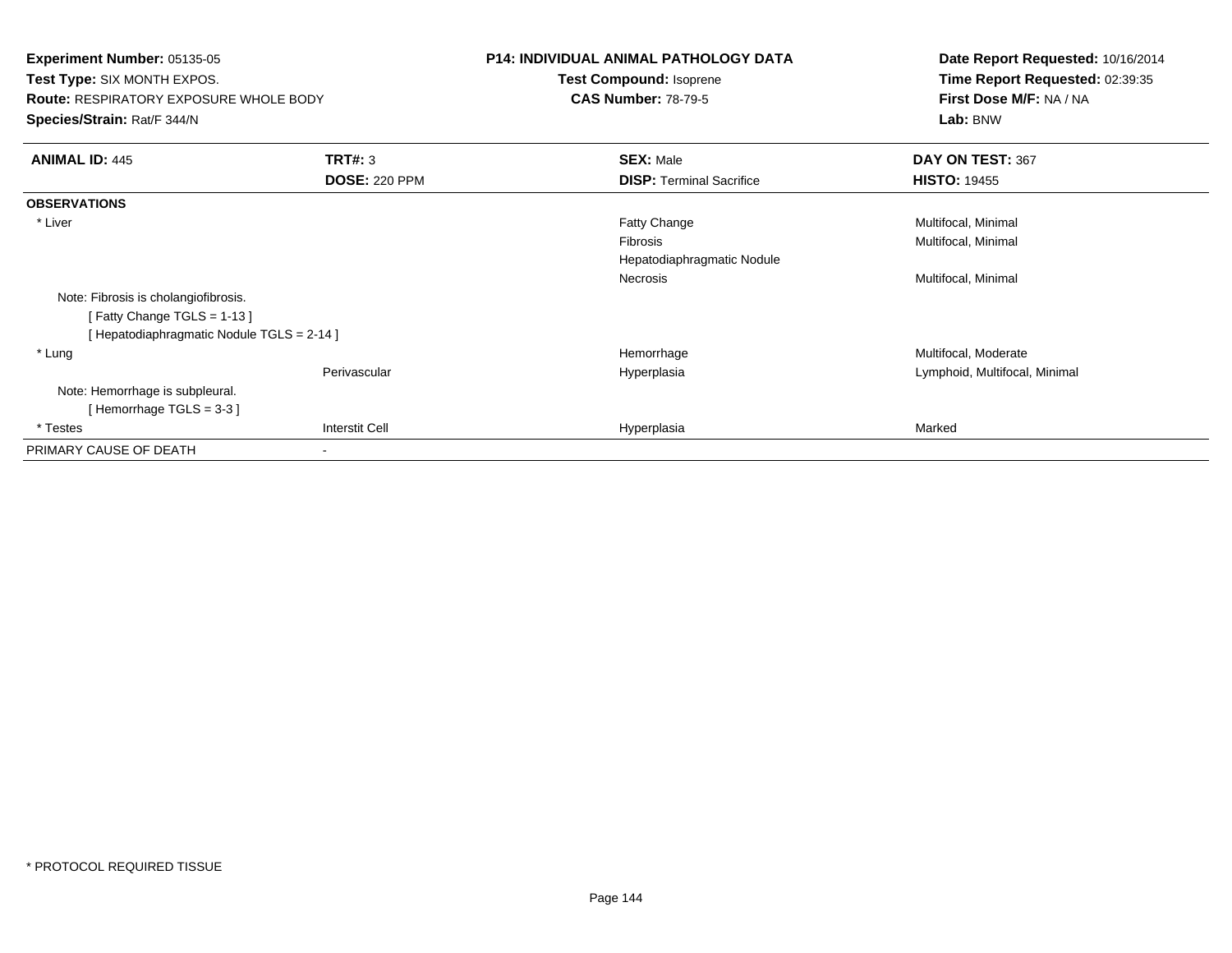| <b>Experiment Number: 05135-05</b><br>Test Type: SIX MONTH EXPOS.<br><b>Route: RESPIRATORY EXPOSURE WHOLE BODY</b><br>Species/Strain: Rat/F 344/N |                      | <b>P14: INDIVIDUAL ANIMAL PATHOLOGY DATA</b><br><b>Test Compound: Isoprene</b><br><b>CAS Number: 78-79-5</b> | Date Report Requested: 10/16/2014<br>Time Report Requested: 02:39:35<br>First Dose M/F: NA / NA<br>Lab: BNW |
|---------------------------------------------------------------------------------------------------------------------------------------------------|----------------------|--------------------------------------------------------------------------------------------------------------|-------------------------------------------------------------------------------------------------------------|
| <b>ANIMAL ID: 446</b>                                                                                                                             | <b>TRT#: 3</b>       | <b>SEX: Male</b>                                                                                             | DAY ON TEST: 367                                                                                            |
|                                                                                                                                                   | <b>DOSE: 220 PPM</b> | <b>DISP: Terminal Sacrifice</b>                                                                              | <b>HISTO: 19456</b>                                                                                         |
| <b>OBSERVATIONS</b>                                                                                                                               |                      |                                                                                                              |                                                                                                             |
| * Lung                                                                                                                                            |                      | Hemorrhage                                                                                                   | Multifocal, Minimal                                                                                         |
|                                                                                                                                                   | Alveolar Epith       | Hyperplasia                                                                                                  | Multifocal, Moderate                                                                                        |
|                                                                                                                                                   | Peribronchial        | Hyperplasia                                                                                                  | Lymphoid, Focal, Minimal                                                                                    |
|                                                                                                                                                   | Perivascular         | Hyperplasia                                                                                                  | Lymphoid, Multifocal, Moderate                                                                              |
|                                                                                                                                                   | Alveolus             | <b>Infiltration Cellular</b>                                                                                 | Histiocyte, Multifocal, Moderate                                                                            |
| Note: Hemorrhage is subpleural.                                                                                                                   |                      |                                                                                                              |                                                                                                             |
| Note: Hyperplasia, alveolar epithelium is a type 2 cell.<br>[Hemorrhage TGLS = $1-3$ ]                                                            |                      |                                                                                                              |                                                                                                             |
| * Testes                                                                                                                                          | Interstit Cell       | Hyperplasia                                                                                                  | Minimal                                                                                                     |
| PRIMARY CAUSE OF DEATH                                                                                                                            |                      |                                                                                                              |                                                                                                             |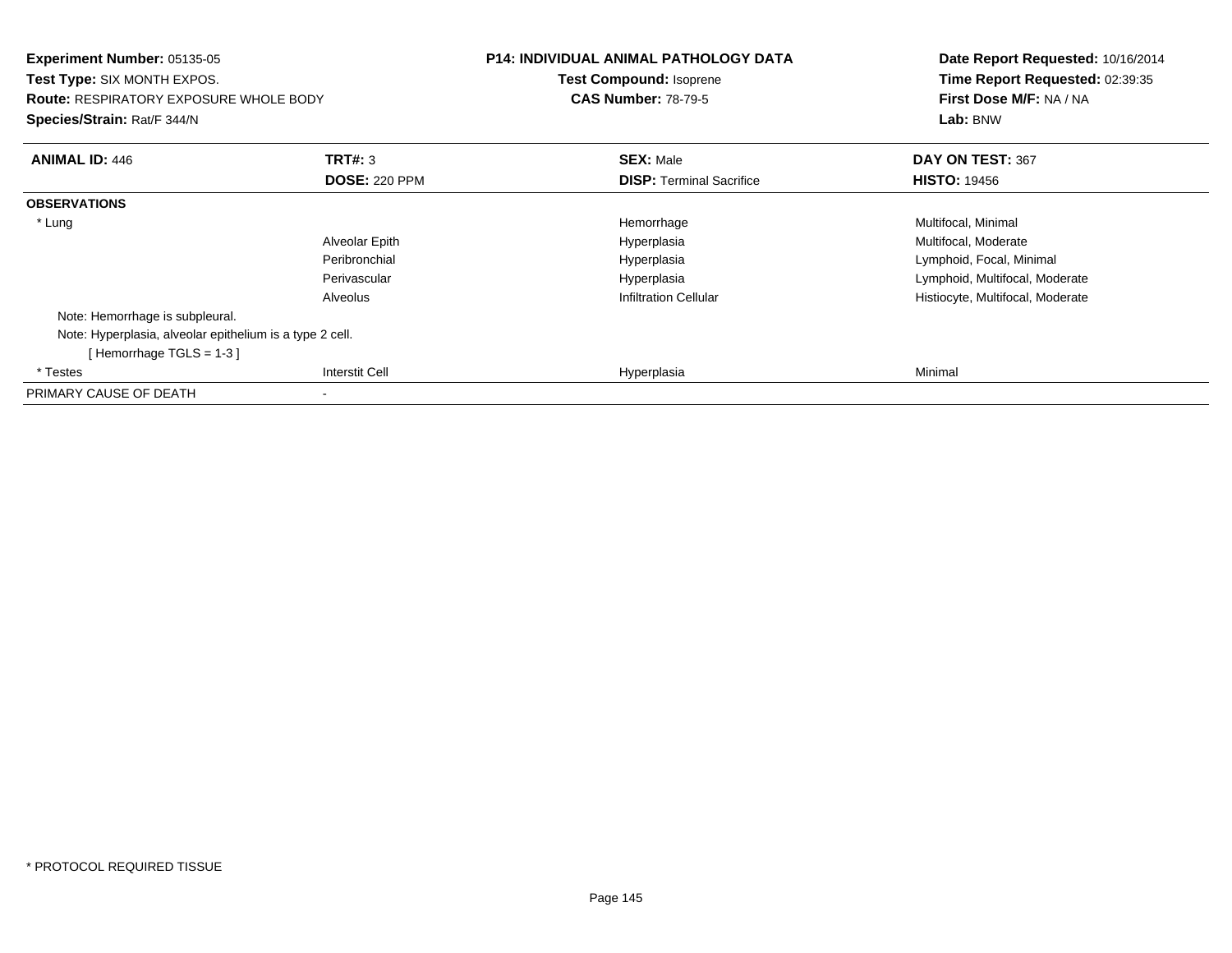**Experiment Number:** 05135-05**Test Type:** SIX MONTH EXPOS.**Route:** RESPIRATORY EXPOSURE WHOLE BODY**Species/Strain:** Rat/F 344/N**P14: INDIVIDUAL ANIMAL PATHOLOGY DATATest Compound:** Isoprene**CAS Number:** 78-79-5**Date Report Requested:** 10/16/2014**Time Report Requested:** 02:39:35**First Dose M/F:** NA / NA**Lab:** BNW**ANIMAL ID:** 447**TRT#:** 3 **SEX:** Male **DAY ON TEST:** 186 **DOSE:** 220 PPM**DISP:** Scheduled Sacrifice **HISTO:** 19457 **ORGAN AND ACCOUNTABLE SITE STATUSNORMAL**\* Adrenal Cortex \* Adrenal Cortex \* \* Adrenal Medulla \* \* Adrenal Medulla \* \* Blood Vessel \* \* Brood Vessel \* \* Bone \* Esophagus \* Bone Marrow \* Brain \* Epididymis \* Esophagus \* Intestine Large, Colon \* Eye \* The matter and the state of the test of the test of the test of the test of the test of the test of the test of the test of the test of the test of the test of the test of the test of the test of the test of test o \* Intestine Small, Jejunum \* Intestine Large, Rectum \* 1992 \* Intestine Small, Duodenum \* Intestine Small, Ileum \* Intestine Small, Ileum \* Islets, Pancreatic \* \* \* Andrew \* Kidney \* \* Kidney \* \* Larynx \* Larynx \* \* Larynx \* \* Liver \* Liver \* Liver \* Lymph Node, Bronchial \* Lymph Node, Mandibular \* Lymph Node, Mesenteric \* Mammary Gland \* Peripheral Nerve \* Nose \* \* Pancreas \* \* Pancreas \* \* Pancreas \* \* Parathyroid Gland \* \* Peripheral Nerve \* Peripheral Nerve \* \* Pharynx \* Pituitary Gland \* Preputial Gland \* Prostate \* Spinal Cord \* Salivary Glands \* \* Seminal Vesicle \* \* Seminal Vesicle \* \* Skin \* \* Skin \* \* Stember \* Spinal Cord \* Spinal Cord \* Spinal Cord \* Spinal Cord \* Spinal Cord \* Spinal Cord \* Spinal Cord \* Spinal Cord \* Spinal Cord \* Spinal \* Spleen \* Stomach, Forestomach \* Stomach \* Stomach, Glandular \* Stomach, Glandular \* Thymus \* Thyroid Gland \* Trachea \* Trachea \* Trachea \* Thyroid Gland **OBSERVATIONS** \* Blood VesselNote: Aorta is normal. \* Lungg and the state of the state of the state of the Moderate of the Moderate of the Moderate of the Moderate of the Moderate of the Moderate of the Moderate of the Moderate of the Moderate of the Moderate of the Moderate of t Note: Hemorrhage is subpleural.[ Hemorrhage TGLS = 2-3 ] \* Lym Node Bron Note: Tracheobronchial lymph node is normal. \* Lymph Node, Mediastinal CongestionNote: Red blood cells present in cortical and/or medullary sinuses.[ Congestion TGLS = 1-2 ] \* Perph Nerve Note: Sciatic nerve is normal. \* Testess Interstit Cell Hyperplasia a Minimal PRIMARY CAUSE OF DEATH-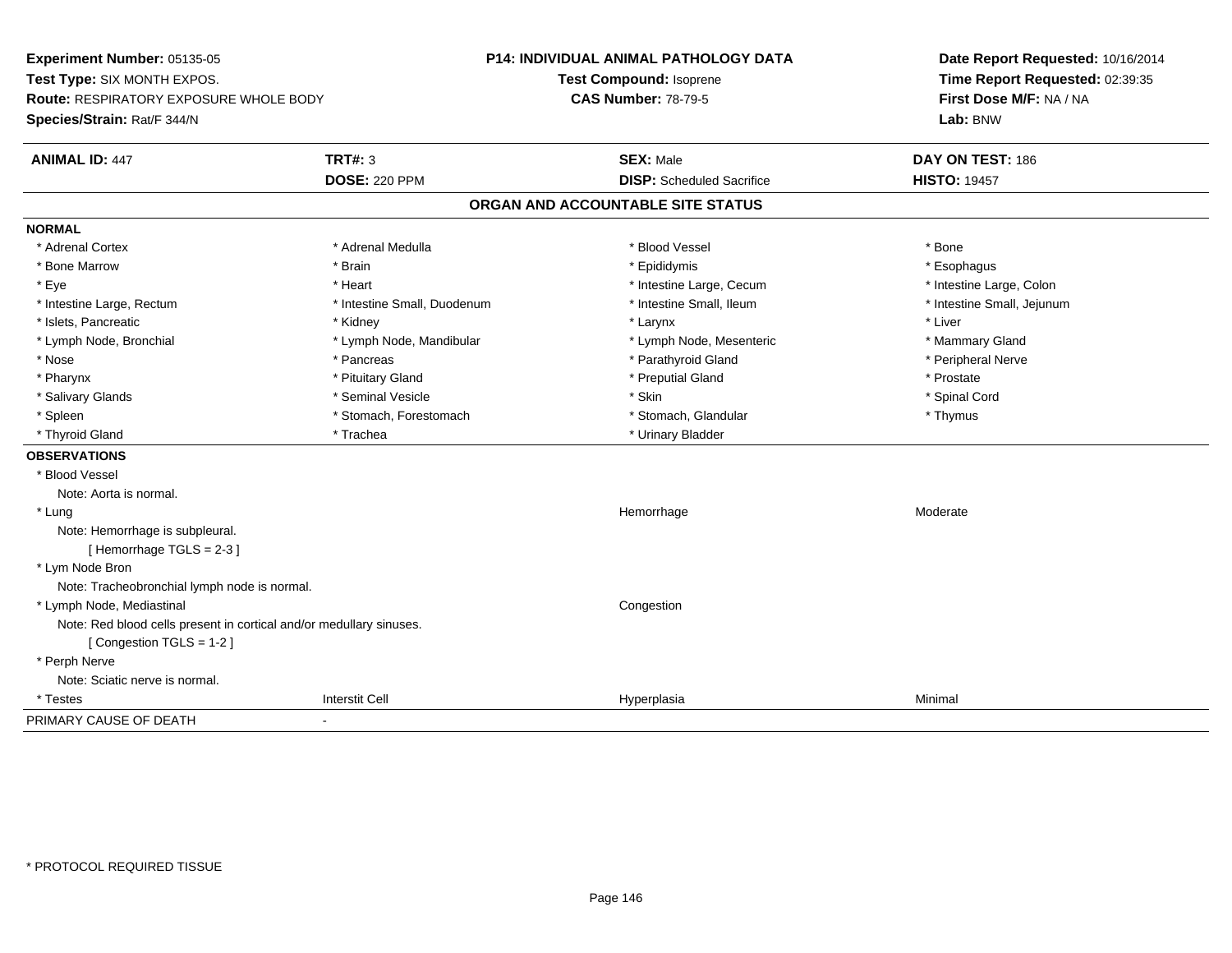| <b>Experiment Number: 05135-05</b><br><b>Test Type: SIX MONTH EXPOS.</b><br><b>Route: RESPIRATORY EXPOSURE WHOLE BODY</b><br>Species/Strain: Rat/F 344/N |                      | <b>P14: INDIVIDUAL ANIMAL PATHOLOGY DATA</b><br><b>Test Compound: Isoprene</b><br><b>CAS Number: 78-79-5</b> | Date Report Requested: 10/16/2014<br>Time Report Requested: 02:39:35<br>First Dose M/F: NA / NA<br>Lab: BNW |
|----------------------------------------------------------------------------------------------------------------------------------------------------------|----------------------|--------------------------------------------------------------------------------------------------------------|-------------------------------------------------------------------------------------------------------------|
| <b>ANIMAL ID: 448</b>                                                                                                                                    | TRT#: 3              | <b>SEX: Male</b>                                                                                             | DAY ON TEST: 367                                                                                            |
|                                                                                                                                                          | <b>DOSE: 220 PPM</b> | <b>DISP: Terminal Sacrifice</b>                                                                              | <b>HISTO: 19458</b>                                                                                         |
| <b>OBSERVATIONS</b>                                                                                                                                      |                      |                                                                                                              |                                                                                                             |
| * Liver                                                                                                                                                  |                      | Hepatodiaphragmatic Nodule                                                                                   |                                                                                                             |
| [Hepatodiaphragmatic Nodule TGLS = 1-13 ]                                                                                                                |                      |                                                                                                              |                                                                                                             |
| * Lung                                                                                                                                                   |                      | Hemorrhage                                                                                                   | Multifocal, Minimal                                                                                         |
|                                                                                                                                                          | Alveolar Epith       | Hyperplasia                                                                                                  | Multifocal, Moderate                                                                                        |
|                                                                                                                                                          | Perivascular         | Hyperplasia                                                                                                  | Lymphoid, Multifocal, Moderate                                                                              |
|                                                                                                                                                          | Alveolus             | <b>Infiltration Cellular</b>                                                                                 | Histiocyte, Multifocal, Moderate                                                                            |
| Note: Hemorrhage is subpleural.                                                                                                                          |                      |                                                                                                              |                                                                                                             |
| Note: Hyperplasia, alveolar epithelium is a type 2 cell.                                                                                                 |                      |                                                                                                              |                                                                                                             |
| [Hemorrhage TGLS = $2-3$ ]                                                                                                                               |                      |                                                                                                              |                                                                                                             |
| * Testes                                                                                                                                                 | Interstit Cell       | Hyperplasia                                                                                                  | Minimal                                                                                                     |
| PRIMARY CAUSE OF DEATH                                                                                                                                   |                      |                                                                                                              |                                                                                                             |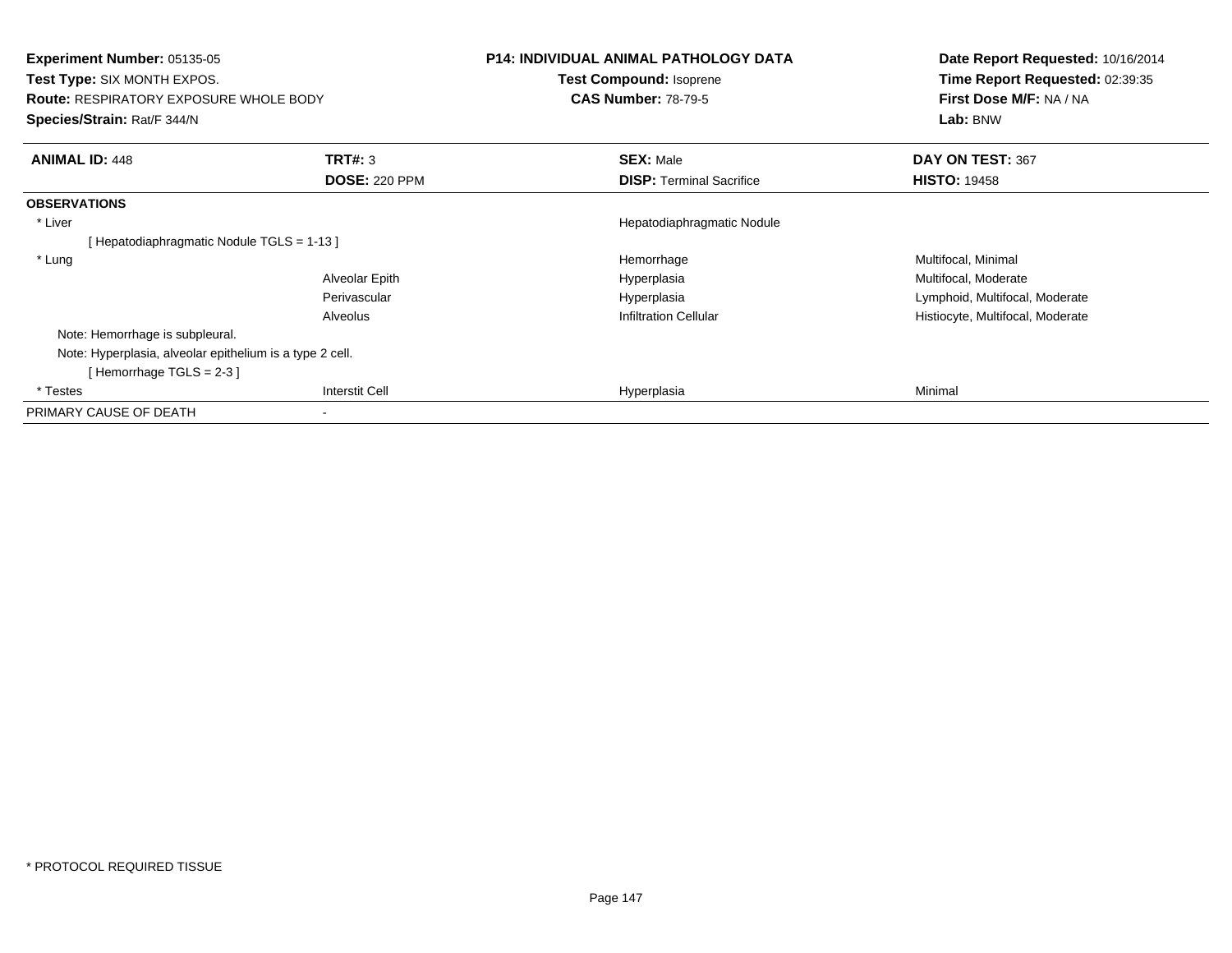| <b>Experiment Number: 05135-05</b><br><b>Test Type: SIX MONTH EXPOS.</b><br><b>Route: RESPIRATORY EXPOSURE WHOLE BODY</b><br>Species/Strain: Rat/F 344/N |                      | <b>P14: INDIVIDUAL ANIMAL PATHOLOGY DATA</b><br><b>Test Compound: Isoprene</b><br><b>CAS Number: 78-79-5</b> | Date Report Requested: 10/16/2014<br>Time Report Requested: 02:39:35<br>First Dose M/F: NA / NA |
|----------------------------------------------------------------------------------------------------------------------------------------------------------|----------------------|--------------------------------------------------------------------------------------------------------------|-------------------------------------------------------------------------------------------------|
|                                                                                                                                                          |                      |                                                                                                              | Lab: BNW                                                                                        |
| <b>ANIMAL ID: 449</b>                                                                                                                                    | <b>TRT#: 3</b>       | <b>SEX: Male</b>                                                                                             | DAY ON TEST: 367                                                                                |
|                                                                                                                                                          | <b>DOSE: 220 PPM</b> | <b>DISP:</b> Terminal Sacrifice                                                                              | <b>HISTO: 19459</b>                                                                             |
| <b>OBSERVATIONS</b>                                                                                                                                      |                      |                                                                                                              |                                                                                                 |
| * Epididymis                                                                                                                                             |                      | Mesothelioma Benign                                                                                          |                                                                                                 |
| Note: M - Mesothelioma                                                                                                                                   |                      |                                                                                                              |                                                                                                 |
| [Mesothelioma Benign TGLS = 2-14 ]                                                                                                                       |                      |                                                                                                              |                                                                                                 |
| * Liver                                                                                                                                                  |                      | Clear Cell Focus                                                                                             | Minimal                                                                                         |
|                                                                                                                                                          |                      | Hepatodiaphragmatic Nodule                                                                                   |                                                                                                 |
| [Hepatodiaphragmatic Nodule TGLS = 1-13 ]                                                                                                                |                      |                                                                                                              |                                                                                                 |
| * Lung                                                                                                                                                   |                      | Hemorrhage                                                                                                   | Multifocal, Minimal                                                                             |
| Note: Hemorrhage is subpleural.                                                                                                                          |                      |                                                                                                              |                                                                                                 |
| * Testes                                                                                                                                                 | Interstit Cell       | Hyperplasia                                                                                                  | Mild                                                                                            |
| PRIMARY CAUSE OF DEATH                                                                                                                                   |                      |                                                                                                              |                                                                                                 |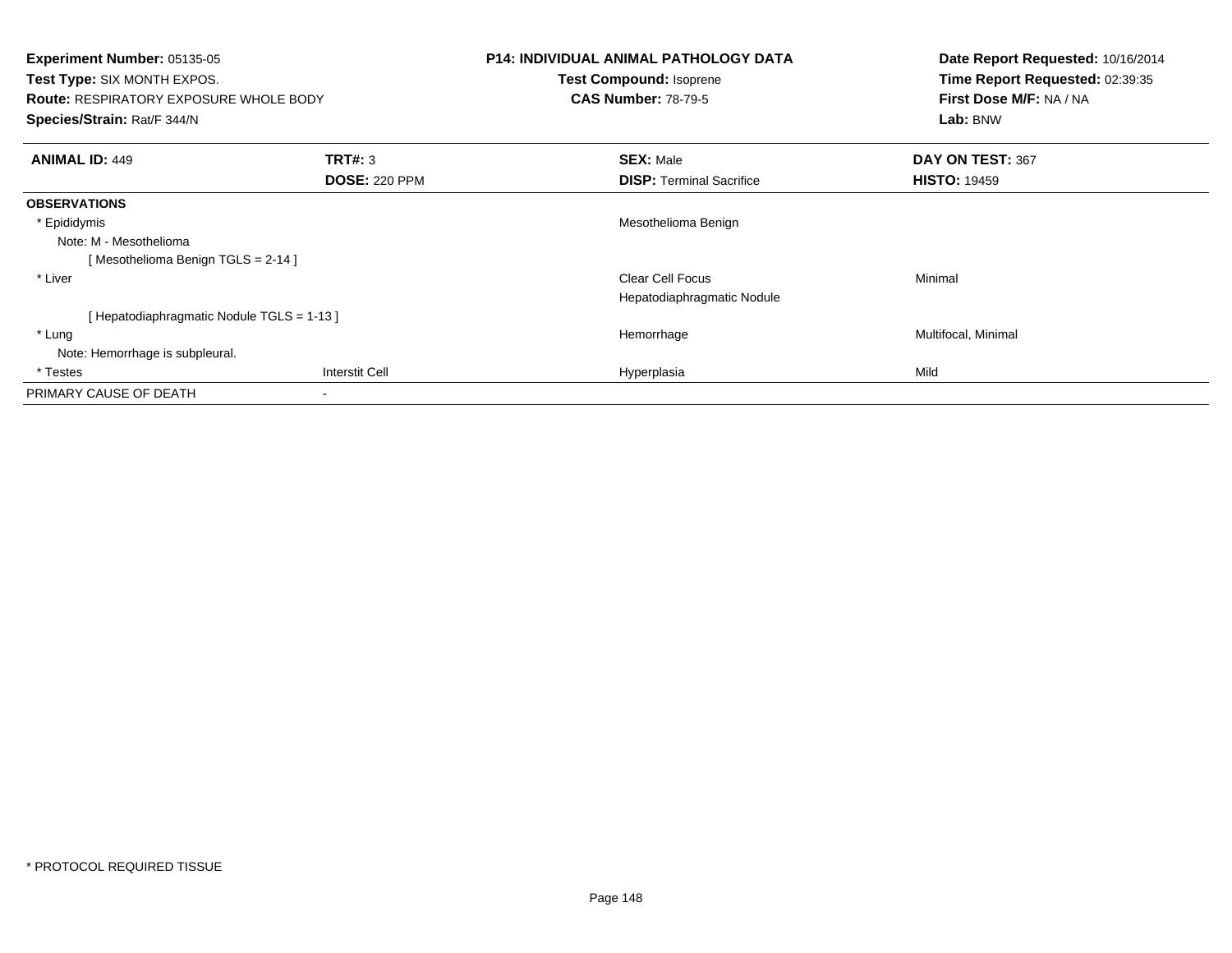| Experiment Number: 05135-05<br><b>Test Type: SIX MONTH EXPOS.</b><br><b>Route: RESPIRATORY EXPOSURE WHOLE BODY</b><br>Species/Strain: Rat/F 344/N |                                 | <b>P14: INDIVIDUAL ANIMAL PATHOLOGY DATA</b><br>Test Compound: Isoprene<br><b>CAS Number: 78-79-5</b> | Date Report Requested: 10/16/2014<br>Time Report Requested: 02:39:35<br>First Dose M/F: NA / NA<br>Lab: BNW |
|---------------------------------------------------------------------------------------------------------------------------------------------------|---------------------------------|-------------------------------------------------------------------------------------------------------|-------------------------------------------------------------------------------------------------------------|
| <b>ANIMAL ID: 450</b>                                                                                                                             | TRT#: 3<br><b>DOSE: 220 PPM</b> | <b>SEX: Male</b><br><b>DISP:</b> Terminal Sacrifice                                                   | DAY ON TEST: 367<br><b>HISTO: 19460</b>                                                                     |
| <b>OBSERVATIONS</b>                                                                                                                               |                                 |                                                                                                       |                                                                                                             |
| * Lung<br>Note: Hemorrhage is subpleural.<br>[Hemorrhage TGLS = $1-3$ ]                                                                           |                                 | Hemorrhage                                                                                            | Multifocal, Minimal                                                                                         |
| * Pituitary Gland                                                                                                                                 |                                 | Adenoma                                                                                               |                                                                                                             |
| Note: -B-Adenoma<br>[Adenoma TGLS = $2-8$ ]                                                                                                       | Pars Distalis                   | Cyst                                                                                                  |                                                                                                             |
| * Testes                                                                                                                                          | <b>Interstit Cell</b>           | Hyperplasia                                                                                           | Mild                                                                                                        |
| PRIMARY CAUSE OF DEATH                                                                                                                            |                                 |                                                                                                       |                                                                                                             |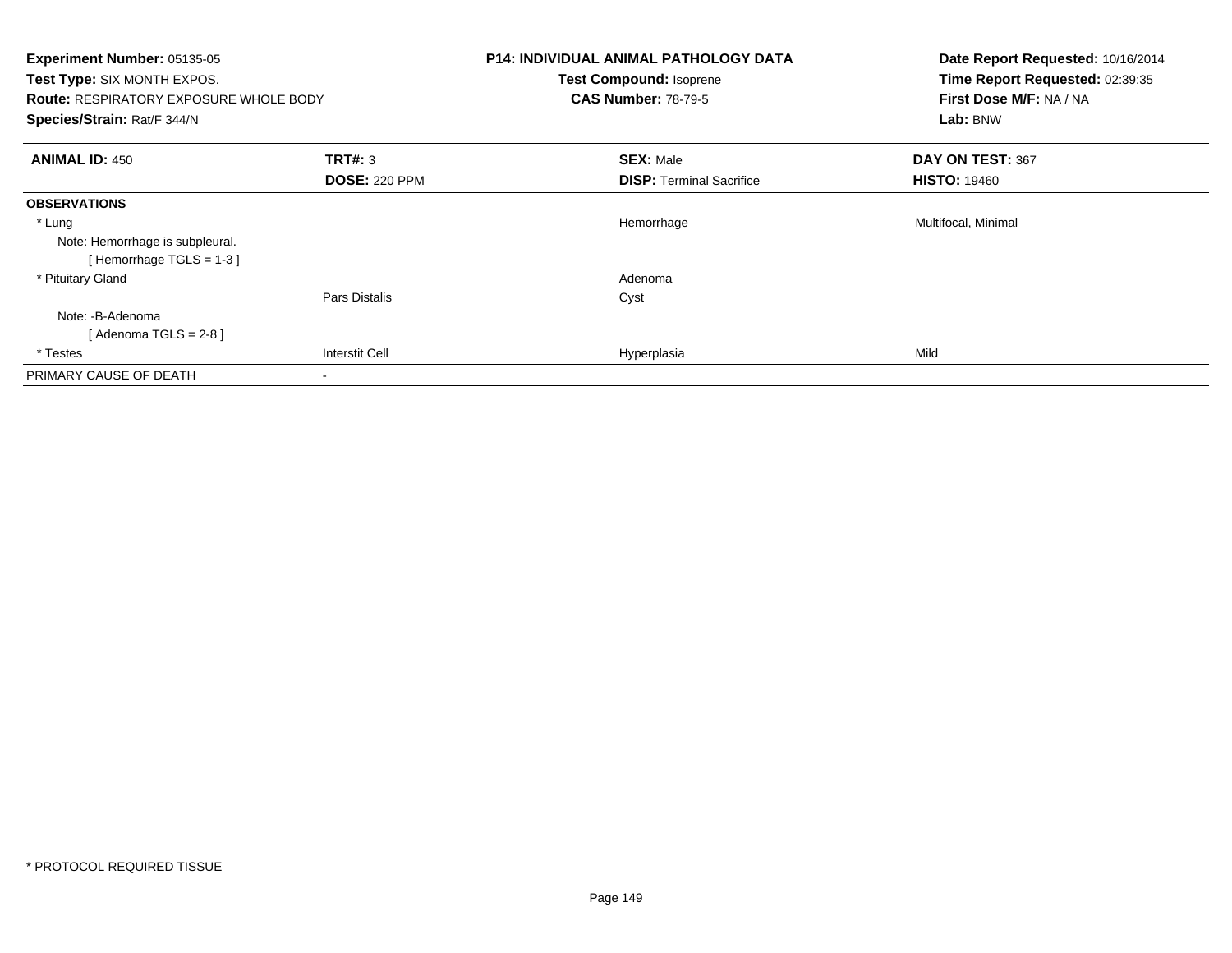| Experiment Number: 05135-05<br>Test Type: SIX MONTH EXPOS.<br><b>Route: RESPIRATORY EXPOSURE WHOLE BODY</b><br>Species/Strain: Rat/F 344/N |                      | <b>P14: INDIVIDUAL ANIMAL PATHOLOGY DATA</b><br>Test Compound: Isoprene | Date Report Requested: 10/16/2014<br>Time Report Requested: 02:39:35 |
|--------------------------------------------------------------------------------------------------------------------------------------------|----------------------|-------------------------------------------------------------------------|----------------------------------------------------------------------|
|                                                                                                                                            |                      | <b>CAS Number: 78-79-5</b>                                              | First Dose M/F: NA / NA<br>Lab: BNW                                  |
| ANIMAL ID: 611                                                                                                                             | <b>TRT#: 4</b>       | <b>SEX: Male</b>                                                        | DAY ON TEST: 367                                                     |
|                                                                                                                                            | <b>DOSE: 700 PPM</b> | <b>DISP: Terminal Sacrifice</b>                                         | <b>HISTO: 19361</b>                                                  |
|                                                                                                                                            |                      | ORGAN AND ACCOUNTABLE SITE STATUS                                       |                                                                      |
| <b>NORMAL</b>                                                                                                                              |                      |                                                                         |                                                                      |
| * Trachea                                                                                                                                  |                      |                                                                         |                                                                      |
| <b>OBSERVATIONS</b>                                                                                                                        |                      |                                                                         |                                                                      |
| * Lung                                                                                                                                     |                      | Hemorrhage                                                              | Multifocal, Minimal                                                  |
|                                                                                                                                            | Alveolar Epith       | Hyperplasia                                                             | Multifocal, Mild                                                     |
|                                                                                                                                            | Peribronchial        | Hyperplasia                                                             | Lymphoid, Multifocal, Minimal                                        |
|                                                                                                                                            | Perivascular         | Hyperplasia                                                             | Lymphoid, Multifocal, Moderate                                       |
|                                                                                                                                            | Alveolus             | <b>Infiltration Cellular</b>                                            | Histiocyte, Multifocal, Mild                                         |
| Note: Hyperplasia, alveolar epithelium is a type 2 cell                                                                                    |                      |                                                                         |                                                                      |
| Note: Hemorrhage is subpleural.<br>Hemorrhage TGLS = 2-3 ]                                                                                 |                      |                                                                         |                                                                      |
| * Testes                                                                                                                                   | Interstit Cell       | Hyperplasia                                                             | Marked                                                               |
| * Trachea                                                                                                                                  |                      |                                                                         |                                                                      |
| Note: $TGL 1 = NCL$                                                                                                                        |                      |                                                                         |                                                                      |
| PRIMARY CAUSE OF DEATH                                                                                                                     |                      |                                                                         |                                                                      |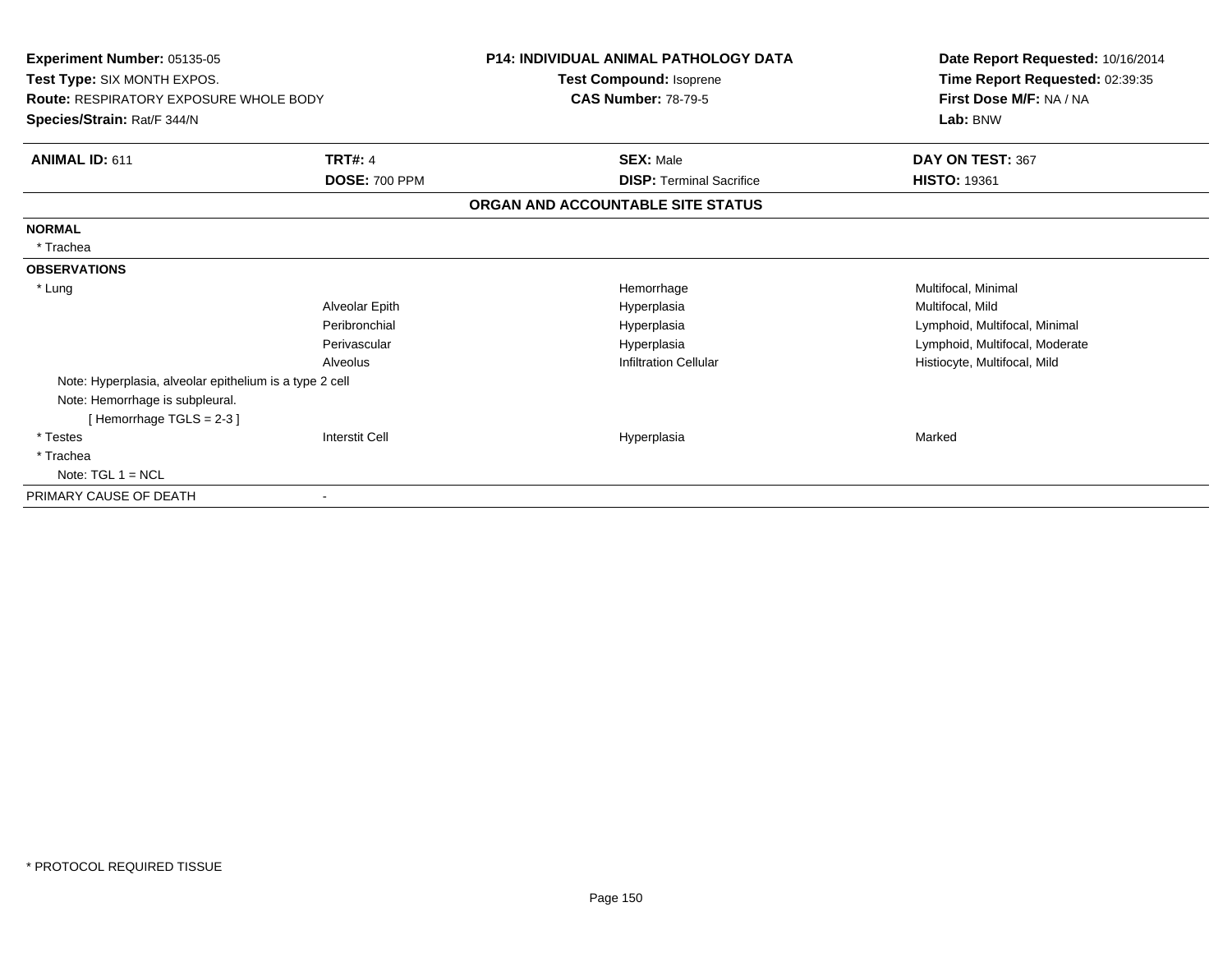**Experiment Number:** 05135-05**Test Type:** SIX MONTH EXPOS.**Route:** RESPIRATORY EXPOSURE WHOLE BODY**Species/Strain:** Rat/F 344/N**P14: INDIVIDUAL ANIMAL PATHOLOGY DATATest Compound:** Isoprene**CAS Number:** 78-79-5**Date Report Requested:** 10/16/2014**Time Report Requested:** 02:39:35**First Dose M/F:** NA / NA**Lab:** BNW**ANIMAL ID:** 612**TRT#:** 4 **SEX:** Male **DAY ON TEST:** 186 **DOSE:** 700 PPM**DISP:** Scheduled Sacrifice **HISTO:** 19362 **ORGAN AND ACCOUNTABLE SITE STATUSNORMAL**\* Adrenal Cortex \* Adrenal Cortex \* \* Adrenal Medulla \* \* Adrenal Medulla \* \* Blood Vessel \* \* Brood Vessel \* \* Bone \* Esophagus \* Bone Marrow \* Brain \* Epididymis \* Esophagus \* Intestine Large, Colon \* Eye \* The matrice of the test of the test of the test of the test of the test of the test of the test of the test of the test of the test of the test of the test of the test of the test of the test of the test of the tes \* Intestine Small, Jejunum \* Intestine Large, Rectum \* Intestine Small, Duodenum \* Intestine Small, Ileum \* Intestine Small, Ileum \* Islets, Pancreatic \* Kidney \* Larynx \* Lymph Node, Bronchial \* Lymph Node, Mandibular \* Lymph Node, Mediastinal \* Lymph Node, Mesenteric \* Mammary Gland \* Peripheral Nerve \* Nose \* \* Pancreas \* \* Pancreas \* \* Pancreas \* \* Parathyroid Gland \* \* Peripheral Nerve \* Peripheral Nerve \* \* Pharynx \* Pituitary Gland \* Preputial Gland \* Prostate \* Spinal Cord \* Salivary Glands \* \* Seminal Vesicle \* \* Seminal Vesicle \* \* Skin \* \* Skin \* \* Stember \* Spinal Cord \* Spinal Cord \* Spinal Cord \* Spinal Cord \* Spinal Cord \* Spinal Cord \* Spinal Cord \* Spinal Cord \* Spinal Cord \* Spinal \* Spleen \* Stomach, Forestomach \* Stomach \* Stomach, Slandular \* Testes \* Testes \* Urinary Bladder \* Thymus \* Thyroid Gland \* Trachea \* Urinary Bladder \* **OBSERVATIONS** \* Blood VesselNote: Aorta is normal. \* Liver Hepatodiaphragmatic Nodule[ Hepatodiaphragmatic Nodule TGLS = 1,2-13+14 ] \* Lungg and the state of the state of the state of the state of the Hemorrhage state of the Mild state of the Mild state of the State of the State of the State of the State of the State of the State of the State of the State of Note: Hemorrhage is subpleural.[ Hemorrhage TGLS = 3-3 ] \* Lym Node Bron Note: Tracheobronchial lymph node is normal. \* Perph Nerve Note: Sciatic nerve is normal.PRIMARY CAUSE OF DEATH-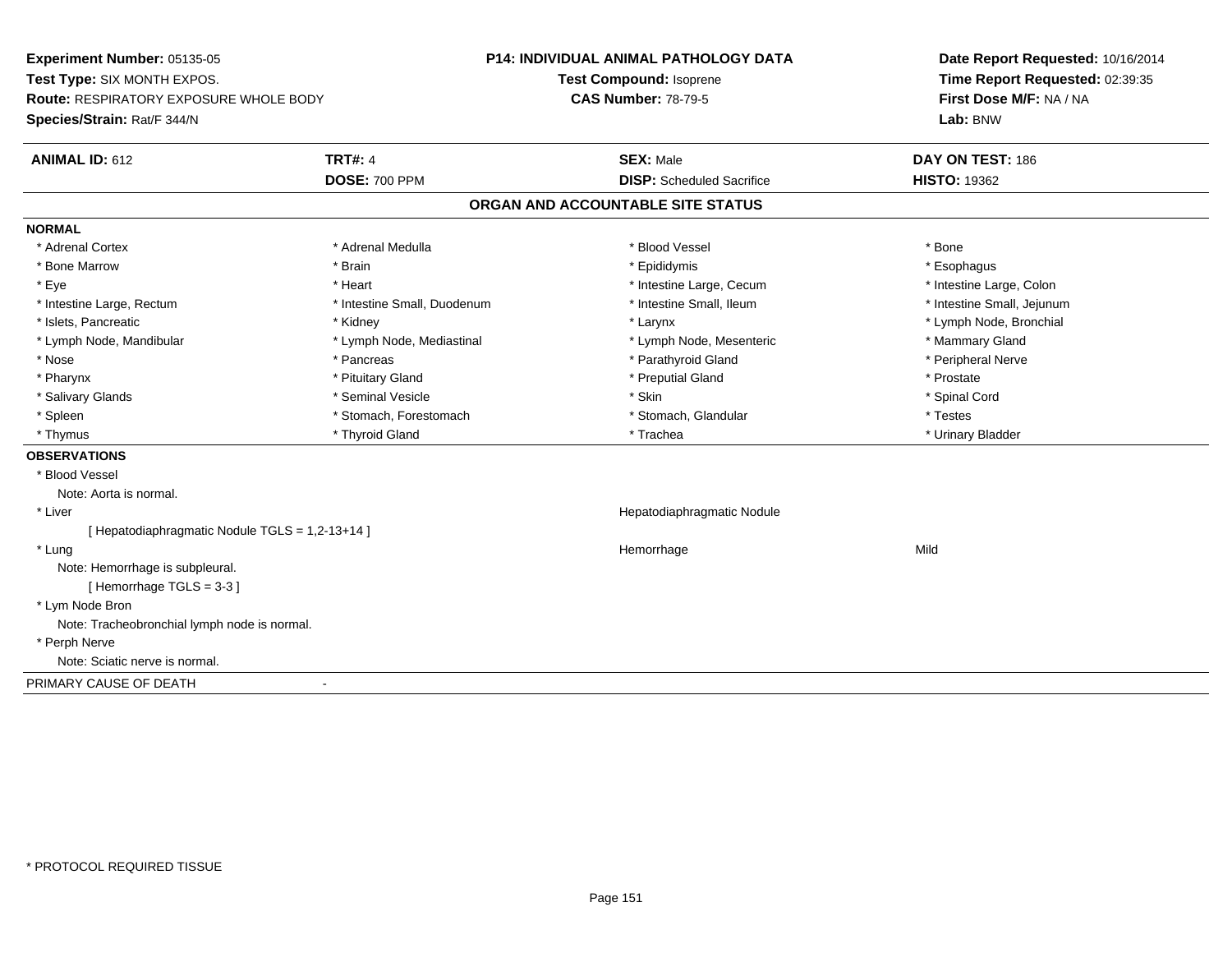| Experiment Number: 05135-05<br>Test Type: SIX MONTH EXPOS.<br><b>Route: RESPIRATORY EXPOSURE WHOLE BODY</b><br>Species/Strain: Rat/F 344/N |                       | <b>P14: INDIVIDUAL ANIMAL PATHOLOGY DATA</b><br><b>Test Compound: Isoprene</b><br><b>CAS Number: 78-79-5</b> | Date Report Requested: 10/16/2014<br>Time Report Requested: 02:39:35<br>First Dose M/F: NA / NA<br>Lab: BNW |
|--------------------------------------------------------------------------------------------------------------------------------------------|-----------------------|--------------------------------------------------------------------------------------------------------------|-------------------------------------------------------------------------------------------------------------|
| <b>ANIMAL ID: 613</b>                                                                                                                      | <b>TRT#: 4</b>        | <b>SEX: Male</b>                                                                                             | DAY ON TEST: 367                                                                                            |
|                                                                                                                                            | <b>DOSE: 700 PPM</b>  | <b>DISP:</b> Terminal Sacrifice                                                                              | <b>HISTO: 19363</b>                                                                                         |
| <b>OBSERVATIONS</b>                                                                                                                        |                       |                                                                                                              |                                                                                                             |
| * Lung                                                                                                                                     |                       | Hemorrhage                                                                                                   | Multifocal, Mild                                                                                            |
|                                                                                                                                            | Perivascular          | Hyperplasia                                                                                                  | Lymphoid, Focal, Minimal                                                                                    |
| Note: Hemorrhage is subpleural.                                                                                                            |                       |                                                                                                              |                                                                                                             |
| [Hemorrhage TGLS = $1-3$ ]                                                                                                                 |                       |                                                                                                              |                                                                                                             |
| * Testes                                                                                                                                   | <b>Interstit Cell</b> | Hyperplasia                                                                                                  | Mild                                                                                                        |
| PRIMARY CAUSE OF DEATH                                                                                                                     |                       |                                                                                                              |                                                                                                             |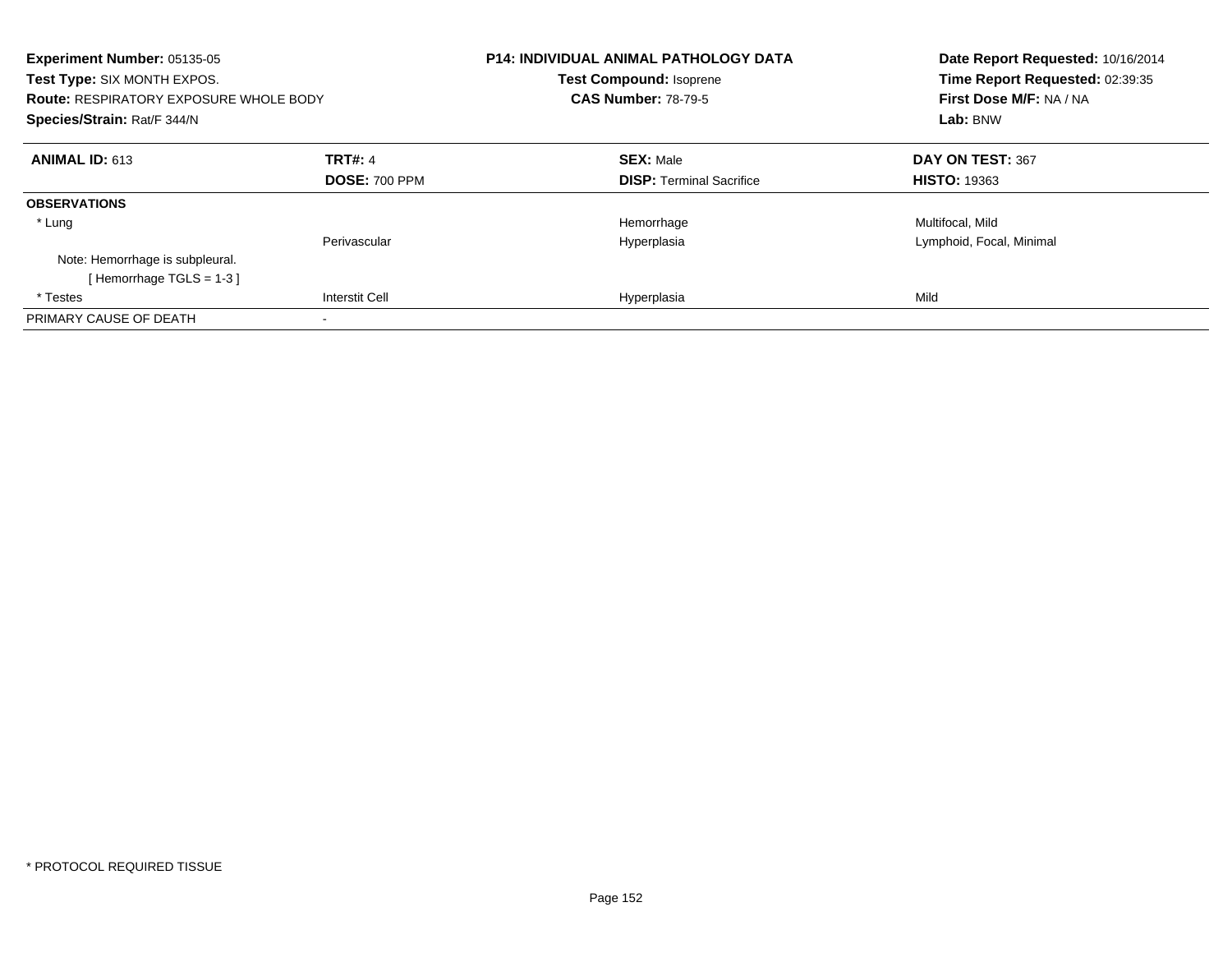| Experiment Number: 05135-05<br><b>Test Type: SIX MONTH EXPOS.</b> |                      | <b>P14: INDIVIDUAL ANIMAL PATHOLOGY DATA</b> | Date Report Requested: 10/16/2014<br>Time Report Requested: 02:39:35 |
|-------------------------------------------------------------------|----------------------|----------------------------------------------|----------------------------------------------------------------------|
|                                                                   |                      | Test Compound: Isoprene                      |                                                                      |
| <b>Route: RESPIRATORY EXPOSURE WHOLE BODY</b>                     |                      | <b>CAS Number: 78-79-5</b>                   | First Dose M/F: NA / NA                                              |
| Species/Strain: Rat/F 344/N                                       |                      |                                              | Lab: BNW                                                             |
| <b>ANIMAL ID: 614</b>                                             | <b>TRT#: 4</b>       | <b>SEX: Male</b>                             | DAY ON TEST: 367                                                     |
|                                                                   | <b>DOSE: 700 PPM</b> | <b>DISP:</b> Terminal Sacrifice              | <b>HISTO: 19364</b>                                                  |
| <b>OBSERVATIONS</b>                                               |                      |                                              |                                                                      |
| * Liver                                                           |                      | Fatty Change                                 | Minimal                                                              |
| [Fatty Change TGLS = $1-4$ ]                                      |                      |                                              |                                                                      |
| * Lung                                                            |                      | Hemorrhage                                   | Multifocal, Minimal                                                  |
|                                                                   | Alveolar Epith       | Hyperplasia                                  | Multifocal, Mild                                                     |
|                                                                   | Peribronchial        | Hyperplasia                                  | Lymphoid, Multifocal, Minimal                                        |
|                                                                   | Perivascular         | Hyperplasia                                  | Lymphoid, Multifocal, Mild                                           |
|                                                                   | Alveolus             | <b>Infiltration Cellular</b>                 | Histiocyte, Multifocal, Mild                                         |
| Note: Hyperplasia, alveolar epithelium is a type 2 cell.          |                      |                                              |                                                                      |
| Note: Hemorrhage is subpleural.                                   |                      |                                              |                                                                      |
| [Hemorrhage TGLS = $2-3$ ]                                        |                      |                                              |                                                                      |
| * Testes                                                          | Interstit Cell       | Hyperplasia                                  | Moderate                                                             |
| PRIMARY CAUSE OF DEATH                                            |                      |                                              |                                                                      |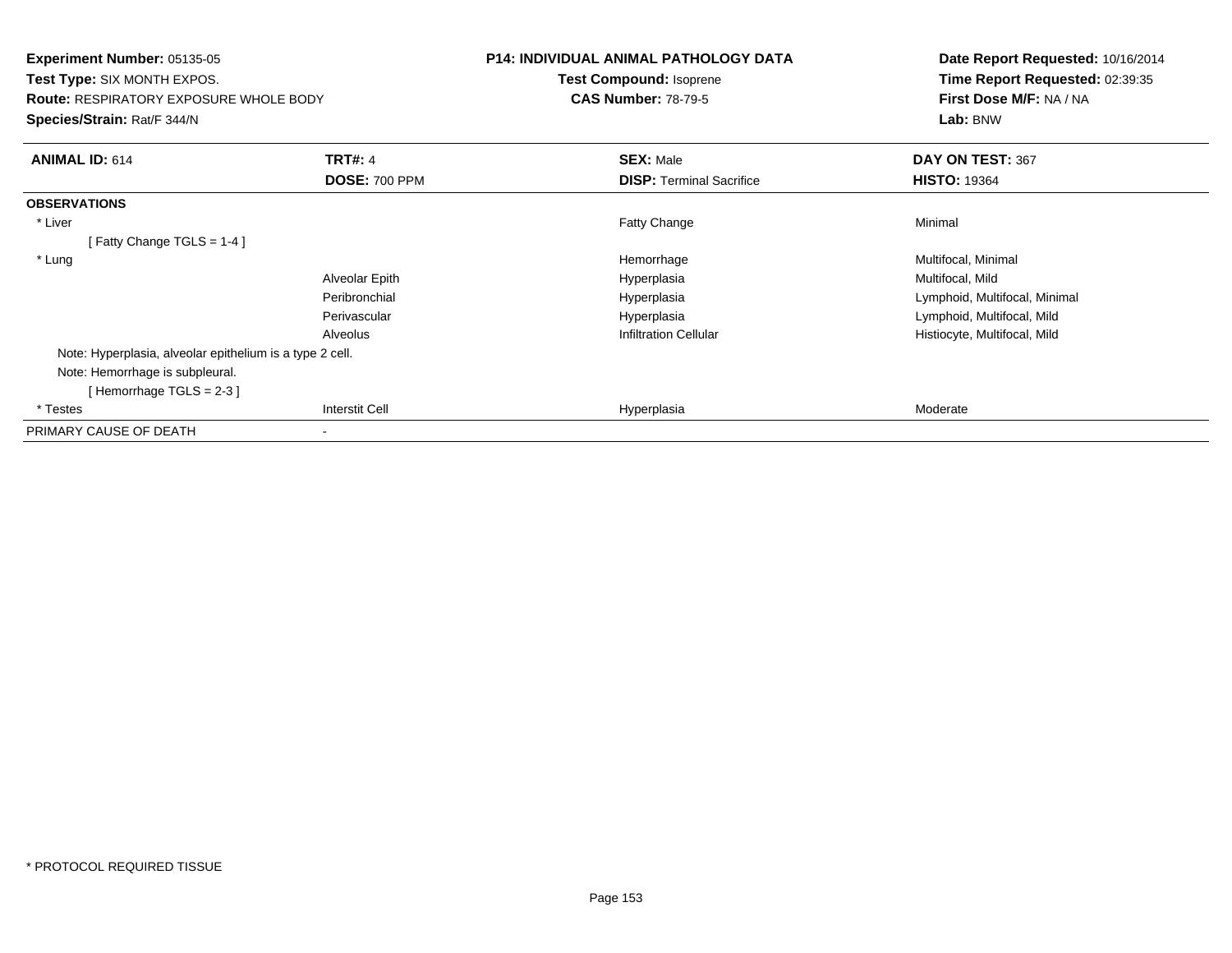**Experiment Number:** 05135-05**Test Type:** SIX MONTH EXPOS.**Route:** RESPIRATORY EXPOSURE WHOLE BODY**Species/Strain:** Rat/F 344/N**P14: INDIVIDUAL ANIMAL PATHOLOGY DATATest Compound:** Isoprene**CAS Number:** 78-79-5**Date Report Requested:** 10/16/2014**Time Report Requested:** 02:39:35**First Dose M/F:** NA / NA**Lab:** BNW**ANIMAL ID:** 615**TRT#:** 4 **SEX:** Male **DAY ON TEST:** 186 **DOSE:** 700 PPM**DISP:** Scheduled Sacrifice **HISTO:** 19365 **ORGAN AND ACCOUNTABLE SITE STATUSNORMAL**\* Adrenal Cortex \* Adrenal Cortex \* \* Adrenal Medulla \* \* Adrenal Medulla \* \* Blood Vessel \* \* Brood Vessel \* \* Bone \* Esophagus \* Bone Marrow \* Brain \* Epididymis \* Esophagus \* Intestine Large, Colon \* Eye \* The matrice of the test of the test of the test of the test of the test of the test of the test of the test of the test of the test of the test of the test of the test of the test of the test of the test of the tes \* Intestine Small, Jejunum \* Intestine Large, Rectum \* Intestine Small, Duodenum \* Intestine Small, Ileum \* Intestine Small, Ileum \* Islets, Pancreatic \* Kidney \* Larynx \* Lymph Node, Bronchial \* Lymph Node, Mandibular \* Lymph Node, Mediastinal \* Lymph Node, Mesenteric \* Mammary Gland \* Peripheral Nerve \* Nose \* \* Pancreas \* \* Pancreas \* \* Pancreas \* \* Parathyroid Gland \* \* Peripheral Nerve \* Peripheral Nerve \* \* Pharynx \* Pituitary Gland \* Preputial Gland \* Prostate \* Spinal Cord \* Salivary Glands \* \* Seminal Vesicle \* \* Seminal Vesicle \* \* Skin \* \* Skin \* \* Stember \* Spinal Cord \* Spinal Cord \* Spinal Cord \* Spinal Cord \* Spinal Cord \* Spinal Cord \* Spinal Cord \* Spinal Cord \* Spinal Cord \* Spinal \* Spleen \* Stomach, Forestomach \* Stomach \* Stomach, Slandular \* Testes \* Testes \* Urinary Bladder \* Thymus \* Thyroid Gland \* Trachea \* Urinary Bladder \* **OBSERVATIONS** \* Blood VesselNote: Aorta is normal. \* Liver Hepatodiaphragmatic Nodule[ Hepatodiaphragmatic Nodule TGLS = 1-13 ] \* Lungg and the state of the state of the state of the state of the Hemorrhage state of the Mild state of the Mild state of the State of the State of the State of the State of the State of the State of the State of the State of Note: Hemorrhage is subpleural.[ Hemorrhage TGLS = 2-3 ] \* Lym Node Bron Note: Tracheobronchial lymph node is normal. \* Perph Nerve Note: Sciatic nerve is normal.PRIMARY CAUSE OF DEATH-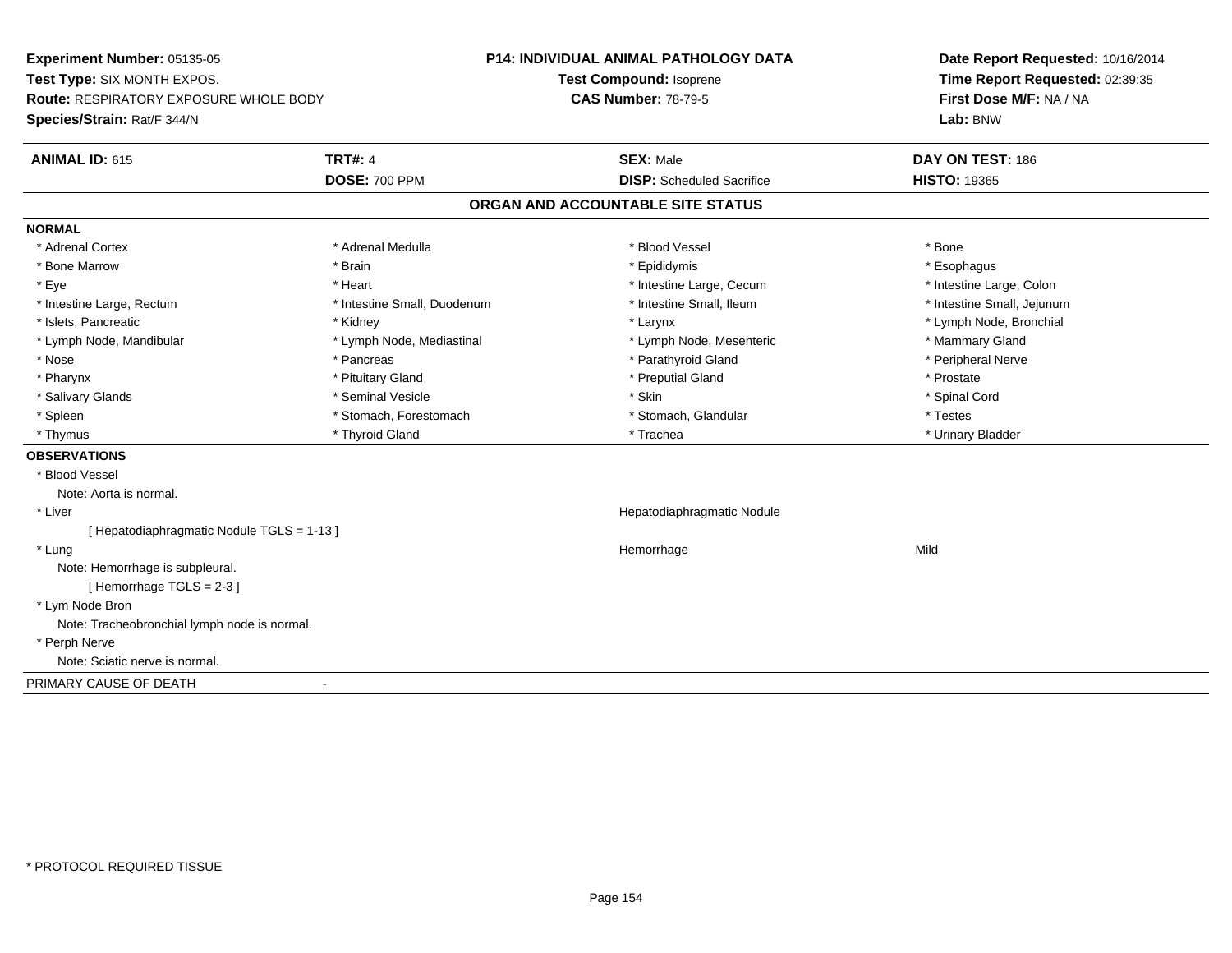| Experiment Number: 05135-05<br><b>Test Type: SIX MONTH EXPOS.</b>                 |                       | <b>P14: INDIVIDUAL ANIMAL PATHOLOGY DATA</b>          | Date Report Requested: 10/16/2014<br>Time Report Requested: 02:39:35 |  |
|-----------------------------------------------------------------------------------|-----------------------|-------------------------------------------------------|----------------------------------------------------------------------|--|
|                                                                                   |                       | Test Compound: Isoprene                               |                                                                      |  |
| <b>Route: RESPIRATORY EXPOSURE WHOLE BODY</b>                                     |                       | <b>CAS Number: 78-79-5</b>                            | First Dose M/F: NA / NA                                              |  |
| Species/Strain: Rat/F 344/N                                                       |                       |                                                       | Lab: BNW                                                             |  |
| ANIMAL ID: 616                                                                    | <b>TRT#: 4</b>        | <b>SEX: Male</b>                                      | DAY ON TEST: 367                                                     |  |
|                                                                                   | <b>DOSE: 700 PPM</b>  | <b>DISP: Terminal Sacrifice</b>                       | <b>HISTO: 19366</b>                                                  |  |
| <b>OBSERVATIONS</b>                                                               |                       |                                                       |                                                                      |  |
| * Liver                                                                           |                       | Fatty Change                                          | Minimal                                                              |  |
|                                                                                   |                       | Hepatodiaphragmatic Nodule                            |                                                                      |  |
| Note: Minimal fatty change is present in section 14, but it is doubtful if such a |                       | minimal change correlates with the gross observation. |                                                                      |  |
| Note: $TGL 2-14 = NCL$                                                            |                       |                                                       |                                                                      |  |
| [Hepatodiaphragmatic Nodule TGLS = 1-13]                                          |                       |                                                       |                                                                      |  |
| * Lung                                                                            |                       | Hemorrhage                                            | Multifocal, Minimal                                                  |  |
|                                                                                   | Alveolar Epith        | Hyperplasia                                           | Multifocal, Minimal                                                  |  |
|                                                                                   | Perivascular          | Hyperplasia                                           | Lymphoid, Multifocal, Minimal                                        |  |
|                                                                                   | Alveolus              | <b>Infiltration Cellular</b>                          | Histiocyte, Multifocal, Minimal                                      |  |
| Note: Hyperplasia, alveolar epithelium is a type 2 cell.                          |                       |                                                       |                                                                      |  |
| Note: Hemorrhage is subpleural.                                                   |                       |                                                       |                                                                      |  |
| Hemorrhage TGLS = 3-3 ]                                                           |                       |                                                       |                                                                      |  |
| * Testes                                                                          | <b>Interstit Cell</b> | Hyperplasia                                           | Marked                                                               |  |
| PRIMARY CAUSE OF DEATH                                                            |                       |                                                       |                                                                      |  |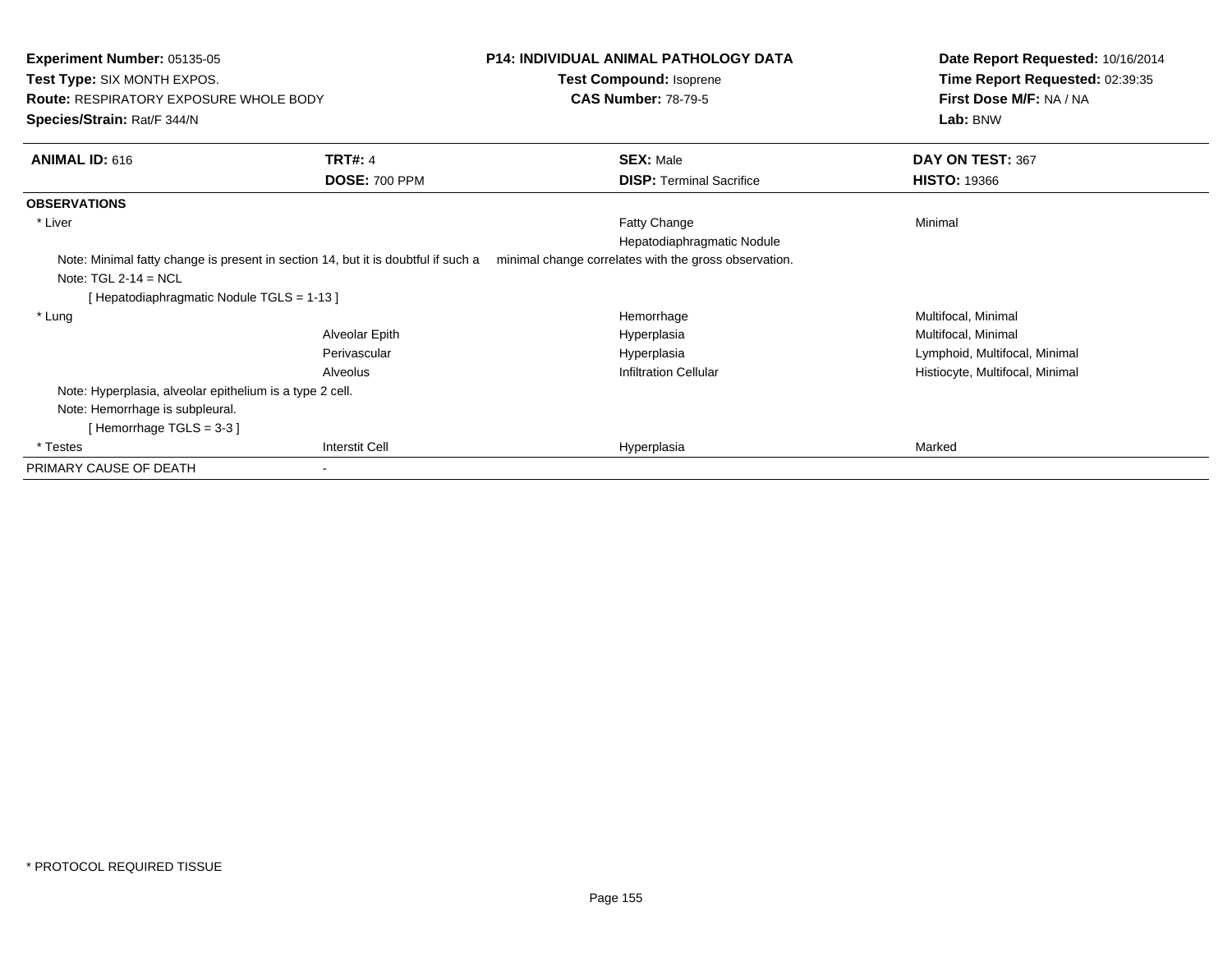| <b>Experiment Number: 05135-05</b><br><b>Test Type: SIX MONTH EXPOS.</b><br><b>Route: RESPIRATORY EXPOSURE WHOLE BODY</b><br>Species/Strain: Rat/F 344/N |                                        | <b>P14: INDIVIDUAL ANIMAL PATHOLOGY DATA</b><br><b>Test Compound: Isoprene</b><br><b>CAS Number: 78-79-5</b>             | Date Report Requested: 10/16/2014<br>Time Report Requested: 02:39:35<br>First Dose M/F: NA / NA<br>Lab: BNW |  |
|----------------------------------------------------------------------------------------------------------------------------------------------------------|----------------------------------------|--------------------------------------------------------------------------------------------------------------------------|-------------------------------------------------------------------------------------------------------------|--|
| <b>ANIMAL ID: 617</b>                                                                                                                                    | <b>TRT#: 4</b><br><b>DOSE: 700 PPM</b> | <b>SEX: Male</b><br><b>DISP:</b> Terminal Sacrifice                                                                      | DAY ON TEST: 367<br><b>HISTO: 19367</b>                                                                     |  |
| <b>OBSERVATIONS</b>                                                                                                                                      |                                        |                                                                                                                          |                                                                                                             |  |
| * Kidney                                                                                                                                                 | <b>Bilateral</b>                       | Cyst<br>Nephropathy                                                                                                      | Chronic, Minimal                                                                                            |  |
| Note: The lesion may be the result of an old cortical infarction.                                                                                        |                                        | Note: There is a well demarcated focal area of chronic inflammation and degeneration immediately above the cystic space. |                                                                                                             |  |
| Note: The cyst observed grossly is located at the corticomedullary junction.<br>[ Cyst TGLS = 1-13 ]                                                     |                                        |                                                                                                                          |                                                                                                             |  |
| * Lung                                                                                                                                                   |                                        | Hemorrhage                                                                                                               | Multifocal, Minimal                                                                                         |  |
| Alveolus                                                                                                                                                 |                                        | <b>Infiltration Cellular</b>                                                                                             | Histiocyte, Multifocal, Minimal                                                                             |  |
| Note: Hemorrhage is subpleural.<br>[Hemorrhage TGLS = $2-3$ ]                                                                                            |                                        |                                                                                                                          |                                                                                                             |  |
| * Testes                                                                                                                                                 | Interstit Cell                         | Hyperplasia                                                                                                              | Marked                                                                                                      |  |
| PRIMARY CAUSE OF DEATH                                                                                                                                   |                                        |                                                                                                                          |                                                                                                             |  |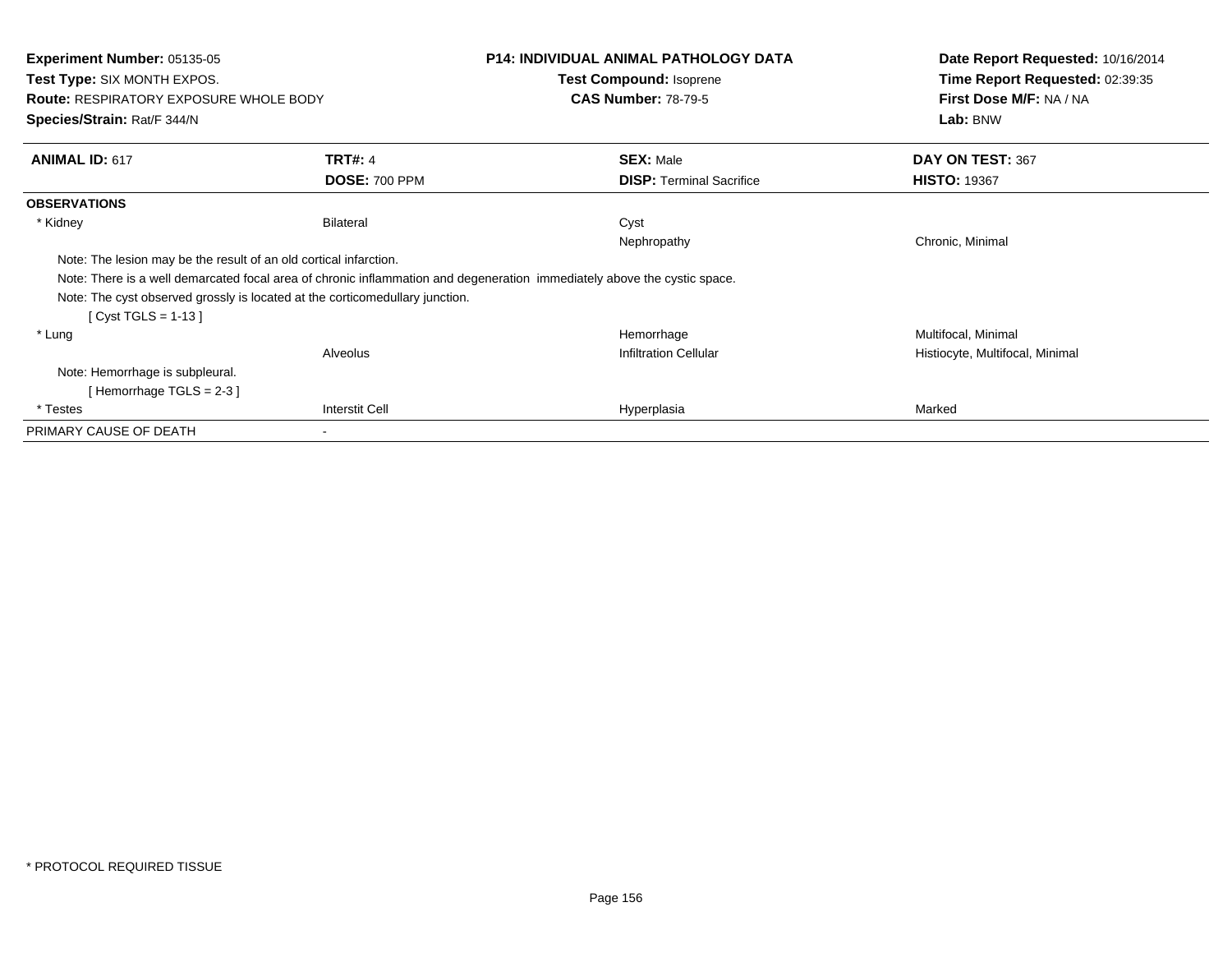| Experiment Number: 05135-05<br>Test Type: SIX MONTH EXPOS.<br><b>Route: RESPIRATORY EXPOSURE WHOLE BODY</b><br>Species/Strain: Rat/F 344/N |                      | <b>P14: INDIVIDUAL ANIMAL PATHOLOGY DATA</b><br><b>Test Compound: Isoprene</b><br><b>CAS Number: 78-79-5</b> | Date Report Requested: 10/16/2014<br>Time Report Requested: 02:39:35 |
|--------------------------------------------------------------------------------------------------------------------------------------------|----------------------|--------------------------------------------------------------------------------------------------------------|----------------------------------------------------------------------|
|                                                                                                                                            |                      |                                                                                                              | First Dose M/F: NA / NA<br>Lab: BNW                                  |
|                                                                                                                                            |                      |                                                                                                              |                                                                      |
| <b>ANIMAL ID: 618</b>                                                                                                                      | <b>TRT#: 4</b>       | <b>SEX: Male</b>                                                                                             | DAY ON TEST: 367                                                     |
|                                                                                                                                            | <b>DOSE: 700 PPM</b> | <b>DISP: Terminal Sacrifice</b>                                                                              | <b>HISTO: 19368</b>                                                  |
|                                                                                                                                            |                      | ORGAN AND ACCOUNTABLE SITE STATUS                                                                            |                                                                      |
| <b>NORMAL</b>                                                                                                                              |                      |                                                                                                              |                                                                      |
| * Lung                                                                                                                                     |                      |                                                                                                              |                                                                      |
| <b>OBSERVATIONS</b>                                                                                                                        |                      |                                                                                                              |                                                                      |
| * Testes                                                                                                                                   | Interstit Cell       | Hyperplasia                                                                                                  | Mild                                                                 |
| PRIMARY CAUSE OF DEATH                                                                                                                     |                      |                                                                                                              |                                                                      |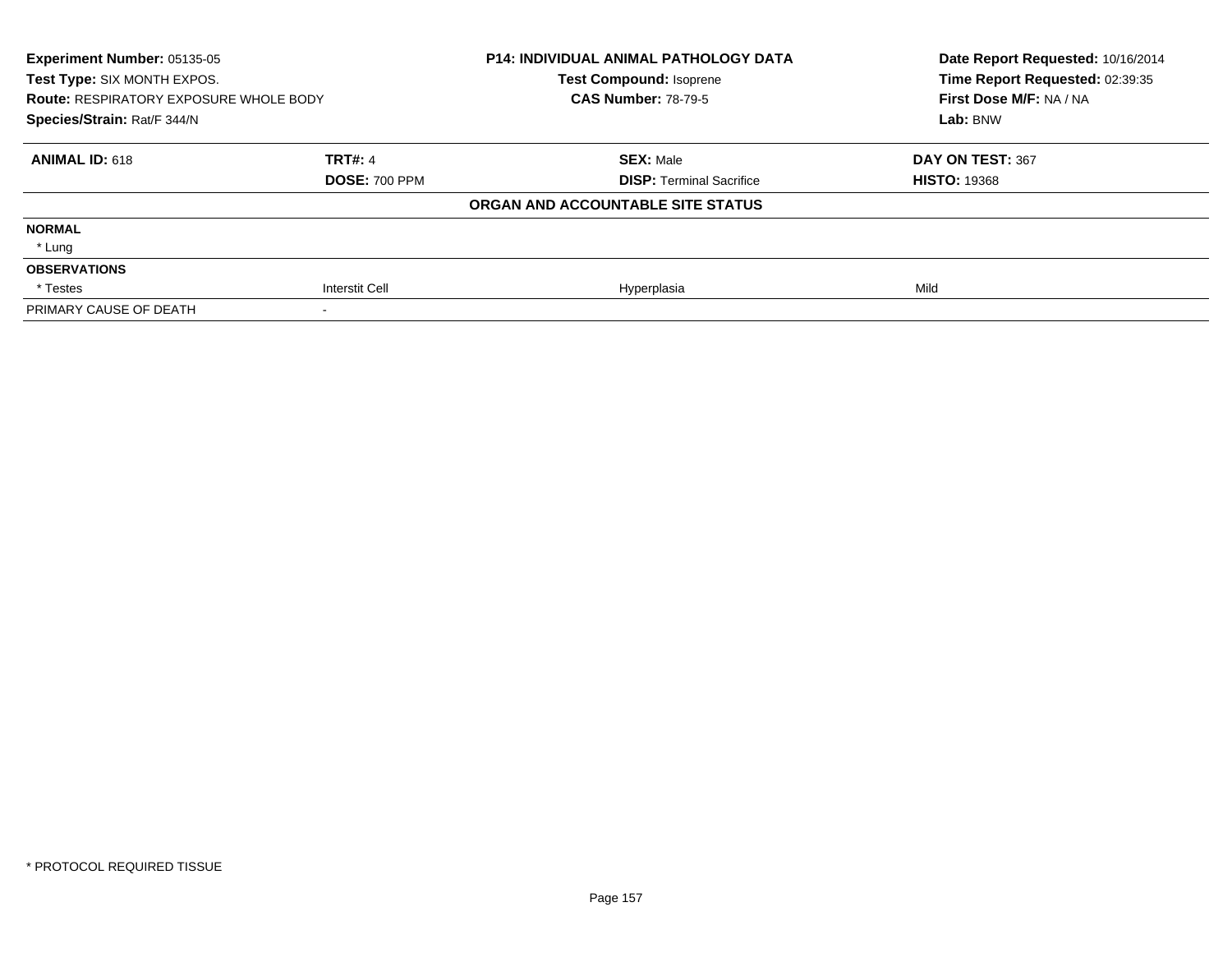| Experiment Number: 05135-05<br>Test Type: SIX MONTH EXPOS.<br><b>Route: RESPIRATORY EXPOSURE WHOLE BODY</b><br>Species/Strain: Rat/F 344/N |                       | <b>P14: INDIVIDUAL ANIMAL PATHOLOGY DATA</b><br><b>Test Compound: Isoprene</b><br><b>CAS Number: 78-79-5</b> |                                 | Date Report Requested: 10/16/2014<br>Time Report Requested: 02:39:35<br>First Dose M/F: NA / NA<br>Lab: BNW |
|--------------------------------------------------------------------------------------------------------------------------------------------|-----------------------|--------------------------------------------------------------------------------------------------------------|---------------------------------|-------------------------------------------------------------------------------------------------------------|
| <b>ANIMAL ID: 619</b>                                                                                                                      | <b>TRT#: 4</b>        | <b>SEX: Male</b>                                                                                             |                                 | DAY ON TEST: 367                                                                                            |
|                                                                                                                                            | <b>DOSE: 700 PPM</b>  |                                                                                                              | <b>DISP:</b> Terminal Sacrifice | <b>HISTO: 19369</b>                                                                                         |
| <b>OBSERVATIONS</b>                                                                                                                        |                       |                                                                                                              |                                 |                                                                                                             |
| * Liver                                                                                                                                    |                       | <b>Fatty Change</b>                                                                                          |                                 | Minimal                                                                                                     |
| [ Fatty Change TGLS = $1-4$ ]                                                                                                              |                       |                                                                                                              |                                 |                                                                                                             |
| * Lung                                                                                                                                     |                       | Hemorrhage                                                                                                   |                                 | Multifocal, Minimal                                                                                         |
|                                                                                                                                            | Perivascular          | Hyperplasia                                                                                                  |                                 | Lymphoid, Focal, Mild                                                                                       |
| Note: Hemorrhage is subpleural.                                                                                                            |                       |                                                                                                              |                                 |                                                                                                             |
| [Hemorrhage TGLS = $2-3$ ]                                                                                                                 |                       |                                                                                                              |                                 |                                                                                                             |
| * Testes                                                                                                                                   | <b>Interstit Cell</b> | Hyperplasia                                                                                                  |                                 | Moderate                                                                                                    |
| PRIMARY CAUSE OF DEATH                                                                                                                     |                       |                                                                                                              |                                 |                                                                                                             |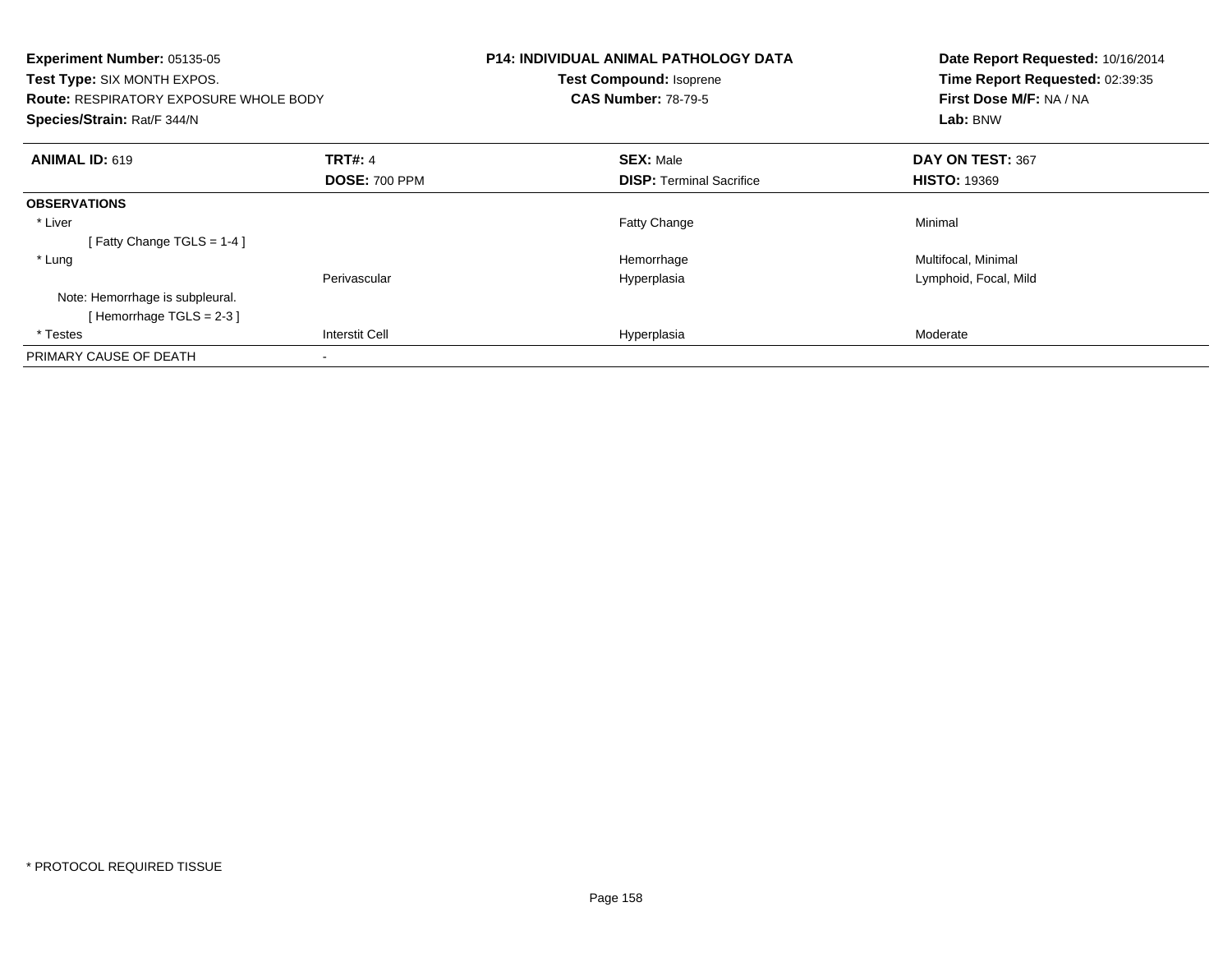**Experiment Number:** 05135-05**Test Type:** SIX MONTH EXPOS.**Route:** RESPIRATORY EXPOSURE WHOLE BODY**Species/Strain:** Rat/F 344/N**P14: INDIVIDUAL ANIMAL PATHOLOGY DATATest Compound:** Isoprene**CAS Number:** 78-79-5**Date Report Requested:** 10/16/2014**Time Report Requested:** 02:39:35**First Dose M/F:** NA / NA**Lab:** BNW**ANIMAL ID:** 620**TRT#:** 4 **SEX:** Male **DAY ON TEST:** 186 **DOSE:** 700 PPM**DISP:** Scheduled Sacrifice **HISTO:** 19370 **ORGAN AND ACCOUNTABLE SITE STATUSNORMAL**\* Adrenal Cortex \* Adrenal Cortex \* \* Adrenal Medulla \* \* Adrenal Medulla \* \* Blood Vessel \* \* Brood Vessel \* \* Bone \* Esophagus \* Bone Marrow \* Brain \* Epididymis \* Esophagus \* Intestine Large, Colon \* Eye \* The matrice of the test of the test of the test of the test of the test of the test of the test of the test of the test of the test of the test of the test of the test of the test of the test of the test of the tes \* Intestine Small, Jejunum \* Intestine Large, Rectum \* Intestine Small, Duodenum \* Intestine Small, Ileum \* Intestine Small, Ileum \* Islets, Pancreatic \* Kidney \* Larynx \* Lymph Node, Bronchial \* Lymph Node, Mandibular \* Lymph Node, Mediastinal \* Lymph Node, Mesenteric \* Mammary Gland \* Peripheral Nerve \* Nose \* \* Pancreas \* \* Pancreas \* \* Pancreas \* \* Parathyroid Gland \* \* Peripheral Nerve \* Peripheral Nerve \* \* Pharynx \* Pituitary Gland \* Preputial Gland \* Prostate \* Spinal Cord \* Salivary Glands \* \* Seminal Vesicle \* \* Seminal Vesicle \* \* Skin \* \* Skin \* \* Stember \* Spinal Cord \* Spinal Cord \* Spinal Cord \* Spinal Cord \* Spinal Cord \* Spinal Cord \* Spinal Cord \* Spinal Cord \* Spinal Cord \* Spinal \* Spleen \* Stomach, Forestomach \* Stomach \* Stomach, Slandular \* Testes \* Testes \* Urinary Bladder \* Thymus \* Thyroid Gland \* Trachea \* Urinary Bladder \* **OBSERVATIONS** \* Blood VesselNote: Aorta is normal. \* Liver Hepatodiaphragmatic Nodule[ Hepatodiaphragmatic Nodule TGLS = 1-13 ] \* Lungg and the state of the state of the state of the state of the Hemorrhage state of the Mild state of the Mild state of the State of the State of the State of the State of the State of the State of the State of the State of Note: Hemorrhage is subpleural.[ Hemorrhage TGLS = 2-3 ] \* Lym Node Bron Note: Tracheobronchial lymph node is normal. \* Perph Nerve Note: Sciatic nerve is normal.PRIMARY CAUSE OF DEATH-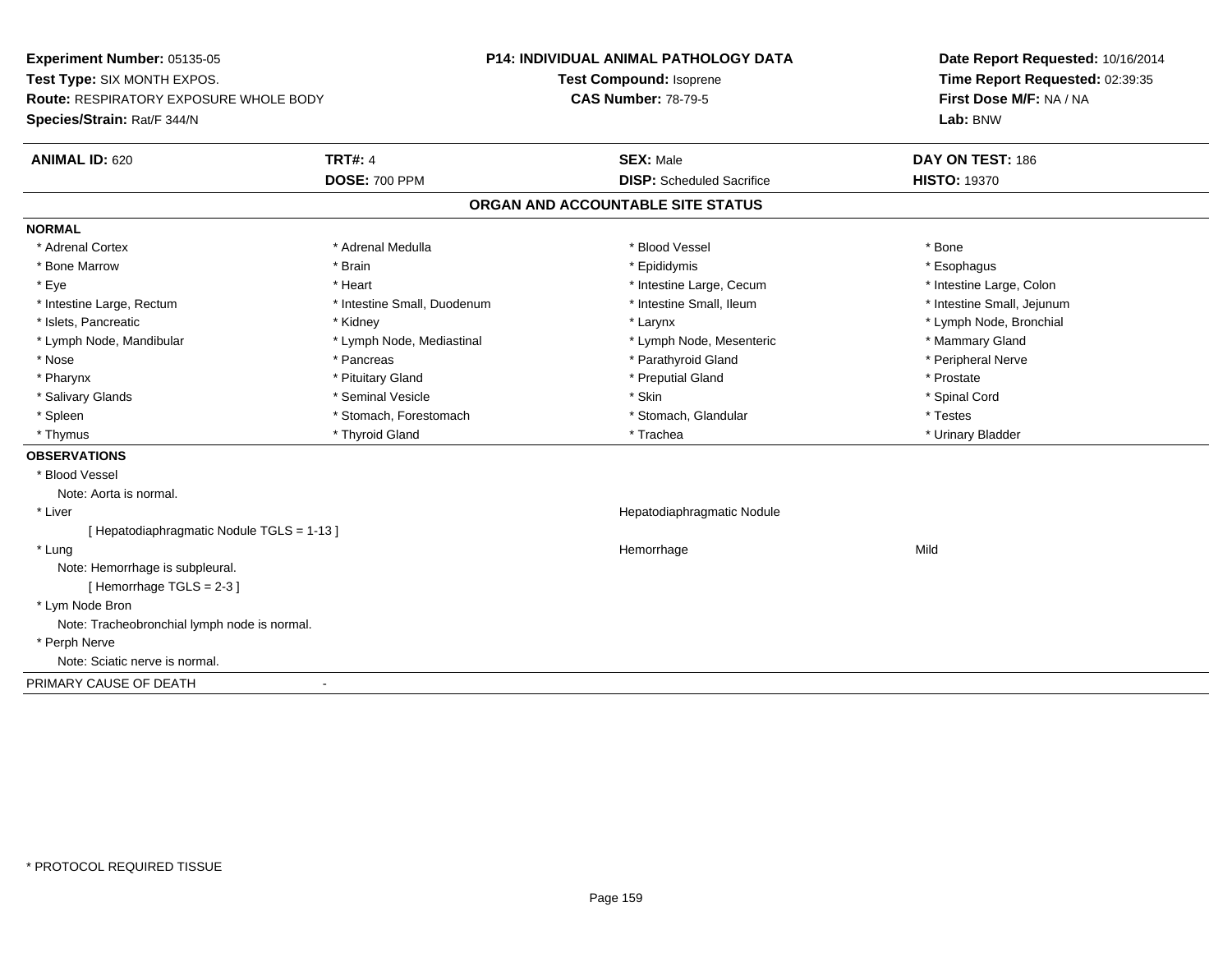| Experiment Number: 05135-05<br>Test Type: SIX MONTH EXPOS.<br><b>Route: RESPIRATORY EXPOSURE WHOLE BODY</b><br>Species/Strain: Rat/F 344/N |                      | <b>P14: INDIVIDUAL ANIMAL PATHOLOGY DATA</b><br><b>Test Compound: Isoprene</b> | Date Report Requested: 10/16/2014<br>Time Report Requested: 02:39:35<br>First Dose M/F: NA / NA<br>Lab: BNW |
|--------------------------------------------------------------------------------------------------------------------------------------------|----------------------|--------------------------------------------------------------------------------|-------------------------------------------------------------------------------------------------------------|
|                                                                                                                                            |                      | <b>CAS Number: 78-79-5</b>                                                     |                                                                                                             |
|                                                                                                                                            |                      |                                                                                |                                                                                                             |
| <b>ANIMAL ID: 621</b>                                                                                                                      | <b>TRT#: 4</b>       | <b>SEX: Male</b>                                                               | DAY ON TEST: 367                                                                                            |
|                                                                                                                                            | <b>DOSE: 700 PPM</b> | <b>DISP: Terminal Sacrifice</b>                                                | <b>HISTO: 19371</b>                                                                                         |
|                                                                                                                                            |                      | ORGAN AND ACCOUNTABLE SITE STATUS                                              |                                                                                                             |
| <b>NORMAL</b>                                                                                                                              |                      |                                                                                |                                                                                                             |
| * Lung                                                                                                                                     |                      |                                                                                |                                                                                                             |
| <b>OBSERVATIONS</b>                                                                                                                        |                      |                                                                                |                                                                                                             |
| * Testes                                                                                                                                   | Interstit Cell       | Hyperplasia                                                                    | Minimal                                                                                                     |
| PRIMARY CAUSE OF DEATH                                                                                                                     |                      |                                                                                |                                                                                                             |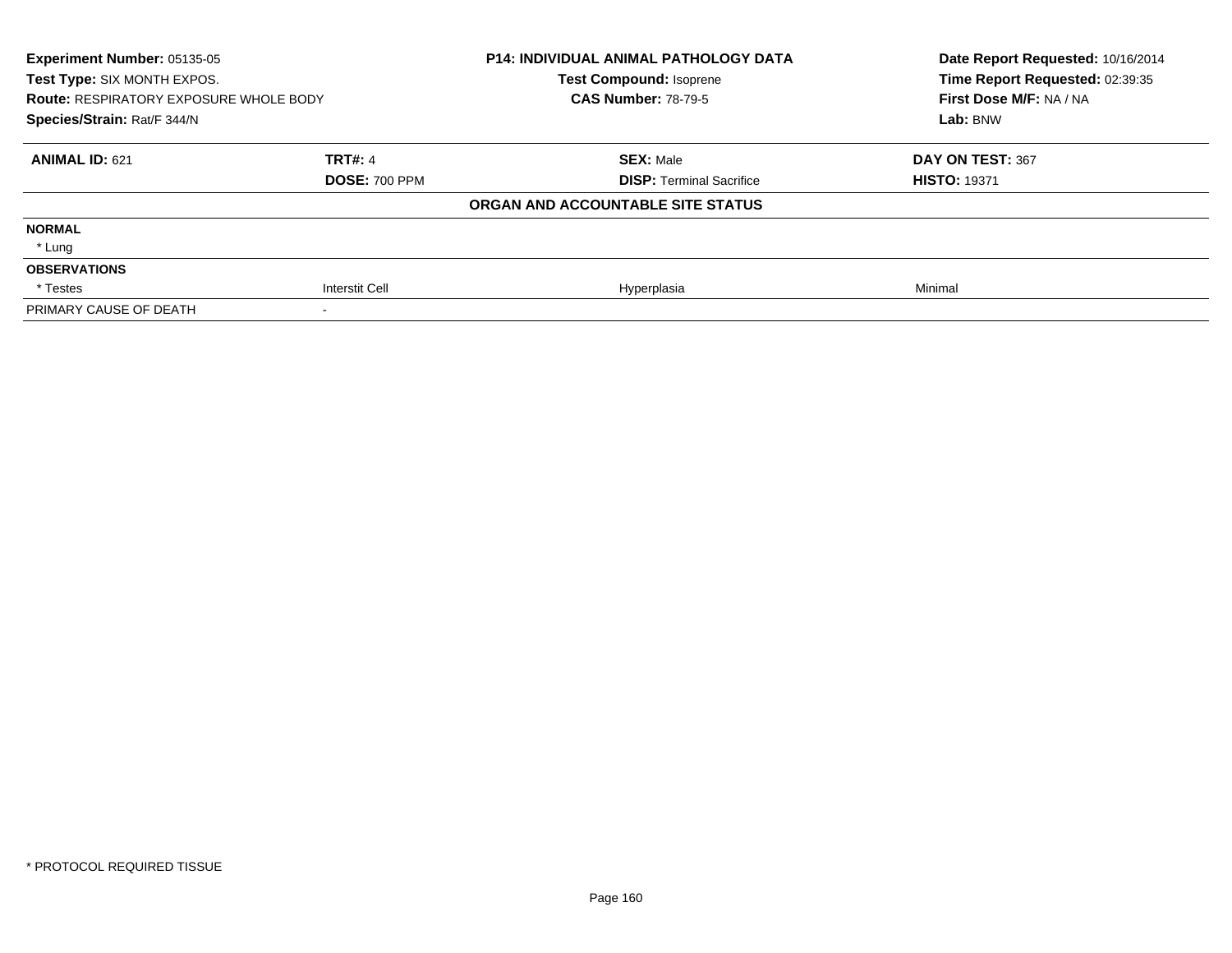| Experiment Number: 05135-05<br><b>Test Type: SIX MONTH EXPOS.</b><br><b>Route: RESPIRATORY EXPOSURE WHOLE BODY</b><br>Species/Strain: Rat/F 344/N |                      | <b>P14: INDIVIDUAL ANIMAL PATHOLOGY DATA</b><br>Test Compound: Isoprene<br><b>CAS Number: 78-79-5</b> | Date Report Requested: 10/16/2014<br>Time Report Requested: 02:39:35<br>First Dose M/F: NA / NA<br>Lab: BNW |
|---------------------------------------------------------------------------------------------------------------------------------------------------|----------------------|-------------------------------------------------------------------------------------------------------|-------------------------------------------------------------------------------------------------------------|
| <b>ANIMAL ID: 622</b>                                                                                                                             | <b>TRT#: 4</b>       | <b>SEX: Male</b>                                                                                      | DAY ON TEST: 367                                                                                            |
|                                                                                                                                                   | <b>DOSE: 700 PPM</b> | <b>DISP:</b> Terminal Sacrifice                                                                       | <b>HISTO: 19372</b>                                                                                         |
| <b>OBSERVATIONS</b>                                                                                                                               |                      |                                                                                                       |                                                                                                             |
| * Lung                                                                                                                                            |                      | Hemorrhage                                                                                            | Multifocal, Minimal                                                                                         |
|                                                                                                                                                   | Alveolar Epith       | Hyperplasia                                                                                           | Multifocal, Minimal                                                                                         |
|                                                                                                                                                   | Perivascular         | Hyperplasia                                                                                           | Lymphoid, Multifocal, Mild                                                                                  |
|                                                                                                                                                   | Alveolus             | <b>Infiltration Cellular</b>                                                                          | Histiocyte, Multifocal, Minimal                                                                             |
| Note: Hyperplasia, alveolar epithelium is a type 2 cell.                                                                                          |                      |                                                                                                       |                                                                                                             |
| Note: Hemorrhage is subpleural.                                                                                                                   |                      |                                                                                                       |                                                                                                             |
| [Hemorrhage TGLS = $1-3$ ]                                                                                                                        |                      |                                                                                                       |                                                                                                             |
| * Testes                                                                                                                                          | Interstit Cell       | Hyperplasia                                                                                           | Mild                                                                                                        |
| PRIMARY CAUSE OF DEATH                                                                                                                            |                      |                                                                                                       |                                                                                                             |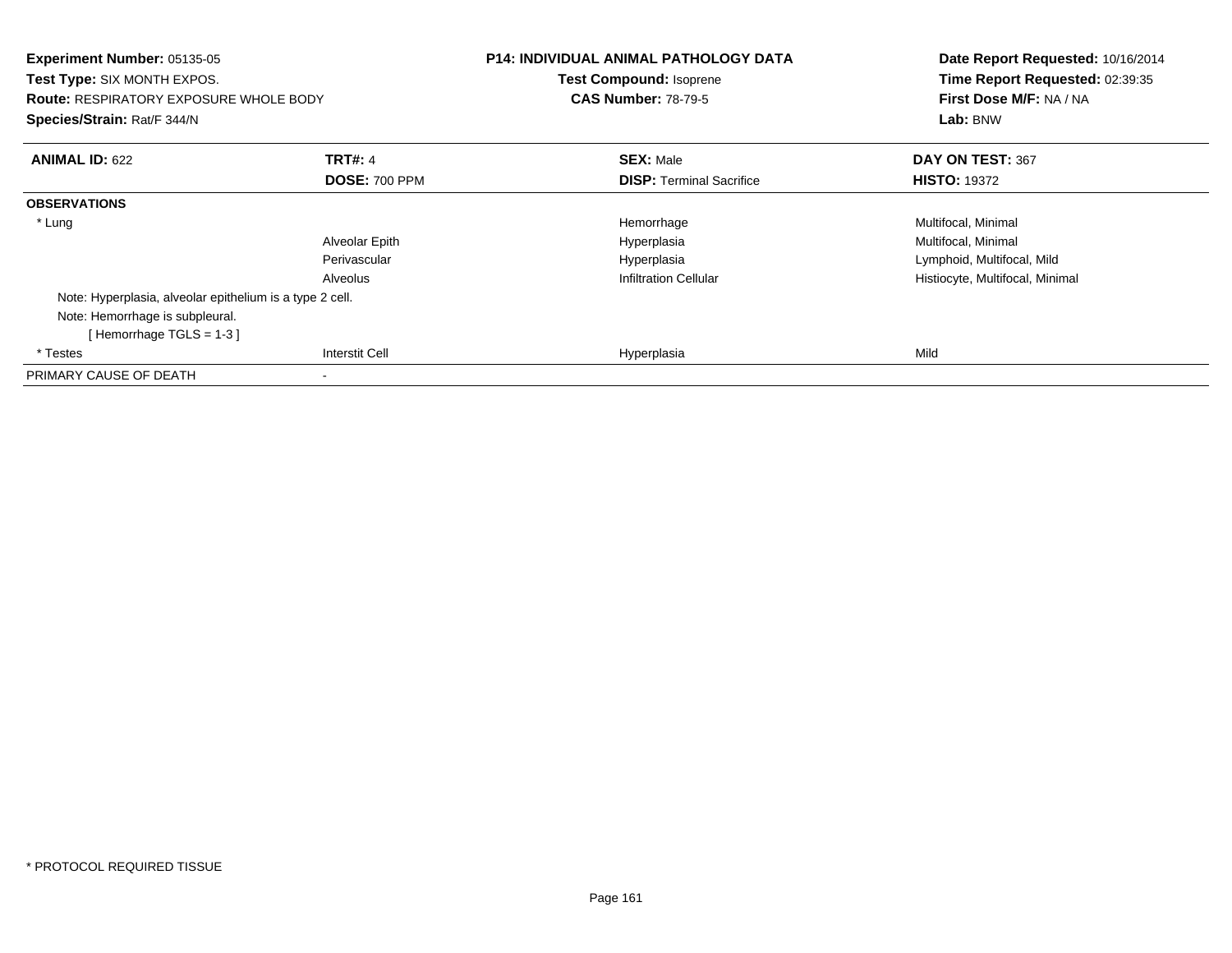| Experiment Number: 05135-05<br>Test Type: SIX MONTH EXPOS.<br><b>Route: RESPIRATORY EXPOSURE WHOLE BODY</b><br>Species/Strain: Rat/F 344/N |                       | <b>P14: INDIVIDUAL ANIMAL PATHOLOGY DATA</b><br>Test Compound: Isoprene<br><b>CAS Number: 78-79-5</b> | Date Report Requested: 10/16/2014<br>Time Report Requested: 02:39:35<br>First Dose M/F: NA / NA<br>Lab: BNW |
|--------------------------------------------------------------------------------------------------------------------------------------------|-----------------------|-------------------------------------------------------------------------------------------------------|-------------------------------------------------------------------------------------------------------------|
|                                                                                                                                            |                       |                                                                                                       |                                                                                                             |
| <b>ANIMAL ID: 623</b>                                                                                                                      | <b>TRT#: 4</b>        | <b>SEX: Male</b>                                                                                      | DAY ON TEST: 367                                                                                            |
|                                                                                                                                            | <b>DOSE: 700 PPM</b>  | <b>DISP: Terminal Sacrifice</b>                                                                       | <b>HISTO: 19373</b>                                                                                         |
|                                                                                                                                            |                       | ORGAN AND ACCOUNTABLE SITE STATUS                                                                     |                                                                                                             |
| <b>NORMAL</b>                                                                                                                              |                       |                                                                                                       |                                                                                                             |
| * Skin                                                                                                                                     |                       |                                                                                                       |                                                                                                             |
| <b>OBSERVATIONS</b>                                                                                                                        |                       |                                                                                                       |                                                                                                             |
| * Lung                                                                                                                                     |                       | Hemorrhage                                                                                            | Multifocal, Minimal                                                                                         |
| Note: Hemorrhage is subpleural.                                                                                                            |                       |                                                                                                       |                                                                                                             |
| [Hemorrhage TGLS = $3-3$ ]                                                                                                                 |                       |                                                                                                       |                                                                                                             |
| * Mammary Gland                                                                                                                            |                       | Fibroadenoma                                                                                          |                                                                                                             |
| Note: -B-Fibroadenoma                                                                                                                      |                       |                                                                                                       |                                                                                                             |
| [Fibroadenoma TGLS = $1-13+14$ ]                                                                                                           |                       |                                                                                                       |                                                                                                             |
| * Skin                                                                                                                                     |                       |                                                                                                       |                                                                                                             |
| Note: Please see mammary gland for TGL 1.                                                                                                  |                       |                                                                                                       |                                                                                                             |
| * Testes                                                                                                                                   | <b>Interstit Cell</b> | Adenoma                                                                                               |                                                                                                             |
|                                                                                                                                            | <b>Interstit Cell</b> | Hyperplasia                                                                                           | Mild                                                                                                        |
| Note: -B-Adenoma                                                                                                                           |                       |                                                                                                       |                                                                                                             |
| [Adenoma TGLS = $2-7$ ]                                                                                                                    |                       |                                                                                                       |                                                                                                             |
| PRIMARY CAUSE OF DEATH                                                                                                                     |                       |                                                                                                       |                                                                                                             |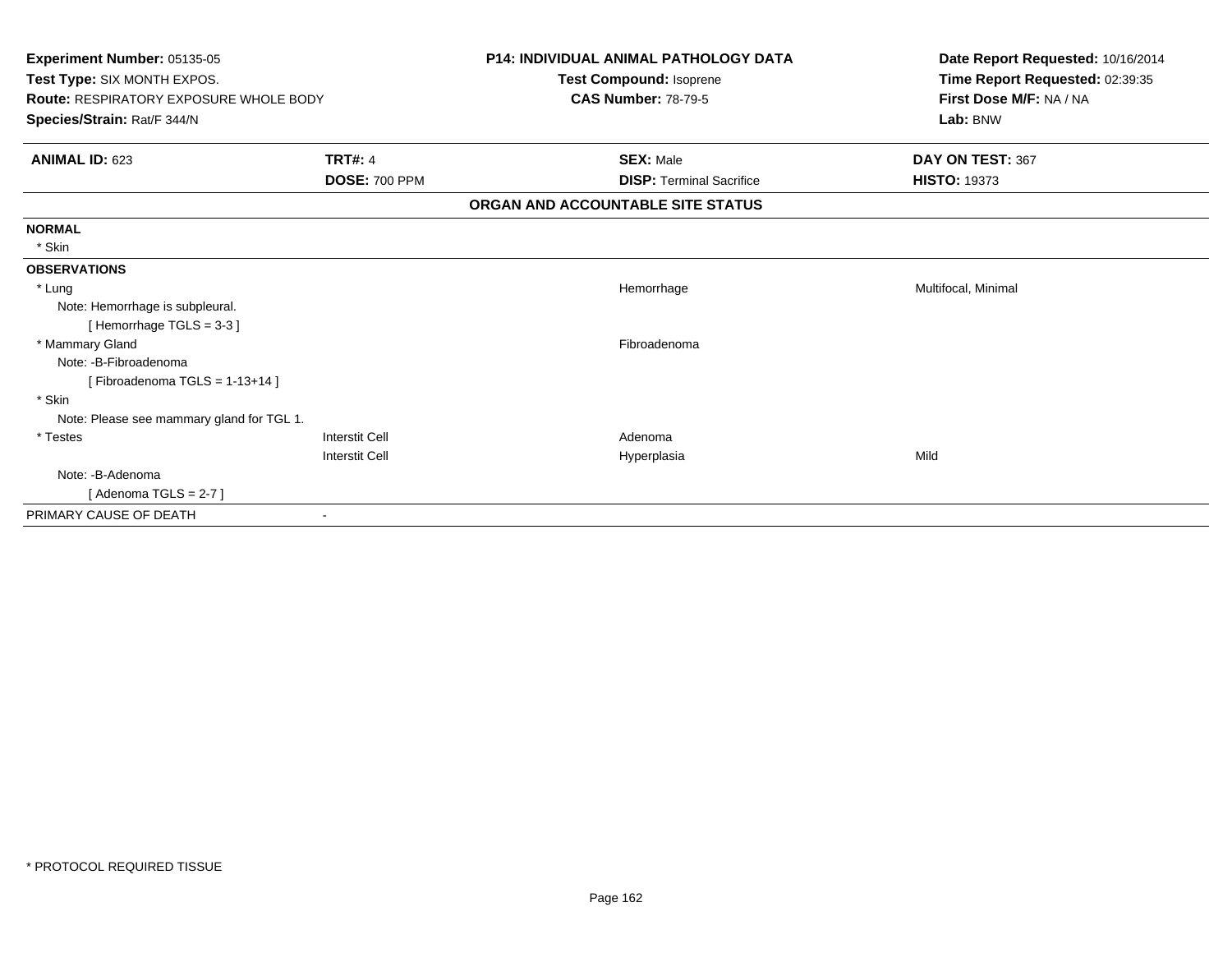| Experiment Number: 05135-05<br>Test Type: SIX MONTH EXPOS.<br><b>Route: RESPIRATORY EXPOSURE WHOLE BODY</b><br>Species/Strain: Rat/F 344/N |                                                                                     | <b>P14: INDIVIDUAL ANIMAL PATHOLOGY DATA</b><br><b>Test Compound: Isoprene</b><br><b>CAS Number: 78-79-5</b> | Date Report Requested: 10/16/2014<br>Time Report Requested: 02:39:35<br>First Dose M/F: NA / NA<br>Lab: BNW |
|--------------------------------------------------------------------------------------------------------------------------------------------|-------------------------------------------------------------------------------------|--------------------------------------------------------------------------------------------------------------|-------------------------------------------------------------------------------------------------------------|
| <b>ANIMAL ID: 624</b>                                                                                                                      | <b>TRT#: 4</b>                                                                      | <b>SEX: Male</b>                                                                                             | DAY ON TEST: 367                                                                                            |
|                                                                                                                                            | <b>DOSE: 700 PPM</b>                                                                | <b>DISP:</b> Terminal Sacrifice                                                                              | <b>HISTO: 19374</b>                                                                                         |
| <b>OBSERVATIONS</b>                                                                                                                        |                                                                                     |                                                                                                              |                                                                                                             |
| * Lung                                                                                                                                     | Perivascular                                                                        | Hyperplasia                                                                                                  | Lymphoid, Multifocal, Minimal                                                                               |
|                                                                                                                                            | Alveolus                                                                            | <b>Infiltration Cellular</b>                                                                                 | Histiocyte, Multifocal, Minimal                                                                             |
| * Lymph Node, Mediastinal<br>Note: Hyperplasia is reactive.                                                                                |                                                                                     | Hyperplasia                                                                                                  |                                                                                                             |
|                                                                                                                                            | Note: Since no gross lesion was observed in the lung, these changes were not        | documented.                                                                                                  |                                                                                                             |
|                                                                                                                                            | Note: TGL 1-2 is probably associated with the inflammatory changes and perivascular | lymphoid hyperplasia in the lung.                                                                            |                                                                                                             |
| * Testes                                                                                                                                   | Interstit Cell                                                                      | Adenoma                                                                                                      |                                                                                                             |
|                                                                                                                                            | Interstit Cell                                                                      | Hyperplasia                                                                                                  | Marked                                                                                                      |
| PRIMARY CAUSE OF DEATH                                                                                                                     |                                                                                     |                                                                                                              |                                                                                                             |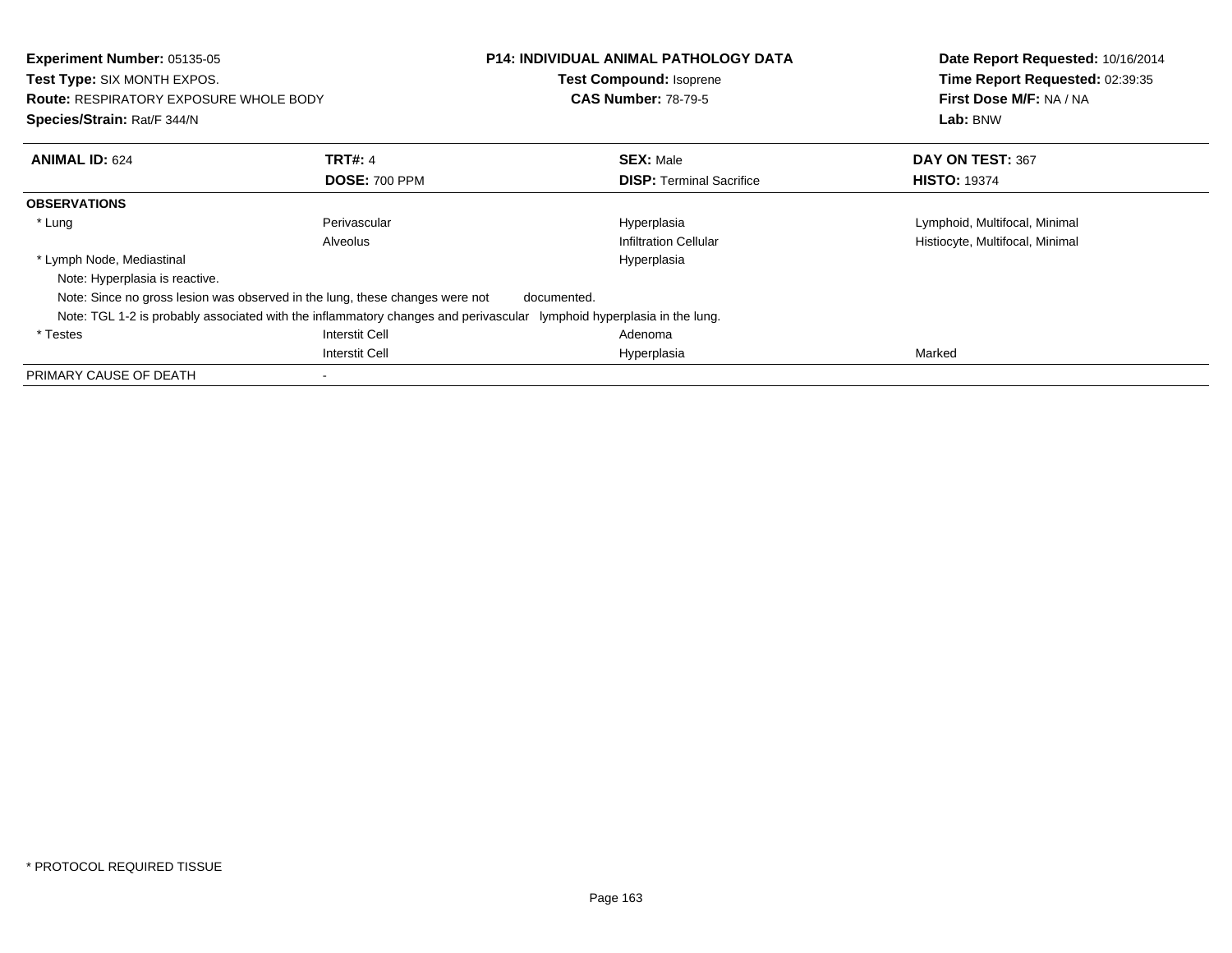**Experiment Number:** 05135-05**Test Type:** SIX MONTH EXPOS.**Route:** RESPIRATORY EXPOSURE WHOLE BODY**Species/Strain:** Rat/F 344/N**P14: INDIVIDUAL ANIMAL PATHOLOGY DATATest Compound:** Isoprene**CAS Number:** 78-79-5**Date Report Requested:** 10/16/2014**Time Report Requested:** 02:39:35**First Dose M/F:** NA / NA**Lab:** BNW**ANIMAL ID:** 625**TRT#:** 4 **SEX:** Male **DAY ON TEST:** 186 **DOSE:** 700 PPM**DISP:** Scheduled Sacrifice **HISTO:** 19375 **ORGAN AND ACCOUNTABLE SITE STATUSNORMAL**\* Adrenal Cortex \* Adrenal Cortex \* \* Adrenal Medulla \* \* Adrenal Medulla \* \* Blood Vessel \* \* Brood Vessel \* \* Bone \* Esophagus \* Bone Marrow \* Brain \* Epididymis \* Esophagus \* Intestine Large, Colon \* Eye \* The matrice of the test of the test of the test of the test of the test of the test of the test of the test of the test of the test of the test of the test of the test of the test of the test of the test of the tes \* Intestine Small, Jejunum \* Intestine Large, Rectum \* Intestine Small, Duodenum \* Intestine Small, Ileum \* Intestine Small, Ileum \* Islets, Pancreatic \* \* \* Andrew \* Kidney \* \* Kidney \* \* Larynx \* Larynx \* \* Larynx \* \* Liver \* Liver \* Liver \* Lymph Node, Bronchial \* Lymph Node, Mediastinal \* Lymph Node, Mesenteric \* Mammary Gland \* Peripheral Nerve \* Nose \* \* Pancreas \* \* Pancreas \* \* Pancreas \* \* Parathyroid Gland \* \* Peripheral Nerve \* Peripheral Nerve \* \* Pharynx \* Pituitary Gland \* Preputial Gland \* Prostate \* Spinal Cord \* Salivary Glands \* \* Seminal Vesicle \* \* Seminal Vesicle \* \* Skin \* \* Skin \* \* Stember \* Spinal Cord \* Spinal Cord \* Spinal Cord \* Spinal Cord \* Spinal Cord \* Spinal Cord \* Spinal Cord \* Spinal Cord \* Spinal Cord \* Spinal \* Spleen \* Stomach, Forestomach \* Stomach \* Stomach, Slandular \* Testes \* Testes \* Urinary Bladder \* Thymus \* Thyroid Gland \* Trachea \* Urinary Bladder \* **OBSERVATIONS** \* Blood VesselNote: Aorta is normal. \* Lungg and the state of the state of the state of the Moderate of the Moderate of the Moderate of the Moderate of the Moderate of the Moderate of the Moderate of the Moderate of the Moderate of the Moderate of the Moderate of t Note: Hemorrhage is subpleural.[ Hemorrhage TGLS = 1-3 ] \* Lym Node Bron Note: Tracheobronchial lymph node is normal. \* Lymph Node, Mandibular CongestionNote: Red blood cells present in cortical and/or medullary sinuses.[ Congestion TGLS = 2-7 ] \* Perph Nerve Note: Sciatic nerve is normal.PRIMARY CAUSE OF DEATH-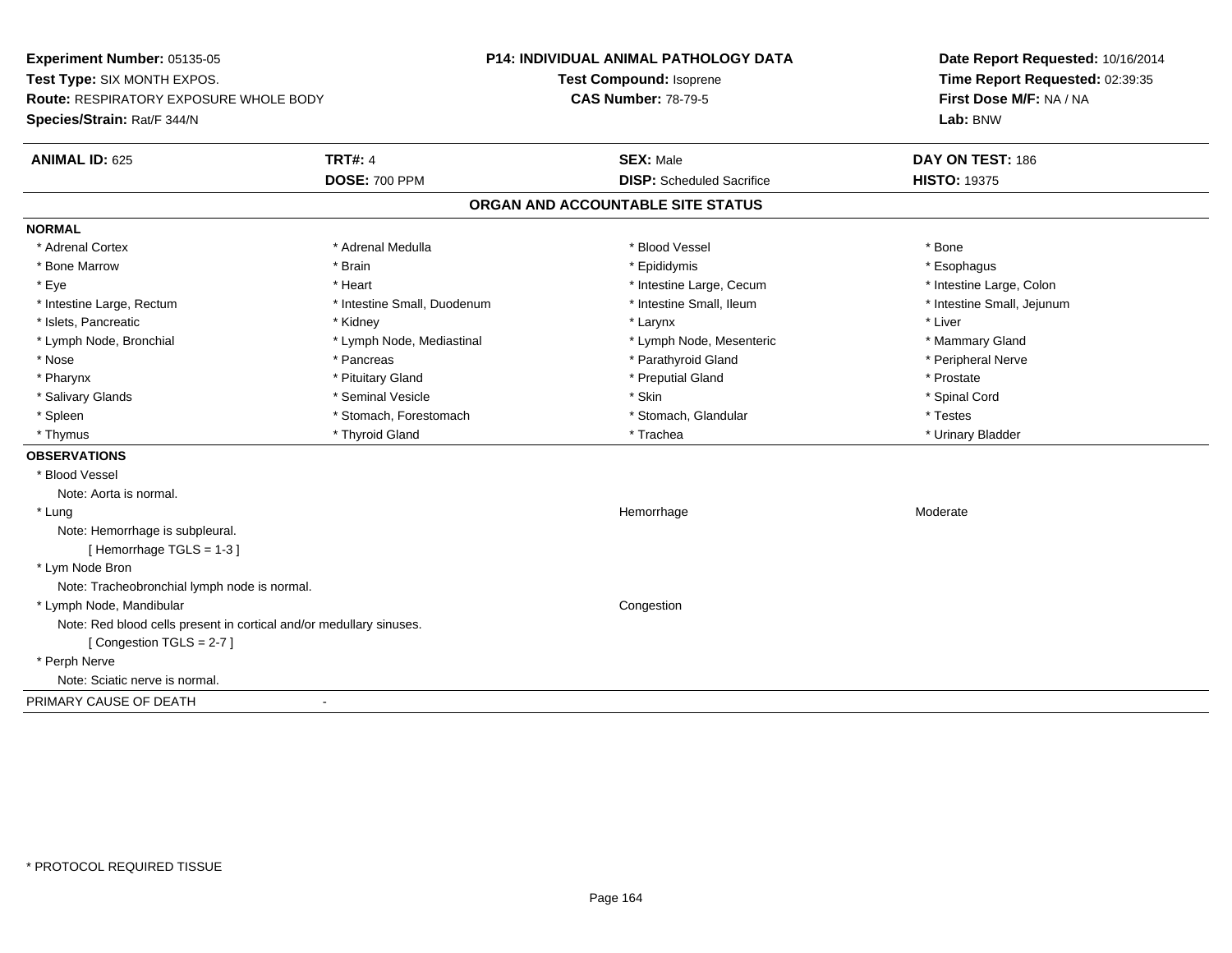| <b>Experiment Number: 05135-05</b><br>Test Type: SIX MONTH EXPOS.<br><b>Route: RESPIRATORY EXPOSURE WHOLE BODY</b><br>Species/Strain: Rat/F 344/N |                                        | <b>P14: INDIVIDUAL ANIMAL PATHOLOGY DATA</b><br><b>Test Compound: Isoprene</b><br><b>CAS Number: 78-79-5</b> | Date Report Requested: 10/16/2014<br>Time Report Requested: 02:39:35<br>First Dose M/F: NA / NA<br>Lab: BNW |
|---------------------------------------------------------------------------------------------------------------------------------------------------|----------------------------------------|--------------------------------------------------------------------------------------------------------------|-------------------------------------------------------------------------------------------------------------|
| <b>ANIMAL ID: 626</b>                                                                                                                             | <b>TRT#: 4</b><br><b>DOSE: 700 PPM</b> | <b>SEX: Male</b><br><b>DISP:</b> Terminal Sacrifice                                                          | DAY ON TEST: 367<br><b>HISTO: 19376</b>                                                                     |
| <b>OBSERVATIONS</b>                                                                                                                               |                                        |                                                                                                              |                                                                                                             |
| * Lung                                                                                                                                            | Perivascular<br>Alveolus               | Hyperplasia<br><b>Infiltration Cellular</b>                                                                  | Lymphoid, Multifocal, Minimal<br>Histiocyte, Focal, Minimal                                                 |
| * Testes                                                                                                                                          | Interstit Cell<br>Interstit Cell       | Adenoma<br>Hyperplasia                                                                                       | Marked                                                                                                      |
| Note: -B-Adenoma<br>[Adenoma TGLS = $1-7$ ]                                                                                                       |                                        |                                                                                                              |                                                                                                             |
| PRIMARY CAUSE OF DEATH                                                                                                                            |                                        |                                                                                                              |                                                                                                             |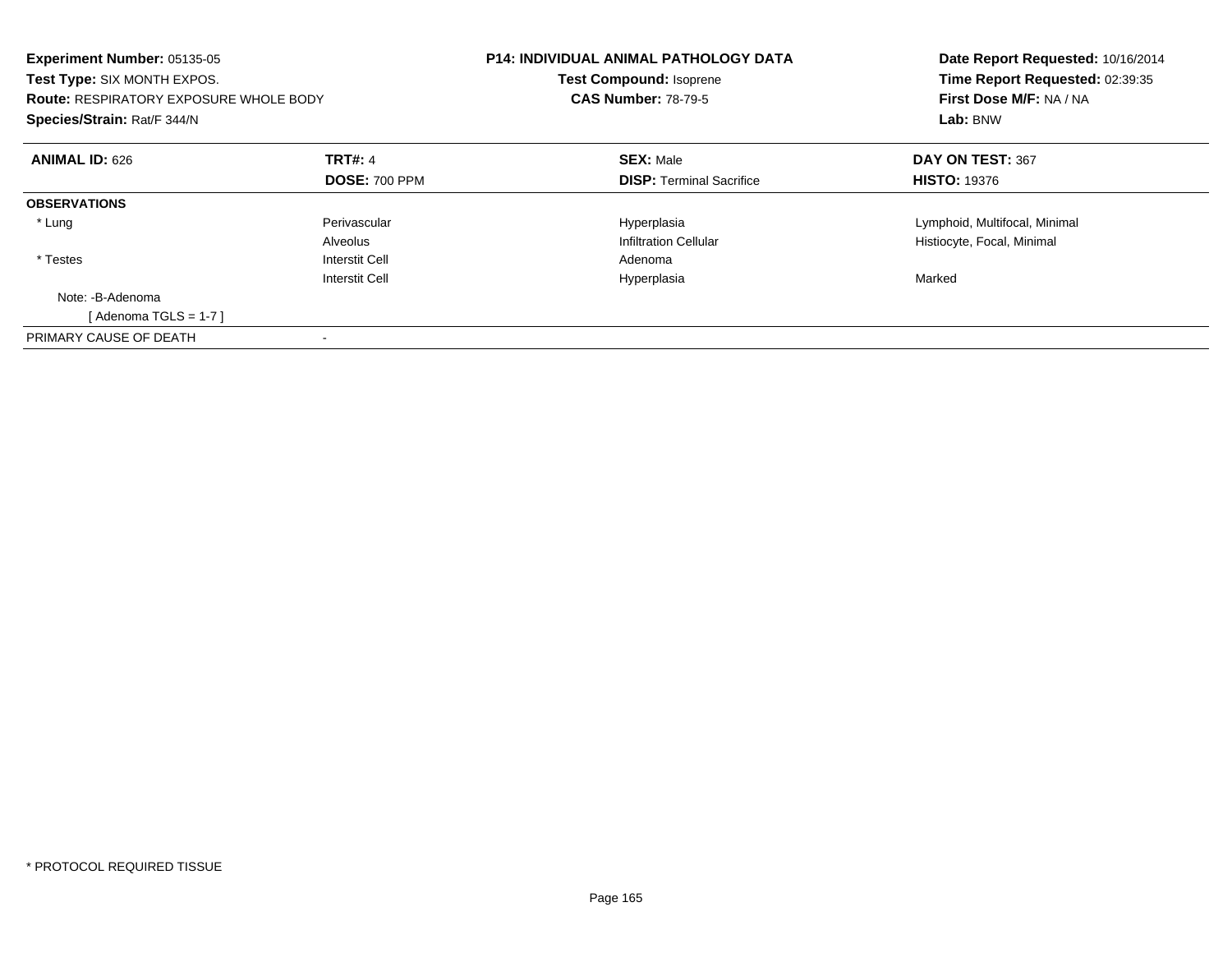| Experiment Number: 05135-05<br><b>Test Type:</b> SIX MONTH EXPOS.<br><b>Route: RESPIRATORY EXPOSURE WHOLE BODY</b><br>Species/Strain: Rat/F 344/N |                      | <b>P14: INDIVIDUAL ANIMAL PATHOLOGY DATA</b><br>Test Compound: Isoprene<br><b>CAS Number: 78-79-5</b> | Date Report Requested: 10/16/2014<br>Time Report Requested: 02:39:35<br>First Dose M/F: NA / NA<br>Lab: BNW |
|---------------------------------------------------------------------------------------------------------------------------------------------------|----------------------|-------------------------------------------------------------------------------------------------------|-------------------------------------------------------------------------------------------------------------|
| <b>ANIMAL ID: 627</b>                                                                                                                             | <b>TRT#: 4</b>       | <b>SEX: Male</b>                                                                                      | DAY ON TEST: 367                                                                                            |
|                                                                                                                                                   | <b>DOSE: 700 PPM</b> | <b>DISP: Terminal Sacrifice</b>                                                                       | <b>HISTO: 19377</b>                                                                                         |
| <b>OBSERVATIONS</b>                                                                                                                               |                      |                                                                                                       |                                                                                                             |
| * Lung                                                                                                                                            |                      | Hemorrhage                                                                                            | Multifocal, Minimal                                                                                         |
|                                                                                                                                                   | Perivascular         | Hyperplasia                                                                                           | Lymphoid, Multifocal, Minimal                                                                               |
|                                                                                                                                                   | Alveolus             | <b>Infiltration Cellular</b>                                                                          | Histiocyte, Multifocal, Minimal                                                                             |
| Note: Hemorrhage is subpleural.                                                                                                                   |                      |                                                                                                       |                                                                                                             |
| * Pituitary Gland                                                                                                                                 |                      | Adenoma                                                                                               |                                                                                                             |
| Note: -B-Adenoma                                                                                                                                  |                      |                                                                                                       |                                                                                                             |
| [ Adenoma TGLS = 1-8 ]                                                                                                                            |                      |                                                                                                       |                                                                                                             |
| * Testes                                                                                                                                          | Interstit Cell       | Hyperplasia                                                                                           | Mild                                                                                                        |
| PRIMARY CAUSE OF DEATH                                                                                                                            |                      |                                                                                                       |                                                                                                             |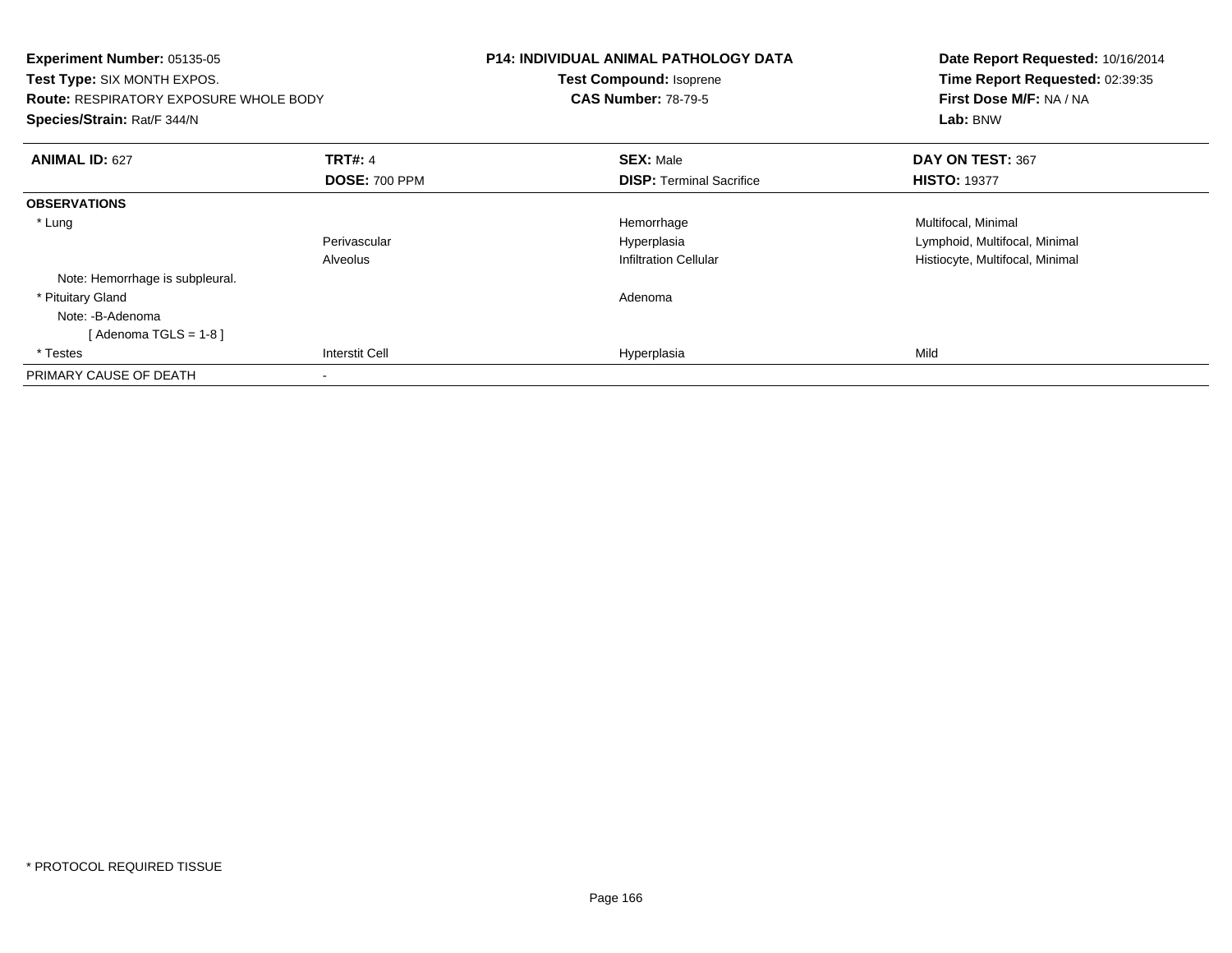| Experiment Number: 05135-05<br>Test Type: SIX MONTH EXPOS.<br><b>Route: RESPIRATORY EXPOSURE WHOLE BODY</b><br>Species/Strain: Rat/F 344/N |                                        | <b>P14: INDIVIDUAL ANIMAL PATHOLOGY DATA</b><br><b>Test Compound: Isoprene</b><br><b>CAS Number: 78-79-5</b> | Date Report Requested: 10/16/2014<br>Time Report Requested: 02:39:35<br>First Dose M/F: NA / NA<br>Lab: BNW |
|--------------------------------------------------------------------------------------------------------------------------------------------|----------------------------------------|--------------------------------------------------------------------------------------------------------------|-------------------------------------------------------------------------------------------------------------|
| <b>ANIMAL ID: 628</b>                                                                                                                      | <b>TRT#: 4</b><br><b>DOSE: 700 PPM</b> | <b>SEX: Male</b><br><b>DISP:</b> Terminal Sacrifice                                                          | DAY ON TEST: 367<br><b>HISTO: 19378</b>                                                                     |
| <b>OBSERVATIONS</b>                                                                                                                        |                                        |                                                                                                              |                                                                                                             |
| * Lung<br>Note: Hemorrhage is subpleural.<br>[Hemorrhage TGLS = 2-3 ]                                                                      |                                        | Hemorrhage                                                                                                   | Multifocal, Minimal                                                                                         |
| * Spleen<br>Note: Ectopic splenic tissue.<br>[Accessory Spleen TGLS = 1-13]                                                                |                                        | <b>Accessory Spleen</b>                                                                                      |                                                                                                             |
| * Testes                                                                                                                                   | <b>Interstit Cell</b>                  | Hyperplasia                                                                                                  | Minimal                                                                                                     |
| PRIMARY CAUSE OF DEATH                                                                                                                     |                                        |                                                                                                              |                                                                                                             |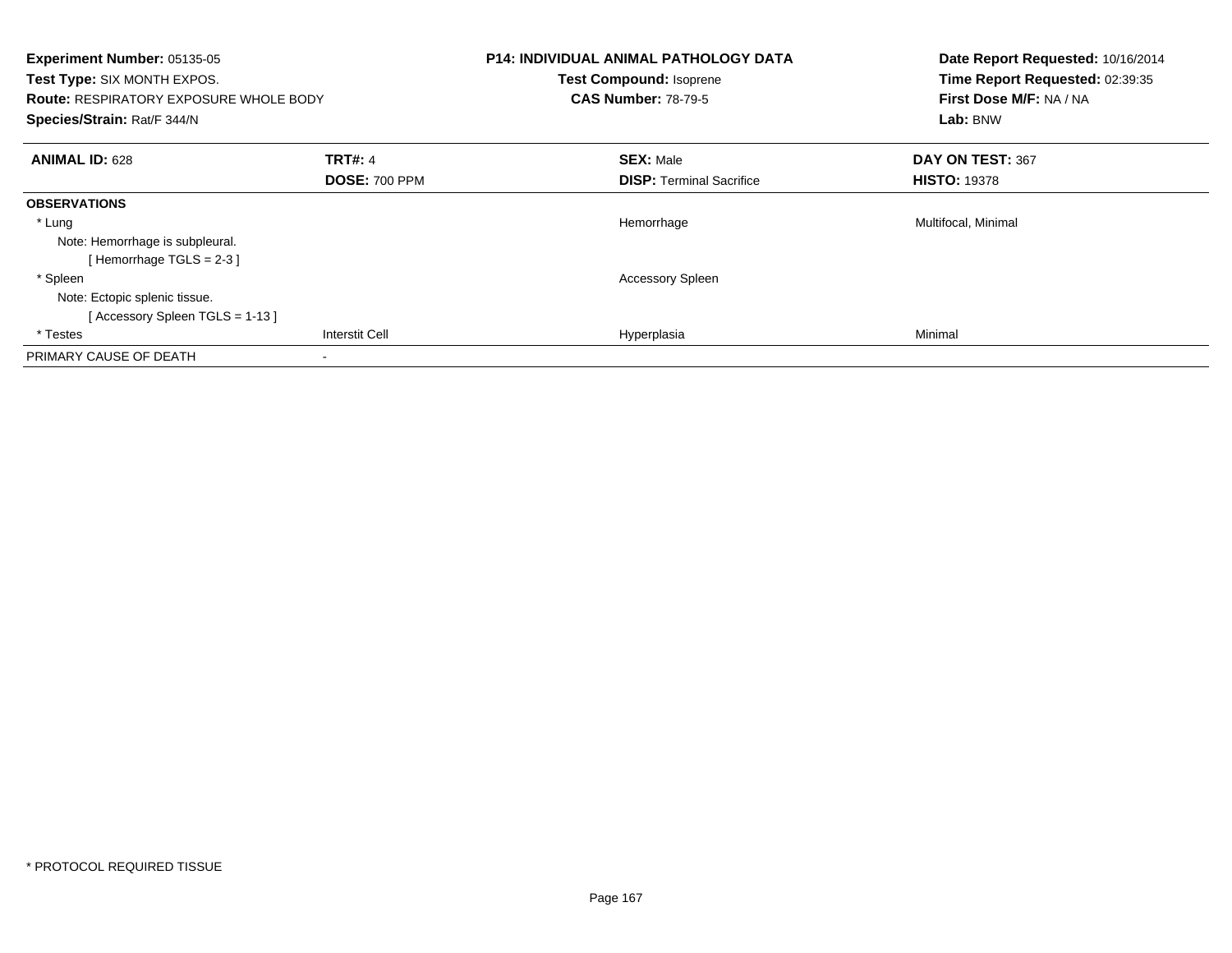| Experiment Number: 05135-05<br>Test Type: SIX MONTH EXPOS.<br><b>Route: RESPIRATORY EXPOSURE WHOLE BODY</b><br>Species/Strain: Rat/F 344/N |                       | <b>P14: INDIVIDUAL ANIMAL PATHOLOGY DATA</b><br><b>Test Compound: Isoprene</b><br><b>CAS Number: 78-79-5</b> | Date Report Requested: 10/16/2014<br>Time Report Requested: 02:39:35<br>First Dose M/F: NA / NA<br>Lab: BNW |
|--------------------------------------------------------------------------------------------------------------------------------------------|-----------------------|--------------------------------------------------------------------------------------------------------------|-------------------------------------------------------------------------------------------------------------|
| <b>ANIMAL ID: 629</b>                                                                                                                      | <b>TRT#: 4</b>        | <b>SEX: Male</b>                                                                                             | DAY ON TEST: 367                                                                                            |
|                                                                                                                                            | <b>DOSE: 700 PPM</b>  | <b>DISP:</b> Terminal Sacrifice                                                                              | <b>HISTO: 19379</b>                                                                                         |
| <b>OBSERVATIONS</b>                                                                                                                        |                       |                                                                                                              |                                                                                                             |
| * Lung                                                                                                                                     | Perivascular          | Hyperplasia                                                                                                  | Lymphoid, Multifocal, Minimal                                                                               |
| * Pituitary Gland                                                                                                                          |                       | Adenoma                                                                                                      |                                                                                                             |
| Note: -B-Adenoma                                                                                                                           |                       |                                                                                                              |                                                                                                             |
| [ Adenoma TGLS = 1-8 ]                                                                                                                     |                       |                                                                                                              |                                                                                                             |
| * Testes                                                                                                                                   | <b>Interstit Cell</b> | Hyperplasia                                                                                                  | Moderate                                                                                                    |
| PRIMARY CAUSE OF DEATH                                                                                                                     |                       |                                                                                                              |                                                                                                             |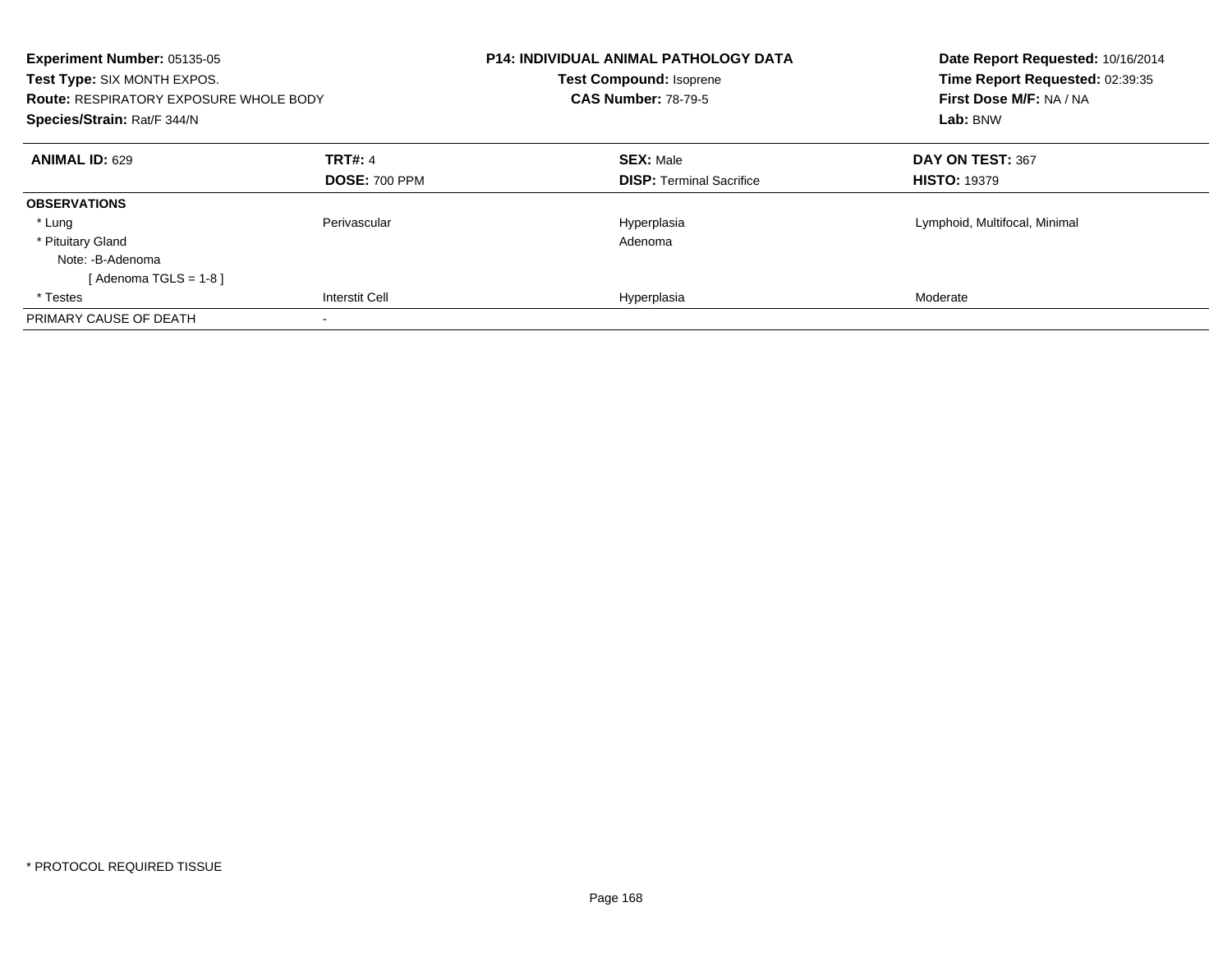| Experiment Number: 05135-05<br>Test Type: SIX MONTH EXPOS.<br><b>Route: RESPIRATORY EXPOSURE WHOLE BODY</b><br>Species/Strain: Rat/F 344/N |                       | <b>P14: INDIVIDUAL ANIMAL PATHOLOGY DATA</b><br><b>Test Compound: Isoprene</b><br><b>CAS Number: 78-79-5</b> | Date Report Requested: 10/16/2014<br>Time Report Requested: 02:39:35<br>First Dose M/F: NA / NA<br>Lab: BNW |
|--------------------------------------------------------------------------------------------------------------------------------------------|-----------------------|--------------------------------------------------------------------------------------------------------------|-------------------------------------------------------------------------------------------------------------|
| <b>ANIMAL ID: 630</b>                                                                                                                      | <b>TRT#: 4</b>        | <b>SEX: Male</b>                                                                                             | DAY ON TEST: 367                                                                                            |
|                                                                                                                                            | <b>DOSE: 700 PPM</b>  | <b>DISP:</b> Terminal Sacrifice                                                                              | <b>HISTO: 19380</b>                                                                                         |
| <b>OBSERVATIONS</b>                                                                                                                        |                       |                                                                                                              |                                                                                                             |
| * Lung                                                                                                                                     |                       | Hemorrhage                                                                                                   | Multifocal, Minimal                                                                                         |
| Note: Hemorrhage is subpleural.                                                                                                            |                       |                                                                                                              |                                                                                                             |
| [Hemorrhage TGLS = 1-3]                                                                                                                    |                       |                                                                                                              |                                                                                                             |
| * Testes                                                                                                                                   | Interstit Cell        | Adenoma                                                                                                      |                                                                                                             |
|                                                                                                                                            | <b>Interstit Cell</b> | Hyperplasia                                                                                                  | Mild                                                                                                        |
| PRIMARY CAUSE OF DEATH                                                                                                                     |                       |                                                                                                              |                                                                                                             |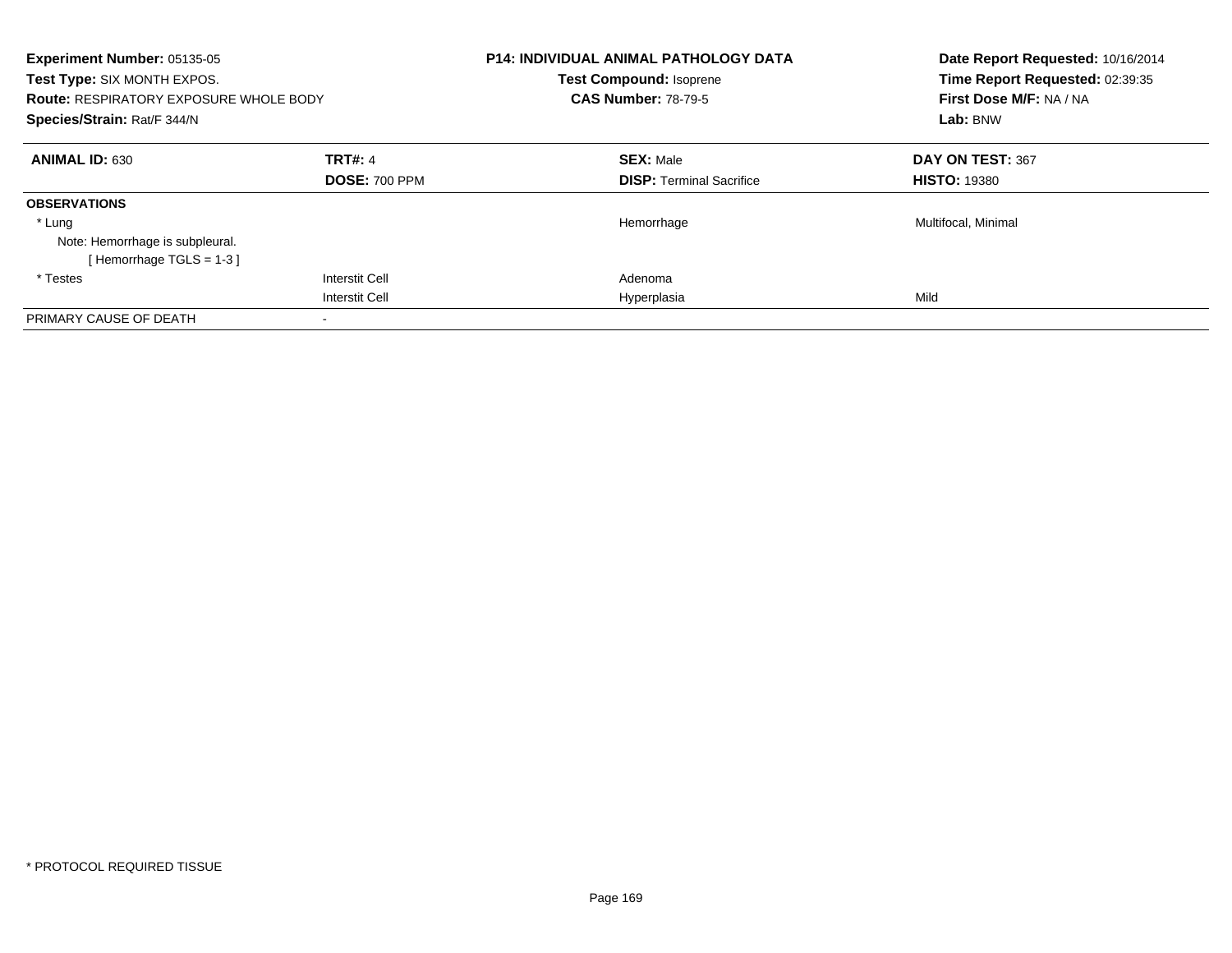| <b>Experiment Number: 05135-05</b><br>Test Type: SIX MONTH EXPOS.<br><b>Route: RESPIRATORY EXPOSURE WHOLE BODY</b><br>Species/Strain: Rat/F 344/N |                       | <b>P14: INDIVIDUAL ANIMAL PATHOLOGY DATA</b><br><b>Test Compound: Isoprene</b><br><b>CAS Number: 78-79-5</b> | Date Report Requested: 10/16/2014<br>Time Report Requested: 02:39:35<br>First Dose M/F: NA / NA<br>Lab: BNW |
|---------------------------------------------------------------------------------------------------------------------------------------------------|-----------------------|--------------------------------------------------------------------------------------------------------------|-------------------------------------------------------------------------------------------------------------|
| <b>ANIMAL ID: 631</b>                                                                                                                             | <b>TRT#: 4</b>        | <b>SEX: Male</b>                                                                                             | DAY ON TEST: 367                                                                                            |
|                                                                                                                                                   | <b>DOSE: 700 PPM</b>  | <b>DISP:</b> Terminal Sacrifice                                                                              | <b>HISTO: 19381</b>                                                                                         |
| <b>OBSERVATIONS</b>                                                                                                                               |                       |                                                                                                              |                                                                                                             |
| * Lung                                                                                                                                            |                       | Hemorrhage                                                                                                   | Multifocal, Minimal                                                                                         |
|                                                                                                                                                   | Alveolar Epith        | Hyperplasia                                                                                                  | Multifocal, Mild                                                                                            |
|                                                                                                                                                   | Perivascular          | Hyperplasia                                                                                                  | Lymphoid, Multifocal, Mild                                                                                  |
|                                                                                                                                                   | Alveolus              | Infiltration Cellular                                                                                        | Histiocyte, Multifocal, Mild                                                                                |
| Note: Hyperplasia, Alveolar Epithelium = Type 2 Cell.                                                                                             |                       |                                                                                                              |                                                                                                             |
| Note: Hemorrhage is subpleural.                                                                                                                   |                       |                                                                                                              |                                                                                                             |
| * Testes                                                                                                                                          | <b>Interstit Cell</b> | Hyperplasia                                                                                                  | Marked                                                                                                      |
| PRIMARY CAUSE OF DEATH                                                                                                                            |                       |                                                                                                              |                                                                                                             |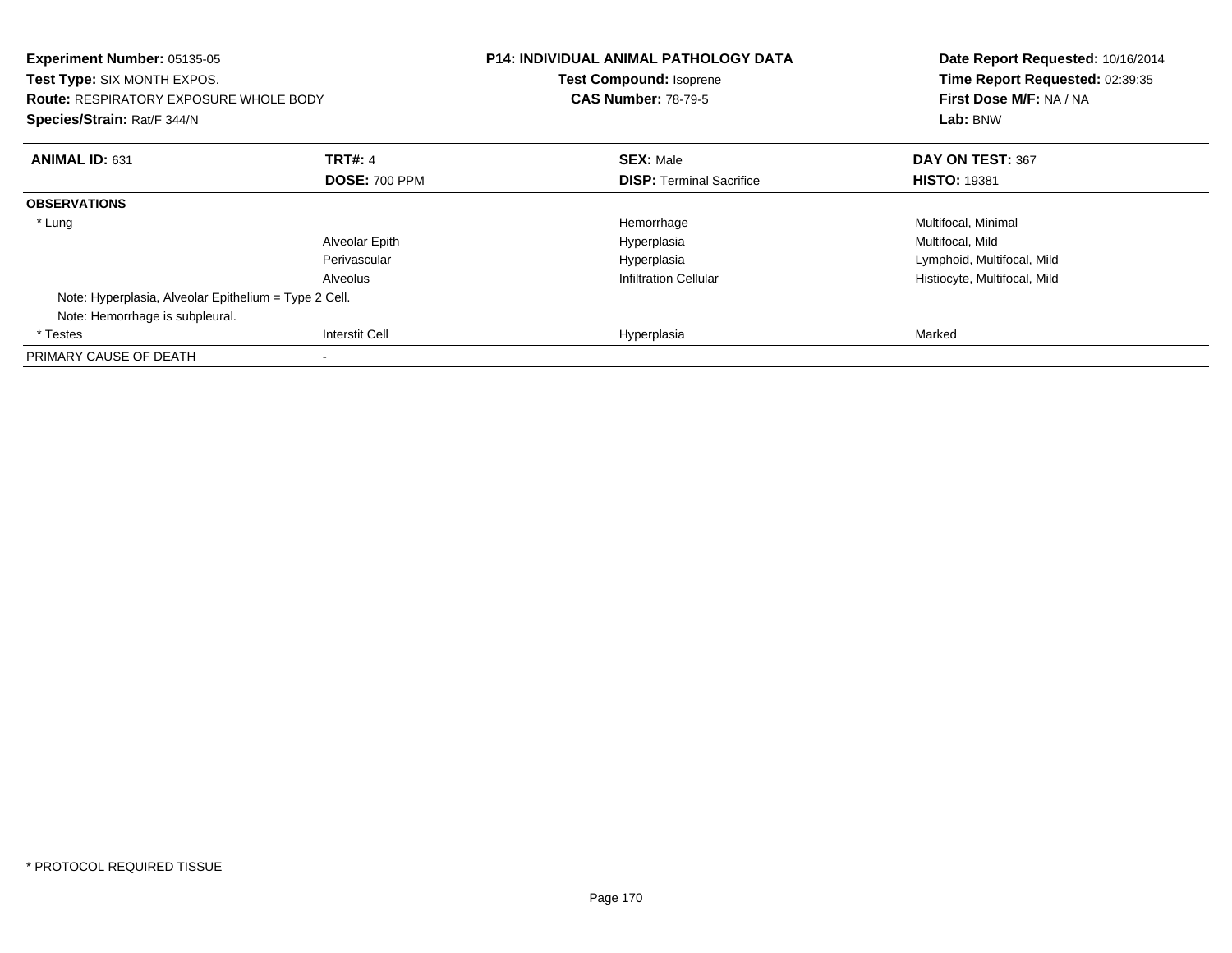| <b>Experiment Number: 05135-05</b><br>Test Type: SIX MONTH EXPOS.<br><b>Route: RESPIRATORY EXPOSURE WHOLE BODY</b><br>Species/Strain: Rat/F 344/N |                                        | <b>P14: INDIVIDUAL ANIMAL PATHOLOGY DATA</b><br><b>Test Compound: Isoprene</b><br><b>CAS Number: 78-79-5</b> | Date Report Requested: 10/16/2014<br>Time Report Requested: 02:39:35<br>First Dose M/F: NA / NA<br>Lab: BNW |
|---------------------------------------------------------------------------------------------------------------------------------------------------|----------------------------------------|--------------------------------------------------------------------------------------------------------------|-------------------------------------------------------------------------------------------------------------|
| <b>ANIMAL ID: 632</b>                                                                                                                             | <b>TRT#: 4</b><br><b>DOSE: 700 PPM</b> | <b>SEX: Male</b><br><b>DISP:</b> Terminal Sacrifice                                                          | DAY ON TEST: 367<br><b>HISTO: 19382</b>                                                                     |
| <b>OBSERVATIONS</b>                                                                                                                               |                                        |                                                                                                              |                                                                                                             |
| * Lung                                                                                                                                            |                                        | Hemorrhage                                                                                                   | Multifocal, Minimal                                                                                         |
| Note: Hemorrhage is subpleural.<br>[Hemorrhage TGLS = 1-3]                                                                                        |                                        |                                                                                                              |                                                                                                             |
| * Testes                                                                                                                                          | <b>Interstit Cell</b>                  | Hyperplasia                                                                                                  | Minimal                                                                                                     |
| PRIMARY CAUSE OF DEATH                                                                                                                            |                                        |                                                                                                              |                                                                                                             |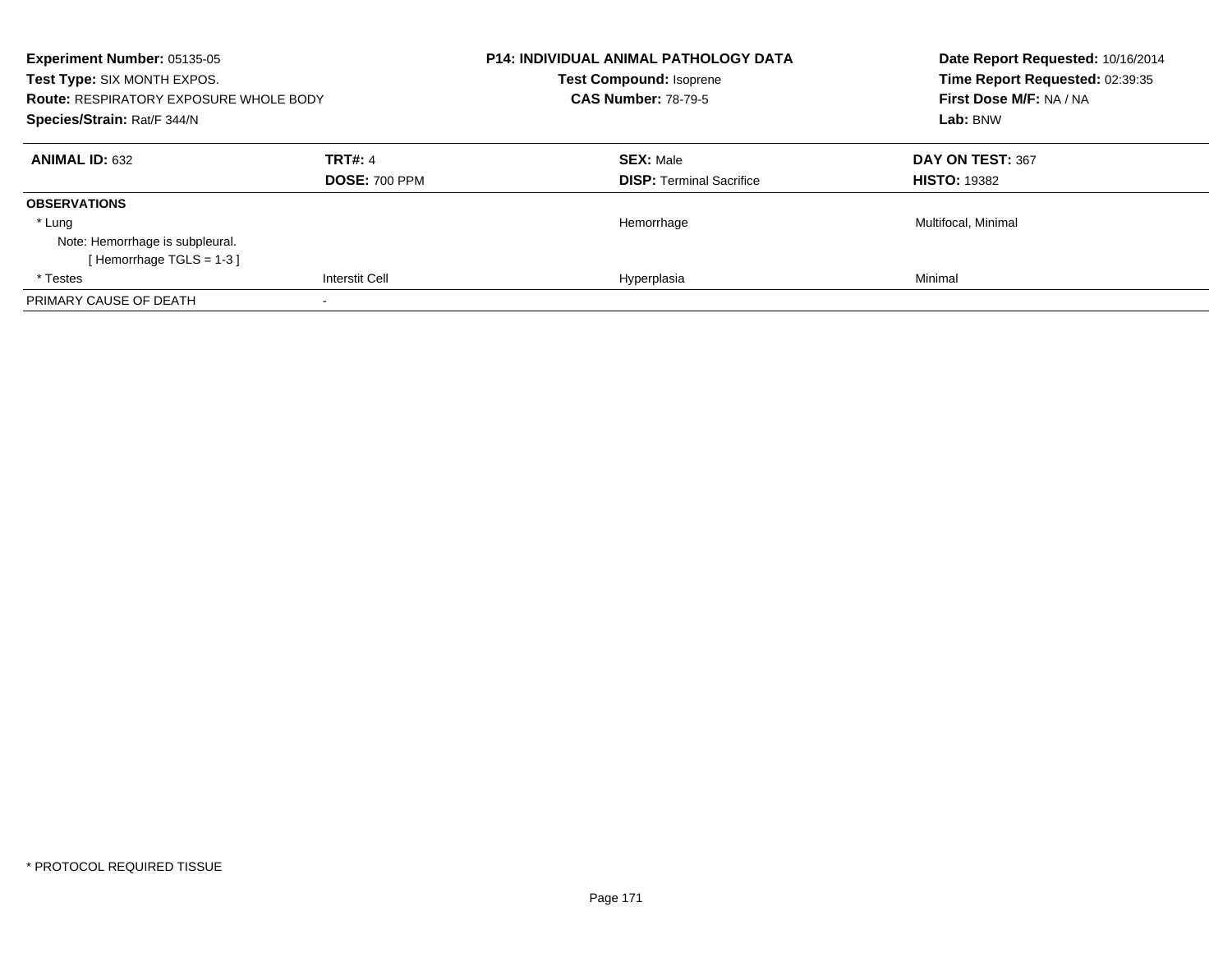**Experiment Number:** 05135-05**Test Type:** SIX MONTH EXPOS.**Route:** RESPIRATORY EXPOSURE WHOLE BODY**Species/Strain:** Rat/F 344/N**P14: INDIVIDUAL ANIMAL PATHOLOGY DATATest Compound:** Isoprene**CAS Number:** 78-79-5**Date Report Requested:** 10/16/2014**Time Report Requested:** 02:39:35**First Dose M/F:** NA / NA**Lab:** BNW**ANIMAL ID:** 633**TRT#:** 4 **SEX:** Male **DAY ON TEST:** 186 **DOSE:** 700 PPM**DISP:** Scheduled Sacrifice **HISTO:** 19383 **ORGAN AND ACCOUNTABLE SITE STATUSNORMAL**\* Adrenal Cortex \* Adrenal Cortex \* \* Adrenal Medulla \* \* Adrenal Medulla \* \* Blood Vessel \* \* Brood Vessel \* \* Bone \* Esophagus \* Bone Marrow \* Brain \* Epididymis \* Esophagus \* Intestine Large, Colon \* Eye \* The matrice of the test of the test of the test of the test of the test of the test of the test of the test of the test of the test of the test of the test of the test of the test of the test of the test of the tes \* Intestine Small, Jejunum \* Intestine Large, Rectum \* Intestine Small, Duodenum \* Intestine Small, Ileum \* Intestine Small, Ileum \* Islets, Pancreatic \* \* \* Andrew \* Kidney \* \* Kidney \* \* Larynx \* Larynx \* \* Larynx \* \* Liver \* Liver \* Liver \* Lymph Node, Bronchial \* Lymph Node, Mandibular \* Lymph Node, Mediastinal \* Lymph Node, Mesenteric\* Mammary Gland \* The strain of the strain of the strain of the strain of the strain of the strain of the strain of the strain of the strain of the strain of the strain of the strain of the strain of the strain of the stra \* Peripheral Nerve \* \* \* \* Pharynx \* \* Pharynx \* \* \* Preputial Gland \* \* Preputial Gland \* \* Preputial Gland \* Prostate \* \* Salivary Glands \* \* Salivary Glands \* \* Seminal Vesicle \* \* \* Seminal Yestrich \* \* Skin \* \* Skin \* Stomach, Glandular \* Spinal Cord \* Spinal Cord \* Spinal Cord \* Stomach, Forestomach \* Spinal Cord \* Stomach, Forestomach \* Testes \* Thymus \* Thyroid Gland \* Trachea \* Urinary Bladder**OBSERVATIONS** \* Blood VesselNote: Aorta is normal. \* Lungg and the state of the state of the state of the state of the Minimal Section 1, the state of the state of the Minimal Section 1, the state of the state of the state of the state of the state of the state of the state of t Note: Hemorrhage is subpleural.[ Hemorrhage TGLS = 1-3 ] \* Lym Node Bron Note: Tracheobronchial lymph node is normal. \* Perph Nerve Note: Sciatic nerve is normal.PRIMARY CAUSE OF DEATH-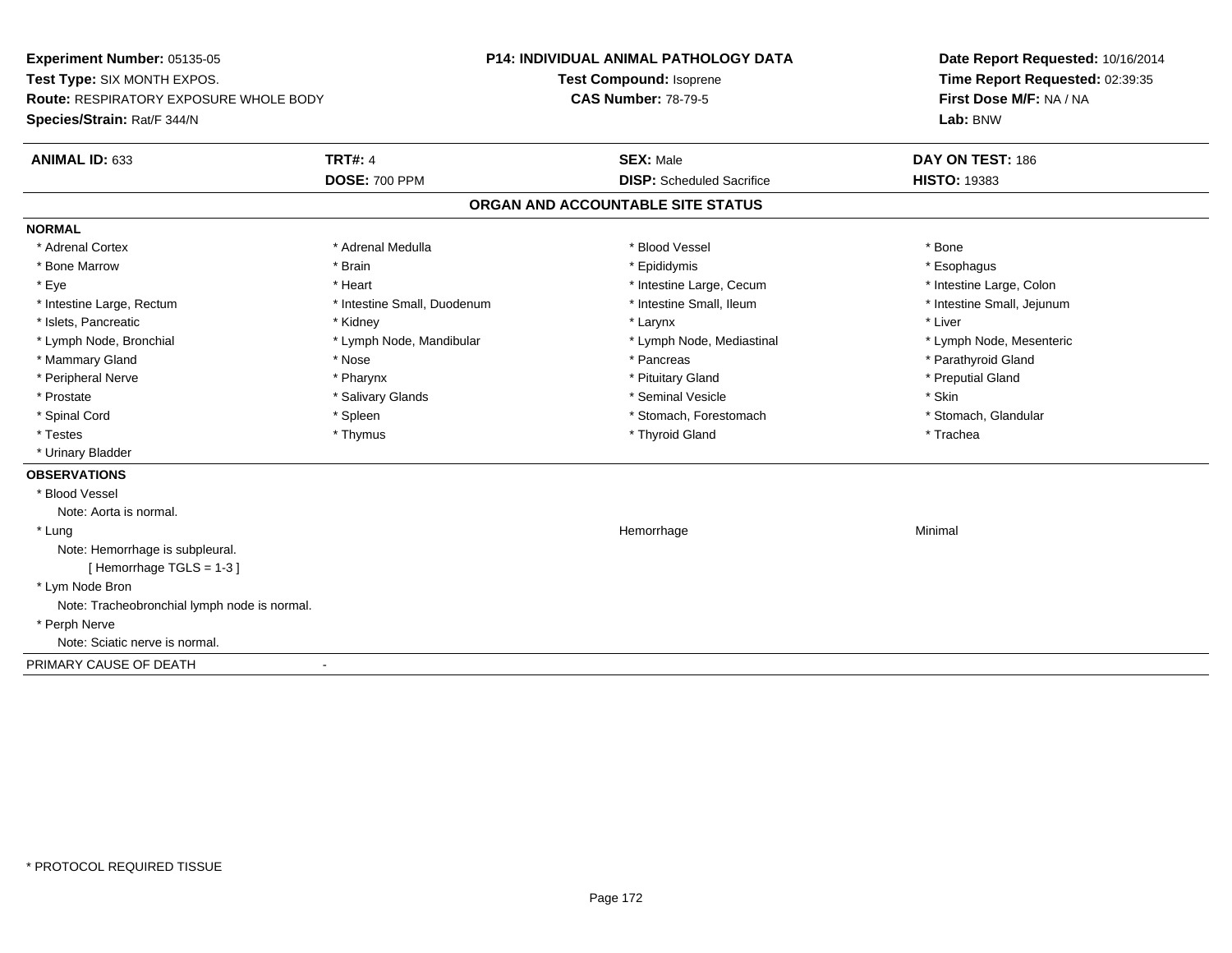| Experiment Number: 05135-05<br>Test Type: SIX MONTH EXPOS.<br><b>Route: RESPIRATORY EXPOSURE WHOLE BODY</b><br>Species/Strain: Rat/F 344/N |                      | <b>P14: INDIVIDUAL ANIMAL PATHOLOGY DATA</b><br><b>Test Compound: Isoprene</b><br><b>CAS Number: 78-79-5</b> | Date Report Requested: 10/16/2014<br>Time Report Requested: 02:39:35<br>First Dose M/F: NA / NA<br>Lab: BNW |
|--------------------------------------------------------------------------------------------------------------------------------------------|----------------------|--------------------------------------------------------------------------------------------------------------|-------------------------------------------------------------------------------------------------------------|
| <b>ANIMAL ID: 634</b>                                                                                                                      | <b>TRT#: 4</b>       | <b>SEX: Male</b>                                                                                             | DAY ON TEST: 367                                                                                            |
|                                                                                                                                            | <b>DOSE: 700 PPM</b> | <b>DISP:</b> Terminal Sacrifice                                                                              | <b>HISTO: 19384</b>                                                                                         |
| <b>OBSERVATIONS</b>                                                                                                                        |                      |                                                                                                              |                                                                                                             |
| * Lung                                                                                                                                     |                      | Hemorrhage                                                                                                   | Multifocal, Minimal                                                                                         |
|                                                                                                                                            | Alveolar Epith       | Hyperplasia                                                                                                  | Multifocal, Minimal                                                                                         |
|                                                                                                                                            | Peribronchial        | Hyperplasia                                                                                                  | Lymphoid, Multifocal, Minimal                                                                               |
|                                                                                                                                            | Perivascular         | Hyperplasia                                                                                                  | Lymphoid, Multifocal, Mild                                                                                  |
|                                                                                                                                            | Alveolus             | <b>Infiltration Cellular</b>                                                                                 | Histiocyte, Multifocal, Minimal                                                                             |
| Note: Hemorrhage is subpleural.                                                                                                            |                      |                                                                                                              |                                                                                                             |
| Note: Hyperplasia, Alveolar Epithelium = Type 2 Cell.                                                                                      |                      |                                                                                                              |                                                                                                             |
| * Testes                                                                                                                                   | Interstit Cell       | Hyperplasia                                                                                                  | Marked                                                                                                      |
| PRIMARY CAUSE OF DEATH                                                                                                                     |                      |                                                                                                              |                                                                                                             |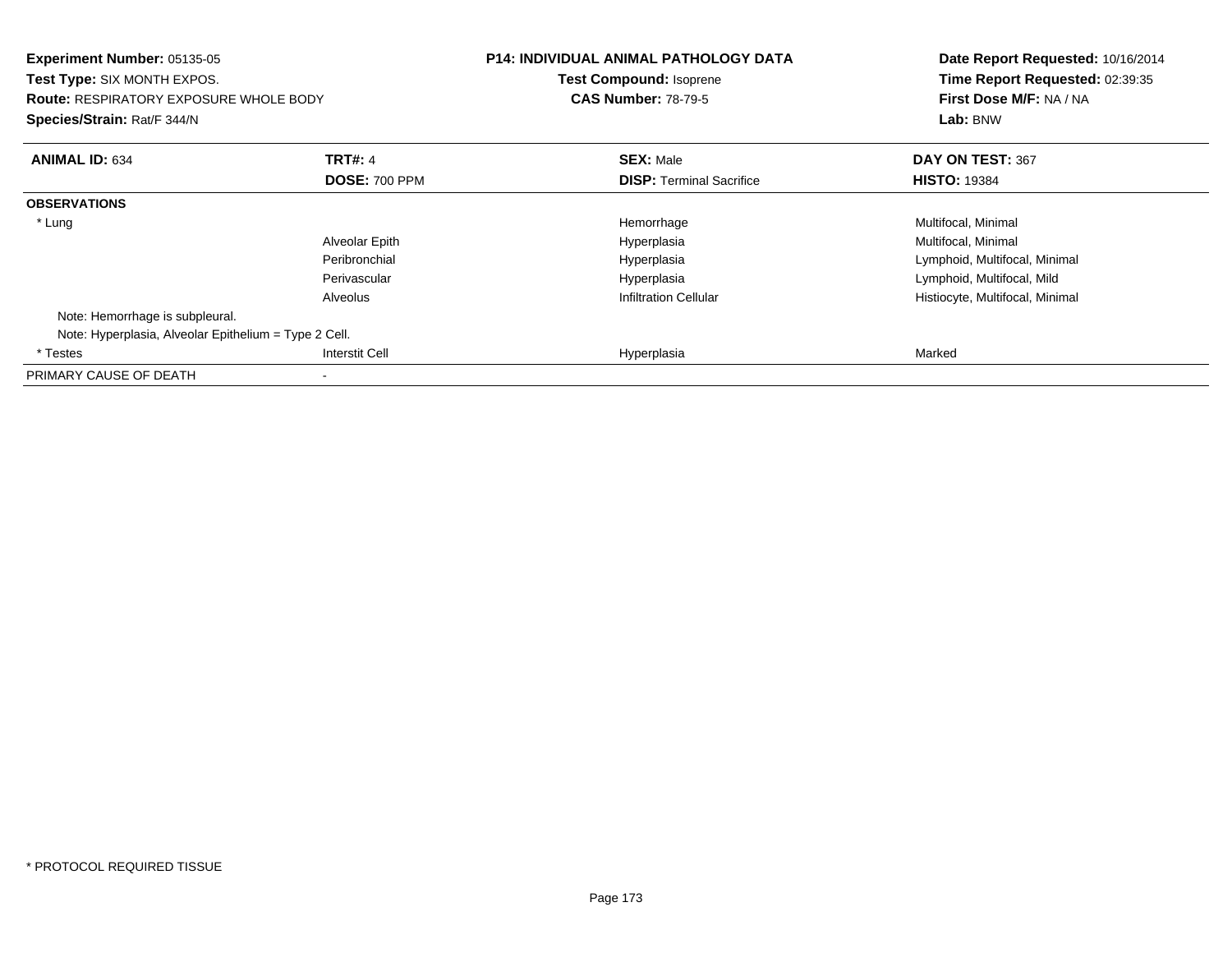| <b>Experiment Number: 05135-05</b><br><b>Test Type: SIX MONTH EXPOS.</b><br><b>Route: RESPIRATORY EXPOSURE WHOLE BODY</b><br>Species/Strain: Rat/F 344/N |                       | <b>P14: INDIVIDUAL ANIMAL PATHOLOGY DATA</b><br><b>Test Compound: Isoprene</b><br><b>CAS Number: 78-79-5</b> | Date Report Requested: 10/16/2014<br>Time Report Requested: 02:39:35<br>First Dose M/F: NA / NA<br>Lab: BNW |
|----------------------------------------------------------------------------------------------------------------------------------------------------------|-----------------------|--------------------------------------------------------------------------------------------------------------|-------------------------------------------------------------------------------------------------------------|
| <b>ANIMAL ID: 635</b>                                                                                                                                    | <b>TRT#: 4</b>        | <b>SEX: Male</b>                                                                                             | DAY ON TEST: 367                                                                                            |
|                                                                                                                                                          | <b>DOSE: 700 PPM</b>  | <b>DISP: Terminal Sacrifice</b>                                                                              | <b>HISTO: 19385</b>                                                                                         |
| <b>OBSERVATIONS</b>                                                                                                                                      |                       |                                                                                                              |                                                                                                             |
| * Liver                                                                                                                                                  |                       | Fatty Change                                                                                                 | Minimal                                                                                                     |
| [Fatty Change TGLS = $1-13$ ]                                                                                                                            |                       |                                                                                                              |                                                                                                             |
| * Lung                                                                                                                                                   |                       | Hemorrhage                                                                                                   | Multifocal, Minimal                                                                                         |
|                                                                                                                                                          | Alveolar Epith        | Hyperplasia                                                                                                  | Multifocal, Mild                                                                                            |
|                                                                                                                                                          | Perivascular          | Hyperplasia                                                                                                  | Lymphoid, Multifocal, Mild                                                                                  |
|                                                                                                                                                          | Alveolus              | <b>Infiltration Cellular</b>                                                                                 | Histiocyte, Multifocal, Mild                                                                                |
| Note: Hemorrhage is subpleural.                                                                                                                          |                       |                                                                                                              |                                                                                                             |
| Note: Hyperplasia, alveolar epithelium is a type 2 cell.                                                                                                 |                       |                                                                                                              |                                                                                                             |
| [Hemorrhage TGLS = 2-3]                                                                                                                                  |                       |                                                                                                              |                                                                                                             |
| * Testes                                                                                                                                                 | <b>Interstit Cell</b> | Hyperplasia                                                                                                  | Moderate                                                                                                    |
| PRIMARY CAUSE OF DEATH                                                                                                                                   |                       |                                                                                                              |                                                                                                             |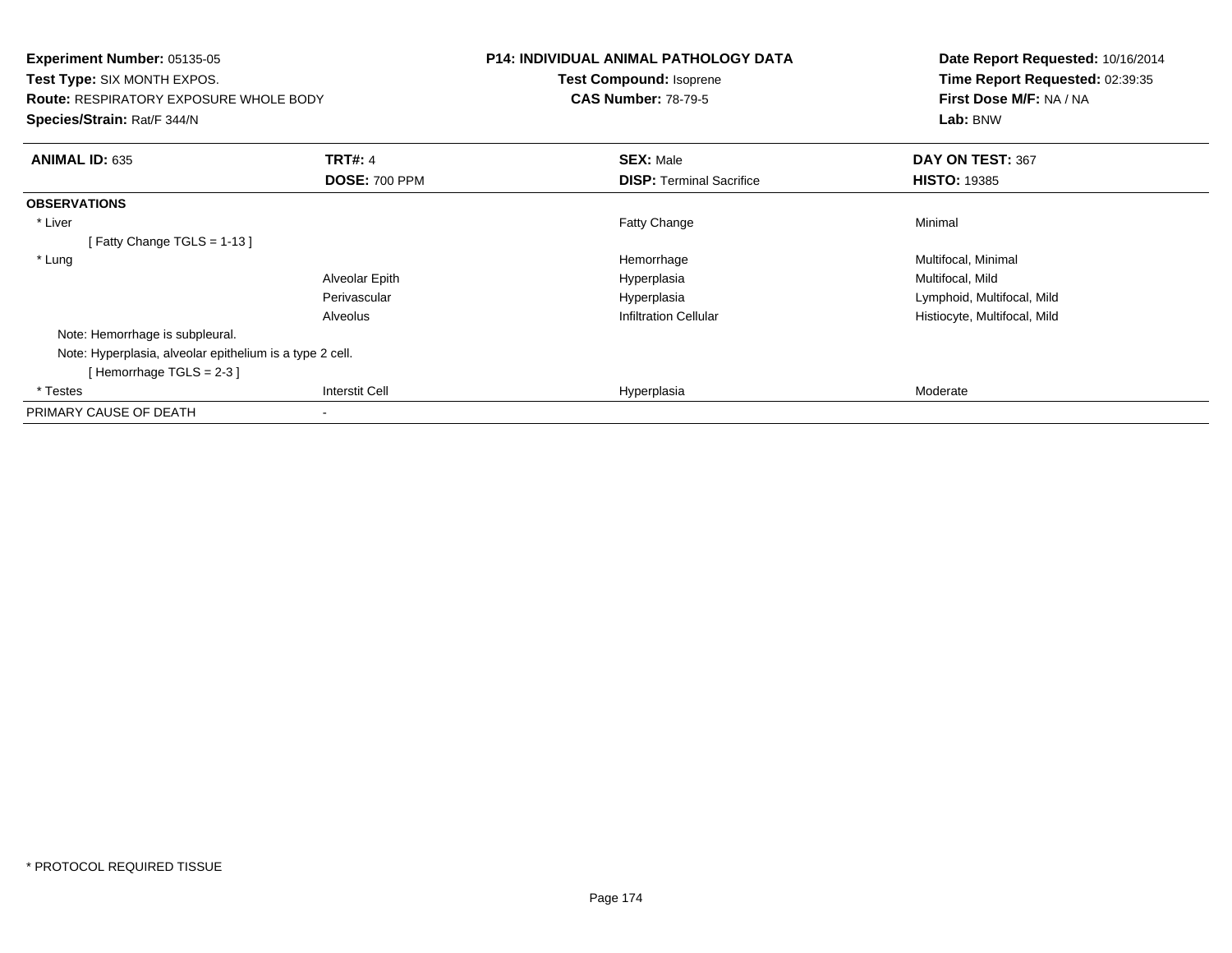**Experiment Number:** 05135-05 **Test Type:** SIX MONTH EXPOS. **Route:** RESPIRATORY EXPOSURE WHOLE BODY**Species/Strain:** Rat/F 344/N

## **P14: INDIVIDUAL ANIMAL PATHOLOGY DATA**

**Test Compound:** Isoprene**CAS Number:** 78-79-5

**Date Report Requested:** 10/16/2014**Time Report Requested:** 02:39:35**First Dose M/F:** NA / NA**Lab:** BNW

| <b>ANIMAL ID: 636</b>                                         | <b>TRT#: 4</b>                                                                                                          | <b>SEX: Male</b>                | DAY ON TEST: 367                |
|---------------------------------------------------------------|-------------------------------------------------------------------------------------------------------------------------|---------------------------------|---------------------------------|
|                                                               | <b>DOSE: 700 PPM</b>                                                                                                    | <b>DISP: Terminal Sacrifice</b> | <b>HISTO: 19386</b>             |
| <b>OBSERVATIONS</b>                                           |                                                                                                                         |                                 |                                 |
| * Lung                                                        |                                                                                                                         | Hemorrhage                      | Multifocal, Minimal             |
|                                                               | Peribronchial                                                                                                           | Hyperplasia                     | Lymphoid, Multifocal, Minimal   |
|                                                               | Perivascular                                                                                                            | Hyperplasia                     | Lymphoid, Multifocal, Mild      |
|                                                               | Alveolus                                                                                                                | <b>Infiltration Cellular</b>    | Histiocyte, Multifocal, Minimal |
| Note: Hemorrhage is subpleural.<br>[Hemorrhage TGLS = $2-3$ ] |                                                                                                                         |                                 |                                 |
| Mesentery                                                     |                                                                                                                         | <b>Necrosis</b>                 |                                 |
| Note: Fat Necrosis                                            |                                                                                                                         |                                 |                                 |
| [Necrosis TGLS = $1-14$ ]                                     |                                                                                                                         |                                 |                                 |
| * Preputial Gland                                             |                                                                                                                         | <b>Infiltration Cellular</b>    | Mixed Cell, Mild                |
|                                                               |                                                                                                                         | Inflammation                    | Suppurative, Marked             |
| [Inflammation TGLS = $5-7$ ]                                  |                                                                                                                         |                                 |                                 |
| * Skin                                                        |                                                                                                                         | Inflammation                    | Chronic                         |
|                                                               | Note: TGL 4 is associated with an abcess in the adjacent Preputial gland which is coded as TGL 5 under Preputial gland. |                                 |                                 |
| [Inflammation TGLS = $4-13$ ]                                 |                                                                                                                         |                                 |                                 |
| * Testes                                                      | <b>Interstit Cell</b>                                                                                                   | Adenoma                         |                                 |
|                                                               | <b>Interstit Cell</b>                                                                                                   | Hyperplasia                     | Moderate                        |
| Note: -B-Adenoma                                              |                                                                                                                         |                                 |                                 |
| [Adenoma TGLS = $3-7$ ]                                       |                                                                                                                         |                                 |                                 |
| PRIMARY CAUSE OF DEATH                                        |                                                                                                                         |                                 |                                 |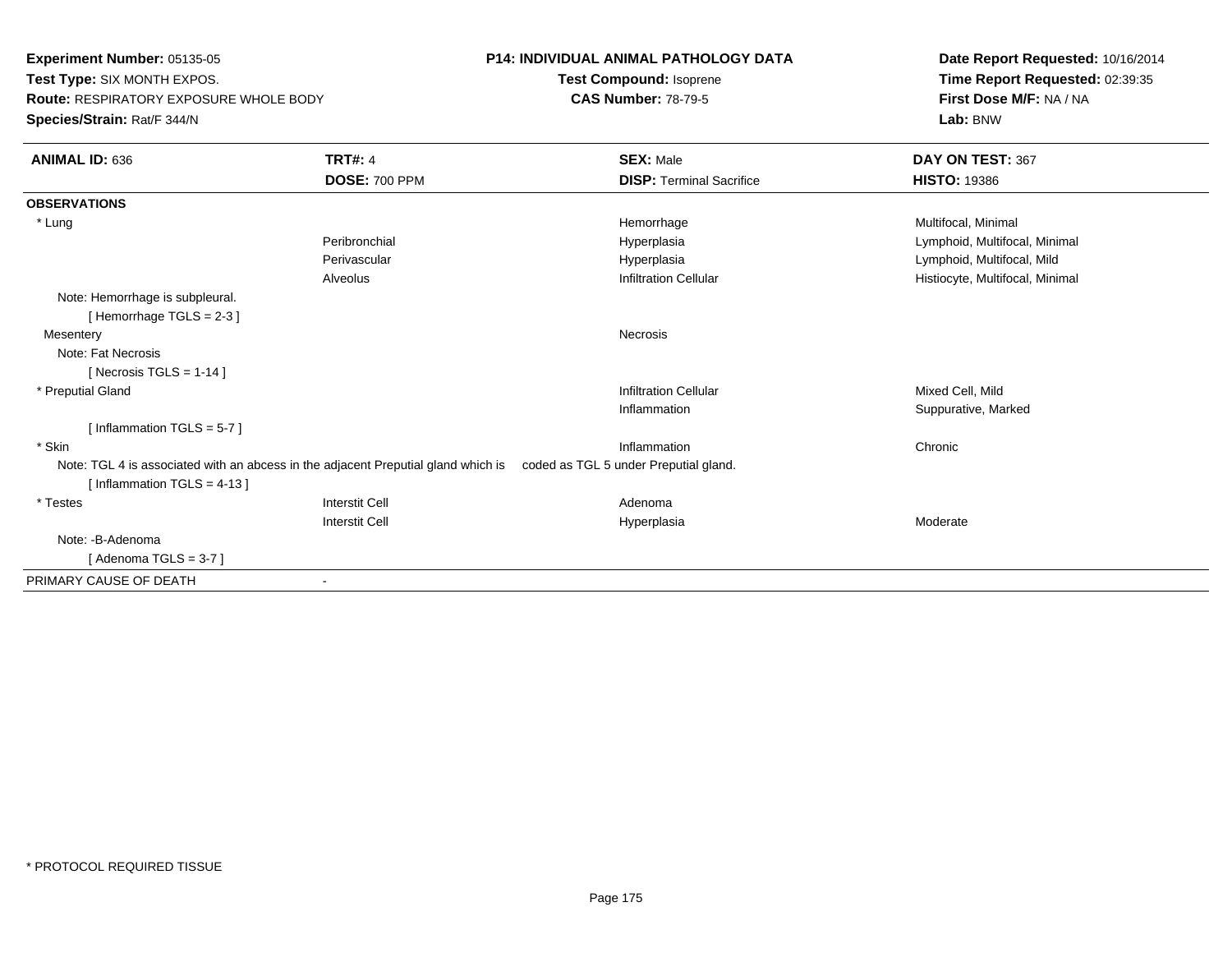| Experiment Number: 05135-05<br>Test Type: SIX MONTH EXPOS.<br><b>Route: RESPIRATORY EXPOSURE WHOLE BODY</b> |                                                                                | <b>P14: INDIVIDUAL ANIMAL PATHOLOGY DATA</b><br>Test Compound: Isoprene<br><b>CAS Number: 78-79-5</b> | Date Report Requested: 10/16/2014<br>Time Report Requested: 02:39:35<br>First Dose M/F: NA / NA<br>Lab: BNW |
|-------------------------------------------------------------------------------------------------------------|--------------------------------------------------------------------------------|-------------------------------------------------------------------------------------------------------|-------------------------------------------------------------------------------------------------------------|
| Species/Strain: Rat/F 344/N                                                                                 |                                                                                |                                                                                                       |                                                                                                             |
| <b>ANIMAL ID: 637</b>                                                                                       | <b>TRT#: 4</b>                                                                 | <b>SEX: Male</b>                                                                                      | DAY ON TEST: 367                                                                                            |
|                                                                                                             | <b>DOSE: 700 PPM</b>                                                           | <b>DISP:</b> Terminal Sacrifice                                                                       | <b>HISTO: 19387</b>                                                                                         |
|                                                                                                             |                                                                                | ORGAN AND ACCOUNTABLE SITE STATUS                                                                     |                                                                                                             |
| <b>NORMAL</b>                                                                                               |                                                                                |                                                                                                       |                                                                                                             |
| * Lung                                                                                                      |                                                                                |                                                                                                       |                                                                                                             |
| <b>OBSERVATIONS</b>                                                                                         |                                                                                |                                                                                                       |                                                                                                             |
| * Eye                                                                                                       |                                                                                | Cataract                                                                                              |                                                                                                             |
|                                                                                                             | Retina                                                                         | Degeneration                                                                                          | Marked                                                                                                      |
|                                                                                                             | Note: The retina of the eye with the cataract has severe degenerative changes. |                                                                                                       |                                                                                                             |
| Cataract TGLS = $1-13$ ]                                                                                    |                                                                                |                                                                                                       |                                                                                                             |
| * Spleen                                                                                                    | Capsule                                                                        | Hyperplasia                                                                                           | Lymphoid                                                                                                    |
| Note: Nodular (lymphoid) Hyperplasia, Splenic Capsule.                                                      |                                                                                |                                                                                                       |                                                                                                             |
| [Hyperplasia TGLS = 2-4 ]                                                                                   |                                                                                |                                                                                                       |                                                                                                             |
| * Testes                                                                                                    | <b>Interstit Cell</b>                                                          | Hyperplasia                                                                                           | Minimal                                                                                                     |
| PRIMARY CAUSE OF DEATH                                                                                      | $\blacksquare$                                                                 |                                                                                                       |                                                                                                             |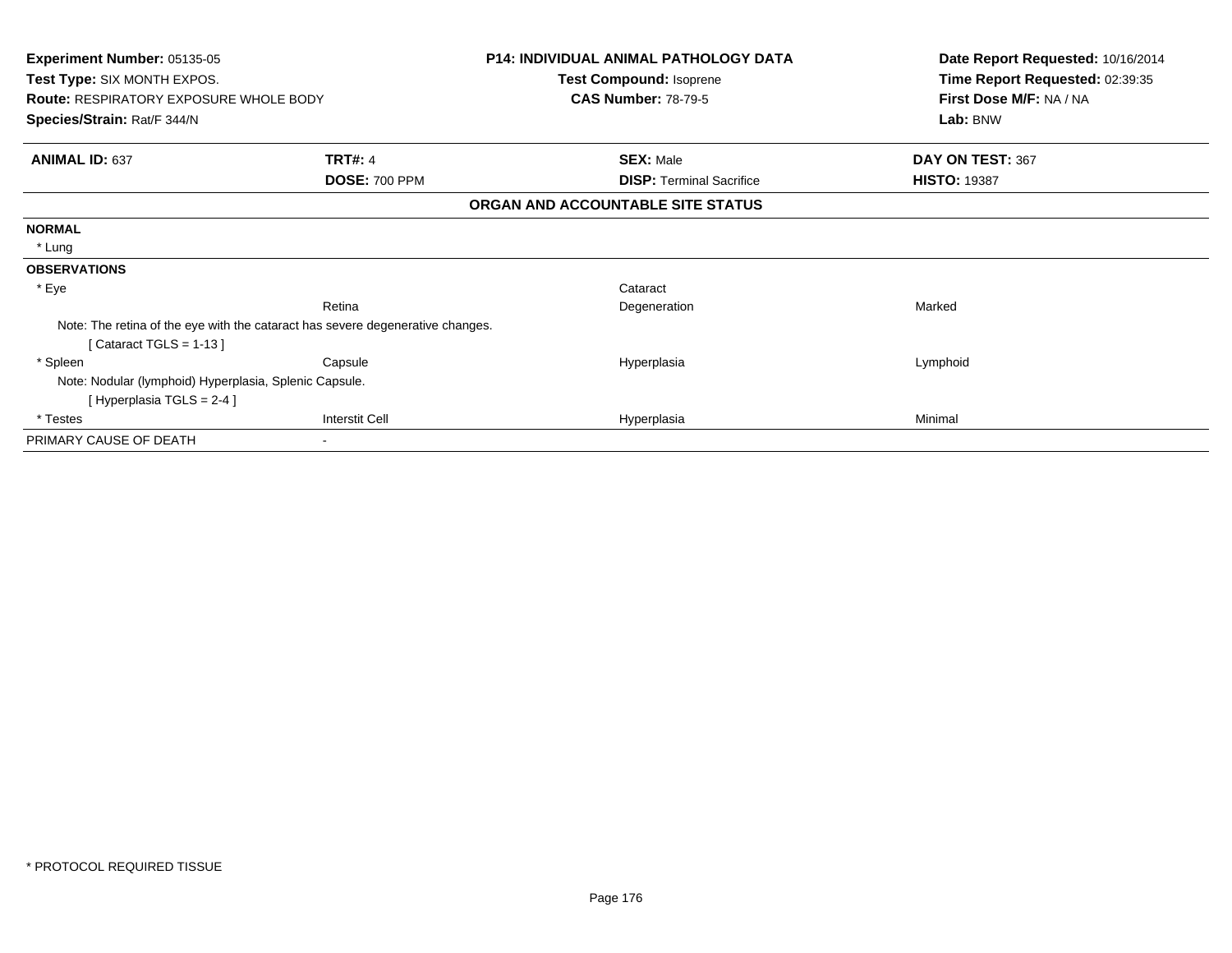**Experiment Number:** 05135-05**Test Type:** SIX MONTH EXPOS.**Route:** RESPIRATORY EXPOSURE WHOLE BODY**Species/Strain:** Rat/F 344/N**P14: INDIVIDUAL ANIMAL PATHOLOGY DATATest Compound:** Isoprene**CAS Number:** 78-79-5**Date Report Requested:** 10/16/2014**Time Report Requested:** 02:39:35**First Dose M/F:** NA / NA**Lab:** BNW**ANIMAL ID:** 638**TRT#:** 4 **SEX:** Male **DAY ON TEST:** 186 **DOSE:** 700 PPM**DISP:** Scheduled Sacrifice **HISTO:** 19388 **ORGAN AND ACCOUNTABLE SITE STATUSNORMAL**\* Adrenal Cortex \* Adrenal Cortex \* \* Adrenal Medulla \* \* Adrenal Medulla \* \* Blood Vessel \* \* Brood Vessel \* \* Bone \* Esophagus \* Bone Marrow \* Brain \* Epididymis \* Esophagus \* Intestine Large, Colon \* Eye \* The matrice of the test of the test of the test of the test of the test of the test of the test of the test of the test of the test of the test of the test of the test of the test of the test of the test of the tes \* Intestine Small, Jejunum \* Intestine Large, Rectum \* Intestine Small, Duodenum \* Intestine Small, Ileum \* Intestine Small, Ileum \* Islets, Pancreatic \* \* \* Andrew \* Kidney \* \* Kidney \* \* Larynx \* Larynx \* \* Larynx \* \* Liver \* Liver \* Liver \* Lymph Node, Bronchial \* Lymph Node, Mandibular \* Lymph Node, Mediastinal \* Lymph Node, Mesenteric\* Mammary Gland \* The strain of the strain of the strain of the strain of the strain of the strain of the strain of the strain of the strain of the strain of the strain of the strain of the strain of the strain of the stra \* Peripheral Nerve \* \* \* \* Pharynx \* \* Pharynx \* \* \* Preputial Gland \* \* Preputial Gland \* \* Preputial Gland \* Prostate \* \* Salivary Glands \* \* Salivary Glands \* \* Seminal Vesicle \* \* \* Seminal Yestrich \* \* Skin \* \* Skin \* Stomach, Glandular \* Spinal Cord \* Spinal Cord \* Spinal Cord \* Stomach, Forestomach \* Spinal Cord \* Stomach, Forestomach \* Testes \* Thymus \* Thyroid Gland \* Trachea \* Urinary Bladder**OBSERVATIONS** \* Blood VesselNote: Aorta is normal. \* Lungg and the state of the state of the state of the state of the Hemorrhage state of the Mild state of the Mild state of the State of the State of the State of the State of the State of the State of the State of the State of Perivascular Hyperplasia Lymphoid, Multifocal, Minimal Note: Hemorrhage is subpleural.[ Hemorrhage TGLS = 1-3 ] \* Lym Node Bron Note: Tracheobronchial lymph node is normal. \* Perph Nerve Note: Sciatic nerve is normal.PRIMARY CAUSE OF DEATH-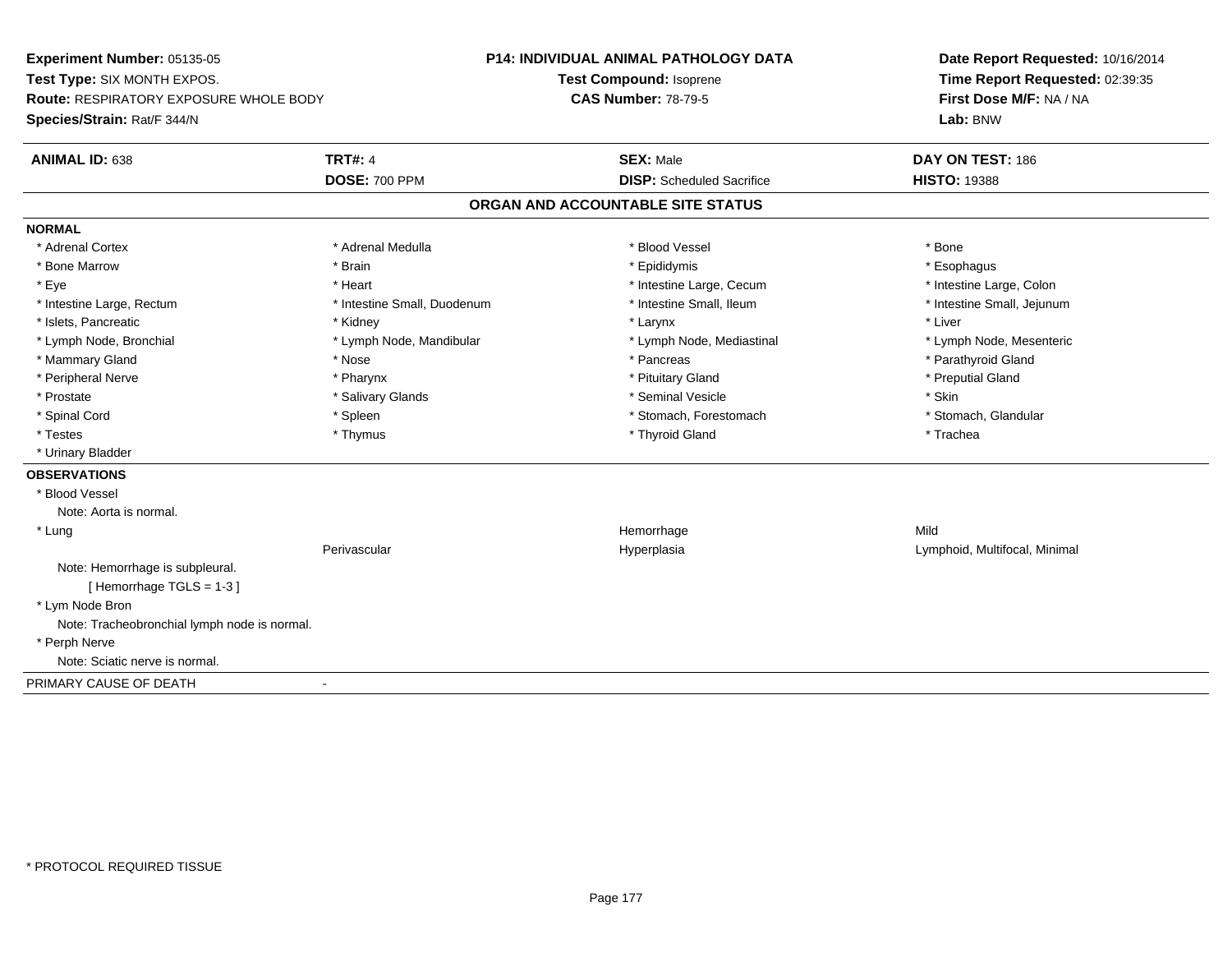**Experiment Number:** 05135-05**Test Type:** SIX MONTH EXPOS.**Route:** RESPIRATORY EXPOSURE WHOLE BODY**Species/Strain:** Rat/F 344/N**P14: INDIVIDUAL ANIMAL PATHOLOGY DATATest Compound:** Isoprene**CAS Number:** 78-79-5**Date Report Requested:** 10/16/2014**Time Report Requested:** 02:39:35**First Dose M/F:** NA / NA**Lab:** BNW**ANIMAL ID:** 639**TRT#:** 4 **SEX:** Male **DAY ON TEST:** 186 **DOSE:** 700 PPM**DISP:** Scheduled Sacrifice **HISTO:** 19389 **ORGAN AND ACCOUNTABLE SITE STATUSNORMAL**\* Adrenal Cortex \* Adrenal Cortex \* \* Adrenal Medulla \* \* Adrenal Medulla \* \* Blood Vessel \* \* Brood Vessel \* \* Bone \* Esophagus \* Bone Marrow \* Brain \* Epididymis \* Esophagus \* Intestine Large, Colon \* Eye \* Heart \* Heart \* Intestine Large, Cecum \* 1. The state Large, Cecum \* Intestine Large, Cecum \* \* Intestine Small, Jejunum \* Intestine Large, Rectum \* Intestine Small, Duodenum \* Intestine Small, Ileum \* Intestine Small, Ileum \* Islets, Pancreatic \* \* \* Andrew \* Kidney \* \* Kidney \* \* Larynx \* Larynx \* \* Larynx \* \* Liver \* Liver \* Liver \* Lymph Node, Bronchial \* Lymph Node, Mandibular \* Lymph Node, Mediastinal \* Lymph Node, Mesenteric\* Mammary Gland \* The strain of the strain of the strain of the strain of the strain of the strain of the strain of the strain of the strain of the strain of the strain of the strain of the strain of the strain of the stra \* Peripheral Nerve \* \* \* \* Pharynx \* \* Pharynx \* \* \* Preputial Gland \* \* Preputial Gland \* \* Preputial Gland \* Prostate \* \* Salivary Glands \* \* Salivary Glands \* \* Seminal Vesicle \* \* \* Seminal Yestrich \* \* Skin \* \* Skin \* Stomach, Glandular \* Spinal Cord **\* Stomach, Forestomach \* Spinal Cord \*** Stomach, Forestomach \* Stomach, Forestomach \* Thymus \* Thyroid Gland \* Trachea \* Urinary Bladder \* **OBSERVATIONS** \* Blood VesselNote: Aorta is normal. \* Lungg and the state of the state of the state of the state of the Hemorrhage state of the Mild state of the Mild state of the State of the State of the State of the State of the State of the State of the State of the State of Note: Hemorrhage is subpleural.[ Hemorrhage TGLS = 1-3 ] \* Lym Node Bron Note: Tracheobronchial lymph node is normal. \* Perph Nerve Note: Sciatic nerve is normal. \* Testess and the contract of the contract of the contract of the contract of the contract of the contract of the contract of the contract of the contract of the contract of the contract of the contract of the contract of the cont a Minimal PRIMARY CAUSE OF DEATH-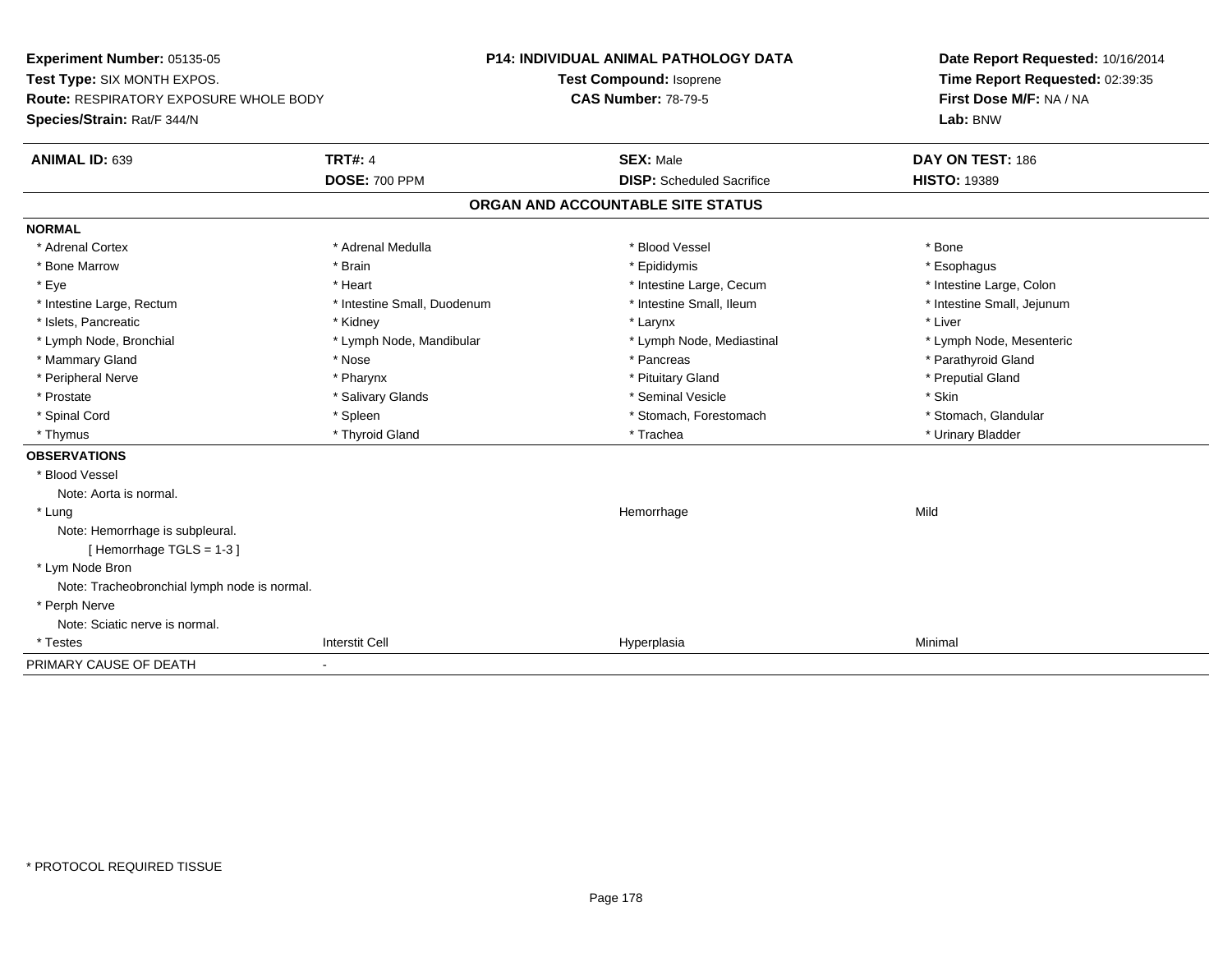| Experiment Number: 05135-05<br><b>Test Type: SIX MONTH EXPOS.</b><br><b>Route: RESPIRATORY EXPOSURE WHOLE BODY</b><br>Species/Strain: Rat/F 344/N |                      | <b>P14: INDIVIDUAL ANIMAL PATHOLOGY DATA</b><br>Test Compound: Isoprene<br><b>CAS Number: 78-79-5</b> | Date Report Requested: 10/16/2014<br>Time Report Requested: 02:39:35<br>First Dose M/F: NA / NA<br>Lab: BNW |
|---------------------------------------------------------------------------------------------------------------------------------------------------|----------------------|-------------------------------------------------------------------------------------------------------|-------------------------------------------------------------------------------------------------------------|
| <b>ANIMAL ID: 640</b>                                                                                                                             | <b>TRT#: 4</b>       | <b>SEX: Male</b>                                                                                      | DAY ON TEST: 367                                                                                            |
|                                                                                                                                                   | <b>DOSE: 700 PPM</b> | <b>DISP: Terminal Sacrifice</b>                                                                       | <b>HISTO: 19390</b>                                                                                         |
| <b>OBSERVATIONS</b>                                                                                                                               |                      |                                                                                                       |                                                                                                             |
| * Lung                                                                                                                                            |                      | Hemorrhage                                                                                            | Multifocal, Minimal                                                                                         |
|                                                                                                                                                   | Alveolar Epith       | Hyperplasia                                                                                           | Multifocal, Minimal                                                                                         |
|                                                                                                                                                   | Perivascular         | Hyperplasia                                                                                           | Lymphoid, Multifocal, Minimal                                                                               |
|                                                                                                                                                   | Alveolus             | <b>Infiltration Cellular</b>                                                                          | Histiocyte, Multifocal, Minimal                                                                             |
| Note: Hyperplasia, Alveolar Epithelium = Type 2 Cell.                                                                                             |                      |                                                                                                       |                                                                                                             |
| Note: Hemorrhage is subpleural.                                                                                                                   |                      |                                                                                                       |                                                                                                             |
| * Testes                                                                                                                                          | Interstit Cell       | Adenoma                                                                                               |                                                                                                             |
|                                                                                                                                                   | Interstit Cell       | Hyperplasia                                                                                           | Marked                                                                                                      |
| PRIMARY CAUSE OF DEATH                                                                                                                            |                      |                                                                                                       |                                                                                                             |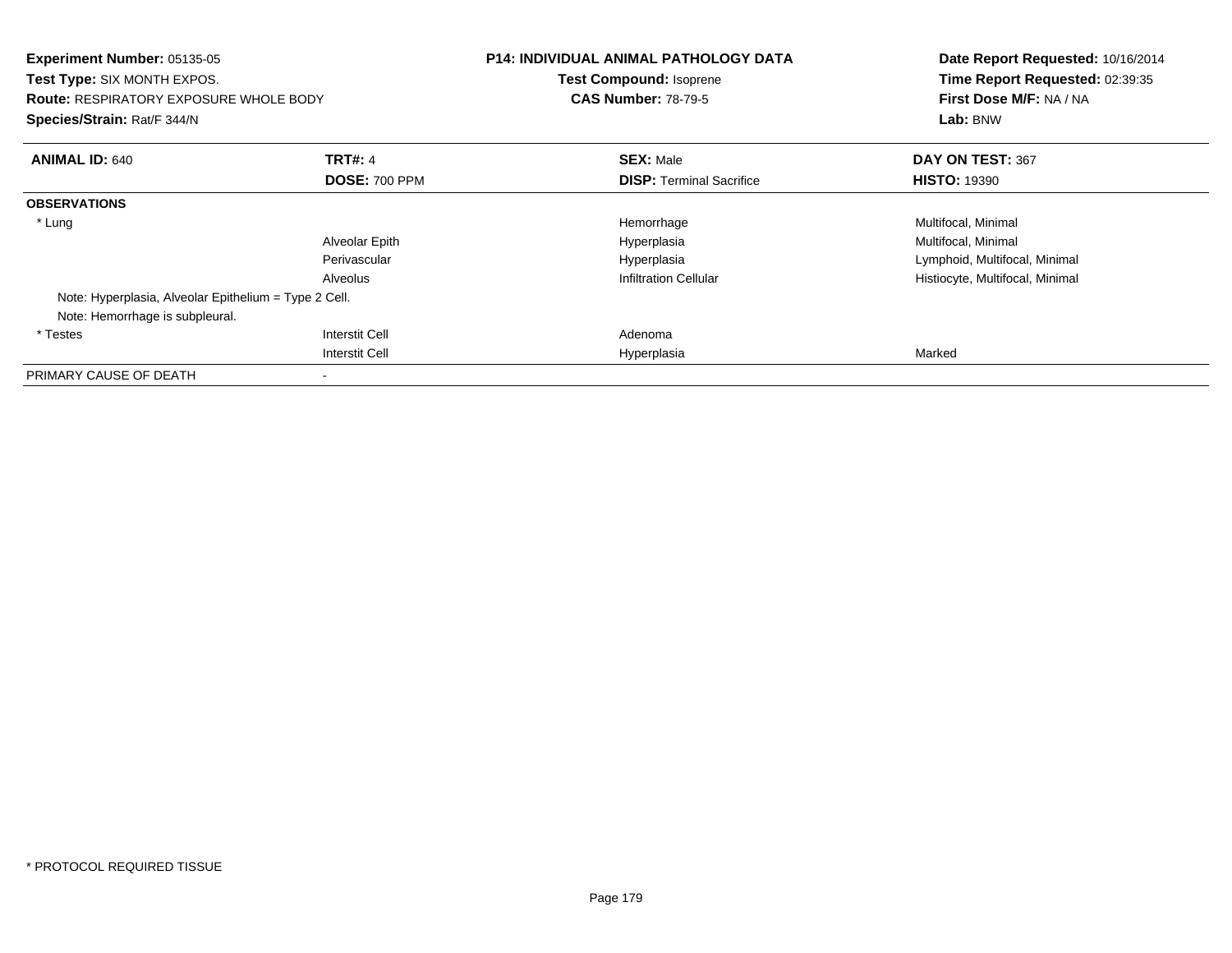| <b>Experiment Number: 05135-05</b><br><b>Test Type: SIX MONTH EXPOS.</b><br><b>Route: RESPIRATORY EXPOSURE WHOLE BODY</b><br>Species/Strain: Rat/F 344/N |                       | <b>P14: INDIVIDUAL ANIMAL PATHOLOGY DATA</b><br><b>Test Compound: Isoprene</b><br><b>CAS Number: 78-79-5</b> | Date Report Requested: 10/16/2014<br>Time Report Requested: 02:39:35<br>First Dose M/F: NA / NA<br>Lab: BNW |
|----------------------------------------------------------------------------------------------------------------------------------------------------------|-----------------------|--------------------------------------------------------------------------------------------------------------|-------------------------------------------------------------------------------------------------------------|
| <b>ANIMAL ID: 641</b>                                                                                                                                    | <b>TRT#: 4</b>        | <b>SEX: Male</b>                                                                                             | DAY ON TEST: 367                                                                                            |
|                                                                                                                                                          | <b>DOSE: 700 PPM</b>  | <b>DISP:</b> Terminal Sacrifice                                                                              | <b>HISTO: 19391</b>                                                                                         |
| <b>OBSERVATIONS</b>                                                                                                                                      |                       |                                                                                                              |                                                                                                             |
| * Lung                                                                                                                                                   |                       | Hemorrhage                                                                                                   | Multifocal, Minimal                                                                                         |
|                                                                                                                                                          | Alveolar Epith        | Hyperplasia                                                                                                  | Multifocal, Minimal                                                                                         |
|                                                                                                                                                          | Perivascular          | Hyperplasia                                                                                                  | Lymphoid, Multifocal, Minimal                                                                               |
|                                                                                                                                                          | Alveolus              | <b>Infiltration Cellular</b>                                                                                 | Histiocyte, Multifocal, Minimal                                                                             |
| Note: Hemorrhage is subpleural.                                                                                                                          |                       |                                                                                                              |                                                                                                             |
| Note: Hyperplasia, alveolar epithelium is a type 2 cell.                                                                                                 |                       |                                                                                                              |                                                                                                             |
| [Hemorrhage TGLS = $1-3$ ]                                                                                                                               |                       |                                                                                                              |                                                                                                             |
| * Testes                                                                                                                                                 | <b>Interstit Cell</b> | Adenoma                                                                                                      |                                                                                                             |
|                                                                                                                                                          | <b>Interstit Cell</b> | Hyperplasia                                                                                                  | Marked                                                                                                      |
| PRIMARY CAUSE OF DEATH                                                                                                                                   |                       |                                                                                                              |                                                                                                             |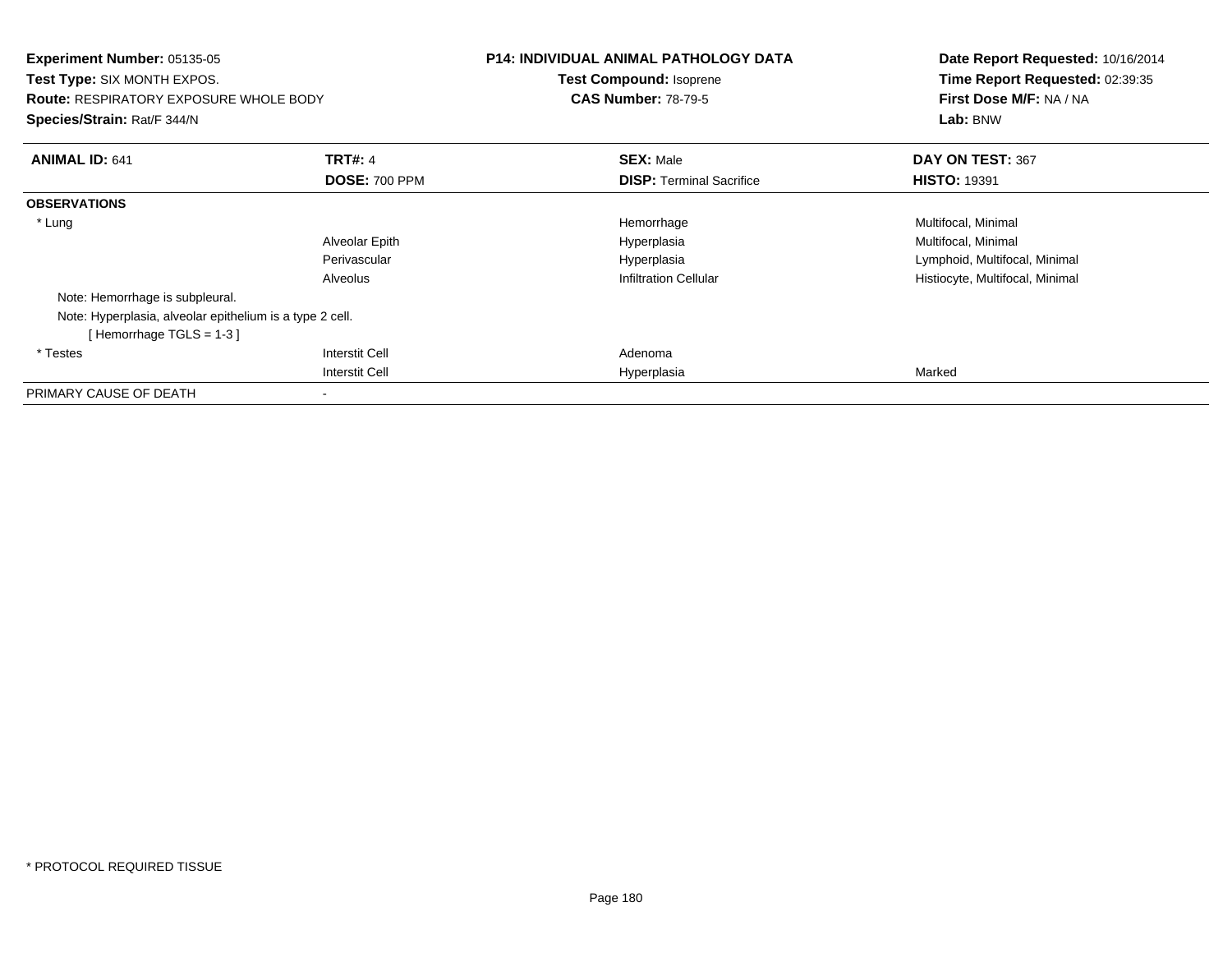| <b>Experiment Number: 05135-05</b><br>Test Type: SIX MONTH EXPOS.<br><b>Route: RESPIRATORY EXPOSURE WHOLE BODY</b> |                                        | <b>P14: INDIVIDUAL ANIMAL PATHOLOGY DATA</b><br><b>Test Compound: Isoprene</b><br><b>CAS Number: 78-79-5</b> | Date Report Requested: 10/16/2014<br>Time Report Requested: 02:39:35<br>First Dose M/F: NA / NA |
|--------------------------------------------------------------------------------------------------------------------|----------------------------------------|--------------------------------------------------------------------------------------------------------------|-------------------------------------------------------------------------------------------------|
| Species/Strain: Rat/F 344/N                                                                                        |                                        |                                                                                                              | Lab: BNW                                                                                        |
| <b>ANIMAL ID: 642</b>                                                                                              | <b>TRT#: 4</b><br><b>DOSE: 700 PPM</b> | <b>SEX: Male</b><br><b>DISP:</b> Terminal Sacrifice                                                          | DAY ON TEST: 367<br><b>HISTO: 19392</b>                                                         |
| <b>OBSERVATIONS</b><br>* Lung<br>Note: Hemorrhage is subpleural.                                                   |                                        | Hemorrhage                                                                                                   | Multifocal, Minimal                                                                             |
| * Testes                                                                                                           | <b>Interstit Cell</b>                  | Hyperplasia                                                                                                  | Marked                                                                                          |
| PRIMARY CAUSE OF DEATH                                                                                             |                                        |                                                                                                              |                                                                                                 |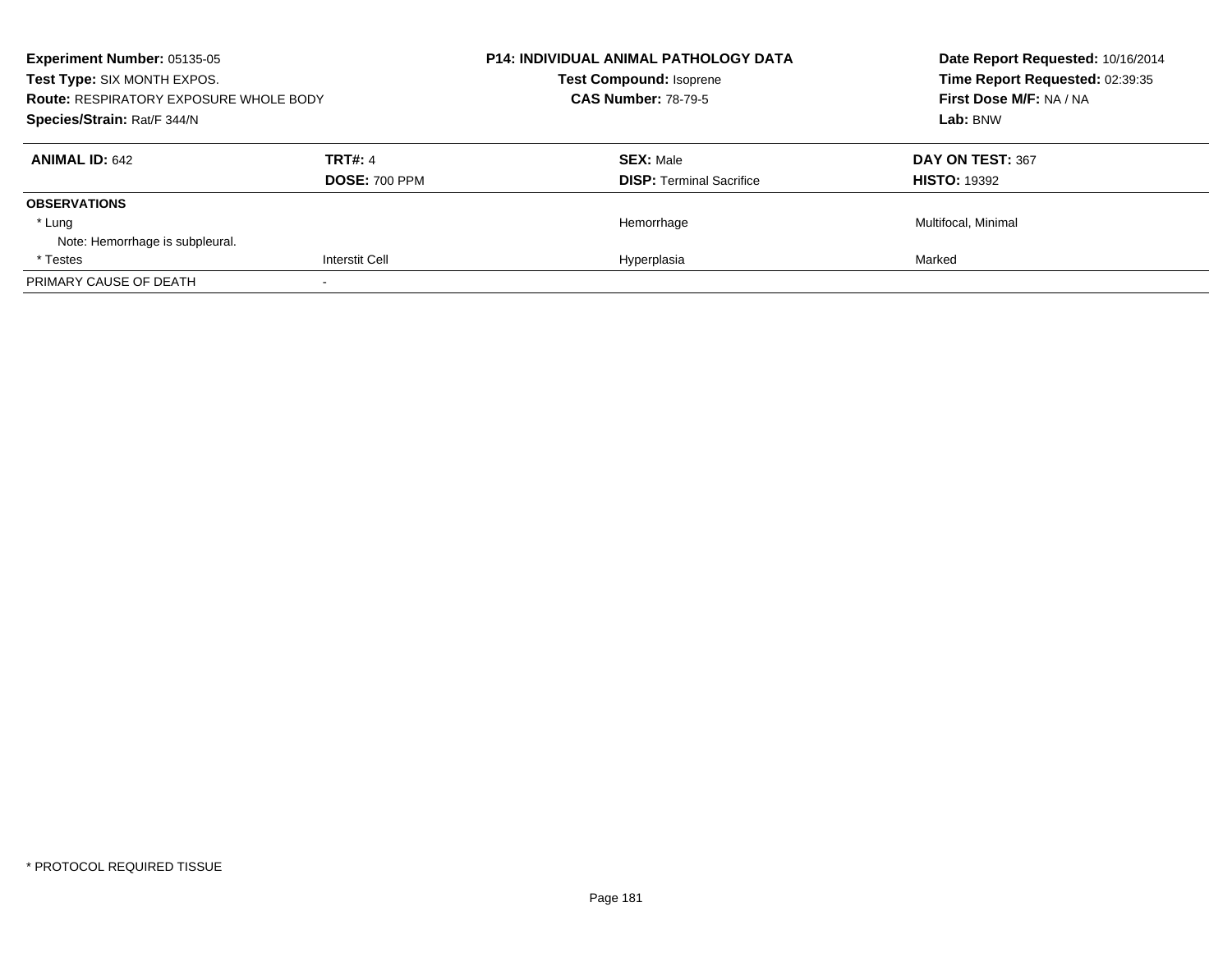**Experiment Number:** 05135-05**Test Type:** SIX MONTH EXPOS.**Route:** RESPIRATORY EXPOSURE WHOLE BODY**Species/Strain:** Rat/F 344/N**P14: INDIVIDUAL ANIMAL PATHOLOGY DATATest Compound:** Isoprene**CAS Number:** 78-79-5**Date Report Requested:** 10/16/2014**Time Report Requested:** 02:39:35**First Dose M/F:** NA / NA**Lab:** BNW**ANIMAL ID:** 643**TRT#:** 4 **SEX:** Male **SEX:** Male **DAY ON TEST:** 367 **DOSE:** 700 PPM**DISP:** Terminal Sacrifice **HISTO:** 19393 **OBSERVATIONS** \* Lungg and the morrhage of the morrhage of the morrhage  $\theta$  and  $\theta$  and  $\theta$  and  $\theta$  and  $\theta$  and  $\theta$  and  $\theta$  and  $\theta$  and  $\theta$  and  $\theta$  and  $\theta$  and  $\theta$  and  $\theta$  and  $\theta$  and  $\theta$  and  $\theta$  and  $\theta$  and  $\theta$  and  $\theta$  and Alveolar Epithh anns an t-Imperplasia anns an t-Imperplasia anns an t-Imperplasia anns an t-Imperplasia anns an t-Imperplasi Peribronchial Hyperplasia Lymphoid, Multifocal, Minimal Perivascular HyperplasiaHyperplasia and the control of the control of the control of the control of the control of the control of the c<br>
Lymphoid, Multifocal, Mild<br>
Histiocyte, Multifocal, Mild AlveolusHistiocyte, Multifocal, Mild Note: Hemorrhage is subpleural.Note: Hyperplasia, alveolar epithelium is a type 2 cell.[ Hemorrhage TGLS = 2-3 ] \* Preputial Gland Infiltration Cellular Mixed Cell, Marked Inflammation Suppurative, Marked [ Inflammation TGLS = 1-7 ] \* Testess Interstit Cell Hyperplasia a Mild PRIMARY CAUSE OF DEATH-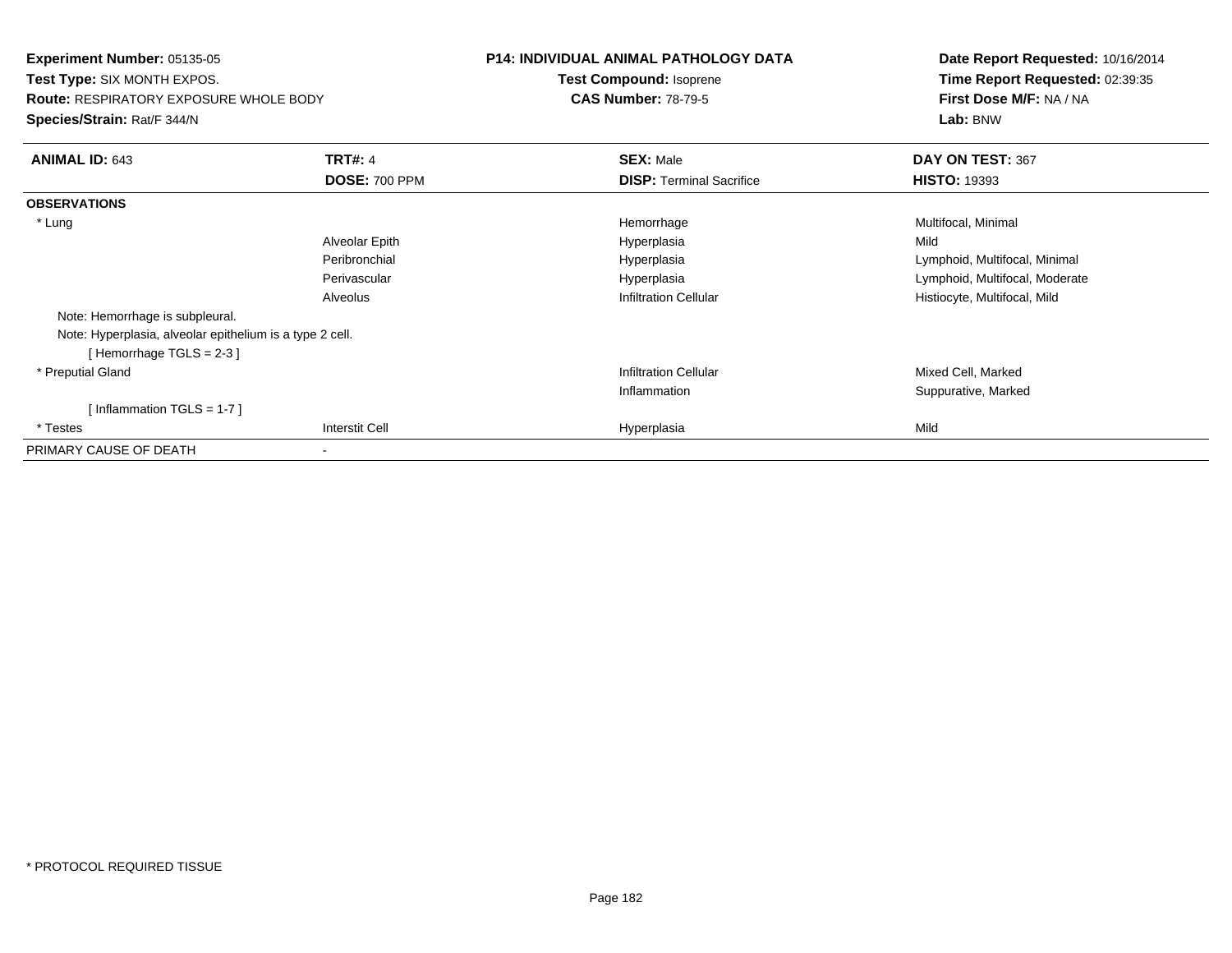| Experiment Number: 05135-05<br><b>Test Type: SIX MONTH EXPOS.</b><br><b>Route: RESPIRATORY EXPOSURE WHOLE BODY</b><br>Species/Strain: Rat/F 344/N |                       | P14: INDIVIDUAL ANIMAL PATHOLOGY DATA<br><b>Test Compound: Isoprene</b><br><b>CAS Number: 78-79-5</b>                         | Date Report Requested: 10/16/2014<br>Time Report Requested: 02:39:35<br>First Dose M/F: NA / NA<br>Lab: BNW |
|---------------------------------------------------------------------------------------------------------------------------------------------------|-----------------------|-------------------------------------------------------------------------------------------------------------------------------|-------------------------------------------------------------------------------------------------------------|
| <b>ANIMAL ID: 644</b>                                                                                                                             | <b>TRT#: 4</b>        | <b>SEX: Male</b>                                                                                                              | DAY ON TEST: 367                                                                                            |
|                                                                                                                                                   | <b>DOSE: 700 PPM</b>  | <b>DISP:</b> Terminal Sacrifice                                                                                               | <b>HISTO: 19394</b>                                                                                         |
| <b>OBSERVATIONS</b>                                                                                                                               |                       |                                                                                                                               |                                                                                                             |
| * Kidney                                                                                                                                          | <b>Bilateral</b>      | Nephropathy                                                                                                                   | Chronic, Minimal                                                                                            |
| Note: $TCL 1 = NCL$ .                                                                                                                             |                       |                                                                                                                               |                                                                                                             |
| * Lung                                                                                                                                            |                       | Hemorrhage                                                                                                                    | Multifocal, Mild                                                                                            |
|                                                                                                                                                   | Perivascular          | Hyperplasia                                                                                                                   | Lymphoid, Multifocal, Minimal                                                                               |
| Note: Hemorrhage is subpleural.                                                                                                                   |                       |                                                                                                                               |                                                                                                             |
| Note: There are several small foci of subpleural hemorrhage present.                                                                              |                       |                                                                                                                               |                                                                                                             |
| Hemorrhage TGLS = 2-3 ]                                                                                                                           |                       | Note: The focal area observed grossly in the right diaphragmatic lobe consists of red blood cells in the Parenchymal Alveoli. |                                                                                                             |
| * Testes                                                                                                                                          | <b>Interstit Cell</b> | Hyperplasia                                                                                                                   | Moderate                                                                                                    |
| PRIMARY CAUSE OF DEATH                                                                                                                            | $\,$                  |                                                                                                                               |                                                                                                             |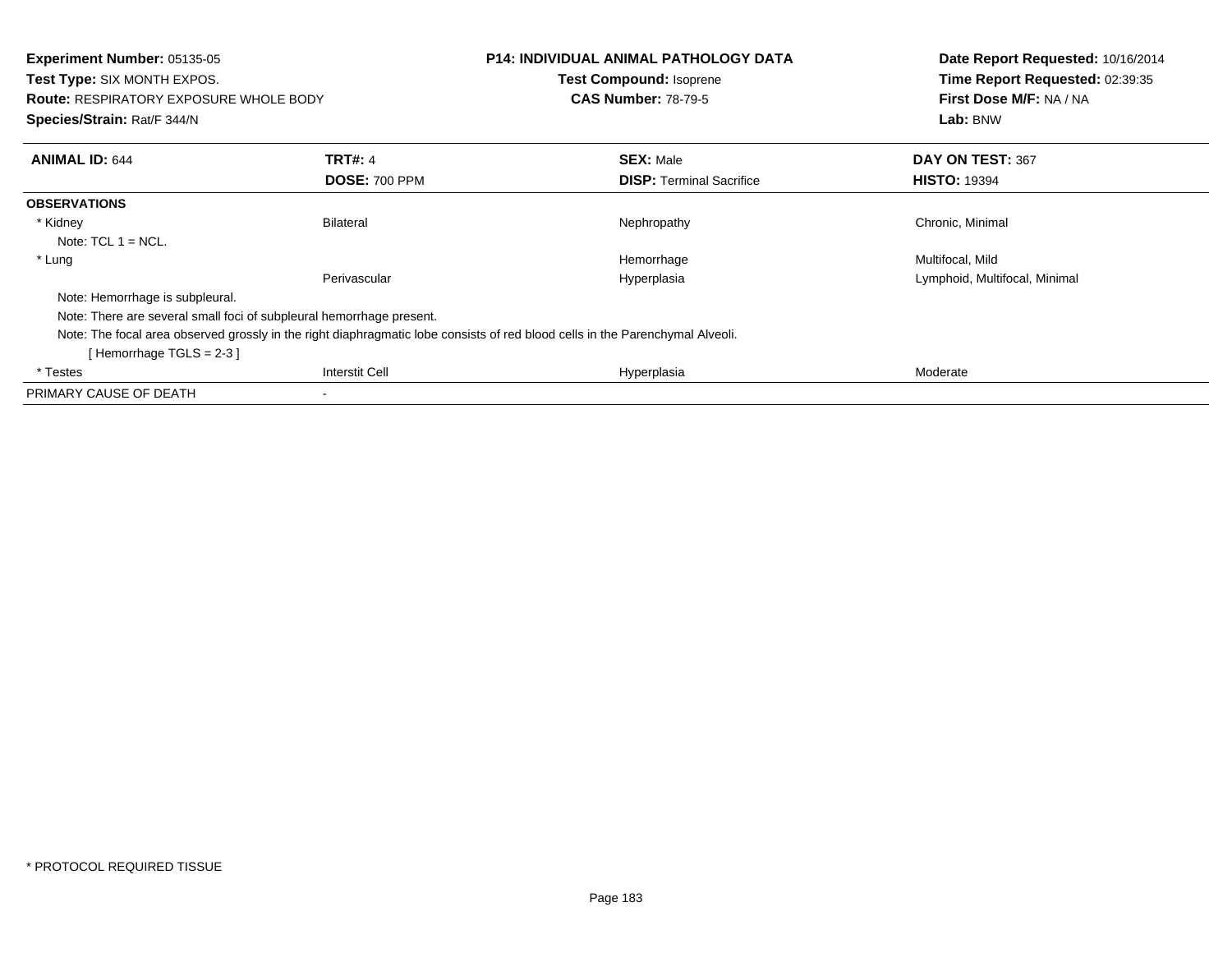| Experiment Number: 05135-05<br>Test Type: SIX MONTH EXPOS.<br><b>Route: RESPIRATORY EXPOSURE WHOLE BODY</b><br>Species/Strain: Rat/F 344/N<br><b>ANIMAL ID: 645</b> | <b>TRT#: 4</b>        | <b>P14: INDIVIDUAL ANIMAL PATHOLOGY DATA</b><br>Test Compound: Isoprene<br><b>CAS Number: 78-79-5</b><br><b>SEX: Male</b> | Date Report Requested: 10/16/2014<br>Time Report Requested: 02:39:35<br>First Dose M/F: NA / NA<br>Lab: BNW<br>DAY ON TEST: 367 |
|---------------------------------------------------------------------------------------------------------------------------------------------------------------------|-----------------------|---------------------------------------------------------------------------------------------------------------------------|---------------------------------------------------------------------------------------------------------------------------------|
|                                                                                                                                                                     | <b>DOSE: 700 PPM</b>  | <b>DISP: Terminal Sacrifice</b>                                                                                           | <b>HISTO: 19395</b>                                                                                                             |
|                                                                                                                                                                     |                       | ORGAN AND ACCOUNTABLE SITE STATUS                                                                                         |                                                                                                                                 |
| <b>NORMAL</b>                                                                                                                                                       |                       |                                                                                                                           |                                                                                                                                 |
| * Lymph Node, Mandibular                                                                                                                                            |                       |                                                                                                                           |                                                                                                                                 |
| <b>OBSERVATIONS</b>                                                                                                                                                 |                       |                                                                                                                           |                                                                                                                                 |
| * Liver                                                                                                                                                             |                       | Fatty Change                                                                                                              | Multifocal, Mild                                                                                                                |
| Note: Several very small foci of necrosis and mononuclear cells are present within areas of fatty change.<br>[Fatty Change TGLS = 2-14, 3-13.]                      |                       |                                                                                                                           |                                                                                                                                 |
| * Lung                                                                                                                                                              |                       | Hemorrhage                                                                                                                | Multifocal, Minimal                                                                                                             |
|                                                                                                                                                                     | Perivascular          | Hyperplasia                                                                                                               | Lymphoid, Multifocal, Minimal                                                                                                   |
| Note: Hemorrhage is subpleural.                                                                                                                                     |                       |                                                                                                                           |                                                                                                                                 |
| * Lym Node Mand                                                                                                                                                     |                       |                                                                                                                           |                                                                                                                                 |
| Note: $TGL$ 4 = NCL.                                                                                                                                                |                       |                                                                                                                           |                                                                                                                                 |
| * Pituitary Gland                                                                                                                                                   |                       | Adenoma                                                                                                                   |                                                                                                                                 |
|                                                                                                                                                                     |                       | Hemorrhage                                                                                                                | Focal, Mild                                                                                                                     |
| Note: The focal area of hemorrhage that was observed grossly is not associated with the adenoma.                                                                    |                       |                                                                                                                           |                                                                                                                                 |
| Note: -B-Adenoma                                                                                                                                                    |                       |                                                                                                                           |                                                                                                                                 |
| [Hemorrhage TGLS = $5-8$ ]                                                                                                                                          |                       |                                                                                                                           |                                                                                                                                 |
| * Spleen                                                                                                                                                            |                       | <b>Accessory Spleen</b>                                                                                                   |                                                                                                                                 |
| Note: Ectopic Splenic tissue.                                                                                                                                       |                       |                                                                                                                           |                                                                                                                                 |
| Accessory Spleen TGLS = 1-15 ]                                                                                                                                      |                       |                                                                                                                           |                                                                                                                                 |
| * Testes                                                                                                                                                            | <b>Interstit Cell</b> | Hyperplasia                                                                                                               | Mild                                                                                                                            |
| PRIMARY CAUSE OF DEATH                                                                                                                                              | $\blacksquare$        |                                                                                                                           |                                                                                                                                 |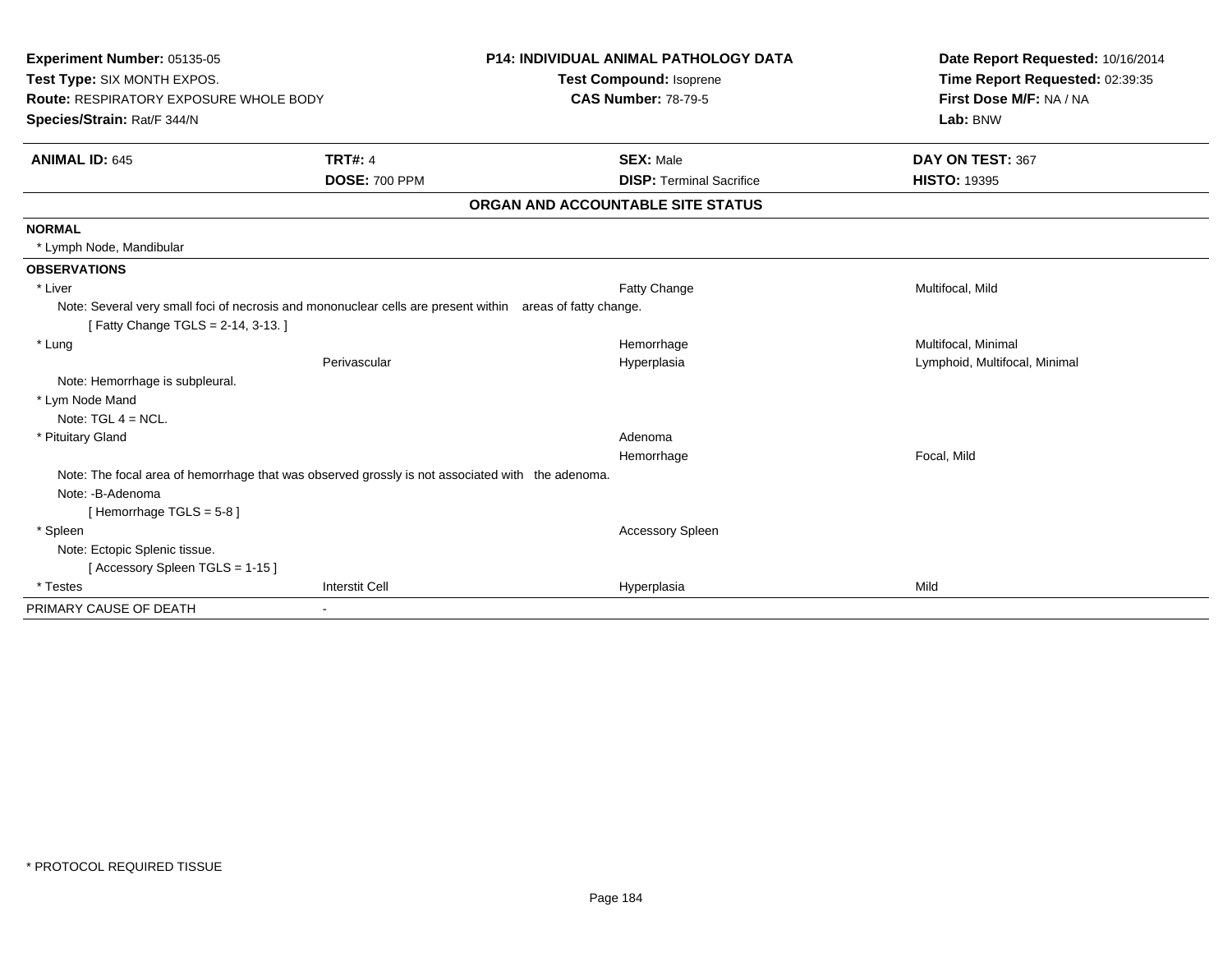**Experiment Number:** 05135-05**Test Type:** SIX MONTH EXPOS.**Route:** RESPIRATORY EXPOSURE WHOLE BODY**Species/Strain:** Rat/F 344/N**P14: INDIVIDUAL ANIMAL PATHOLOGY DATATest Compound:** Isoprene**CAS Number:** 78-79-5**Date Report Requested:** 10/16/2014**Time Report Requested:** 02:39:35**First Dose M/F:** NA / NA**Lab:** BNW**ANIMAL ID:** 646**TRT#:** 4 **SEX:** Male **DAY ON TEST:** 186 **DOSE:** 700 PPM**DISP:** Scheduled Sacrifice **HISTO:** 19396 **ORGAN AND ACCOUNTABLE SITE STATUSNORMAL**\* Adrenal Cortex \* Adrenal Cortex \* \* Adrenal Medulla \* \* Adrenal Medulla \* \* Blood Vessel \* \* Brood Vessel \* \* Bone \* Esophagus \* Bone Marrow \* Brain \* Epididymis \* Esophagus \* Intestine Large, Colon \* Eye \* The matrice of the test of the test of the test of the test of the test of the test of the test of the test of the test of the test of the test of the test of the test of the test of the test of the test of the tes \* Intestine Small, Jejunum \* Intestine Large, Rectum \* Intestine Small, Duodenum \* Intestine Small, Ileum \* Intestine Small, Ileum \* Islets, Pancreatic \* \* \* Andrew \* Kidney \* \* Kidney \* \* Larynx \* Larynx \* \* Larynx \* \* Liver \* Liver \* Liver \* Lymph Node, Bronchial \* Lymph Node, Mandibular \* Lymph Node, Mediastinal \* Lymph Node, Mesenteric\* Mammary Gland \* The straight of the straight of the straight of the straight of the straight of the straight of the straight of Parathyroid Gland \* Pancreas \* Parathyroid Gland \* Peripheral Nerve \* \* \* \* Pharynx \* \* Pharynx \* \* \* Preputial Gland \* \* Preputial Gland \* \* Preputial Gland \* Prostate \* \* Salivary Glands \* \* Salivary Glands \* \* Seminal Vesicle \* \* \* Seminal Yestrich \* \* Skin \* \* Skin \* Stomach, Glandular \* Spinal Cord **\* Spinal Cord \* Stomach, Forestomach \* Spieen** \* Stomach, Forestomach \* Stomach, Forestomach \* Testes \* Thymus \* Thyroid Gland \* Trachea \* Urinary Bladder**OBSERVATIONS** \* Blood VesselNote: Aorta is normal. \* Lungg and the state of the state of the state of the Moderate of the Moderate of the Moderate of the Moderate of the Moderate of the Moderate of the Moderate of the Moderate of the Moderate of the Moderate of the Moderate of t Note: Hemorrhage is subpleural.[ Hemorrhage TGLS = 2-3 ] \* Lym Node Bron Note: Tracheobronchial lymph node is normal.**Mesentery** y which is a set of the set of the set of the set of the set of the set of the set of the set of the set of the set of the set of the set of the set of the set of the set of the set of the set of the set of the set of the Note: Fat Necrosis. $[$  Necrosis TGLS = 1-13  $]$  \* Perph Nerve Note: Sciatic nerve is normal.PRIMARY CAUSE OF DEATH-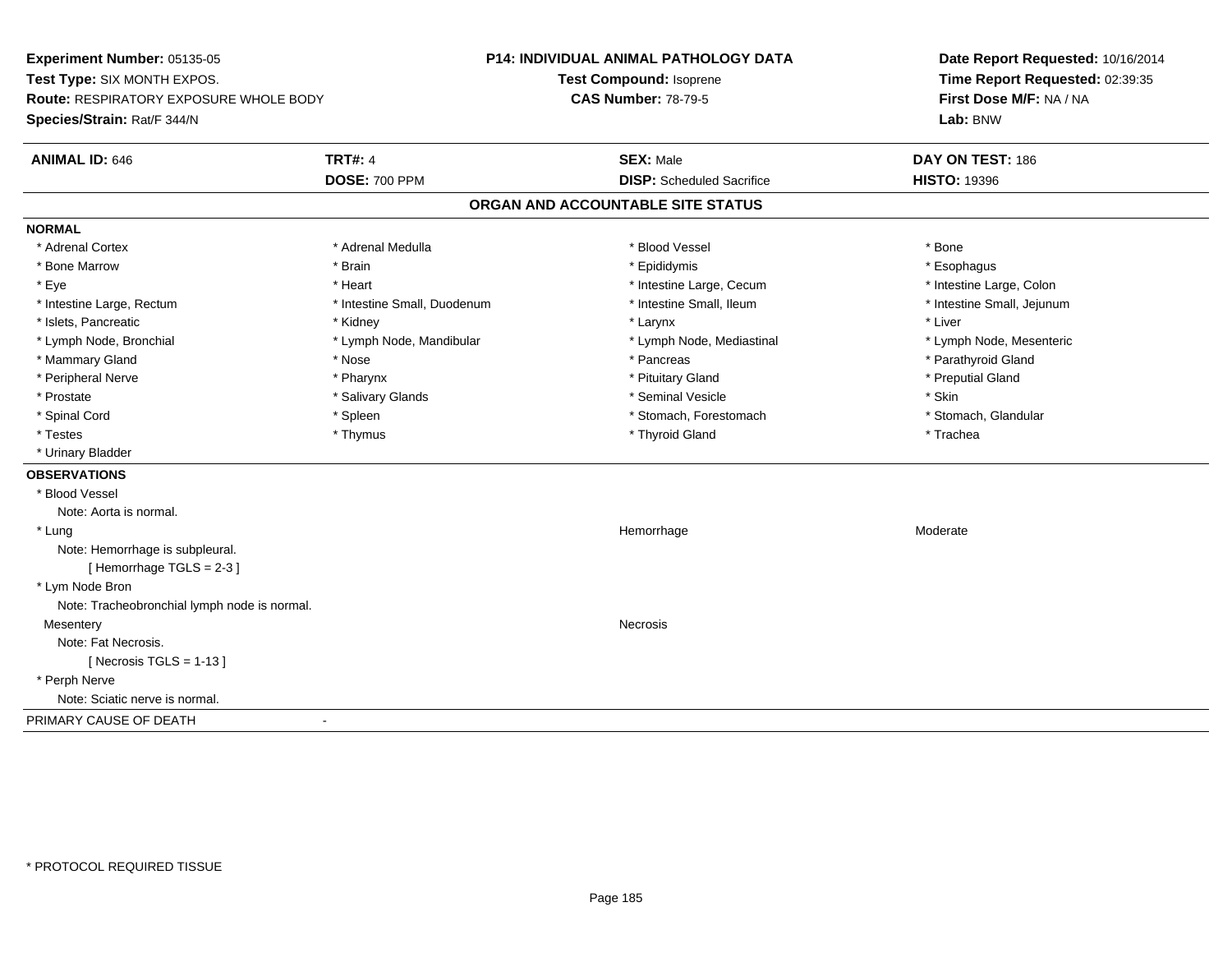**Experiment Number:** 05135-05 **Test Type:** SIX MONTH EXPOS.**Route:** RESPIRATORY EXPOSURE WHOLE BODY**Species/Strain:** Rat/F 344/N**P14: INDIVIDUAL ANIMAL PATHOLOGY DATATest Compound:** Isoprene**CAS Number:** 78-79-5**Date Report Requested:** 10/16/2014**Time Report Requested:** 02:39:35**First Dose M/F:** NA / NA**Lab:** BNW**ANIMAL ID:** 647**TRT#:** 4 **SEX:** Male **DAY ON TEST:** 367 **DOSE:** 700 PPM**DISP:** Terminal Sacrifice **HISTO:** 19397 **OBSERVATIONS** \* Lungg and the morrhage of the morrhage of the morrhage  $\theta$  and  $\theta$  and  $\theta$  and  $\theta$  and  $\theta$  and  $\theta$  and  $\theta$  and  $\theta$  and  $\theta$  and  $\theta$  and  $\theta$  and  $\theta$  and  $\theta$  and  $\theta$  and  $\theta$  and  $\theta$  and  $\theta$  and  $\theta$  and  $\theta$  and Alveolar Epith Hyperplasia Multifocal, Mild Peribronchial Hyperplasia Lymphoid, Multifocal, Minimal Perivascular Hyperplasia Lymphoid, Multifocal, Mild AlveolusHistiocyte, Multifocal, Mild Note: Hemorrhage is subpleural.Note: Hyperplasia, Alveolar Epithelium = Type 2 Cell. \* Pituitary Glandd and a state of the control of the control of the control of the control of the control of the control of the control of the control of the control of the control of the control of the control of the control of the contro Note: -B-Adenoma [ Adenoma TGLS = 1-8 ] \* Testess Interstit Cell Hyperplasia a Mild PRIMARY CAUSE OF DEATH-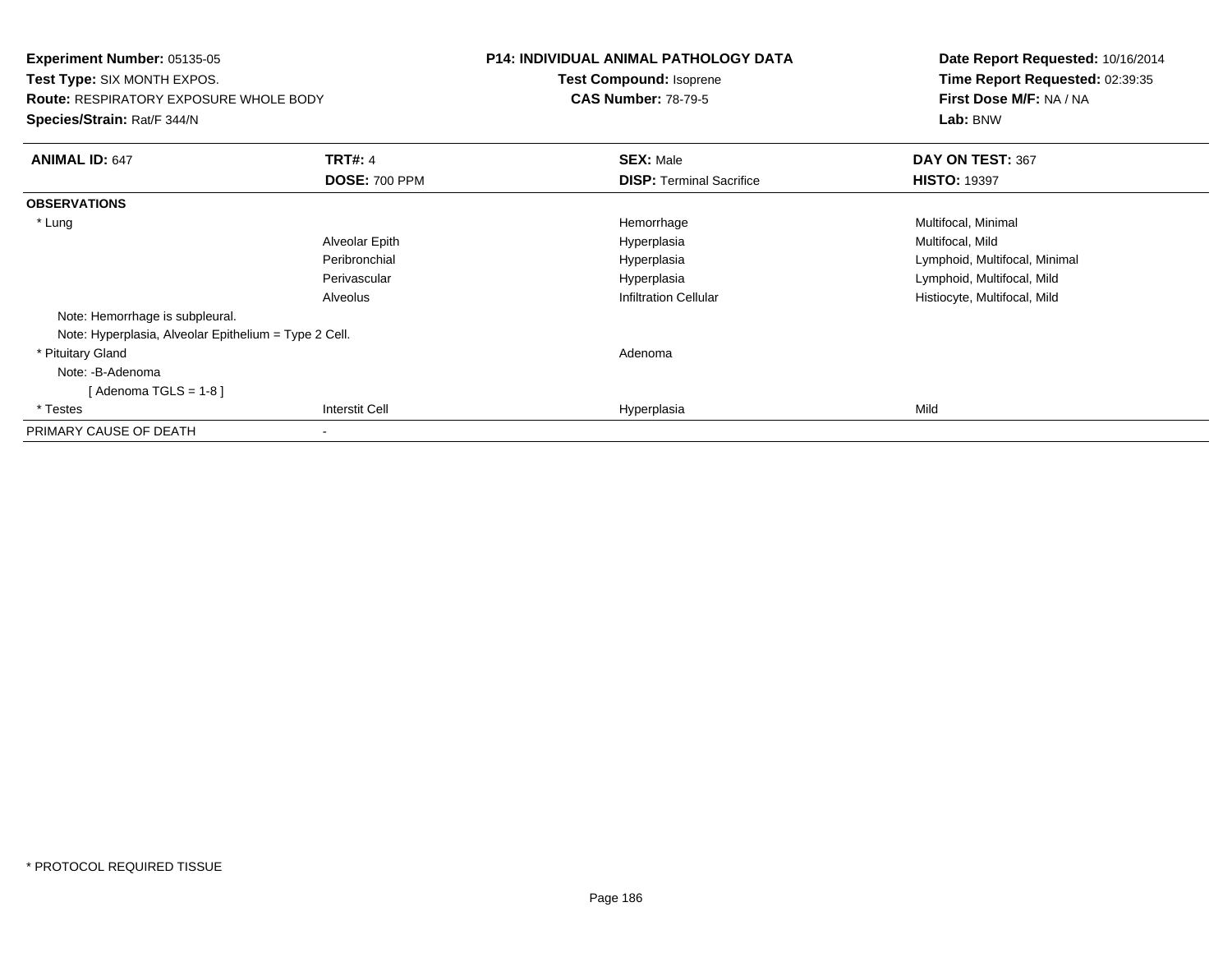**Experiment Number:** 05135-05**Test Type:** SIX MONTH EXPOS.**Route:** RESPIRATORY EXPOSURE WHOLE BODY**Species/Strain:** Rat/F 344/N**P14: INDIVIDUAL ANIMAL PATHOLOGY DATATest Compound:** Isoprene**CAS Number:** 78-79-5**Date Report Requested:** 10/16/2014**Time Report Requested:** 02:39:35**First Dose M/F:** NA / NA**Lab:** BNW**ANIMAL ID:** 648**TRT#:** 4 **SEX:** Male **DAY ON TEST:** 186 **DOSE:** 700 PPM**DISP:** Scheduled Sacrifice **HISTO:** 19398 **ORGAN AND ACCOUNTABLE SITE STATUSNORMAL**\* Adrenal Cortex \* Adrenal Cortex \* \* Adrenal Medulla \* \* Adrenal Medulla \* \* Blood Vessel \* \* Brood Vessel \* \* Bone \* Esophagus \* Bone Marrow \* Brain \* Epididymis \* Esophagus \* Intestine Large, Colon \* Eye \* The matrice of the test of the test of the test of the test of the test of the test of the test of the test of the test of the test of the test of the test of the test of the test of the test of the test of the tes \* Intestine Small, Jejunum \* Intestine Large, Rectum \* Intestine Small, Duodenum \* Intestine Small, Ileum \* Intestine Small, Ileum \* Islets, Pancreatic \* \* \* Andrew \* Kidney \* \* Kidney \* \* Larynx \* Larynx \* \* Larynx \* \* Liver \* Liver \* Liver \* Lymph Node, Bronchial \* Lymph Node, Mandibular \* Lymph Node, Mediastinal \* Lymph Node, Mesenteric\* Mammary Gland \* The strain of the strain of the strain of the strain of the strain of the strain of the strain of the strain of the strain of the strain of the strain of the strain of the strain of the strain of the stra \* Peripheral Nerve \* \* \* \* Pharynx \* \* Pharynx \* \* \* Preputial Gland \* \* Preputial Gland \* \* Preputial Gland \* Prostate \* \* Salivary Glands \* \* Salivary Glands \* \* Seminal Vesicle \* \* \* Seminal Yestrich \* \* Skin \* \* Skin \* Stomach, Glandular \* Spinal Cord \* Spinal Cord \* Spinal Cord \* Stomach, Forestomach \* Spinal Cord \* Stomach, Forestomach \* Testes \* Thymus \* Thyroid Gland \* Trachea \* Urinary Bladder**OBSERVATIONS** \* Blood VesselNote: Aorta is normal. \* Lungg and the state of the state of the state of the state of the Hemorrhage state of the Mild of the Mild of the S Note: Hemorrhage is subpleural.[ Hemorrhage TGLS = 1-3 ] \* Lym Node Bron Note: Tracheobronchial lymph node is normal. \* Perph Nerve Note: Sciatic nerve is normal.PRIMARY CAUSE OF DEATH-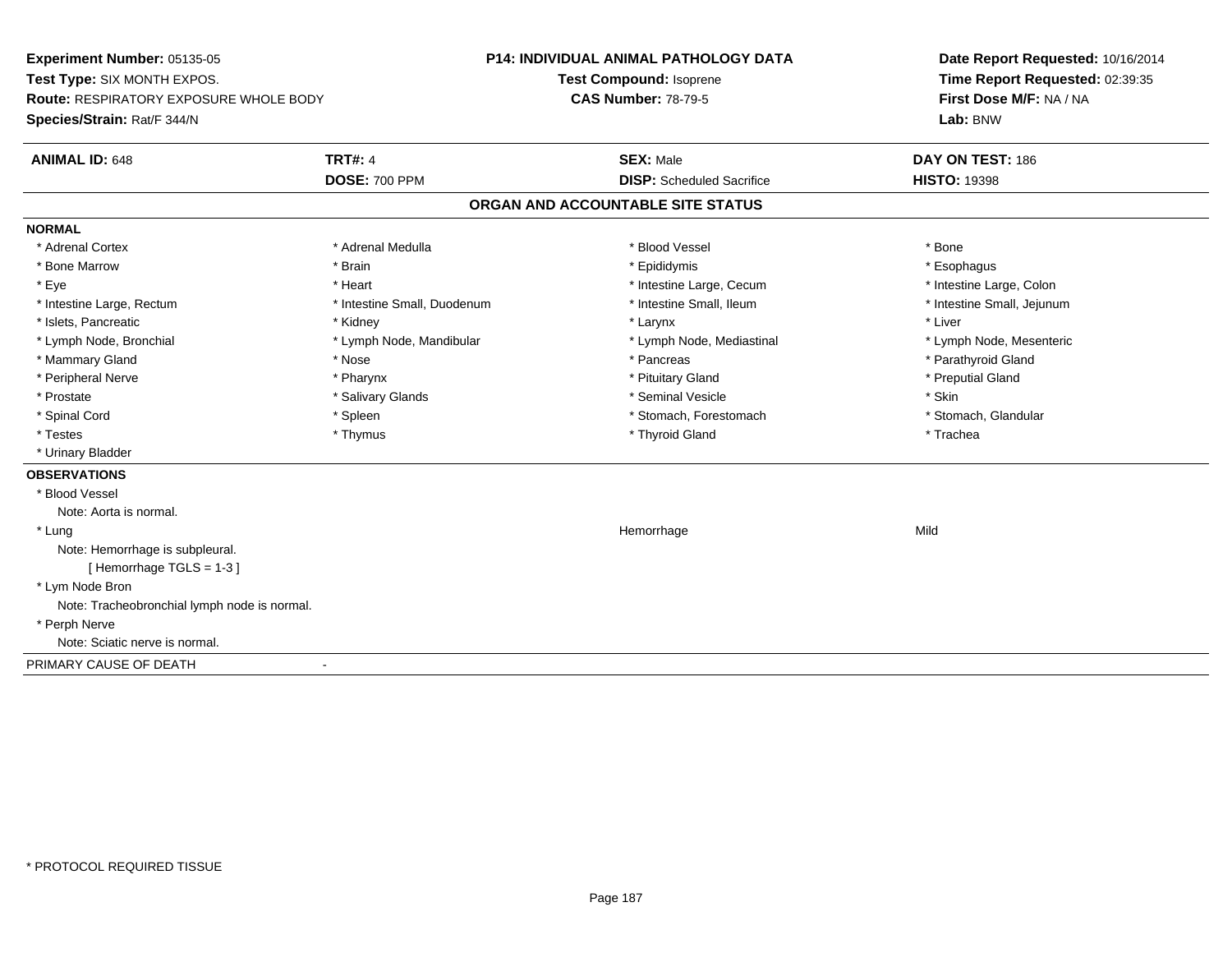| Experiment Number: 05135-05<br><b>Test Type: SIX MONTH EXPOS.</b><br><b>Route: RESPIRATORY EXPOSURE WHOLE BODY</b><br>Species/Strain: Rat/F 344/N |                       | <b>P14: INDIVIDUAL ANIMAL PATHOLOGY DATA</b><br><b>Test Compound: Isoprene</b><br><b>CAS Number: 78-79-5</b> | Date Report Requested: 10/16/2014<br>Time Report Requested: 02:39:35<br>First Dose M/F: NA / NA<br>Lab: BNW |
|---------------------------------------------------------------------------------------------------------------------------------------------------|-----------------------|--------------------------------------------------------------------------------------------------------------|-------------------------------------------------------------------------------------------------------------|
| <b>ANIMAL ID: 649</b>                                                                                                                             | <b>TRT#: 4</b>        | <b>SEX: Male</b>                                                                                             | DAY ON TEST: 367                                                                                            |
|                                                                                                                                                   | <b>DOSE: 700 PPM</b>  | <b>DISP:</b> Terminal Sacrifice                                                                              | <b>HISTO: 19399</b>                                                                                         |
| <b>OBSERVATIONS</b>                                                                                                                               |                       |                                                                                                              |                                                                                                             |
| * Lung                                                                                                                                            |                       | Hemorrhage                                                                                                   | Multifocal, Minimal                                                                                         |
|                                                                                                                                                   | Alveolar Epith        | Hyperplasia                                                                                                  | Multifocal, Mild                                                                                            |
|                                                                                                                                                   | Peribronchial         | Hyperplasia                                                                                                  | Lymphoid, Multifocal, Minimal                                                                               |
|                                                                                                                                                   | Perivascular          | Hyperplasia                                                                                                  | Lymphoid, Multifocal, Mild                                                                                  |
|                                                                                                                                                   | Alveolus              | <b>Infiltration Cellular</b>                                                                                 | Histiocyte, Multifocal, Mild                                                                                |
| Note: Hemorrhage is subpleural.                                                                                                                   |                       |                                                                                                              |                                                                                                             |
| Note: Hyperplasia, Alveolar Epithelium = Type 2 Cell.                                                                                             |                       |                                                                                                              |                                                                                                             |
| * Testes                                                                                                                                          | <b>Interstit Cell</b> | Hyperplasia                                                                                                  | Moderate                                                                                                    |
| PRIMARY CAUSE OF DEATH                                                                                                                            |                       |                                                                                                              |                                                                                                             |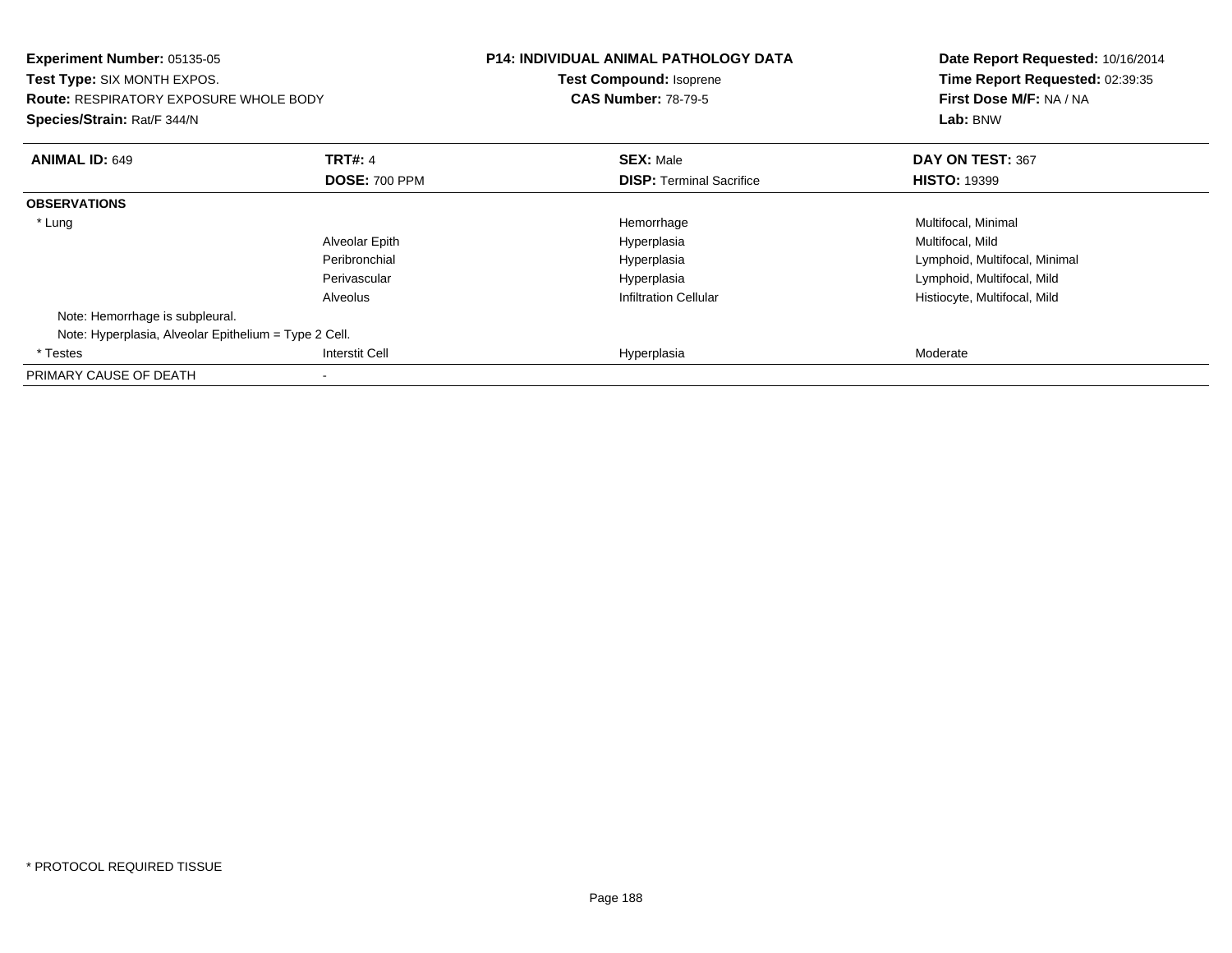**Experiment Number:** 05135-05**Test Type:** SIX MONTH EXPOS.**Route:** RESPIRATORY EXPOSURE WHOLE BODY**Species/Strain:** Rat/F 344/N**P14: INDIVIDUAL ANIMAL PATHOLOGY DATATest Compound:** Isoprene**CAS Number:** 78-79-5**Date Report Requested:** 10/16/2014**Time Report Requested:** 02:39:35**First Dose M/F:** NA / NA**Lab:** BNW**ANIMAL ID:** 650**TRT#:** 4 **SEX:** Male **DAY ON TEST:** 186 **DOSE:** 700 PPM**DISP:** Scheduled Sacrifice **HISTO:** 19400 **ORGAN AND ACCOUNTABLE SITE STATUSNORMAL**\* Adrenal Cortex \* Adrenal Cortex \* \* Adrenal Medulla \* \* Adrenal Medulla \* \* Blood Vessel \* \* Brood Vessel \* \* Bone \* Esophagus \* Bone Marrow \* Brain \* Epididymis \* Esophagus \* Intestine Large, Colon \* Eye \* The matrice of the test of the test of the test of the test of the test of the test of the test of the test of the test of the test of the test of the test of the test of the test of the test of the test of the tes \* Intestine Small, Jejunum \* Intestine Large, Rectum \* Intestine Small, Duodenum \* Intestine Small, Ileum \* Intestine Small, Ileum \* Islets, Pancreatic \* \* \* Andrew \* Kidney \* \* Kidney \* \* Larynx \* Larynx \* \* Larynx \* \* Liver \* Liver \* Liver \* Lymph Node, Bronchial \* Lymph Node, Mandibular \* Lymph Node, Mediastinal \* Lymph Node, Mesenteric\* Mammary Gland \* The strain of the strain of the strain of the strain of the strain of the strain of the strain of the strain of the strain of the strain of the strain of the strain of the strain of the strain of the stra \* Peripheral Nerve \* \* \* \* Pharynx \* \* Pharynx \* \* \* Preputial Gland \* \* Preputial Gland \* \* Preputial Gland \* Prostate \* \* Salivary Glands \* \* Salivary Glands \* \* Seminal Vesicle \* \* \* Seminal Yestrich \* \* Skin \* \* Skin \* Stomach, Glandular \* Spinal Cord \* Spinal Cord \* Spinal Cord \* Stomach, Forestomach \* Spinal Cord \* Stomach, Forestomach \* Testes \* Thymus \* Thyroid Gland \* Trachea \* Urinary Bladder**OBSERVATIONS** \* Blood VesselNote: Aorta is normal. \* Lungg and the state of the state of the state of the state of the Hemorrhage state of the Mild of the Mild of the S Note: Hemorrhage is subpleural.[ Hemorrhage TGLS = 1-3 ] \* Lym Node Bron Note: Tracheobronchial lymph node is normal. \* Perph Nerve Note: Sciatic nerve is normal.PRIMARY CAUSE OF DEATH-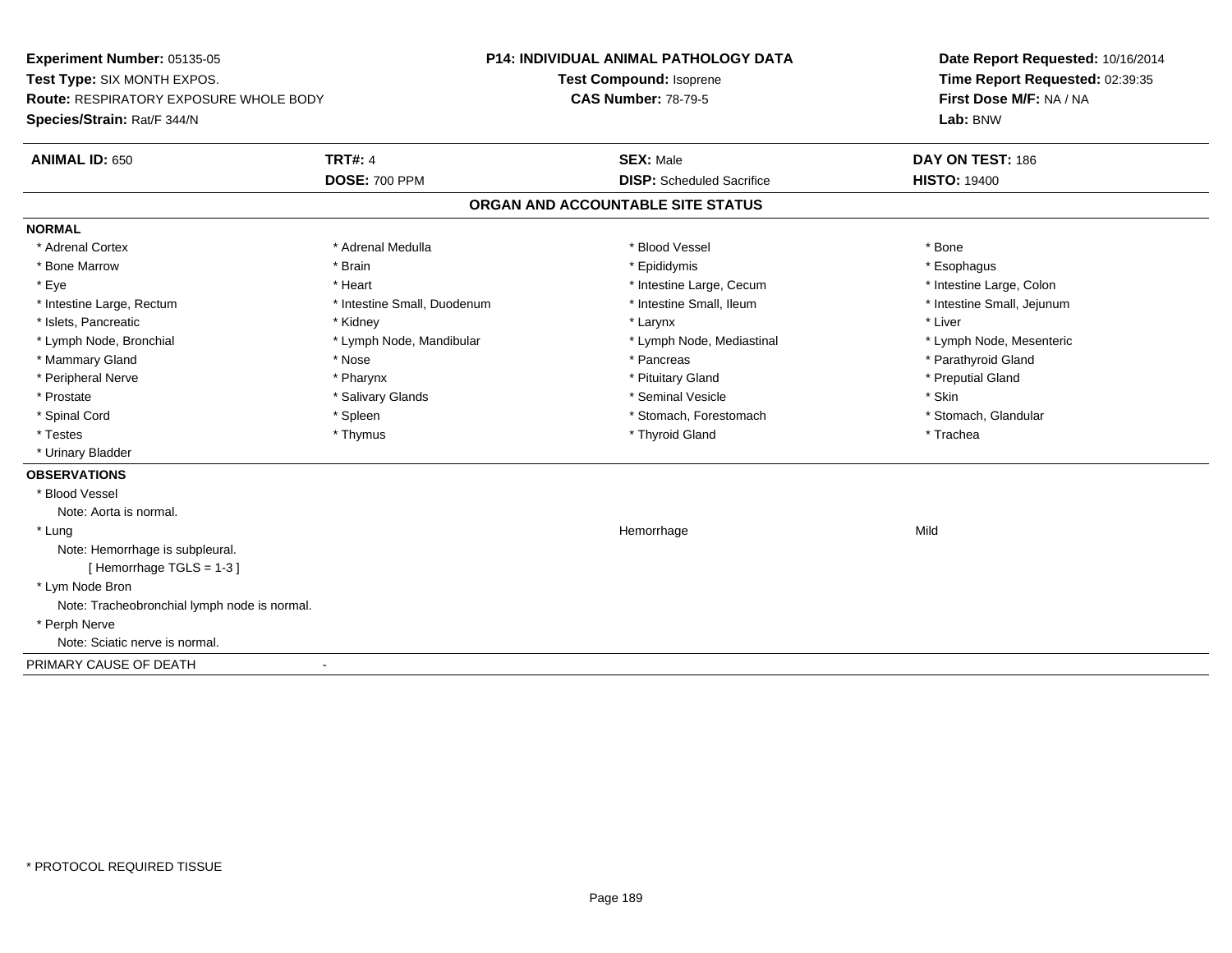| <b>Experiment Number: 05135-05</b><br>Test Type: SIX MONTH EXPOS.<br><b>Route: RESPIRATORY EXPOSURE WHOLE BODY</b><br>Species/Strain: Rat/F 344/N |                       | <b>P14: INDIVIDUAL ANIMAL PATHOLOGY DATA</b><br><b>Test Compound: Isoprene</b><br><b>CAS Number: 78-79-5</b> | Date Report Requested: 10/16/2014<br>Time Report Requested: 02:39:35<br>First Dose M/F: NA / NA<br>Lab: BNW |
|---------------------------------------------------------------------------------------------------------------------------------------------------|-----------------------|--------------------------------------------------------------------------------------------------------------|-------------------------------------------------------------------------------------------------------------|
| <b>ANIMAL ID: 811</b>                                                                                                                             | <b>TRT#:</b> 5        | <b>SEX: Male</b>                                                                                             | DAY ON TEST: 366                                                                                            |
|                                                                                                                                                   | <b>DOSE: 2200 PPM</b> | <b>DISP: Terminal Sacrifice</b>                                                                              | <b>HISTO: 19301</b>                                                                                         |
| <b>OBSERVATIONS</b>                                                                                                                               |                       |                                                                                                              |                                                                                                             |
| * Lung                                                                                                                                            |                       | Hemorrhage                                                                                                   | Multifocal, Minimal                                                                                         |
|                                                                                                                                                   | Alveolar Epith        | Hyperplasia                                                                                                  | Multifocal, Minimal                                                                                         |
|                                                                                                                                                   | Peribronchial         | Hyperplasia                                                                                                  | Lymphoid, Multifocal, Minimal                                                                               |
|                                                                                                                                                   | Perivascular          | Hyperplasia                                                                                                  | Lymphoid, Multifocal, Mild                                                                                  |
|                                                                                                                                                   | Alveolus              | <b>Infiltration Cellular</b>                                                                                 | Histiocyte, Multifocal, Minimal                                                                             |
| Note: Hyperplasia, alveolar epithelium is a type 2 cell.                                                                                          |                       |                                                                                                              |                                                                                                             |
| Note: Hemorrhage is subpleural.<br>[Hemorrhage TGLS = $1-3$ ]                                                                                     |                       |                                                                                                              |                                                                                                             |
| * Testes                                                                                                                                          | <b>Interstit Cell</b> | Hyperplasia                                                                                                  | Moderate                                                                                                    |
| PRIMARY CAUSE OF DEATH                                                                                                                            |                       |                                                                                                              |                                                                                                             |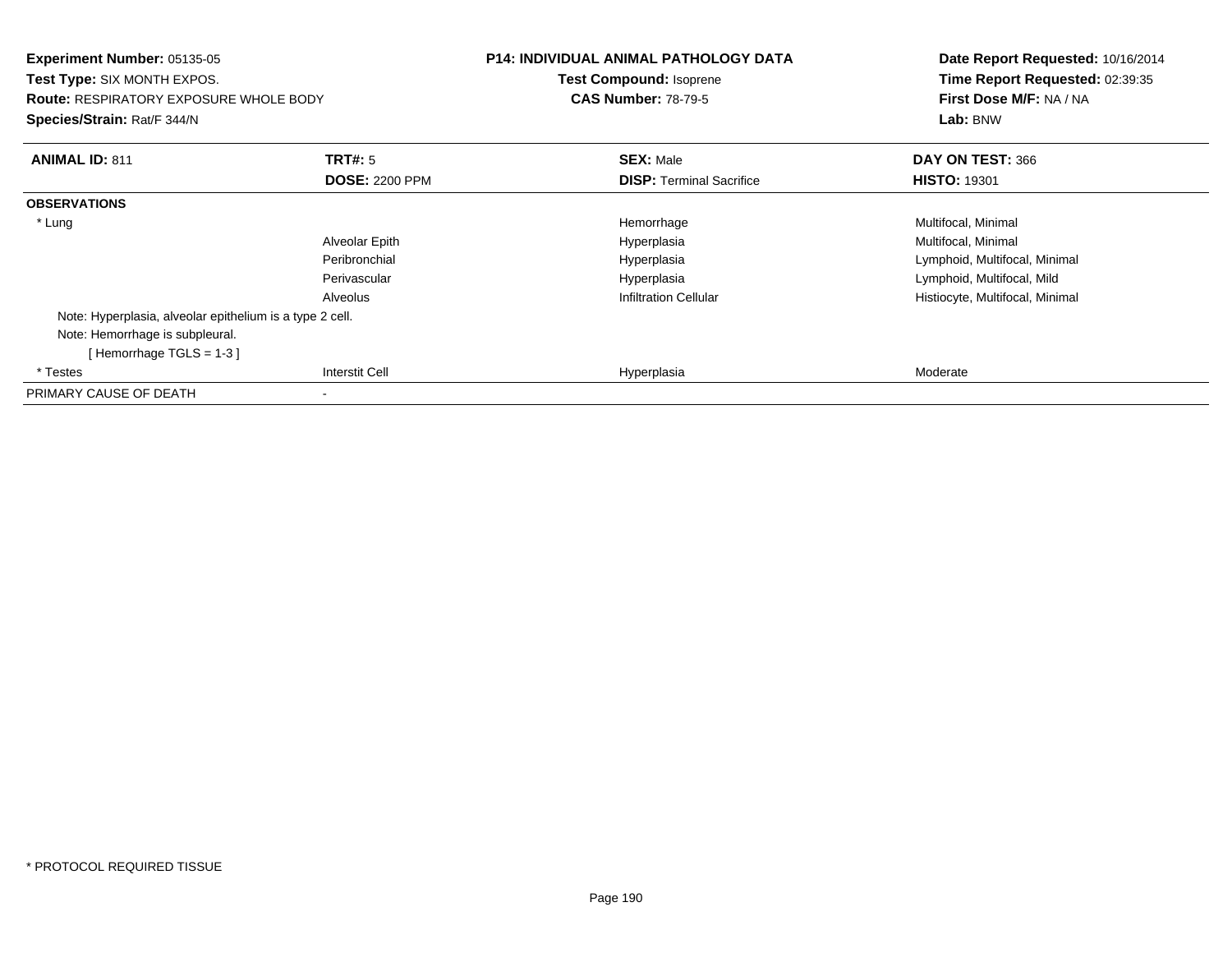**Experiment Number:** 05135-05 **Test Type:** SIX MONTH EXPOS.**Route:** RESPIRATORY EXPOSURE WHOLE BODY**Species/Strain:** Rat/F 344/N**P14: INDIVIDUAL ANIMAL PATHOLOGY DATATest Compound:** Isoprene**CAS Number:** 78-79-5**Date Report Requested:** 10/16/2014**Time Report Requested:** 02:39:35**First Dose M/F:** NA / NA**Lab:** BNW**ANIMAL ID:** 812**TRT#:** 5 **SEX:** Male **DAY ON TEST:** 366 **DOSE:** 2200 PPM**DISP:** Terminal Sacrifice **HISTO:** 19302 **OBSERVATIONS** \* Kidneyy the controller of the Bilateral Chronic, Minimal and the Mechanic Mephropathy the Chronic, Minimal Chronic, Minimal Schronic, Minimal Schronic, Minimal Schronic, Minimal Schronic, Minimal Schronic, Minimal Schronic, Mini Note: TGL 3 = NCL \* Lungg and the state of the state of the Multifocal, Mild and the Multifocal, Mild and the Multifocal, Mild and the Multifocal, Mild and the Multifocal, Mild and the Multifocal, Mild and the Multifocal, Mild and the Multifocal, Alveolar Epith Hyperplasia Multifocal, Mild Perivascular Hyperplasia Lymphoid, Multifocal, Minimal AlveolusHistiocyte, Multifocal, Mild Note: Hemorrhage is subpleural.Note: Hyperplasia, alveolar epithelium is a type 2 cell.[ Hemorrhage TGLS = 1-13,2-3+13. ][ Hyperplasia TGLS = 1-13 ][ Infiltration Cellular TGLS = 1-13 ] \* Testess Interstit Cell Hyperplasia a Minimal PRIMARY CAUSE OF DEATH-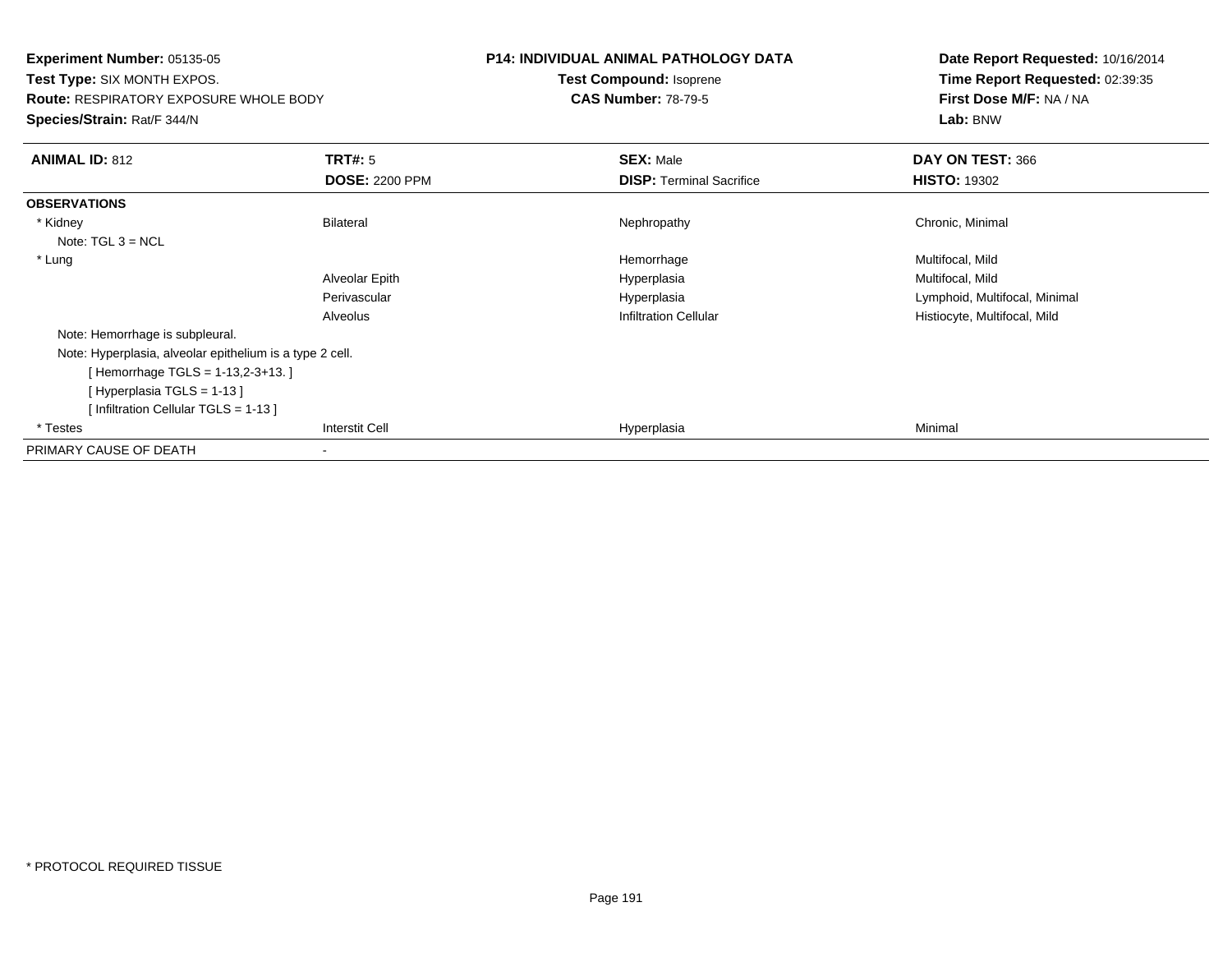| <b>Experiment Number: 05135-05</b><br>Test Type: SIX MONTH EXPOS. |                       | <b>P14: INDIVIDUAL ANIMAL PATHOLOGY DATA</b><br><b>Test Compound: Isoprene</b> | Date Report Requested: 10/16/2014<br>Time Report Requested: 02:39:35 |
|-------------------------------------------------------------------|-----------------------|--------------------------------------------------------------------------------|----------------------------------------------------------------------|
| <b>Route: RESPIRATORY EXPOSURE WHOLE BODY</b>                     |                       | <b>CAS Number: 78-79-5</b>                                                     | First Dose M/F: NA / NA                                              |
| Species/Strain: Rat/F 344/N                                       |                       |                                                                                | Lab: BNW                                                             |
| <b>ANIMAL ID: 813</b>                                             | <b>TRT#: 5</b>        | <b>SEX: Male</b>                                                               | DAY ON TEST: 366                                                     |
|                                                                   | <b>DOSE: 2200 PPM</b> | <b>DISP: Terminal Sacrifice</b>                                                | <b>HISTO: 19303</b>                                                  |
|                                                                   |                       | ORGAN AND ACCOUNTABLE SITE STATUS                                              |                                                                      |
| <b>NORMAL</b>                                                     |                       |                                                                                |                                                                      |
| * Lung                                                            |                       |                                                                                |                                                                      |
| <b>OBSERVATIONS</b>                                               |                       |                                                                                |                                                                      |
| * Liver                                                           |                       | Fibrosis                                                                       | Focal, Minimal                                                       |
| Note: $TGL 1 = NCL$                                               |                       |                                                                                |                                                                      |
| Note: Cholangiofibrosis.                                          |                       |                                                                                |                                                                      |
| * Testes                                                          | Interstit Cell        | Adenoma                                                                        |                                                                      |
|                                                                   | <b>Interstit Cell</b> | Hyperplasia                                                                    | Marked                                                               |
| PRIMARY CAUSE OF DEATH                                            |                       |                                                                                |                                                                      |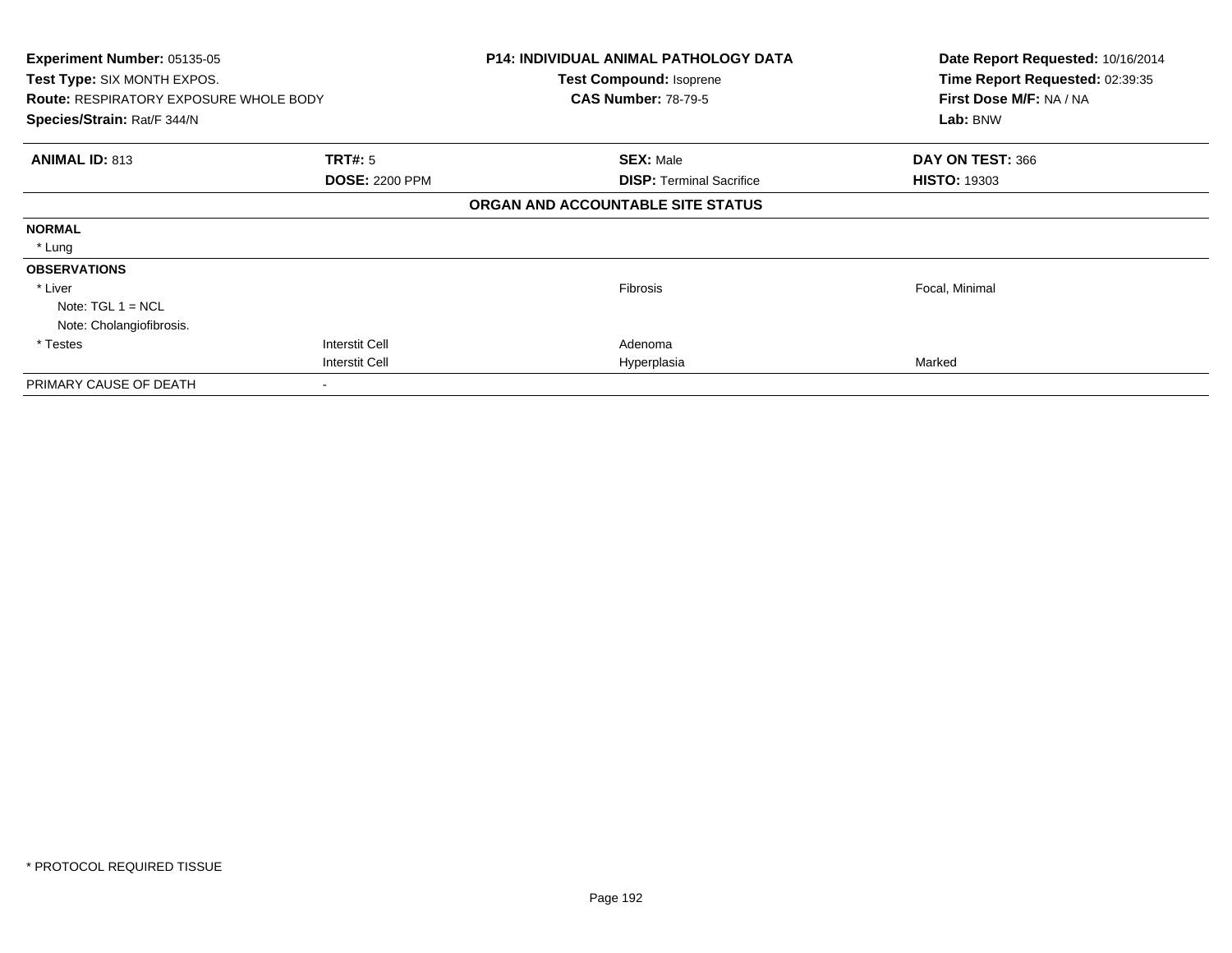| <b>Experiment Number: 05135-05</b><br>Test Type: SIX MONTH EXPOS.<br><b>Route: RESPIRATORY EXPOSURE WHOLE BODY</b><br>Species/Strain: Rat/F 344/N |                                  | <b>P14: INDIVIDUAL ANIMAL PATHOLOGY DATA</b><br><b>Test Compound: Isoprene</b><br><b>CAS Number: 78-79-5</b> | Date Report Requested: 10/16/2014<br>Time Report Requested: 02:39:35<br>First Dose M/F: NA / NA<br>Lab: BNW |
|---------------------------------------------------------------------------------------------------------------------------------------------------|----------------------------------|--------------------------------------------------------------------------------------------------------------|-------------------------------------------------------------------------------------------------------------|
| <b>ANIMAL ID: 814</b>                                                                                                                             | TRT#: 5<br><b>DOSE: 2200 PPM</b> | <b>SEX: Male</b><br><b>DISP:</b> Terminal Sacrifice                                                          | DAY ON TEST: 366<br><b>HISTO: 19304</b>                                                                     |
| <b>OBSERVATIONS</b>                                                                                                                               |                                  |                                                                                                              |                                                                                                             |
| * Lung                                                                                                                                            |                                  | Hemorrhage                                                                                                   | Multifocal, Minimal                                                                                         |
| Note: Hemorrhage is subpleural.                                                                                                                   |                                  |                                                                                                              |                                                                                                             |
| [Hemorrhage TGLS = 1-3]                                                                                                                           |                                  |                                                                                                              |                                                                                                             |
| * Testes                                                                                                                                          | <b>Interstit Cell</b>            | Hyperplasia                                                                                                  | Minimal                                                                                                     |
| PRIMARY CAUSE OF DEATH                                                                                                                            |                                  |                                                                                                              |                                                                                                             |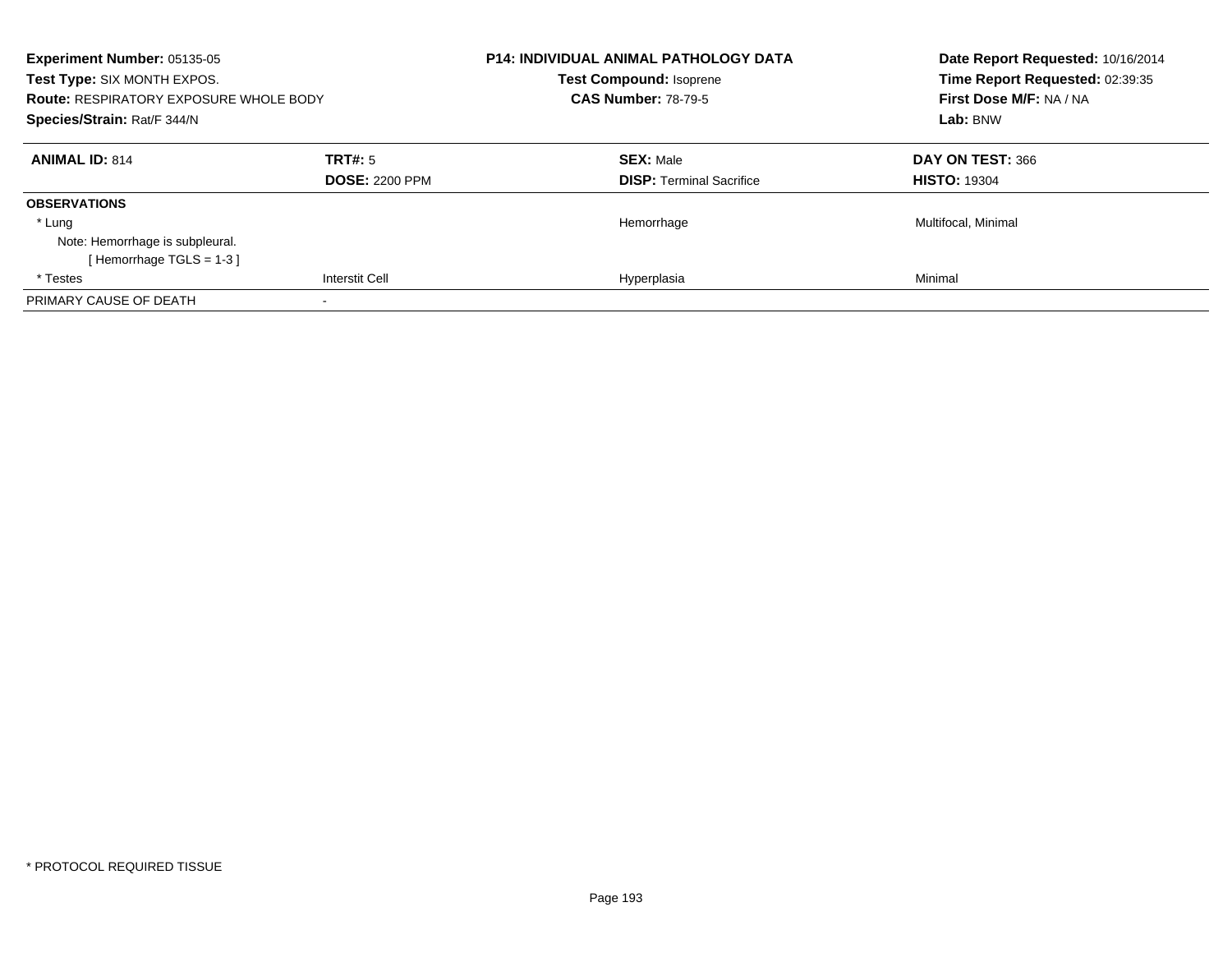| <b>Experiment Number: 05135-05</b><br>Test Type: SIX MONTH EXPOS.<br><b>Route: RESPIRATORY EXPOSURE WHOLE BODY</b><br>Species/Strain: Rat/F 344/N |                                         | <b>P14: INDIVIDUAL ANIMAL PATHOLOGY DATA</b><br>Test Compound: Isoprene<br><b>CAS Number: 78-79-5</b> | Date Report Requested: 10/16/2014<br>Time Report Requested: 02:39:35<br>First Dose M/F: NA / NA<br>Lab: BNW |
|---------------------------------------------------------------------------------------------------------------------------------------------------|-----------------------------------------|-------------------------------------------------------------------------------------------------------|-------------------------------------------------------------------------------------------------------------|
| <b>ANIMAL ID: 815</b>                                                                                                                             | <b>TRT#: 5</b><br><b>DOSE: 2200 PPM</b> | <b>SEX: Male</b><br><b>DISP:</b> Terminal Sacrifice                                                   | DAY ON TEST: 366<br><b>HISTO: 19305</b>                                                                     |
| <b>OBSERVATIONS</b>                                                                                                                               |                                         |                                                                                                       |                                                                                                             |
| * Kidney<br>Note: $TGL 2 = NCL$                                                                                                                   | <b>Bilateral</b>                        | Nephropathy                                                                                           | Chronic, Minimal                                                                                            |
| * Liver                                                                                                                                           |                                         | Hepatodiaphragmatic Nodule                                                                            |                                                                                                             |
| [Hepatodiaphragmatic Nodule TGLS = 1-13]                                                                                                          |                                         |                                                                                                       |                                                                                                             |
| * Lung<br>Note: Hemorrhage is subpleural.<br>[Hemorrhage TGLS = $3-3$ ]                                                                           |                                         | Hemorrhage                                                                                            | Multifocal, Mild                                                                                            |
| * Pituitary Gland<br>[Hyperplasia TGLS = $4-8$ ]                                                                                                  |                                         | Hyperplasia                                                                                           | Marked                                                                                                      |
| * Testes                                                                                                                                          | Interstit Cell                          | Hyperplasia                                                                                           | Moderate                                                                                                    |
| PRIMARY CAUSE OF DEATH                                                                                                                            |                                         |                                                                                                       |                                                                                                             |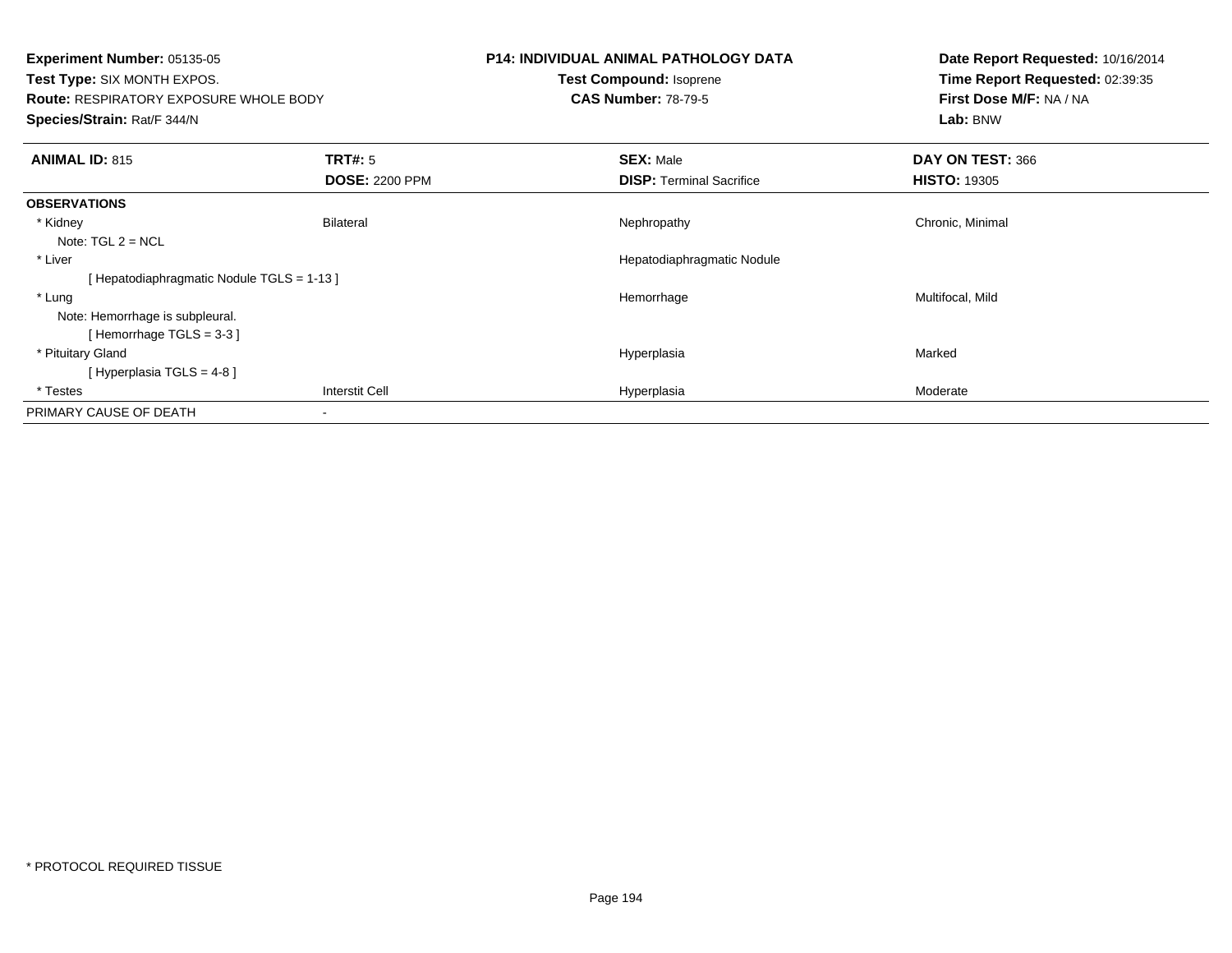| Experiment Number: 05135-05<br>Test Type: SIX MONTH EXPOS.<br><b>Route: RESPIRATORY EXPOSURE WHOLE BODY</b><br>Species/Strain: Rat/F 344/N |                       | <b>P14: INDIVIDUAL ANIMAL PATHOLOGY DATA</b><br>Test Compound: Isoprene<br><b>CAS Number: 78-79-5</b> | Date Report Requested: 10/16/2014<br>Time Report Requested: 02:39:35<br>First Dose M/F: NA / NA<br>Lab: BNW |
|--------------------------------------------------------------------------------------------------------------------------------------------|-----------------------|-------------------------------------------------------------------------------------------------------|-------------------------------------------------------------------------------------------------------------|
| <b>ANIMAL ID: 816</b>                                                                                                                      | TRT#: 5               | <b>SEX: Male</b>                                                                                      | DAY ON TEST: 366                                                                                            |
|                                                                                                                                            | <b>DOSE: 2200 PPM</b> | <b>DISP: Terminal Sacrifice</b><br>ORGAN AND ACCOUNTABLE SITE STATUS                                  | <b>HISTO: 19306</b>                                                                                         |
| <b>NORMAL</b>                                                                                                                              |                       |                                                                                                       |                                                                                                             |
| * Lung                                                                                                                                     |                       |                                                                                                       |                                                                                                             |
| <b>OBSERVATIONS</b>                                                                                                                        |                       |                                                                                                       |                                                                                                             |
| * Pituitary Gland                                                                                                                          |                       | Adenoma                                                                                               |                                                                                                             |
| Note: -B-Adenoma                                                                                                                           |                       |                                                                                                       |                                                                                                             |
| [ Adenoma TGLS = 1,2-8. ]                                                                                                                  |                       |                                                                                                       |                                                                                                             |
| * Testes                                                                                                                                   | Interstit Cell        | Hyperplasia                                                                                           | Mild                                                                                                        |
| PRIMARY CAUSE OF DEATH                                                                                                                     |                       |                                                                                                       |                                                                                                             |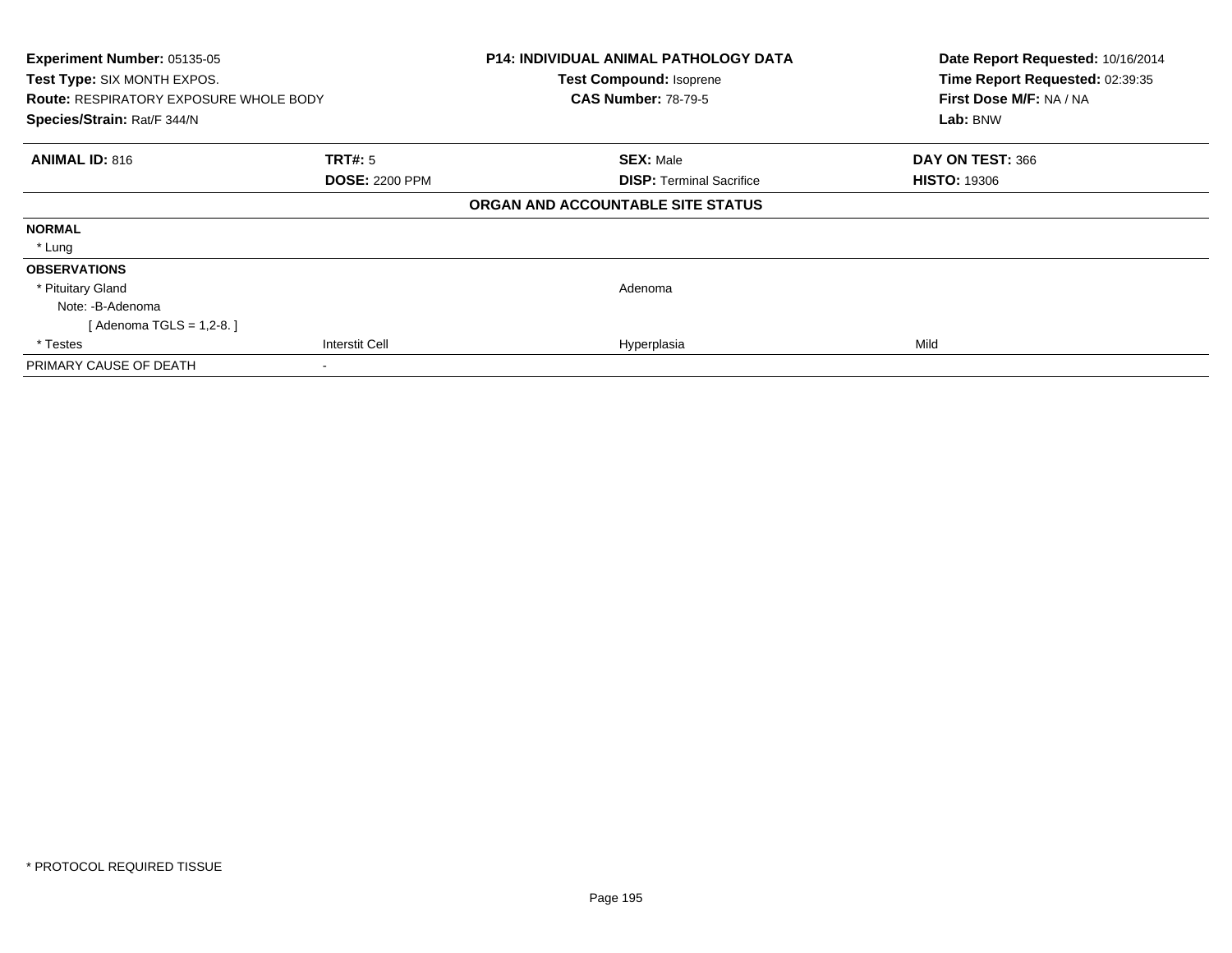**Experiment Number:** 05135-05**Test Type:** SIX MONTH EXPOS.**Route:** RESPIRATORY EXPOSURE WHOLE BODY**Species/Strain:** Rat/F 344/N**P14: INDIVIDUAL ANIMAL PATHOLOGY DATATest Compound:** Isoprene**CAS Number:** 78-79-5**Date Report Requested:** 10/16/2014**Time Report Requested:** 02:39:35**First Dose M/F:** NA / NA**Lab:** BNW**ANIMAL ID:** 817**TRT#:** 5 **SEX:** Male **DAY ON TEST:** 186 **DOSE:** 2200 PPM**DISP:** Scheduled Sacrifice **HISTO:** 19307 **ORGAN AND ACCOUNTABLE SITE STATUSNORMAL**\* Adrenal Cortex \* Adrenal Cortex \* \* Adrenal Medulla \* \* Adrenal Medulla \* \* Blood Vessel \* \* Brood Vessel \* \* Bone \* Esophagus \* Bone Marrow \* Brain \* Epididymis \* Esophagus \* Intestine Large, Colon \* Eye \* The matrice of the test of the test of the test of the test of the test of the test of the test of the test of the test of the test of the test of the test of the test of the test of the test of the test of the tes \* Intestine Small, Jejunum \* Intestine Large, Rectum \* Intestine Small, Duodenum \* Intestine Small, Ileum \* Intestine Small, Ileum \* Islets, Pancreatic \* \* \* Andrew \* Kidney \* \* Kidney \* \* Larynx \* Larynx \* \* Larynx \* \* Liver \* Liver \* Liver \* Lymph Node, Bronchial \* Lymph Node, Mandibular \* Lymph Node, Mediastinal \* Lymph Node, Mesenteric\* Mammary Gland \* The strain of the strain of the strain of the strain of the strain of the strain of the strain of the strain of the strain of the strain of the strain of the strain of the strain of the strain of the stra \* Peripheral Nerve \* \* \* \* Pharynx \* \* Pharynx \* \* \* Preputial Gland \* \* Preputial Gland \* \* Preputial Gland \* Prostate \* \* Salivary Glands \* \* Salivary Glands \* \* Seminal Vesicle \* \* \* Seminal Yestrich \* \* Skin \* \* Skin \* Stomach, Glandular \* Spinal Cord \* Spinal Cord \* Spinal Cord \* Stomach, Forestomach \* Spinal Cord \* Stomach, Forestomach \* Testes \* Thymus \* Thyroid Gland \* Trachea \* Urinary Bladder**OBSERVATIONS** \* Blood VesselNote: Aorta is normal. \* Lungg and the state of the state of the state of the state of the Hemorrhage state of the Mild of the Mild of the S Note: Hemorrhage is subpleural.[ Hemorrhage TGLS = 1-3 ] \* Lym Node Bron Note: Tracheobronchial lymph node is node. \* Perph Nerve Note: Sciatic nerve is normal.PRIMARY CAUSE OF DEATH-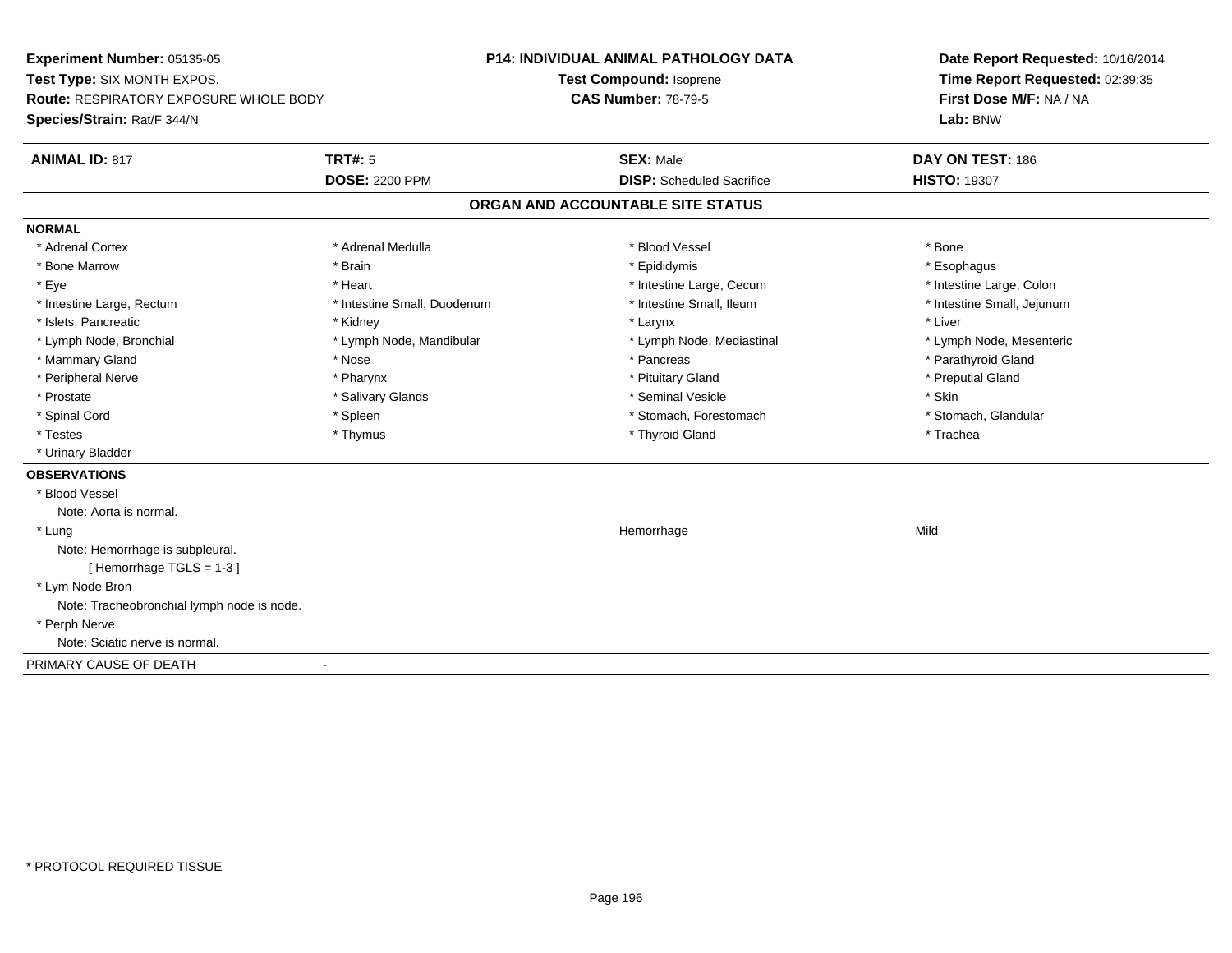| Experiment Number: 05135-05<br><b>Test Type: SIX MONTH EXPOS.</b><br><b>Route: RESPIRATORY EXPOSURE WHOLE BODY</b><br>Species/Strain: Rat/F 344/N |                       | <b>P14: INDIVIDUAL ANIMAL PATHOLOGY DATA</b><br>Test Compound: Isoprene<br><b>CAS Number: 78-79-5</b> | Date Report Requested: 10/16/2014<br>Time Report Requested: 02:39:35<br>First Dose M/F: NA / NA<br>Lab: BNW |
|---------------------------------------------------------------------------------------------------------------------------------------------------|-----------------------|-------------------------------------------------------------------------------------------------------|-------------------------------------------------------------------------------------------------------------|
| <b>ANIMAL ID: 818</b>                                                                                                                             | <b>TRT#:</b> 5        | <b>SEX: Male</b>                                                                                      | DAY ON TEST: 366                                                                                            |
|                                                                                                                                                   | <b>DOSE: 2200 PPM</b> | <b>DISP: Terminal Sacrifice</b>                                                                       | <b>HISTO: 19308</b>                                                                                         |
| <b>OBSERVATIONS</b>                                                                                                                               |                       |                                                                                                       |                                                                                                             |
| * Liver                                                                                                                                           |                       |                                                                                                       |                                                                                                             |
| Note: $TGL 1 = NCL$                                                                                                                               |                       |                                                                                                       |                                                                                                             |
| * Lung                                                                                                                                            |                       | Hemorrhage                                                                                            | Multifocal, Minimal                                                                                         |
|                                                                                                                                                   | Perivascular          | Hyperplasia                                                                                           | Lymphoid, Multifocal, Minimal                                                                               |
|                                                                                                                                                   | Alveolus              | <b>Infiltration Cellular</b>                                                                          | Histiocyte, Multifocal, Minimal                                                                             |
| Note: Hemorrhage is subpleural.                                                                                                                   |                       |                                                                                                       |                                                                                                             |
| [Hemorrhage TGLS = $2-3$ ]                                                                                                                        |                       |                                                                                                       |                                                                                                             |
| * Testes                                                                                                                                          | Interstit Cell        | Hyperplasia                                                                                           | Mild                                                                                                        |
| PRIMARY CAUSE OF DEATH                                                                                                                            |                       |                                                                                                       |                                                                                                             |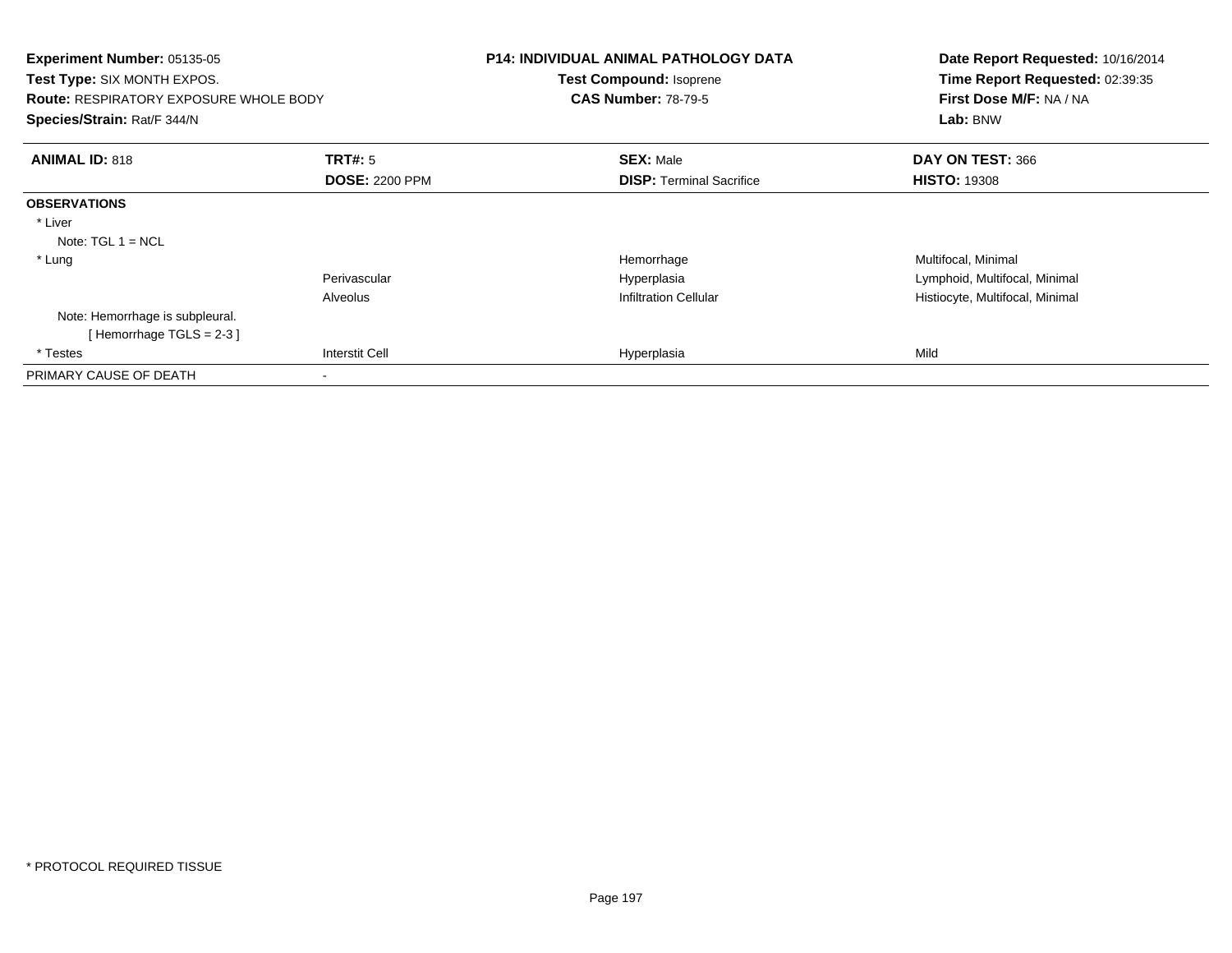**Experiment Number:** 05135-05 **Test Type:** SIX MONTH EXPOS.**Route:** RESPIRATORY EXPOSURE WHOLE BODY**Species/Strain:** Rat/F 344/N**P14: INDIVIDUAL ANIMAL PATHOLOGY DATATest Compound:** Isoprene**CAS Number:** 78-79-5**Date Report Requested:** 10/16/2014**Time Report Requested:** 02:39:35**First Dose M/F:** NA / NA**Lab:** BNW**ANIMAL ID:** 819**TRT#:** 5 **SEX:** Male **DAY ON TEST:** 366 **DOSE:** 2200 PPM**DISP:** Terminal Sacrifice **HISTO:** 19309 **OBSERVATIONS** \* Liverr and the contract of the contract of the contract of the contract of the contract of the contract of the contract of the contract of the contract of the contract of the contract of the contract of the contract of the cont s and the contract of the Minimal Hepatodiaphragmatic NoduleNote: Cholangiofibrosis.[ Hepatodiaphragmatic Nodule TGLS = 1-13 ] \* Lungg and the morrhage of the morrhage of the morrhage  $\theta$  and  $\theta$  and  $\theta$  and  $\theta$  and  $\theta$  and  $\theta$  and  $\theta$  and  $\theta$  and  $\theta$  and  $\theta$  and  $\theta$  and  $\theta$  and  $\theta$  and  $\theta$  and  $\theta$  and  $\theta$  and  $\theta$  and  $\theta$  and  $\theta$  and Perivascular Hyperplasia Lymphoid, Focal, Minimal AlveolusHistiocyte, Multifocal, Minimal Note: Hemorrhage is subpleural.[ Hemorrhage TGLS = 2-3 ] \* Testes Interstit Cell AdenomaI **Hyperplasia** Interstit Cella Mild PRIMARY CAUSE OF DEATH-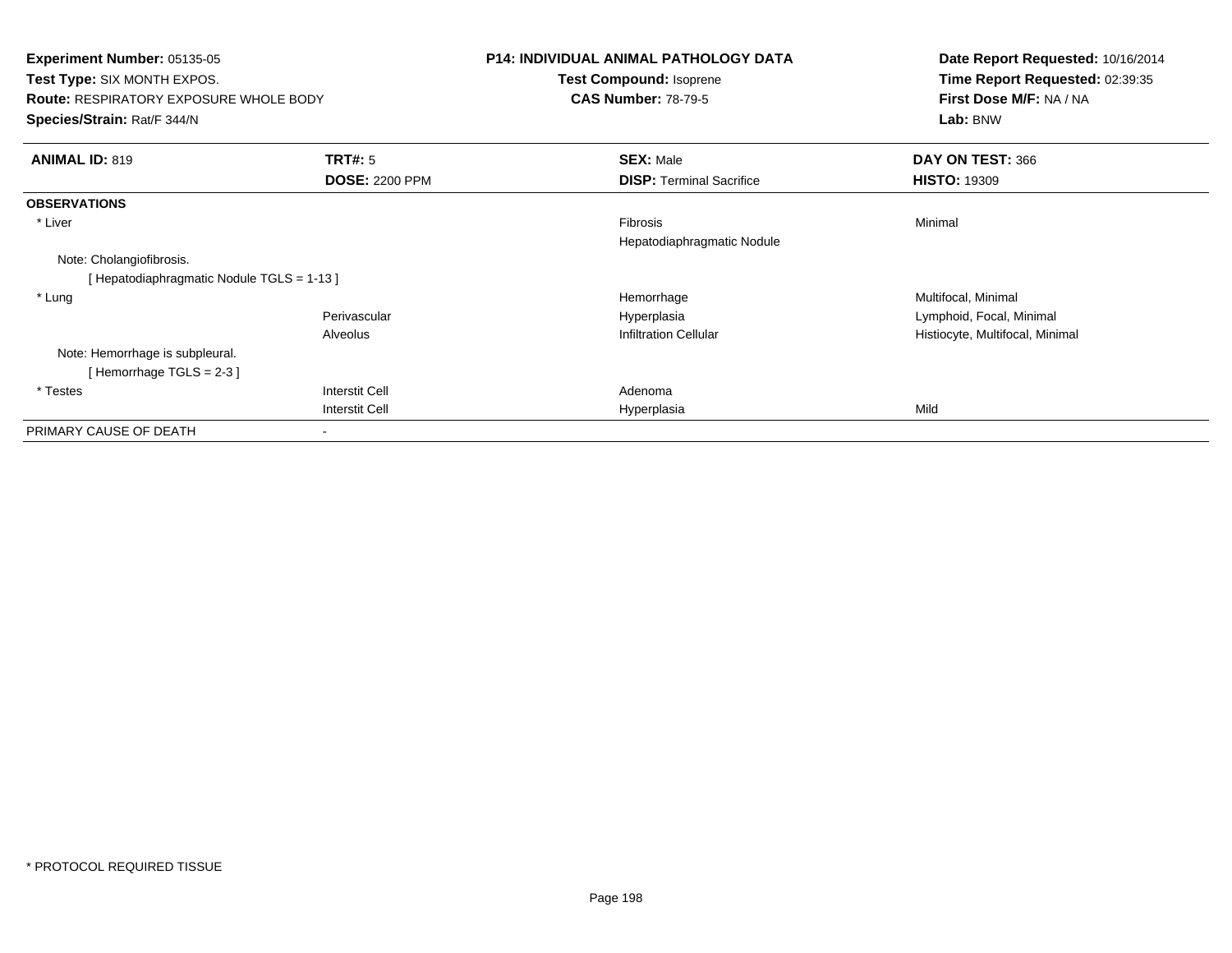| <b>Experiment Number: 05135-05</b><br>Test Type: SIX MONTH EXPOS.<br><b>Route: RESPIRATORY EXPOSURE WHOLE BODY</b> |                                         | <b>P14: INDIVIDUAL ANIMAL PATHOLOGY DATA</b><br>Test Compound: Isoprene<br><b>CAS Number: 78-79-5</b>                                       | Date Report Requested: 10/16/2014<br>Time Report Requested: 02:39:35<br>First Dose M/F: NA / NA |
|--------------------------------------------------------------------------------------------------------------------|-----------------------------------------|---------------------------------------------------------------------------------------------------------------------------------------------|-------------------------------------------------------------------------------------------------|
| Species/Strain: Rat/F 344/N                                                                                        |                                         |                                                                                                                                             | Lab: BNW                                                                                        |
| <b>ANIMAL ID: 820</b>                                                                                              | <b>TRT#: 5</b><br><b>DOSE: 2200 PPM</b> | <b>SEX: Male</b><br><b>DISP: Terminal Sacrifice</b>                                                                                         | DAY ON TEST: 366<br><b>HISTO: 19310</b>                                                         |
| <b>OBSERVATIONS</b>                                                                                                |                                         |                                                                                                                                             |                                                                                                 |
| * Kidney<br>Note: $TGL 2 = NCL$ .                                                                                  | Bilateral                               | Nephropathy<br>Note: It is doubtful if the chronic nephropathy observed microscopically corresponded to the dark mottling observed grossly. | Chronic, Mild                                                                                   |
| * Liver                                                                                                            |                                         | Hepatodiaphragmatic Nodule                                                                                                                  |                                                                                                 |
| [Hepatodiaphragmatic Nodule TGLS = 1-13]                                                                           |                                         |                                                                                                                                             |                                                                                                 |
| * Lung                                                                                                             | Alveolar Epith                          | Hyperplasia                                                                                                                                 | Multifocal, Mild                                                                                |
|                                                                                                                    | Peribronchial                           | Hyperplasia                                                                                                                                 | Lymphoid, Multifocal, Mild                                                                      |
|                                                                                                                    | Perivascular                            | Hyperplasia                                                                                                                                 | Lymphoid, Multifocal, Moderate                                                                  |
|                                                                                                                    | Alveolus                                | <b>Infiltration Cellular</b>                                                                                                                | Histiocyte, Multifocal, Mild                                                                    |
| Note: Hyperplasia, Alveolar Epithelium = Type 2 Cell.                                                              |                                         |                                                                                                                                             |                                                                                                 |
| * Testes                                                                                                           | <b>Interstit Cell</b>                   | Adenoma                                                                                                                                     |                                                                                                 |
|                                                                                                                    | <b>Interstit Cell</b>                   | Hyperplasia                                                                                                                                 | Minimal                                                                                         |
| PRIMARY CAUSE OF DEATH                                                                                             |                                         |                                                                                                                                             |                                                                                                 |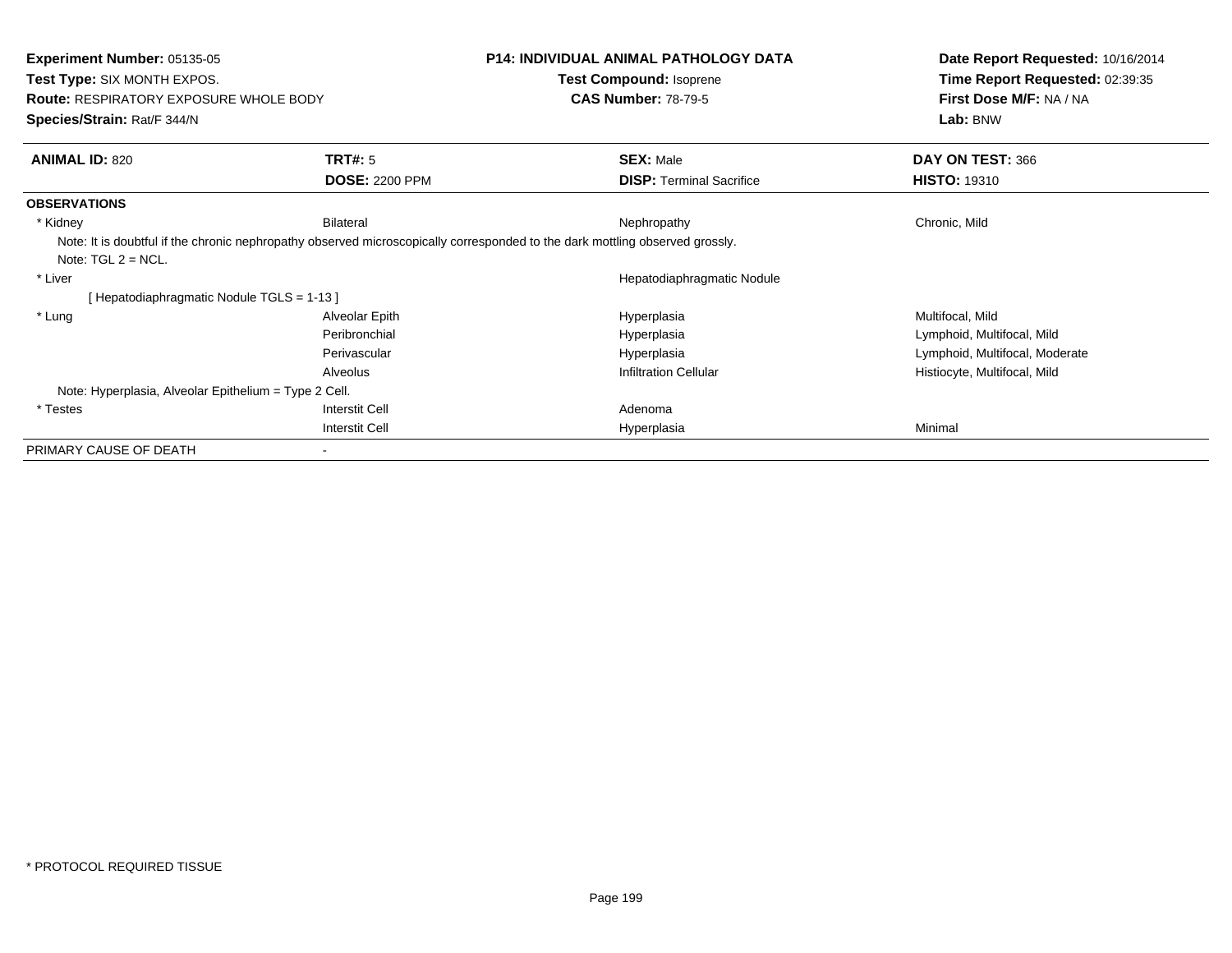| Experiment Number: 05135-05<br>Test Type: SIX MONTH EXPOS.<br><b>Route: RESPIRATORY EXPOSURE WHOLE BODY</b><br>Species/Strain: Rat/F 344/N |                       | <b>P14: INDIVIDUAL ANIMAL PATHOLOGY DATA</b><br><b>Test Compound: Isoprene</b><br><b>CAS Number: 78-79-5</b> | Date Report Requested: 10/16/2014<br>Time Report Requested: 02:39:35<br>First Dose M/F: NA / NA<br>Lab: BNW |
|--------------------------------------------------------------------------------------------------------------------------------------------|-----------------------|--------------------------------------------------------------------------------------------------------------|-------------------------------------------------------------------------------------------------------------|
| <b>ANIMAL ID: 821</b>                                                                                                                      | TRT#: 5               | <b>SEX: Male</b>                                                                                             | DAY ON TEST: 366                                                                                            |
|                                                                                                                                            | <b>DOSE: 2200 PPM</b> | <b>DISP: Terminal Sacrifice</b>                                                                              | <b>HISTO: 19311</b>                                                                                         |
|                                                                                                                                            |                       | ORGAN AND ACCOUNTABLE SITE STATUS                                                                            |                                                                                                             |
| <b>NORMAL</b>                                                                                                                              |                       |                                                                                                              |                                                                                                             |
| * Lung                                                                                                                                     |                       |                                                                                                              |                                                                                                             |
| <b>OBSERVATIONS</b>                                                                                                                        |                       |                                                                                                              |                                                                                                             |
| * Testes                                                                                                                                   | Interstit Cell        | Hyperplasia                                                                                                  | Moderate                                                                                                    |
| PRIMARY CAUSE OF DEATH                                                                                                                     |                       |                                                                                                              |                                                                                                             |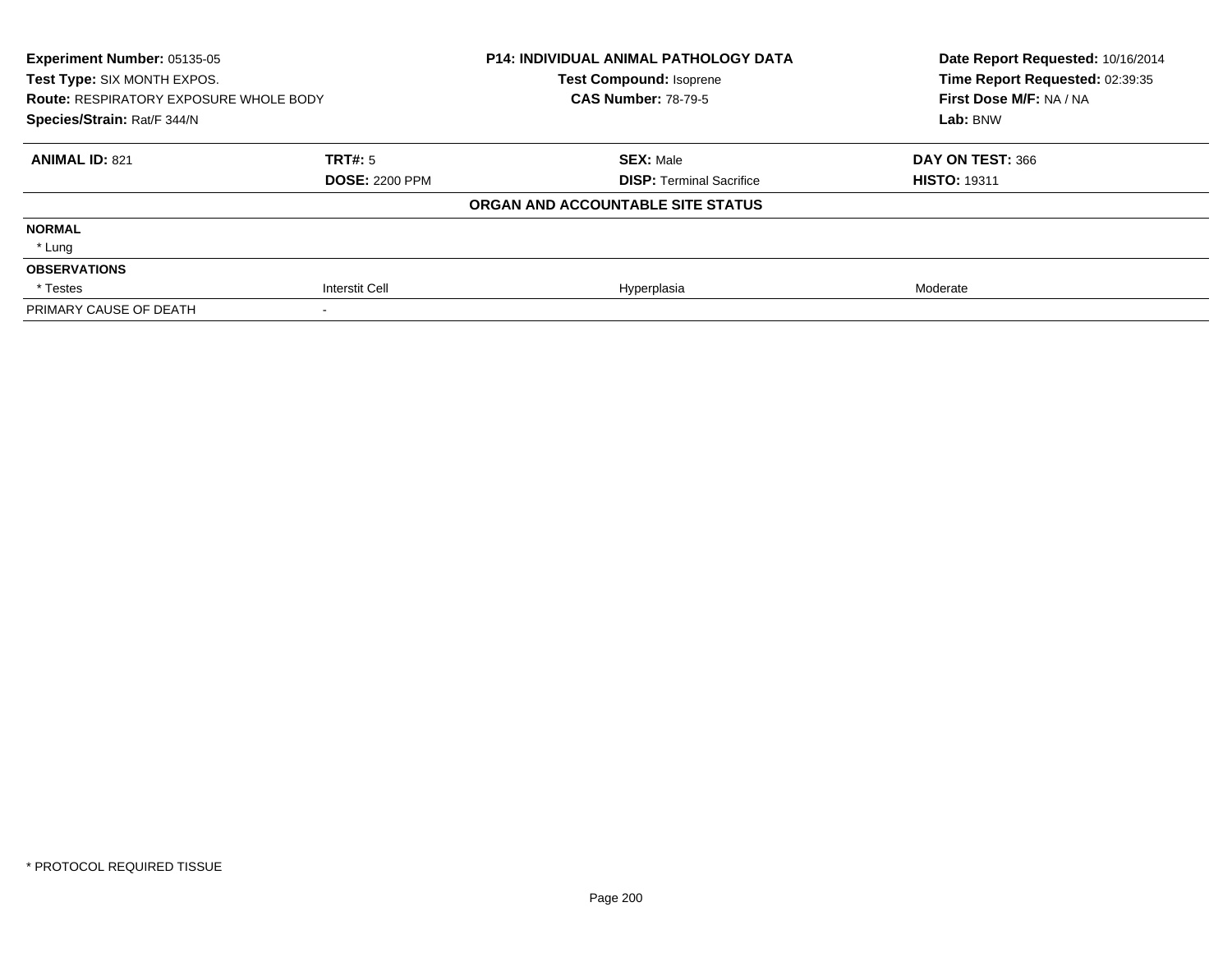| Experiment Number: 05135-05<br>Test Type: SIX MONTH EXPOS.<br><b>Route: RESPIRATORY EXPOSURE WHOLE BODY</b><br>Species/Strain: Rat/F 344/N |                       | <b>P14: INDIVIDUAL ANIMAL PATHOLOGY DATA</b><br><b>Test Compound: Isoprene</b><br><b>CAS Number: 78-79-5</b> |                                 | Date Report Requested: 10/16/2014<br>Time Report Requested: 02:39:35<br>First Dose M/F: NA / NA<br>Lab: BNW |
|--------------------------------------------------------------------------------------------------------------------------------------------|-----------------------|--------------------------------------------------------------------------------------------------------------|---------------------------------|-------------------------------------------------------------------------------------------------------------|
| <b>ANIMAL ID: 822</b>                                                                                                                      | <b>TRT#: 5</b>        |                                                                                                              | <b>SEX: Male</b>                | DAY ON TEST: 366                                                                                            |
|                                                                                                                                            | <b>DOSE: 2200 PPM</b> |                                                                                                              | <b>DISP:</b> Terminal Sacrifice | <b>HISTO: 19312</b>                                                                                         |
| <b>OBSERVATIONS</b>                                                                                                                        |                       |                                                                                                              |                                 |                                                                                                             |
| * Liver                                                                                                                                    |                       |                                                                                                              | <b>Fatty Change</b>             | Focal, Minimal                                                                                              |
| [Fatty Change TGLS = $1-13$ ]                                                                                                              |                       |                                                                                                              |                                 |                                                                                                             |
| * Lung                                                                                                                                     |                       |                                                                                                              | Hemorrhage                      | Multifocal, Minimal                                                                                         |
|                                                                                                                                            | Perivascular          |                                                                                                              | Hyperplasia                     | Lymphoid, Multifocal, Minimal                                                                               |
| Note: Hemorrhage is subpleural.                                                                                                            |                       |                                                                                                              |                                 |                                                                                                             |
| [Hemorrhage TGLS = $2-3$ ]                                                                                                                 |                       |                                                                                                              |                                 |                                                                                                             |
| * Testes                                                                                                                                   | <b>Interstit Cell</b> |                                                                                                              | Hyperplasia                     | Mild                                                                                                        |
| PRIMARY CAUSE OF DEATH                                                                                                                     |                       |                                                                                                              |                                 |                                                                                                             |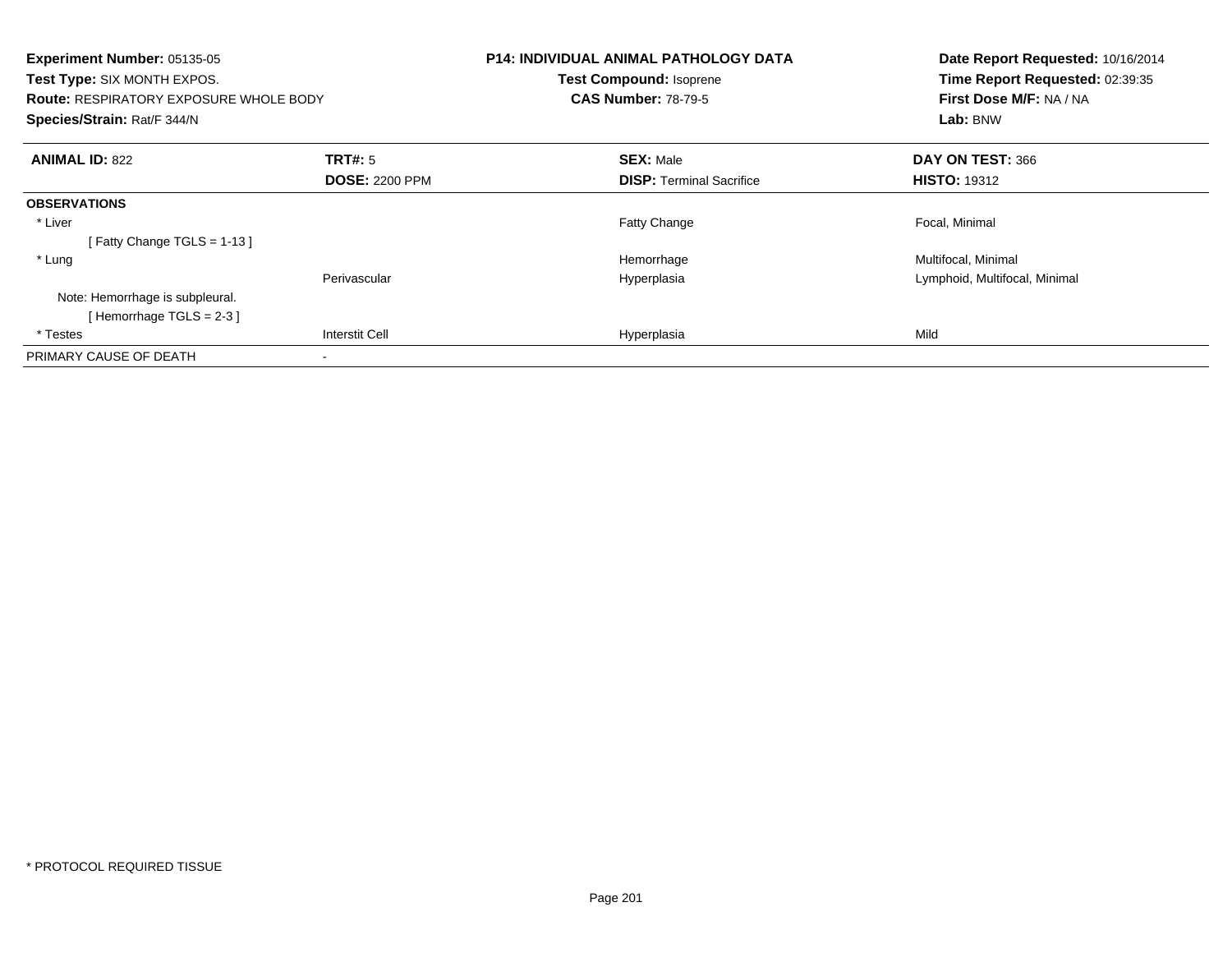**Experiment Number:** 05135-05**Test Type:** SIX MONTH EXPOS.**Route:** RESPIRATORY EXPOSURE WHOLE BODY**Species/Strain:** Rat/F 344/N**P14: INDIVIDUAL ANIMAL PATHOLOGY DATATest Compound:** Isoprene**CAS Number:** 78-79-5**Date Report Requested:** 10/16/2014**Time Report Requested:** 02:39:35**First Dose M/F:** NA / NA**Lab:** BNW**ANIMAL ID:** 823**TRT#:** 5 **SEX:** Male **DAY ON TEST:** 366 **DOSE:** 2200 PPM**DISP:** Terminal Sacrifice **HISTO:** 19313 **OBSERVATIONS** \* Lungg and the morrhage of the morrhage of the morrhage  $\theta$  and  $\theta$  and  $\theta$  and  $\theta$  and  $\theta$  and  $\theta$  and  $\theta$  and  $\theta$  and  $\theta$  and  $\theta$  and  $\theta$  and  $\theta$  and  $\theta$  and  $\theta$  and  $\theta$  and  $\theta$  and  $\theta$  and  $\theta$  and  $\theta$  and Alveolar Epith Hyperplasia Multifocal, Mild Peribronchial Hyperplasia Lymphoid, Multifocal, Minimal Perivascular HyperplasiaHyperplasia and the control of the control of the control of the control of the control of the control of the c<br>
Lymphoid, Multifocal, Mild<br>
Histiocyte, Multifocal, Mild AlveolusHistiocyte, Multifocal, Mild Note: Hemorrhage is subpleural.Note: Hyperplasia, alveolar epithelium is a type 2 cell.[ Hemorrhage TGLS = 1-3 ] Mesenteryy which is a set of the set of the set of the set of the set of the set of the set of the set of the set of the set of the set of the set of the set of the set of the set of the set of the set of the set of the set of the Note: Fat Necrosis.[ Necrosis TGLS = 2-13+14 ] \* Testess Interstit Cell Hyperplasia Hyperplasia eta alderate eta alderate eta alderate eta alderate eta alderate eta alderate eta alderate PRIMARY CAUSE OF DEATH-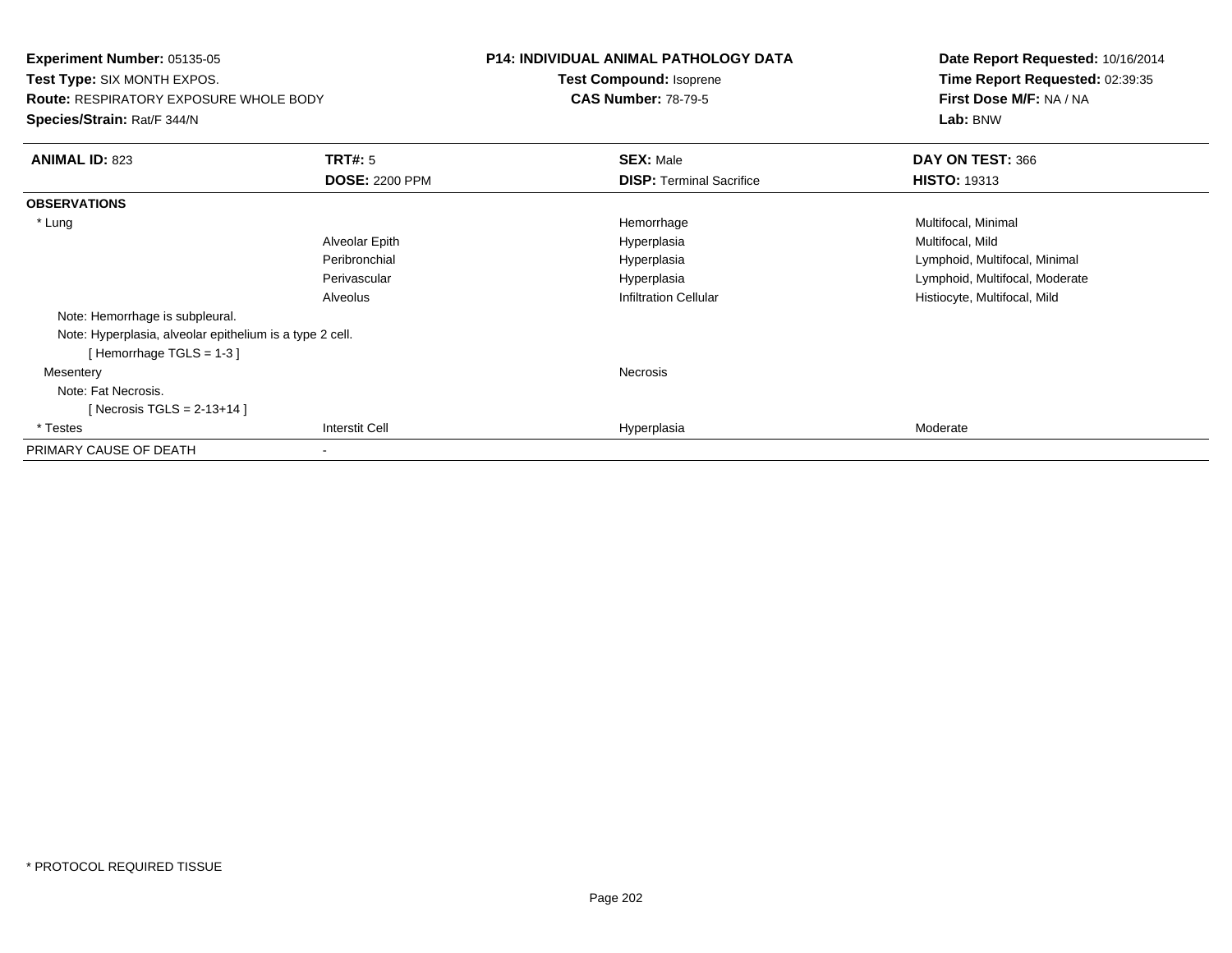| <b>Experiment Number: 05135-05</b><br>Test Type: SIX MONTH EXPOS.<br><b>Route: RESPIRATORY EXPOSURE WHOLE BODY</b><br>Species/Strain: Rat/F 344/N |                                  | <b>P14: INDIVIDUAL ANIMAL PATHOLOGY DATA</b><br>Test Compound: Isoprene<br><b>CAS Number: 78-79-5</b> | Date Report Requested: 10/16/2014<br>Time Report Requested: 02:39:35<br>First Dose M/F: NA / NA<br>Lab: BNW |
|---------------------------------------------------------------------------------------------------------------------------------------------------|----------------------------------|-------------------------------------------------------------------------------------------------------|-------------------------------------------------------------------------------------------------------------|
| <b>ANIMAL ID: 824</b>                                                                                                                             | TRT#: 5<br><b>DOSE: 2200 PPM</b> | <b>SEX: Male</b><br><b>DISP: Terminal Sacrifice</b>                                                   | DAY ON TEST: 366<br><b>HISTO: 19314</b>                                                                     |
| <b>OBSERVATIONS</b>                                                                                                                               |                                  |                                                                                                       |                                                                                                             |
| * Lung<br>Note: Hemorrhage is subpleural.<br>Hemorrhage TGLS = 1-3 ]                                                                              |                                  | Hemorrhage                                                                                            | Multifocal, Mild                                                                                            |
| * Testes                                                                                                                                          | Interstit Cell                   | Hyperplasia                                                                                           | Moderate                                                                                                    |
| * Urinary Bladder                                                                                                                                 |                                  | <b>Calculus Micro Observation Only</b>                                                                |                                                                                                             |
| [ Calculus Micro Observation Only TGLS = 2-8 ]                                                                                                    |                                  |                                                                                                       |                                                                                                             |
| PRIMARY CAUSE OF DEATH                                                                                                                            |                                  |                                                                                                       |                                                                                                             |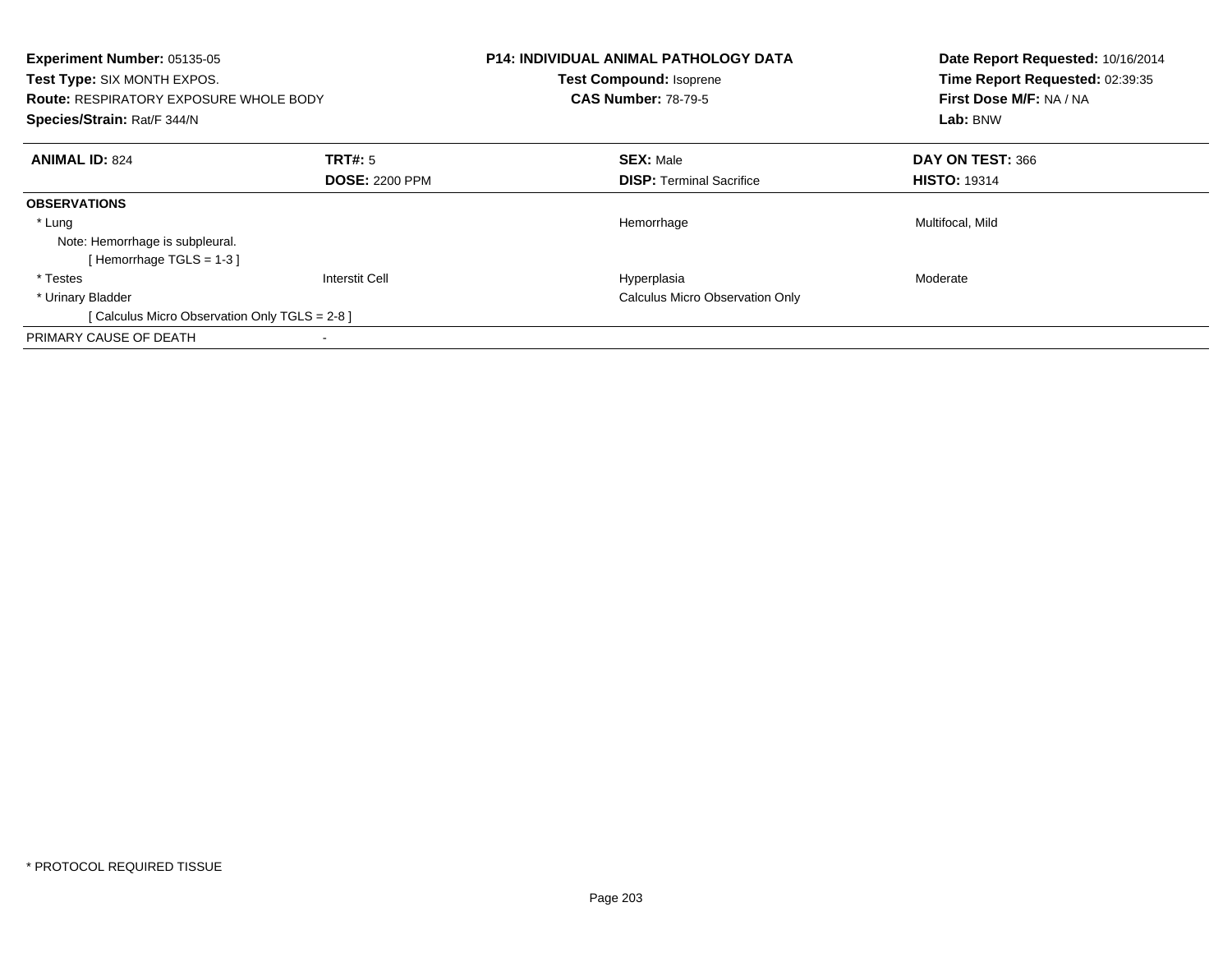**Experiment Number:** 05135-05 **Test Type:** SIX MONTH EXPOS. **Route:** RESPIRATORY EXPOSURE WHOLE BODY**Species/Strain:** Rat/F 344/N

## **P14: INDIVIDUAL ANIMAL PATHOLOGY DATA**

**Test Compound:** Isoprene**CAS Number:** 78-79-5

**Date Report Requested:** 10/16/2014**Time Report Requested:** 02:39:35**First Dose M/F:** NA / NA**Lab:** BNW

| <b>ANIMAL ID: 825</b>                                         | <b>TRT#: 5</b>        | <b>SEX: Male</b>                | DAY ON TEST: 366             |
|---------------------------------------------------------------|-----------------------|---------------------------------|------------------------------|
|                                                               | <b>DOSE: 2200 PPM</b> | <b>DISP: Terminal Sacrifice</b> | <b>HISTO: 19315</b>          |
| <b>OBSERVATIONS</b>                                           |                       |                                 |                              |
| * Liver                                                       |                       | Hepatodiaphragmatic Nodule      |                              |
| [Hepatodiaphragmatic Nodule TGLS = 2-14]                      |                       |                                 |                              |
| * Lung                                                        |                       | Hemorrhage                      | Multifocal, Minimal          |
|                                                               | Alveolar Epith        | Hyperplasia                     | Multifocal, Minimal          |
|                                                               | Peribronchial         | Hyperplasia                     | Lymphoid, Multifocal, Mild   |
|                                                               | Perivascular          | Hyperplasia                     | Lymphoid, Multifocal, Mild   |
|                                                               | Alveolus              | <b>Infiltration Cellular</b>    | Histiocyte, Multifocal, Mild |
| Note: Hyperplasia, alveolar epithelium is a type 2 cell.      |                       |                                 |                              |
| Note: Hemorrhage is subpleural.                               |                       |                                 |                              |
| [Hemorrhage $TGLS = 3-3$ ]                                    |                       |                                 |                              |
| * Lymph Node, Bronchial                                       |                       | Hyperplasia                     |                              |
| Note: Hyperplasia is reactive in Tracheobronchial lymph node. |                       |                                 |                              |
| * Pituitary Gland                                             |                       | Adenoma                         |                              |
| Note: -B-Adenoma                                              |                       |                                 |                              |
| [Adenoma TGLS = $4-8$ ]                                       |                       |                                 |                              |
| * Spleen                                                      |                       | <b>Accessory Spleen</b>         |                              |
| Note: Ectopic Splenic Tissue                                  |                       |                                 |                              |
| [ Accessory Spleen TGLS = $1-13$ ]                            |                       |                                 |                              |
| * Testes                                                      | <b>Interstit Cell</b> | Hyperplasia                     | Mild                         |
| PRIMARY CAUSE OF DEATH                                        |                       |                                 |                              |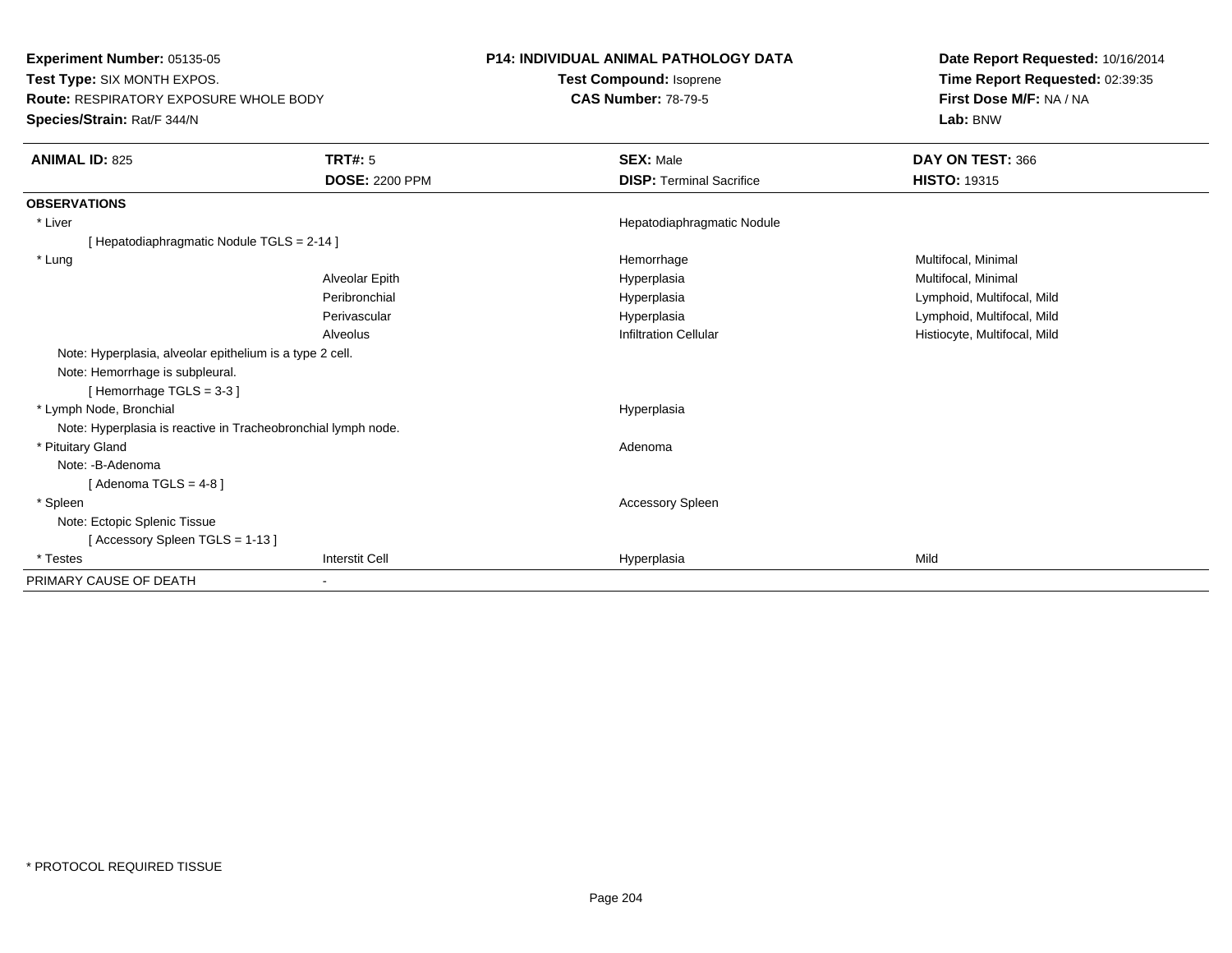| <b>Experiment Number: 05135-05</b><br>Test Type: SIX MONTH EXPOS.<br><b>Route: RESPIRATORY EXPOSURE WHOLE BODY</b><br>Species/Strain: Rat/F 344/N |                                  | <b>P14: INDIVIDUAL ANIMAL PATHOLOGY DATA</b><br><b>Test Compound: Isoprene</b><br><b>CAS Number: 78-79-5</b> | Date Report Requested: 10/16/2014<br>Time Report Requested: 02:39:35<br>First Dose M/F: NA / NA<br>Lab: BNW |
|---------------------------------------------------------------------------------------------------------------------------------------------------|----------------------------------|--------------------------------------------------------------------------------------------------------------|-------------------------------------------------------------------------------------------------------------|
| <b>ANIMAL ID: 826</b>                                                                                                                             | TRT#: 5<br><b>DOSE: 2200 PPM</b> | <b>SEX: Male</b><br><b>DISP:</b> Terminal Sacrifice                                                          | DAY ON TEST: 366<br><b>HISTO: 19316</b>                                                                     |
| <b>OBSERVATIONS</b>                                                                                                                               |                                  |                                                                                                              |                                                                                                             |
| * Lung                                                                                                                                            |                                  | Hemorrhage                                                                                                   | Multifocal, Mild                                                                                            |
| Note: Hemorrhage is subpleural.                                                                                                                   |                                  |                                                                                                              |                                                                                                             |
| [Hemorrhage TGLS = 1-3]                                                                                                                           |                                  |                                                                                                              |                                                                                                             |
| * Testes                                                                                                                                          | <b>Interstit Cell</b>            | Hyperplasia                                                                                                  | Mild                                                                                                        |
| PRIMARY CAUSE OF DEATH                                                                                                                            |                                  |                                                                                                              |                                                                                                             |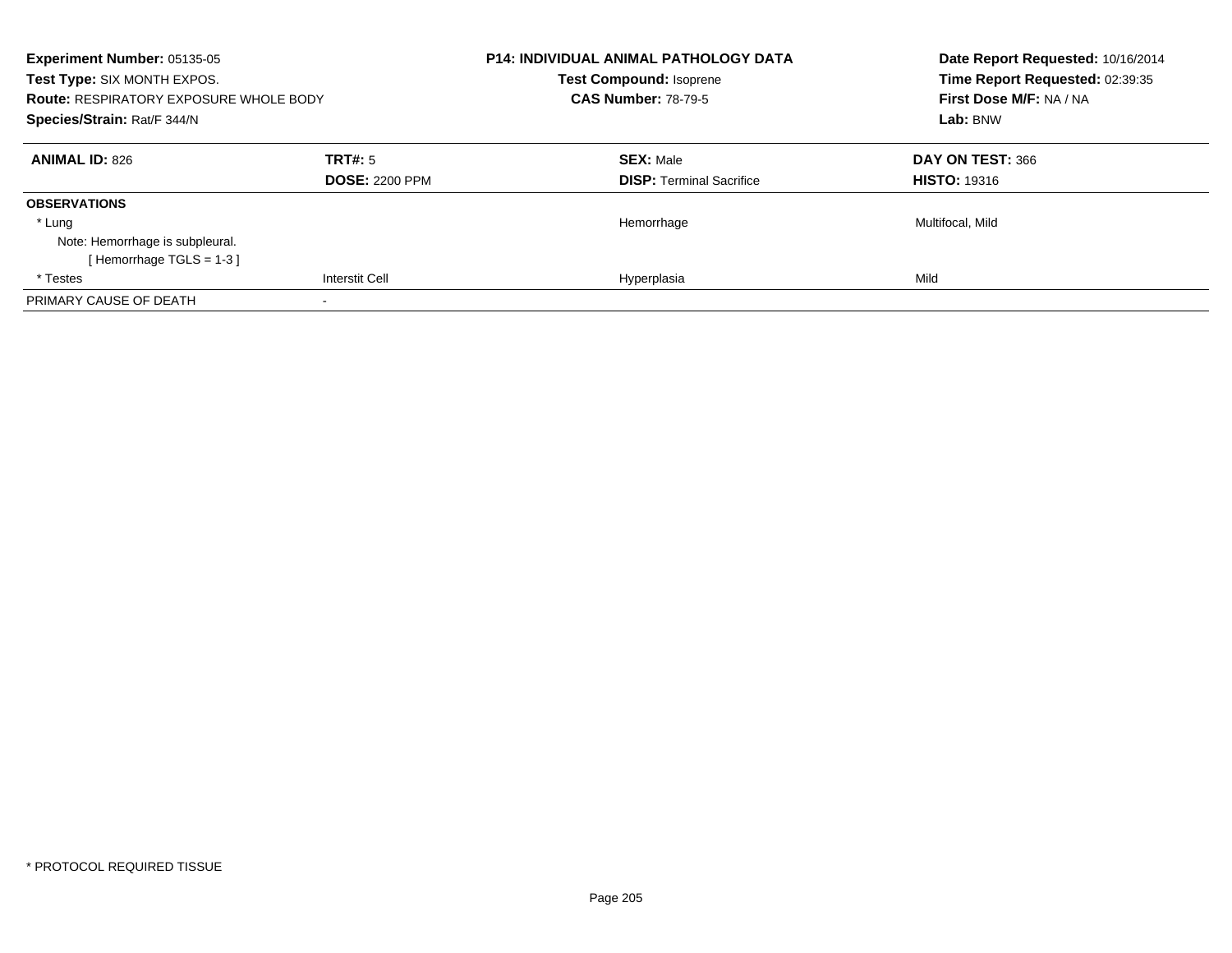**Experiment Number:** 05135-05**Test Type:** SIX MONTH EXPOS.**Route:** RESPIRATORY EXPOSURE WHOLE BODY**Species/Strain:** Rat/F 344/N**P14: INDIVIDUAL ANIMAL PATHOLOGY DATATest Compound:** Isoprene**CAS Number:** 78-79-5**Date Report Requested:** 10/16/2014**Time Report Requested:** 02:39:35**First Dose M/F:** NA / NA**Lab:** BNW**ANIMAL ID:** 827**TRT#:** 5 **SEX:** Male **DAY ON TEST:** 366 **DOSE:** 2200 PPM**DISP:** Terminal Sacrifice **HISTO:** 19317 **OBSERVATIONS** \* Lungg and the morrhage of the morrhage of the morrhage  $\theta$  and  $\theta$  and  $\theta$  and  $\theta$  and  $\theta$  and  $\theta$  and  $\theta$  and  $\theta$  and  $\theta$  and  $\theta$  and  $\theta$  and  $\theta$  and  $\theta$  and  $\theta$  and  $\theta$  and  $\theta$  and  $\theta$  and  $\theta$  and  $\theta$  and Alveolar Epith Hyperplasia Multifocal, Mild Perivascular Hyperplasia Lymphoid, Multifocal, Mild AlveolusHistiocyte, Multifocal, Mild Note: Hemorrhage is subpleural.Note: Hyperplasia, alveolar epithelium is a type 2 cell.[ Hemorrhage TGLS = 1-3 ] \* Spleen Accessory Spleen Note: Ectopic Splenic Tissue.[ Accessory Spleen TGLS = 2-13 ] \* Testes Interstit Cell Hyperplasiaa **Moderate**  \* Urinary Bladder Calculus Micro Observation Only[ Calculus Micro Observation Only TGLS = 3-8 ]PRIMARY CAUSE OF DEATH-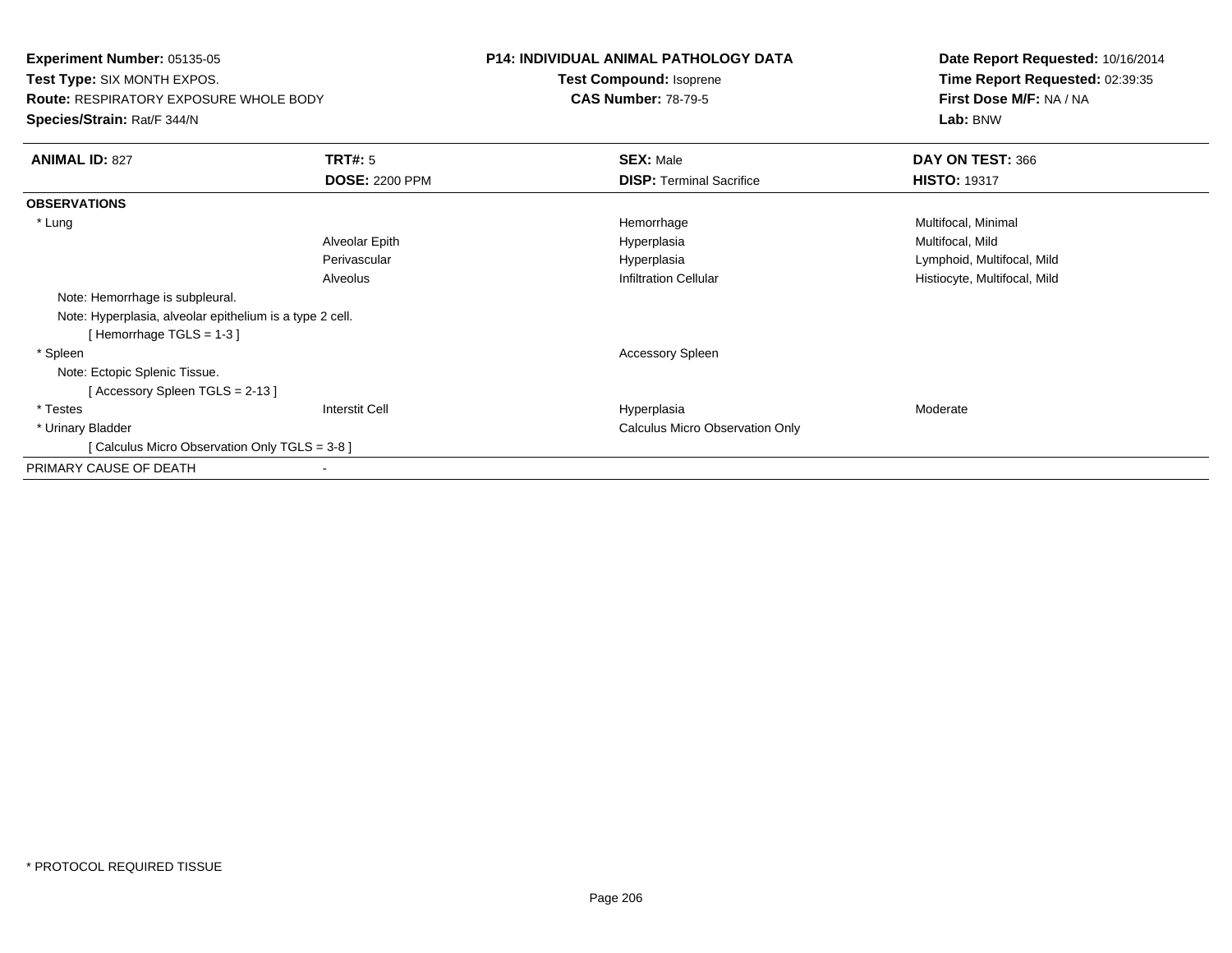**Experiment Number:** 05135-05**Test Type:** SIX MONTH EXPOS.**Route:** RESPIRATORY EXPOSURE WHOLE BODY**Species/Strain:** Rat/F 344/N**P14: INDIVIDUAL ANIMAL PATHOLOGY DATATest Compound:** Isoprene**CAS Number:** 78-79-5**Date Report Requested:** 10/16/2014**Time Report Requested:** 02:39:35**First Dose M/F:** NA / NA**Lab:** BNW**ANIMAL ID:** 828**TRT#:** 5 **SEX:** Male **DAY ON TEST:** 186 **DOSE:** 2200 PPM**DISP:** Scheduled Sacrifice **HISTO:** 19318 **ORGAN AND ACCOUNTABLE SITE STATUSNORMAL**\* Adrenal Cortex \* Adrenal Cortex \* \* Adrenal Medulla \* \* Adrenal Medulla \* \* Blood Vessel \* \* Brood Vessel \* \* Bone \* Esophagus \* Bone Marrow \* Brain \* Epididymis \* Esophagus \* Intestine Large, Colon \* Eye \* The matrice of the test of the test of the test of the test of the test of the test of the test of the test of the test of the test of the test of the test of the test of the test of the test of the test of the tes \* Intestine Small, Jejunum \* Intestine Large, Rectum \* 1992 \* Intestine Small, Duodenum \* Intestine Small, Ileum \* Intestine Small, Ileum \* Islets, Pancreatic \* \* \* Andrew \* Kidney \* \* Kidney \* \* Larynx \* Larynx \* \* Larynx \* \* Liver \* Liver \* Liver \* Lymph Node, Bronchial \* Lymph Node, Mandibular \* Lymph Node, Mesenteric \* Mammary Gland \* Peripheral Nerve \* Nose \* \* Pancreas \* \* Pancreas \* \* Pancreas \* \* Parathyroid Gland \* \* Peripheral Nerve \* Peripheral Nerve \* \* Pharynx \* Pituitary Gland \* Preputial Gland \* Prostate \* Spinal Cord \* Salivary Glands \* \* Seminal Vesicle \* \* Seminal Vesicle \* \* Skin \* \* Skin \* \* Stember \* Spinal Cord \* Spinal Cord \* Spinal Cord \* Spinal Cord \* Spinal Cord \* Spinal Cord \* Spinal Cord \* Spinal Cord \* Spinal Cord \* Spinal \* Spleen \* Stomach, Forestomach \* Stomach \* Stomach, Slandular \* Testes \* Testes \* Urinary Bladder \* Thymus \* Thyroid Gland \* Trachea \* Urinary Bladder \* **OBSERVATIONS** \* Blood VesselNote: Aorta is normal. \* Lungg and the state of the state of the state of the state of the Minimal Section 1, the state of the state of the Minimal Section 1, the state of the state of the state of the state of the state of the state of the state of t Note: Hemorrhage is subpleural.[ Hemorrhage TGLS = 2-3 ] \* Lym Node Bron Note: Tracheobronchial lymph node is normal. \* Lymph Node, Mediastinal CongestionNote: Red blood cells present in cortical and/or medullary sinuses.[ Congestion TGLS = 1-2 ] \* Perph Nerve Note: Sciatic nerve is normal.PRIMARY CAUSE OF DEATH-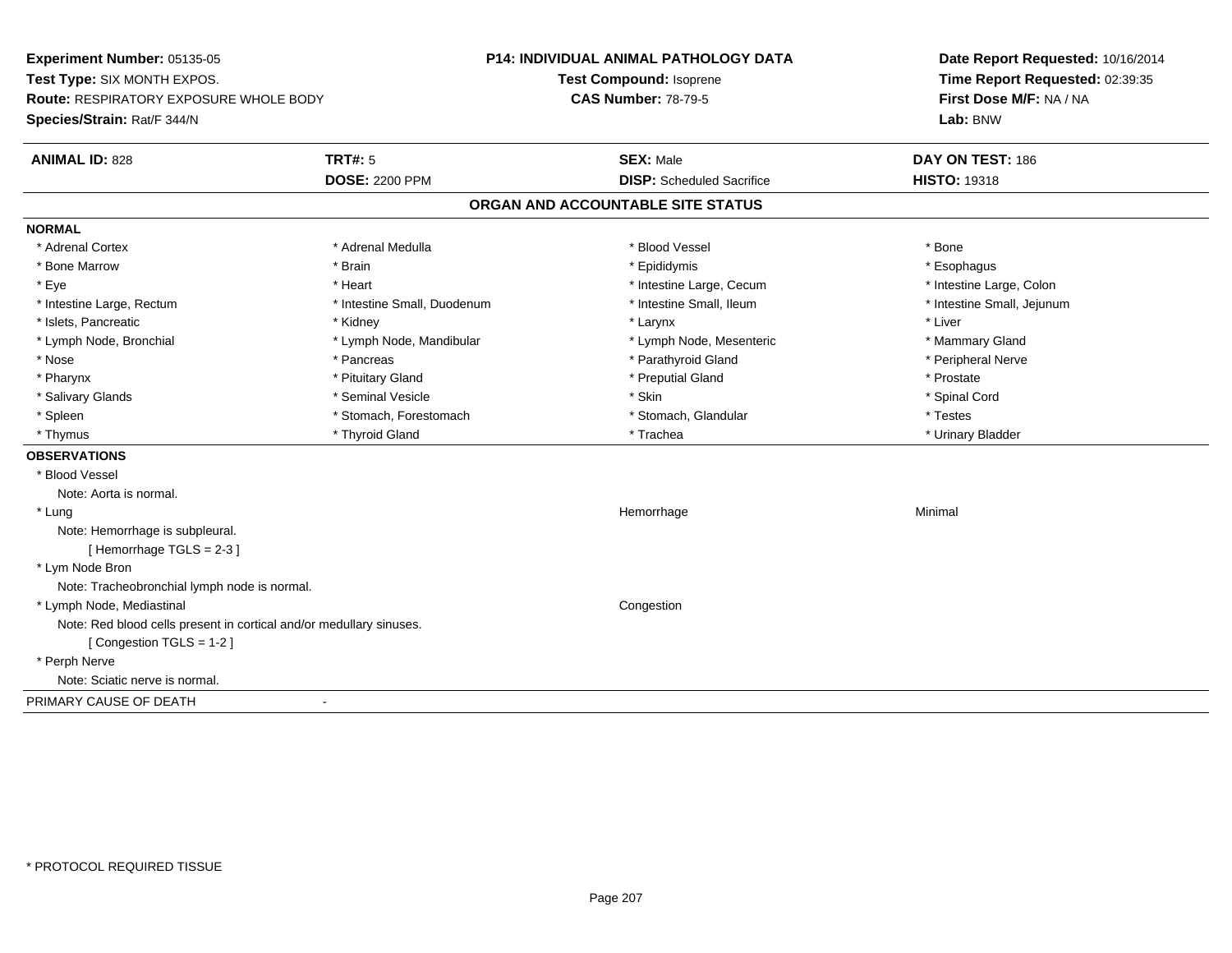| Experiment Number: 05135-05<br>Test Type: SIX MONTH EXPOS.<br><b>Route: RESPIRATORY EXPOSURE WHOLE BODY</b><br>Species/Strain: Rat/F 344/N |                                                                                  | <b>P14: INDIVIDUAL ANIMAL PATHOLOGY DATA</b><br>Test Compound: Isoprene<br><b>CAS Number: 78-79-5</b> | Date Report Requested: 10/16/2014<br>Time Report Requested: 02:39:35<br>First Dose M/F: NA / NA<br>Lab: BNW |
|--------------------------------------------------------------------------------------------------------------------------------------------|----------------------------------------------------------------------------------|-------------------------------------------------------------------------------------------------------|-------------------------------------------------------------------------------------------------------------|
| <b>ANIMAL ID: 829</b>                                                                                                                      | TRT#: 5                                                                          | <b>SEX: Male</b>                                                                                      | DAY ON TEST: 366                                                                                            |
|                                                                                                                                            | <b>DOSE: 2200 PPM</b>                                                            | <b>DISP:</b> Terminal Sacrifice                                                                       | <b>HISTO: 19319</b>                                                                                         |
|                                                                                                                                            |                                                                                  | ORGAN AND ACCOUNTABLE SITE STATUS                                                                     |                                                                                                             |
| <b>NORMAL</b>                                                                                                                              |                                                                                  |                                                                                                       |                                                                                                             |
| * Lung                                                                                                                                     |                                                                                  |                                                                                                       |                                                                                                             |
| <b>OBSERVATIONS</b>                                                                                                                        |                                                                                  |                                                                                                       |                                                                                                             |
| * Kidney                                                                                                                                   | <b>Bilateral</b>                                                                 | Nephropathy                                                                                           | Chronic, Minimal                                                                                            |
|                                                                                                                                            | Note: It is doubtful if the minimal chronic nephropathy observed microscopically | correlates with the mottling observed grossly.                                                        |                                                                                                             |
| Note: $TGL 1 = NCL$                                                                                                                        |                                                                                  |                                                                                                       |                                                                                                             |
| * Testes                                                                                                                                   | <b>Interstit Cell</b>                                                            | Hyperplasia                                                                                           | Marked                                                                                                      |
| PRIMARY CAUSE OF DEATH                                                                                                                     |                                                                                  |                                                                                                       |                                                                                                             |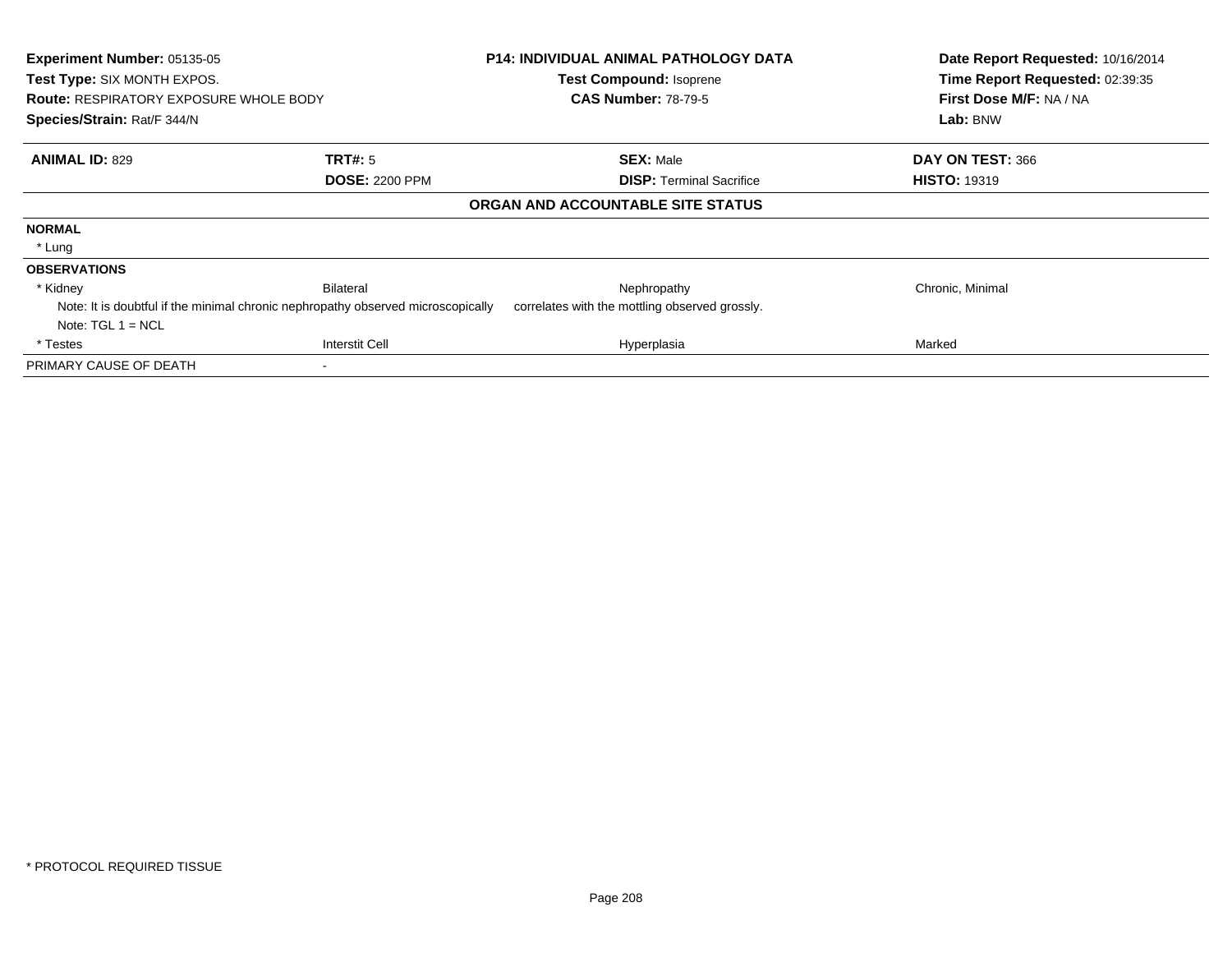| Experiment Number: 05135-05                   |                          | <b>P14: INDIVIDUAL ANIMAL PATHOLOGY DATA</b> | Date Report Requested: 10/16/2014 |
|-----------------------------------------------|--------------------------|----------------------------------------------|-----------------------------------|
| Test Type: SIX MONTH EXPOS.                   |                          | Test Compound: Isoprene                      | Time Report Requested: 02:39:35   |
| <b>Route: RESPIRATORY EXPOSURE WHOLE BODY</b> |                          | <b>CAS Number: 78-79-5</b>                   | First Dose M/F: NA / NA           |
| Species/Strain: Rat/F 344/N                   |                          |                                              | Lab: BNW                          |
| <b>ANIMAL ID: 830</b>                         | <b>TRT#: 5</b>           | <b>SEX: Male</b>                             | DAY ON TEST: 366                  |
|                                               | <b>DOSE: 2200 PPM</b>    | <b>DISP: Terminal Sacrifice</b>              | <b>HISTO: 19320</b>               |
|                                               |                          | ORGAN AND ACCOUNTABLE SITE STATUS            |                                   |
| <b>NORMAL</b>                                 |                          |                                              |                                   |
| * Urinary Bladder                             |                          |                                              |                                   |
| <b>OBSERVATIONS</b>                           |                          |                                              |                                   |
| * Lung                                        |                          | Hemorrhage                                   | Multifocal, Minimal               |
|                                               | Perivascular             | Hyperplasia                                  | Lymphoid, Multifocal, Minimal     |
| Note: Hemorrhage is subpleural.               |                          |                                              |                                   |
| [Hemorrhage TGLS = $1-3$ ]                    |                          |                                              |                                   |
| Mesentery                                     |                          | Necrosis                                     |                                   |
| Note: Fat necrosis.                           |                          |                                              |                                   |
| [Necrosis TGLS = $2-13$ ]                     |                          |                                              |                                   |
| * Testes                                      | <b>Interstit Cell</b>    | Hyperplasia                                  | Minimal                           |
| * Urin Bladder                                |                          |                                              |                                   |
| Note: $TGL_3 = NCL$ .                         |                          |                                              |                                   |
| PRIMARY CAUSE OF DEATH                        | $\overline{\phantom{a}}$ |                                              |                                   |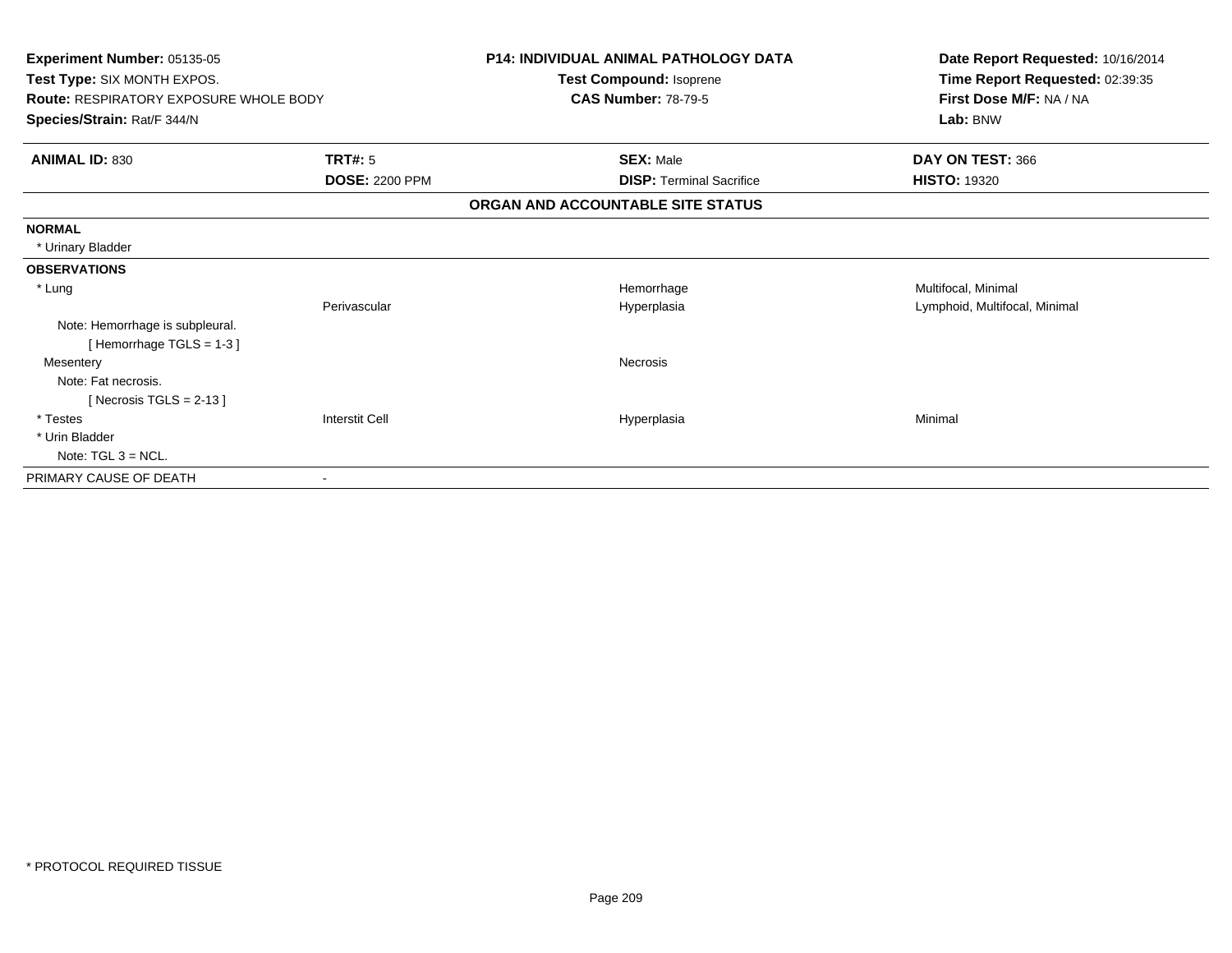**Experiment Number:** 05135-05**Test Type:** SIX MONTH EXPOS.**Route:** RESPIRATORY EXPOSURE WHOLE BODY**Species/Strain:** Rat/F 344/N**P14: INDIVIDUAL ANIMAL PATHOLOGY DATATest Compound:** Isoprene**CAS Number:** 78-79-5**Date Report Requested:** 10/16/2014**Time Report Requested:** 02:39:35**First Dose M/F:** NA / NA**Lab:** BNW**ANIMAL ID:** 831**TRT#:** 5 **SEX:** Male **DAY ON TEST:** 186 **DOSE:** 2200 PPM**DISP:** Scheduled Sacrifice **HISTO:** 19321 **ORGAN AND ACCOUNTABLE SITE STATUSNORMAL**\* Adrenal Cortex \* Adrenal Cortex \* \* Adrenal Medulla \* \* Adrenal Medulla \* \* Blood Vessel \* \* Brood Vessel \* \* Bone \* Esophagus \* Bone Marrow \* Brain \* Epididymis \* Esophagus \* Intestine Large, Colon \* Eye \* The matrice of the test of the test of the test of the test of the test of the test of the test of the test of the test of the test of the test of the test of the test of the test of the test of the test of the tes \* Intestine Small, Jejunum \* Intestine Large, Rectum \* Intestine Small, Duodenum \* Intestine Small, Ileum \* Intestine Small, Ileum \* Islets, Pancreatic \* Kidney \* Larynx \* Lymph Node, Bronchial \* Lymph Node, Mandibular \* Lymph Node, Mediastinal \* Lymph Node, Mesenteric \* Mammary Gland \* Peripheral Nerve \* Nose \* \* Pancreas \* \* Pancreas \* \* Pancreas \* \* Parathyroid Gland \* \* Peripheral Nerve \* Peripheral Nerve \* \* Pharynx \* Pituitary Gland \* Preputial Gland \* Prostate \* Spinal Cord \* Salivary Glands \* \* Seminal Vesicle \* \* Seminal Vesicle \* \* Skin \* \* Skin \* \* Stember \* Spinal Cord \* Spinal Cord \* Spinal Cord \* Spinal Cord \* Spinal Cord \* Spinal Cord \* Spinal Cord \* Spinal Cord \* Spinal Cord \* Spinal \* Spleen \* Stomach, Forestomach \* Stomach \* Stomach, Slandular \* Testes \* Testes \* Urinary Bladder \* Thymus \* Thyroid Gland \* Trachea \* Urinary Bladder \* **OBSERVATIONS** \* Blood VesselNote: Aorta is normal. \* Liver Hepatodiaphragmatic Nodule[ Hepatodiaphragmatic Nodule TGLS = 1-13 ] \* Lungg and the state of the state of the state of the state of the Hemorrhage state of the Mild of the Mild of the S Note: Hemorrhage is subpleural.[ Hemorrhage TGLS = 2-3 ] \* Lym Node Bron Note: Tracheobronchial lymph node is normal. \* Perph Nerve Note: Sciatic nerve is normal.PRIMARY CAUSE OF DEATH-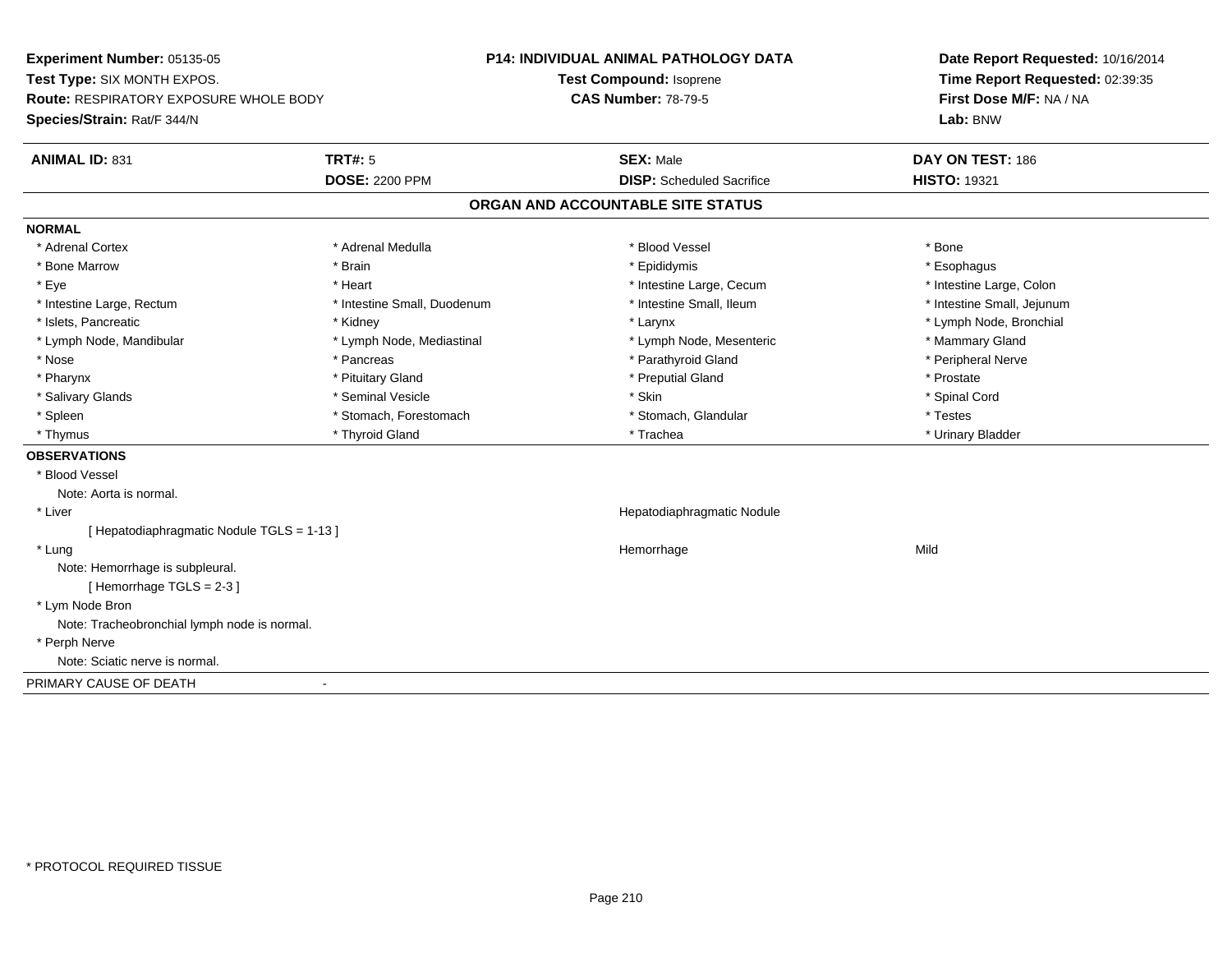**Experiment Number:** 05135-05**Test Type:** SIX MONTH EXPOS.**Route:** RESPIRATORY EXPOSURE WHOLE BODY**Species/Strain:** Rat/F 344/N**P14: INDIVIDUAL ANIMAL PATHOLOGY DATATest Compound:** Isoprene**CAS Number:** 78-79-5**Date Report Requested:** 10/16/2014**Time Report Requested:** 02:39:35**First Dose M/F:** NA / NA**Lab:** BNW**ANIMAL ID:** 832**TRT#:** 5 **SEX:** Male **DAY ON TEST:** 186 **DOSE:** 2200 PPM**DISP:** Scheduled Sacrifice **HISTO:** 19322 **ORGAN AND ACCOUNTABLE SITE STATUSNORMAL**\* Adrenal Cortex \* Adrenal Cortex \* \* Adrenal Medulla \* \* Adrenal Medulla \* \* Blood Vessel \* \* Brood Vessel \* \* Bone \* Esophagus \* Bone Marrow \* Brain \* Epididymis \* Esophagus \* Intestine Large, Colon \* Eye \* The matrice of the test of the test of the test of the test of the test of the test of the test of the test of the test of the test of the test of the test of the test of the test of the test of the test of the tes \* Intestine Small, Jejunum \* Intestine Large, Rectum \* Intestine Small, Duodenum \* Intestine Small, Ileum \* Intestine Small, Ileum \* Islets, Pancreatic \* \* \* Andrew \* Kidney \* \* Kidney \* \* Larynx \* Larynx \* \* Larynx \* \* Liver \* Liver \* Liver \* Lymph Node, Bronchial \* Lymph Node, Mandibular \* Lymph Node, Mediastinal \* Lymph Node, Mesenteric\* Mammary Gland \* The strain of the strain of the strain of the strain of the strain of the strain of the strain of the strain of the strain of the strain of the strain of the strain of the strain of the strain of the stra \* Peripheral Nerve \* \* \* \* Pharynx \* \* Pharynx \* \* \* Preputial Gland \* \* Preputial Gland \* \* Preputial Gland \* Prostate \* \* Salivary Glands \* \* Salivary Glands \* \* Seminal Vesicle \* \* \* Seminal Yestrich \* \* Skin \* \* Skin \* Stomach, Glandular \* Spinal Cord \* Spinal Cord \* Spinal Cord \* Stomach, Forestomach \* Spinal Cord \* Stomach, Forestomach \* Testes \* Thymus \* Thyroid Gland \* Trachea \* Urinary Bladder**OBSERVATIONS** \* Blood VesselNote: Aorta is normal. \* Lungg and the state of the state of the state of the state of the Minimal Section 1, the state of the state of the Minimal Section 1, the state of the state of the state of the state of the state of the state of the state of t Note: Hemorrhage is subpleural.[ Hemorrhage TGLS = 1-3 ] \* Lym Node Bron Note: Tracheobronchial lymph node is normal. \* Perph Nerve Note: Sciatic nerve is normal.PRIMARY CAUSE OF DEATH-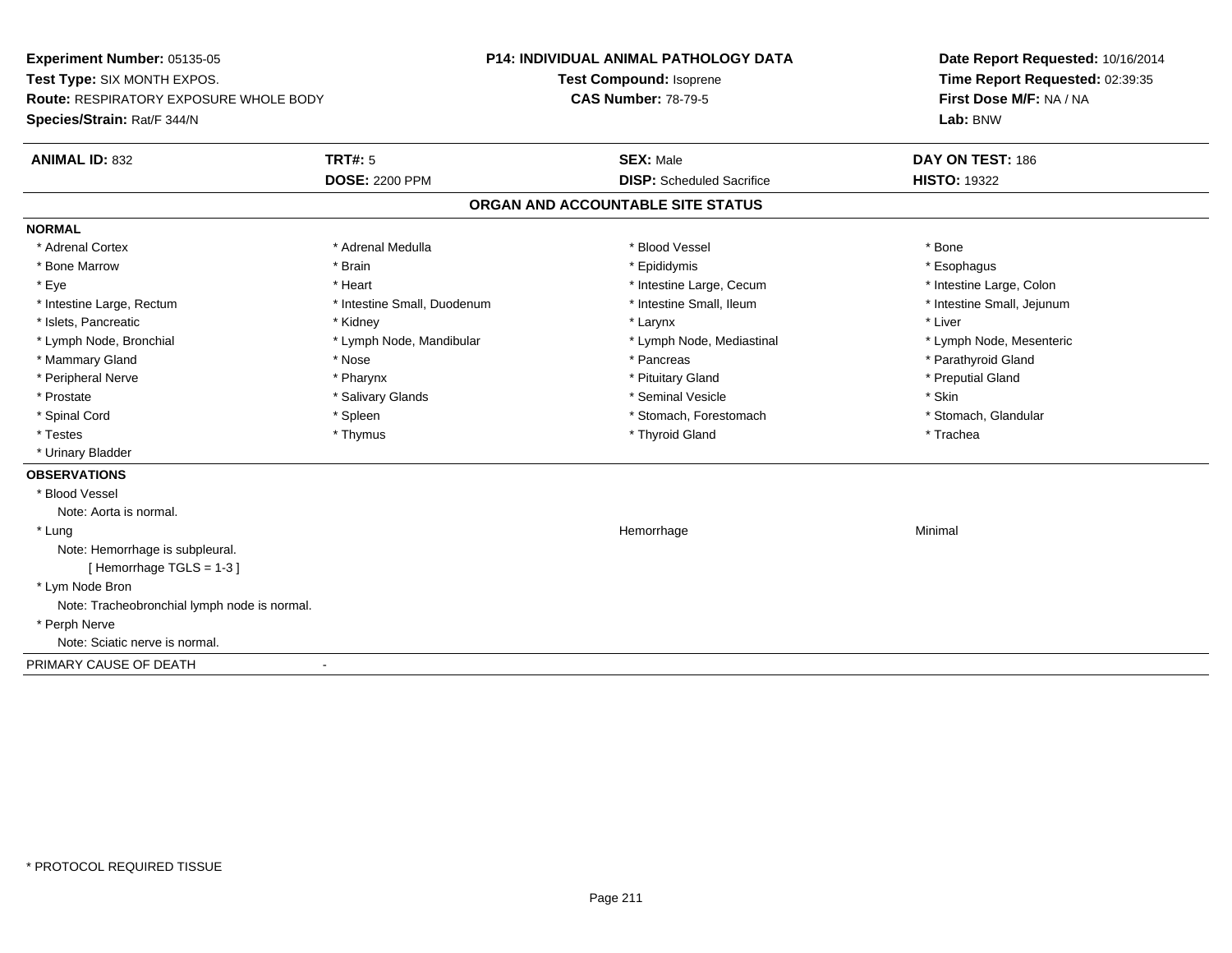| <b>Experiment Number: 05135-05</b><br>Test Type: SIX MONTH EXPOS.<br><b>Route: RESPIRATORY EXPOSURE WHOLE BODY</b><br>Species/Strain: Rat/F 344/N |                       | <b>P14: INDIVIDUAL ANIMAL PATHOLOGY DATA</b>                                                                                                                   | Date Report Requested: 10/16/2014<br>Time Report Requested: 02:39:35<br>First Dose M/F: NA / NA<br>Lab: BNW |
|---------------------------------------------------------------------------------------------------------------------------------------------------|-----------------------|----------------------------------------------------------------------------------------------------------------------------------------------------------------|-------------------------------------------------------------------------------------------------------------|
|                                                                                                                                                   |                       | <b>Test Compound: Isoprene</b>                                                                                                                                 |                                                                                                             |
|                                                                                                                                                   |                       | <b>CAS Number: 78-79-5</b>                                                                                                                                     |                                                                                                             |
|                                                                                                                                                   |                       |                                                                                                                                                                |                                                                                                             |
| <b>ANIMAL ID: 833</b>                                                                                                                             | TRT#: 5               | <b>SEX: Male</b>                                                                                                                                               | DAY ON TEST: 366                                                                                            |
|                                                                                                                                                   | <b>DOSE: 2200 PPM</b> | <b>DISP: Terminal Sacrifice</b>                                                                                                                                | <b>HISTO: 19323</b>                                                                                         |
| <b>OBSERVATIONS</b>                                                                                                                               |                       |                                                                                                                                                                |                                                                                                             |
| * Epididymis                                                                                                                                      |                       | <b>Mesothelioma Nos</b>                                                                                                                                        |                                                                                                             |
| Note: -M-Mesothelioma                                                                                                                             |                       |                                                                                                                                                                |                                                                                                             |
| Note: The mesothelioma was not recorded as a gross observation.                                                                                   |                       |                                                                                                                                                                |                                                                                                             |
|                                                                                                                                                   |                       | Note: The Mesothelioma involving the serosal surface of the epididymis adjacent to the right testis was detected when the right testis was examined for TGL 3. |                                                                                                             |
| [Mesothelioma Nos TGLS = 1-3]                                                                                                                     |                       |                                                                                                                                                                |                                                                                                             |
| * Eye                                                                                                                                             |                       | Cataract                                                                                                                                                       |                                                                                                             |
|                                                                                                                                                   | Retina                | Degeneration                                                                                                                                                   | Marked                                                                                                      |
| [Cataract TGLS = $1-13$ ]                                                                                                                         |                       |                                                                                                                                                                |                                                                                                             |
| [Degeneration TGLS = 1-13]                                                                                                                        |                       |                                                                                                                                                                |                                                                                                             |
| * Lung                                                                                                                                            |                       | Hemorrhage                                                                                                                                                     | Multifocal, Minimal                                                                                         |
|                                                                                                                                                   | Perivascular          | Hyperplasia                                                                                                                                                    | Lymphoid, Focal, Minimal                                                                                    |
|                                                                                                                                                   | Alveolus              | <b>Infiltration Cellular</b>                                                                                                                                   | Histiocyte, Multifocal, Minimal                                                                             |
| Note: Hemorrhage is subpleural.                                                                                                                   |                       |                                                                                                                                                                |                                                                                                             |
| [Hemorrhage TGLS = 2-3]                                                                                                                           |                       |                                                                                                                                                                |                                                                                                             |
| $^\star$ Testes                                                                                                                                   | <b>Interstit Cell</b> | Adenoma                                                                                                                                                        |                                                                                                             |
|                                                                                                                                                   | <b>Interstit Cell</b> | Hyperplasia                                                                                                                                                    | Mild                                                                                                        |
| Note: -B-Adenoma                                                                                                                                  |                       |                                                                                                                                                                |                                                                                                             |
| [Adenoma TGLS = $3-7$ ]                                                                                                                           |                       |                                                                                                                                                                |                                                                                                             |
| * Urinary Bladder                                                                                                                                 |                       | Calculus Micro Observation Only                                                                                                                                |                                                                                                             |
| [ Calculus Micro Observation Only TGLS = 4-8 ]                                                                                                    |                       |                                                                                                                                                                |                                                                                                             |
| PRIMARY CAUSE OF DEATH                                                                                                                            |                       |                                                                                                                                                                |                                                                                                             |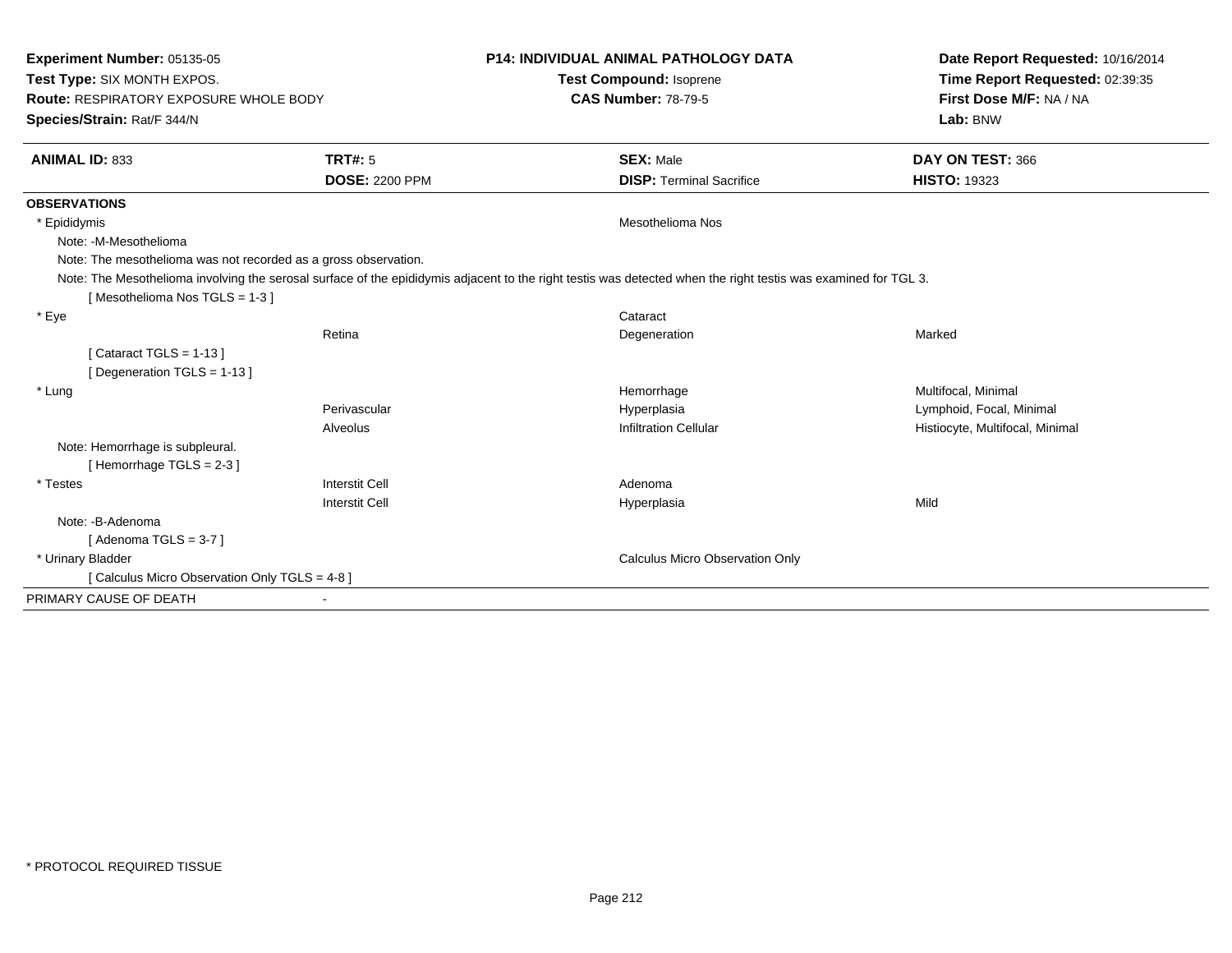| <b>Experiment Number: 05135-05</b><br>Test Type: SIX MONTH EXPOS.<br><b>Route: RESPIRATORY EXPOSURE WHOLE BODY</b><br>Species/Strain: Rat/F 344/N |                                  | <b>P14: INDIVIDUAL ANIMAL PATHOLOGY DATA</b><br>Test Compound: Isoprene<br><b>CAS Number: 78-79-5</b> | Date Report Requested: 10/16/2014<br>Time Report Requested: 02:39:35<br>First Dose M/F: NA / NA<br>Lab: BNW |
|---------------------------------------------------------------------------------------------------------------------------------------------------|----------------------------------|-------------------------------------------------------------------------------------------------------|-------------------------------------------------------------------------------------------------------------|
| <b>ANIMAL ID: 834</b>                                                                                                                             | TRT#: 5<br><b>DOSE: 2200 PPM</b> | <b>SEX: Male</b><br><b>DISP: Terminal Sacrifice</b>                                                   | DAY ON TEST: 366<br><b>HISTO: 19324</b>                                                                     |
| <b>OBSERVATIONS</b>                                                                                                                               |                                  |                                                                                                       |                                                                                                             |
| * Lung<br>Note: Hemorrhage is subpleural.<br>[Hemorrhage TGLS = 1-3]                                                                              |                                  | Hemorrhage                                                                                            | Multifocal, Minimal                                                                                         |
| * Testes                                                                                                                                          | Interstit Cell                   | Hyperplasia                                                                                           | Minimal                                                                                                     |
| * Urinary Bladder                                                                                                                                 |                                  | <b>Calculus Micro Observation Only</b>                                                                |                                                                                                             |
| [ Calculus Micro Observation Only TGLS = 2-8 ]                                                                                                    |                                  |                                                                                                       |                                                                                                             |
| PRIMARY CAUSE OF DEATH                                                                                                                            |                                  |                                                                                                       |                                                                                                             |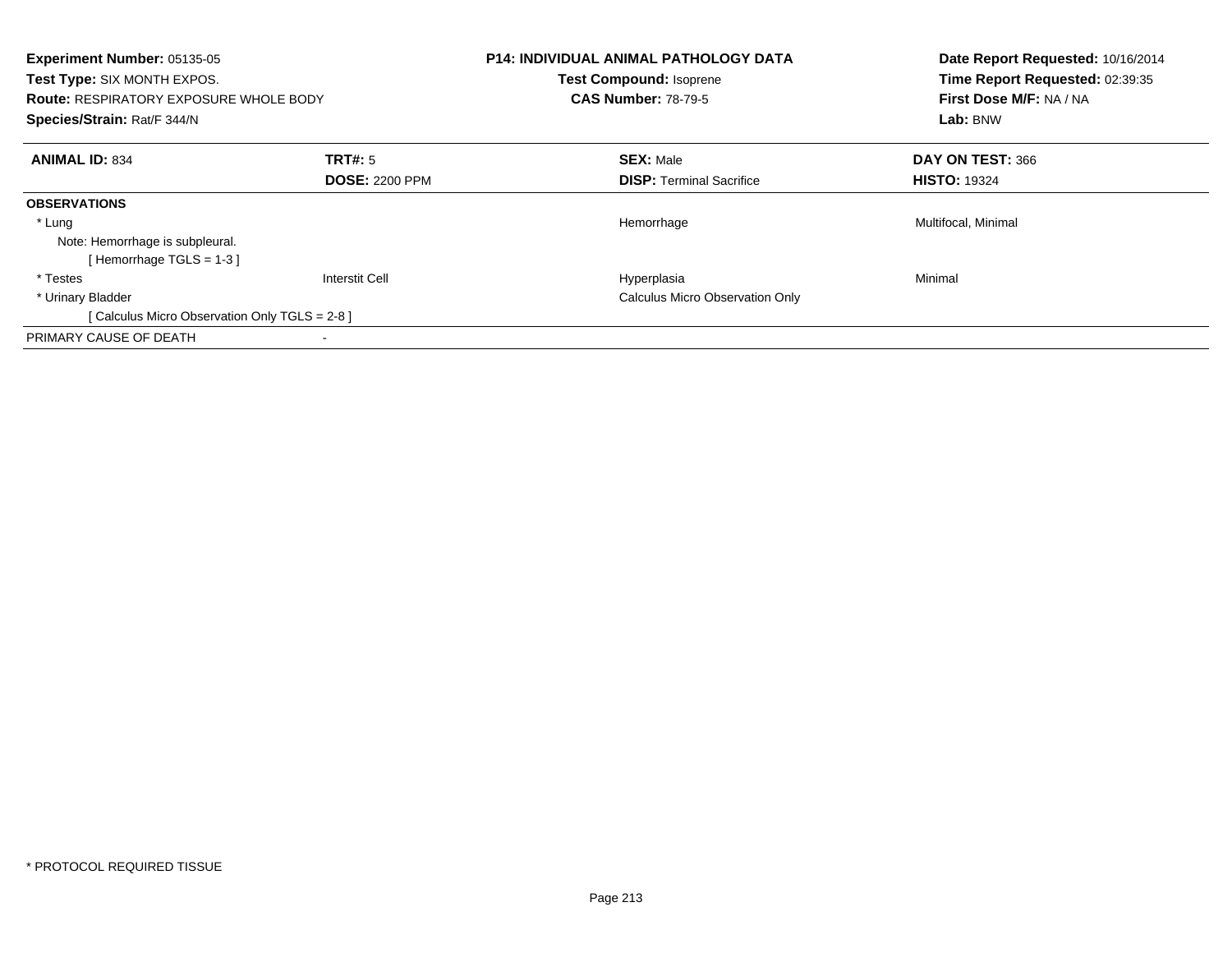**Experiment Number:** 05135-05**Test Type:** SIX MONTH EXPOS.**Route:** RESPIRATORY EXPOSURE WHOLE BODY**Species/Strain:** Rat/F 344/N**P14: INDIVIDUAL ANIMAL PATHOLOGY DATATest Compound:** Isoprene**CAS Number:** 78-79-5**Date Report Requested:** 10/16/2014**Time Report Requested:** 02:39:35**First Dose M/F:** NA / NA**Lab:** BNW**ANIMAL ID:** 835**TRT#:** 5 **SEX:** Male **DAY ON TEST:** 186 **DOSE:** 2200 PPM**DISP:** Scheduled Sacrifice **HISTO:** 19325 **ORGAN AND ACCOUNTABLE SITE STATUSNORMAL**\* Adrenal Cortex \* Adrenal Cortex \* \* Adrenal Medulla \* \* Adrenal Medulla \* \* Blood Vessel \* \* Brood Vessel \* \* Bone \* Esophagus \* Bone Marrow \* Brain \* Epididymis \* Esophagus \* Intestine Large, Colon \* Eye \* The matrice of the test of the test of the test of the test of the test of the test of the test of the test of the test of the test of the test of the test of the test of the test of the test of the test of the tes \* Intestine Small, Jejunum \* Intestine Large, Rectum \* Intestine Small, Duodenum \* Intestine Small, Ileum \* Intestine Small, Ileum \* Islets, Pancreatic \* \* \* Andrew \* Kidney \* \* Kidney \* \* Larynx \* Larynx \* \* Larynx \* \* Liver \* Liver \* Liver \* Lymph Node, Bronchial \* Lymph Node, Mandibular \* Lymph Node, Mediastinal \* Lymph Node, Mesenteric\* Mammary Gland \* The strain of the strain of the strain of the strain of the strain of the strain of the strain of the strain of the strain of the strain of the strain of the strain of the strain of the strain of the stra \* Peripheral Nerve \* \* \* \* Pharynx \* \* Pharynx \* \* \* Preputial Gland \* \* Preputial Gland \* \* Preputial Gland \* Prostate \* \* Salivary Glands \* \* Salivary Glands \* \* Seminal Vesicle \* \* \* Seminal Yestrich \* \* Skin \* \* Skin \* Stomach, Glandular \* Spinal Cord \* Spinal Cord \* Spinal Cord \* Stomach, Forestomach \* Spinal Cord \* Stomach, Forestomach \* Testes \* Thymus \* Thyroid Gland \* Trachea \* Urinary Bladder**OBSERVATIONS** \* Blood VesselNote: Aorta is normal. \* Lungg and the state of the state of the state of the state of the Hemorrhage state of the Mild of the Mild of the S Note: Hemorrhage is subpleural.[ Hemorrhage TGLS = 1-3 ] \* Lym Node Bron Note: Tracheobronchial lymph node is normal. \* Perph Nerve Note: Sciatic nerve is normal.PRIMARY CAUSE OF DEATH-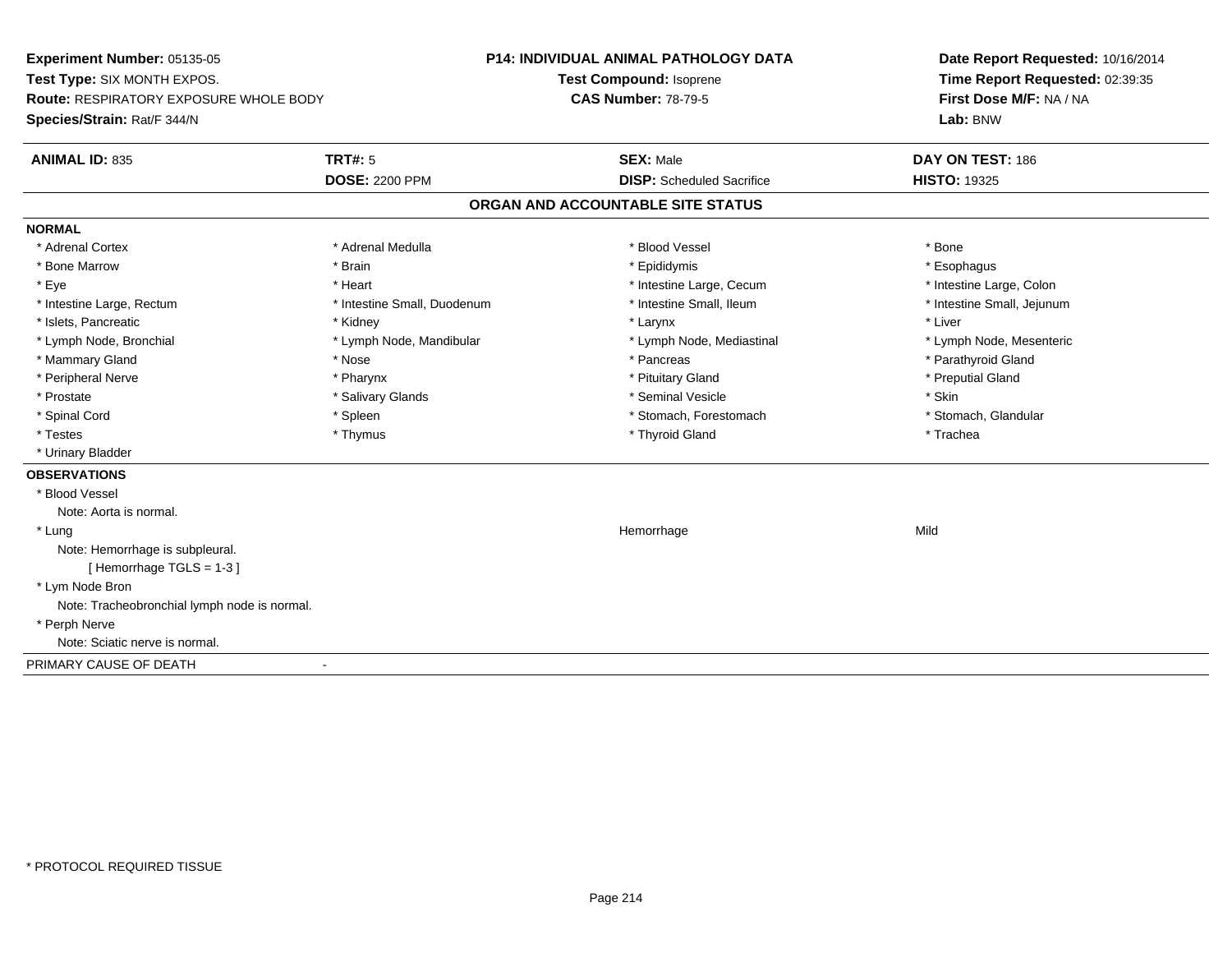| <b>Experiment Number: 05135-05</b><br><b>Test Type: SIX MONTH EXPOS.</b><br><b>Route: RESPIRATORY EXPOSURE WHOLE BODY</b><br>Species/Strain: Rat/F 344/N |                       | <b>P14: INDIVIDUAL ANIMAL PATHOLOGY DATA</b><br>Test Compound: Isoprene<br><b>CAS Number: 78-79-5</b> | Date Report Requested: 10/16/2014<br>Time Report Requested: 02:39:35<br>First Dose M/F: NA / NA<br>Lab: BNW |
|----------------------------------------------------------------------------------------------------------------------------------------------------------|-----------------------|-------------------------------------------------------------------------------------------------------|-------------------------------------------------------------------------------------------------------------|
| <b>ANIMAL ID: 836</b>                                                                                                                                    | TRT#: 5               | <b>SEX: Male</b>                                                                                      | DAY ON TEST: 366                                                                                            |
|                                                                                                                                                          | <b>DOSE: 2200 PPM</b> | <b>DISP: Terminal Sacrifice</b>                                                                       | <b>HISTO: 19326</b>                                                                                         |
|                                                                                                                                                          |                       | ORGAN AND ACCOUNTABLE SITE STATUS                                                                     |                                                                                                             |
| <b>NORMAL</b>                                                                                                                                            |                       |                                                                                                       |                                                                                                             |
| * Urinary Bladder                                                                                                                                        |                       |                                                                                                       |                                                                                                             |
| <b>OBSERVATIONS</b>                                                                                                                                      |                       |                                                                                                       |                                                                                                             |
| * Lung                                                                                                                                                   |                       | Hemorrhage                                                                                            | Multifocal, Minimal                                                                                         |
|                                                                                                                                                          | Alveolar Epith        | Hyperplasia                                                                                           | Multifocal, Minimal                                                                                         |
|                                                                                                                                                          | Alveolus              | <b>Infiltration Cellular</b>                                                                          | Histiocyte, Multifocal, Minimal                                                                             |
| Note: Hyperplasia, alveolar epithelium is a type 2 cell.                                                                                                 |                       |                                                                                                       |                                                                                                             |
| Note: Hemorrhage is subpleural.                                                                                                                          |                       |                                                                                                       |                                                                                                             |
| [Hemorrhage TGLS = $2-3$ ]                                                                                                                               |                       |                                                                                                       |                                                                                                             |
| * Testes                                                                                                                                                 | <b>Interstit Cell</b> | Hyperplasia                                                                                           | Minimal                                                                                                     |
| * Urin Bladder                                                                                                                                           |                       |                                                                                                       |                                                                                                             |
| Note: $TGL 1 = NCL$                                                                                                                                      |                       |                                                                                                       |                                                                                                             |
| PRIMARY CAUSE OF DEATH                                                                                                                                   |                       |                                                                                                       |                                                                                                             |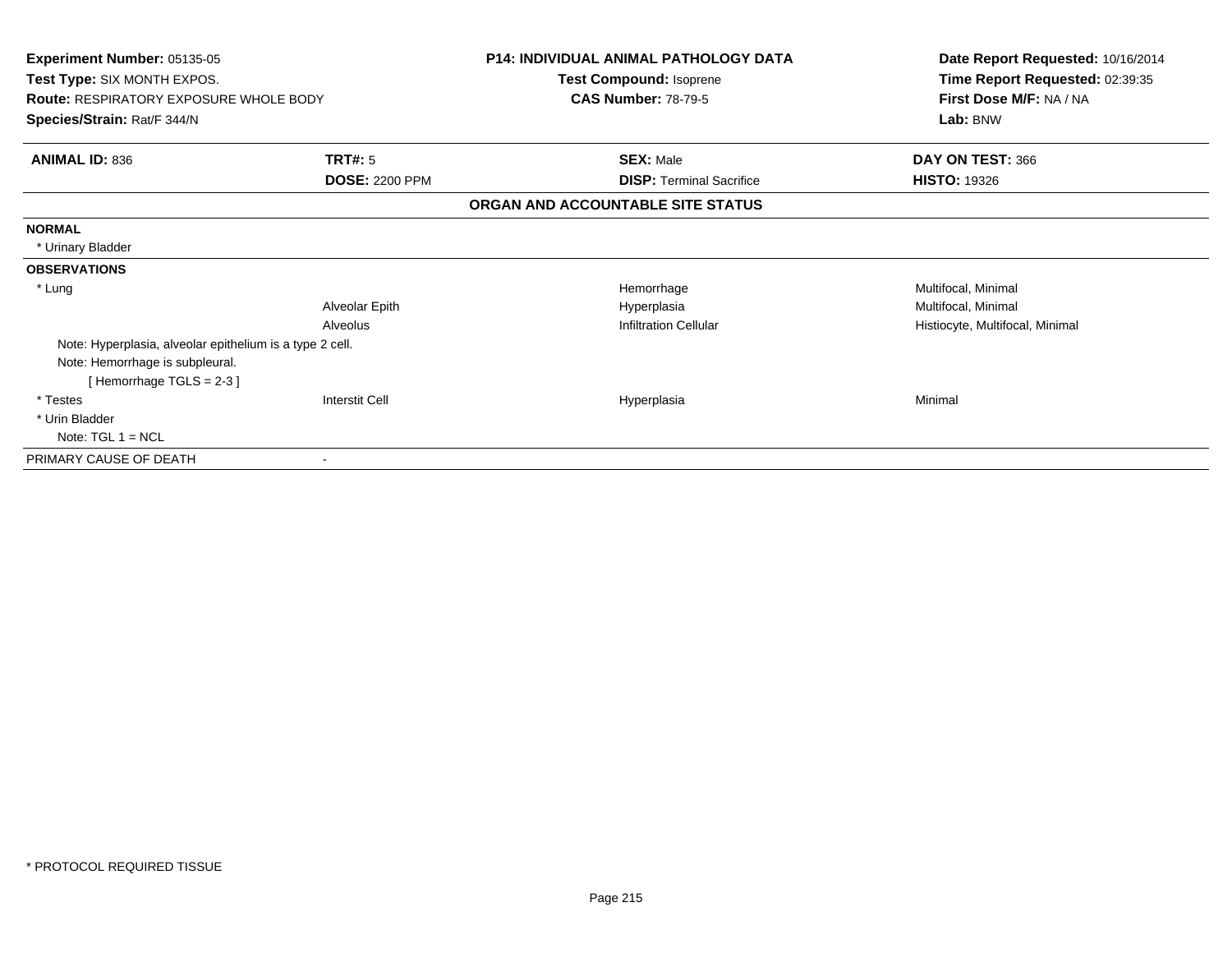| Experiment Number: 05135-05<br>Test Type: SIX MONTH EXPOS.<br><b>Route: RESPIRATORY EXPOSURE WHOLE BODY</b><br>Species/Strain: Rat/F 344/N |                       | <b>P14: INDIVIDUAL ANIMAL PATHOLOGY DATA</b><br><b>Test Compound: Isoprene</b> | Date Report Requested: 10/16/2014<br>Time Report Requested: 02:39:35<br>First Dose M/F: NA / NA<br>Lab: BNW |
|--------------------------------------------------------------------------------------------------------------------------------------------|-----------------------|--------------------------------------------------------------------------------|-------------------------------------------------------------------------------------------------------------|
|                                                                                                                                            |                       | <b>CAS Number: 78-79-5</b>                                                     |                                                                                                             |
|                                                                                                                                            |                       |                                                                                |                                                                                                             |
| <b>ANIMAL ID: 837</b>                                                                                                                      | TRT#: 5               | <b>SEX: Male</b>                                                               | DAY ON TEST: 366                                                                                            |
|                                                                                                                                            | <b>DOSE: 2200 PPM</b> | <b>DISP:</b> Terminal Sacrifice                                                | <b>HISTO: 19327</b>                                                                                         |
| <b>OBSERVATIONS</b>                                                                                                                        |                       |                                                                                |                                                                                                             |
| * Lung                                                                                                                                     | Alveolus              | <b>Infiltration Cellular</b>                                                   | Histiocyte, Multifocal, Minimal                                                                             |
| * Testes                                                                                                                                   | <b>Interstit Cell</b> | Hyperplasia                                                                    | Mild                                                                                                        |
| PRIMARY CAUSE OF DEATH                                                                                                                     |                       |                                                                                |                                                                                                             |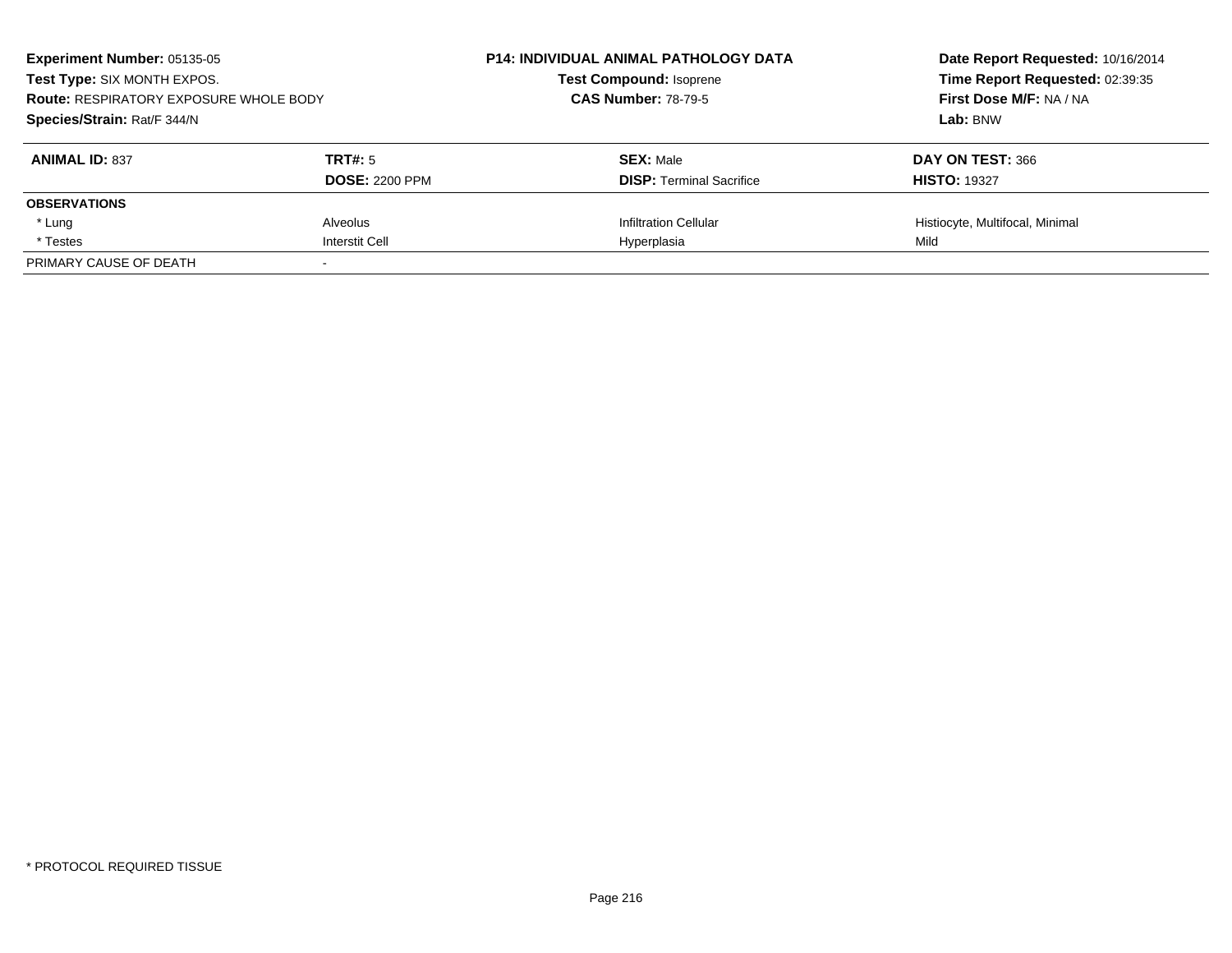| <b>Experiment Number: 05135-05</b><br><b>Test Type: SIX MONTH EXPOS.</b><br><b>Route: RESPIRATORY EXPOSURE WHOLE BODY</b><br>Species/Strain: Rat/F 344/N |                       | <b>P14: INDIVIDUAL ANIMAL PATHOLOGY DATA</b><br><b>Test Compound: Isoprene</b><br><b>CAS Number: 78-79-5</b> | Date Report Requested: 10/16/2014<br>Time Report Requested: 02:39:35<br>First Dose M/F: NA / NA<br>Lab: BNW |
|----------------------------------------------------------------------------------------------------------------------------------------------------------|-----------------------|--------------------------------------------------------------------------------------------------------------|-------------------------------------------------------------------------------------------------------------|
| <b>ANIMAL ID: 838</b>                                                                                                                                    | TRT#: 5               | <b>SEX: Male</b>                                                                                             | DAY ON TEST: 366                                                                                            |
|                                                                                                                                                          | <b>DOSE: 2200 PPM</b> | <b>DISP:</b> Terminal Sacrifice                                                                              | <b>HISTO: 19328</b>                                                                                         |
| <b>OBSERVATIONS</b>                                                                                                                                      |                       |                                                                                                              |                                                                                                             |
| * Lung                                                                                                                                                   |                       | Hemorrhage                                                                                                   | Multifocal, Mild                                                                                            |
|                                                                                                                                                          | Alveolar Epith        | Hyperplasia                                                                                                  | Multifocal, Mild                                                                                            |
|                                                                                                                                                          | Perivascular          | Hyperplasia                                                                                                  | Lymphoid, Multifocal, Moderate                                                                              |
|                                                                                                                                                          | Alveolus              | <b>Infiltration Cellular</b>                                                                                 | Histiocyte, Multifocal, Mild                                                                                |
| Note: Hyperplasia, alveolar epithelium is a type 2 cell.                                                                                                 |                       |                                                                                                              |                                                                                                             |
| Note: Hemorrhage is subpleural.                                                                                                                          |                       |                                                                                                              |                                                                                                             |
| [Hemorrhage TGLS = $1-3$ ]                                                                                                                               |                       |                                                                                                              |                                                                                                             |
| * Testes                                                                                                                                                 | <b>Interstit Cell</b> | Adenoma                                                                                                      |                                                                                                             |
|                                                                                                                                                          | <b>Interstit Cell</b> | Hyperplasia                                                                                                  | Marked                                                                                                      |
| PRIMARY CAUSE OF DEATH                                                                                                                                   |                       |                                                                                                              |                                                                                                             |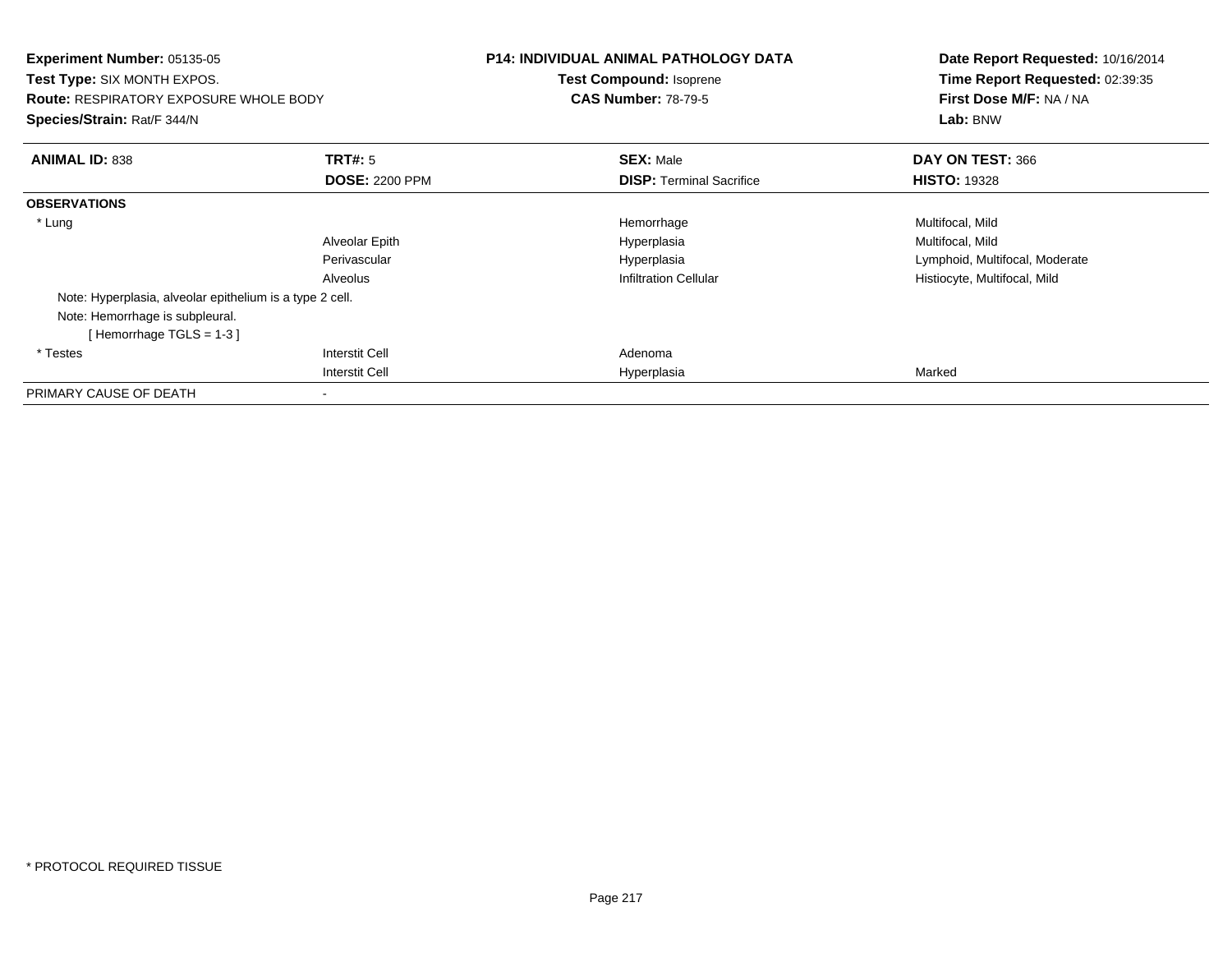| <b>Experiment Number: 05135-05</b><br>Test Type: SIX MONTH EXPOS.<br><b>Route: RESPIRATORY EXPOSURE WHOLE BODY</b> |                       | <b>P14: INDIVIDUAL ANIMAL PATHOLOGY DATA</b><br>Test Compound: Isoprene<br><b>CAS Number: 78-79-5</b> | Date Report Requested: 10/16/2014<br>Time Report Requested: 02:39:35<br>First Dose M/F: NA / NA |
|--------------------------------------------------------------------------------------------------------------------|-----------------------|-------------------------------------------------------------------------------------------------------|-------------------------------------------------------------------------------------------------|
| Species/Strain: Rat/F 344/N                                                                                        |                       |                                                                                                       | Lab: BNW                                                                                        |
| <b>ANIMAL ID: 839</b>                                                                                              | <b>TRT#:</b> 5        | <b>SEX: Male</b>                                                                                      | DAY ON TEST: 366                                                                                |
|                                                                                                                    | <b>DOSE: 2200 PPM</b> | <b>DISP:</b> Terminal Sacrifice                                                                       | <b>HISTO: 19329</b>                                                                             |
|                                                                                                                    |                       | ORGAN AND ACCOUNTABLE SITE STATUS                                                                     |                                                                                                 |
| <b>NORMAL</b>                                                                                                      |                       |                                                                                                       |                                                                                                 |
| * Lung                                                                                                             |                       |                                                                                                       |                                                                                                 |
| <b>OBSERVATIONS</b>                                                                                                |                       |                                                                                                       |                                                                                                 |
| * Testes                                                                                                           | <b>Interstit Cell</b> | Adenoma                                                                                               |                                                                                                 |
|                                                                                                                    | <b>Interstit Cell</b> | Hyperplasia                                                                                           | Mild                                                                                            |
| Note: -B-Adenoma                                                                                                   |                       |                                                                                                       |                                                                                                 |
| [Adenoma TGLS = $1-7$ ]                                                                                            |                       |                                                                                                       |                                                                                                 |
| * Urinary Bladder                                                                                                  |                       | <b>Calculus Micro Observation Only</b>                                                                |                                                                                                 |
| [ Calculus Micro Observation Only TGLS = 2-8 ]                                                                     |                       |                                                                                                       |                                                                                                 |
| PRIMARY CAUSE OF DEATH                                                                                             |                       |                                                                                                       |                                                                                                 |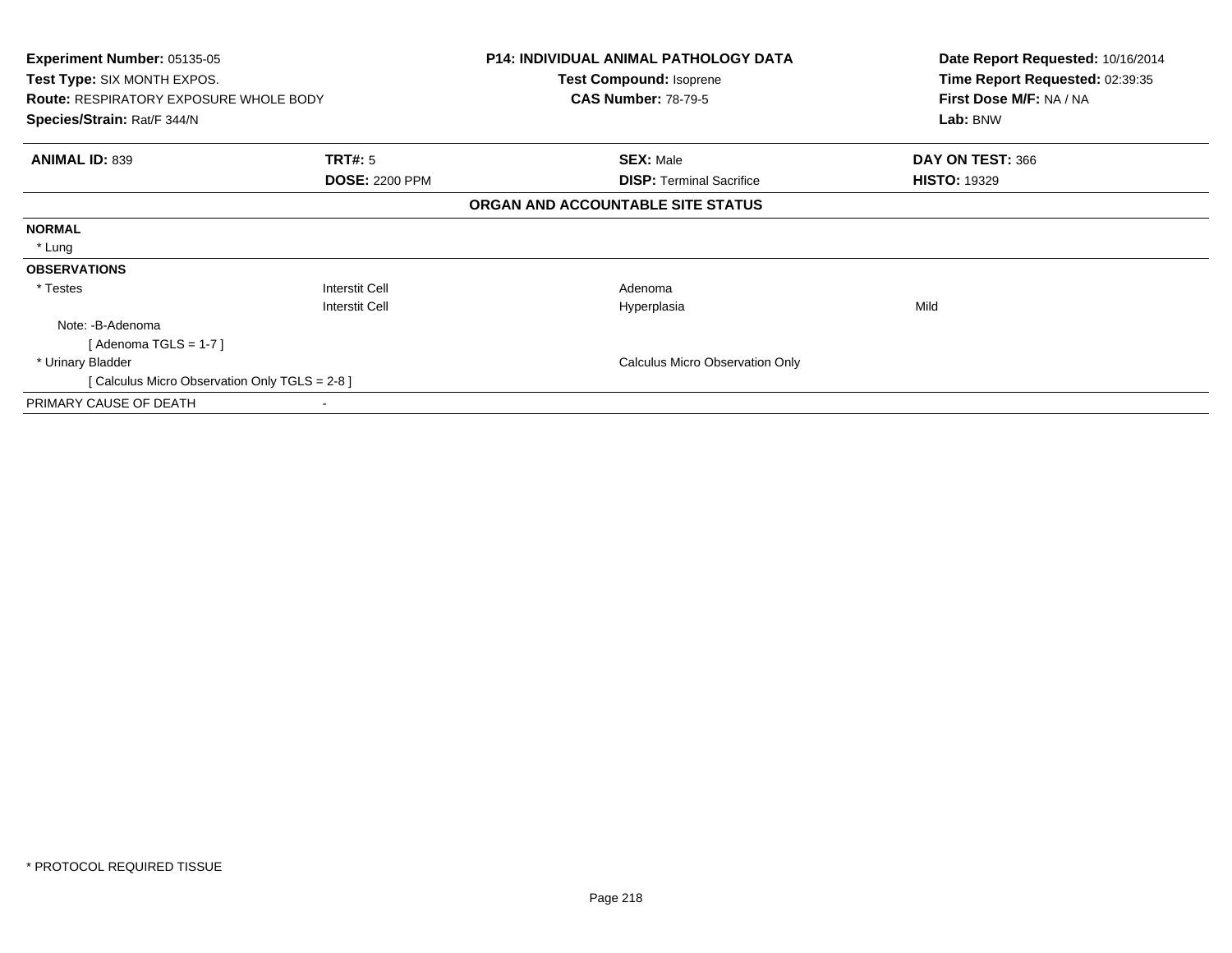**Experiment Number:** 05135-05**Test Type:** SIX MONTH EXPOS.**Route:** RESPIRATORY EXPOSURE WHOLE BODY**Species/Strain:** Rat/F 344/N**P14: INDIVIDUAL ANIMAL PATHOLOGY DATATest Compound:** Isoprene**CAS Number:** 78-79-5**Date Report Requested:** 10/16/2014**Time Report Requested:** 02:39:35**First Dose M/F:** NA / NA**Lab:** BNW**ANIMAL ID:** 840**TRT#:** 5 **SEX:** Male **DAY ON TEST:** 186 **DOSE:** 2200 PPM**DISP:** Scheduled Sacrifice **HISTO:** 19330 **ORGAN AND ACCOUNTABLE SITE STATUSNORMAL**\* Adrenal Cortex \* Adrenal Cortex \* \* Adrenal Medulla \* \* Adrenal Medulla \* \* Blood Vessel \* \* Brood Vessel \* \* Bone \* Esophagus \* Bone Marrow \* Brain \* Epididymis \* Esophagus \* Intestine Large, Colon \* Eye \* The matter and the state of the test of the test of the test of the test of the test of the test of the test of the test of the test of the test of the test of the test of the test of the test of the test of test o \* Intestine Small, Jejunum \* Intestine Large, Rectum \* Intestine Small, Duodenum \* Intestine Small, Ileum \* Intestine Small, Ileum \* Islets, Pancreatic \* Kidney \* Larynx \* Lymph Node, Bronchial \* Lymph Node, Mandibular \* Lymph Node, Mediastinal \* Lymph Node, Mesenteric \* Mammary Gland \* Peripheral Nerve \* Nose \* \* Pancreas \* \* Pancreas \* \* Pancreas \* \* Parathyroid Gland \* \* Peripheral Nerve \* Peripheral Nerve \* \* Pharynx \* Pituitary Gland \* Preputial Gland \* Prostate \* Spinal Cord \* Salivary Glands \* \* Seminal Vesicle \* \* Seminal Vesicle \* \* Skin \* \* Skin \* \* Stember \* Spinal Cord \* Spinal Cord \* Spinal Cord \* Spinal Cord \* Spinal Cord \* Spinal Cord \* Spinal Cord \* Spinal Cord \* Spinal Cord \* Spinal \* Spleen \* Stomach, Forestomach \* Stomach \* Stomach, Slandular \* Testes \* Testes \* Urinary Bladder \* Thymus \* Thyroid Gland \* Trachea \* Urinary Bladder \* **OBSERVATIONS** \* Blood VesselNote: Aorta is normal. \* Liver Hepatodiaphragmatic Nodule[ Hepatodiaphragmatic Nodule TGLS = 1-13 ] \* Lungg and the state of the state of the state of the state of the Hemorrhage state of the Mild state of the Mild state of the State of the State of the State of the State of the State of the State of the State of the State of Perivascular Hyperplasia Lymphoid, Multifocal, Minimal Note: Hemorrhage is subpleural.[ Hemorrhage TGLS = 2-3 ] \* Lym Node Bron Note: Tracheobronchial lymph node is normal. \* Perph Nerve Note: Sciatic nerve is normal.PRIMARY CAUSE OF DEATH-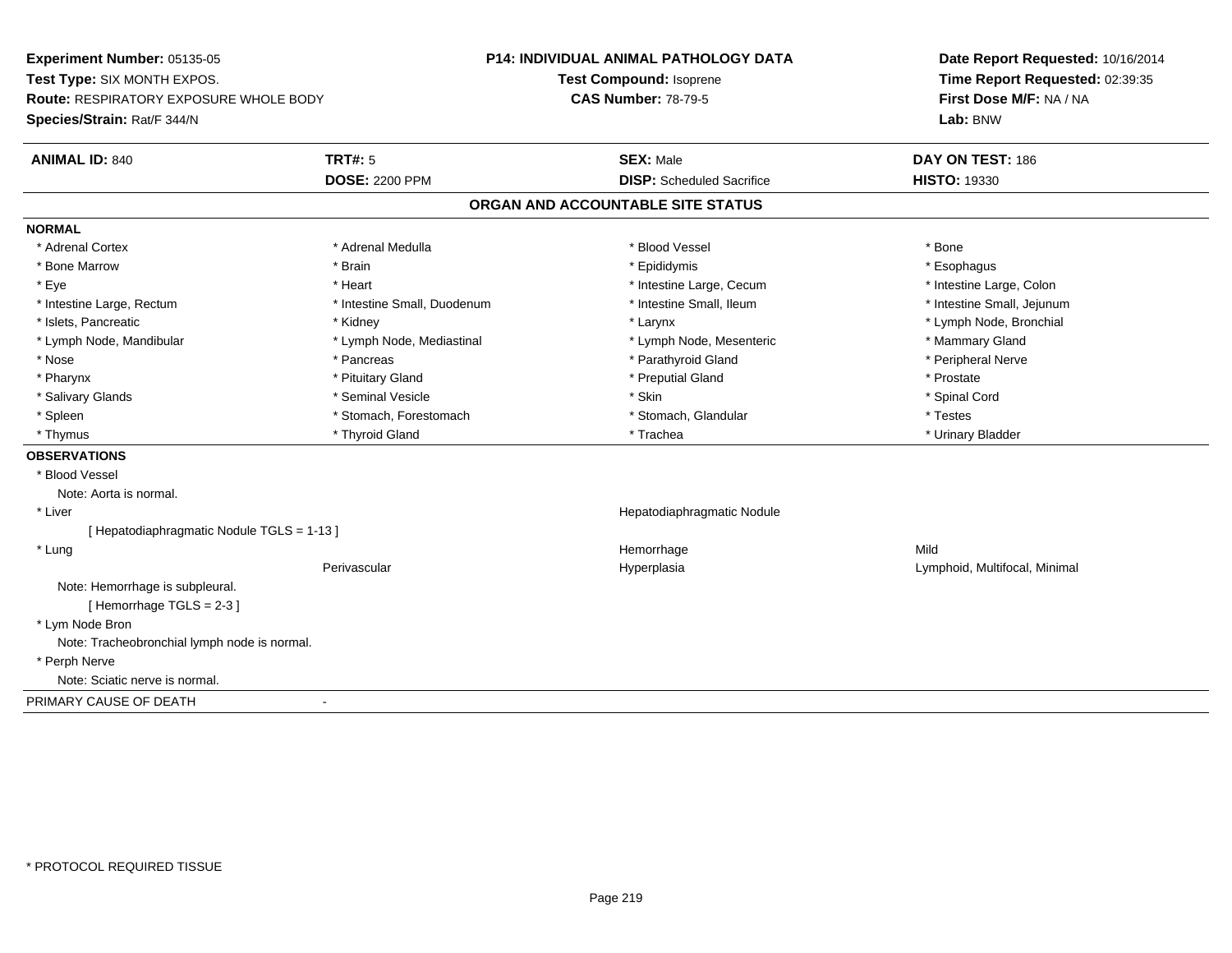**Experiment Number:** 05135-05**Test Type:** SIX MONTH EXPOS.**Route:** RESPIRATORY EXPOSURE WHOLE BODY**Species/Strain:** Rat/F 344/N**P14: INDIVIDUAL ANIMAL PATHOLOGY DATATest Compound:** Isoprene**CAS Number:** 78-79-5**Date Report Requested:** 10/16/2014**Time Report Requested:** 02:39:35**First Dose M/F:** NA / NA**Lab:** BNW**ANIMAL ID:** 841**TRT#:** 5 **SEX:** Male **DAY ON TEST:** 186 **DOSE:** 2200 PPM**DISP:** Scheduled Sacrifice **HISTO:** 19331 **ORGAN AND ACCOUNTABLE SITE STATUSNORMAL**\* Adrenal Cortex \* Adrenal Cortex \* \* Adrenal Medulla \* \* Adrenal Medulla \* \* Blood Vessel \* \* Brood Vessel \* \* Bone \* Esophagus \* Bone Marrow \* Brain \* Epididymis \* Esophagus \* Intestine Large, Colon \* Eye \* Heart \* Intestine Large, Cecum \* Intestine Large, Colon\* Intestine Small, Jejunum \* Intestine Large, Rectum \* Intestine Small, Duodenum \* Intestine Small, Ileum \* Intestine Small, Ileum \* Islets, Pancreatic \* \* \* Andrew \* Kidney \* \* Kidney \* \* Larynx \* Larynx \* \* Larynx \* \* Liver \* Liver \* Liver \* Lymph Node, Bronchial \* Lymph Node, Mandibular \* Lymph Node, Mediastinal \* Lymph Node, Mesenteric\* Mammary Gland \* The straight of the straight of the straight of the straight of the straight of the straight of the straight of Parathyroid Gland \* Pancreas \* Parathyroid Gland \* Peripheral Nerve \* \* \* \* Pharynx \* \* Pharynx \* \* \* Preputial Gland \* \* Preputial Gland \* \* Preputial Gland \* Prostate \* \* Salivary Glands \* \* Salivary Glands \* \* Seminal Vesicle \* \* \* Seminal Yestrich \* \* Skin \* \* Skin \* Stomach, Glandular \* Spinal Cord **\* Stomach, Forestomach \* Spinal Cord \*** Stomach, Forestomach \* Stomach, Forestomach \* Thymus \* Thyroid Gland \* Trachea \* Urinary Bladder \* **OBSERVATIONS** \* Blood VesselNote: Aorta is normal. \* Lungg and the state of the state of the state of the state of the Hemorrhage state of the Mild state of the Mild state of the State of the State of the State of the State of the State of the State of the State of the State of Note: Hemorrhage is subpleural.[ Hemorrhage TGLS = 1-3 ] \* Lym Node Bron Note: Tracheobronchial lymph node is normal. \* Perph Nerve Note: Sciatic nerve is normal. \* Testess Interstit Cell Hyperplasia a Minimal PRIMARY CAUSE OF DEATH-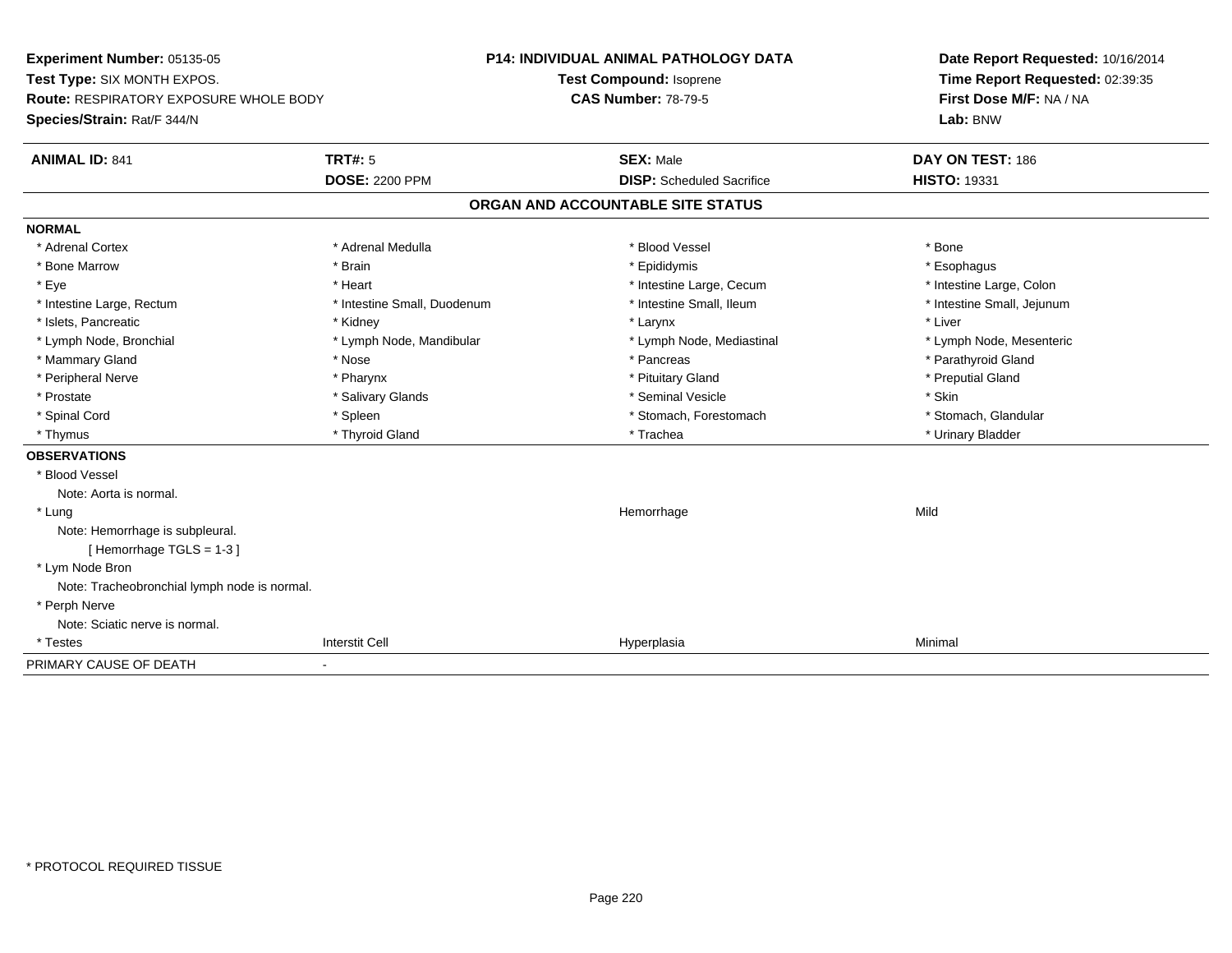| Experiment Number: 05135-05<br><b>Test Type: SIX MONTH EXPOS.</b><br><b>Route: RESPIRATORY EXPOSURE WHOLE BODY</b><br>Species/Strain: Rat/F 344/N |                       | <b>P14: INDIVIDUAL ANIMAL PATHOLOGY DATA</b><br><b>Test Compound: Isoprene</b><br><b>CAS Number: 78-79-5</b> | Date Report Requested: 10/16/2014<br>Time Report Requested: 02:39:35<br>First Dose M/F: NA / NA<br>Lab: BNW |
|---------------------------------------------------------------------------------------------------------------------------------------------------|-----------------------|--------------------------------------------------------------------------------------------------------------|-------------------------------------------------------------------------------------------------------------|
| <b>ANIMAL ID: 842</b>                                                                                                                             | <b>TRT#:</b> 5        | <b>SEX: Male</b>                                                                                             | DAY ON TEST: 366                                                                                            |
|                                                                                                                                                   | <b>DOSE: 2200 PPM</b> | <b>DISP:</b> Terminal Sacrifice                                                                              | <b>HISTO: 19332</b>                                                                                         |
| <b>OBSERVATIONS</b>                                                                                                                               |                       |                                                                                                              |                                                                                                             |
| * Kidney                                                                                                                                          | <b>Bilateral</b>      | Nephropathy                                                                                                  | Chronic, Minimal                                                                                            |
| Note: $TGL 2-5 = NCL$                                                                                                                             |                       |                                                                                                              |                                                                                                             |
| * Lung                                                                                                                                            |                       | Hemorrhage                                                                                                   | Multifocal, Minimal                                                                                         |
| Note: Hemorrhage is subpleural.                                                                                                                   |                       |                                                                                                              |                                                                                                             |
| [Hemorrhage TGLS = $3-3$ ]                                                                                                                        |                       |                                                                                                              |                                                                                                             |
| * Pituitary Gland                                                                                                                                 |                       | Adenoma                                                                                                      |                                                                                                             |
| Note: -B-Adenoma                                                                                                                                  |                       |                                                                                                              |                                                                                                             |
| [Adenoma TGLS = $1-8$ ]                                                                                                                           |                       |                                                                                                              |                                                                                                             |
| PRIMARY CAUSE OF DEATH                                                                                                                            | $\blacksquare$        |                                                                                                              |                                                                                                             |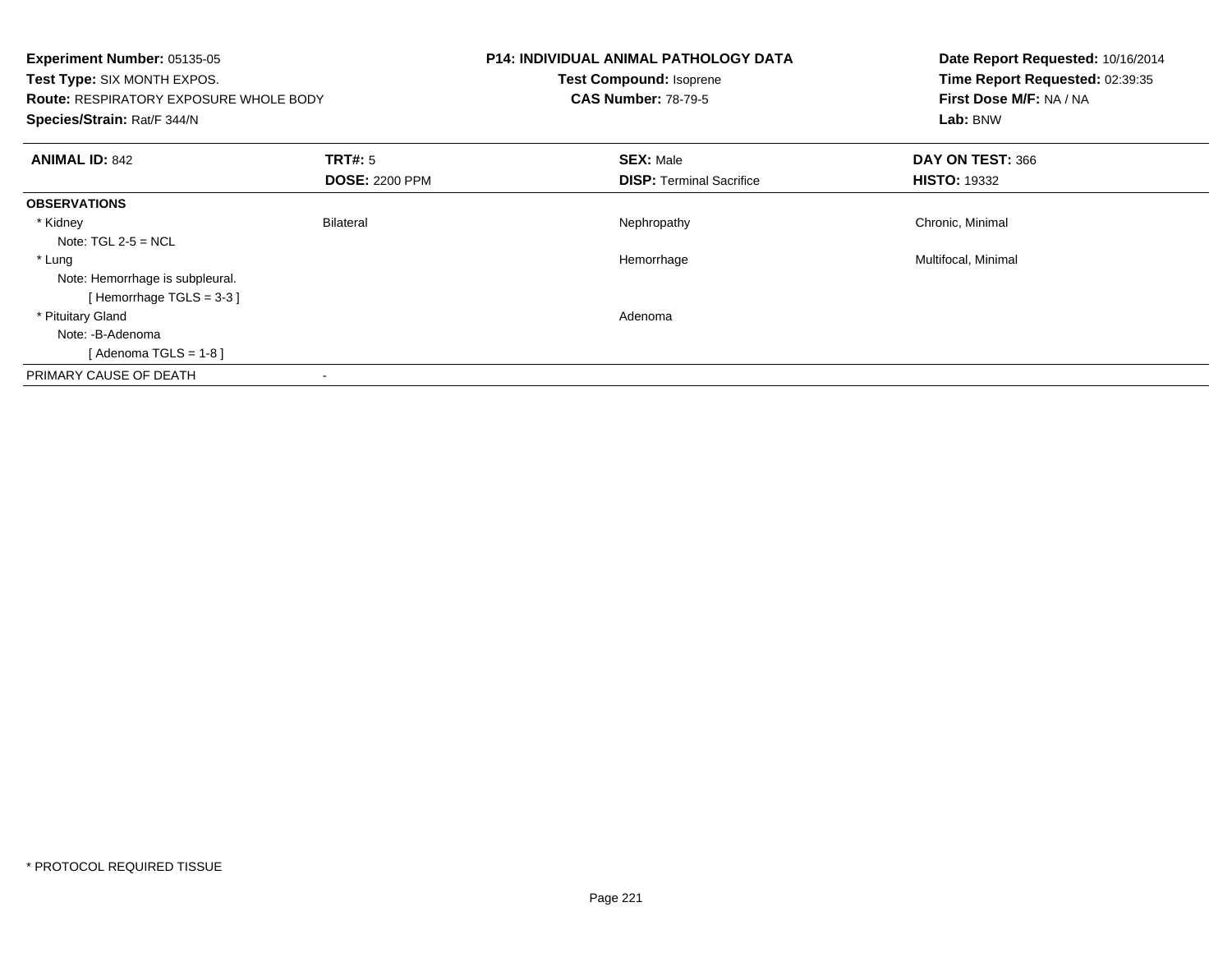**Experiment Number:** 05135-05**Test Type:** SIX MONTH EXPOS.**Route:** RESPIRATORY EXPOSURE WHOLE BODY**Species/Strain:** Rat/F 344/N**P14: INDIVIDUAL ANIMAL PATHOLOGY DATATest Compound:** Isoprene**CAS Number:** 78-79-5**Date Report Requested:** 10/16/2014**Time Report Requested:** 02:39:35**First Dose M/F:** NA / NA**Lab:** BNW**ANIMAL ID:** 843**TRT#:** 5 **SEX:** Male **DAY ON TEST:** 186 **DOSE:** 2200 PPM**DISP:** Scheduled Sacrifice **HISTO:** 19333 **ORGAN AND ACCOUNTABLE SITE STATUSNORMAL**\* Adrenal Cortex \* Adrenal Cortex \* \* Adrenal Medulla \* \* Adrenal Medulla \* \* Blood Vessel \* \* Brood Vessel \* \* Bone \* Esophagus \* Bone Marrow \* Brain \* Epididymis \* Esophagus \* Intestine Large, Colon \* Eye \* The matrice of the test of the test of the test of the test of the test of the test of the test of the test of the test of the test of the test of the test of the test of the test of the test of the test of the tes \* Intestine Small, Jejunum \* Intestine Large, Rectum \* Intestine Small, Duodenum \* Intestine Small, Ileum \* Intestine Small, Ileum \* Islets, Pancreatic \* \* \* Andrew \* Kidney \* \* Kidney \* \* Larynx \* Larynx \* \* Larynx \* \* Liver \* Liver \* Liver \* Lymph Node, Bronchial \* Lymph Node, Mandibular \* Lymph Node, Mediastinal \* Lymph Node, Mesenteric\* Mammary Gland \* The straight of the straight of the straight of the straight of the straight of the straight of the straight of Parathyroid Gland \* Pancreas \* Parathyroid Gland \* Peripheral Nerve \* \* \* \* Pharynx \* \* Pharynx \* \* \* Preputial Gland \* \* Preputial Gland \* \* Preputial Gland \* Prostate \* \* Salivary Glands \* \* Salivary Glands \* \* Seminal Vesicle \* \* \* Seminal Yestrich \* \* Skin \* \* Skin \* Stomach, Glandular \* Spinal Cord **\* Stomach, Forestomach \* Spinal Cord \*** Stomach, Forestomach \* Stomach, Forestomach \* Thymus \* Thyroid Gland \* Trachea \* Urinary Bladder \* **OBSERVATIONS** \* Blood VesselNote: Aorta is normal. \* Lungg and the state of the state of the state of the state of the Hemorrhage state of the Mild of the Mild of the S Perivascular Hyperplasia Lymphoid, Multifocal, Minimal Note: Hemorrhage is subpleural[ Hemorrhage TGLS = 1-3 ] \* Lym Node Bron Note: Tracheobronchial lymph node is normal. \* Perph Nerve Note: Sciatic nerve is normal. \* Testess Interstit Cell Hyperplasia a Minimal PRIMARY CAUSE OF DEATH-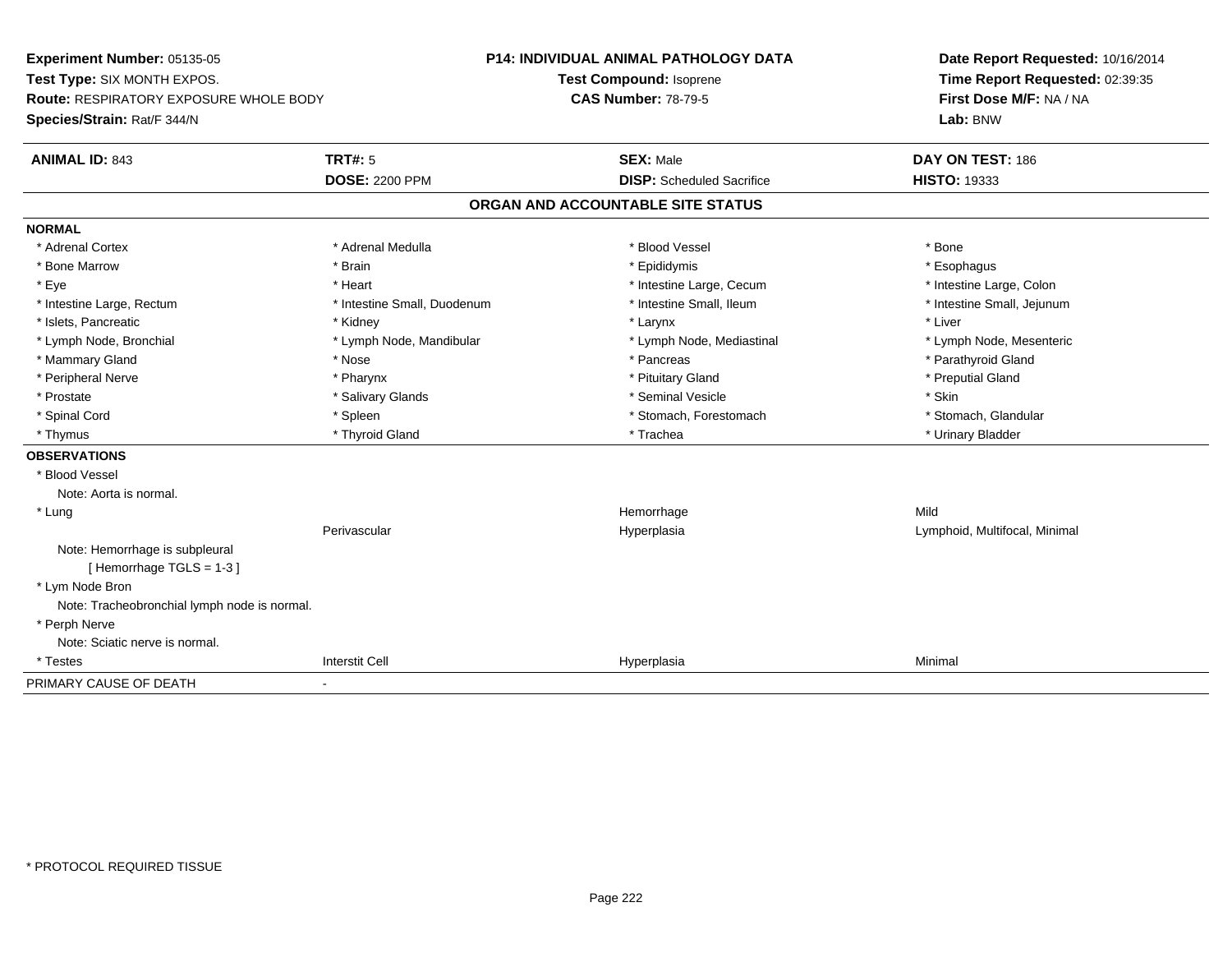| <b>Experiment Number: 05135-05</b><br><b>Test Type: SIX MONTH EXPOS.</b><br><b>Route: RESPIRATORY EXPOSURE WHOLE BODY</b><br>Species/Strain: Rat/F 344/N |                                  | <b>P14: INDIVIDUAL ANIMAL PATHOLOGY DATA</b><br><b>Test Compound: Isoprene</b><br><b>CAS Number: 78-79-5</b> | Date Report Requested: 10/16/2014<br>Time Report Requested: 02:39:35<br>First Dose M/F: NA / NA<br>Lab: BNW |
|----------------------------------------------------------------------------------------------------------------------------------------------------------|----------------------------------|--------------------------------------------------------------------------------------------------------------|-------------------------------------------------------------------------------------------------------------|
| <b>ANIMAL ID: 844</b>                                                                                                                                    | TRT#: 5<br><b>DOSE: 2200 PPM</b> | <b>SEX: Male</b><br><b>DISP: Terminal Sacrifice</b>                                                          | DAY ON TEST: 366<br><b>HISTO: 19334</b>                                                                     |
| <b>OBSERVATIONS</b>                                                                                                                                      |                                  |                                                                                                              |                                                                                                             |
| * Kidney<br>Note: $TGL 1 = NCL$                                                                                                                          | Bilateral                        | Nephropathy                                                                                                  | Chronic, Minimal                                                                                            |
| * Lung                                                                                                                                                   |                                  | Hemorrhage                                                                                                   | Multifocal, Minimal                                                                                         |
|                                                                                                                                                          | Alveolar Epith                   | Hyperplasia                                                                                                  | Multifocal, Minimal                                                                                         |
|                                                                                                                                                          | Perivascular                     | Hyperplasia                                                                                                  | Lymphoid, Multifocal, Mild                                                                                  |
|                                                                                                                                                          | Alveolus                         | <b>Infiltration Cellular</b>                                                                                 | Histiocyte, Multifocal, Mild                                                                                |
| Note: Hyperplasia, alveolar epithelium is a type 2 cell.                                                                                                 |                                  |                                                                                                              |                                                                                                             |
| Note: Hemorrhage is subpleural.<br>[Hemorrhage TGLS = $2-3$ ]                                                                                            |                                  |                                                                                                              |                                                                                                             |
| * Testes                                                                                                                                                 | <b>Interstit Cell</b>            | Hyperplasia                                                                                                  | Moderate                                                                                                    |
| PRIMARY CAUSE OF DEATH                                                                                                                                   |                                  |                                                                                                              |                                                                                                             |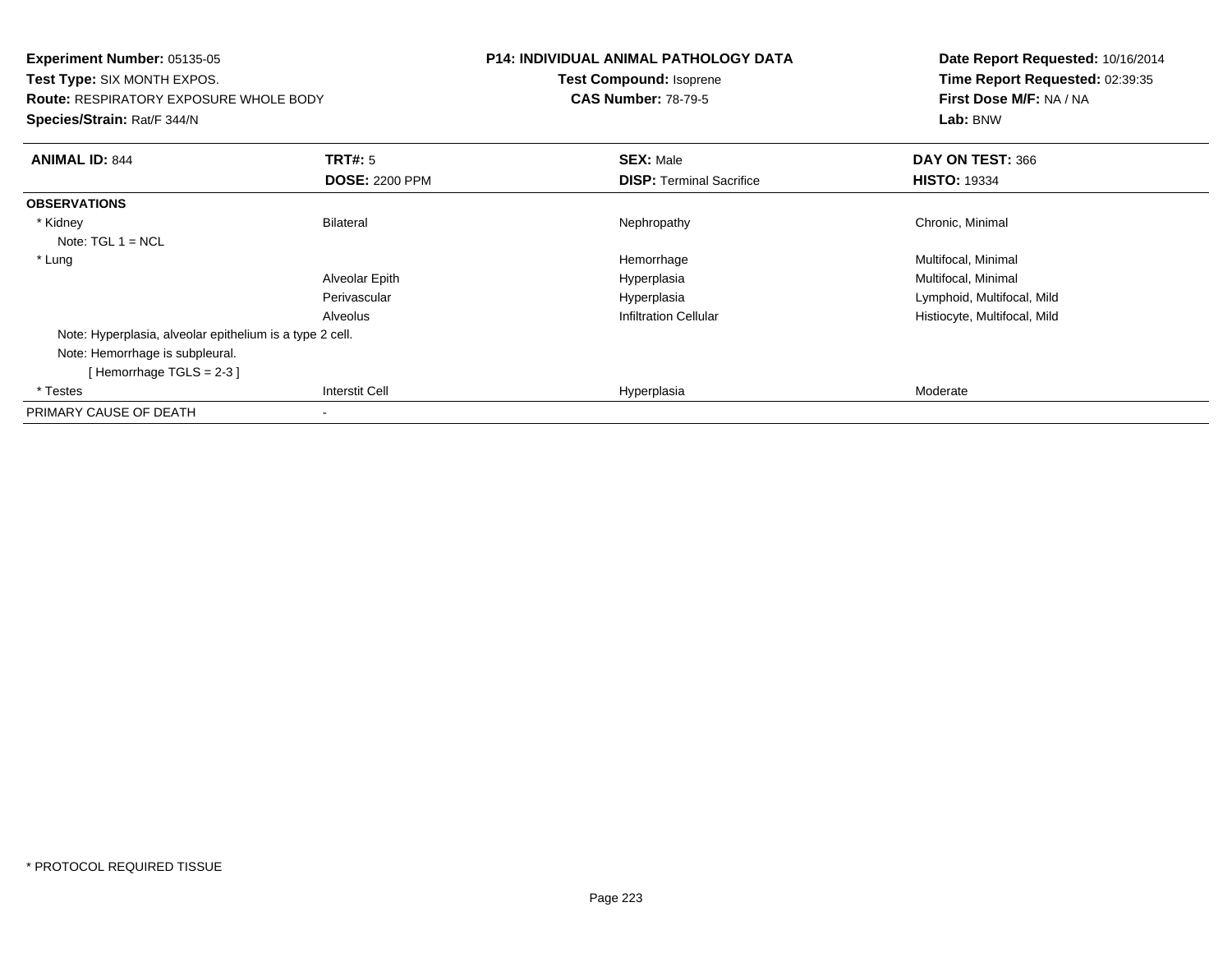**Experiment Number:** 05135-05**Test Type:** SIX MONTH EXPOS.**Route:** RESPIRATORY EXPOSURE WHOLE BODY**Species/Strain:** Rat/F 344/N**P14: INDIVIDUAL ANIMAL PATHOLOGY DATATest Compound:** Isoprene**CAS Number:** 78-79-5**Date Report Requested:** 10/16/2014**Time Report Requested:** 02:39:35**First Dose M/F:** NA / NA**Lab:** BNW**ANIMAL ID:** 845**TRT#:** 5 **SEX:** Male **DAY ON TEST:** 186 **DOSE:** 2200 PPM**DISP:** Scheduled Sacrifice **HISTO:** 19335 **ORGAN AND ACCOUNTABLE SITE STATUSNORMAL**\* Adrenal Cortex \* Adrenal Cortex \* \* Adrenal Medulla \* \* Adrenal Medulla \* \* Blood Vessel \* \* Brood Vessel \* \* Bone \* Esophagus \* Bone Marrow \* Brain \* Epididymis \* Esophagus \* Intestine Large, Colon \* Eye \* The matrice of the test of the test of the test of the test of the test of the test of the test of the test of the test of the test of the test of the test of the test of the test of the test of the test of the tes \* Intestine Small, Jejunum \* Intestine Large, Rectum \* Intestine Small, Duodenum \* Intestine Small, Ileum \* Intestine Small, Ileum \* Islets, Pancreatic \* \* \* Andrew \* Kidney \* \* Kidney \* \* Larynx \* Larynx \* \* Larynx \* \* Liver \* Liver \* Liver \* Lymph Node, Bronchial \* Lymph Node, Mandibular \* Lymph Node, Mediastinal \* Lymph Node, Mesenteric\* Mammary Gland \* The strain of the strain of the strain of the strain of the strain of the strain of the strain of the strain of the strain of the strain of the strain of the strain of the strain of the strain of the stra \* Peripheral Nerve \* \* \* \* Pharynx \* \* Pharynx \* \* \* Preputial Gland \* \* Preputial Gland \* \* Preputial Gland \* Prostate \* \* Salivary Glands \* \* Salivary Glands \* \* Seminal Vesicle \* \* \* Seminal Yestrich \* \* Skin \* \* Skin \* Stomach, Glandular \* Spinal Cord \* Spinal Cord \* Spinal Cord \* Stomach, Forestomach \* Spinal Cord \* Stomach, Forestomach \* Testes \* Thymus \* Thyroid Gland \* Trachea \* Urinary Bladder**OBSERVATIONS** \* Blood VesselNote: Aorta is normal. \* Lungg and the state of the state of the state of the state of the Hemorrhage state of the Mild of the Mild of the S Perivascular Hyperplasia Lymphoid, Multifocal, Minimal Note: Hemorrhage is subpleural.[ Hemorrhage TGLS = 1-3 ] \* Lym Node Bron Note: Tracheobronchial lymph node is normal. \* Perph Nerve Note: Sciatic nerve is normal.PRIMARY CAUSE OF DEATH-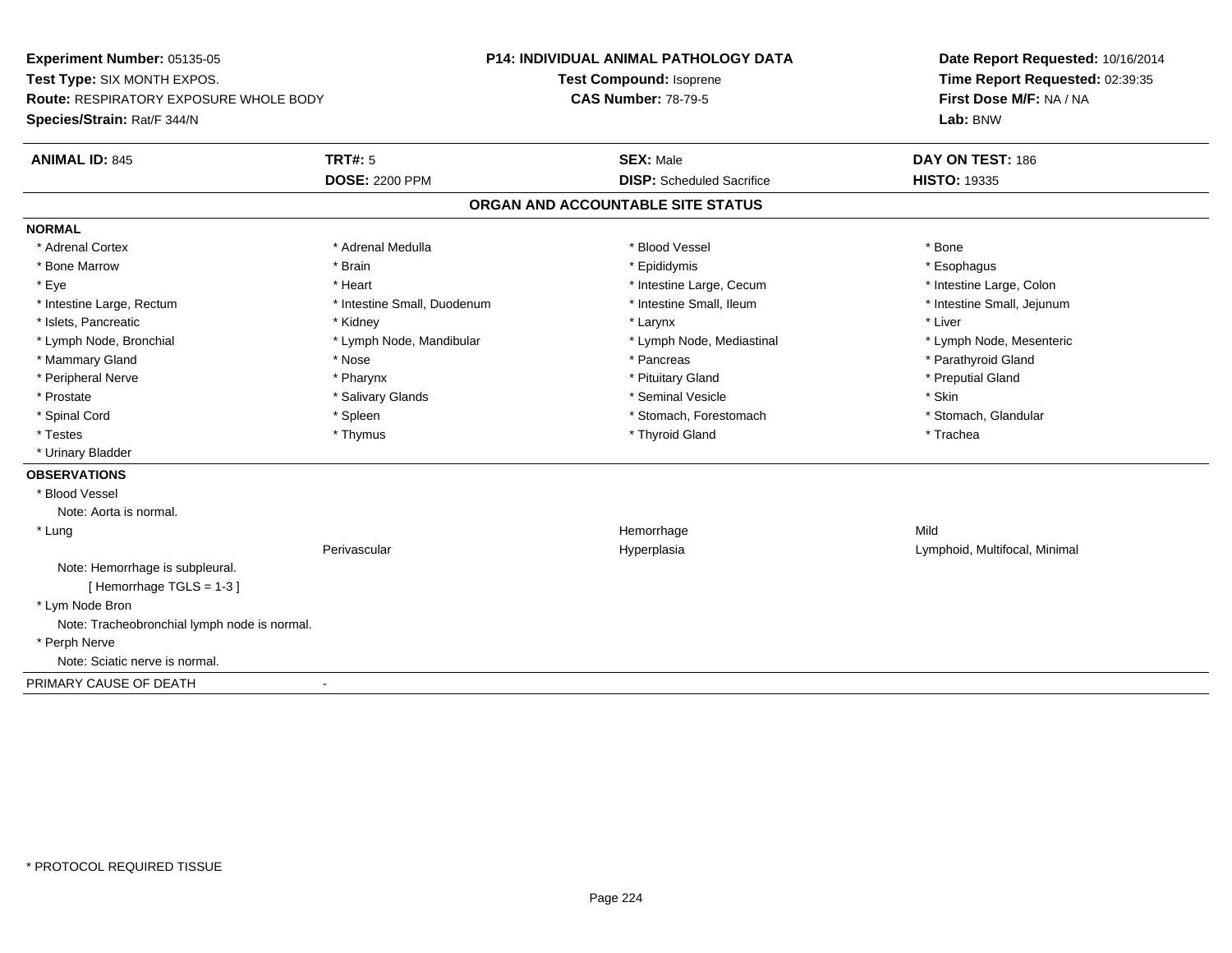| Experiment Number: 05135-05<br>Test Type: SIX MONTH EXPOS.<br><b>Route: RESPIRATORY EXPOSURE WHOLE BODY</b><br>Species/Strain: Rat/F 344/N |                                  | <b>P14: INDIVIDUAL ANIMAL PATHOLOGY DATA</b><br>Test Compound: Isoprene<br><b>CAS Number: 78-79-5</b> | Date Report Requested: 10/16/2014<br>Time Report Requested: 02:39:35<br>First Dose M/F: NA / NA<br>Lab: BNW |
|--------------------------------------------------------------------------------------------------------------------------------------------|----------------------------------|-------------------------------------------------------------------------------------------------------|-------------------------------------------------------------------------------------------------------------|
| <b>ANIMAL ID: 846</b>                                                                                                                      | TRT#: 5<br><b>DOSE: 2200 PPM</b> | <b>SEX: Male</b><br><b>DISP:</b> Terminal Sacrifice                                                   | DAY ON TEST: 366<br><b>HISTO: 19336</b>                                                                     |
| <b>OBSERVATIONS</b>                                                                                                                        |                                  |                                                                                                       |                                                                                                             |
| * Brain<br>Note: $TGL 2 = NCL$                                                                                                             |                                  |                                                                                                       |                                                                                                             |
| * Lung<br>Note: Hemorrhage is subpleural.<br>[Hemorrhage TGLS = $1-3$ ]                                                                    |                                  | Hemorrhage                                                                                            | Multifocal, Minimal                                                                                         |
| * Testes                                                                                                                                   | <b>Interstit Cell</b>            | Adenoma                                                                                               |                                                                                                             |
|                                                                                                                                            | <b>Interstit Cell</b>            | Hyperplasia                                                                                           | Mild                                                                                                        |
| PRIMARY CAUSE OF DEATH                                                                                                                     |                                  |                                                                                                       |                                                                                                             |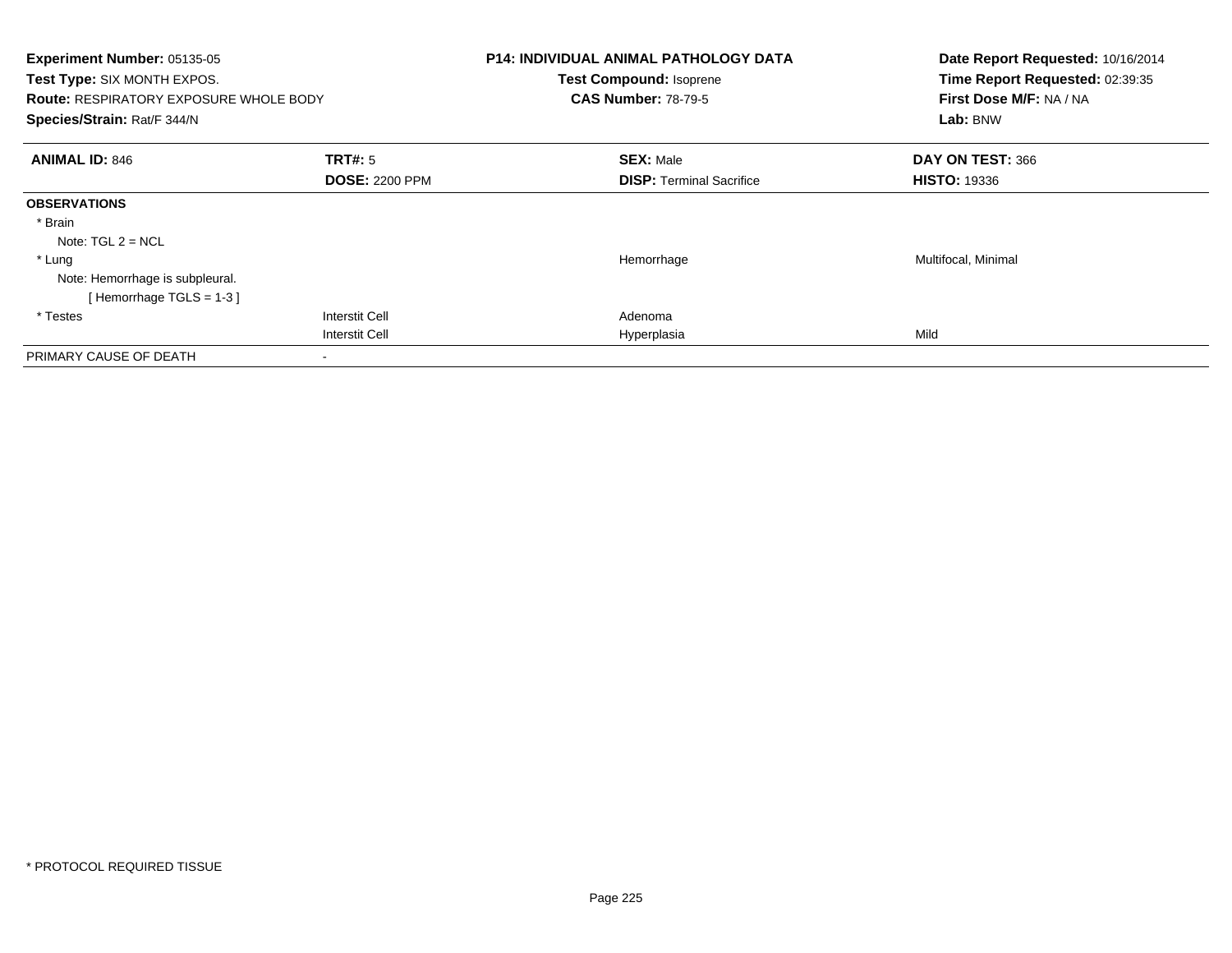| <b>Experiment Number: 05135-05</b><br><b>Test Type: SIX MONTH EXPOS.</b>               |                       | P14: INDIVIDUAL ANIMAL PATHOLOGY DATA<br>Test Compound: Isoprene | Date Report Requested: 10/16/2014<br>Time Report Requested: 02:39:35 |
|----------------------------------------------------------------------------------------|-----------------------|------------------------------------------------------------------|----------------------------------------------------------------------|
| <b>Route: RESPIRATORY EXPOSURE WHOLE BODY</b>                                          |                       | <b>CAS Number: 78-79-5</b>                                       | First Dose M/F: NA / NA                                              |
| <b>Species/Strain: Rat/F 344/N</b>                                                     |                       |                                                                  | Lab: BNW                                                             |
| <b>ANIMAL ID: 847</b>                                                                  | <b>TRT#: 5</b>        | <b>SEX: Male</b>                                                 | DAY ON TEST: 366                                                     |
|                                                                                        | <b>DOSE: 2200 PPM</b> | <b>DISP:</b> Terminal Sacrifice                                  | <b>HISTO: 19337</b>                                                  |
| <b>OBSERVATIONS</b>                                                                    |                       |                                                                  |                                                                      |
| * Liver                                                                                |                       | Hepatodiaphragmatic Nodule                                       |                                                                      |
| Note: Masses on both the left and median liver lobes are hepato-diaphragmatic nodules. |                       |                                                                  |                                                                      |
| [Hepatodiaphragmatic Nodule TGLS = 2,3-14+15]                                          |                       |                                                                  |                                                                      |
| * Lung                                                                                 | Alveolar Epith        | Hyperplasia                                                      | Multifocal, Mild                                                     |
|                                                                                        | Perivascular          | Hyperplasia                                                      | Lymphoid, Multifocal, Mild                                           |
|                                                                                        | Alveolus              | <b>Infiltration Cellular</b>                                     | Histiocyte, Multifocal, Mild                                         |
| Note: Hyperplasia, Alveolar Epithelium = Type 2 Cell.                                  |                       |                                                                  |                                                                      |
| * Spleen                                                                               |                       | <b>Accessory Spleen</b>                                          |                                                                      |
| Note: Developmental anomaly, Ectopic Splenic Tissue                                    |                       |                                                                  |                                                                      |
| [Accessory Spleen TGLS = $1-13$ ]                                                      |                       |                                                                  |                                                                      |
| * Testes                                                                               | <b>Interstit Cell</b> | Hyperplasia                                                      | Minimal                                                              |
| PRIMARY CAUSE OF DEATH                                                                 |                       |                                                                  |                                                                      |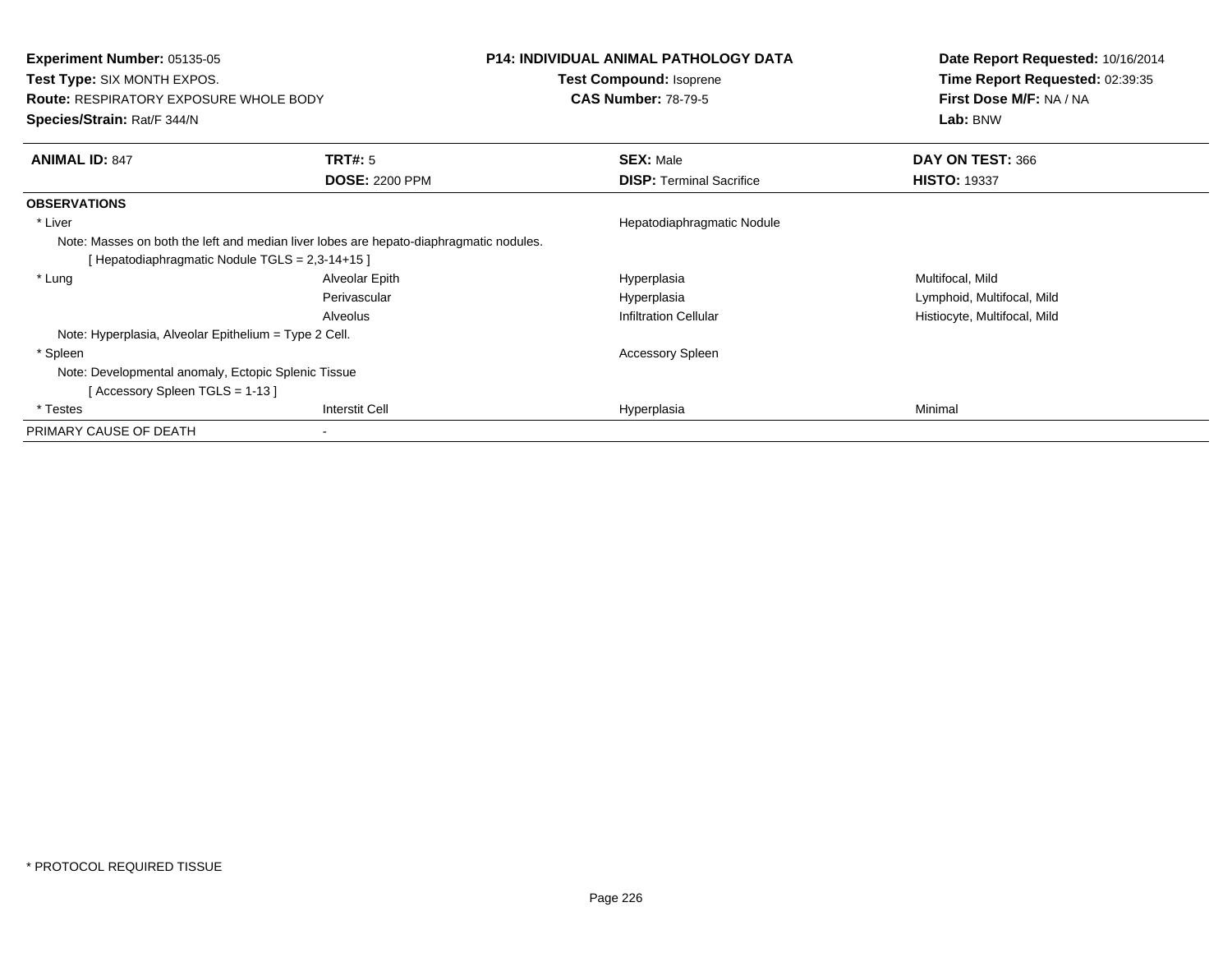| <b>Experiment Number: 05135-05</b><br><b>Test Type: SIX MONTH EXPOS.</b><br><b>Route: RESPIRATORY EXPOSURE WHOLE BODY</b><br>Species/Strain: Rat/F 344/N |                       | <b>P14: INDIVIDUAL ANIMAL PATHOLOGY DATA</b><br>Test Compound: Isoprene<br><b>CAS Number: 78-79-5</b> | Date Report Requested: 10/16/2014<br>Time Report Requested: 02:39:35<br>First Dose M/F: NA / NA<br>Lab: BNW |
|----------------------------------------------------------------------------------------------------------------------------------------------------------|-----------------------|-------------------------------------------------------------------------------------------------------|-------------------------------------------------------------------------------------------------------------|
| <b>ANIMAL ID: 848</b>                                                                                                                                    | <b>TRT#:</b> 5        | <b>SEX: Male</b>                                                                                      | DAY ON TEST: 366                                                                                            |
|                                                                                                                                                          | <b>DOSE: 2200 PPM</b> | <b>DISP:</b> Terminal Sacrifice                                                                       | <b>HISTO: 19338</b>                                                                                         |
| <b>OBSERVATIONS</b>                                                                                                                                      |                       |                                                                                                       |                                                                                                             |
| * Lung                                                                                                                                                   | Alveolus              | Hemorrhage                                                                                            | Minimal                                                                                                     |
|                                                                                                                                                          |                       | Hemorrhage                                                                                            | Multifocal, Minimal                                                                                         |
|                                                                                                                                                          | Alveolar Epith        | Hyperplasia                                                                                           | Multifocal, Mild                                                                                            |
|                                                                                                                                                          | Perivascular          | Hyperplasia                                                                                           | Lymphoid, Multifocal, Moderate                                                                              |
|                                                                                                                                                          | Alveolus              | <b>Infiltration Cellular</b>                                                                          | Histiocyte, Multifocal, Minimal                                                                             |
| Note: Hemorrhage is subpleural.                                                                                                                          |                       |                                                                                                       |                                                                                                             |
| Note: Hyperplasia, Alveolar Epithelium = Type 2 Cell.                                                                                                    |                       |                                                                                                       |                                                                                                             |
| [Hemorrhage TGLS = $1-3$ ]                                                                                                                               |                       |                                                                                                       |                                                                                                             |
| * Testes                                                                                                                                                 | Interstit Cell        | Adenoma                                                                                               |                                                                                                             |
|                                                                                                                                                          | Interstit Cell        | Hyperplasia                                                                                           | Minimal                                                                                                     |
| PRIMARY CAUSE OF DEATH                                                                                                                                   |                       |                                                                                                       |                                                                                                             |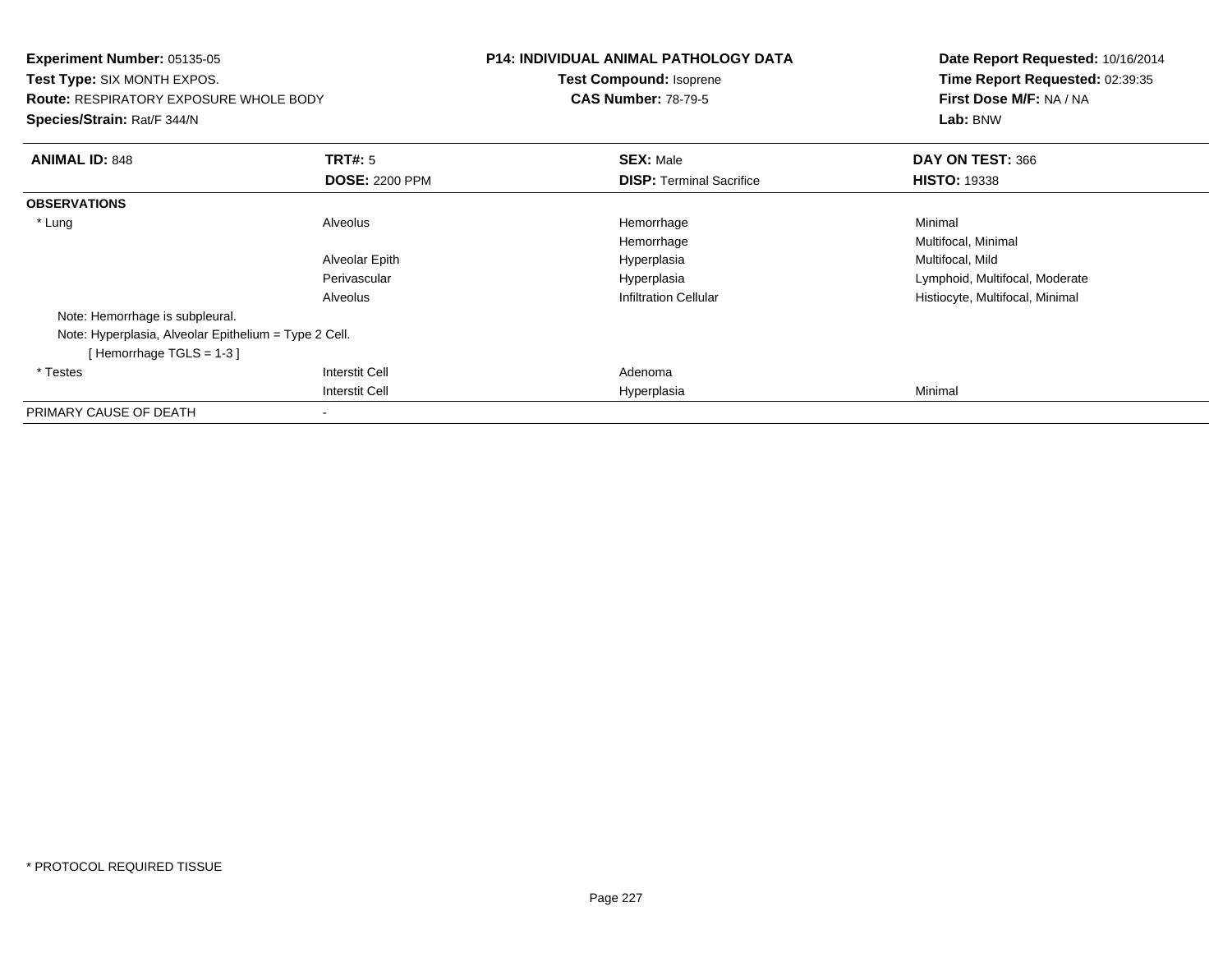**Experiment Number:** 05135-05**Test Type:** SIX MONTH EXPOS.**Route:** RESPIRATORY EXPOSURE WHOLE BODY**Species/Strain:** Rat/F 344/N**P14: INDIVIDUAL ANIMAL PATHOLOGY DATATest Compound:** Isoprene**CAS Number:** 78-79-5**Date Report Requested:** 10/16/2014**Time Report Requested:** 02:39:35**First Dose M/F:** NA / NA**Lab:** BNW**ANIMAL ID:** 849**TRT#:** 5 **SEX:** Male **DAY ON TEST:** 186 **DOSE:** 2200 PPM**DISP:** Scheduled Sacrifice **HISTO:** 19339 **ORGAN AND ACCOUNTABLE SITE STATUSNORMAL**\* Adrenal Cortex \* Adrenal Cortex \* \* Adrenal Medulla \* \* Adrenal Medulla \* \* Blood Vessel \* \* Brood Vessel \* \* Bone \* Esophagus \* Bone Marrow \* Brain \* Epididymis \* Esophagus \* Intestine Large, Colon \* Eye \* The matter and the state of the test of the test of the test of the test of the test of the test of the test of the test of the test of the test of the test of the test of the test of the test of the test of test o \* Intestine Small, Jejunum \* Intestine Large, Rectum \* Intestine Small, Duodenum \* Intestine Small, Ileum \* Intestine Small, Ileum \* Islets, Pancreatic \* Kidney \* Larynx \* Lymph Node, Bronchial \* Lymph Node, Mandibular \* Lymph Node, Mediastinal \* Lymph Node, Mesenteric \* Mammary Gland \* Peripheral Nerve \* Nose \* \* Pancreas \* \* Pancreas \* \* Pancreas \* \* Parathyroid Gland \* \* Peripheral Nerve \* Peripheral Nerve \* \* Pharynx \* Pituitary Gland \* Preputial Gland \* Prostate \* Spinal Cord \* Salivary Glands \* \* Seminal Vesicle \* \* Seminal Vesicle \* \* Skin \* \* Skin \* \* Stember \* Spinal Cord \* Spinal Cord \* Spinal Cord \* Spinal Cord \* Spinal Cord \* Spinal Cord \* Spinal Cord \* Spinal Cord \* Spinal Cord \* Spinal \* Spleen \* Stomach, Forestomach \* Stomach \* Stomach, Glandular \* Stomach, Glandular \* Thymus \* Thyroid Gland \* Trachea \* Trachea \* Trachea \* Trachea \* Urinary Bladder **OBSERVATIONS** \* Blood VesselNote: Aorta is normal. \* Liver Hepatodiaphragmatic Nodule[ Hepatodiaphragmatic Nodule TGLS = 1-13 ] \* Lungg and the state of the state of the state of the state of the Hemorrhage state of the Mild of the Mild of the S Note: Hemorrhage is subpleural.[ Hemorrhage TGLS = 2-3 ] \* Lym Node Bron Note: Tracheobronchial lymph node is normal. \* Perph Nerve Note: Sciatic nerve is normal. \* Testess Interstit Cell Hyperplasia a Minimal PRIMARY CAUSE OF DEATH-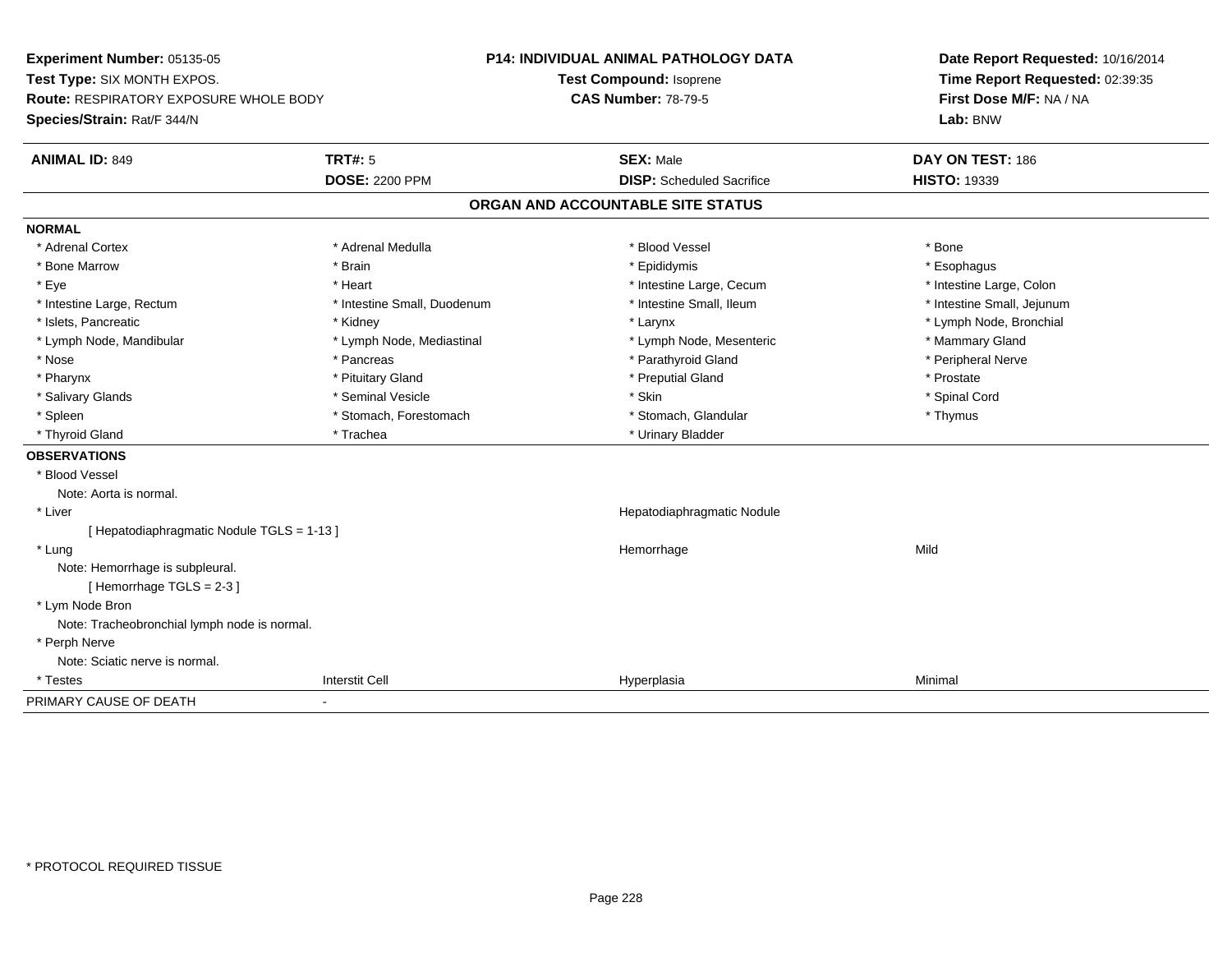| <b>Experiment Number: 05135-05</b><br><b>Test Type: SIX MONTH EXPOS.</b><br><b>Route: RESPIRATORY EXPOSURE WHOLE BODY</b><br>Species/Strain: Rat/F 344/N |                       | <b>P14: INDIVIDUAL ANIMAL PATHOLOGY DATA</b><br><b>Test Compound: Isoprene</b><br><b>CAS Number: 78-79-5</b> | Date Report Requested: 10/16/2014<br>Time Report Requested: 02:39:35<br>First Dose M/F: NA / NA<br>Lab: BNW |
|----------------------------------------------------------------------------------------------------------------------------------------------------------|-----------------------|--------------------------------------------------------------------------------------------------------------|-------------------------------------------------------------------------------------------------------------|
| <b>ANIMAL ID: 850</b>                                                                                                                                    | TRT#: 5               | <b>SEX: Male</b>                                                                                             | DAY ON TEST: 366                                                                                            |
|                                                                                                                                                          | <b>DOSE: 2200 PPM</b> | <b>DISP:</b> Terminal Sacrifice                                                                              | <b>HISTO: 19340</b>                                                                                         |
| <b>OBSERVATIONS</b>                                                                                                                                      |                       |                                                                                                              |                                                                                                             |
| * Lung                                                                                                                                                   |                       | Hemorrhage                                                                                                   | Multifocal, Minimal                                                                                         |
|                                                                                                                                                          | Alveolar Epith        | Hyperplasia                                                                                                  | Focal, Mild                                                                                                 |
|                                                                                                                                                          | Perivascular          | Hyperplasia                                                                                                  | Lymphoid, Multifocal, Minimal                                                                               |
|                                                                                                                                                          | Alveolus              | <b>Infiltration Cellular</b>                                                                                 | Histiocyte, Focal, Mild                                                                                     |
| Note: Hemorrhage is subpleural.                                                                                                                          |                       |                                                                                                              |                                                                                                             |
| Note: $TGL 1 = NCL$                                                                                                                                      |                       |                                                                                                              |                                                                                                             |
| Note: Hyperplasia, aveolar epithelium is a type 2 cell.                                                                                                  |                       |                                                                                                              |                                                                                                             |
| * Testes                                                                                                                                                 | <b>Interstit Cell</b> | Hyperplasia                                                                                                  | Mild                                                                                                        |
| PRIMARY CAUSE OF DEATH                                                                                                                                   |                       |                                                                                                              |                                                                                                             |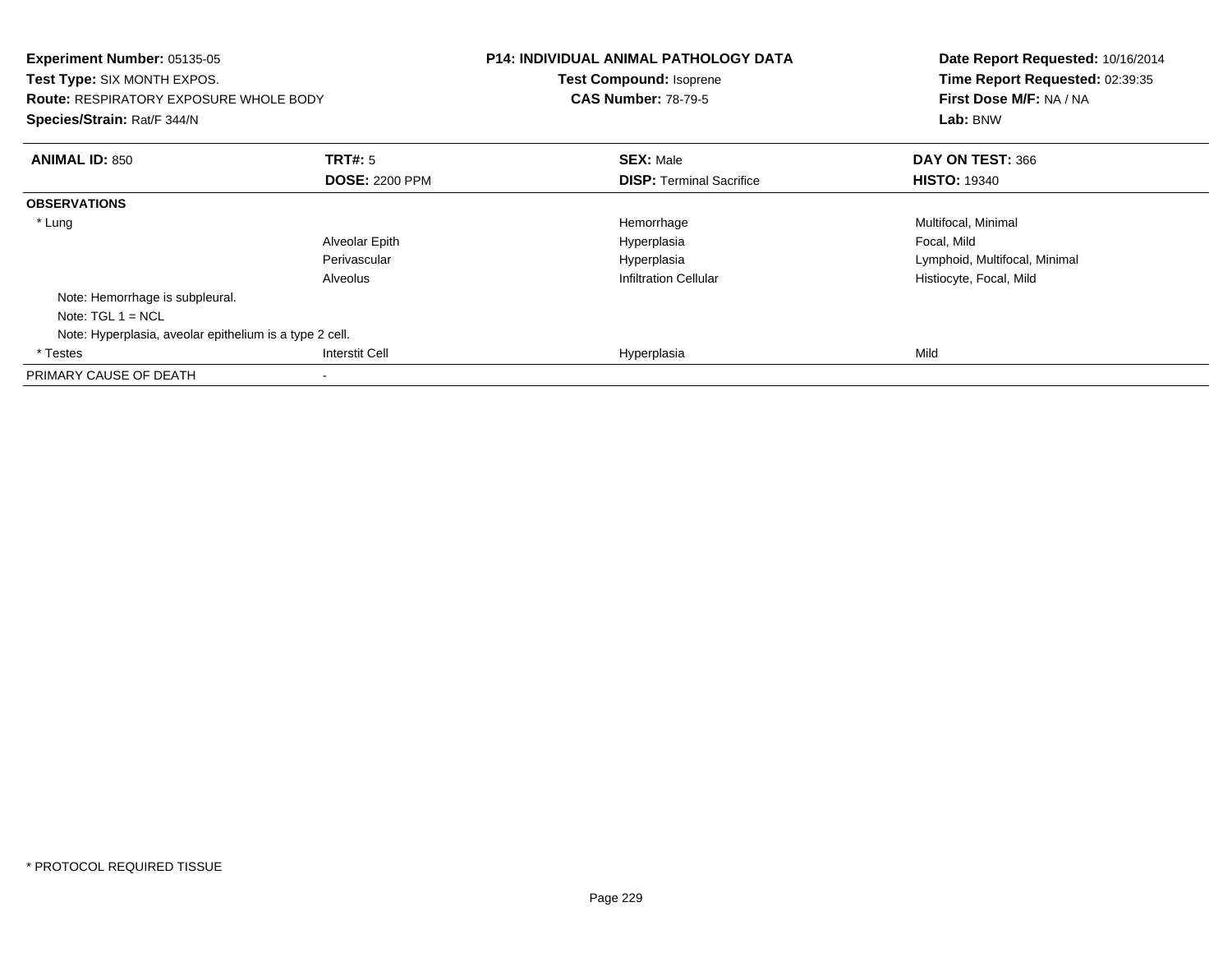**Experiment Number:** 05135-05**Test Type:** SIX MONTH EXPOS.**Route:** RESPIRATORY EXPOSURE WHOLE BODY**Species/Strain:** Rat/F 344/N**P14: INDIVIDUAL ANIMAL PATHOLOGY DATATest Compound:** Isoprene**CAS Number:** 78-79-5**Date Report Requested:** 10/16/2014**Time Report Requested:** 02:39:35**First Dose M/F:** NA / NA**Lab:** BNW**ANIMAL ID:** 1011**TRT#:** 6 **SEX:** Male **DAY ON TEST:** 366 **DOSE:** 7000 PPM**DISP:** Terminal Sacrifice **HISTO:** 19241 **ORGAN AND ACCOUNTABLE SITE STATUSNORMAL**\* Adrenal Cortex \* Adrenal Cortex \* \* Adrenal Medulla \* \* Adrenal Medulla \* \* Blood Vessel \* \* Brood Vessel \* \* Bone \* Esophagus \* Bone Marrow \* Brain \* Epididymis \* Esophagus \* Intestine Large, Colon \* Eye \* The state \* Intestine Large, Cecum \* Heart \* **Intestine Large, Cecum** \* Intestine Large, Cecum \* Intestine Small, Jejunum \* Intestine Large, Rectum \* Intestine Small, Duodenum \* Intestine Small, Duodenum \* 1ntestine Small, Ileum \* Islets, Pancreatic \* Larynx \* Lymph Node, Bronchial \* Lymph Node, Mandibular \* Lymph Node, Mesenteric \* The state of the state of the state of the state of the state of the state of the state of the state of the state of the state of the state of the state of the state of the state of the state of \* Peripheral Nerve \* \* \* Pharynx \* Pharynx \* \* Pharynx \* \* Preputial Gland \* \* Preputial Gland \* \* Prostate \* Spinal Cord \* Salivary Glands \* \* Seminal Vesicle \* \* Seminal Vesicle \* \* Skin \* \* Skin \* \* Stember \* Spinal Cord \* Spinal Cord \* Spinal Cord \* Spinal Cord \* Spinal Cord \* Spinal Cord \* Spinal Cord \* Spinal Cord \* Spinal Cord \* Spinal \* Spleen \* Stomach, Forestomach \* Stomach \* Stomach, Glandular \* Stomach, Glandular \* Thymus \* Thyroid Gland \* Trachea \* Trachea \* Trachea \* Thyroid Gland \* Urinary Bladder **OBSERVATIONS** \* Blood VesselNote: Aorta is normal. \* Kidneyy the controller of the Bilateral Chronic, Minimal and the Mechanic Mephropathy the Chronic, Minimal Chronic, Minimal Schronic, Minimal Schronic, Minimal Schronic, Minimal Schronic, Minimal Schronic, Minimal Schronic, Mini \* Liverr and the contract of the contract of the contract of the contract of the contract of the contract of the contract of the contract of the contract of the contract of the contract of the contract of the contract of the cont Necrosis **Focal, Minimal** Note: Examination of original and recut sections did not reveal a microscopic lesion that would correlate with TGL 1.Note: TGL 1 = NCL \* Lung Alveolus Hemorrhage Minimal Hemorrhage Multifocal, Mild Alveolar Epith Hyperplasia Focal, Minimal Perivascular Hyperplasia Lymphoid, Multifocal, Minimal AlveolusInfiltration Cellular **Histiocyte**, Focal, Minimal Note: Hyperplasia, alveolar epithelium is a type 2 cell.Note: Type 2 hyperplasia and alveolar macrophage infiltrate are confined to one small area.Note: Hemorrhage, mild is subpleural.[ Hemorrhage TGLS = 2-3 ] \* Lym Node Bron Note: Tracheobronchial lymph node is normal. \* Lymph Node, Mediastinal CongestionNote: Red blood cells present in cortical and/or medullary sinuses.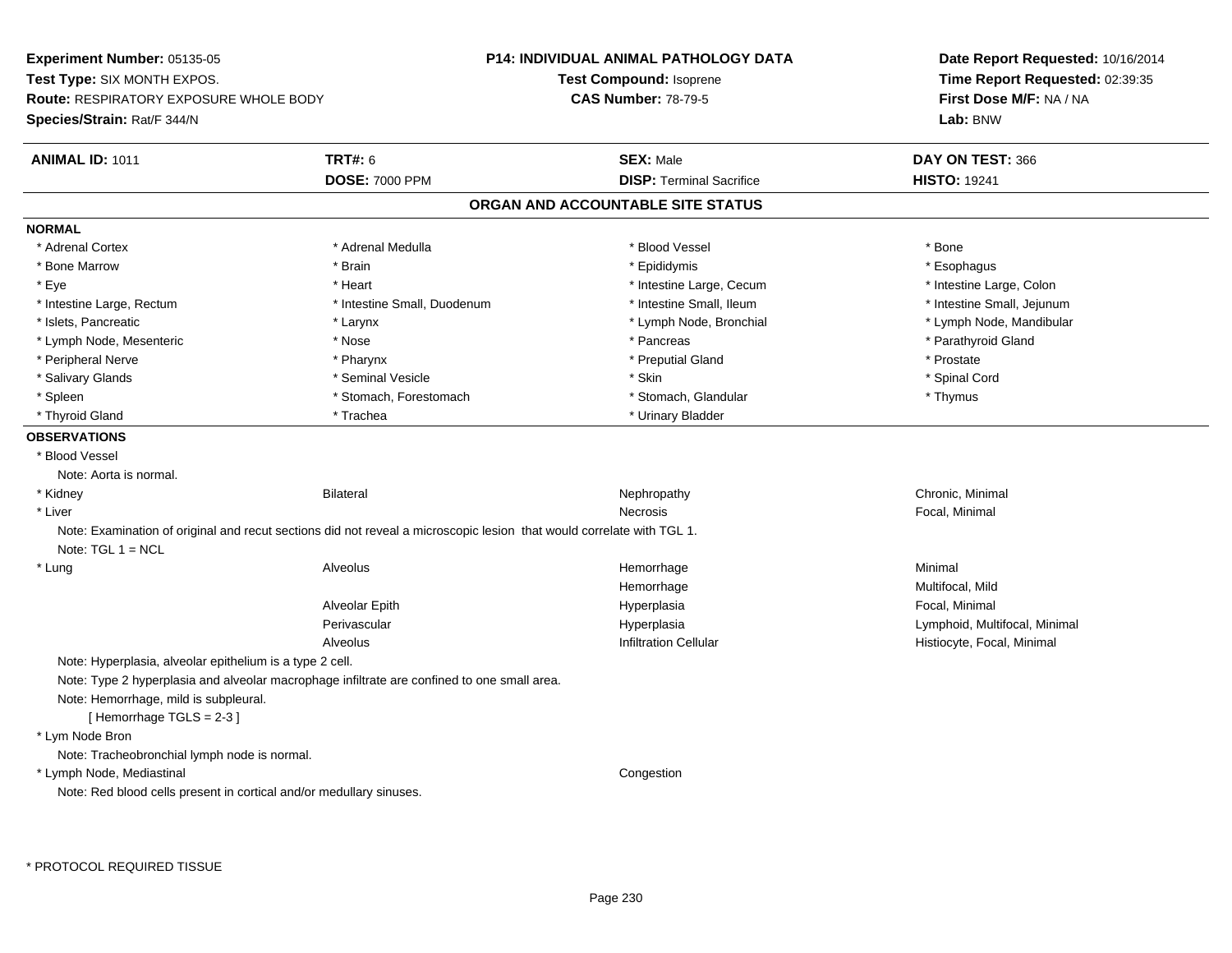| Experiment Number: 05135-05<br>Test Type: SIX MONTH EXPOS.<br><b>Route: RESPIRATORY EXPOSURE WHOLE BODY</b><br>Species/Strain: Rat/F 344/N |                       | <b>P14: INDIVIDUAL ANIMAL PATHOLOGY DATA</b><br><b>Test Compound: Isoprene</b><br><b>CAS Number: 78-79-5</b> | Date Report Requested: 10/16/2014<br>Time Report Requested: 02:39:35<br>First Dose M/F: NA / NA<br>Lab: BNW |
|--------------------------------------------------------------------------------------------------------------------------------------------|-----------------------|--------------------------------------------------------------------------------------------------------------|-------------------------------------------------------------------------------------------------------------|
|                                                                                                                                            |                       |                                                                                                              |                                                                                                             |
| <b>ANIMAL ID: 1011</b>                                                                                                                     | <b>TRT#:</b> 6        | <b>SEX: Male</b>                                                                                             | DAY ON TEST: 366                                                                                            |
|                                                                                                                                            | <b>DOSE: 7000 PPM</b> | <b>DISP:</b> Terminal Sacrifice                                                                              | <b>HISTO: 19241</b>                                                                                         |
|                                                                                                                                            |                       | ORGAN AND ACCOUNTABLE SITE STATUS                                                                            |                                                                                                             |
| * Mammary Gland                                                                                                                            |                       | Hyperplasia                                                                                                  | Minimal                                                                                                     |
| Note: Hyperplasia, glandular                                                                                                               |                       |                                                                                                              |                                                                                                             |
| * Perph Nerve                                                                                                                              |                       |                                                                                                              |                                                                                                             |
| Note: Sciatic nerve is normal.                                                                                                             |                       |                                                                                                              |                                                                                                             |
| * Pituitary Gland                                                                                                                          |                       | Hyperplasia                                                                                                  | Minimal                                                                                                     |
| * Testes                                                                                                                                   | <b>Interstit Cell</b> | Adenoma                                                                                                      |                                                                                                             |
|                                                                                                                                            | <b>Interstit Cell</b> | Hyperplasia                                                                                                  | Marked                                                                                                      |
| PRIMARY CAUSE OF DEATH                                                                                                                     |                       |                                                                                                              |                                                                                                             |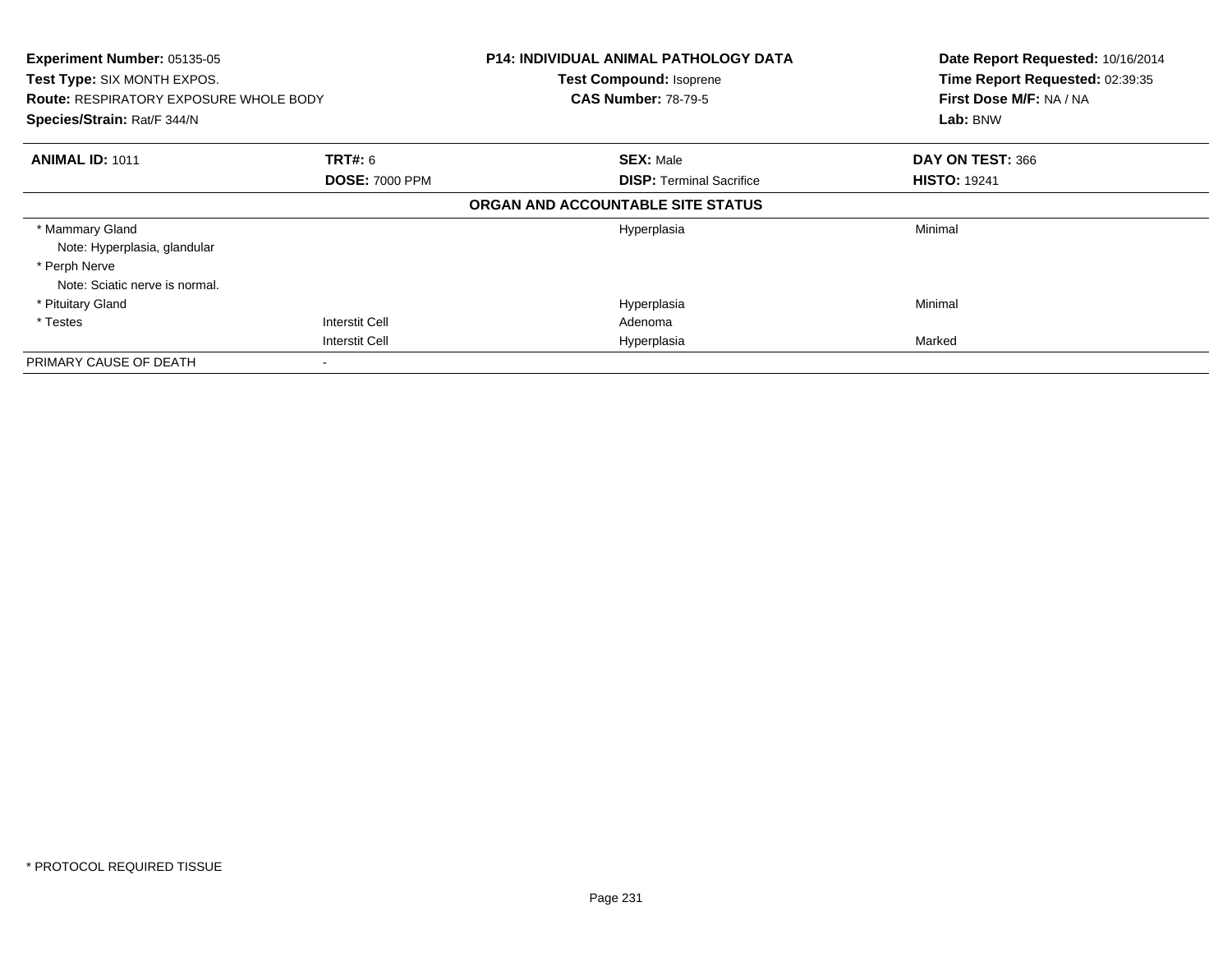**Experiment Number:** 05135-05**Test Type:** SIX MONTH EXPOS.**Route:** RESPIRATORY EXPOSURE WHOLE BODY**Species/Strain:** Rat/F 344/N**P14: INDIVIDUAL ANIMAL PATHOLOGY DATATest Compound:** Isoprene**CAS Number:** 78-79-5**Date Report Requested:** 10/16/2014**Time Report Requested:** 02:39:35**First Dose M/F:** NA / NA**Lab:** BNW**ANIMAL ID:** 1012 **TRT#:** <sup>6</sup> **SEX:** Male **DAY ON TEST:** <sup>186</sup> **DOSE:** 7000 PPM**DISP:** Scheduled Sacrifice **HISTO:** 19242 **ORGAN AND ACCOUNTABLE SITE STATUSNORMAL**\* Adrenal Cortex \* Adrenal Cortex \* \* Adrenal Medulla \* \* Adrenal Medulla \* \* Blood Vessel \* \* Brood Vessel \* \* Bone \* Esophagus \* Bone Marrow \* Brain \* Epididymis \* Esophagus \* Intestine Large, Colon \* Eye \* The state \* Intestine Large, Cecum \* Heart \* **Intestine Large, Cecum** \* Intestine Large, Cecum \* Intestine Small, Jejunum \* Intestine Large, Rectum \* Intestine Small, Duodenum \* Intestine Small, Duodenum \* 1ntestine Small, Ileum \* Islets, Pancreatic \* \* Widney \* Kidney \* \* Kidney \* Larynx \* Larynx \* Larynx \* Letter \* Number \* Larynx \* Lymph Node, Mesenteric \* Mammary Gland \* \* Nose \* \* Nose \* \* Pancreas \* Pancreas \* \* Pancreas \* \* Pancreas \* \* Pancreas \* \* Parathyroid Gland \* Peripheral Nerve \* \* \* \* Pharynx \* \* Pharynx \* \* \* Preputial Gland \* \* Preputial Gland \* \* Preputial Gland \* Salivary Glands \* \* Seminal Vesicle \* \* Seminal Vesicle \* \* Skin \* \* Skin \* \* Stember \* Spinal Cord \* Spinal Cord \* Spinal Cord \* Spinal Cord \* Spinal Cord \* Spinal Cord \* Spinal Cord \* Spinal Cord \* Spinal Cord \* Spinal \* Spleen \* Stomach, Forestomach \* Stomach \* Stomach, Glandular \* Stomach, Glandular \* Thymus \* Thyroid Gland \* Trachea \* Trachea \* Trachea \* Thyroid Gland **MISSING** \* Lymph Node, Mediastinal**OBSERVATIONS** \* Blood VesselNote: Aorta is normal. \* Liver Sinusoid Congestion Focal, Minimal [ Congestion TGLS = 1-13 ] \* Lungg was a state of the monotonic metallic of the Multifocal, Moderate of the Multifocal, Moderate of the Multifocal, Moderate of the Multifocal, Moderate of the Multifocal, Moderate of the Multifocal, Moderate of the Multifo Peribronchial Hyperplasia Lymphoid, Focal, Minimal Note: Hemorrhage is subpleural. $[$  Hemorrhage TGLS = 2-3  $]$  \* Lymph Node, Bronchial CongestionNote: Tracheobronchial lymph node has red blood cells present in subcapsular and/or medullary sinuses. \* Lymph Node, Mandibular**Example 2** is a state of the congression of the congression of the congression of the congression of the congression Note: Red blood cells present in cortical and/or medullary sinuses. \* Perph Nerve Note: Sciatic nerve is normal. \* Prostate Corpora Amylacea [ Corpora Amylacea TGLS = 2-3 ] \* Testess and the contraction of the contraction of the contraction of the contraction of the contraction of the contraction of the contraction of the contraction of the contraction of the contraction of the contraction of the con a Marked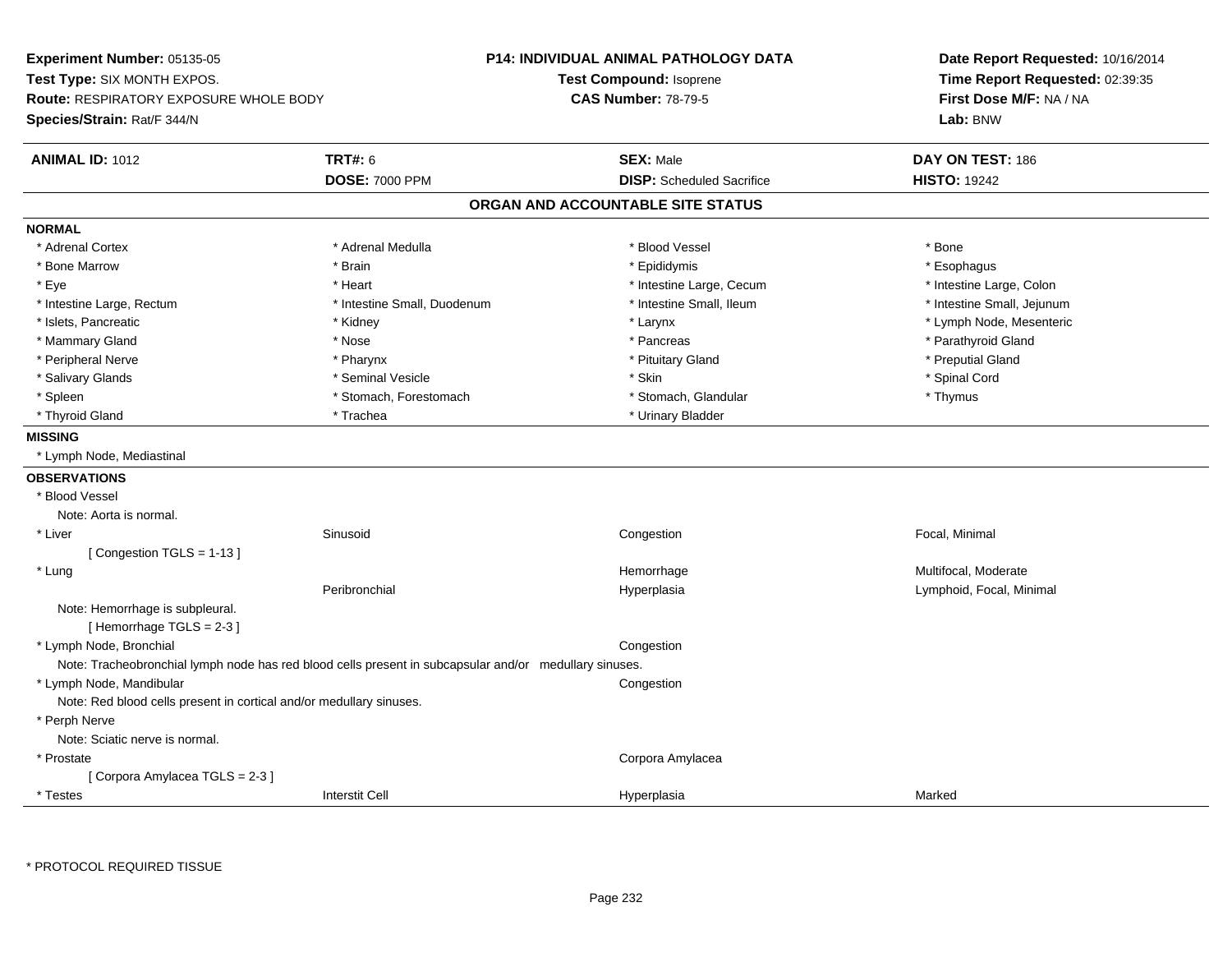| <b>Experiment Number: 05135-05</b><br>Test Type: SIX MONTH EXPOS.<br><b>Route: RESPIRATORY EXPOSURE WHOLE BODY</b><br>Species/Strain: Rat/F 344/N |                | <b>P14: INDIVIDUAL ANIMAL PATHOLOGY DATA</b><br><b>Test Compound: Isoprene</b><br><b>CAS Number: 78-79-5</b> | Date Report Requested: 10/16/2014 |
|---------------------------------------------------------------------------------------------------------------------------------------------------|----------------|--------------------------------------------------------------------------------------------------------------|-----------------------------------|
|                                                                                                                                                   |                |                                                                                                              | Time Report Requested: 02:39:35   |
|                                                                                                                                                   |                |                                                                                                              | First Dose M/F: NA / NA           |
|                                                                                                                                                   |                |                                                                                                              | Lab: BNW                          |
| <b>ANIMAL ID: 1012</b>                                                                                                                            | <b>TRT#:</b> 6 | <b>SEX: Male</b>                                                                                             | DAY ON TEST: 186                  |
| <b>DOSE: 7000 PPM</b>                                                                                                                             |                | <b>DISP:</b> Scheduled Sacrifice                                                                             | <b>HISTO: 19242</b>               |
|                                                                                                                                                   |                | ORGAN AND ACCOUNTABLE SITE STATUS                                                                            |                                   |
| PRIMARY CAUSE OF DEATH                                                                                                                            |                |                                                                                                              |                                   |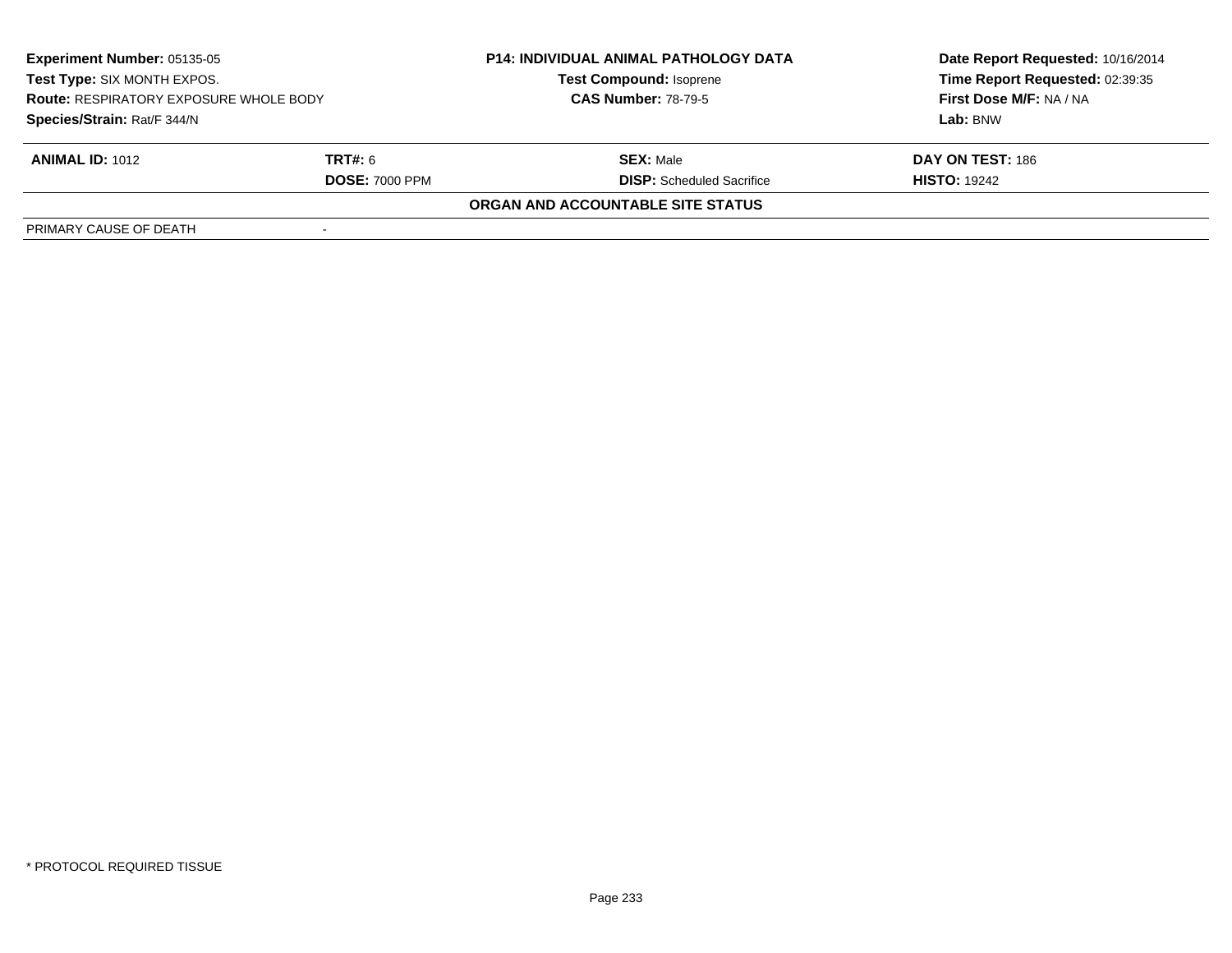**Experiment Number:** 05135-05**Test Type:** SIX MONTH EXPOS.**Route:** RESPIRATORY EXPOSURE WHOLE BODY**Species/Strain:** Rat/F 344/N**P14: INDIVIDUAL ANIMAL PATHOLOGY DATATest Compound:** Isoprene**CAS Number:** 78-79-5**Date Report Requested:** 10/16/2014**Time Report Requested:** 02:39:35**First Dose M/F:** NA / NA**Lab:** BNW**ANIMAL ID:** 1013**TRT#:** 6 **SEX:** Male **DAY ON TEST:** 186 **DOSE:** 7000 PPM**DISP:** Scheduled Sacrifice **HISTO:** 19243 **ORGAN AND ACCOUNTABLE SITE STATUSNORMAL**\* Adrenal Cortex \* Adrenal Cortex \* \* Adrenal Medulla \* \* Adrenal Medulla \* \* Blood Vessel \* \* Brood Vessel \* \* Bone \* Esophagus \* Bone Marrow \* Brain \* Epididymis \* Esophagus \* Eye \* Thestine Large, Cecum \* Intestine Large, Cecum \* Intestine Large, Colon \* Intestine Large, Rectum \* Intestine Large, Rectum \* Intestine Small, Duodenum \* Intestine Small, Ileum \* Intestine Small, Intestine Small, Jejunum \* Islets, Pancreatic \* Kidney \* The mode, Mesenteric \* Larynx \* Larynx \* Larynx \* Liver \* Liver \* Liver \* Liver \* Liver \* Lymph Node, Mesenteric \* Nose \* Parathyroid Gland \* Parathyroid Gland \* Peripheral Nerve \* Posterious \* Pharynx \* Seminal Vesicle \* Pituitary Gland \* \* Annual Cland \* \* Preputial Gland \* \* \* \* Salivary Glands \* \* Seminal Vesicle \* \* Seminal Vesicle \* Skin \* Spinal Cord \* Spinal Cord \* Spinal Cord \* Spinal \* Spinal \* Stomach, Forestomach \* Stomach, Forestomach \* Stomach, Glandular \* Thymus \* Thymus \* Thymus \* Thyroid Gland \* Thyroid Gland \* Trachea \* Urinary Bladder**MISSING** \* Lymph Node, Mediastinal \* Mammary Gland**OBSERVATIONS** \* Blood VesselNote: Aorta is normal. \* Heart Cardiomyopathy Multifocal, Minimal \* Lungg and the morrhage of the morrhage of the morrhage of the Multifocal, Mild and the Multifocal, Mild and the morrhage  $\mu$ Note: Hemorrhage is subpleural.[ Hemorrhage TGLS = 1-3 ] \* Lymph Node, Bronchial CongestionNote: Tracheobronchial lymph node has red blood cells present in subcapsular and/or medullary sinuses.[ Congestion TGLS = 2-7 ] \* Lymph Node, Mandibular**Example 2** is a state of the congression of the congression of the congression of the congression of the congression Note: Red blood cells present in cortical and/or medullary sinuses.[ Congestion TGLS = 2-7 ] \* Pancreass and the contraction Cellular Minimal of the Mixed Cell, Minimal of the contraction Cellular Mixed Cell, Minimal of the contraction  $\mathbf{C}$  and  $\mathbf{C}$  and  $\mathbf{C}$  and  $\mathbf{C}$  and  $\mathbf{C}$  and  $\mathbf{C}$  and  $\mathbf{C}$  an \* Perph Nerve Note: Sciatic nerve is normal. \* Prostate Corpora Amylacea \* Testess and the contraction of the contraction of the contraction of the contraction of the contraction of the contraction of the contraction of the contraction of the contraction of the contraction of the contraction of the con a Mild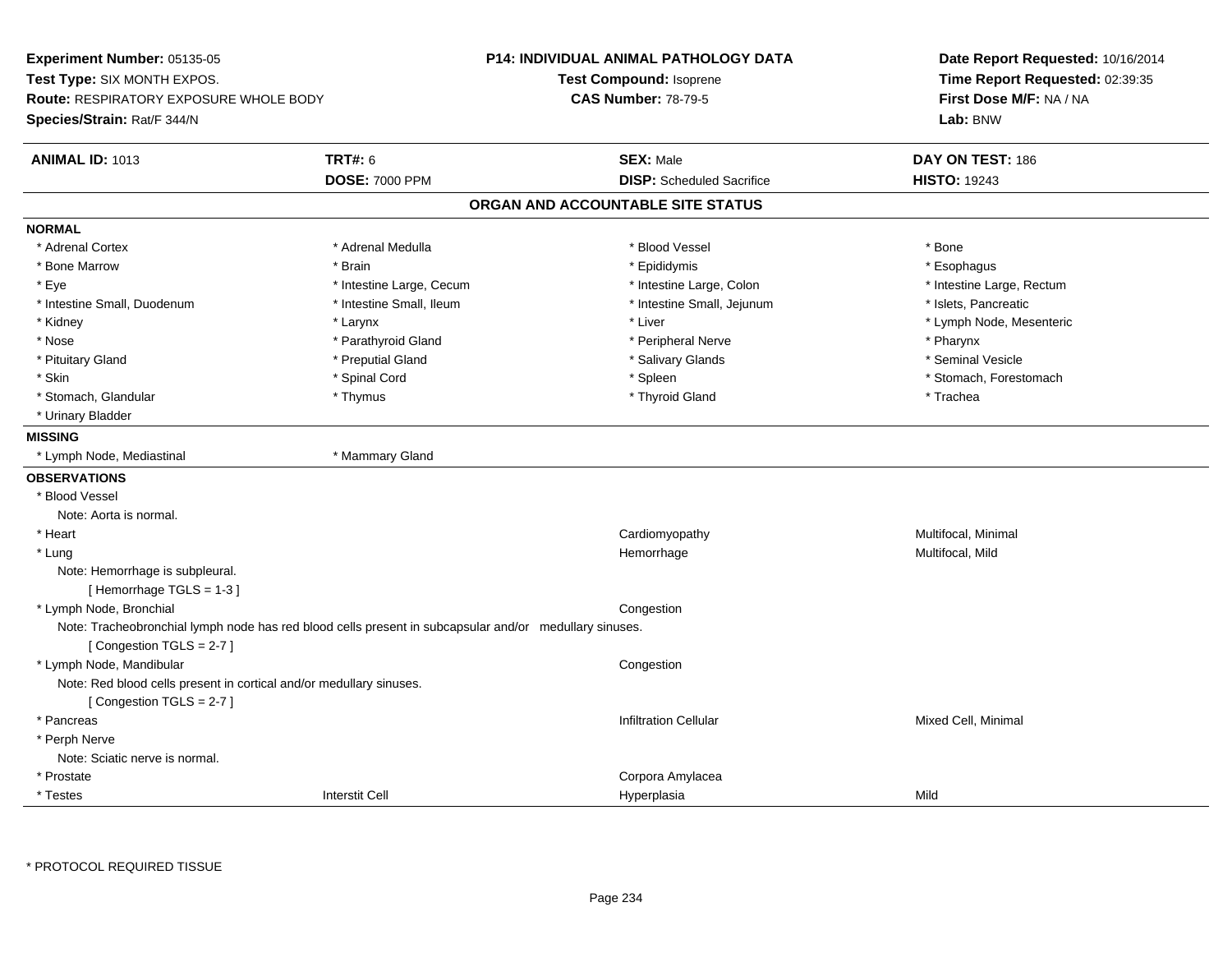| <b>Experiment Number: 05135-05</b><br>Test Type: SIX MONTH EXPOS.<br><b>Route: RESPIRATORY EXPOSURE WHOLE BODY</b><br>Species/Strain: Rat/F 344/N |                | <b>P14: INDIVIDUAL ANIMAL PATHOLOGY DATA</b><br><b>Test Compound: Isoprene</b><br><b>CAS Number: 78-79-5</b> | Date Report Requested: 10/16/2014<br>Time Report Requested: 02:39:35 |
|---------------------------------------------------------------------------------------------------------------------------------------------------|----------------|--------------------------------------------------------------------------------------------------------------|----------------------------------------------------------------------|
|                                                                                                                                                   |                |                                                                                                              | First Dose M/F: NA / NA                                              |
|                                                                                                                                                   |                |                                                                                                              | Lab: BNW                                                             |
| <b>ANIMAL ID: 1013</b>                                                                                                                            | <b>TRT#:</b> 6 | <b>SEX: Male</b>                                                                                             | DAY ON TEST: 186                                                     |
| <b>DOSE: 7000 PPM</b>                                                                                                                             |                | <b>DISP:</b> Scheduled Sacrifice                                                                             | <b>HISTO: 19243</b>                                                  |
|                                                                                                                                                   |                | ORGAN AND ACCOUNTABLE SITE STATUS                                                                            |                                                                      |
| PRIMARY CAUSE OF DEATH                                                                                                                            |                |                                                                                                              |                                                                      |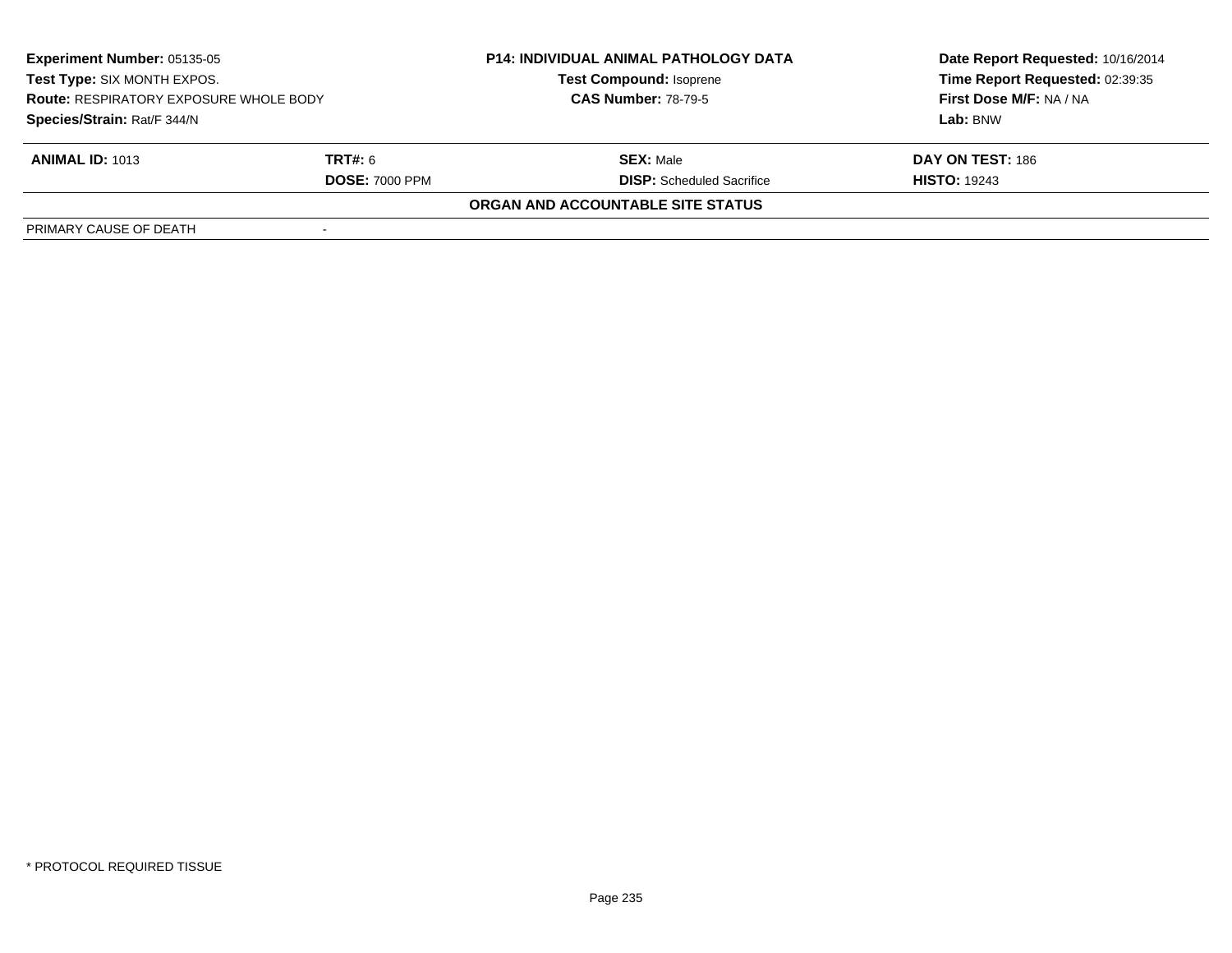**Experiment Number:** 05135-05**Test Type:** SIX MONTH EXPOS.**Route:** RESPIRATORY EXPOSURE WHOLE BODY**Species/Strain:** Rat/F 344/N**P14: INDIVIDUAL ANIMAL PATHOLOGY DATATest Compound:** Isoprene**CAS Number:** 78-79-5**Date Report Requested:** 10/16/2014**Time Report Requested:** 02:39:35**First Dose M/F:** NA / NA**Lab:** BNW**ANIMAL ID:** 1014 **TRT#:** <sup>6</sup> **SEX:** Male **DAY ON TEST:** <sup>366</sup> **DOSE:** 7000 PPM**DISP:** Terminal Sacrifice **HISTO:** 19244 **ORGAN AND ACCOUNTABLE SITE STATUSNORMAL**\* Adrenal Cortex \* Adrenal Cortex \* \* Adrenal Medulla \* \* Adrenal Medulla \* \* Blood Vessel \* \* Brood Vessel \* \* Bone \* Esophagus \* Bone Marrow \* Brain \* Epididymis \* Esophagus \* Eye \* Thestine Large, Cecum \* Intestine Large, Cecum \* Intestine Large, Colon \* Intestine Large, Rectum \* Intestine Large, Rectum \* Intestine Small, Duodenum \* Intestine Small, Ileum \* Intestine Small, Intestine Small, Jejunum \* Islets, Pancreatic \* Liver \* Nose \* Lymph Node, Mesenteric \* Nose \* Nose \* Nose \* Pancreas \* Pancreas \* Pancreas \* Pancreas \* Pancreas \* Pancreas \* Pancreas \* Pancreas \* Pancreas \* Pancreas \* Pancreas \* Pancreas \* Pancreas \* Pancreas \* Pancr \* Preputial Gland \* Parathyroid Gland \* \* \* Peripheral Nerve \* \* Peripheral Nerve \* \* Pharynx \* \* Pharynx \* \* Preputial Gland \* Prostate \* \* Salivary Glands \* \* Salivary Glands \* \* Seminal Vesicle \* \* \* Seminal Yestrich \* \* Skin \* \* Skin \* Stomach, Glandular \* Spinal Cord \* Spinal Cord \* Spinal Cord \* Stomach, Forestomach \* Stomach, Forestomach \* Stomach, Forestomach \* Thymus \* Thyroid Gland \* Thyroid Gland \* The \* Trachea **MISSING** \* Lymph Node, Mediastinal \* Mammary Gland**OBSERVATIONS** \* Blood VesselNote: Aorta is normal. \* Heart Cardiomyopathy Multifocal, Minimal \* Kidney Bilateral Nephropathy Chronic, MildMixed Cell, Minimal \* Larynxx and the state of the control of the control of the control of the control of the control of the control of the control of the control of the control of the control of the control of the control of the control of the cont Note: Mixed cell infiltrates are present in the lamina propria. \* Lungg and the morrhage of the morrhage of the morrhage of the morrhage  $\mathsf{M}$ ultifocal, Minimal and the morrhage of the morrhage of the morrhage of the morrhage of the morrhage of the morrhage of the morrhage of the morrhage Perivascular Hyperplasia Lymphoid, Multifocal, Minimal Note: Hemorrhage is subpleural. \* Lymph Node, Bronchial CongestionNote: Tracheobronchial lymph node has red blood cells present in subcapsular and/or medullary sinuses. \* Lymph Node, Mandibularr and the contract of the contract of the contract of the contract of the contract of the contract of the contract of the contract of the contract of the contract of the contract of the contract of the contract of the cont Note: Hyperplasia is reactive. \* Perph Nerve Note: Sciatic nerve is normal. \* Pituitary Glandd and the control of the control of the control of the control of the control of the control of the control of the control of the control of the control of the control of the control of the control of the control of the co \* Testess and the contractive contractive contractive contractive contractive contractive contractive contractive contractive contractive contractive contractive contractive contractive contractive contractive contractive contract I and the contract of the Hyperplasia Interstit Cella **Marked** 

\* PROTOCOL REQUIRED TISSUE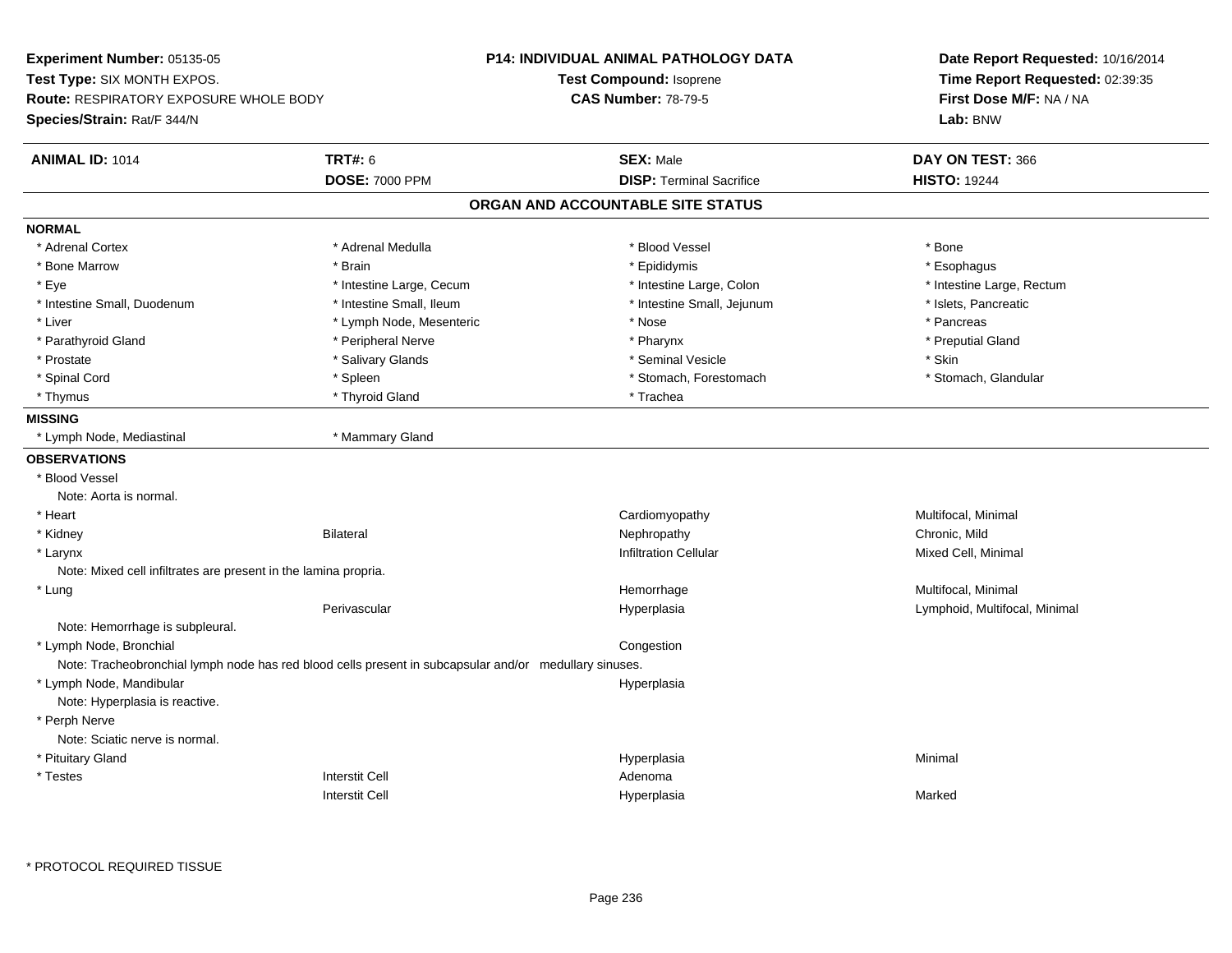| <b>Experiment Number: 05135-05</b><br><b>Test Type: SIX MONTH EXPOS.</b><br><b>Route: RESPIRATORY EXPOSURE WHOLE BODY</b><br>Species/Strain: Rat/F 344/N |                       | <b>P14: INDIVIDUAL ANIMAL PATHOLOGY DATA</b><br><b>Test Compound: Isoprene</b><br><b>CAS Number: 78-79-5</b> | Date Report Requested: 10/16/2014<br>Time Report Requested: 02:39:35<br>First Dose M/F: NA / NA<br>Lab: BNW |
|----------------------------------------------------------------------------------------------------------------------------------------------------------|-----------------------|--------------------------------------------------------------------------------------------------------------|-------------------------------------------------------------------------------------------------------------|
| <b>ANIMAL ID: 1014</b>                                                                                                                                   | TRT#: 6               | <b>SEX: Male</b>                                                                                             | DAY ON TEST: 366                                                                                            |
|                                                                                                                                                          | <b>DOSE: 7000 PPM</b> | <b>DISP:</b> Terminal Sacrifice                                                                              | <b>HISTO: 19244</b>                                                                                         |
|                                                                                                                                                          |                       | ORGAN AND ACCOUNTABLE SITE STATUS                                                                            |                                                                                                             |
| Note: -B-Adenoma                                                                                                                                         |                       |                                                                                                              |                                                                                                             |
| [Adenoma TGLS = $1-7$ ]                                                                                                                                  |                       |                                                                                                              |                                                                                                             |
| [Hyperplasia TGLS = $1-7$ ]                                                                                                                              |                       |                                                                                                              |                                                                                                             |
| * Urinary Bladder                                                                                                                                        |                       | <b>Calculus Micro Observation Only</b>                                                                       |                                                                                                             |
| [ Calculus Micro Observation Only TGLS = 2-8 ]                                                                                                           |                       |                                                                                                              |                                                                                                             |
| PRIMARY CAUSE OF DEATH                                                                                                                                   | $\,$                  |                                                                                                              |                                                                                                             |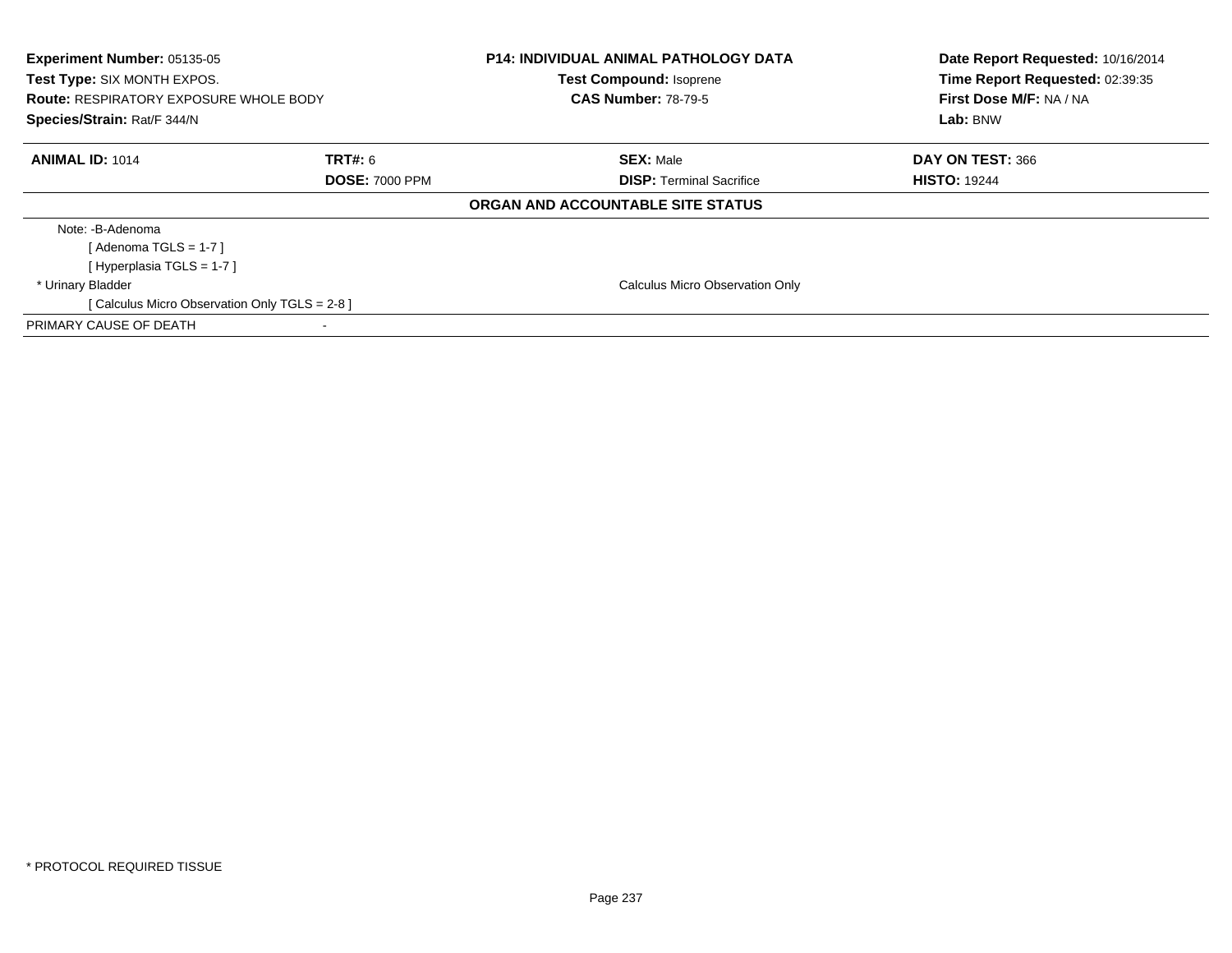**Experiment Number:** 05135-05**Test Type:** SIX MONTH EXPOS.**Route:** RESPIRATORY EXPOSURE WHOLE BODY**Species/Strain:** Rat/F 344/N**P14: INDIVIDUAL ANIMAL PATHOLOGY DATATest Compound:** Isoprene**CAS Number:** 78-79-5**Date Report Requested:** 10/16/2014**Time Report Requested:** 02:39:35**First Dose M/F:** NA / NA**Lab:** BNW**ANIMAL ID:** 1015 **TRT#:** <sup>6</sup> **SEX:** Male **DAY ON TEST:** <sup>366</sup> **DOSE:** 7000 PPM**DISP:** Terminal Sacrifice **HISTO:** 19245 **ORGAN AND ACCOUNTABLE SITE STATUSNORMAL**\* Adrenal Cortex \* Adrenal Cortex \* \* Adrenal Medulla \* \* Adrenal Medulla \* \* Blood Vessel \* \* Brood Vessel \* \* Bone \* Esophagus \* Bone Marrow \* Brain \* Epididymis \* Esophagus \* Intestine Large, Colon \* Eye \* The state \* Intestine Large, Cecum \* Heart \* **Intestine Large, Cecum** \* Intestine Large, Cecum \* Intestine Small, Jejunum \* Intestine Large, Rectum \* Intestine Small, Duodenum \* Intestine Small, Duodenum \* 1ntestine Small, Ileum \* Islets, Pancreatic \* Larynx \* Liver \* Lymph Node, Mandibular \* Lymph Node, Mediastinal \* The state of the second text of the second text of the second text of the second text of the second of the second text of the second text of the second text of the second text of the second text \* Preputial Gland \* Parathyroid Gland \* **Archarging \* Peripheral Nerve** \* Pharynx \* Pharynx \* Pharynx \* Pharynx \* Pharynx \* Pharynx \* Prostate \* \* Salivary Glands \* \* Salivary Glands \* \* Seminal Vesicle \* \* \* Seminal Yestrich \* \* Skin \* \* Skin \* Stomach. Glandular \* Spinal Cord \* Spinal Cord \* Spinal Cord \* Stomach, Forestomach \* Stomach, Forestomach \* Stomach, Forestomach \* Thymus \* Thyroid Gland \* Trachea \* Urinary Bladder \* **MISSING** \* Mammary Gland**OBSERVATIONS** \* Blood VesselNote: Aorta is normal. Harderian Gland Hyperplasia Lymphoid, Minimal Note: Hyperplasia is reactive. \* Kidneyy the controller of the Bilateral Chronic, Minimal and the Chronic, Minimal of the Chronic, Minimal of the Chronic, Minimal of the Chronic, Minimal of the Chronic, Minimal of the Chronic, Minimal of the Chronic, Minimal of \* Lungg and the state of the state of the state of the state of the Hemorrhage state of the Mild state of the Mild state of the State of the State of the State of the State of the State of the State of the State of the State of Perivascular Hyperplasia Lymphoid, Multifocal, Minimal Note: Hemorrhage is subpleural.[ Hemorrhage TGLS = 2-3 ] \* Lymph Node, Bronchial CongestionNote: Tracheobronchial lymph node has red blood cells present in subcapsular and/or medullary sinuses. \* Perph Nerve Note: Sciatic nerve is normal. \* Pituitary Glandd and a state of the control of the control of the control of the control of the control of the control of the control of the control of the control of the control of the control of the control of the control of the contro Note: -B-Adenoma[ Adenoma  $TGLS = 1-8$  ] \* Testess and the contraction of the contraction of the contraction of the contraction of the contraction of the contraction of the contraction of the contraction of the contraction of the contraction of the contraction of the con a Marked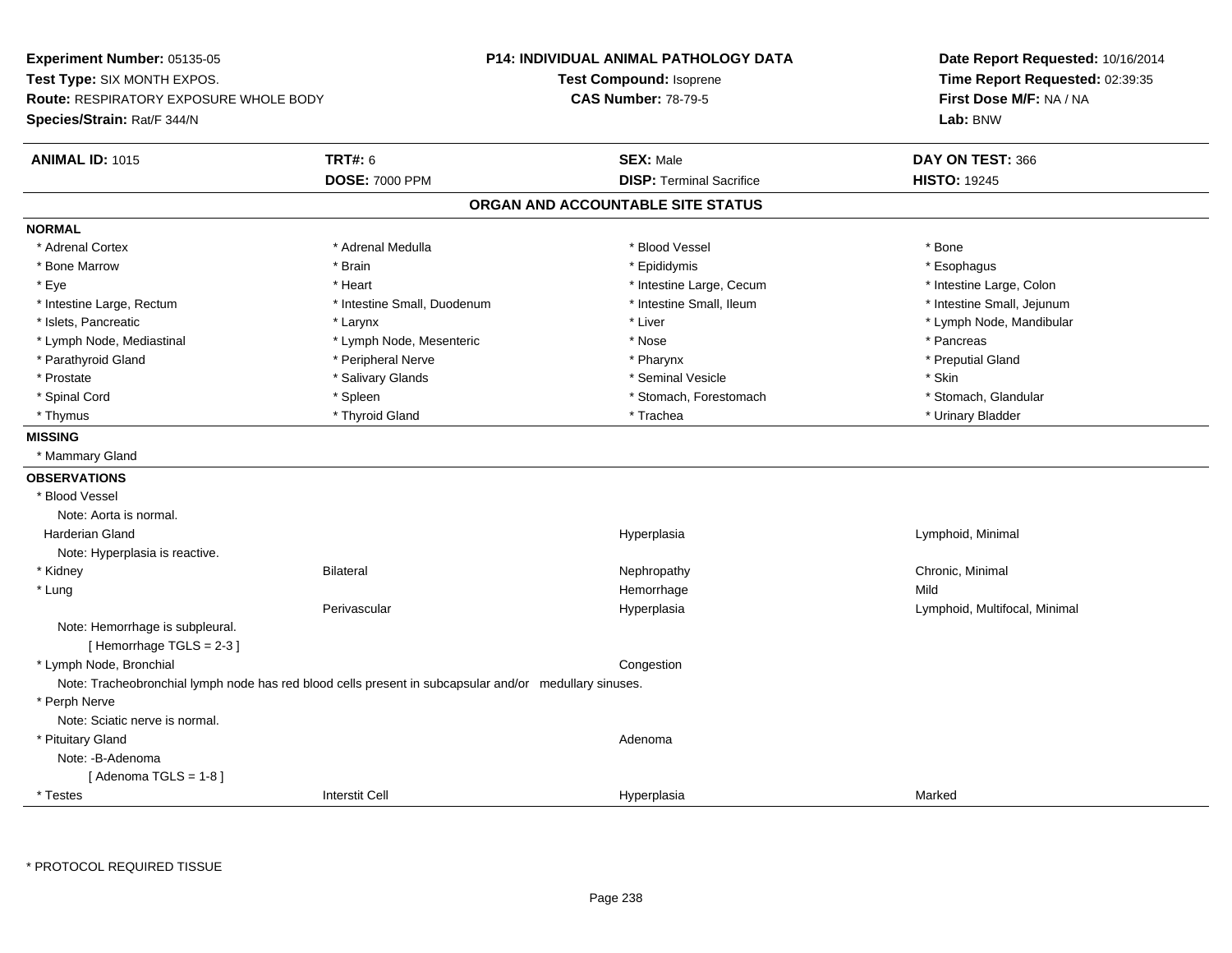| <b>Experiment Number: 05135-05</b><br>Test Type: SIX MONTH EXPOS.<br><b>Route: RESPIRATORY EXPOSURE WHOLE BODY</b><br>Species/Strain: Rat/F 344/N |                       | <b>P14: INDIVIDUAL ANIMAL PATHOLOGY DATA</b> | Date Report Requested: 10/16/2014<br>Time Report Requested: 02:39:35<br>First Dose M/F: NA / NA |
|---------------------------------------------------------------------------------------------------------------------------------------------------|-----------------------|----------------------------------------------|-------------------------------------------------------------------------------------------------|
|                                                                                                                                                   |                       | <b>Test Compound: Isoprene</b>               |                                                                                                 |
|                                                                                                                                                   |                       | <b>CAS Number: 78-79-5</b>                   |                                                                                                 |
|                                                                                                                                                   |                       |                                              | Lab: BNW                                                                                        |
| <b>ANIMAL ID: 1015</b>                                                                                                                            | <b>TRT#:</b> 6        | <b>SEX: Male</b>                             | DAY ON TEST: 366                                                                                |
|                                                                                                                                                   | <b>DOSE: 7000 PPM</b> | <b>DISP:</b> Terminal Sacrifice              | <b>HISTO: 19245</b>                                                                             |
|                                                                                                                                                   |                       | ORGAN AND ACCOUNTABLE SITE STATUS            |                                                                                                 |
| PRIMARY CAUSE OF DEATH                                                                                                                            |                       |                                              |                                                                                                 |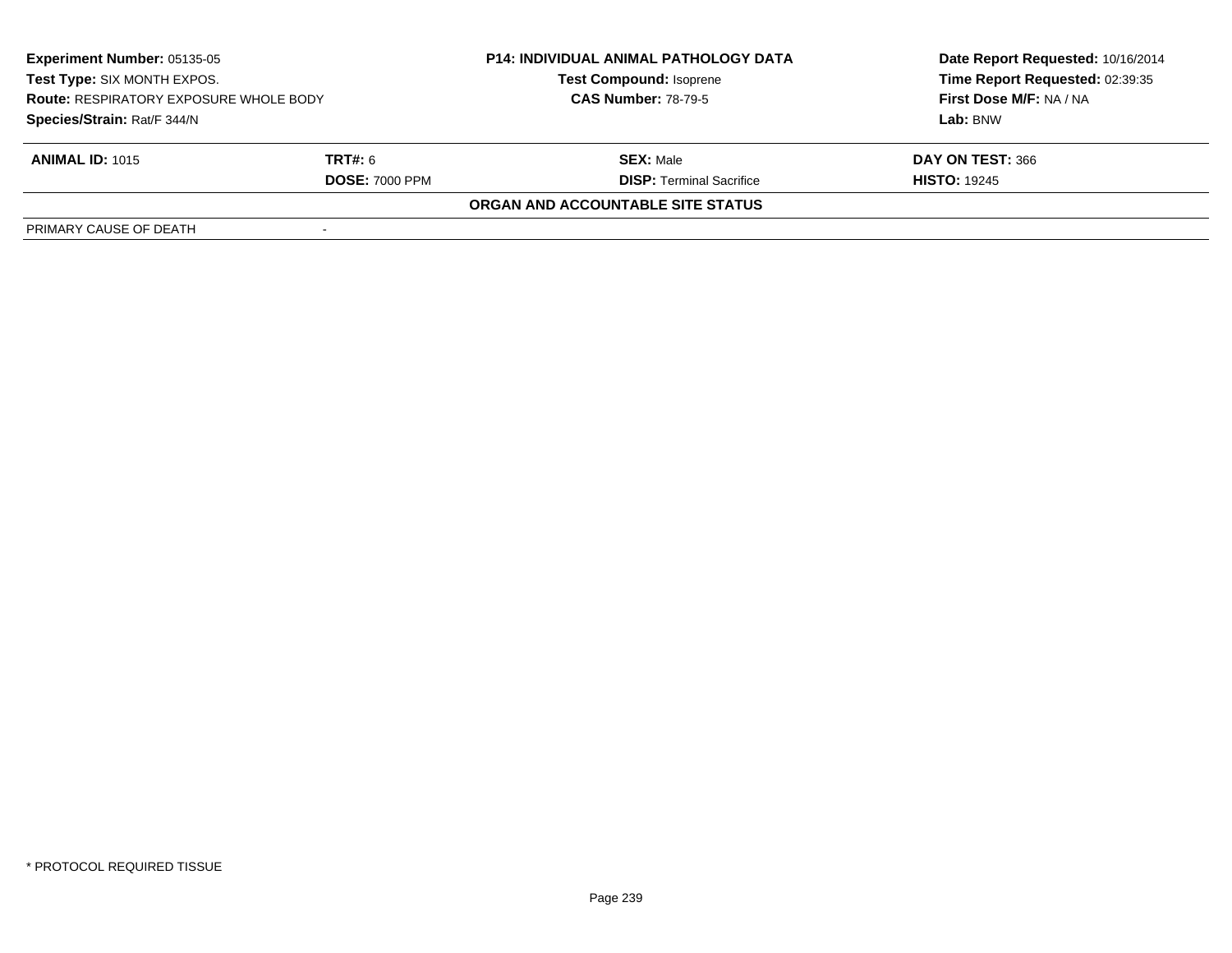**Experiment Number:** 05135-05**Test Type:** SIX MONTH EXPOS.**Route:** RESPIRATORY EXPOSURE WHOLE BODY**Species/Strain:** Rat/F 344/N**P14: INDIVIDUAL ANIMAL PATHOLOGY DATATest Compound:** Isoprene**CAS Number:** 78-79-5**Date Report Requested:** 10/16/2014**Time Report Requested:** 02:39:35**First Dose M/F:** NA / NA**Lab:** BNW**ANIMAL ID:** 1016 **TRT#:** <sup>6</sup> **SEX:** Male **DAY ON TEST:** <sup>366</sup> **DOSE:** 7000 PPM**DISP:** Terminal Sacrifice **HISTO:** 19246 **ORGAN AND ACCOUNTABLE SITE STATUSNORMAL**\* Adrenal Cortex \* Adrenal Cortex \* \* Adrenal Medulla \* \* Adrenal Medulla \* \* Blood Vessel \* \* Brood Vessel \* \* Bone \* Esophagus \* Bone Marrow \* Brain \* Epididymis \* Esophagus \* Eye \* Thestine Large, Cecum \* Intestine Large, Cecum \* Intestine Large, Colon \* Intestine Large, Rectum \* Intestine Large, Rectum \* Intestine Small, Duodenum \* Intestine Small, Ileum \* Intestine Small, Intestine Small, Jejunum \* Islets, Pancreatic \* Larynx \* Liver \* Liver \* Liver \* Liver \* Liver \* Nose \* Nose \* Nose \* Nose \* Nose \* Nose \* Nose \* Nose \* Nose \* Pharynx \* Pancreas \* Pancreas \* Parathyroid Gland \* Peripheral Nerve \* Peripheral Nerve \* Seminal Vesicle \* Preputial Gland \* \* Annual vesicle \* \* Prostate \* \* Salivary Glands \* \* Salivary Glands \* \* Seminal Vesicle \* \* Skin \* Spinal Cord \* Spinal Cord \* Spinal Cord \* Spinal \* Spinal \* Stomach, Forestomach \* Stomach, Forestomach \* Stomach, Glandular \* Thyroid Gland \* Thyroid Gland \* Trachea **MISSING** \* Mammary Gland \* Thymus**OBSERVATIONS** \* Blood VesselNote: Aorta is normal. \* Heart Cardiomyopathy Minimal \* Kidneyy the controller of the Bilateral Chronic, Minimal and the Chronic, Minimal of the Chronic, Minimal of the Chronic, Minimal of the Chronic, Minimal of the Chronic, Minimal of the Chronic, Minimal of the Chronic, Minimal of \* Lung Alveolar/Bronchiolar Adenoma Hemorrhagee Mild AlveolusInfiltration Cellular **Mateurs Cellular** Histiocyte, Multifocal, Minimal Note: -B-Alveolar/Bronchiolar AdenomaNote: Hemorrhage is subpleural.[ Alveolar/Bronchiolar Adenoma TGLS = 1-13 ] \* Lymph Node, Bronchial CongestionNote: Tracheobronchial lymph node has red blood cells present in subcapsular and/or medullary sinuses.[ Congestion TGLS = 2-8 ] \* Lymph Node, Mandibular**Example 2** is a state of the congression of the congression of the congression of the congression of the congression Note: Red blood cells present in cortical and/or medullary sinuses.[ Congestion TGLS = 2-8 ] \* Lymph Node, Mediastinal CongestionNote: Red blood cells present in cortical and/or medullary sinuses.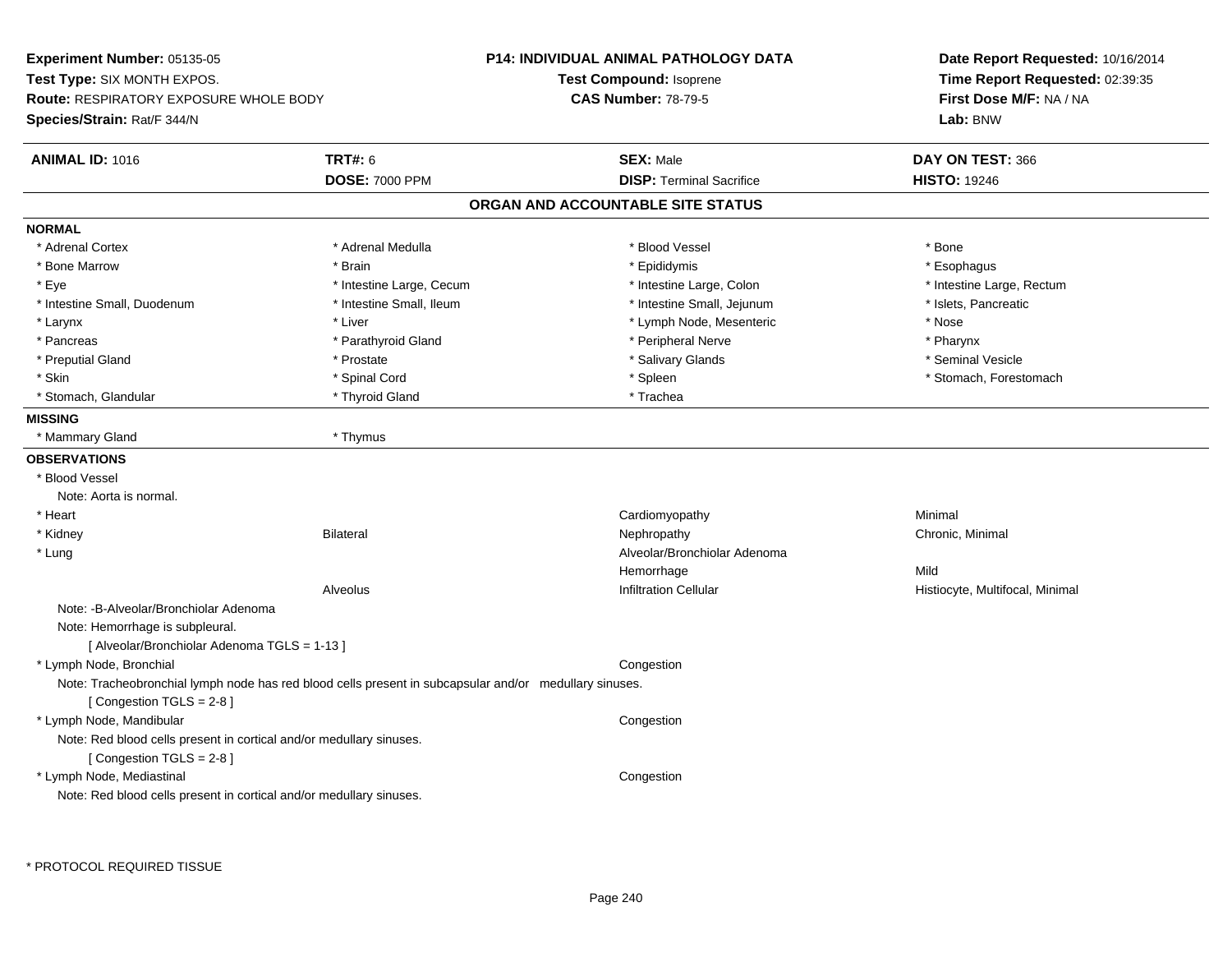| <b>Experiment Number: 05135-05</b><br>Test Type: SIX MONTH EXPOS.<br><b>Route: RESPIRATORY EXPOSURE WHOLE BODY</b><br>Species/Strain: Rat/F 344/N |                       | <b>P14: INDIVIDUAL ANIMAL PATHOLOGY DATA</b><br><b>Test Compound: Isoprene</b> | Date Report Requested: 10/16/2014<br>Time Report Requested: 02:39:35<br>First Dose M/F: NA / NA<br>Lab: BNW |
|---------------------------------------------------------------------------------------------------------------------------------------------------|-----------------------|--------------------------------------------------------------------------------|-------------------------------------------------------------------------------------------------------------|
|                                                                                                                                                   |                       | <b>CAS Number: 78-79-5</b>                                                     |                                                                                                             |
|                                                                                                                                                   |                       |                                                                                |                                                                                                             |
| <b>ANIMAL ID: 1016</b>                                                                                                                            | <b>TRT#: 6</b>        | <b>SEX: Male</b>                                                               | DAY ON TEST: 366                                                                                            |
|                                                                                                                                                   | <b>DOSE: 7000 PPM</b> | <b>DISP:</b> Terminal Sacrifice                                                | <b>HISTO: 19246</b>                                                                                         |
|                                                                                                                                                   |                       | ORGAN AND ACCOUNTABLE SITE STATUS                                              |                                                                                                             |
| [Congestion TGLS = $2-8$ ]                                                                                                                        |                       |                                                                                |                                                                                                             |
| * Perph Nerve                                                                                                                                     |                       |                                                                                |                                                                                                             |
| Note: Sciatic nerve is normal.                                                                                                                    |                       |                                                                                |                                                                                                             |
| * Pituitary Gland                                                                                                                                 |                       | Adenoma                                                                        |                                                                                                             |
| Note: -B-Adenoma                                                                                                                                  |                       |                                                                                |                                                                                                             |
| * Testes                                                                                                                                          | Interstit Cell        | Hyperplasia                                                                    | Minimal                                                                                                     |
| * Urinary Bladder                                                                                                                                 |                       | Calculus Micro Observation Only                                                |                                                                                                             |
| [ Calculus Micro Observation Only TGLS = 2-8 ]                                                                                                    |                       |                                                                                |                                                                                                             |
| PRIMARY CAUSE OF DEATH                                                                                                                            |                       |                                                                                |                                                                                                             |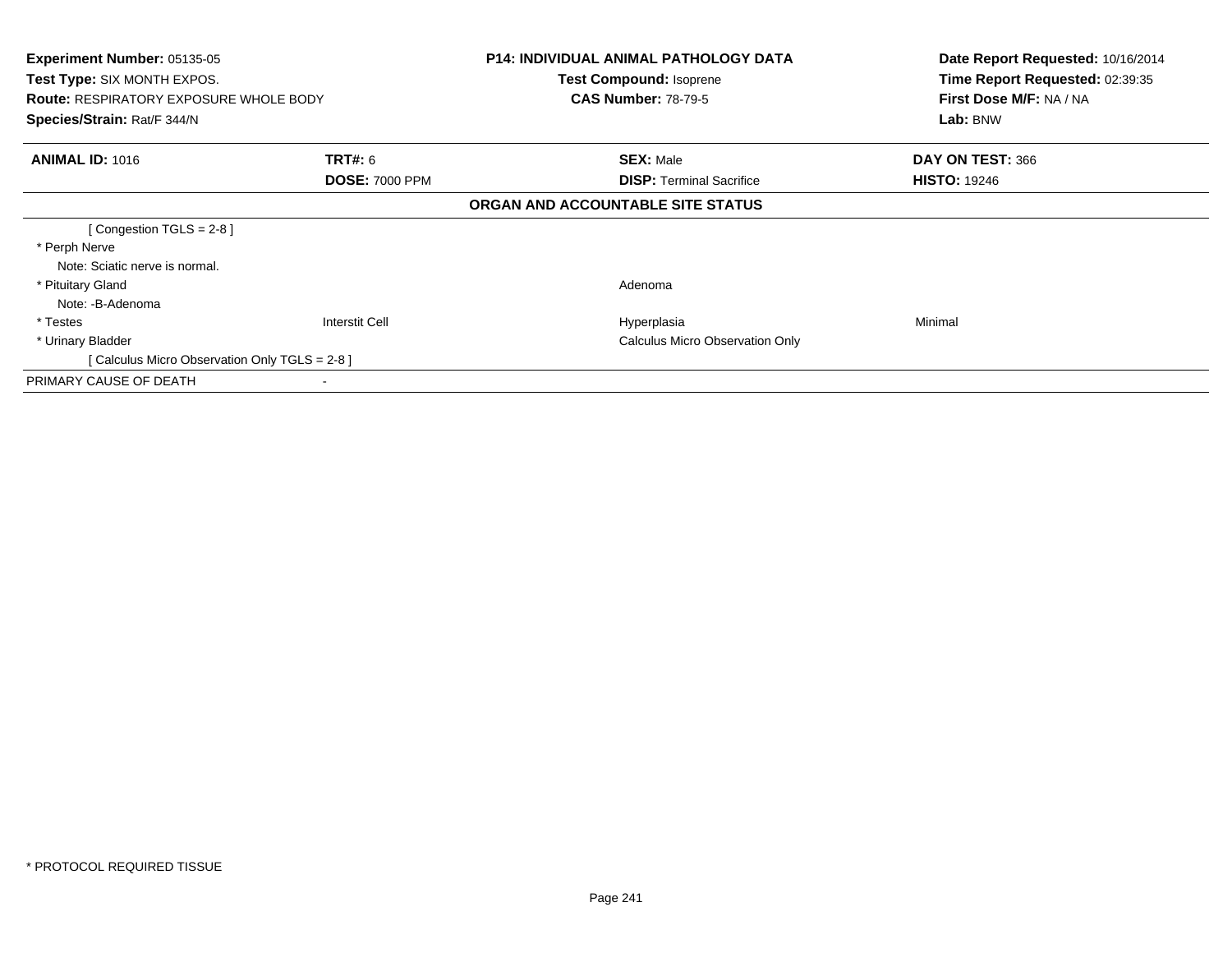**Experiment Number:** 05135-05**Test Type:** SIX MONTH EXPOS.**Route:** RESPIRATORY EXPOSURE WHOLE BODY**Species/Strain:** Rat/F 344/N**P14: INDIVIDUAL ANIMAL PATHOLOGY DATATest Compound:** Isoprene**CAS Number:** 78-79-5**Date Report Requested:** 10/16/2014**Time Report Requested:** 02:39:35**First Dose M/F:** NA / NA**Lab:** BNW**ANIMAL ID:** 1017**TRT#:** 6 **SEX:** Male **DAY ON TEST:** 366 **DOSE:** 7000 PPM**DISP:** Terminal Sacrifice **HISTO:** 19247 **ORGAN AND ACCOUNTABLE SITE STATUSNORMAL**\* Adrenal Cortex \* Adrenal Cortex \* \* Adrenal Medulla \* \* Adrenal Medulla \* \* Blood Vessel \* \* Brood Vessel \* \* Bone \* Esophagus \* Bone Marrow \* Brain \* Epididymis \* Esophagus \* Eye \* Thestine Large, Cecum \* Intestine Large, Cecum \* Intestine Large, Colon \* Intestine Large, Rectum \* Intestine Large, Rectum \* Intestine Small, Duodenum \* Intestine Small, Ileum \* Intestine Small, Intestine Small, Jejunum \* Islets, Pancreatic \* Lymph Node, Mediastinal \* Larynx \* Lymph Node, Bronchial \* Lymph Node, Bronchial \* Lymph Node, Mandibular \* Lymph Node, Mesenteric \* The state of the state of the state of the state of the state of the state of the state of the state of the state of the state of the state of the state of the state of the state of the state of \* Peripheral Nerve \* \* \* Pharynx \* Pharynx \* \* Pharynx \* \* Preputial Gland \* \* Preputial Gland \* \* Prostate \* Spinal Cord \* Salivary Glands \* \* Seminal Vesicle \* \* Seminal Vesicle \* \* Skin \* \* Skin \* \* Stember \* Spinal Cord \* Spinal Cord \* Spinal Cord \* Spinal Cord \* Spinal Cord \* Spinal Cord \* Spinal Cord \* Spinal Cord \* Spinal Cord \* Spinal \* Spleen \* Stomach, Forestomach \* Stomach \* Stomach, Glandular \* Stomach, Glandular \* Thymus \* Thyroid Gland \* Trachea**MISSING** \* Mammary Gland**OBSERVATIONS** \* Blood VesselNote: Aorta is normal. \* Heart Cardiomyopathy Minimal \* Kidneyy the controller of the Bilateral Chronic, Minimal and the Chronic, Minimal of the Chronic, Minimal of the Chronic, Minimal of the Chronic, Minimal of the Chronic, Minimal of the Chronic, Minimal of the Chronic, Minimal of \* Liverr and the contract of the contract of the contract of the contract of the contract of the contract of the contract of the contract of the contract of the contract of the contract of the contract of the contract of the cont Fibrosis **Multifocal, Minimal** Note: Cholangiofibrosis \* Lungg and the morrhage of the morrhage of the morrhage of the morrhage  $\mathsf{M}$ ultifocal, Minimal and the morrhage of the morrhage of the morrhage of the morrhage of the morrhage of the morrhage of the morrhage of the morrhage Perivascular Hyperplasia Lymphoid, Multifocal, Minimal AlveolusHistiocyte, Multifocal, Minimal Note: Hemorrhage is subpleural. \* Lym Node Bron Note: Tracheobronchial lymph node is normal. \* Perph Nerve Note: Sciatic nerve is normal. \* Pituitary Glandd **Example 2018** Pars Distalis **Contains 2018** Cyst \* Testess Interstit Cell Hyperplasia a **Marked**  \* Urinary BladderCalculus Micro Observation Only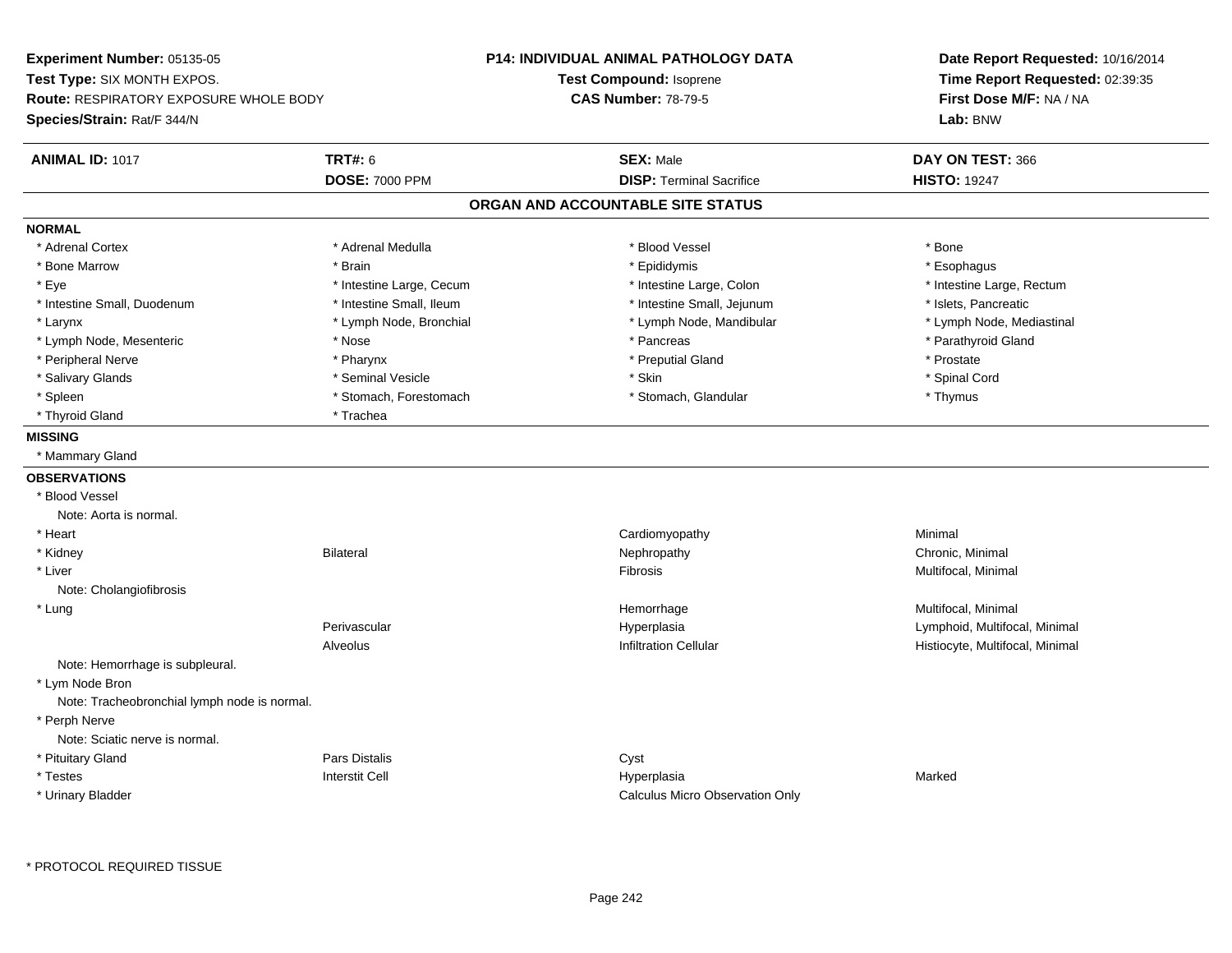| <b>Experiment Number: 05135-05</b><br>Test Type: SIX MONTH EXPOS.<br><b>Route: RESPIRATORY EXPOSURE WHOLE BODY</b><br>Species/Strain: Rat/F 344/N |                       | <b>P14: INDIVIDUAL ANIMAL PATHOLOGY DATA</b> | Date Report Requested: 10/16/2014<br>Time Report Requested: 02:39:35<br>First Dose M/F: NA / NA<br>Lab: BNW |
|---------------------------------------------------------------------------------------------------------------------------------------------------|-----------------------|----------------------------------------------|-------------------------------------------------------------------------------------------------------------|
|                                                                                                                                                   |                       | <b>Test Compound: Isoprene</b>               |                                                                                                             |
|                                                                                                                                                   |                       | <b>CAS Number: 78-79-5</b>                   |                                                                                                             |
|                                                                                                                                                   |                       |                                              |                                                                                                             |
| <b>ANIMAL ID: 1017</b>                                                                                                                            | TRT#: 6               | <b>SEX: Male</b>                             | DAY ON TEST: 366                                                                                            |
|                                                                                                                                                   | <b>DOSE: 7000 PPM</b> | <b>DISP:</b> Terminal Sacrifice              | <b>HISTO: 19247</b>                                                                                         |
|                                                                                                                                                   |                       | ORGAN AND ACCOUNTABLE SITE STATUS            |                                                                                                             |
| [ Calculus Micro Observation Only TGLS = 1-8 ]                                                                                                    |                       |                                              |                                                                                                             |
| PRIMARY CAUSE OF DEATH                                                                                                                            |                       |                                              |                                                                                                             |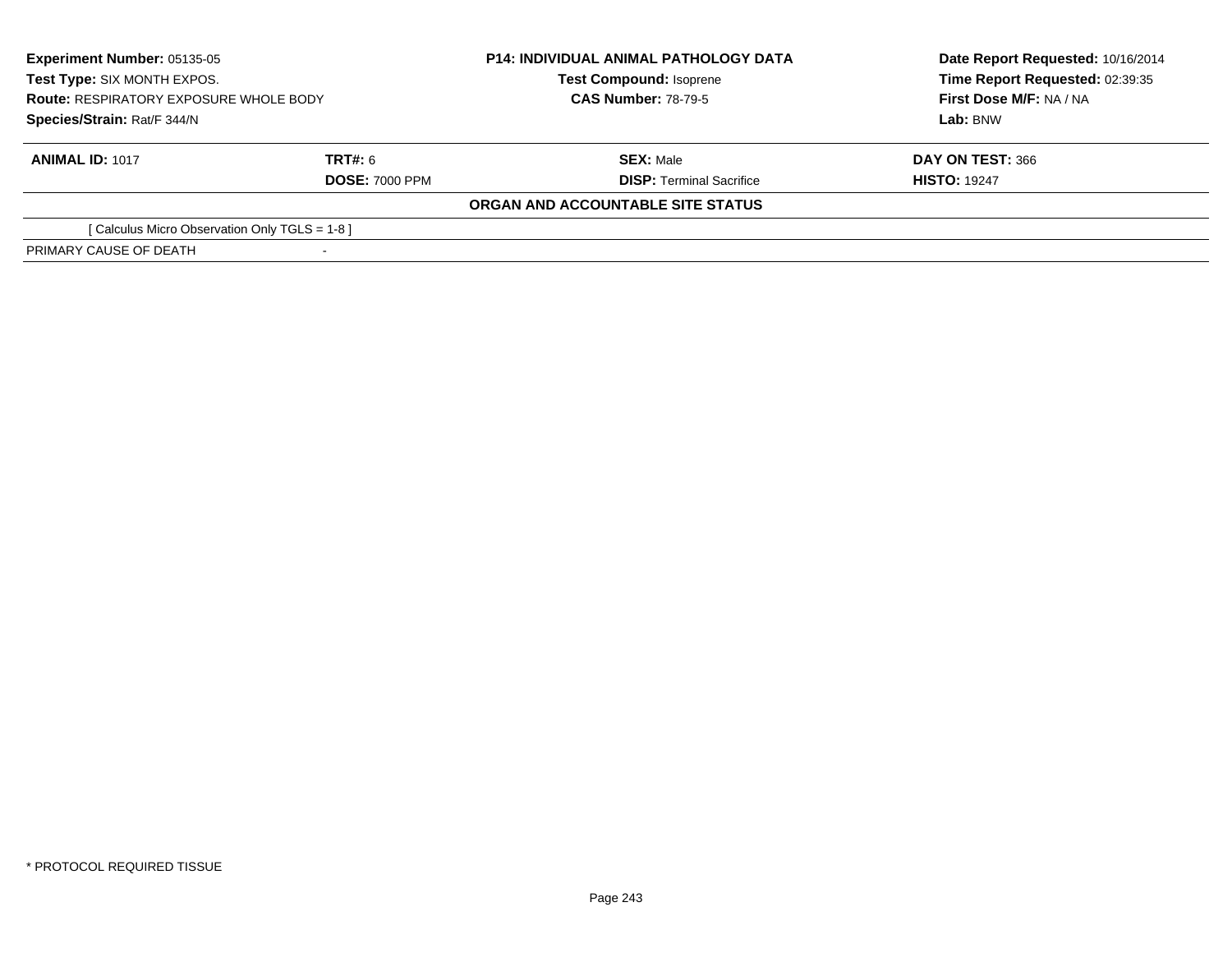**Experiment Number:** 05135-05**Test Type:** SIX MONTH EXPOS.**Route:** RESPIRATORY EXPOSURE WHOLE BODY**Species/Strain:** Rat/F 344/N**P14: INDIVIDUAL ANIMAL PATHOLOGY DATATest Compound:** Isoprene**CAS Number:** 78-79-5**Date Report Requested:** 10/16/2014**Time Report Requested:** 02:39:35**First Dose M/F:** NA / NA**Lab:** BNW**ANIMAL ID:** 1018**TRT#:** 6 **SEX:** Male **DAY ON TEST:** 366 **DOSE:** 7000 PPM**DISP:** Terminal Sacrifice **HISTO:** 19248 **ORGAN AND ACCOUNTABLE SITE STATUSNORMAL**\* Adrenal Cortex \* Adrenal Cortex \* \* Adrenal Medulla \* \* Adrenal Medulla \* \* Blood Vessel \* \* Brood Vessel \* \* Bone \* Esophagus \* Bone Marrow \* Brain \* Epididymis \* Esophagus \* Intestine Large, Colon \* Eye \* The state \* Intestine Large, Cecum \* Heart \* **Intestine Large, Cecum** \* Intestine Large, Cecum \* Intestine Small, Jejunum \* Intestine Large, Rectum \* 10 **\*** Intestine Small, Duodenum \* Intestine Small, Ileum \* Intestine Small, Ileum \* Islets, Pancreatic \* Larynx \* Lymph Node, Bronchial \* Lymph Node, Mandibular \* Lymph Node, Mesenteric \* The state of the state of the Nose \* Nose \* Nose \* Parathyroid Gland \* Peripheral Nerve \* Salivary Glands \* Pharynx \* That was the second to the second that the second term in the second term in the second term in the second term in the second term in the second term in the second term in the second term in the second term in \* Seminal Vesicle \* Skin \* Spinal Cord \* Spleen \* Thyroid Gland \* Stomach, Forestomach \* Thymus \* Stomach, Glandular \* Thymus \* Thymus \* Thymus \* Thymus \* Thymus \* Thymus \* Thymus \* Thymus \* Thymus \* Thymus \* Thymus \* Thymus \* Thymus \* Thymus \* Thymus \* Thymus \* Thymus \* Thymus \* Thymu \* Trachea \* Urinary Bladder**MISSING** \* Lymph Node, Mediastinal \* Mammary Gland**OBSERVATIONS** \* Blood VesselNote: Aorta is normal. \* Kidneyy the controller of the Bilateral Chronic, Minimal and the Chronic, Minimal of the Chronic, Minimal of the Chronic, Minimal of the Chronic, Minimal of the Chronic, Minimal of the Chronic, Minimal of the Chronic, Minimal of \* Liver Hepatodiaphragmatic Nodule[ Hepatodiaphragmatic Nodule TGLS = 1-13 ] \* Lungg and the morrhage of the morrhage of the morrhage of the morrhage  $\mathsf{M}$ ultifocal, Minimal and the morrhage of the morrhage of the morrhage of the morrhage of the morrhage of the morrhage of the morrhage of the morrhage Perivascular Hyperplasia Lymphoid, Multifocal, Minimal AlveolusHistiocyte, Multifocal, Minimal Note: Hemorrhage is subpleural. $[$  Hemorrhage TGLS = 2-3  $]$  \* Lym Node Bron Note: Tracheobronchial lymph node is normal. \* Pancreass and the contract of the contract of the contract of the contract of the contract of the contract of the contract of  $\lambda$  and  $\lambda$  and  $\lambda$  and  $\lambda$  and  $\lambda$  and  $\lambda$  and  $\lambda$  and  $\lambda$  and  $\lambda$  and  $\lambda$  and  $\lambda$  and  $\lambda$  Note: Atrophy is exocrine. \* Perph Nerve Note: Sciatic nerve is normal. \* Pituitary Glandd and the control of the control of the control of the control of the control of the control of the control of the control of the control of the control of the control of the control of the control of the control of the co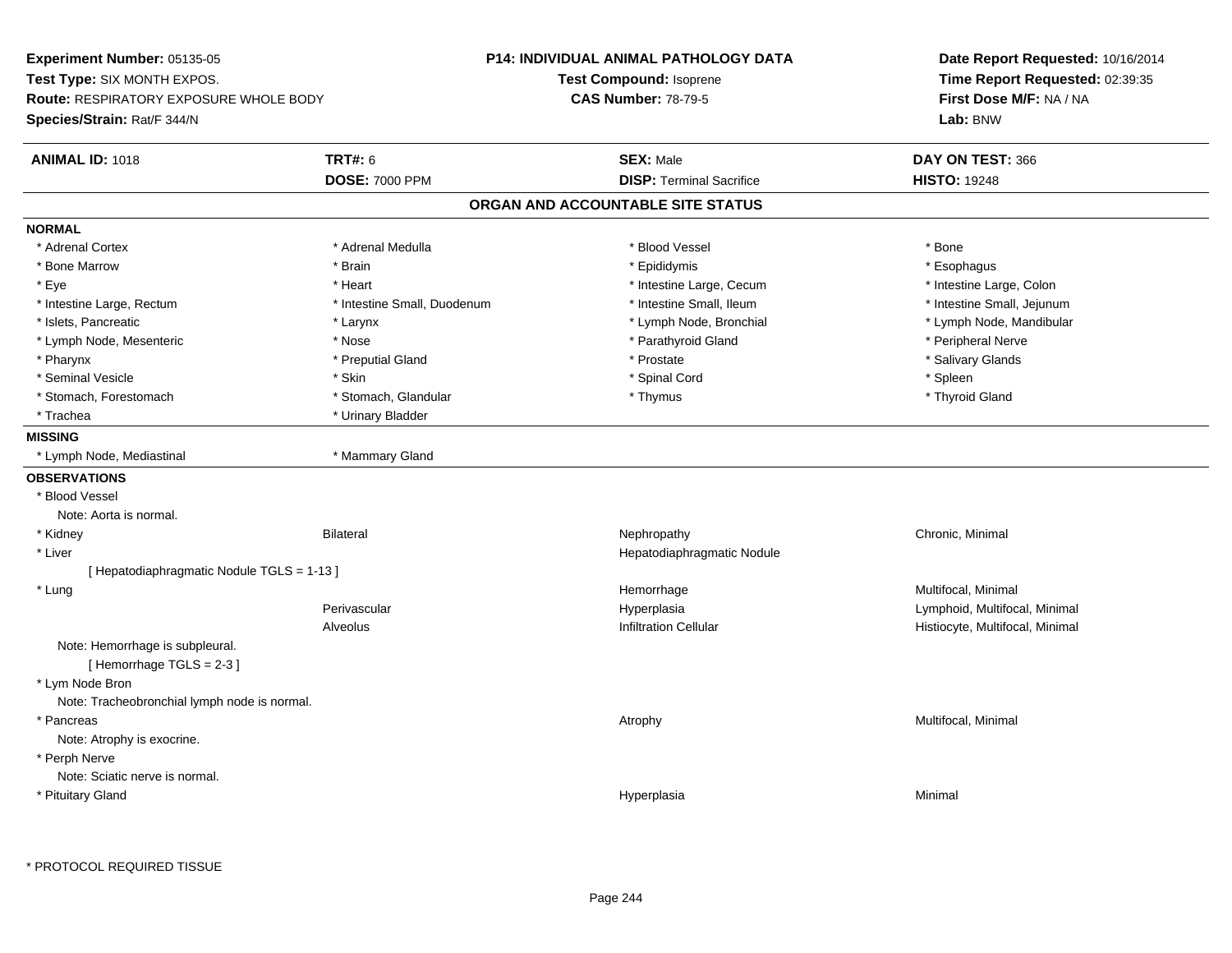| <b>Experiment Number: 05135-05</b><br>Test Type: SIX MONTH EXPOS.<br><b>Route: RESPIRATORY EXPOSURE WHOLE BODY</b><br>Species/Strain: Rat/F 344/N |                       | <b>P14: INDIVIDUAL ANIMAL PATHOLOGY DATA</b> | Date Report Requested: 10/16/2014<br>Time Report Requested: 02:39:35<br>First Dose M/F: NA / NA<br>Lab: BNW |
|---------------------------------------------------------------------------------------------------------------------------------------------------|-----------------------|----------------------------------------------|-------------------------------------------------------------------------------------------------------------|
|                                                                                                                                                   |                       | <b>Test Compound: Isoprene</b>               |                                                                                                             |
|                                                                                                                                                   |                       | <b>CAS Number: 78-79-5</b>                   |                                                                                                             |
|                                                                                                                                                   |                       |                                              |                                                                                                             |
| <b>ANIMAL ID: 1018</b>                                                                                                                            | <b>TRT#: 6</b>        | <b>SEX: Male</b>                             | DAY ON TEST: 366                                                                                            |
|                                                                                                                                                   | <b>DOSE: 7000 PPM</b> | <b>DISP: Terminal Sacrifice</b>              | <b>HISTO: 19248</b>                                                                                         |
|                                                                                                                                                   |                       | ORGAN AND ACCOUNTABLE SITE STATUS            |                                                                                                             |
| * Testes                                                                                                                                          | Interstit Cell        | Hyperplasia                                  | Minimal                                                                                                     |
| PRIMARY CAUSE OF DEATH                                                                                                                            |                       |                                              |                                                                                                             |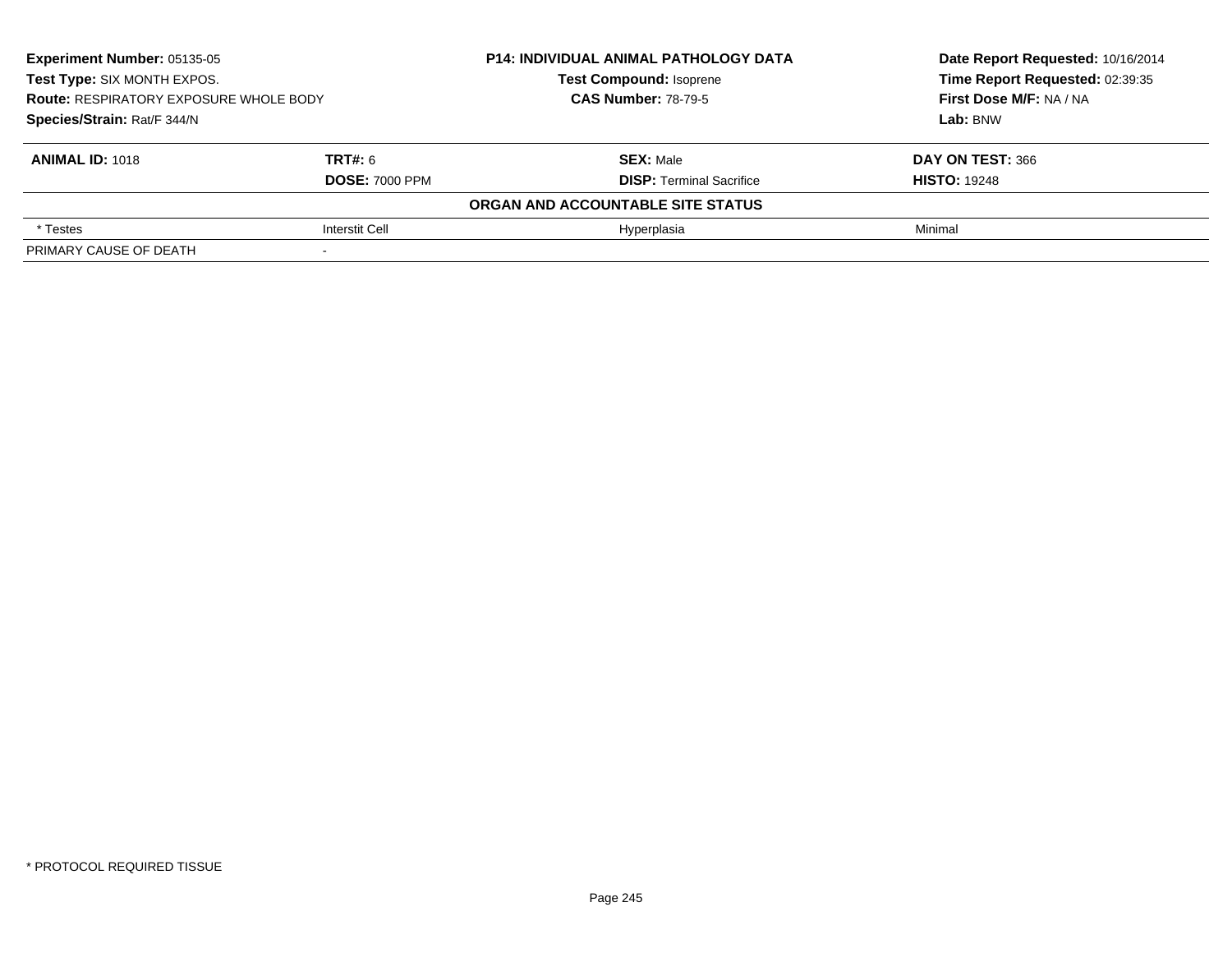**Experiment Number:** 05135-05**Test Type:** SIX MONTH EXPOS.**Route:** RESPIRATORY EXPOSURE WHOLE BODY**Species/Strain:** Rat/F 344/N**P14: INDIVIDUAL ANIMAL PATHOLOGY DATATest Compound:** Isoprene**CAS Number:** 78-79-5**Date Report Requested:** 10/16/2014**Time Report Requested:** 02:39:35**First Dose M/F:** NA / NA**Lab:** BNW**ANIMAL ID:** 1019 **TRT#:** <sup>6</sup> **SEX:** Male **DAY ON TEST:** <sup>366</sup> **DOSE:** 7000 PPM**DISP:** Terminal Sacrifice **HISTO:** 19249 **ORGAN AND ACCOUNTABLE SITE STATUSNORMAL**\* Adrenal Cortex \* Adrenal Cortex \* \* Adrenal Medulla \* \* Adrenal Medulla \* \* Blood Vessel \* \* Brood Vessel \* \* Bone \* Esophagus \* Bone Marrow \* Brain \* Epididymis \* Esophagus \* Eye \* Thestine Large, Cecum \* Intestine Large, Cecum \* Intestine Large, Colon \* Intestine Large, Rectum \* Intestine Large, Rectum \* Intestine Small, Duodenum \* Intestine Small, Ileum \* Intestine Small, Jejunum \* Larynx\* Lymph Node, Mediastinal \* Liver \* Lymph Node, Bronchial \* Lymph Node, Annual \* Lymph Node, Mandibular \* Lymph Node, Mandibular \* Lymph Node, Mesenteric \* The state of the state of the Nose \* Nose \* Parathyroid Gland \* Parathyroid Gland \* Peripheral Nerve \* Salivary Glands \* Pharynx \* That was the second to the second that the second term in the second term in the second term in the second term in the second term in the second term in the second term in the second term in the second term in \* Seminal Vesicle \* Skin \* Spinal Cord \* Spleen \* Trachea \* Stomach, Forestomach \* The stormach \* Stomach, Glandular \* Thyroid Gland \* Thyroid Gland \* Thyroid Gland \* **MISSING** \* Mammary Gland \* Thymus**OBSERVATIONS** \* Blood VesselNote: Aorta is normal. \* Heart Cardiomyopathy Minimal \* Islets, Pancreaticc and the contract of the contract of the contract of the contract of the contract of the contract of the contract of the contract of the contract of the contract of the contract of the contract of the contract of the cont a **Minimal**  \* Kidneyy the controller of the Bilateral Chronic, Minimal and the Chronic, Minimal of the Chronic, Minimal of the Chronic, Minimal of the Chronic, Minimal of the Chronic, Minimal of the Chronic, Minimal of the Chronic, Minimal of \* Lungg and the morrhage of the morrhage of the morrhage of the morrhage  $\mathsf{M}$ ultifocal, Minimal and the morrhage of the morrhage of the morrhage of the morrhage of the morrhage of the morrhage of the morrhage of the morrhage Perivascular Hyperplasia Lymphoid, Multifocal, Minimal AlveolusHistiocyte, Multifocal, Minimal Note: Hemorrhage is subpleural. \* Lym Node Bron Note: Tracheobronchial lymph node is normal. \* Pancreass the control of the control of the control of the control of the control of the control of the control of the control of the control of the control of the control of the control of the control of the control of the contro Note: Atrophy is exocrine. \* Perph Nerve Note: Sciatic nerve is normal. \* Pituitary Glandd and the control of the control of the control of the control of the control of the control of the control of the control of the control of the control of the control of the control of the control of the control of the co \* Testess Interstit Cell Hyperplasia a Mild \* Urinary BladderCalculus Micro Observation Only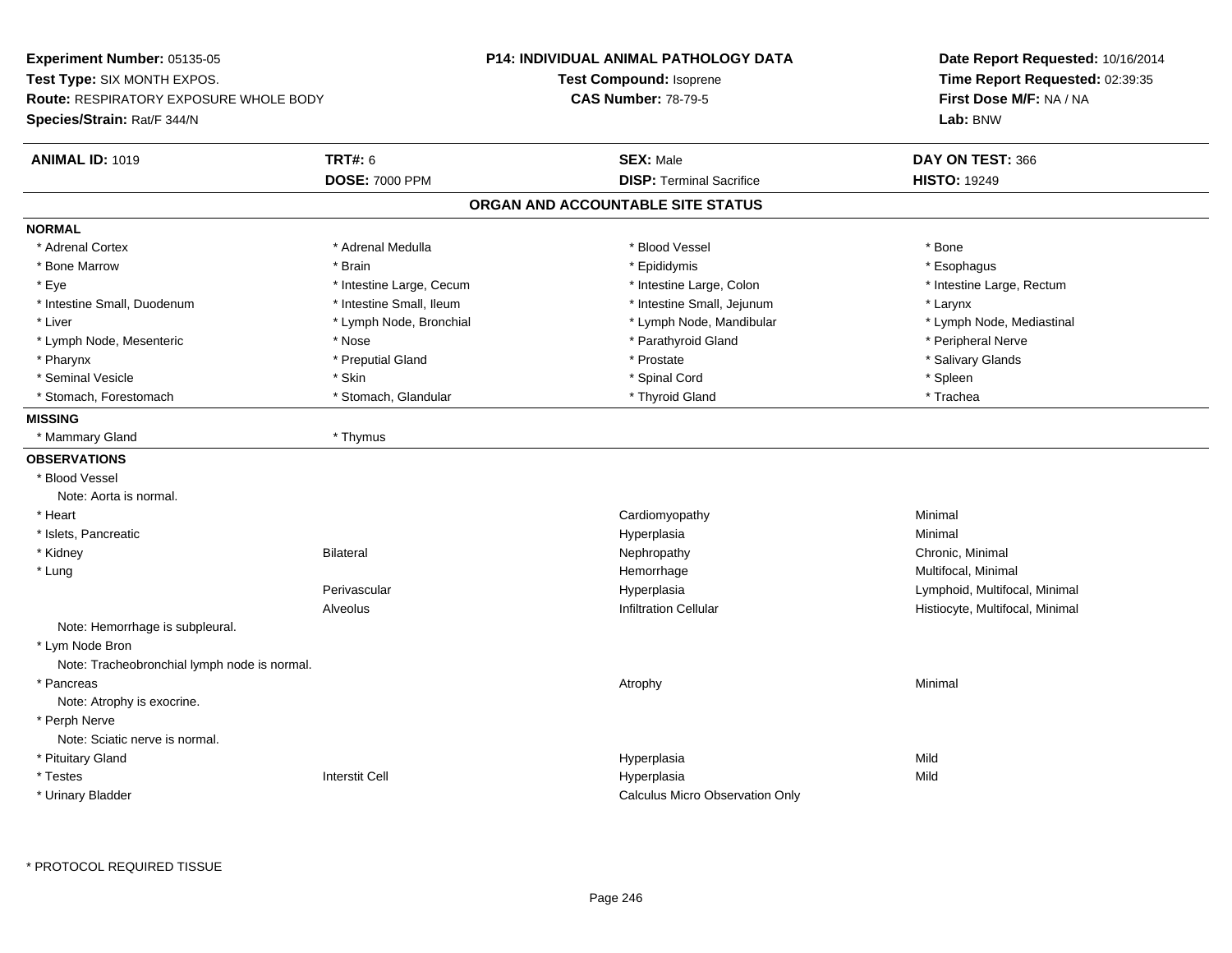| <b>Experiment Number: 05135-05</b><br>Test Type: SIX MONTH EXPOS.<br><b>Route: RESPIRATORY EXPOSURE WHOLE BODY</b><br>Species/Strain: Rat/F 344/N |                       | <b>P14: INDIVIDUAL ANIMAL PATHOLOGY DATA</b> | Date Report Requested: 10/16/2014<br>Time Report Requested: 02:39:35<br>First Dose M/F: NA / NA<br>Lab: BNW |
|---------------------------------------------------------------------------------------------------------------------------------------------------|-----------------------|----------------------------------------------|-------------------------------------------------------------------------------------------------------------|
|                                                                                                                                                   |                       | <b>Test Compound: Isoprene</b>               |                                                                                                             |
|                                                                                                                                                   |                       | <b>CAS Number: 78-79-5</b>                   |                                                                                                             |
|                                                                                                                                                   |                       |                                              |                                                                                                             |
| <b>ANIMAL ID: 1019</b>                                                                                                                            | <b>TRT#: 6</b>        | <b>SEX: Male</b>                             | DAY ON TEST: 366                                                                                            |
|                                                                                                                                                   | <b>DOSE: 7000 PPM</b> | <b>DISP: Terminal Sacrifice</b>              | <b>HISTO: 19249</b>                                                                                         |
|                                                                                                                                                   |                       | ORGAN AND ACCOUNTABLE SITE STATUS            |                                                                                                             |
| [Calculus Micro Observation Only TGLS = 1-8]                                                                                                      |                       |                                              |                                                                                                             |
| PRIMARY CAUSE OF DEATH                                                                                                                            |                       |                                              |                                                                                                             |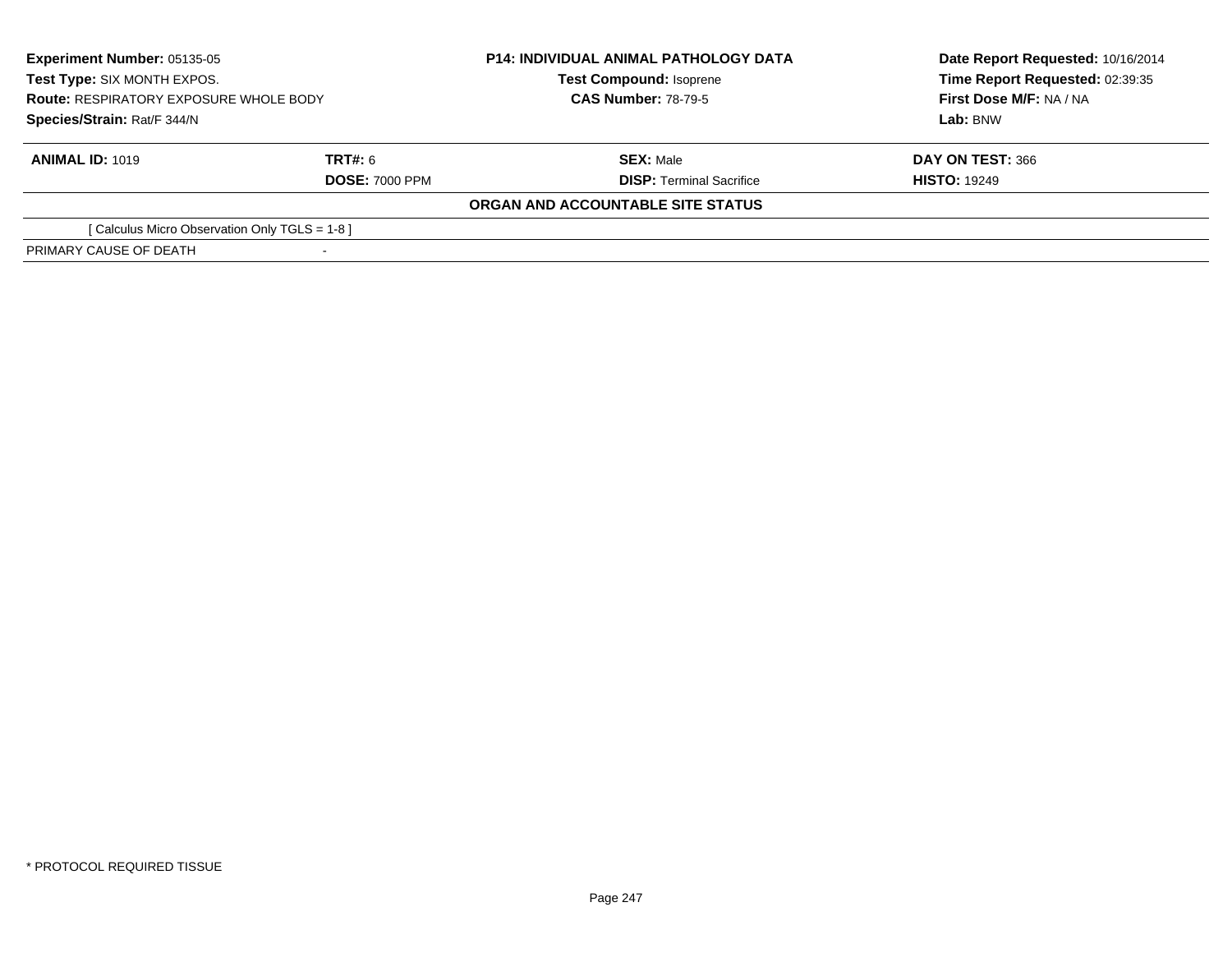**Experiment Number:** 05135-05**Test Type:** SIX MONTH EXPOS.**Route:** RESPIRATORY EXPOSURE WHOLE BODY**Species/Strain:** Rat/F 344/N**P14: INDIVIDUAL ANIMAL PATHOLOGY DATATest Compound:** Isoprene**CAS Number:** 78-79-5**Date Report Requested:** 10/16/2014**Time Report Requested:** 02:39:35**First Dose M/F:** NA / NA**Lab:** BNW**ANIMAL ID:** 1020**TRT#:** 6 **SEX:** Male **DAY ON TEST:** 186 **DOSE:** 7000 PPM**DISP:** Scheduled Sacrifice **HISTO:** 19250 **ORGAN AND ACCOUNTABLE SITE STATUSNORMAL**\* Adrenal Cortex \* Adrenal Cortex \* \* Adrenal Medulla \* \* Adrenal Medulla \* \* Blood Vessel \* \* Brood Vessel \* \* Bone \* Esophagus \* Bone Marrow \* Brain \* Epididymis \* Esophagus \* Eye \* Thestine Large, Cecum \* Intestine Large, Cecum \* Intestine Large, Colon \* Intestine Large, Rectum \* Intestine Large, Rectum \* Intestine Small, Duodenum \* Intestine Small, Ileum \* Intestine Small, Intestine Small, Jejunum \* Islets, Pancreatic \* Kidney \* The mode, Mandibular \* Larynx \* Larynx \* Larynx \* Liver \* Liver \* Number \* Liver \* Lymph Node, Mandibular \* Lymph Node, Mesenteric \* The state of the state of the state of the state of the state of the state of the state of the state of the state of the state of the state of the state of the state of the state of the state of \* Peripheral Nerve \* \* \* \* Pharynx \* \* Pharynx \* \* \* Preputial Gland \* \* Preputial Gland \* \* Preputial Gland \* Prostate \* \* Salivary Glands \* \* Salivary Glands \* \* Seminal Vesicle \* \* \* Seminal Yestrich \* \* Skin \* \* Skin \* Stomach. Glandular \* Spinal Cord \* Spinal Cord \* Spinal Cord \* Stomach, Forestomach \* Stomach, Forestomach \* Stomach, Forestomach \* Thymus \* Trachea \* Trachea \* Urinary Bladder **MISSING** \* Mammary Gland**OBSERVATIONS** \* Blood VesselNote: Aorta is normal. \* Heart Cardiomyopathy Minimal \* Lungg and the morrhage of the morrhage of the morrhage of the Multifocal, Mild and the Multifocal, Mild and the morrhage  $\mu$ Perivascular Hyperplasia Lymphoid, Focal, Mild Note: Hemorrhage is subpleural.[ Hemorrhage TGLS = 1-3 ] \* Lymph Node, Bronchial CongestionNote: Tracheobronchial lymph node has Red Blood Cells in subcapsular and/or meddullary sinuses. \* Lymph Node, Mediastinal CongestionNote: Red blood cells present in cortical and/or medullary sinuses. \* Perph Nerve Note: Sciatic nerve is normal. \* Testess Interstit Cell Hyperplasia a **Minimal**  \* Thyroid Glandd<sub>d</sub> Cyst PRIMARY CAUSE OF DEATH-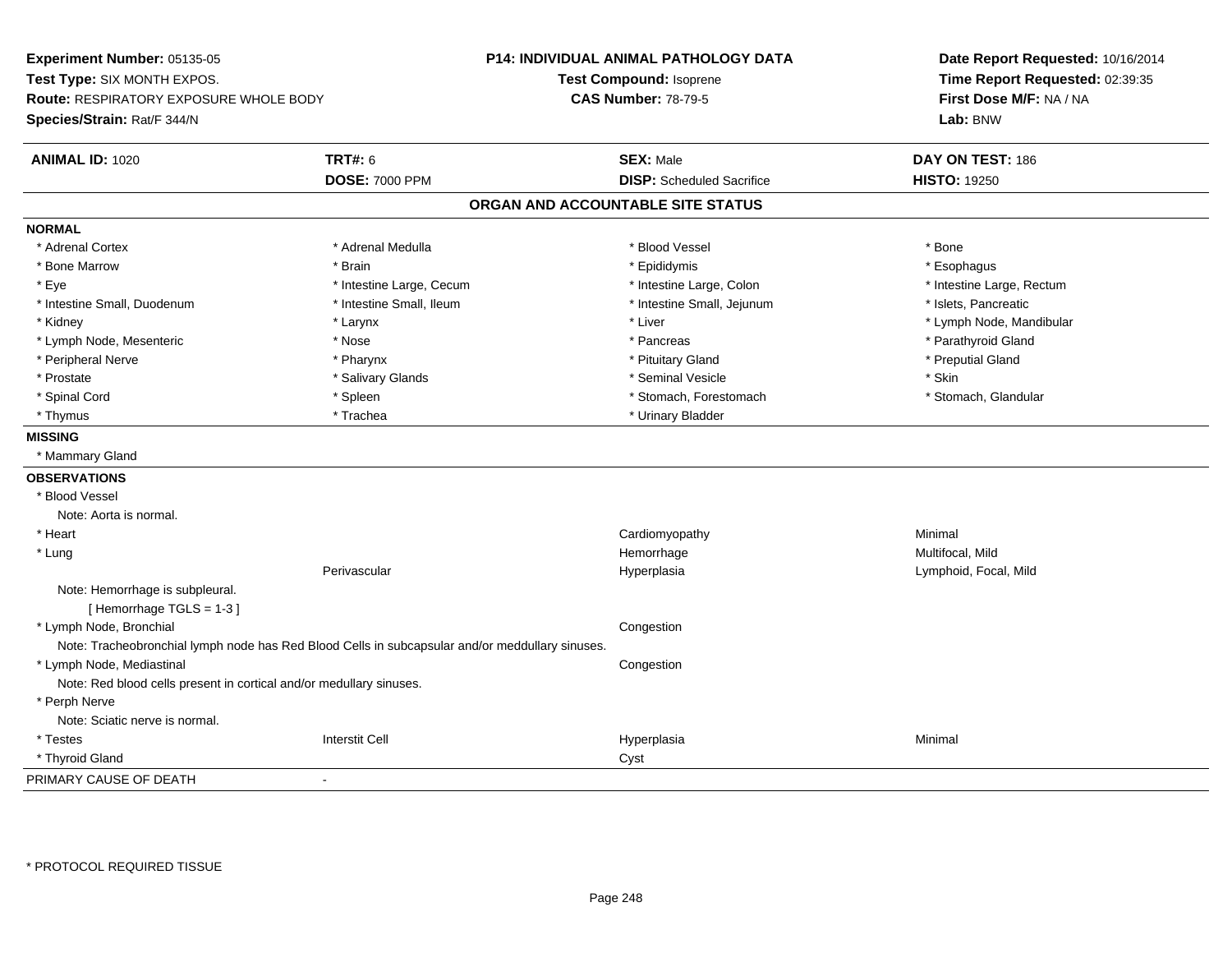**Experiment Number:** 05135-05**Test Type:** SIX MONTH EXPOS.**Route:** RESPIRATORY EXPOSURE WHOLE BODY**Species/Strain:** Rat/F 344/N**P14: INDIVIDUAL ANIMAL PATHOLOGY DATATest Compound:** Isoprene**CAS Number:** 78-79-5**Date Report Requested:** 10/16/2014**Time Report Requested:** 02:39:35**First Dose M/F:** NA / NA**Lab:** BNW**ANIMAL ID:** 1021**TRT#:** 6 **SEX:** Male **DAY ON TEST:** 366 **DOSE:** 7000 PPM**DISP:** Terminal Sacrifice **HISTO:** 19251 **ORGAN AND ACCOUNTABLE SITE STATUSNORMAL**\* Adrenal Cortex \* Adrenal Cortex \* \* Adrenal Medulla \* \* Adrenal Medulla \* \* Blood Vessel \* \* Brood Vessel \* \* Bone \* Esophagus \* Bone Marrow \* Brain \* Epididymis \* Esophagus \* Intestine Large, Colon \* Eye \* The matter and the state of the test of the test of the test of the test of the test of the test of the test of the test of the test of the test of the test of the test of the test of the test of the test of test o \* Intestine Small, Jejunum \* Intestine Large, Rectum \* Intestine Small, Duodenum \* Intestine Small, Duodenum \* 1ntestine Small, Ileum \* Lymph Node, Mesenteric \* Islets, Pancreatic **\* Larynx \* Larynx** \* Larynx \* Lymph Node, Mandibular \* Lymph Node, Mandibular \* Nose \* \* Pancreas \* \* Pancreas \* \* Pancreas \* \* Parathyroid Gland \* \* Peripheral Nerve \* Peripheral Nerve \* \* Pharynx \* Pituitary Gland \* Preputial Gland \* Prostate \* Spinal Cord \* Salivary Glands \* \* Seminal Vesicle \* \* Seminal Vesicle \* \* Skin \* \* Skin \* \* Stember \* Spinal Cord \* Spinal Cord \* Spinal Cord \* Spinal Cord \* Spinal Cord \* Spinal Cord \* Spinal Cord \* Spinal Cord \* Spinal Cord \* Spinal \* Spleen \* Stomach, Forestomach \* Stomach \* Stomach, Glandular \* Stomach, Glandular \* Thymus \* Thyroid Gland \* Trachea \* Trachea \* Trachea \* Urinary Bladder **MISSING** \* Lymph Node, Bronchial \* Mammary Gland**OBSERVATIONS** \* Blood VesselNote: Aorta is normal. \* Kidneyy the controller of the Bilateral Chronic, Minimal and the Chronic, Minimal of the Chronic, Minimal of the Chronic, Minimal of the Chronic, Minimal of the Chronic, Minimal of the Chronic, Minimal of the Chronic, Minimal of Note: TGL 2 = NCL \* Liver Hepatodiaphragmatic Nodule[ Hepatodiaphragmatic Nodule TGLS = 1-13 ] \* Lungg and the morrhage of the morrhage of the morrhage of the morrhage  $\mathsf{M}$ ultifocal, Minimal and the morrhage of the morrhage of the morrhage of the morrhage of the morrhage of the morrhage of the morrhage of the morrhage Alveolar EpithHyperplasia **Multifocal, Minimal** Perivascular Hyperplasia Lymphoid, Multifocal, Mild AlveolusHistiocyte, Multifocal, Minimal Note: Hemorrhage is subpleural.Note: Hyperplasia, alveolar epithelium is a type 2 cell.[ Hemorrhage TGLS = 3-3 ] \* Lym Node Bron Note: Tracheobronchial lymph node is missing. \* Lymph Node, Mediastinal CongestionHyperplasia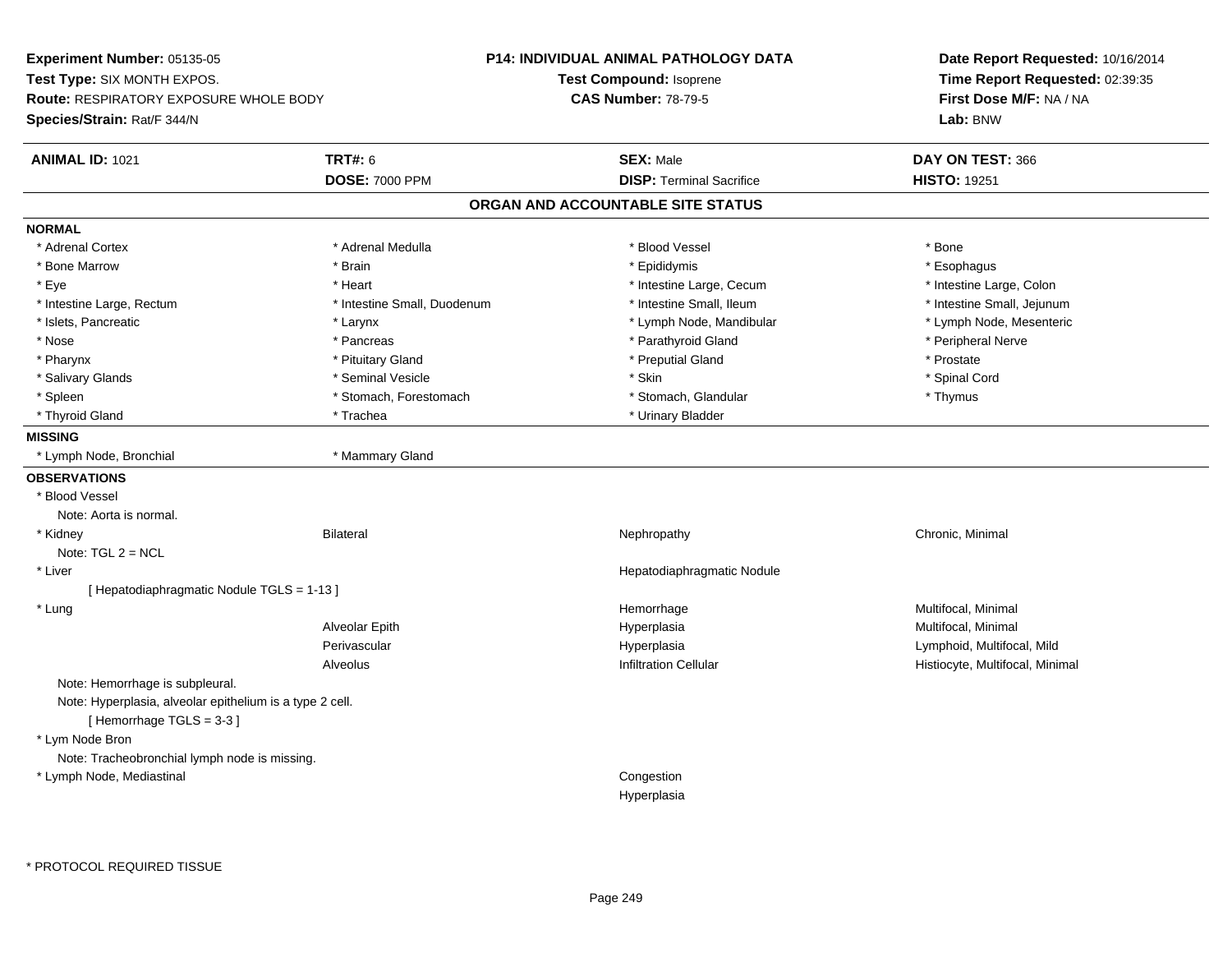| <b>Experiment Number: 05135-05</b><br>Test Type: SIX MONTH EXPOS.<br><b>Route: RESPIRATORY EXPOSURE WHOLE BODY</b><br>Species/Strain: Rat/F 344/N |                       | <b>P14: INDIVIDUAL ANIMAL PATHOLOGY DATA</b><br><b>Test Compound: Isoprene</b><br><b>CAS Number: 78-79-5</b> | Date Report Requested: 10/16/2014<br>Time Report Requested: 02:39:35<br>First Dose M/F: NA / NA<br>Lab: BNW |
|---------------------------------------------------------------------------------------------------------------------------------------------------|-----------------------|--------------------------------------------------------------------------------------------------------------|-------------------------------------------------------------------------------------------------------------|
| <b>ANIMAL ID: 1021</b>                                                                                                                            | TRT#: 6               | <b>SEX: Male</b>                                                                                             | DAY ON TEST: 366                                                                                            |
|                                                                                                                                                   | <b>DOSE: 7000 PPM</b> | <b>DISP: Terminal Sacrifice</b>                                                                              | <b>HISTO: 19251</b>                                                                                         |
|                                                                                                                                                   |                       | ORGAN AND ACCOUNTABLE SITE STATUS                                                                            |                                                                                                             |
| Note: Hyperplasia is reactive.                                                                                                                    |                       |                                                                                                              |                                                                                                             |
| Note: Red blood cells present in cortical and/or medullary sinuses.                                                                               |                       |                                                                                                              |                                                                                                             |
| * Perph Nerve                                                                                                                                     |                       |                                                                                                              |                                                                                                             |
| Note: Sciatic nerve is normal.                                                                                                                    |                       |                                                                                                              |                                                                                                             |
| * Testes                                                                                                                                          | <b>Interstit Cell</b> | Hyperplasia                                                                                                  | Moderate                                                                                                    |
| PRIMARY CAUSE OF DEATH                                                                                                                            |                       |                                                                                                              |                                                                                                             |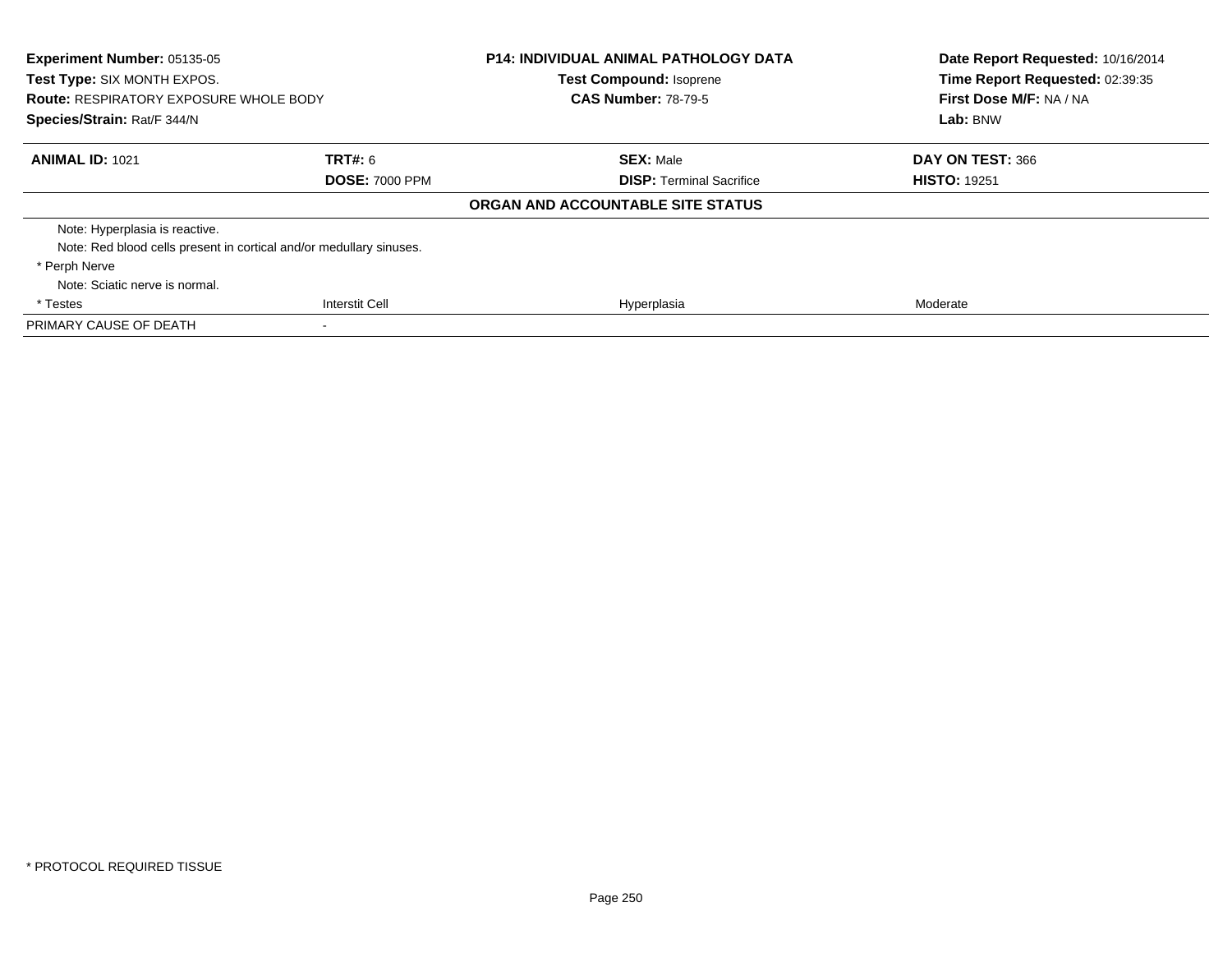| Experiment Number: 05135-05<br><b>Test Type: SIX MONTH EXPOS.</b><br><b>Route: RESPIRATORY EXPOSURE WHOLE BODY</b><br>Species/Strain: Rat/F 344/N |                                                                                                                 | <b>P14: INDIVIDUAL ANIMAL PATHOLOGY DATA</b><br><b>Test Compound: Isoprene</b><br><b>CAS Number: 78-79-5</b> | Date Report Requested: 10/16/2014<br>Time Report Requested: 02:39:35<br>First Dose M/F: NA / NA<br>Lab: BNW |
|---------------------------------------------------------------------------------------------------------------------------------------------------|-----------------------------------------------------------------------------------------------------------------|--------------------------------------------------------------------------------------------------------------|-------------------------------------------------------------------------------------------------------------|
| <b>ANIMAL ID: 1022</b>                                                                                                                            | <b>TRT#: 6</b>                                                                                                  | <b>SEX: Male</b>                                                                                             | DAY ON TEST: 366                                                                                            |
|                                                                                                                                                   | <b>DOSE: 7000 PPM</b>                                                                                           | <b>DISP: Terminal Sacrifice</b>                                                                              | <b>HISTO: 19252</b>                                                                                         |
|                                                                                                                                                   |                                                                                                                 | ORGAN AND ACCOUNTABLE SITE STATUS                                                                            |                                                                                                             |
| <b>NORMAL</b>                                                                                                                                     |                                                                                                                 |                                                                                                              |                                                                                                             |
| * Adrenal Cortex                                                                                                                                  | * Adrenal Medulla                                                                                               | * Blood Vessel                                                                                               | * Bone                                                                                                      |
| * Bone Marrow                                                                                                                                     | * Brain                                                                                                         | * Epididymis                                                                                                 | * Esophagus                                                                                                 |
| * Eye                                                                                                                                             | * Heart                                                                                                         | * Intestine Large, Cecum                                                                                     | * Intestine Large, Colon                                                                                    |
| * Intestine Large, Rectum                                                                                                                         | * Intestine Small, Duodenum                                                                                     | * Intestine Small, Ileum                                                                                     | * Intestine Small, Jejunum                                                                                  |
| * Islets, Pancreatic                                                                                                                              | * Larynx                                                                                                        | * Lymph Node, Mandibular                                                                                     | * Lymph Node, Mesenteric                                                                                    |
| * Nose                                                                                                                                            | * Pancreas                                                                                                      | * Parathyroid Gland                                                                                          | * Peripheral Nerve                                                                                          |
| * Preputial Gland                                                                                                                                 | * Prostate                                                                                                      | * Salivary Glands                                                                                            | * Seminal Vesicle                                                                                           |
| * Skin                                                                                                                                            | * Spinal Cord                                                                                                   | * Stomach, Forestomach                                                                                       | * Stomach, Glandular                                                                                        |
| * Thymus                                                                                                                                          | * Trachea                                                                                                       | * Urinary Bladder                                                                                            |                                                                                                             |
| <b>MISSING</b>                                                                                                                                    |                                                                                                                 |                                                                                                              |                                                                                                             |
| * Lymph Node, Mediastinal                                                                                                                         | * Mammary Gland                                                                                                 |                                                                                                              |                                                                                                             |
| <b>OBSERVATIONS</b>                                                                                                                               |                                                                                                                 |                                                                                                              |                                                                                                             |
| * Blood Vessel                                                                                                                                    |                                                                                                                 |                                                                                                              |                                                                                                             |
| Note: Aorta is normal.                                                                                                                            |                                                                                                                 |                                                                                                              |                                                                                                             |
| * Kidney                                                                                                                                          | <b>Bilateral</b>                                                                                                | Nephropathy                                                                                                  | Chronic, Mild                                                                                               |
| * Liver                                                                                                                                           |                                                                                                                 | <b>Necrosis</b>                                                                                              | Multifocal, Mild                                                                                            |
| [ Necrosis $TGLS = 3-4$ ]                                                                                                                         | Note: Fibrin, erthrocytes and neutrophils are present in necrotic foci. The cause of this lesion is inapparent. |                                                                                                              |                                                                                                             |
| * Lung<br>Note: Hemorrhage is subpleural.<br>[Hemorrhage TGLS = $2-3$ ]                                                                           |                                                                                                                 | Hemorrhage                                                                                                   | Multifocal, Mild                                                                                            |
| * Lymph Node, Bronchial                                                                                                                           |                                                                                                                 | Congestion                                                                                                   |                                                                                                             |
| [Congestion TGLS = $4-10$ ]                                                                                                                       | Note: Tracheobronchial lymph node has red blood cells present in subcapsular and/or medullary sinuses.          |                                                                                                              |                                                                                                             |
| * Perph Nerve<br>Note: Sciatic nerve is normal.                                                                                                   |                                                                                                                 |                                                                                                              |                                                                                                             |
| * Pharynx<br>Note: - B-Papilloma of the hard palate.<br>[ Papilloma TGLS = $4-10$ ]                                                               | Palate                                                                                                          | Papilloma                                                                                                    |                                                                                                             |
| * Pituitary Gland                                                                                                                                 |                                                                                                                 | Hyperplasia                                                                                                  | Minimal                                                                                                     |

 $\sim$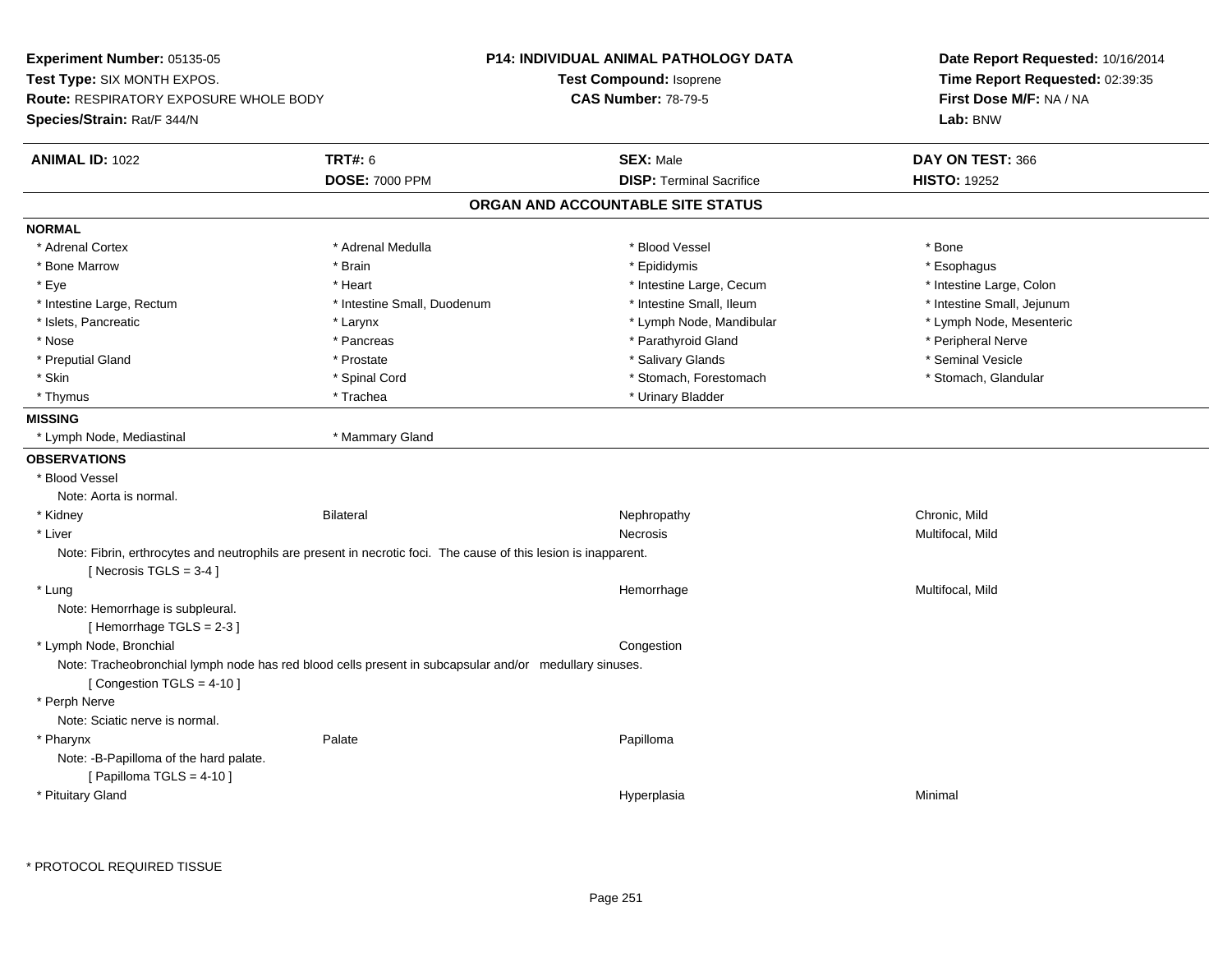| Experiment Number: 05135-05<br><b>Test Type: SIX MONTH EXPOS.</b><br><b>Route: RESPIRATORY EXPOSURE WHOLE BODY</b><br>Species/Strain: Rat/F 344/N |                                         | <b>P14: INDIVIDUAL ANIMAL PATHOLOGY DATA</b><br><b>Test Compound: Isoprene</b><br><b>CAS Number: 78-79-5</b> | Date Report Requested: 10/16/2014<br>Time Report Requested: 02:39:35<br>First Dose M/F: NA / NA<br>Lab: BNW |
|---------------------------------------------------------------------------------------------------------------------------------------------------|-----------------------------------------|--------------------------------------------------------------------------------------------------------------|-------------------------------------------------------------------------------------------------------------|
| <b>ANIMAL ID: 1022</b>                                                                                                                            | <b>TRT#: 6</b><br><b>DOSE: 7000 PPM</b> | <b>SEX: Male</b><br><b>DISP:</b> Terminal Sacrifice                                                          | DAY ON TEST: 366<br><b>HISTO: 19252</b>                                                                     |
|                                                                                                                                                   |                                         | ORGAN AND ACCOUNTABLE SITE STATUS                                                                            |                                                                                                             |
| * Spleen<br>Note: Developmental Anomaly (Ectopic Spleen).<br>[Accessory Spleen TGLS = 1-13]                                                       |                                         | <b>Accessory Spleen</b>                                                                                      |                                                                                                             |
| * Testes                                                                                                                                          | Interstit Cell<br>Interstit Cell        | Adenoma<br>Hyperplasia                                                                                       | Mild                                                                                                        |
| Note: -B-Adenoma                                                                                                                                  |                                         |                                                                                                              |                                                                                                             |
| * Thyroid Gland                                                                                                                                   |                                         | Cyst                                                                                                         |                                                                                                             |
| PRIMARY CAUSE OF DEATH                                                                                                                            |                                         |                                                                                                              |                                                                                                             |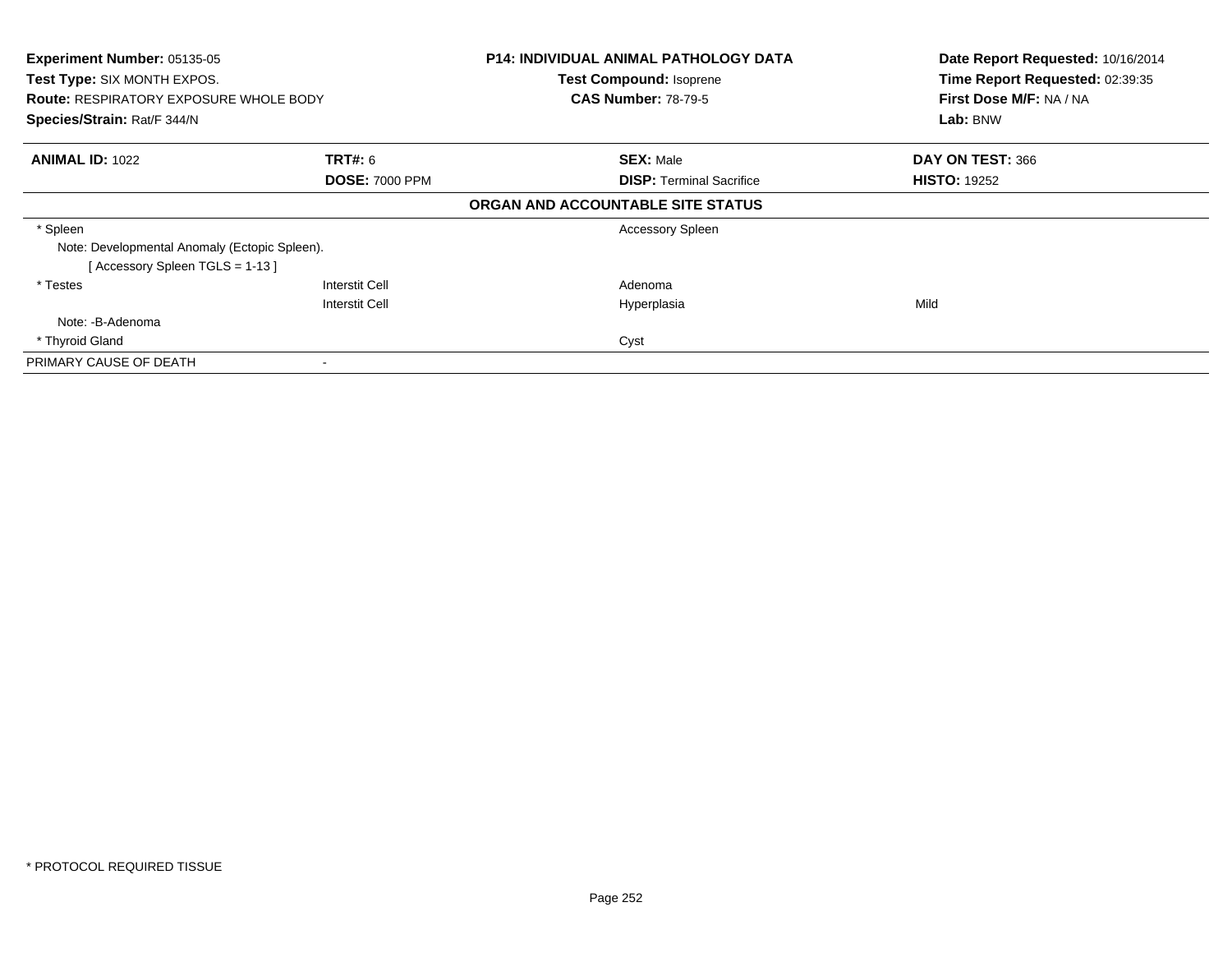**Experiment Number:** 05135-05**Test Type:** SIX MONTH EXPOS.**Route:** RESPIRATORY EXPOSURE WHOLE BODY**Species/Strain:** Rat/F 344/N**P14: INDIVIDUAL ANIMAL PATHOLOGY DATATest Compound:** Isoprene**CAS Number:** 78-79-5**Date Report Requested:** 10/16/2014**Time Report Requested:** 02:39:35**First Dose M/F:** NA / NA**Lab:** BNW**ANIMAL ID:** 1023**TRT#:** 6 **SEX:** Male **DAY ON TEST:** 366 **DOSE:** 7000 PPM**DISP:** Terminal Sacrifice **HISTO:** 19253 **ORGAN AND ACCOUNTABLE SITE STATUSNORMAL**\* Adrenal Cortex \* Adrenal Cortex \* \* Adrenal Medulla \* \* Adrenal Medulla \* \* Blood Vessel \* \* Brood Vessel \* \* Bone \* Esophagus \* Bone Marrow \* Brain \* Epididymis \* Esophagus \* Intestine Large, Colon \* Eye \* The matter and the state of the test of the test of the test of the test of the test of the test of the test of the test of the test of the test of the test of the test of the test of the test of the test of test o \* Intestine Small, Jejunum \* Intestine Large, Rectum \* Intestine Small, Duodenum \* Intestine Small, Duodenum \* 1ntestine Small, Ileum \* Islets, Pancreatic \* Larynx \* Liver \* Lymph Node, Bronchial \* Lymph Node, Mandibular \* The state of the second text of the second text of the second text of the second version of the second of the second version of the second version of the second version of the second version of t \* Preputial Gland \* Parathyroid Gland \* \* \* Peripheral Nerve \* \* Peripheral Nerve \* \* Pharynx \* \* Pharynx \* \* Preputial Gland \* Prostate \* \* Salivary Glands \* \* Salivary Glands \* \* Seminal Vesicle \* \* \* Seminal Yestrich \* \* Skin \* \* Skin \* Stomach. Glandular \* Spinal Cord \* Spinal Cord \* Spinal Cord \* Stomach, Forestomach \* Stomach, Forestomach \* Stomach, Forestomach \* Thyrnus \* Thyroid Gland \* Thursday \* Thursday \* Thursday \* Thursday \* Trachea **MISSING** \* Mammary Gland**OBSERVATIONS** \* Blood VesselNote: Aorta is normal. \* Kidneyy the controller of the Bilateral Chronic, Minimal and the Chronic, Minimal of the Chronic, Minimal of the Chronic, Minimal of the Chronic, Minimal of the Chronic, Minimal of the Chronic, Minimal of the Chronic, Minimal of \* Lungg and the morrhage of the morrhage of the morrhage of the morrhage  $\mathsf{M}$ ultifocal, Minimal and the morrhage of the morrhage of the morrhage of the morrhage of the morrhage of the morrhage of the morrhage of the morrhage AlveolusInfiltration Cellular **Histiocyte, Multifocal, Minimal** Alveolus Inflammation Granulomatous, Minimal Note: Hemorrhage is subpleural. $[$  Hemorrhage TGLS = 1-3+13  $]$  \* Lym Node Bron Note: Tracheobronchial lymph node is normal. \* Lymph Node, Mediastinal HyperplasiaNote: Hyperplasia is reactive.[ Hyperplasia TGLS = 2-8 ] \* Perph Nerve Note: Sciatic nerve is normal. \* Pituitary Glandd and a state of the control of the control of the control of the control of the control of the control of the control of the control of the control of the control of the control of the control of the control of the contro Note: -B-Adenoma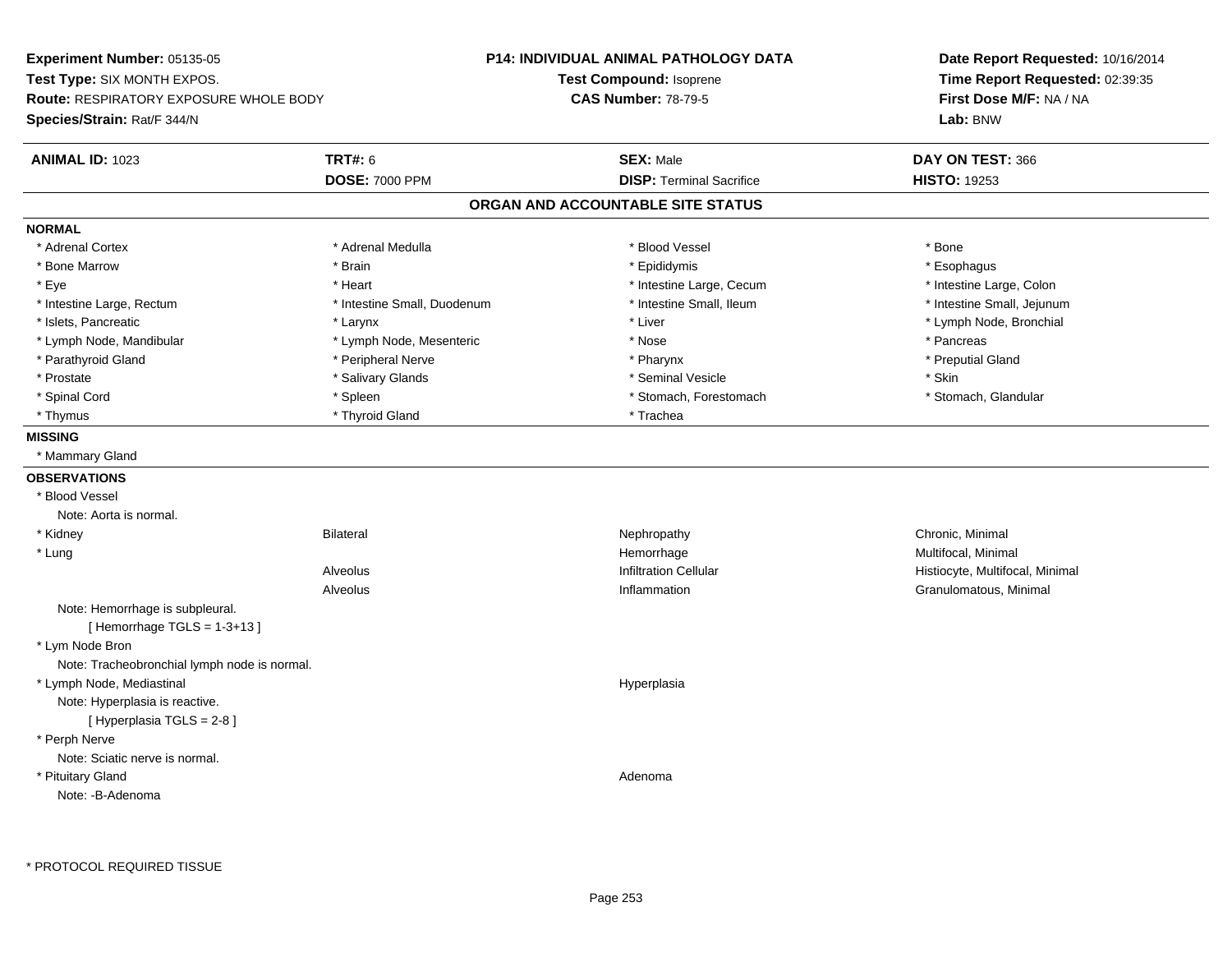| Experiment Number: 05135-05<br>Test Type: SIX MONTH EXPOS.<br><b>Route: RESPIRATORY EXPOSURE WHOLE BODY</b><br>Species/Strain: Rat/F 344/N |                       | <b>P14: INDIVIDUAL ANIMAL PATHOLOGY DATA</b> | Date Report Requested: 10/16/2014 |
|--------------------------------------------------------------------------------------------------------------------------------------------|-----------------------|----------------------------------------------|-----------------------------------|
|                                                                                                                                            |                       | <b>Test Compound: Isoprene</b>               | Time Report Requested: 02:39:35   |
|                                                                                                                                            |                       | <b>CAS Number: 78-79-5</b>                   | First Dose M/F: NA / NA           |
|                                                                                                                                            |                       |                                              | Lab: BNW                          |
| <b>ANIMAL ID: 1023</b>                                                                                                                     | TRT#: 6               | <b>SEX: Male</b>                             | DAY ON TEST: 366                  |
|                                                                                                                                            | <b>DOSE: 7000 PPM</b> | <b>DISP:</b> Terminal Sacrifice              | <b>HISTO: 19253</b>               |
|                                                                                                                                            |                       | ORGAN AND ACCOUNTABLE SITE STATUS            |                                   |
| * Testes                                                                                                                                   | Interstit Cell        | Hyperplasia                                  | Mild                              |
| * Urinary Bladder                                                                                                                          |                       | Calculus Micro Observation Only              |                                   |
| [ Calculus Micro Observation Only TGLS = 2-8 ]                                                                                             |                       |                                              |                                   |
| PRIMARY CAUSE OF DEATH                                                                                                                     |                       |                                              |                                   |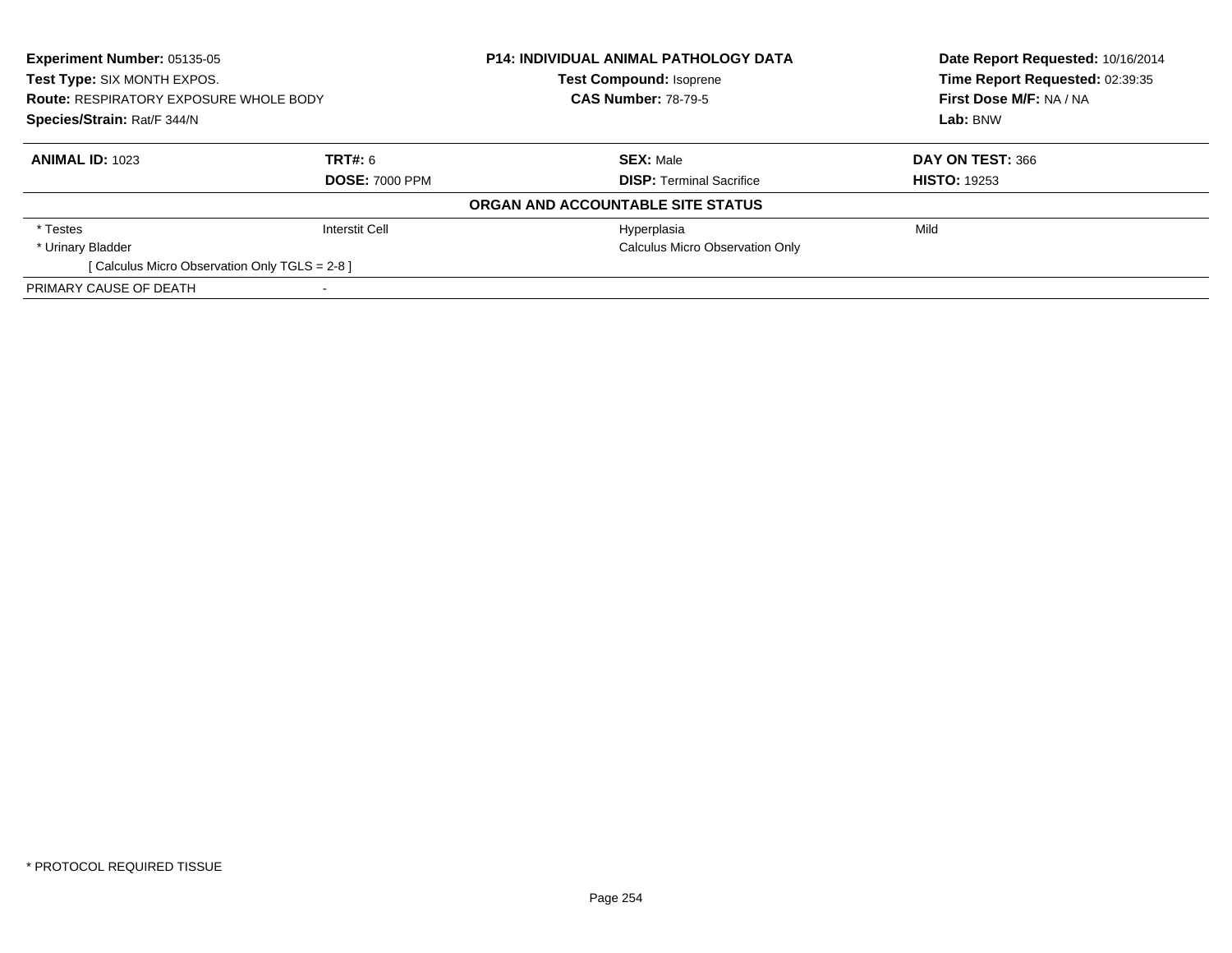**Experiment Number:** 05135-05**Test Type:** SIX MONTH EXPOS.**Route:** RESPIRATORY EXPOSURE WHOLE BODY**Species/Strain:** Rat/F 344/N**P14: INDIVIDUAL ANIMAL PATHOLOGY DATATest Compound:** Isoprene**CAS Number:** 78-79-5**Date Report Requested:** 10/16/2014**Time Report Requested:** 02:39:35**First Dose M/F:** NA / NA**Lab:** BNW**ANIMAL ID:** 1024 **TRT#:** <sup>6</sup> **SEX:** Male **DAY ON TEST:** <sup>186</sup> **DOSE:** 7000 PPM**DISP:** Scheduled Sacrifice **HISTO:** 19254 **ORGAN AND ACCOUNTABLE SITE STATUSNORMAL**\* Adrenal Cortex \* Adrenal Cortex \* \* Adrenal Medulla \* \* Adrenal Medulla \* \* Blood Vessel \* \* Brood Vessel \* \* Bone \* Esophagus \* Bone Marrow \* Brain \* Epididymis \* Esophagus \* Intestine Large, Colon \* Eye \* The state \* Intestine Large, Cecum \* Heart \* **Intestine Large, Cecum** \* Intestine Large, Cecum \* Intestine Small, Jejunum \* Intestine Large, Rectum \* Intestine Small, Duodenum \* Intestine Small, Duodenum \* 1ntestine Small, Ileum \* Islets, Pancreatic \* \* \* Andrew \* Kidney \* \* Kidney \* \* Larynx \* Larynx \* \* Larynx \* \* Liver \* Liver \* Liver \* Lymph Node, Mandibular \* The state of the second text of the second text of the second text of the second text of the second text of the second text of the second text of the second text of the second text of text of tex \* Preputial Gland \* Parathyroid Gland \* \* \* Peripheral Nerve \* \* Peripheral Nerve \* \* Pharynx \* \* Pharynx \* \* Preputial Gland \* Prostate \* The state \* Salivary Glands \* Seninal Vesicle \* Seminal Vesicle \* Skin \* Skin \* Skin \* Skin \* Skin \* Stomach. Glandular \* Spinal Cord \* Spinal Cord \* Spinal Cord \* Stomach, Forestomach \* Stomach, Forestomach \* Stomach, Forestomach \* Thymus \* Thyroid Gland \* Thymus \* Thymus \* Urinary Bladder **MISSING** \* Mammary Gland**OBSERVATIONS** \* Blood VesselNote: Aorta is normal. \* Lungg and the morrhage of the morrhage of the morrhage of the Multifocal, Mild and the Multifocal, Mild and the morrhage  $\mu$ Note: Hemorrhage is subpleural.[ Hemorrhage TGLS = 1-3 ] \* Lymph Node, Bronchial CongestionNote: Tracheobronchial lymph node has red blood cells present in subcapsular and/or medullary sinuses. \* Lymph Node, Mediastinal CongestionNote: Red blood cells present in cortical and/or medullary sinuses. \* Perph Nerve Note: Sciatic nerve is normal. \* Pituitary Glandd **Example 2018** Pars Distalis **Contains 2018** Cyst \* Testess Interstit Cell Hyperplasia Hyperplasia and the material of the Moderate<br>Mononucleum and the Mononucleum Mononucleum Mononucleum \* TracheaMononuclear Cl, Multifocal, Minimal Note: Submucosa.PRIMARY CAUSE OF DEATH-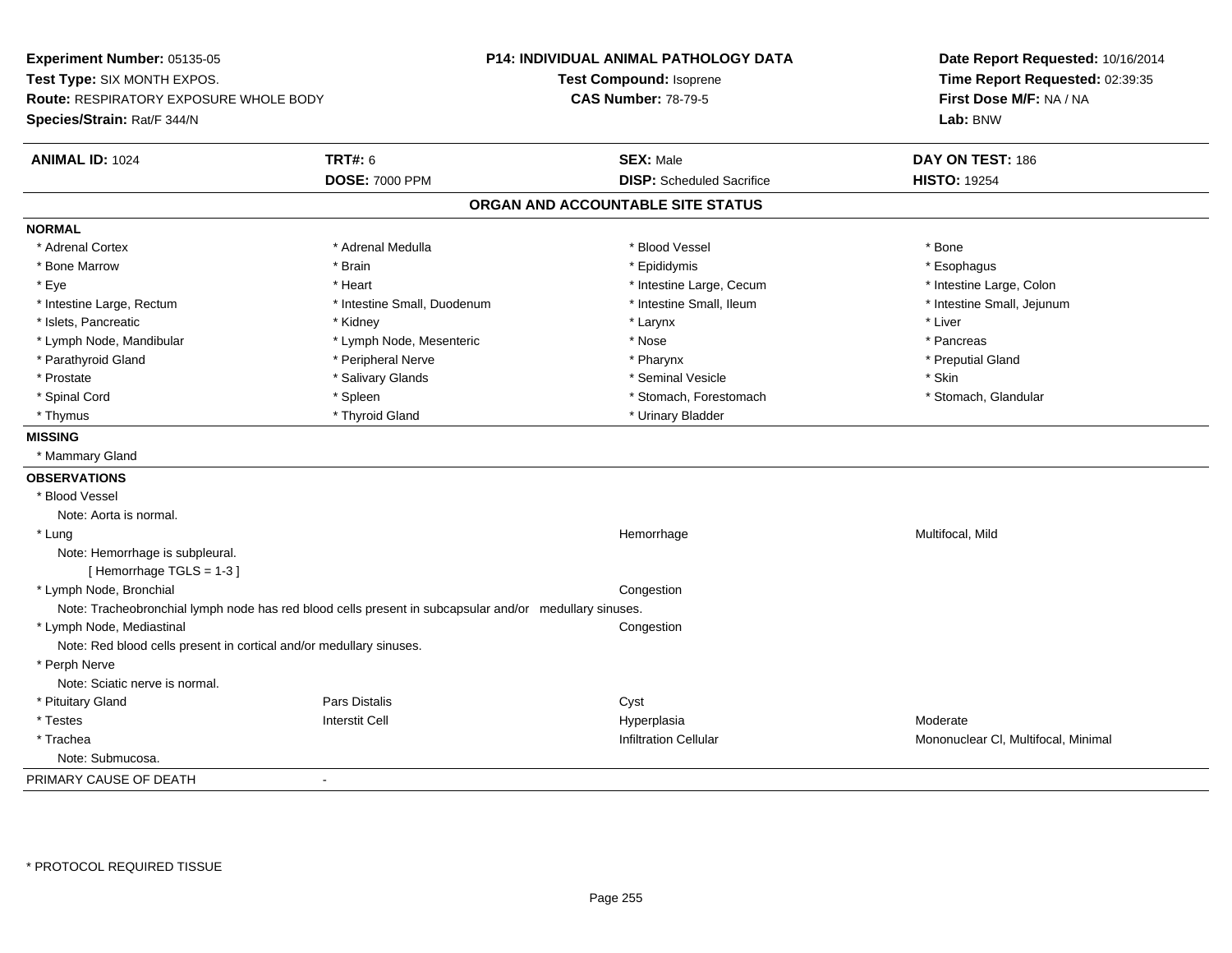**Experiment Number:** 05135-05**Test Type:** SIX MONTH EXPOS.**Route:** RESPIRATORY EXPOSURE WHOLE BODY**Species/Strain:** Rat/F 344/N**P14: INDIVIDUAL ANIMAL PATHOLOGY DATATest Compound:** Isoprene**CAS Number:** 78-79-5**Date Report Requested:** 10/16/2014**Time Report Requested:** 02:39:35**First Dose M/F:** NA / NA**Lab:** BNW**ANIMAL ID:** 1025 **TRT#:** <sup>6</sup> **SEX:** Male **DAY ON TEST:** <sup>366</sup> **DOSE:** 7000 PPM**DISP:** Terminal Sacrifice **HISTO:** 19255 **ORGAN AND ACCOUNTABLE SITE STATUSNORMAL**\* Adrenal Cortex \* Adrenal Cortex \* \* Adrenal Medulla \* \* Adrenal Medulla \* \* Blood Vessel \* \* Brood Vessel \* \* Bone \* Eve \* Bone Marrow \* Brain \* Esophagus \* Eye \* Heart Thestine Large, Cecum Thestine Large, Cecum And Alternative Large, Colon Thestine Large, Rectum \* Intestine Large, Rectum \* Intestine Large, Rectum \* Intestine Small, Duodenum \* Intestine Small, Ileum \* Intestine Small, Jejunum \* Islets, Pancreatic\* Liver \* Lymph Node, Mandibular \* Nose \* Lymph Node, Mesenteric \* Nose \* Nose \* Prostate \* Parathyroid Gland \* **Archarging \* Peripheral Nerve** \* Pharynx \* Pharynx \* Pharynx \* Spinal Cord \* Salivary Glands \* \* Seminal Vesicle \* \* Seminal Vesicle \* \* Skin \* \* Skin \* \* Stember \* Spinal Cord \* Spinal Cord \* Spinal Cord \* Spinal Cord \* Spinal Cord \* Spinal Cord \* Spinal Cord \* Spinal Cord \* Spinal Cord \* Spinal \* Spleen \* Stomach, Forestomach \* Stomach \* Stomach, Glandular \* Stomach, Glandular \* Thymus \* Thyroid Gland \* Trachea **MISSING** \* Mammary Gland**OBSERVATIONS** \* Blood VesselNote: Aorta is normal. \* Epididymiss and the contract of the contract of the contract of the contract of the contract of the contract of the contract of the contract of the contract of the contract of the contract of the contract of the contract of the cont Chronic, Marked Note: Chronic inflammation is limited to the serosal surface and fat adjacent to the epididymis. Tubular and interstitial areas are not involved. \* Kidney Bilateral Nephropathy Chronic, MildMixed Cell, Minimal \* Larynxx and the state of the control of the control of the control of the control of the control of the control of the control of the control of the control of the control of the control of the control of the control of the cont Note: Mixed cell infiltrates are present in the lamina propria. \* Lungg and the morrhage of the morrhage of the morrhage of the morrhage  $\mathsf{M}$ ultifocal, Minimal and the morrhage of the morrhage of the morrhage of the morrhage of the morrhage of the morrhage of the morrhage of the morrhage Perivascular Hyperplasia Lymphoid, Multifocal, Minimal AlveolusHistiocyte, Multifocal, Minimal Note: Hemorrhage is subpleural. $[$  Hemorrhage TGLS = 2-3  $]$  \* Lymph Node, Bronchiallate the composition of the composition of the composition of the composition of the composition of the composition Note: Tracheobronchial lymph node has red blood cells present in subcapsular and/or medullary sinuses. \* Lymph Node, Mediastinal**Congestion** Note: Red blood cells present in cortical and/or medullary sinuses. \* Pancreass the control of the control of the control of the control of the control of the control of the control of the control of the control of the control of the control of the control of the control of the control of the contro Note: Atrophy is exocrine.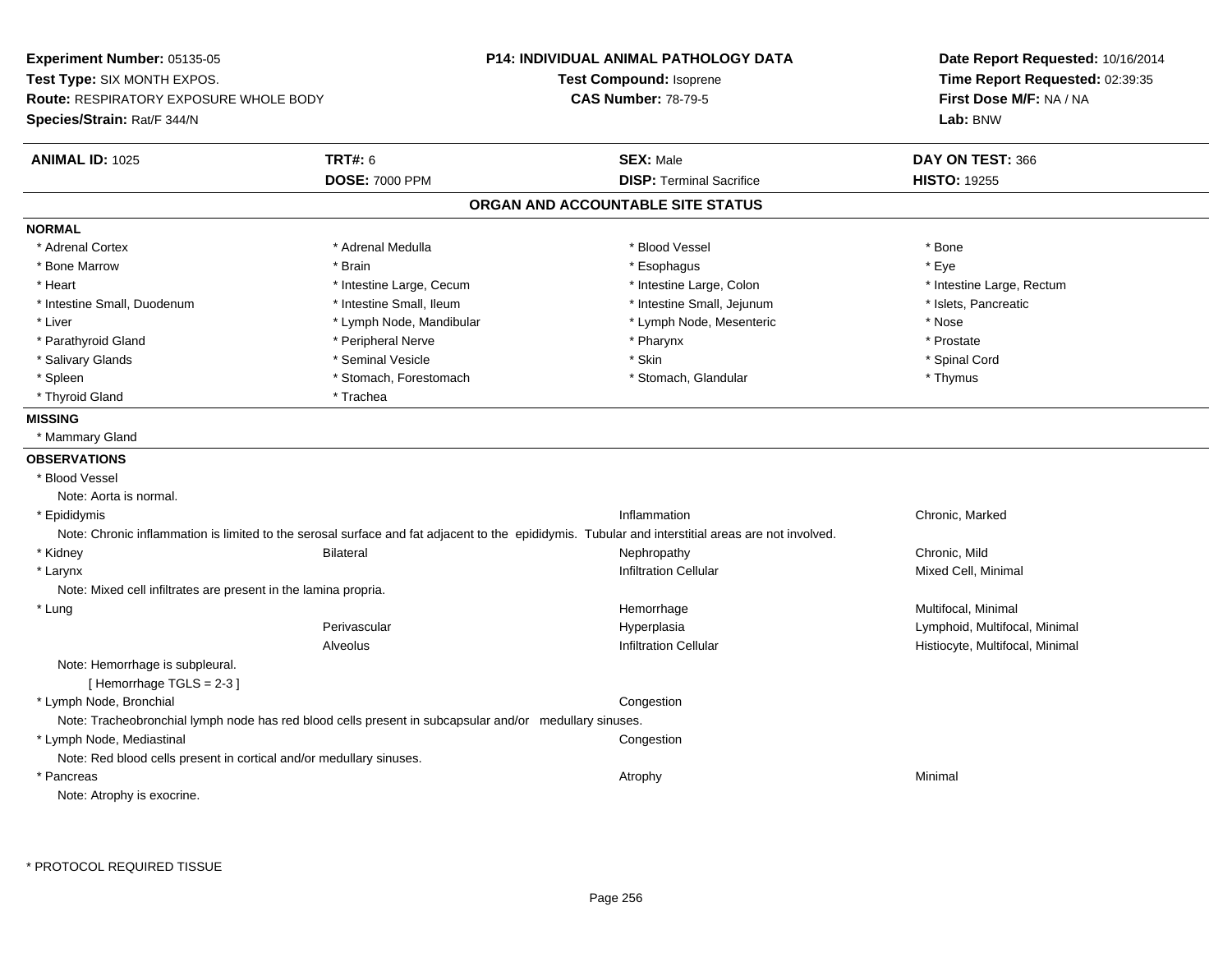| <b>Experiment Number: 05135-05</b><br>Test Type: SIX MONTH EXPOS.<br><b>Route: RESPIRATORY EXPOSURE WHOLE BODY</b><br>Species/Strain: Rat/F 344/N |                       | <b>P14: INDIVIDUAL ANIMAL PATHOLOGY DATA</b><br>Test Compound: Isoprene<br><b>CAS Number: 78-79-5</b> | Date Report Requested: 10/16/2014<br>Time Report Requested: 02:39:35<br>First Dose M/F: NA / NA<br>Lab: BNW |
|---------------------------------------------------------------------------------------------------------------------------------------------------|-----------------------|-------------------------------------------------------------------------------------------------------|-------------------------------------------------------------------------------------------------------------|
| <b>ANIMAL ID: 1025</b>                                                                                                                            | <b>TRT#: 6</b>        | <b>SEX: Male</b>                                                                                      | DAY ON TEST: 366                                                                                            |
|                                                                                                                                                   | <b>DOSE: 7000 PPM</b> | <b>DISP:</b> Terminal Sacrifice                                                                       | <b>HISTO: 19255</b>                                                                                         |
|                                                                                                                                                   |                       | ORGAN AND ACCOUNTABLE SITE STATUS                                                                     |                                                                                                             |
| * Perph Nerve                                                                                                                                     |                       |                                                                                                       |                                                                                                             |
| Note: Sciatic nerve is normal.                                                                                                                    |                       |                                                                                                       |                                                                                                             |
| * Pituitary Gland                                                                                                                                 |                       | Adenoma                                                                                               |                                                                                                             |
| Note: -B-Adenoma                                                                                                                                  |                       |                                                                                                       |                                                                                                             |
| [Adenoma TGLS = $1-8$ ]                                                                                                                           |                       |                                                                                                       |                                                                                                             |
| * Preputial Gland                                                                                                                                 |                       | <b>Infiltration Cellular</b>                                                                          | Mixed Cell, Minimal                                                                                         |
| * Testes                                                                                                                                          | <b>Interstit Cell</b> | Hyperplasia                                                                                           | Minimal                                                                                                     |
| * Urinary Bladder                                                                                                                                 |                       | <b>Calculus Micro Observation Only</b>                                                                |                                                                                                             |
| [ Calculus Micro Observation Only TGLS = 3-8 ]                                                                                                    |                       |                                                                                                       |                                                                                                             |
| PRIMARY CAUSE OF DEATH                                                                                                                            |                       |                                                                                                       |                                                                                                             |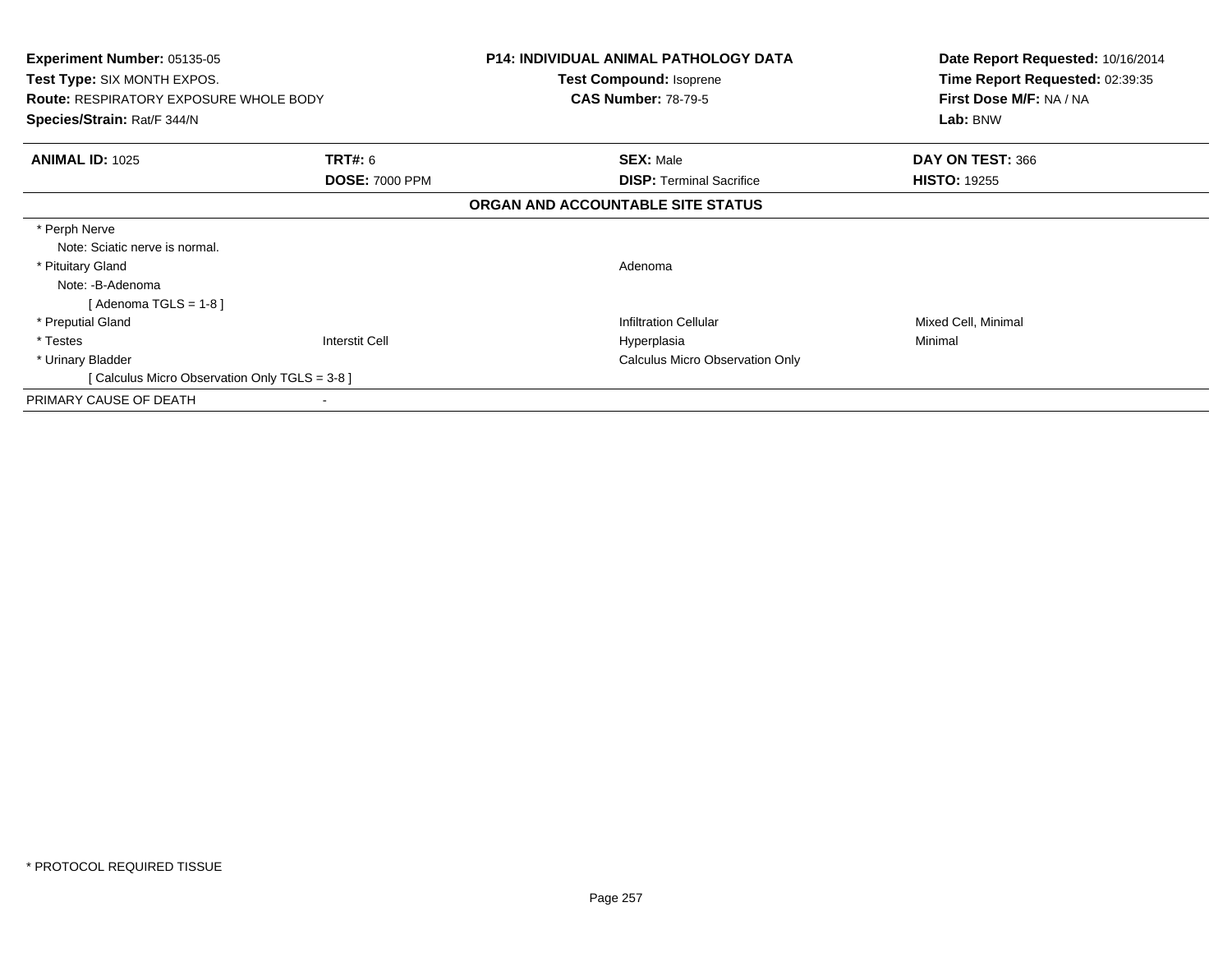**Experiment Number:** 05135-05**Test Type:** SIX MONTH EXPOS.**Route:** RESPIRATORY EXPOSURE WHOLE BODY**Species/Strain:** Rat/F 344/N**P14: INDIVIDUAL ANIMAL PATHOLOGY DATATest Compound:** Isoprene**CAS Number:** 78-79-5**Date Report Requested:** 10/16/2014**Time Report Requested:** 02:39:35**First Dose M/F:** NA / NA**Lab:** BNW**ANIMAL ID:** 1026 **TRT#:** <sup>6</sup> **SEX:** Male **DAY ON TEST:** <sup>366</sup> **DOSE:** 7000 PPM**DISP:** Terminal Sacrifice **HISTO:** 19256 **ORGAN AND ACCOUNTABLE SITE STATUSNORMAL**\* Adrenal Cortex \* Adrenal Cortex \* \* Adrenal Medulla \* \* Adrenal Medulla \* \* Blood Vessel \* \* Brood Vessel \* \* Bone \* Esophagus \* Bone Marrow \* Brain \* Epididymis \* Esophagus \* Intestine Large, Colon \* Eye \* The state \* Intestine Large, Cecum \* Heart \* **Intestine Large, Cecum** \* Intestine Large, Cecum \* Intestine Small, Jejunum \* Intestine Large, Rectum \* 10 **\*** Intestine Small, Duodenum \* Intestine Small, Ileum \* Intestine Small, Ileum \* Islets, Pancreatic \* Larynx \* Liver \* Lymph Node, Mandibular \* Lymph Node, Mesenteric \* The state of the state of the state of the state of the state of the state of the state of the state of the state of the state of the state of the state of the state of the state of the state of \* Peripheral Nerve \* \* \* Pharynx \* Pharynx \* \* Pharynx \* \* Preputial Gland \* \* Preputial Gland \* \* Prostate \* Spinal Cord \* Salivary Glands \* \* Seminal Vesicle \* \* Seminal Vesicle \* \* Skin \* \* Skin \* \* Stember \* Spinal Cord \* Spinal Cord \* Spinal Cord \* Spinal Cord \* Spinal Cord \* Spinal Cord \* Spinal Cord \* Spinal Cord \* Spinal Cord \* Spinal \* Spleen \* Stomach, Forestomach \* Stomach \* Stomach \* Stomach, Glandular \* Thymus \* Thymus \* Thyroid Gland \* Trachea \* Trachea \* Trachea \* Thyroid Gland \* Urinary Bladder **MISSING** \* Mammary Gland**OBSERVATIONS** \* Blood VesselNote: Aorta is normal. \* Kidneyy the controller of the Bilateral Chronic, Minimal and the Chronic, Minimal of the Chronic, Minimal of the Chronic, Minimal of the Chronic, Minimal of the Chronic, Minimal of the Chronic, Minimal of the Chronic, Minimal of \* Lungg and the morrhage of the morrhage of the morrhage of the Multifocal, Mild and the Multifocal, Mild and the morrhage  $\mu$ Peribronchial Hyperplasia Lymphoid, Focal, Minimal Perivascular Hyperplasia Lymphoid, Multifocal, Minimal AlveolusHistiocyte, Multifocal, Minimal Note: Hemorrhage is subpleural.[ Hemorrhage TGLS = 1-3 ] \* Lymph Node, Bronchial CongestionNote: Tracheobronchial lymph node has red blood cells present in subcapsular and/or medullary sinuses. \* Lymph Node, Mediastinal**Congestion** Note: Red blood cells present in cortical and/or medullary sinuses. \* Perph Nerve Note: Sciatic nerve is normal. \* Pituitary Glandd and the state of the state of the state of the Hyperplasia and the state of the Mild Shane of the Shane of the Shane of the Shane of the Shane of the Shane of the Shane of the Shane of the Shane of the Shane of the Shane \* Testess and the contraction of the contraction of the contraction of the contraction of the contraction of the contraction of the contraction of the contraction of the contraction of the contraction of the contraction of the con a Minimal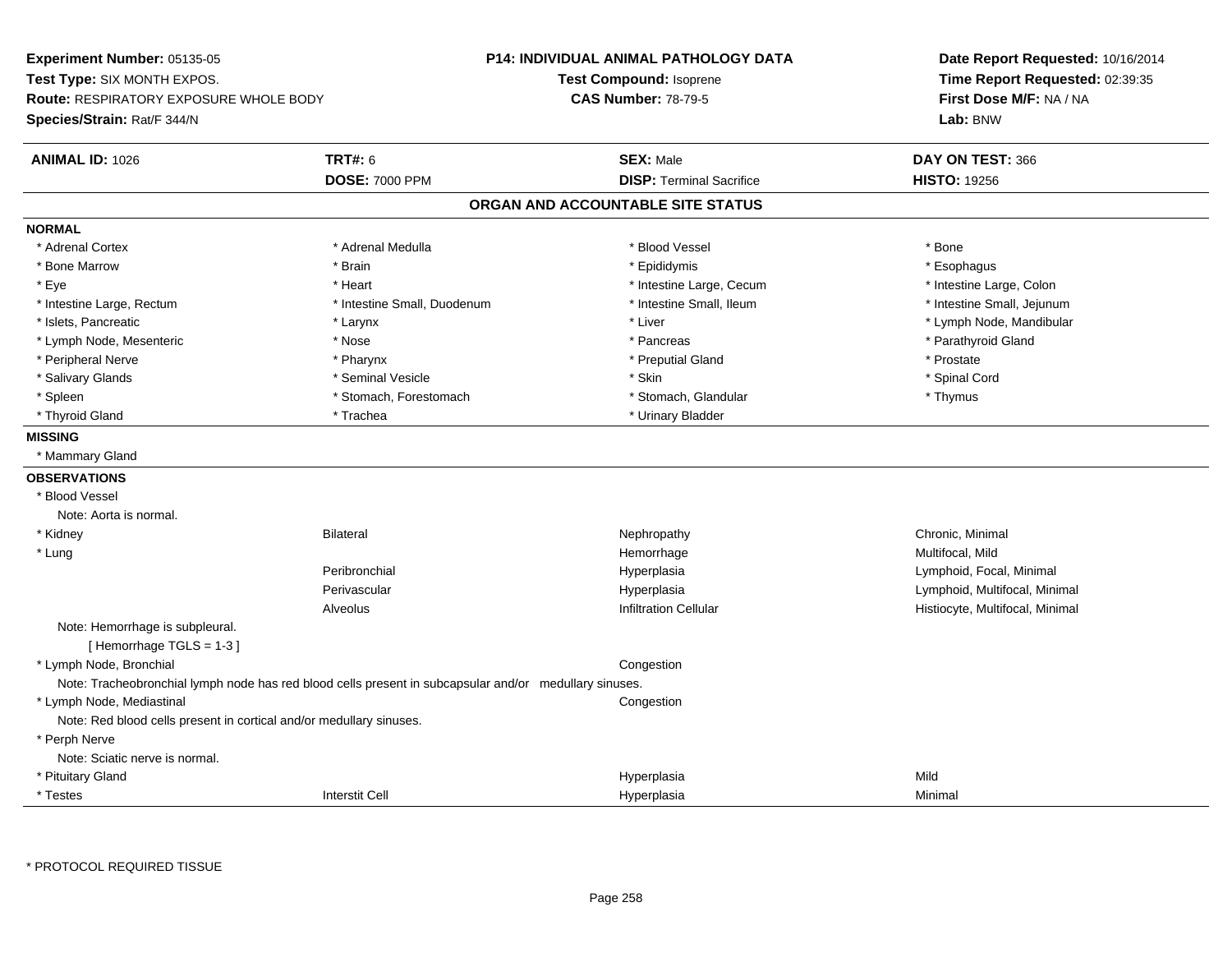| <b>Experiment Number: 05135-05</b><br>Test Type: SIX MONTH EXPOS.<br><b>Route: RESPIRATORY EXPOSURE WHOLE BODY</b><br>Species/Strain: Rat/F 344/N |                       | <b>P14: INDIVIDUAL ANIMAL PATHOLOGY DATA</b><br><b>Test Compound: Isoprene</b><br><b>CAS Number: 78-79-5</b> | Date Report Requested: 10/16/2014 |
|---------------------------------------------------------------------------------------------------------------------------------------------------|-----------------------|--------------------------------------------------------------------------------------------------------------|-----------------------------------|
|                                                                                                                                                   |                       |                                                                                                              | Time Report Requested: 02:39:35   |
|                                                                                                                                                   |                       |                                                                                                              | First Dose M/F: NA / NA           |
|                                                                                                                                                   |                       |                                                                                                              | Lab: BNW                          |
| <b>ANIMAL ID: 1026</b>                                                                                                                            | <b>TRT#:</b> 6        | <b>SEX: Male</b>                                                                                             | DAY ON TEST: 366                  |
|                                                                                                                                                   | <b>DOSE: 7000 PPM</b> | <b>DISP:</b> Terminal Sacrifice                                                                              | <b>HISTO: 19256</b>               |
|                                                                                                                                                   |                       | ORGAN AND ACCOUNTABLE SITE STATUS                                                                            |                                   |
| PRIMARY CAUSE OF DEATH                                                                                                                            |                       |                                                                                                              |                                   |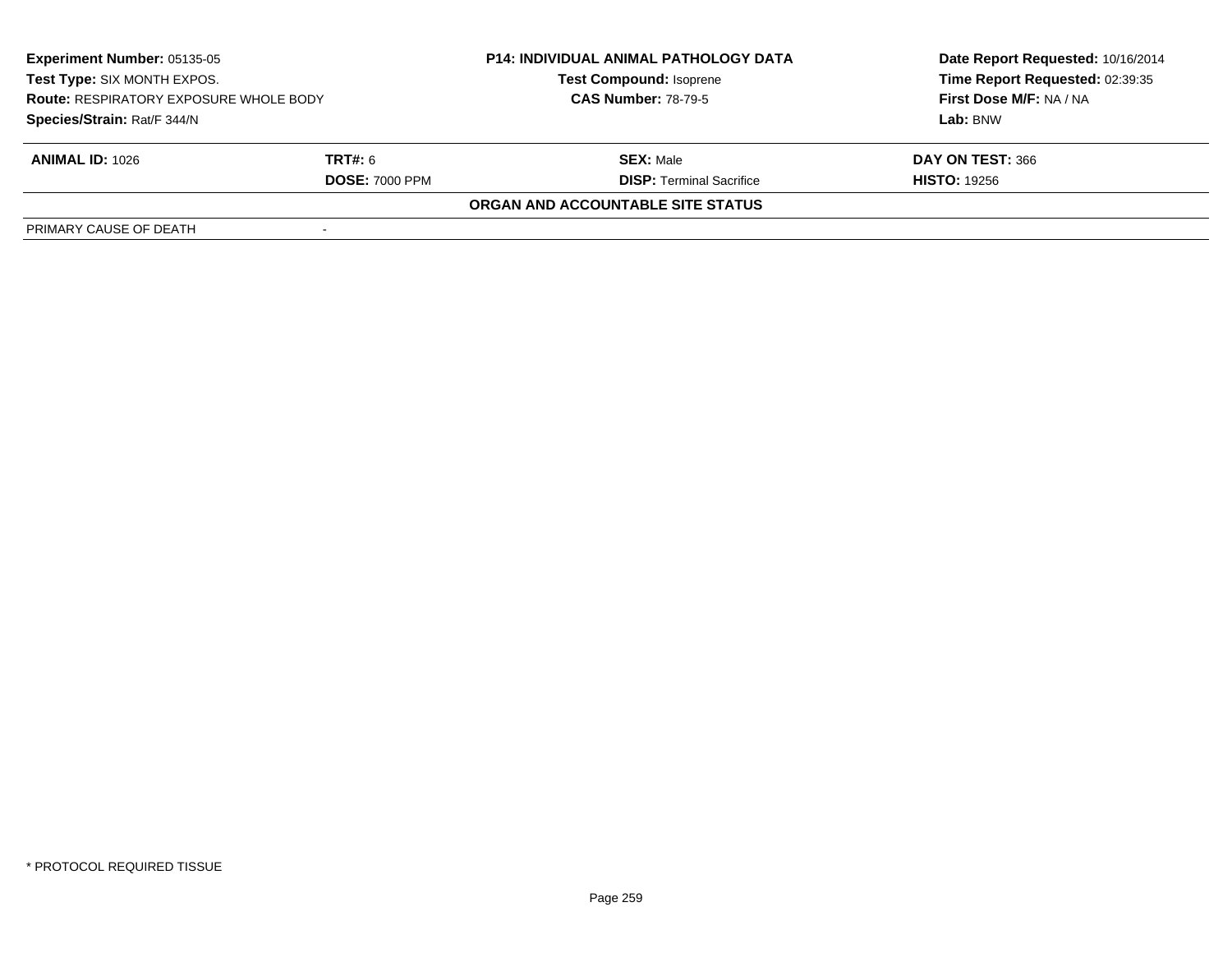**Experiment Number:** 05135-05**Test Type:** SIX MONTH EXPOS.**Route:** RESPIRATORY EXPOSURE WHOLE BODY**Species/Strain:** Rat/F 344/N**P14: INDIVIDUAL ANIMAL PATHOLOGY DATATest Compound:** Isoprene**CAS Number:** 78-79-5**Date Report Requested:** 10/16/2014**Time Report Requested:** 02:39:35**First Dose M/F:** NA / NA**Lab:** BNW**ANIMAL ID:** 1027**TRT#:** 6 **SEX:** Male **DAY ON TEST:** 366 **DOSE:** 7000 PPM**DISP:** Terminal Sacrifice **HISTO:** 19257 **ORGAN AND ACCOUNTABLE SITE STATUSNORMAL**\* Adrenal Cortex \* Adrenal Cortex \* \* Adrenal Medulla \* \* Adrenal Medulla \* \* Blood Vessel \* \* Brood Vessel \* \* Bone \* Esophagus \* Bone Marrow \* Brain \* Epididymis \* Esophagus \* Eye \* Thestine Large, Cecum \* Intestine Large, Cecum \* Intestine Large, Colon \* Intestine Large, Rectum \* Intestine Large, Rectum \* Intestine Small, Duodenum \* Intestine Small, Ileum \* Intestine Small, Intestine Small, Jejunum \* Islets, Pancreatic \* Lymph Node, Mesenteric \* Larynx \* Liver \* Liver \* Liver \* Liver \* Lymph Node, Mandibular \* Lymph Node, Mandibular \* Nose \* \* Pancreas \* \* Pancreas \* \* Pancreas \* \* Parathyroid Gland \* \* Peripheral Nerve \* Peripheral Nerve \* \* Salivary Glands \* Pharynx \* That was the second to the second that the second term in the second term in the second term in the second term in the second term in the second term in the second term in the second term in the second term in \* Seminal Vesicle \* Skin \* Spinal Cord \* Spleen \* Thyroid Gland \* Stomach, Forestomach \* Thomach \* Stomach, Glandular \* Thomach, Glandular \* Thymus \* Thomach, Glandular \* Thomach, Glandular \* Thomach, Glandular \* Thomach, Glandular \* Thomach, Glandular \* Thomach, Glandular \* Thomach, G \* Trachea \* Urinary Bladder**MISSING** \* Mammary Gland**OBSERVATIONS** \* Blood VesselNote: Aorta is normal. \* Heart Cardiomyopathy Minimal \* Kidneyy the controller of the Bilateral Chronic, Minimal and the Chronic, Minimal of the Chronic, Minimal of the Chronic, Minimal of the Chronic, Minimal of the Chronic, Minimal of the Chronic, Minimal of the Chronic, Minimal of \* Lungg and the state of the state of the state of the state of the Hemorrhage state of the Mild state of the Mild state of the State of the State of the State of the State of the State of the State of the State of the State of Perivascular Hyperplasia Lymphoid, Multifocal, Minimal AlveolusHistiocyte, Multifocal, Minimal Note: Hemorrhage is subpleural.[ Hemorrhage TGLS = 1-3 ] \* Lymph Node, Bronchial HyperplasiaNote: Tracheobronchial lymph node, hyperplasia is reactive. \* Lymph Node, Mediastinal Congestion HyperplasiaNote: Hyperplasia is reactive.Note: Red blood cells are present in cortical and/or medullary sinuses. \* Perph NerveNote: Sciatic nerve is normal.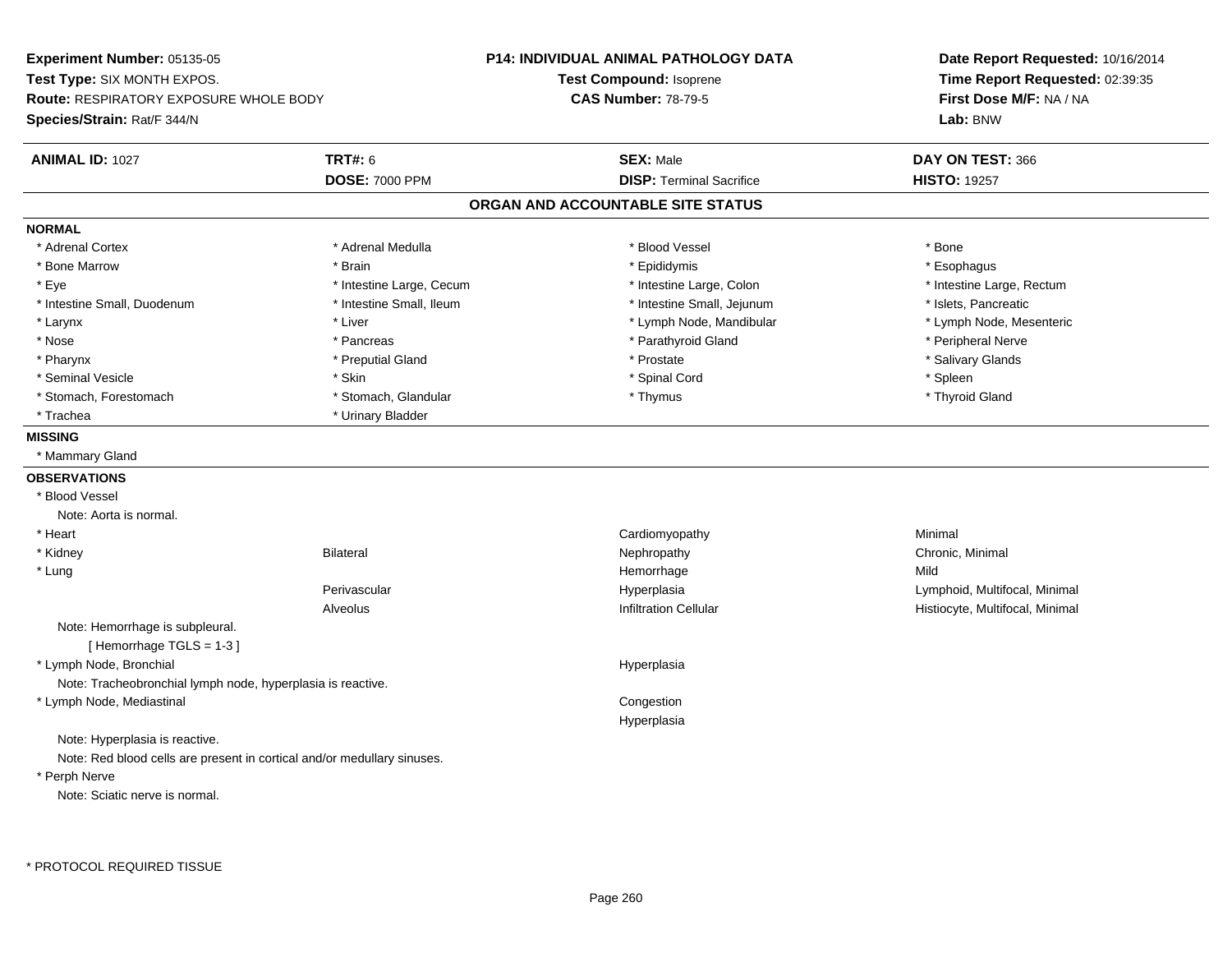| Experiment Number: 05135-05<br>Test Type: SIX MONTH EXPOS.<br><b>Route: RESPIRATORY EXPOSURE WHOLE BODY</b><br>Species/Strain: Rat/F 344/N |                       | P14: INDIVIDUAL ANIMAL PATHOLOGY DATA | Date Report Requested: 10/16/2014<br>Time Report Requested: 02:39:35<br>First Dose M/F: NA / NA<br>Lab: BNW |
|--------------------------------------------------------------------------------------------------------------------------------------------|-----------------------|---------------------------------------|-------------------------------------------------------------------------------------------------------------|
|                                                                                                                                            |                       | <b>Test Compound: Isoprene</b>        |                                                                                                             |
|                                                                                                                                            |                       | <b>CAS Number: 78-79-5</b>            |                                                                                                             |
|                                                                                                                                            |                       |                                       |                                                                                                             |
| <b>ANIMAL ID: 1027</b>                                                                                                                     | TRT#: 6               | <b>SEX: Male</b>                      | DAY ON TEST: 366                                                                                            |
|                                                                                                                                            | <b>DOSE: 7000 PPM</b> | <b>DISP: Terminal Sacrifice</b>       | <b>HISTO: 19257</b>                                                                                         |
|                                                                                                                                            |                       | ORGAN AND ACCOUNTABLE SITE STATUS     |                                                                                                             |
| * Pituitary Gland                                                                                                                          |                       | Hyperplasia                           | Minimal                                                                                                     |
| * Testes                                                                                                                                   | Interstit Cell        | Hyperplasia                           | Marked                                                                                                      |
| PRIMARY CAUSE OF DEATH                                                                                                                     |                       |                                       |                                                                                                             |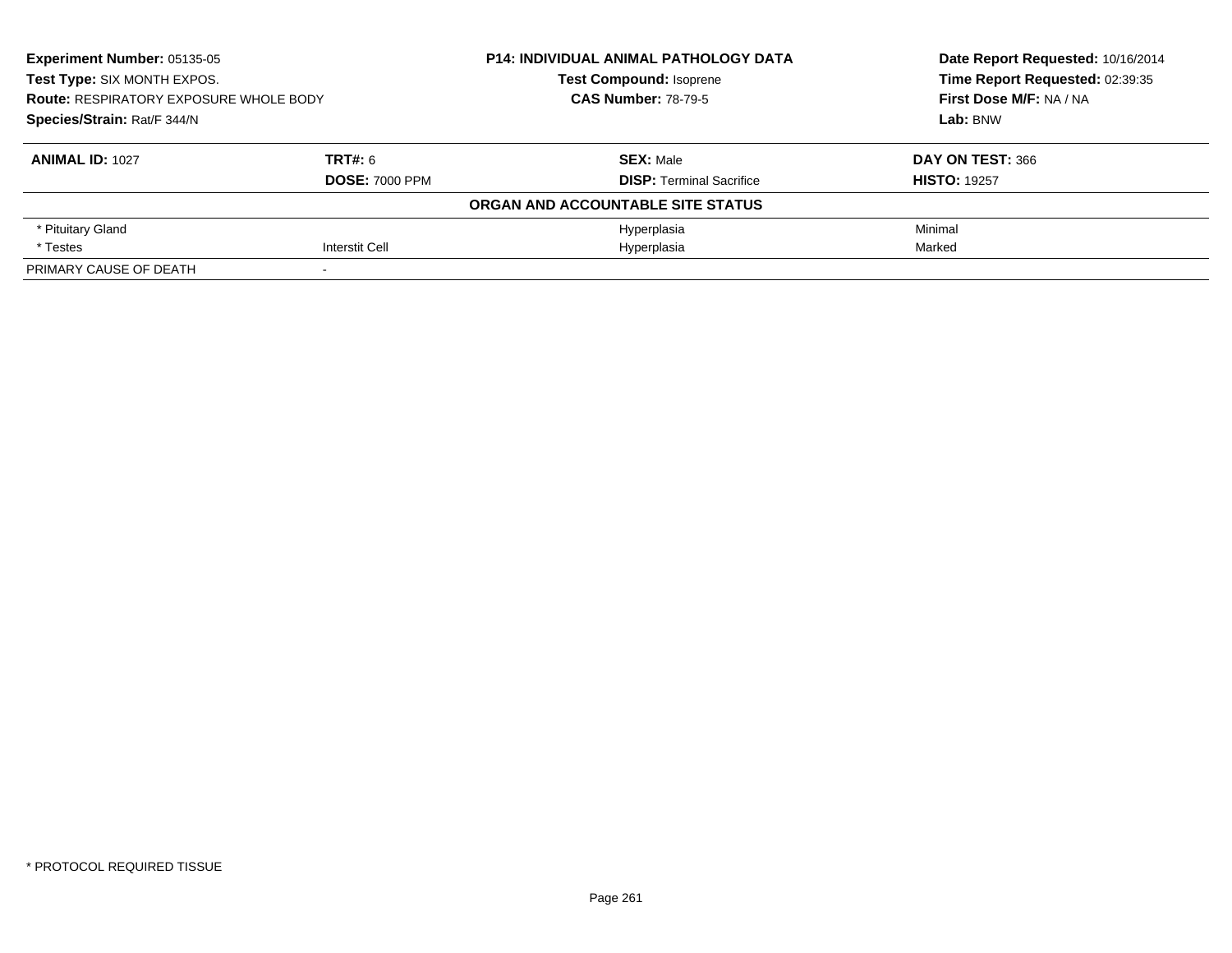**Experiment Number:** 05135-05**Test Type:** SIX MONTH EXPOS.**Route:** RESPIRATORY EXPOSURE WHOLE BODY**Species/Strain:** Rat/F 344/N**P14: INDIVIDUAL ANIMAL PATHOLOGY DATATest Compound:** Isoprene**CAS Number:** 78-79-5**Date Report Requested:** 10/16/2014**Time Report Requested:** 02:39:35**First Dose M/F:** NA / NA**Lab:** BNW**ANIMAL ID:** 1028**TRT#:** 6 **SEX:** Male **DAY ON TEST:** 366 **DOSE:** 7000 PPM**DISP:** Terminal Sacrifice **HISTO:** 19258 **ORGAN AND ACCOUNTABLE SITE STATUSNORMAL**\* Adrenal Cortex \* Adrenal Cortex \* \* Adrenal Medulla \* \* Adrenal Medulla \* \* Blood Vessel \* \* Brood Vessel \* \* Bone \* Esophagus \* Bone Marrow \* Brain \* Epididymis \* Esophagus \* Eye \* Thestine Large, Cecum \* Intestine Large, Cecum \* Intestine Large, Colon \* Intestine Large, Rectum \* Intestine Large, Rectum \* Intestine Small, Duodenum \* Intestine Small, Ileum \* Intestine Small, Jejunum \* Larynx\* Lymph Node, Mesenteric \* Liver \* Lymph Node, Bronchial \* Lymph Node, Mandibular \* Lymph Node, Mandibular \* Parathyroid Gland \* The strain of the strain of the Peripheral Nerve \* Peripheral Nerve \* Pharynx \* Pharynx \* Prituitary Gland \* Seminal Vesicle \* Preputial Gland \* \* Annual vesicle \* \* Prostate \* \* Salivary Glands \* \* Salivary Glands \* \* Seminal Vesicle \* \* Skin \* Spinal Cord \* Spinal Cord \* Spinal Cord \* Spinal \* Spinal \* Stomach, Forestomach \* Stomach, Forestomach \* Stomach, Glandular \* Thymus \* Thyroid Gland \* Trachea**MISSING** \* Mammary Gland**OBSERVATIONS** \* Blood VesselNote: Aorta is normal. Harderian Gland Hyperplasia Lymphoid, Minimal Note: Hyperplasia is reactive. \* Heart Cardiomyopathy Minimal \* Islets, Pancreaticc and the contract of the contract of the contract of the contract of the contract of the contract of the contract of the contract of the contract of the contract of the contract of the contract of the contract of the cont a **Minimal**  \* Kidneyy the controller of the Bilateral Chronic, Minimal and the Chronic, Minimal of the Chronic, Minimal of the Chronic, Minimal of the Chronic, Minimal of the Chronic, Minimal of the Chronic, Minimal of the Chronic, Minimal of \* Lungg and the morrhage of the morrhage of the morrhage of the Multifocal, Mild and the Multifocal, Mild and the morrhage  $\sim$  Multifocal, Mild and the morrhage of the morrhage of the morrhage of the morrhage of the morrhage of Perivascular Hyperplasia Lymphoid, Multifocal, Mild AlveolusHistiocyte, Multifocal, Minimal Note: Hemorrhage is subpleural.[ Hemorrhage TGLS = 1-3 ] \* Lym Node Bron Note: Tracheobronchial lymph node is normal. \* Lymph Node, Mediastinal**Congestion** Note: Red blood cells present in cortical and/or medullary sinuses. \* Nose Turbinate Infiltration Cellular Mixed Cell, Multifocal, Minimal Note: Mixed cell infiltrates present in the Lamina Propria.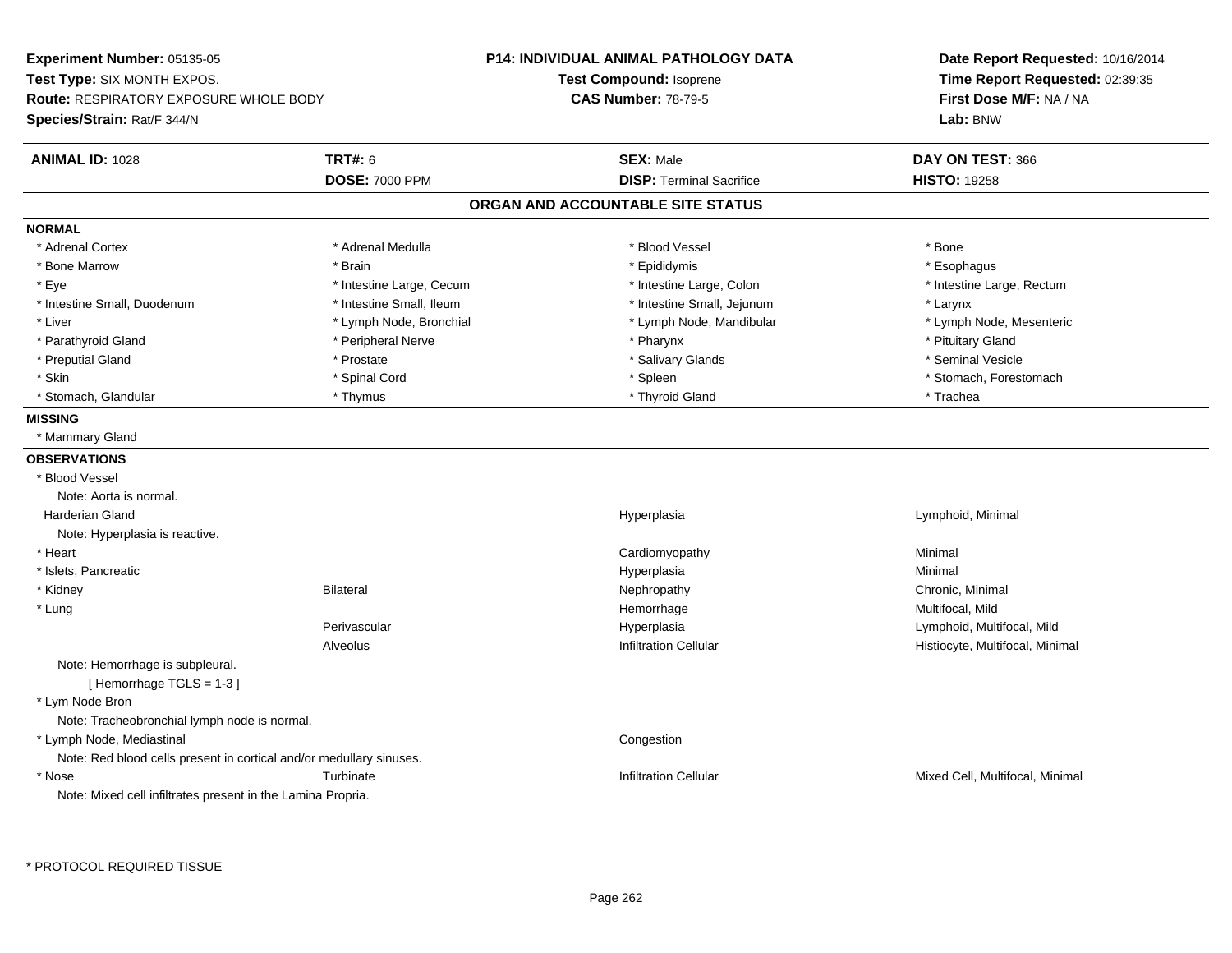| Experiment Number: 05135-05<br>Test Type: SIX MONTH EXPOS. |                       | <b>P14: INDIVIDUAL ANIMAL PATHOLOGY DATA</b><br><b>Test Compound: Isoprene</b> | Date Report Requested: 10/16/2014<br>Time Report Requested: 02:39:35 |
|------------------------------------------------------------|-----------------------|--------------------------------------------------------------------------------|----------------------------------------------------------------------|
| <b>Route: RESPIRATORY EXPOSURE WHOLE BODY</b>              |                       | <b>CAS Number: 78-79-5</b>                                                     | First Dose M/F: NA / NA                                              |
| Species/Strain: Rat/F 344/N                                |                       |                                                                                | Lab: BNW                                                             |
| <b>ANIMAL ID: 1028</b>                                     | <b>TRT#: 6</b>        | <b>SEX: Male</b>                                                               | DAY ON TEST: 366                                                     |
|                                                            | <b>DOSE: 7000 PPM</b> | <b>DISP:</b> Terminal Sacrifice                                                | <b>HISTO: 19258</b>                                                  |
|                                                            |                       | ORGAN AND ACCOUNTABLE SITE STATUS                                              |                                                                      |
| * Pancreas                                                 |                       | Atrophy                                                                        | Minimal                                                              |
| Note: Atrophy is exocrine.                                 |                       |                                                                                |                                                                      |
| * Perph Nerve                                              |                       |                                                                                |                                                                      |
| Note: Sciatic nerve is normal.                             |                       |                                                                                |                                                                      |
| * Testes                                                   | Interstit Cell        | Hyperplasia                                                                    | Mild                                                                 |
| * Urinary Bladder                                          |                       | <b>Calculus Micro Observation Only</b>                                         |                                                                      |
| [ Calculus Micro Observation Only TGLS = 2-8 ]             |                       |                                                                                |                                                                      |
| PRIMARY CAUSE OF DEATH                                     |                       |                                                                                |                                                                      |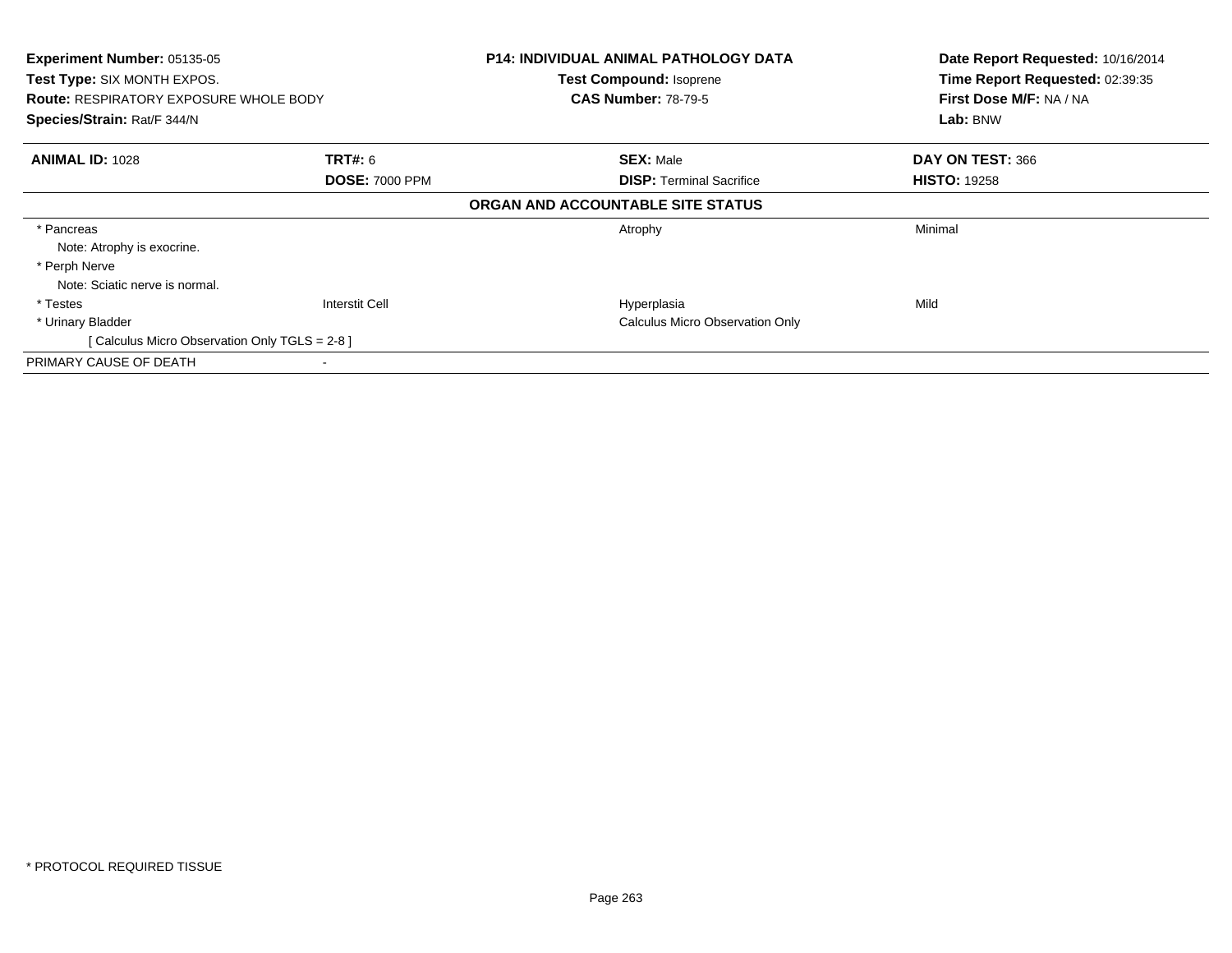**Experiment Number:** 05135-05**Test Type:** SIX MONTH EXPOS.**Route:** RESPIRATORY EXPOSURE WHOLE BODY**Species/Strain:** Rat/F 344/N**P14: INDIVIDUAL ANIMAL PATHOLOGY DATATest Compound:** Isoprene**CAS Number:** 78-79-5**Date Report Requested:** 10/16/2014**Time Report Requested:** 02:39:35**First Dose M/F:** NA / NA**Lab:** BNW**ANIMAL ID:** 1029 **TRT#:** <sup>6</sup> **SEX:** Male **DAY ON TEST:** <sup>366</sup> **DOSE:** 7000 PPM**DISP:** Terminal Sacrifice **HISTO:** 19259 **ORGAN AND ACCOUNTABLE SITE STATUSNORMAL**\* Adrenal Cortex \* Adrenal Cortex \* \* Adrenal Medulla \* \* Adrenal Medulla \* \* Blood Vessel \* \* Brood Vessel \* \* Bone \* Esophagus \* Bone Marrow \* Brain \* Epididymis \* Esophagus \* Intestine Large, Colon \* Eye \* The state \* Intestine Large, Cecum \* Heart \* **Intestine Large, Cecum** \* Intestine Large, Cecum \* Intestine Small, Jejunum \* Intestine Large, Rectum \* Intestine Small, Duodenum \* Intestine Small, Duodenum \* 1ntestine Small, Ileum \* Islets, Pancreatic \* Larynx \* Liver \* Lymph Node, Bronchial \* Lymph Node, Mandibular \* The state of the state of the Mesenteric \* Nose \* Nose \* Nose \* Nose \* Parathyroid Gland \* Peripheral Nerve \* \* \* Pharynx \* Pharynx \* \* Pharynx \* \* Preputial Gland \* \* Preputial Gland \* \* Prostate \* Spinal Cord \* Salivary Glands \* \* Seminal Vesicle \* \* Seminal Vesicle \* \* Skin \* \* Skin \* \* Stember \* Spinal Cord \* Spinal Cord \* Spinal Cord \* Spinal Cord \* Spinal Cord \* Spinal Cord \* Spinal Cord \* Spinal Cord \* Spinal Cord \* Spinal \* Spleen \* Stomach, Forestomach \* Stomach \* Stomach, Glandular \* Stomach, Glandular \* Thymus \* Thyroid Gland \* Trachea \* Trachea \* Trachea \* Urinary Bladder **MISSING** \* Mammary Gland**OBSERVATIONS** \* Blood VesselNote: Aorta is normal. \* Kidneyy the controller of the Bilateral Chronic, Minimal and the Chronic, Minimal of the Chronic, Minimal of the Chronic, Minimal of the Chronic, Minimal of the Chronic, Minimal of the Chronic, Minimal of the Chronic, Minimal of \* Lungg and the morrhage of the morrhage of the morrhage of the morrhage  $\mathsf{M}$ ultifocal, Minimal and the morrhage of the morrhage of the morrhage of the morrhage of the morrhage of the morrhage of the morrhage of the morrhage Perivascular Hyperplasia Lymphoid, Multifocal, Minimal AlveolusHistiocyte, Multifocal, Minimal Note: Hemorrhage is subpleural. \* Lym Node Bron Note: Tracheobronchial lymph node is normal. \* Lymph Node, Mediastinal Congestion Pigmentation Hemosiderin Note: Red blood cells present in cortical and/or medullary sinuses. $[$  Congestion TGLS = 2,3-7  $]$  \* Pancreass the control of the control of the control of the control of the control of the control of the control of the control of the control of the control of the control of the control of the control of the control of the contro Note: Atrophy is exocrine. \* Perph NerveNote: Sciatic nerve is normal.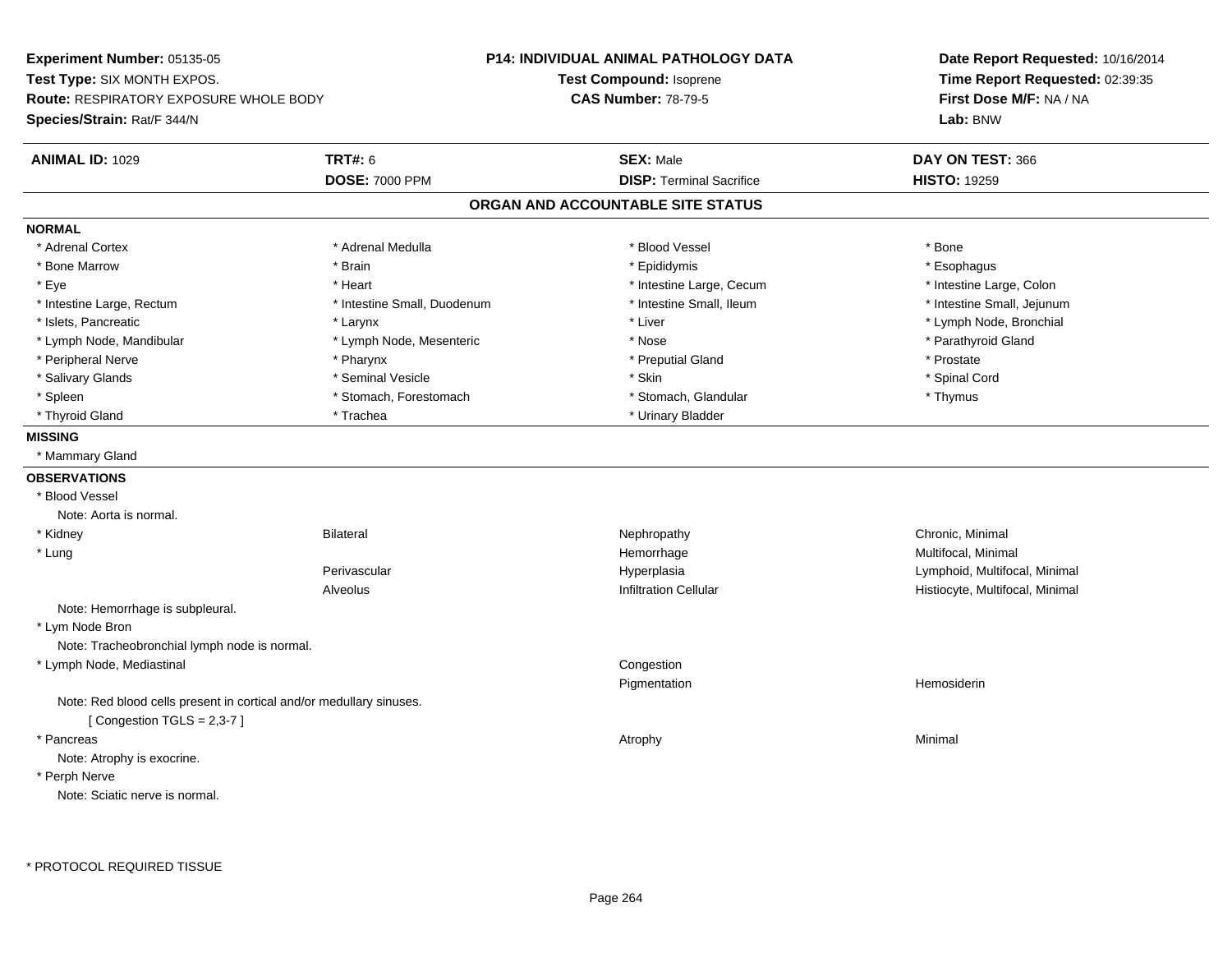| <b>Experiment Number: 05135-05</b><br><b>Test Type: SIX MONTH EXPOS.</b> |                       | <b>P14: INDIVIDUAL ANIMAL PATHOLOGY DATA</b> | Date Report Requested: 10/16/2014<br>Time Report Requested: 02:39:35 |
|--------------------------------------------------------------------------|-----------------------|----------------------------------------------|----------------------------------------------------------------------|
|                                                                          |                       | Test Compound: Isoprene                      |                                                                      |
| <b>Route: RESPIRATORY EXPOSURE WHOLE BODY</b>                            |                       | <b>CAS Number: 78-79-5</b>                   | First Dose M/F: NA / NA                                              |
| Species/Strain: Rat/F 344/N                                              |                       |                                              | Lab: BNW                                                             |
| <b>ANIMAL ID: 1029</b>                                                   | <b>TRT#:</b> 6        | <b>SEX: Male</b>                             | DAY ON TEST: 366                                                     |
|                                                                          | <b>DOSE: 7000 PPM</b> | <b>DISP: Terminal Sacrifice</b>              | <b>HISTO: 19259</b>                                                  |
|                                                                          |                       | ORGAN AND ACCOUNTABLE SITE STATUS            |                                                                      |
| * Pituitary Gland                                                        |                       | Adenoma                                      |                                                                      |
| Note: -B-Adenoma                                                         |                       |                                              |                                                                      |
| [ Adenoma TGLS = 1-8 ]                                                   |                       |                                              |                                                                      |
| * Testes                                                                 | Interstit Cell        | Adenoma                                      |                                                                      |
|                                                                          | Interstit Cell        | Hyperplasia                                  | Mild                                                                 |
| Note: -B-Adenoma                                                         |                       |                                              |                                                                      |
| [ Adenoma TGLS = 2,3-7 ]                                                 |                       |                                              |                                                                      |
| [Hyperplasia TGLS = $2,3-7$ ]                                            |                       |                                              |                                                                      |
| PRIMARY CAUSE OF DEATH                                                   |                       |                                              |                                                                      |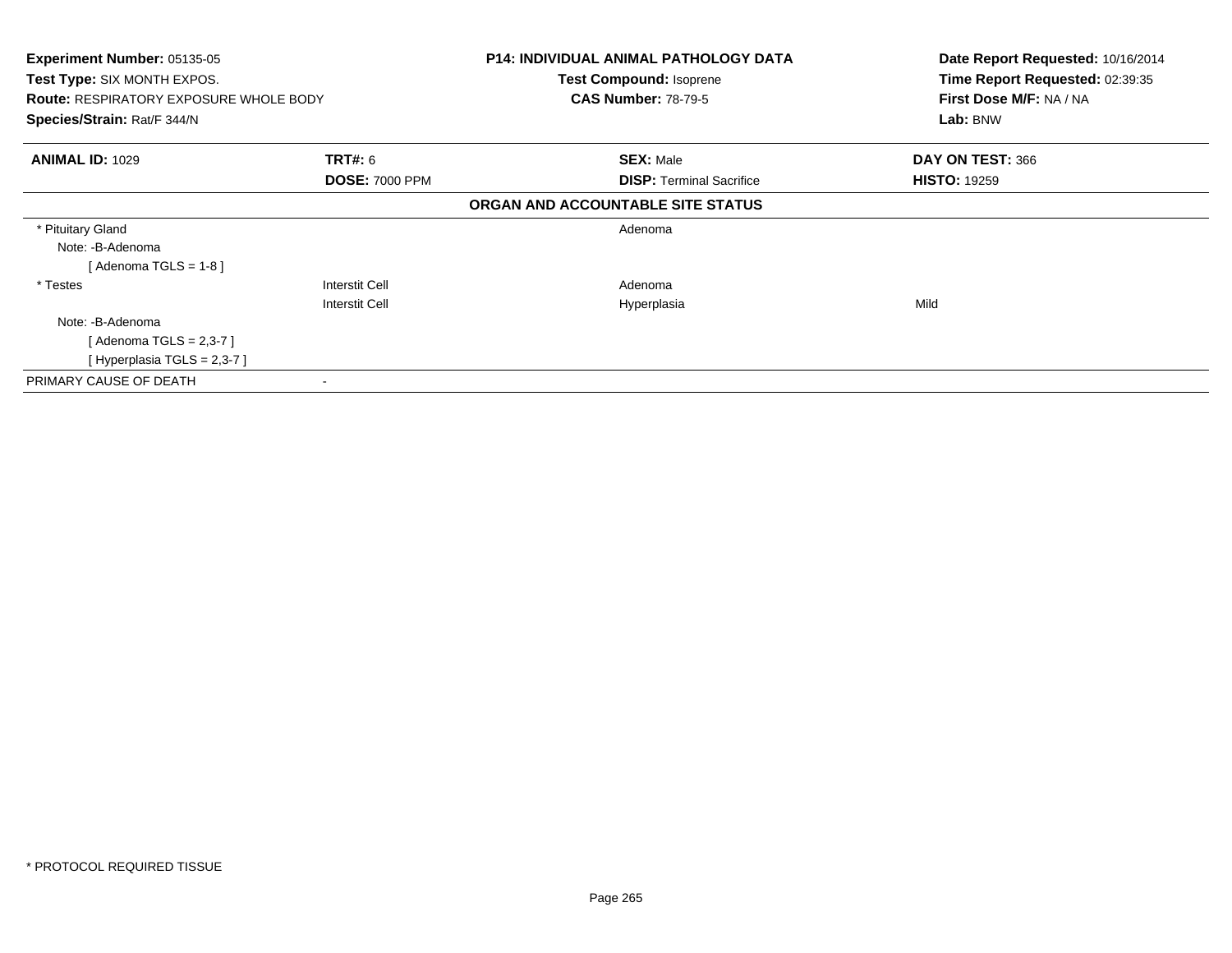**Experiment Number:** 05135-05**Test Type:** SIX MONTH EXPOS.**Route:** RESPIRATORY EXPOSURE WHOLE BODY**Species/Strain:** Rat/F 344/N**P14: INDIVIDUAL ANIMAL PATHOLOGY DATATest Compound:** Isoprene**CAS Number:** 78-79-5**Date Report Requested:** 10/16/2014**Time Report Requested:** 02:39:35**First Dose M/F:** NA / NA**Lab:** BNW**ANIMAL ID:** 1030**TRT#:** 6 **SEX:** Male **DAY ON TEST:** 186 **DOSE:** 7000 PPM**DISP:** Scheduled Sacrifice **HISTO:** 19260 **ORGAN AND ACCOUNTABLE SITE STATUSNORMAL**\* Adrenal Cortex \* Adrenal Cortex \* \* Adrenal Medulla \* \* Adrenal Medulla \* \* Blood Vessel \* \* Brood Vessel \* \* Bone \* Esophagus \* Bone Marrow \* Brain \* Epididymis \* Esophagus \* Intestine Large, Rectum \* Eye \* Intestine Large, Cecum \* Intestine Large, Cecum \* Intestine Large, Colon \* Intestine Small, Duodenum \* Intestine Small, Ileum \* Intestine Small, Intestine Small, Jejunum \* Islets, Pancreatic \* Kidney \* The mode, Mandibular \* Larynx \* Larynx \* Larynx \* Liver \* Liver \* Number \* Liver \* Lymph Node, Mandibular \* Lymph Node, Mesenteric \* The state of the state of the Nose \* Nose \* Parathyroid Gland \* Parathyroid Gland \* Peripheral Nerve \* Pharynx \* Pituitary Gland \* Preputial Gland \* Prostate \* Spinal Cord \* Salivary Glands \* \* Seminal Vesicle \* \* Seminal Vesicle \* \* Skin \* \* Skin \* \* Stember \* Spinal Cord \* Spinal Cord \* Spinal Cord \* Spinal Cord \* Spinal Cord \* Spinal Cord \* Spinal Cord \* Spinal Cord \* Spinal Cord \* Spinal \* Spleen \* Stomach, Forestomach \* Stomach \* Stomach, Glandular \* Stomach, Glandular \* Thymus \* Thyroid Gland \* Trachea \* Trachea \* Trachea \* Urinary Bladder **MISSING** \* Lymph Node, Mediastinal \* Mammary Gland**OBSERVATIONS** \* Blood VesselNote: Aorta is normal. \* Heart Cardiomyopathy Minimal \* Lungg and the morrhage of the morrhage of the morrhage of the Multifocal, Mild and the Multifocal, Mild and the morrhage  $\sim$  Multifocal, Mild and the morrhage of the morrhage of the morrhage of the morrhage of the morrhage of Peribronchial Hyperplasia Lymphoid, Minimal Note: Hemmorrhage is subpleural.[ Hemorrhage TGLS = 1-3 ] \* Lymph Node, Bronchial CongestionNote: Tracheobronchial lymph node has red blood cells present in subcapsular and/or medullary sinuses. \* Pancreass and the contraction Cellular Minimal of the Mixed Cell, Minimal of the Mixed Cell, Minimal of the Mixed Cell, Minimal of the contraction Cellular  $\sim$  100  $\mu$  m. The contraction Cellular contraction Cellular contraction \* Perph Nerve Note: Sciatic nerve is normal. \* Testess and the contraction of the contraction of the contraction of the contraction of the contraction of the contraction of the contraction of the contraction of the contraction of the contraction of the contraction of the con a Minimal PRIMARY CAUSE OF DEATH-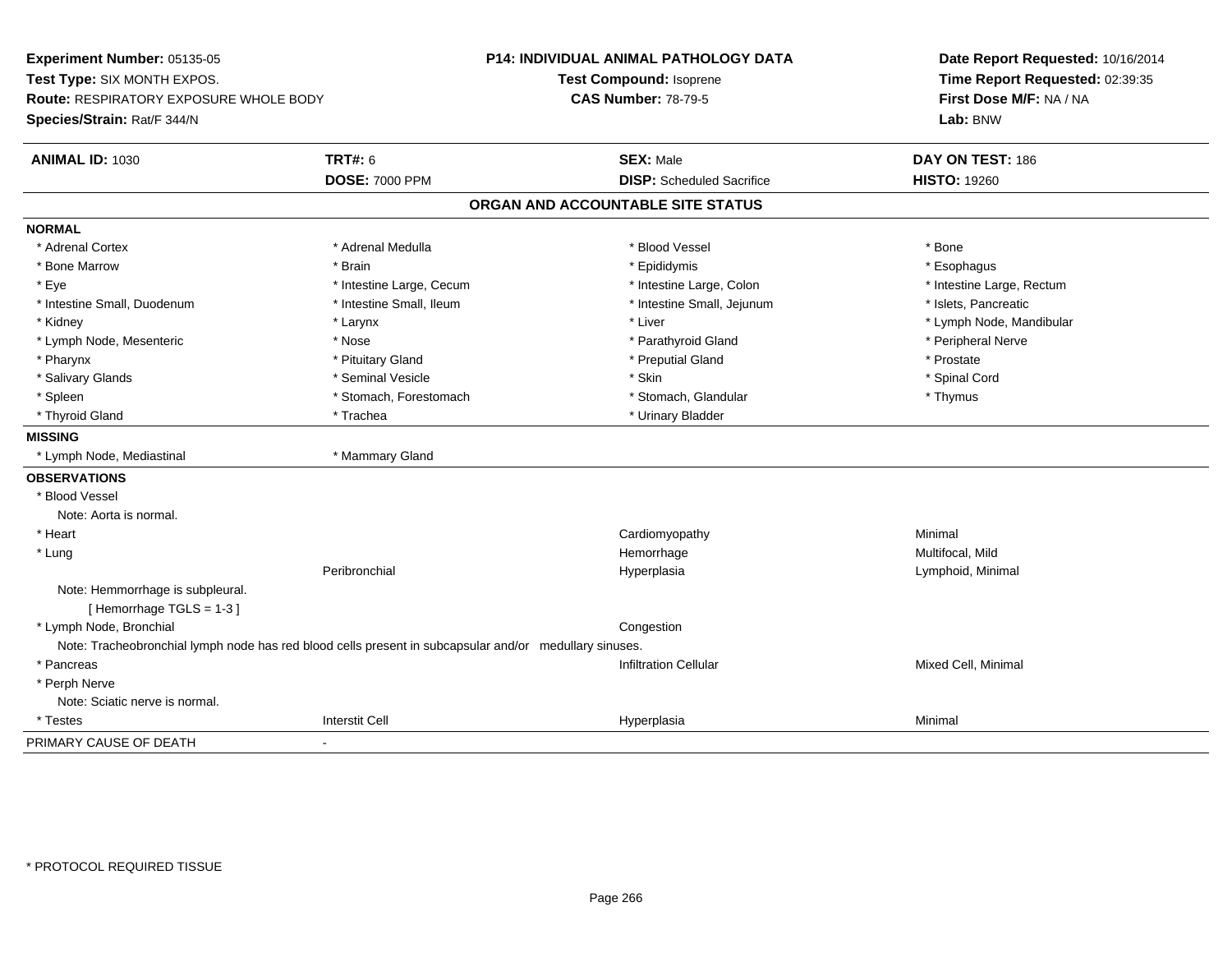**Experiment Number:** 05135-05**Test Type:** SIX MONTH EXPOS.**Route:** RESPIRATORY EXPOSURE WHOLE BODY**Species/Strain:** Rat/F 344/N**P14: INDIVIDUAL ANIMAL PATHOLOGY DATATest Compound:** Isoprene**CAS Number:** 78-79-5**Date Report Requested:** 10/16/2014**Time Report Requested:** 02:39:35**First Dose M/F:** NA / NA**Lab:** BNW**ANIMAL ID:** 1031**TRT#:** 6 **SEX:** Male **DAY ON TEST:** 366 **DOSE:** 7000 PPM**DISP:** Terminal Sacrifice **HISTO:** 19261 **ORGAN AND ACCOUNTABLE SITE STATUSNORMAL**\* Adrenal Cortex \* Adrenal Cortex \* \* Adrenal Medulla \* \* Adrenal Medulla \* \* Blood Vessel \* \* Brood Vessel \* \* Bone \* Esophagus \* Bone Marrow \* Brain \* Epididymis \* Esophagus \* Intestine Large, Colon \* Eye \* The state \* Intestine Large, Cecum \* Heart \* **Intestine Large, Cecum** \* Intestine Large, Cecum \* Intestine Small, Jejunum \* Intestine Large, Rectum \* Intestine Small, Duodenum \* Intestine Small, Duodenum \* 1ntestine Small, Ileum \* Islets, Pancreatic \* Larynx \* Liver \* Lymph Node, Mandibular \* Lymph Node, Mesenteric \* The state of the state of the state of the state of the state of the state of the state of the state of the state of the state of the state of the state of the state of the state of the state of \* Peripheral Nerve \* \* \* \* Pharynx \* \* Pharynx \* \* \* Preputial Gland \* \* Preputial Gland \* \* Preputial Gland \* Salivary Glands \* \* Seminal Vesicle \* \* Seminal Vesicle \* \* Skin \* \* Skin \* \* Stember \* Spinal Cord \* Spinal Cord \* Spinal Cord \* Spinal Cord \* Spinal Cord \* Spinal Cord \* Spinal Cord \* Spinal Cord \* Spinal Cord \* Spinal \* Spleen \* Stomach, Forestomach \* Stomach \* Stomach, Glandular \* Stomach, Glandular \* Thymus \* Thyroid Gland \* Trachea \* Trachea \* Trachea \* Urinary Bladder **MISSING** \* Mammary Gland**OBSERVATIONS** \* Blood VesselNote: Aorta is normal \* Kidneyy the controller of the Bilateral Chronic, Minimal and the Chronic, Minimal of the Chronic, Minimal of the Chronic, Minimal of the Chronic, Minimal of the Chronic, Minimal of the Chronic, Minimal of the Chronic, Minimal of \* Lungg and the morrhage of the morrhage of the morrhage of the morrhage  $\mathsf{M}$ ultifocal, Minimal and the morrhage of the morrhage of the morrhage of the morrhage of the morrhage of the morrhage of the morrhage of the morrhage Perivascular Hyperplasia Lymphoid, Multifocal, Minimal Note: Hemorrhage is subpleural.[ Hemorrhage TGLS = 1-3 ] \* Lymph Node, Bronchial CongestionNote: Tracheobronchial lymph node has red blood cells present in subcapsular and/or medullary sinuses. \* Lymph Node, Mediastinal CongestionNote: Red blood cells present in cortical and/or medullary sinuses. \* Perph Nerve Note: Sciatic nerve is normal. \* Prostatee the contraction of the contraction of the contraction of the contraction of the contraction of the contraction of  $\mathbf S$ uppurative, Minimal of the contraction of the contraction of the contraction of the contraction of t \* Testess and the contractive contractive contractive contractive contractive contractive contractive contractive contractive contractive contractive contractive contractive contractive contractive contractive contractive contract I and the contract of the Hyperplasia Interstit Cella Marked

PRIMARY CAUSE OF DEATH-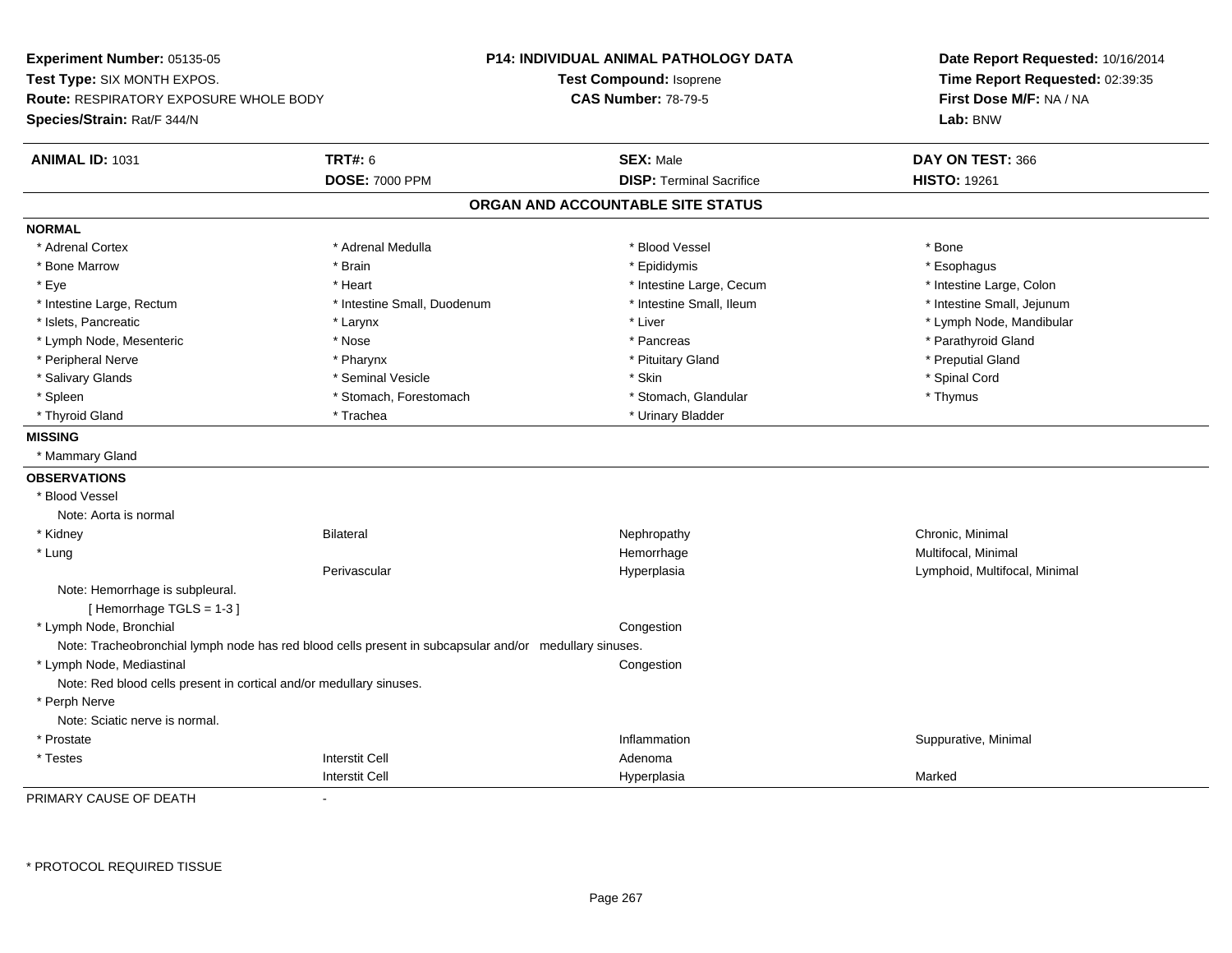| <b>Experiment Number: 05135-05</b><br>Test Type: SIX MONTH EXPOS.<br><b>Route: RESPIRATORY EXPOSURE WHOLE BODY</b><br>Species/Strain: Rat/F 344/N |                       | <b>P14: INDIVIDUAL ANIMAL PATHOLOGY DATA</b> | Date Report Requested: 10/16/2014 |  |
|---------------------------------------------------------------------------------------------------------------------------------------------------|-----------------------|----------------------------------------------|-----------------------------------|--|
|                                                                                                                                                   |                       | <b>Test Compound: Isoprene</b>               | Time Report Requested: 02:39:35   |  |
|                                                                                                                                                   |                       | <b>CAS Number: 78-79-5</b>                   | First Dose M/F: NA / NA           |  |
|                                                                                                                                                   |                       |                                              | Lab: BNW                          |  |
| <b>ANIMAL ID: 1031</b>                                                                                                                            | TRT#: 6               | <b>SEX: Male</b>                             | DAY ON TEST: 366                  |  |
|                                                                                                                                                   | <b>DOSE: 7000 PPM</b> | <b>DISP: Terminal Sacrifice</b>              | <b>HISTO: 19261</b>               |  |
|                                                                                                                                                   |                       | ORGAN AND ACCOUNTABLE SITE STATUS            |                                   |  |
|                                                                                                                                                   |                       |                                              |                                   |  |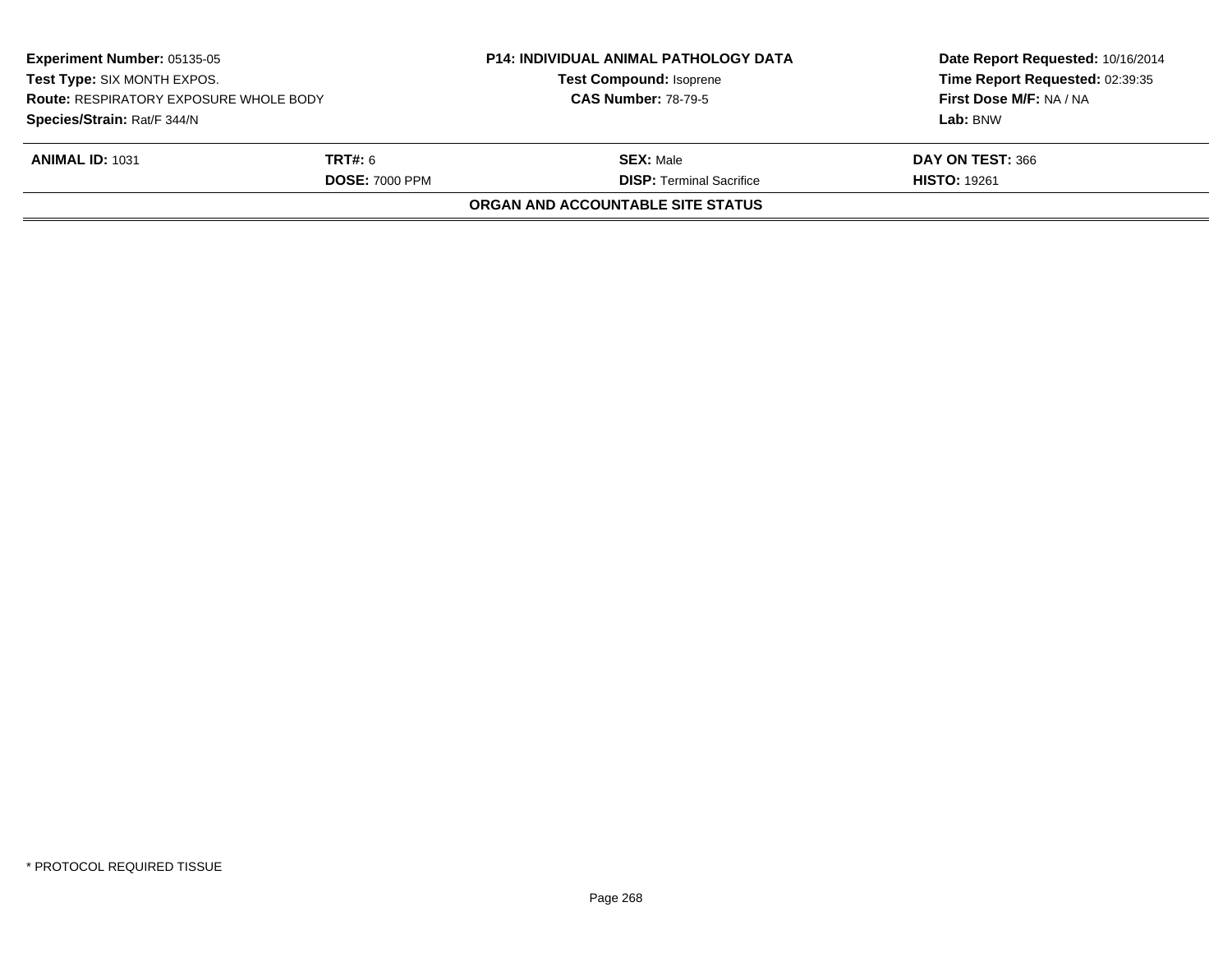**Experiment Number:** 05135-05**Test Type:** SIX MONTH EXPOS.**Route:** RESPIRATORY EXPOSURE WHOLE BODY**Species/Strain:** Rat/F 344/N**P14: INDIVIDUAL ANIMAL PATHOLOGY DATATest Compound:** Isoprene**CAS Number:** 78-79-5**Date Report Requested:** 10/16/2014**Time Report Requested:** 02:39:35**First Dose M/F:** NA / NA**Lab:** BNW**ANIMAL ID:** 1032 **TRT#:** <sup>6</sup> **SEX:** Male **DAY ON TEST:** <sup>366</sup> **DOSE:** 7000 PPM**DISP:** Terminal Sacrifice **HISTO:** 19262 **ORGAN AND ACCOUNTABLE SITE STATUSNORMAL**\* Adrenal Cortex \* Adrenal Cortex \* \* Adrenal Medulla \* \* Adrenal Medulla \* \* Blood Vessel \* \* Brood Vessel \* \* Bone \* Esophagus \* Bone Marrow \* Brain \* Epididymis \* Esophagus \* Eye \* Thestine Large, Cecum \* Intestine Large, Cecum \* Intestine Large, Colon \* Intestine Large, Rectum \* Intestine Large, Rectum \* Intestine Small, Duodenum \* Intestine Small, Ileum \* Intestine Small, Intestine Small, Jejunum \* Islets, Pancreatic \* Lymph Node, Mesenteric \* Lymph Node, Bronchial \* Lymph Node, Mandibular \* Lymph Node, Mediastinal \* Lymph Node, Mediastinal \* Nose \* Parathyroid Gland \* Parathyroid Gland \* Peripheral Nerve \* Poster \* Pharynx \* Salivary Glands \* Pituitary Gland \* \* Then the state \* Preputial Gland \* Prosection \* Prostate \* \* Salivary Glands \* Salivary Glands \* Salivary Glands \* Salivary Glands \* Salivary Glands \* Salivary Glands \* Salivary Glands \* Salivary Glan \* Seminal Vesicle \* Skin \* Spinal Cord \* Spleen \* Thyroid Gland \* Stomach, Forestomach \* Thymus \* Stomach, Glandular \* Thymus \* Thymus \* Thymus \* Thymus \* Thymus \* Thymus \* Thymus \* Thymus \* Thymus \* Thymus \* Thymus \* Thymus \* Thymus \* Thymus \* Thymus \* Thymus \* Thymus \* Thymus \* Thymu \* Trachea**MISSING** \* Mammary Gland**OBSERVATIONS** \* Blood VesselNote: Aorta is normal. Harderian Gland Hyperplasia Lymphoid, Minimal Note: Hyperplasia is reactive. \* Heart CardiomyopathyMinimal<br>Chronic, Minimal \* Kidneyy the controller of the Bilateral Chronic, Minimal and the Chronic, Minimal of the Chronic, Minimal of the Chronic, Minimal of the Chronic, Minimal of the Chronic, Minimal of the Chronic, Minimal of the Chronic, Minimal of \* Larynxx and the state of the control of the control of the control of the control of the control of the control of the control of the control of the control of the control of the control of the control of the control of the cont Note: Mixed cell infiltrates present in the Lamina Propria. \* Liver Hepatodiaphragmatic Nodule[ Hepatodiaphragmatic Nodule TGLS = 3-14 ] \* Lungg and the morrhage of the morrhage of the morrhage of the morrhage  $\mathsf{M}$ ultifocal, Minimal and the morrhage of the morrhage of the morrhage of the morrhage of the morrhage of the morrhage of the morrhage of the morrhage Alveolar Epith Hyperplasia Focal, Mild AlveolusInfiltration Cellular **Histocyte**, Minimal Note: Hyperplasia, alveolar epithelium is a type 2 cell.Note: Hemorrhage is subpleural.[ Hemorrhage TGLS = 1-3 ]

[ Hyperplasia TGLS = 2-13 ]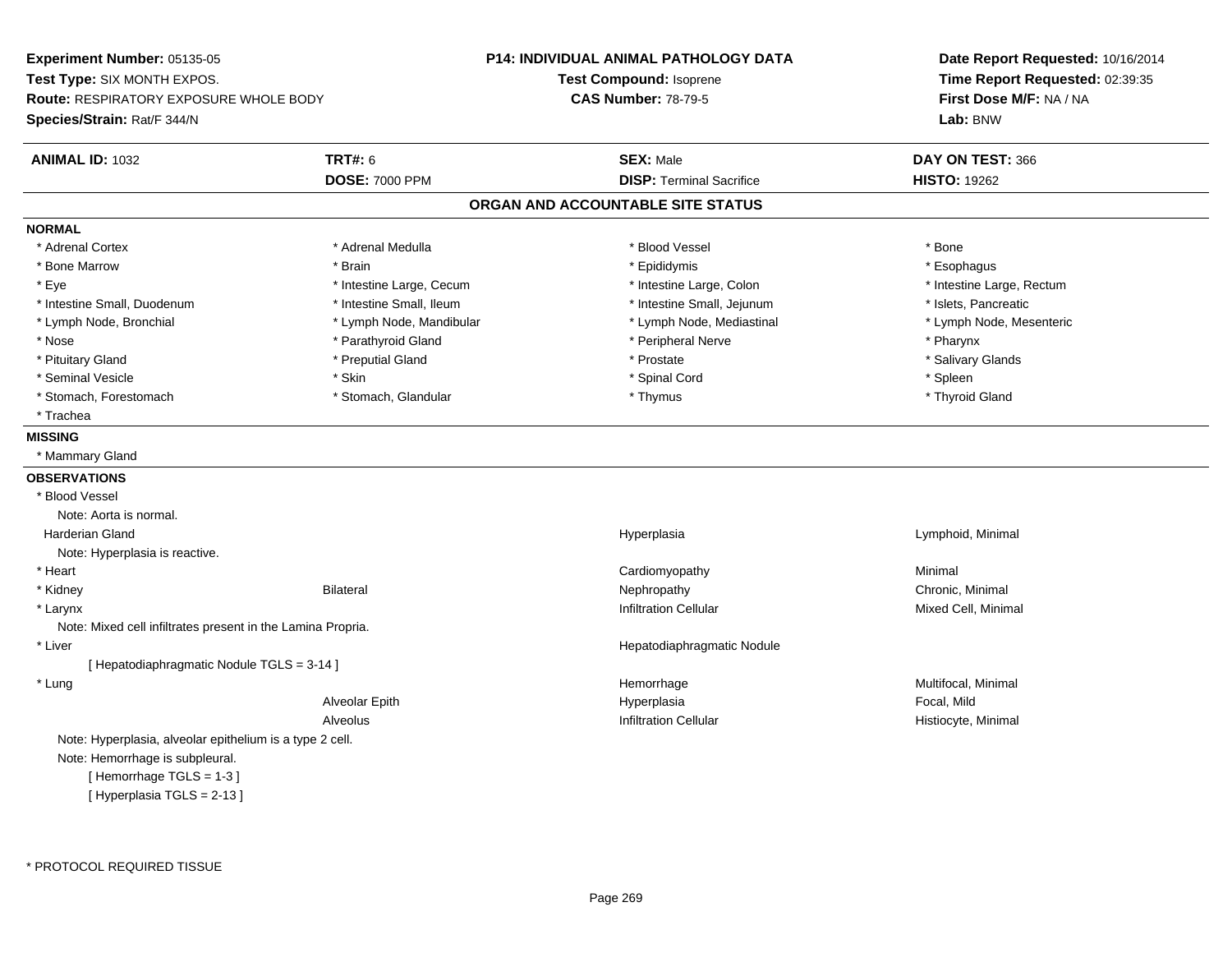| <b>Experiment Number: 05135-05</b><br><b>Test Type: SIX MONTH EXPOS.</b><br><b>Route: RESPIRATORY EXPOSURE WHOLE BODY</b><br>Species/Strain: Rat/F 344/N |                                                | <b>P14: INDIVIDUAL ANIMAL PATHOLOGY DATA</b><br>Test Compound: Isoprene<br><b>CAS Number: 78-79-5</b> | Date Report Requested: 10/16/2014<br>Time Report Requested: 02:39:35<br>First Dose M/F: NA / NA<br>Lab: BNW |
|----------------------------------------------------------------------------------------------------------------------------------------------------------|------------------------------------------------|-------------------------------------------------------------------------------------------------------|-------------------------------------------------------------------------------------------------------------|
| <b>ANIMAL ID: 1032</b>                                                                                                                                   | <b>TRT#: 6</b><br><b>DOSE: 7000 PPM</b>        | <b>SEX: Male</b><br><b>DISP: Terminal Sacrifice</b>                                                   | DAY ON TEST: 366<br><b>HISTO: 19262</b>                                                                     |
|                                                                                                                                                          |                                                | ORGAN AND ACCOUNTABLE SITE STATUS                                                                     |                                                                                                             |
| * Lym Node Bron<br>Note: Tracheobronchial lymph node is normal.<br>* Pancreas<br>Note: Atrophy is exocrine<br>* Perph Nerve                              |                                                | Atrophy                                                                                               | Minimal                                                                                                     |
| Note: Sciatic nerve is normal.                                                                                                                           |                                                |                                                                                                       |                                                                                                             |
| * Testes                                                                                                                                                 | <b>Interstit Cell</b><br><b>Interstit Cell</b> | Adenoma<br>Hyperplasia                                                                                | Moderate                                                                                                    |
| * Urinary Bladder                                                                                                                                        |                                                | <b>Calculus Micro Observation Only</b>                                                                |                                                                                                             |
| [ Calculus Micro Observation Only TGLS = 4-8 ]                                                                                                           |                                                |                                                                                                       |                                                                                                             |
| PRIMARY CAUSE OF DEATH                                                                                                                                   |                                                |                                                                                                       |                                                                                                             |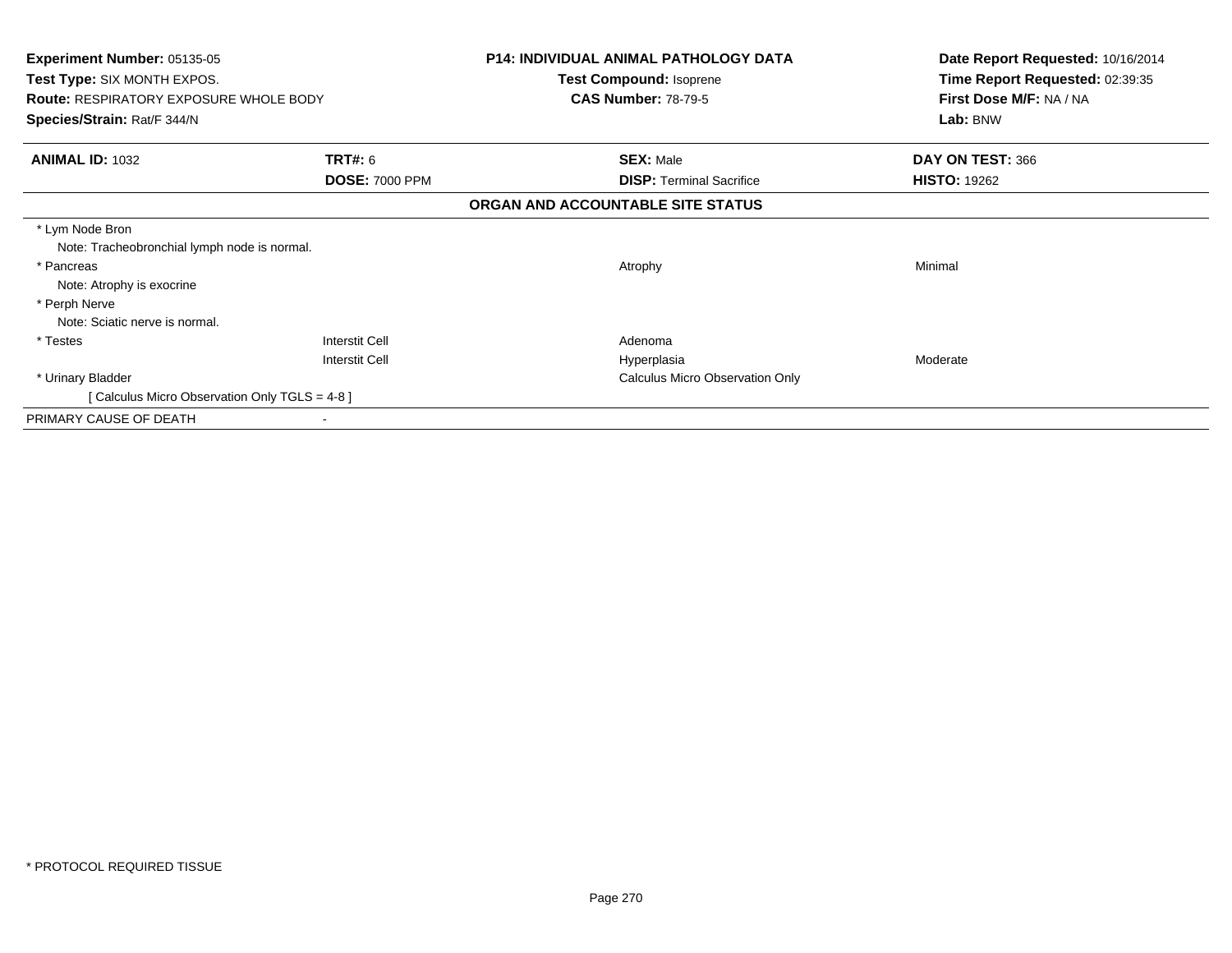**Experiment Number:** 05135-05**Test Type:** SIX MONTH EXPOS.**Route:** RESPIRATORY EXPOSURE WHOLE BODY**Species/Strain:** Rat/F 344/N**P14: INDIVIDUAL ANIMAL PATHOLOGY DATATest Compound:** Isoprene**CAS Number:** 78-79-5**Date Report Requested:** 10/16/2014**Time Report Requested:** 02:39:35**First Dose M/F:** NA / NA**Lab:** BNW**ANIMAL ID:** 1033**TRT#:** 6 **SEX:** Male **DAY ON TEST:** 186 **DOSE:** 7000 PPM**DISP:** Scheduled Sacrifice **HISTO:** 19263 **ORGAN AND ACCOUNTABLE SITE STATUSNORMAL**\* Adrenal Cortex \* Adrenal Cortex \* \* Adrenal Medulla \* \* Adrenal Medulla \* \* Blood Vessel \* \* Brood Vessel \* \* Bone \* Esophagus \* Bone Marrow \* Brain \* Epididymis \* Esophagus \* Intestine Large, Colon \* Eye \* The state of the state of the state of the state of the state of the state of the state of the state of the state of the state of the state of the state of the state of the state of the state of the state of the st \* Intestine Small, Jejunum \* Intestine Large, Rectum \* Intestine Small, Duodenum \* Intestine Small, Duodenum \* 1ntestine Small, Ileum \* Islets, Pancreatic \* \* \* Andrew \* Kidney \* \* Kidney \* \* Larynx \* Larynx \* \* Larynx \* \* Liver \* Liver \* Liver \* Lymph Node, Mandibular \* The state of the state of the Mesenteric \* Nose \* Nose \* Nose \* Parathyroid Gland \* Peripheral Nerve \* \* \* \* Pharynx \* \* Pharynx \* \* \* Preputial Gland \* \* Preputial Gland \* \* Preputial Gland \* Prostate \* \* Salivary Glands \* \* Salivary Glands \* \* Seminal Vesicle \* \* \* Seminal Yestrich \* \* Skin \* \* Skin \* Stomach, Glandular \* Spinal Cord \* Spinal Cord \* Spinal Cord \* Stomach, Forestomach \* Stomach, Forestomach \* Stomach, Forestomach \* Thymus \* Thyroid Gland \* Trachea \* Urinary Bladder \* **MISSING** \* Mammary Gland**OBSERVATIONS** \* Blood VesselNote: Aorta is normal. \* Lungg and the state of the state of the state of the state of the Hemorrhage state of the Mild state of the Mild state of the State of the State of the State of the State of the State of the State of the State of the State of Peribronchial Hyperplasia Lymphoid, Focal, Minimal Note: Hemorrhage is subpleural.[ Hemorrhage TGLS = 2-3 ] \* Lymph Node, Bronchial CongestionNote: Tracheobronchial lymph node has red blood cells present in subcapsular and/or medullary sinuses. \* Lymph Node, Mediastinal CongestionNote: Red blood cells present in cortical and/or medullary sinuses.**Mesentery**  Accessory SpleenNote: Ectopic Spleen attached to pancreas[ Accessory Spleen TGLS = 1-13 ] \* Pancreas Accessory SpleenNote: Ectopic Spleen.[ Accessory Spleen TGLS = 1-13 ]\* Perph Nerve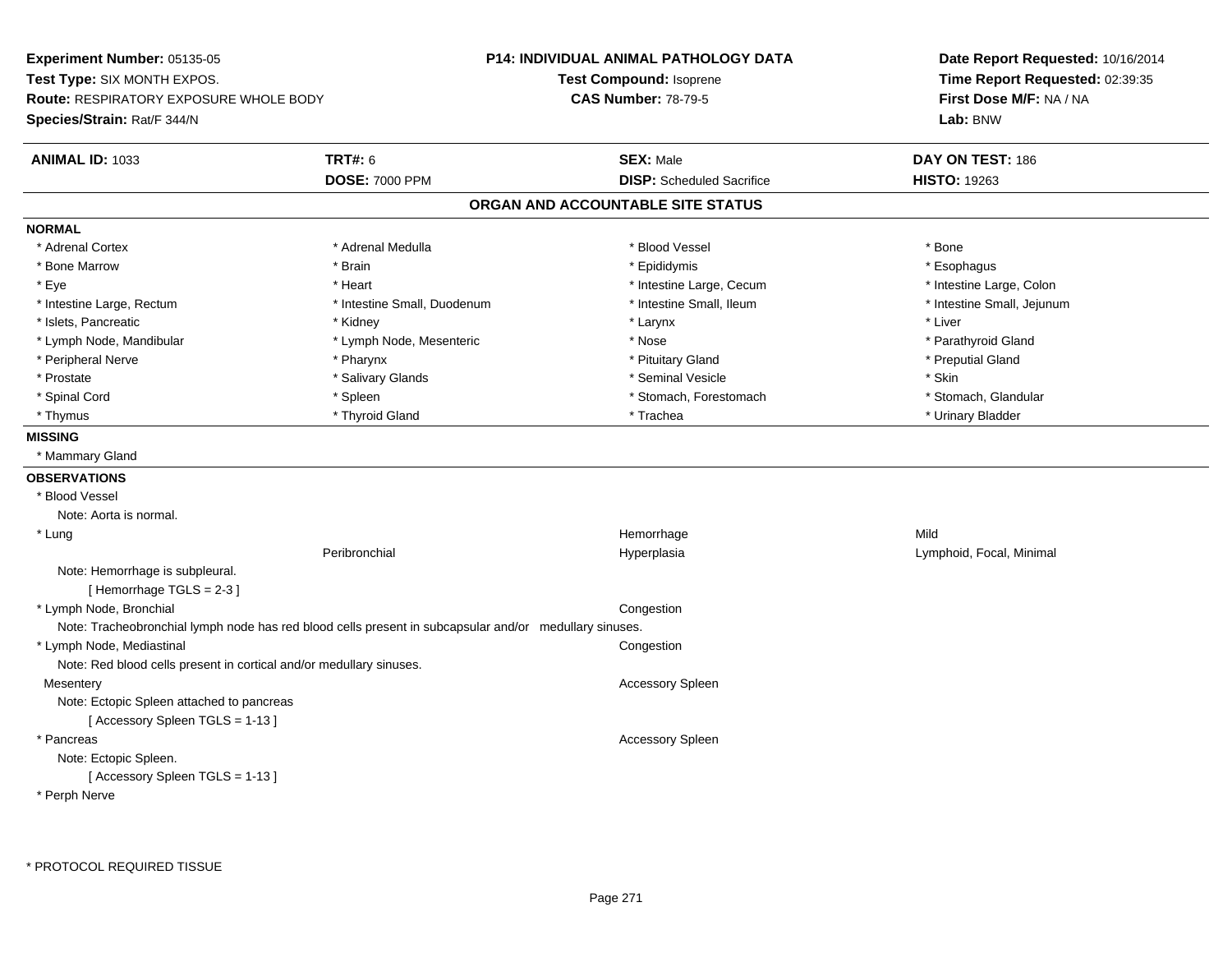| Experiment Number: 05135-05<br>Test Type: SIX MONTH EXPOS.<br><b>Route: RESPIRATORY EXPOSURE WHOLE BODY</b><br>Species/Strain: Rat/F 344/N |                       | <b>P14: INDIVIDUAL ANIMAL PATHOLOGY DATA</b> | Date Report Requested: 10/16/2014<br>Time Report Requested: 02:39:35 |
|--------------------------------------------------------------------------------------------------------------------------------------------|-----------------------|----------------------------------------------|----------------------------------------------------------------------|
|                                                                                                                                            |                       | <b>Test Compound: Isoprene</b>               |                                                                      |
|                                                                                                                                            |                       | <b>CAS Number: 78-79-5</b>                   | First Dose M/F: NA / NA                                              |
|                                                                                                                                            |                       |                                              | Lab: BNW                                                             |
| <b>ANIMAL ID: 1033</b>                                                                                                                     | TRT#: 6               | <b>SEX: Male</b>                             | DAY ON TEST: 186                                                     |
|                                                                                                                                            | <b>DOSE: 7000 PPM</b> | <b>DISP:</b> Scheduled Sacrifice             | <b>HISTO: 19263</b>                                                  |
|                                                                                                                                            |                       | ORGAN AND ACCOUNTABLE SITE STATUS            |                                                                      |
| Note: Sciatic nerve is normal.                                                                                                             |                       |                                              |                                                                      |
| * Testes                                                                                                                                   | <b>Interstit Cell</b> | Hyperplasia                                  | Mild                                                                 |
| PRIMARY CAUSE OF DEATH                                                                                                                     |                       |                                              |                                                                      |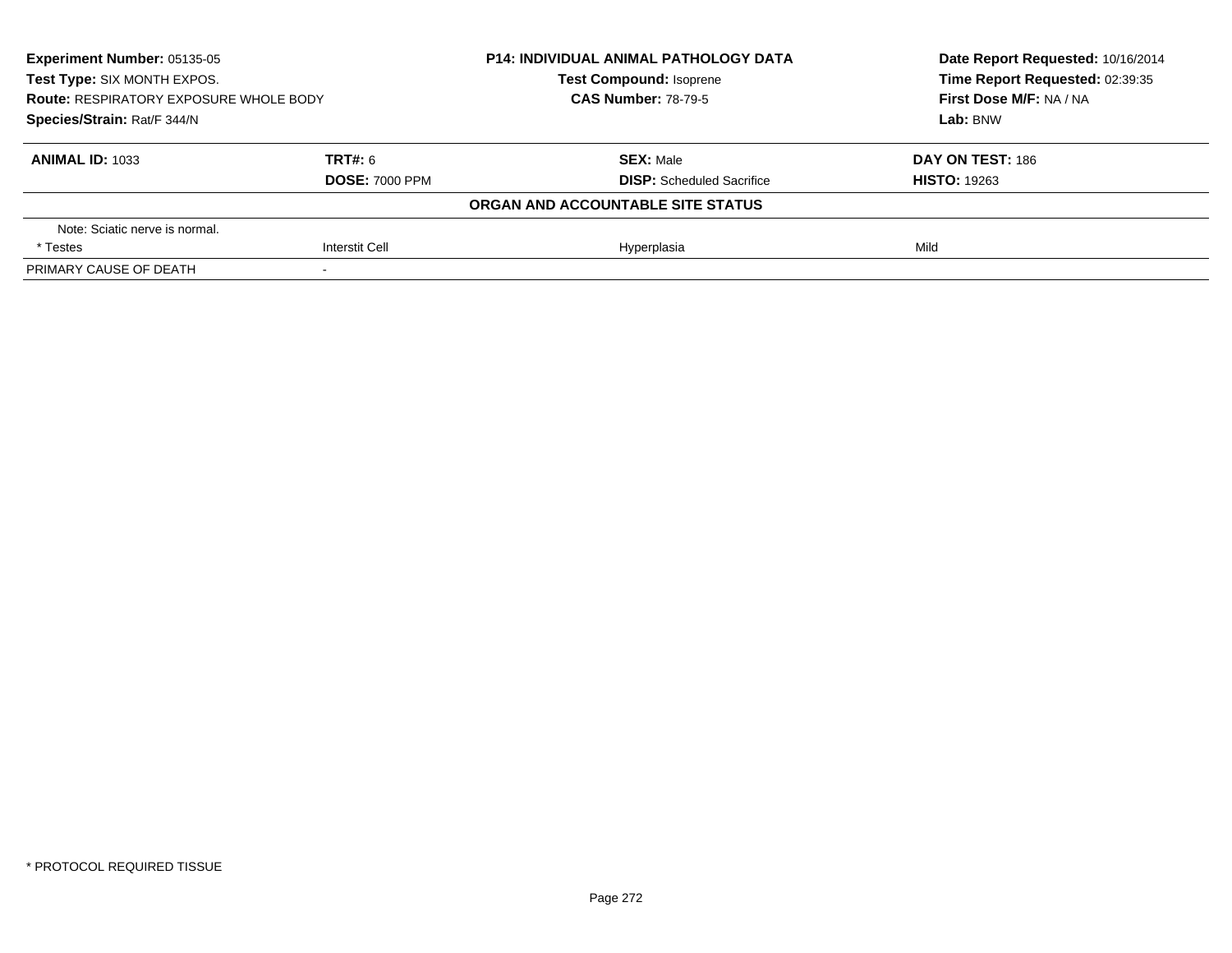**Experiment Number:** 05135-05**Test Type:** SIX MONTH EXPOS.**Route:** RESPIRATORY EXPOSURE WHOLE BODY**Species/Strain:** Rat/F 344/N**P14: INDIVIDUAL ANIMAL PATHOLOGY DATATest Compound:** Isoprene**CAS Number:** 78-79-5**Date Report Requested:** 10/16/2014**Time Report Requested:** 02:39:35**First Dose M/F:** NA / NA**Lab:** BNW**ANIMAL ID:** 1034 **TRT#:** <sup>6</sup> **SEX:** Male **DAY ON TEST:** <sup>366</sup> **DOSE:** 7000 PPM**DISP:** Terminal Sacrifice **HISTO:** 19264 **ORGAN AND ACCOUNTABLE SITE STATUSNORMAL**\* Adrenal Cortex \* Adrenal Cortex \* \* Adrenal Medulla \* \* Adrenal Medulla \* \* Blood Vessel \* \* Brood Vessel \* \* Bone \* Esophagus \* Bone Marrow \* Brain \* Epididymis \* Esophagus \* Eye \* Thestine Large, Cecum \* Intestine Large, Cecum \* Intestine Large, Colon \* Intestine Large, Rectum \* Intestine Large, Rectum \* Intestine Small, Duodenum \* Intestine Small, Ileum \* Intestine Small, Intestine Small, Jejunum \* Islets, Pancreatic \* Larynx \* Lymph Node, Bronchial \* Lymph Node, Bronchial \* Lymph Node, Mandibular \* Lymph Node, Mandibular \* Lymph Node, Mandibular \* Lymph Node, Mesenteric \* The state of the state of the state of the state of the state of the state of the state of the state of the state of the state of the state of the state of the state of the state of the state of \* Peripheral Nerve \* \* Andrew \* Pharynx \* Pharynx \* \* Preputial Gland \* \* Salivary Glands \* Salivary Glands \* Salivary Glands \* Salivary Glands \* Salivary Glands \* Salivary Glands \* Salivary Glands \* Salivary Glands \* Sali \* Seminal Vesicle \* Skin \* Spinal Cord \* Spleen \* Thyroid Gland \* Stomach, Forestomach \* Thymus \* Stomach, Glandular \* Thymus \* Thymus \* Thymus \* Thymus \* Thymus \* Thymus \* Thymus \* Thymus \* Thymus \* Thymus \* Thymus \* Thymus \* Thymus \* Thymus \* Thymus \* Thymus \* Thymus \* Thymus \* Thymu \* Trachea \* Urinary Bladder**MISSING** \* Mammary Gland**OBSERVATIONS** \* Blood VesselNote: Aorta is normal. \* Heart Cardiomyopathy Minimal \* Kidneyy the controller of the Bilateral Chronic, Minimal and the Chronic, Minimal of the Chronic, Minimal of the Chronic, Minimal of the Chronic, Minimal of the Chronic, Minimal of the Chronic, Minimal of the Chronic, Minimal of \* Lung Alveolus Hemorrhage Minimal Hemorrhagee Minimal Perivascular Hyperplasia Lymphoid, Focal, Minimal Note: Hemorrhage is subpleural. \* Lym Node Bron Note: Tracheobronchial lymph node is normal. \* Lymph Node, Mediastinal HyperplasiaNote: Hyperplasia is reactive. \* Perph Nerve Note: Sciatic nerve is normal. \* Pituitary Glandd and the control of the control of the control of the control of the control of the control of the control of the control of the control of the control of the control of the control of the control of the control of the co \* Prostatee the contraction of the contraction of the contraction of the contraction of the contraction of the contraction of  $\mathbf S$ uppurative, Minimal of the contraction of the contraction of the contraction of the contraction of t \* Testess and the contraction of the contraction of the contraction of the contraction of the contraction of the contraction of the contraction of the contraction of the contraction of the contraction of the contraction of the con a Mild

\* PROTOCOL REQUIRED TISSUE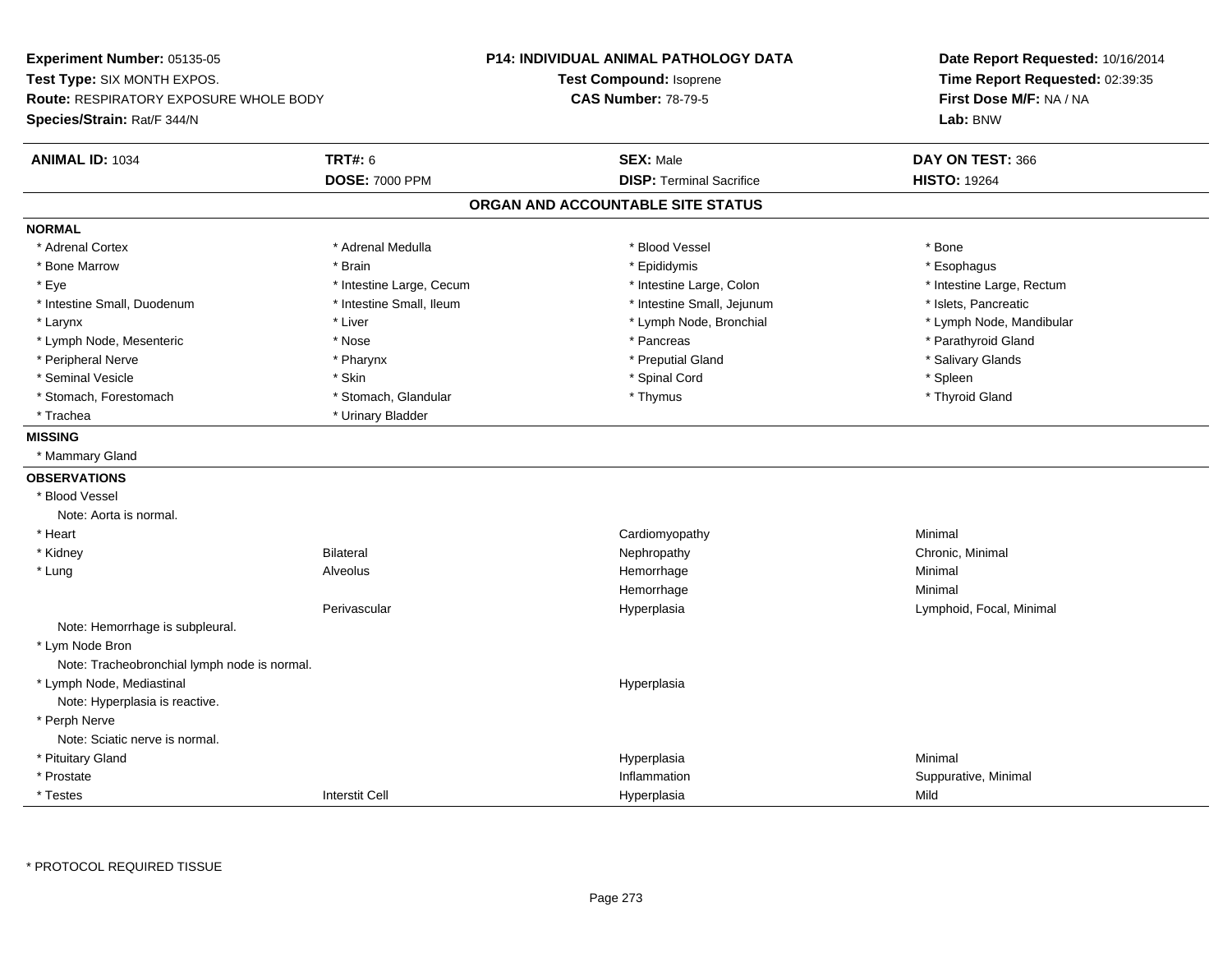| <b>Experiment Number: 05135-05</b><br>Test Type: SIX MONTH EXPOS.<br><b>Route: RESPIRATORY EXPOSURE WHOLE BODY</b><br>Species/Strain: Rat/F 344/N |                       | <b>P14: INDIVIDUAL ANIMAL PATHOLOGY DATA</b><br><b>Test Compound: Isoprene</b><br><b>CAS Number: 78-79-5</b> | Date Report Requested: 10/16/2014 |
|---------------------------------------------------------------------------------------------------------------------------------------------------|-----------------------|--------------------------------------------------------------------------------------------------------------|-----------------------------------|
|                                                                                                                                                   |                       |                                                                                                              | Time Report Requested: 02:39:36   |
|                                                                                                                                                   |                       |                                                                                                              | First Dose M/F: NA / NA           |
|                                                                                                                                                   |                       |                                                                                                              | Lab: BNW                          |
| <b>ANIMAL ID: 1034</b>                                                                                                                            | <b>TRT#:</b> 6        | <b>SEX: Male</b>                                                                                             | DAY ON TEST: 366                  |
|                                                                                                                                                   | <b>DOSE: 7000 PPM</b> | <b>DISP:</b> Terminal Sacrifice                                                                              | <b>HISTO: 19264</b>               |
|                                                                                                                                                   |                       | ORGAN AND ACCOUNTABLE SITE STATUS                                                                            |                                   |
| PRIMARY CAUSE OF DEATH                                                                                                                            |                       |                                                                                                              |                                   |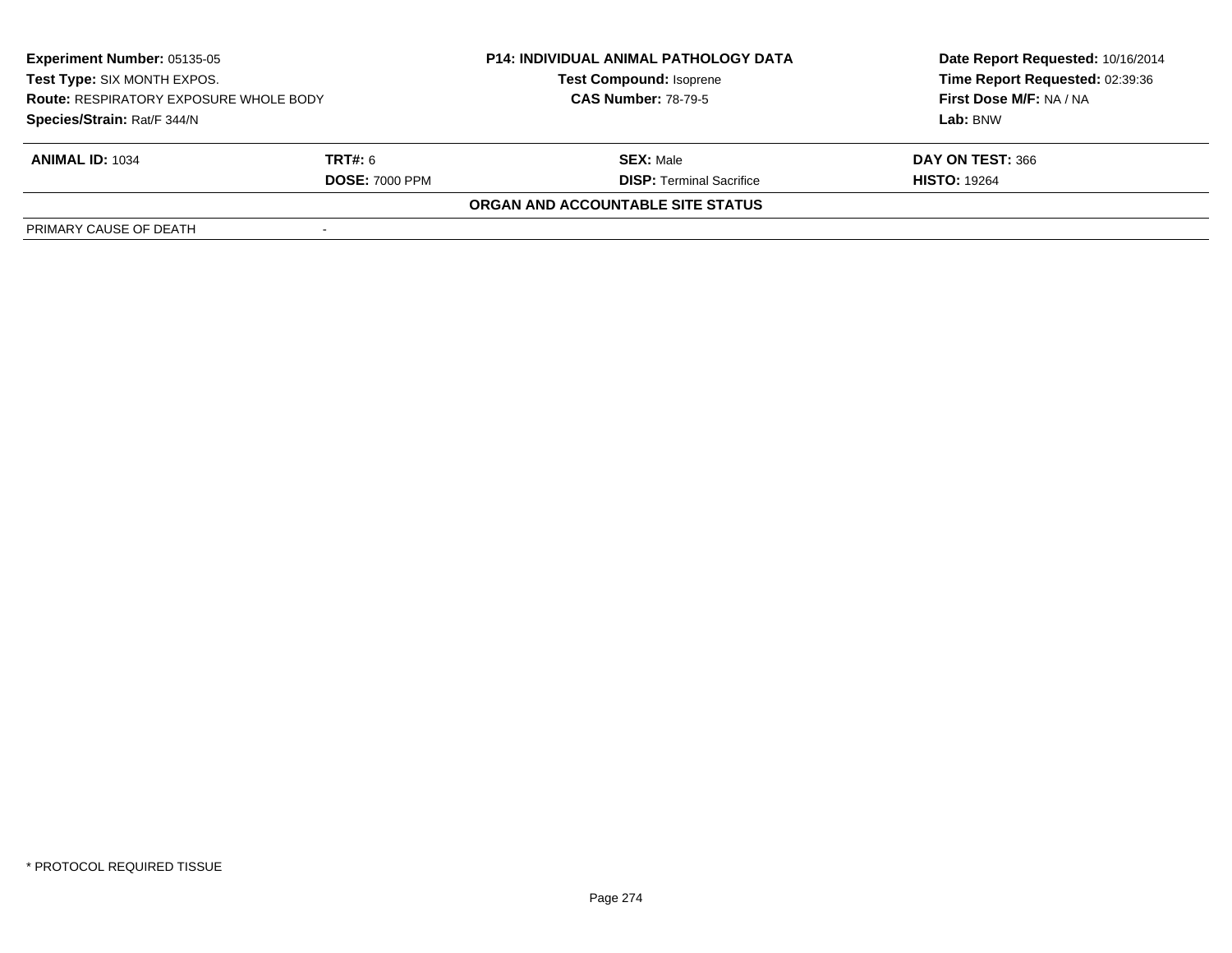**Experiment Number:** 05135-05**Test Type:** SIX MONTH EXPOS.**Route:** RESPIRATORY EXPOSURE WHOLE BODY**Species/Strain:** Rat/F 344/N**P14: INDIVIDUAL ANIMAL PATHOLOGY DATATest Compound:** Isoprene**CAS Number:** 78-79-5**Date Report Requested:** 10/16/2014**Time Report Requested:** 02:39:36**First Dose M/F:** NA / NA**Lab:** BNW**ANIMAL ID:** 1035 **TRT#:** <sup>6</sup> **SEX:** Male **DAY ON TEST:** <sup>366</sup> **DOSE:** 7000 PPM**DISP:** Terminal Sacrifice **HISTO:** 19265 **ORGAN AND ACCOUNTABLE SITE STATUSNORMAL**\* Adrenal Cortex \* Adrenal Cortex \* \* Adrenal Medulla \* \* Adrenal Medulla \* \* Blood Vessel \* \* Brood Vessel \* \* Bone \* Esophagus \* Bone Marrow \* Brain \* Epididymis \* Esophagus \* Intestine Large, Colon \* Eye \* Heart \* Intestine Large, Cecum \* Intestine Large, Colon\* Intestine Large, Rectum \* Thestine Small, Duodenum \* Intestine Small, Ileum \* Intestine Small, Ileum \* Islets, Pancreatic \* Kidney \* The mode, Mesenteric \* Larynx \* Larynx \* Larynx \* Liver \* Liver \* Liver \* Liver \* Liver \* Lymph Node, Mesenteric \* Nose \* Parathyroid Gland \* Parathyroid Gland \* Peripheral Nerve \* Posterious \* Pharynx \* Seminal Vesicle \* Preputial Gland \* \* Annual vesicle \* \* Prostate \* \* Salivary Glands \* \* Salivary Glands \* \* Seminal Vesicle \* \* Skin \* Spinal Cord \* Spinal Cord \* Spinal Cord \* Spinal \* Spinal \* Stomach, Forestomach \* Stomach, Forestomach \* Stomach, Glandular \* Thymus \* Thyroid Gland \* Trachea**MISSING** \* Mammary Gland**OBSERVATIONS** \* Blood VesselNote: Aorta is normal. \* Intestine Small, Jejunumm and the morrhage the morrhage that the morrhage method is a multifocal, Minimal multifocal, Minimal multifocal, Minimal multifocal, Minimal multifocal, Minimal multifocal, Minimal multifocal,  $\frac{1}{2}$ Inflammation Suppurative, Multifocal, Minimal [ Hemorrhage TGLS = 4-13 ] [ Inflammation TGLS = 4-13 ] \* Lungg and the morrhage of the morrhage of the morrhage of the morrhage  $\mathsf{M}$ ultifocal, Minimal and the morrhage of the morrhage of the morrhage of the morrhage of the morrhage of the morrhage of the morrhage of the morrhage Alveolar Epith Hyperplasia Multifocal, Minimal Perivascular HyperplasiaHyperplasia and the control of the control of the Lymphoid, Multifocal, Minimal Infiltration Cellular and the control of Histiocyte. Multifocal. Mild AlveolusHistiocyte, Multifocal, Mild Note: Hemorrhage is subpleural.Note: Hyperplasia, alveolar epithelium is a type 2 cell.[ Hemorrhage TGLS = 2-3 ] [ Infiltration Cellular TGLS = 2-3 ] \* Lymph Node, Bronchial HyperplasiaNote: Hyperplasia is reactive in tracheobronchial lymph node.[ Hyperplasia TGLS = 3-8 ] \* Lymph Node, MandibularHyperplasia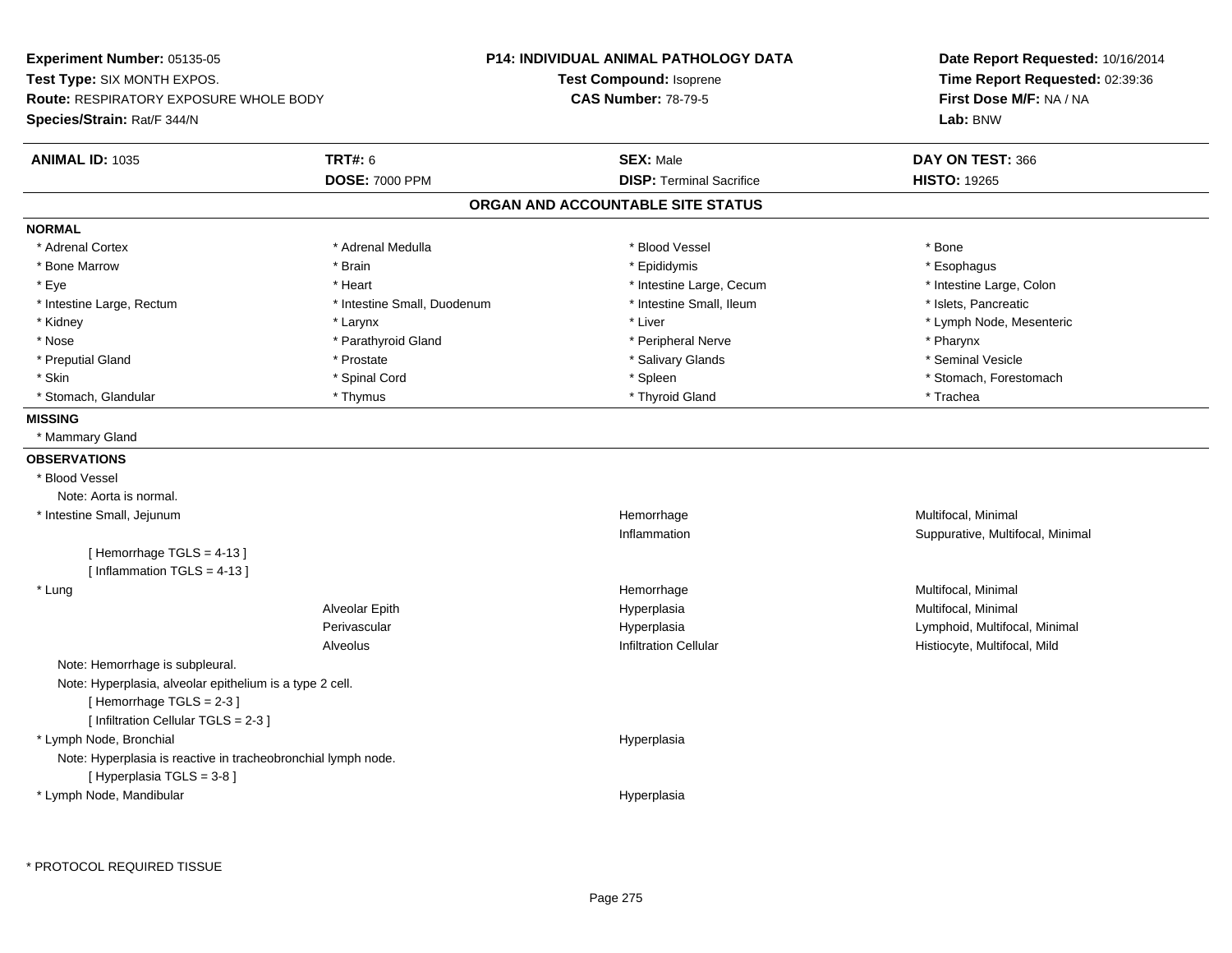| Experiment Number: 05135-05                                                  |                       | <b>P14: INDIVIDUAL ANIMAL PATHOLOGY DATA</b>          | Date Report Requested: 10/16/2014 |
|------------------------------------------------------------------------------|-----------------------|-------------------------------------------------------|-----------------------------------|
| Test Type: SIX MONTH EXPOS.<br><b>Route: RESPIRATORY EXPOSURE WHOLE BODY</b> |                       | Test Compound: Isoprene<br><b>CAS Number: 78-79-5</b> | Time Report Requested: 02:39:36   |
|                                                                              |                       |                                                       | First Dose M/F: NA / NA           |
| Species/Strain: Rat/F 344/N                                                  |                       |                                                       | Lab: BNW                          |
| <b>ANIMAL ID: 1035</b>                                                       | <b>TRT#: 6</b>        | <b>SEX: Male</b>                                      | DAY ON TEST: 366                  |
|                                                                              | <b>DOSE: 7000 PPM</b> | <b>DISP: Terminal Sacrifice</b>                       | <b>HISTO: 19265</b>               |
|                                                                              |                       | ORGAN AND ACCOUNTABLE SITE STATUS                     |                                   |
| Note: Hyperplasia is reactive.                                               |                       |                                                       |                                   |
| [Hyperplasia TGLS = 3-8]                                                     |                       |                                                       |                                   |
| * Lymph Node, Mediastinal                                                    |                       | Congestion                                            |                                   |
|                                                                              |                       | Hyperplasia                                           |                                   |
|                                                                              |                       | Pigmentation                                          | Hemosiderin                       |
| Note: Red blood cells present in cortical and/or medullary sinuses.          |                       |                                                       |                                   |
| Note: Hyperplasia is reactive.                                               |                       |                                                       |                                   |
| [Congestion TGLS = 4-13]                                                     |                       |                                                       |                                   |
| [Hyperplasia TGLS = 4-13]                                                    |                       |                                                       |                                   |
| * Pancreas                                                                   |                       | Atrophy                                               | Minimal                           |
| Note: Atrophy is exocrine.                                                   |                       |                                                       |                                   |
| * Perph Nerve                                                                |                       |                                                       |                                   |
| Note: Sciatic nerve is normal.                                               |                       |                                                       |                                   |
| * Pituitary Gland                                                            |                       | Adenoma                                               |                                   |
| Note: -B-Adenoma                                                             |                       |                                                       |                                   |
| [Adenoma TGLS = $1-8$ ]                                                      |                       |                                                       |                                   |
| * Testes                                                                     | <b>Interstit Cell</b> | Hyperplasia                                           | Mild                              |
| * Urinary Bladder                                                            |                       | Calculus Micro Observation Only                       |                                   |
| [ Calculus Micro Observation Only TGLS = 3-8 ]                               |                       |                                                       |                                   |
| PRIMARY CAUSE OF DEATH                                                       |                       |                                                       |                                   |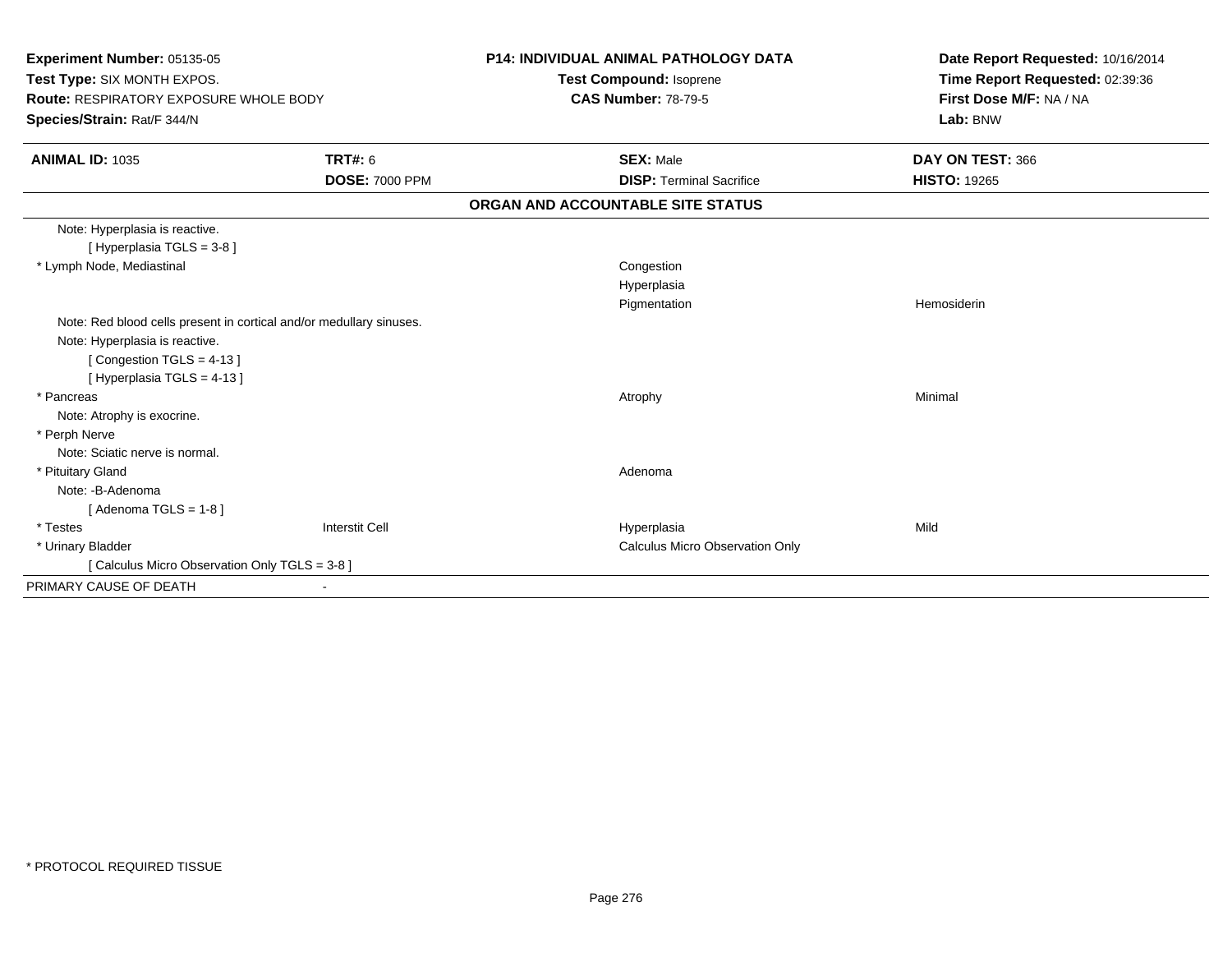**Experiment Number:** 05135-05**Test Type:** SIX MONTH EXPOS.**Route:** RESPIRATORY EXPOSURE WHOLE BODY**Species/Strain:** Rat/F 344/N**P14: INDIVIDUAL ANIMAL PATHOLOGY DATATest Compound:** Isoprene**CAS Number:** 78-79-5**Date Report Requested:** 10/16/2014**Time Report Requested:** 02:39:36**First Dose M/F:** NA / NA**Lab:** BNW**ANIMAL ID:** 1036 **TRT#:** <sup>6</sup> **SEX:** Male **DAY ON TEST:** <sup>186</sup> **DOSE:** 7000 PPM**DISP:** Scheduled Sacrifice **HISTO:** 19266 **ORGAN AND ACCOUNTABLE SITE STATUSNORMAL**\* Adrenal Cortex \* Adrenal Cortex \* \* Adrenal Medulla \* \* Adrenal Medulla \* \* Blood Vessel \* \* Brood Vessel \* \* Bone \* Esophagus \* Bone Marrow \* Brain \* Epididymis \* Esophagus \* Eye \* Thestine Large, Cecum \* Intestine Large, Cecum \* Intestine Large, Colon \* Intestine Large, Rectum \* Intestine Large, Rectum \* Intestine Small, Duodenum \* Intestine Small, Ileum \* Intestine Small, Intestine Small, Jejunum \* Islets, Pancreatic \* Kidney \* The mode, Mandibular \* Larynx \* Larynx \* Larynx \* Liver \* Liver \* Number \* Liver \* Lymph Node, Mandibular \* Lymph Node, Mesenteric \* The state of the state of the state of the state of the state of the state of the state of the state of the state of the state of the state of the state of the state of the state of the state of \* Peripheral Nerve \* \* \* \* Pharynx \* \* Pharynx \* \* \* Preputial Gland \* \* Preputial Gland \* \* Preputial Gland \* Prostate \* \* Salivary Glands \* \* Salivary Glands \* \* Seminal Vesicle \* \* \* Seminal Yestrich \* \* Skin \* \* Skin \* Thymus \* Spinal Cord \* Spinal Cord \* Spinal Cord \* Stomach, Glandular \* Stomach, Glandular \* Stomach, Glandular \* Thyroid Gland \* Trachea \* Trachea \* Trachea \* Urinary Bladder **MISSING** \* Mammary Gland**OBSERVATIONS** \* Blood VesselNote: Aorta is normal. \* Heart Cardiomyopathy Minimal \* Lungg and the morrhage of the morrhage of the morrhage of the morrhage  $\mathsf{M}$ ultifocal, Minimal and the morrhage of the morrhage of the morrhage of the morrhage of the morrhage of the morrhage of the morrhage of the morrhage Peribronchial Hyperplasia Lymphoid, Focal, Minimal Note: Hemorrhage is subpleural.[ Hemorrhage TGLS = 1-3 ] \* Lymph Node, Bronchial CongestionNote: Tracheobronchial lymph node has red blood cells present in subcapsular and/or medullary sinuses. \* Lymph Node, Mediastinal CongestionNote: Red blood cells present in cortical and/or medullary sinuses. \* Perph Nerve Note: Sciatic nerve is normal. \* Stomach, Forestomachh anns an t-ìre anns an t-ìre anns an t-ìre anns an t-ìre anns an t-ìre anns an t-ìre anns an t-ìre anns an t-ì \* Testess and the contraction of the contraction of the contraction of the contraction of the contraction of the contraction of the contraction of the contraction of the contraction of the contraction of the contraction of the con a Minimal PRIMARY CAUSE OF DEATH-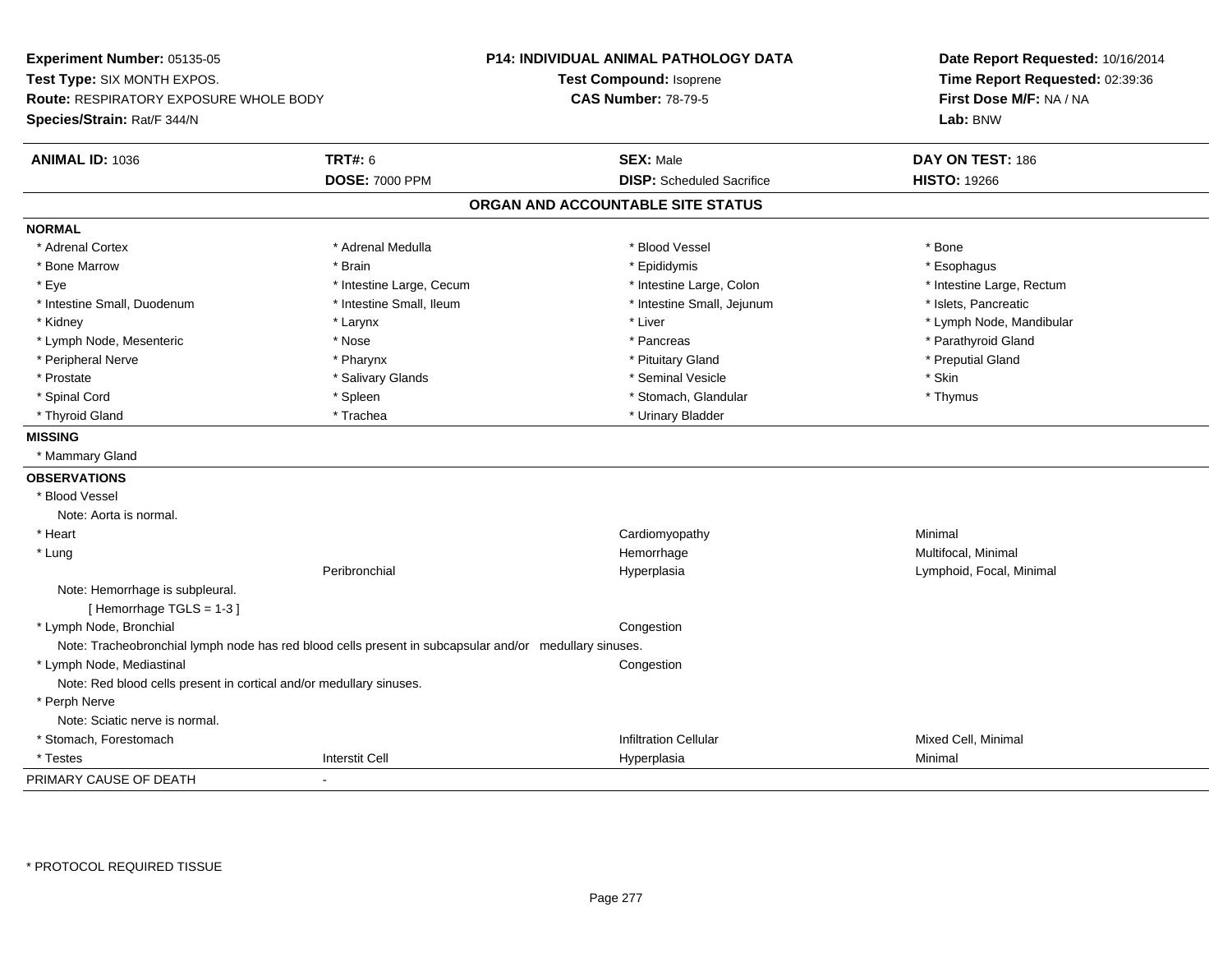**Experiment Number:** 05135-05**Test Type:** SIX MONTH EXPOS.**Route:** RESPIRATORY EXPOSURE WHOLE BODY**Species/Strain:** Rat/F 344/N**P14: INDIVIDUAL ANIMAL PATHOLOGY DATATest Compound:** Isoprene**CAS Number:** 78-79-5**Date Report Requested:** 10/16/2014**Time Report Requested:** 02:39:36**First Dose M/F:** NA / NA**Lab:** BNW**ANIMAL ID:** 1037**TRT#:** 6 **SEX:** Male **DAY ON TEST:** 366 **DOSE:** 7000 PPM**DISP:** Terminal Sacrifice **HISTO:** 19267 **ORGAN AND ACCOUNTABLE SITE STATUSNORMAL**\* Adrenal Cortex \* Adrenal Cortex \* \* Adrenal Medulla \* \* Adrenal Medulla \* \* Blood Vessel \* \* Brood Vessel \* \* Bone \* Esophagus \* Bone Marrow \* Brain \* Epididymis \* Esophagus \* Intestine Large, Colon \* Eye \* The state \* Intestine Large, Cecum \* Heart \* **Intestine Large, Cecum** \* Intestine Large, Cecum \* Intestine Large, Rectum \* Thestine Small, Duodenum \* Intestine Small, Deiunum \* Intestine Small, District and Thestine Small, District and Thestine Small, District and Thestine Small, District and Thestine Small, Distric \* Lymph Node, Mediastinal \* Larynx \* Liver \* Liver \* Liver \* Liver \* Lymph Node, Mandibular \* Lymph Node, Mandibular \* Lymph Node, Mesenteric \* The state of the state of the state of the state of the state of the state of the state of the state of the state of the state of the state of the state of the state of the state of the state of \* Peripheral Nerve \* \* \* \* Pharynx \* \* Pharynx \* \* \* Preputial Gland \* \* Preputial Gland \* \* Preputial Gland \* Prostate \* \* Salivary Glands \* \* Salivary Glands \* \* Seminal Vesicle \* \* \* Seminal Yestrich \* \* Skin \* \* Skin \* Stomach. Glandular \* Spinal Cord \* Spinal Cord \* Spinal Cord \* Stomach, Forestomach \* Stomach, Forestomach \* Stomach, Forestomach \* Thyroid Gland \* Trachea**MISSING** \* Mammary Gland \* Thymus**OBSERVATIONS** \* Blood VesselNote: Aorta is normal. \* Intestine Small, Ileumm and the contract of the contract of the Hyperplasia contract of the Lymphoid, Minimal Separation of the contract of the contract of the contract of the contract of the contract of the contract of the contract of the cont \* Kidneyy the controller of the Bilateral Chronic, Minimal and the Chronic, Minimal of the Chronic, Minimal of the Chronic, Minimal of the Chronic, Minimal of the Chronic, Minimal of the Chronic, Minimal of the Chronic, Minimal of \* Lungg and the morrhage of the morrhage of the morrhage of the morrhage  $\mathsf{M}$ ultifocal, Minimal and the morrhage of the morrhage of the morrhage of the morrhage of the morrhage of the morrhage of the morrhage of the morrhage Perivascular Hyperplasia Lymphoid, Multifocal, Minimal AlveolusHistiocyte, Multifocal, Minimal Note: Hemorrhage is subpleural. $[$  Hemorrhage TGLS = 1-3+13  $]$  \* Lymph Node, Bronchial HyperplasiaNote: Reactive hyperplasia is present in the tracheobronchial lymph node.[ Hyperplasia TGLS = 2-8 ] \* Perph Nerve Note: Sciatic nerve is normal. \* Testess Interstit Cell Hyperplasia a Mild \* Urinary Bladder Calculus Micro Observation Only[ Calculus Micro Observation Only TGLS = 2-8 ]

\* PROTOCOL REQUIRED TISSUE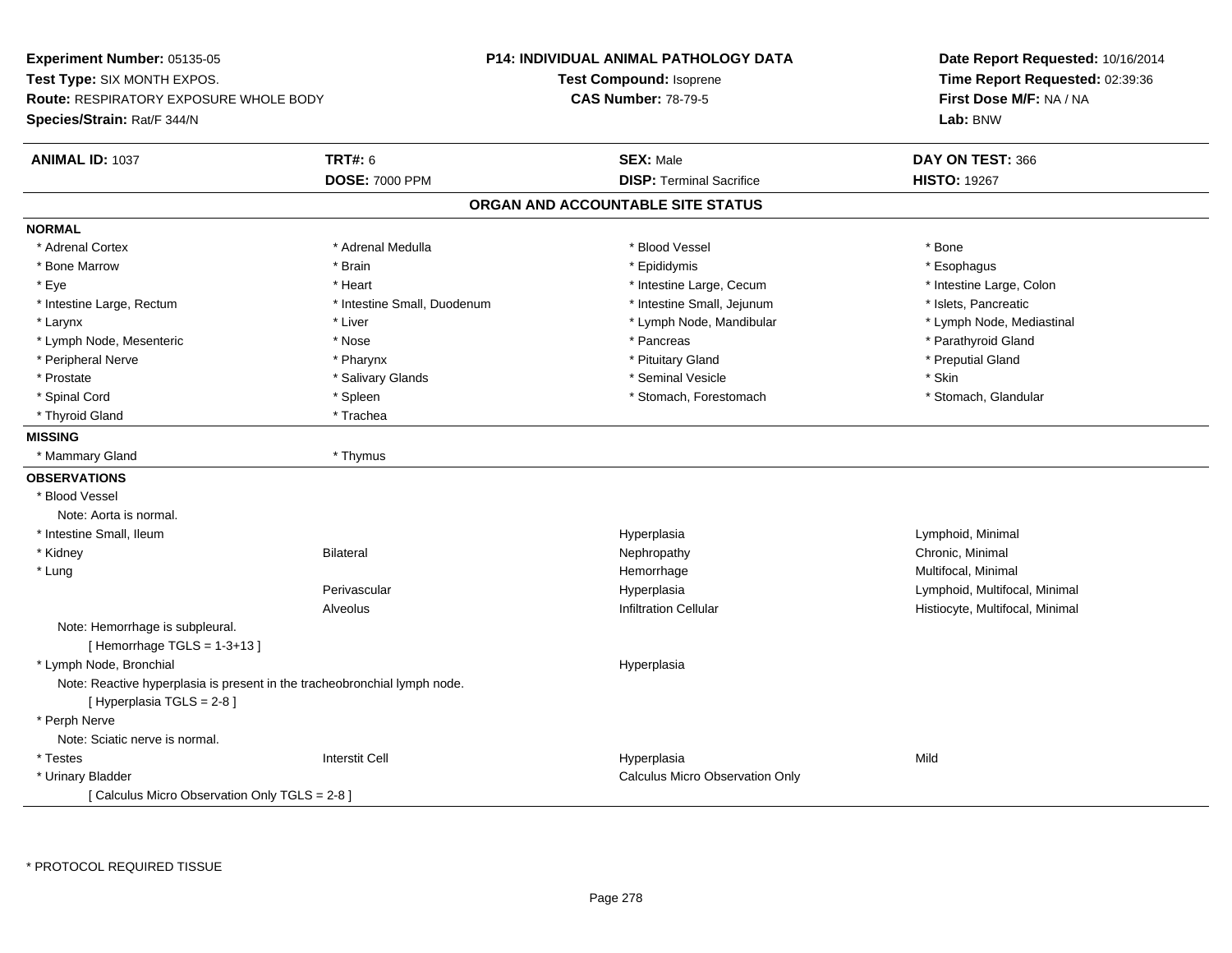| <b>Experiment Number: 05135-05</b><br>Test Type: SIX MONTH EXPOS.<br><b>Route: RESPIRATORY EXPOSURE WHOLE BODY</b><br>Species/Strain: Rat/F 344/N |                       | <b>P14: INDIVIDUAL ANIMAL PATHOLOGY DATA</b><br><b>Test Compound: Isoprene</b><br><b>CAS Number: 78-79-5</b> | Date Report Requested: 10/16/2014 |
|---------------------------------------------------------------------------------------------------------------------------------------------------|-----------------------|--------------------------------------------------------------------------------------------------------------|-----------------------------------|
|                                                                                                                                                   |                       |                                                                                                              | Time Report Requested: 02:39:36   |
|                                                                                                                                                   |                       |                                                                                                              | First Dose M/F: NA / NA           |
|                                                                                                                                                   |                       |                                                                                                              | Lab: BNW                          |
| <b>ANIMAL ID: 1037</b>                                                                                                                            | <b>TRT#:</b> 6        | <b>SEX: Male</b>                                                                                             | DAY ON TEST: 366                  |
|                                                                                                                                                   | <b>DOSE: 7000 PPM</b> | <b>DISP:</b> Terminal Sacrifice                                                                              | <b>HISTO: 19267</b>               |
|                                                                                                                                                   |                       | ORGAN AND ACCOUNTABLE SITE STATUS                                                                            |                                   |
| PRIMARY CAUSE OF DEATH                                                                                                                            |                       |                                                                                                              |                                   |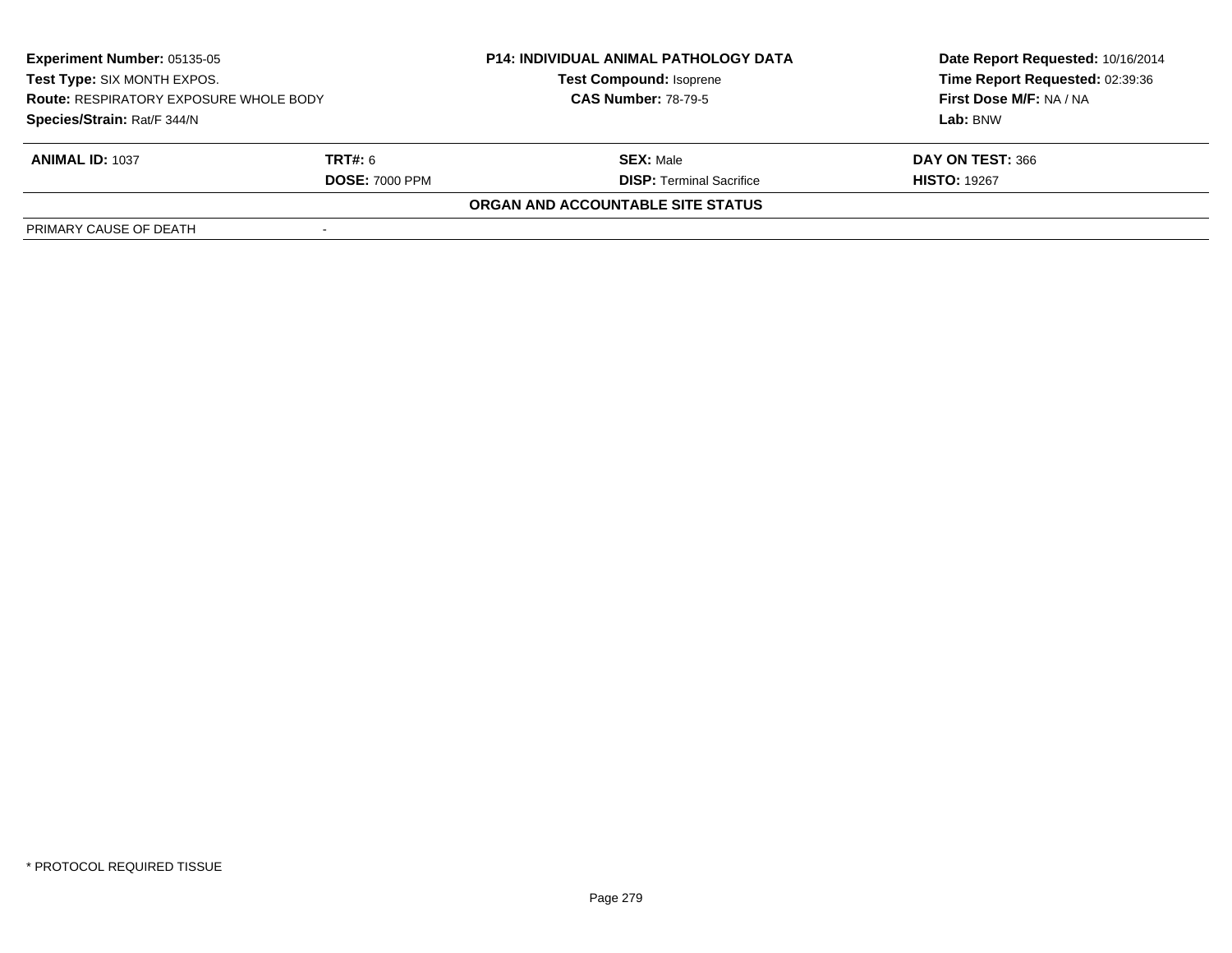**Experiment Number:** 05135-05**Test Type:** SIX MONTH EXPOS.**Route:** RESPIRATORY EXPOSURE WHOLE BODY**Species/Strain:** Rat/F 344/N**P14: INDIVIDUAL ANIMAL PATHOLOGY DATATest Compound:** Isoprene**CAS Number:** 78-79-5**Date Report Requested:** 10/16/2014**Time Report Requested:** 02:39:36**First Dose M/F:** NA / NA**Lab:** BNW**ANIMAL ID:** 1038**TRT#:** 6 **SEX:** Male **DAY ON TEST:** 366 **DOSE:** 7000 PPM**DISP:** Terminal Sacrifice **HISTO:** 19268 **ORGAN AND ACCOUNTABLE SITE STATUSNORMAL**\* Adrenal Cortex \* Adrenal Cortex \* \* Adrenal Medulla \* \* Adrenal Medulla \* \* Blood Vessel \* \* Brood Vessel \* \* Bone \* Esophagus \* Bone Marrow \* Brain \* Epididymis \* Esophagus \* Intestine Large, Colon \* Eye \* The state \* Integrating the state \* Heart \* Intestine Large, Cecum \* Intestine Large, Cecum \* Intestine Large, Cecum \* Intestine Large, Rectum \* Thestine Small, Duodenum \* Number of the small, Ileum \* Intestine Small, Jejunum \* Intestine Small, Jejunum \* Lymph Node, Mesenteric \* Larynx \* Liver \* Liver \* Liver \* Liver \* Larynx \* Lymph Node, Mandibular \* Lymph Node, Mandibular \* Nose \* \* Pancreas \* \* Pancreas \* \* Pancreas \* \* Parathyroid Gland \* \* Peripheral Nerve \* Peripheral Nerve \* \* Salivary Glands \* Pharynx \* That was the second to the second that the second term in the second term in the second term in the second term in the second term in the second term in the second term in the second term in the second term in \* Seminal Vesicle \* Skin \* Spinal Cord \* Spleen \* Thyroid Gland \* Stomach, Forestomach \* Thymus \* Stomach, Glandular \* Thymus \* Thymus \* Thymus \* Thymus \* Thymus \* Thymus \* Thymus \* Thymus \* Thymus \* Thymus \* Thymus \* Thymus \* Thymus \* Thymus \* Thymus \* Thymus \* Thymus \* Thymus \* Thymu \* Trachea**MISSING** \* Lymph Node, Mediastinal \* Mammary Gland**OBSERVATIONS** \* Blood VesselNote: Aorta is normal. \* Islets, Pancreaticc and the contract of the contract of the contract of the contract of the contract of the contract of the contract of the contract of the contract of the contract of the contract of the contract of the contract of the cont a **Minimal**  \* Kidneyy the controller of the Bilateral Chronic, Minimal and the Chronic, Minimal of the Chronic, Minimal of the Chronic, Minimal of the Chronic, Minimal of the Chronic, Minimal of the Chronic, Minimal of the Chronic, Minimal of \* Lungg was a statement of the monotonic memorrhage the monotonic memorrhage  $\sim$  Multifocal, Moderate  $\sim$  Multifocal, Moderate Perivascular Hyperplasia Lymphoid, Multifocal, Minimal Note: Hemorrhage is subpleural.Note: Hemorrhage in this lung is more severe than usual and involves perivascular connective tissue and parenchymal alveoli in addition to the subpleural area. Note: The most likely cause of the hemorrhage is euthanasia with carbon dioxide.[ Hemorrhage TGLS = 1-3 ] \* Lymph Node, Bronchial CongestionNote: Tracheobronchial lymph node has red blood cells present in subcapsular and/or medullary sinuses.[ Congestion TGLS = 3-8 ] \* Perph Nerve Note: Sciatic nerve is normal. \* Pituitary Glandd and a state of the control of the control of the control of the control of the control of the control of the control of the control of the control of the control of the control of the control of the control of the contro Note: -B-Adenoma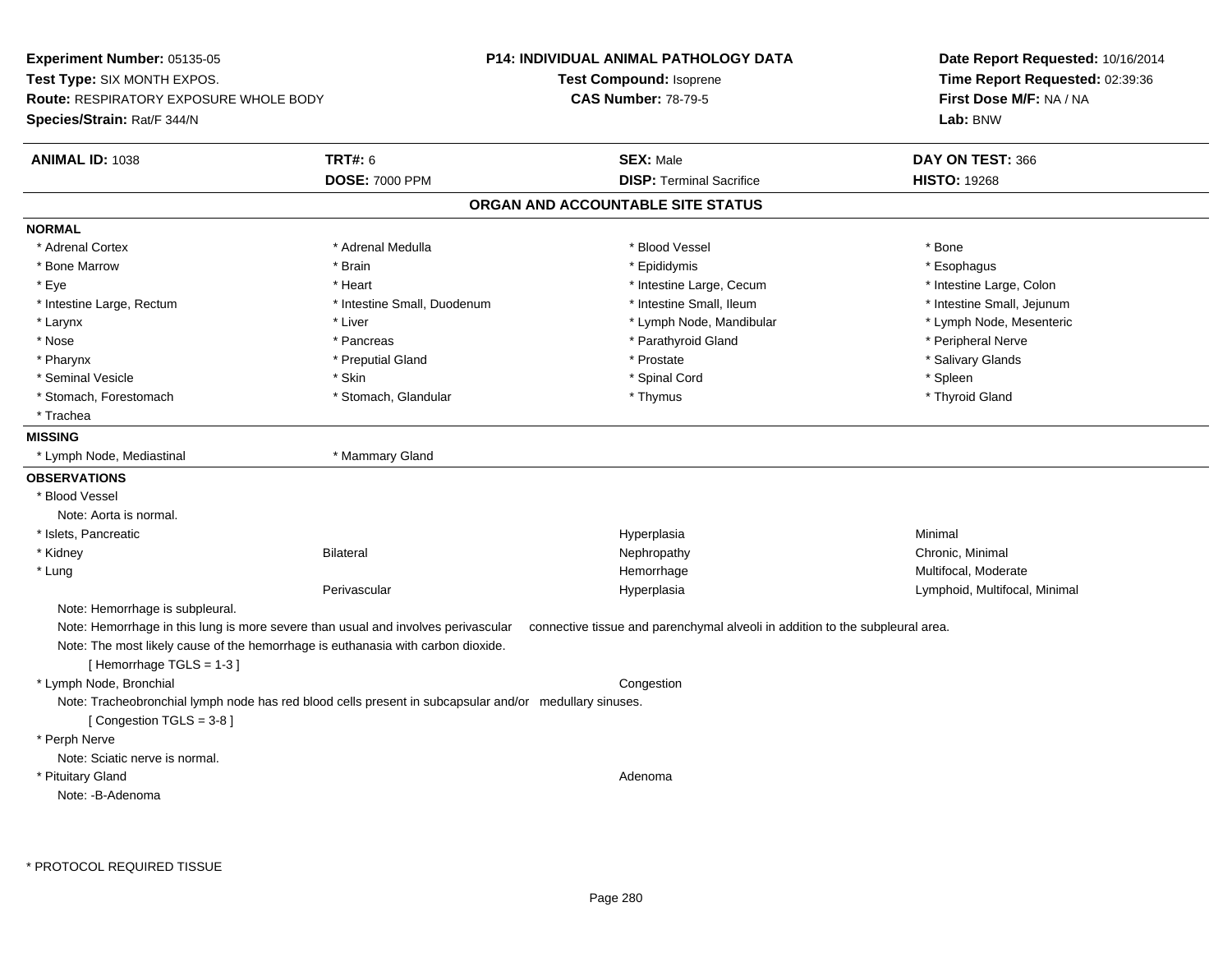| <b>Experiment Number: 05135-05</b><br>Test Type: SIX MONTH EXPOS.<br><b>Route: RESPIRATORY EXPOSURE WHOLE BODY</b><br>Species/Strain: Rat/F 344/N |                       | <b>P14: INDIVIDUAL ANIMAL PATHOLOGY DATA</b> | Date Report Requested: 10/16/2014<br>Time Report Requested: 02:39:36<br>First Dose M/F: NA / NA<br>Lab: BNW |  |  |  |  |
|---------------------------------------------------------------------------------------------------------------------------------------------------|-----------------------|----------------------------------------------|-------------------------------------------------------------------------------------------------------------|--|--|--|--|
|                                                                                                                                                   |                       | <b>Test Compound: Isoprene</b>               |                                                                                                             |  |  |  |  |
|                                                                                                                                                   |                       | <b>CAS Number: 78-79-5</b>                   |                                                                                                             |  |  |  |  |
|                                                                                                                                                   |                       |                                              |                                                                                                             |  |  |  |  |
| <b>ANIMAL ID: 1038</b>                                                                                                                            | TRT#: 6               | <b>SEX: Male</b>                             | DAY ON TEST: 366                                                                                            |  |  |  |  |
|                                                                                                                                                   | <b>DOSE: 7000 PPM</b> | <b>DISP:</b> Terminal Sacrifice              | <b>HISTO: 19268</b>                                                                                         |  |  |  |  |
| ORGAN AND ACCOUNTABLE SITE STATUS                                                                                                                 |                       |                                              |                                                                                                             |  |  |  |  |
| * Testes                                                                                                                                          | <b>Interstit Cell</b> | Hyperplasia                                  | Moderate                                                                                                    |  |  |  |  |
| * Urinary Bladder                                                                                                                                 |                       | <b>Calculus Micro Observation Only</b>       |                                                                                                             |  |  |  |  |
| [ Calculus Micro Observation Only TGLS = 3-8 ]                                                                                                    |                       |                                              |                                                                                                             |  |  |  |  |
| PRIMARY CAUSE OF DEATH                                                                                                                            |                       |                                              |                                                                                                             |  |  |  |  |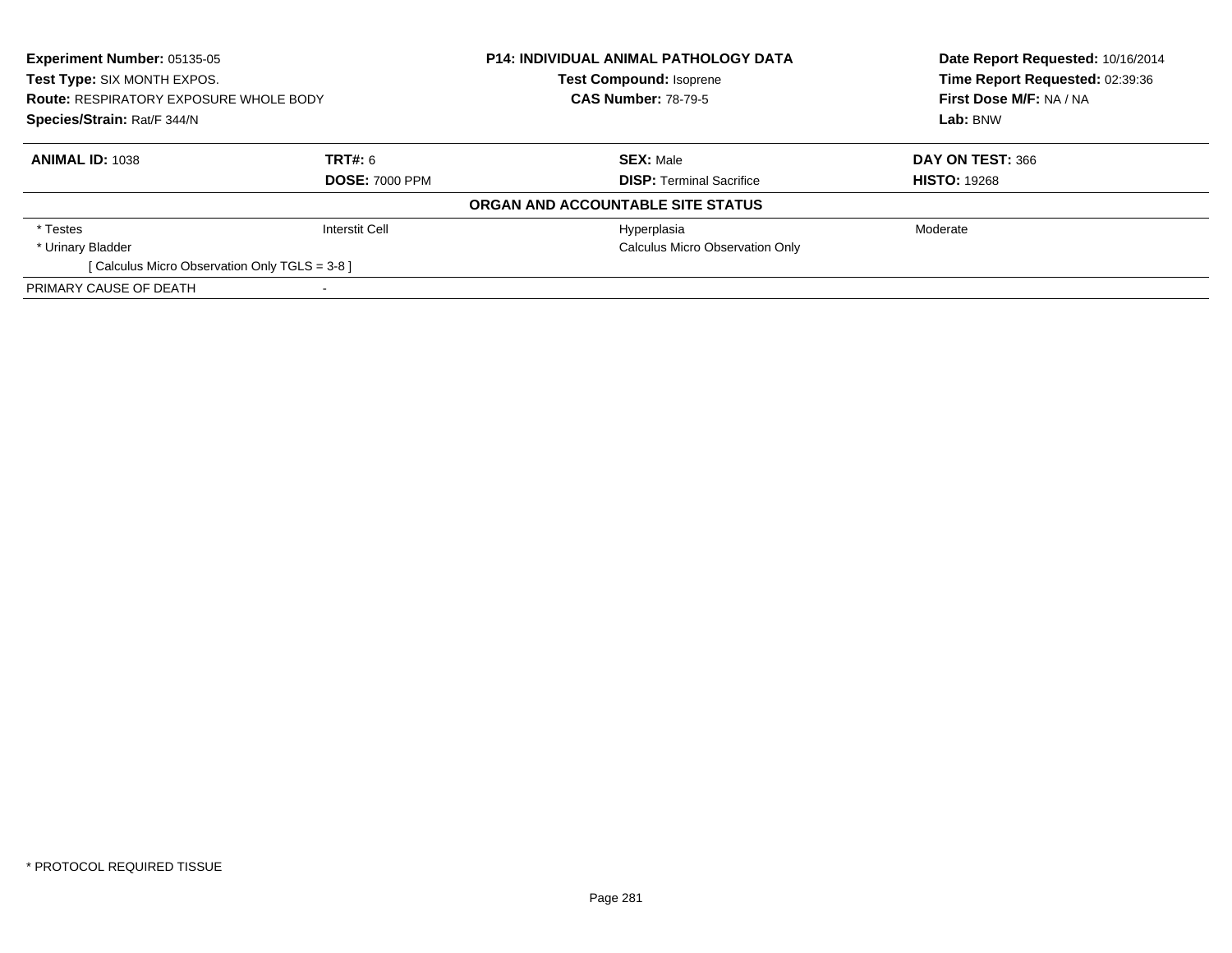**Experiment Number:** 05135-05**Test Type:** SIX MONTH EXPOS.**Route:** RESPIRATORY EXPOSURE WHOLE BODY**Species/Strain:** Rat/F 344/N**P14: INDIVIDUAL ANIMAL PATHOLOGY DATATest Compound:** Isoprene**CAS Number:** 78-79-5**Date Report Requested:** 10/16/2014**Time Report Requested:** 02:39:36**First Dose M/F:** NA / NA**Lab:** BNW**ANIMAL ID:** 1039 **TRT#:** <sup>6</sup> **SEX:** Male **DAY ON TEST:** <sup>366</sup> **DOSE:** 7000 PPM**DISP:** Terminal Sacrifice **HISTO:** 19269 **ORGAN AND ACCOUNTABLE SITE STATUSNORMAL**\* Adrenal Cortex \* Adrenal Cortex \* \* Adrenal Medulla \* \* Adrenal Medulla \* \* Blood Vessel \* \* Brood Vessel \* \* Bone \* Esophagus \* Bone Marrow \* Brain \* Epididymis \* Esophagus \* Intestine Large, Colon \* Eye \* The state \* Intestine Large, Cecum \* Heart \* **Intestine Large, Cecum** \* Intestine Large, Cecum \* Intestine Small, Jejunum \* Intestine Large, Rectum \* 10 **\*** Intestine Small, Duodenum \* Intestine Small, Ileum \* Intestine Small, Ileum \* Lymph Node, Mediastinal \* Islets, Pancreatic \* Larynx \* Larynx \* Larynx \* Larynx \* Lymph Node, Mandibular \* Lymph Node, Mandibular \* Lymph Node, Mesenteric \* The state of the state of the state of the state of the state of the state of the state of the state of the state of the state of the state of the state of the state of the state of the state of \* Peripheral Nerve \* \* \* Pharynx \* Pharynx \* \* Pharynx \* \* Preputial Gland \* \* Preputial Gland \* \* Prostate \* Spinal Cord \* Salivary Glands \* \* Seminal Vesicle \* \* Seminal Vesicle \* \* Skin \* \* Skin \* \* Stember \* Spinal Cord \* Spinal Cord \* Spinal Cord \* Spinal Cord \* Spinal Cord \* Spinal Cord \* Spinal Cord \* Spinal Cord \* Spinal Cord \* Spinal \* Spleen \* Stomach, Forestomach \* Stomach \* Stomach, Glandular \* Stomach, Glandular \* Thymus \* Trachea \* Urinary Bladder**MISSING** \* Lymph Node, Bronchial \* Mammary Gland**OBSERVATIONS** \* Blood VesselNote: Aorta is normal. \* Kidneyy the controller of the Bilateral Chronic, Minimal and the Chronic, Minimal of the Chronic, Minimal of the Chronic, Minimal of the Chronic, Minimal of the Chronic, Minimal of the Chronic, Minimal of the Chronic, Minimal of Note: TGL 3 = NCL \* Liver Hepatodiaphragmatic Nodule[ Hepatodiaphragmatic Nodule TGLS = 1-13 ] \* Lungg and the morrhage of the morrhage of the morrhage of the Multifocal, Mild and the Multifocal, Mild and the morrhage  $\sim$  Multifocal, Mild and the morrhage of the morrhage of the morrhage of the morrhage of the morrhage of Note: Hemorrhage is subpleural.[ Hemorrhage TGLS = 2-3 ] \* Lym Node Bron Note: Tracheobronchial lymph node is missing. \* Perph Nerve Note: Sciatic nerve is normal. \* Pituitary Glandd and the state of the state of the state of the Hyperplasia and the state of the Mild Shane of the Shane of the Shane of the Shane of the Shane of the Shane of the Shane of the Shane of the Shane of the Shane of the Shane \* Testess Interstit Cell Hyperplasia a **Marked**  \* Thyroid Glandd<sub>d</sub> Cyst

PRIMARY CAUSE OF DEATH-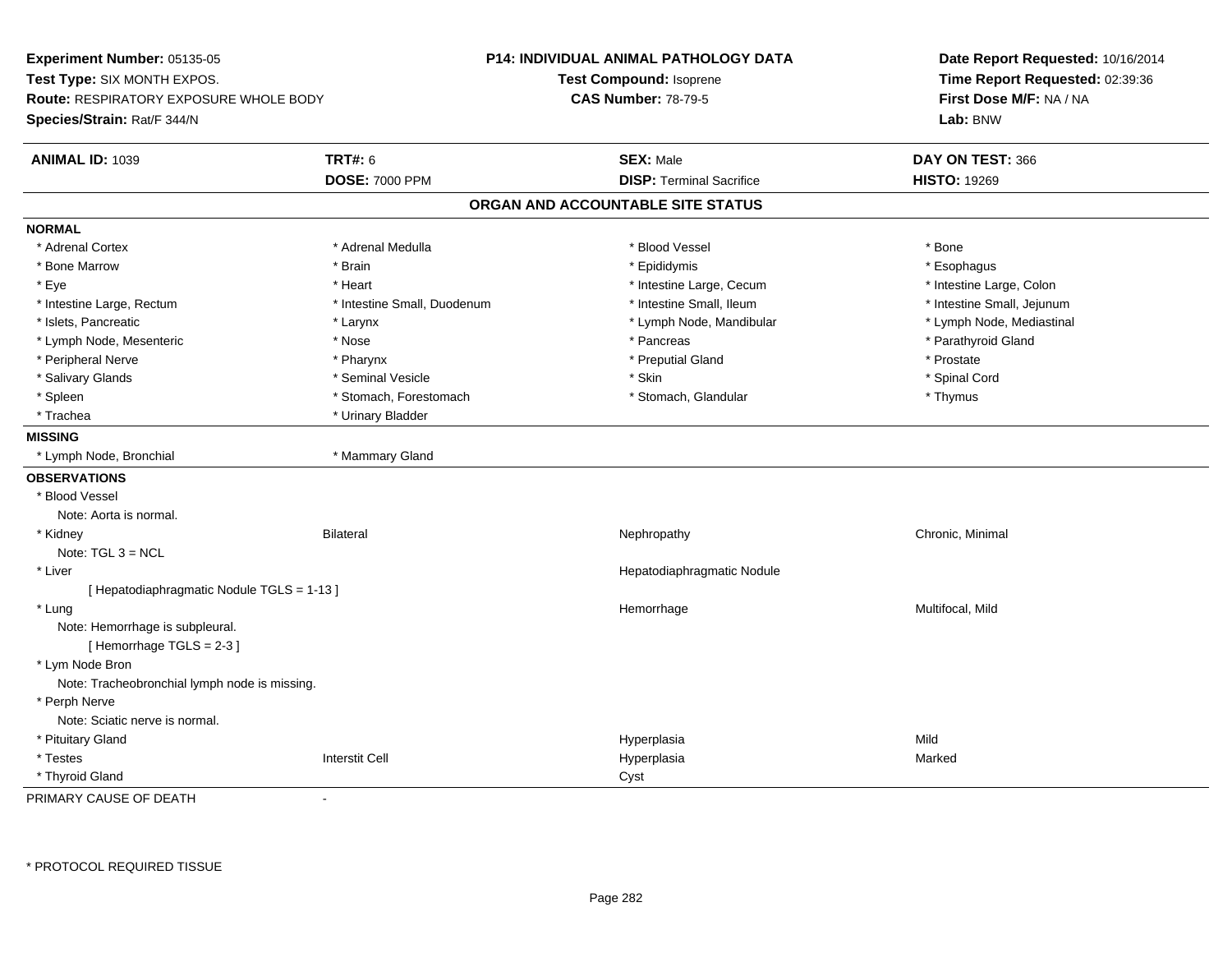| <b>Experiment Number: 05135-05</b><br>Test Type: SIX MONTH EXPOS.<br><b>Route: RESPIRATORY EXPOSURE WHOLE BODY</b> |                       | <b>P14: INDIVIDUAL ANIMAL PATHOLOGY DATA</b><br><b>Test Compound: Isoprene</b><br><b>CAS Number: 78-79-5</b> | Date Report Requested: 10/16/2014<br>Time Report Requested: 02:39:36<br>First Dose M/F: NA / NA |                             |         |                  |                  |
|--------------------------------------------------------------------------------------------------------------------|-----------------------|--------------------------------------------------------------------------------------------------------------|-------------------------------------------------------------------------------------------------|-----------------------------|---------|------------------|------------------|
|                                                                                                                    |                       |                                                                                                              |                                                                                                 | Species/Strain: Rat/F 344/N |         |                  | Lab: BNW         |
|                                                                                                                    |                       |                                                                                                              |                                                                                                 | <b>ANIMAL ID: 1039</b>      | TRT#: 6 | <b>SEX: Male</b> | DAY ON TEST: 366 |
|                                                                                                                    | <b>DOSE: 7000 PPM</b> | <b>DISP: Terminal Sacrifice</b>                                                                              | <b>HISTO: 19269</b>                                                                             |                             |         |                  |                  |
|                                                                                                                    |                       | ORGAN AND ACCOUNTABLE SITE STATUS                                                                            |                                                                                                 |                             |         |                  |                  |
|                                                                                                                    |                       |                                                                                                              |                                                                                                 |                             |         |                  |                  |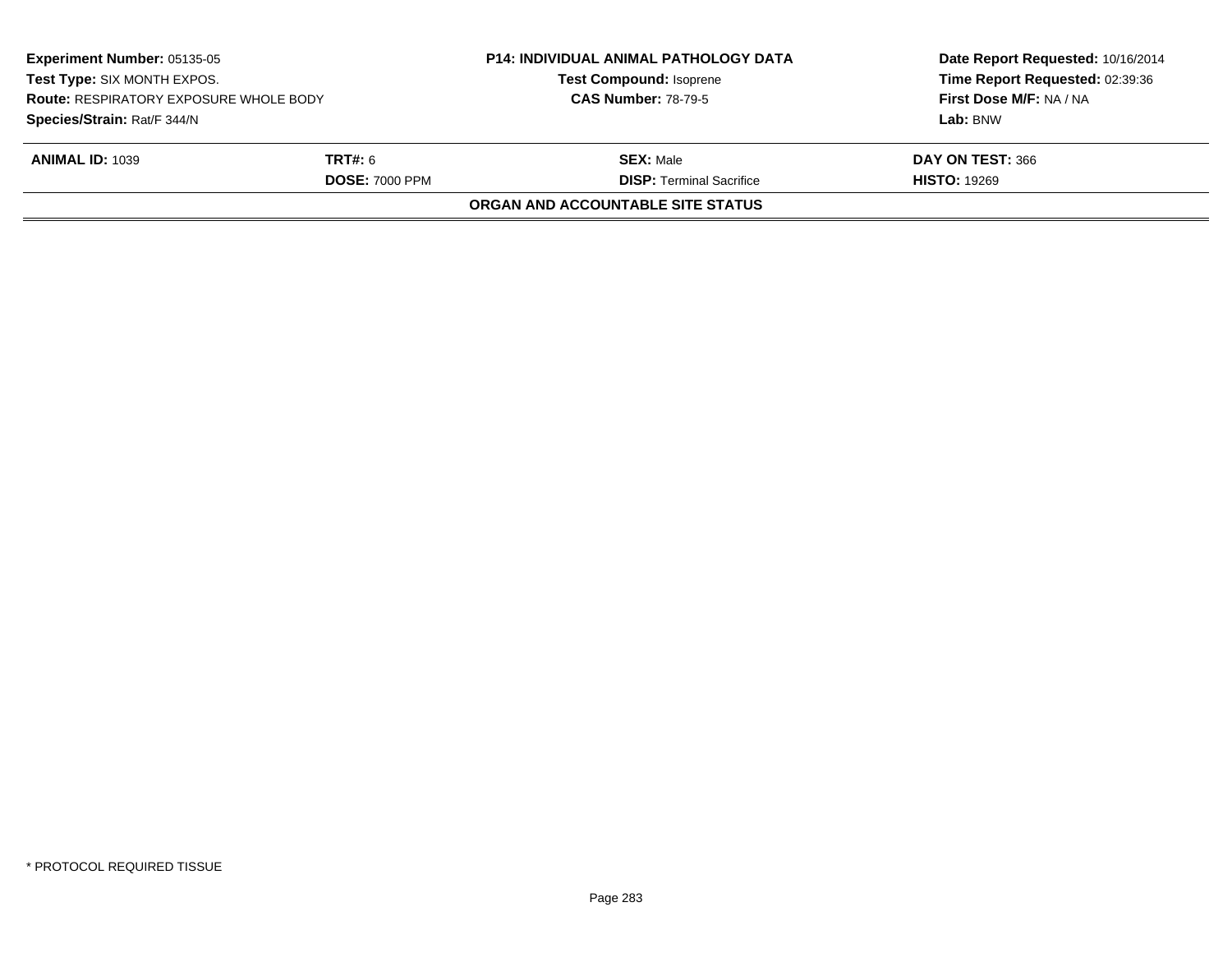**Experiment Number:** 05135-05**Test Type:** SIX MONTH EXPOS.**Route:** RESPIRATORY EXPOSURE WHOLE BODY**Species/Strain:** Rat/F 344/N**P14: INDIVIDUAL ANIMAL PATHOLOGY DATATest Compound:** Isoprene**CAS Number:** 78-79-5**Date Report Requested:** 10/16/2014**Time Report Requested:** 02:39:36**First Dose M/F:** NA / NA**Lab:** BNW**ANIMAL ID:** 1040**TRT#:** 6 **SEX:** Male **DAY ON TEST:** 366 **DOSE:** 7000 PPM**DISP:** Terminal Sacrifice **HISTO:** 19270 **ORGAN AND ACCOUNTABLE SITE STATUSNORMAL**\* Adrenal Cortex \* Adrenal Cortex \* \* Adrenal Medulla \* \* Adrenal Medulla \* \* Blood Vessel \* \* Brood Vessel \* \* Bone \* Esophagus \* Bone Marrow \* Brain \* Epididymis \* Esophagus \* Intestine Large, Colon \* Eye \* The state \* Intestine Large, Cecum \* Heart \* **Intestine Large, Cecum** \* Intestine Large, Cecum \* Intestine Small, Jejunum \* Intestine Large, Rectum \* 10 **\*** Intestine Small, Duodenum \* Intestine Small, Ileum \* Intestine Small, Ileum \* Larynx **\* Larynx** \* Liver \* Liver \* Liver \* Pancreas \* Pancreas \* Pancreas \* Pancreas \* Pancreas \* Pancreas \* Pancreas \* Pancreas \* Pancreas \* Pancreas \* Pancreas \* Pancreas \* Pancreas \* Pancreas \* Pancreas \* Pancreas \* \* Preputial Gland \* Parathyroid Gland \* \* \* Peripheral Nerve \* \* Peripheral Nerve \* \* Pharynx \* \* Pharynx \* \* Preputial Gland \* Prostate \* \* Salivary Glands \* \* Salivary Glands \* \* Seminal Vesicle \* \* \* Seminal Yestrich \* \* Skin \* \* Skin \* Stomach, Glandular \* Spinal Cord **\* Stomach, Forestomach \* Spinal Cord \*** Stomach, Forestomach \* Stomach, Forestomach \* Thymus \* Thyroid Gland \* Trachea \* Urinary Bladder \* **MISSING** \* Mammary Gland**OBSERVATIONS** \* Blood VesselNote: Aorta is normal. \* Islets, Pancreaticc and the contract of the contract of the contract of the contract of the contract of the contract of the contract of the contract of the contract of the contract of the contract of the contract of the contract of the cont a **Minimal**  \* Kidney Bilateral Nephropathy Chronic, MildMultifocal, Minimal \* Lungg and the morrhage of the morrhage of the morrhage of the morrhage  $\mathsf{M}$ ultifocal, Minimal and the morrhage of the morrhage of the morrhage of the morrhage of the morrhage of the morrhage of the morrhage of the morrhage Perivascular Hyperplasia Lymphoid, Multifocal, Minimal AlveolusHistiocyte, Multifocal, Minimal Note: Hemorrhage is subpleural. \* Lymph Node, Bronchial HyperplasiaNote: Reactive hyperplasia present in Tracheobronchial lymph node. \* Lymph Node, Mandibular HyperplasiaNote: Hyperplasia is reactive. \* Lymph Node, Mediastinal HyperplasiaNote: Hyperplasia is reactive. \* Nosee Suppurative, Moderate Turbinate and Suppurative, Turbinate and Suppurative, Moderate and Suppurative, Moderate \* Perph Nerve Note: Sciatic nerve is normal. \* Pituitary Glandd and the state of the state of the state of the Hyperplasia and the state of the Mild Shane of the Shane of the Shane of the Shane of the Shane of the Shane of the Shane of the Shane of the Shane of the Shane of the Shane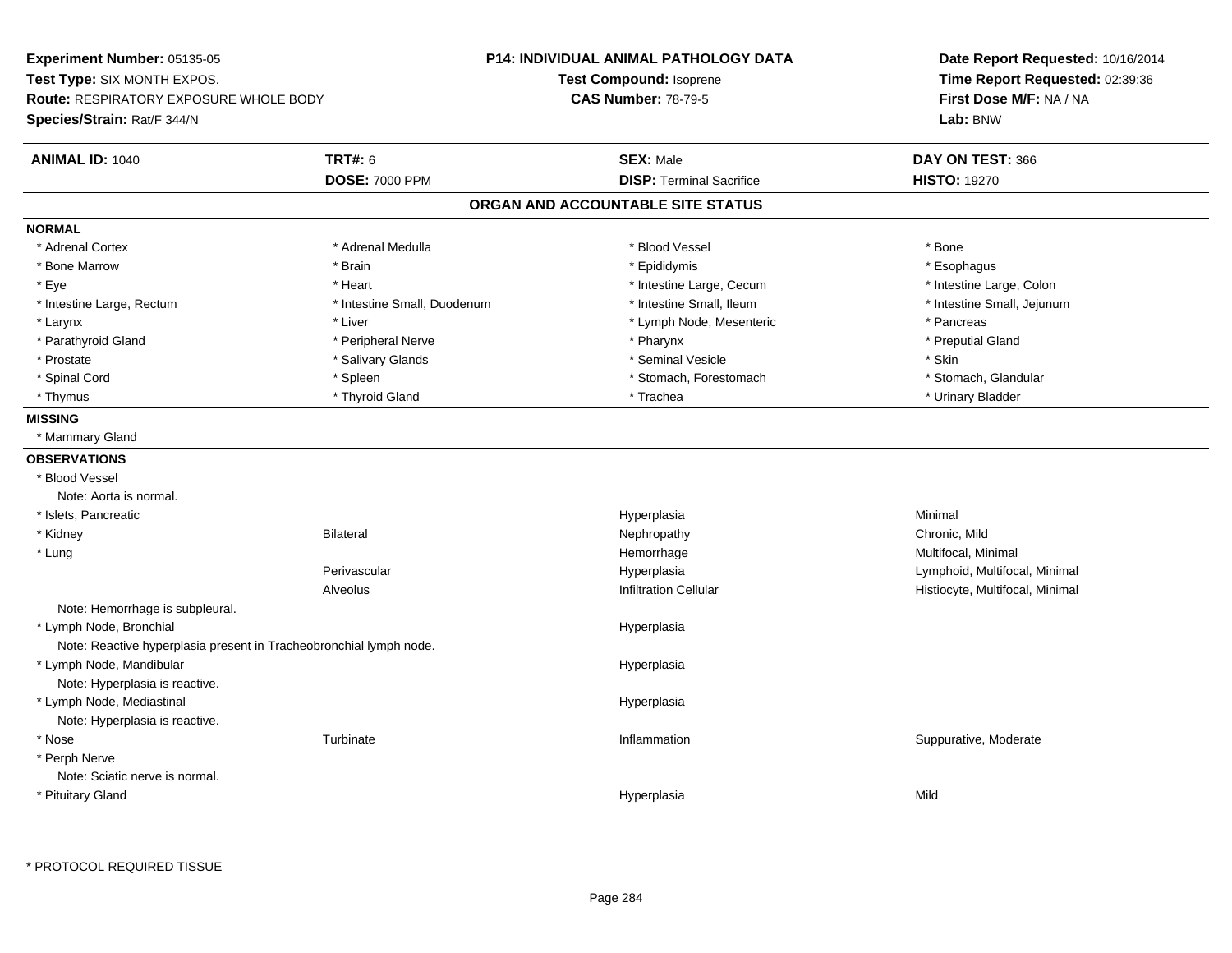| Experiment Number: 05135-05<br>Test Type: SIX MONTH EXPOS.<br><b>Route: RESPIRATORY EXPOSURE WHOLE BODY</b> |                       | <b>P14: INDIVIDUAL ANIMAL PATHOLOGY DATA</b> | Date Report Requested: 10/16/2014<br>Time Report Requested: 02:39:36<br>First Dose M/F: NA / NA |  |  |  |  |
|-------------------------------------------------------------------------------------------------------------|-----------------------|----------------------------------------------|-------------------------------------------------------------------------------------------------|--|--|--|--|
|                                                                                                             |                       | <b>Test Compound: Isoprene</b>               |                                                                                                 |  |  |  |  |
|                                                                                                             |                       | <b>CAS Number: 78-79-5</b>                   |                                                                                                 |  |  |  |  |
| Species/Strain: Rat/F 344/N                                                                                 |                       |                                              | Lab: BNW                                                                                        |  |  |  |  |
| <b>ANIMAL ID: 1040</b>                                                                                      | <b>TRT#: 6</b>        | <b>SEX: Male</b>                             | DAY ON TEST: 366                                                                                |  |  |  |  |
|                                                                                                             | <b>DOSE: 7000 PPM</b> | <b>DISP:</b> Terminal Sacrifice              | <b>HISTO: 19270</b>                                                                             |  |  |  |  |
| ORGAN AND ACCOUNTABLE SITE STATUS                                                                           |                       |                                              |                                                                                                 |  |  |  |  |
| * Testes                                                                                                    | <b>Interstit Cell</b> | Hyperplasia                                  | Mild                                                                                            |  |  |  |  |
| PRIMARY CAUSE OF DEATH                                                                                      |                       |                                              |                                                                                                 |  |  |  |  |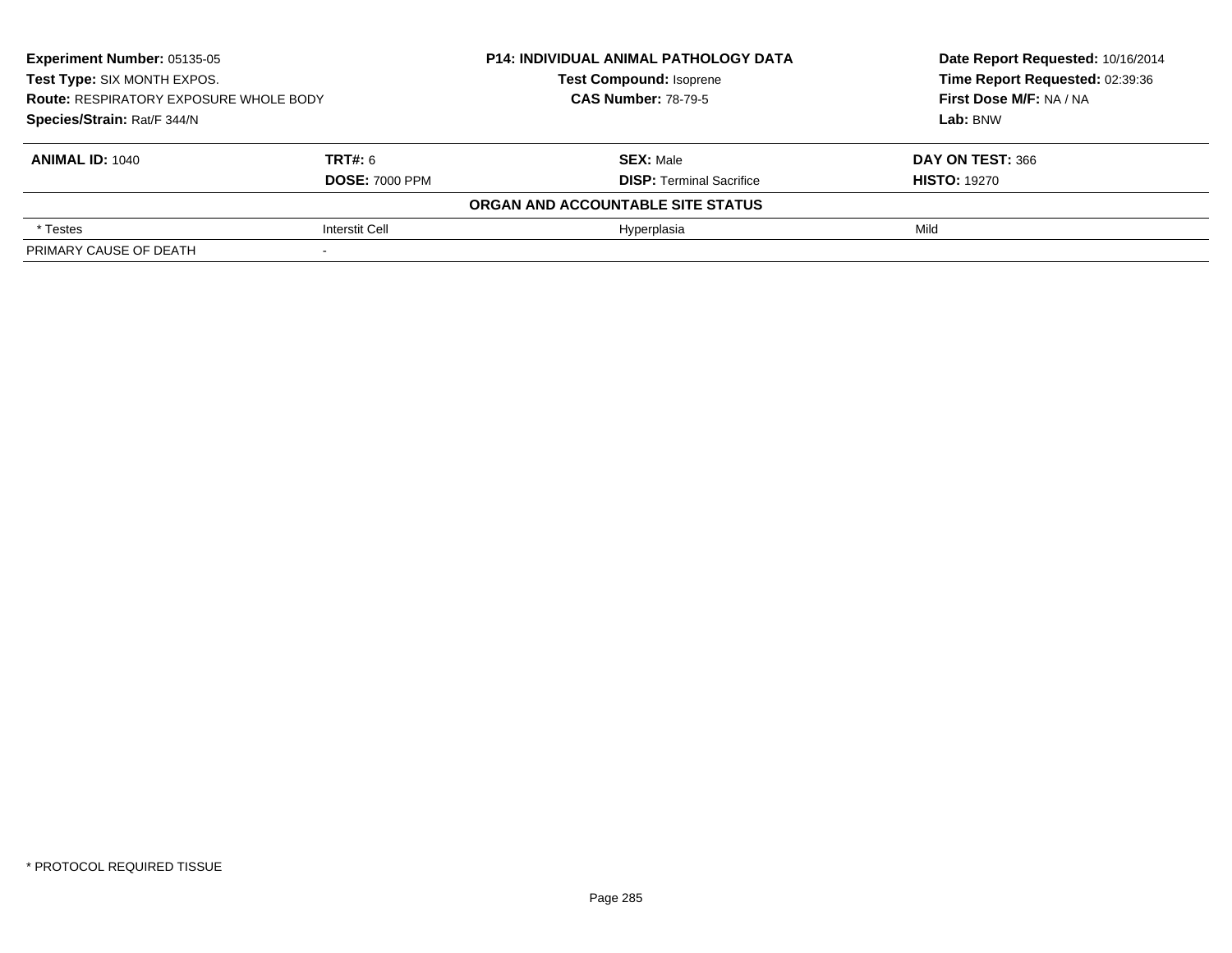**Experiment Number:** 05135-05**Test Type:** SIX MONTH EXPOS.**Route:** RESPIRATORY EXPOSURE WHOLE BODY**Species/Strain:** Rat/F 344/N**P14: INDIVIDUAL ANIMAL PATHOLOGY DATATest Compound:** Isoprene**CAS Number:** 78-79-5**Date Report Requested:** 10/16/2014**Time Report Requested:** 02:39:36**First Dose M/F:** NA / NA**Lab:** BNW**ANIMAL ID:** 1041**TRT#:** 6 **SEX:** Male **DAY ON TEST:** 186 **DOSE:** 7000 PPM**DISP:** Scheduled Sacrifice **HISTO:** 19271 **ORGAN AND ACCOUNTABLE SITE STATUSNORMAL**\* Adrenal Cortex \* Adrenal Cortex \* \* Adrenal Medulla \* \* Adrenal Medulla \* \* Blood Vessel \* \* Brood Vessel \* \* Bone \* Esophagus \* Bone Marrow \* Brain \* Epididymis \* Esophagus \* Intestine Large, Colon \* Eye \* The state of the state of the state of the state of the state of the state of the state of the state of the state of the state of the state of the state of the state of the state of the state of the state of the st \* Intestine Large, Rectum \* Thestine Small, Duodenum \* Number of the small, Ileum \* Intestine Small, Jejunum \* Intestine Small, Jejunum \* Islets, Pancreatic \* \* Widney \* Kidney \* Kidney \* Kerynx \* Larynx \* Larynx \* Letters \* Lymph Node, Mandibular \* Lymph Node, Mesenteric \* Pancreas \* Parathyroid Gland \* Peripheral Nerve\* Pharynx \* Pituitary Gland \* Preputial Gland \* Prostate \* Spinal Cord \* Salivary Glands \* \* Seminal Vesicle \* \* Seminal Vesicle \* \* Skin \* \* Skin \* \* Stember \* Spinal Cord \* Spinal Cord \* Spinal Cord \* Spinal Cord \* Spinal Cord \* Spinal Cord \* Spinal Cord \* Spinal Cord \* Spinal Cord \* Spinal \* Spleen \* Stomach, Forestomach \* Stomach \* Stomach, Glandular \* Stomach, Glandular \* Thymus \* Thyroid Gland \* Trachea \* Trachea \* Trachea \* Thyroid Gland **MISSING** \* Lymph Node, Mediastinal \* Mammary Gland**OBSERVATIONS** \* Blood VesselNote: Aorta is normal. Harderian Gland Hyperplasia Lymphoid, Multifocal, Mild Note: Hyperplasia is reactive. \* Liver**Inflammation Inflammation**  Focal, Minimal \* Lungg was a statement of the monotonic memorrhage the monotonic memorrhage  $\sim$  Multifocal, Moderate  $\sim$  Multifocal, Moderate Note: Hemorrhage is subpleural.[ Hemorrhage TGLS = 2-3 ] \* Lym Node Media Note: Mediastinal lymph node could not be found on either the original section or on recuts of block 2.Note:  $TGI \t1 = NCL$  \* Lymph Node, Bronchial CongestionNote: Tracheobronchial lymph node has red blood cells present in subcapsular and/or medullary sinuses. \* Nose Turbinate Infiltration Cellular Mixed Cell, Minimal Note: Mixed cell infiltrates present in Lamina Propria. \* Perph NerveNote: Sciatic nerve is normal.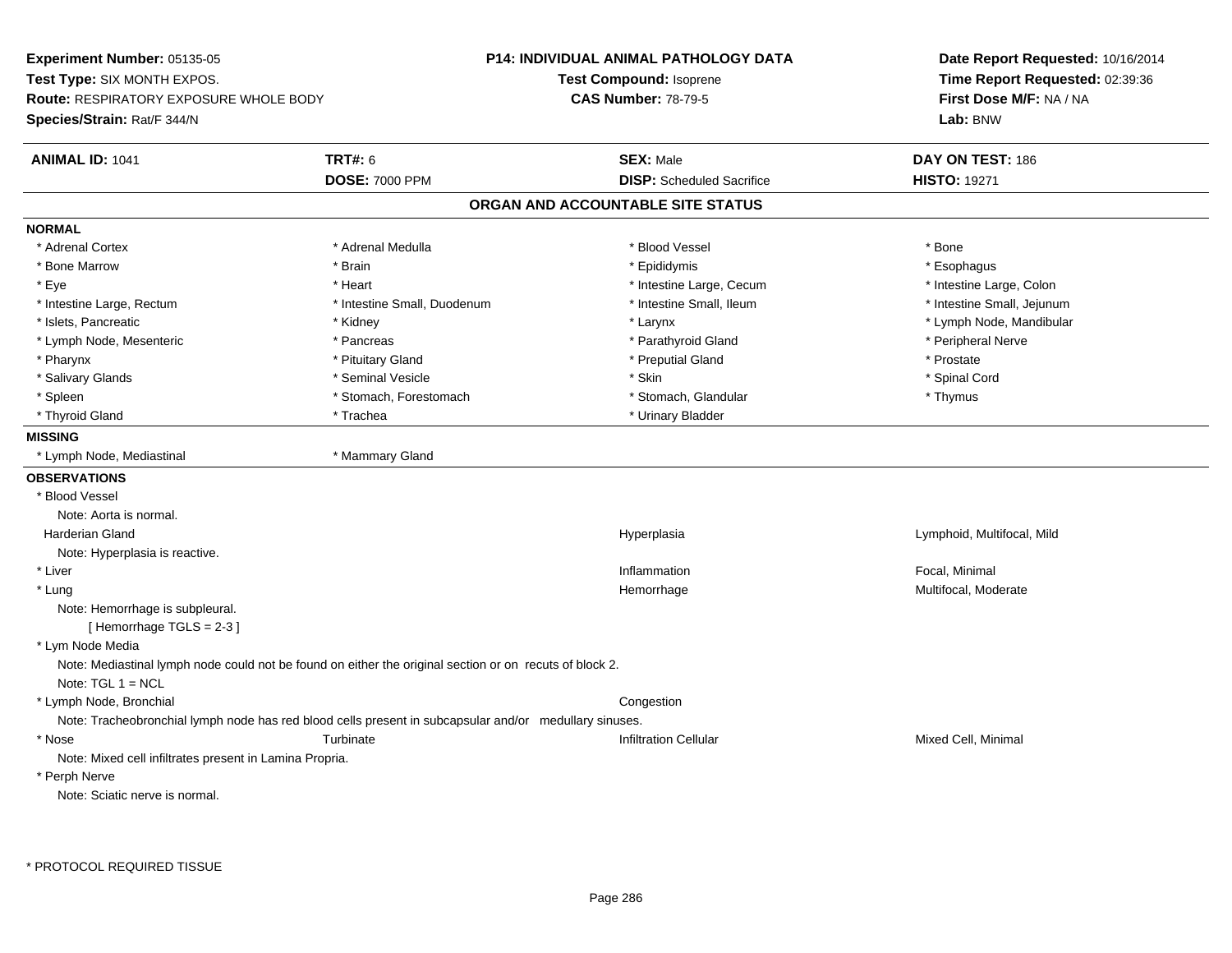| <b>Experiment Number: 05135-05</b><br>Test Type: SIX MONTH EXPOS.<br><b>Route: RESPIRATORY EXPOSURE WHOLE BODY</b> |                       | <b>P14: INDIVIDUAL ANIMAL PATHOLOGY DATA</b> | Date Report Requested: 10/16/2014<br>Time Report Requested: 02:39:36<br>First Dose M/F: NA / NA |  |  |  |  |
|--------------------------------------------------------------------------------------------------------------------|-----------------------|----------------------------------------------|-------------------------------------------------------------------------------------------------|--|--|--|--|
|                                                                                                                    |                       | <b>Test Compound: Isoprene</b>               |                                                                                                 |  |  |  |  |
|                                                                                                                    |                       | <b>CAS Number: 78-79-5</b>                   |                                                                                                 |  |  |  |  |
| Species/Strain: Rat/F 344/N                                                                                        |                       |                                              | Lab: BNW                                                                                        |  |  |  |  |
| <b>ANIMAL ID: 1041</b>                                                                                             | <b>TRT#: 6</b>        | <b>SEX: Male</b>                             | DAY ON TEST: 186                                                                                |  |  |  |  |
|                                                                                                                    | <b>DOSE: 7000 PPM</b> | <b>DISP:</b> Scheduled Sacrifice             | <b>HISTO: 19271</b>                                                                             |  |  |  |  |
| ORGAN AND ACCOUNTABLE SITE STATUS                                                                                  |                       |                                              |                                                                                                 |  |  |  |  |
| * Testes                                                                                                           | Interstit Cell        | Hyperplasia                                  | Minimal                                                                                         |  |  |  |  |
| PRIMARY CAUSE OF DEATH                                                                                             |                       |                                              |                                                                                                 |  |  |  |  |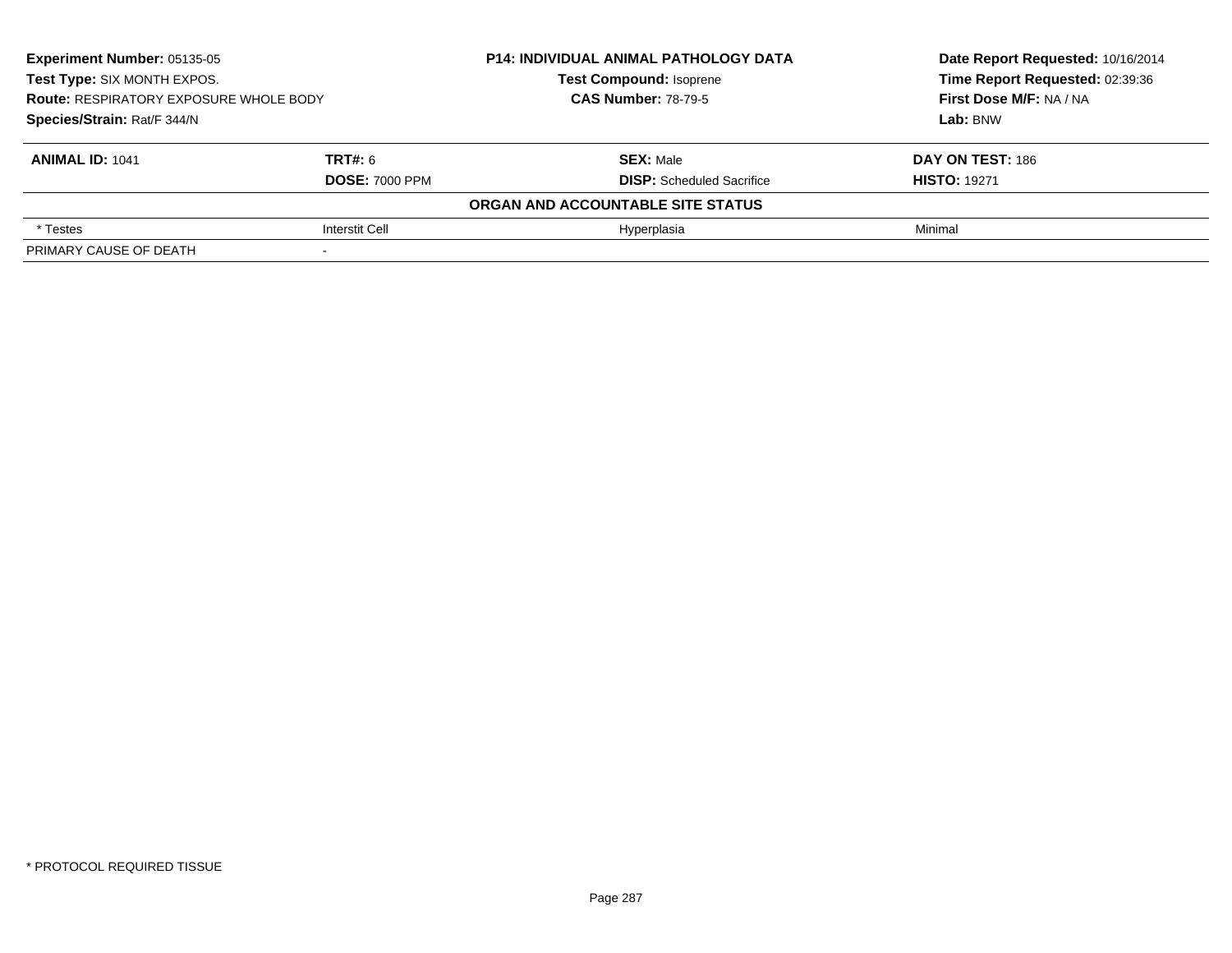**Experiment Number:** 05135-05**Test Type:** SIX MONTH EXPOS.**Route:** RESPIRATORY EXPOSURE WHOLE BODY**Species/Strain:** Rat/F 344/N**P14: INDIVIDUAL ANIMAL PATHOLOGY DATATest Compound:** Isoprene**CAS Number:** 78-79-5**Date Report Requested:** 10/16/2014**Time Report Requested:** 02:39:36**First Dose M/F:** NA / NA**Lab:** BNW**ANIMAL ID:** 1042 **TRT#:** <sup>6</sup> **SEX:** Male **DAY ON TEST:** <sup>186</sup> **DOSE:** 7000 PPM**DISP:** Scheduled Sacrifice **HISTO:** 19272 **ORGAN AND ACCOUNTABLE SITE STATUSNORMAL**\* Adrenal Cortex \* Adrenal Cortex \* \* Adrenal Medulla \* \* Adrenal Medulla \* \* Blood Vessel \* \* Brood Vessel \* \* Bone \* Esophagus \* Bone Marrow \* Brain \* Epididymis \* Esophagus \* Intestine Large, Colon \* Eye \* The state \* Intestine Large, Cecum \* Heart \* **Intestine Large, Cecum** \* Intestine Large, Cecum \* Intestine Small, Jejunum \* Intestine Large, Rectum \* Intestine Small, Duodenum \* Intestine Small, Ileum \* Intestine Small, Ileum \* Islets, Pancreatic \* \* \* Andrew \* Kidney \* \* Kidney \* \* Larynx \* Larynx \* \* Larynx \* \* Liver \* Liver \* Liver \* Lymph Node, Bronchial \* Lymph Node, Mandibular \* Nose \* Lymph Node, Mesenteric \* Nose \* Nose \* Pharynx \* Pancreas \* Parathyroid Gland \* Parathyroid Gland \* Peripheral Nerve \* Salivary Glands \* Pituitary Gland \* \* Then the state \* Preputial Gland \* Prosection \* Prostate \* \* Salivary Glands \* Salivary Glands \* Salivary Glands \* Salivary Glands \* Salivary Glands \* Salivary Glands \* Salivary Glands \* Salivary Glan \* Seminal Vesicle \* Skin \* Spinal Cord \* Spleen \* Thyroid Gland \* Stomach, Forestomach \* Thymus \* Stomach, Glandular \* Thymus \* Thymus \* Thymus \* Thymus \* Thymus \* Thymus \* Thymus \* Thymus \* Thymus \* Thymus \* Thymus \* Thymus \* Thymus \* Thymus \* Thymus \* Thymus \* Thymus \* Thymus \* Thymu \* Trachea **\*** Urinary Bladder **OBSERVATIONS** \* Blood VesselNote: Aorta is normal. \* Lung Alveolus Hemorrhage Minimal Hemorrhage Multifocal, Mild Alveolar Epithh anns an t-Imperplasia anns an t-Imperplasia anns an t-Imperplasia anns an t-Imperplasia anns an t-Imperplasi AlveolusInfiltration Cellular **Histiocyte**, Mild Note: Hyperplasia, Alveolar Epithelium is Type 2 Cell.Note: Hemorrhage, mild is subpleural.[ Hemorrhage TGLS = 1,2 - 13+3 ] \* Lym Node Bron Note: Tracheobronchial lymph node is normal. \* Lymph Node, Mediastinal CongestionNote: Red blood cells present in cortical and/or medullary sinuses. \* Mammary Glandd and the control of the control of the control of the Hyperplasia and the control of the Mild of the Control of the Control of the Control of the Control of the Control of the Control of the Control of the Control of the Note: Hyperplasia is glandular. \* Perph Nerve Note: Sciatic nerve is normal. \* Testess and the contract of the contract of the contract of the contract of the contract of the contract of the contract of the contract of the contract of the contract of the contract of the contract of the contract of the cont a Minimal

\* PROTOCOL REQUIRED TISSUE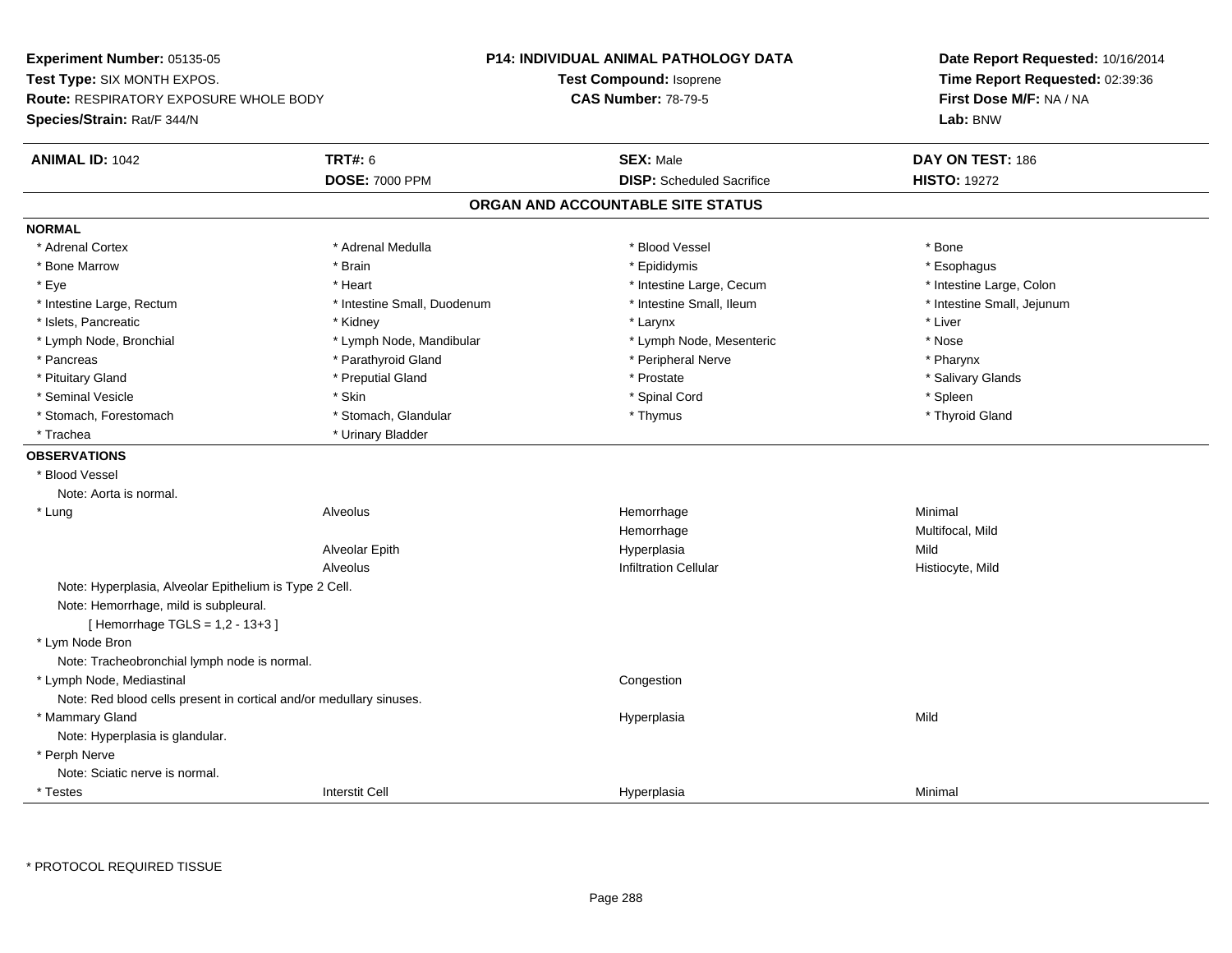| <b>Experiment Number: 05135-05</b><br>Test Type: SIX MONTH EXPOS.<br><b>Route: RESPIRATORY EXPOSURE WHOLE BODY</b><br>Species/Strain: Rat/F 344/N |  | <b>P14: INDIVIDUAL ANIMAL PATHOLOGY DATA</b><br><b>Test Compound: Isoprene</b><br><b>CAS Number: 78-79-5</b> | Date Report Requested: 10/16/2014<br>Time Report Requested: 02:39:36<br>First Dose M/F: NA / NA<br>Lab: BNW |                        |                                  |                     |
|---------------------------------------------------------------------------------------------------------------------------------------------------|--|--------------------------------------------------------------------------------------------------------------|-------------------------------------------------------------------------------------------------------------|------------------------|----------------------------------|---------------------|
|                                                                                                                                                   |  |                                                                                                              |                                                                                                             |                        |                                  |                     |
|                                                                                                                                                   |  |                                                                                                              |                                                                                                             | <b>ANIMAL ID: 1042</b> | <b>TRT#:</b> 6                   | <b>SEX: Male</b>    |
|                                                                                                                                                   |  |                                                                                                              |                                                                                                             | <b>DOSE: 7000 PPM</b>  | <b>DISP:</b> Scheduled Sacrifice | <b>HISTO: 19272</b> |
|                                                                                                                                                   |  | ORGAN AND ACCOUNTABLE SITE STATUS                                                                            |                                                                                                             |                        |                                  |                     |
| PRIMARY CAUSE OF DEATH                                                                                                                            |  |                                                                                                              |                                                                                                             |                        |                                  |                     |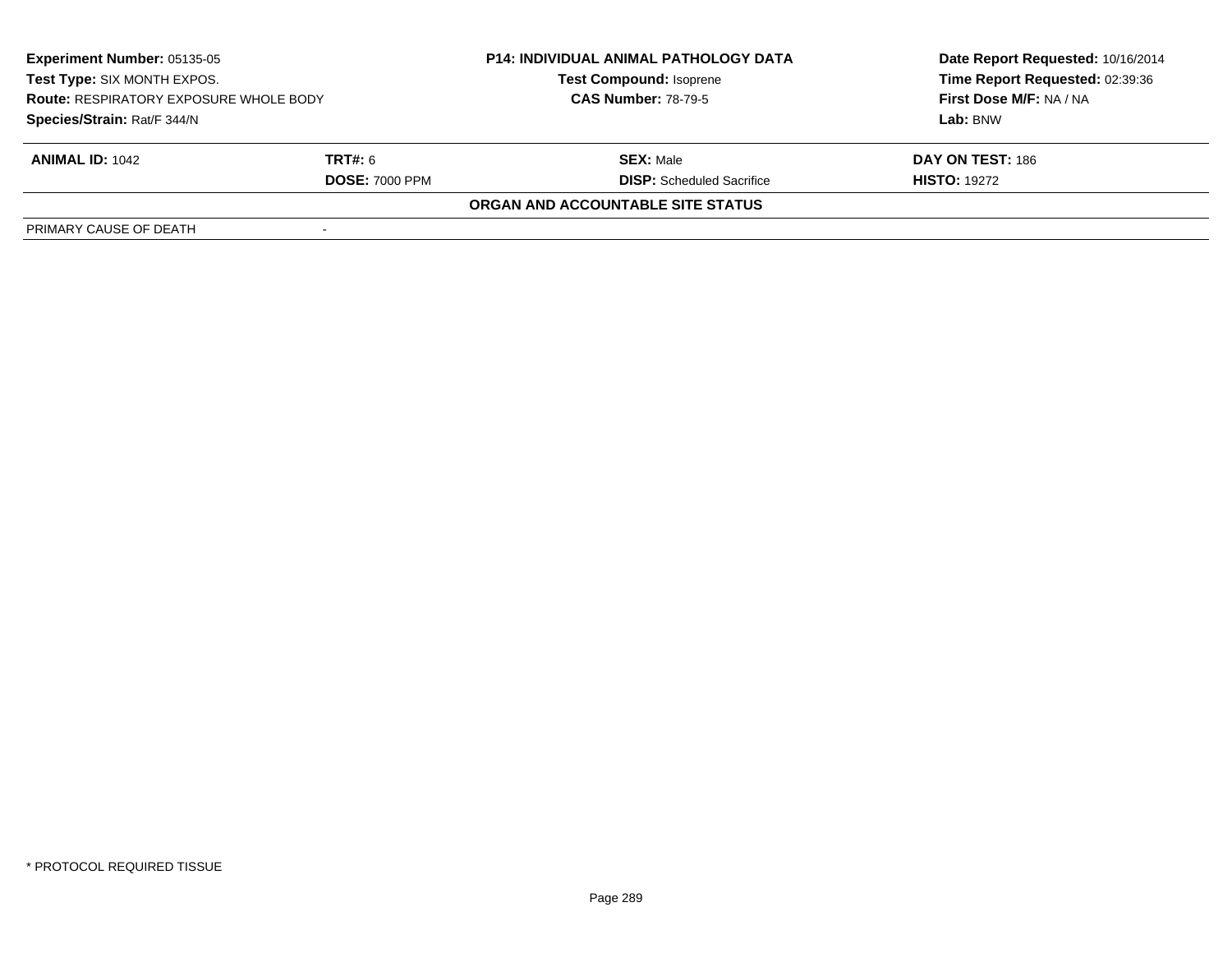**Experiment Number:** 05135-05**Test Type:** SIX MONTH EXPOS.**Route:** RESPIRATORY EXPOSURE WHOLE BODY**Species/Strain:** Rat/F 344/N**P14: INDIVIDUAL ANIMAL PATHOLOGY DATATest Compound:** Isoprene**CAS Number:** 78-79-5**Date Report Requested:** 10/16/2014**Time Report Requested:** 02:39:36**First Dose M/F:** NA / NA**Lab:** BNW**ANIMAL ID:** 1043**TRT#:** 6 **SEX:** Male **DAY ON TEST:** 366 **DOSE:** 7000 PPM**DISP:** Terminal Sacrifice **HISTO:** 19273 **ORGAN AND ACCOUNTABLE SITE STATUSNORMAL**\* Adrenal Cortex \* Adrenal Cortex \* \* Adrenal Medulla \* \* Adrenal Medulla \* \* Blood Vessel \* \* Brood Vessel \* \* Bone \* Esophagus \* Bone Marrow \* Brain \* Epididymis \* Esophagus \* Intestine Large, Colon \* Eye \* The matter and the state of the test of the test of the test of the test of the test of the test of the test of the test of the test of the test of the test of the test of the test of the test of the test of test o \* Intestine Small, Jejunum \* Intestine Large, Rectum \* 10 **\*** Intestine Small, Duodenum \* Intestine Small, Ileum \* Intestine Small, Ileum \* Islets, Pancreatic \* Larynx \* Liver \* Lymph Node, Mediastinal \* Lymph Node, Mesenteric \* The state of the state of the Nose \* Nose \* Nose \* Parathyroid Gland \* Peripheral Nerve \* Salivary Glands \* Pharynx \* That was the second to the second that the second term in the second term in the second term in the second term in the second term in the second term in the second term in the second term in the second term in \* Seminal Vesicle \* The state of the set of the set of the set of the set of the set of the set of the set of the set of the set of the set of the set of the set of the set of the set of the set of the set of the set of th \* Stomach, Glandular \* \* Thyroid Gland \* \* Thyroid Gland \* \* Trachea \* \* Trachea \* \* Urinary Bladder \* \* Urinary Bladder \* \* Urinary Bladder \* \* Urinary Bladder \* \* Urinary Bladder \* \* Urinary Bladder \* \* Urinary Bladder \* **MISSING** \* Lymph Node, Bronchial \* Mammary Gland \* Thymus**OBSERVATIONS** \* Blood VesselNote: Aorta is normal. \* Kidney Bilateral Nephropathy Chronic, Mild[ Nephropathy TGLS = 3-5 ] \* Lungg and the morrhage of the morrhage of the morrhage of the morrhage  $\mathsf{M}$ ultifocal, Minimal and the morrhage of the morrhage of the morrhage of the morrhage of the morrhage of the morrhage of the morrhage of the morrhage Perivascular Hyperplasia Lymphoid, Multifocal, Minimal Note: Hemorrhage is subpleural.[ Hemorrhage TGLS = 2-3 ] \* Lym Node Bron Note: Tracheobronchial lymph node is missing. \* Lymph Node, Mandibularr and the contract of the contract of the contract of the contract of the contract of the contract of the contract of the contract of the contract of the contract of the contract of the contract of the contract of the cont Note: Hyperplasia is reactive. \* Pancreass the control of the control of the control of the control of the control of the control of the control of the control of the control of the control of the control of the control of the control of the control of the contro Note: Atrophy is exocrine. \* Perph Nerve Note: Sciatic nerve is normal. \* Pituitary Glandd and a state of the control of the control of the control of the control of the control of the control of the control of the control of the control of the control of the control of the control of the control of the contro Note: -B-Adenoma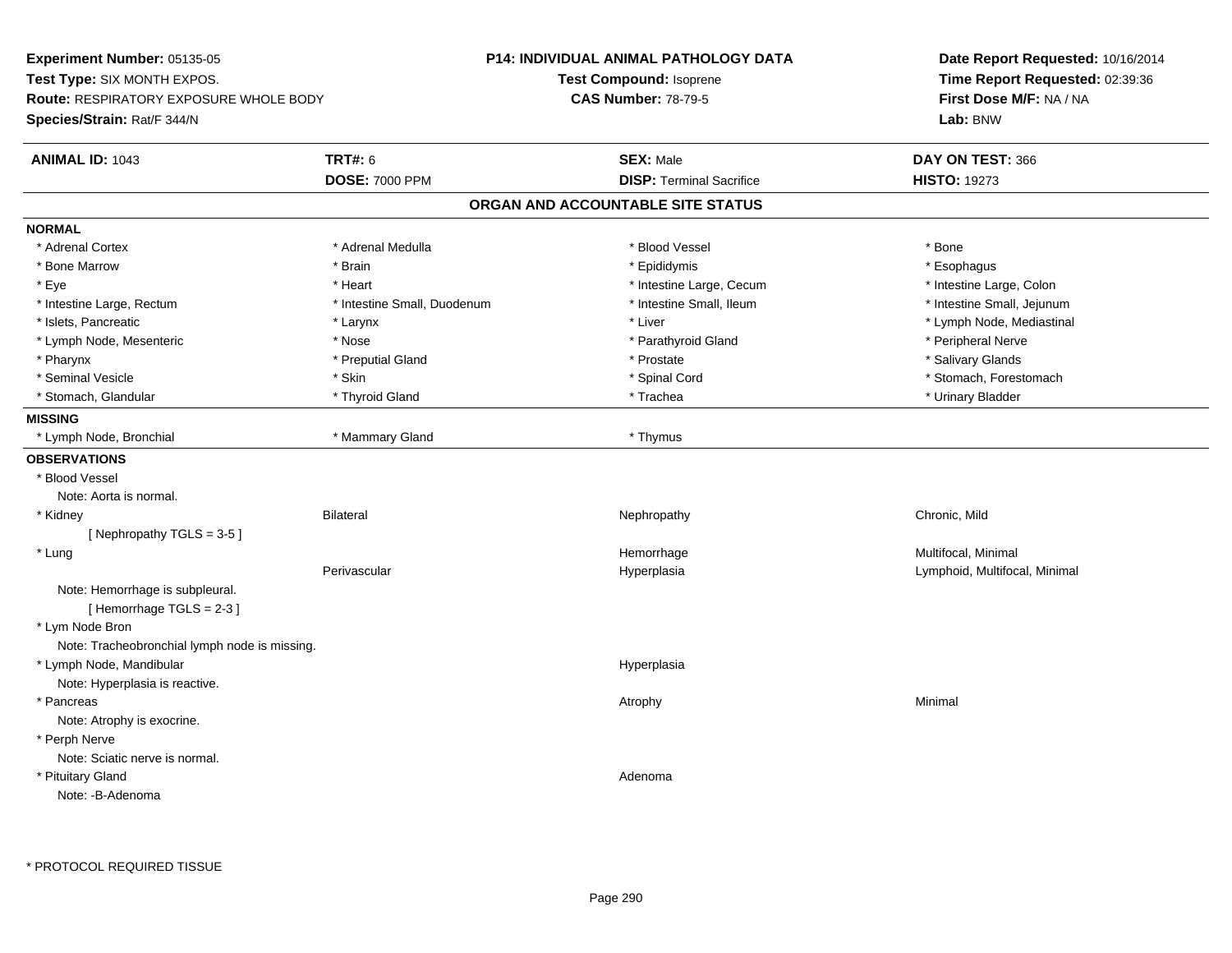| Experiment Number: 05135-05<br>Test Type: SIX MONTH EXPOS.<br><b>Route: RESPIRATORY EXPOSURE WHOLE BODY</b><br>Species/Strain: Rat/F 344/N |                                                                                 | <b>P14: INDIVIDUAL ANIMAL PATHOLOGY DATA</b><br><b>Test Compound: Isoprene</b><br><b>CAS Number: 78-79-5</b> | Date Report Requested: 10/16/2014<br>Time Report Requested: 02:39:36<br>First Dose M/F: NA / NA<br>Lab: BNW |
|--------------------------------------------------------------------------------------------------------------------------------------------|---------------------------------------------------------------------------------|--------------------------------------------------------------------------------------------------------------|-------------------------------------------------------------------------------------------------------------|
| <b>ANIMAL ID: 1043</b>                                                                                                                     | <b>TRT#: 6</b><br><b>DOSE: 7000 PPM</b>                                         | <b>SEX: Male</b><br><b>DISP:</b> Terminal Sacrifice                                                          | DAY ON TEST: 366<br><b>HISTO: 19273</b>                                                                     |
|                                                                                                                                            |                                                                                 | ORGAN AND ACCOUNTABLE SITE STATUS                                                                            |                                                                                                             |
| [Adenoma TGLS = $4-8$ ]                                                                                                                    |                                                                                 |                                                                                                              |                                                                                                             |
| * Spleen                                                                                                                                   |                                                                                 | <b>Accessory Spleen</b>                                                                                      |                                                                                                             |
| [Accessory Spleen TGLS = 1-13]                                                                                                             | Note: The deformity noted grossly appears to be a cleft in the splenic capsule. | The parenchyma is histologically normal.                                                                     |                                                                                                             |
| * Testes                                                                                                                                   | Interstit Cell                                                                  | Adenoma                                                                                                      |                                                                                                             |
|                                                                                                                                            | <b>Interstit Cell</b>                                                           | Hyperplasia                                                                                                  | Marked                                                                                                      |
| Note: -B-Adenoma                                                                                                                           |                                                                                 |                                                                                                              |                                                                                                             |
| PRIMARY CAUSE OF DEATH                                                                                                                     |                                                                                 |                                                                                                              |                                                                                                             |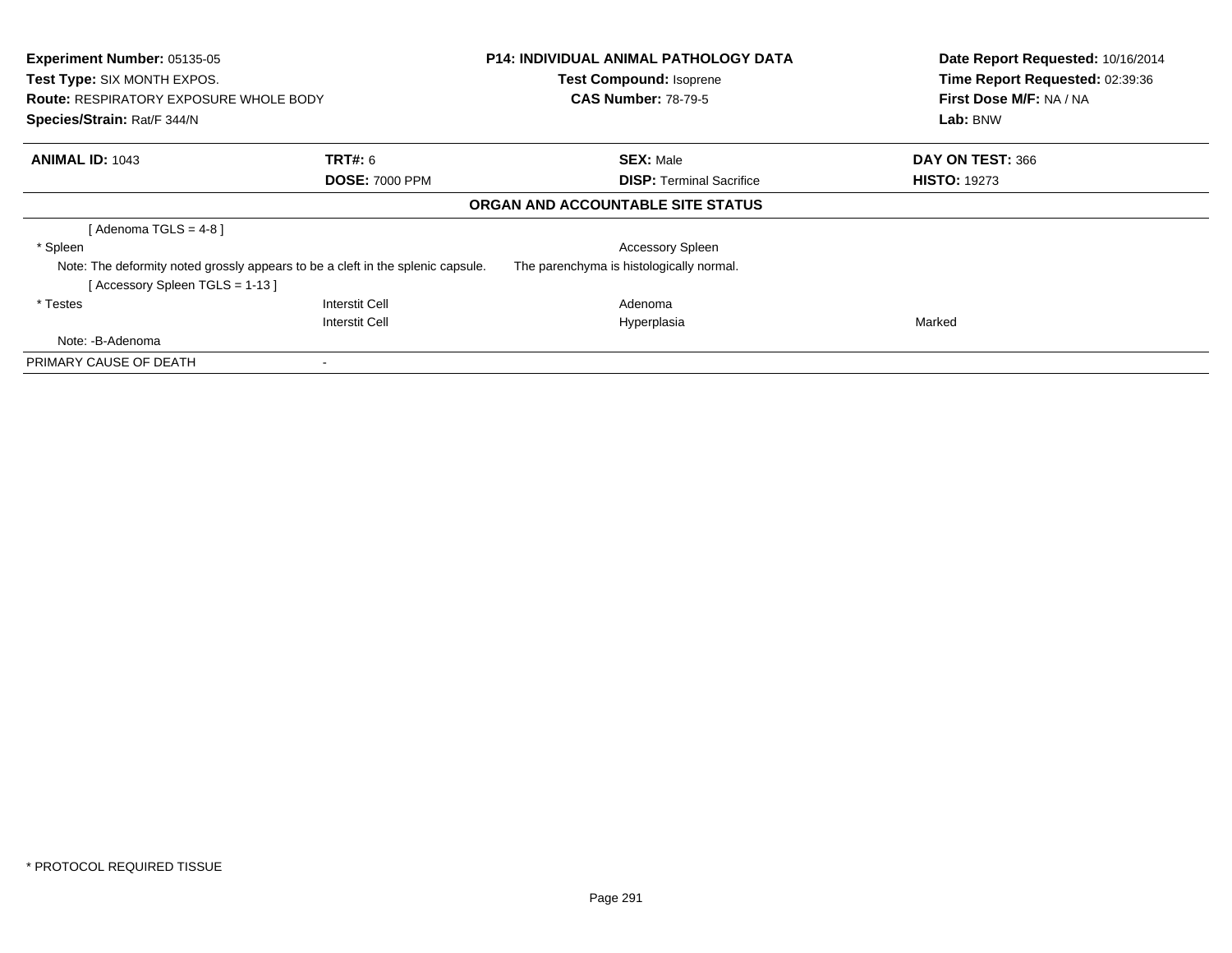**Experiment Number:** 05135-05**Test Type:** SIX MONTH EXPOS.**Route:** RESPIRATORY EXPOSURE WHOLE BODY**Species/Strain:** Rat/F 344/N**P14: INDIVIDUAL ANIMAL PATHOLOGY DATATest Compound:** Isoprene**CAS Number:** 78-79-5**Date Report Requested:** 10/16/2014**Time Report Requested:** 02:39:36**First Dose M/F:** NA / NA**Lab:** BNW**ANIMAL ID:** 1044 **TRT#:** <sup>6</sup> **SEX:** Male **DAY ON TEST:** <sup>366</sup> **DOSE:** 7000 PPM**DISP:** Terminal Sacrifice **HISTO:** 19274 **ORGAN AND ACCOUNTABLE SITE STATUSNORMAL**\* Adrenal Cortex \* Adrenal Cortex \* \* Adrenal Medulla \* \* Adrenal Medulla \* \* Blood Vessel \* \* Brood Vessel \* \* Bone \* Esophagus \* Bone Marrow \* Brain \* Epididymis \* Esophagus \* Intestine Large, Colon \* Eye \* The matrice of the test of the test of the test of the test of the test of the test of the test of the test of the test of the test of the test of the test of the test of the test of the test of the test of the tes \* Intestine Small, Jejunum \* Intestine Large, Rectum \* Intestine Small, Duodenum \* Intestine Small, Duodenum \* 1ntestine Small, Ileum \* Lymph Node, Mesenteric \* Islets, Pancreatic **\* Larynx \* Larynx \*** Larynx \* Lymph Node, Mandibular \* Lymph Node, Mandibular \* Nose \* \* Pancreas \* \* Pancreas \* \* Pancreas \* \* Parathyroid Gland \* \* Peripheral Nerve \* Peripheral Nerve \* \* Salivary Glands \* Pharynx \* That was the second to the second that the second term in the second term in the second term in the second term in the second term in the second term in the second term in the second term in the second term in \* Seminal Vesicle \* Skin \* Spinal Cord \* Spleen \* Thyroid Gland \* Stomach, Forestomach \* Thymus \* Stomach, Glandular \* Thymus \* Thymus \* Thymus \* Thymus \* Thymus \* Thymus \* Thymus \* Thymus \* Thymus \* Thymus \* Thymus \* Thymus \* Thymus \* Thymus \* Thymus \* Thymus \* Thymus \* Thymus \* Thymu \* Trachea \* Urinary Bladder**MISSING** \* Mammary Gland**OBSERVATIONS** \* Blood VesselNote: Aorta is normal. \* Kidneyy the controller of the Bilateral Chronic, Minimal and the Chronic, Minimal of the Chronic, Minimal of the Chronic, Minimal of the Chronic, Minimal of the Chronic, Minimal of the Chronic, Minimal of the Chronic, Minimal of \* Liverr and the contract of the contract of the contract of the contract of the contract of the contract of the contract of the contract of the contract of the contract of the contract of the contract of the contract of the cont Minimal Note: Cholangiofibrosis. \* Lungg and the morrhage of the morrhage of the morrhage of the Multifocal, Mild and the Multifocal, Mild and the morrhage  $\mu$ Perivascular Hyperplasia Lymphoid, Multifocal, Minimal Note: Hemorrhage is subpleural.[ Hemorrhage TGLS = 1-3 ] \* Lymph Node, Bronchial HyperplasiaNote: Reactive hyperplasia present in Tracheobronchial lymph node. \* Lymph Node, Mediastinal Congestion HyperplasiaNote: Hyperplasia is reactive.Note: Red blood cells present in cortical and/or medullary sinuses. \* Perph NerveNote: Sciatic nerve is normal.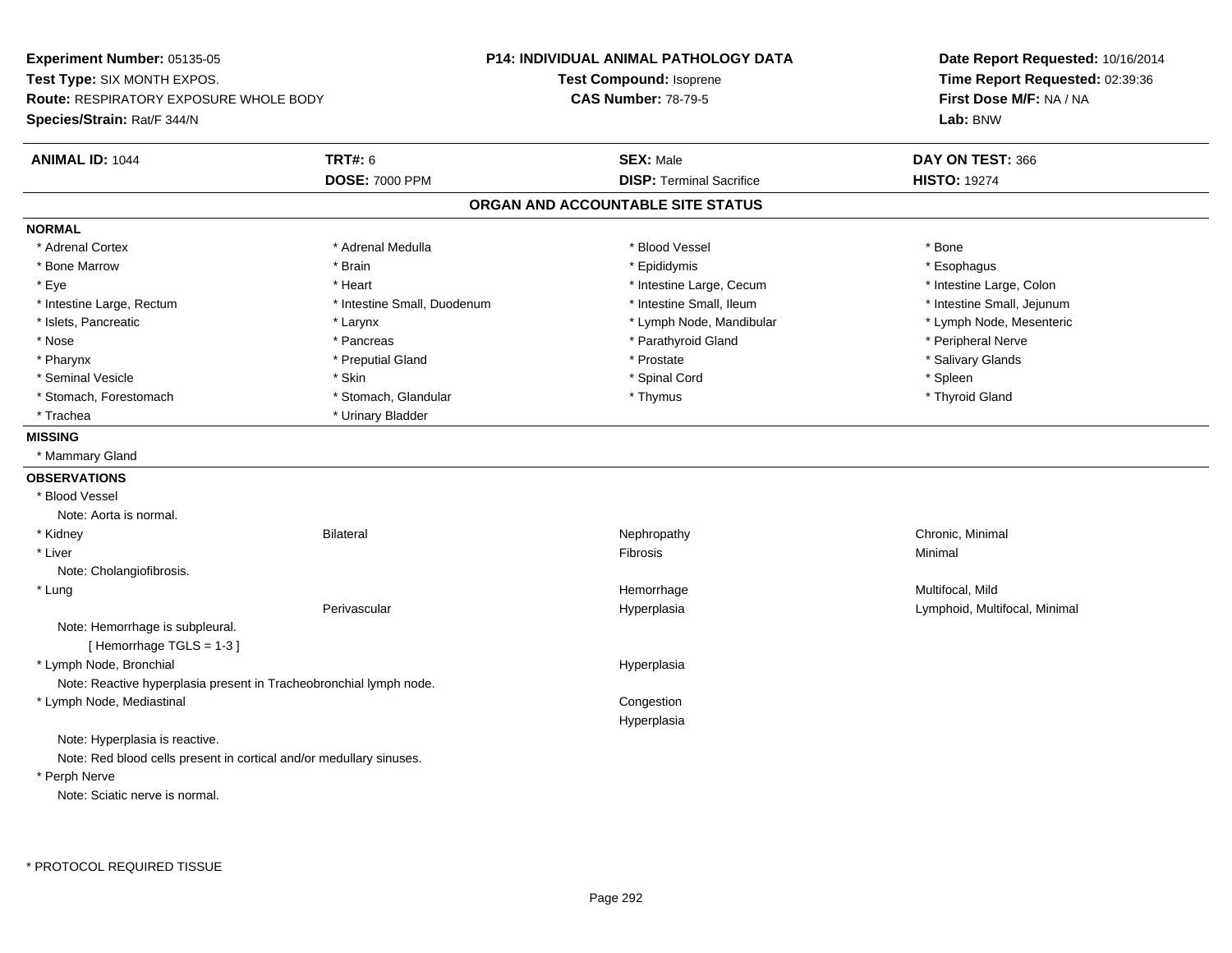| Experiment Number: 05135-05<br>Test Type: SIX MONTH EXPOS.<br><b>Route: RESPIRATORY EXPOSURE WHOLE BODY</b><br>Species/Strain: Rat/F 344/N |                       | P14: INDIVIDUAL ANIMAL PATHOLOGY DATA | Date Report Requested: 10/16/2014<br>Time Report Requested: 02:39:36<br>First Dose M/F: NA / NA<br>Lab: BNW |
|--------------------------------------------------------------------------------------------------------------------------------------------|-----------------------|---------------------------------------|-------------------------------------------------------------------------------------------------------------|
|                                                                                                                                            |                       | <b>Test Compound: Isoprene</b>        |                                                                                                             |
|                                                                                                                                            |                       | <b>CAS Number: 78-79-5</b>            |                                                                                                             |
|                                                                                                                                            |                       |                                       |                                                                                                             |
| <b>ANIMAL ID: 1044</b>                                                                                                                     | TRT#: 6               | <b>SEX: Male</b>                      | DAY ON TEST: 366                                                                                            |
|                                                                                                                                            | <b>DOSE: 7000 PPM</b> | <b>DISP: Terminal Sacrifice</b>       | <b>HISTO: 19274</b>                                                                                         |
|                                                                                                                                            |                       | ORGAN AND ACCOUNTABLE SITE STATUS     |                                                                                                             |
| * Pituitary Gland                                                                                                                          |                       | Hyperplasia                           | Minimal                                                                                                     |
| * Testes                                                                                                                                   | Interstit Cell        | Hyperplasia                           | Mild                                                                                                        |
| PRIMARY CAUSE OF DEATH                                                                                                                     |                       |                                       |                                                                                                             |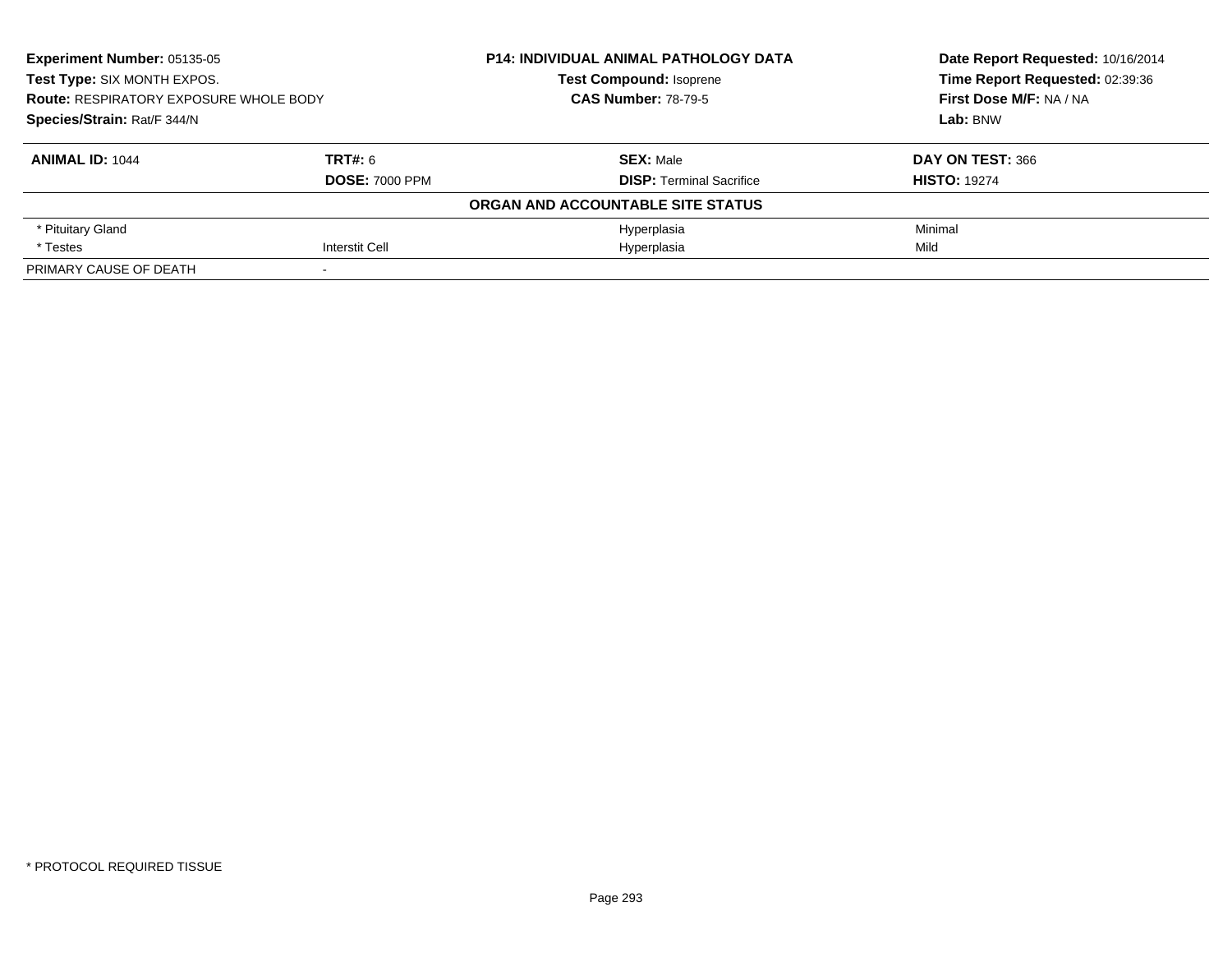**Experiment Number:** 05135-05**Test Type:** SIX MONTH EXPOS.**Route:** RESPIRATORY EXPOSURE WHOLE BODY**Species/Strain:** Rat/F 344/N**P14: INDIVIDUAL ANIMAL PATHOLOGY DATATest Compound:** Isoprene**CAS Number:** 78-79-5**Date Report Requested:** 10/16/2014**Time Report Requested:** 02:39:36**First Dose M/F:** NA / NA**Lab:** BNW**ANIMAL ID:** 1045 **TRT#:** <sup>6</sup> **SEX:** Male **DAY ON TEST:** <sup>366</sup> **DOSE:** 7000 PPM**DISP:** Terminal Sacrifice **HISTO:** 19275 **ORGAN AND ACCOUNTABLE SITE STATUSNORMAL**\* Adrenal Cortex \* Adrenal Cortex \* \* Adrenal Medulla \* \* Adrenal Medulla \* \* Blood Vessel \* \* Brood Vessel \* \* Bone \* Esophagus \* Bone Marrow \* Brain \* Epididymis \* Esophagus \* Intestine Large, Colon \* Eye \* Heart \* Heart \* Intestine Large, Cecum \* 1. The state Large, Cecum \* Intestine Large, Cecum \* \* Intestine Small, Jejunum \* Intestine Large, Rectum \* 10 **\*** Intestine Small, Duodenum \* Intestine Small, Ileum \* Intestine Small, Ileum \* Larynx **\*** Larynx \* Lymph Node, Mandibular \* Nose \* Lymph Node, Mesenteric \* Nose \* Nose \* Pituitary Gland \* Parathyroid Gland \* **Example 20** \* Peripheral Nerve \* Pharynx \* Pharynx \* Pharynx \* Seminal Vesicle \* Preputial Gland \* \* Annual vesicle \* \* Prostate \* \* Salivary Glands \* \* Salivary Glands \* \* Seminal Vesicle \* \* Skin \* Spinal Cord \* Spinal Cord \* Spinal Cord \* Spinal \* Spinal \* Stomach, Forestomach \* Stomach, Forestomach \* Stomach, Glandular \* Thymus \* Thymus \* Thymus \* Thyroid Gland \* Thyroid Gland \* Trachea \* Urinary Bladder**MISSING** \* Lymph Node, Mediastinal \* Mammary Gland**OBSERVATIONS** \* Blood VesselNote: Aorta is normal. \* Islets, Pancreaticc and the contract of the contract of the contract of the contract of the contract of the contract of the contract of the contract of the contract of the contract of the contract of the contract of the contract of the cont a **Minimal**  \* Kidneyy the controller of the Bilateral Chronic, Minimal and the Chronic, Minimal of the Chronic, Minimal of the Chronic, Minimal of the Chronic, Minimal of the Chronic, Minimal of the Chronic, Minimal of the Chronic, Minimal of \* Liverr and the contract of the contract of the contract of the contract of the contract of the contract of the contract of the contract of the contract of the contract of the contract of the contract of the contract of the cont Necrosis **Multifocal, Minimal**  \* Lungg and the morrhage of the morrhage of the morrhage of the morrhage  $\mathsf{M}$ ultifocal, Minimal and the morrhage of the morrhage of the morrhage of the morrhage of the morrhage of the morrhage of the morrhage of the morrhage Perivascular Hyperplasia Lymphoid, Multifocal, Minimal AlveolusHistiocyte, Multifocal, Minimal Note: Hemorrhage is subpleural.[ Hemorrhage TGLS = 2-3 ] \* Lymph Node, Bronchial CongestionNote: Tracheobronchial lymph node has red blood cells present in subcapsular and/or medullary sinuses. \* Pancreass the control of the control of the control of the control of the control of the control of the control of the control of the control of the control of the control of the control of the control of the control of the contro Note: Atrophy is exocrine. \* Perph Nerve Note: Sciatic nerve is normal.\* Pituitary Gl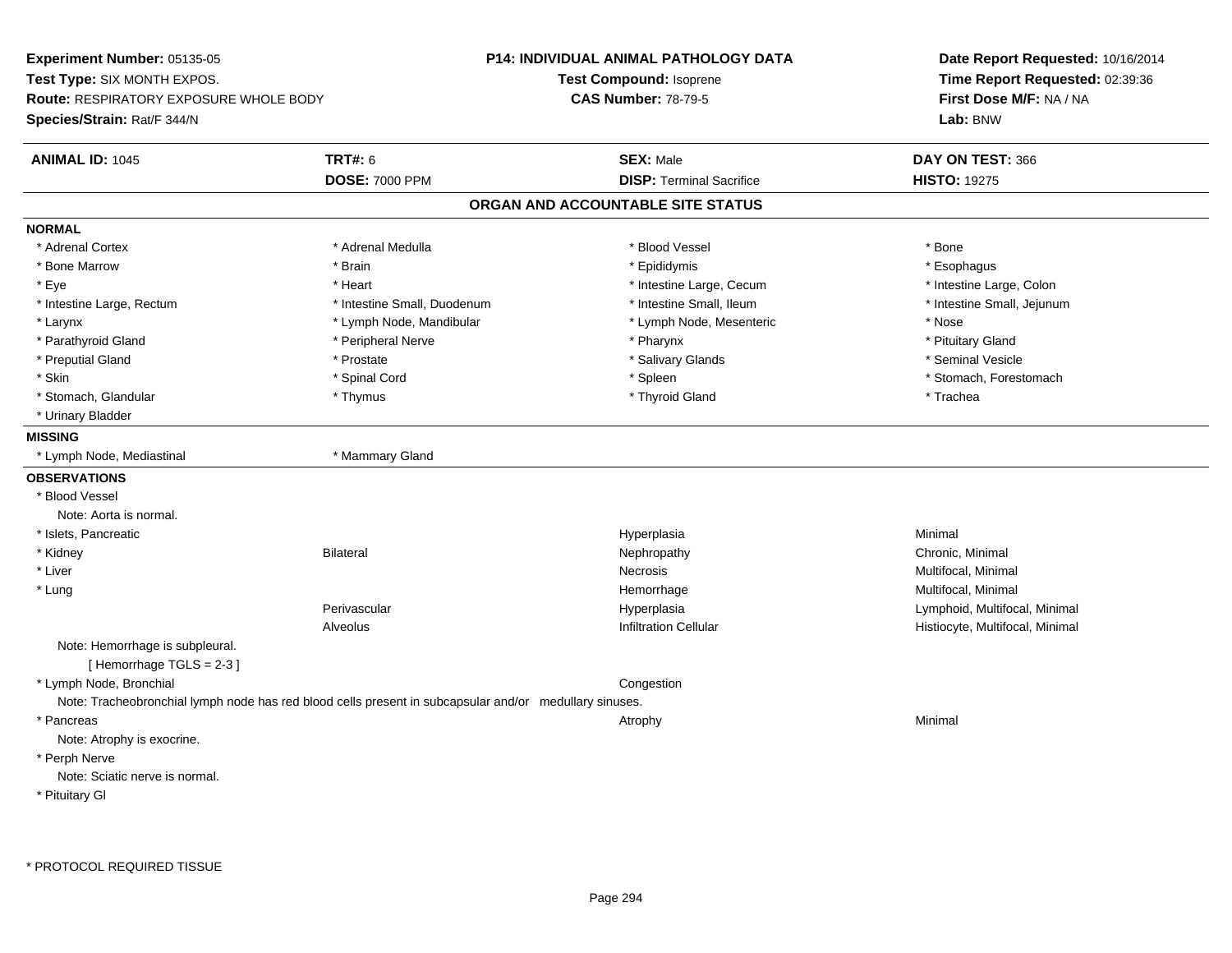| <b>Experiment Number: 05135-05</b><br>Test Type: SIX MONTH EXPOS.<br><b>Route: RESPIRATORY EXPOSURE WHOLE BODY</b><br>Species/Strain: Rat/F 344/N |                          | <b>P14: INDIVIDUAL ANIMAL PATHOLOGY DATA</b><br><b>Test Compound: Isoprene</b><br><b>CAS Number: 78-79-5</b> | Date Report Requested: 10/16/2014<br>Time Report Requested: 02:39:36<br>First Dose M/F: NA / NA<br>Lab: BNW |                        |                                 |                     |
|---------------------------------------------------------------------------------------------------------------------------------------------------|--------------------------|--------------------------------------------------------------------------------------------------------------|-------------------------------------------------------------------------------------------------------------|------------------------|---------------------------------|---------------------|
|                                                                                                                                                   |                          |                                                                                                              |                                                                                                             |                        |                                 |                     |
|                                                                                                                                                   |                          |                                                                                                              |                                                                                                             | <b>ANIMAL ID: 1045</b> | TRT#: 6                         | <b>SEX: Male</b>    |
|                                                                                                                                                   |                          |                                                                                                              |                                                                                                             | <b>DOSE: 7000 PPM</b>  | <b>DISP:</b> Terminal Sacrifice | <b>HISTO: 19275</b> |
|                                                                                                                                                   |                          | ORGAN AND ACCOUNTABLE SITE STATUS                                                                            |                                                                                                             |                        |                                 |                     |
| Note: $TGL 1 = NCL$                                                                                                                               |                          |                                                                                                              |                                                                                                             |                        |                                 |                     |
| * Testes                                                                                                                                          | <b>Interstit Cell</b>    | Hyperplasia                                                                                                  | Moderate                                                                                                    |                        |                                 |                     |
| PRIMARY CAUSE OF DEATH                                                                                                                            | $\overline{\phantom{a}}$ |                                                                                                              |                                                                                                             |                        |                                 |                     |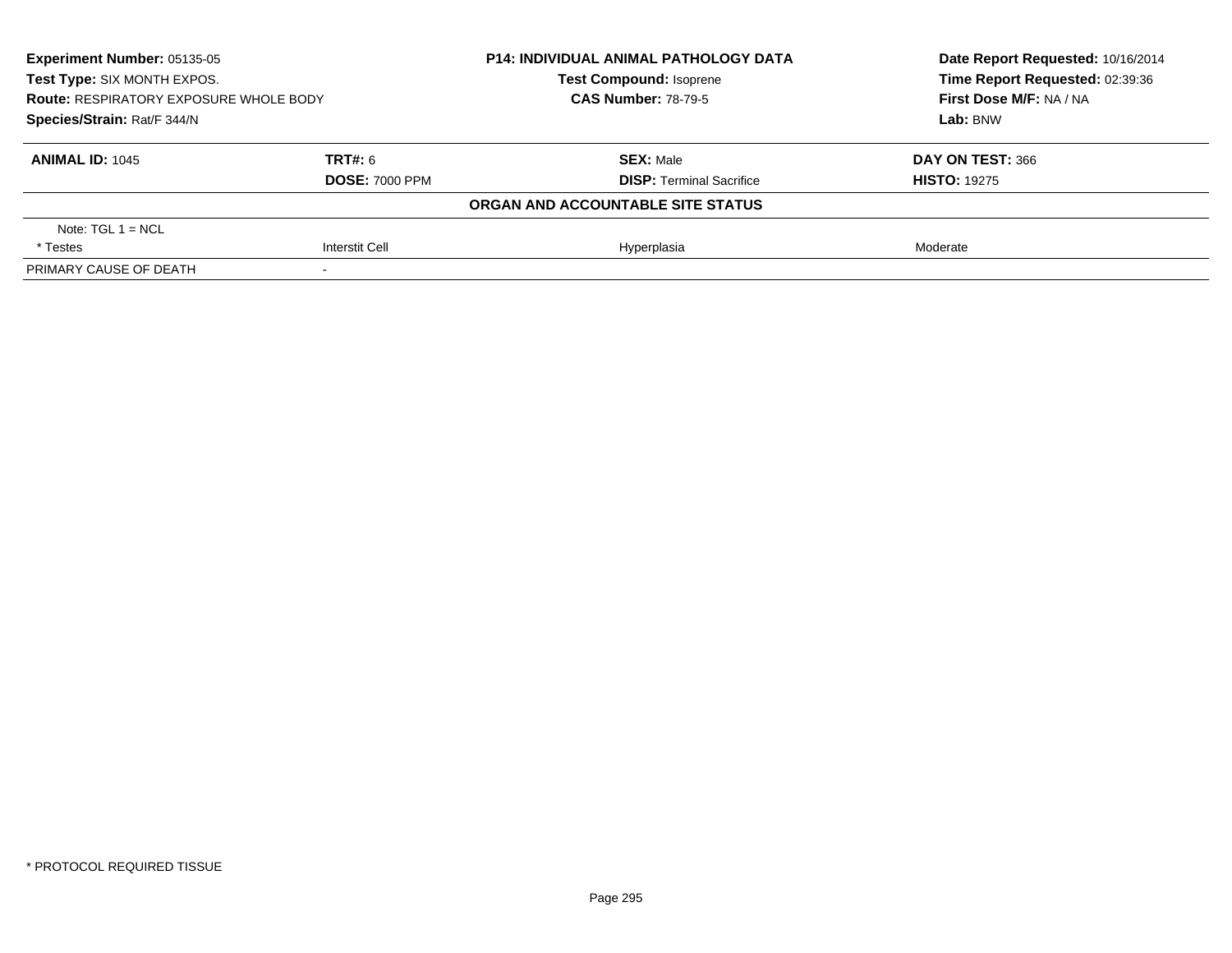**Experiment Number:** 05135-05**Test Type:** SIX MONTH EXPOS.**Route:** RESPIRATORY EXPOSURE WHOLE BODY**Species/Strain:** Rat/F 344/N**P14: INDIVIDUAL ANIMAL PATHOLOGY DATATest Compound:** Isoprene**CAS Number:** 78-79-5**Date Report Requested:** 10/16/2014**Time Report Requested:** 02:39:36**First Dose M/F:** NA / NA**Lab:** BNW**ANIMAL ID:** 1046 **TRT#:** <sup>6</sup> **SEX:** Male **DAY ON TEST:** <sup>366</sup> **DOSE:** 7000 PPM**DISP:** Terminal Sacrifice **HISTO:** 19276 **ORGAN AND ACCOUNTABLE SITE STATUSNORMAL**\* Adrenal Cortex \* Adrenal Cortex \* \* Adrenal Medulla \* \* Adrenal Medulla \* \* Blood Vessel \* \* Brood Vessel \* \* Bone \* Esophagus \* Bone Marrow \* Brain \* Epididymis \* Esophagus \* Intestine Large, Rectum \* Eye \* Intestine Large, Cecum \* Intestine Large, Cecum \* Intestine Large, Colon \* Intestine Small, Duodenum \* Intestine Small, Ileum \* Intestine Small, Intestine Small, Jejunum \* Islets, Pancreatic \* Larynx **\* Lymph Node, Mandibular \*** Lymph Note, Mesenteric \* Nose \* Nose \* Nose \* Pharynx \* Pancreas \* Pancreas \* Parathyroid Gland \* Peripheral Nerve \* Peripheral Nerve \* Salivary Glands \* Pituitary Gland \* \* Then the state \* Preputial Gland \* Prosection \* Prostate \* \* Salivary Glands \* Salivary Glands \* Salivary Glands \* Salivary Glands \* Salivary Glands \* Salivary Glands \* Salivary Glands \* Salivary Glan \* Seminal Vesicle \* Skin \* Spinal Cord \* Spleen \* Thyroid Gland \* Stomach, Forestomach \* Thymus \* Stomach, Glandular \* Thymus \* Thymus \* Thymus \* Thymus \* Thymus \* Thymus \* Thymus \* Thymus \* Thymus \* Thymus \* Thymus \* Thymus \* Thymus \* Thymus \* Thymus \* Thymus \* Thymus \* Thymus \* Thymu \* Trachea \* Urinary Bladder**MISSING** \* Lymph Node, Mediastinal \* Mammary Gland**OBSERVATIONS** \* Blood VesselNote: Aorta is normal. \* Heart Cardiomyopathy Minimal \* Kidney Bilateral Nephropathy Chronic, Mild \* Liver Hepatodiaphragmatic Nodule[ Hepatodiaphragmatic Nodule TGLS = 1-13 ] \* Lungg and the morrhage of the morrhage of the morrhage of the Multifocal, Mild and the Multifocal, Mild and the morrhage  $\mu$ Note: Hemorrhage is subpleural.[ Hemorrhage TGLS = 2-3 ] \* Lymph Node, Bronchial CongestionNote: Tracheobronchial lymph node has red blood cells present in subcapsular and/or medullary sinuses. \* Perph Nerve Note: Sciatic nerve is normal. \* Testess and the contractive contractive contractive contractive contractive contractive contractive contractive contractive contractive contractive contractive contractive contractive contractive contractive contractive contract I Contract to the Contract of the Hyperplasia Interstit Cella Mild Note: -B-Adenoma[ Adenoma  $TGLS = 3-7$  ]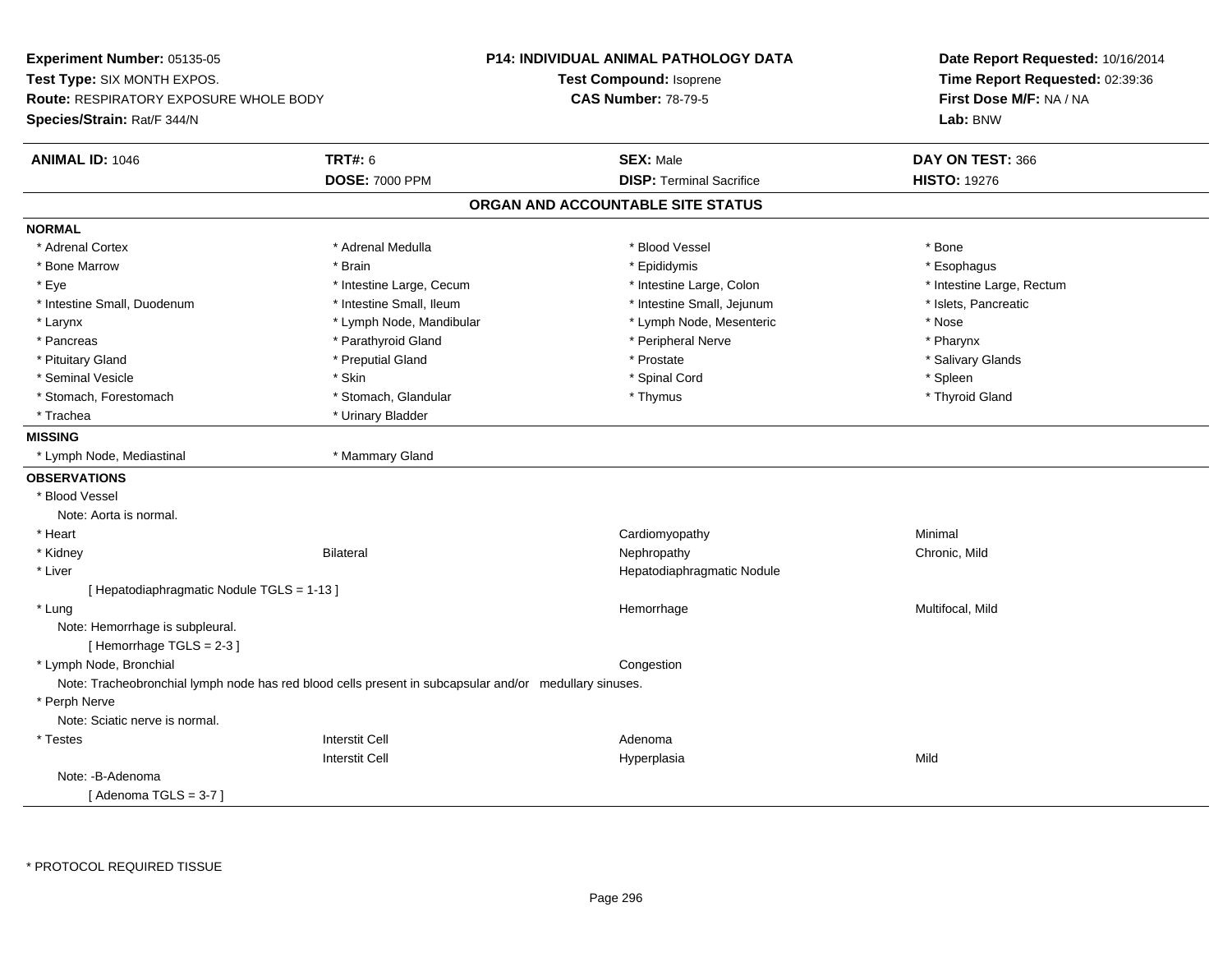| <b>Experiment Number: 05135-05</b><br>Test Type: SIX MONTH EXPOS.<br><b>Route: RESPIRATORY EXPOSURE WHOLE BODY</b><br>Species/Strain: Rat/F 344/N |  | <b>P14: INDIVIDUAL ANIMAL PATHOLOGY DATA</b><br><b>Test Compound: Isoprene</b><br><b>CAS Number: 78-79-5</b> | Date Report Requested: 10/16/2014<br>Time Report Requested: 02:39:36<br>First Dose M/F: NA / NA<br>Lab: BNW |                        |                                 |                     |
|---------------------------------------------------------------------------------------------------------------------------------------------------|--|--------------------------------------------------------------------------------------------------------------|-------------------------------------------------------------------------------------------------------------|------------------------|---------------------------------|---------------------|
|                                                                                                                                                   |  |                                                                                                              |                                                                                                             |                        |                                 |                     |
|                                                                                                                                                   |  |                                                                                                              |                                                                                                             | <b>ANIMAL ID: 1046</b> | <b>TRT#:</b> 6                  | <b>SEX: Male</b>    |
|                                                                                                                                                   |  |                                                                                                              |                                                                                                             | <b>DOSE: 7000 PPM</b>  | <b>DISP:</b> Terminal Sacrifice | <b>HISTO: 19276</b> |
|                                                                                                                                                   |  | ORGAN AND ACCOUNTABLE SITE STATUS                                                                            |                                                                                                             |                        |                                 |                     |
| PRIMARY CAUSE OF DEATH                                                                                                                            |  |                                                                                                              |                                                                                                             |                        |                                 |                     |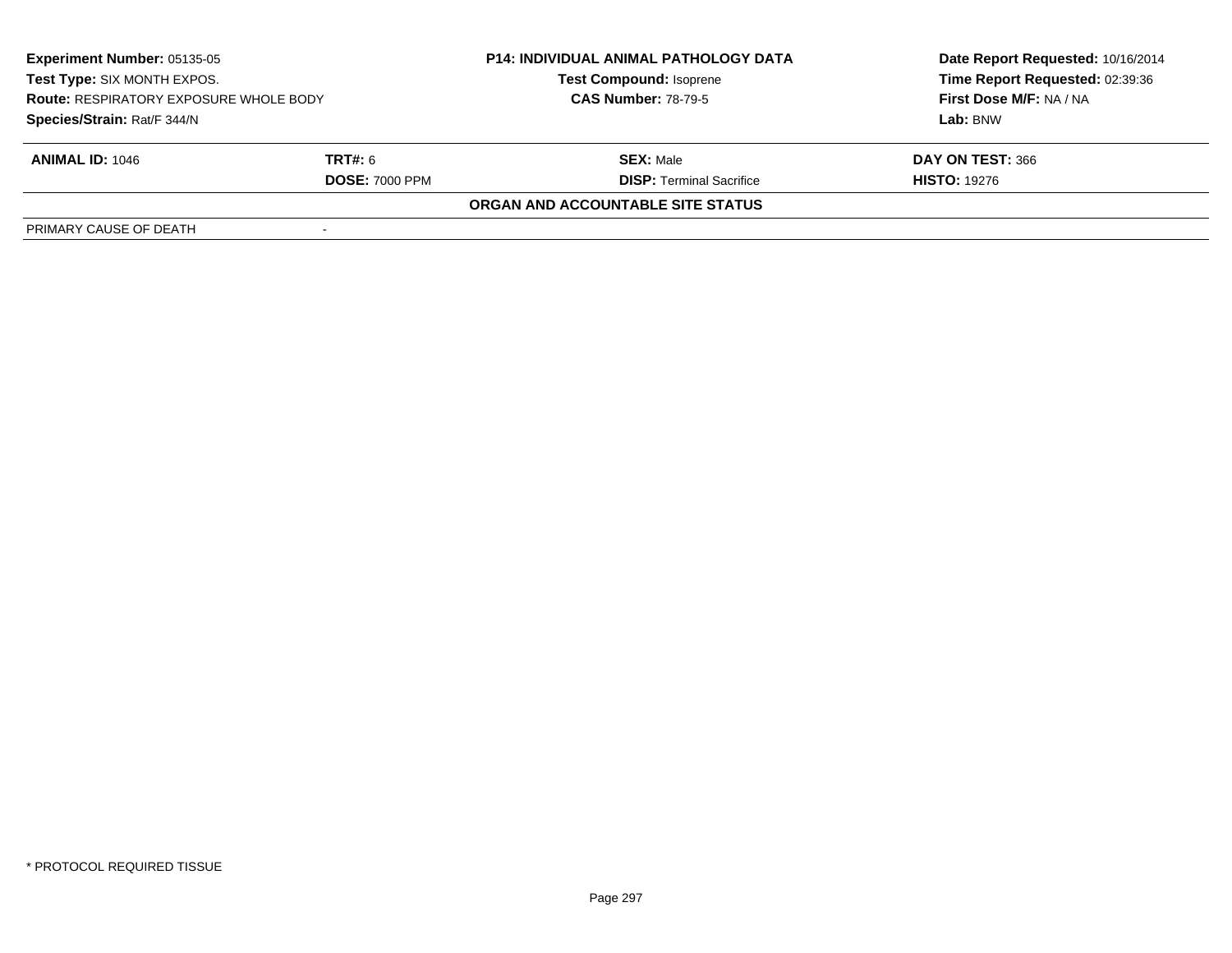**Experiment Number:** 05135-05**Test Type:** SIX MONTH EXPOS.**Route:** RESPIRATORY EXPOSURE WHOLE BODY**Species/Strain:** Rat/F 344/N**P14: INDIVIDUAL ANIMAL PATHOLOGY DATATest Compound:** Isoprene**CAS Number:** 78-79-5**Date Report Requested:** 10/16/2014**Time Report Requested:** 02:39:36**First Dose M/F:** NA / NA**Lab:** BNW**ANIMAL ID:** 1047**TRT#:** 6 **SEX:** Male **DAY ON TEST:** 366 **DOSE:** 7000 PPM**DISP:** Terminal Sacrifice **HISTO:** 19277 **ORGAN AND ACCOUNTABLE SITE STATUSNORMAL**\* Adrenal Cortex \* Adrenal Cortex \* \* Adrenal Medulla \* \* Adrenal Medulla \* \* Blood Vessel \* \* Brood Vessel \* \* Bone \* Esophagus \* Bone Marrow \* Brain \* Epididymis \* Esophagus \* Eye \* Thestine Large, Cecum \* Intestine Large, Cecum \* Intestine Large, Colon \* Intestine Large, Rectum \* Intestine Large, Rectum \* Intestine Small, Duodenum \* Intestine Small, Ileum \* Intestine Small, Intestine Small, Jejunum \* Islets, Pancreatic \* Lymph Node, Mesenteric \* Larynx **\*** Lymph Node, Bronchial \* Lymph Node, Mediastinal \* Lymph Node, Mediastinal \* Nose \* \* Pancreas \* \* Pancreas \* \* Pancreas \* \* Parathyroid Gland \* \* Peripheral Nerve \* Peripheral Nerve \* \* Pharynx \* Pituitary Gland \* Preputial Gland \* Prostate \* Spinal Cord \* Salivary Glands \* \* Seminal Vesicle \* \* Seminal Vesicle \* \* Skin \* \* Skin \* \* Stember \* Spinal Cord \* Spinal Cord \* Spinal Cord \* Spinal Cord \* Spinal Cord \* Spinal Cord \* Spinal Cord \* Spinal Cord \* Spinal Cord \* Spinal \* Spleen \* Stomach, Forestomach \* Stomach \* Stomach, Glandular \* Stomach, Glandular \* Thymus \* Thyroid Gland \* Trachea \* Trachea \* Trachea \* Thyroid Gland **MISSING** \* Mammary Gland**OBSERVATIONS** \* Blood VesselNote: Aorta is normal. \* Heart Cardiomyopathy Minimal \* Kidneyy the controller of the Bilateral Chronic, Minimal and the Chronic, Minimal of the Chronic, Minimal of the Chronic, Minimal of the Chronic, Minimal of the Chronic, Minimal of the Chronic, Minimal of the Chronic, Minimal of \* Liverr and the contract of the contract of the contract of the contract of the contract of the contract of the contract of the contract of the contract of the contract of the contract of the contract of the contract of the cont Necrosis **Multifocal, Minimal** Note:  $TGL 1 = NCL$ Note: It is unlikely that the few small foci of necrosis observed microscopically corresponds to the diffuse mottled appearance that was described grossly. \* Lungg and the morrhage of the morrhage of the morrhage of the morrhage  $\mathsf{M}$ ultifocal, Minimal and the morrhage of the morrhage of the morrhage of the morrhage of the morrhage of the morrhage of the morrhage of the morrhage Perivascular Hyperplasia Lymphoid, Multifocal, Minimal AlveolusHistiocyte, Multifocal, Minimal Note: Hemorrhage is subpleural. \* Lym Node Bron Note: Tracheobronchial lymph node is normal. \* Lymph Node, Mandibularr and the contract of the contract of the contract of the contract of the contract of the contract of the contract of the contract of the contract of the contract of the contract of the contract of the contract of the cont Note: Hyperplasia is reactive. \* Perph NerveNote: Sciatic nerve is normal.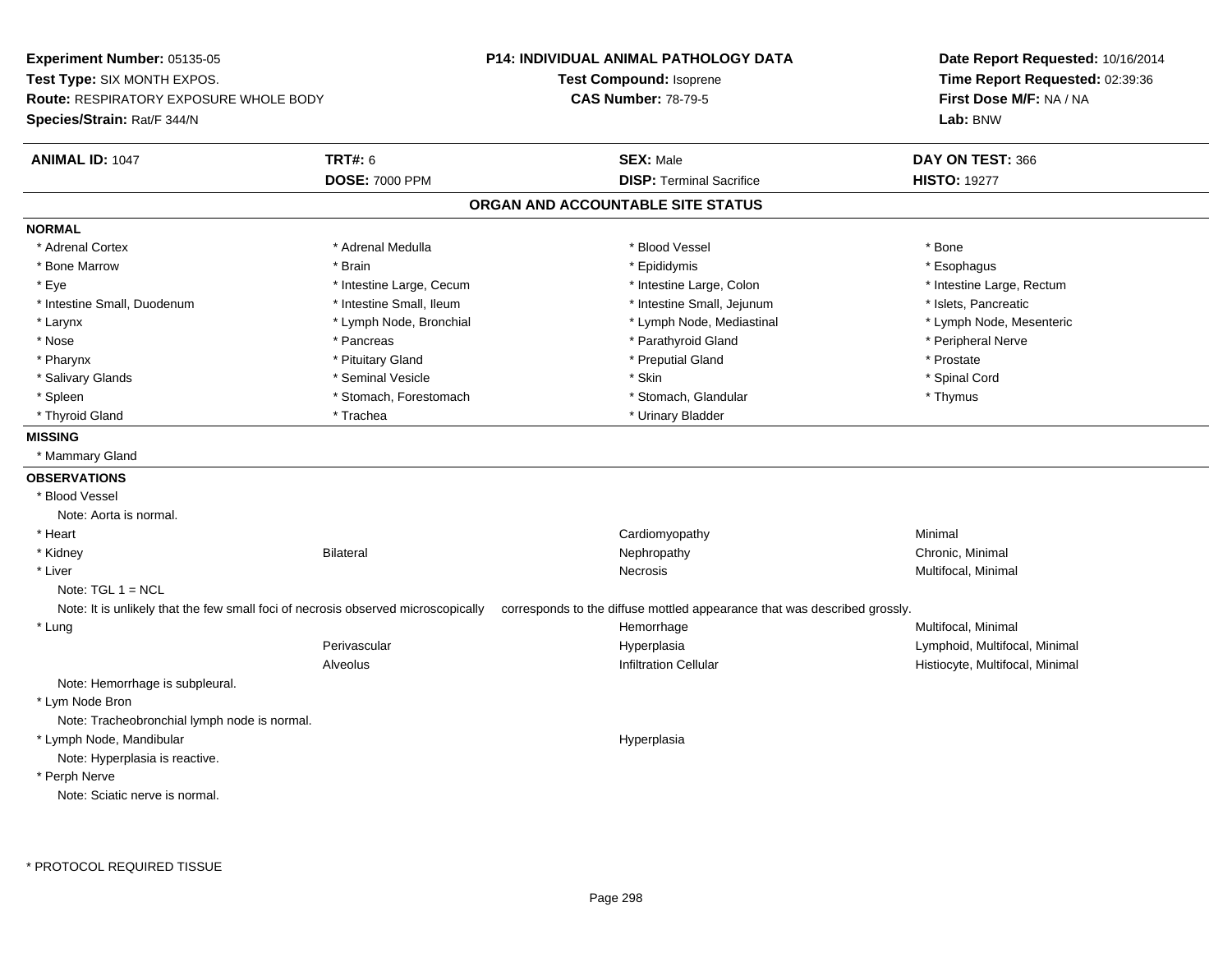| Experiment Number: 05135-05<br>Test Type: SIX MONTH EXPOS.<br><b>Route: RESPIRATORY EXPOSURE WHOLE BODY</b><br>Species/Strain: Rat/F 344/N |                       | <b>P14: INDIVIDUAL ANIMAL PATHOLOGY DATA</b> | Date Report Requested: 10/16/2014<br>Time Report Requested: 02:39:36<br>First Dose M/F: NA / NA<br>Lab: BNW |
|--------------------------------------------------------------------------------------------------------------------------------------------|-----------------------|----------------------------------------------|-------------------------------------------------------------------------------------------------------------|
|                                                                                                                                            |                       | <b>Test Compound: Isoprene</b>               |                                                                                                             |
|                                                                                                                                            |                       | <b>CAS Number: 78-79-5</b>                   |                                                                                                             |
|                                                                                                                                            |                       |                                              |                                                                                                             |
| <b>ANIMAL ID: 1047</b>                                                                                                                     | <b>TRT#: 6</b>        | <b>SEX: Male</b>                             | DAY ON TEST: 366                                                                                            |
|                                                                                                                                            | <b>DOSE: 7000 PPM</b> | <b>DISP:</b> Terminal Sacrifice              | <b>HISTO: 19277</b>                                                                                         |
|                                                                                                                                            |                       | ORGAN AND ACCOUNTABLE SITE STATUS            |                                                                                                             |
| * Testes                                                                                                                                   | Interstit Cell        | Hyperplasia                                  | Marked                                                                                                      |
| PRIMARY CAUSE OF DEATH                                                                                                                     |                       |                                              |                                                                                                             |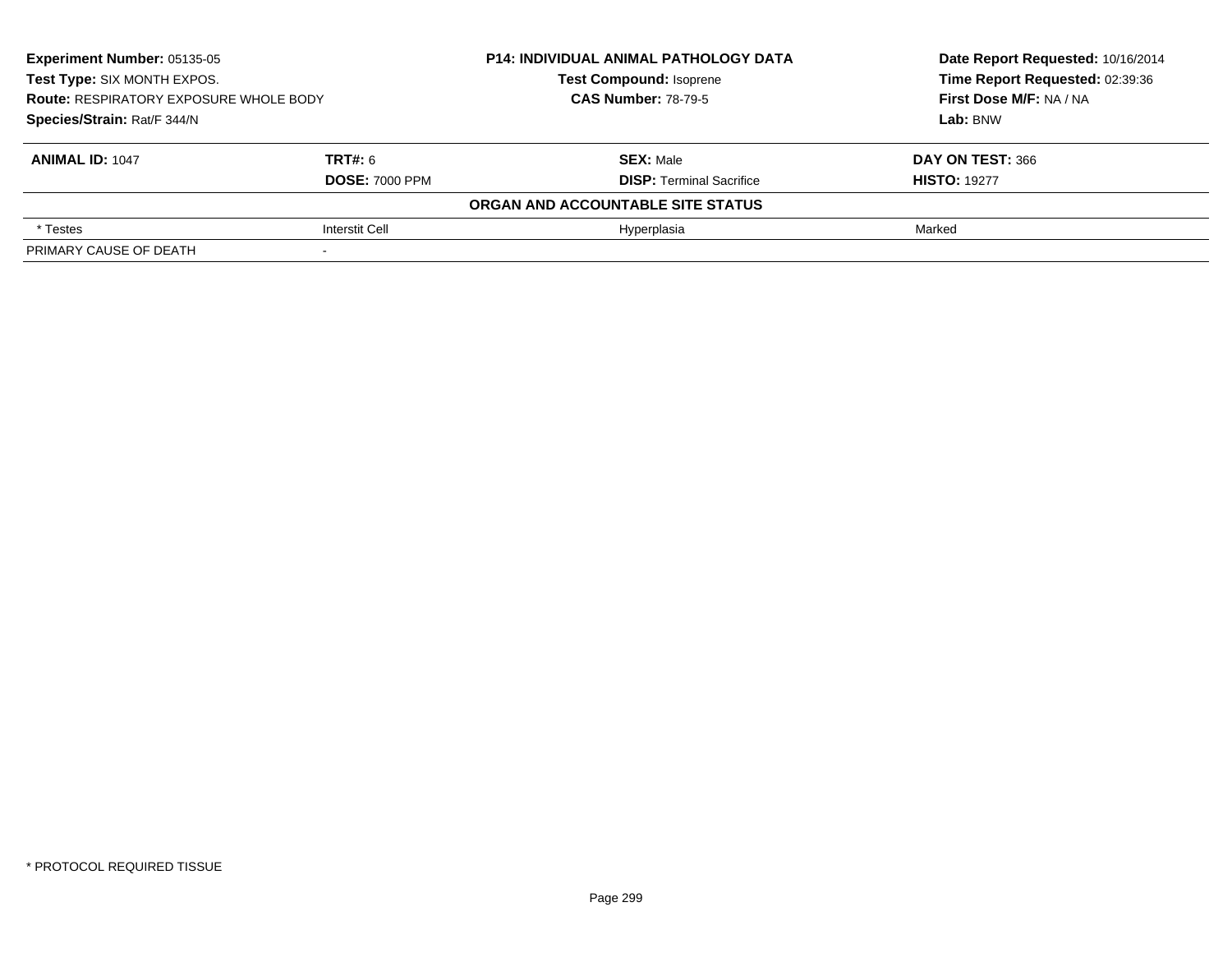**Experiment Number:** 05135-05**Test Type:** SIX MONTH EXPOS.**Route:** RESPIRATORY EXPOSURE WHOLE BODY**Species/Strain:** Rat/F 344/N**P14: INDIVIDUAL ANIMAL PATHOLOGY DATATest Compound:** Isoprene**CAS Number:** 78-79-5**Date Report Requested:** 10/16/2014**Time Report Requested:** 02:39:36**First Dose M/F:** NA / NA**Lab:** BNW**ANIMAL ID:** 1048**TRT#:** 6 **SEX:** Male **DAY ON TEST:** 366 **DOSE:** 7000 PPM**DISP:** Terminal Sacrifice **HISTO:** 19278 **ORGAN AND ACCOUNTABLE SITE STATUSNORMAL**\* Adrenal Cortex \* Adrenal Cortex \* \* Adrenal Medulla \* \* Adrenal Medulla \* \* Blood Vessel \* \* Brood Vessel \* \* Bone \* Eve \* Bone Marrow \* Brain \* Esophagus \* Eye \* Heart Thestine Large, Cecum Thestine Large, Cecum And Alternative Large, Colon Thestine Large, Rectum \* Intestine Large, Rectum \* Intestine Large, Rectum \* Intestine Small, Duodenum \* Intestine Small, Ileum \* Intestine Small, Jejunum \* Islets, Pancreatic\* Lymph Node, Mediastinal \* Larynx \* Liver \* Liver \* Liver \* Liver \* Lymph Node, Mandibular \* Lymph Node, Mandibular \* Lymph Node, Mesenteric \* The state of the state of the state of the state of the state of the state of the state of the state of the state of the state of the state of the state of the state of the state of the state of \* Peripheral Nerve \* \* \* \* Pharynx \* \* Pharynx \* \* \* Preputial Gland \* \* Preputial Gland \* \* Preputial Gland \* Prostate \* \* Salivary Glands \* \* Salivary Glands \* \* Seminal Vesicle \* \* \* Seminal Yestrich \* \* Skin \* \* Skin \* Stomach. Glandular \* Spinal Cord \* Spinal Cord \* Spinal Cord \* Stomach, Forestomach \* Stomach, Forestomach \* Stomach, Forestomach \* Thyrnus \* Thyroid Gland \* Thursday \* Thursday \* Thursday \* Thursday \* Trachea **MISSING** \* Mammary Gland**OBSERVATIONS** \* Blood VesselNote: Aorta is normal. \* Epididymis Mesothelioma BenignNote: -M-Mesothelioma Harderian Gland Hyperplasia Lymphoid, Multifocal, Mild Note: Hyperplasia is reactive. \* Kidneyy the controller of the Bilateral Chronic, Minimal and the Chronic, Minimal of the Chronic, Minimal of the Chronic, Minimal of the Chronic, Minimal of the Chronic, Minimal of the Chronic, Minimal of the Chronic, Minimal of \* Lungg and the morrhage of the morrhage of the morrhage of the morrhage  $\mathsf{M}$ ultifocal, Minimal and the morrhage of the morrhage of the morrhage of the morrhage of the morrhage of the morrhage of the morrhage of the morrhage Perivascular Hyperplasia Lymphoid, Multifocal, Mild AlveolusHistiocyte, Multifocal, Minimal Note: Hemorrhage is subpleural.[ Hemorrhage TGLS = 1-3 ] \* Lymph Node, Bronchial CongestionNote: Tracheobronchial lymph node has red blood cells present in subcapsular and/or medullary sinuses.[ Congestion TGLS = 3-8 ] \* Perph NerveNote: Sciatic nerve is normal.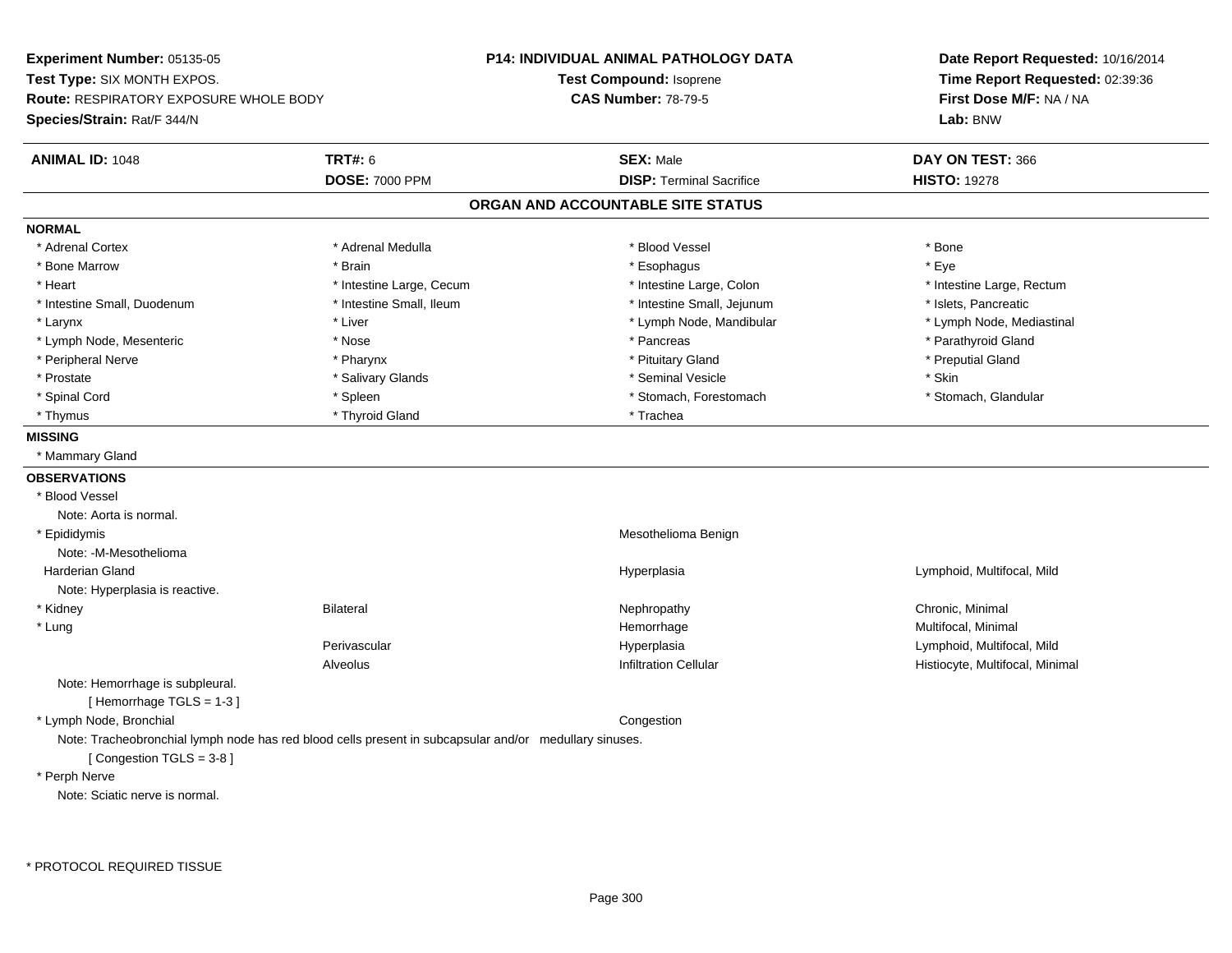| Experiment Number: 05135-05                    |                       | <b>P14: INDIVIDUAL ANIMAL PATHOLOGY DATA</b> | Date Report Requested: 10/16/2014 |
|------------------------------------------------|-----------------------|----------------------------------------------|-----------------------------------|
| Test Type: SIX MONTH EXPOS.                    |                       | <b>Test Compound: Isoprene</b>               | Time Report Requested: 02:39:36   |
| <b>Route: RESPIRATORY EXPOSURE WHOLE BODY</b>  |                       | <b>CAS Number: 78-79-5</b>                   | First Dose M/F: NA / NA           |
| Species/Strain: Rat/F 344/N                    |                       |                                              | Lab: BNW                          |
| <b>ANIMAL ID: 1048</b>                         | <b>TRT#:</b> 6        | <b>SEX: Male</b>                             | DAY ON TEST: 366                  |
|                                                | <b>DOSE: 7000 PPM</b> | <b>DISP:</b> Terminal Sacrifice              | <b>HISTO: 19278</b>               |
|                                                |                       | ORGAN AND ACCOUNTABLE SITE STATUS            |                                   |
| * Testes                                       | Interstit Cell        | Adenoma                                      | Multiple                          |
|                                                | Interstit Cell        | Hyperplasia                                  | Marked                            |
| Note: -B-Adenoma                               |                       |                                              |                                   |
| [ Adenoma TGLS = 2-7 ]                         |                       |                                              |                                   |
| * Urinary Bladder                              |                       | <b>Calculus Micro Observation Only</b>       |                                   |
| [ Calculus Micro Observation Only TGLS = 3-8 ] |                       |                                              |                                   |
| PRIMARY CAUSE OF DEATH                         |                       |                                              |                                   |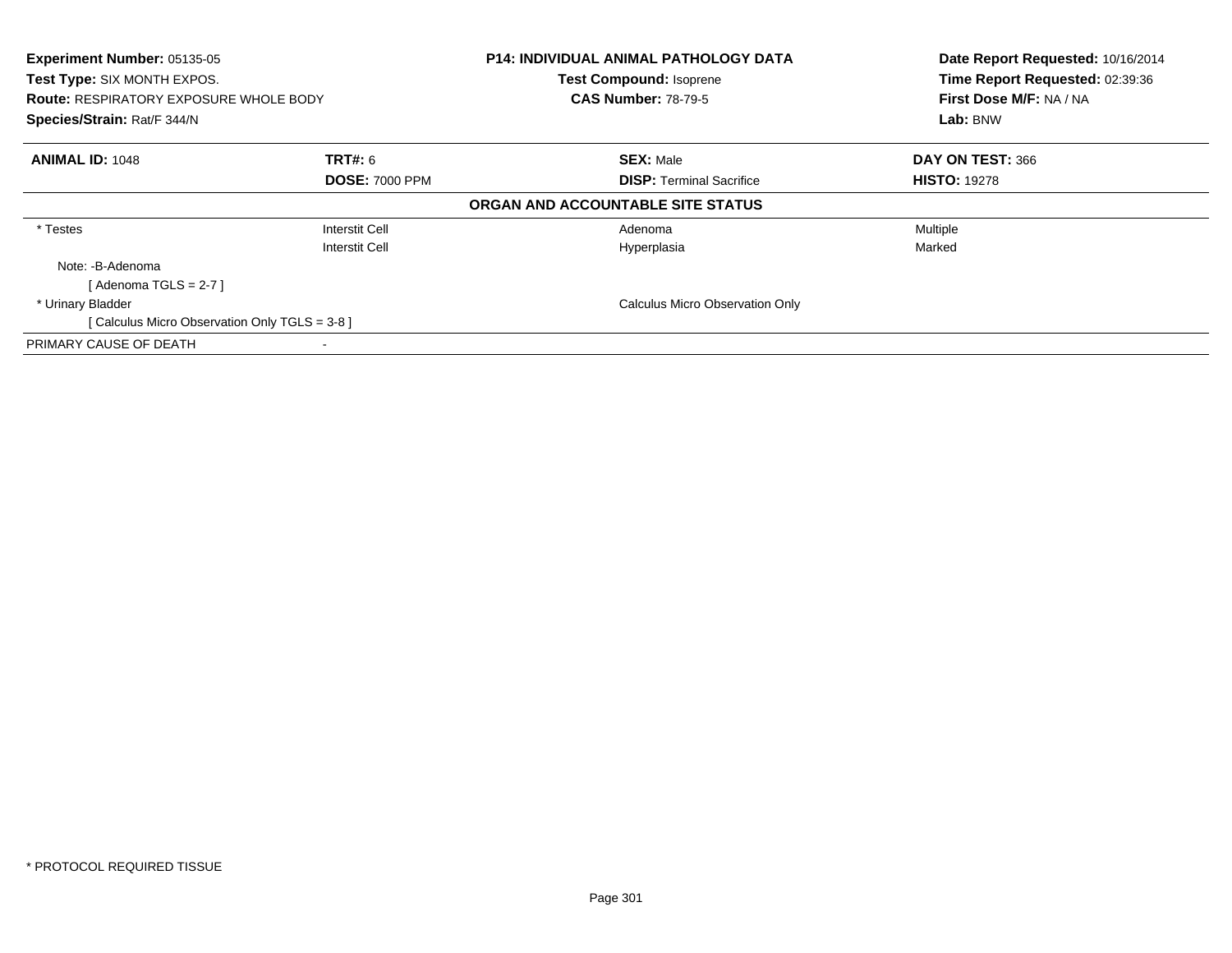**Experiment Number:** 05135-05**Test Type:** SIX MONTH EXPOS.**Route:** RESPIRATORY EXPOSURE WHOLE BODY**Species/Strain:** Rat/F 344/N**P14: INDIVIDUAL ANIMAL PATHOLOGY DATATest Compound:** Isoprene**CAS Number:** 78-79-5**Date Report Requested:** 10/16/2014**Time Report Requested:** 02:39:36**First Dose M/F:** NA / NA**Lab:** BNW**ANIMAL ID:** 1049 **TRT#:** <sup>6</sup> **SEX:** Male **DAY ON TEST:** <sup>366</sup> **DOSE:** 7000 PPM**DISP:** Terminal Sacrifice **HISTO:** 19279 **ORGAN AND ACCOUNTABLE SITE STATUSNORMAL**\* Adrenal Cortex \* Adrenal Cortex \* \* Adrenal Medulla \* \* Adrenal Medulla \* \* Blood Vessel \* \* Brood Vessel \* \* Bone \* Esophagus \* Bone Marrow \* Brain \* Epididymis \* Esophagus \* Intestine Large, Colon \* Eye \* Intestine Large, Cecum \*  $*$  Heart \*  $*$  Intestine Large, Cecum \* Intestine Large, Cecum \* \* Intestine Small, Jejunum \* Intestine Large, Rectum \* Intestine Small, Duodenum \* Intestine Small, Duodenum \* \* Intestine Small, Ileum \* Larynx **\* Lymph Node, Mandibular \*** Lymph Node, Mesenteric \* Nose \* Nose \* Pharynx \* Pancreas \* Pancreas \* Parathyroid Gland \* Peripheral Nerve \* Peripheral Nerve \* Salivary Glands \* Pituitary Gland \* \* Then the state \* Preputial Gland \* Prosection \* Prostate \* \* Salivary Glands \* Salivary Glands \* Salivary Glands \* Salivary Glands \* Salivary Glands \* Salivary Glands \* Salivary Glands \* Salivary Glan \* Seminal Vesicle \* Skin \* Spinal Cord \* Spleen \* Thyroid Gland \* Stomach, Forestomach \* Thomach \* Stomach, Glandular \* Thomach, Glandular \* Thymus \* Thomach, Glandular \* Thomach, Glandular \* Thomach, Glandular \* Thomach, Glandular \* Thomach, Glandular \* Thomach, Glandular \* Thomach, G \* Trachea \* Urinary Bladder**MISSING** \* Mammary Gland**OBSERVATIONS** \* Blood VesselNote: Aorta is normal. \* Islets, Pancreaticc and the contract of the contract of the contract of the contract of the contract of the contract of the contract of the contract of the contract of the contract of the contract of the contract of the contract of the cont a **Minimal**  \* Kidneyy the controller of the Bilateral Chronic, Minimal and the Chronic, Minimal of the Chronic, Minimal of the Chronic, Minimal of the Chronic, Minimal of the Chronic, Minimal of the Chronic, Minimal of the Chronic, Minimal of \* Liver Hepatodiaphragmatic Nodule[ Hepatodiaphragmatic Nodule TGLS = 1-13 ] \* Lungg and the morrhage of the morrhage of the morrhage of the morrhage  $\mathsf{M}$ ultifocal, Minimal and the morrhage of the morrhage of the morrhage of the morrhage of the morrhage of the morrhage of the morrhage of the morrhage Alveolar Epith Hyperplasia Multifocal, Mild Peribronchial Hyperplasia Lymphoid, Multifocal, Minimal Perivascular Hyperplasia Lymphoid, Multifocal, Mild AlveolusHistiocyte, Multifocal, Mild Note: Hemorrage is subpleural.Note: Hyperplasia, alveolar epithelium is a type 2 cell.[ Hemorrhage TGLS = 2-3 ] \* Lymph Node, Bronchial HyperplasiaNote: Hyperplasia is reactive in the tracheobronchial lymph node. \* Lymph Node, MediastinalHyperplasia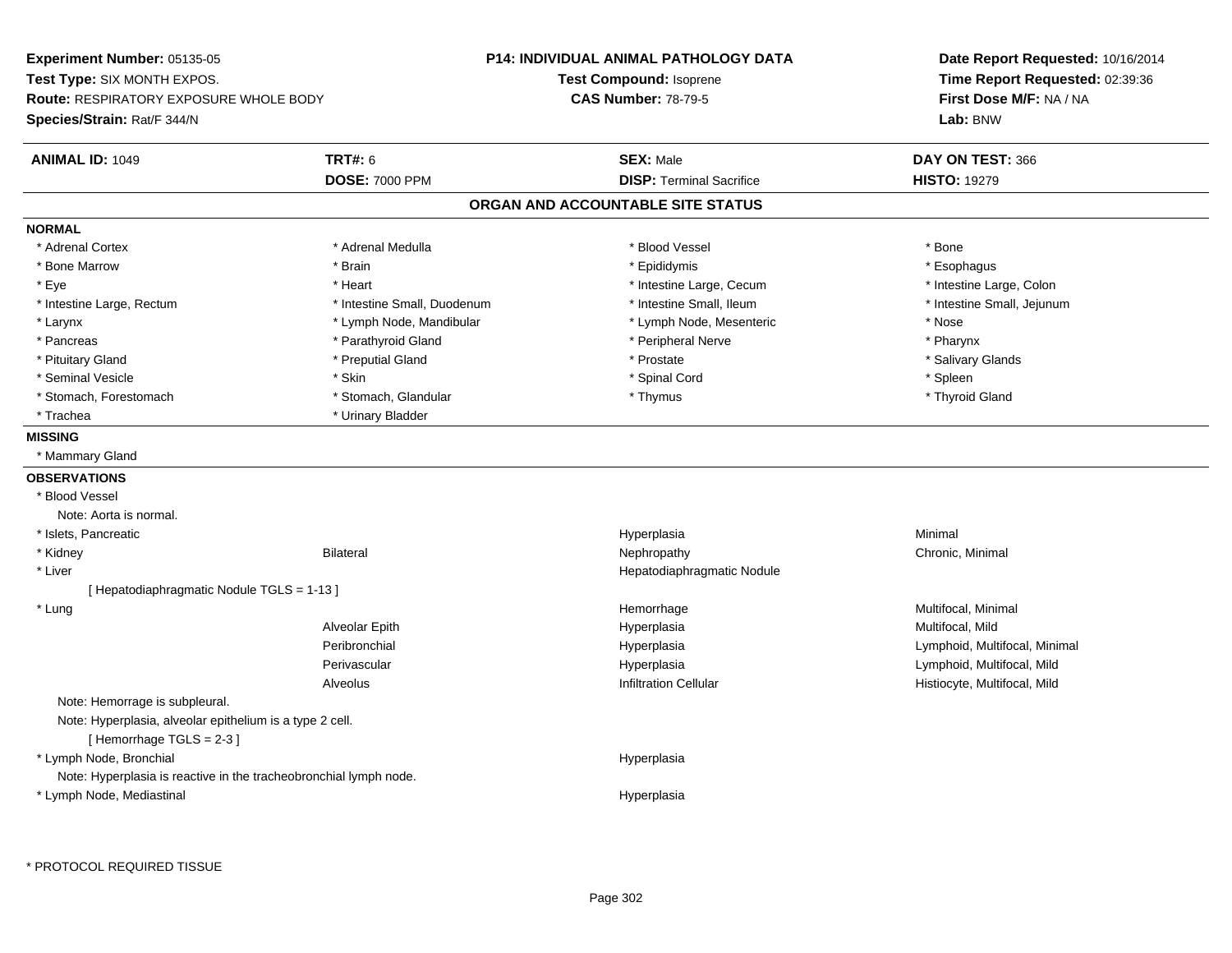| <b>Experiment Number: 05135-05</b><br>Test Type: SIX MONTH EXPOS.<br><b>Route: RESPIRATORY EXPOSURE WHOLE BODY</b><br>Species/Strain: Rat/F 344/N |                       | <b>P14: INDIVIDUAL ANIMAL PATHOLOGY DATA</b><br><b>Test Compound: Isoprene</b><br><b>CAS Number: 78-79-5</b> | Date Report Requested: 10/16/2014<br>Time Report Requested: 02:39:36<br>First Dose M/F: NA / NA<br>Lab: BNW |
|---------------------------------------------------------------------------------------------------------------------------------------------------|-----------------------|--------------------------------------------------------------------------------------------------------------|-------------------------------------------------------------------------------------------------------------|
| <b>ANIMAL ID: 1049</b>                                                                                                                            | <b>TRT#: 6</b>        | <b>SEX: Male</b>                                                                                             | DAY ON TEST: 366                                                                                            |
|                                                                                                                                                   | <b>DOSE: 7000 PPM</b> | <b>DISP: Terminal Sacrifice</b>                                                                              | <b>HISTO: 19279</b>                                                                                         |
|                                                                                                                                                   |                       | ORGAN AND ACCOUNTABLE SITE STATUS                                                                            |                                                                                                             |
| Note: Hyperplasia is reactive.                                                                                                                    |                       |                                                                                                              |                                                                                                             |
| * Perph Nerve                                                                                                                                     |                       |                                                                                                              |                                                                                                             |
| Note: Sciatic nerve is normal.                                                                                                                    |                       |                                                                                                              |                                                                                                             |
| * Testes                                                                                                                                          | <b>Interstit Cell</b> | Hyperplasia                                                                                                  | Marked                                                                                                      |
| PRIMARY CAUSE OF DEATH                                                                                                                            |                       |                                                                                                              |                                                                                                             |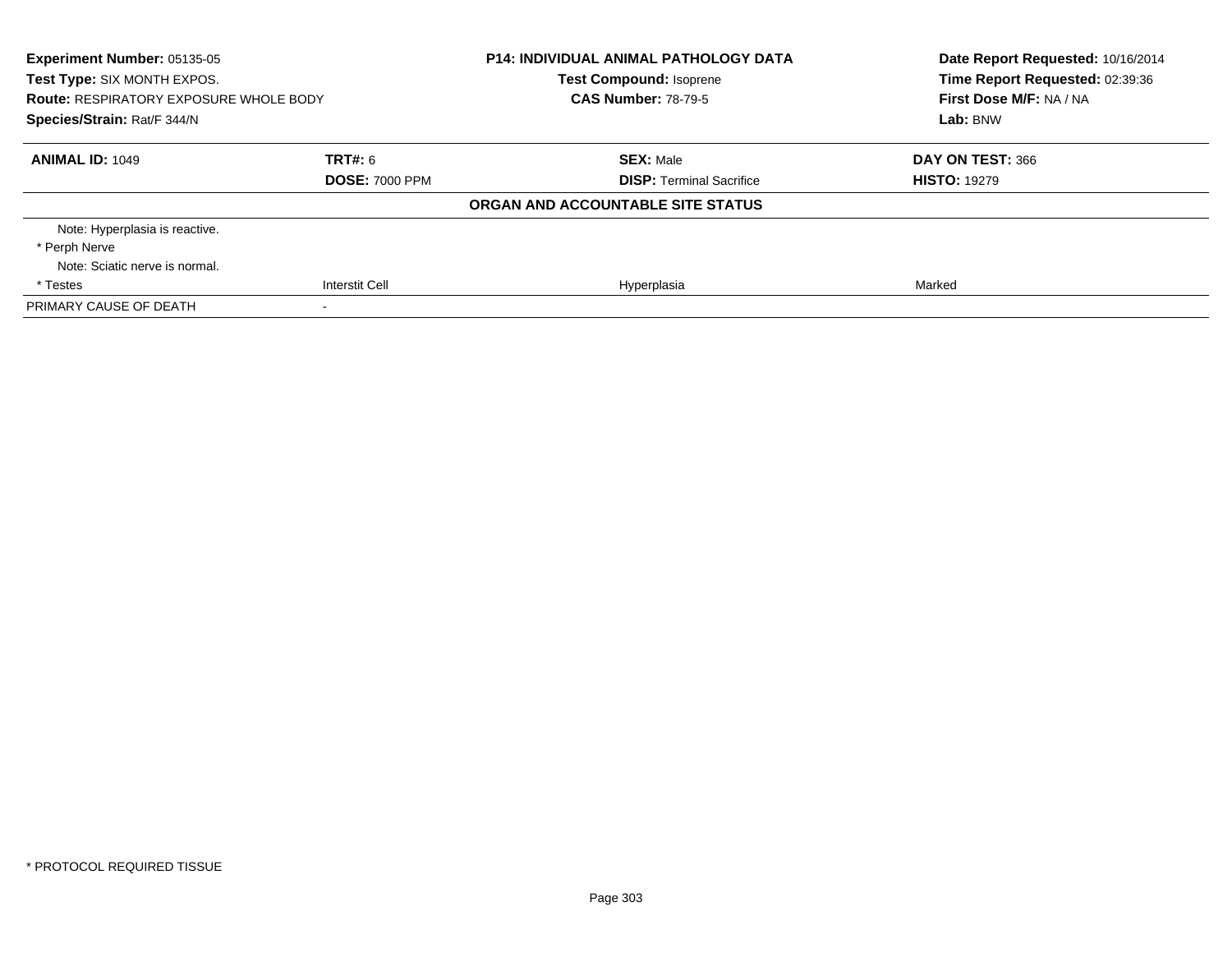**Experiment Number:** 05135-05**Test Type:** SIX MONTH EXPOS.**Route:** RESPIRATORY EXPOSURE WHOLE BODY**Species/Strain:** Rat/F 344/N**P14: INDIVIDUAL ANIMAL PATHOLOGY DATATest Compound:** Isoprene**CAS Number:** 78-79-5**Date Report Requested:** 10/16/2014**Time Report Requested:** 02:39:36**First Dose M/F:** NA / NA**Lab:** BNW**ANIMAL ID:** 1050**TRT#:** 6 **SEX:** Male **DAY ON TEST:** 186 **DOSE:** 7000 PPM**DISP:** Scheduled Sacrifice **HISTO:** 19280 **ORGAN AND ACCOUNTABLE SITE STATUSNORMAL**\* Adrenal Cortex \* Adrenal Cortex \* \* Adrenal Medulla \* \* Adrenal Medulla \* \* Blood Vessel \* \* Brood Vessel \* \* Bone \* Esophagus \* Bone Marrow \* Brain \* Epididymis \* Esophagus \* Intestine Large, Colon \* Eye \* Intestine Large, Cecum \*  $*$  Heart \*  $*$  Intestine Large, Cecum \* Intestine Large, Cecum \* \* Intestine Small, Jejunum \* Intestine Large, Rectum \* 1992 \* Intestine Small, Duodenum \* Intestine Small, Ileum \* Intestine Small, Ileum \* Islets, Pancreatic \* \* \* Andrew \* Kidney \* \* Kidney \* \* Larynx \* Larynx \* \* Larynx \* \* Liver \* Liver \* Liver \* Lymph Node, Bronchial \* Lymph Node, Mandibular \* Nose \* Lymph Node, Mesenteric \* Nose \* Nose \* Pituitary Gland \* Parathyroid Gland \* **Archaeology** \* Peripheral Nerve \* Pharynx \* Pharynx \* Pharynx \* Pharynx \* Seminal Vesicle \* Preputial Gland \* \* Annual vesicle \* \* Prostate \* \* Salivary Glands \* \* Salivary Glands \* \* Seminal Vesicle \* \* Skin \* Spinal Cord \* Spinal Cord \* Spinal Cord \* Spinal \* Spinal \* Stomach, Forestomach \* Stomach, Forestomach \* Stomach, Glandular \* Thymus \* Thymus \* Thymus \* Thyroid Gland \* Thyroid Gland \* Thachea \* Urinary Bladder**MISSING** \* Mammary Gland**OBSERVATIONS** \* Blood VesselNote: Aorta is normal. Harderian Gland Hyperplasia Lymphoid, Multifocal, Mild Note: Hyperplasia is reactive. \* Lungg was a statement of the monotonic memorrhage the monotonic memorrhage  $\sim$  Multifocal, Moderate  $\sim$  Multifocal, Moderate Note: Hemorrhage is subpleural.[ Hemorrhage TGLS = 2-3 ] \* Lym Node Bron Note: Tracheobronchial lymph node is normal. \* Lymph Node, Mediastinal CongestionNote: Red blood cells present in cortical and/or medullary sinuses.[ Congestion TGLS = 1-2 ] \* Pancreass the control of the control of the control of the control of the control of the control of the control of the control of the control of the control of the control of the control of the control of the control of the contro Note: Atrophy is exocrine. \* Perph NerveNote: Sciatic nerve is normal.